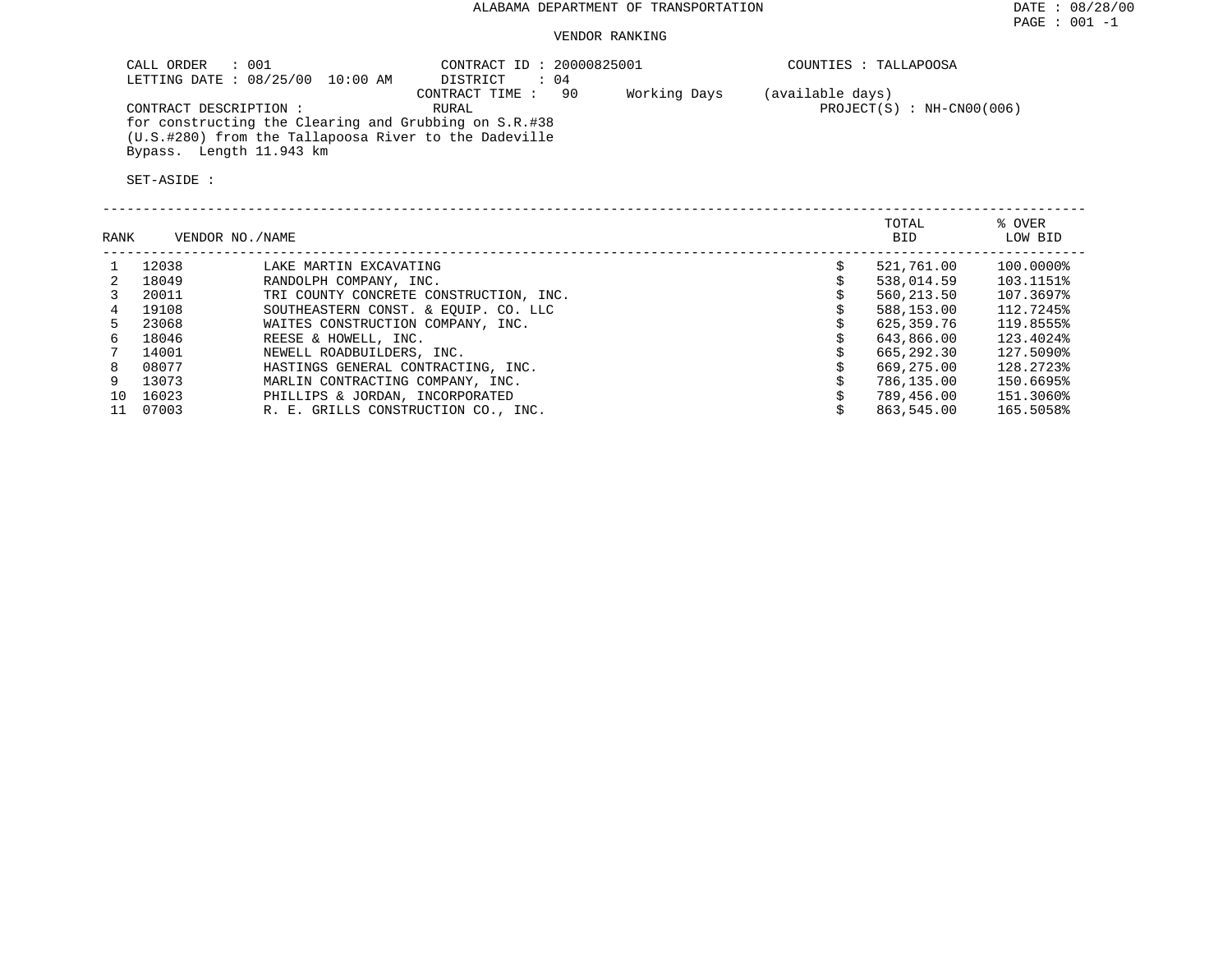| CALL ORDER                       | 001 | CONTRACT ID: | 20000825001 | COUNTIES : | TALLAPOOSA |
|----------------------------------|-----|--------------|-------------|------------|------------|
| LETTING DATE : 08/25/00 10:00 AM |     | DISTRICT     | 04          |            |            |

| ==============================<br>==================   |              |                        |           |                                                                                       |           |              |           |  |  |  |
|--------------------------------------------------------|--------------|------------------------|-----------|---------------------------------------------------------------------------------------|-----------|--------------|-----------|--|--|--|
|                                                        |              | $(1)$ 12038            |           | $(2)$ 18049                                                                           |           | $(3)$ 20011  |           |  |  |  |
|                                                        |              | LAKE MARTIN EXCAVATING |           | RANDOLPH COMPANY, INC.   TRI COUNTY CONCRETE CONSTRUC                                 |           |              |           |  |  |  |
| LINE NO / ITEM CODE / ALT                              |              |                        |           |                                                                                       |           |              |           |  |  |  |
| ITEM DESCRIPTION                                       | OUANTITY     |                        |           | UNIT PRICE                 AMOUNT    UNIT PRICE                  AMOUNT    UNIT PRICE |           |              | AMOUNT    |  |  |  |
|                                                        |              |                        |           |                                                                                       |           |              |           |  |  |  |
| SECTION 0001<br>Total                                  |              |                        |           |                                                                                       |           |              |           |  |  |  |
|                                                        |              |                        |           |                                                                                       |           |              |           |  |  |  |
| 0010 201A000                                           | LUMP         | 157866.00000           | 157866.00 | 251562.09000                                                                          | 251562.09 | 169250.00000 | 169250.00 |  |  |  |
| Clearing & Grubbing (Approximately 102                 |              |                        |           |                                                                                       |           |              |           |  |  |  |
| Hectares)                                              |              |                        |           |                                                                                       |           |              |           |  |  |  |
| 0020 204A000                                           | 2.000 EACH   | 500.00000              | 1000.00   | 100.00000                                                                             | 200.00    | 500.00000    | 1000.00   |  |  |  |
| Closing Water Well                                     |              |                        |           |                                                                                       |           |              |           |  |  |  |
| 0030 205A001                                           | $1.000$ EACH | 100,00000              | 100.00    | 100,00000                                                                             | 100.00    | 0.00000      | 0.00      |  |  |  |
| Removal Of Structures, Structure No. 1                 |              |                        |           |                                                                                       |           |              |           |  |  |  |
| 0040 205A002                                           | $1.000$ EACH | 100.00000              | 100.00    | 0.00000                                                                               | 0.00      | 0.00000      | 0.00      |  |  |  |
| Removal Of Structures, Structure No. 2                 |              |                        |           |                                                                                       |           |              |           |  |  |  |
| 0050 205A003                                           | 1.000 EACH   | 300,00000              | 300.00    | 150.00000                                                                             | 150.00    | 0.00000      | 0.00      |  |  |  |
| Removal Of Structures, Structure No. 3                 |              |                        |           |                                                                                       |           |              |           |  |  |  |
| 0060 205A004                                           | 1.000 EACH   | 1000.00000             | 1000.00   | 100.00000                                                                             | 100.00    | 0.00000      | 0.00      |  |  |  |
| Removal Of Structures, Structure No. 4                 |              |                        |           |                                                                                       |           |              |           |  |  |  |
| 0070 205A005                                           | $1.000$ EACH | 400.00000              | 400.00    | 0.00000                                                                               | 0.00      | 0.00000      | 0.00      |  |  |  |
|                                                        |              |                        |           |                                                                                       |           |              |           |  |  |  |
| Removal Of Structures, Structure No. 5<br>0080 205A006 | 1.000 EACH   |                        | 400.00    | 0.00000                                                                               | 0.00      |              | 0.00      |  |  |  |
|                                                        |              | 400.00000              |           |                                                                                       |           | 0.00000      |           |  |  |  |
| Removal Of Structures, Structure No. 6                 |              |                        |           |                                                                                       |           |              |           |  |  |  |
| 0090 205A007                                           | 1.000 EACH   | 300.00000              | 300.00    | 100.00000                                                                             | 100.00    | 0.00000      | 0.00      |  |  |  |
| Removal Of Structures, Structure No. 7                 |              |                        |           |                                                                                       |           |              |           |  |  |  |
| 0100 205A008                                           | $1.000$ EACH | 300.00000              | 300.00    | 100.00000                                                                             | 100.00    | 0.00000      | 0.00      |  |  |  |
| Removal Of Structures, Structure No. 8                 |              |                        |           |                                                                                       |           |              |           |  |  |  |
| 0110 205A009                                           | 1.000 EACH   | 100.00000              | 100.00    | 100,00000                                                                             | 100.00    | 0.00000      | 0.00      |  |  |  |
| Removal Of Structures, Structure No. 9                 |              |                        |           |                                                                                       |           |              |           |  |  |  |
| 0120 205A010                                           | 1.000 EACH   | 1000.00000             | 1000.00   | 250.00000                                                                             | 250.00    | 0.00000      | 0.00      |  |  |  |
| Removal Of Structures, Structure No. 10                |              |                        |           |                                                                                       |           |              |           |  |  |  |
| 0130 205A011                                           | $1.000$ EACH | 100.00000              | 100.00    | 250.00000                                                                             | 250.00    | 0.00000      | 0.00      |  |  |  |
| Removal Of Structures, Structure No. 11                |              |                        |           |                                                                                       |           |              |           |  |  |  |
| 0140 205A012                                           | $1.000$ EACH | 300.00000              | 300.00    | 700.00000                                                                             | 700.00    | 0.00000      | 0.00      |  |  |  |
| Removal Of Structures, Structure No. 12                |              |                        |           |                                                                                       |           |              |           |  |  |  |
| 0150 205A013                                           | 1.000 EACH   | 300.00000              | 300.00    | 300.00000                                                                             | 300.00    | 0.00000      | 0.00      |  |  |  |
| Removal Of Structures, Structure No. 13                |              |                        |           |                                                                                       |           |              |           |  |  |  |
| 0160 205A014                                           | 1.000 EACH   | 100.00000              | 100.00    | 0.00000                                                                               | 0.00      | 0.00000      | 0.00      |  |  |  |
| Removal Of Structures, Structure No. 14                |              |                        |           |                                                                                       |           |              |           |  |  |  |
| 0170 205A015                                           | $1.000$ EACH | 300.00000              | 300.00    | 150.00000                                                                             | 150.00    | 0.00000      | 0.00      |  |  |  |
| Removal Of Structures, Structure No. 15                |              |                        |           |                                                                                       |           |              |           |  |  |  |
| 0180 205A017                                           | 1.000 EACH   | 200.00000              | 200.00    | 100.00000                                                                             | 100.00    | 0.00000      | 0.00      |  |  |  |
| Removal Of Structures, Structure No. 17                |              |                        |           |                                                                                       |           |              |           |  |  |  |
| 0190 205A018                                           | 1.000 EACH   | 200.00000              | 200.00    | 100.00000                                                                             | 100.00    | 0.00000      | 0.00      |  |  |  |
| Removal Of Structures, Structure No. 18                |              |                        |           |                                                                                       |           |              |           |  |  |  |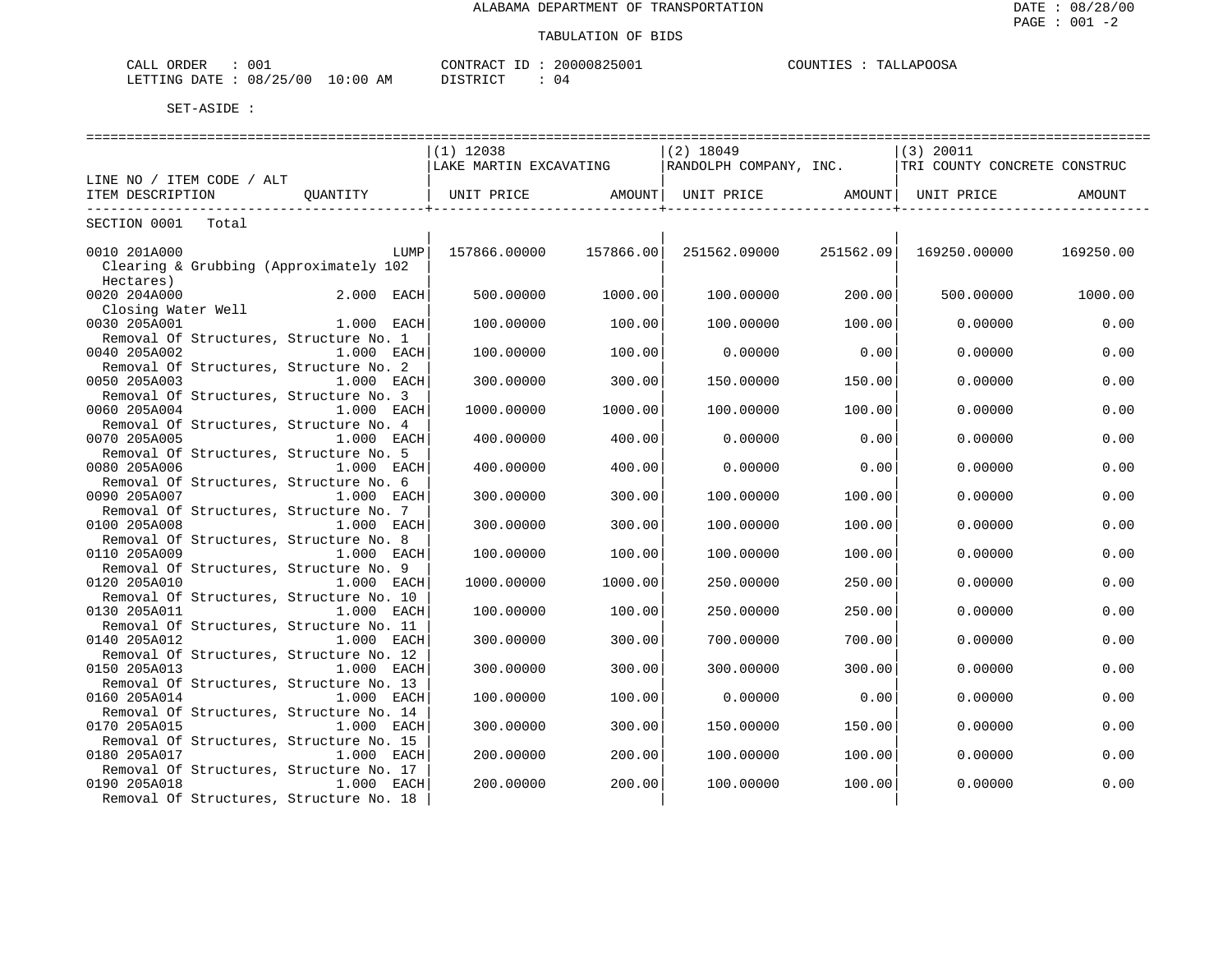| 001<br>ORDER<br>$\sim - -$<br>CALL |             | CONTRACT<br>TГ. | 30000825001 | <b>JAPOOSA</b><br>COUNTIES<br>TΔT |
|------------------------------------|-------------|-----------------|-------------|-----------------------------------|
| 08/25/00<br>DATE<br>LETTING        | 10:00<br>AΜ | DISTRICT        | ັບ ⊥        |                                   |

|                                                         |               |      | $(1)$ 12038            |          | $(2)$ 18049                  |          | $(3)$ 20011                  |           |
|---------------------------------------------------------|---------------|------|------------------------|----------|------------------------------|----------|------------------------------|-----------|
|                                                         |               |      | LAKE MARTIN EXCAVATING |          | RANDOLPH COMPANY, INC.       |          | TRI COUNTY CONCRETE CONSTRUC |           |
| LINE NO / ITEM CODE / ALT                               |               |      |                        |          |                              |          |                              |           |
| ITEM DESCRIPTION                                        | QUANTITY      |      | UNIT PRICE             | AMOUNT   | UNIT PRICE AMOUNT UNIT PRICE |          |                              | AMOUNT    |
|                                                         |               |      |                        |          |                              |          |                              |           |
| 0200 205A019                                            | $1.000$ EACH  |      | 100.00000              | 100.00   | 0.00000                      | 0.00     | 0.00000                      | 0.00      |
| Removal Of Structures, Structure No. 19                 |               |      |                        |          |                              |          |                              |           |
| 0210 205A020                                            | 1.000 EACH    |      | 500.00000              | 500.00   | 100.00000                    | 100.00   | 0.00000                      | 0.00      |
| Removal Of Structures, Structure No. 20<br>0220 205A021 | 1.000 EACH    |      | 300.00000              | 300.00   | 100.00000                    | 100.00   | 0.00000                      | 0.00      |
| Removal of Structures, Structure No. 21                 |               |      |                        |          |                              |          |                              |           |
| 0230 205A022                                            | 1.000 EACH    |      | 100.00000              | 100.00   | 100.00000                    | 100.00   | 0.00000                      | 0.00      |
| Removal Of Structures, Structure No. 22                 |               |      |                        |          |                              |          |                              |           |
| 0240 205A023                                            | 1.000 EACH    |      | 50.00000               | 50.00    | 100.00000                    | 100.00   | 0.00000                      | 0.00      |
| Removal Of Structures, Structure No. 23                 |               |      |                        |          |                              |          |                              |           |
| 0250 205A025                                            | 1.000 EACH    |      | 600.00000              | 600.00   | 500.00000                    | 500.00   | 0.00000                      | 0.00      |
| Removal Of Structures, Structure No. 25                 |               |      |                        |          |                              |          |                              |           |
| 0260 205A026                                            | 1.000 EACH    |      | 300.00000              | 300.00   | 300.00000                    | 300.00   | 0.00000                      | 0.00      |
| Removal Of Structures, Structure No. 26                 |               |      |                        |          |                              |          |                              |           |
| 0270 205A027                                            | 1.000 EACH    |      | 100.00000              | 100.00   | 300.00000                    | 300.00   | 0.00000                      | 0.00      |
| Removal Of Structures, Structure No. 27                 |               |      |                        |          |                              |          |                              |           |
| 0280 205A029                                            | 1.000 EACH    |      | 400.00000              | 400.00   | 300.00000                    | 300.00   | 0.00000                      | 0.00      |
| Removal Of Structures, Structure No. 29                 |               |      |                        |          |                              |          |                              |           |
| 0290 430B002                                            | 1500.000 MTON |      | 15,00000               | 22500.00 | 10.00000                     | 15000.00 | 18,70000                     | 28050.00  |
| Aggregate Surfacing (ALDOT #467)                        |               |      |                        |          |                              |          |                              |           |
| 0300 600A000                                            |               | LUMP | 25000.00000            | 25000.00 | 10000.00000                  | 10000.00 | 50000.00000                  | 50000.00  |
| Mobilization                                            |               |      |                        |          |                              |          |                              |           |
| 0310 602A000                                            | 147.000       | EACH | 110.00000              | 16170.00 | 110.00000                    | 16170.00 | 75.00000                     | 11025.00  |
| Right Of Way Markers                                    |               |      |                        |          |                              |          |                              |           |
| 0320 602C000                                            | 25.000 EACH   |      | 175.00000              | 4375.00  | 110.00000                    | 2750.00  | 75.00000                     | 1875.00   |
| Permanent Easement Marker                               |               |      |                        |          |                              |          |                              |           |
| 0330 665A000                                            | 113.000 HA    |      | 815,00000              | 92095.00 | 740.00000                    | 83620.00 | 875,00000                    | 98875.00  |
| Temporary Seeding                                       |               |      |                        |          |                              |          |                              |           |
| 0340 665B000                                            | 113.000       | НA   | 815.00000              | 92095.00 | 740.00000                    | 83620.00 | 900.00000                    | 101700.00 |
| Temporary Mulching                                      |               |      |                        |          |                              |          |                              |           |
| 0350 665F000                                            | 800,000       | EACH | 5.00000                | 4000.00  | 4.00000                      | 3200.00  | 5.00000                      | 4000.00   |
| Hay Bales                                               |               |      |                        |          |                              |          |                              |           |
| 0360 6651000                                            | 750.000       | MTON | 20,00000               | 15000.00 | 13.39000                     | 10042.50 | 23.25000                     | 17437.50  |
| Temporary Riprap, Class 2                               |               |      |                        |          |                              |          |                              |           |
| 0370 665J000                                            | 4800.000 M    |      | 12.00000               | 57600.00 | 9,00000                      | 43200.00 | 13.12000                     | 62976.00  |
| Silt Fence, Type A                                      |               |      |                        |          |                              |          |                              |           |
| 0380 665K000                                            | 250.000 M3    |      | 10.00000               | 2500.00  | 2.00000                      | 500.00   | 6.50000                      | 1625.00   |
| Drainage Sump Excavation                                |               |      |                        |          |                              |          |                              |           |
| 0390 680A000                                            |               | LUMP | 10000.00000            | 10000.00 | 10000.00000                  | 10000.00 | 7500.00000                   | 7500.00   |
| Engineering Controls                                    |               |      |                        |          |                              |          |                              |           |
| 0400 740B000                                            | 35.000 M2     |      | 246.00000              | 8610.00  | 110.00000                    | 3850.00  | 140.00000                    | 4900.00   |
| Construction Signs                                      |               |      |                        |          |                              |          |                              |           |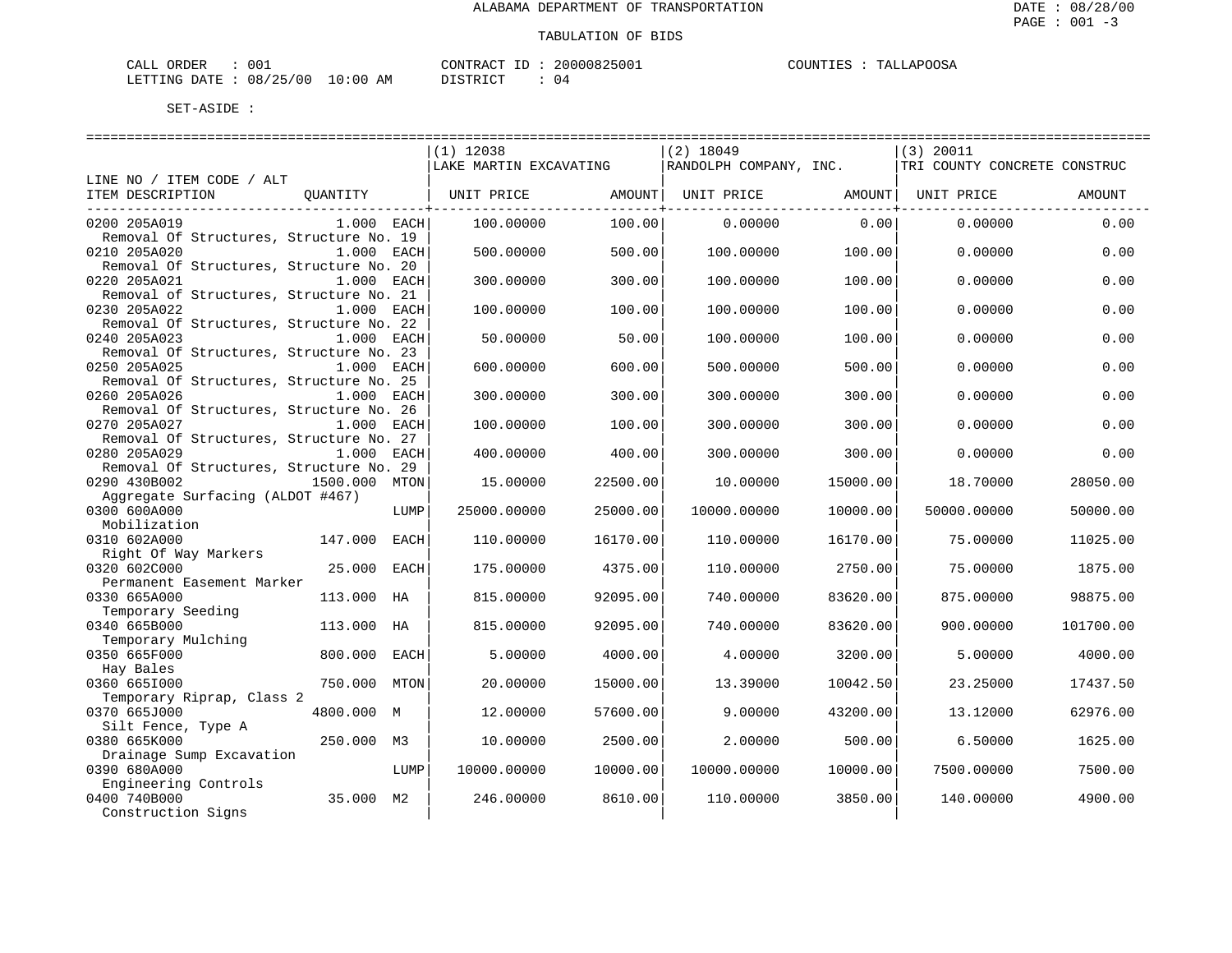#### TABULATION OF BIDS

| 00i<br>ORDER<br>CALL             |               | CONTRACT       | 20000825001 | <b>COUNTIES</b><br>TALLAPOOSA |
|----------------------------------|---------------|----------------|-------------|-------------------------------|
| 08/25<br>'00<br>LETTING<br>DATE. | LO : 00<br>ΑM | די הדי אידי את | 04          |                               |

| LINE NO / ITEM CODE / ALT                                                  |          | $(1)$ 12038<br>LAKE MARTIN EXCAVATING |            | $(2)$ 18049<br>RANDOLPH COMPANY, INC. |            | (3) 20011<br>TRI COUNTY CONCRETE CONSTRUC |            |
|----------------------------------------------------------------------------|----------|---------------------------------------|------------|---------------------------------------|------------|-------------------------------------------|------------|
| ITEM DESCRIPTION                                                           | OUANTITY | UNIT PRICE                            | AMOUNT     | UNIT PRICE                            | AMOUNT     | UNIT PRICE                                | AMOUNT     |
| 0410 998A000<br>Construction Fuel (Maximum Bid Limited<br>To $$54,500.00)$ | LUMP     | 5000.00000                            | 5000.00    | 0.00000                               | 0.00       | 0.00000                                   | 0.00       |
| SECTION TOTALS                                                             |          |                                       | 521,761.00 |                                       | 538,014.59 |                                           | 560,213.50 |
| CONTRACT TOTALS                                                            |          |                                       | 521,761.00 |                                       | 538,014.59 |                                           | 560,213.50 |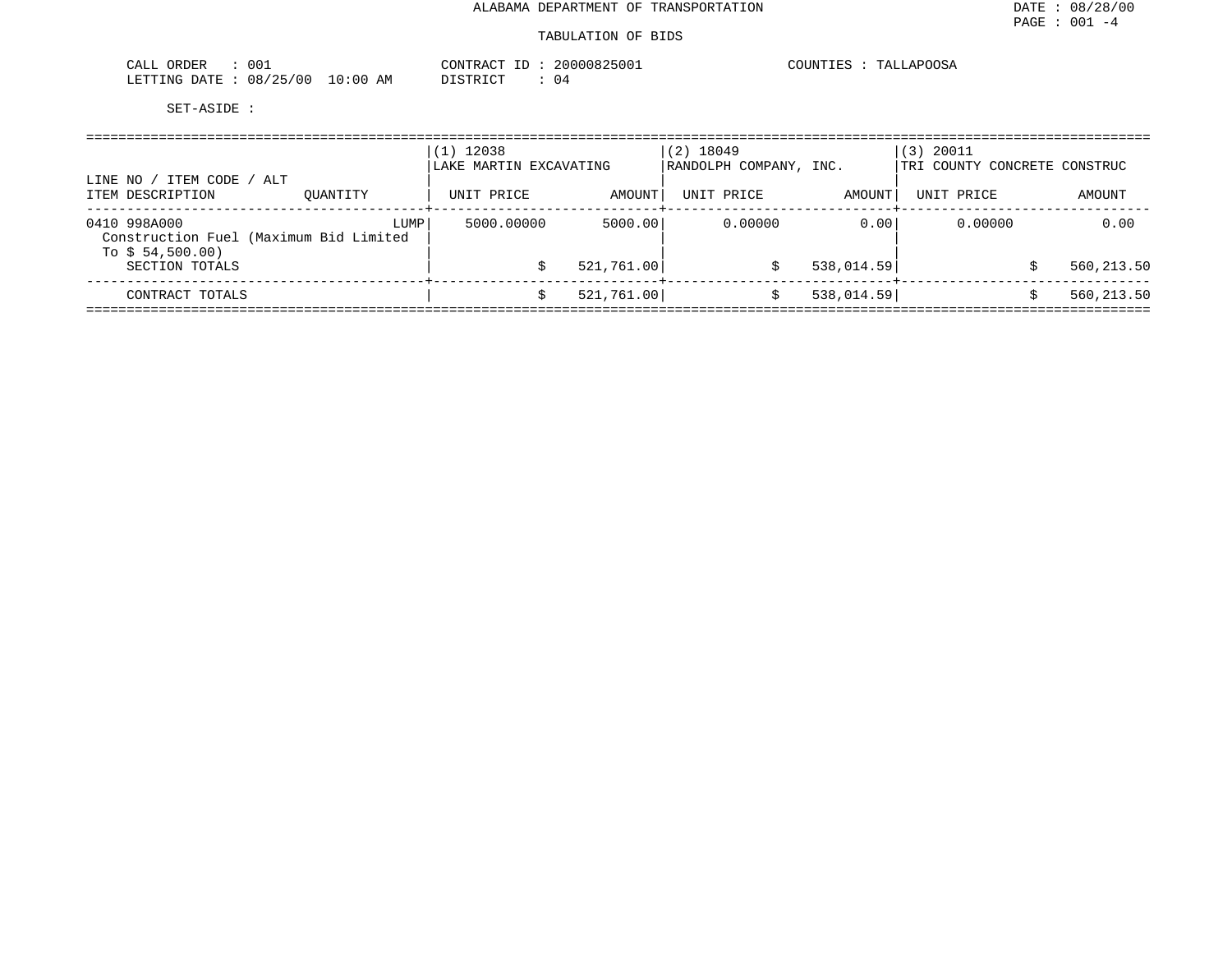# TABULATION OF BIDS

| CALL<br>ORDER   | 001               | CONTRACT                     | 20000825001<br>ID | COUNTIES | TALLAPOOSA |
|-----------------|-------------------|------------------------------|-------------------|----------|------------|
| LETTING<br>DATE | 08/25/00<br>10:00 | ידי איד פידי פורי<br>ΆM<br>. | 04                |          |            |

|                                                                         | ===========================                                                    |           | ------------------------ |           | ================ |           |
|-------------------------------------------------------------------------|--------------------------------------------------------------------------------|-----------|--------------------------|-----------|------------------|-----------|
|                                                                         | $(4)$ 19108                                                                    |           | $(5)$ 23068              |           | $(6)$ 18046      |           |
|                                                                         | SOUTHEASTERN CONST. & EOUIP. WAITES CONSTRUCTION COMPANY, REESE & HOWELL, INC. |           |                          |           |                  |           |
| LINE NO / ITEM CODE / ALT                                               |                                                                                |           |                          |           |                  |           |
| ITEM DESCRIPTION<br>OUANTITY   UNIT PRICE                               |                                                                                | AMOUNT    | UNIT PRICE               | AMOUNT    | UNIT PRICE       | AMOUNT    |
| SECTION 0001<br>Total                                                   |                                                                                |           |                          |           |                  |           |
|                                                                         |                                                                                |           |                          |           |                  |           |
| 0010 201A000<br>LUMP                                                    | 324271.00000                                                                   | 324271.00 | 300227.76000             | 300227.76 | 273616.00000     | 273616.00 |
| Clearing & Grubbing (Approximately 102                                  |                                                                                |           |                          |           |                  |           |
| Hectares)                                                               |                                                                                |           |                          |           |                  |           |
| 0020 204A000<br>$2.000$ EACH                                            | 500.00000                                                                      | 1000.00   | 500.00000                | 1000.00   | 1000.00000       | 2000.00   |
| Closing Water Well                                                      |                                                                                |           |                          |           |                  |           |
| 0030 205A001<br>1.000 EACH                                              | 600,00000                                                                      | 600.00    | 1,00000                  | 1.00      | 0.00000          | 0.00      |
| Removal Of Structures, Structure No. 1                                  |                                                                                |           |                          |           |                  |           |
| 0040 205A002<br>1.000 EACH                                              | 600,00000                                                                      | 600.00    | 1,00000                  | 1.00      | 0.00000          | 0.00      |
| Removal Of Structures, Structure No. 2                                  |                                                                                |           |                          |           |                  |           |
| 0050 205A003<br>$1.000$ EACH                                            | 600.00000                                                                      | 600.00    | 200.00000                | 200.00    | 500.00000        | 500.00    |
| Removal Of Structures, Structure No. 3<br>0060 205A004<br>$1.000$ EACH  | 600.00000                                                                      | 600.00    | 500.00000                | 500.00    | 500,00000        | 500.00    |
| Removal Of Structures, Structure No. 4                                  |                                                                                |           |                          |           |                  |           |
| 0070 205A005<br>$1.000$ EACH                                            | 600,00000                                                                      | 600.00    | 500.00000                | 500.00    | 0.00000          | 0.00      |
| Removal Of Structures, Structure No. 5                                  |                                                                                |           |                          |           |                  |           |
| 0080 205A006<br>1.000 EACH                                              | 600.00000                                                                      | 600.00    | 200.00000                | 200.00    | 0.00000          | 0.00      |
| Removal Of Structures, Structure No. 6                                  |                                                                                |           |                          |           |                  |           |
| 0090 205A007<br>1.000 EACH                                              | 600.00000                                                                      | 600.00    | 200.00000                | 200.00    | 500.00000        | 500.00    |
| Removal Of Structures, Structure No. 7                                  |                                                                                |           |                          |           |                  |           |
| 0100 205A008<br>1.000 EACH                                              | 600,00000                                                                      | 600.00    | 200.00000                | 200.00    | 500.00000        | 500.00    |
| Removal Of Structures, Structure No. 8                                  |                                                                                |           |                          |           |                  |           |
| 0110 205A009<br>1.000 EACH                                              | 600,00000                                                                      | 600.00    | 500.00000                | 500.00    | 0.00000          | 0.00      |
| Removal Of Structures, Structure No. 9                                  |                                                                                |           |                          |           |                  |           |
| 0120 205A010<br>1.000 EACH                                              | 600,00000                                                                      | 600.00    | 200.00000                | 200.00    | 500.00000        | 500.00    |
| Removal Of Structures, Structure No. 10<br>0130 205A011<br>$1.000$ EACH | 600.00000                                                                      | 600.00    | 1,00000                  | 1.00      | 0.00000          | 0.00      |
| Removal Of Structures, Structure No. 11                                 |                                                                                |           |                          |           |                  |           |
| 0140 205A012<br>1.000 EACH                                              | 600,00000                                                                      | 600.00    | 200.00000                | 200.00    | 500.00000        | 500.00    |
| Removal Of Structures, Structure No. 12                                 |                                                                                |           |                          |           |                  |           |
| 0150 205A013<br>1.000 EACH                                              | 600,00000                                                                      | 600.00    | 200,00000                | 200.00    | 500,00000        | 500.00    |
| Removal Of Structures, Structure No. 13                                 |                                                                                |           |                          |           |                  |           |
| 0160 205A014<br>1.000 EACH                                              | 600.00000                                                                      | 600.00    | 1,00000                  | 1.00      | 0.00000          | 0.00      |
| Removal Of Structures, Structure No. 14                                 |                                                                                |           |                          |           |                  |           |
| 0170 205A015<br>1.000 EACH                                              | 600,00000                                                                      | 600.00    | 200,00000                | 200.00    | 500,00000        | 500.00    |
| Removal Of Structures, Structure No. 15                                 |                                                                                |           |                          |           |                  |           |
| 0180 205A017<br>1.000 EACH                                              | 600,00000                                                                      | 600.00    | 200.00000                | 200.00    | 500.00000        | 500.00    |
| Removal Of Structures, Structure No. 17                                 |                                                                                |           |                          |           |                  |           |
| 0190 205A018<br>$1.000$ EACH                                            | 600,00000                                                                      | 600.00    | 200.00000                | 200.00    | 500.00000        | 500.00    |
| Removal Of Structures, Structure No. 18                                 |                                                                                |           |                          |           |                  |           |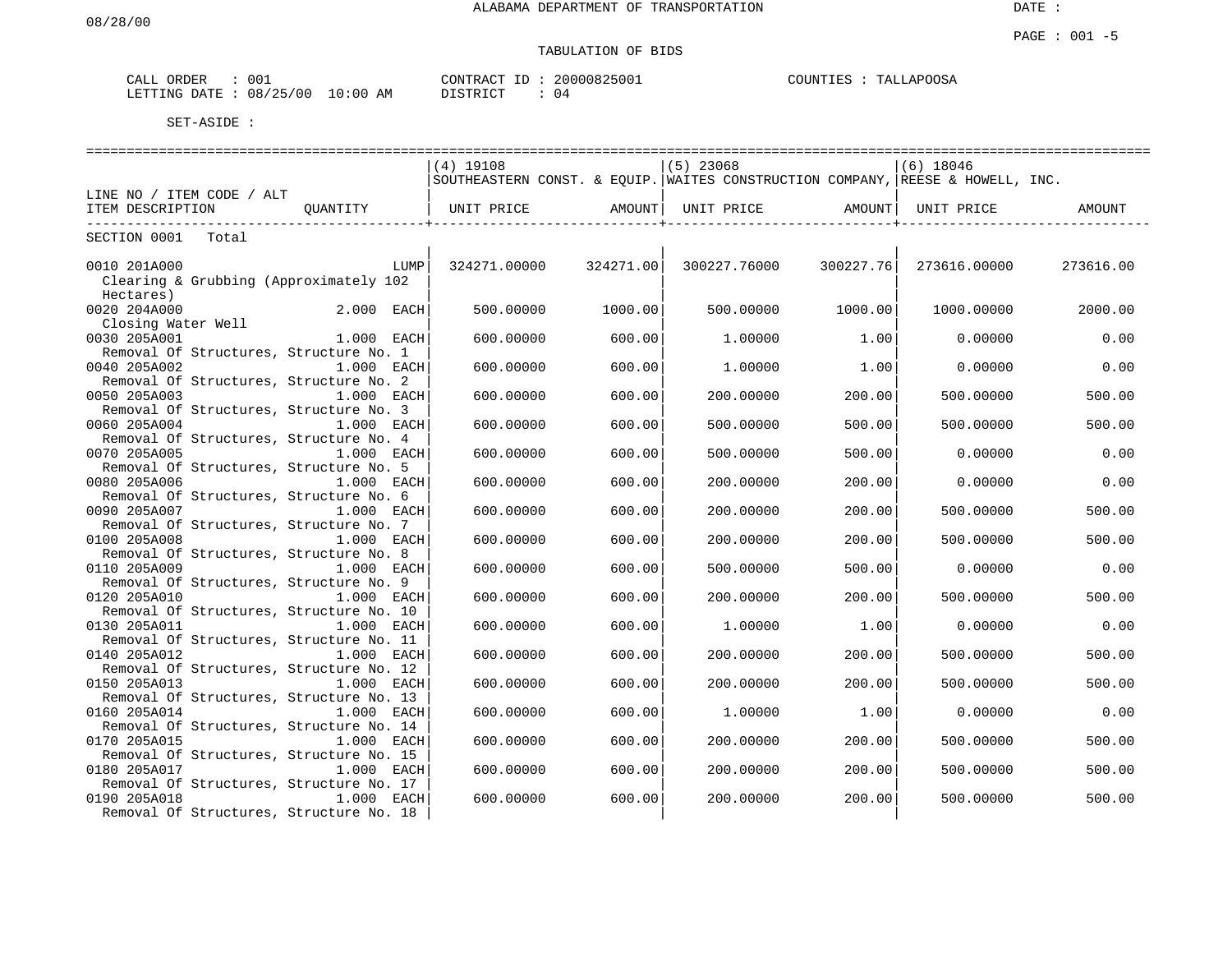| ORDER<br>CALL                   | 001 | CONTRACT ID: | 20000825001 | TALLAPOOSA<br>COUNTIES : |
|---------------------------------|-----|--------------|-------------|--------------------------|
| LETTING DATE: 08/25/00 10:00 AM |     | DISTRICT     |             |                          |

|                                         |               |             | ============================= |          | ----------------------------                                                   |           | ============================== |           |
|-----------------------------------------|---------------|-------------|-------------------------------|----------|--------------------------------------------------------------------------------|-----------|--------------------------------|-----------|
|                                         |               |             | $(4)$ 19108                   |          | $(5)$ 23068                                                                    |           | $(6)$ 18046                    |           |
|                                         |               |             |                               |          | SOUTHEASTERN CONST. & EOUIP. WAITES CONSTRUCTION COMPANY, REESE & HOWELL, INC. |           |                                |           |
| LINE NO / ITEM CODE / ALT               |               |             |                               |          |                                                                                |           |                                |           |
| ITEM DESCRIPTION                        | QUANTITY      |             | UNIT PRICE                    | AMOUNT   | UNIT PRICE                                                                     | AMOUNT    | UNIT PRICE                     | AMOUNT    |
|                                         |               |             |                               |          |                                                                                |           |                                |           |
| 0200 205A019                            | $1.000$ EACH  |             | 600,00000                     | 600.00   | 200.00000                                                                      | 200.00    | 500.00000                      | 500.00    |
| Removal Of Structures, Structure No. 19 |               |             |                               |          |                                                                                |           |                                |           |
| 0210 205A020                            | 1.000 EACH    |             | 600.00000                     | 600.00   | 1,00000                                                                        | 1.00      | 0.00000                        | 0.00      |
| Removal Of Structures, Structure No. 20 |               |             |                               |          |                                                                                |           |                                |           |
| 0220 205A021                            | $1.000$ EACH  |             | 600.00000                     | 600.00   | 200.00000                                                                      | 200.00    | 500,00000                      | 500.00    |
| Removal of Structures, Structure No. 21 |               |             |                               |          |                                                                                |           |                                |           |
| 0230 205A022                            | $1.000$ EACH  |             | 600.00000                     | 600.00   | 200.00000                                                                      | 200.00    | 0.00000                        | 0.00      |
| Removal Of Structures, Structure No. 22 |               |             |                               |          |                                                                                |           |                                |           |
| 0240 205A023                            | 1.000 EACH    |             | 600.00000                     | 600.00   | 1,00000                                                                        | 1.00      | 0.00000                        | 0.00      |
| Removal Of Structures, Structure No. 23 |               |             |                               |          |                                                                                |           |                                |           |
| 0250 205A025                            | 1.000 EACH    |             | 600.00000                     | 600.00   | 200.00000                                                                      | 200.00    | 500.00000                      | 500.00    |
| Removal Of Structures, Structure No. 25 |               |             |                               |          |                                                                                |           |                                |           |
| 0260 205A026                            | 1.000         | EACH        | 600.00000                     | 600.00   | 200.00000                                                                      | 200.00    | 500.00000                      | 500.00    |
| Removal Of Structures, Structure No. 26 |               |             |                               |          |                                                                                |           |                                |           |
| 0270 205A027                            | 1.000         | EACH        | 600.00000                     | 600.00   | 200.00000                                                                      | 200.00    | 0.00000                        | 0.00      |
| Removal Of Structures, Structure No. 27 |               |             |                               |          |                                                                                |           |                                |           |
| 0280 205A029                            | $1.000$ EACH  |             | 600.00000                     | 600.00   | 1,00000                                                                        | 1.00      | 500,00000                      | 500.00    |
| Removal Of Structures, Structure No. 29 |               |             |                               |          |                                                                                |           |                                |           |
| 0290 430B002                            | 1500.000      | MTON        | 10.38000                      | 15570.00 | 16.00000                                                                       | 24000.00  | 22.05000                       | 33075.00  |
| Aggregate Surfacing (ALDOT #467)        |               |             |                               |          |                                                                                |           |                                |           |
| 0300 600A000                            |               | LUMP        | 25000.00000                   | 25000.00 | 10000.00000                                                                    | 10000.00  | 20000.00000                    | 20000.00  |
| Mobilization                            |               |             |                               |          |                                                                                |           |                                |           |
| 0310 602A000                            | 147.000       | <b>EACH</b> | 80.00000                      | 11760.00 | 125.00000                                                                      | 18375.00  | 100.00000                      | 14700.00  |
| Right Of Way Markers                    |               |             |                               |          |                                                                                |           |                                |           |
| 0320 602C000                            | 25,000        | EACH        | 80.00000                      | 2000.00  | 125.00000                                                                      | 3125.00   | 200.00000                      | 5000.00   |
| Permanent Easement Marker               |               |             |                               |          |                                                                                |           |                                |           |
| 0330 665A000                            | 113.000<br>НA |             | 494.00000                     | 55822.00 | 900.00000                                                                      | 101700.00 | 750.00000                      | 84750.00  |
| Temporary Seeding                       |               |             |                               |          |                                                                                |           |                                |           |
| 0340 665B000                            | 113.000<br>HA |             | 494.00000                     | 55822.00 | 900.00000                                                                      | 101700.00 | 1000.00000                     | 113000.00 |
| Temporary Mulching                      |               |             |                               |          |                                                                                |           |                                |           |
| 0350 665F000                            | 800,000       | EACH        | 4.00000                       | 3200.00  | 10.00000                                                                       | 8000.00   | 5,00000                        | 4000.00   |
| Hay Bales                               |               |             |                               |          |                                                                                |           |                                |           |
| 0360 6651000                            | 750.000       | MTON        | 15.00000                      | 11250.00 | 25.00000                                                                       | 18750.00  | 26.00000                       | 19500.00  |
| Temporary Riprap, Class 2               |               |             |                               |          |                                                                                |           |                                |           |
| 0370 665J000                            | 4800.000 M    |             | 6.56000                       | 31488.00 | 3.00000                                                                        | 14400.00  | 12,00000                       | 57600.00  |
| Silt Fence, Type A                      |               |             |                               |          |                                                                                |           |                                |           |
| 0380 665K000                            | 250.000<br>M3 |             | 2.62000                       | 655.00   | 10.00000                                                                       | 2500.00   | 12.00000                       | 3000.00   |
| Drainage Sump Excavation                |               |             |                               |          |                                                                                |           |                                |           |
| 0390 680A000                            |               | LUMP        | 8000.00000                    | 8000.00  | 12500.00000                                                                    | 12500.00  | 0.00000                        | 0.00      |
| Engineering Controls                    |               |             |                               |          |                                                                                |           |                                |           |
| 0400 740B000                            | 35.000 M2     |             | 49.00000                      | 1715.00  | 125.00000                                                                      | 4375.00   | 175,00000                      | 6125.00   |
| Construction Signs                      |               |             |                               |          |                                                                                |           |                                |           |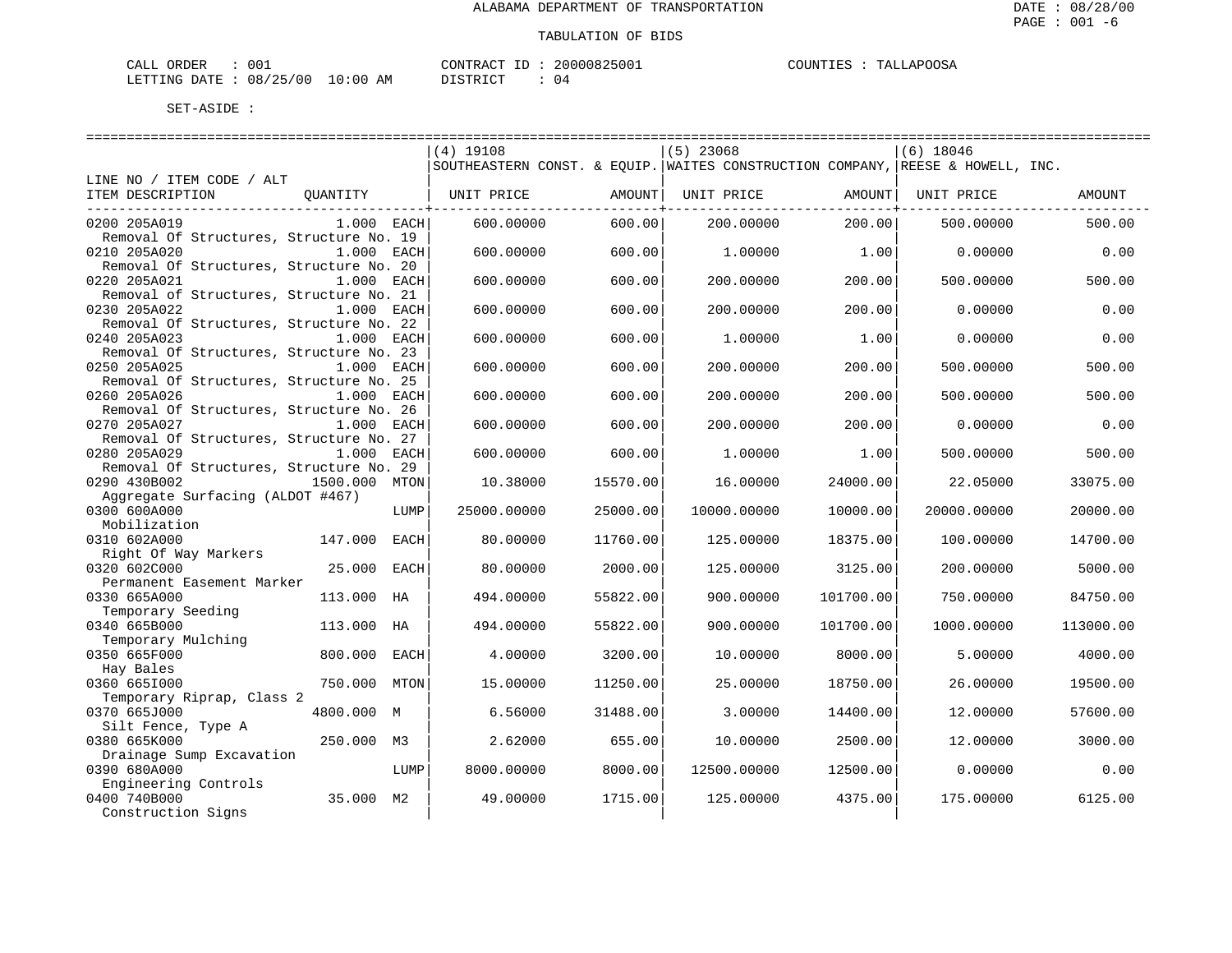#### TABULATION OF BIDS

| 001<br>ORDER<br>CALL                                                                                                                            | $\pi$ $\sim$<br>CONTE<br>:RAC     | 2000083<br>くらけけ工 | COUNTIES | TALLAPOOSA |
|-------------------------------------------------------------------------------------------------------------------------------------------------|-----------------------------------|------------------|----------|------------|
| 08/25/00<br>LETTING<br>DATE.<br>the contract of the contract of the contract of the contract of the contract of the contract of the contract of | :00<br>10<br>די הדי אידי את<br>AΜ | ,,,<br>. .       |          |            |

| ITEM CODE / ALT<br>LINE NO                                                 |          | $(4)$ 19108<br>SOUTHEASTERN CONST. & EOUIP. WAITES CONSTRUCTION COMPANY, REESE & HOWELL, INC. |            | $(5)$ 23068 |                             | $(6)$ 18046 |            |
|----------------------------------------------------------------------------|----------|-----------------------------------------------------------------------------------------------|------------|-------------|-----------------------------|-------------|------------|
| ITEM DESCRIPTION                                                           | OUANTITY | UNIT PRICE                                                                                    | AMOUNT     | UNIT PRICE  | AMOUNT<br>$- - - - - - + -$ | UNIT PRICE  | AMOUNT     |
| 0410 998A000<br>Construction Fuel (Maximum Bid Limited<br>To $$54,500.00)$ | LUMP     | 25000.00000                                                                                   | 25000.00   | 0.00000     | 0.00                        | 0.00000     | 0.00       |
| SECTION TOTALS                                                             |          |                                                                                               | 588,153.00 |             | 625,359.76                  |             | 643,866.00 |
| CONTRACT TOTALS                                                            |          |                                                                                               | 588,153.00 |             | 625,359.76                  |             | 643,866.00 |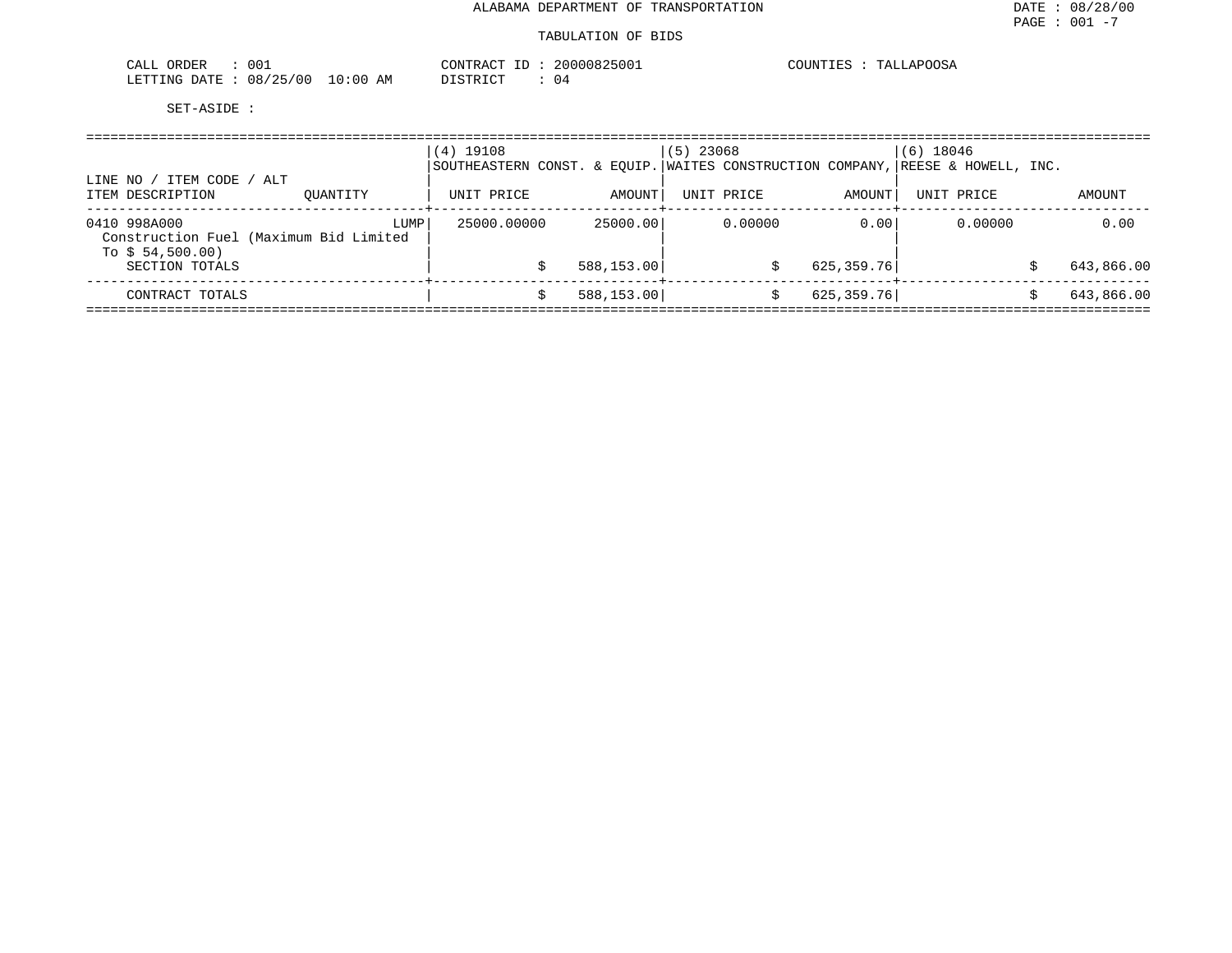# TABULATION OF BIDS

| ORDER<br>CALL | 001      |             | CONTRACT                          | 20000825001 | <b>TALLAPOOSA</b><br>COUNTIES |
|---------------|----------|-------------|-----------------------------------|-------------|-------------------------------|
| LETTING DATE  | 08/25/00 | 10:00<br>ΆM | חי היה די היה מיד<br>- יט דעד מדח | 04          |                               |

|                                                         |                       | $(7)$ 14001                                                                        |           | (8) 08077          |           | $(9)$ 13073         |           |  |  |  |  |
|---------------------------------------------------------|-----------------------|------------------------------------------------------------------------------------|-----------|--------------------|-----------|---------------------|-----------|--|--|--|--|
|                                                         |                       | NEWELL ROADBUILDERS, INC. HASTINGS GENERAL CONTRACTING MARLIN CONTRACTING COMPANY, |           |                    |           |                     |           |  |  |  |  |
| LINE NO / ITEM CODE / ALT                               |                       |                                                                                    |           |                    |           |                     |           |  |  |  |  |
| ITEM DESCRIPTION                                        | OUANTITY   UNIT PRICE |                                                                                    |           | AMOUNT  UNIT PRICE |           | AMOUNT   UNIT PRICE | AMOUNT    |  |  |  |  |
| SECTION 0001 Total                                      |                       |                                                                                    |           |                    |           |                     |           |  |  |  |  |
|                                                         |                       |                                                                                    |           |                    |           |                     |           |  |  |  |  |
| 0010 201A000                                            | LUMP                  | 275000.00000                                                                       | 275000.00 | 295800.00000       | 295800.00 | 324000.00000        | 324000.00 |  |  |  |  |
| Clearing & Grubbing (Approximately 102                  |                       |                                                                                    |           |                    |           |                     |           |  |  |  |  |
| Hectares)                                               |                       |                                                                                    |           |                    |           |                     |           |  |  |  |  |
| 0020 204A000                                            | 2.000 EACH            | 500,00000                                                                          | 1000.00   | 3000.00000         | 6000.001  | 150.00000           | 300.00    |  |  |  |  |
| Closing Water Well                                      |                       |                                                                                    |           |                    |           |                     |           |  |  |  |  |
| 0030 205A001                                            | $1.000$ EACH          | 1,00000                                                                            | 1.00      | 2000.00000         | 2000.00   | 1500.00000          | 1500.00   |  |  |  |  |
| Removal Of Structures, Structure No. 1                  |                       |                                                                                    |           |                    |           |                     |           |  |  |  |  |
| 0040 205A002                                            | 1.000 EACH            | 1,00000                                                                            | 1.00      | 2000.00000         | 2000.00   | 1500.00000          | 1500.00   |  |  |  |  |
| Removal Of Structures, Structure No. 2                  |                       |                                                                                    |           |                    |           |                     |           |  |  |  |  |
| 0050 205A003                                            | $1.000$ EACH          | 1,00000                                                                            | 1.00      | 2000.00000         | 2000.00   | 1500.00000          | 1500.00   |  |  |  |  |
| Removal Of Structures, Structure No. 3                  |                       |                                                                                    |           |                    |           |                     |           |  |  |  |  |
| 0060 205A004<br>Removal Of Structures, Structure No. 4  | $1.000$ EACH          | 1,00000                                                                            | 1.00      | 2000.00000         | 2000.001  | 4500.00000          | 4500.00   |  |  |  |  |
| 0070 205A005                                            | $1.000$ EACH          | 1,00000                                                                            | 1.00      | 2000.00000         | 2000.00   | 0.00000             | 0.00      |  |  |  |  |
| Removal Of Structures, Structure No. 5                  |                       |                                                                                    |           |                    |           |                     |           |  |  |  |  |
| 0080 205A006                                            | 1.000 EACH            | 1,00000                                                                            | 1.00      | 2000.00000         | 2000.00   | 2500.00000          | 2500.00   |  |  |  |  |
| Removal Of Structures, Structure No. 6                  |                       |                                                                                    |           |                    |           |                     |           |  |  |  |  |
| 0090 205A007                                            | $1.000$ EACH          | 1,00000                                                                            | 1.00      | 2000.00000         | 2000.00   | 3500.00000          | 3500.00   |  |  |  |  |
| Removal Of Structures, Structure No. 7                  |                       |                                                                                    |           |                    |           |                     |           |  |  |  |  |
| 0100 205A008                                            | $1.000$ EACH          | 1,00000                                                                            | 1.00      | 2000.00000         | 2000.001  | 3500.00000          | 3500.00   |  |  |  |  |
| Removal Of Structures, Structure No. 8                  |                       |                                                                                    |           |                    |           |                     |           |  |  |  |  |
| 0110 205A009                                            | $1.000$ EACH          | 1,00000                                                                            | 1.00      | 2000.00000         | 2000.00   | 1500.00000          | 1500.00   |  |  |  |  |
| Removal Of Structures, Structure No. 9                  |                       |                                                                                    |           |                    |           |                     |           |  |  |  |  |
| 0120 205A010                                            | 1.000 EACH            | 1,00000                                                                            | 1.00      | 2000.00000         | 2000.00   | 10000.00000         | 10000.00  |  |  |  |  |
| Removal Of Structures, Structure No. 10                 |                       |                                                                                    |           |                    |           |                     |           |  |  |  |  |
| 0130 205A011                                            | 1.000 EACH            | 1,00000                                                                            | 1.00      | 2000.00000         | 2000.00   | 0.00000             | 0.00      |  |  |  |  |
| Removal Of Structures, Structure No. 11                 |                       |                                                                                    |           |                    |           |                     |           |  |  |  |  |
| 0140 205A012                                            | $1.000$ EACH          | 1,00000                                                                            | 1.00      | 2000.00000         | 2000.00   | 3500.00000          | 3500.00   |  |  |  |  |
| Removal Of Structures, Structure No. 12<br>0150 205A013 | 1.000 EACH            | 1,00000                                                                            | 1.00      | 2000.00000         | 2000.00   | 3500.00000          | 3500.00   |  |  |  |  |
| Removal Of Structures, Structure No. 13                 |                       |                                                                                    |           |                    |           |                     |           |  |  |  |  |
| 0160 205A014                                            | 1.000 EACH            | 1,00000                                                                            | 1.00      | 2000.00000         | 2000.00   | 0.00000             | 0.00      |  |  |  |  |
| Removal Of Structures, Structure No. 14                 |                       |                                                                                    |           |                    |           |                     |           |  |  |  |  |
| 0170 205A015                                            | 1.000 EACH            | 1,00000                                                                            | 1.00      | 2000.00000         | 2000.00   | 3000.00000          | 3000.00   |  |  |  |  |
| Removal Of Structures, Structure No. 15                 |                       |                                                                                    |           |                    |           |                     |           |  |  |  |  |
| 0180 205A017                                            | 1.000 EACH            | 1,00000                                                                            | 1.00      | 2000.00000         | 2000.00   | 4000.00000          | 4000.00   |  |  |  |  |
| Removal Of Structures, Structure No. 17                 |                       |                                                                                    |           |                    |           |                     |           |  |  |  |  |
| 0190 205A018                                            | 1.000 EACH            | 1,00000                                                                            | 1.00      | 2000.00000         | 2000.00   | 1000.00000          | 1000.00   |  |  |  |  |
| Removal Of Structures, Structure No. 18                 |                       |                                                                                    |           |                    |           |                     |           |  |  |  |  |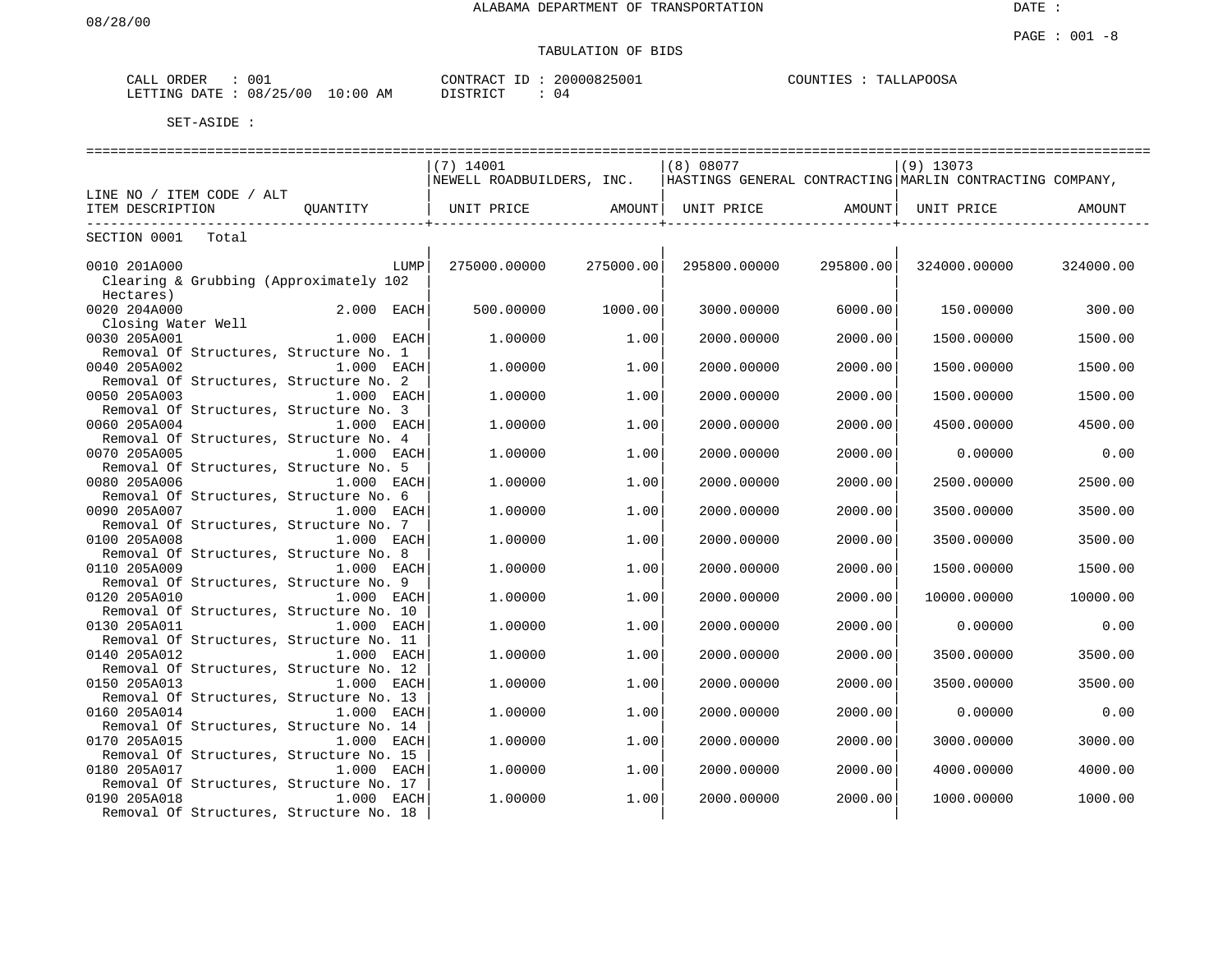| 001<br>CALL<br>ORDER<br>w |                                                       | <b>CONTRAL</b><br>$- -$ | 70000825001 | מ⊃∩∩<br>COUNT<br>$\mathbf{A} \mathbf{D} \mathbf{C}$<br>⊤בידי<br>ە شاھىل<br>. |
|---------------------------|-------------------------------------------------------|-------------------------|-------------|------------------------------------------------------------------------------|
| LETTING<br>DATE           | J:00<br>$\sim$ $\sim$ $\sim$<br>08/25/00<br>AΜ<br>. U | דים דמידי פרות          | $\cdot$     |                                                                              |

|                                                  |                 |           | ============================== |          |             |            | ------------------------------ |                                                          |          |
|--------------------------------------------------|-----------------|-----------|--------------------------------|----------|-------------|------------|--------------------------------|----------------------------------------------------------|----------|
|                                                  |                 | (7) 14001 |                                |          | (8) 08077   |            |                                | $(9)$ 13073                                              |          |
|                                                  |                 |           | NEWELL ROADBUILDERS, INC.      |          |             |            |                                | HASTINGS GENERAL CONTRACTING MARLIN CONTRACTING COMPANY, |          |
| LINE NO / ITEM CODE / ALT                        |                 |           |                                |          |             |            |                                |                                                          |          |
| ITEM DESCRIPTION                                 | QUANTITY        |           | UNIT PRICE AMOUNT              |          |             |            | UNIT PRICE AMOUNT              | UNIT PRICE                                               | AMOUNT   |
| ----------------------------                     |                 |           |                                |          |             |            |                                |                                                          |          |
| 0200 205A019                                     | $1.000$ EACH    |           | 1,00000                        | 1.00     |             | 2000.00000 | 2000.00                        | 0.00000                                                  | 0.00     |
| Removal Of Structures, Structure No. 19          |                 |           |                                |          |             |            |                                |                                                          |          |
| 0210 205A020                                     | 1.000 EACH      |           | 1,00000                        | 1.00     |             | 2000.00000 | 2000.00                        | 500.00000                                                | 500.00   |
| Removal Of Structures, Structure No. 20          |                 |           |                                |          |             |            |                                |                                                          |          |
| 0220 205A021                                     | $1.000$ EACH    |           | 1.00000                        | 1.00     |             | 2000.00000 | 2000.00                        | 5000.00000                                               | 5000.00  |
| Removal of Structures, Structure No. 21          |                 |           |                                |          |             |            |                                |                                                          |          |
| 0230 205A022                                     | $1.000$ EACH    |           | 1,00000                        | 1.00     |             | 2000.00000 | 2000.00                        | 5000.00000                                               | 5000.00  |
| Removal Of Structures, Structure No. 22          |                 |           |                                |          |             |            |                                |                                                          |          |
| 0240 205A023                                     | 1.000 EACH      |           | 1.00000                        | 1.00     |             | 2000.00000 | 2000.00                        | 0.00000                                                  | 0.00     |
| Removal Of Structures, Structure No. 23          |                 |           |                                |          |             |            |                                |                                                          |          |
| 0250 205A025                                     | 1.000 EACH      |           | 1.00000                        | 1.00     |             | 2000.00000 | 2000.00                        | 4000.00000                                               | 4000.00  |
| Removal Of Structures, Structure No. 25          |                 |           |                                |          |             |            |                                |                                                          |          |
| 0260 205A026                                     | 1.000 EACH      |           | 1.00000                        | 1.00     |             | 2000.00000 | 2000.00                        | 3000.00000                                               | 3000.00  |
| Removal Of Structures, Structure No. 26          |                 |           |                                |          |             |            |                                |                                                          |          |
| 0270 205A027                                     | 1.000 EACH      |           | 1,00000                        | 1.00     |             | 2000.00000 | 2000.00                        | 0.00000                                                  | 0.00     |
| Removal Of Structures, Structure No. 27          |                 |           |                                |          |             |            |                                |                                                          |          |
| 0280 205A029                                     | 1.000 EACH      |           | 1.00000                        | 1.00     |             | 2000.00000 | 2000.00                        | 0.00000                                                  | 0.00     |
| Removal Of Structures, Structure No. 29          |                 |           |                                |          |             |            |                                |                                                          |          |
| 0290 430B002                                     | 1500.000 MTON   |           | 16.25000                       | 24375.00 |             | 22.00000   | 33000.00                       | 15.00000                                                 | 22500.00 |
| Aggregate Surfacing (ALDOT #467)<br>0300 600A000 |                 |           |                                |          |             |            |                                |                                                          |          |
|                                                  | LUMP            |           | 30000.00000                    | 30000.00 | 47000.00000 |            | 47000.00                       | 60000.00000                                              | 60000.00 |
| Mobilization<br>0310 602A000                     |                 |           |                                | 10657.50 |             |            |                                |                                                          |          |
| Right Of Way Markers                             | 147.000<br>EACH |           | 72.50000                       |          |             | 125.00000  | 18375.00                       | 65.00000                                                 | 9555.00  |
| 0320 602C000                                     | 25.000 EACH     |           | 150.00000                      | 3750.00  |             |            | 3125.00                        |                                                          | 1625.00  |
| Permanent Easement Marker                        |                 |           |                                |          |             | 125.00000  |                                | 65.00000                                                 |          |
| 0330 665A000                                     | 113.000 HA      |           | 741.30000                      | 83766.90 |             | 800.00000  | 90400.00                       | 700.00000                                                | 79100.00 |
| Temporary Seeding                                |                 |           |                                |          |             |            |                                |                                                          |          |
| 0340 665B000                                     | 113.000<br>HA   |           | 741.30000                      | 83766.90 |             | 600.00000  | 67800.00                       | 700.00000                                                | 79100.00 |
| Temporary Mulching                               |                 |           |                                |          |             |            |                                |                                                          |          |
| 0350 665F000                                     | 800,000<br>EACH |           | 6.00000                        | 4800.00  |             | 5.00000    | 4000.00                        | 12,00000                                                 | 9600.00  |
| Hay Bales                                        |                 |           |                                |          |             |            |                                |                                                          |          |
| 0360 6651000                                     | 750.000<br>MTON |           | 25.00000                       | 18750.00 |             | 18,00000   | 13500.00                       | 25.00000                                                 | 18750.00 |
| Temporary Riprap, Class 2                        |                 |           |                                |          |             |            |                                |                                                          |          |
| 0370 665J000                                     | 4800.000 M      |           | 15.00000                       | 72000.00 |             | 6.00000    | 28800.00                       | 12,00000                                                 | 57600.00 |
| Silt Fence, Type A                               |                 |           |                                |          |             |            |                                |                                                          |          |
| 0380 665K000                                     | 250.000 M3      |           | 6.50000                        | 1625.00  |             | 6.00000    | 1500.00                        | 20.00000                                                 | 5000.00  |
| Drainage Sump Excavation                         |                 |           |                                |          |             |            |                                |                                                          |          |
| 0390 680A000                                     | LUMP            |           | 20000.00000                    | 20000.00 |             | 5000.00000 | 5000.00                        | 15000.00000                                              | 15000.00 |
| Engineering Controls                             |                 |           |                                |          |             |            |                                |                                                          |          |
| 0400 740B000                                     | 35.000 M2       |           | 165.00000                      | 5775.00  |             | 85.00000   | 2975.00                        | 43.00000                                                 | 1505.00  |
| Construction Signs                               |                 |           |                                |          |             |            |                                |                                                          |          |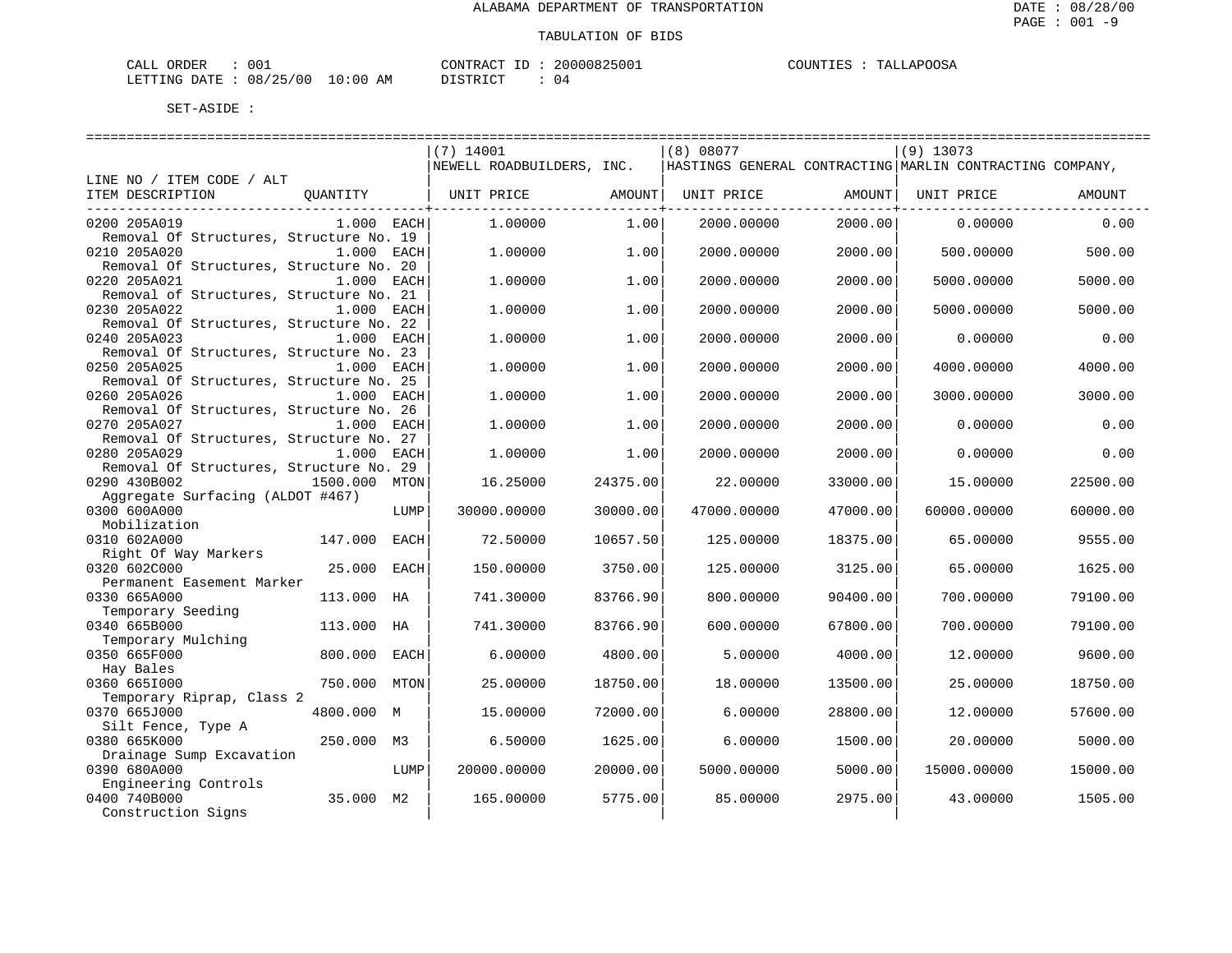| 00.<br>ORDER<br>CALL     | CONTRACT                    | 20000825001<br>ID | COUNTIES<br>TALLAPOOSA |
|--------------------------|-----------------------------|-------------------|------------------------|
| 08/25/00<br>LETTING DATE | $10:00$ AM<br>חימת דפידי את | 14                |                        |

| ITEM CODE /<br>LINE NO                                                     | ALT      | $(7)$ 14001<br>NEWELL ROADBUILDERS, INC. |             | (8) 08077  |            | $(9)$ 13073<br> HASTINGS GENERAL CONTRACTING MARLIN CONTRACTING COMPANY, |            |
|----------------------------------------------------------------------------|----------|------------------------------------------|-------------|------------|------------|--------------------------------------------------------------------------|------------|
| ITEM DESCRIPTION                                                           | OUANTITY | UNIT PRICE                               | AMOUNT      | UNIT PRICE | AMOUNT     | UNIT PRICE                                                               | AMOUNT     |
| 0410 998A000<br>Construction Fuel (Maximum Bid Limited<br>To $$54,500.00)$ | LUMP     | 30000.00000                              | 30000.00    | 0.00000    | 0.00       | 40000.00000                                                              | 40000.00   |
| SECTION TOTALS                                                             |          |                                          | 665, 292.30 |            | 669,275.00 |                                                                          | 786,135.00 |
| CONTRACT TOTALS                                                            |          |                                          | 665, 292.30 |            | 669,275.00 |                                                                          | 786,135.00 |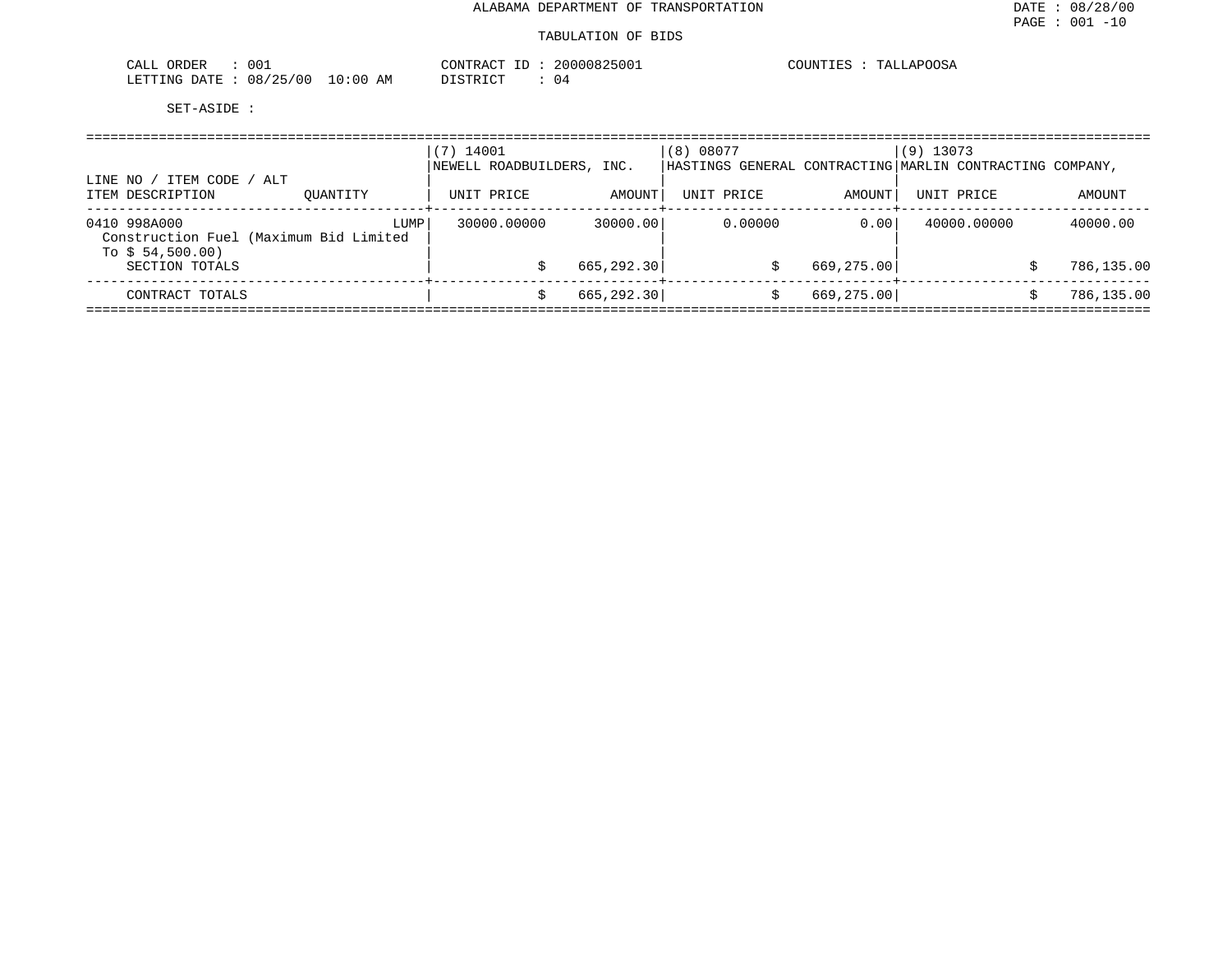## TABULATION OF BIDS

| ORDER<br>CALL | 001      |             | CONTRACT<br>⊥D. | 20000825001 | TALLAPOOSA<br>COUNTIES |
|---------------|----------|-------------|-----------------|-------------|------------------------|
| LETTING DATE  | 08/25/00 | 10:00<br>AM | DISTRICT        | (14         |                        |

|                                                                    |              | $(10)$ 16023                                                                                               |          | $(11)$ 07003      |           |            |        |
|--------------------------------------------------------------------|--------------|------------------------------------------------------------------------------------------------------------|----------|-------------------|-----------|------------|--------|
|                                                                    |              | $\begin{bmatrix} 110 & 16025 \\ \text{PHILLIPS & JORDAN, INC.} \end{bmatrix}$ R.E. GRILLS CONSTRUCTION CO. |          |                   |           |            |        |
| LINE NO / ITEM CODE / ALT                                          |              |                                                                                                            |          |                   |           |            |        |
| THE NO (TILI COLL)<br>TEM DESCRIPTION COANTITY   UNIT PRICE AMOUNT |              |                                                                                                            |          | UNIT PRICE AMOUNT |           | UNIT PRICE | AMOUNT |
| SECTION 0001<br>Total                                              |              |                                                                                                            |          |                   |           |            |        |
|                                                                    |              |                                                                                                            |          |                   |           |            |        |
| 0010 201A000                                                       | LUMP         | 190500.00000 190500.00                                                                                     |          | 450000.00000      | 450000.00 |            |        |
| Clearing & Grubbing (Approximately 102<br>Hectares)                |              |                                                                                                            |          |                   |           |            |        |
| 0020 204A000                                                       | 2.000 EACH   | 1000.00000                                                                                                 | 2000.00  | 5000.00000        | 10000.00  |            |        |
| Closing Water Well                                                 |              |                                                                                                            |          |                   |           |            |        |
| 0030 205A001                                                       | $1.000$ EACH | 1780.00000 1780.00                                                                                         |          | 300.00000         | 300.00    |            |        |
| Removal Of Structures, Structure No. 1                             |              |                                                                                                            |          |                   |           |            |        |
| 0040 205A002                                                       | $1.000$ EACH | 3933.00000                                                                                                 | 3933.00  | 500.00000         | 500.00    |            |        |
| Removal Of Structures, Structure No. 2                             |              |                                                                                                            |          |                   |           |            |        |
| 0050 205A003                                                       | $1.000$ EACH | 4788.00000 4788.00                                                                                         |          | 1500.00000        | 1500.001  |            |        |
| Removal Of Structures, Structure No. 3                             |              |                                                                                                            |          |                   |           |            |        |
| 0060 205A004                                                       | $1.000$ EACH | 21888.00000                                                                                                | 21888.00 | 2500.00000        | 2500.00   |            |        |
| Removal Of Structures, Structure No. 4                             |              |                                                                                                            |          |                   |           |            |        |
| 0070 205A005                                                       | $1.000$ EACH | 5301.00000                                                                                                 | 5301.00  | 400.00000         | 400.001   |            |        |
| Removal Of Structures, Structure No. 5                             |              |                                                                                                            |          |                   |           |            |        |
| 0080 205A006                                                       | $1.000$ EACH | 15116.00000                                                                                                | 15116.00 | 500.00000         | 500.00    |            |        |
| Removal Of Structures, Structure No. 6                             |              |                                                                                                            |          |                   |           |            |        |
| 0090 205A007                                                       | $1.000$ EACH | 6224.00000                                                                                                 | 6224.00  | 500,00000         | 500.00    |            |        |
| Removal Of Structures, Structure No. 7                             |              |                                                                                                            |          |                   |           |            |        |
| 0100 205A008                                                       | $1.000$ EACH | 5267.00000 5267.00                                                                                         |          | 1500.00000        | 1500.00   |            |        |
| Removal Of Structures, Structure No. 8                             |              |                                                                                                            |          |                   |           |            |        |
| 0110 205A009                                                       | $1.000$ EACH | 4446.00000                                                                                                 | 4446.00  | 1700.00000        | 1700.00   |            |        |
| Removal Of Structures, Structure No. 9                             |              |                                                                                                            |          |                   |           |            |        |
| 0120 205A010                                                       | 1.000 EACH   | 10380.00000                                                                                                | 10380.00 | 1900.00000        | 1900.00   |            |        |
| Removal Of Structures, Structure No. 10<br>0130 205A011            | 1.000 EACH   | 3044.00000 3044.00                                                                                         |          |                   | 100.00    |            |        |
| Removal Of Structures, Structure No. 11                            |              |                                                                                                            |          | 100.00000         |           |            |        |
| 0140 205A012                                                       | 1.000 EACH   | 10192.00000                                                                                                | 10192.00 | 500.00000         | 500.00    |            |        |
| Removal Of Structures, Structure No. 12                            |              |                                                                                                            |          |                   |           |            |        |
| 0150 205A013                                                       | 1.000 EACH   | 5130.00000                                                                                                 | 5130.00  | 1500.00000        | 1500.00   |            |        |
| Removal Of Structures, Structure No. 13                            |              |                                                                                                            |          |                   |           |            |        |
| 0160 205A014                                                       | 1.000 EACH   | 2394.00000                                                                                                 | 2394.00  | 100.00000         | 100.00    |            |        |
| Removal Of Structures, Structure No. 14                            |              |                                                                                                            |          |                   |           |            |        |
| 0170 205A015                                                       | 1.000 EACH   | 6960.00000                                                                                                 | 6960.00  | 1500.00000        | 1500.00   |            |        |
| Removal Of Structures, Structure No. 15                            |              |                                                                                                            |          |                   |           |            |        |
| 0180 205A017                                                       | 1.000 EACH   | 3608.00000                                                                                                 | 3608.00  | 1500.00000        | 1500.00   |            |        |
| Removal Of Structures, Structure No. 17                            |              |                                                                                                            |          |                   |           |            |        |
| 0190 205A018                                                       | 1.000 EACH   | 2575.00000                                                                                                 | 2575.00  | 1500.00000        | 1500.00   |            |        |
| Removal Of Structures, Structure No. 18                            |              |                                                                                                            |          |                   |           |            |        |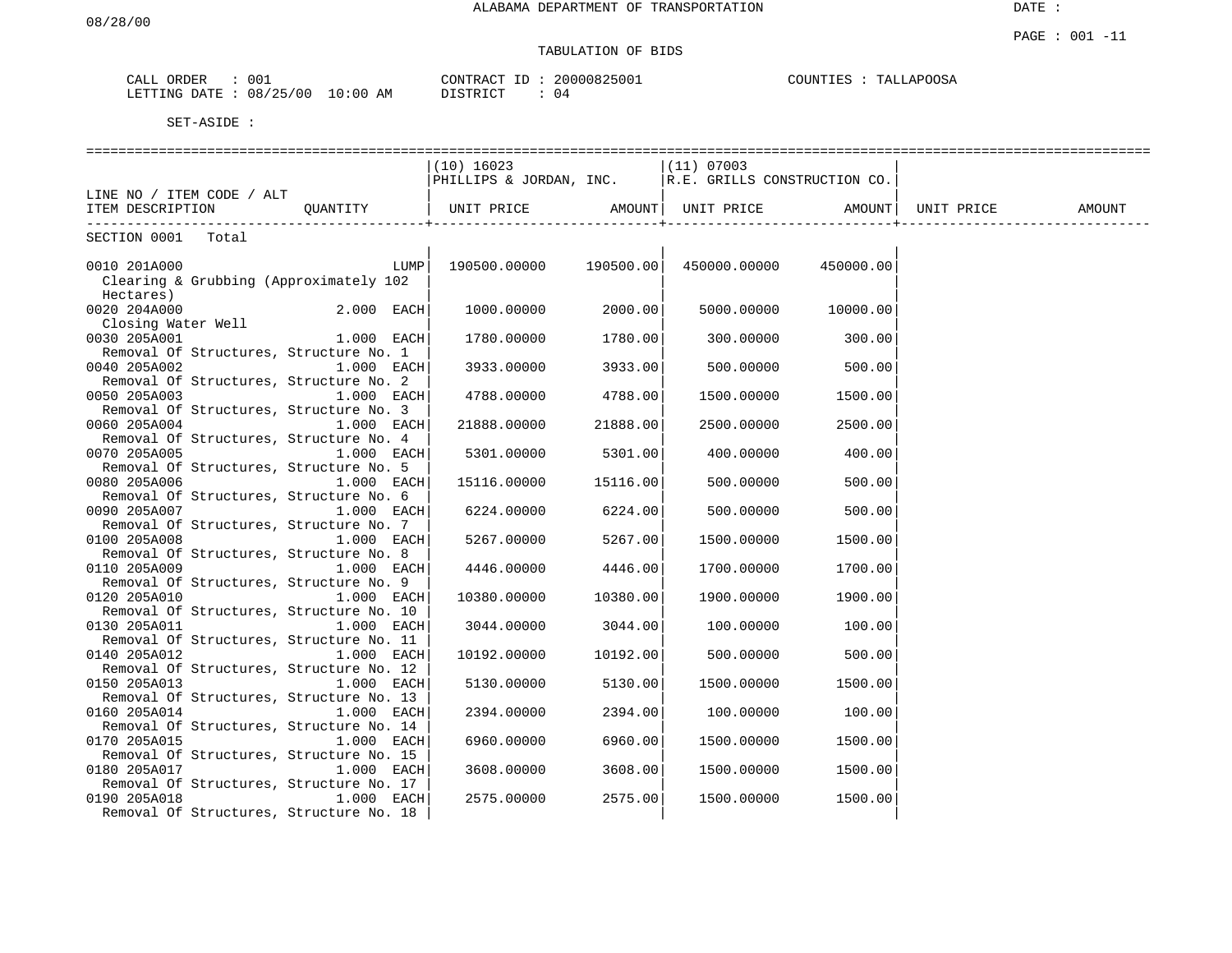| CALL ORDER                      | -001 |          | CONTRACT ID: 20000825001 | COUNTIES : TALLAPOOSA |
|---------------------------------|------|----------|--------------------------|-----------------------|
| LETTING DATE: 08/25/00 10:00 AM |      | DISTRICT |                          |                       |

|                                         |               |      | $(10)$ 16023                                           |                 | $(11)$ 07003 |                 |        |
|-----------------------------------------|---------------|------|--------------------------------------------------------|-----------------|--------------|-----------------|--------|
|                                         |               |      | PHILLIPS & JORDAN, INC.   R.E. GRILLS CONSTRUCTION CO. |                 |              |                 |        |
| LINE NO / ITEM CODE / ALT               |               |      |                                                        |                 |              |                 |        |
| ITEM DESCRIPTION                        |               |      |                                                        |                 |              |                 | AMOUNT |
|                                         |               |      |                                                        | --------------+ |              | --------------+ |        |
| 0200 205A019                            | $1.000$ EACH  |      | 1949.00000                                             | 1949.00         | 1000.00000   | 1000.00         |        |
| Removal Of Structures, Structure No. 19 |               |      |                                                        |                 |              |                 |        |
| 0210 205A020                            | 1.000 EACH    |      | 4566.00000                                             | 4566.00         | 100.00000    | 100.00          |        |
| Removal Of Structures, Structure No. 20 |               |      |                                                        |                 |              |                 |        |
| 0220 205A021                            | 1.000 EACH    |      | 6258.00000                                             | 6258.00         | 1000.00000   | 1000.00         |        |
| Removal of Structures, Structure No. 21 |               |      |                                                        |                 |              |                 |        |
| 0230 205A022                            | 1.000 EACH    |      | 218.00000                                              | 218.00          | 900.00000    | 900.00          |        |
| Removal Of Structures, Structure No. 22 |               |      |                                                        |                 |              |                 |        |
| 0240 205A023                            | 1.000 EACH    |      | 5318.00000                                             | 5318.00         | 100.00000    | 100.00          |        |
| Removal Of Structures, Structure No. 23 |               |      |                                                        |                 |              |                 |        |
| 0250 205A025                            | 1.000 EACH    |      | 5335.00000                                             | 5335.00         | 1000.00000   | 1000.00         |        |
| Removal Of Structures, Structure No. 25 |               |      |                                                        |                 |              |                 |        |
| 0260 205A026                            | 1.000 EACH    |      | 4326.00000                                             | 4326.00         | 100.00000    | 100.00          |        |
| Removal Of Structures, Structure No. 26 |               |      |                                                        |                 |              |                 |        |
| 0270 205A027                            | $1.000$ EACH  |      | 4600.00000                                             | 4600.00         | 300.00000    | 300.00          |        |
| Removal Of Structures, Structure No. 27 |               |      |                                                        |                 |              |                 |        |
| 0280 205A029                            | 1.000 EACH    |      | 2685.00000                                             | 2685.00         | 100.00000    | 100.00          |        |
| Removal Of Structures, Structure No. 29 |               |      |                                                        |                 |              |                 |        |
| 0290 430B002                            | 1500.000 MTON |      | 27.55000                                               | 41325.00        | 20.00000     | 30000.00        |        |
| Aggregate Surfacing (ALDOT #467)        |               |      |                                                        |                 |              |                 |        |
| 0300 600A000                            |               | LUMP | 25000.00000                                            | 25000.00        | 45000.00000  | 45000.00        |        |
| Mobilization                            |               |      |                                                        |                 |              |                 |        |
| 0310 602A000                            | 147.000 EACH  |      | 150.00000                                              | 22050.00        | 100.00000    | 14700.00        |        |
| Right Of Way Markers                    |               |      |                                                        |                 |              |                 |        |
| 0320 602C000                            | 25.000 EACH   |      | 200.00000                                              | 5000.00         | 200.00000    | 5000.00         |        |
| Permanent Easement Marker               |               |      |                                                        |                 |              |                 |        |
| 0330 665A000                            | 113.000 HA    |      | 990.00000                                              | 111870.00       | 825.00000    | 93225.00        |        |
| Temporary Seeding                       |               |      |                                                        |                 |              |                 |        |
| 0340 665B000                            | 113.000 HA    |      | 990.00000                                              | 111870.00       | 750.00000    | 84750.00        |        |
| Temporary Mulching                      |               |      |                                                        |                 |              |                 |        |
| 0350 665F000                            | 800.000 EACH  |      | 4.00000                                                | 3200.00         | 5.00000      | 4000.00         |        |
| Hay Bales                               |               |      |                                                        |                 |              |                 |        |
| 0360 6651000                            | 750.000 MTON  |      | 55.00000                                               | 41250.00        | 30.00000     | 22500.00        |        |
| Temporary Riprap, Class 2               |               |      |                                                        |                 |              |                 |        |
| 0370 665J000                            | 4800.000 M    |      | 8.20000                                                | 39360.00        | 9.90000      | 47520.00        |        |
| Silt Fence, Type A                      |               |      |                                                        |                 |              |                 |        |
| 0380 665K000                            | 250.000 M3    |      | 30.00000                                               | 7500.00         | 11.00000     | 2750.00         |        |
| Drainage Sump Excavation                |               |      |                                                        |                 |              |                 |        |
| 0390 680A000                            |               | LUMP | 25000.00000                                            | 25000.00        | 10000.00000  | 10000.00        |        |
| Engineering Controls                    |               |      |                                                        |                 |              |                 |        |
| 0400 740B000                            | 35.000 M2     |      | 150.00000                                              | 5250.00         | 100.00000    | 3500.00         |        |
| Construction Signs                      |               |      |                                                        |                 |              |                 |        |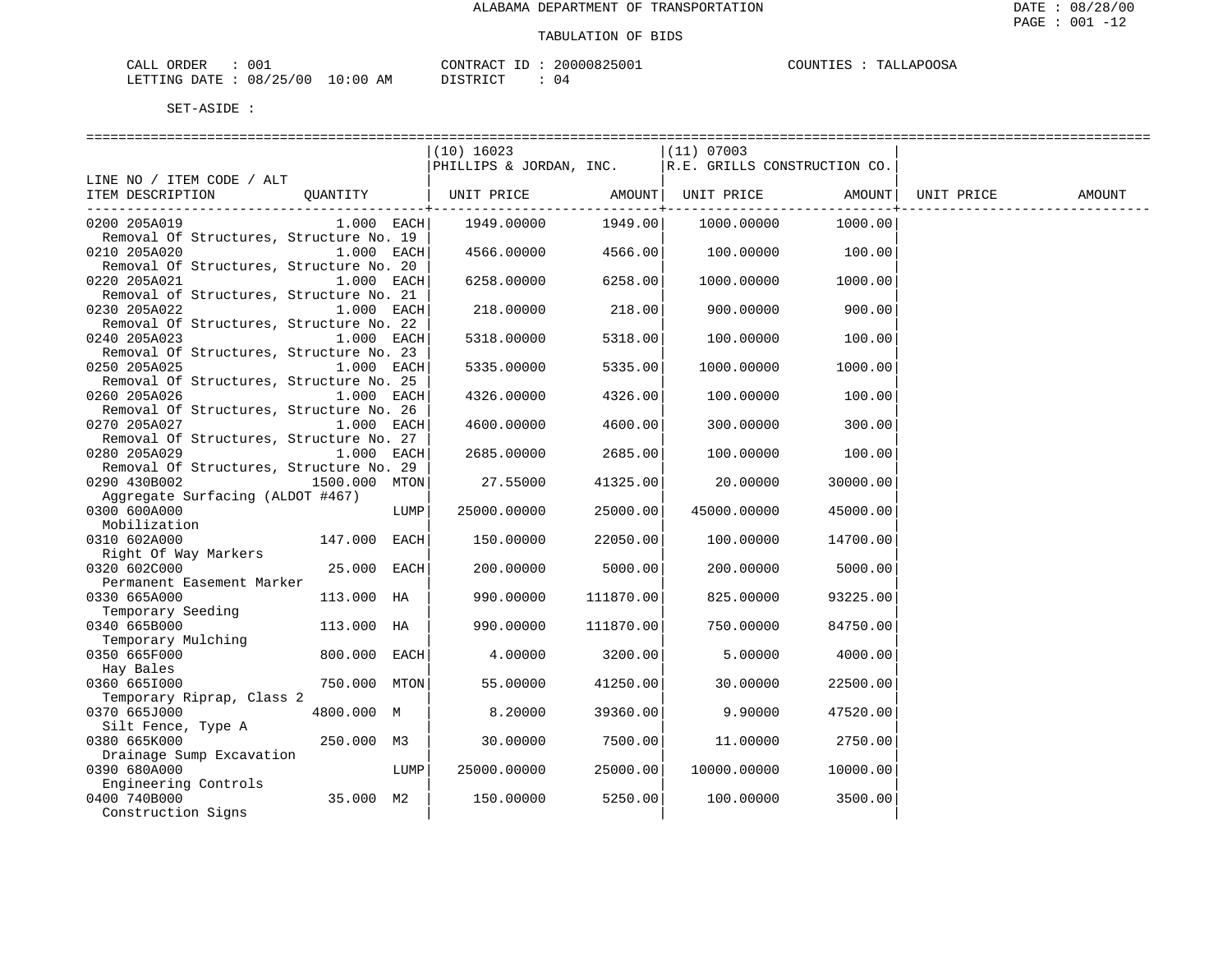#### TABULATION OF BIDS

| 001<br>ORDER<br>CALL             | CONTRACT ID                                         | 20000825001 | COUNTIES<br>TALLAPOOSA |
|----------------------------------|-----------------------------------------------------|-------------|------------------------|
| 08/25/00<br>LETTING DATE<br>____ | 10:00<br>ידי איד אידף דרו<br>AΜ<br><i>⊔</i> ⊥∟⊥⊥⊾∟⊥ | U 4         |                        |

| ITEM CODE / ALT<br>LINE NO                                                 |          | $(10)$ 16023<br>PHILLIPS & JORDAN, INC. |             | (11) 07003  | R.E. GRILLS CONSTRUCTION CO. |            |        |
|----------------------------------------------------------------------------|----------|-----------------------------------------|-------------|-------------|------------------------------|------------|--------|
| ITEM DESCRIPTION                                                           | OUANTITY | UNIT PRICE                              | AMOUNT      | UNIT PRICE  | AMOUNT                       | UNIT PRICE | AMOUNT |
| 0410 998A000<br>Construction Fuel (Maximum Bid Limited<br>To $$54,500.00)$ | LUMP     | 10000.00000                             | 10000.00    | 18000.00000 | 18000.00                     |            |        |
| SECTION TOTALS                                                             |          |                                         | 789,456.00  |             | 863,545.00                   |            |        |
| CONTRACT TOTALS                                                            |          |                                         | 789, 456.00 |             | 863,545.00                   |            |        |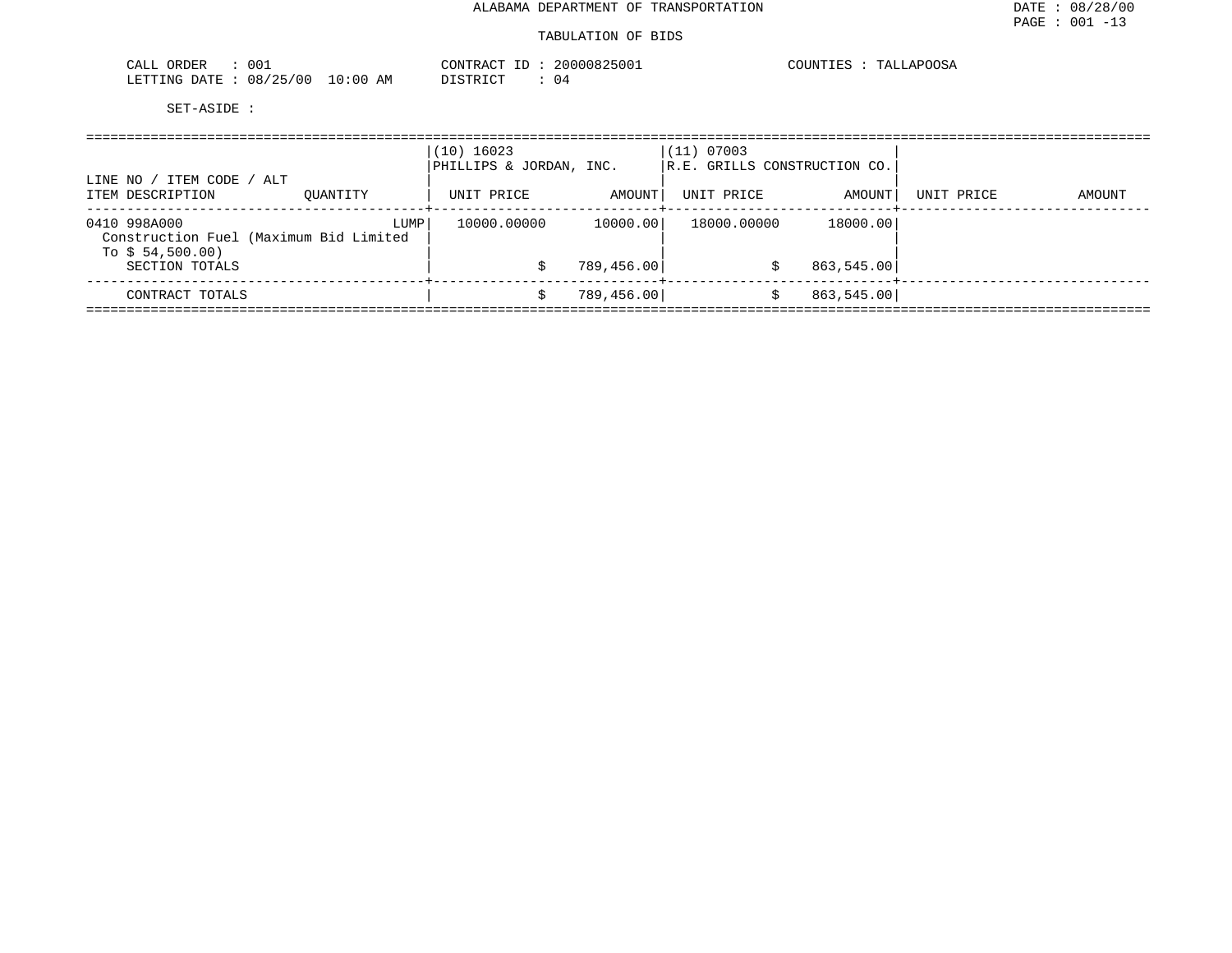DATE :

## VENDOR RANKING

|      | $\therefore$ 002<br>CALL ORDER                     | LETTING DATE : 08/25/00 10:00 AM | CONTRACT ID: 20000825002<br>DISTRICT<br>$\therefore$ 03                                                                                                                                                              |              | COUNTIES : JEFFERSON                            |                        |
|------|----------------------------------------------------|----------------------------------|----------------------------------------------------------------------------------------------------------------------------------------------------------------------------------------------------------------------|--------------|-------------------------------------------------|------------------------|
|      | CONTRACT DESCRIPTION:<br>$2.665$ km<br>SET-ASIDE : |                                  | CONTRACT TIME : 370<br>BIRMINGHAM<br>for constructing the Interchange Modifications including<br>Grade, Drainage, Pavement, Signing, Signals, Bridges and<br>Lighting on I-459 at S.R.#3 (U.S.#31) in Hoover. Length | Working Days | (available days)<br>PROJECT(S) : $IM-459-4(78)$ |                        |
| RANK | VENDOR NO./NAME                                    |                                  |                                                                                                                                                                                                                      |              | TOTAL<br><b>BID</b>                             | % OVER<br>LOW BID      |
|      | 10016<br>30002                                     | JONES BROS., INC.                | ELLARD CONTR. CO., INC. & ELLARD CONSTR., INC.                                                                                                                                                                       |              | \$28,478,981.39<br>\$30,559,828.18              | 100.0000%<br>107.3066% |
|      | 01018                                              | APAC-ALABAMA, INC.               |                                                                                                                                                                                                                      |              | \$30,961,894.74                                 | 108.7184%              |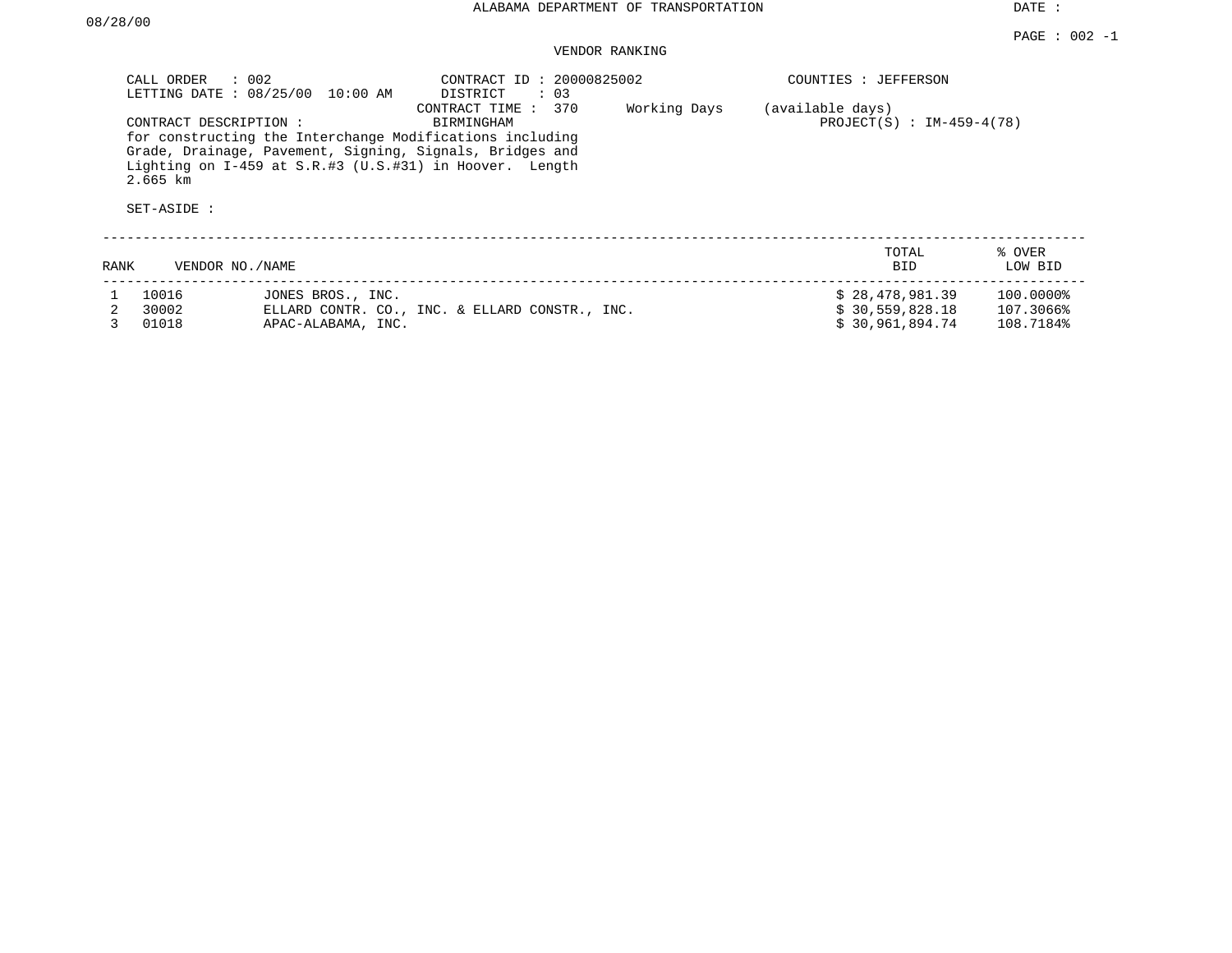| 002<br>ORDER<br>C <sub>AT.T</sub><br>، انتظاب |                                             | $C$ $\cap$ $\overline{N}$ $\overline{C}$ $\cap$ $\overline{C}$<br>. . UN<br>┚ | 2.000082<br>™ ∪U82500∠ | COUNTIES<br>TEEEEA CON<br>**FERSOF |
|-----------------------------------------------|---------------------------------------------|-------------------------------------------------------------------------------|------------------------|------------------------------------|
| LETTING<br>DATE.                              | 08/25<br>/00<br>:00<br>AΜ<br>ر ت<br>$\cdot$ | TRIOT TO THE                                                                  | 03                     |                                    |

|                                                                                                     |               |            | ========================<br>(1) 10016<br>JONES BROS., INC. |                              | $(2)$ 30002              |            | $(3)$ 01018<br>ELLARD CONTR. & ELLARD CONST APAC-ALABAMA, INC. |            |
|-----------------------------------------------------------------------------------------------------|---------------|------------|------------------------------------------------------------|------------------------------|--------------------------|------------|----------------------------------------------------------------|------------|
| LINE NO / ITEM CODE / ALT<br>ITEM DESCRIPTION                                                       | OUANTITY      |            | UNIT PRICE                                                 | AMOUNT  <br>---------------- | UNIT PRICE               | AMOUNT     | UNIT PRICE                                                     | AMOUNT     |
| SECTION 0001<br>TOTAL                                                                               |               |            |                                                            |                              |                          |            |                                                                |            |
| 0010 201A000<br>Clearing & Grubbing (Approximately 35                                               |               | LUMP       | 2220000.00000                                              |                              | 2220000.00 2445000.00000 | 2445000.00 | 183750.00000                                                   | 183750.00  |
| Hectares)<br>0020 206A050<br>Removal Of Old Bridge, Station<br>(Partial) STA. 219+56.134 C/L Survey |               | LUMP       | 25000.00000                                                | 25000.00                     | 40000.00000              | 40000.00   | 42000.00000                                                    | 42000.00   |
| N.B.R.<br>0030 206A051<br>Removal Of Old Bridge, Station<br>(Partial) Station 219+56.134 C/L Survey |               | LUMP       | 25000.00000                                                | 25000.00                     | 40000.00000              | 40000.00   | 42000.00000                                                    | 42000.00   |
| S.B.R.<br>0040 206A052<br>Removal Of Old Bridge, Station<br>(Partial) STA. 207+53.686 C/L Survey    |               | LUMP       | 30000.00000                                                | 30000.00                     | 60000.00000              | 60000.00   | 63000.00000                                                    | 63000.00   |
| S.B.R.<br>0050 206C001                                                                              | 728.000 M2    |            | 20.00000                                                   | 14560.00                     | 12.46000                 | 9070.88    | 15.75000                                                       | 11466.00   |
| Removing Concrete Pavement<br>0060 206D000<br>Removing Pipe                                         | 46.000 M      |            | 45.00000                                                   | 2070.00                      | 26.67000                 | 1226.82    | 6.30000                                                        | 289.80     |
| 0070 206D001<br>Removing Guardrail                                                                  | 523.000 M     |            | 7.00000                                                    | 3661.00                      | 7.00000                  | 3661.00    | 3.37000                                                        | 1762.51    |
| 0080 206D003                                                                                        | 535.000 M     |            | 7.00000                                                    | 3745.00                      | 6.40000                  | 3424.00    | 14.85000                                                       | 7944.75    |
| Removing Curb And Gutter<br>0090 206D007                                                            | 604.000 M     |            | 8.00000                                                    | 4832.00                      | 6.40000                  | 3865.60    | 8.40000                                                        | 5073.60    |
| Removing Concrete Flume<br>0100 206D009                                                             | 68.000 M      |            | 65.00000                                                   | 4420.00                      | 72.18000                 | 4908.24    | 189.00000                                                      | 12852.00   |
| Removing New Jersey Barrier Rail<br>0110 206D011                                                    | 489.000 M     |            | 3.60000                                                    | 1760.40                      | 13.12000                 | 6415.68    | 5.25000                                                        | 2567.25    |
| Removing Fence<br>0120 206E000                                                                      | 13.000 EACH   |            | 150.00000                                                  | 1950.00                      | 145.00000                | 1885.00    | 292.00000                                                      | 3796.00    |
| Removing Headwalls<br>0130 206E001                                                                  | 4.000 EACH    |            | 150.00000                                                  | 600.00                       | 145.00000                | 580.00     | 585.25000                                                      | 2341.00    |
| Removing Inlets<br>0140 206E008                                                                     | 28.000 EACH   |            | 75.00000                                                   | 2100.00                      | 75.00000                 | 2100.00    | 104.00000                                                      | 2912.00    |
| Removing Guardrail End Anchor (All Type)<br>0150 206E020<br>Removing Existing Overhead Sign         |               | 5.000 EACH | 1000.00000                                                 | 5000.00                      | 850.00000                | 4250.00    | 955.00000                                                      | 4775.00    |
| Structure<br>0160 210A000<br>Unclassified Excavation                                                | 608611.000 M3 |            | 3.78000                                                    | 2300549.58                   | 3.92000                  | 2385755.12 | 5.73000                                                        | 3487341.03 |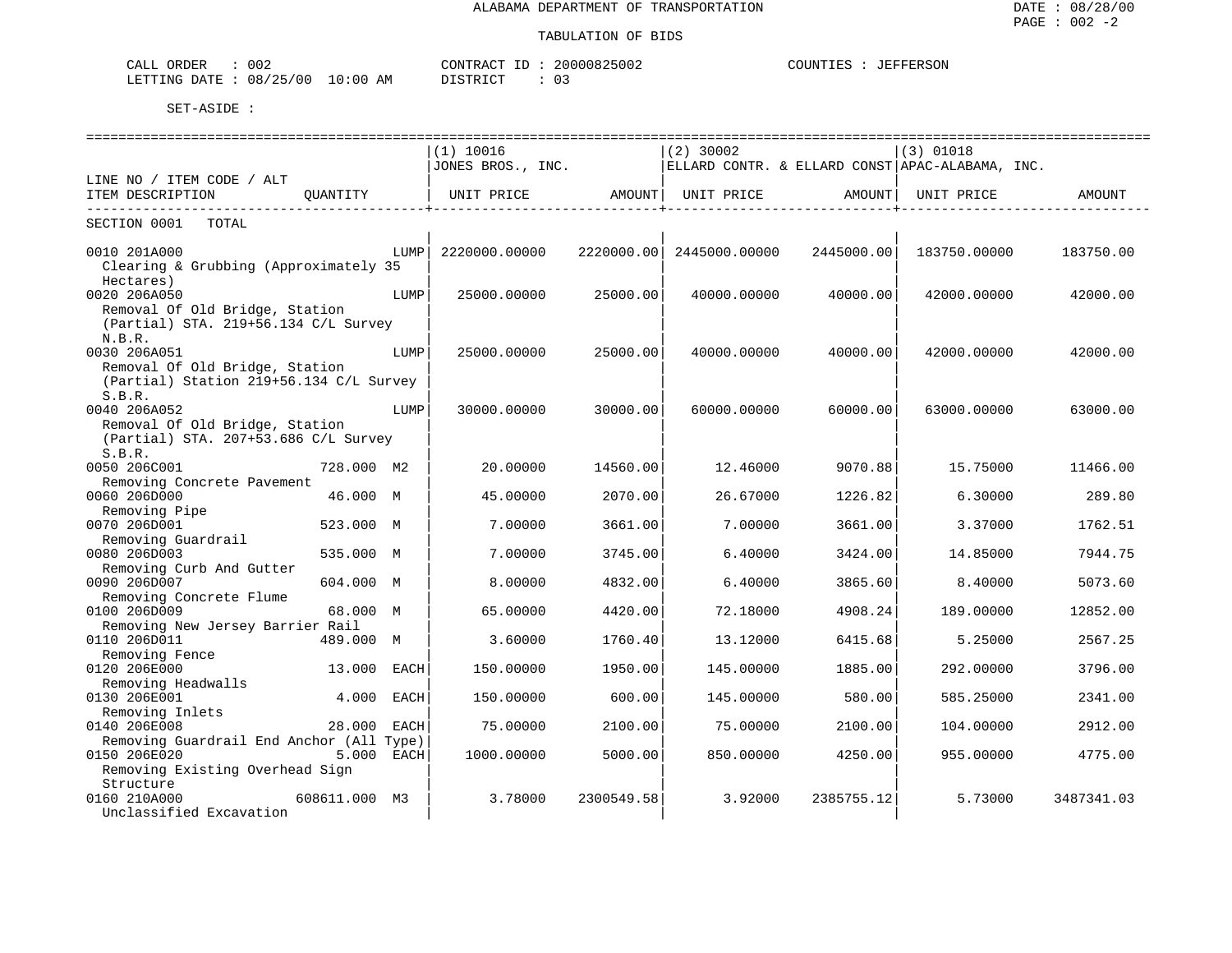| CALL ORDER                       | 002 | CONTRACT ID | 20000825002 | COUNTIES | JEFFERSON |
|----------------------------------|-----|-------------|-------------|----------|-----------|
| LETTING DATE : 08/25/00 10:00 AM |     | DISTRICT    |             |          |           |

|                                                                                                                               |              | =======================<br>(1) 10016<br>JONES BROS., INC. |           | =============<br>$(2)$ 30002 |                   | ========================<br>$(3)$ 01018<br>$ $ ELLARD CONTR. & ELLARD CONST APAC-ALABAMA, INC. |           |
|-------------------------------------------------------------------------------------------------------------------------------|--------------|-----------------------------------------------------------|-----------|------------------------------|-------------------|------------------------------------------------------------------------------------------------|-----------|
| LINE NO / ITEM CODE / ALT                                                                                                     |              |                                                           |           |                              |                   |                                                                                                |           |
| ITEM DESCRIPTION<br>-------------------------------------                                                                     | OUANTITY     | UNIT PRICE AMOUNT                                         |           |                              | UNIT PRICE AMOUNT | UNIT PRICE                                                                                     | AMOUNT    |
| 0170 210D000<br>Borrow Excavation                                                                                             | 29634.000 M3 | 0.25000                                                   | 7408.50   | 13.08000                     | 387612.72         | 1.05000                                                                                        | 31115.70  |
| 0180 214A000<br>Structure Excavation                                                                                          | 23689.000 M3 | 11,00000                                                  | 260579.00 | 11.77000                     | 278819.53         | 19.95000                                                                                       | 472595.55 |
| 0190 214B001<br>Foundation Backfill, Commercial                                                                               | 3751.000 M3  | 30.00000                                                  | 112530.00 | 28.77000                     | 107916.27         | 28.85000                                                                                       | 108216.35 |
| 0200 215A000<br>Unclassified Bridge Excavation                                                                                | 1635.000 M3  | 13.00000                                                  | 21255.00  | 30.00000                     | 49050.00          | 31.50000                                                                                       | 51502.50  |
| 0210 215B000<br>Cofferdams Or Sheeting And Shoring, C/L                                                                       | LUMP         | 100.00000                                                 | 100.00    | 10000.00000                  | 10000.00          | 10500.00000                                                                                    | 10500.00  |
| Survey N.B.R., Station 219+56.134<br>0220 215B001<br>Cofferdams Or Sheeting And Shoring, C/L                                  | LUMP         | 100.00000                                                 | 100.00    | 10000.00000                  | 10000.00          | 10500.00000                                                                                    | 10500.00  |
| Survey S.B.R., Sta. 219+56.134<br>0230 215B002<br>Cofferdams Or Sheeting And Shoring, C/L                                     | LUMP         | 100.00000                                                 | 100.00    | 30000.00000                  | 30000.00          | 31500.00000                                                                                    | 31500.00  |
| Flyover Ramp A, Sta. 11+19.00<br>0240 215B003<br>Cofferdams Or Sheeting And Shoring, C/L                                      | LUMP         | 100.00000                                                 | 100.00    | 1000.00000                   | 1000.00           | 1050.00000                                                                                     | 1050.00   |
| Flyover Ramp B, Sta. 11+56.50<br>0250 215B004<br>Cofferdams Or Sheeting And Shoring C/L                                       | LUMP         | 100.00000                                                 | 100.00    | 10000.00000                  | 10000.00          | 10500.00000                                                                                    | 10500.00  |
| Survey S.B.R., Sta. 207+53.686<br>0260 224A000<br>Lime Sink Excavation                                                        | 100.000 M3   | 8,00000                                                   | 800.00    | 5.89000                      | 589.00            | 5.25000                                                                                        | 525.00    |
| 0270 224B000<br>Special Backfill For Lime Sink, # 57                                                                          | 50.000 M3    | 24.00000                                                  | 1200.00   | 24.85000                     | 1242.50           | 21,00000                                                                                       | 1050.00   |
| Stone<br>0280 224D000<br>Concrete Seal For Lime Sink                                                                          | 50.000 M3    | 135.00000                                                 | 6750.00   | 111.17000                    | 5558.50           | 105.00000                                                                                      | 5250.00   |
| 0290 230A000<br>Roadbed Processing                                                                                            | 101.000 RBST | 1100.00000                                                | 111100.00 | 1066.26000                   | 107692.26         | 912,60000                                                                                      | 92172.60  |
| 0300 243A010<br>Geosynthetic Reinforcement                                                                                    | 72612.000 M2 | 2.25000                                                   | 163377.00 | 2.99000                      | 217109.88         | 2.26000                                                                                        | 164103.12 |
| 0310 301A004<br>Crushed Aggregate Base Course, Type B,                                                                        | 14519.000 M2 | 4.30000                                                   | 62431.70  | 4.59000                      | 66642.21          | 4.38500                                                                                        | 63665.82  |
| Plant Mixed, 100 mm Compacted Thickness<br>0320 301A012<br>Crushed Aggregate Base Course, Type B,                             | 59044.000 M2 | 5.25000                                                   | 309981.00 | 5.10000                      | 301124.40         | 5.80000                                                                                        | 342455.20 |
| Plant Mixed, 150 mm Compacted Thickness<br>0330 306E000<br>State Retained Portable Nuclear<br>Moisture-Density Testing Device | 1.000 EACH   | 7400.00000                                                | 7400.00   | 7400.00000                   | 7400.00           | 7975.00000                                                                                     | 7975.00   |
| (Includes Disposal Of Existing Device)                                                                                        |              |                                                           |           |                              |                   |                                                                                                |           |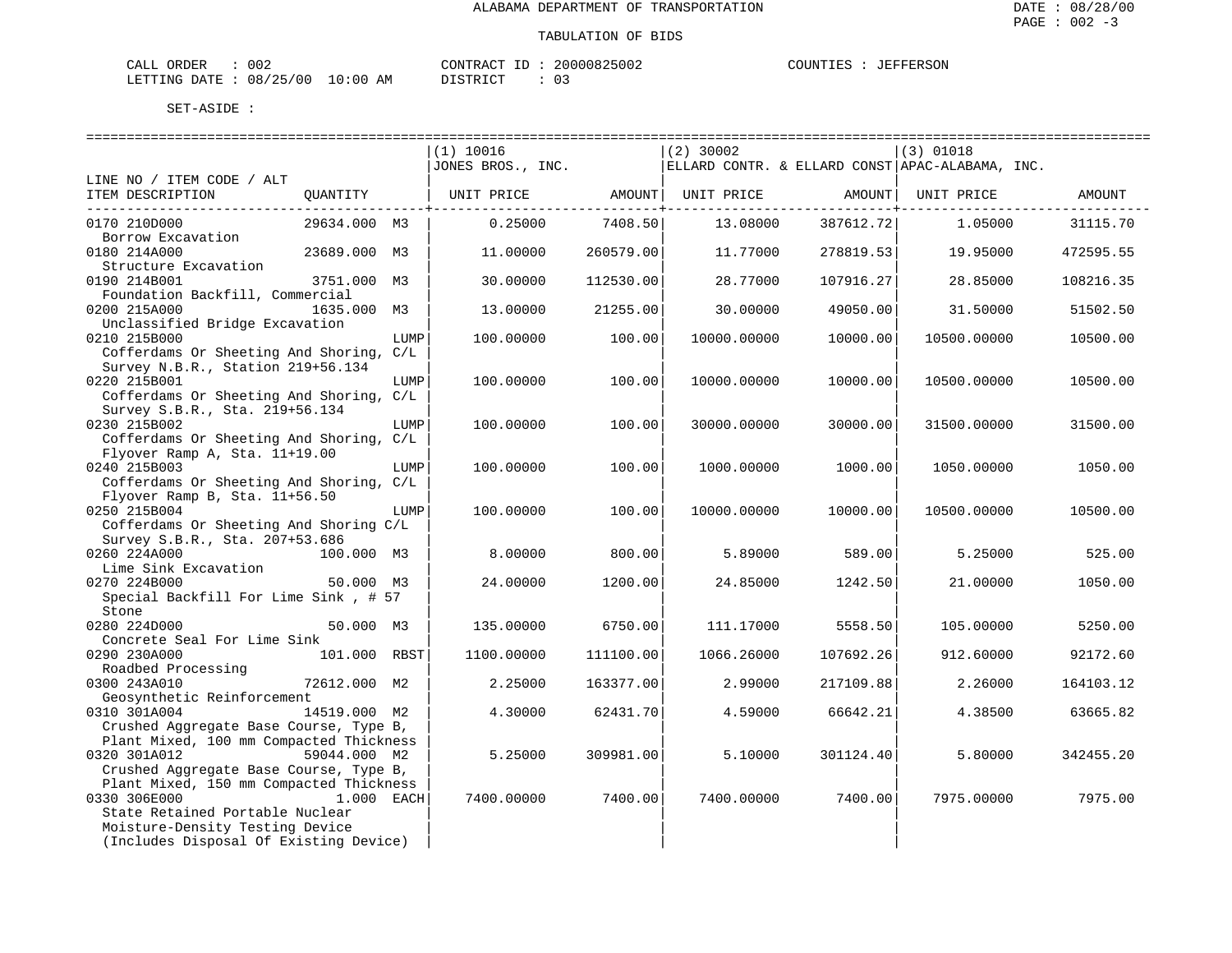| CALL ORDER                       | 002 |          | CONTRACT ID: 20000825002 | COUNTIES | : JEFFERSON |
|----------------------------------|-----|----------|--------------------------|----------|-------------|
| LETTING DATE : 08/25/00 10:00 AM |     | DISTRICT |                          |          |             |

|                                                   |                | $(1)$ 10016       |           | $(2)$ 30002 |           | $(3)$ 01018                                       |           |
|---------------------------------------------------|----------------|-------------------|-----------|-------------|-----------|---------------------------------------------------|-----------|
|                                                   |                | JONES BROS., INC. |           |             |           | ELLARD CONTR. & ELLARD CONST   APAC-ALABAMA, INC. |           |
| LINE NO / ITEM CODE / ALT                         |                |                   |           |             |           |                                                   |           |
| ITEM DESCRIPTION                                  | OUANTITY       | UNIT PRICE        | AMOUNT    | UNIT PRICE  | AMOUNT    | UNIT PRICE                                        | AMOUNT    |
| 0340 327E000                                      | 4429.000 MTON  | 30.15000          | 133534.35 | 30.15000    | 133534.35 | 37.97000                                          | 168169.13 |
| Permeable Asphalt Treated Base                    |                |                   |           |             |           |                                                   |           |
| 0350 401A000                                      | 68931.000 M2   | 0.40000           | 27572.40  | 0.40000     | 27572.40  | 0.43000                                           | 29640.33  |
| Bituminous Treatment A<br>0360 401B108            | 27000.000 M2   | 1,10000           | 29700.00  | 0.92000     | 24840.00  | 0.96000                                           | 25920.00  |
| Bituminous Treatment G (With Polymer<br>Additive) |                |                   |           |             |           |                                                   |           |
| 0370 405A000                                      | 14366.000 L    | 0.30000           | 4309.80   | 0.30000     | 4309.80   | 0.31000                                           | 4453.46   |
| Tack Coat                                         |                |                   |           |             |           |                                                   |           |
| 0380 408A051                                      | 6530.000 M2    | 2.25000           | 14692.50  | 2.25000     | 14692.50  | 2.45000                                           | 15998.50  |
| Planing Existing Pavement                         |                |                   |           |             |           |                                                   |           |
| (Approximately 0 mm Thru 25 mm Thick)             |                |                   |           |             |           |                                                   |           |
| 0390 410A002                                      | 1.000 EACH     | 24000.00000       | 24000.00  | 24000.00000 | 24000.00  | 3400.00000                                        | 3400.00   |
| Profilograph                                      |                |                   |           |             |           |                                                   |           |
| 0400 420A011                                      | 203.000 MTON   | 63.00000          | 12789.00  | 62.50000    | 12687.50  | 92.30000                                          | 18736.90  |
| Polymer Modified Open Graded Friction             |                |                   |           |             |           |                                                   |           |
| Course, Mix 2                                     |                |                   |           |             |           |                                                   |           |
| 0410 424A280                                      | 3473.000 MTON  | 45.50000          | 158021.50 | 45.00000    | 156285.00 | 52.38000                                          | 181915.74 |
| Superpave Bituminous Concrete Wearing             |                |                   |           |             |           |                                                   |           |
| Surface Layer, 12.5 mm Maximum                    |                |                   |           |             |           |                                                   |           |
| Aggregate Size Mix, ESAL Range E                  |                |                   |           |             |           |                                                   |           |
| 0420 424B281                                      | 9200.000 MTON  | 34.75000          | 319700.00 | 34.25000    | 315100.00 | 40.53000                                          | 372876.00 |
| Superpave Bituminous Concrete Upper               |                |                   |           |             |           |                                                   |           |
| Binder Layer, 25.0 mm Maximum Aggregate           |                |                   |           |             |           |                                                   |           |
| Size Mix, ESAL Range E                            |                |                   |           |             |           |                                                   |           |
| 0430 424B289                                      | 444.000 MTON   | 40.50000          | 17982.00  | 40.00000    | 17760.00  | 52.36000                                          | 23247.84  |
| Superpave Bituminous Concrete Upper               |                |                   |           |             |           |                                                   |           |
| Binder Layer, Leveling, 25.0 mm Maximum           |                |                   |           |             |           |                                                   |           |
| Aggregate Size Mix, ESAL Range E                  |                |                   |           |             |           |                                                   |           |
| 0440 424B292                                      | 148.000 MTON   | 41.50000          | 6142.00   | 41.00000    | 6068.00   | 46.05000                                          | 6815.40   |
| Superpave Bituminous Concrete Upper               |                |                   |           |             |           |                                                   |           |
| Binder Layer, Widening, 25.0 mm Maximum           |                |                   |           |             |           |                                                   |           |
| Aggregate Size Mix, ESAL Range E                  |                |                   |           |             |           |                                                   |           |
| 0450 424B581                                      | 7970.000 MTON  | 30.80000          | 245476.00 | 30.30000    | 241491.00 | 37.40000                                          | 298078.00 |
| Superpave Bituminous Concrete Lower               |                |                   |           |             |           |                                                   |           |
| Binder Layer, 25.0 mm Maximum Aggregate           |                |                   |           |             |           |                                                   |           |
| Size Mix, ESAL Range E                            |                |                   |           |             |           |                                                   |           |
| 0460 424C240                                      | 10273.000 MTON | 33.00000          | 339009.00 | 32.00000    | 328736.00 | 37.51000                                          | 385340.23 |
| Superpave Bituminous Concrete Base                |                |                   |           |             |           |                                                   |           |
|                                                   |                |                   |           |             |           |                                                   |           |
| Layer, 25.0 mm Maximum Aggregate Size             |                |                   |           |             |           |                                                   |           |
| Mix, ESAL Range C                                 |                |                   |           |             |           |                                                   |           |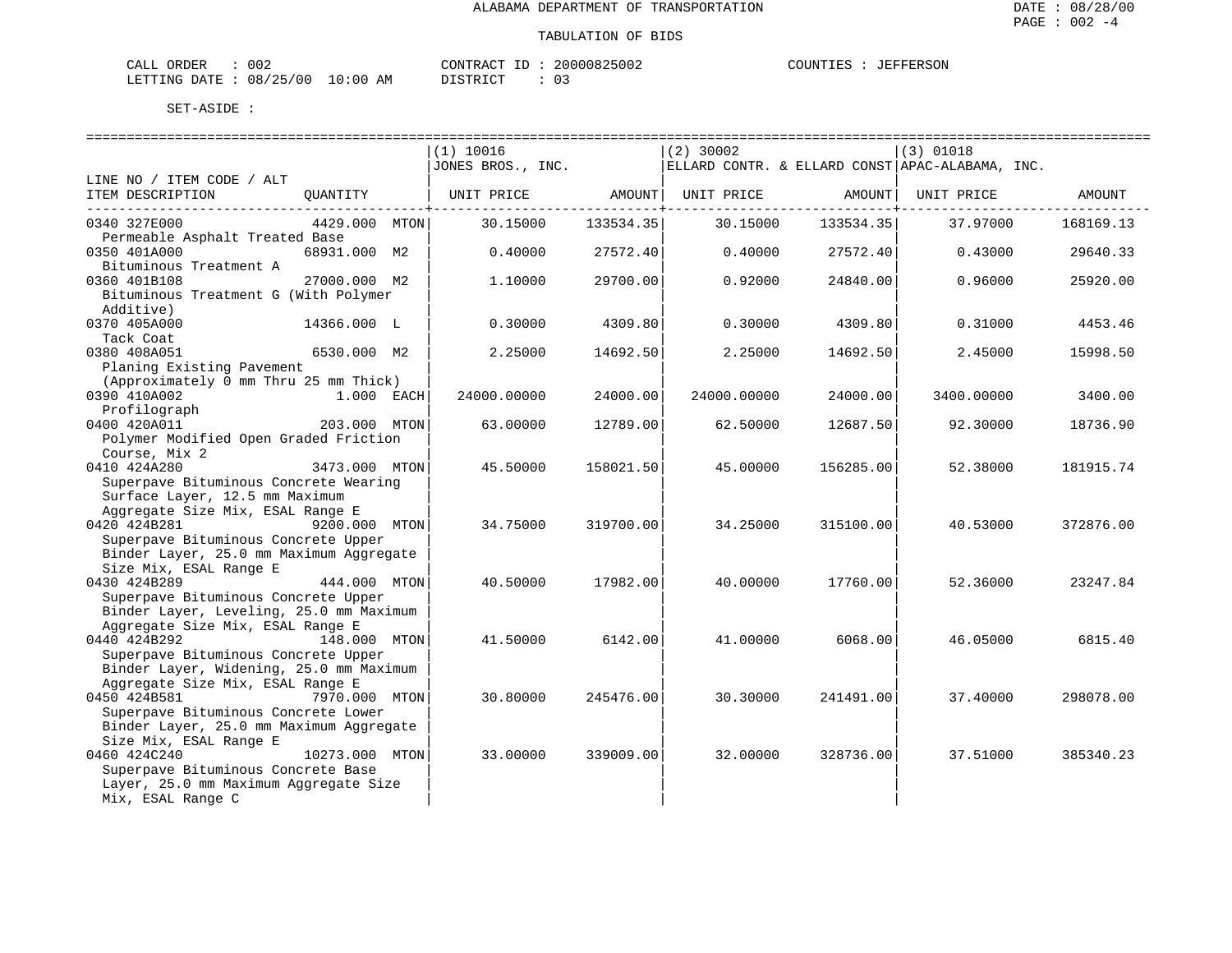| CALL ORDER                       | 002 | CONTRACT ID: | 20000825002 | COUNTIES | JEFFERSON |
|----------------------------------|-----|--------------|-------------|----------|-----------|
| LETTING DATE : 08/25/00 10:00 AM |     | DISTRICT     |             |          |           |

|                                                                                                                                                       |      | (1) 10016         |            | $(2)$ 30002  |                           | (3) 01018                                       |            |
|-------------------------------------------------------------------------------------------------------------------------------------------------------|------|-------------------|------------|--------------|---------------------------|-------------------------------------------------|------------|
| LINE NO / ITEM CODE / ALT                                                                                                                             |      | JONES BROS., INC. |            |              |                           | ELLARD CONTR. & ELLARD CONST APAC-ALABAMA, INC. |            |
| ITEM DESCRIPTION<br>OUANTITY                                                                                                                          |      | UNIT PRICE        | AMOUNT     | UNIT PRICE   | AMOUNT  <br>------------- | UNIT PRICE                                      | AMOUNT     |
| 0470 424C280<br>9900.000 MTON<br>Superpave Bituminous Concrete Base<br>Layer, 25.0 mm Maximum Aggregate Size<br>Mix, ESAL Range E                     |      | 31.80000          | 314820.00  | 31.30000     | 309870.00                 | 37.06000                                        | 366894.00  |
| 0480 450A001<br>12549.000 M2<br>Plain Cement Concrete Pavement, 250<br>Millimeters Thick                                                              |      | 52.64000          | 660579.36  | 47.85000     | 600469.65                 | 50.24000                                        | 630461.76  |
| 0490 450B000<br>357.000 M2<br>Reinforced Cement Concrete Bridge End<br>Slab                                                                           |      | 80.00000          | 28560.00   | 65.00000     | 23205.00                  | 50.24000                                        | 17935.68   |
| 0500 4501000<br>490.000 M<br>Rumble Strips In Concrete Shoulder<br>Pavement                                                                           |      | 17.60000          | 8624.00    | 11,25000     | 5512.50                   | 16.80000                                        | 8232.00    |
| 0510 454A004<br>2823.000 M<br>Cleaning And Sealing Concrete Pavement,<br>Type I, Joints (Longitudinal Edge<br>Joints)                                 |      | 3.60000           | 10162.80   | 3.60000      | 10162.80                  | 3.78000                                         | 10670.94   |
| 0520 502A000<br>1149012.000 KG<br>Steel Reinforcement                                                                                                 |      | 1,03000           | 1183482.36 | 0.88000      | 1011130.56                | 0.95000                                         | 1091561.40 |
| 0530 502A001<br>163380.000<br>Steel Reinforcement (Grade 400)                                                                                         | КG   | 1.03000           | 168281.40  | 1,10000      | 179718.00                 | 1.15000                                         | 187887.00  |
| 0540 502B000<br>Steel Reinforcement For Bridge<br>Superstructure C/L Survey N.B.R., Sta.                                                              | LUMP | 13000.00000       | 13000.00   | 20000.00000  | 20000.00                  | 21000.00000                                     | 21000.00   |
| 219+56.134 Approx. 15 840 kg<br>0550 502B001<br>Steel Reinforcement For Bridge<br>Superstructure C/L Survey S.B.R., Sta.                              | LUMP | 13000.00000       | 13000.00   | 20000.00000  | 20000.00                  | 21000.00000                                     | 21000.00   |
| 219+56.134 Approx. 15 280 kg<br>0560 502B002<br>Steel Reinforcement For Bridge<br>Superstructure C/L Survey S.B.R. Sta.                               | LUMP | 25000.00000       | 25000.00   | 35000.00000  | 35000.00                  | 36750.00000                                     | 36750.00   |
| 207+53.686, Approx. 30 086 kg<br>0570 502B003<br>Steel Reinforcement For Bridge<br>Superstructure C/L Flyover Ramp A, Sta.                            | LUMP | 125000.00000      | 125000.00  | 168670.21000 | 168670.21                 | 177103.72000                                    | 177103.72  |
| 11+19.00 Approx 150 200 kg<br>0580 502B004<br>Steel Reinforcement For Bridge<br>Superstructure C/L Flyover Ramp B Sta.<br>11+56.50 Approx. 110 240 kg | LUMP | 90000.00000       | 90000.00   | 123989.36000 | 123989.36                 | 130188.83000                                    | 130188.83  |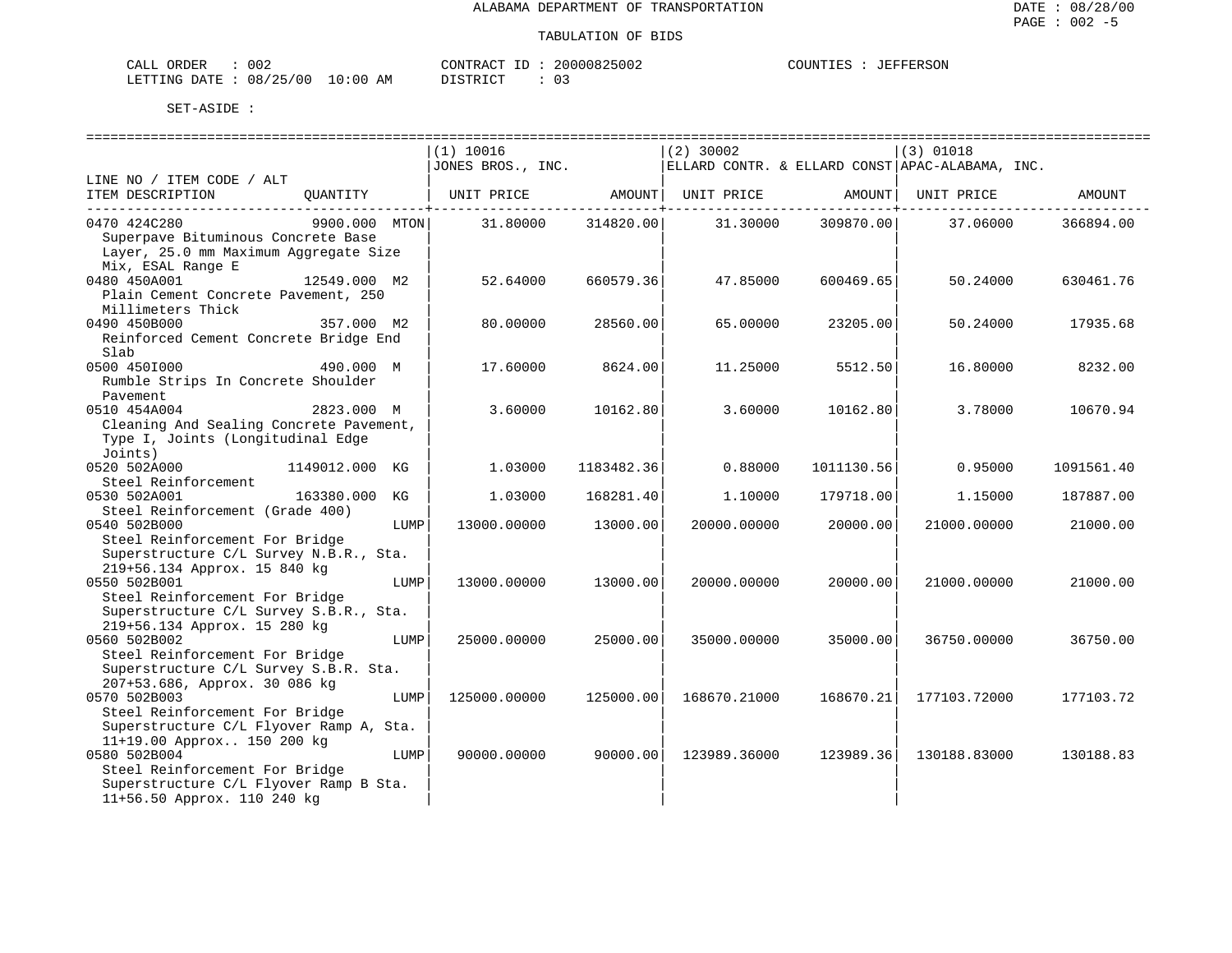| CALL ORDER                       | 002 |          | CONTRACT ID: 20000825002 | COUNTIES : JEFFERSON |  |
|----------------------------------|-----|----------|--------------------------|----------------------|--|
| LETTING DATE : 08/25/00 10:00 AM |     | DISTRICT |                          |                      |  |

|                                       |              |            | $(1)$ 10016       |           | $(2)$ 30002  |           | $(3)$ 01018                                     |           |
|---------------------------------------|--------------|------------|-------------------|-----------|--------------|-----------|-------------------------------------------------|-----------|
|                                       |              |            | JONES BROS., INC. |           |              |           | ELLARD CONTR. & ELLARD CONST APAC-ALABAMA, INC. |           |
| LINE NO / ITEM CODE / ALT             |              |            |                   |           |              |           |                                                 |           |
| ITEM DESCRIPTION                      | QUANTITY     |            |                   |           |              |           | UNIT PRICE                                      | AMOUNT    |
| ------------------------------        |              |            |                   |           |              |           |                                                 |           |
| 0590 503A000                          | 160.000 M3   |            | 125.00000         | 20000.00  | 125.00000    | 20000.00  | 131.25000                                       | 21000.00  |
| Seal Concrete                         |              |            |                   |           |              |           |                                                 |           |
| 0600 503C000                          | 8.000 M      |            | 600.00000         | 4800.00   | 650.00000    | 5200.00   | 682.50000                                       | 5460.00   |
| Core Drilling Seal Concrete Footings  |              |            |                   |           |              |           |                                                 |           |
| 0610 505A002                          | 1.000 EACH   |            | 2000.00000        | 2000.00   | 2000.00000   | 2000.00   | 2100.00000                                      | 2100.00   |
| Steel Test Piles (HP 310x79)          |              |            |                   |           |              |           |                                                 |           |
| 0620 505B087                          | 1.000 EACH   |            | 6000.00000        | 6000.00   | 5000.00000   | 5000.00   | 5250.00000                                      | 5250.00   |
| Dynamic Load Tests (HP 310 X 79)      |              |            |                   |           |              |           |                                                 |           |
| 0630 505C002                          | 774.000 M    |            | 90.00000          | 69660.00  | 90.00000     | 69660.00  | 94.50000                                        | 73143.00  |
| Steel Piling (HP 310x79)              |              |            |                   |           |              |           |                                                 |           |
| 0640 505C006                          | 387.000 M    |            | 145.00000         | 56115.00  | 200.00000    | 77400.00  | 210.00000                                       | 81270.00  |
| Steel Piling (HP 360x174)             |              |            |                   |           |              |           |                                                 |           |
| 0650 505G003                          | 100.000 EACH |            | 85.00000          | 8500.00   | 90.00000     | 9000.00   | 94.50000                                        | 9450.00   |
| Pile Points (Type A, 310 mm)          |              |            |                   |           |              |           |                                                 |           |
| 0660 505G004                          | 20.000 EACH  |            | 100.00000         | 2000.00   | 100.00000    | 2000.00   | 105.00000                                       | 2100.00   |
| Pile Points (Type A, 360 mm)          |              |            |                   |           |              |           |                                                 |           |
| 0670 505H000                          | 8.000 M      |            | 350.00000         | 2800.00   | 1000.00000   | 8000.00   | 1050.00000                                      | 8400.00   |
| Pilot Holes                           |              |            |                   |           |              |           |                                                 |           |
| 0680 5051000                          | 1600.000 M2  |            | 66.00000          | 105600.00 | 50.00000     | 80000.00  | 52.50000                                        | 84000.00  |
| Temporary Steel Sheet Piling          |              |            |                   |           |              |           |                                                 |           |
| 0690 508A000                          | 8889.000 KG  |            | 7.40000           | 65778.60  | 4.50000      | 40000.50  | 4.72500                                         | 42000.53  |
| Structural Steel                      |              |            |                   |           |              |           |                                                 |           |
| 0700 508B000                          | 1.000 EACH   |            | 200000.00000      | 200000.00 | 230000.00000 | 230000.00 | 241500.00000                                    | 241500.00 |
| Structural Steel Superstructure, (See |              |            |                   |           |              |           |                                                 |           |
| Plan Sheet 3 for Details)             |              |            |                   |           |              |           |                                                 |           |
| 0710 508B001                          | 1.000 EACH   |            | 200000.00000      | 200000.00 | 230000.00000 | 230000.00 | 241500.00000                                    | 241500.00 |
| Structural Steel Superstructure, (See |              |            |                   |           |              |           |                                                 |           |
| Plan Sheet 3 for details)             |              |            |                   |           |              |           |                                                 |           |
| 0720 508B002                          | 1.000 EACH   |            | 150000.00000      | 150000.00 | 200000.00000 | 200000.00 | 210000.00000                                    | 210000.00 |
| Structural Steel Superstructure, (See |              |            |                   |           |              |           |                                                 |           |
| Plan Sheet 3 for Details)             |              |            |                   |           |              |           |                                                 |           |
| 0730 508B003                          | 1.000 EACH   |            | 60000.00000       | 60000.00  | 75000.00000  | 75000.00  | 78750.00000                                     | 78750.00  |
| Structural Steel Superstructure, (See |              |            |                   |           |              |           |                                                 |           |
| Plan Sheet 3A for Details)            |              |            |                   |           |              |           |                                                 |           |
| 0740 508B004                          | 1.000 EACH   |            | 80000.00000       | 80000.00  | 100000.00000 | 100000.00 | 105000.00000                                    | 105000.00 |
| Structural Steel Superstructure, (See |              |            |                   |           |              |           |                                                 |           |
| Plan Sheet 3A for Details)            |              |            |                   |           |              |           |                                                 |           |
| 0750 508B005                          | 1.000 EACH   |            | 140000.00000      | 140000.00 | 180000.00000 | 180000.00 | 189000.00000                                    | 189000.00 |
| Structural Steel Superstructure, (See |              |            |                   |           |              |           |                                                 |           |
| Plan Sheet 3A for Details)            |              |            |                   |           |              |           |                                                 |           |
| 0760 508B006                          |              | 1.000 EACH | 80000.00000       | 80000.00  | 100000.00000 | 100000.00 | 105000.00000                                    | 105000.00 |
| Structural Steel Superstructure, (See |              |            |                   |           |              |           |                                                 |           |
| Plan Sheet 3A for Details)            |              |            |                   |           |              |           |                                                 |           |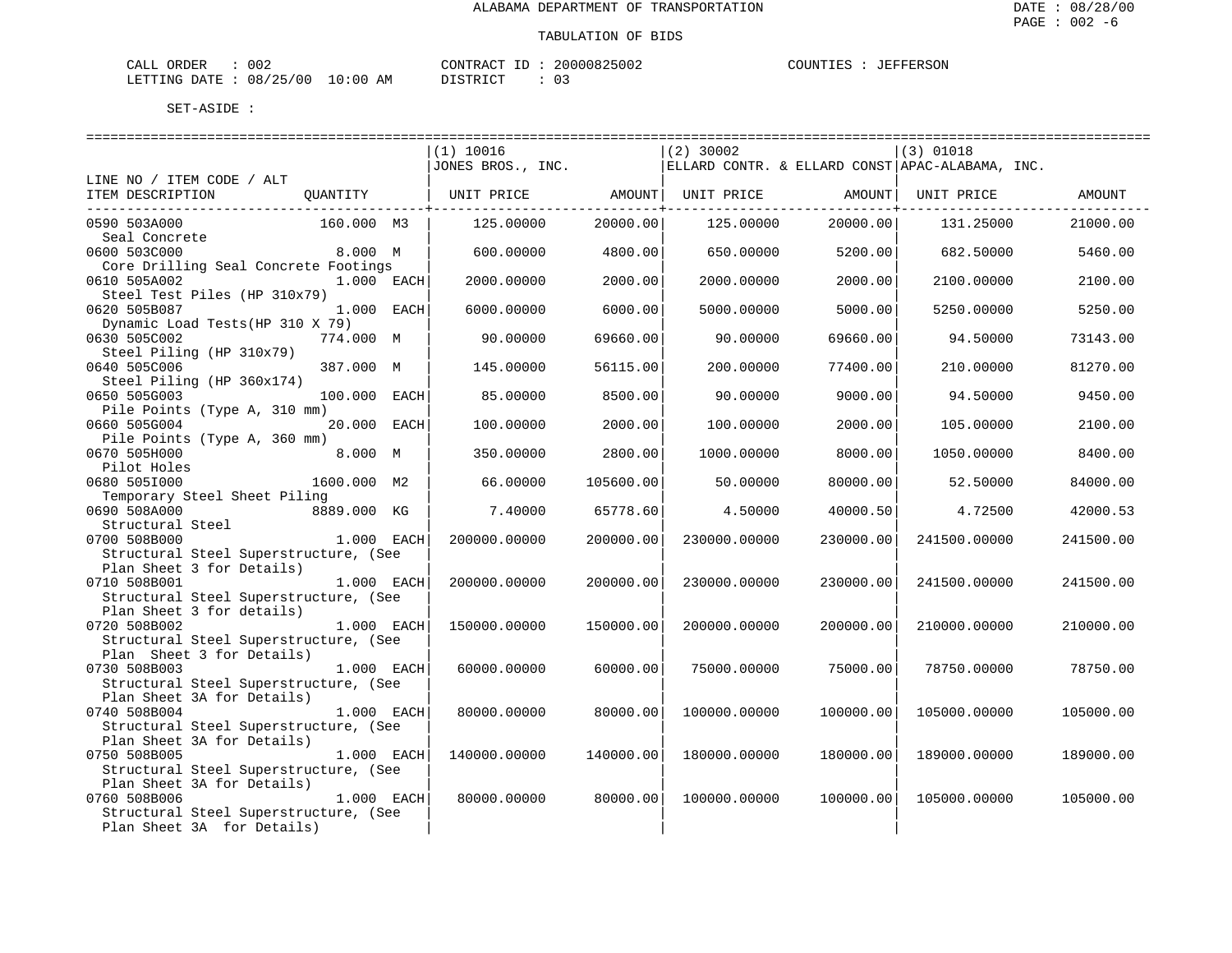| CALL<br>ORDER | 002      |             | CONTRACT      | 20000825002 | COUNTIES | JEFFERSON |
|---------------|----------|-------------|---------------|-------------|----------|-----------|
| LETTING DATE  | 08/25/00 | 10:00<br>AM | DISTRICT<br>. |             |          |           |

|                                                    | ============================== |            |               |            | . ____________________________                  |            |
|----------------------------------------------------|--------------------------------|------------|---------------|------------|-------------------------------------------------|------------|
|                                                    | (1) 10016                      |            | $(2)$ 30002   |            | $(3)$ 01018                                     |            |
|                                                    | JONES BROS., INC.              |            |               |            | ELLARD CONTR. & ELLARD CONST APAC-ALABAMA, INC. |            |
| LINE NO / ITEM CODE / ALT                          |                                |            |               |            |                                                 |            |
| ITEM DESCRIPTION<br>QUANTITY                       | UNIT PRICE                     | AMOUNT     | UNIT PRICE    | AMOUNT     | UNIT PRICE                                      | AMOUNT     |
| 0770 508B007<br>$1.000$ EACH                       | 75000.00000                    | 75000.00   | 95000.00000   | 95000.00   | 99750.00000                                     | 99750.00   |
| Structural Steel Superstructure, (See              |                                |            |               |            |                                                 |            |
| Plan Sheet 3A for Details)                         |                                |            |               |            |                                                 |            |
| 0780 508B008<br>$1.000$ EACH                       | 3040000.00000                  | 3040000.00 | 3954265.96000 |            | 3954265.96 4151979.30000                        | 4151979.30 |
| Structural Steel Superstructure, (See              |                                |            |               |            |                                                 |            |
| Plan Sheet 3A for Details)                         |                                |            |               |            |                                                 |            |
| 0790 508B009<br>$1.000$ EACH                       | 2625000.00000                  | 2625000.00 | 3383468.09000 | 3383468.09 | 3552641.40000                                   | 3552641.40 |
| Structural Steel Superstructure, (See              |                                |            |               |            |                                                 |            |
| Plan Sheet 3A for Details)                         |                                |            |               |            |                                                 |            |
| 0800 508F000<br>LUMP                               | 20000.00000                    | 20000.00   | 27925.53000   | 27925.53   | 29321.81000                                     | 29321.81   |
| Bridge Deck Drainage System (Specialty             |                                |            |               |            |                                                 |            |
| Item)                                              |                                |            |               |            |                                                 |            |
| 0810 508F001<br>LUMP                               | 20000.00000                    | 20000.00   | 27925.53000   | 27925.53   | 29321.81000                                     | 29321.81   |
| Bridge Deck Draining System (Speciality<br>Item)   |                                |            |               |            |                                                 |            |
| 0820 510A000<br>1444.000 M3                        | 350.00000                      | 505400.00  | 275.00000     | 397100.00  | 288.75000                                       | 416955.00  |
| Bridge Substructure Concrete, Class A              |                                |            |               |            |                                                 |            |
| 0830 510C051<br>LUMP                               | 60000.00000                    | 60000.00   | 80000.00000   | 80000.00   | 84000.00000                                     | 84000.00   |
| Bridge Concrete Superstructure, C/L                |                                |            |               |            |                                                 |            |
| Survey N.B.R., Sta. 219+56.134 Approx.             |                                |            |               |            |                                                 |            |
| 97 cu m                                            |                                |            |               |            |                                                 |            |
| 0840 510C052<br>LUMP                               | 60000.00000                    | 60000.00   | 75000.00000   | 75000.00   | 78750.00000                                     | 78750.00   |
| Bridge Concrete Superstructure, C/L                |                                |            |               |            |                                                 |            |
| Survey S.B.R., Sta. 219+56.134 Approx.             |                                |            |               |            |                                                 |            |
| 95 cu m                                            |                                |            |               |            |                                                 |            |
| 0850 510C053<br>LUMP                               | 100000.00000                   | 100000.00  | 155000.00000  | 155000.00  | 162750.00000                                    | 162750.00  |
| Bridge Concrete Superstructure, C/L                |                                |            |               |            |                                                 |            |
| Survey S.B.R., Sta. 207+53.686 Approx.<br>235 cu m |                                |            |               |            |                                                 |            |
| 0860 510C054<br>LUMP                               | 340000.00000                   | 340000.00  | 642287.23000  | 642287.23  | 674401.59000                                    | 674401.59  |
| Bridge Concrete Superstructure, C/L                |                                |            |               |            |                                                 |            |
| Flyover Ramp A, STA. 11+19.00 Approx.              |                                |            |               |            |                                                 |            |
| 1080 cu m                                          |                                |            |               |            |                                                 |            |
| 0870 510C055<br>LUMP                               | 260000.00000                   | 260000.00  | 418882.98000  | 418882.98  | 439827.13000                                    | 439827.13  |
| Bridge Concrete Superstructure, C/L                |                                |            |               |            |                                                 |            |
| Flyover Ramp B Sta. 11+56.50 Approx.               |                                |            |               |            |                                                 |            |
| 805 cu m                                           |                                |            |               |            |                                                 |            |
| 0880 510E000<br>4987.000 M2                        | 2,00000                        | 9974.00    | 2.79000       | 13913.73   | 2.93000                                         | 14611.91   |
| Grooving Concrete Bridge Decks                     |                                |            |               |            |                                                 |            |
| 55.000 EACH<br>0890 511A004                        | 1500.00000                     | 82500.00   | 3239.36000    | 178164.80  | 3400.00000                                      | 187000.00  |
| Elastomeric Bearings, Type 4                       |                                |            |               |            |                                                 |            |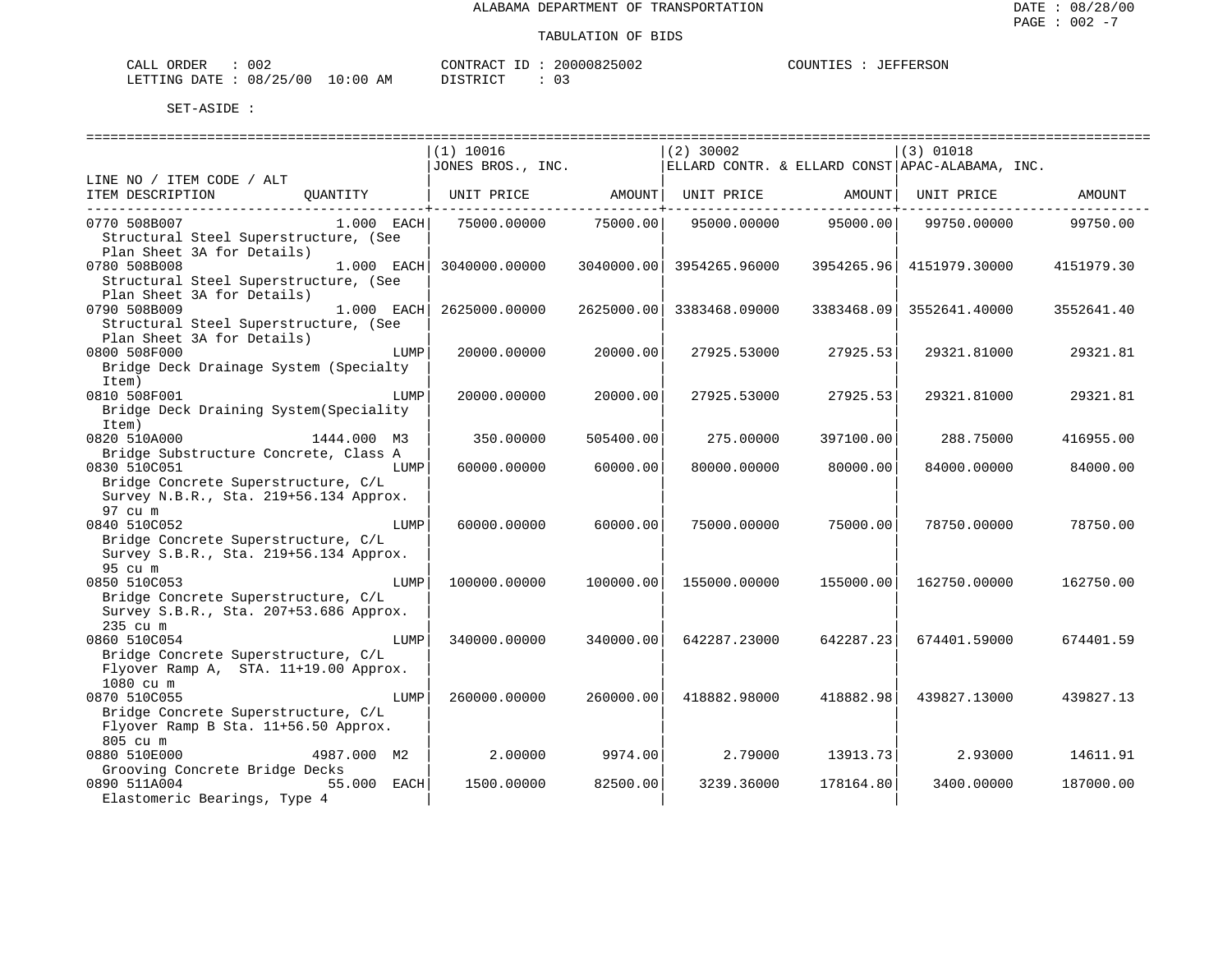| CALL ORDER                       | 002 |          | CONTRACT ID: 20000825002 | COUNTIES : JEFFERSON |  |
|----------------------------------|-----|----------|--------------------------|----------------------|--|
| LETTING DATE : 08/25/00 10:00 AM |     | DISTRICT |                          |                      |  |

|                                                                        |             | =======================<br>(1) 10016                                          |           | (2)30002  |                     | $(3)$ 01018                                     |                     |
|------------------------------------------------------------------------|-------------|-------------------------------------------------------------------------------|-----------|-----------|---------------------|-------------------------------------------------|---------------------|
|                                                                        |             | JONES BROS., INC.                                                             |           |           |                     | ELLARD CONTR. & ELLARD CONST APAC-ALABAMA, INC. |                     |
| LINE NO / ITEM CODE / ALT<br>ITEM DESCRIPTION                          |             | QUANTITY   UNIT PRICE         AMOUNT  UNIT PRICE           AMOUNT  UNIT PRICE |           |           |                     |                                                 | AMOUNT              |
| 0900 511A005<br>Elastometric Bearings, Type 5                          | 30.000 EACH | 3000.00000 90000.00                                                           |           |           | 2792.55000 83776.50 |                                                 | 2932.18000 87965.40 |
| 0910 524A011<br>4283.000 M3                                            |             | 230.00000                                                                     | 985090.00 |           | 212.99000 912236.17 |                                                 | 201.40000 862596.20 |
| Culvert Concrete (Cast In Place)<br>0920 524B011<br>99.000 M3          |             | 445.00000                                                                     | 44055.00  |           | 392.37000 38844.63  | 448.35000                                       | 44386.65            |
| Culvert Concrete Extension (Cast In<br>Place)                          |             |                                                                               |           |           |                     |                                                 |                     |
| 0930 525A000<br>3817.000 M3<br>Retaining Wall Concrete                 |             | 250.00000                                                                     | 954250.00 | 337.31000 | 1287512.27          | 401.10000                                       | 1530998.70          |
| 0940 529A001                                                           | 1837.000 M2 | 370.00000                                                                     | 679690.00 | 257.14000 | 472366.18           | 313.92000                                       | 576671.04           |
| Concrete Retaining Wall<br>306.000 M<br>0950 530A001                   |             | 85.00000                                                                      | 26010.00  | 72.28000  | 22117.68            | 117.92000                                       | 36083.52            |
| 450 mm Roadway Pipe (Class 3 R.C.)<br>246.000 M<br>0960 530A002        |             | 92.00000                                                                      | 22632.00  | 104.79000 | 25778.34            | 104.07000                                       | 25601.22            |
| 600 mm Roadway Pipe (Class 3 R.C.)                                     |             |                                                                               |           |           |                     |                                                 |                     |
| 0970 530A003 27.000 M<br>750 mm Roadway Pipe (Class 3 R.C.)            |             | 138.00000                                                                     | 3726.00   | 142.71000 | 3853.17             | 129.68000                                       | 3501.36             |
| 0980 530A008<br>1500 mm Roadway Pipe (Class 3 R.C.)                    | 3.000 M     | 670.00000                                                                     | 2010.00   | 381.36000 | 1144.08             | 1206.59000                                      | 3619.77             |
| 0990 530A010                                                           | 61.000 M    | 555.00000                                                                     | 33855.00  | 529.32000 | 32288.52            | 504.82000                                       | 30794.02            |
| 1800 mm Roadway Pipe (Class 3 R.C.)<br>1000 530A101 9.000 M            |             | 100.00000                                                                     | 900.00    |           | 72.28000 650.52     | 92.21000                                        | 829.89              |
| 450 mm Roadway Pipe (Class 3 R.C.)<br>(Extension)                      |             |                                                                               |           |           |                     |                                                 |                     |
| 1010 530A108 12.000 M                                                  |             | 400.00000                                                                     | 4800.00   | 381.36000 | 4576.32             | 359.73000                                       | 4316.76             |
| 1500 mm Roadway Pipe (Class 3 R.C.)<br>(Extension)                     |             |                                                                               |           |           |                     |                                                 |                     |
| 1020 530A373                                                           | 24.000 M    | 155.00000                                                                     | 3720.00   |           | 137.50000 3300.00   | 118.97000                                       | 2855.28             |
| 450mm Roadway Pipe, Class C-1<br>Bedding(Class $5 R.C.$ )              |             |                                                                               |           |           |                     |                                                 |                     |
| 68.000 M<br>1030 530A375<br>750mm Roadway Pipe, Class C-1              |             | 330.00000                                                                     | 22440.00  | 298.55000 | 20301.40            | 134.52000                                       | 9147.36             |
| Bedding(Class $5 R.C.$ )                                               |             |                                                                               |           |           |                     |                                                 |                     |
| 1040 530A801<br>450 mm Roadway Pipe (2.0 mm Wall                       |             | 145.00000 2465.00                                                             |           | 82.02000  | 1394.34             | 95.70000                                        | 1626.90             |
| Thickness C.C.S.) (Stack Pipe) (No<br>Bedding Required)                |             |                                                                               |           |           |                     |                                                 |                     |
| 1050 530A807                                                           | 25.000 M    | 145.00000                                                                     | 3625.00   |           | 82.02000 2050.50    | 106.93000                                       | 2673.25             |
| 450 mm Roadway Pipe (3.5 mm Wall<br>Thickness C.C.S.) (Stack Pipe) (No |             |                                                                               |           |           |                     |                                                 |                     |
| Bedding Required)                                                      |             |                                                                               |           |           |                     |                                                 |                     |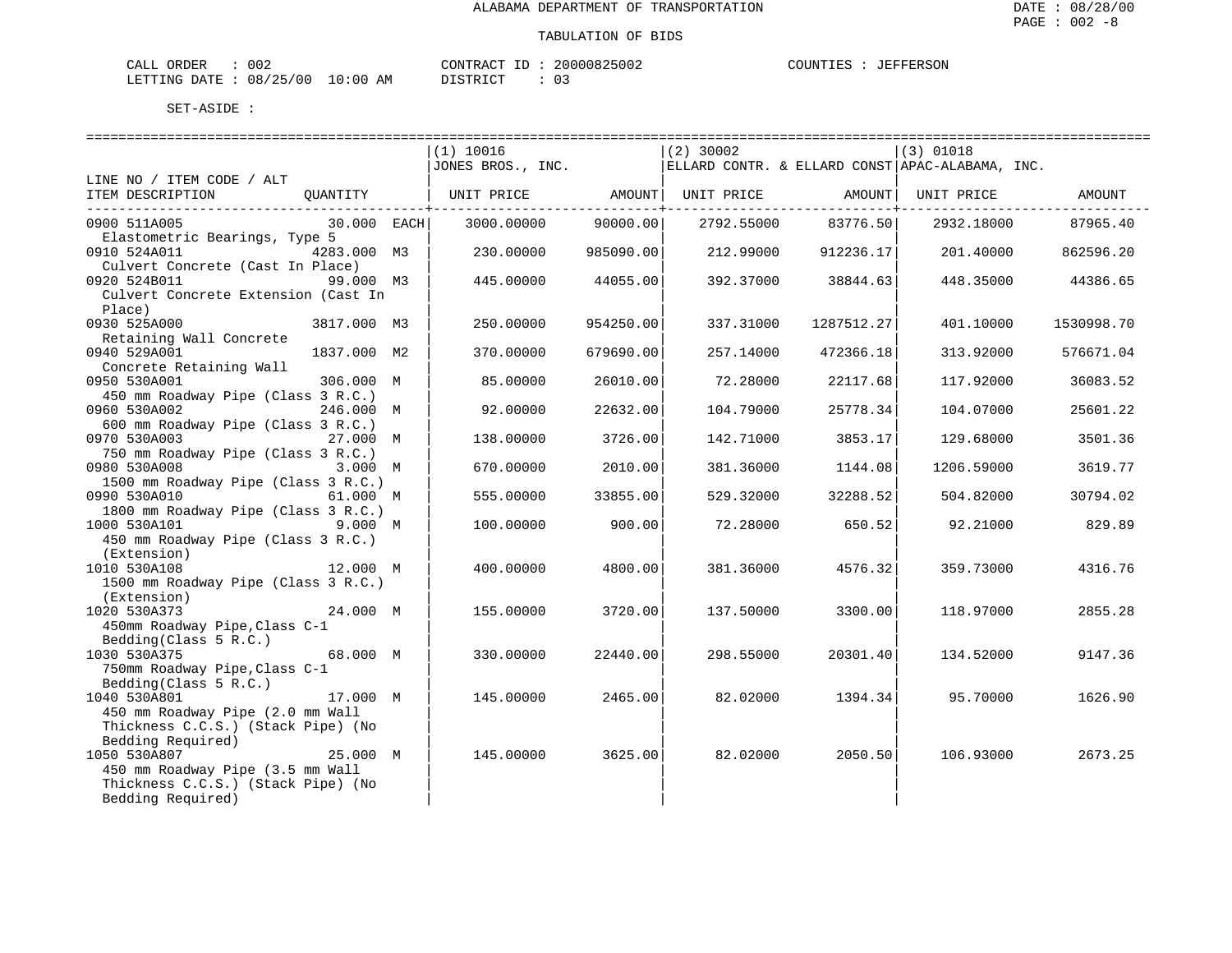| CALL ORDER                       | 002 | CONTRACT ID | 20000825002 | COUNTIES | JEFFERSON |
|----------------------------------|-----|-------------|-------------|----------|-----------|
| LETTING DATE : 08/25/00 10:00 AM |     | DISTRICT    |             |          |           |

|                                                        |               |      | (1) 10016                                                            |           | $(2)$ 30002              |           | $(3)$ 01018                 |            |
|--------------------------------------------------------|---------------|------|----------------------------------------------------------------------|-----------|--------------------------|-----------|-----------------------------|------------|
|                                                        |               |      | JONES BROS., INC. $ ELLARD$ CONTR. & ELLARD CONST APAC-ALABAMA, INC. |           |                          |           |                             |            |
| LINE NO / ITEM CODE / ALT                              |               |      |                                                                      |           |                          |           |                             |            |
| ITEM DESCRIPTION<br>---------------------------------- | QUANTITY      |      | UNIT PRICE AMOUNT   UNIT PRICE AMOUNT   UNIT PRICE                   |           |                          |           |                             | AMOUNT     |
| 1060 530B002                                           | 28.000 M      |      | 150.00000                                                            | 4200.00   |                          |           | 152.56000 4271.68 146.87000 | 4112.36    |
| 725 mm Span X 460 mm Rise Roadway Pipe                 |               |      |                                                                      |           |                          |           |                             |            |
| (Class 3 R.C.)                                         |               |      |                                                                      |           |                          |           |                             |            |
| 1070 600A000                                           |               | LUMP | 2650000.00000                                                        |           | 2650000.00 1647000.00000 |           | 1647000.00 1451200.00000    | 1451200.00 |
| Mobilization                                           |               |      |                                                                      |           |                          |           |                             |            |
| 1080 601A000                                           | 1.000 EACH    |      | 6000.00000                                                           | 6000.00   | 5000.00000               | 5000.00   | 20427.24000                 | 20427.24   |
| Furnishing Base, Soil And Structure                    |               |      |                                                                      |           |                          |           |                             |            |
| Laboratories                                           |               |      |                                                                      |           |                          |           |                             |            |
| 1090 602A000                                           | 43.000 EACH   |      | 75.00000                                                             | 3225.00   | 120.00000                | 5160.00   | 80.60000                    | 3465.80    |
| Right Of Way Markers                                   |               |      |                                                                      |           |                          |           |                             |            |
| 1100 602B000                                           | 1.000 EACH    |      | 285.00000                                                            | 285.00    | 120.00000                | 120.00    | 110.04000                   | 110.04     |
| Land Survey Markers                                    |               |      |                                                                      |           |                          |           |                             |            |
| 1110 603A002                                           | 1.000 EACH    |      | 50000.00000                                                          | 50000.00  | 37000.00000              | 37000.00  | 51666.30000                 | 51666.30   |
| Furnishing Type 3 Field Office                         |               |      |                                                                      |           |                          |           |                             |            |
| 1120 604A000                                           | 19749.000 M2  |      | 1.30000                                                              | 25673.70  | 1.44000                  | 28438.56  | 1.98000                     | 39103.02   |
| Separative Geotextile                                  |               |      |                                                                      |           |                          |           |                             |            |
| 1130 605A002                                           | 4568.000 M    |      | 15.00000                                                             | 68520.00  | 15.95000                 | 72859.60  | 10.34000                    | 47233.12   |
| Pavement Edge Drain (Aggregate Filled                  |               |      |                                                                      |           |                          |           |                             |            |
| Underdrain)                                            |               |      |                                                                      |           |                          |           |                             |            |
| 1140 605B000                                           | 20.000 EACH   |      | 350.00000                                                            | 7000.00   | 350.00000                | 7000.00   | 223.44000                   | 4468.80    |
| Special Underdrain Outlet, Type A                      |               |      |                                                                      |           |                          |           |                             |            |
| 1150 606A000                                           | 305.000 M     |      | 30.00000                                                             | 9150.00   | 27.89000                 | 8506.45   | 25.39000                    | 7743.95    |
| 150 mm Underdrain Pipe                                 |               |      |                                                                      |           |                          |           |                             |            |
| 1160 610C001                                           | 5732.000 MTON |      | 19.00000                                                             | 108908.00 | 20.12000                 | 115327.84 | 19.82000                    | 113608.24  |
| Loose Riprap, Class 2                                  |               |      |                                                                      |           |                          |           |                             |            |
| 1170 610D003                                           | 4671.000 M2   |      | 2.00000                                                              | 9342.00   | 4.78000                  | 22327.38  | 1.37000                     | 6399.27    |
| Filter Blanket, Geotextile                             |               |      |                                                                      |           |                          |           |                             |            |
| 1180 614A000                                           | 674.000 M3    |      | 266.20000                                                            | 179418.80 | 238.02000                | 160425.48 | 254.10000                   | 171263.40  |
| Slope Paving                                           |               |      |                                                                      |           |                          |           |                             |            |
| 1190 614A001                                           | 178.000 M3    |      | 300,00000                                                            | 53400.00  | 295.00000                | 52510.00  | 308,70000                   | 54948.60   |
| Slope Paving (Under Bridges)                           |               |      |                                                                      |           |                          |           |                             |            |
| 1200 617A001                                           | 6837.000 M2   |      | 3.80000                                                              | 25980.60  | 1,10000                  | 7520.70   | 3.68000                     | 25160.16   |
| Bituminous Treated Glass Fiber Flumes                  |               |      |                                                                      |           |                          |           |                             |            |
| (Double Application)                                   |               |      |                                                                      |           |                          |           |                             |            |
| 1210 619A002                                           | 6.000 EACH    |      | 425.00000                                                            | 2550.00   | 476.04000                | 2856.24   | 630.00000                   | 3780.00    |
| 450 mm Roadway Pipe End Treatment,                     |               |      |                                                                      |           |                          |           |                             |            |
| Class 1                                                |               |      |                                                                      |           |                          |           |                             |            |
| $3.000$ EACH<br>1220 619A003                           |               |      | 500.00000                                                            | 1500.00   | 581.82000                | 1745.46   | 656.25000                   | 1968.75    |
| 600 mm Roadway Pipe End Treatment,                     |               |      |                                                                      |           |                          |           |                             |            |
| Class 1                                                |               |      |                                                                      |           |                          |           |                             |            |
| 1.000 EACH<br>1230 619A004                             |               |      | 725.00000                                                            | 725.00    | 661.16000                | 661.16    | 708.75000                   | 708.75     |
| 750 mm Roadway Pipe End Treatment,                     |               |      |                                                                      |           |                          |           |                             |            |
| Class 1                                                |               |      |                                                                      |           |                          |           |                             |            |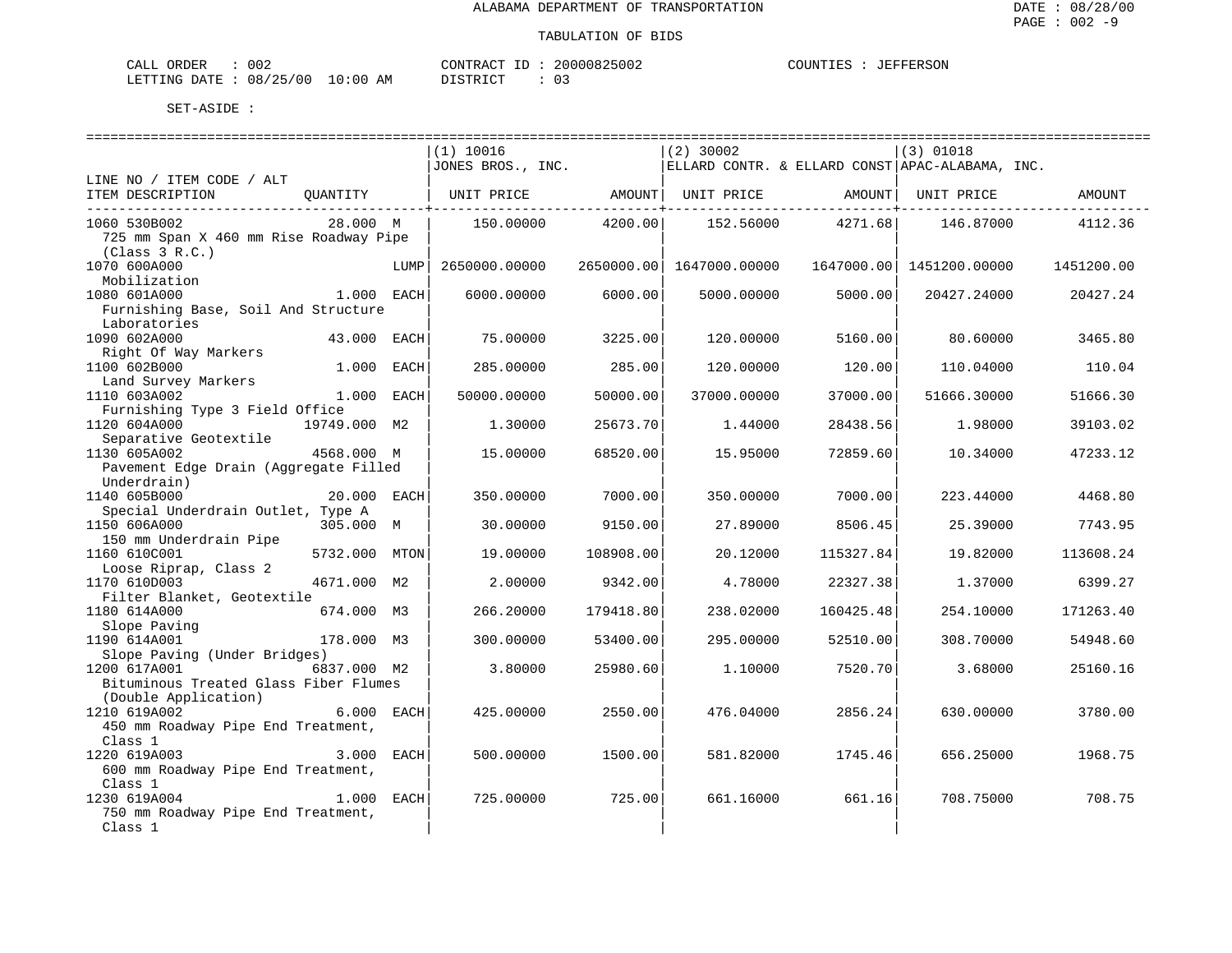| CALL ORDER                       | 002 |          | CONTRACT ID: 20000825002 | COUNTIES | : JEFFERSON |
|----------------------------------|-----|----------|--------------------------|----------|-------------|
| LETTING DATE : 08/25/00 10:00 AM |     | DISTRICT |                          |          |             |

|                                                |              | ================================                                                       |          | ============================== |          | =============================== |          |
|------------------------------------------------|--------------|----------------------------------------------------------------------------------------|----------|--------------------------------|----------|---------------------------------|----------|
|                                                |              | (1) 10016<br>$J$ JONES BROS., INC. $ $ ELLARD CONTR. & ELLARD CONST APAC-ALABAMA, INC. |          | $(2)$ 30002                    |          | (3) 01018                       |          |
| LINE NO / ITEM CODE / ALT                      |              |                                                                                        |          |                                |          |                                 |          |
| ITEM DESCRIPTION QUANTITY                      |              | UNIT PRICE $\qquad$ AMOUNT  UNIT PRICE $\qquad$ AMOUNT  UNIT PRICE                     |          |                                |          |                                 | AMOUNT   |
| 1240 619A009                                   | $1.000$ EACH | 2750.00000                                                                             | 2750.00  | 1057.86000                     | 1057.86  | 2310.00000                      | 2310.00  |
| 1500 mm Roadway Pipe End Treatment,            |              |                                                                                        |          |                                |          |                                 |          |
| Class 1<br>1250 619A061                        | 2.000 EACH   |                                                                                        | 12400.00 |                                |          |                                 |          |
| 1800mm Roadway Pipe End Treatment,             |              | 6200.00000                                                                             |          | 1269.44000                     | 2538.88  | 2625.00000                      | 5250.00  |
| Class <sub>2</sub>                             |              |                                                                                        |          |                                |          |                                 |          |
| 1260 619B017                                   | 2.000 EACH   | 325.00000                                                                              | 650.00   | 793.40000                      | 1586.80  | 1050.00000                      | 2100.00  |
| 725 mm Span, 460 mm Rise Roadway Pipe          |              |                                                                                        |          |                                |          |                                 |          |
| End Treatment, Class 1<br>1270 620A000         | 5.000 M3     | 1540.00000                                                                             | 7700.00  | 211.57000                      | 1057.85  | 1470.00000                      | 7350.00  |
| Minor Structure Concrete                       |              |                                                                                        |          |                                |          |                                 |          |
| 1280 621A000                                   | 9.000 EACH   | 2200.00000                                                                             | 19800.00 | 1481.01000                     | 13329.09 | 2100.00000                      | 18900.00 |
| Junction Boxes, Type 1, 1P Or 5                |              |                                                                                        |          |                                |          |                                 |          |
| 1290 621A004                                   | 6.000 EACH   | 4400.00000                                                                             | 26400.00 | 1904.15000                     | 11424.90 | 4200.00000                      | 25200.00 |
| Junction Boxes, Type 4<br>1300 621A058         | 2.000 EACH   | 4400.00000                                                                             | 8800.00  | 2644.66000                     | 5289.32  | 4200.00000                      | 8400.00  |
| Junction Boxes, Type 3 (Modified)              |              |                                                                                        |          |                                |          |                                 |          |
| 1310 621B000                                   | 5.000 EACH   | 550.00000                                                                              | 2750.00  | 528.93000                      | 2644.65  | 525.00000                       | 2625.00  |
| Junction Box Units, Type 1, 1P Or 5            |              |                                                                                        |          |                                |          |                                 |          |
| 1320 621B004                                   | 4.000 EACH   | 880,00000                                                                              | 3520.00  | 528.93000                      | 2115.72  | 840.00000                       | 3360.00  |
| Junction Box Units, Type 4                     |              |                                                                                        |          |                                |          |                                 |          |
| 1330 621C015<br>Inlets, Type S1 Or S3 (1 Wing) | 2.000 EACH   | 3300.00000                                                                             | 6600.00  | 1798.37000                     | 3596.74  | 3150.00000                      | 6300.00  |
| 1340 621C020                                   | 6.000 EACH   | 1980.00000                                                                             | 11880.00 | 1375.22000                     | 8251.32  | 1890.00000                      | 11340.00 |
| Inlets, Type Y                                 |              |                                                                                        |          |                                |          |                                 |          |
| 1350 621C069                                   | 5.000 EACH   | 4400.00000                                                                             | 22000.00 | 2644.66000                     | 13223.30 | 4200.00000                      | 21000.00 |
| Inlets, Type E3                                |              |                                                                                        |          |                                |          |                                 |          |
| 1360 621C070                                   | 2.000 EACH   | 5500.00000                                                                             | 11000.00 | 3173.59000                     | 6347.18  | 5250.00000                      | 10500.00 |
| Inlets, Type E4<br>1370 621C074                | 2.000 EACH   | 5500.00000                                                                             | 11000.00 | 3702.52000                     | 7405.04  | 5250.00000                      | 10500.00 |
| Inlets, Type E3 (Modified)                     |              |                                                                                        |          |                                |          |                                 |          |
| 1380 621D015                                   | 3.000 EACH   | 550.00000                                                                              | 1650.00  | 423.15000                      | 1269.45  | 525.00000                       | 1575.00  |
| Inlet Units, Type S1 Or S3                     |              |                                                                                        |          |                                |          |                                 |          |
| 1390 621D019                                   | 9.000 EACH   | 550.00000                                                                              | 4950.00  | 528.93000                      | 4760.37  | 525.00000                       | 4725.00  |
| Inlet Units, Type Y<br>1400 621D046            | 5.000 EACH   | 1100.00000                                                                             | 5500.00  | 634.72000                      | 3173.60  | 1050.00000                      | 5250.00  |
| Inlet Units, Type E3                           |              |                                                                                        |          |                                |          |                                 |          |
| 1410 621D047                                   | 1.000 EACH   | 1100.00000                                                                             | 1100.00  | 740.50000                      | 740.50   | 1050.00000                      | 1050.00  |
| Inlet Units, Type E4                           |              |                                                                                        |          |                                |          |                                 |          |
| 1420 621E015                                   | 5.000 EACH   | 3500.00000                                                                             | 17500.00 | 1425.00000                     | 7125.00  | 2625.00000                      | 13125.00 |
| Manholes, Type M (Sanitary)                    |              |                                                                                        |          |                                |          |                                 |          |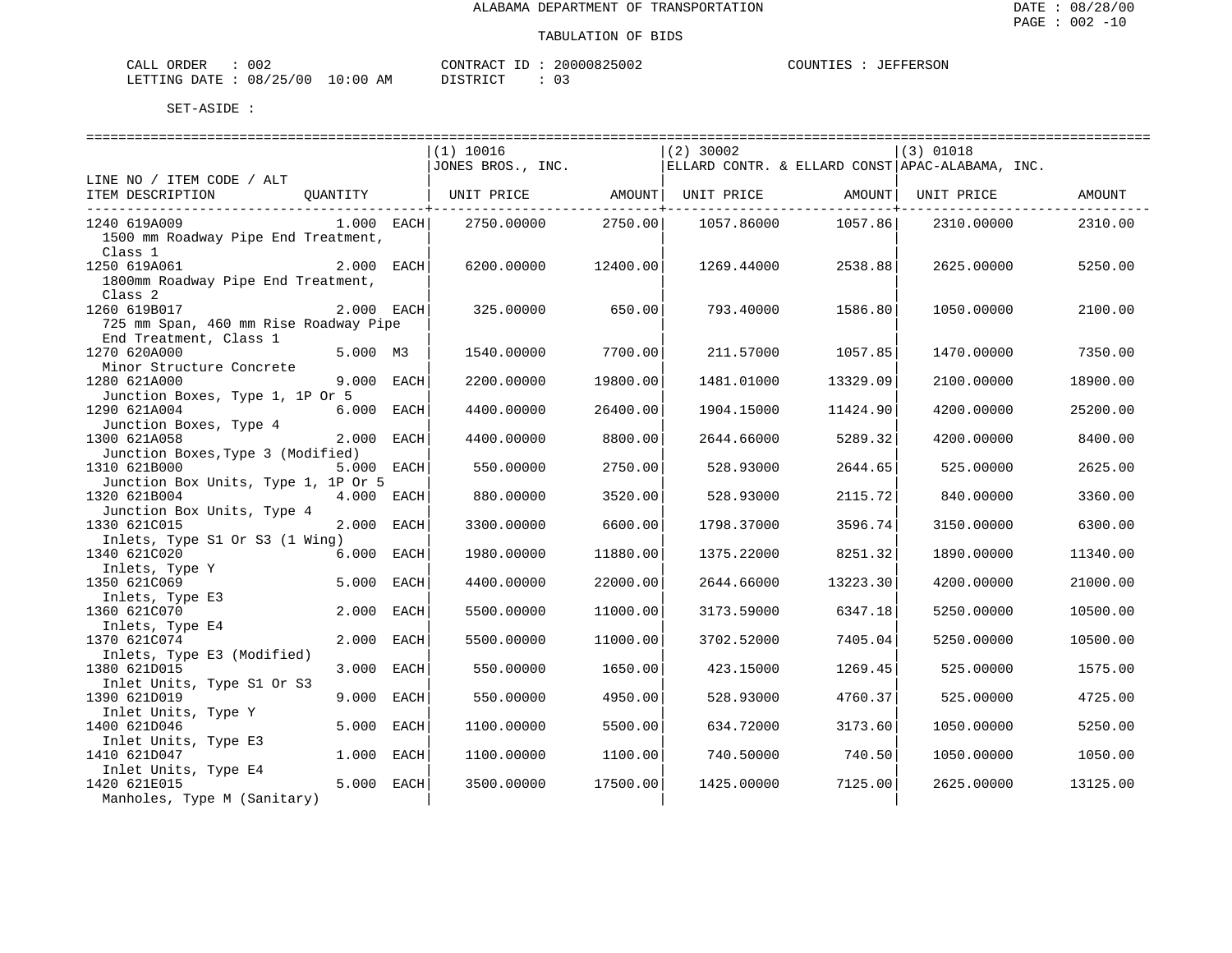| CALL ORDER                       | 002 |          | CONTRACT ID: 20000825002 |  | COUNTIES : JEFFERSON |
|----------------------------------|-----|----------|--------------------------|--|----------------------|
| LETTING DATE : 08/25/00 10:00 AM |     | DISTRICT |                          |  |                      |

|                                                                      | (1) 10016         |           | $(2)$ 30002         |           | $(3)$ 01018                                     |           |
|----------------------------------------------------------------------|-------------------|-----------|---------------------|-----------|-------------------------------------------------|-----------|
|                                                                      | JONES BROS., INC. |           |                     |           | ELLARD CONTR. & ELLARD CONST APAC-ALABAMA, INC. |           |
| LINE NO / ITEM CODE / ALT                                            |                   |           |                     |           |                                                 |           |
| ITEM DESCRIPTION<br>QUANTITY                                         | UNIT PRICE        |           | AMOUNT   UNIT PRICE |           | AMOUNT   UNIT PRICE                             | AMOUNT    |
|                                                                      |                   |           |                     |           |                                                 |           |
| 1430 621F015<br>$23.000$ EACH                                        | 425.00000         | 9775.00   | 330.00000           | 7590.00   | 1260.00000                                      | 28980.00  |
| Manhole Units, Type M (Sanitary)                                     |                   |           |                     |           |                                                 |           |
| 1440 6211000<br>3.000 EACH                                           | 2750.00000        | 8250.00   | 5289.32000          | 15867.96  | 2625.00000                                      | 7875.00   |
| Stilling Basins, Type 00                                             |                   |           |                     |           |                                                 |           |
| 1450 6211007<br>$1.000$ EACH                                         | 33000.00000       | 33000.00  | 37025.21000         | 37025.21  | 31500.00000                                     | 31500.00  |
| Stilling Basins, Type 7                                              |                   |           |                     |           |                                                 |           |
| 1460 623C000<br>454.000 M                                            | 43.56000          | 19776.24  | 39.60000            | 17978.40  | 41.58000                                        | 18877.32  |
| Combination Curb & Gutter, Type C                                    |                   |           |                     |           |                                                 |           |
| 1470 629A004<br>452.000 M<br>Concrete Median Or Safety Barrier, Type | 414.70000         | 187444.40 | 377.00000           | 170404.00 | 395.85000                                       | 178924.20 |
| 4A (Modified)                                                        |                   |           |                     |           |                                                 |           |
| 1480 629A008<br>35.000 M                                             | 270.60000         | 9471.00   | 246.00000           | 8610.00   | 258.30000                                       | 9040.50   |
| Concrete Median Or Safety Barrier, Type                              |                   |           |                     |           |                                                 |           |
| 5                                                                    |                   |           |                     |           |                                                 |           |
| 1490 629A021<br>26.000 M                                             | 151.80000         | 3946.80   | 138.00000           | 3588.00   | 144.90000                                       | 3767.40   |
| Concrete Median Or Safety Barrier, Type                              |                   |           |                     |           |                                                 |           |
| $\overline{1}$                                                       |                   |           |                     |           |                                                 |           |
| 1500 629A023<br>29.000 M                                             | 297.00000         | 8613.00   | 270.00000           | 7830.00   | 283.50000                                       | 8221.50   |
| Concrete Median Or Safety Barrier, Type                              |                   |           |                     |           |                                                 |           |
| 5 (Special)                                                          |                   |           |                     |           |                                                 |           |
| 1248.000 M<br>1510 629A034                                           | 86.90000          | 108451.20 | 79.00000            | 98592.00  | 82.95000                                        | 103521.60 |
| Concrete Median Or Safety Barrier, Type                              |                   |           |                     |           |                                                 |           |
| 4 A                                                                  |                   |           |                     |           |                                                 |           |
| 1520 629A035<br>246.000 M                                            | 151.80000         | 37342.80  | 138.00000           | 33948.00  | 144.90000                                       | 35645.40  |
| Concrete Median Or Safety Barrier, Type                              |                   |           |                     |           |                                                 |           |
| 8                                                                    |                   |           |                     |           |                                                 |           |
| 1530 630A000<br>2103.000 M                                           | 35,00000          | 73605.00  | 35,00000            | 73605.00  | 37.24000                                        | 78315.72  |
| Steel Beam Guardrail, Class A, Type 1                                |                   |           |                     |           |                                                 |           |
| 1540 630C001<br>17.000 EACH                                          | 450.00000         | 7650.00   | 450.00000           | 7650.00   | 730.28000                                       | 12414.76  |
| Guardrail End Anchor, Type 8                                         |                   |           |                     |           |                                                 |           |
| 1550 630C003<br>11.000 EACH                                          | 950.00000         | 10450.00  | 950.00000           | 10450.00  | 1067.33000                                      | 11740.63  |
| Guardrail End Anchor, Type 13                                        |                   |           |                     |           |                                                 |           |
| 1560 630C050<br>9.000 EACH                                           | 1350.00000        | 12150.00  | 1350.00000          | 12150.00  | 2078.48000                                      | 18706.32  |
| Guardrail End Anchor, Type 20 Series                                 |                   |           |                     |           |                                                 |           |
| 1570 630C070<br>17.000 EACH                                          | 1150.00000        | 19550.00  | 1150.00000          | 19550.00  | 1438.08000                                      | 24447.36  |
| Guardrail End Anchor, Type 10 Series                                 |                   |           |                     |           |                                                 |           |
| 1580 634A002<br>2450.000 M                                           | 29,00000          | 71050.00  | 8,90000             | 21805.00  | 9.35000                                         | 22907.50  |
| Industrial Fence, 1.83 Meters High<br>1590 645A091<br>297.000 M      | 850.00000         | 252450.00 | 659.44000           | 195853.68 | 735.00000                                       | 218295.00 |
| 406.4 mm D.I. Sanitary Sewer Pipe                                    |                   |           |                     |           |                                                 |           |
| (Class 52)                                                           |                   |           |                     |           |                                                 |           |
|                                                                      |                   |           |                     |           |                                                 |           |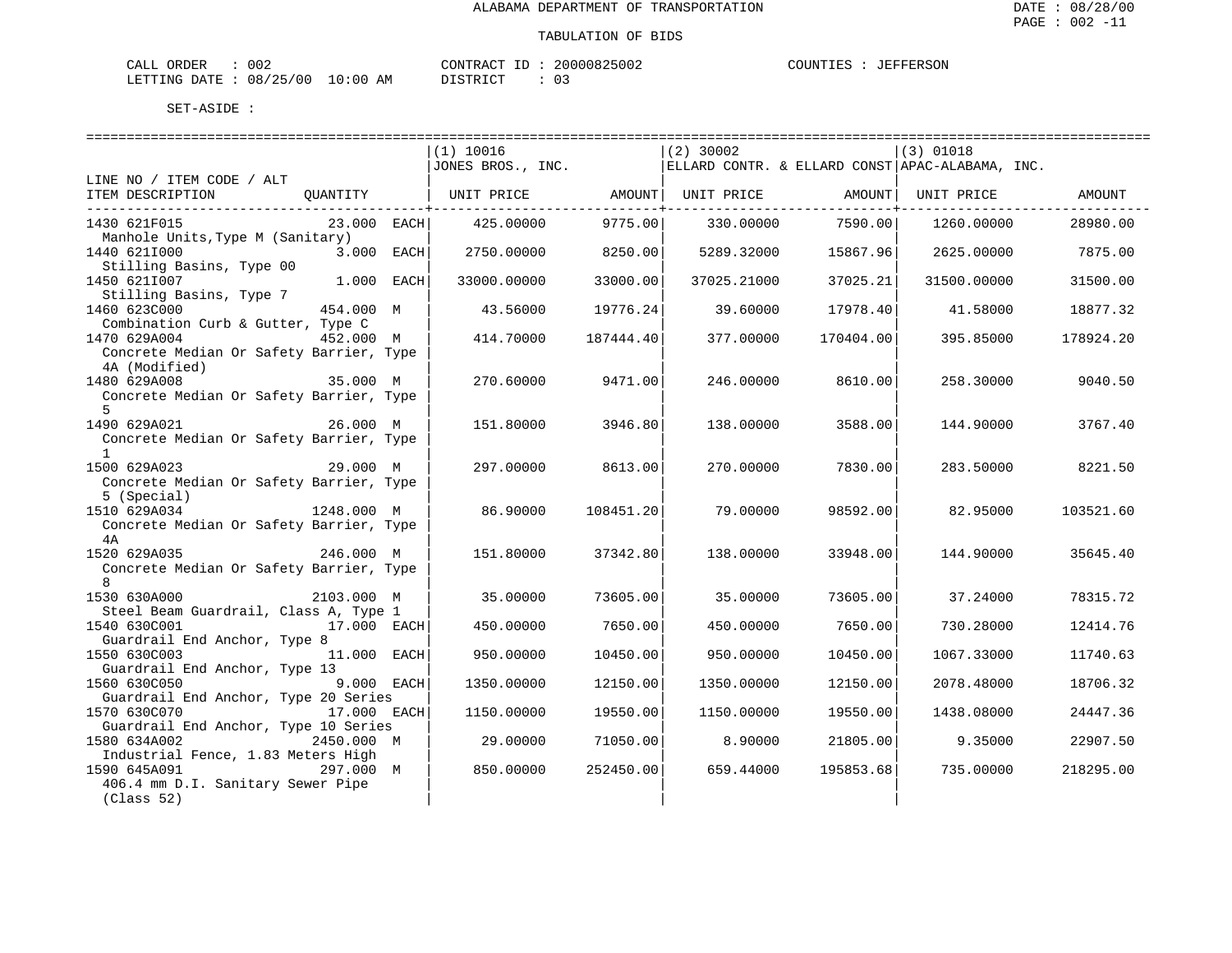| CALL ORDER                       | 002 | CONTRACT ID | 20000825002 | COUNTIES | JEFFERSON |
|----------------------------------|-----|-------------|-------------|----------|-----------|
| LETTING DATE : 08/25/00 10:00 AM |     | DISTRICT    |             |          |           |

|                                      |               |      | ============================== |           | ============================= |           | ====================================               |           |
|--------------------------------------|---------------|------|--------------------------------|-----------|-------------------------------|-----------|----------------------------------------------------|-----------|
|                                      |               |      | (1) 10016                      |           | $(2)$ 30002                   |           | (3) 01018                                          |           |
|                                      |               |      | JONES BROS., INC.              |           |                               |           | $ ELLARD$ CONTR. & ELLARD CONST APAC-ALABAMA, INC. |           |
| LINE NO / ITEM CODE / ALT            |               |      |                                |           |                               |           |                                                    |           |
| ITEM DESCRIPTION                     | OUANTITY      |      | UNIT PRICE                     | AMOUNT    | UNIT PRICE                    | AMOUNT    | UNIT PRICE                                         | AMOUNT    |
|                                      |               |      |                                |           |                               |           |                                                    |           |
| 1600 645A146                         | 57.000 M      |      | 1100.00000                     | 62700.00  | 770.99000                     | 43946.43  | 1470.00000                                         | 83790.00  |
| 406.4 Millimeter D.I.Sanitary Sewer  |               |      |                                |           |                               |           |                                                    |           |
| Pipe(Class 52) (Class B Concrete     |               |      |                                |           |                               |           |                                                    |           |
| Encased)                             |               |      |                                |           |                               |           |                                                    |           |
| 1610 645A156                         | 145.000 M     |      | 1550.00000                     | 224750.00 | 951.43000                     | 137957.35 | 1260.00000                                         | 182700.00 |
| 406.4 Millimeter D.I. Sanitary Sewer |               |      |                                |           |                               |           |                                                    |           |
| Pipe(Class 56) (Class A Concrete     |               |      |                                |           |                               |           |                                                    |           |
| Encased With Reinforcement)          |               |      |                                |           |                               |           |                                                    |           |
| 1620 650B000                         | 28327.000 M3  |      | 2.50000                        | 70817.50  | 4.25000                       | 120389.75 | 2.73000                                            | 77332.71  |
| Topsoil From Stockpiles              |               |      |                                |           |                               |           |                                                    |           |
| 1630 651B000                         | 76.000        | MTON | 25.00000                       | 1900.00   | 26.31000                      | 1999.56   | 34.65000                                           | 2633.40   |
| Agricultural Limestone               |               |      |                                |           |                               |           |                                                    |           |
| 1640 651C000                         | 45.000        | MTON | 300.00000                      | 13500.00  | 315.78000                     | 14210.10  | 231.00000                                          | 10395.00  |
| 8-8-8 Commercial Fertilizer          |               |      |                                |           |                               |           |                                                    |           |
| 1650 651F000                         | 4.000         | MTON | 350.00000                      | 1400.00   | 368.41000                     | 1473.64   | 277.20000                                          | 1108.80   |
| Ammonium Nitrate                     |               |      |                                |           |                               |           |                                                    |           |
| 1660 652A050                         | 18.000 HA     |      | 803.00000                      | 14454.00  | 845.24000                     | 15214.32  | 1492.05000                                         | 26856.90  |
| Seeding (Mix 1A)                     |               |      |                                |           |                               |           |                                                    |           |
| 1670 652A053                         | 9.000 HA      |      | 803.00000                      | 7227.00   | 845.24000                     | 7607.16   | 1557.15000                                         | 14014.35  |
| Seeding (Mix 1E)                     |               |      |                                |           |                               |           |                                                    |           |
| 1680 652B050                         | 9.000 HA      |      | 740.00000                      | 6660.00   | 778.92000                     | 7010.28   | 1245.30000                                         | 11207.70  |
| Temporary Seeding (Mix 1AT)          |               |      |                                |           |                               |           |                                                    |           |
| 1690 652C000                         | 27.000 HA     |      | 74.00000                       | 1998.00   | 77.89000                      | 2103.03   | 130.20000                                          | 3515.40   |
| Mowing                               |               |      |                                |           |                               |           |                                                    |           |
| 1700 652D050                         | 9.000 HA      |      | 740.00000                      | 6660.00   | 778.92000                     | 7010.28   | 1492.05000                                         | 13428.45  |
| Seeding In Stubble (Mix 1A)          |               |      |                                |           |                               |           |                                                    |           |
| 1710 654A000                         | 1435.000 M2   |      | 4.00000                        | 5740.00   | 4.21000                       | 6041.35   | 4.41000                                            | 6328.35   |
| Solid Sodding                        |               |      |                                |           |                               |           |                                                    |           |
| 1720 656A000                         | 18.000 HA     |      | 988.40000                      | 17791.20  | 1040.39000                    | 18727.02  | 843.15000                                          | 15176.70  |
| Mulching, Class A, Type 1            |               |      |                                |           |                               |           |                                                    |           |
| 1730 656A001                         | 9.000 HA      |      | 988.40000                      | 8895.60   | 1040.39000                    | 9363.51   | 1037.40000                                         | 9336.60   |
| Mulching, Class A, Type 2            |               |      |                                |           |                               |           |                                                    |           |
| 1740 659A000                         | 6000.000 M2   |      | 3.50000                        | 21000.00  | 3.68000                       | 22080.00  | 2.15000                                            | 12900.00  |
| Erosion Control Netting, Class A     |               |      |                                |           |                               |           |                                                    |           |
| 1750 665A000                         | 9.000 HA      |      | 740.00000                      | 6660.00   | 778.92000                     | 7010.28   | 778.05000                                          | 7002.45   |
| Temporary Seeding                    |               |      |                                |           |                               |           |                                                    |           |
| 1760 665B000                         | 9.000 HA      |      | 740.00000                      | 6660.00   | 778.92000                     | 7010.28   | 778.05000                                          | 7002.45   |
| Temporary Mulching                   |               |      |                                |           |                               |           |                                                    |           |
| 1770 665C000                         | 30.000 M      |      | 75.00000                       | 2250.00   | 52.49000                      | 1574.70   | 63.00000                                           | 1890.00   |
| 375 mm Temporary Pipe                |               |      |                                |           |                               |           |                                                    |           |
| 1780 665F000                         | 1808.000 EACH |      | 7.50000                        | 13560.00  | 5.25000                       | 9492.00   | 6.33000                                            | 11444.64  |
| Hay Bales                            |               |      |                                |           |                               |           |                                                    |           |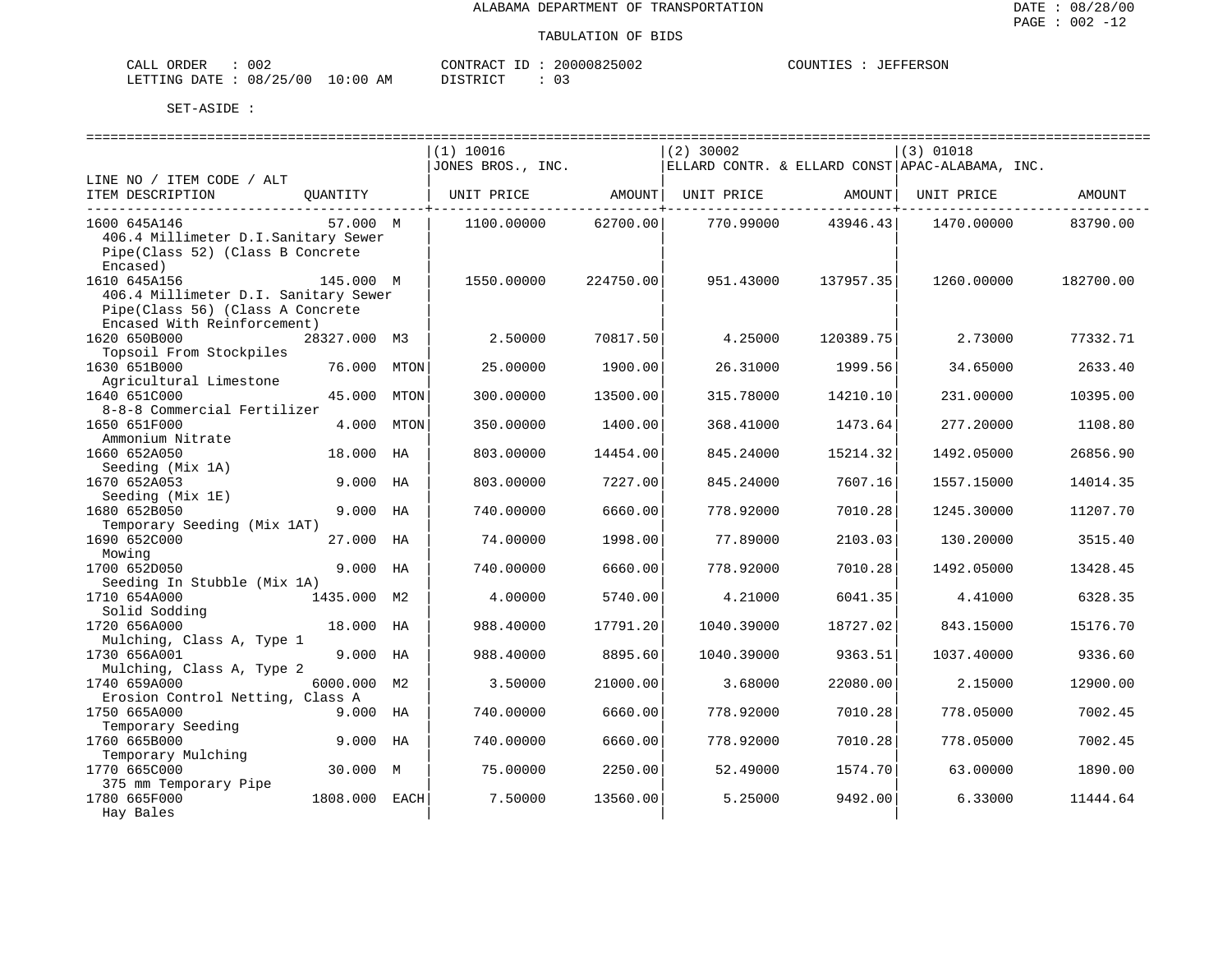| CALL ORDER                       | 002 | CONTRACT ID | 20000825002 | COUNTIES | JEFFERSON |
|----------------------------------|-----|-------------|-------------|----------|-----------|
| LETTING DATE : 08/25/00 10:00 AM |     | DISTRICT    |             |          |           |

|                                                                      | (1) 10016         |                   | $(2)$ 30002         |                                          | $(3)$ 01018                                     |           |
|----------------------------------------------------------------------|-------------------|-------------------|---------------------|------------------------------------------|-------------------------------------------------|-----------|
|                                                                      | JONES BROS., INC. |                   |                     |                                          | ELLARD CONTR. & ELLARD CONST APAC-ALABAMA, INC. |           |
| LINE NO / ITEM CODE / ALT                                            |                   |                   |                     |                                          |                                                 |           |
| ITEM DESCRIPTION<br>OUANTITY                                         | UNIT PRICE        | ----------------- | AMOUNT   UNIT PRICE | AMOUNT  UNIT PRICE<br>------------------ |                                                 | AMOUNT    |
| 1790 665G000<br>600.000 EACH                                         | 6.50000           | 3900.00           | 6.50000             | 3900.00                                  | 3.71000                                         | 2226.00   |
| Sand Bags                                                            |                   |                   |                     |                                          |                                                 |           |
| 1800 6651000<br>220.000 MTON                                         | 28.00000          | 6160.00           | 20.12000            | 4426.40                                  | 29.39000                                        | 6465.80   |
| Temporary Riprap, Class 2<br>1810 665J000<br>7214.000 M              | 6.50000           | 46891.00          | 9.85000             | 71057.90                                 | 11.48000                                        | 82816.72  |
| Silt Fence, Type A                                                   |                   |                   |                     |                                          |                                                 |           |
| 216.000 M3<br>1820 665K000                                           | 11.00000          | 2376.00           | 8.04000             | 1736.64                                  | 18.12000                                        | 3913.92   |
| Drainage Sump Excavation                                             |                   |                   |                     |                                          |                                                 |           |
| 1830 666A001<br>27.000 HA                                            | 74.00000          | 1998.00           | 52.63000            | 1421.01                                  | 77.70000                                        | 2097.90   |
| Pest Control Treatment                                               |                   |                   |                     |                                          |                                                 |           |
| 1840 680A000<br>LUMP<br>Engineering Controls                         | 220000.00000      | 220000.00         | 157000.00000        | 157000.00                                | 192150.00000                                    | 192150.00 |
| 8.000 KM<br>1850 701A028                                             | 979.00000         | 7832.00           | 979.00000           | 7832.00                                  | 1027.95000                                      | 8223.60   |
| Solid White, Class 2, Type A Traffic                                 |                   |                   |                     |                                          |                                                 |           |
| Stripe (1.5 mm Thick) (150 mm Wide)                                  |                   |                   |                     |                                          |                                                 |           |
| 1860 701A032<br>7.000 KM                                             | 979.00000         | 6853.00           | 979.00000           | 6853.00                                  | 1027.95000                                      | 7195.65   |
| Solid Yellow, Class 2, Type A Traffic                                |                   |                   |                     |                                          |                                                 |           |
| Stripe (1.5 mm Thick) (150 mm Wide)                                  |                   |                   |                     |                                          |                                                 |           |
| 1870 701A038<br>1.000 KM<br>Broken Yellow, Class 2, Type A Traffic   | 634.00000         | 634.00            | 634.00000           | 634.00                                   | 665.70000                                       | 665.70    |
| Stripe (2.3 mm Thick) (150 mm Wide)                                  |                   |                   |                     |                                          |                                                 |           |
| 1880 701A041<br>8.000 KM                                             | 634.00000         | 5072.00           | 634.00000           | 5072.00                                  | 665.70000                                       | 5325.60   |
| Broken White, Class 2, Type A Traffic                                |                   |                   |                     |                                          |                                                 |           |
| Stripe (2.3 mm Thick) (150 mm Wide)                                  |                   |                   |                     |                                          |                                                 |           |
| 1890 701A061<br>13.000 KM                                            | 3669.50000        | 47703.50          | 3669.50000          | 47703.50                                 | 3852.98000                                      | 50088.74  |
| Broken White, Class 3W, Type A Traffic                               |                   |                   |                     |                                          |                                                 |           |
| Stripe (150 mm Wide)                                                 |                   |                   |                     |                                          |                                                 |           |
| 1900 701A065<br>5.000 KM<br>Solid White, Class 3W, Type A Traffic    | 10020.00000       | 50100.00          | 10020.00000         | 50100.00                                 | 10521.00000                                     | 52605.00  |
| Stripe (150 mm Wide)                                                 |                   |                   |                     |                                          |                                                 |           |
| 1910 701A073<br>5.000 KM                                             | 10609.00000       | 53045.00          | 10609.00000         | 53045.00                                 | 11139.45000                                     | 55697.25  |
| Solid Yellow, Class 3W, Type A Traffic                               |                   |                   |                     |                                          |                                                 |           |
| Stripe (150 mm Wide)                                                 |                   |                   |                     |                                          |                                                 |           |
| 1920 701B009<br>610.000 M                                            | 2.76000           | 1683.60           | 2.76000             | 1683.60                                  | 2.90000                                         | 1769.00   |
| Dotted Class 2, Type A Traffic Stripe                                |                   |                   |                     |                                          |                                                 |           |
| $(2.3 \text{ mm}$ Thick) $(150 \text{ mm}$ Wide)                     |                   |                   |                     |                                          |                                                 |           |
| 1930 701B016<br>270.000 M<br>Dotted, Class 3W, Type A Traffic Stripe | 12.22000          | 3299.40           | 12.22000            | 3299.40                                  | 12.83000                                        | 3464.10   |
| (150 mm Wide)                                                        |                   |                   |                     |                                          |                                                 |           |
| 1940 701C000<br>7.000 KM                                             | 199.00000         | 1393.00           | 199.00000           | 1393.00                                  | 208,95000                                       | 1462.65   |
| Broken Temporary Traffic Stripe                                      |                   |                   |                     |                                          |                                                 |           |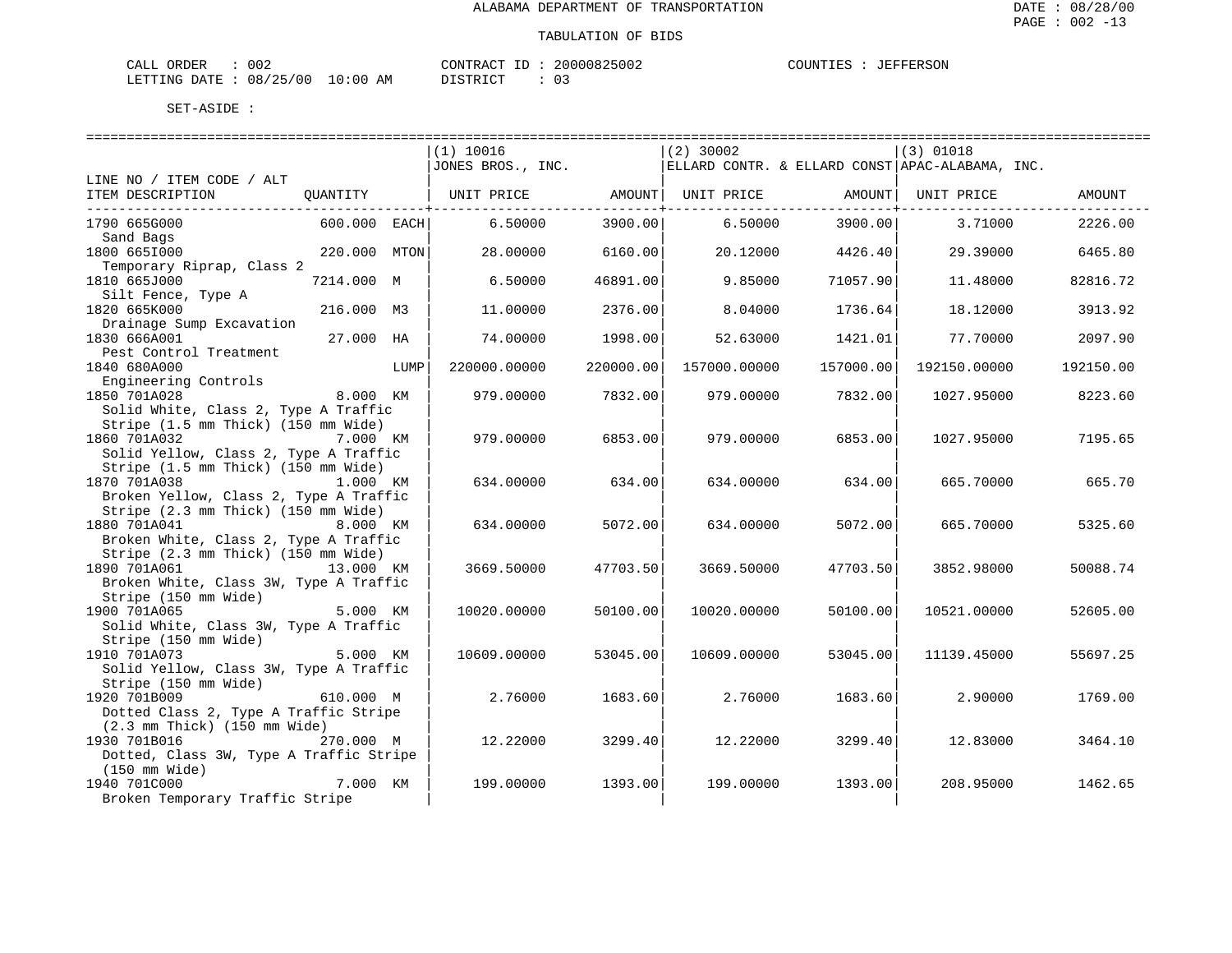| CALL ORDER                       | 002 |          | CONTRACT ID: 20000825002 | COUNTIES : JEFFERSON |  |
|----------------------------------|-----|----------|--------------------------|----------------------|--|
| LETTING DATE : 08/25/00 10:00 AM |     | DISTRICT |                          |                      |  |

|                                                                                                                                                | =========================<br>(1) 10016<br>JONES BROS., INC. |          | $(2)$ 30002 |          | $(3)$ 01018<br>ELLARD CONTR. & ELLARD CONST APAC-ALABAMA, INC. |          |
|------------------------------------------------------------------------------------------------------------------------------------------------|-------------------------------------------------------------|----------|-------------|----------|----------------------------------------------------------------|----------|
| LINE NO / ITEM CODE / ALT<br>ITEM DESCRIPTION<br>OUANTITY                                                                                      | UNIT PRICE AMOUNT                                           |          |             |          | UNIT PRICE AMOUNT UNIT PRICE                                   | AMOUNT   |
| 1950 701C001<br>12.000 KM<br>Solid Temporary Traffic Stripe                                                                                    | 224.00000                                                   | 2688.00  | 224.00000   | 2688.00  | 235.20000                                                      | 2822.40  |
| 1960 701C006<br>4.000 KM<br>Solid Temporary Traffic Stripe<br>(Removable Tape)                                                                 | 3728.00000 14912.00                                         |          | 3728.00000  | 14912.00 | 3914.40000                                                     | 15657.60 |
| 1970 701C009<br>2.000 KM<br>Broken Temporary Traffic Stripe<br>(Removable Tape)                                                                | 1740.00000                                                  | 3480.00  | 1740.00000  | 3480.00  | 1827.00000                                                     | 3654.00  |
| 1980 701D008<br>11.000 KM<br>Solid Traffic Stripe Removed (Plastic)                                                                            | 808,00000                                                   | 8888.00  | 808,00000   | 8888.00  | 848.40000                                                      | 9332.40  |
| 1990 701D009<br>3.000 KM<br>Solid Traffic Stripe Removed (Tape)                                                                                | 497.00000                                                   | 1491.00  | 497.00000   | 1491.00  | 521.85000                                                      | 1565.55  |
| 2000 701D015<br>14.000 KM                                                                                                                      | 684.00000                                                   | 9576.00  | 684.00000   | 9576.00  | 718.20000                                                      | 10054.80 |
| Broken Traffic Stripe Removed (Plastic)<br>2010 701D016<br>3.000 KM                                                                            | 497.00000                                                   | 1491.00  | 497.00000   | 1491.00  | 521.85000                                                      | 1565.55  |
| Broken Traffic Stripe Removed (Tape)<br>2020 703A002<br>808.000 M2<br>Traffic Control Markings, Class 2, Type<br>$\mathsf{A}$                  | 20,00000                                                    | 16160.00 | 20,00000    | 16160.00 | 21,00000                                                       | 16968.00 |
| 2030 703B002<br>35.000 M2                                                                                                                      | 30.00000                                                    | 1050.00  | 30.00000    | 1050.00  | 31.50000                                                       | 1102.50  |
| Traffic Control Legends, Class 2, Type A<br>2040 703C001<br>391.000 M2<br>Removal Of Existing Traffic Control<br>Markings Or Legends (Plastic) | 32.00000                                                    | 12512.00 | 32.00000    | 12512.00 | 33.60000                                                       | 13137.60 |
| 2050 703D000<br>411.000 M2                                                                                                                     | 27.00000                                                    | 11097.00 | 27.00000    | 11097.00 | 28.35000                                                       | 11651.85 |
| Temporary Traffic Control Markings (Tape)<br>2060 703D001<br>10.000 M2                                                                         | 14.00000                                                    | 140.00   | 14.00000    | 140.00   | 14.70000                                                       | 147.00   |
| Temporary Traffic Control Markings<br>2070 705A030<br>18.000 EACH                                                                              | 5.25000                                                     | 94.50    | 5.25000     | 94.50    | 5.51000                                                        | 99.18    |
| Pavement Markers, Class A-H, Type 2-C<br>2080 705A031<br>1986.000 EACH                                                                         | 5,00000                                                     | 9930.00  | 5.00000     | 9930.00  | 5.25000                                                        | 10426.50 |
| Pavement Markers, Class A-H, Type 1-A<br>216.000 EACH<br>2090 705A032                                                                          | 5.00000                                                     | 1080.00  | 5.00000     | 1080.00  | 5.25000                                                        | 1134.00  |
| Pavement Markers, Class A-H, Type 1-B<br>2100 705A037<br>15.000 EACH                                                                           | 5.25000                                                     | 78.75    | 5.25000     | 78.75    | 5.51000                                                        | 82.65    |
| Pavement Markers, Class A-H, Type 2-D<br>2110 707B003<br>ли 1.000 EACH                                                                         | 200.00000                                                   | 200.00   | 200.00000   | 200.00   | 224.70000                                                      | 224.70   |
| Type A Hazard Marker Installation<br>2120 710A028                                                                                              | 160.00000                                                   | 320.00   | 160.00000   |          | 179.76000                                                      | 359.52   |
| 2.000 M2<br>Class 2, Aluminum Flat Sign Panels 1.016<br>Millimeter Thickness (Type III Or Type<br>IV Background)                               |                                                             |          |             | 320.00   |                                                                |          |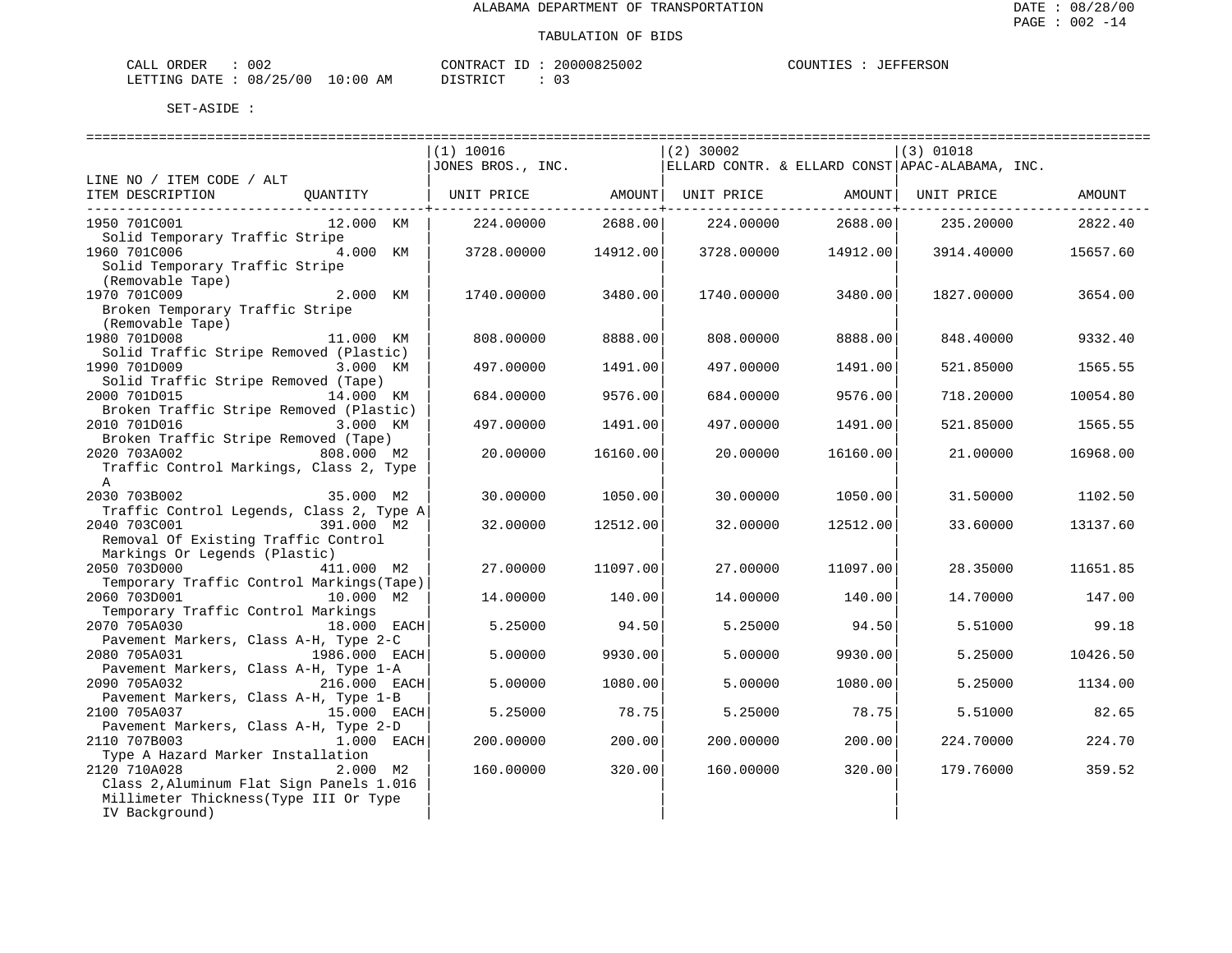| <b>ORDER</b><br>CALL | 002                     | CONTRACT<br>ID | 20000825002 | COUNTIES | JEFFERSON |
|----------------------|-------------------------|----------------|-------------|----------|-----------|
| LETTING DATE :       | 08/25/00<br>10:00<br>AΜ | חי חים דח      |             |          |           |

|                                          | (1) 10016         |                         | $(2)$ 30002       |                   | $(3)$ 01018                                     |          |
|------------------------------------------|-------------------|-------------------------|-------------------|-------------------|-------------------------------------------------|----------|
|                                          | JONES BROS., INC. |                         |                   |                   | ELLARD CONTR. & ELLARD CONST APAC-ALABAMA, INC. |          |
| LINE NO / ITEM CODE / ALT                |                   |                         |                   |                   |                                                 |          |
| ITEM DESCRIPTION<br>OUANTITY             | UNIT PRICE AMOUNT |                         | UNIT PRICE AMOUNT |                   | UNIT PRICE                                      | AMOUNT   |
| __________________________________       |                   | -------------+--------- |                   |                   |                                                 |          |
| 2130 710A115<br>53.000 M2                | 156.00000 8268.00 |                         |                   | 156.00000 8268.00 | 174.32000                                       | 9238.96  |
| Class 4, Alum Flat Sign Panels 2.032 mm  |                   |                         |                   |                   |                                                 |          |
| Thick or Steel Flat Sign Panels 1.897    |                   |                         |                   |                   |                                                 |          |
| MM Thick(Ty III or Ty IV Background)     |                   |                         |                   |                   |                                                 |          |
| 2140 710A116<br>200.000 M2               | 215,00000         | 43000.00                | 215,00000         | 43000.00          | 241.55000                                       | 48310.00 |
| Class 2, Alum Multi Flat Sign Panels     |                   |                         |                   |                   |                                                 |          |
| 3.175 mm Thick or steel Multi Flat Sign  |                   |                         |                   |                   |                                                 |          |
| Panels 2.657 Thick(Ty III Or IV          |                   |                         |                   |                   |                                                 |          |
| Background)                              |                   |                         |                   |                   |                                                 |          |
| 2150 710A118<br>29.000 M2                | 305.00000         | 8845.00                 | 305.00000         | 8845.00           | 342.68000                                       | 9937.72  |
| Class 2, Aluminum Flat Sign Panels       |                   |                         |                   |                   |                                                 |          |
| 3.175 mm Thick Or Steel Flat Sign        |                   |                         |                   |                   |                                                 |          |
| Panels2.657 mm Thick(Ty III Or Ty IV     |                   |                         |                   |                   |                                                 |          |
| Background)                              |                   |                         |                   |                   |                                                 |          |
| 39.000 M2<br>2160 710A119                | 242.00000         | 9438.00                 | 242.00000         | 9438.00           | 282.39000                                       | 11013.21 |
| Class 2A, Alum Flat Sign Panels 3.175    |                   |                         |                   |                   |                                                 |          |
| mm Thick Or Steel Flat Sign Panels       |                   |                         |                   |                   |                                                 |          |
| 2.657 mm Thick (Type III Or Type IV      |                   |                         |                   |                   |                                                 |          |
| Background)                              |                   |                         |                   |                   |                                                 |          |
| 2170 710B001<br>201.000 M                | 19.50000          | 3919.50                 | 19.50000          | 3919.50           | 21.91000                                        | 4403.91  |
| Roadway Sign Post (#3 "U" Channel        |                   |                         |                   |                   |                                                 |          |
| Galvanized Steel)                        |                   |                         |                   |                   |                                                 |          |
| 2180 710B006<br>48.000 M                 | 112,00000         | 5376.00                 | 112,00000         | 5376.00           | 125.83000                                       | 6039.84  |
| Roadway Sign Post (S100 x 11 Steel Beam) |                   |                         |                   |                   |                                                 |          |
| 2190 710B007<br>42.000 M                 | 180.00000         | 7560.00                 | 180.00000         | 7560.00           | 202.23000                                       | 8493.66  |
| Roadway Sign Post (W150 x 22 Steel Beam) |                   |                         |                   |                   |                                                 |          |
| 2200 710B008<br>46.000 M                 | 187.50000         | 8625.00                 | 187.50000         | 8625.00           | 210.66000                                       | 9690.36  |
| Roadway Sign Post (W200 x 27 Steel Beam) |                   |                         |                   |                   |                                                 |          |
| 2210 710B010<br>33.000 M                 | 121,00000         | 3993.00                 | 121,00000         | 3993.00           | 135.94000                                       | 4486.02  |
| Roadway Sign Post (W150 x 14 Steel Beam) |                   |                         |                   |                   |                                                 |          |
| 2220 710B012<br>15.000 M                 | 125.00000         | 1875.00                 | 125.00000         | 1875.00           | 140.44000                                       | 2106.60  |
| Roadway Sign Post (W200 x 31 Steel Beam) |                   |                         |                   |                   |                                                 |          |
| 2230 710B019<br>4.000 M                  | 150.00000         | 600.00                  | 150.00000         | 600.00            | 168.53000                                       | 674.12   |
| Roadway Sign Post (87.5 mm x 87.5 mm x   |                   |                         |                   |                   |                                                 |          |
| 6.25 mm Square Tubular Steel)            |                   |                         |                   |                   |                                                 |          |
| 2240 710C000<br>LUMP                     | 31000.00000       | 31000.00                | 31000.00000       | 31000.00          | 34828.50000                                     | 34828.50 |
| Removal Of Existing Roadway Signs        |                   |                         |                   |                   |                                                 |          |
| 2250 715A000<br>LUMP                     | 32600.00000       | 32600.00                | 32600.00000       | 32600.00          | 36626.10000                                     | 36626.10 |
| Overhead Roadway Sign Structure (C/L     |                   |                         |                   |                   |                                                 |          |
| Survey N.B.R. Station 210+26) (OHSB-1)   |                   |                         |                   |                   |                                                 |          |
| 2260 715A001<br>LUMP                     | 23500.00000       | 23500.00                | 23500.00000       | 23500.00          | 26402.25000                                     | 26402.25 |
| Overhead Roadway Sign Structure (C/L     |                   |                         |                   |                   |                                                 |          |
| Survey S.B.R. Station 219+00) (OHC-2)    |                   |                         |                   |                   |                                                 |          |
|                                          |                   |                         |                   |                   |                                                 |          |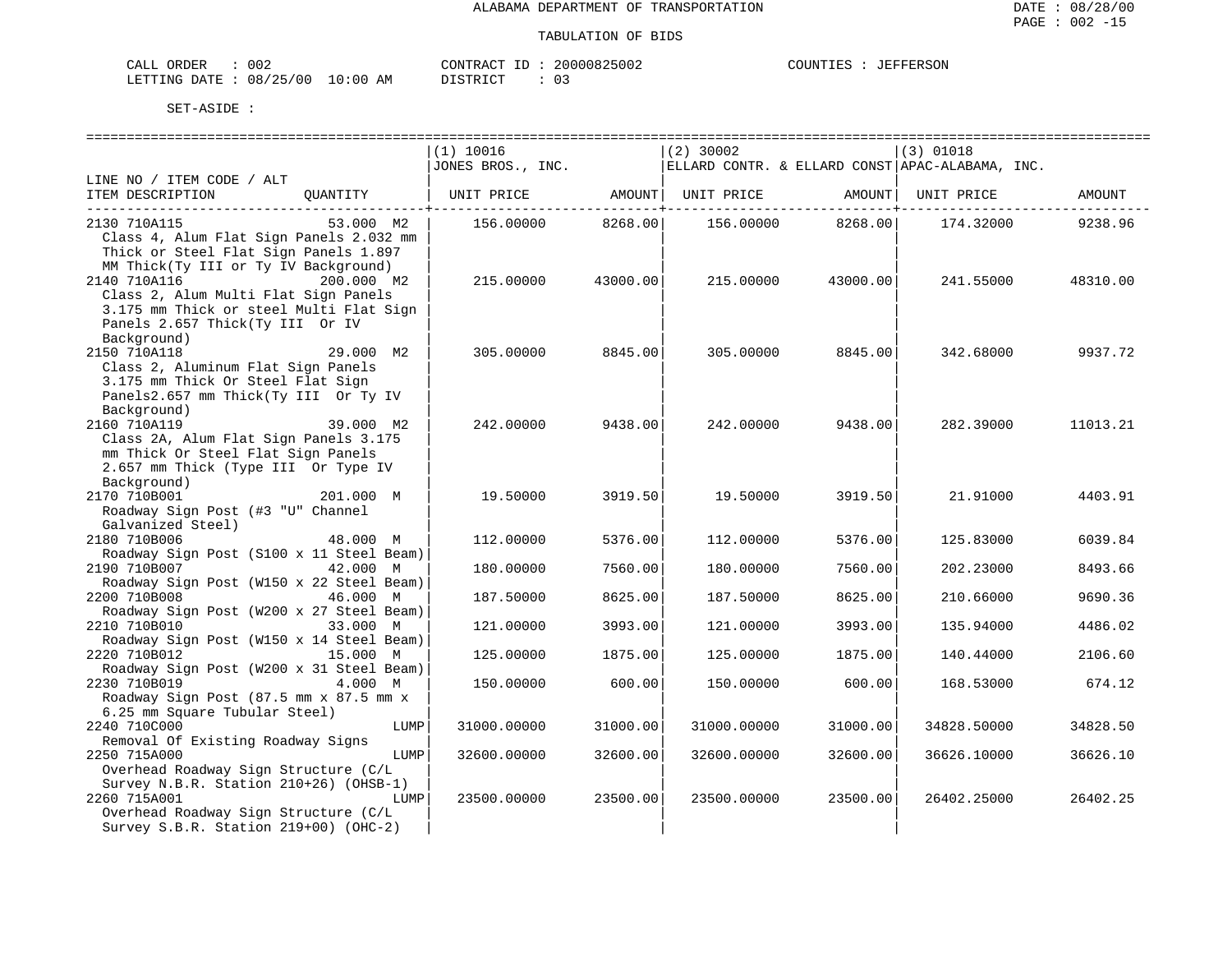| CALL ORDER                       | 002 | CONTRACT ID | 20000825002 | COUNTIES | JEFFERSON |
|----------------------------------|-----|-------------|-------------|----------|-----------|
| LETTING DATE : 08/25/00 10:00 AM |     | DISTRICT    |             |          |           |

|                                                                                                                        | =======================<br>(1) 10016<br>JONES BROS., INC. |          | $(2)$ 30002       |          | $(3)$ 01018<br>ELLARD CONTR. & ELLARD CONST APAC-ALABAMA, INC. |          |
|------------------------------------------------------------------------------------------------------------------------|-----------------------------------------------------------|----------|-------------------|----------|----------------------------------------------------------------|----------|
| LINE NO / ITEM CODE / ALT                                                                                              |                                                           |          |                   |          |                                                                |          |
| ITEM DESCRIPTION<br>OUANTITY                                                                                           | UNIT PRICE                                                | AMOUNT   | UNIT PRICE AMOUNT |          | UNIT PRICE                                                     | AMOUNT   |
| 2270 715A002<br>LUMP<br>Overhead Roadway Sign Structure (C/L<br>Survey S.B.R. Station 223+00) (OHC-3)                  | 21500.00000                                               | 21500.00 | 21500.00000       | 21500.00 | 24155.25000                                                    | 24155.25 |
| 2280 715A003<br>LUMP<br>Overhead Roadway Sign Structure (C/L<br>Survey S.B.R. Station 225+61) (OHC-4)                  | 37100.00000                                               | 37100.00 | 37100.00000       | 37100.00 | 41681.85000                                                    | 41681.85 |
| 2290 715A004<br>LUMP<br>Overhead Roadway Sign Structure (C/L<br>Survey N.B.R. Station 230+50) (OHC-5)                  | 36100.00000                                               | 36100.00 | 36100.00000       | 36100.00 | 40768.35000                                                    | 40768.35 |
| 2300 715A005<br>LUMP<br>Overhead Roadway Sign Structure (C/L<br>Survey S.B.R. Station 231+40) (OHC-6)                  | 33250.00000                                               | 33250.00 | 33250.00000       | 33250.00 | 37356.38000                                                    | 37356.38 |
| 2310 715A006<br>LUMP<br>Overhead Roadway Sign Structure (C/L<br>Survey N.B.R. Station 233+79) (OHC-7)                  | 36150.00000                                               | 36150.00 | 36150.00000       | 36150.00 | 40614.00000                                                    | 40614.00 |
| 2320 715A007<br>LUMP<br>Overhead Roadway Sign Structure (C/L<br>Survey S.B.R. Station 240+60) (OHC-8)                  | 29200.00000                                               | 29200.00 | 29200.00000       | 29200.00 | 32785.20000                                                    | 32785.20 |
| 2330 726A000 700.000 M<br>Portable Concrete Safety Barriers, Type<br>б.                                                | 78.90000                                                  | 55230.00 | 68.90000          | 48230.00 | 82.85000                                                       | 57995.00 |
| 2340 726A001<br>9.000 M<br>Portable Concrete Safety Barriers, Type<br>$6 - A$                                          | 167.00000                                                 | 1503.00  | 590.54000         | 5314.86  | 175.35000                                                      | 1578.15  |
| 2350 726D000<br>3.000 EACH<br>Portable Impact Attenuator (Model #<br>OZ2408Y)                                          | 24420.00000                                               | 73260.00 | 24000.00000       | 72000.00 | 25651.50000                                                    | 76954.50 |
| 2360 730D010<br>LUMP<br>Furnishing And Installing Traffic<br>Control System (Partial) (Galleria<br>Boulevard @ SR 150) | 6020.79000                                                | 6020.79  | 6369.17000        | 6369.17  | 3675.00000                                                     | 3675.00  |
| 2370 730G001<br>4.000 EACH<br>Metal Traffic Signal Strain Pole                                                         | 5766.21000                                                | 23064.84 | 6099.86000        | 24399.44 | 4200.00000                                                     | 16800.00 |
| 2380 730G003<br>$1.000$ EACH<br>Metal Traffic Signal Strain Pole<br>(Pedestal)                                         | 3828.91000                                                | 3828.91  | 4050.46000        | 4050.46  | 787.50000                                                      | 787.50   |
| 2390 730H000<br>1130.000 M<br>Loop Detector                                                                            | 9.48000                                                   | 10712.40 | 10.03000          | 11333.90 | 8.40000                                                        | 9492.00  |
| 2400 7301000<br>410.000 M<br>Shielded Loop Detector Home-Run Cable                                                     | 2.90000                                                   | 1189.00  | 3.07000           | 1258.70  | 3.15000                                                        | 1291.50  |
| 2410 730J000<br>10.000 EACH<br>Loop Detector Amplifier                                                                 | 126.33000                                                 | 1263.30  | 133.53000         | 1335.30  | 183.75000                                                      | 1837.50  |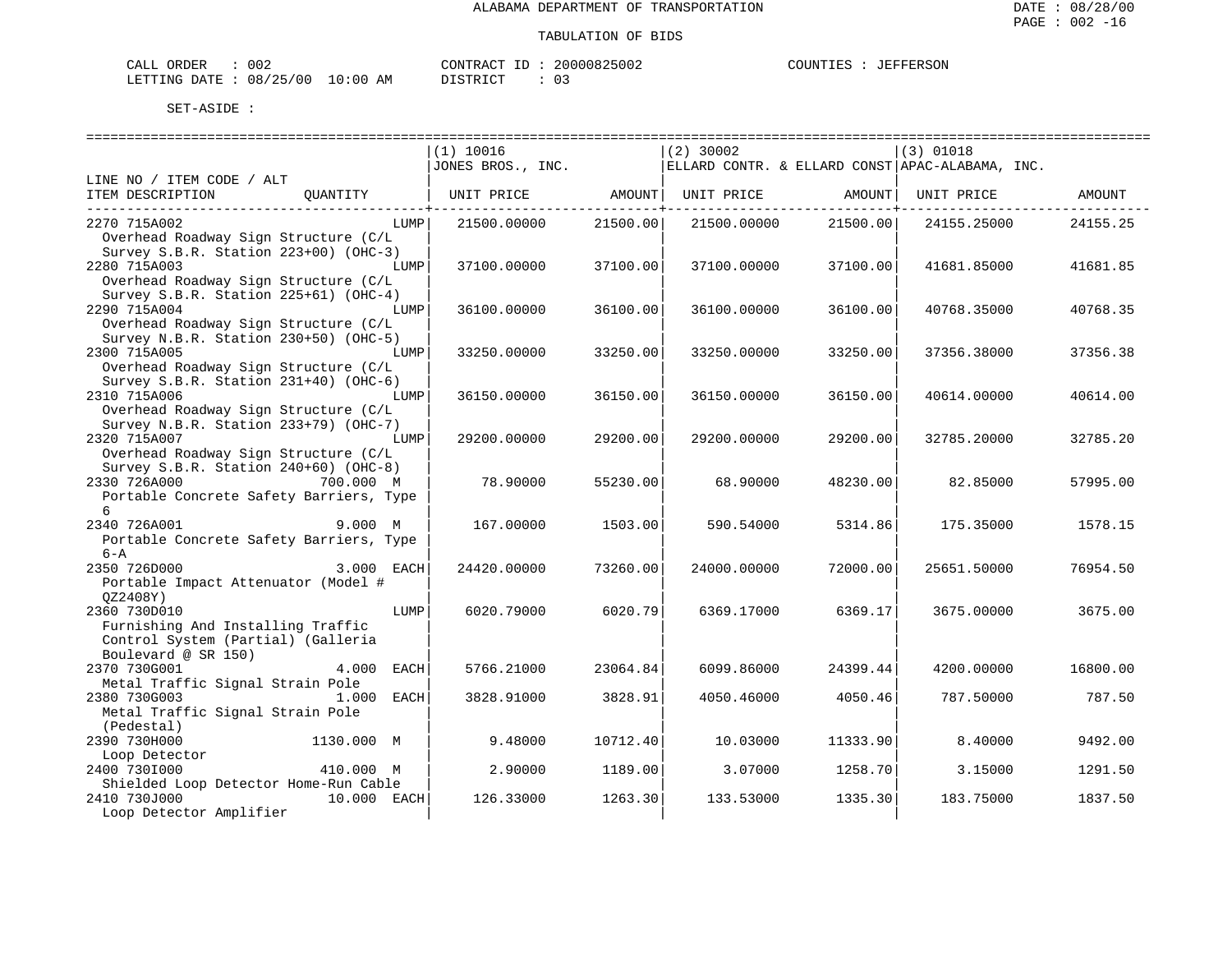| CALL ORDER                       | 002 |          | CONTRACT ID: 20000825002 | COUNTIES : JEFFERSON |  |
|----------------------------------|-----|----------|--------------------------|----------------------|--|
| LETTING DATE : 08/25/00 10:00 AM |     | DISTRICT |                          |                      |  |

|                                                                                     |              | ============================<br>(1) 10016<br>JONES BROS., INC. |          | $(2)$ 30002 | ============================ | $(3)$ 01018<br>  ELLARD CONTR. & ELLARD CONST   APAC-ALABAMA, INC. | ============================= |
|-------------------------------------------------------------------------------------|--------------|----------------------------------------------------------------|----------|-------------|------------------------------|--------------------------------------------------------------------|-------------------------------|
| LINE NO / ITEM CODE / ALT                                                           |              |                                                                |          |             |                              |                                                                    |                               |
| ITEM DESCRIPTION<br>OUANTITY                                                        |              | UNIT PRICE                                                     | AMOUNT   | UNIT PRICE  | AMOUNT                       | UNIT PRICE                                                         | AMOUNT                        |
| 2420 730K000<br>Traffic Signal Junction Box                                         | $3.000$ EACH | 231.87000                                                      | 695.61   | 245.29000   | 735.87                       | 315,00000                                                          | 945.00                        |
| 2430 730L012<br>Non-Metallic Conduit, 27 mm                                         | 6.000 M      | 8.21000                                                        | 49.26    | 8.69000     | 52.14                        | 16.80000                                                           | 100.80                        |
| 2440 730L015<br>Non-Metallic Conduit, 53 mm                                         | 17.000 M     | 6.11000                                                        | 103.87   | 6.46000     | 109.82                       | 18.90000                                                           | 321.30                        |
| 2450 730L031<br>Metallic Conduit, 21 mm                                             | 3.000 M      | 5.55000                                                        | 16.65    | 5.87000     | 17.61                        | 14.70000                                                           | 44.10                         |
| 2460 730L032<br>Metallic Conduit, 27 mm                                             | 20.000 M     | 9.48000                                                        | 189.60   | 10.03000    | 200.60                       | 17.85000                                                           | 357.00                        |
| 2470 730N001<br>Luminaire Extension Assembly, 3.7 M                                 | 4.000 EACH   | 624.86000                                                      | 2499.44  | 661.02000   | 2644.08                      | 787.50000                                                          | 3150.00                       |
| 2480 730P001<br>Vehicular Signal Head, 300 mm 3 Section                             | 11.000 EACH  | 353.33000                                                      | 3886.63  | 373.77000   | 4111.47                      | 462.00000                                                          | 5082.00                       |
| 2490 730R003<br>Traffic Controller, Type III, 8 Phase                               | 1.000 EACH   | 7321.42000                                                     | 7321.42  | 7745.06000  | 7745.06                      | 8400.00000                                                         | 8400.00                       |
| 2500 730S000<br>Furnishing And Installing Preemption<br>Unit For Emergency Vehicles | 1.000 EACH   | 4836.54000                                                     | 4836.54  | 5116.40000  | 5116.40                      | 6825.00000                                                         | 6825.00                       |
| 2510 731A001                                                                        | 1.000 EACH   | 2438.55000                                                     | 2438.55  | 2579.65000  | 2579.65                      | 5040.00000                                                         | 5040.00                       |
| Traffic Counting Units, Type B<br>2520 731A002                                      | 1.000 EACH   | 3035.88000                                                     | 3035.88  | 3211.55000  | 3211.55                      | 5460.00000                                                         | 5460.00                       |
| Traffic Counting Units, Type C<br>2530 731A003                                      | 2.000 EACH   | 3120.89000                                                     | 6241.78  | 3301.47000  | 6602.94                      | 5775.00000                                                         | 11550.00                      |
| Traffic Counting Units, Type D<br>2540 734J000                                      | $1.000$ EACH | 1981.22000                                                     | 1981.22  | 2095.86000  | 2095.86                      | 577.50000                                                          | 577.50                        |
| Commbox F1<br>2550 740B000                                                          | 149.000 M2   | 81.00000                                                       | 12069.00 | 89.50000    | 13335.50                     | 94.61000                                                           | 14096.89                      |
| Construction Signs                                                                  |              |                                                                |          |             |                              |                                                                    |                               |
| 2560 740C000<br>Special Construction Signs                                          | 8.000 M2     | 250.00000                                                      | 2000.00  | 94.75000    | 758.00                       | 100.17000                                                          | 801.36                        |
| 2570 740D000<br>Channelizing Drums                                                  | 450.000 EACH | 40.00000                                                       | 18000.00 | 50.52000    | 22734.00                     | 38.85000                                                           | 17482.50                      |
| 2580 740F002                                                                        | 14.000 EACH  | 190.00000                                                      | 2660.00  | 189.50000   | 2653.00                      | 210.00000                                                          | 2940.00                       |
| Barricades, Type III<br>2590 7401005                                                | 7.000 EACH   | 700.00000                                                      | 4900.00  | 884.18000   | 6189.26                      | 934.50000                                                          | 6541.50                       |
| Warning Lights, Type B (Detachable Head)<br>2600 740L004                            | 30.000 EACH  | 40.00000                                                       | 1200.00  | 105.25000   | 3157.50                      | 111,30000                                                          | 3339.00                       |
| Vertical Panel, Type II (Single-Sided)<br>2610 741C010                              | 2.000 EACH   | 5000.00000                                                     | 10000.00 |             | 11262.82                     |                                                                    | 12600.00                      |
| Portable Sequential Arrow And Chevron<br>Sign Unit                                  |              |                                                                |          | 5631.41000  |                              | 6300.00000                                                         |                               |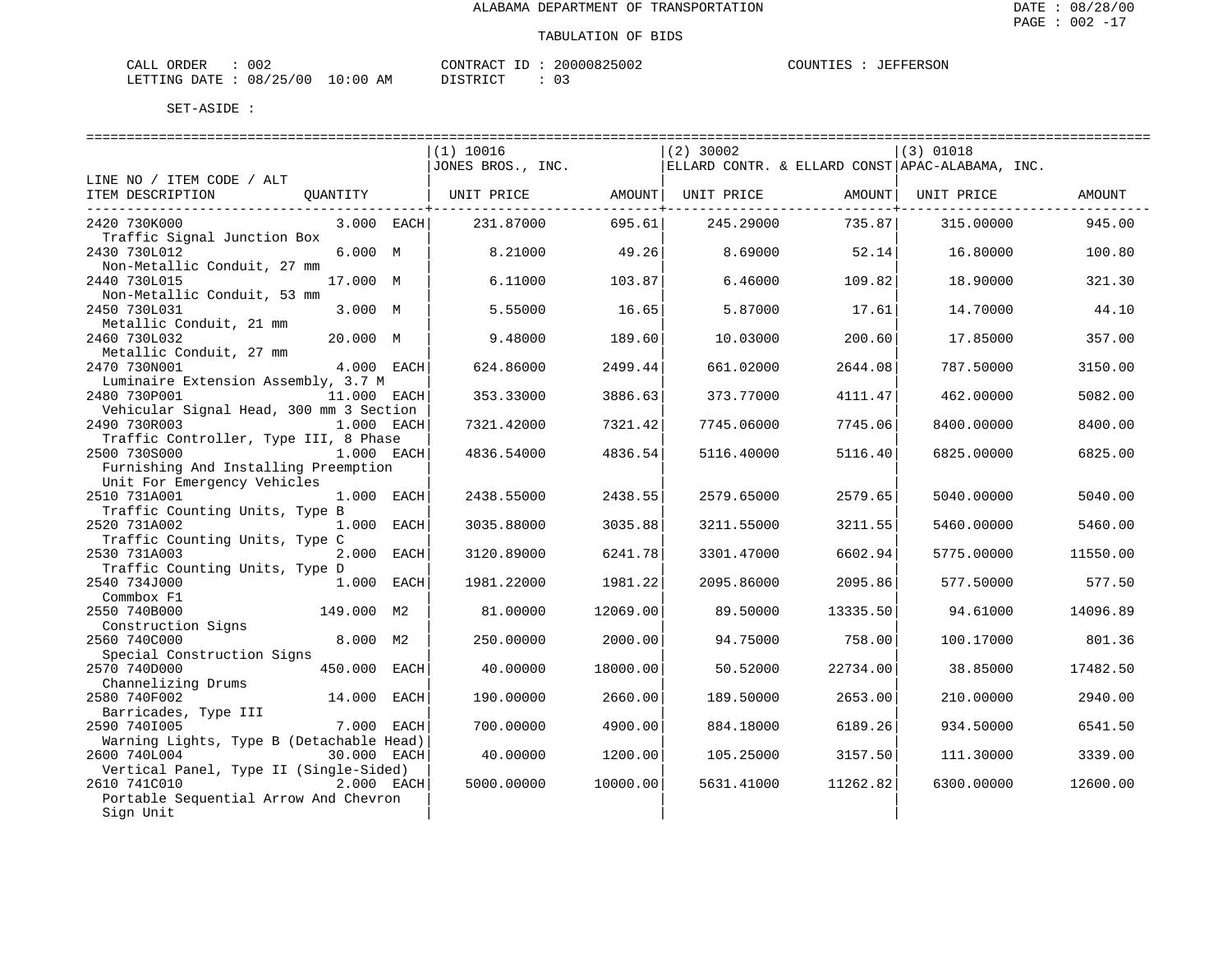| CALL ORDER                       | 002 | CONTRACT ID | 20000825002 | COUNTIES | JEFFERSON |
|----------------------------------|-----|-------------|-------------|----------|-----------|
| LETTING DATE : 08/25/00 10:00 AM |     | DISTRICT    |             |          |           |

|                                             |              | (1) 10016         |                                  | $(2)$ 30002 |               | (3) 01018                                       |           |
|---------------------------------------------|--------------|-------------------|----------------------------------|-------------|---------------|-------------------------------------------------|-----------|
|                                             |              | JONES BROS., INC. |                                  |             |               | ELLARD CONTR. & ELLARD CONST APAC-ALABAMA, INC. |           |
| LINE NO / ITEM CODE / ALT                   |              |                   |                                  |             |               |                                                 |           |
| ITEM DESCRIPTION                            | OUANTITY     | UNIT PRICE AMOUNT | . - - - - - - - - - <del>+</del> | UNIT PRICE  | <b>AMOUNT</b> | UNIT PRICE                                      | AMOUNT    |
| 2620 742C000                                | $2.000$ EACH | 5000.00000        | 10000.00                         | 70000.00000 | 140000.00     | 7875.00000                                      | 15750.00  |
| State Furnished Portable Changeable         |              |                   |                                  |             |               |                                                 |           |
| Message Signs, Type 2                       |              |                   |                                  |             |               |                                                 |           |
| 2630 745A000                                | 480.000 HOUR | 35.00000          | 16800.00                         | 27.00000    | 12960.00      | 26.25000                                        | 12600.00  |
| Uniformed Police Officer                    |              |                   |                                  |             |               |                                                 |           |
| 2640 750A000                                | 19.000 EACH  | 22599.64000       | 429393.16                        | 23907.32000 | 454239.08     | 26617.50000                                     | 505732.50 |
| High Mast Lighting Assembly                 |              |                   |                                  |             |               |                                                 |           |
| 2650 750B260                                | 36.000 EACH  | 4377.54000        | 157591.44                        | 4630.84000  | 166710.24     | 6074.25000                                      | 218673.00 |
| Seqmented Reflector Luminaire Assembly      |              |                   |                                  |             |               |                                                 |           |
| With ILD, Single                            |              |                   |                                  |             |               |                                                 |           |
| 2660 750B261                                | 17.000 EACH  | 6893.38000        | 117187.46                        | 7292.25000  | 123968.25     | 9581.25000                                      | 162881.25 |
| Seqmented Reflector Luminaire Assembly      |              |                   |                                  |             |               |                                                 |           |
| With ILD, Double                            |              |                   |                                  |             |               |                                                 |           |
| 2670 750B270                                | 59.000 EACH  | 4181.79000        | 246725.61                        | 4423.76000  | 261001.84     | 5948.25000                                      | 350946.75 |
| Offset Luminaire Assembly With ILD,         |              |                   |                                  |             |               |                                                 |           |
| Single                                      |              |                   |                                  |             |               |                                                 |           |
| 2675 750B271                                | 10.000 EACH  | 5404.18000        | 54041.80                         | 5716.88000  | 57168.80      | 9465.75000                                      | 94657.50  |
| Offset Luminaire Assembly With ILD,         |              |                   |                                  |             |               |                                                 |           |
| Double                                      |              |                   |                                  |             |               |                                                 |           |
| 2680 750B320                                | 8.000 EACH   | 1100.81000        | 8806.48                          | 1164.51000  | 9316.08       | 876.75000                                       | 7014.00   |
| Underpass Luminaire Assembly, Type 1        |              |                   |                                  |             |               |                                                 |           |
| 2690 750C000                                | 9.000 EACH   | 830.07000         | 7470.63                          | 878.10000   | 7902.90       | 1260.00000                                      | 11340.00  |
| Electrical Junction Box, Type 1             |              |                   |                                  |             |               |                                                 |           |
| 2700 750C002                                | 56.000 EACH  | 775.72000         | 43440.32                         | 820.61000   | 45954.16      | 787.50000                                       | 44100.00  |
| Electrical Junction Box, Type 3             |              |                   |                                  |             |               |                                                 |           |
| 2710 750D106                                | 2822.000 M   | 6.11000           | 17242.42                         | 6.46000     | 18230.12      | 17.33000                                        | 48905.26  |
| Non-Metallic Conduit, 53 mm<br>2720 750D152 | 320.000 M    | 5.55000           | 1776.00                          | 5.87000     | 1878.40       | 19.43000                                        | 6217.60   |
| Metallic Conduit, 21 mm                     |              |                   |                                  |             |               |                                                 |           |
| 2730 750D158                                | 60.000 M     | 24.41000          | 1464.60                          | 25.82000    | 1549.20       | 99.75000                                        | 5985.00   |
| Metallic Conduit, 78 mm                     |              |                   |                                  |             |               |                                                 |           |
| 2740 750E002                                | 958.000 M    | 0.57000           | 546.06                           | 0.60000     | 574.80        | 1.05000                                         | 1005.90   |
| Conductor, #10 AWG                          |              |                   |                                  |             |               |                                                 |           |
| 2750 750E004                                | 2504.000 M   | 0.92000           | 2303.68                          | 0.97000     | 2428.88       | 2.10000                                         | 5258.40   |
| Conductor, #6 AWG                           |              |                   |                                  |             |               |                                                 |           |
| 2760 750E005                                | 2089.000 M   | 1.30000           | 2715.70                          | 1.38000     | 2882.82       | 2.63000                                         | 5494.07   |
| Conductor, #4 AWG                           |              |                   |                                  |             |               |                                                 |           |
| 2770 750E006                                | 2159.000 M   | 1.92000           | 4145.28                          | 2.03000     | 4382.77       | 3.68000                                         | 7945.12   |
| Conductor, #2 AWG                           |              |                   |                                  |             |               |                                                 |           |
| 2780 750F001                                | 1.000 EACH   | 5926.78000        | 5926.78                          | 6269.72000  | 6269.72       | 7822.50000                                      | 7822.50   |
| Lighting Control Center, Type G             |              |                   |                                  |             |               |                                                 |           |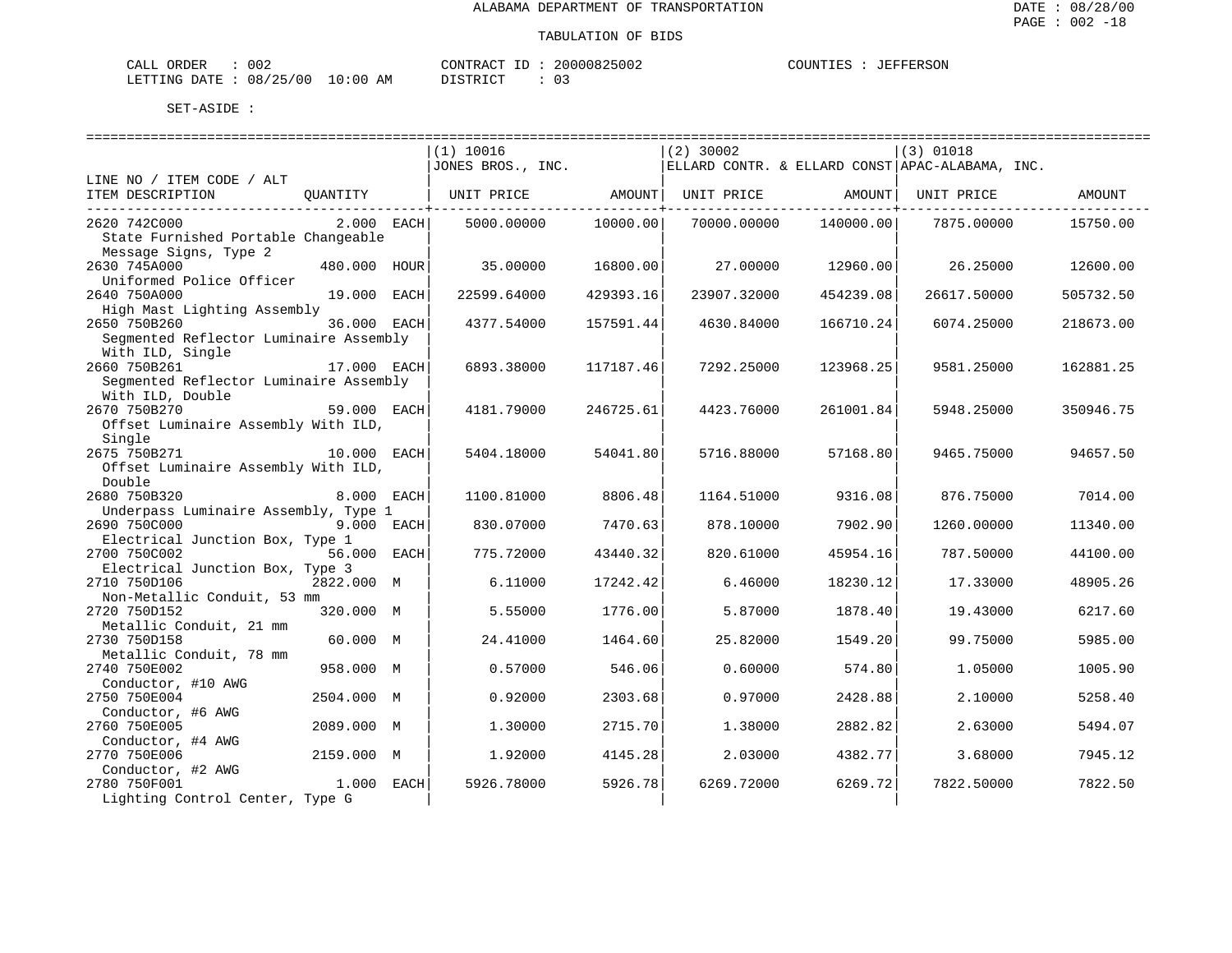| -----<br>ORDER<br>- لىلەت | 002           |                   | CONTT<br>$- -$<br>$\cap$<br>A | 20000825002<br>くつけけん | . $\pi$ TNTT $\Gamma$ $\Gamma$<br>$+EE^{\rm C}$ | TTT.<br>. |
|---------------------------|---------------|-------------------|-------------------------------|----------------------|-------------------------------------------------|-----------|
| LETTING<br>DATE.          | /25/00<br>08/ | ⊥0∶<br>AM<br>____ | $T$ $\cap$ $T$                | ັບ                   |                                                 |           |

|                                                                  |              |      | (1) 10016                                                                             |           | $(2)$ 30002 |                   | $(3)$ 01018                       |                                                                                                               |
|------------------------------------------------------------------|--------------|------|---------------------------------------------------------------------------------------|-----------|-------------|-------------------|-----------------------------------|---------------------------------------------------------------------------------------------------------------|
|                                                                  |              |      | $ J$ ONES BROS., INC. $ ELL$ ARD CONTR. & ELLARD CONST $ APAC - ALABAMA$ , INC.       |           |             |                   |                                   |                                                                                                               |
| LINE NO / ITEM CODE / ALT<br>ITEM DESCRIPTION                    |              |      | QUANTITY   UNIT PRICE             AMOUNT  UNIT PRICE               AMOUNT  UNIT PRICE |           |             |                   |                                   | AMOUNT                                                                                                        |
| $30.000$ EACH<br>2790 750J100                                    |              |      | 350.71000                                                                             | 10521.30  | 371.00000   |                   | 11130.00 367.50000                | 11025.00                                                                                                      |
| Remove Cobra Head Luminaire Assembly                             |              |      |                                                                                       |           |             |                   |                                   |                                                                                                               |
| 2800 750M200                                                     | $6.000$ EACH |      | 250.28000                                                                             | 1501.68   |             | 264.76000 1588.56 | 2625.00000                        | 15750.00                                                                                                      |
| Remove High Mast Pole Foundation                                 |              |      |                                                                                       |           |             |                   |                                   |                                                                                                               |
| 2810 750M201<br>30.000 EACH                                      |              |      | 166.85000                                                                             | 5005.50   | 176.50000   | 5295.00           | 525.00000                         | 15750.00                                                                                                      |
| Remove Roadway Pole Foundation, Concrete                         |              |      |                                                                                       |           |             |                   |                                   |                                                                                                               |
| 2820 750N010<br>19.000 EACH                                      |              |      | 5119.66000                                                                            | 97273.54  | 5415.90000  | 102902.10         | 9975.00000                        | 189525.00                                                                                                     |
| High Mast Pole Foundation<br>2830 750N011                        | 43.000 EACH  |      |                                                                                       |           |             |                   |                                   |                                                                                                               |
|                                                                  |              |      | 2709.32000                                                                            | 116500.76 | 2866.09000  | 123241.87         | 1785.00000                        | 76755.00                                                                                                      |
| Roadway Pole Foundation, Concrete<br>2840 750N012<br>25.000 EACH |              |      | 1213.96000                                                                            | 30349.00  | 1284.20000  | 32105.00          | 645.75000                         | 16143.75                                                                                                      |
| Roadway Pole Foundation, Auger Base                              |              |      |                                                                                       |           |             |                   |                                   |                                                                                                               |
| 2850 750P000<br>$922.000 \quad M$                                |              |      | 6.08000                                                                               | 5605.76   | 6.43000     | 5928.46           | 15.23000                          | 14042.06                                                                                                      |
| Combined Duct And Cable, 3 #6 AWG                                |              |      |                                                                                       |           |             |                   |                                   |                                                                                                               |
| 2860 750P003<br>6561.000 M                                       |              |      | 6.86000                                                                               | 45008.46  | 7.05000     | 46255.05          | 15.23000                          | 99924.03                                                                                                      |
| Combined Duct And Cable, 2 #4, 1 #6 AWG                          |              |      |                                                                                       |           |             |                   |                                   |                                                                                                               |
| 2870 750P006                                                     | 2994.000 M   |      | 9.80000                                                                               | 29341.20  | 9.31000     | 27874.14          | 17.33000                          | 51886.02                                                                                                      |
| Combined Duct And Cable, 2 #2, 1 #6 AWG                          |              |      |                                                                                       |           |             |                   |                                   |                                                                                                               |
| 2880 756A020                                                     | 190.000 M    |      | 90.54000                                                                              | 17202.60  | 95.78000    | 18198.20          | 57.75000                          | 10972.50                                                                                                      |
| 53 mm Electrical Conduit, 1 Line, Type                           |              |      |                                                                                       |           |             |                   |                                   |                                                                                                               |
| 5 Installation                                                   |              |      |                                                                                       |           |             |                   |                                   |                                                                                                               |
| 258.000 M<br>2890 756A022                                        |              |      | 101.73000 26246.34                                                                    |           | 107.62000   | 27765.96          | 73.50000                          | 18963.00                                                                                                      |
| 103 mm Electrical Conduit, 1 Line, Type                          |              |      |                                                                                       |           |             |                   |                                   |                                                                                                               |
| 5 Installation                                                   |              |      |                                                                                       |           |             |                   |                                   |                                                                                                               |
| 2900 998A000                                                     |              | LUMP | $0.80000$ 0.80                                                                        |           |             | $0.00000$ 0.00    |                                   | 1.37000 1.37                                                                                                  |
| Construction Fuel (Maximum Bid Limited                           |              |      |                                                                                       |           |             |                   |                                   |                                                                                                               |
| To \$ 1,992,000.00)                                              |              |      |                                                                                       |           |             |                   |                                   |                                                                                                               |
| $6000.000$ $HOUR$<br>2910 999 000                                |              |      | $0.80000$ 4800.00                                                                     |           |             |                   | $0.80000$ 4800.00 0.80000         | 4800.00                                                                                                       |
| Trainee Hours At 80 Cents Per Hour                               |              |      |                                                                                       |           |             |                   |                                   |                                                                                                               |
| SECTION TOTALS                                                   |              |      |                                                                                       |           |             |                   |                                   | $\frac{1}{2}$ \$ 28,478,981.39 $\left  \begin{array}{ccc} 30,559,828.18 \end{array} \right $ \$ 30,961,894.74 |
| CONTRACT TOTALS                                                  |              |      | $\frac{1}{2}$ 28,478,981.39 $\left  \frac{1}{2} \right $ $\frac{1}{2}$ 30,559,828.18  |           |             |                   | --------------------------------- | \$30,961,894.74                                                                                               |
|                                                                  |              |      |                                                                                       |           |             |                   |                                   |                                                                                                               |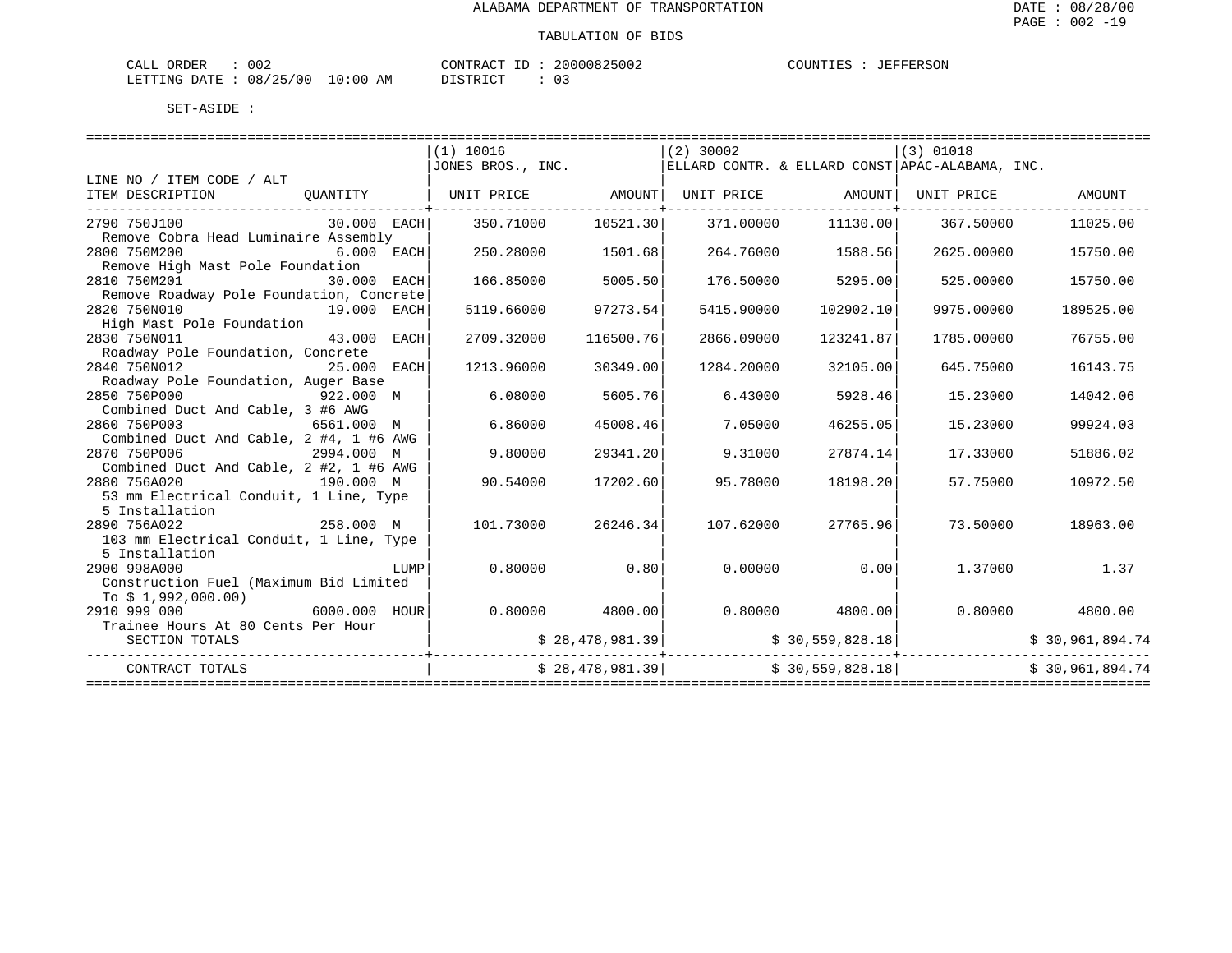DATE :

## VENDOR RANKING

|      | CALL ORDER<br>LETTING DATE: 08/25/00        | : 003<br>10:00 AM                | CONTRACT ID: 20000825003<br>DISTRICT<br>: 01                                                                                                                                                                                                                                  |              | COUNTIES : MADISON                             |                   |  |  |  |
|------|---------------------------------------------|----------------------------------|-------------------------------------------------------------------------------------------------------------------------------------------------------------------------------------------------------------------------------------------------------------------------------|--------------|------------------------------------------------|-------------------|--|--|--|
|      | CONTRACT DESCRIPTION:<br>km.<br>SET-ASIDE : |                                  | CONTRACT TIME : 430<br>for constructing the Grade, Drain, Pave, Traffic Stripe,<br>Signals, Signing, Lighting, and Bridges on Mainline, Service<br>Roads, Side Streets and Ramps on I-565 at S.R. #2 (U.S. #72)<br>& Maysville Road Interchange in Huntsville. Length - 2.252 | Working Days | (available days)<br>$PROJECT(S)$ : APD-235(45) | $I-565-5(69)$     |  |  |  |
| RANK | VENDOR NO./NAME                             |                                  |                                                                                                                                                                                                                                                                               |              | TOTAL<br><b>BID</b>                            | % OVER<br>LOW BID |  |  |  |
|      |                                             |                                  |                                                                                                                                                                                                                                                                               |              |                                                |                   |  |  |  |
|      | 01018                                       | APAC-ALABAMA, INC.               |                                                                                                                                                                                                                                                                               |              | \$18,258,982.91                                | 100.0000%         |  |  |  |
|      | 10016                                       | JONES BROS., INC.                |                                                                                                                                                                                                                                                                               |              | \$18,652,583.15                                | 102.1556%         |  |  |  |
|      | 18024                                       | RACON, INC.                      |                                                                                                                                                                                                                                                                               |              | \$19,437,425.08                                | 106.4540%         |  |  |  |
|      | 19074                                       | S & M EOUIPMENT CO., INC.        |                                                                                                                                                                                                                                                                               |              | \$19,864,648.74                                | 108.7938%         |  |  |  |
|      | 23009                                       | WHITAKER CONTRACTING CORPORATION |                                                                                                                                                                                                                                                                               |              | \$20,020,798.58                                | 109.6490%         |  |  |  |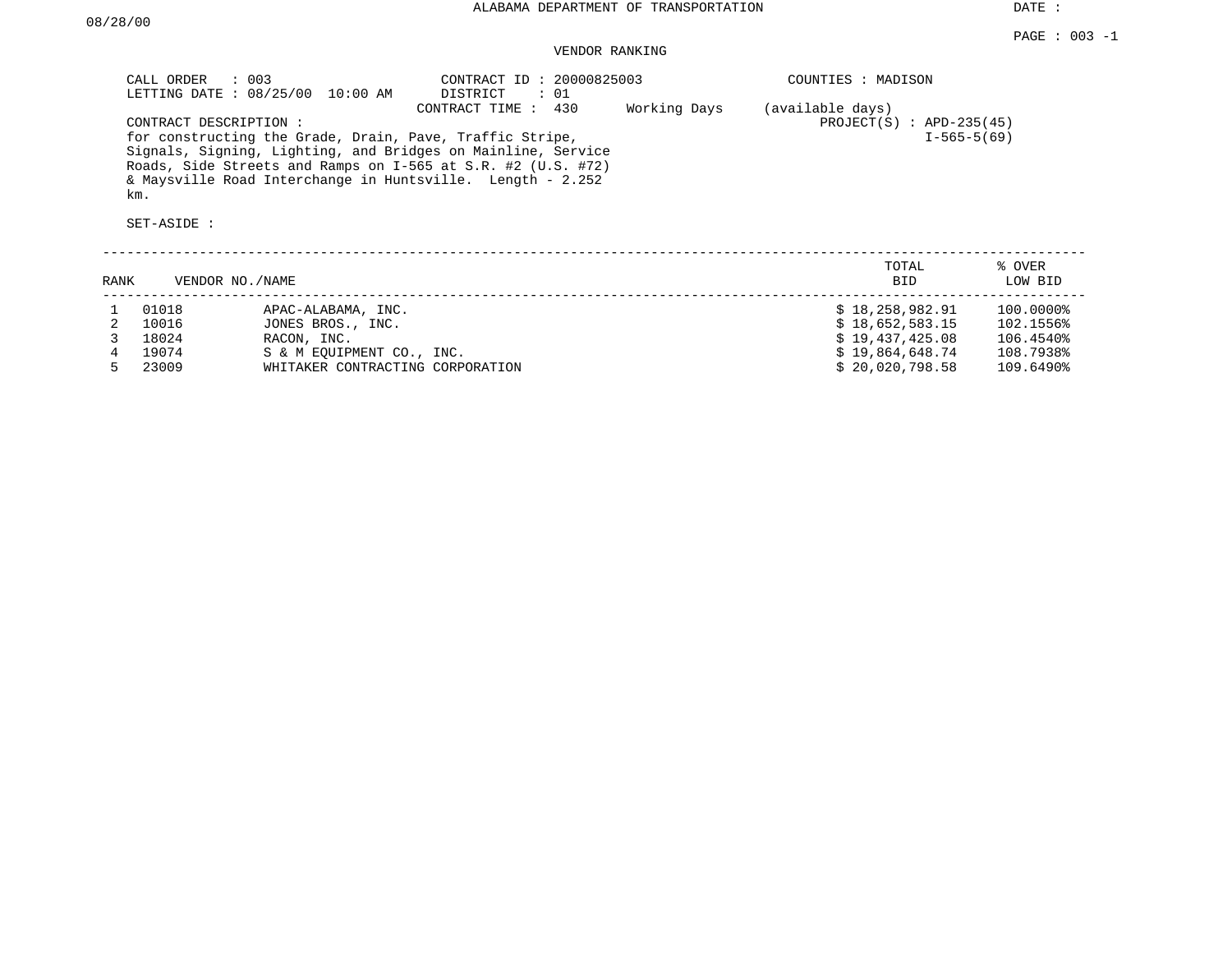| ORDER<br>$\cdot$ $\cap$ $\cdot$<br>' A I<br>UU.<br>للسلطات |                             | חיזור<br>۱۸<br>$\Delta$<br>300 J | SON<br>™™™<br>MA. |
|------------------------------------------------------------|-----------------------------|----------------------------------|-------------------|
| '∩∩<br>$\cdots$<br>ነ∆ ጥፔ<br>mmm<br>NG.<br>U O<br>__        | ΆM<br>∶∪≀<br>$\overline{1}$ | CDD<br>— ∪                       |                   |

|                                                                       | $(1)$ 01018<br>APAC-ALABAMA, INC. |         | $(2)$ 10016<br>JONES BROS., INC. |            | ===========================<br>$(3)$ 18024<br>RACON, INC. |           |
|-----------------------------------------------------------------------|-----------------------------------|---------|----------------------------------|------------|-----------------------------------------------------------|-----------|
| LINE NO / ITEM CODE / ALT<br>OUANTITY<br>ITEM DESCRIPTION             | UNIT PRICE AMOUNT                 |         | UNIT PRICE AMOUNT                |            | UNIT PRICE                                                | AMOUNT    |
| ----------------------------------<br>SECTION 0001 TOTAL              | ----------------------------      |         |                                  |            |                                                           |           |
| 0010 201A000<br>Clearing & Grubbing (Approximately 48<br>Hectares)    | LUMP   1209782.00000              |         | 1209782.00  1400000.00000        | 1400000.00 | 500000.00000                                              | 500000.00 |
| 0020 205A001<br>$1.000$ EACH                                          | 5564.53000                        | 5564.53 | 1500.00000                       | 1500.00    | 20000.00000                                               | 20000.00  |
| Removal Of Structures, Structure No. 1                                |                                   |         |                                  |            |                                                           |           |
| 0030 205A002<br>1.000 EACH                                            | 9089.93000                        | 9089.93 | 9000.00000                       | 9000.00    | 40000.00000                                               | 40000.00  |
| Removal Of Structures, Structure No. 2                                |                                   |         |                                  |            |                                                           |           |
| 0040 205A003<br>$1.000$ EACH                                          | 1359.67000                        | 1359.67 | 500.00000                        | 500.00     | 2500.00000                                                | 2500.00   |
| Removal Of Structures, Structure No. 3                                |                                   |         |                                  |            |                                                           |           |
| 0050 205A004<br>1.000 EACH                                            | 4168.02000                        | 4168.02 | 500,00000                        | 500.00     | 2500.00000                                                | 2500.00   |
| Removal Of Structures, Structure No. 3A<br>0060 205A005<br>1.000 EACH | 3059.55000                        | 3059.55 | 500.00000                        | 500.00     | 7500.00000                                                | 7500.00   |
| Removal Of Structures, Structure No. 3B                               |                                   |         |                                  |            |                                                           |           |
| 0070 206B000<br>LUMP                                                  | 2813.67000                        | 2813.67 | 4500.00000                       | 4500.00    | 8000.00000                                                | 8000.00   |
| Removal Of Old Box Culvert, Station                                   |                                   |         |                                  |            |                                                           |           |
| Station 14+40                                                         |                                   |         |                                  |            |                                                           |           |
| 0080 206B001<br>LUMP                                                  | 2814.76000                        | 2814.76 | 4500.00000                       | 4500.00    | 2400.00000                                                | 2400.00   |
| Removal Of Old Box Culvert, Station                                   |                                   |         |                                  |            |                                                           |           |
| Station 15+25                                                         |                                   |         |                                  |            |                                                           |           |
| 0090 206C000<br>55.000 M2                                             | 10.25000                          | 563.75  | 5.75000                          | 316.25     | 8.98000                                                   | 493.90    |
| Removing Concrete Sidewalk                                            |                                   |         |                                  |            |                                                           |           |
| 0100 206D000<br>409.000 M                                             | 16.04000                          | 6560.36 | 25.00000                         | 10225.00   | 18.53000                                                  | 7578.77   |
| Removing Pipe                                                         |                                   |         |                                  |            |                                                           |           |
| 0110 206D001<br>112.000 M<br>Removing Guardrail                       | 3.16000                           | 353.92  | 11,00000                         | 1232.00    | 3.21000                                                   | 359.52    |
| 0120 206D003<br>315.000 M                                             | 5.97000                           | 1880.55 | 5.00000                          | 1575.00    | 12.06000                                                  | 3798.90   |
| Removing Curb And Gutter                                              |                                   |         |                                  |            |                                                           |           |
| 0130 206D009<br>235.000 M                                             | 22.28000                          | 5235.80 | 70.00000                         | 16450.00   | 150.00000                                                 | 35250.00  |
| Removing New Jersey Barrier Rail                                      |                                   |         |                                  |            |                                                           |           |
| 0140 206E000<br>27.000 EACH                                           | 86.94000                          | 2347.38 | 165.00000                        | 4455.00    | 302.00000                                                 | 8154.00   |
| Removing Headwalls                                                    |                                   |         |                                  |            |                                                           |           |
| 0150 206E001<br>9.000 EACH                                            | 276.00000                         | 2484.00 | 165,00000                        | 1485.00    | 452.00000                                                 | 4068.00   |
| Removing Inlets                                                       |                                   |         |                                  |            |                                                           |           |
| 0160 206E008<br>8.000 EACH                                            | 105.26000                         | 842.08  | 125.00000                        | 1000.00    | 107.00000                                                 | 856.00    |
| Removing Guardrail End Anchor (All Type)                              |                                   |         |                                  |            |                                                           |           |
| $1.000$ EACH<br>0170 206E020                                          | 1894.74000                        | 1894.74 | 1800.00000                       | 1800.00    | 1926.00000                                                | 1926.00   |
| Removing Existing Overhead Sign<br>Structure                          |                                   |         |                                  |            |                                                           |           |
| 3.000 EACH<br>0180 206E035                                            | 19,93000                          | 59.79   | 50.00000                         | 150.00     | 100,00000                                                 | 300.00    |
| Removing Concrete Picnic Tables                                       |                                   |         |                                  |            |                                                           |           |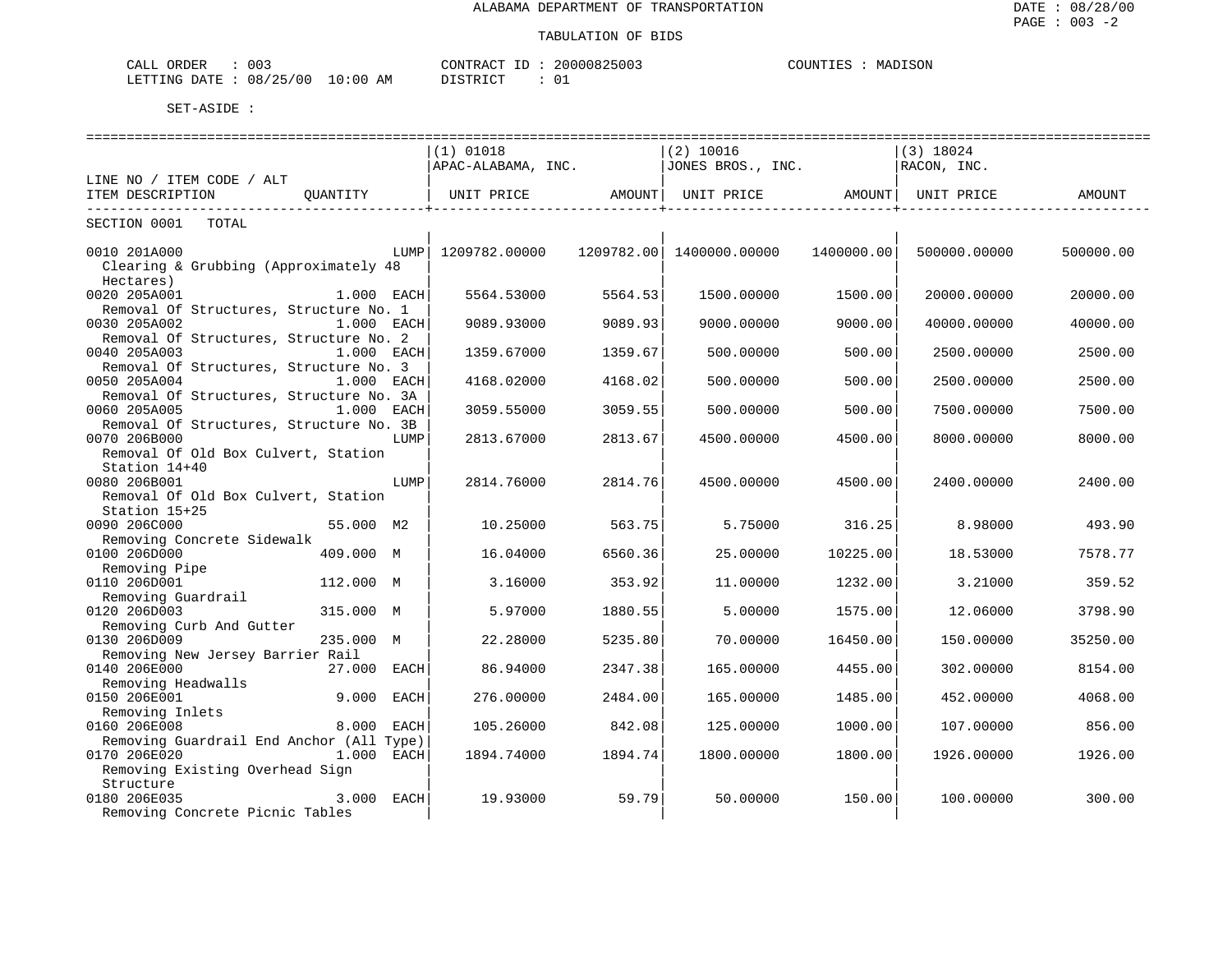| ORDER<br>CALL (                  | 003 | CONTRACT | ID | 20000825003 | COUNTIES | MADISON |
|----------------------------------|-----|----------|----|-------------|----------|---------|
| LETTING DATE : 08/25/00 10:00 AM |     | DISTRICT |    |             |          |         |

|                                                                                   |               |      | $(1)$ 01018                    |                     | (2) 10016         |                             | $(3)$ 18024 |            |
|-----------------------------------------------------------------------------------|---------------|------|--------------------------------|---------------------|-------------------|-----------------------------|-------------|------------|
|                                                                                   |               |      | APAC-ALABAMA, INC.             |                     | JONES BROS., INC. |                             | RACON, INC. |            |
| LINE NO / ITEM CODE / ALT                                                         |               |      |                                |                     |                   |                             |             |            |
| ITEM DESCRIPTION                                                                  | QUANTITY      |      | UNIT PRICE AMOUNT   UNIT PRICE | -------------+----- |                   | AMOUNT<br>--------------+-- | UNIT PRICE  | AMOUNT     |
| 0190 206E041                                                                      | $1.000$ EACH  |      | 105.26000                      | 105.26              | 500.00000         | 500.00                      | 107.00000   | 107.00     |
| Removing Impact Attenuators                                                       |               |      |                                |                     |                   |                             |             |            |
| 0200 209A000                                                                      | 1.000 EACH    |      | 276.09000                      | 276.09              | 65.00000          | 65.00                       | 151.00000   | 151.00     |
| Mailbox Reset, Single                                                             |               |      |                                |                     |                   |                             |             |            |
| 0210 210A000                                                                      | 654295.000 M3 |      | 7.32000                        | 4789439.40          | 5.00000           | 3271475.00                  | 7.86000     | 5142758.70 |
| Unclassified Excavation<br>0220 210D011                                           | 17382.000 M3  |      | 6.35000                        | 110375.70           | 8,00000           | 139056.00                   | 7.50000     | 130365.00  |
| Borrow Excavation (A4 Or Better)                                                  |               |      |                                |                     |                   |                             |             |            |
| 0230 214A000                                                                      | 15034.000 M3  |      | 9.60000                        | 144326.40           | 10.00000          | 150340.00                   | 12,00000    | 180408.00  |
| Structure Excavation                                                              |               |      |                                |                     |                   |                             |             |            |
| 0240 214B001                                                                      | 2120.000 M3   |      | 18,22000                       | 38626.40            | 30.00000          | 63600.00                    | 35.00000    | 74200.00   |
| Foundation Backfill, Commercial                                                   |               |      |                                |                     |                   |                             |             |            |
| 0250 215A000                                                                      | 390.000       | М3   | 12.63000                       | 4925.70             | 18.00000          | 7020.00                     | 75.00000    | 29250.00   |
| Unclassified Bridge Excavation                                                    |               |      |                                |                     |                   |                             |             |            |
| 0260 215B000                                                                      |               | LUMP | 1.05000                        | 1.05                | 100.00000         | 100.00                      | 1.07000     | 1.07       |
| Cofferdams Or Sheeting And Shoring,                                               |               |      |                                |                     |                   |                             |             |            |
| Station 107+93.00 E.B.L.                                                          |               |      |                                |                     |                   |                             |             |            |
| 0270 215B001                                                                      |               | LUMP | 1.05000                        | 1.05                | 100.00000         | 100.00                      | 1.07000     | 1.07       |
| Cofferdams Or Sheeting And Shoring,                                               |               |      |                                |                     |                   |                             |             |            |
| Station 107+93.00 W.B.L.<br>0280 224A000                                          | 800.000 M3    |      | 2.33000                        | 1864.00             | 6.00000           | 4800.00                     | 8.00000     | 6400.00    |
| Lime Sink Excavation                                                              |               |      |                                |                     |                   |                             |             |            |
| 0290 224C003                                                                      | 1960.000 MTON |      | 8.84000                        | 17326.40            | 11.00000          | 21560.00                    | 16.50000    | 32340.00   |
| Special Backfill For Lime Sink, ALDOT #57                                         |               |      |                                |                     |                   |                             |             |            |
| 0300 224D000                                                                      | 800.000 M3    |      | 126.97000                      | 101576.00           | 100.00000         | 80000.00                    | 125.00000   | 100000.00  |
| Concrete Seal For Lime Sink                                                       |               |      |                                |                     |                   |                             |             |            |
| 0310 230A000                                                                      | 94.000 RBST   |      | 563.29000                      | 52949.26            | 950.00000         | 89300.00                    | 1069.05000  | 100490.70  |
| Roadbed Processing                                                                |               |      |                                |                     |                   |                             |             |            |
| 0320 250B000                                                                      | 120.000 M3    |      | 155.13000                      | 18615.60            | 80.00000          | 9600.00                     | 150.00000   | 18000.00   |
| Treatment Of Hydrocarbon Contaminated                                             |               |      |                                |                     |                   |                             |             |            |
| Soil (Specialty Item)                                                             |               |      |                                |                     |                   |                             |             |            |
| 0330 250C000                                                                      | 3.000 EACH    |      | 3157.90000                     | 9473.70             | 2500.00000        | 7500.00                     | 2564.05000  | 7692.15    |
| Underground Storage Tank Removal                                                  |               |      |                                |                     |                   |                             |             |            |
| (Specialty Item)                                                                  |               |      |                                |                     |                   |                             |             |            |
| 0340 250N000                                                                      | 90850.000 L   |      | 0.18000                        | 16353.00            | 1,44000           | 130824.00                   | 0.37000     | 33614.50   |
| Removal/Disposal Of Tank Contents                                                 |               |      |                                |                     |                   |                             |             |            |
| (Sludge) (Specialty Item)                                                         |               |      |                                |                     |                   |                             |             |            |
| 0350 301A004                                                                      | 69829.000 M2  |      | 2.11000                        | 147339.19           | 2.01000           | 140356.29                   | 2.68000     | 187141.72  |
| Crushed Aggregate Base Course, Type B,<br>Plant Mixed, 100 mm Compacted Thickness |               |      |                                |                     |                   |                             |             |            |
| 0360 301A006                                                                      | 121.000 M2    |      | 3.29000                        | 398.09              | 3.15000           | 381.15                      | 4.58000     | 554.18     |
| Crushed Aggregate Base Course, Type B,                                            |               |      |                                |                     |                   |                             |             |            |
| Plant Mixed, 115 mm Compacted Thickness                                           |               |      |                                |                     |                   |                             |             |            |
|                                                                                   |               |      |                                |                     |                   |                             |             |            |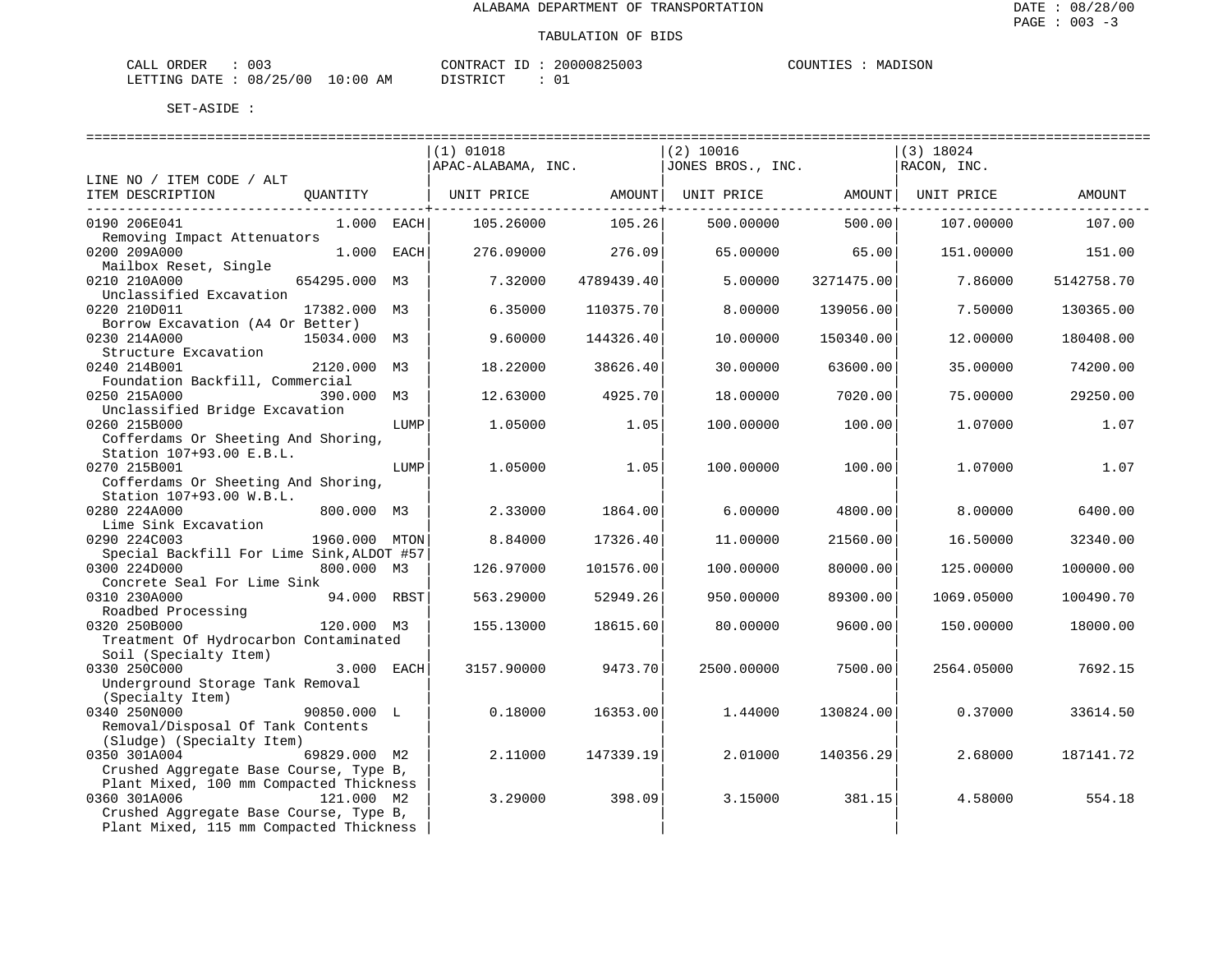| ORDER<br>CALI | ົ່<br>UU3 |               | CONTRACT   | TГ | 20000825003 | COUNTIES | MADISON |
|---------------|-----------|---------------|------------|----|-------------|----------|---------|
| LETTING DATE  | 08/25/00  | LO : 00<br>ΑM | DI STR TOT |    |             |          |         |

|                                                                                                                                                                                      | $(1)$ 01018        |                                        | $(2)$ 10016                                        |                                        | $(3)$ 18024 |           |
|--------------------------------------------------------------------------------------------------------------------------------------------------------------------------------------|--------------------|----------------------------------------|----------------------------------------------------|----------------------------------------|-------------|-----------|
|                                                                                                                                                                                      | APAC-ALABAMA, INC. |                                        | JONES BROS., INC.                                  |                                        | RACON, INC. |           |
| LINE NO / ITEM CODE / ALT                                                                                                                                                            |                    |                                        |                                                    |                                        |             |           |
| ITEM DESCRIPTION<br>QUANTITY                                                                                                                                                         |                    |                                        | UNIT PRICE AMOUNT   UNIT PRICE AMOUNT   UNIT PRICE |                                        |             | AMOUNT    |
| 120293.000 M2<br>0370 301A012<br>Crushed Aggregate Base Course, Type B,                                                                                                              | 3.19000            | . - - - - - - - - - + - -<br>383734.67 | 3.05000                                            | . - - - - - - - - - - - +<br>366893.65 | 4.02000     | 483577.86 |
| Plant Mixed, 150 mm Compacted Thickness<br>0380 401A000<br>102724.000 M2                                                                                                             | 0.49000            | 50334.76                               | 0.46000                                            | 47253.04                               | 0.40000     | 41089.60  |
| Bituminous Treatment A<br>0390 401B100<br>62672.000 M2<br>Bituminous Treatment E (With Polymer                                                                                       | 1.08000            | 67685.76                               | 1.05000                                            | 65805.60                               | 1.16000     | 72699.52  |
| Additive)<br>0400 401B108<br>9035.000 M2<br>Bituminous Treatment G (With Polymer                                                                                                     | 1.71000            | 15449.85                               | 1.65000                                            | 14907.75                               | 1.82000     | 16443.70  |
| Additive)<br>0410 405A000<br>6948.000 L<br>Tack Coat                                                                                                                                 | 0.81000            | 5627.88                                | 0.80000                                            | 5558.40                                | 0.26000     | 1806.48   |
| 0420 408A052<br>3133.000 M2<br>Planing Existing Pavement                                                                                                                             | 1.44000            | 4511.52                                | 1,38000                                            | 4323.54                                | 1.60000     | 5012.80   |
| (Approximately 26 mm Thru 50 mm Thick)<br>0430 408A055<br>720.000 M2<br>Planing Existing Pavement                                                                                    | 3.14000            | 2260.80                                | 3.01000                                            | 2167.20                                | 2.24000     | 1612.80   |
| (Approximately 101 mm Thru 125 mm Thick)<br>0440 410B000<br>1.000 EACH<br>State Furnished Profilograph                                                                               | 1151.06000         | 1151.06                                | 1103.23000                                         | 1103.23                                | 802.50000   | 802.50    |
| 1.000 EACH<br>0450 410H000<br>Material Remixing Device                                                                                                                               | 91118.09000        | 91118.09                               | 1500.00000                                         | 1500.00                                | 1605.00000  | 1605.00   |
| 0460 424A240<br>5991.000 MTON<br>Superpave Bituminous Concrete Wearing<br>Surface Layer, 12.5 mm Maximum                                                                             | 42.70000           | 255815.70                              | 40.67000                                           | 243653.97                              | 41.04000    | 245870.64 |
| Aggregate Size Mix, ESAL Range C<br>0470 424A247<br>533.000 MTON<br>Superpave Bituminous Concrete Wearing                                                                            | 44.20000           | 23558.60                               | 42.11000                                           | 22444.63                               | 39.31000    | 20952.23  |
| Surface Layer, Leveling, 19.0 mm<br>Maximum Aggregate Size Mix, ESAL Range C<br>0480 424A280<br>2505.000 MTON<br>Superpave Bituminous Concrete Wearing                               | 47.80000           | 119739.00                              | 45.53000                                           | 114052.65                              | 47.65000    | 119363.25 |
| Surface Layer, 12.5 mm Maximum<br>Aggregate Size Mix, ESAL Range E<br>0490 424B241<br>1775.000 MTON<br>Superpave Bituminous Concrete Binder<br>Layer, 25.0 mm Maximum Aggregate Size | 33.36000           | 59214.00                               | 31.80000                                           | 56445.00                               | 34.06000    | 60456.50  |
| Mix, ESAL Range C<br>0500 424B282<br>6982.000 MTON<br>Superpave Bituminous Concrete Upper<br>Binder Layer, 37.5 mm Maximum Aggregate<br>Size Mix, ESAL Range E                       | 34.78000           | 242833.96                              | 33.14000                                           | 231383.48                              | 37.85000    | 264268.70 |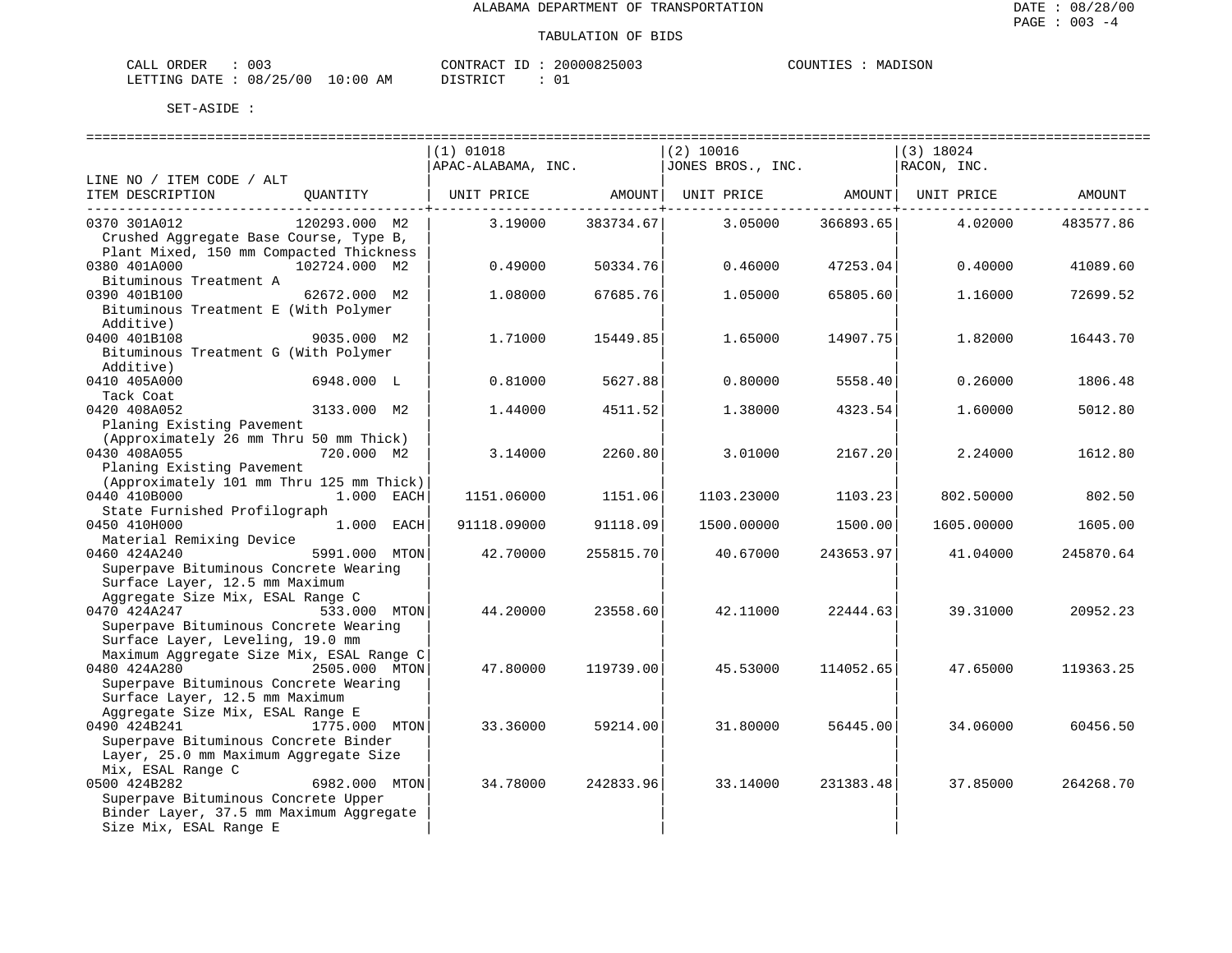| ORDER<br>CALI | ົ່<br>UU3 |               | CONTRACT   | TГ | 20000825003 | COUNTIES | MADISON |
|---------------|-----------|---------------|------------|----|-------------|----------|---------|
| LETTING DATE  | 08/25/00  | LO : 00<br>ΑM | DI STR TOT |    |             |          |         |

|                                                   |                |      | $(1)$ 01018<br>$APAC-ALABAMA$ , INC. $JONES BROS.$ , INC. |           | $(2)$ 10016 |           | (3) 18024<br>RACON, INC.     |           |
|---------------------------------------------------|----------------|------|-----------------------------------------------------------|-----------|-------------|-----------|------------------------------|-----------|
| LINE NO / ITEM CODE / ALT                         |                |      |                                                           |           |             |           |                              |           |
| ITEM DESCRIPTION QUANTITY                         |                |      | UNIT PRICE AMOUNT                                         |           |             |           | UNIT PRICE AMOUNT UNIT PRICE | AMOUNT    |
| 0510 424B442                                      | 13261.000 MTON |      | 30.93000                                                  | 410162.73 | 29.48000    | 390934.28 | 33.55000                     | 444906.55 |
| Superpave Bituminous Concrete Upper               |                |      |                                                           |           |             |           |                              |           |
| Binder Layer, 37.5 mm Maximum Aggregate           |                |      |                                                           |           |             |           |                              |           |
| Size, ESAL Range C                                |                |      |                                                           |           |             |           |                              |           |
| 0520 424B447                                      | 100.000 MTON   |      | 43.84000                                                  | 4384.00   | 41.79000    | 4179.00   | 35.44000                     | 3544.00   |
| Superpave Bituminous Concrete Upper               |                |      |                                                           |           |             |           |                              |           |
| Binder Layer, Leveling, 12.5 mm Maximum           |                |      |                                                           |           |             |           |                              |           |
| Aggregate Size Mix, ESAL Range C                  |                |      |                                                           |           |             |           |                              |           |
| 0530 424C241                                      | 17489.000 MTON |      | 30.72000                                                  | 537262.08 | 29.28000    | 512077.92 | 33.55000                     | 586755.95 |
| Superpave Bituminous Concrete Base                |                |      |                                                           |           |             |           |                              |           |
| Layer, 37.5 mm Maximum Aggregate Size             |                |      |                                                           |           |             |           |                              |           |
| Mix, ESAL Range C                                 |                |      |                                                           |           |             |           |                              |           |
| 0540 424C281                                      | 15618.000 MTON |      | 29.56000                                                  | 461668.08 | 28.16000    | 439802.88 | 37.20000                     | 580989.60 |
| Superpave Bituminous Concrete Base                |                |      |                                                           |           |             |           |                              |           |
| Layer, 37.5 mm Maximum Aggregate Size             |                |      |                                                           |           |             |           |                              |           |
| Mix, ESAL Range E                                 |                |      |                                                           |           |             |           |                              |           |
| 0550 428B000                                      | 31726.000 M    |      | 0.34000                                                   | 10786.84  | 0.22000     | 6979.72   | 0.36000                      | 11421.36  |
| Scoring Bituminous Pavement Surface By<br>Rolling |                |      |                                                           |           |             |           |                              |           |
| 0560 429B246                                      | 21.000 MTON    |      | 63.73000                                                  | 1338.33   | 60.95000    | 1279.95   | 53.08000                     | 1114.68   |
| Improved Bituminous Concrete Binder               |                |      |                                                           |           |             |           |                              |           |
| Layer, Patching, 37.5 mm Maximum                  |                |      |                                                           |           |             |           |                              |           |
| Aggregate Size Mix, ESAL Range C                  |                |      |                                                           |           |             |           |                              |           |
| 0570 430B035                                      | 58.000 MTON    |      | 24.34000                                                  | 1411.72   | 14.26000    | 827.08    | 13.54000                     | 785.32    |
| Aggregate Surfacing (ALDOT #467, #410             |                |      |                                                           |           |             |           |                              |           |
| Modified, Or #57)                                 |                |      |                                                           |           |             |           |                              |           |
| 0580 450B000                                      | 276.000 M2     |      | 87.90000                                                  | 24260.40  | 70.00000    | 19320.00  | 89.35000                     | 24660.60  |
| Reinforced Cement Concrete Bridge End             |                |      |                                                           |           |             |           |                              |           |
| Slab                                              |                |      |                                                           |           |             |           |                              |           |
| 0590 502A000                                      | 112488.000 KG  |      | 1.32000                                                   | 148484.16 | 1,00000     | 112488.00 | 1.34000                      | 150733.92 |
| Steel Reinforcement                               |                |      |                                                           |           |             |           |                              |           |
| 0600 502A001                                      | 74912.000 KG   |      | 1.16000                                                   | 86897.92  | 1.00000     | 74912.00  | 1.18000                      | 88396.16  |
| Steel Reinforcement (Grade 400)                   |                |      |                                                           |           |             |           |                              |           |
| 0610 502B000                                      |                | LUMP | 60210.53000                                               | 60210.53  | 49000.00000 | 49000.00  | 61204.00000                  | 61204.00  |
| Steel Reinforcement For Bridge                    |                |      |                                                           |           |             |           |                              |           |
| Superstructure Sta. 107+93.00 E.B.L.              |                |      |                                                           |           |             |           |                              |           |
| (Approx. 62342 KG) (Grade 400 MPA)                |                |      |                                                           |           |             |           |                              |           |
| 0620 502B001                                      |                | LUMP | 59473.69000                                               | 59473.69  | 49000.00000 | 49000.00  | 60455.00000                  | 60455.00  |
| Steel Reinforcement For Bridge                    |                |      |                                                           |           |             |           |                              |           |
| Superstructure Sta. 107+93 W.B.L.                 |                |      |                                                           |           |             |           |                              |           |
| (Approx. 62806 KG) (Grade 400 MPA)                |                |      |                                                           |           |             |           |                              |           |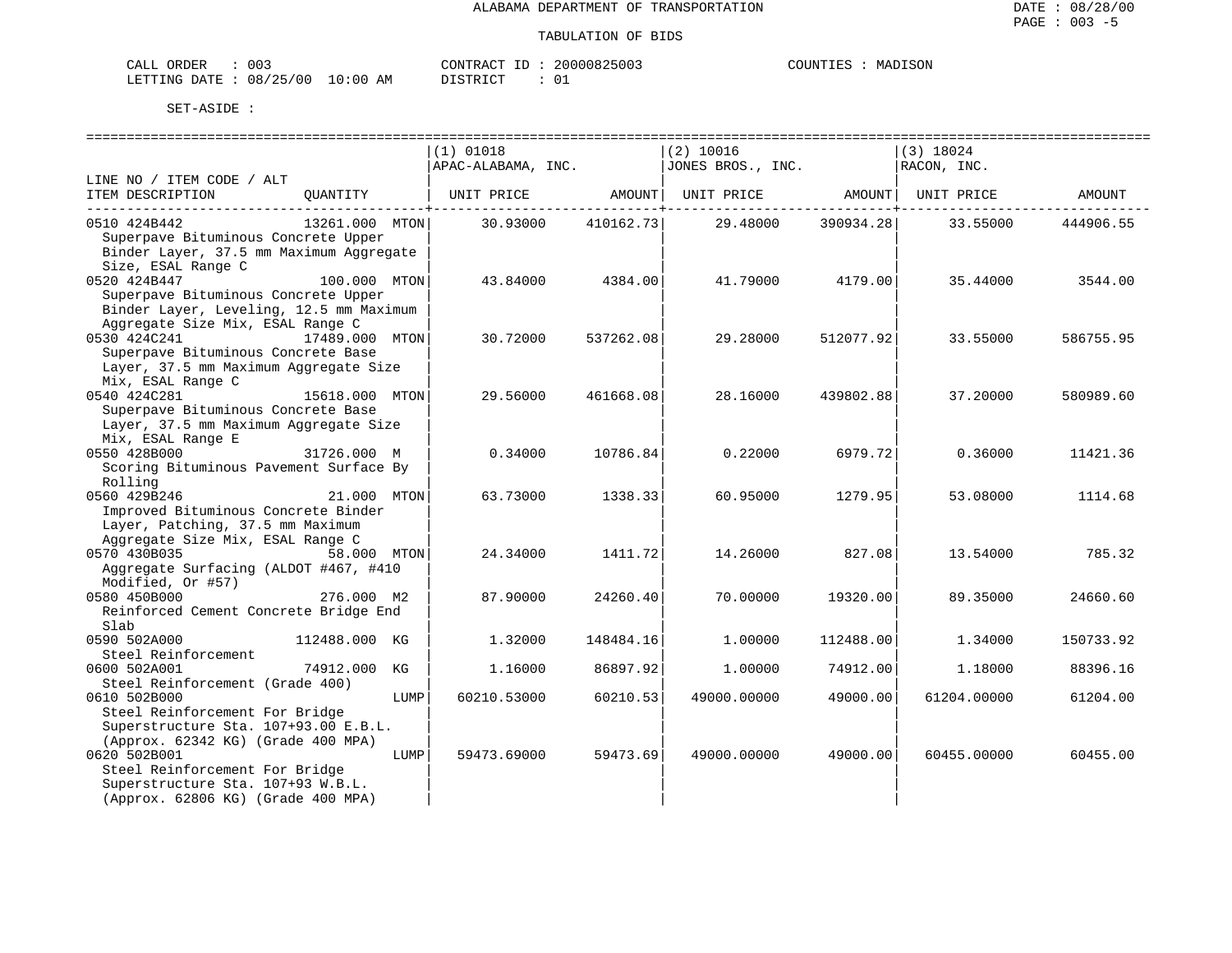| ORDER<br>CALI | ົ່<br>UU3 |               | CONTRACT   | TГ | 20000825003 | COUNTIES | MADISON |
|---------------|-----------|---------------|------------|----|-------------|----------|---------|
| LETTING DATE  | 08/25/00  | LO : 00<br>ΑM | DI STR TOT |    |             |          |         |

|                                                    |             |      | $(1)$ 01018        |           | $(2)$ 10016       |           | $(3)$ 18024  |           |
|----------------------------------------------------|-------------|------|--------------------|-----------|-------------------|-----------|--------------|-----------|
|                                                    |             |      | APAC-ALABAMA, INC. |           | JONES BROS., INC. |           | RACON, INC.  |           |
| LINE NO / ITEM CODE / ALT                          |             |      |                    |           |                   |           |              |           |
| ITEM DESCRIPTION                                   | QUANTITY    |      | UNIT PRICE         | AMOUNT    | UNIT PRICE        | AMOUNT    | UNIT PRICE   | AMOUNT    |
| 0630 505C004                                       | 407.000 M   |      | 115.79000          | 47126.53  | 110,00000         | 44770.00  | 117.70000    | 47903.90  |
| Steel Piling (HP 360x108)                          |             |      |                    |           |                   |           |              |           |
| 0640 505G004                                       | 48.000 EACH |      | 107.37000          | 5153.76   | 120.00000         | 5760.00   | 109.14000    | 5238.72   |
| Pile Points (Type A, 360 mm)<br>0650 508A000       | 8254.000 KG |      | 2.90000            | 23936.60  | 7.00000           | 57778.00  | 2.95000      | 24349.30  |
| Structural Steel                                   |             |      |                    |           |                   |           |              |           |
| 0660 510A000                                       | 674.000 M3  |      | 247.37000          | 166727.38 | 330.00000         | 222420.00 | 251.45000    | 169477.30 |
| Bridge Substructure Concrete, Class A              |             |      |                    |           |                   |           |              |           |
| 0670 510C051                                       |             | LUMP | 185263.16000       | 185263.16 | 245000.00000      | 245000.00 | 188320.00000 | 188320.00 |
| Bridge Concrete Superstructure, Sta.               |             |      |                    |           |                   |           |              |           |
| 107+93.00 E.B.L. (Approx. 493 Cubic                |             |      |                    |           |                   |           |              |           |
| Meters)                                            |             |      |                    |           |                   |           |              |           |
| 0680 510C052                                       |             | LUMP | 183684.21000       | 183684.21 | 245000.00000      | 245000.00 | 186715.00000 | 186715.00 |
| Bridge Concrete Superstructure, Sta.               |             |      |                    |           |                   |           |              |           |
| 107+93.00 W.B.L. (Approx. 482 Cubic<br>Meters)     |             |      |                    |           |                   |           |              |           |
| 0690 510E000                                       | 2688.000 M2 |      | 2.77000            | 7445.76   | 2.06000           | 5537.28   | 2.82000      | 7580.16   |
| Grooving Concrete Bridge Decks                     |             |      |                    |           |                   |           |              |           |
| 0700 511A004                                       | 80.000 EACH |      | 473.68000          | 37894.40  | 400.00000         | 32000.00  | 481.50000    | 38520.00  |
| Elastomeric Bearings, Type 4                       |             |      |                    |           |                   |           |              |           |
| 0710 513B017                                       | 1396.000 M  |      | 371.04000          | 517971.84 | 338.50000         | 472546.00 | 384.83000    | 537222.68 |
| Pretensioned-Prestressed Concrete                  |             |      |                    |           |                   |           |              |           |
| Girders, Type BT-1830 (Specialty Item)             |             |      |                    |           |                   |           |              |           |
| 0720 525A000                                       | 1533.000 M3 |      | 215.79000          | 330806.07 | 260.00000         | 398580.00 | 219.35000    | 336263.55 |
| Retaining Wall Concrete                            |             |      |                    |           |                   |           |              |           |
| 0730 530A000                                       | 5.000 M     |      | 117.17000          | 585.85    | 100.00000         | 500.00    | 121.68000    | 608.40    |
| 375 mm Roadway Pipe (Class 3 R.C.)                 |             |      |                    |           |                   |           |              |           |
| 0740 530A001<br>450 mm Roadway Pipe (Class 3 R.C.) | 1123.000 M  |      | 83.15000           | 93377.45  | 75.00000          | 84225.00  | 71.11000     | 79856.53  |
| 0750 530A002                                       | 68.000 M    |      | 108,10000          | 7350.80   | 88,00000          | 5984.00   | 92.43000     | 6285.24   |
| 600 mm Roadway Pipe (Class 3 R.C.)                 |             |      |                    |           |                   |           |              |           |
| 0760 530A003                                       | 148.000 M   |      | 145.73000          | 21568.04  | 110.00000         | 16280.00  | 123.29000    | 18246.92  |
| 750 mm Roadway Pipe (Class 3 R.C.)                 |             |      |                    |           |                   |           |              |           |
| 0770 530A005                                       | 84.000 M    |      | 214.35000          | 18005.40  | 180.00000         | 15120.00  | 193.33000    | 16239.72  |
| 1050 mm Roadway Pipe (Class 3 R.C.)                |             |      |                    |           |                   |           |              |           |
| 0780 530A012                                       | 48.000 M    |      | 96.01000           | 4608.48   | 78.00000          | 3744.00   | 77.13000     | 3702.24   |
| 450 mm Roadway Pipe (Class 4 R.C.)                 |             |      |                    |           |                   |           |              |           |
| 0790 530A013                                       | 60.000 M    |      | 114.80000          | 6888.00   | 85.00000          | 5100.00   | 100.77000    | 6046.20   |
| 600 mm Roadway Pipe (Class 4 R.C.)                 |             |      |                    |           |                   |           |              |           |
| 0800 530A016                                       | 104.000 M   |      | 288.46000          | 29999.84  | 200.00000         | 20800.00  | 244.32000    | 25409.28  |
| 1050 mm Roadway Pipe (Class 4 R.C.)                |             |      |                    |           |                   |           |              |           |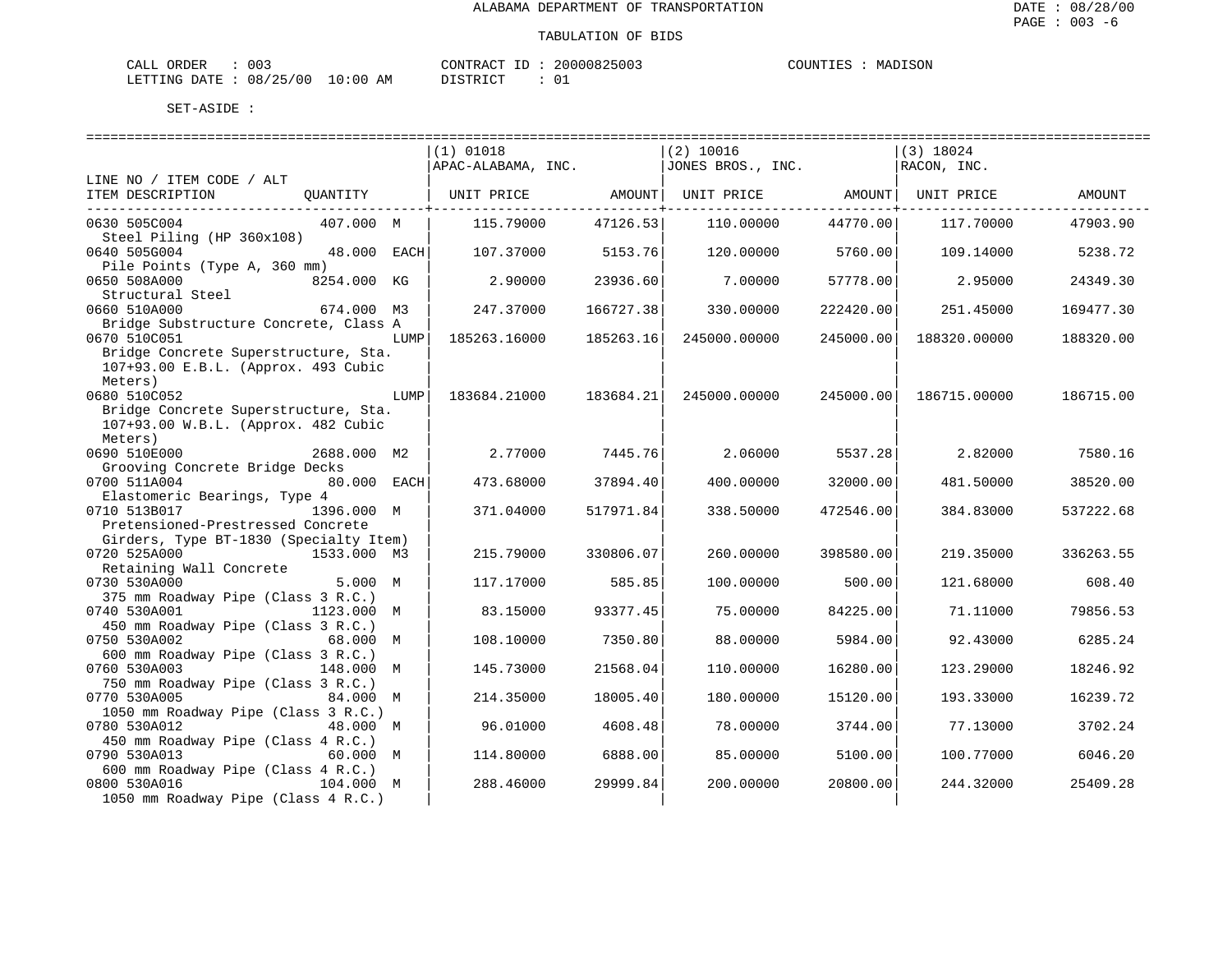| ORDER<br>CALI          | 003 |               | CONTRACT  | TD. | 20000825003   | COUNTIES | MADISON |
|------------------------|-----|---------------|-----------|-----|---------------|----------|---------|
| LETTING DATE: 08/25/00 |     | LO : 00<br>AM | T STR TOT |     | $\sim$ $\sim$ |          |         |

|                                                           |              | $(1)$ 01018<br>APAC-ALABAMA, INC. |                                            | $(2)$ 10016<br>JONES BROS., INC.                     |                              | (3) 18024<br>RACON, INC. |            |
|-----------------------------------------------------------|--------------|-----------------------------------|--------------------------------------------|------------------------------------------------------|------------------------------|--------------------------|------------|
| LINE NO / ITEM CODE / ALT                                 |              |                                   |                                            |                                                      |                              |                          |            |
| ITEM DESCRIPTION<br>QUANTITY                              |              |                                   |                                            | UNIT PRICE   AMOUNT  UNIT PRICE   AMOUNT  UNIT PRICE |                              |                          | AMOUNT     |
| 0810 530A661<br>34.000 M                                  |              | 107.99000                         | . _ _ _ _ _ _ _ _ _ + _ _ _ _ _<br>3671.66 | 93.00000                                             | ------------+----<br>3162.00 | 83.95000                 | 2854.30    |
| 450 mm Roadway Pipe (Class 3 R.C.)                        |              |                                   |                                            |                                                      |                              |                          |            |
| (Temporary)                                               |              |                                   |                                            |                                                      |                              |                          |            |
| 0820 530B001<br>53.000 M                                  |              | 112.72000                         | 5974.16                                    | 68.00000                                             | 3604.00                      | 88.50000                 | 4690.50    |
| 560 mm Span X 345 mm Rise Roadway Pipe                    |              |                                   |                                            |                                                      |                              |                          |            |
| (Class 3 R.C.)                                            |              |                                   |                                            |                                                      |                              |                          |            |
| 0830 530B003<br>118.000 M                                 |              | 177.03000                         | 20889.54                                   | 225.00000                                            | 26550.00                     | 144.26000                | 17022.68   |
| 920 mm Span X 570 mm Rise Roadway Pipe                    |              |                                   |                                            |                                                      |                              |                          |            |
| (Class 3 R.C.)<br>127.000 M                               |              |                                   |                                            |                                                      |                              |                          |            |
| 0840 530B004                                              |              | 241.03000                         | 30610.81                                   | 165.00000                                            | 20955.00                     | 191.66000                | 24340.82   |
| 1110 mm Span X 675 mm Rise Roadway Pipe<br>(Class 3 R.C.) |              |                                   |                                            |                                                      |                              |                          |            |
| 0850 530B007<br>26.000 M                                  |              | 418.19000                         | 10872.94                                   | 300.00000                                            | 7800.00                      | 314.65000                | 8180.90    |
| 1650 mm Span X 1015 mm Rise Roadway                       |              |                                   |                                            |                                                      |                              |                          |            |
| Pipe(Class 3 R.C.)                                        |              |                                   |                                            |                                                      |                              |                          |            |
| 0860 530B008<br>50.000 M                                  |              | 458.72000                         | 22936.00                                   | 325.00000                                            | 16250.00                     | 365.95000                | 18297.50   |
| 1855 mm Span X 1145 mm Rise Roadway                       |              |                                   |                                            |                                                      |                              |                          |            |
| Pipe(Class 3 R.C.)                                        |              |                                   |                                            |                                                      |                              |                          |            |
| 0870 535A085<br>21.000 M                                  |              | 142.70000                         | 2996.70                                    | 85.00000                                             | 1785.00                      | 101.75000                | 2136.75    |
| 600 mm Side Drain Pipe (Class 3 R.C.)                     |              |                                   |                                            |                                                      |                              |                          |            |
| 0880 600A000                                              |              | $LUMP$ 1506056.02000              |                                            | 1506056.02 1509000.00000                             | 1509000.00                   | 1250000.00000            | 1250000.00 |
| Mobilization                                              |              |                                   |                                            |                                                      |                              |                          |            |
| 0890 601A000<br>1.000 EACH                                |              | 1588.04000                        | 1588.04                                    | 5500.00000                                           | 5500.00                      | 5000.00000               | 5000.00    |
| Furnishing Base, Soil And Structure                       |              |                                   |                                            |                                                      |                              |                          |            |
| Laboratories                                              |              |                                   |                                            |                                                      |                              |                          |            |
| 0900 602A000<br>49.000 EACH                               |              | 233.61000                         | 11446.89                                   | 75.00000                                             | 3675.00                      | 75.90000                 | 3719.10    |
| Right Of Way Markers<br>0910 603A002                      | $1.000$ EACH | 20861.96000                       | 20861.96                                   | 30000.00000                                          | 30000.00                     | 35000.00000              | 35000.00   |
| Furnishing Type 3 Field Office                            |              |                                   |                                            |                                                      |                              |                          |            |
| 0920 606A000<br>300.000 M                                 |              | 38.16000                          | 11448.00                                   | 18.00000                                             | 5400.00                      | 25.13000                 | 7539.00    |
| 150 mm Underdrain Pipe                                    |              |                                   |                                            |                                                      |                              |                          |            |
| 0930 610C001<br>1805.000 MTON                             |              | 17.88000                          | 32273.40                                   | 20.00000                                             | 36100.00                     | 19.13000                 | 34529.65   |
| Loose Riprap, Class 2                                     |              |                                   |                                            |                                                      |                              |                          |            |
| 0940 610D000<br>1663.000 M2                               |              | 3.83000                           | 6369.29                                    | 1.85000                                              | 3076.55                      | 1.44000                  | 2394.72    |
| Filter Blanket                                            |              |                                   |                                            |                                                      |                              |                          |            |
| 0950 614A000<br>1991.000 M3                               |              | 257.90000                         | 513478.90                                  | 247.00000                                            | 491777.00                    | 262.15000                | 521940.65  |
| Slope Paving                                              |              |                                   |                                            |                                                      |                              |                          |            |
| 0960 614A001<br>323.000 M3                                |              | 368.42000                         | 118999.66                                  | 110.00000                                            | 35530.00                     | 374.50000                | 120963.50  |
| Slope Paving (Under Bridges)                              |              |                                   |                                            |                                                      |                              |                          |            |
| 41.000 M2<br>0970 618A000                                 |              | 58.95000                          | 2416.95                                    | 29.00000                                             | 1189.00                      | 59.92000                 | 2456.72    |
| Concrete Sidewalk, 100 mm Thick                           |              |                                   |                                            |                                                      |                              |                          |            |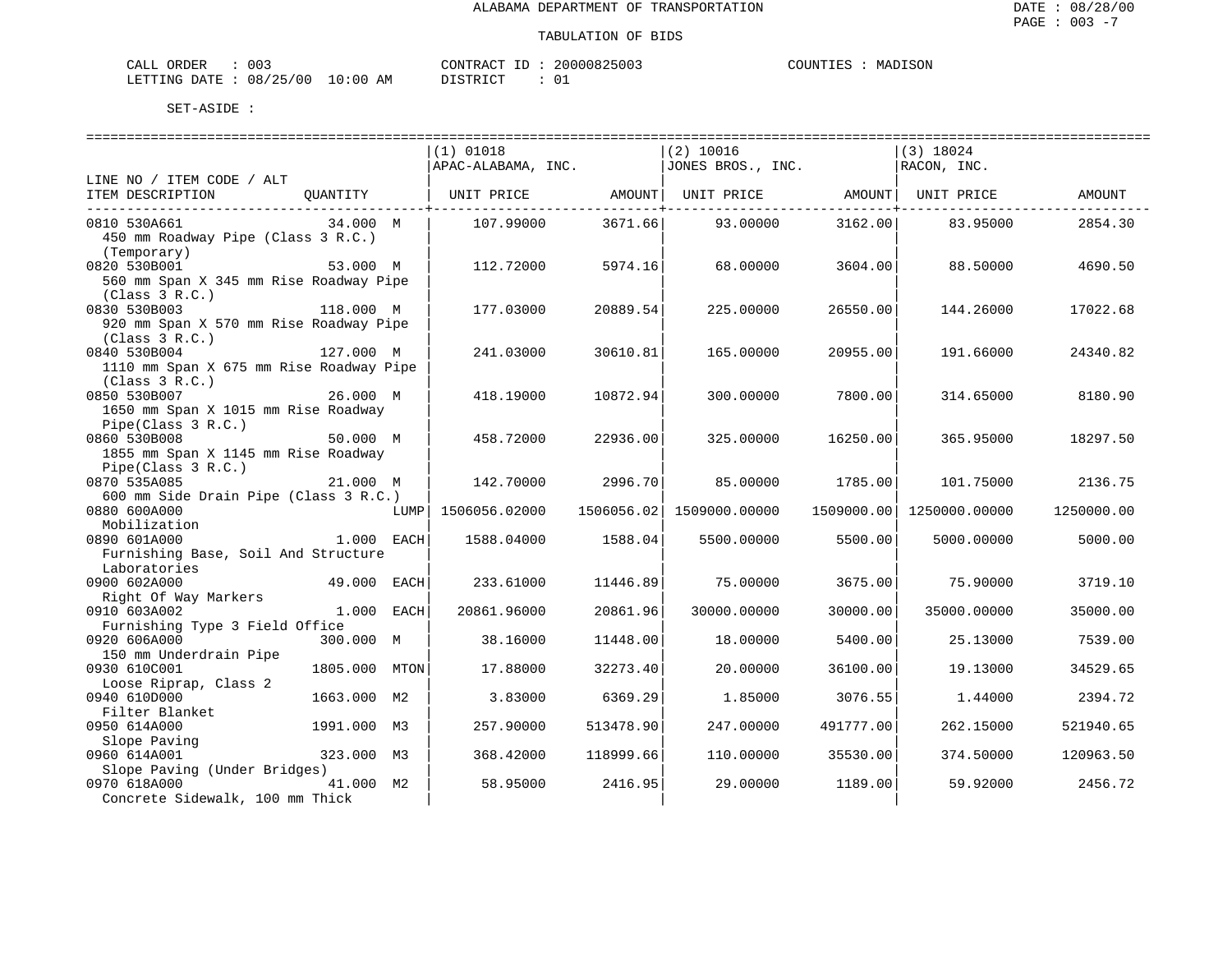| ORDER<br>CALI | ົ່<br>UU3 |               | CONTRACT   | TГ | 20000825003 | COUNTIES | MADISON |
|---------------|-----------|---------------|------------|----|-------------|----------|---------|
| LETTING DATE  | 08/25/00  | LO : 00<br>ΑM | DI STR TOT |    |             |          |         |

|                                                                                     | $(1)$ 01018        |          | (2) 10016         |                           | $(3)$ 18024      |          |
|-------------------------------------------------------------------------------------|--------------------|----------|-------------------|---------------------------|------------------|----------|
|                                                                                     | APAC-ALABAMA, INC. |          | JONES BROS., INC. |                           | RACON, INC.      |          |
| LINE NO / ITEM CODE / ALT                                                           |                    |          |                   |                           |                  |          |
| QUANTITY $\vert$ UNIT PRICE AMOUNT UNIT PRICE AMOUNT NUIT PRICE<br>ITEM DESCRIPTION |                    |          |                   |                           |                  | AMOUNT   |
|                                                                                     |                    |          |                   | ----------------+-------- |                  |          |
| 0980 618B002<br>82.000 M2                                                           | 47.37000           | 3884.34  | 37.00000          |                           | 3034.00 48.15000 | 3948.30  |
| Concrete Driveway, 150 mm Thick                                                     |                    |          |                   |                           |                  |          |
| 0990 619A002<br>$26.000$ EACH                                                       | 473.68000          | 12315.68 | 300.00000         | 7800.00                   | 481.50000        | 12519.00 |
| 450 mm Roadway Pipe End Treatment,                                                  |                    |          |                   |                           |                  |          |
| Class 1                                                                             |                    |          |                   |                           |                  |          |
| 1000 619A003<br>4.000 EACH                                                          | 657.90000          | 2631.60  | 300.00000         | 1200.00                   | 668.75000        | 2675.00  |
| 600 mm Roadway Pipe End Treatment,                                                  |                    |          |                   |                           |                  |          |
| Class 1                                                                             |                    |          |                   |                           |                  |          |
| 5.000 EACH<br>1010 619A004                                                          | 789.47000          | 3947.35  | 450.00000         | 2250.00                   | 802.50000        | 4012.50  |
| 750 mm Roadway Pipe End Treatment,                                                  |                    |          |                   |                           |                  |          |
| Class 1                                                                             |                    |          |                   |                           |                  |          |
| 1020 619A006<br>3.000 EACH                                                          | 1210.53000         | 3631.59  | 1000.00000        | 3000.00                   | 1230.50000       | 3691.50  |
| 1050 mm Roadway Pipe End Treatment,                                                 |                    |          |                   |                           |                  |          |
| Class 1                                                                             |                    |          |                   |                           |                  |          |
| 2.000 EACH<br>1030 619A056                                                          | 1842.11000         | 3684.22  | 370.00000         | 740.00                    | 1872.50000       | 3745.00  |
| 1050 mm Roadway Pipe End Treatment,                                                 |                    |          |                   |                           |                  |          |
| Class 2                                                                             |                    |          |                   |                           |                  |          |
| $2.000$ EACH<br>1040 619A127                                                        | 947.37000          | 1894.74  | 185.00000         | 370.00                    | 963.00000        | 1926.00  |
| 600 mm Side Drain Pipe End Treatment,                                               |                    |          |                   |                           |                  |          |
| Class <sub>2</sub>                                                                  |                    |          |                   |                           |                  |          |
| 1050 619B019<br>1.000 EACH                                                          | 684.21000          | 684.21   | 245.00000         | 245.00                    | 695.50000        | 695.50   |
| 1110 mm Span, 675 mm Rise Roadway Pipe                                              |                    |          |                   |                           |                  |          |
| End Treatment, Class 1                                                              |                    |          |                   |                           |                  |          |
| 1060 619B069<br>1.000 EACH                                                          | 1105.26000         | 1105.26  | 255.00000         | 255.00                    | 1123.50000       | 1123.50  |
| 1110 mm Span, 675 mm Rise Roadway Pipe                                              |                    |          |                   |                           |                  |          |
| End Treatment, Class 2                                                              |                    |          |                   |                           |                  |          |
| $2.000$ EACH<br>1070 619B266                                                        | 894.74000          | 1789.48  | 135.00000         | 270.00                    | 909.50000        | 1819.00  |
| 560 mm Span, 345 mm Rise Roadway Pipe                                               |                    |          |                   |                           |                  |          |
| End Treatment, Class 1 (Double Line)                                                |                    |          |                   |                           |                  |          |
| 1080 619B268<br>1.000 EACH                                                          | 947.37000          | 947.37   | 210.00000         | 210.00                    | 963.00000        | 963.00   |
| 920 mm Span, 570 mm Rise Roadway Pipe                                               |                    |          |                   |                           |                  |          |
| End Treatment, Class 1 (Double Line)                                                |                    |          |                   |                           |                  |          |
| 1090 619B269 2.000 EACH                                                             | 1052.63000         | 2105.26  | 245.00000         | 490.00                    | 1070.00000       | 2140.00  |
| 1110 mm Span, 675 mm Rise Roadway Pipe                                              |                    |          |                   |                           |                  |          |
| End Treatment, Class 1 (Double Line)                                                |                    |          |                   |                           |                  |          |
| 1100 619B283<br>1.000 EACH                                                          | 1684.21000         | 1684.21  | 210.00000         | 210.00                    | 1712.00000       | 1712.00  |
| 920 mm Span, 570 mm Rise Roadway Pipe                                               |                    |          |                   |                           |                  |          |
| End Treatment, Class 2 (Double Line)                                                |                    |          |                   |                           |                  |          |
| 1110 620A000<br>4.000 M3                                                            | 773.68000          | 3094.72  | 1300.00000        | 5200.00                   | 786.45000        | 3145.80  |
| Minor Structure Concrete                                                            |                    |          |                   |                           |                  |          |
| 6.000 EACH<br>1120 621A000                                                          | 2210.53000         | 13263.18 | 1600.00000        | 9600.00                   | 2247.00000       | 13482.00 |
| Junction Boxes, Type 1, 1P Or 5                                                     |                    |          |                   |                           |                  |          |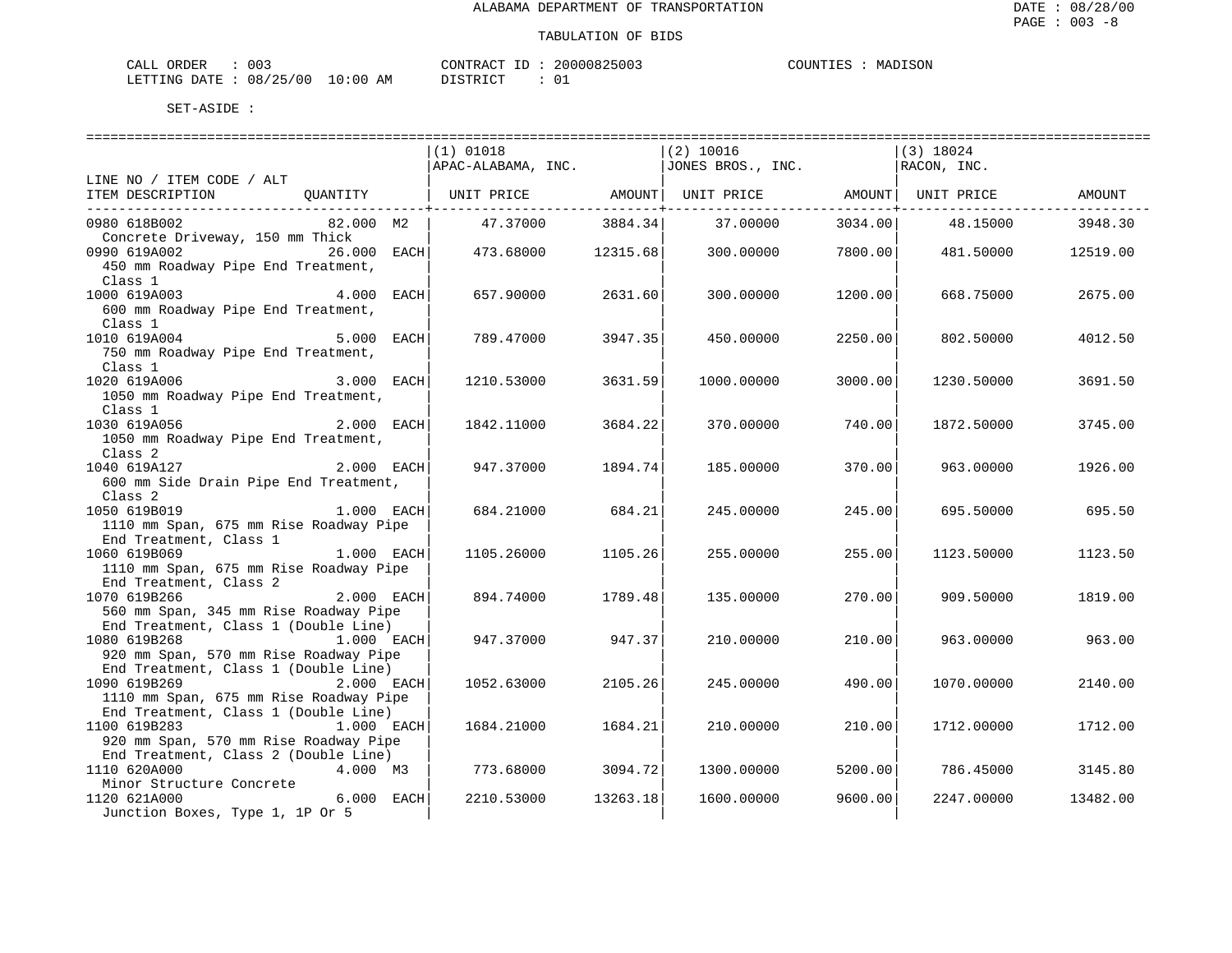| ORDER<br>CALL (                  | 003 | CONTRACT | ID | 20000825003 | COUNTIES | MADISON |
|----------------------------------|-----|----------|----|-------------|----------|---------|
| LETTING DATE : 08/25/00 10:00 AM |     | DISTRICT |    |             |          |         |

|                                                                                    |              | $(1)$ 01018<br>$APAC-ALABAMA, INC.$ $JONES BROS., INC.$ |          | $(2)$ 10016                    |          | $(3)$ 18024<br>RACON, INC. |          |
|------------------------------------------------------------------------------------|--------------|---------------------------------------------------------|----------|--------------------------------|----------|----------------------------|----------|
| LINE NO / ITEM CODE / ALT                                                          |              |                                                         |          |                                |          |                            |          |
| ITEM DESCRIPTION                                                                   | QUANTITY     | UNIT PRICE AMOUNT                                       |          | UNIT PRICE AMOUNT   UNIT PRICE |          |                            | AMOUNT   |
| 1130 621A001<br>Junction Boxes, Type 1, 2P Or 5                                    | $1.000$ EACH | 2421.05000                                              | 2421.05  | 1900.00000                     | 1900.00  | 2461.00000                 | 2461.00  |
| 1140 621A005<br>Junction Boxes, Type 1                                             | 1.000 EACH   | 2631.58000                                              | 2631.58  | 2300.00000                     | 2300.00  | 2675,00000                 | 2675.00  |
| 1150 621A016<br>Junction Boxes, Type 4, 1P Or 5                                    | 2.000 EACH   | 2631.58000                                              | 5263.16  | 2500.00000                     | 5000.00  | 2675.00000                 | 5350.00  |
| 1160 621A022<br>Junction Boxes, Type 1 (Modified)                                  | 1.000 EACH   | 3263.16000                                              | 3263.16  | 2500.00000                     | 2500.00  | 3317.00000                 | 3317.00  |
| 1170 621B013<br>Junction Box Units, Type 4, 1P Or 5                                | 3.000 EACH   | 526.32000                                               | 1578.96  | 600.00000                      | 1800.00  | 535.00000                  | 1605.00  |
| 1180 621B034<br>Junction Box Units, Type 1 (Modified)                              | 1.000 EACH   | 652.63000                                               | 652.63   | 500.00000                      | 500.00   | 663.40000                  | 663.40   |
| 1190 621C020<br>Inlets, Type Y                                                     | 10.000 EACH  | 2631.58000                                              | 26315.80 | 1500.00000                     | 15000.00 | 2675.00000                 | 26750.00 |
| 1200 621C031<br>Inlets, Type S3 (1 Wing)                                           | 18.000 EACH  | 2105.26000                                              | 37894.68 | 1700.00000                     | 30600.00 | 2140.00000                 | 38520.00 |
| 1210 621C033<br>Inlets, Type S3 (2 Wing)                                           | 1.000 EACH   | 2421.05000                                              | 2421.05  | 1900.00000                     | 1900.00  | 2461.00000                 | 2461.00  |
| 1220 621C069<br>Inlets, Type E3                                                    | 2.000 EACH   | 3368.42000                                              | 6736.84  | 3600.00000                     | 7200.00  | 3424.00000                 | 6848.00  |
| 1230 621C070<br>Inlets, Type E4                                                    | 9.000 EACH   | 4736.84000                                              | 42631.56 | 4600.00000                     | 41400.00 | 4815.00000                 | 43335.00 |
| 1240 621C071<br>Inlets, Type S3 (1 Wing) (Modified)                                | 10.000 EACH  | 2052.63000                                              | 20526.30 | 1900.00000                     | 19000.00 | 2086.50000                 | 20865.00 |
| 1250 621D019<br>Inlet Units, Type Y                                                | 17.000 EACH  | 473.68000                                               | 8052.56  | 500.00000                      | 8500.00  | 481.50000                  | 8185.50  |
| 1260 621D020<br>Inlet Units, Type S3                                               | 21.000 EACH  | 473.68000                                               | 9947.28  | 500.00000                      | 10500.00 | 481.50000                  | 10111.50 |
| 1270 621D046<br>Inlet Units, Type E3                                               | 4.000 EACH   | 789.47000                                               | 3157.88  | 600,00000                      | 2400.00  | 802.50000                  | 3210.00  |
| 1280 621D047                                                                       | 15.000 EACH  | 789.47000                                               | 11842.05 | 600.00000                      | 9000.00  | 802.50000                  | 12037.50 |
| Inlet Units, Type E4<br>1290 6211000                                               | 2.000 EACH   | 2894.74000                                              | 5789.48  | 4500.00000                     | 9000.00  | 2942.50000                 | 5885.00  |
| Stilling Basins, Type 00<br>1300 623A000                                           | 32.000 M     | 36.84000                                                | 1178.88  | 77.00000                       | 2464.00  | 37.45000                   | 1198.40  |
| Concrete Gutter<br>1310 623B000                                                    | 1328.000 M   | 21.58000                                                | 28658.24 | 24,00000                       | 31872.00 | 21.94000                   | 29136.32 |
| Concrete Curb, Type N<br>1320 623B001                                              | 33.000 M     | 100.00000                                               | 3300.00  | 45.50000                       | 1501.50  | 101.65000                  | 3354.45  |
| Concrete Curb, Type N Special<br>1330 623C000<br>Combination Curb & Gutter, Type C | 1954.000 M   | 31.42000                                                | 61394.68 | 34.00000                       | 66436.00 | 31.94000                   | 62410.76 |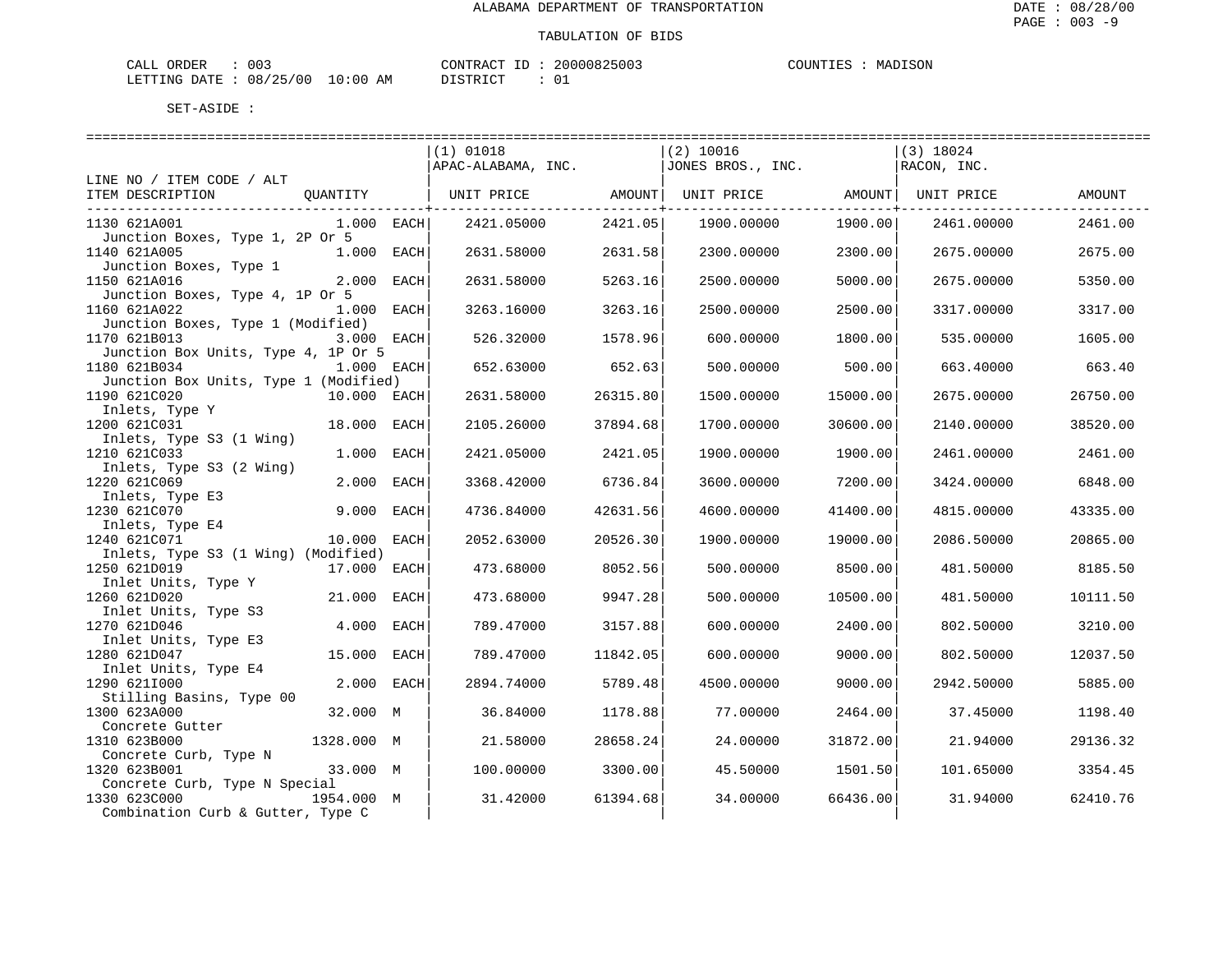| ORDER<br>CALI | ົ່<br>UU3 |               | CONTRACT   | TГ | 20000825003 | COUNTIES | MADISON |
|---------------|-----------|---------------|------------|----|-------------|----------|---------|
| LETTING DATE  | 08/25/00  | LO : 00<br>ΑM | DI STR TOT |    |             |          |         |

|                                                                   | ================================                                                                                          |               | ================================ |           |             |           |
|-------------------------------------------------------------------|---------------------------------------------------------------------------------------------------------------------------|---------------|----------------------------------|-----------|-------------|-----------|
|                                                                   | $(1)$ 01018                                                                                                               |               | $(2)$ 10016                      |           | $(3)$ 18024 |           |
|                                                                   | APAC-ALABAMA, INC.                                                                                                        |               | JONES BROS., INC.                |           | RACON, INC. |           |
| LINE NO / ITEM CODE / ALT                                         |                                                                                                                           |               |                                  |           |             |           |
| ITEM DESCRIPTION                                                  | $\hbox{\tt QUANTITY} \hspace{1.3cm}  $ UNIT PRICE $\hbox{\tt AMOUNT} \,  $ UNIT PRICE $\hbox{\tt AMOUNT} \,  $ UNIT PRICE |               |                                  |           |             | AMOUNT    |
|                                                                   |                                                                                                                           | ----------+-- |                                  |           |             |           |
| 69.000 M<br>1340 629A005                                          | 93.26000                                                                                                                  | 6434.94       | 280.00000                        | 19320.00  | 94.81000    | 6541.89   |
| Concrete Median Or Safety Barrier, Type                           |                                                                                                                           |               |                                  |           |             |           |
| 4A (Reinforced)                                                   |                                                                                                                           |               |                                  |           |             |           |
| 26.000 M<br>1350 629A023                                          | 284.21000                                                                                                                 | 7389.46       | 357.00000                        | 9282.00   | 288.90000   | 7511.40   |
| Concrete Median Or Safety Barrier, Type                           |                                                                                                                           |               |                                  |           |             |           |
| 5 (Special)                                                       |                                                                                                                           |               |                                  |           |             |           |
| 1360 629A048<br>427.000 M                                         | 110.53000                                                                                                                 | 47196.31      | 107.00000                        | 45689.00  | 112,35000   | 47973.45  |
| Concrete Median Or Safety Barrier, Type                           |                                                                                                                           |               |                                  |           |             |           |
| 1 (Reinforced)                                                    |                                                                                                                           |               |                                  |           |             |           |
| 1370 629A051<br>1282.000 M                                        | 138.16000                                                                                                                 | 177121.12     | 88.00000                         | 112816.00 | 140.44000   | 180044.08 |
| Concrete Median Or Safety Barrier, Type                           |                                                                                                                           |               |                                  |           |             |           |
| 1 (Modified)                                                      |                                                                                                                           |               |                                  |           |             |           |
| 1380 629C002<br>3.000 EACH                                        | 1578.95000                                                                                                                | 4736.85       | 380.00000                        | 1140.00   | 1605.00000  | 4815.00   |
| Concrete Median Or Safety Barrier End                             |                                                                                                                           |               |                                  |           |             |           |
| Section, (Type TES)<br>1390 630A000<br>693.000 M                  | 39.05000                                                                                                                  | 27061.65      | 37.10000                         | 25710.30  | 39.70000    | 27512.10  |
| Steel Beam Guardrail, Class A, Type 1                             |                                                                                                                           |               |                                  |           |             |           |
| <b>8.000 EACH</b><br>1400 630C001                                 | 684.21000                                                                                                                 | 5473.68       | 650.00000                        | 5200.00   | 695.50000   | 5564.00   |
| Guardrail End Anchor, Type 8                                      |                                                                                                                           |               |                                  |           |             |           |
| 5.000 EACH<br>1410 630C003                                        | 1031.58000                                                                                                                | 5157.90       | 980,00000                        | 4900.00   | 1048.60000  | 5243.00   |
| Guardrail End Anchor, Type 13                                     |                                                                                                                           |               |                                  |           |             |           |
| 1420 630C050<br>2.000 EACH                                        | 2000.00000                                                                                                                | 4000.00       | 1900.00000                       | 3800.00   | 2033.00000  | 4066.00   |
| Guardrail End Anchor, Type 20 Series                              |                                                                                                                           |               |                                  |           |             |           |
| 1430 630C070<br>11.000 EACH                                       | 1315.79000                                                                                                                | 14473.69      | 1250.00000                       | 13750.00  | 1337.50000  | 14712.50  |
| Guardrail End Anchor, Type 10 Series                              |                                                                                                                           |               |                                  |           |             |           |
| 7225.000 M<br>1440 634A002                                        | 27.07000                                                                                                                  | 195580.75     | 45.41000                         | 328087.25 | 32.52000    | 234957.00 |
| Industrial Fence, 1.83 Meters High                                |                                                                                                                           |               |                                  |           |             |           |
| 1450 634D004<br>2.000 EACH                                        | 1068.79000                                                                                                                | 2137.58       | 987.00000                        | 1974.00   | 723.90000   | 1447.80   |
| Gate, 4.27 Meters Wide, Complete With                             |                                                                                                                           |               |                                  |           |             |           |
| Fittings (Without Barbed Wire)                                    |                                                                                                                           |               |                                  |           |             |           |
| 1460 641A036<br>439,000 M                                         | 110.80000                                                                                                                 | 48641.20      | 159.45000                        | 69998.55  | 65.31000    | 28671.09  |
| 203.2 Millimeter D.I. Water Main Laid                             |                                                                                                                           |               |                                  |           |             |           |
| 1470 641A038<br>230.000 M                                         | 147.97000                                                                                                                 | 34033.10      | 200,00000                        | 46000.00  | 93.00000    | 21390.00  |
| 304.8 Millimeter D.I. Water Main Laid                             |                                                                                                                           |               |                                  |           |             |           |
| 1374.000 M<br>1480 641A040                                        | 178.95000                                                                                                                 | 245877.30     | 218.34000                        | 299999.16 | 122.87000   | 168823.38 |
| 406.4 Millimeter D.I. Water Main Laid                             |                                                                                                                           |               |                                  |           |             |           |
| 1490 641A041<br>64.000 M<br>457.2 Millimeter D.I. Water Main Laid | 203.32000                                                                                                                 | 13012.48      | 234.38000                        | 15000.32  | 143.99000   | 9215.36   |
| 1508.000 M<br>1500 641A092                                        | 246.54000                                                                                                                 | 371782.32     | 238.73000                        | 360004.84 | 190.99000   | 288012.92 |
| 609.6 Millimeter D.I. Water Main Laid                             |                                                                                                                           |               |                                  |           |             |           |
| 1510 641F006<br>1.000 EACH                                        | 5318.56000                                                                                                                | 5318.56       | 6500.00000                       | 6500.00   | 4769.42000  | 4769.42   |
| 304.8 Milimeter X 304.8 Milimeter                                 |                                                                                                                           |               |                                  |           |             |           |
| Tapping Valve & Sleeve                                            |                                                                                                                           |               |                                  |           |             |           |
|                                                                   |                                                                                                                           |               |                                  |           |             |           |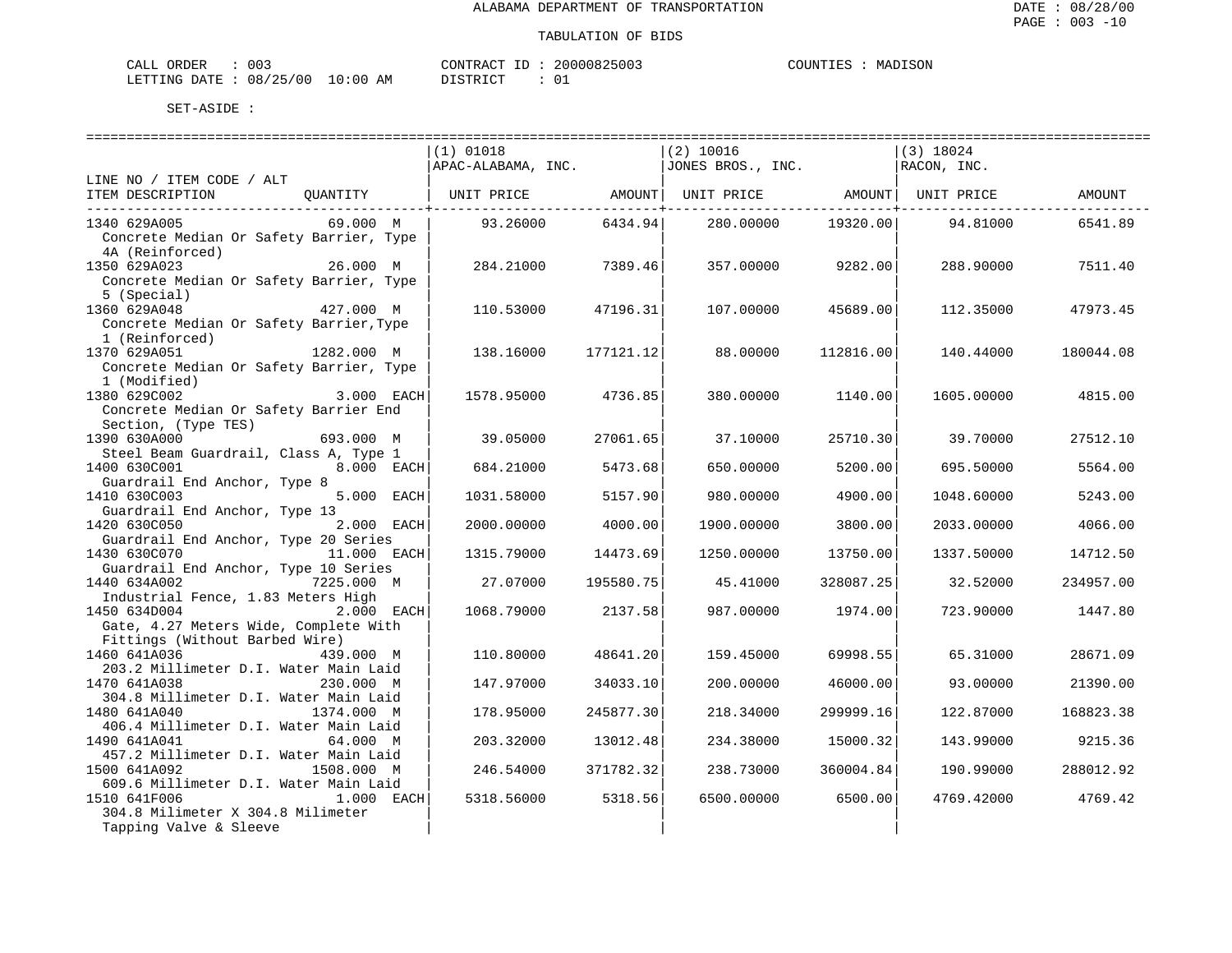| ORDER<br>CALI          | ົ່<br>UU3 |               | 'ONTRACT           | ТD | 20000825003 | COUNTIES | ISON<br>MADI: |
|------------------------|-----------|---------------|--------------------|----|-------------|----------|---------------|
| LETTING DATE: 08/25/00 |           | LO : 00<br>AM | I STR I<br>ᆂᇦᆂᅕᆂᇰᆂ |    |             |          |               |

|                                                        |                 | (1) 01018          |                    | $(2)$ 10016                                        |                     | $(3)$ 18024 |            |
|--------------------------------------------------------|-----------------|--------------------|--------------------|----------------------------------------------------|---------------------|-------------|------------|
|                                                        |                 | APAC-ALABAMA, INC. |                    | JONES BROS., INC.                                  |                     | RACON, INC. |            |
| LINE NO / ITEM CODE / ALT                              |                 |                    |                    |                                                    |                     |             |            |
| ITEM DESCRIPTION                                       | <b>QUANTITY</b> |                    | -----------+------ | UNIT PRICE AMOUNT   UNIT PRICE AMOUNT   UNIT PRICE | -----------+------- |             | AMOUNT     |
| 1520 641F011<br>203.2 Millimeter X 203.2 Millimeter    | $4.000$ EACH    | 2880.90000         | 11523.60           | 3000.00000                                         | 12000.00            | 2313.34000  | 9253.36    |
| Tapping Valve & Sleeve                                 |                 |                    |                    |                                                    |                     |             |            |
| 1530 641F065                                           | 3.000 EACH      | 10000.00000        | 30000.00           | 11667.00000                                        | 35001.00            | 11133.57000 | 33400.71   |
| 406.4 Millimeter Tapping Valve And<br>Sleeve           |                 |                    |                    |                                                    |                     |             |            |
| 1540 641F066                                           | 1.000 EACH      | 17368.42000        | 17368.42           | 20000.00000                                        | 20000.00            | 20770.84000 | 20770.84   |
| 457.2 Millimeter Tapping Valve And                     |                 |                    |                    |                                                    |                     |             |            |
| Sleeve                                                 |                 |                    |                    |                                                    |                     |             |            |
| 1550 641G025                                           | 1.000 EACH      | 19556.79000        | 19556.79           | 25000.00000                                        | 25000.00            | 14372.24000 | 14372.24   |
| 150 Millimeter Regulator Station<br>1560 641G026       | 1.000 EACH      | 20110.80000        | 20110.80           | 29000.00000                                        | 29000.00            | 19638.78000 | 19638.78   |
| 203.2 Millimeter Regulator Station                     |                 |                    |                    |                                                    |                     |             |            |
| 1570 641J000                                           | 1.000 EACH      | 1994.47000         | 1994.47            | 3000.00000                                         | 3000.00             | 2495.46000  | 2495.46    |
| Fire Hydrant                                           |                 |                    |                    |                                                    |                     |             |            |
| 1580 649A007                                           | 33.000 M        | 205.47000          | 6780.51            | 606,00000                                          | 19998.00            | 167.90000   | 5540.70    |
| 304.8 Millimeter Encasement Pipe, Type                 |                 |                    |                    |                                                    |                     |             |            |
| 1 Installation                                         |                 |                    |                    |                                                    |                     |             |            |
| 1590 649A028                                           | 760.000 M       | 234.73000          | 178394.80          | 229.00000                                          | 174040.00           | 207.15000   | 157434.00  |
| 406.4 Millimeter Encasement Pipe, Type                 |                 |                    |                    |                                                    |                     |             |            |
| 1 Installation                                         |                 |                    |                    |                                                    |                     |             |            |
| 1600 649A035<br>508 Millimeter Encasement Pipe, Type 2 | 72.000 M        | 2.78000            | 200.16             | 1806.00000                                         | 130032.00           | 1225.52000  | 88237.44   |
| Installation                                           |                 |                    |                    |                                                    |                     |             |            |
| 1610 649A036                                           | 851.000 M       | 3.05000            | 2595.55            | 1806.00000                                         | 1536906.00          | 1383.31000  | 1177196.81 |
| 609.6 Millimeter Encasement Pipe, Type                 |                 |                    |                    |                                                    |                     |             |            |
| 2 Installation                                         |                 |                    |                    |                                                    |                     |             |            |
| 1620 650A000                                           | 13703.000 M3    | 12.19000           | 167039.57          | 3.75000                                            | 51386.25            | 8.00000     | 109624.00  |
| Topsoil                                                |                 |                    |                    |                                                    |                     |             |            |
| 1630 652A050                                           | 12.000 HA       | 887.53000          | 10650.36           | 1375.00000                                         | 16500.00            | 1060.52000  | 12726.24   |
| Seeding (Mix 1A)                                       |                 |                    |                    |                                                    |                     |             |            |
| 1640 652A053                                           | $2.000$ HA      | 887.53000          | 1775.06            | 1525.00000                                         | 3050.00             | 1107.70000  | 2215.40    |
| Seeding (Mix 1E)<br>1650 652B050                       | 23.000 HA       |                    | 18811.70           |                                                    | 23000.00            |             | 19267.33   |
| Temporary Seeding (Mix 1AT)                            |                 | 817.90000          |                    | 1000.00000                                         |                     | 837.71000   |            |
| 1660 652C000                                           | 28.000 HA       | 81.05000           | 2269.40            | 162.50000                                          | 4550.00             | 205.00000   | 5740.00    |
| Mowing                                                 |                 |                    |                    |                                                    |                     |             |            |
| 1670 652D050                                           | 12.000 HA       | 817.90000          | 9814.80            | 1300.00000                                         | 15600.00            | 1026.27000  | 12315.24   |
| Seeding In Stubble (Mix 1A)                            |                 |                    |                    |                                                    |                     |             |            |
| 1680 654A001                                           | 14516.000 M2    | 4.42000            | 64160.72           | 3.50000                                            | 50806.00            | 3.90000     | 56612.40   |
| Solid Sodding (Bermuda)                                |                 |                    |                    |                                                    |                     |             |            |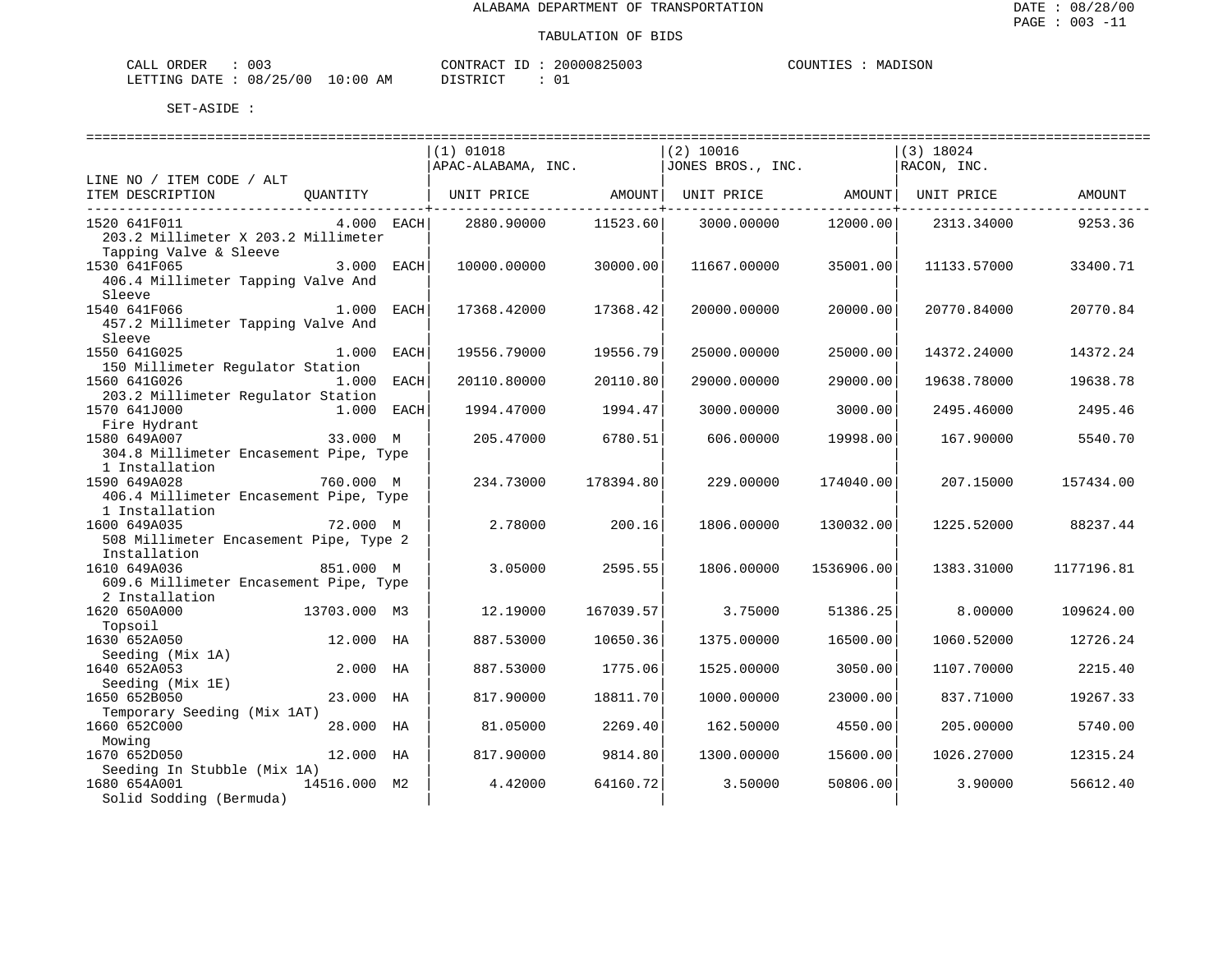| ORDER<br>CALL (                  | 003 | CONTRACT | ID | 20000825003 | COUNTIES | MADISON |
|----------------------------------|-----|----------|----|-------------|----------|---------|
| LETTING DATE : 08/25/00 10:00 AM |     | DISTRICT |    |             |          |         |

|                                                                  | $(1)$ 01018        |           | (2) 10016         |           | $(3)$ 18024        |           |
|------------------------------------------------------------------|--------------------|-----------|-------------------|-----------|--------------------|-----------|
|                                                                  | APAC-ALABAMA, INC. |           | JONES BROS., INC. |           | RACON, INC.        |           |
| LINE NO / ITEM CODE / ALT                                        |                    |           |                   |           |                    |           |
| ITEM DESCRIPTION<br>OUANTITY                                     | UNIT PRICE         | AMOUNT    | UNIT PRICE        |           | AMOUNT  UNIT PRICE | AMOUNT    |
|                                                                  |                    |           |                   |           |                    |           |
| 1690 656A000<br>12.000 HA                                        | 1094.74000         | 13136.88  | 985.00000         | 11820.00  | 970.72000          | 11648.64  |
| Mulching, Class A, Type 1                                        |                    |           |                   |           |                    |           |
| 1700 656A001<br>2.000 HA                                         | 1094.74000         | 2189.48   | 1200.00000        | 2400.00   | 1207.14000         | 2414.28   |
| Mulching, Class A, Type 2                                        |                    |           |                   |           |                    |           |
| 1710 658A001<br>2.000 HA                                         | 4380.72000         | 8761.44   | 1625.00000        | 3250.00   | 3087.50000         | 6175.00   |
| Hydro-Seeding & Mulching (Mix 1E)<br>1000.000 M2<br>1720 659A000 | 3.87000            | 3870.00   | 1.85000           | 1850.00   | 1.92000            | 1920.00   |
| Erosion Control Netting, Class A                                 |                    |           |                   |           |                    |           |
| 1730 659A001<br>1000.000 M2                                      | 3.87000            | 3870.00   | 1.85000           | 1850.00   | 1.92000            | 1920.00   |
| Erosion Control Netting, Class B                                 |                    |           |                   |           |                    |           |
| 1740 665B000<br>23.000 HA                                        | 819.94000          | 18858.62  | 875.00000         | 20125.00  | 957.45000          | 22021.35  |
| Temporary Mulching                                               |                    |           |                   |           |                    |           |
| 1750 665F000<br>2964.000<br>EACH                                 | 4.42000            | 13100.88  | 6.50000           | 19266.00  | 5.49000            | 16272.36  |
| Hay Bales                                                        |                    |           |                   |           |                    |           |
| 1760 665I000<br>11488.000 MTON                                   | 11.66000           | 133950.08 | 10.25000          | 117752.00 | 20.80000           | 238950.40 |
| Temporary Riprap, Class 2                                        |                    |           |                   |           |                    |           |
| 1770 665J000<br>5114.000 M                                       | 8.77000            | 44849.78  | 12.00000          | 61368.00  | 10.28000           | 52571.92  |
| Silt Fence, Type A                                               |                    |           |                   |           |                    |           |
| 1780 665K000<br>364.000 M3                                       | 4.28000            | 1557.92   | 11.00000          | 4004.00   | 8.70000            | 3166.80   |
| Drainage Sump Excavation<br>1790 680A000<br>LUMP                 | 240198.79000       | 240198.79 | 285000.00000      | 285000.00 | 200000.00000       | 200000.00 |
| Engineering Controls                                             |                    |           |                   |           |                    |           |
| 1800 701C002<br>10.000 KM                                        | 261.58000          | 2615.80   | 253.57000         | 2535.70   | 265.90000          | 2659.00   |
| Broken Temporary Traffic Stripe (Paint)                          |                    |           |                   |           |                    |           |
| 1810 701C003<br>18.000 KM                                        | 294.21000          | 5295.78   | 285.20000         | 5133.60   | 299.07000          | 5383.26   |
| Solid Temporary Traffic Stripe (Paint)                           |                    |           |                   |           |                    |           |
| 1820 701C004<br>10.000 KM                                        | 1243.16000         | 12431.60  | 1205.10000        | 12051.00  | 1263.67000         | 12636.70  |
| Broken Temporary Traffic Stripe (Tape)                           |                    |           |                   |           |                    |           |
| 1830 701C005<br>18.000 KM                                        | 3924.21000         | 70635.78  | 3804.08000        | 68473.44  | 3988.96000         | 71801.28  |
| Solid Temporary Traffic Stripe (Tape)                            |                    |           |                   |           |                    |           |
| 1840 701D007<br>4.000 KM                                         | 784.74000          | 3138.96   | 760.71000         | 3042.84   | 797.15000          | 3188.60   |
| Solid Traffic Stripe Removed (Paint)                             |                    |           |                   |           |                    |           |
| 1850 701D009<br>4.000 KM<br>Solid Traffic Stripe Removed (Tape)  | 621.05000          | 2484.20   | 602.04000         | 2408.16   | 631.30000          | 2525.20   |
| 1860 701D014<br>2.000 KM                                         | 621.00000          | 1242.00   | 601.99000         | 1203.98   | 631.25000          | 1262.50   |
| Broken Traffic Stripe Removed (Paint)                            |                    |           |                   |           |                    |           |
| 1870 701D016<br>2.000 KM                                         | 522.95000          | 1045.90   | 506.94000         | 1013.88   | 531.58000          | 1063.16   |
| Broken Traffic Stripe Removed (Tape)                             |                    |           |                   |           |                    |           |
| 1880 701G121<br>282.000 M                                        | 8.63000            | 2433.66   | 8.37000           | 2360.34   | 8.78000            | 2475.96   |
| Broken White, Class 3W, Type A Traffic                           |                    |           |                   |           |                    |           |
| Stripe (150 mm Wide)                                             |                    |           |                   |           |                    |           |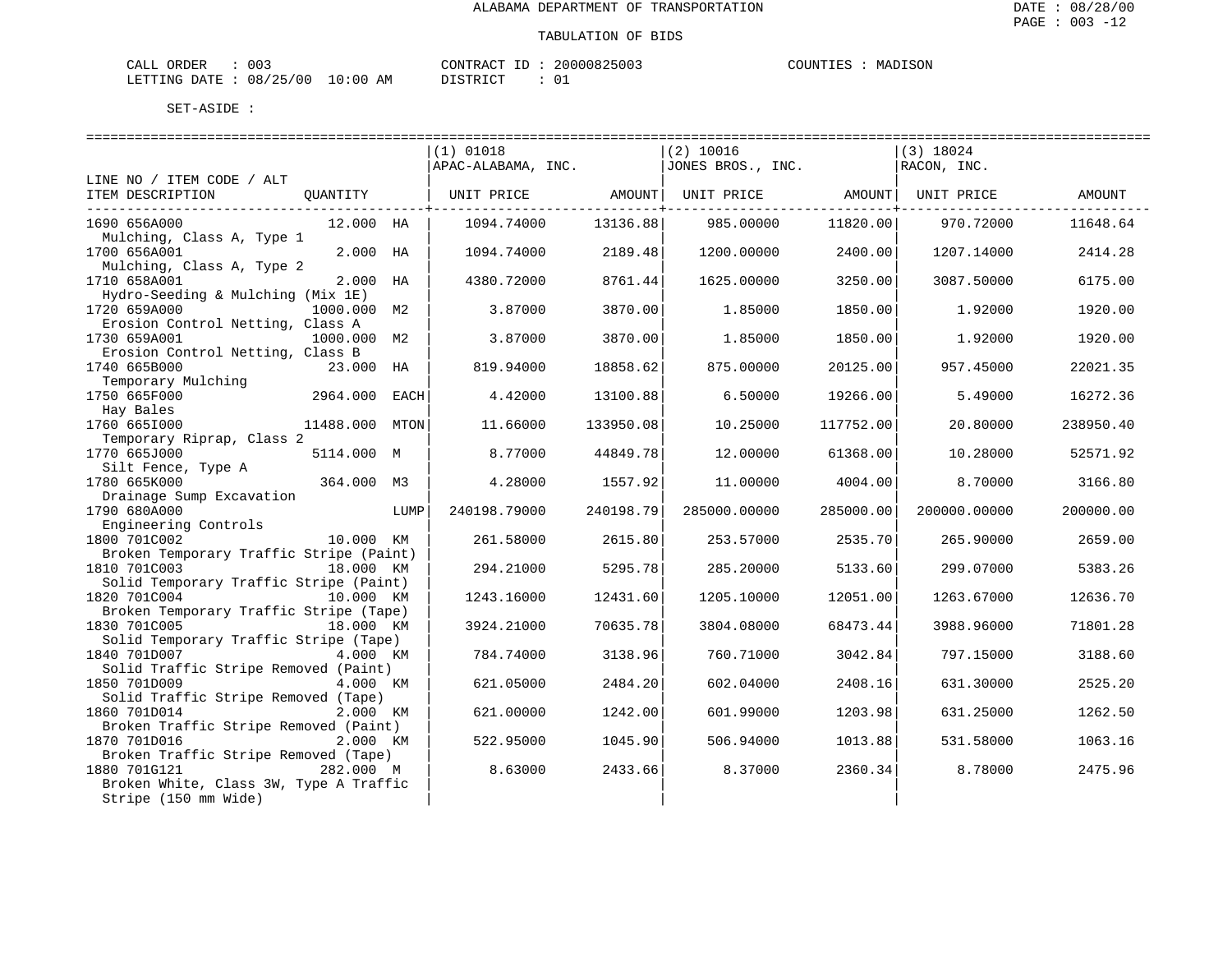| ORDER<br>CALI | ົ່<br>UU3 |               | CONTRACT   | TГ | 20000825003 | COUNTIES | MADISON |
|---------------|-----------|---------------|------------|----|-------------|----------|---------|
| LETTING DATE  | 08/25/00  | LO : 00<br>ΑM | DI STR TOT |    |             |          |         |

|                                           |              | $(1)$ 01018        |                 | $(2)$ 10016         |               | $(3)$ 18024        |          |
|-------------------------------------------|--------------|--------------------|-----------------|---------------------|---------------|--------------------|----------|
|                                           |              | APAC-ALABAMA, INC. |                 | JONES BROS., INC.   |               | RACON, INC.        |          |
| LINE NO / ITEM CODE / ALT                 |              |                    |                 |                     |               |                    |          |
| ITEM DESCRIPTION                          | OUANTITY     | UNIT PRICE         |                 | AMOUNT   UNIT PRICE |               | AMOUNT  UNIT PRICE | AMOUNT   |
|                                           |              |                    | ------------+-- |                     | ------------+ |                    |          |
| 1890 701G125                              | 282.000 M    | 17.27000           | 4870.14         | 16.75000            | 4723.50       | 17.56000           | 4951.92  |
| Solid White, Class 3W, Type A Traffic     |              |                    |                 |                     |               |                    |          |
| Stripe (150 mm Wide)                      |              |                    |                 |                     |               |                    |          |
| 1900 701G133                              | 282.000 M    | 17.27000           |                 |                     |               |                    |          |
|                                           |              |                    | 4870.14         | 16.75000            | 4723.50       | 17.56000           | 4951.92  |
| Solid Yellow, Class 3W, Type A Traffic    |              |                    |                 |                     |               |                    |          |
| Stripe (150 mm Wide)                      |              |                    |                 |                     |               |                    |          |
| 1910 702A007                              | 2.000 KM     | 1473.68000         | 2947.36         | 1428.57000          | 2857.14       | 1498.00000         | 2996.00  |
| Broken Yellow, Inverted Profile Traffic   |              |                    |                 |                     |               |                    |          |
| Stripe (150mm Wide)                       |              |                    |                 |                     |               |                    |          |
| 1920 702A008                              | 9.000 KM     | 2810.53000         | 25294.77        | 2724.49000          | 24520.41      | 2856.90000         | 25712.10 |
| Solid White, Inverted Profile Traffic     |              |                    |                 |                     |               |                    |          |
| Stripe (150 mm Wide)                      |              |                    |                 |                     |               |                    |          |
| 1930 702A009                              | 11.000 KM    | 2810.53000         | 30915.83        | 2724.49000          | 29969.39      | 2856.90000         | 31425.90 |
| Solid Yellow, Inverted Profile Traffic    |              |                    |                 |                     |               |                    |          |
| Stripe (150 mm Wide)                      |              |                    |                 |                     |               |                    |          |
| 1940 702A010                              | 10.000 KM    | 1473.68000         | 14736.80        | 1428.57000          | 14285.70      | 1498.00000         | 14980.00 |
| Broken White, Inverted Profile Traffic    |              |                    |                 |                     |               |                    |          |
| Stripe (150 mm Wide)                      |              |                    |                 |                     |               |                    |          |
| 1950 702B001                              | 1050.000 M   | 5.18000            | 5439.00         | 5.02000             | 5271.00       | 5.27000            | 5533.50  |
| Dotted Inverted Profile Traffic Stripe    |              |                    |                 |                     |               |                    |          |
|                                           |              |                    |                 |                     |               |                    |          |
| (150 mm Wide)                             |              |                    |                 |                     |               |                    |          |
| 1960 703A002                              | 791.000 M2   | 28.32000           | 22401.12        | 27.45000            | 21712.95      | 28.79000           | 22772.89 |
| Traffic Control Markings, Class 2, Type   |              |                    |                 |                     |               |                    |          |
| A                                         |              |                    |                 |                     |               |                    |          |
| 1970 703B002                              | 56.000 M2    | 34.00000           | 1904.00         | 32.96000            | 1845.76       | 34.57000           | 1935.92  |
| Traffic Control Legends, Class 2, Type A  |              |                    |                 |                     |               |                    |          |
| 1980 703C000                              | 12.000 M2    | 14.26000           | 171.12          | 13.83000            | 165.96        | 14.50000           | 174.00   |
| Removal Of Existing Traffic Control       |              |                    |                 |                     |               |                    |          |
| Markings Or Legends (Paint)               |              |                    |                 |                     |               |                    |          |
| 1990 703D000                              | 178.000 M2   | 56.63000           | 10080.14        | 54.90000            | 9772.20       | 57.57000           | 10247.46 |
| Temporary Traffic Control Markings (Tape) |              |                    |                 |                     |               |                    |          |
| 2000 703D002                              | 178.000 M2   | 17.00000           | 3026.00         | 16.48000            | 2933.44       | 17.28000           | 3075.84  |
| Temporary Traffic Control Markings        |              |                    |                 |                     |               |                    |          |
| (Paint)                                   |              |                    |                 |                     |               |                    |          |
| 2010 703E002                              | 26.000 M2    | 21.53000           | 559.78          | 20.87000            | 542.62        | 21.89000           | 569.14   |
| Temporary Traffic Control Legends         |              |                    |                 |                     |               |                    |          |
|                                           |              |                    |                 |                     |               |                    |          |
| (Paint)                                   |              |                    |                 |                     |               |                    |          |
| 2020 705A011                              | 674.000 EACH | 5.26000            | 3545.24         | 5.10000             | 3437.40       | 5.35000            | 3605.90  |
| Pavement Markers, Class C, Type 1-A       |              |                    |                 |                     |               |                    |          |
| 2030 705A012                              | 49.000 EACH  | 5.26000            | 257.74          | 5.10000             | 249.90        | 5.35000            | 262.15   |
| Pavement Markers, Class C, Type 1-B       |              |                    |                 |                     |               |                    |          |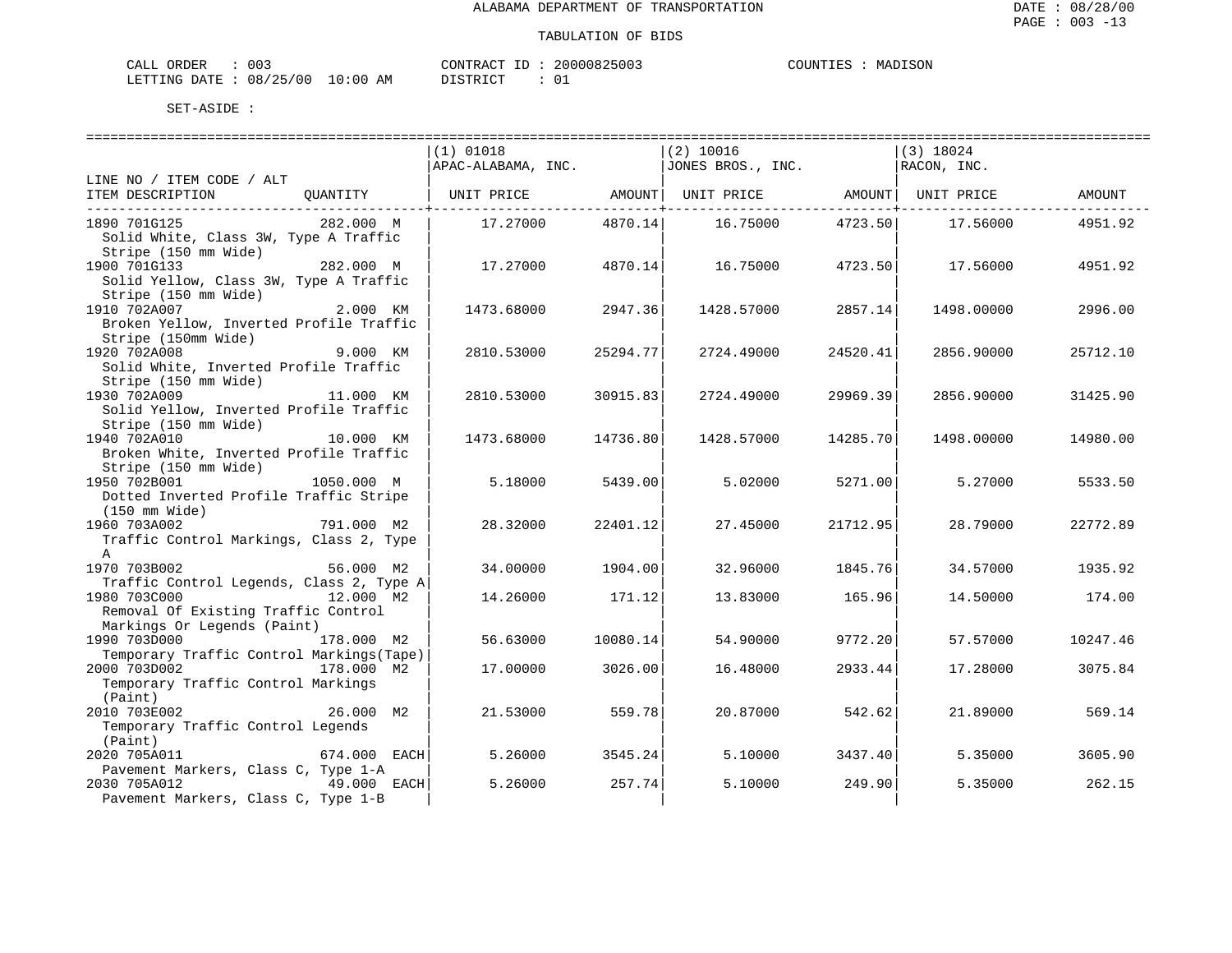| ORDER<br>CALI   | $\sim$ $\sim$ $\sim$<br>UU3 |            | CONTRACT<br>$-1$  | 20000825003 | COUNTIES | MADISON |
|-----------------|-----------------------------|------------|-------------------|-------------|----------|---------|
| DATE<br>LETTING | 08/25/00                    | 0:00<br>ΑM | T T C T T T T T T |             |          |         |

| SET-ASIDE |  |
|-----------|--|
|           |  |

| =====================================                                                                                                                           | ========================<br>$(1)$ 01018<br>APAC-ALABAMA, INC. |          | $(2)$ 10016<br>JONES BROS., INC. |          | (3) 18024<br>RACON, INC. | ============================ |
|-----------------------------------------------------------------------------------------------------------------------------------------------------------------|---------------------------------------------------------------|----------|----------------------------------|----------|--------------------------|------------------------------|
| LINE NO / ITEM CODE / ALT<br>ITEM DESCRIPTION<br>OUANTITY                                                                                                       | UNIT PRICE                                                    | AMOUNT   | UNIT PRICE                       | AMOUNT   | UNIT PRICE               | <b>AMOUNT</b>                |
| 2040 705A023<br>24.000 EACH                                                                                                                                     | 5.26000                                                       | 126.24   | 5.10000                          | 122.40   | 5.35000                  | 128.40                       |
| Pavement Markers, Class C, Type 2-D<br>2050 705A030<br>6.000 EACH                                                                                               | 5.26000                                                       | 31.56    | 5.10000                          | 30.60    | 5.35000                  | 32.10                        |
| Pavement Markers, Class A-H, Type 2-C<br>2060 705A031<br>574.000 EACH                                                                                           | 5.26000                                                       | 3019.24  | 5.10000                          | 2927.40  | 5.35000                  | 3070.90                      |
| Pavement Markers, Class A-H, Type 1-A<br>2070 705A032<br>330.000 EACH                                                                                           | 5.26000                                                       | 1735.80  | 5.10000                          | 1683.00  | 5.35000                  | 1765.50                      |
| Pavement Markers, Class A-H, Type 1-B<br>2080 705A037<br>31.000 EACH                                                                                            | 5.26000                                                       | 163.06   | 5.11000                          | 158.41   | 5.35000                  | 165.85                       |
| Pavement Markers, Class A-H, Type 2-D<br>2090 707B003<br>1.000 EACH                                                                                             | 221.05000                                                     | 221.05   | 200,00000                        | 200.00   | 224.70000                | 224.70                       |
| Type A Hazard Marker Installation<br>94.000 M2<br>2100 710A115                                                                                                  | 157.90000                                                     | 14842.60 | 150.00000                        | 14100.00 | 160.50000                | 15087.00                     |
| Class 4, Alum Flat Sign Panels 2.032 mm<br>Thick or Steel Flat Sign Panels 1.897<br>MM Thick(Ty III or Ty IV Background)                                        |                                                               |          |                                  |          |                          |                              |
| 2110 710A116<br>114.000 M2<br>Class 2, Alum Multi Flat Sign Panels<br>3.175 mm Thick or steel Multi Flat Sign<br>Panels 2.657 Thick(Ty III Or IV<br>Background) | 263.16000                                                     | 30000.24 | 250.00000                        | 28500.00 | 267.50000                | 30495.00                     |
| 2120 710A118<br>17.000 M2<br>Class 2, Aluminum Flat Sign Panels<br>3.175 mm Thick Or Steel Flat Sign<br>Panels2.657 mm Thick(Ty III Or Ty IV<br>Background)     | 263.16000                                                     | 4473.72  | 250.00000                        | 4250.00  | 267.50000                | 4547.50                      |
| 2130 710A119<br>3.000 M2<br>Class 2A, Alum Flat Sign Panels 3.175<br>mm Thick Or Steel Flat Sign Panels<br>2.657 mm Thick (Type III Or Type IV<br>Background)   | 263.16000                                                     | 789.48   | 250.00000                        | 750.00   | 267.50000                | 802.50                       |
| 2140 710B001<br>314.000 M<br>Roadway Sign Post (#3 "U" Channel<br>Galvanized Steel)                                                                             | 19.47000                                                      | 6113.58  | 18.50000                         | 5809.00  | 19.80000                 | 6217.20                      |
| 2150 710B007<br>16.000 M                                                                                                                                        | 150.00000                                                     | 2400.00  | 142.50000                        | 2280.00  | 152.48000                | 2439.68                      |
| Roadway Sign Post (W150 x 22 Steel Beam)<br>2160 710B010<br>16.000 M                                                                                            | 128.42000                                                     | 2054.72  | 122.00000                        | 1952.00  | 130.54000                | 2088.64                      |
| Roadway Sign Post (W150 x 14 Steel Beam)<br>2170 710B011<br>43.000 M                                                                                            | 127.37000                                                     | 5476.91  | 121.00000                        | 5203.00  | 129.47000                | 5567.21                      |
| Roadway Sign Post (W150 x 18 Steel Beam)<br>4.000 M<br>2180 710B019<br>Roadway Sign Post (87.5 mm x 87.5 mm x<br>6.25 mm Square Tubular Steel)                  | 15.79000                                                      | 63.16    | 30.00000                         | 120.00   | 129.47000                | 517.88                       |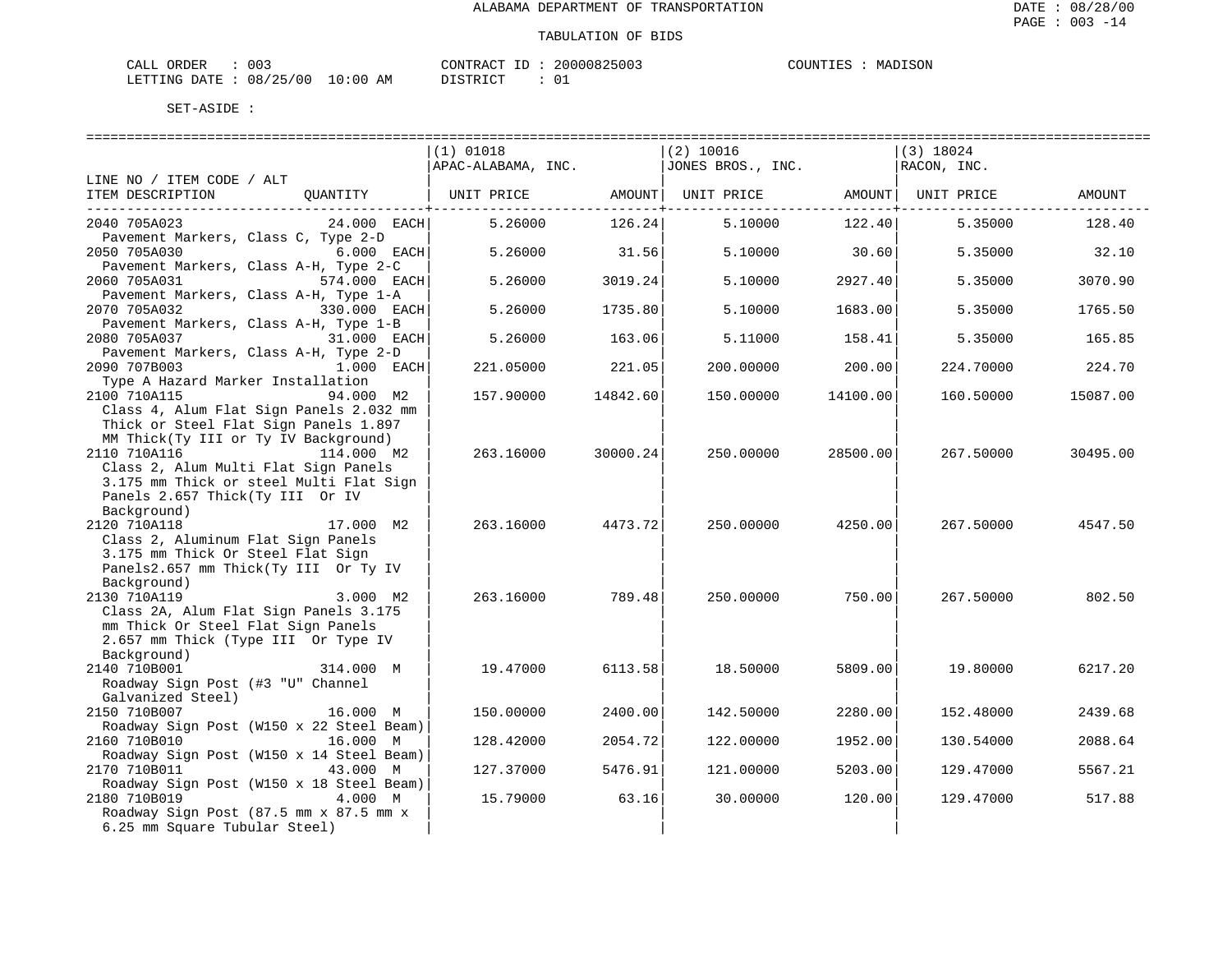| 003<br>CALL ORDER               | CONTRACT ID | 20000825003 | COUNTIES | MADISON |
|---------------------------------|-------------|-------------|----------|---------|
| LETTING DATE: 08/25/00 10:00 AM | DISTRICT    | ັບ          |          |         |

|                                         | (1) 01018          |            | $(2)$ 10016       |                                        | $(3)$ 18024 |          |
|-----------------------------------------|--------------------|------------|-------------------|----------------------------------------|-------------|----------|
|                                         | APAC-ALABAMA, INC. |            | JONES BROS., INC. |                                        | RACON, INC. |          |
| LINE NO / ITEM CODE / ALT               |                    |            |                   |                                        |             |          |
| ITEM DESCRIPTION<br>OUANTITY            | UNIT PRICE AMOUNT  |            | UNIT PRICE AMOUNT |                                        | UNIT PRICE  | AMOUNT   |
| ------------------------------          |                    | . <u>.</u> |                   | ----------------- <del>-</del> ------- |             |          |
| 2190 710C000<br>LUMP                    | 12631.58000        | 12631.58   | 12000.00000       | 12000.00                               | 12840.00000 | 12840.00 |
| Removal Of Existing Roadway Signs       |                    |            |                   |                                        |             |          |
| 2200 711A000<br>LUMP                    | 11578.95000        | 11578.95   | 11000.00000       | 11000.00                               | 11770.00000 | 11770.00 |
| Roadway Sign Relocation                 |                    |            |                   |                                        |             |          |
| 2210 715A000<br>LUMP                    | 26842.11000        | 26842.11   | 25500.00000       | 25500.00                               | 27285.00000 | 27285.00 |
| Overhead Roadway Sign Structure         |                    |            |                   |                                        |             |          |
| (0.H.S.B. 1)                            |                    |            |                   |                                        |             |          |
| 2220 715A001<br>LUMP                    | 26315.79000        | 26315.79   | 25000.00000       | 25000.00                               | 26750.00000 | 26750.00 |
| Overhead Roadway Sign Structure         |                    |            |                   |                                        |             |          |
| (0.H.S.B. 2)                            |                    |            |                   |                                        |             |          |
| 2230 715A002<br>LUMP                    | 26736.84000        | 26736.84   | 25400.00000       | 25400.00                               | 27178.00000 | 27178.00 |
| Overhead Roadway Sign Structure         |                    |            |                   |                                        |             |          |
| (0.H.S.B. 3)                            |                    |            |                   |                                        |             |          |
| 2240 715A003<br>LUMP                    | 26736.84000        | 26736.84   | 25400.00000       | 25400.00                               | 27178.00000 | 27178.00 |
| Overhead Roadway Sign Structure         |                    |            |                   |                                        |             |          |
| (0.H.S.B. 4)                            |                    |            |                   |                                        |             |          |
| 2250 715A004<br>LUMP                    | 17105.26000        | 17105.26   | 16250.00000       | 16250.00                               | 17387.50000 | 17387.50 |
| Overhead Roadway Sign Structure (O.H.C. |                    |            |                   |                                        |             |          |
| 1)                                      |                    |            |                   |                                        |             |          |
| $1.000$ EACH<br>2260 720A000            | 10421.05000        | 10421.05   | 18500.00000       | 18500.00                               | 10593.00000 | 10593.00 |
| Vehicular Impact Attenuator Assembly    |                    |            |                   |                                        |             |          |
| (Quadguard Model No. QS2402Y)           |                    |            |                   |                                        |             |          |
| 2270 720A001<br>1.000 EACH              | 13898.95000        | 13898.95   | 18500.00000       | 18500.00                               | 14128.28000 | 14128.28 |
| Vehicular Impact Attenuator Assembly    |                    |            |                   |                                        |             |          |
| (Quadguard Model No. QS2404Y)           |                    |            |                   |                                        |             |          |
| 2280 720A002<br>1.000 EACH              | 17021.05000        | 17021.05   | 18500.00000       | 18500.00                               | 17301.90000 | 17301.90 |
| Vehicular Impact Attenuator Assembly    |                    |            |                   |                                        |             |          |
| (Quadguard Model No. QS3006Y)           |                    |            |                   |                                        |             |          |
| 2290 724A000<br>1727.000 M              | 14.83000           | 25611.41   | 20.10000          | 34712.70                               | 21.51000    | 37147.77 |
| Temporary Asphalt Island                |                    |            |                   |                                        |             |          |
| 2300 726A000<br>177.000 M               | 10.66000           | 1886.82    | 86.51000          | 15312.27                               | 131.25000   | 23231.25 |
| Portable Concrete Safety Barriers, Type |                    |            |                   |                                        |             |          |
| 6                                       |                    |            |                   |                                        |             |          |
| 2310 726A001<br>13.000 M                | 371.82000          | 4833.66    | 126.35000         | 1642.55                                | 131.25000   | 1706.25  |
| Portable Concrete Safety Barriers, Type |                    |            |                   |                                        |             |          |
| $6 - A$                                 |                    |            |                   |                                        |             |          |
| 4.000 EACH<br>2320 726D000              | 25705.26000        | 102821.04  | 22000.00000       | 88000.00                               | 22000.00000 | 88000.00 |
| Portable Impact Attenuator (Quadguard   |                    |            |                   |                                        |             |          |
| Model No. 0Z2404Y)                      |                    |            |                   |                                        |             |          |
| 2330 730A000<br>LUMP                    | 2564.21000         | 2564.21    | 1500.00000        | 1500.00                                | 2640.00000  | 2640.00  |
| Removal Of Existing Traffic Control     |                    |            |                   |                                        |             |          |
| Unit (Existing I-565 & Maysville Road)  |                    |            |                   |                                        |             |          |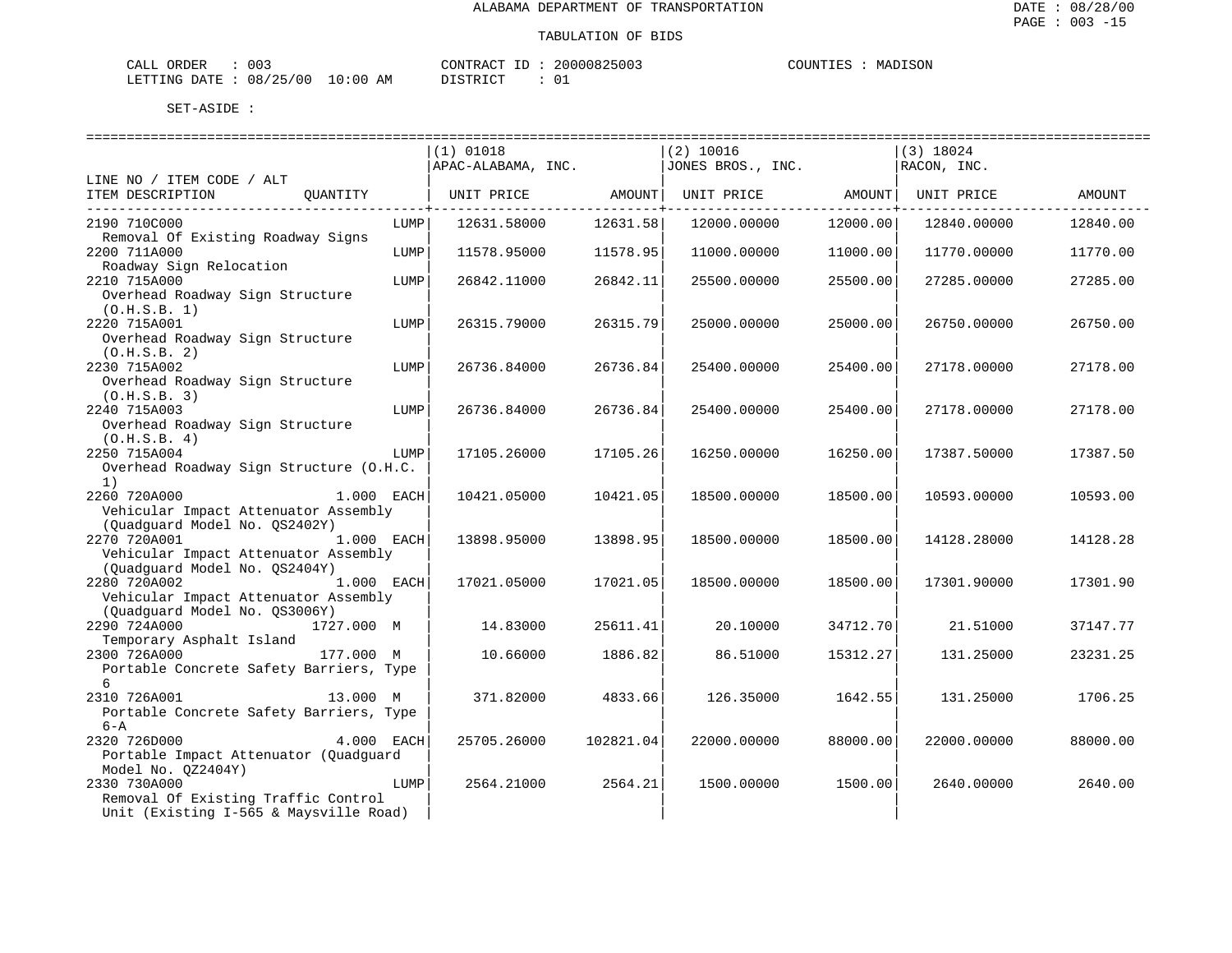| ORDER<br>CALI | ົ່<br>UU3 |               | CONTRACT   | TГ | 20000825003 | COUNTIES | MADISON |
|---------------|-----------|---------------|------------|----|-------------|----------|---------|
| LETTING DATE  | 08/25/00  | LO : 00<br>ΑM | DI STR TOT |    |             |          |         |

|                                         | ============================== |          | ============================= |          |             |          |
|-----------------------------------------|--------------------------------|----------|-------------------------------|----------|-------------|----------|
|                                         | $(1)$ 01018                    |          | $(2)$ 10016                   |          | $(3)$ 18024 |          |
|                                         | APAC-ALABAMA, INC.             |          | JONES BROS., INC.             |          | RACON, INC. |          |
| LINE NO / ITEM CODE / ALT               |                                |          |                               |          |             |          |
| ITEM DESCRIPTION<br>OUANTITY            | UNIT PRICE                     | AMOUNT   | UNIT PRICE                    | AMOUNT   | UNIT PRICE  | AMOUNT   |
|                                         |                                | -------+ |                               |          |             |          |
| 2340 730A001<br>LUMP                    | 2670.53000                     | 2670.53  | 1550.00000                    | 1550.00  | 2750.00000  | 2750.00  |
| Removal Of Existing Traffic Control     |                                |          |                               |          |             |          |
| Unit (I-565 & Detour Road)              |                                |          |                               |          |             |          |
| 2350 730A002<br>LUMP                    | 2340.00000                     | 2340.00  | 1550.00000                    | 1550.00  | 2409.00000  | 2409.00  |
| Removal Of Existing Traffic Control     |                                |          |                               |          |             |          |
| Unit (Existing U.S. 72 & Detour Road)   |                                |          |                               |          |             |          |
| 2360 730C000<br>LUMP                    | 3312.63000                     | 3312.63  | 2475.00000                    | 2475.00  | 3410.00000  | 3410.00  |
| Furnishing And Installing Traffic       |                                |          |                               |          |             |          |
|                                         |                                |          |                               |          |             |          |
| Control Unit (U.S. 72 & Ramps A and D1) |                                |          |                               |          |             |          |
| 2370 730C001<br>LUMP                    | 2831.58000                     | 2831.58  | 2475.00000                    | 2475.00  | 2915.00000  | 2915.00  |
| Furnishing And Installing Traffic       |                                |          |                               |          |             |          |
| Control Unit (U.S. 72 & Maysville Road) |                                |          |                               |          |             |          |
| 2380 730C002<br>LUMP                    | 3131.58000                     | 3131.58  | 2775.00000                    | 2775.00  | 3223.00000  | 3223.00  |
| Furnishing And Installing Traffic       |                                |          |                               |          |             |          |
| Control Unit (I-565 & Detour)           |                                |          |                               |          |             |          |
| 2390 730C003<br>LUMP                    | 3632.63000                     | 3632.63  | 3075.00000                    | 3075.00  | 3740.00000  | 3740.00  |
| Furnishing And Installing Traffic       |                                |          |                               |          |             |          |
| Control Unit (U.S. 72 & Detour)         |                                |          |                               |          |             |          |
| 2400 730E000<br>6.000 EACH              | 1617.59000                     | 9705.54  | 1175.00000                    | 7050.00  | 1665.40000  | 9992.40  |
| Metal Traffic Signal Pole Foundation    |                                |          |                               |          |             |          |
| 2410 730F000<br>2.000 EACH              | 3342.02000                     | 6684.04  | 3175.00000                    | 6350.00  | 3440.80000  | 6881.60  |
| Metal Traffic Signal Pole With 11.8 m   |                                |          |                               |          |             |          |
| Mastarm Assembly                        |                                |          |                               |          |             |          |
| 2420 730F001<br>$1.000$ EACH            | 4050.39000                     | 4050.39  | 4000.00000                    | 4000.00  | 4170.10000  | 4170.10  |
| Metal Traffic Signal Pole With          |                                |          |                               |          |             |          |
| Mast Arm Assembly 15.4 m                |                                |          |                               |          |             |          |
| 2430 730F002<br>3.000 EACH              | 5302.58000                     | 15907.74 | 5000.00000                    | 15000.00 | 5459.30000  | 16377.90 |
| Metal Traffic Signal Pole With          |                                |          |                               |          |             |          |
| Mast Arm Assembly 18.0 m                |                                |          |                               |          |             |          |
| 2440 730H000<br>1838.000 M              | 15.82000                       | 29077.16 | 5.00000                       | 9190.00  | 16.30000    | 29959.40 |
| Loop Detector                           |                                |          |                               |          |             |          |
| 2450 7301000<br>1956.000 M              | 10.47000                       | 20479.32 | 3.80000                       | 7432.80  | 10.78000    | 21085.68 |
| Shielded Loop Detector Home-Run Cable   |                                |          |                               |          |             |          |
| 2460 730J000<br>25.000 EACH             | 260.70000                      | 6517.50  | 110.00000                     | 2750.00  | 268.40000   | 6710.00  |
| Loop Detector Amplifier                 |                                |          |                               |          |             |          |
| 26.000 EACH                             | 587.63000                      | 15278.38 |                               |          |             |          |
| 2470 730K000                            |                                |          | 370.00000                     | 9620.00  | 605.00000   | 15730.00 |
| Traffic Signal Junction Box             |                                |          |                               |          |             |          |
| 2480 730L012<br>607.000 M               | 7.48000                        | 4540.36  | 6.75000                       | 4097.25  | 7.70000     | 4673.90  |
| Non-Metallic Conduit, 27 mm             |                                |          |                               |          |             |          |
| 497.000 M<br>2490 730L015               | 13.12000                       | 6520.64  | 10.00000                      | 4970.00  | 13.51000    | 6714.47  |
| Non-Metallic Conduit, 53 mm             |                                |          |                               |          |             |          |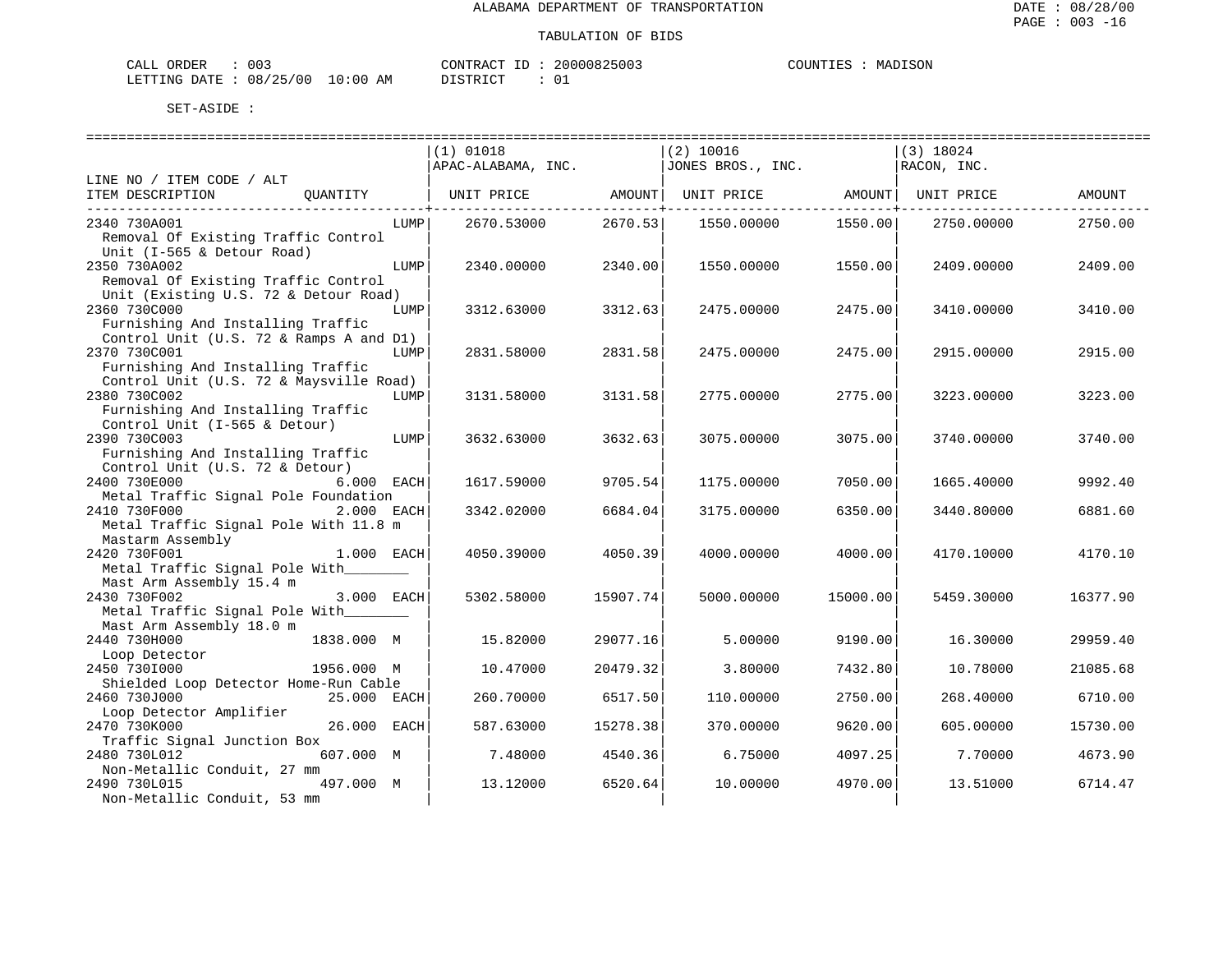| <b>ORDER</b><br>CALL | $\sim$ $\sim$ $\sim$<br>U U 3 |               | CONTRAC' | ΙD | 20000825003 | COUNTIES | MADISON |
|----------------------|-------------------------------|---------------|----------|----|-------------|----------|---------|
| LETTING DATE         | 08/25/00                      | LO : 00<br>ΑM | DISTRICT |    |             |          |         |

|                                                           |              |      | :=============================== |          | =============================== |          | =================================== |          |
|-----------------------------------------------------------|--------------|------|----------------------------------|----------|---------------------------------|----------|-------------------------------------|----------|
|                                                           |              |      | $(1)$ 01018                      |          | $(2)$ 10016                     |          | $(3)$ 18024                         |          |
|                                                           |              |      | APAC-ALABAMA, INC.               |          | JONES BROS., INC.               |          | RACON, INC.                         |          |
| LINE NO / ITEM CODE / ALT                                 |              |      |                                  |          |                                 |          |                                     |          |
| ITEM DESCRIPTION                                          | OUANTITY     |      | UNIT PRICE                       | AMOUNT   | UNIT PRICE                      | AMOUNT   | UNIT PRICE                          | AMOUNT   |
|                                                           |              |      |                                  |          |                                 |          |                                     |          |
| 2500 730L031<br>Metallic Conduit, 21 mm                   | 510.000 M    |      | 12,28000                         | 6262.80  | 10.75000                        | 5482.50  | 12.65000                            | 6451.50  |
| 2510 730L032                                              | 510.000 M    |      | 14.96000                         | 7629.60  | 10.00000                        | 5100.00  | 15.40000                            | 7854.00  |
| Metallic Conduit, 27 mm                                   |              |      |                                  |          |                                 |          |                                     |          |
| 2520 730N001                                              | 8.000 EACH   |      | 767.13000                        | 6137.04  | 740.00000                       | 5920.00  | 789.80000                           | 6318.40  |
| Luminaire Extension Assembly, 3.7 M                       |              |      |                                  |          |                                 |          |                                     |          |
| 2530 730P001                                              | 18.000 EACH  |      | 491.47000                        | 8846.46  | 370.00000                       | 6660.00  | 506.00000                           | 9108.00  |
| Vehicular Signal Head, 300 mm 3 Section                   |              |      |                                  |          |                                 |          |                                     |          |
| 2540 730P002                                              | 3.000 EACH   |      | 737.21000                        | 2211.63  | 625.00000                       | 1875.00  | 759.00000                           | 2277.00  |
| Vehicular Signal Head, 300 mm 5 Section                   |              |      |                                  |          |                                 |          |                                     |          |
| 2550 730R002                                              | 3.000 EACH   |      | 10490.83000                      | 31472.49 | 6800.00000                      | 20400.00 | 10800.90000                         | 32402.70 |
| Traffic Controller, Type III, 4 Phase                     |              |      |                                  |          |                                 |          |                                     |          |
| 2560 730T000<br>Wood Pole                                 | 8.000 EACH   |      | 767.13000                        | 6137.04  | 420.00000                       | 3360.00  | 789.80000                           | 6318.40  |
| 2570 730U000                                              |              | LUMP | 30674.74000                      | 30674.74 | 5800.00000                      | 5800.00  | 31581.00000                         | 31581.00 |
| Furnishing And Installing ATM Video                       |              |      |                                  |          |                                 |          |                                     |          |
| Equipment                                                 |              |      |                                  |          |                                 |          |                                     |          |
| 2580 740B000                                              | 148.000 M2   |      | 266.79000                        | 39484.92 | 86,00000                        | 12728.00 | 93.88000                            | 13894.24 |
| Construction Signs                                        |              |      |                                  |          |                                 |          |                                     |          |
| 2590 740C000                                              | 8.000 M2     |      | 407.88000                        | 3263.04  | 95.00000                        | 760.00   | 132.89000                           | 1063.12  |
| Special Construction Signs                                |              |      |                                  |          |                                 |          |                                     |          |
| 2600 740D000                                              | 421.000 EACH |      | 29.98000                         | 12621.58 | 33,00000                        | 13893.00 | 51.91000                            | 21854.11 |
| Channelizing Drums                                        |              |      |                                  |          |                                 |          |                                     |          |
| 2610 740E000                                              | 100.000      | EACH | 10.07000                         | 1007.00  | 9.50000                         | 950.00   | 17.04000                            | 1704.00  |
| Cones (900 mm High)                                       |              |      |                                  |          |                                 |          |                                     |          |
| 2620 740F002<br>Barricades, Type III                      | 43.000       | EACH | 236.07000                        | 10151.01 | 152.00000                       | 6536.00  | 202.00000                           | 8686.00  |
| 2630 7401005                                              | 23.000 EACH  |      | 902.79000                        | 20764.17 | 75.00000                        | 1725.00  | 1429.79000                          | 32885.17 |
| Warning Lights, Type B (Detachable Head)                  |              |      |                                  |          |                                 |          |                                     |          |
| 2640 740L004                                              | 51.000 EACH  |      | 127.28000                        | 6491.28  | 17.50000                        | 892.50   | 54.99000                            | 2804.49  |
| Vertical Panel, Type II (Single-Sided)                    |              |      |                                  |          |                                 |          |                                     |          |
| 2650 740M000                                              | 100.000 EACH |      | 1.36000                          | 136.00   | 6.25000                         | 625.00   | 7.56000                             | 756.00   |
| Ballast For Cone                                          |              |      |                                  |          |                                 |          |                                     |          |
| 2660 741C010                                              | 1.000 EACH   |      | 679.35000                        | 679.35   | 4850.00000                      | 4850.00  | 5875,00000                          | 5875.00  |
| Portable Sequential Arrow And Chevron                     |              |      |                                  |          |                                 |          |                                     |          |
| Sign Unit                                                 |              |      |                                  |          |                                 |          |                                     |          |
| 2670 742A001                                              | 2.000 EACH   |      | 2717.94000                       | 5435.88  | 19900.00000                     | 39800.00 | 27216.00000                         | 54432.00 |
| Portable Changeable Message Signs, Type<br>$\overline{2}$ |              |      |                                  |          |                                 |          |                                     |          |
| 2680 745A000                                              | 600.000 HOUR |      | 27.18000                         | 16308.00 | 35.00000                        | 21000.00 | 75.00000                            | 45000.00 |
| Uniformed Police Officer                                  |              |      |                                  |          |                                 |          |                                     |          |
|                                                           |              |      |                                  |          |                                 |          |                                     |          |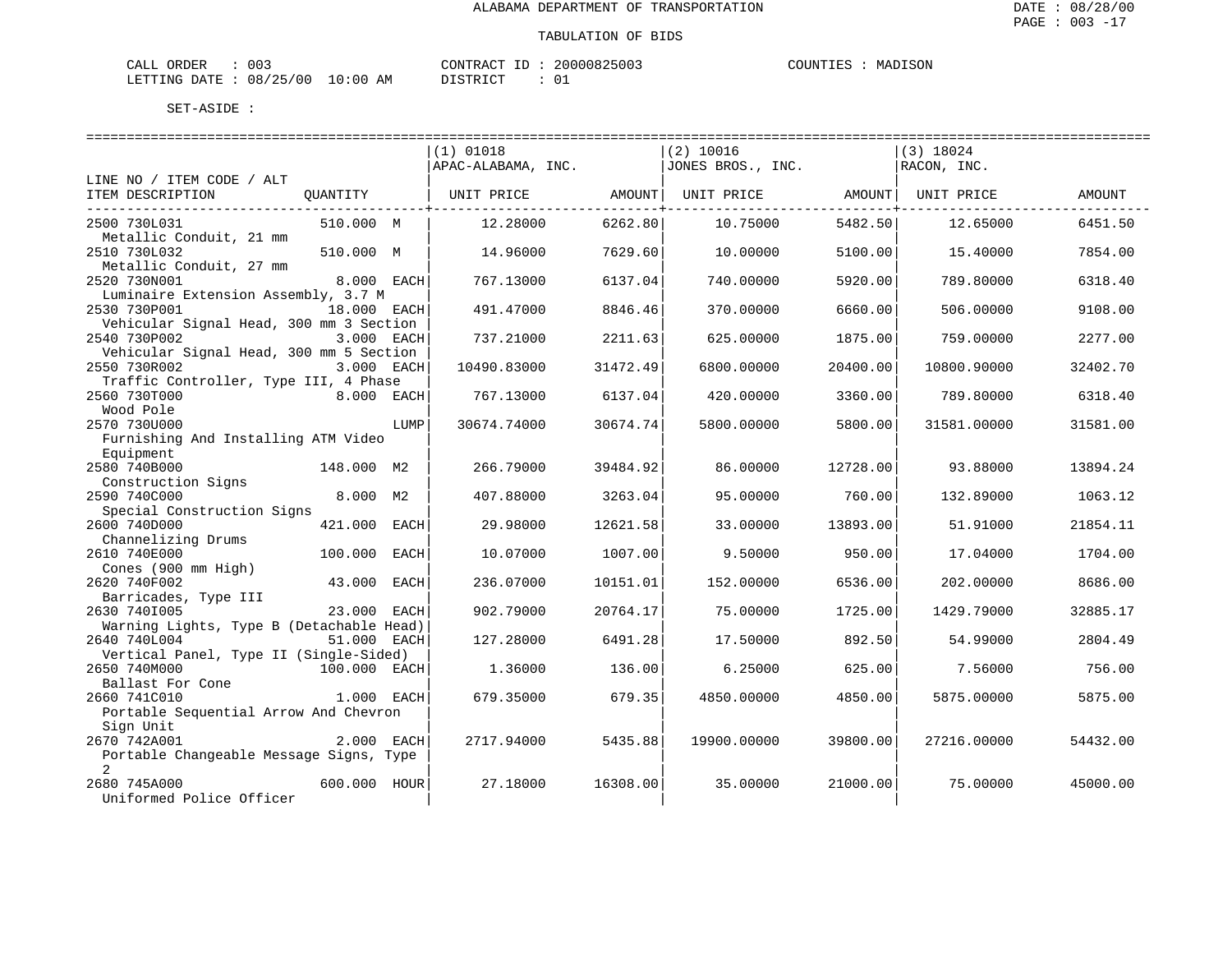| ORDER<br>CALI | ົ່<br>UU3 |               | CONTRACT   | TГ | 20000825003 | COUNTIES | MADISON |
|---------------|-----------|---------------|------------|----|-------------|----------|---------|
| LETTING DATE  | 08/25/00  | LO : 00<br>ΑM | DI STR TOT |    |             |          |         |

| $(1)$ 01018<br>$(2)$ 10016<br>(3) 18024<br>$ $ APAC-ALABAMA, INC. $ $ JONES BROS., INC.<br>RACON, INC.<br>LINE NO / ITEM CODE / ALT<br>UNIT PRICE AMOUNT<br>ITEM DESCRIPTION<br>QUANTITY  <br>UNIT PRICE AMOUNT   UNIT PRICE<br>AMOUNT<br>$16.000$ EACH<br>2690 750B261<br>8918.12000<br>142689.92<br>187200.00<br>9181.70000<br>11700.00000<br>146907.20<br>Segmented Reflector Luminaire Assembly<br>With ILD, Double<br>62.000 EACH<br>2700 750B270<br>4891.23000<br>303256.26<br>6600.00000<br>409200.00<br>5035.80000<br>312219.60<br>Offset Luminaire Assembly With ILD,<br>Single<br>2710 750B271<br>18.000 EACH<br>8145.64000<br>146621.52<br>10100.00000<br>181800.00<br>8386.40000<br>150955.20<br>Offset Luminaire Assembly With ILD,<br>Double<br>2720 750C000<br>6.000 EACH<br>1666.74000<br>10000.44<br>700.00000<br>4200.00<br>1716.00000<br>10296.00<br>Electrical Junction Box, Type 1<br>2730 750C002<br>16.000 EACH<br>10684.32<br>667.77000<br>650.00000<br>10400.00<br>687.50000<br>11000.00<br>Electrical Junction Box, Type 3<br>112.000 M<br>2740 750D153<br>14.96000<br>1675.52<br>1456.00<br>15.40000<br>1724.80<br>13.00000<br>Metallic Conduit, 27 mm<br>2750 750E004<br>112.000 M<br>2.14000<br>2,20000<br>246.40<br>239.68<br>1,60000<br>179.20<br>Conductor, #6 AWG<br>224.000 M<br>2760 750E006<br>3.74000<br>837.76<br>2.90000<br>649.60<br>3.85000<br>862.40<br>Conductor, #2 AWG<br>2770 750F002<br>1.000 EACH<br>12767.37000<br>12767.37<br>7500.00000<br>7500.00<br>13145.00000<br>13145.00<br>Lighting Control Center, Type WP<br>2780 750N011<br>11.000 EACH<br>1401.77000<br>15419.47<br>750.00000<br>8250.00<br>1443.20000<br>15875.20<br>Roadway Pole Foundation, Concrete<br>69.000 EACH<br>2790 750N012<br>785.30000<br>54185.70<br>650.00000<br>44850.00<br>808.50000<br>55786.50<br>Roadway Pole Foundation, Auger Base<br>3718.000 M<br>2800 750P000<br>46883.98<br>12.61000<br>7.50000<br>27885.00<br>12.98000<br>48259.64<br>Combined Duct And Cable, 3 #6 AWG<br>2810 750P003<br>374.000 M<br>14.96000<br>5595.04<br>8.50000<br>3179.00<br>15.40000<br>5759.60<br>Combined Duct And Cable, 2 #4, 1 #6 AWG<br>2820 750P006<br>727.000 M<br>12431.70<br>17.10000<br>9.00000<br>6543.00<br>17.60000<br>12795.20<br>Combined Duct And Cable, 2 #2, 1 #6 AWG<br>2830 750P009<br>934.000 M<br>20.31000<br>18969.54<br>11,00000<br>10274.00<br>20.90000<br>19520.60<br>Combined Duct And Cable, 2 #1/0, 1 #6<br>AWG<br>2840 750P010<br>22.44000<br>17391.00<br>12.50000<br>775.000 M<br>9687.50<br>23.10000<br>17902.50<br>Combined Duct And Cable, 2 #2/0, 1 #4<br>AWG<br>2850 756A006<br>5218.11<br>111.000 M<br>47.01000<br>40.00000<br>4440.00<br>48.40000<br>5372.40<br>103 mm Electrical Conduit, 1 Line, Type<br>1 Installation<br>117.000 M<br>2860 756A022<br>56.52000<br>6612.84<br>65.00000<br>6821.10<br>7605.00<br>58.30000<br>103 mm Electrical Conduit, 1 Line, Type |                |  |  |  |  |
|--------------------------------------------------------------------------------------------------------------------------------------------------------------------------------------------------------------------------------------------------------------------------------------------------------------------------------------------------------------------------------------------------------------------------------------------------------------------------------------------------------------------------------------------------------------------------------------------------------------------------------------------------------------------------------------------------------------------------------------------------------------------------------------------------------------------------------------------------------------------------------------------------------------------------------------------------------------------------------------------------------------------------------------------------------------------------------------------------------------------------------------------------------------------------------------------------------------------------------------------------------------------------------------------------------------------------------------------------------------------------------------------------------------------------------------------------------------------------------------------------------------------------------------------------------------------------------------------------------------------------------------------------------------------------------------------------------------------------------------------------------------------------------------------------------------------------------------------------------------------------------------------------------------------------------------------------------------------------------------------------------------------------------------------------------------------------------------------------------------------------------------------------------------------------------------------------------------------------------------------------------------------------------------------------------------------------------------------------------------------------------------------------------------------------------------------------------------------------------------------------------------------------------------------------------------------------------------------------------------------------------------------------------------------------------------------------------------------------------------------------------------------------------------------------------------------------------------------------------------------------------------------------------------------------------|----------------|--|--|--|--|
|                                                                                                                                                                                                                                                                                                                                                                                                                                                                                                                                                                                                                                                                                                                                                                                                                                                                                                                                                                                                                                                                                                                                                                                                                                                                                                                                                                                                                                                                                                                                                                                                                                                                                                                                                                                                                                                                                                                                                                                                                                                                                                                                                                                                                                                                                                                                                                                                                                                                                                                                                                                                                                                                                                                                                                                                                                                                                                                                |                |  |  |  |  |
|                                                                                                                                                                                                                                                                                                                                                                                                                                                                                                                                                                                                                                                                                                                                                                                                                                                                                                                                                                                                                                                                                                                                                                                                                                                                                                                                                                                                                                                                                                                                                                                                                                                                                                                                                                                                                                                                                                                                                                                                                                                                                                                                                                                                                                                                                                                                                                                                                                                                                                                                                                                                                                                                                                                                                                                                                                                                                                                                |                |  |  |  |  |
|                                                                                                                                                                                                                                                                                                                                                                                                                                                                                                                                                                                                                                                                                                                                                                                                                                                                                                                                                                                                                                                                                                                                                                                                                                                                                                                                                                                                                                                                                                                                                                                                                                                                                                                                                                                                                                                                                                                                                                                                                                                                                                                                                                                                                                                                                                                                                                                                                                                                                                                                                                                                                                                                                                                                                                                                                                                                                                                                |                |  |  |  |  |
|                                                                                                                                                                                                                                                                                                                                                                                                                                                                                                                                                                                                                                                                                                                                                                                                                                                                                                                                                                                                                                                                                                                                                                                                                                                                                                                                                                                                                                                                                                                                                                                                                                                                                                                                                                                                                                                                                                                                                                                                                                                                                                                                                                                                                                                                                                                                                                                                                                                                                                                                                                                                                                                                                                                                                                                                                                                                                                                                |                |  |  |  |  |
|                                                                                                                                                                                                                                                                                                                                                                                                                                                                                                                                                                                                                                                                                                                                                                                                                                                                                                                                                                                                                                                                                                                                                                                                                                                                                                                                                                                                                                                                                                                                                                                                                                                                                                                                                                                                                                                                                                                                                                                                                                                                                                                                                                                                                                                                                                                                                                                                                                                                                                                                                                                                                                                                                                                                                                                                                                                                                                                                |                |  |  |  |  |
|                                                                                                                                                                                                                                                                                                                                                                                                                                                                                                                                                                                                                                                                                                                                                                                                                                                                                                                                                                                                                                                                                                                                                                                                                                                                                                                                                                                                                                                                                                                                                                                                                                                                                                                                                                                                                                                                                                                                                                                                                                                                                                                                                                                                                                                                                                                                                                                                                                                                                                                                                                                                                                                                                                                                                                                                                                                                                                                                |                |  |  |  |  |
|                                                                                                                                                                                                                                                                                                                                                                                                                                                                                                                                                                                                                                                                                                                                                                                                                                                                                                                                                                                                                                                                                                                                                                                                                                                                                                                                                                                                                                                                                                                                                                                                                                                                                                                                                                                                                                                                                                                                                                                                                                                                                                                                                                                                                                                                                                                                                                                                                                                                                                                                                                                                                                                                                                                                                                                                                                                                                                                                |                |  |  |  |  |
|                                                                                                                                                                                                                                                                                                                                                                                                                                                                                                                                                                                                                                                                                                                                                                                                                                                                                                                                                                                                                                                                                                                                                                                                                                                                                                                                                                                                                                                                                                                                                                                                                                                                                                                                                                                                                                                                                                                                                                                                                                                                                                                                                                                                                                                                                                                                                                                                                                                                                                                                                                                                                                                                                                                                                                                                                                                                                                                                |                |  |  |  |  |
|                                                                                                                                                                                                                                                                                                                                                                                                                                                                                                                                                                                                                                                                                                                                                                                                                                                                                                                                                                                                                                                                                                                                                                                                                                                                                                                                                                                                                                                                                                                                                                                                                                                                                                                                                                                                                                                                                                                                                                                                                                                                                                                                                                                                                                                                                                                                                                                                                                                                                                                                                                                                                                                                                                                                                                                                                                                                                                                                |                |  |  |  |  |
|                                                                                                                                                                                                                                                                                                                                                                                                                                                                                                                                                                                                                                                                                                                                                                                                                                                                                                                                                                                                                                                                                                                                                                                                                                                                                                                                                                                                                                                                                                                                                                                                                                                                                                                                                                                                                                                                                                                                                                                                                                                                                                                                                                                                                                                                                                                                                                                                                                                                                                                                                                                                                                                                                                                                                                                                                                                                                                                                |                |  |  |  |  |
|                                                                                                                                                                                                                                                                                                                                                                                                                                                                                                                                                                                                                                                                                                                                                                                                                                                                                                                                                                                                                                                                                                                                                                                                                                                                                                                                                                                                                                                                                                                                                                                                                                                                                                                                                                                                                                                                                                                                                                                                                                                                                                                                                                                                                                                                                                                                                                                                                                                                                                                                                                                                                                                                                                                                                                                                                                                                                                                                |                |  |  |  |  |
|                                                                                                                                                                                                                                                                                                                                                                                                                                                                                                                                                                                                                                                                                                                                                                                                                                                                                                                                                                                                                                                                                                                                                                                                                                                                                                                                                                                                                                                                                                                                                                                                                                                                                                                                                                                                                                                                                                                                                                                                                                                                                                                                                                                                                                                                                                                                                                                                                                                                                                                                                                                                                                                                                                                                                                                                                                                                                                                                |                |  |  |  |  |
|                                                                                                                                                                                                                                                                                                                                                                                                                                                                                                                                                                                                                                                                                                                                                                                                                                                                                                                                                                                                                                                                                                                                                                                                                                                                                                                                                                                                                                                                                                                                                                                                                                                                                                                                                                                                                                                                                                                                                                                                                                                                                                                                                                                                                                                                                                                                                                                                                                                                                                                                                                                                                                                                                                                                                                                                                                                                                                                                |                |  |  |  |  |
|                                                                                                                                                                                                                                                                                                                                                                                                                                                                                                                                                                                                                                                                                                                                                                                                                                                                                                                                                                                                                                                                                                                                                                                                                                                                                                                                                                                                                                                                                                                                                                                                                                                                                                                                                                                                                                                                                                                                                                                                                                                                                                                                                                                                                                                                                                                                                                                                                                                                                                                                                                                                                                                                                                                                                                                                                                                                                                                                |                |  |  |  |  |
|                                                                                                                                                                                                                                                                                                                                                                                                                                                                                                                                                                                                                                                                                                                                                                                                                                                                                                                                                                                                                                                                                                                                                                                                                                                                                                                                                                                                                                                                                                                                                                                                                                                                                                                                                                                                                                                                                                                                                                                                                                                                                                                                                                                                                                                                                                                                                                                                                                                                                                                                                                                                                                                                                                                                                                                                                                                                                                                                |                |  |  |  |  |
|                                                                                                                                                                                                                                                                                                                                                                                                                                                                                                                                                                                                                                                                                                                                                                                                                                                                                                                                                                                                                                                                                                                                                                                                                                                                                                                                                                                                                                                                                                                                                                                                                                                                                                                                                                                                                                                                                                                                                                                                                                                                                                                                                                                                                                                                                                                                                                                                                                                                                                                                                                                                                                                                                                                                                                                                                                                                                                                                |                |  |  |  |  |
|                                                                                                                                                                                                                                                                                                                                                                                                                                                                                                                                                                                                                                                                                                                                                                                                                                                                                                                                                                                                                                                                                                                                                                                                                                                                                                                                                                                                                                                                                                                                                                                                                                                                                                                                                                                                                                                                                                                                                                                                                                                                                                                                                                                                                                                                                                                                                                                                                                                                                                                                                                                                                                                                                                                                                                                                                                                                                                                                |                |  |  |  |  |
|                                                                                                                                                                                                                                                                                                                                                                                                                                                                                                                                                                                                                                                                                                                                                                                                                                                                                                                                                                                                                                                                                                                                                                                                                                                                                                                                                                                                                                                                                                                                                                                                                                                                                                                                                                                                                                                                                                                                                                                                                                                                                                                                                                                                                                                                                                                                                                                                                                                                                                                                                                                                                                                                                                                                                                                                                                                                                                                                |                |  |  |  |  |
|                                                                                                                                                                                                                                                                                                                                                                                                                                                                                                                                                                                                                                                                                                                                                                                                                                                                                                                                                                                                                                                                                                                                                                                                                                                                                                                                                                                                                                                                                                                                                                                                                                                                                                                                                                                                                                                                                                                                                                                                                                                                                                                                                                                                                                                                                                                                                                                                                                                                                                                                                                                                                                                                                                                                                                                                                                                                                                                                |                |  |  |  |  |
|                                                                                                                                                                                                                                                                                                                                                                                                                                                                                                                                                                                                                                                                                                                                                                                                                                                                                                                                                                                                                                                                                                                                                                                                                                                                                                                                                                                                                                                                                                                                                                                                                                                                                                                                                                                                                                                                                                                                                                                                                                                                                                                                                                                                                                                                                                                                                                                                                                                                                                                                                                                                                                                                                                                                                                                                                                                                                                                                |                |  |  |  |  |
|                                                                                                                                                                                                                                                                                                                                                                                                                                                                                                                                                                                                                                                                                                                                                                                                                                                                                                                                                                                                                                                                                                                                                                                                                                                                                                                                                                                                                                                                                                                                                                                                                                                                                                                                                                                                                                                                                                                                                                                                                                                                                                                                                                                                                                                                                                                                                                                                                                                                                                                                                                                                                                                                                                                                                                                                                                                                                                                                |                |  |  |  |  |
|                                                                                                                                                                                                                                                                                                                                                                                                                                                                                                                                                                                                                                                                                                                                                                                                                                                                                                                                                                                                                                                                                                                                                                                                                                                                                                                                                                                                                                                                                                                                                                                                                                                                                                                                                                                                                                                                                                                                                                                                                                                                                                                                                                                                                                                                                                                                                                                                                                                                                                                                                                                                                                                                                                                                                                                                                                                                                                                                |                |  |  |  |  |
|                                                                                                                                                                                                                                                                                                                                                                                                                                                                                                                                                                                                                                                                                                                                                                                                                                                                                                                                                                                                                                                                                                                                                                                                                                                                                                                                                                                                                                                                                                                                                                                                                                                                                                                                                                                                                                                                                                                                                                                                                                                                                                                                                                                                                                                                                                                                                                                                                                                                                                                                                                                                                                                                                                                                                                                                                                                                                                                                |                |  |  |  |  |
|                                                                                                                                                                                                                                                                                                                                                                                                                                                                                                                                                                                                                                                                                                                                                                                                                                                                                                                                                                                                                                                                                                                                                                                                                                                                                                                                                                                                                                                                                                                                                                                                                                                                                                                                                                                                                                                                                                                                                                                                                                                                                                                                                                                                                                                                                                                                                                                                                                                                                                                                                                                                                                                                                                                                                                                                                                                                                                                                |                |  |  |  |  |
|                                                                                                                                                                                                                                                                                                                                                                                                                                                                                                                                                                                                                                                                                                                                                                                                                                                                                                                                                                                                                                                                                                                                                                                                                                                                                                                                                                                                                                                                                                                                                                                                                                                                                                                                                                                                                                                                                                                                                                                                                                                                                                                                                                                                                                                                                                                                                                                                                                                                                                                                                                                                                                                                                                                                                                                                                                                                                                                                |                |  |  |  |  |
|                                                                                                                                                                                                                                                                                                                                                                                                                                                                                                                                                                                                                                                                                                                                                                                                                                                                                                                                                                                                                                                                                                                                                                                                                                                                                                                                                                                                                                                                                                                                                                                                                                                                                                                                                                                                                                                                                                                                                                                                                                                                                                                                                                                                                                                                                                                                                                                                                                                                                                                                                                                                                                                                                                                                                                                                                                                                                                                                |                |  |  |  |  |
|                                                                                                                                                                                                                                                                                                                                                                                                                                                                                                                                                                                                                                                                                                                                                                                                                                                                                                                                                                                                                                                                                                                                                                                                                                                                                                                                                                                                                                                                                                                                                                                                                                                                                                                                                                                                                                                                                                                                                                                                                                                                                                                                                                                                                                                                                                                                                                                                                                                                                                                                                                                                                                                                                                                                                                                                                                                                                                                                |                |  |  |  |  |
|                                                                                                                                                                                                                                                                                                                                                                                                                                                                                                                                                                                                                                                                                                                                                                                                                                                                                                                                                                                                                                                                                                                                                                                                                                                                                                                                                                                                                                                                                                                                                                                                                                                                                                                                                                                                                                                                                                                                                                                                                                                                                                                                                                                                                                                                                                                                                                                                                                                                                                                                                                                                                                                                                                                                                                                                                                                                                                                                |                |  |  |  |  |
|                                                                                                                                                                                                                                                                                                                                                                                                                                                                                                                                                                                                                                                                                                                                                                                                                                                                                                                                                                                                                                                                                                                                                                                                                                                                                                                                                                                                                                                                                                                                                                                                                                                                                                                                                                                                                                                                                                                                                                                                                                                                                                                                                                                                                                                                                                                                                                                                                                                                                                                                                                                                                                                                                                                                                                                                                                                                                                                                |                |  |  |  |  |
|                                                                                                                                                                                                                                                                                                                                                                                                                                                                                                                                                                                                                                                                                                                                                                                                                                                                                                                                                                                                                                                                                                                                                                                                                                                                                                                                                                                                                                                                                                                                                                                                                                                                                                                                                                                                                                                                                                                                                                                                                                                                                                                                                                                                                                                                                                                                                                                                                                                                                                                                                                                                                                                                                                                                                                                                                                                                                                                                |                |  |  |  |  |
|                                                                                                                                                                                                                                                                                                                                                                                                                                                                                                                                                                                                                                                                                                                                                                                                                                                                                                                                                                                                                                                                                                                                                                                                                                                                                                                                                                                                                                                                                                                                                                                                                                                                                                                                                                                                                                                                                                                                                                                                                                                                                                                                                                                                                                                                                                                                                                                                                                                                                                                                                                                                                                                                                                                                                                                                                                                                                                                                |                |  |  |  |  |
|                                                                                                                                                                                                                                                                                                                                                                                                                                                                                                                                                                                                                                                                                                                                                                                                                                                                                                                                                                                                                                                                                                                                                                                                                                                                                                                                                                                                                                                                                                                                                                                                                                                                                                                                                                                                                                                                                                                                                                                                                                                                                                                                                                                                                                                                                                                                                                                                                                                                                                                                                                                                                                                                                                                                                                                                                                                                                                                                |                |  |  |  |  |
|                                                                                                                                                                                                                                                                                                                                                                                                                                                                                                                                                                                                                                                                                                                                                                                                                                                                                                                                                                                                                                                                                                                                                                                                                                                                                                                                                                                                                                                                                                                                                                                                                                                                                                                                                                                                                                                                                                                                                                                                                                                                                                                                                                                                                                                                                                                                                                                                                                                                                                                                                                                                                                                                                                                                                                                                                                                                                                                                |                |  |  |  |  |
|                                                                                                                                                                                                                                                                                                                                                                                                                                                                                                                                                                                                                                                                                                                                                                                                                                                                                                                                                                                                                                                                                                                                                                                                                                                                                                                                                                                                                                                                                                                                                                                                                                                                                                                                                                                                                                                                                                                                                                                                                                                                                                                                                                                                                                                                                                                                                                                                                                                                                                                                                                                                                                                                                                                                                                                                                                                                                                                                |                |  |  |  |  |
|                                                                                                                                                                                                                                                                                                                                                                                                                                                                                                                                                                                                                                                                                                                                                                                                                                                                                                                                                                                                                                                                                                                                                                                                                                                                                                                                                                                                                                                                                                                                                                                                                                                                                                                                                                                                                                                                                                                                                                                                                                                                                                                                                                                                                                                                                                                                                                                                                                                                                                                                                                                                                                                                                                                                                                                                                                                                                                                                |                |  |  |  |  |
|                                                                                                                                                                                                                                                                                                                                                                                                                                                                                                                                                                                                                                                                                                                                                                                                                                                                                                                                                                                                                                                                                                                                                                                                                                                                                                                                                                                                                                                                                                                                                                                                                                                                                                                                                                                                                                                                                                                                                                                                                                                                                                                                                                                                                                                                                                                                                                                                                                                                                                                                                                                                                                                                                                                                                                                                                                                                                                                                |                |  |  |  |  |
|                                                                                                                                                                                                                                                                                                                                                                                                                                                                                                                                                                                                                                                                                                                                                                                                                                                                                                                                                                                                                                                                                                                                                                                                                                                                                                                                                                                                                                                                                                                                                                                                                                                                                                                                                                                                                                                                                                                                                                                                                                                                                                                                                                                                                                                                                                                                                                                                                                                                                                                                                                                                                                                                                                                                                                                                                                                                                                                                |                |  |  |  |  |
|                                                                                                                                                                                                                                                                                                                                                                                                                                                                                                                                                                                                                                                                                                                                                                                                                                                                                                                                                                                                                                                                                                                                                                                                                                                                                                                                                                                                                                                                                                                                                                                                                                                                                                                                                                                                                                                                                                                                                                                                                                                                                                                                                                                                                                                                                                                                                                                                                                                                                                                                                                                                                                                                                                                                                                                                                                                                                                                                |                |  |  |  |  |
|                                                                                                                                                                                                                                                                                                                                                                                                                                                                                                                                                                                                                                                                                                                                                                                                                                                                                                                                                                                                                                                                                                                                                                                                                                                                                                                                                                                                                                                                                                                                                                                                                                                                                                                                                                                                                                                                                                                                                                                                                                                                                                                                                                                                                                                                                                                                                                                                                                                                                                                                                                                                                                                                                                                                                                                                                                                                                                                                |                |  |  |  |  |
|                                                                                                                                                                                                                                                                                                                                                                                                                                                                                                                                                                                                                                                                                                                                                                                                                                                                                                                                                                                                                                                                                                                                                                                                                                                                                                                                                                                                                                                                                                                                                                                                                                                                                                                                                                                                                                                                                                                                                                                                                                                                                                                                                                                                                                                                                                                                                                                                                                                                                                                                                                                                                                                                                                                                                                                                                                                                                                                                |                |  |  |  |  |
|                                                                                                                                                                                                                                                                                                                                                                                                                                                                                                                                                                                                                                                                                                                                                                                                                                                                                                                                                                                                                                                                                                                                                                                                                                                                                                                                                                                                                                                                                                                                                                                                                                                                                                                                                                                                                                                                                                                                                                                                                                                                                                                                                                                                                                                                                                                                                                                                                                                                                                                                                                                                                                                                                                                                                                                                                                                                                                                                |                |  |  |  |  |
|                                                                                                                                                                                                                                                                                                                                                                                                                                                                                                                                                                                                                                                                                                                                                                                                                                                                                                                                                                                                                                                                                                                                                                                                                                                                                                                                                                                                                                                                                                                                                                                                                                                                                                                                                                                                                                                                                                                                                                                                                                                                                                                                                                                                                                                                                                                                                                                                                                                                                                                                                                                                                                                                                                                                                                                                                                                                                                                                |                |  |  |  |  |
|                                                                                                                                                                                                                                                                                                                                                                                                                                                                                                                                                                                                                                                                                                                                                                                                                                                                                                                                                                                                                                                                                                                                                                                                                                                                                                                                                                                                                                                                                                                                                                                                                                                                                                                                                                                                                                                                                                                                                                                                                                                                                                                                                                                                                                                                                                                                                                                                                                                                                                                                                                                                                                                                                                                                                                                                                                                                                                                                | 5 Installation |  |  |  |  |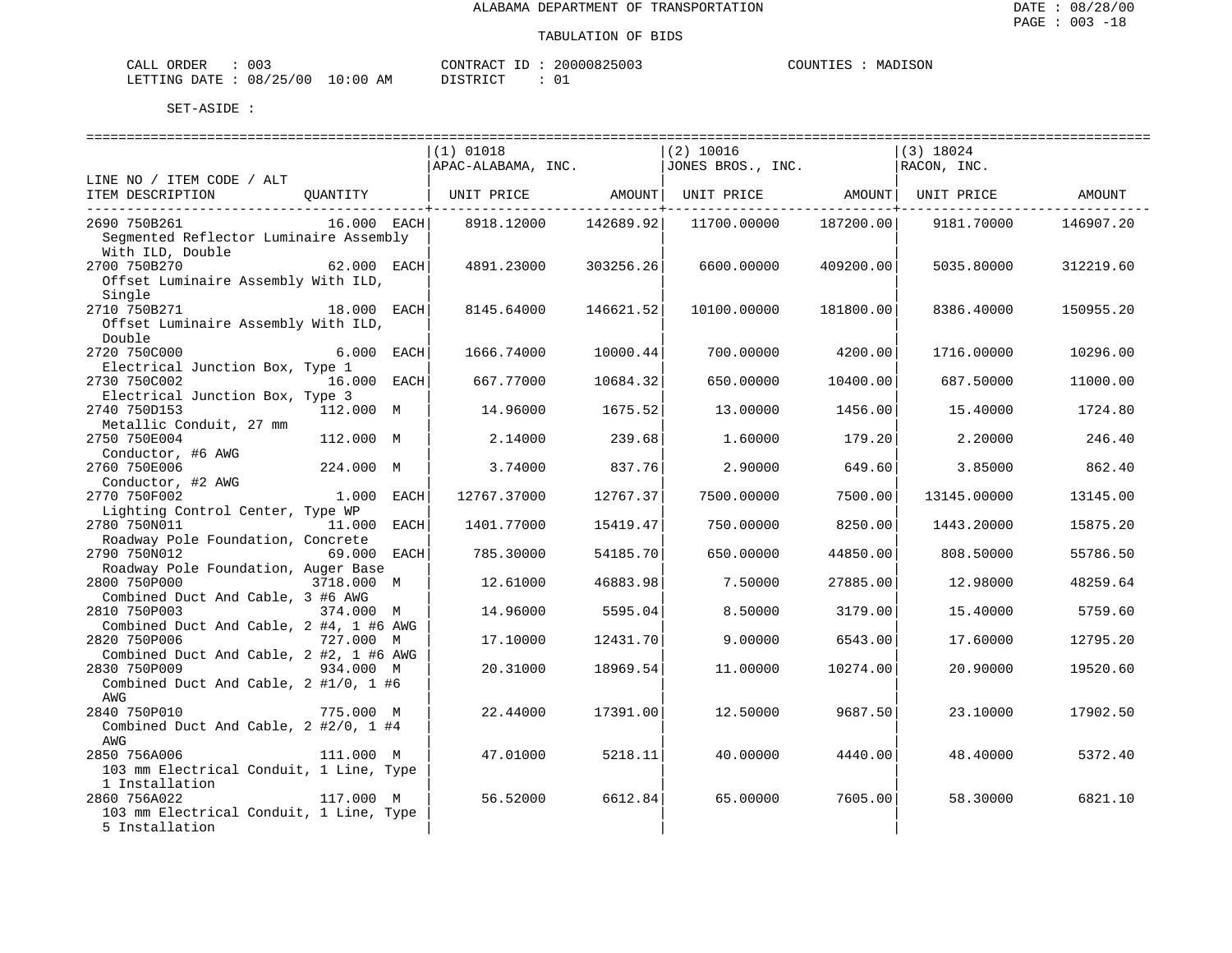| 003<br>ORDER<br>CALL     | CONTRACT                | 20000825003<br>$- -$ | MADISON<br>COUNTIES |
|--------------------------|-------------------------|----------------------|---------------------|
| 08/25/00<br>LETTING DATE | 10:00<br>DISTRICT<br>AΜ | ـ ب                  |                     |

| LINE NO / ITEM CODE / ALT<br>ITEM DESCRIPTION                                | OUANTITY |      | $(1)$ 01018<br>APAC-ALABAMA, INC.<br>UNIT PRICE | AMOUNT                     | $(2)$ 10016<br>JONES BROS., INC.<br>UNIT PRICE | AMOUNT                     | $(3)$ 18024<br> RACON, INC.<br>UNIT PRICE | AMOUNT                     |
|------------------------------------------------------------------------------|----------|------|-------------------------------------------------|----------------------------|------------------------------------------------|----------------------------|-------------------------------------------|----------------------------|
| 2870 998A000<br>Construction Fuel (Maximum Bid Limited<br>To \$1,270,500.00) |          | LUMP | 1,00000                                         | 1.00                       | 1,00000                                        | 1.00                       | 0.00000                                   | 0.00                       |
| 2880 999 000<br>Trainee Hours At 80 Cents Per Hour<br>SECTION TOTALS         | 4500.000 | HOUR | 0.80000                                         | 3600.00<br>\$18,258,982.91 | 0.80000                                        | 3600.00<br>\$18,652,583.15 | 0.80000                                   | 3600.00<br>\$19,437,425.08 |
| CONTRACT TOTALS                                                              |          |      |                                                 | \$18, 258, 982.91          |                                                | \$18,652,583.15            |                                           | \$19,437,425.08            |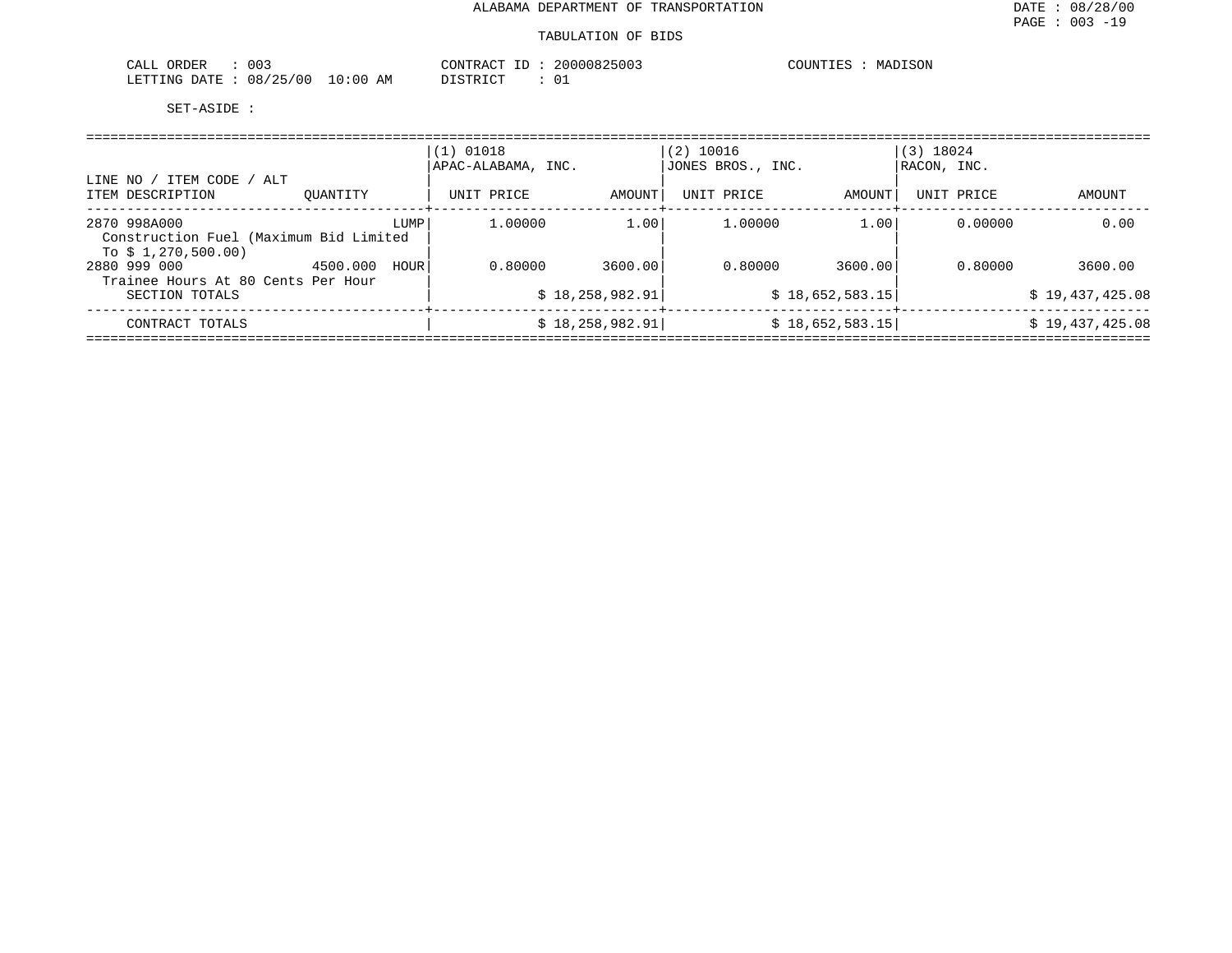# TABULATION OF BIDS

| ORDER<br>CALL | 003      |             | CONTRACT ID | 20000825003 | COUNTIES<br>MADISON |
|---------------|----------|-------------|-------------|-------------|---------------------|
| LETTING DATE  | 08/25/00 | 10:00<br>ΑM | DISTRICT    | 01          |                     |

|                                                    |              |            | $(4)$ 19074                                              |          | $(5)$ 23009       |                   |            |        |
|----------------------------------------------------|--------------|------------|----------------------------------------------------------|----------|-------------------|-------------------|------------|--------|
|                                                    |              |            | S & M EQUIPMENT CO., INC.   WHITAKER CONTRACTING CORPORA |          |                   |                   |            |        |
| LINE NO / ITEM CODE / ALT                          |              |            |                                                          |          |                   |                   |            |        |
| ITEM DESCRIPTION                                   | QUANTITY     |            | UNIT PRICE                                               | AMOUNT   | UNIT PRICE AMOUNT |                   | UNIT PRICE | AMOUNT |
| ____________________________<br>SECTION 0001 TOTAL |              |            |                                                          |          |                   | ----------------+ |            |        |
| 0010 201A000                                       |              | LUMP       |                                                          |          |                   |                   |            |        |
| Clearing & Grubbing (Approximately 48              |              |            |                                                          |          |                   |                   |            |        |
| Hectares)                                          |              |            |                                                          |          |                   |                   |            |        |
| 0020 205A001                                       | $1.000$ EACH |            | 5000.00000                                               | 5000.00  |                   |                   |            |        |
|                                                    |              |            |                                                          |          | 9500.00000        | 9500.00           |            |        |
| Removal Of Structures, Structure No. 1             |              |            |                                                          |          |                   |                   |            |        |
| 0030 205A002                                       | $1.000$ EACH |            | 5000.00000                                               | 5000.00  | 4000.00000        | 4000.00           |            |        |
| Removal Of Structures, Structure No. 2             |              |            |                                                          |          |                   |                   |            |        |
| 0040 205A003                                       | 1.000 EACH   |            | 5000.00000                                               | 5000.00  | 200.00000         | 200.00            |            |        |
| Removal Of Structures, Structure No. 3             |              |            |                                                          |          |                   |                   |            |        |
| 0050 205A004                                       | 1.000 EACH   |            | 5000.00000                                               | 5000.00  | 200.00000         | 200.00            |            |        |
| Removal Of Structures, Structure No. 3A            |              |            |                                                          |          |                   |                   |            |        |
| 0060 205A005                                       | $1.000$ EACH |            | 5000.00000                                               | 5000.00  | 1500.00000        | 1500.00           |            |        |
| Removal Of Structures, Structure No. 3B            |              |            |                                                          |          |                   |                   |            |        |
| 0070 206B000                                       |              | LUMP       | 5500.00000                                               | 5500.00  | 1500.00000        | 1500.00           |            |        |
| Removal Of Old Box Culvert, Station                |              |            |                                                          |          |                   |                   |            |        |
| Station 14+40                                      |              |            |                                                          |          |                   |                   |            |        |
| 0080 206B001                                       |              | LUMP       | 3250.00000                                               | 3250.00  | 950.00000         | 950.00            |            |        |
| Removal Of Old Box Culvert, Station                |              |            |                                                          |          |                   |                   |            |        |
| Station 15+25                                      |              |            |                                                          |          |                   |                   |            |        |
| 0090 206C000                                       | 55.000 M2    |            | 270.00000                                                | 14850.00 | 10.00000          | 550.00            |            |        |
| Removing Concrete Sidewalk                         |              |            |                                                          |          |                   |                   |            |        |
| 0100 206D000                                       | 409.000 M    |            | 15.09000                                                 | 6171.81  | 6.00000           | 2454.00           |            |        |
| Removing Pipe                                      |              |            |                                                          |          |                   |                   |            |        |
| 0110 206D001                                       | 112.000 M    |            | 12.25000                                                 | 1372.00  | 11,00000          | 1232.00           |            |        |
| Removing Guardrail                                 |              |            |                                                          |          |                   |                   |            |        |
| 0120 206D003                                       | 315.000 M    |            | 7.60000                                                  | 2394.00  | 9.00000           | 2835.00           |            |        |
| Removing Curb And Gutter                           |              |            |                                                          |          |                   |                   |            |        |
|                                                    |              |            |                                                          |          |                   |                   |            |        |
| 0130 206D009<br>Removing New Jersey Barrier Rail   | 235.000 M    |            | 34.00000                                                 | 7990.00  | 48.75000          | 11456.25          |            |        |
|                                                    |              |            |                                                          |          |                   |                   |            |        |
| 0140 206E000                                       | 27.000 EACH  |            | 200.00000                                                | 5400.00  | 300.00000         | 8100.00           |            |        |
| Removing Headwalls                                 |              |            |                                                          |          |                   |                   |            |        |
| 0150 206E001                                       | 9.000 EACH   |            | 285.00000                                                | 2565.00  | 300.00000         | 2700.00           |            |        |
| Removing Inlets                                    |              |            |                                                          |          |                   |                   |            |        |
| 0160 206E008                                       | 8.000 EACH   |            | 175.00000                                                | 1400.00  | 125.00000         | 1000.00           |            |        |
| Removing Guardrail End Anchor (All Type)           |              |            |                                                          |          |                   |                   |            |        |
| 0170 206E020                                       |              | 1.000 EACH | 1550.00000                                               | 1550.00  | 1800.00000        | 1800.00           |            |        |
| Removing Existing Overhead Sign                    |              |            |                                                          |          |                   |                   |            |        |
| Structure                                          |              |            |                                                          |          |                   |                   |            |        |
| 0180 206E035                                       |              | 3.000 EACH | 100.00000                                                | 300.00   | 100.00000         | 300.00            |            |        |
| Removing Concrete Picnic Tables                    |              |            |                                                          |          |                   |                   |            |        |
|                                                    |              |            |                                                          |          |                   |                   |            |        |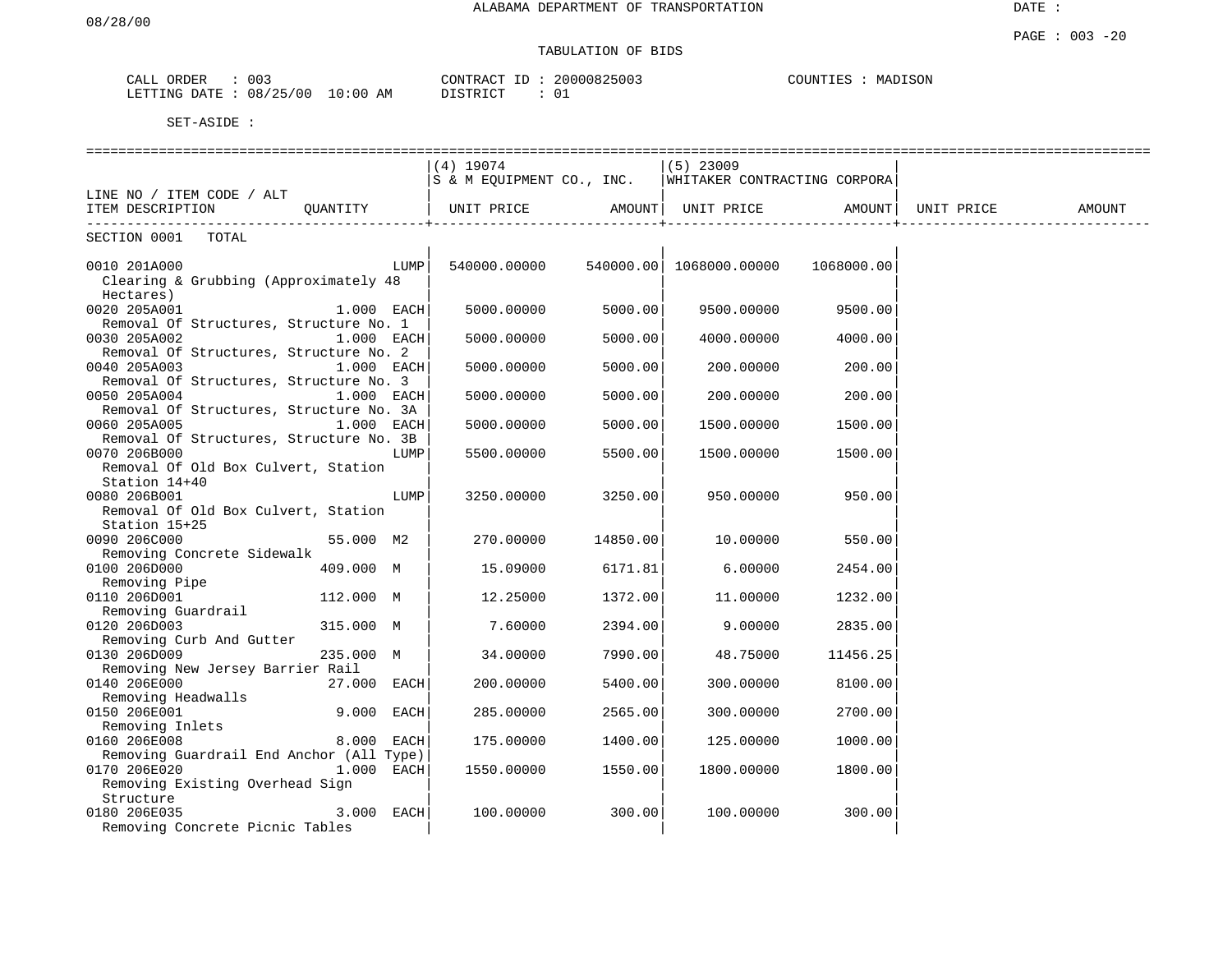| UB.<br>l) H∶l≂       | 003         |                        | $\bigcap$ NTR $\bigcap$<br>- አጣጥ | UU 5 | $T \cap T$<br>$\Lambda$ $\text{I} \text{I} \text{M} \text{I} \text{I}$<br>MA |  |
|----------------------|-------------|------------------------|----------------------------------|------|------------------------------------------------------------------------------|--|
| .ETTTIMG<br>$\Delta$ | 08<br>. U L | AM<br>ЛU<br>$^{\circ}$ | $T \cap T$<br>CFD                | ັັັ  |                                                                              |  |

|                                           |               |      | (4) 19074                 |            | $(5)$ 23009                  |            |            |        |
|-------------------------------------------|---------------|------|---------------------------|------------|------------------------------|------------|------------|--------|
|                                           |               |      | S & M EQUIPMENT CO., INC. |            | WHITAKER CONTRACTING CORPORA |            |            |        |
| LINE NO / ITEM CODE / ALT                 |               |      |                           |            |                              |            |            |        |
| ITEM DESCRIPTION                          | QUANTITY      |      | UNIT PRICE                | AMOUNT     | UNIT PRICE                   | AMOUNT     | UNIT PRICE | AMOUNT |
|                                           |               |      |                           |            |                              |            |            |        |
| 0190 206E041                              | $1.000$ EACH  |      | 950.00000                 | 950.00     | 400.00000                    | 400.00     |            |        |
| Removing Impact Attenuators               |               |      |                           |            |                              |            |            |        |
| 0200 209A000                              | $1.000$ EACH  |      | 500.00000                 | 500.00     | 100.00000                    | 100.00     |            |        |
| Mailbox Reset, Single                     |               |      |                           |            |                              |            |            |        |
| 0210 210A000                              | 654295.000 M3 |      | 8.10000                   | 5299789.50 | 11.43000                     | 7478591.85 |            |        |
| Unclassified Excavation                   |               |      |                           |            |                              |            |            |        |
| 0220 210D011                              | 17382.000 M3  |      | 9.75000                   | 169474.50  | 5.72000                      | 99425.04   |            |        |
| Borrow Excavation (A4 Or Better)          |               |      |                           |            |                              |            |            |        |
| 0230 214A000                              | 15034.000 M3  |      | 25.75000                  | 387125.50  | 18.00000                     | 270612.00  |            |        |
| Structure Excavation                      |               |      |                           |            |                              |            |            |        |
| 0240 214B001                              | 2120.000 M3   |      | 27,00000                  | 57240.00   | 12.00000                     | 25440.00   |            |        |
| Foundation Backfill, Commercial           |               |      |                           |            |                              |            |            |        |
| 0250 215A000                              | 390.000 M3    |      | 15.00000                  | 5850.00    | 18.00000                     | 7020.00    |            |        |
| Unclassified Bridge Excavation            |               |      |                           |            |                              |            |            |        |
| 0260 215B000                              |               | LUMP | 5000.00000                | 5000.00    | 1.00000                      | 1.00       |            |        |
| Cofferdams Or Sheeting And Shoring,       |               |      |                           |            |                              |            |            |        |
| Station 107+93.00 E.B.L.                  |               |      |                           |            |                              |            |            |        |
| 0270 215B001                              |               | LUMP | 5000.00000                | 5000.00    | 1,00000                      | 1.00       |            |        |
| Cofferdams Or Sheeting And Shoring,       |               |      |                           |            |                              |            |            |        |
| Station 107+93.00 W.B.L.                  |               |      |                           |            |                              |            |            |        |
| 0280 224A000                              | 800.000 M3    |      | 20.00000                  | 16000.00   | 11.43000                     | 9144.00    |            |        |
| Lime Sink Excavation                      |               |      |                           |            |                              |            |            |        |
| 0290 224C003                              | 1960.000 MTON |      | 9.50000                   | 18620.00   | 8.00000                      | 15680.00   |            |        |
| Special Backfill For Lime Sink, ALDOT #57 |               |      |                           |            |                              |            |            |        |
| 0300 224D000                              | 800.000 M3    |      | 175.00000                 | 140000.00  | 131.00000                    | 104800.00  |            |        |
| Concrete Seal For Lime Sink               |               |      |                           |            |                              |            |            |        |
| 0310 230A000                              | 94.000 RBST   |      | 900.00000                 | 84600.00   | 328.00000                    | 30832.00   |            |        |
| Roadbed Processing                        |               |      |                           |            |                              |            |            |        |
| 0320 250B000                              | 120.000 M3    |      | 50.00000                  | 6000.00    | 11.43000                     | 1371.60    |            |        |
| Treatment Of Hydrocarbon Contaminated     |               |      |                           |            |                              |            |            |        |
| Soil (Specialty Item)                     |               |      |                           |            |                              |            |            |        |
| 0330 250C000                              | 3.000 EACH    |      | 5750.00000                | 17250.00   | 1800.00000                   | 5400.00    |            |        |
| Underground Storage Tank Removal          |               |      |                           |            |                              |            |            |        |
| (Specialty Item)                          |               |      |                           |            |                              |            |            |        |
| 0340 250N000                              | 90850.000 L   |      | 0.80000                   | 72680.00   | 0.55000                      | 49967.50   |            |        |
| Removal/Disposal Of Tank Contents         |               |      |                           |            |                              |            |            |        |
| (Sludge) (Specialty Item)                 |               |      |                           |            |                              |            |            |        |
| 0350 301A004                              | 69829.000 M2  |      | 2.58000                   | 180158.82  | 2.74000                      | 191331.46  |            |        |
| Crushed Aggregate Base Course, Type B,    |               |      |                           |            |                              |            |            |        |
| Plant Mixed, 100 mm Compacted Thickness   |               |      |                           |            |                              |            |            |        |
| 0360 301A006                              | 121.000 M2    |      | 2.89000                   | 349.69     | 2.74000                      | 331.54     |            |        |
| Crushed Aggregate Base Course, Type B,    |               |      |                           |            |                              |            |            |        |
| Plant Mixed, 115 mm Compacted Thickness   |               |      |                           |            |                              |            |            |        |
|                                           |               |      |                           |            |                              |            |            |        |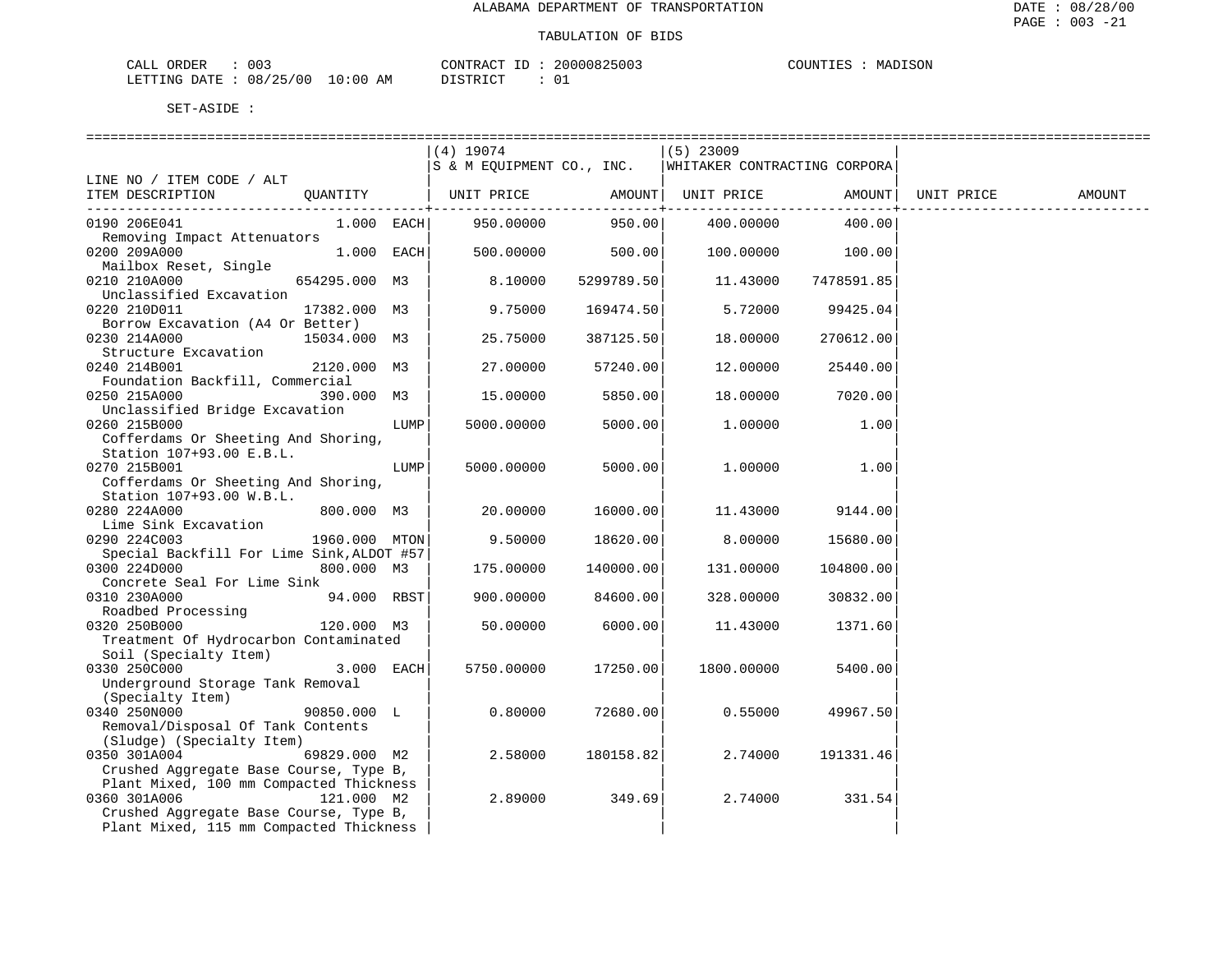| CALL ORDER                      | 003 |  | CONTRACT ID : | 20000825003 | COUNTIES | MADISON |
|---------------------------------|-----|--|---------------|-------------|----------|---------|
| LETTING DATE: 08/25/00 10:00 AM |     |  | DISTRICT      |             |          |         |

|                                                                               |               | $(4)$ 19074               |                 | $(5)$ 23009                  |                |            |        |
|-------------------------------------------------------------------------------|---------------|---------------------------|-----------------|------------------------------|----------------|------------|--------|
|                                                                               |               | S & M EQUIPMENT CO., INC. |                 | WHITAKER CONTRACTING CORPORA |                |            |        |
| LINE NO / ITEM CODE / ALT                                                     |               |                           |                 |                              |                |            |        |
| ITEM DESCRIPTION                                                              | OUANTITY      |                           |                 |                              |                | UNIT PRICE | AMOUNT |
|                                                                               |               |                           | ------------+-- |                              | -------------- |            |        |
| 0370 301A012<br>Crushed Aggregate Base Course, Type B,                        | 120293.000 M2 | 4.02000                   | 483577.86       | 3.26000                      | 392155.18      |            |        |
|                                                                               |               |                           |                 |                              |                |            |        |
| Plant Mixed, 150 mm Compacted Thickness                                       |               |                           |                 |                              |                |            |        |
| 0380 401A000                                                                  | 102724.000 M2 | 0.60000                   | 61634.40        | 0.31000                      | 31844.44       |            |        |
| Bituminous Treatment A                                                        |               |                           |                 |                              |                |            |        |
| 0390 401B100                                                                  | 62672.000 M2  | 1,18000                   | 73952.96        | 0.98000                      | 61418.56       |            |        |
| Bituminous Treatment E (With Polymer                                          |               |                           |                 |                              |                |            |        |
| Additive)                                                                     |               |                           |                 |                              |                |            |        |
| 0400 401B108                                                                  | 9035.000 M2   | 1.86000                   | 16805.10        | 1.56000                      | 14094.60       |            |        |
| Bituminous Treatment G (With Polymer                                          |               |                           |                 |                              |                |            |        |
| Additive)                                                                     |               |                           |                 |                              |                |            |        |
| 0410 405A000                                                                  | 6948.000 L    | 0.50000                   | 3474.00         | 0.26000                      | 1806.48        |            |        |
| Tack Coat                                                                     |               |                           |                 |                              |                |            |        |
| 0420 408A052                                                                  | 3133.000 M2   | 2.90000                   | 9085.70         | 1,00000                      | 3133.00        |            |        |
| Planing Existing Pavement                                                     |               |                           |                 |                              |                |            |        |
| (Approximately 26 mm Thru 50 mm Thick)                                        |               |                           |                 |                              |                |            |        |
| 0430 408A055                                                                  | 720.000 M2    | 3.80000                   | 2736.00         | 2.20000                      | 1584.00        |            |        |
| Planing Existing Pavement                                                     |               |                           |                 |                              |                |            |        |
| (Approximately 101 mm Thru 125 mm Thick)                                      |               |                           |                 |                              |                |            |        |
| 0440 410B000                                                                  | $1.000$ EACH  | 6500.00000                | 6500.00         | 2000.00000                   | 2000.00        |            |        |
| State Furnished Profilograph                                                  |               |                           |                 |                              |                |            |        |
| 0450 410H000                                                                  | $1.000$ EACH  | 56500.00000               | 56500.00        | 18500.00000                  | 18500.00       |            |        |
| Material Remixing Device                                                      |               |                           |                 |                              |                |            |        |
| 0460 424A240                                                                  | 5991.000 MTON | 32.77000                  | 196325.07       | 38.20000                     | 228856.20      |            |        |
| Superpave Bituminous Concrete Wearing                                         |               |                           |                 |                              |                |            |        |
| Surface Layer, 12.5 mm Maximum                                                |               |                           |                 |                              |                |            |        |
| Aggregate Size Mix, ESAL Range C                                              |               |                           |                 |                              |                |            |        |
| 0470 424A247                                                                  | 533.000 MTON  | 39.48000                  | 21042.84        | 43.71000                     | 23297.43       |            |        |
| Superpave Bituminous Concrete Wearing                                         |               |                           |                 |                              |                |            |        |
| Surface Layer, Leveling, 19.0 mm<br>Maximum Aggregate Size Mix, ESAL Range C  |               |                           |                 |                              |                |            |        |
|                                                                               |               |                           |                 |                              |                |            |        |
| 0480 424A280<br>Superpave Bituminous Concrete Wearing                         | 2505.000 MTON | 37.75000                  | 94563.75        | 44.11000                     | 110495.55      |            |        |
| Surface Layer, 12.5 mm Maximum                                                |               |                           |                 |                              |                |            |        |
| Aggregate Size Mix, ESAL Range E                                              |               |                           |                 |                              |                |            |        |
| 0490 424B241                                                                  | 1775.000 MTON | 22.38000                  |                 | 31.50000                     |                |            |        |
|                                                                               |               |                           | 39724.50        |                              | 55912.50       |            |        |
| Superpave Bituminous Concrete Binder<br>Layer, 25.0 mm Maximum Aggregate Size |               |                           |                 |                              |                |            |        |
| Mix, ESAL Range C                                                             |               |                           |                 |                              |                |            |        |
| 0500 424B282                                                                  | 6982.000 MTON | 25.23000                  |                 |                              |                |            |        |
| Superpave Bituminous Concrete Upper                                           |               |                           | 176155.86       | 34.84000                     | 243252.88      |            |        |
| Binder Layer, 37.5 mm Maximum Aggregate                                       |               |                           |                 |                              |                |            |        |
| Size Mix, ESAL Range E                                                        |               |                           |                 |                              |                |            |        |
|                                                                               |               |                           |                 |                              |                |            |        |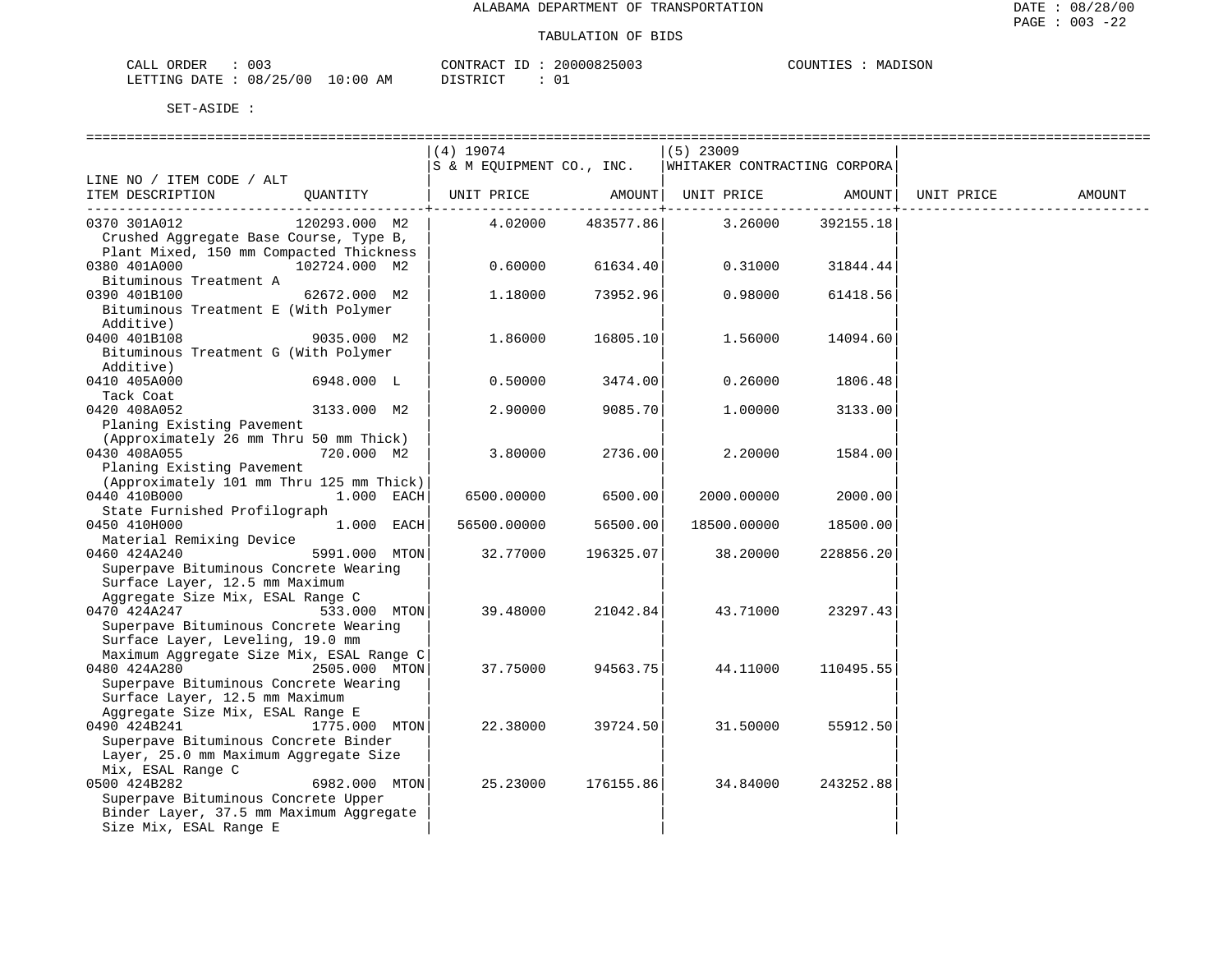| ORDER<br>$\cap$ $\cap$ $\cap$<br><u>'ΔΙ.</u><br>UU J<br>لمسلمہ               |             | ATTR'T<br>. ت        | $\bullet \bullet \bullet \bullet \bullet \bullet \bullet$<br>$\sim$<br>. <del>.</del> | SON<br>COUNTIL<br>$- - -$<br>MΔ |
|------------------------------------------------------------------------------|-------------|----------------------|---------------------------------------------------------------------------------------|---------------------------------|
| ノつに<br>ገA TF<br>100<br>LETT <sup>o</sup><br>n o<br>NG<br>Uŏ<br>.<br><u>_</u> | AΜ<br>`∶0 u | מדידים ה<br>'NN<br>. |                                                                                       |                                 |

|                                         |                |      | $(4)$ 19074               |           | $(5)$ 23009                  |                   |            |        |
|-----------------------------------------|----------------|------|---------------------------|-----------|------------------------------|-------------------|------------|--------|
|                                         |                |      | S & M EQUIPMENT CO., INC. |           | WHITAKER CONTRACTING CORPORA |                   |            |        |
| LINE NO / ITEM CODE / ALT               |                |      |                           |           |                              |                   |            |        |
| ITEM DESCRIPTION                        | QUANTITY       |      | UNIT PRICE                | AMOUNT    |                              | UNIT PRICE AMOUNT | UNIT PRICE | AMOUNT |
|                                         |                |      |                           |           |                              |                   |            |        |
| 0510 424B442                            | 13261.000 MTON |      | 20.43000                  | 270922.23 | 30.56000                     | 405256.16         |            |        |
| Superpave Bituminous Concrete Upper     |                |      |                           |           |                              |                   |            |        |
| Binder Layer, 37.5 mm Maximum Aggregate |                |      |                           |           |                              |                   |            |        |
| Size, ESAL Range C                      |                |      |                           |           |                              |                   |            |        |
| 0520 424B447                            | 100.000 MTON   |      | 32.77000                  | 3277.00   | 43.71000                     | 4371.00           |            |        |
| Superpave Bituminous Concrete Upper     |                |      |                           |           |                              |                   |            |        |
| Binder Layer, Leveling, 12.5 mm Maximum |                |      |                           |           |                              |                   |            |        |
| Aggregate Size Mix, ESAL Range C        |                |      |                           |           |                              |                   |            |        |
| 0530 424C241                            | 17489.000 MTON |      | 20.43000                  | 357300.27 | 30.56000                     | 534463.84         |            |        |
| Superpave Bituminous Concrete Base      |                |      |                           |           |                              |                   |            |        |
| Layer, 37.5 mm Maximum Aggregate Size   |                |      |                           |           |                              |                   |            |        |
| Mix, ESAL Range C                       |                |      |                           |           |                              |                   |            |        |
| 0540 424C281                            | 15618.000 MTON |      | 25.23000                  | 394042.14 | 34.29000                     | 535541.22         |            |        |
| Superpave Bituminous Concrete Base      |                |      |                           |           |                              |                   |            |        |
| Layer, 37.5 mm Maximum Aggregate Size   |                |      |                           |           |                              |                   |            |        |
| Mix, ESAL Range E                       |                |      |                           |           |                              |                   |            |        |
| 0550 428B000                            | 31726.000 M    |      | 0.80000                   | 25380.80  | 1,00000                      | 31726.00          |            |        |
| Scoring Bituminous Pavement Surface By  |                |      |                           |           |                              |                   |            |        |
| Rolling                                 |                |      |                           |           |                              |                   |            |        |
| 0560 429B246                            | 21.000 MTON    |      | 65.00000                  | 1365.00   | 57.12000                     | 1199.52           |            |        |
| Improved Bituminous Concrete Binder     |                |      |                           |           |                              |                   |            |        |
| Layer, Patching, 37.5 mm Maximum        |                |      |                           |           |                              |                   |            |        |
| Aggregate Size Mix, ESAL Range C        |                |      |                           |           |                              |                   |            |        |
| 0570 430B035                            | 58.000 MTON    |      | 18,00000                  | 1044.00   | 8,00000                      | 464.00            |            |        |
| Aggregate Surfacing (ALDOT #467, #410   |                |      |                           |           |                              |                   |            |        |
| Modified, Or #57)                       |                |      |                           |           |                              |                   |            |        |
| 0580 450B000                            | 276.000 M2     |      | 78.20000                  | 21583.20  | 72.00000                     | 19872.00          |            |        |
| Reinforced Cement Concrete Bridge End   |                |      |                           |           |                              |                   |            |        |
| Slab                                    |                |      |                           |           |                              |                   |            |        |
| 0590 502A000                            | 112488.000 KG  |      | 1.45000                   | 163107.60 | 1,25000                      | 140610.00         |            |        |
| Steel Reinforcement                     |                |      |                           |           |                              |                   |            |        |
| 0600 502A001                            | 74912.000 KG   |      | 1.58000                   | 118360.96 | 1,10000                      | 82403.20          |            |        |
| Steel Reinforcement (Grade 400)         |                |      |                           |           |                              |                   |            |        |
| 0610 502B000                            |                | LUMP | 70060.00000               | 70060.00  | 57200.00000                  | 57200.00          |            |        |
| Steel Reinforcement For Bridge          |                |      |                           |           |                              |                   |            |        |
| Superstructure Sta. 107+93.00 E.B.L.    |                |      |                           |           |                              |                   |            |        |
| (Approx. 62342 KG) (Grade 400 MPA)      |                |      |                           |           |                              |                   |            |        |
| 0620 502B001                            |                | LUMP | 70060.00000               | 70060.00  | 56500.00000                  | 56500.00          |            |        |
| Steel Reinforcement For Bridge          |                |      |                           |           |                              |                   |            |        |
| Superstructure Sta. 107+93 W.B.L.       |                |      |                           |           |                              |                   |            |        |
| (Approx. 62806 KG) (Grade 400 MPA)      |                |      |                           |           |                              |                   |            |        |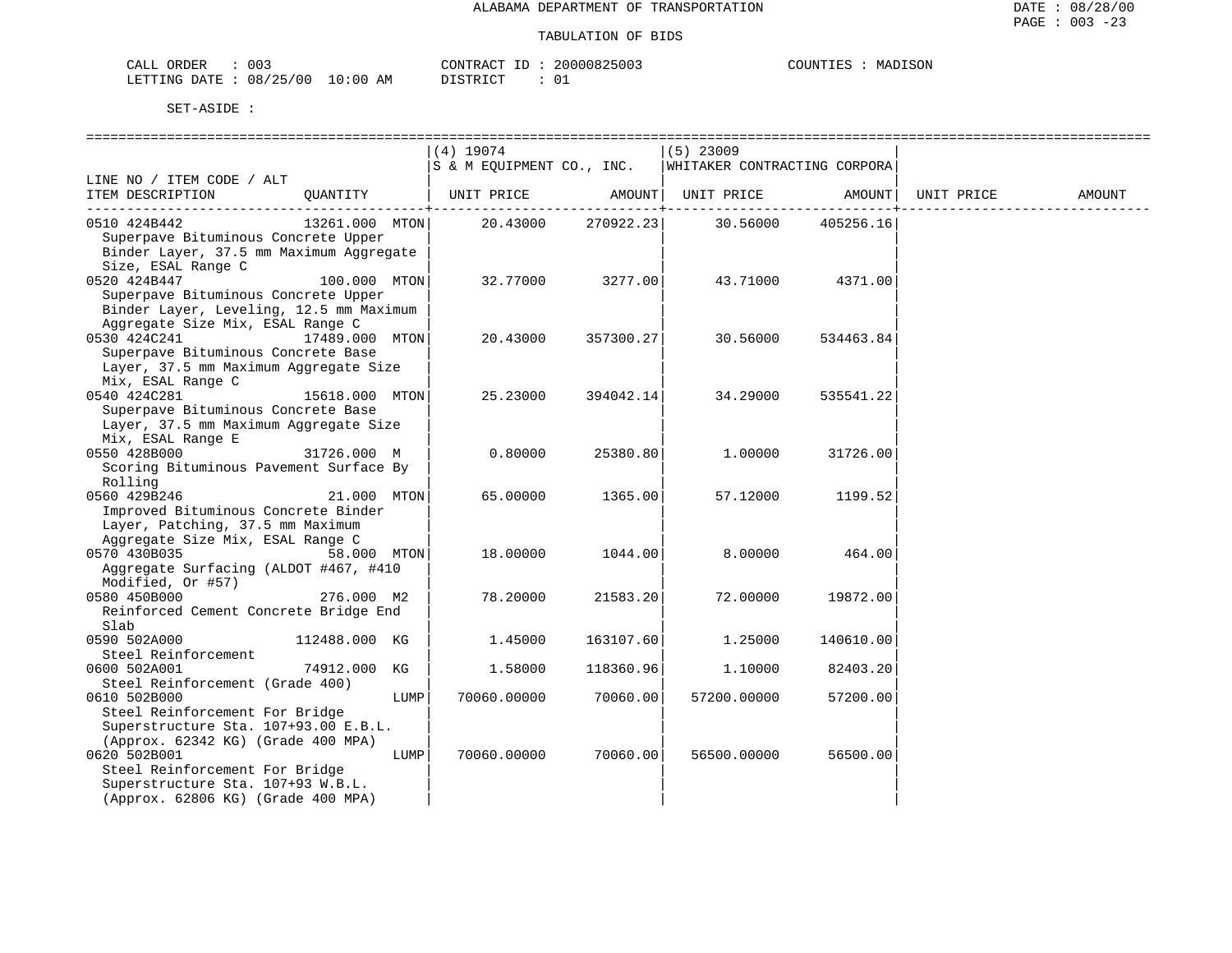| $\sim$<br>ORDER<br>U U J<br>Δ Ι<br>ىىسى      |                       | $ -$<br>$\gamma$ ארת | 200 | MADISON<br>COUNT.<br>--- |
|----------------------------------------------|-----------------------|----------------------|-----|--------------------------|
| 10T<br>$/ \cap f$<br>∆ר<br>یں ی<br>NIC.<br>. | AM<br>(11)<br>$\cdot$ | $-$                  |     |                          |

|                                                    |             |      | (4) 19074                            |                | $(5)$ 23009                                              |                   |            |        |
|----------------------------------------------------|-------------|------|--------------------------------------|----------------|----------------------------------------------------------|-------------------|------------|--------|
|                                                    |             |      |                                      |                | S & M EQUIPMENT CO., INC.   WHITAKER CONTRACTING CORPORA |                   |            |        |
| LINE NO / ITEM CODE / ALT                          |             |      |                                      |                |                                                          |                   |            |        |
| ITEM DESCRIPTION                                   | OUANTITY    |      | UNIT PRICE AMOUNT  UNIT PRICE AMOUNT |                |                                                          |                   | UNIT PRICE | AMOUNT |
|                                                    |             |      |                                      | -------------+ |                                                          |                   |            |        |
| 0630 505C004                                       | 407.000 M   |      | 131.10000                            | 53357.70       | 110.00000                                                | 44770.00          |            |        |
| Steel Piling (HP 360x108)                          |             |      |                                      |                |                                                          |                   |            |        |
| 0640 505G004                                       | 48.000 EACH |      | 132.25000                            | 6348.00        |                                                          | 102.00000 4896.00 |            |        |
| Pile Points (Type A, 360 mm)<br>0650 508A000       | 8254.000 KG |      | 5.26000                              | 43416.04       | 2.75000                                                  | 22698.50          |            |        |
| Structural Steel                                   |             |      |                                      |                |                                                          |                   |            |        |
| 0660 510A000                                       | 674.000 M3  |      | 395.50000                            | 266567.00      | 235.00000                                                | 158390.00         |            |        |
| Bridge Substructure Concrete, Class A              |             |      |                                      |                |                                                          |                   |            |        |
| 0670 510C051                                       |             | LUMP | 276000.00000                         | 276000.00      | 176000.00000                                             | 176000.00         |            |        |
| Bridge Concrete Superstructure, Sta.               |             |      |                                      |                |                                                          |                   |            |        |
| 107+93.00 E.B.L. (Approx. 493 Cubic                |             |      |                                      |                |                                                          |                   |            |        |
| Meters)                                            |             |      |                                      |                |                                                          |                   |            |        |
| 0680 510C052                                       |             | LUMP | 273000.00000                         | 273000.00      | 174500.00000                                             | 174500.00         |            |        |
| Bridge Concrete Superstructure, Sta.               |             |      |                                      |                |                                                          |                   |            |        |
| 107+93.00 W.B.L. (Approx. 482 Cubic                |             |      |                                      |                |                                                          |                   |            |        |
| Meters)                                            |             |      |                                      |                |                                                          |                   |            |        |
| 0690 510E000                                       | 2688.000 M2 |      | 2.88000                              | 7741.44        |                                                          | 2.63000 7069.44   |            |        |
| Grooving Concrete Bridge Decks                     |             |      |                                      |                |                                                          |                   |            |        |
| 0700 511A004                                       | 80.000 EACH |      | 824.90000                            | 65992.00       | 450.00000                                                | 36000.00          |            |        |
| Elastomeric Bearings, Type 4                       |             |      |                                      |                |                                                          |                   |            |        |
| 0710 513B017                                       | 1396.000 M  |      | 438.44000                            | 612062.24      | 352.49000                                                | 492076.04         |            |        |
| Pretensioned-Prestressed Concrete                  |             |      |                                      |                |                                                          |                   |            |        |
| Girders, Type BT-1830 (Specialty Item)             |             |      |                                      |                |                                                          |                   |            |        |
| 0720 525A000<br>1533.000 M3                        |             |      | 327.70000                            | 502364.10      | 205.00000                                                | 314265.00         |            |        |
| Retaining Wall Concrete                            |             |      |                                      |                |                                                          |                   |            |        |
| 0730 530A000                                       | 5.000 M     |      | 125.77000                            | 628.85         | 126.50000                                                | 632.50            |            |        |
| 375 mm Roadway Pipe (Class 3 R.C.)<br>0740 530A001 | 1123.000 M  |      |                                      |                |                                                          |                   |            |        |
| 450 mm Roadway Pipe (Class 3 R.C.)                 |             |      | 131.76000                            | 147966.48      | 132.00000                                                | 148236.00         |            |        |
| 0750 530A002<br>68.000 M                           |             |      | 153.16000                            | 10414.88       | 152.50000                                                | 10370.00          |            |        |
| 600 mm Roadway Pipe (Class 3 R.C.)                 |             |      |                                      |                |                                                          |                   |            |        |
| 0760 530A003                                       | 148.000 M   |      | 180.68000                            | 26740.64       | 178.50000                                                | 26418.00          |            |        |
| 750 mm Roadway Pipe (Class 3 R.C.)                 |             |      |                                      |                |                                                          |                   |            |        |
| 0770 530A005                                       | 84.000 M    |      | 242.81000                            | 20396.04       | 237.50000                                                | 19950.00          |            |        |
| 1050 mm Roadway Pipe (Class 3 R.C.)                |             |      |                                      |                |                                                          |                   |            |        |
| 0780 530A012                                       | 48.000 M    |      | 138.09000                            | 6628.32        | 139.00000                                                | 6672.00           |            |        |
| 450 mm Roadway Pipe (Class 4 R.C.)                 |             |      |                                      |                |                                                          |                   |            |        |
| 0790 530A013                                       | 60.000 M    |      | 161.92000                            | 9715.20        | 160.75000                                                | 9645.00           |            |        |
| 600 mm Roadway Pipe (Class 4 R.C.)                 |             |      |                                      |                |                                                          |                   |            |        |
| 0800 530A016<br>104.000 M                          |             |      | 296.33000                            | 30818.32       | 287.00000                                                | 29848.00          |            |        |
| 1050 mm Roadway Pipe (Class 4 R.C.)                |             |      |                                      |                |                                                          |                   |            |        |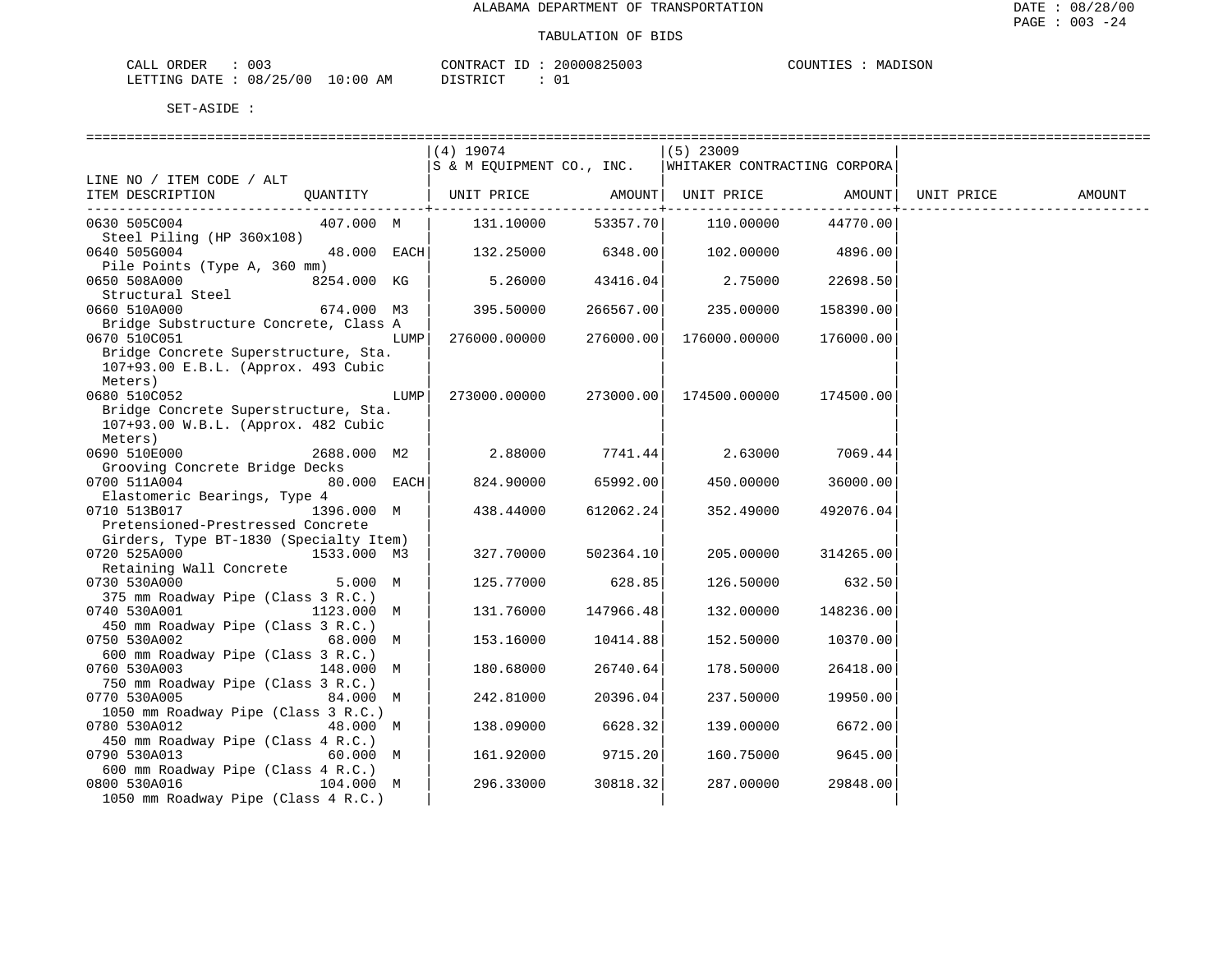| ORDER<br>CALL | 003      |            | CONTRACT ID                | 20000825003 | COUNTIES | MADISON |
|---------------|----------|------------|----------------------------|-------------|----------|---------|
| LETTING DATE  | 08/25/00 | $10:00$ AM | חי חי הרו פידי פור<br>---- |             |          |         |

|                                         |               |      | (4) 19074                                                |           | $(5)$ 23009        |           |            |        |
|-----------------------------------------|---------------|------|----------------------------------------------------------|-----------|--------------------|-----------|------------|--------|
|                                         |               |      | S & M EQUIPMENT CO., INC.   WHITAKER CONTRACTING CORPORA |           |                    |           |            |        |
| LINE NO / ITEM CODE / ALT               |               |      |                                                          |           |                    |           |            |        |
| ITEM DESCRIPTION                        | QUANTITY      |      | UNIT PRICE                                               |           | AMOUNT  UNIT PRICE | AMOUNT    | UNIT PRICE | AMOUNT |
|                                         |               |      |                                                          |           |                    |           |            |        |
| 0810 530A661                            | 34.000 M      |      | 134.09000                                                | 4559.06   | 139.00000          | 4726.00   |            |        |
| 450 mm Roadway Pipe (Class 3 R.C.)      |               |      |                                                          |           |                    |           |            |        |
|                                         |               |      |                                                          |           |                    |           |            |        |
| (Temporary)                             |               |      |                                                          |           |                    |           |            |        |
| 0820 530B001                            | 53.000 M      |      | 154.70000                                                | 8199.10   | 155.00000          | 8215.00   |            |        |
| 560 mm Span X 345 mm Rise Roadway Pipe  |               |      |                                                          |           |                    |           |            |        |
| (Class 3 R.C.)                          |               |      |                                                          |           |                    |           |            |        |
| 0830 530B003                            | 118.000 M     |      | 235.69000                                                | 27811.42  | 205.00000          | 24190.00  |            |        |
| 920 mm Span X 570 mm Rise Roadway Pipe  |               |      |                                                          |           |                    |           |            |        |
| (Class 3 R.C.)                          |               |      |                                                          |           |                    |           |            |        |
| 0840 530B004                            | 127.000 M     |      | 322.14000                                                | 40911.78  | 250.00000          | 31750.00  |            |        |
| 1110 mm Span X 675 mm Rise Roadway Pipe |               |      |                                                          |           |                    |           |            |        |
|                                         |               |      |                                                          |           |                    |           |            |        |
| (Class 3 R.C.)                          |               |      |                                                          |           |                    |           |            |        |
| 0850 530B007                            | 26.000 M      |      | 533.35000                                                | 13867.10  | 375.00000          | 9750.00   |            |        |
| 1650 mm Span X 1015 mm Rise Roadway     |               |      |                                                          |           |                    |           |            |        |
| Pipe(Class 3 R.C.)                      |               |      |                                                          |           |                    |           |            |        |
| 0860 530B008                            | 50.000 M      |      | 578.97000                                                | 28948.50  | 450.00000          | 22500.00  |            |        |
| 1855 mm Span X 1145 mm Rise Roadway     |               |      |                                                          |           |                    |           |            |        |
| Pipe(Class 3 R.C.)                      |               |      |                                                          |           |                    |           |            |        |
| 0870 535A085                            | 21.000 M      |      | 155.87000                                                | 3273.27   | 152.50000          | 3202.50   |            |        |
| 600 mm Side Drain Pipe (Class 3 R.C.)   |               |      |                                                          |           |                    |           |            |        |
| 0880 600A000                            |               | LUMP | 969690.00000                                             | 969690.00 | 582000.00000       | 582000.00 |            |        |
| Mobilization                            |               |      |                                                          |           |                    |           |            |        |
|                                         |               |      |                                                          |           |                    |           |            |        |
| 0890 601A000                            | 1.000 EACH    |      | 37500.00000                                              | 37500.00  | 5500.00000         | 5500.00   |            |        |
| Furnishing Base, Soil And Structure     |               |      |                                                          |           |                    |           |            |        |
| Laboratories                            |               |      |                                                          |           |                    |           |            |        |
| 0900 602A000                            | 49.000 EACH   |      | 60.00000                                                 | 2940.00   | 150.00000          | 7350.00   |            |        |
| Right Of Way Markers                    |               |      |                                                          |           |                    |           |            |        |
| 0910 603A002                            | $1.000$ EACH  |      | 69500.00000                                              | 69500.00  | 22000.00000        | 22000.00  |            |        |
| Furnishing Type 3 Field Office          |               |      |                                                          |           |                    |           |            |        |
| 0920 606A000                            | 300.000 M     |      | 55.00000                                                 | 16500.00  | 8.20000            | 2460.00   |            |        |
| 150 mm Underdrain Pipe                  |               |      |                                                          |           |                    |           |            |        |
| 0930 610C001                            | 1805.000 MTON |      | 21,00000                                                 | 37905.00  | 16.00000           | 28880.00  |            |        |
| Loose Riprap, Class 2                   |               |      |                                                          |           |                    |           |            |        |
| 0940 610D000                            | 1663.000 M2   |      |                                                          | 1413.55   | 2,00000            | 3326.00   |            |        |
|                                         |               |      | 0.85000                                                  |           |                    |           |            |        |
| Filter Blanket                          |               |      |                                                          |           |                    |           |            |        |
| 0950 614A000                            | 1991.000 M3   |      | 390.00000                                                | 776490.00 | 245.00000          | 487795.00 |            |        |
| Slope Paving<br>Slope Paving            |               |      |                                                          |           |                    |           |            |        |
| 0960 614A001                            | 323.000 M3    |      | 345.00000                                                | 111435.00 | 350.00000          | 113050.00 |            |        |
| Slope Paving (Under Bridges)            |               |      |                                                          |           |                    |           |            |        |
| 0970 618A000                            | 41.000 M2     |      | 26.40000                                                 | 1082.40   | 56.00000           | 2296.00   |            |        |
| Concrete Sidewalk, 100 mm Thick         |               |      |                                                          |           |                    |           |            |        |
|                                         |               |      |                                                          |           |                    |           |            |        |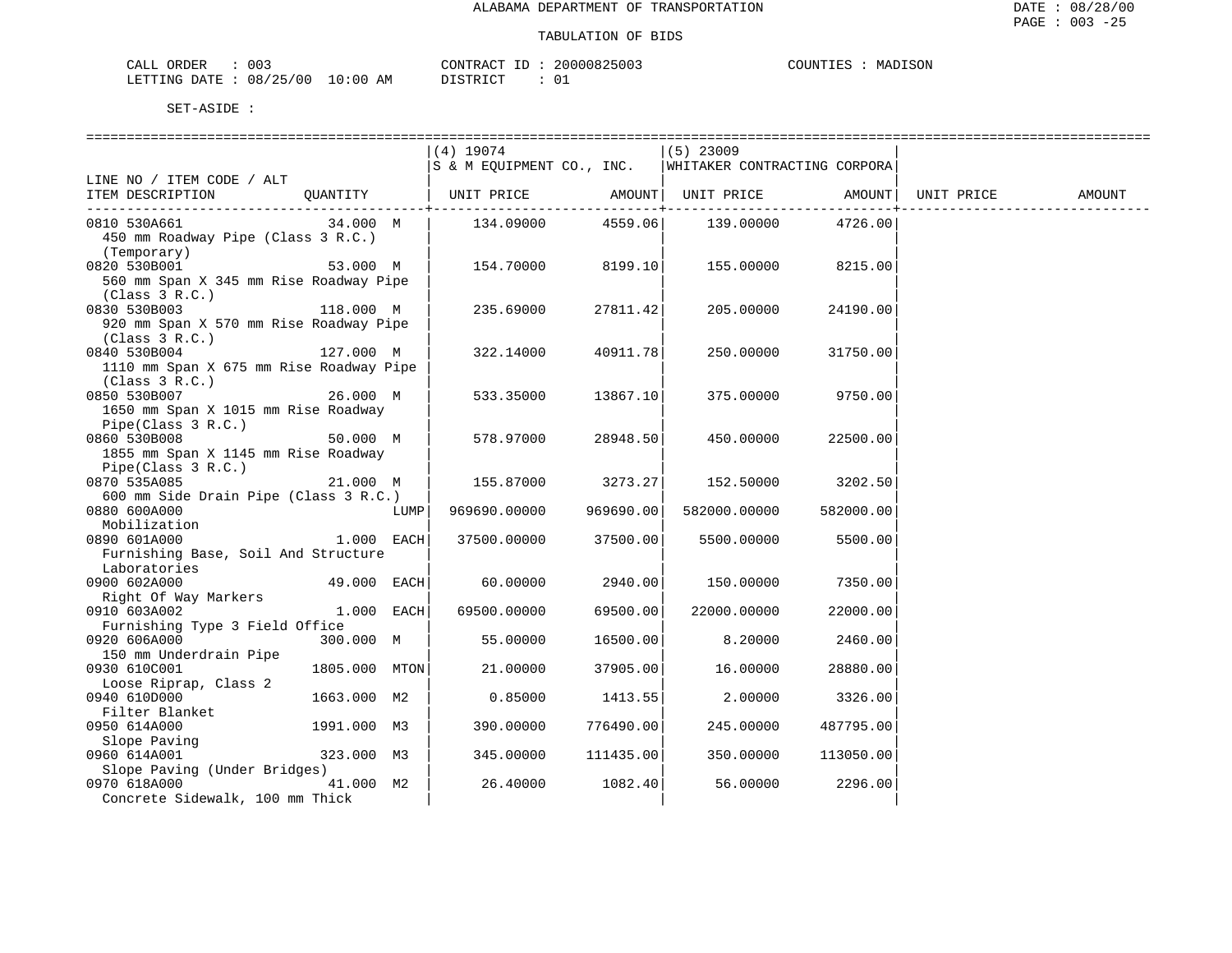| 003<br>ORDER<br>CALL     |            | CONTRACT ID   | 20000825003 | COUNTIES<br>MADISON |
|--------------------------|------------|---------------|-------------|---------------------|
| 08/25/00<br>LETTING DATE | $10:00$ AM | DISTRICT<br>. |             |                     |

|                                                                               |               | $(4)$ 19074               |                           | $(5)$ 23009                  |          |            |        |
|-------------------------------------------------------------------------------|---------------|---------------------------|---------------------------|------------------------------|----------|------------|--------|
|                                                                               |               | S & M EQUIPMENT CO., INC. |                           | WHITAKER CONTRACTING CORPORA |          |            |        |
| LINE NO / ITEM CODE / ALT                                                     |               |                           |                           |                              |          |            |        |
| ITEM DESCRIPTION                                                              |               | QUANTITY   UNIT PRICE     |                           | AMOUNT  UNIT PRICE AMOUNT    |          | UNIT PRICE | AMOUNT |
| 0980 618B002                                                                  | 82.000 M2     | 30.36000                  | -----------+--<br>2489.52 | 45.00000                     | 3690.00  |            |        |
| Concrete Driveway, 150 mm Thick                                               |               |                           |                           |                              |          |            |        |
| 0990 619A002                                                                  | $26.000$ EACH |                           | 510.00000 13260.00        | 450.00000                    | 11700.00 |            |        |
| 450 mm Roadway Pipe End Treatment,                                            |               |                           |                           |                              |          |            |        |
| Class 1                                                                       |               |                           |                           |                              |          |            |        |
| 1000 619A003                                                                  | 4.000 EACH    | 800,00000                 | 3200.00                   | 625.00000                    | 2500.00  |            |        |
| 600 mm Roadway Pipe End Treatment,                                            |               |                           |                           |                              |          |            |        |
| Class 1                                                                       |               |                           |                           |                              |          |            |        |
| 1010 619A004                                                                  | 5.000 EACH    | 700.00000                 | 3500.00                   | 750.00000                    | 3750.00  |            |        |
| 750 mm Roadway Pipe End Treatment,                                            |               |                           |                           |                              |          |            |        |
| Class 1                                                                       |               |                           |                           |                              |          |            |        |
| 1020 619A006                                                                  | 3.000 EACH    | 1400.00000                | 4200.00                   | 1150.00000                   | 3450.00  |            |        |
| 1050 mm Roadway Pipe End Treatment,                                           |               |                           |                           |                              |          |            |        |
| Class 1                                                                       |               |                           |                           |                              |          |            |        |
| 1030 619A056                                                                  | 2.000 EACH    | 2000.00000                | 4000.00                   | 1750.00000                   | 3500.00  |            |        |
| 1050 mm Roadway Pipe End Treatment,                                           |               |                           |                           |                              |          |            |        |
| Class 2                                                                       |               |                           |                           |                              |          |            |        |
| 1040 619A127                                                                  | 2.000 EACH    | 825.00000                 | 1650.00                   | 900.00000                    | 1800.00  |            |        |
| 600 mm Side Drain Pipe End Treatment,                                         |               |                           |                           |                              |          |            |        |
| Class 2                                                                       |               |                           |                           |                              |          |            |        |
| 1050 619B019                                                                  | 1.000 EACH    | 1850.00000                | 1850.00                   | 650.00000                    | 650.00   |            |        |
| 1110 mm Span, 675 mm Rise Roadway Pipe                                        |               |                           |                           |                              |          |            |        |
| End Treatment, Class 1                                                        |               |                           |                           |                              |          |            |        |
| 1060 619B069                                                                  | 1.000 EACH    | 2200.00000                | 2200.00                   | 1050.00000                   | 1050.00  |            |        |
| 1110 mm Span, 675 mm Rise Roadway Pipe                                        |               |                           |                           |                              |          |            |        |
| End Treatment, Class 2                                                        |               |                           |                           |                              |          |            |        |
| 1070 619B266                                                                  | 2.000 EACH    | 750.00000                 | 1500.00                   | 850.00000                    | 1700.00  |            |        |
| 560 mm Span, 345 mm Rise Roadway Pipe<br>End Treatment, Class 1 (Double Line) |               |                           |                           |                              |          |            |        |
| 1080 619B268                                                                  | 1.000 EACH    | 925.00000                 | 925.00                    | 900.00000                    | 900.00   |            |        |
| 920 mm Span, 570 mm Rise Roadway Pipe                                         |               |                           |                           |                              |          |            |        |
| End Treatment, Class 1 (Double Line)                                          |               |                           |                           |                              |          |            |        |
| 1090 619B269                                                                  | 2.000 EACH    | 3850.00000                | 7700.00                   | 1000.00000                   | 2000.00  |            |        |
| 1110 mm Span, 675 mm Rise Roadway Pipe                                        |               |                           |                           |                              |          |            |        |
| End Treatment, Class 1 (Double Line)                                          |               |                           |                           |                              |          |            |        |
| 1100 619B283                                                                  | 1.000 EACH    | 2950.00000                | 2950.00                   | 1600.00000                   | 1600.00  |            |        |
| 920 mm Span, 570 mm Rise Roadway Pipe                                         |               |                           |                           |                              |          |            |        |
| End Treatment, Class 2 (Double Line)                                          |               |                           |                           |                              |          |            |        |
| 1110 620A000                                                                  | 4.000 M3      | 450.00000                 | 1800.00                   | 735.00000                    | 2940.00  |            |        |
| Minor Structure Concrete                                                      |               |                           |                           |                              |          |            |        |
| 1120 621A000                                                                  | 6.000 EACH    | 1550.00000                | 9300.00                   | 2100.00000                   | 12600.00 |            |        |
| Junction Boxes, Type 1, 1P Or 5                                               |               |                           |                           |                              |          |            |        |
|                                                                               |               |                           |                           |                              |          |            |        |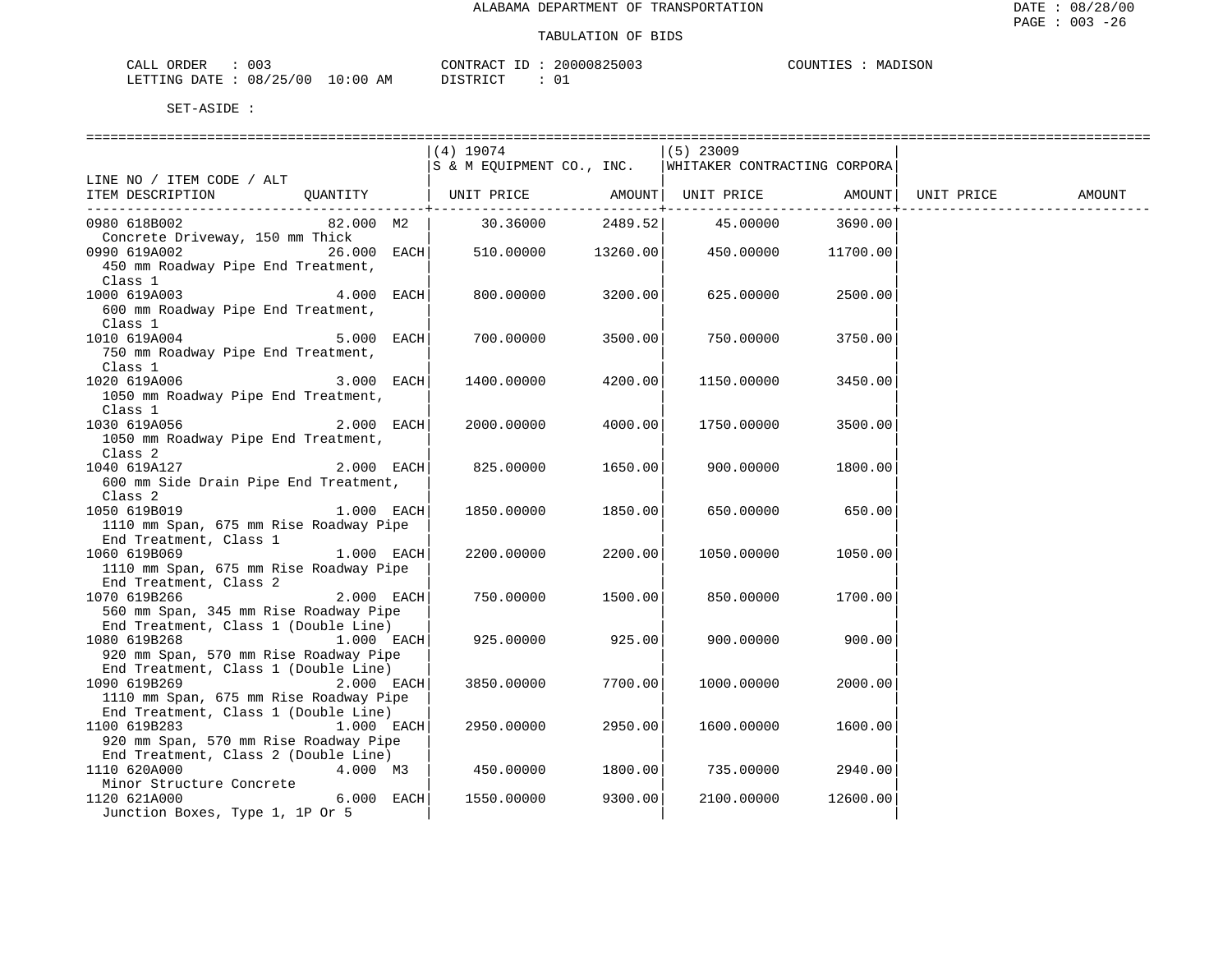| CALL ORDER                      | 003 | CONTRACT | ' ID | 20000825003 | COUNTIES | MADISON |
|---------------------------------|-----|----------|------|-------------|----------|---------|
| LETTING DATE: 08/25/00 10:00 AM |     | DISTRICT |      |             |          |         |

|                                                       |               | (4) 19074<br>S & M EOUIPMENT CO., INC. |          | $(5)$ 23009<br>WHITAKER CONTRACTING CORPORA |                                   |        |
|-------------------------------------------------------|---------------|----------------------------------------|----------|---------------------------------------------|-----------------------------------|--------|
| LINE NO / ITEM CODE / ALT                             |               |                                        |          |                                             |                                   |        |
| ITEM DESCRIPTION                                      |               |                                        |          | -------------+-------------                 | . _ _ _ _ _ _ _ _ _ _ _ _ _ _ _ _ | AMOUNT |
| 1130 621A001                                          | $1.000$ EACH  | 1950.00000                             | 1950.00  | 2300.00000                                  | 2300.00                           |        |
| Junction Boxes, Type 1, 2P Or 5<br>1140 621A005       | $1.000$ EACH  | 1500.00000                             | 1500.00  | 2500.00000                                  | 2500.00                           |        |
| Junction Boxes, Type 1<br>1150 621A016                | $2.000$ EACH  | 1950.00000                             | 3900.00  | 2500.00000                                  | 5000.00                           |        |
| Junction Boxes, Type 4, 1P Or 5<br>1160 621A022       | $1.000$ EACH  | 1800.00000                             | 1800.00  | 3100.00000                                  | 3100.00                           |        |
| Junction Boxes, Type 1 (Modified)<br>1170 621B013     | $3.000$ EACH  | 325.00000                              | 975.00   | 500.00000                                   | 1500.00                           |        |
| Junction Box Units, Type 4, 1P Or 5<br>1180 621B034   | $1.000$ EACH  | 375.00000                              | 375.00   | 620.00000                                   | 620.00                            |        |
| Junction Box Units, Type 1 (Modified)<br>1190 621C020 | $10.000$ EACH | 2000.00000                             | 20000.00 | 2500.00000                                  | 25000.00                          |        |
| Inlets, Type Y<br>1200 621C031                        | 18.000 EACH   | 1850.00000                             | 33300.00 | 2000.00000                                  | 36000.00                          |        |
| Inlets, Type S3 (1 Wing)<br>1210 621C033              | 1.000 EACH    | 1950.00000                             | 1950.00  | 2300.00000                                  | 2300.00                           |        |
| Inlets, Type S3 (2 Wing)<br>1220 621C069              | 2.000 EACH    | 1975.00000                             | 3950.00  | 3200.00000                                  | 6400.00                           |        |
| Inlets, Type E3<br>230 621C070<br>1230 621C070        | 9.000 EACH    | 2100.00000                             | 18900.00 | 4500.00000                                  | 40500.00                          |        |
| Inlets, Type E4<br>240 6210071<br>1240 621C071        | 10.000 EACH   | 2100.00000                             | 21000.00 | 1950.00000                                  | 19500.00                          |        |
| Inlets, Type S3 (1 Wing) (Modified)<br>1250 621D019   | 17.000 EACH   | 330.00000                              | 5610.00  | 450.00000                                   | 7650.00                           |        |
| Inlet Units, Type Y<br>1260 621D020                   | 21.000 EACH   | 325.00000                              | 6825.00  | 450.00000                                   | 9450.00                           |        |
| Inlet Units, Type S3<br>1270 621D046                  | $4.000$ EACH  | 350.00000                              | 1400.00  | 750.00000                                   | 3000.00                           |        |
| Inlet Units, Type E3<br>1280 621D047                  | 15.000 EACH   | 320.00000                              | 4800.00  | 750.00000                                   | 11250.00                          |        |
| Inlet Units, Type E4<br>1290 6211000                  | $2.000$ EACH  | 3250.00000                             | 6500.00  | 2750.00000                                  | 5500.00                           |        |
| Stilling Basins, Type 00                              |               |                                        |          |                                             |                                   |        |
| 1300 623A000<br>Concrete Gutter                       | 32.000 M      | 45.00000                               | 1440.00  | 35.00000                                    | 1120.00                           |        |
| 1310 623B000<br>Concrete Curb, Type N                 | 1328.000 M    | 31.50000                               | 41832.00 | 20.50000                                    | 27224.00                          |        |
| 1320 623B001<br>Concrete Curb, Type N Special         | 33.000 M      | 35.00000                               | 1155.00  | 95.00000                                    | 3135.00                           |        |
| 1330 623C000<br>Combination Curb & Gutter, Type C     | 1954.000 M    | 34.00000                               | 66436.00 | 29.85000                                    | 58326.90                          |        |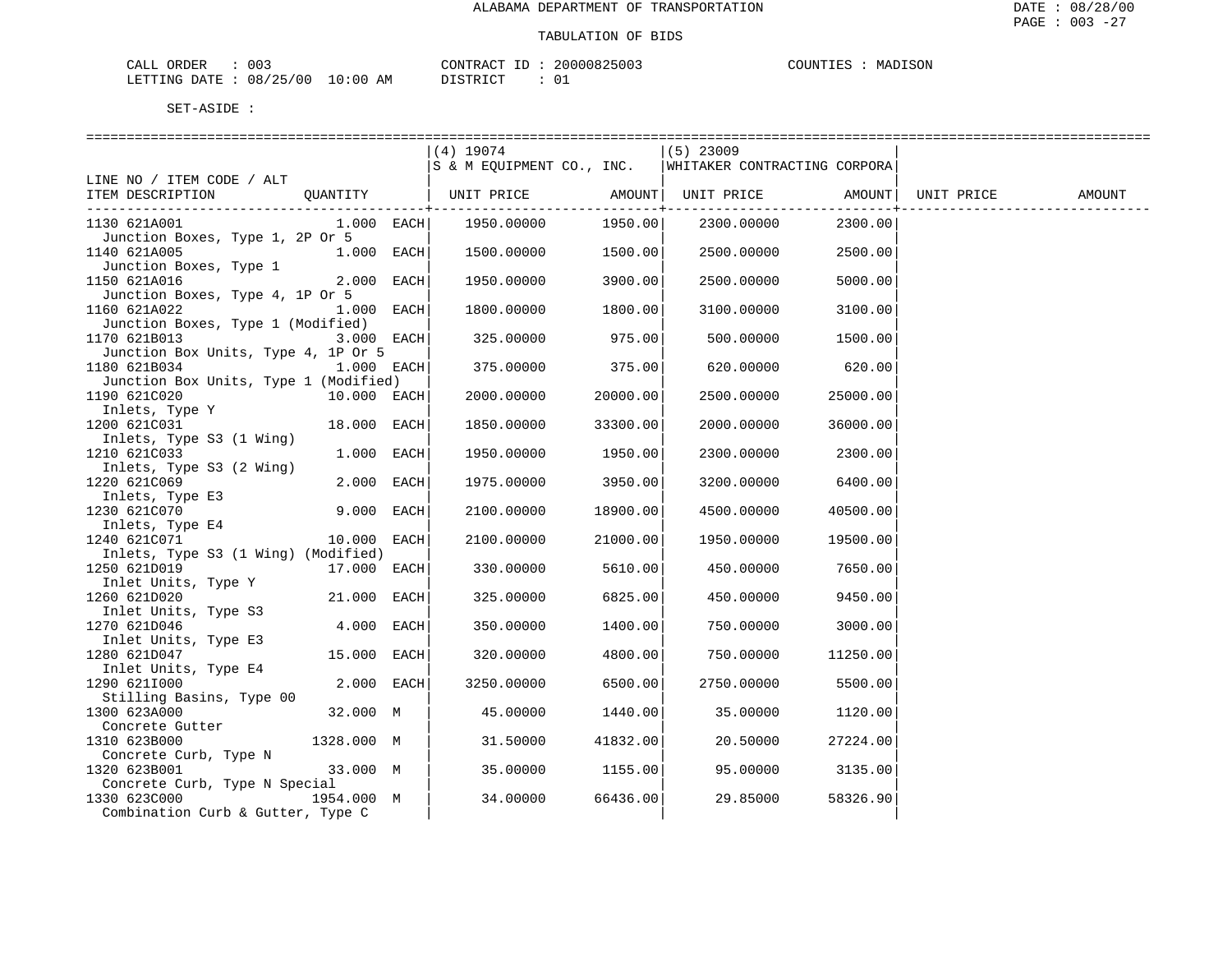| 003<br>CALL ORDER                | CONTRACT ID: | 20000825003 | MADISON<br>COUNTIES |
|----------------------------------|--------------|-------------|---------------------|
| LETTING DATE : 08/25/00 10:00 AM | DISTRICT     |             |                     |

| $(4)$ 19074<br>$(5)$ 23009<br>S & M EQUIPMENT CO., INC.<br>WHITAKER CONTRACTING CORPORA<br>LINE NO / ITEM CODE / ALT<br>UNIT PRICE<br>AMOUNT  <br>AMOUNT<br>UNIT PRICE<br>ITEM DESCRIPTION<br>OUANTITY<br>UNIT PRICE<br>AMOUNT<br>69.000 M<br>22467.78<br>1340 629A005<br>325.62000<br>88.60000<br>6113.40<br>Concrete Median Or Safety Barrier, Type<br>4A (Reinforced)<br>26.000 M<br>7020.00<br>565.80000<br>14710.80<br>270.00000<br>Concrete Median Or Safety Barrier, Type<br>5 (Special)<br>1360 629A048<br>427.000 M<br>175.00000<br>74725.00<br>105.00000<br>44835.00<br>Concrete Median Or Safety Barrier, Type<br>1 (Reinforced)<br>1370 629A051<br>1282.000 M<br>195.00000<br>249990.00<br>131.25000<br>168262.50<br>Concrete Median Or Safety Barrier, Type<br>1 (Modified)<br>$3.000$ EACH<br>2250.00<br>1380 629C002<br>750.00000<br>1500.00000<br>4500.00<br>Concrete Median Or Safety Barrier End<br>Section, (Type TES)<br>1390 630A000<br>42.29000<br>29306.97<br>693.000 M<br>37.10000<br>25710.30<br>Steel Beam Guardrail, Class A, Type 1<br>$8.000$ EACH<br>5928.00<br>1400 630C001<br>741.00000<br>650.00000<br>5200.00<br>Guardrail End Anchor, Type 8<br>1410 630C003<br>5.000 EACH<br>5586.00<br>1117.20000<br>980.00000<br>4900.00<br>Guardrail End Anchor, Type 13<br>2.000 EACH<br>1420 630C050<br>4332.00<br>2166.00000<br>1900.00000<br>3800.00<br>Guardrail End Anchor, Type 20 Series<br>1430 630C070<br>$11.000$ EACH<br>15675.00<br>1425.00000<br>1250.00000<br>13750.00<br>Guardrail End Anchor, Type 10 Series<br>1440 634A002<br>7225.000 M<br>27.93000<br>201794.25<br>25.97000<br>187633.25<br>Industrial Fence, 1.83 Meters High<br>1450 634D004<br>$2.000$ EACH<br>2204.76<br>1102.38000<br>1025.00000<br>2050.00<br>Gate, 4.27 Meters Wide, Complete With<br>Fittings (Without Barbed Wire)<br>1460 641A036<br>23552.35<br>439.000 M<br>90.00000<br>39510.00<br>53.65000<br>203.2 Millimeter D.I. Water Main Laid<br>16702.60<br>1470 641A038<br>230.000 M<br>72.62000<br>109.15000<br>25104.50<br>304.8 Millimeter D.I. Water Main Laid<br>1480 641A040<br>1374.000 M<br>138348.06<br>100.69000<br>133.95000<br>184047.30<br>406.4 Millimeter D.I. Water Main Laid<br>1490 641A041<br>64.000 M<br>117.72000<br>7534.08<br>145.25000<br>9296.00<br>457.2 Millimeter D.I. Water Main Laid<br>1500 641A092<br>240993.48<br>274456.00<br>1508.000 M<br>159.81000<br>182.00000<br>609.6 Millimeter D.I. Water Main Laid<br>2850.00<br>1510 641F006<br>$1.000$ EACH<br>2850.00000<br>4100.00000<br>4100.00<br>304.8 Milimeter X 304.8 Milimeter<br>Tapping Valve & Sleeve |              |  | ======================= |  |  |
|------------------------------------------------------------------------------------------------------------------------------------------------------------------------------------------------------------------------------------------------------------------------------------------------------------------------------------------------------------------------------------------------------------------------------------------------------------------------------------------------------------------------------------------------------------------------------------------------------------------------------------------------------------------------------------------------------------------------------------------------------------------------------------------------------------------------------------------------------------------------------------------------------------------------------------------------------------------------------------------------------------------------------------------------------------------------------------------------------------------------------------------------------------------------------------------------------------------------------------------------------------------------------------------------------------------------------------------------------------------------------------------------------------------------------------------------------------------------------------------------------------------------------------------------------------------------------------------------------------------------------------------------------------------------------------------------------------------------------------------------------------------------------------------------------------------------------------------------------------------------------------------------------------------------------------------------------------------------------------------------------------------------------------------------------------------------------------------------------------------------------------------------------------------------------------------------------------------------------------------------------------------------------------------------------------------------------------------------------------------------------------------------------------------------------------------------------------------------------------------------------------------------------------------------------------------------------------------------------------------|--------------|--|-------------------------|--|--|
|                                                                                                                                                                                                                                                                                                                                                                                                                                                                                                                                                                                                                                                                                                                                                                                                                                                                                                                                                                                                                                                                                                                                                                                                                                                                                                                                                                                                                                                                                                                                                                                                                                                                                                                                                                                                                                                                                                                                                                                                                                                                                                                                                                                                                                                                                                                                                                                                                                                                                                                                                                                                                  |              |  |                         |  |  |
|                                                                                                                                                                                                                                                                                                                                                                                                                                                                                                                                                                                                                                                                                                                                                                                                                                                                                                                                                                                                                                                                                                                                                                                                                                                                                                                                                                                                                                                                                                                                                                                                                                                                                                                                                                                                                                                                                                                                                                                                                                                                                                                                                                                                                                                                                                                                                                                                                                                                                                                                                                                                                  |              |  |                         |  |  |
|                                                                                                                                                                                                                                                                                                                                                                                                                                                                                                                                                                                                                                                                                                                                                                                                                                                                                                                                                                                                                                                                                                                                                                                                                                                                                                                                                                                                                                                                                                                                                                                                                                                                                                                                                                                                                                                                                                                                                                                                                                                                                                                                                                                                                                                                                                                                                                                                                                                                                                                                                                                                                  |              |  |                         |  |  |
|                                                                                                                                                                                                                                                                                                                                                                                                                                                                                                                                                                                                                                                                                                                                                                                                                                                                                                                                                                                                                                                                                                                                                                                                                                                                                                                                                                                                                                                                                                                                                                                                                                                                                                                                                                                                                                                                                                                                                                                                                                                                                                                                                                                                                                                                                                                                                                                                                                                                                                                                                                                                                  |              |  |                         |  |  |
|                                                                                                                                                                                                                                                                                                                                                                                                                                                                                                                                                                                                                                                                                                                                                                                                                                                                                                                                                                                                                                                                                                                                                                                                                                                                                                                                                                                                                                                                                                                                                                                                                                                                                                                                                                                                                                                                                                                                                                                                                                                                                                                                                                                                                                                                                                                                                                                                                                                                                                                                                                                                                  |              |  |                         |  |  |
|                                                                                                                                                                                                                                                                                                                                                                                                                                                                                                                                                                                                                                                                                                                                                                                                                                                                                                                                                                                                                                                                                                                                                                                                                                                                                                                                                                                                                                                                                                                                                                                                                                                                                                                                                                                                                                                                                                                                                                                                                                                                                                                                                                                                                                                                                                                                                                                                                                                                                                                                                                                                                  |              |  |                         |  |  |
|                                                                                                                                                                                                                                                                                                                                                                                                                                                                                                                                                                                                                                                                                                                                                                                                                                                                                                                                                                                                                                                                                                                                                                                                                                                                                                                                                                                                                                                                                                                                                                                                                                                                                                                                                                                                                                                                                                                                                                                                                                                                                                                                                                                                                                                                                                                                                                                                                                                                                                                                                                                                                  |              |  |                         |  |  |
|                                                                                                                                                                                                                                                                                                                                                                                                                                                                                                                                                                                                                                                                                                                                                                                                                                                                                                                                                                                                                                                                                                                                                                                                                                                                                                                                                                                                                                                                                                                                                                                                                                                                                                                                                                                                                                                                                                                                                                                                                                                                                                                                                                                                                                                                                                                                                                                                                                                                                                                                                                                                                  |              |  |                         |  |  |
|                                                                                                                                                                                                                                                                                                                                                                                                                                                                                                                                                                                                                                                                                                                                                                                                                                                                                                                                                                                                                                                                                                                                                                                                                                                                                                                                                                                                                                                                                                                                                                                                                                                                                                                                                                                                                                                                                                                                                                                                                                                                                                                                                                                                                                                                                                                                                                                                                                                                                                                                                                                                                  | 1350 629A023 |  |                         |  |  |
|                                                                                                                                                                                                                                                                                                                                                                                                                                                                                                                                                                                                                                                                                                                                                                                                                                                                                                                                                                                                                                                                                                                                                                                                                                                                                                                                                                                                                                                                                                                                                                                                                                                                                                                                                                                                                                                                                                                                                                                                                                                                                                                                                                                                                                                                                                                                                                                                                                                                                                                                                                                                                  |              |  |                         |  |  |
|                                                                                                                                                                                                                                                                                                                                                                                                                                                                                                                                                                                                                                                                                                                                                                                                                                                                                                                                                                                                                                                                                                                                                                                                                                                                                                                                                                                                                                                                                                                                                                                                                                                                                                                                                                                                                                                                                                                                                                                                                                                                                                                                                                                                                                                                                                                                                                                                                                                                                                                                                                                                                  |              |  |                         |  |  |
|                                                                                                                                                                                                                                                                                                                                                                                                                                                                                                                                                                                                                                                                                                                                                                                                                                                                                                                                                                                                                                                                                                                                                                                                                                                                                                                                                                                                                                                                                                                                                                                                                                                                                                                                                                                                                                                                                                                                                                                                                                                                                                                                                                                                                                                                                                                                                                                                                                                                                                                                                                                                                  |              |  |                         |  |  |
|                                                                                                                                                                                                                                                                                                                                                                                                                                                                                                                                                                                                                                                                                                                                                                                                                                                                                                                                                                                                                                                                                                                                                                                                                                                                                                                                                                                                                                                                                                                                                                                                                                                                                                                                                                                                                                                                                                                                                                                                                                                                                                                                                                                                                                                                                                                                                                                                                                                                                                                                                                                                                  |              |  |                         |  |  |
|                                                                                                                                                                                                                                                                                                                                                                                                                                                                                                                                                                                                                                                                                                                                                                                                                                                                                                                                                                                                                                                                                                                                                                                                                                                                                                                                                                                                                                                                                                                                                                                                                                                                                                                                                                                                                                                                                                                                                                                                                                                                                                                                                                                                                                                                                                                                                                                                                                                                                                                                                                                                                  |              |  |                         |  |  |
|                                                                                                                                                                                                                                                                                                                                                                                                                                                                                                                                                                                                                                                                                                                                                                                                                                                                                                                                                                                                                                                                                                                                                                                                                                                                                                                                                                                                                                                                                                                                                                                                                                                                                                                                                                                                                                                                                                                                                                                                                                                                                                                                                                                                                                                                                                                                                                                                                                                                                                                                                                                                                  |              |  |                         |  |  |
|                                                                                                                                                                                                                                                                                                                                                                                                                                                                                                                                                                                                                                                                                                                                                                                                                                                                                                                                                                                                                                                                                                                                                                                                                                                                                                                                                                                                                                                                                                                                                                                                                                                                                                                                                                                                                                                                                                                                                                                                                                                                                                                                                                                                                                                                                                                                                                                                                                                                                                                                                                                                                  |              |  |                         |  |  |
|                                                                                                                                                                                                                                                                                                                                                                                                                                                                                                                                                                                                                                                                                                                                                                                                                                                                                                                                                                                                                                                                                                                                                                                                                                                                                                                                                                                                                                                                                                                                                                                                                                                                                                                                                                                                                                                                                                                                                                                                                                                                                                                                                                                                                                                                                                                                                                                                                                                                                                                                                                                                                  |              |  |                         |  |  |
|                                                                                                                                                                                                                                                                                                                                                                                                                                                                                                                                                                                                                                                                                                                                                                                                                                                                                                                                                                                                                                                                                                                                                                                                                                                                                                                                                                                                                                                                                                                                                                                                                                                                                                                                                                                                                                                                                                                                                                                                                                                                                                                                                                                                                                                                                                                                                                                                                                                                                                                                                                                                                  |              |  |                         |  |  |
|                                                                                                                                                                                                                                                                                                                                                                                                                                                                                                                                                                                                                                                                                                                                                                                                                                                                                                                                                                                                                                                                                                                                                                                                                                                                                                                                                                                                                                                                                                                                                                                                                                                                                                                                                                                                                                                                                                                                                                                                                                                                                                                                                                                                                                                                                                                                                                                                                                                                                                                                                                                                                  |              |  |                         |  |  |
|                                                                                                                                                                                                                                                                                                                                                                                                                                                                                                                                                                                                                                                                                                                                                                                                                                                                                                                                                                                                                                                                                                                                                                                                                                                                                                                                                                                                                                                                                                                                                                                                                                                                                                                                                                                                                                                                                                                                                                                                                                                                                                                                                                                                                                                                                                                                                                                                                                                                                                                                                                                                                  |              |  |                         |  |  |
|                                                                                                                                                                                                                                                                                                                                                                                                                                                                                                                                                                                                                                                                                                                                                                                                                                                                                                                                                                                                                                                                                                                                                                                                                                                                                                                                                                                                                                                                                                                                                                                                                                                                                                                                                                                                                                                                                                                                                                                                                                                                                                                                                                                                                                                                                                                                                                                                                                                                                                                                                                                                                  |              |  |                         |  |  |
|                                                                                                                                                                                                                                                                                                                                                                                                                                                                                                                                                                                                                                                                                                                                                                                                                                                                                                                                                                                                                                                                                                                                                                                                                                                                                                                                                                                                                                                                                                                                                                                                                                                                                                                                                                                                                                                                                                                                                                                                                                                                                                                                                                                                                                                                                                                                                                                                                                                                                                                                                                                                                  |              |  |                         |  |  |
|                                                                                                                                                                                                                                                                                                                                                                                                                                                                                                                                                                                                                                                                                                                                                                                                                                                                                                                                                                                                                                                                                                                                                                                                                                                                                                                                                                                                                                                                                                                                                                                                                                                                                                                                                                                                                                                                                                                                                                                                                                                                                                                                                                                                                                                                                                                                                                                                                                                                                                                                                                                                                  |              |  |                         |  |  |
|                                                                                                                                                                                                                                                                                                                                                                                                                                                                                                                                                                                                                                                                                                                                                                                                                                                                                                                                                                                                                                                                                                                                                                                                                                                                                                                                                                                                                                                                                                                                                                                                                                                                                                                                                                                                                                                                                                                                                                                                                                                                                                                                                                                                                                                                                                                                                                                                                                                                                                                                                                                                                  |              |  |                         |  |  |
|                                                                                                                                                                                                                                                                                                                                                                                                                                                                                                                                                                                                                                                                                                                                                                                                                                                                                                                                                                                                                                                                                                                                                                                                                                                                                                                                                                                                                                                                                                                                                                                                                                                                                                                                                                                                                                                                                                                                                                                                                                                                                                                                                                                                                                                                                                                                                                                                                                                                                                                                                                                                                  |              |  |                         |  |  |
|                                                                                                                                                                                                                                                                                                                                                                                                                                                                                                                                                                                                                                                                                                                                                                                                                                                                                                                                                                                                                                                                                                                                                                                                                                                                                                                                                                                                                                                                                                                                                                                                                                                                                                                                                                                                                                                                                                                                                                                                                                                                                                                                                                                                                                                                                                                                                                                                                                                                                                                                                                                                                  |              |  |                         |  |  |
|                                                                                                                                                                                                                                                                                                                                                                                                                                                                                                                                                                                                                                                                                                                                                                                                                                                                                                                                                                                                                                                                                                                                                                                                                                                                                                                                                                                                                                                                                                                                                                                                                                                                                                                                                                                                                                                                                                                                                                                                                                                                                                                                                                                                                                                                                                                                                                                                                                                                                                                                                                                                                  |              |  |                         |  |  |
|                                                                                                                                                                                                                                                                                                                                                                                                                                                                                                                                                                                                                                                                                                                                                                                                                                                                                                                                                                                                                                                                                                                                                                                                                                                                                                                                                                                                                                                                                                                                                                                                                                                                                                                                                                                                                                                                                                                                                                                                                                                                                                                                                                                                                                                                                                                                                                                                                                                                                                                                                                                                                  |              |  |                         |  |  |
|                                                                                                                                                                                                                                                                                                                                                                                                                                                                                                                                                                                                                                                                                                                                                                                                                                                                                                                                                                                                                                                                                                                                                                                                                                                                                                                                                                                                                                                                                                                                                                                                                                                                                                                                                                                                                                                                                                                                                                                                                                                                                                                                                                                                                                                                                                                                                                                                                                                                                                                                                                                                                  |              |  |                         |  |  |
|                                                                                                                                                                                                                                                                                                                                                                                                                                                                                                                                                                                                                                                                                                                                                                                                                                                                                                                                                                                                                                                                                                                                                                                                                                                                                                                                                                                                                                                                                                                                                                                                                                                                                                                                                                                                                                                                                                                                                                                                                                                                                                                                                                                                                                                                                                                                                                                                                                                                                                                                                                                                                  |              |  |                         |  |  |
|                                                                                                                                                                                                                                                                                                                                                                                                                                                                                                                                                                                                                                                                                                                                                                                                                                                                                                                                                                                                                                                                                                                                                                                                                                                                                                                                                                                                                                                                                                                                                                                                                                                                                                                                                                                                                                                                                                                                                                                                                                                                                                                                                                                                                                                                                                                                                                                                                                                                                                                                                                                                                  |              |  |                         |  |  |
|                                                                                                                                                                                                                                                                                                                                                                                                                                                                                                                                                                                                                                                                                                                                                                                                                                                                                                                                                                                                                                                                                                                                                                                                                                                                                                                                                                                                                                                                                                                                                                                                                                                                                                                                                                                                                                                                                                                                                                                                                                                                                                                                                                                                                                                                                                                                                                                                                                                                                                                                                                                                                  |              |  |                         |  |  |
|                                                                                                                                                                                                                                                                                                                                                                                                                                                                                                                                                                                                                                                                                                                                                                                                                                                                                                                                                                                                                                                                                                                                                                                                                                                                                                                                                                                                                                                                                                                                                                                                                                                                                                                                                                                                                                                                                                                                                                                                                                                                                                                                                                                                                                                                                                                                                                                                                                                                                                                                                                                                                  |              |  |                         |  |  |
|                                                                                                                                                                                                                                                                                                                                                                                                                                                                                                                                                                                                                                                                                                                                                                                                                                                                                                                                                                                                                                                                                                                                                                                                                                                                                                                                                                                                                                                                                                                                                                                                                                                                                                                                                                                                                                                                                                                                                                                                                                                                                                                                                                                                                                                                                                                                                                                                                                                                                                                                                                                                                  |              |  |                         |  |  |
|                                                                                                                                                                                                                                                                                                                                                                                                                                                                                                                                                                                                                                                                                                                                                                                                                                                                                                                                                                                                                                                                                                                                                                                                                                                                                                                                                                                                                                                                                                                                                                                                                                                                                                                                                                                                                                                                                                                                                                                                                                                                                                                                                                                                                                                                                                                                                                                                                                                                                                                                                                                                                  |              |  |                         |  |  |
|                                                                                                                                                                                                                                                                                                                                                                                                                                                                                                                                                                                                                                                                                                                                                                                                                                                                                                                                                                                                                                                                                                                                                                                                                                                                                                                                                                                                                                                                                                                                                                                                                                                                                                                                                                                                                                                                                                                                                                                                                                                                                                                                                                                                                                                                                                                                                                                                                                                                                                                                                                                                                  |              |  |                         |  |  |
|                                                                                                                                                                                                                                                                                                                                                                                                                                                                                                                                                                                                                                                                                                                                                                                                                                                                                                                                                                                                                                                                                                                                                                                                                                                                                                                                                                                                                                                                                                                                                                                                                                                                                                                                                                                                                                                                                                                                                                                                                                                                                                                                                                                                                                                                                                                                                                                                                                                                                                                                                                                                                  |              |  |                         |  |  |
|                                                                                                                                                                                                                                                                                                                                                                                                                                                                                                                                                                                                                                                                                                                                                                                                                                                                                                                                                                                                                                                                                                                                                                                                                                                                                                                                                                                                                                                                                                                                                                                                                                                                                                                                                                                                                                                                                                                                                                                                                                                                                                                                                                                                                                                                                                                                                                                                                                                                                                                                                                                                                  |              |  |                         |  |  |
|                                                                                                                                                                                                                                                                                                                                                                                                                                                                                                                                                                                                                                                                                                                                                                                                                                                                                                                                                                                                                                                                                                                                                                                                                                                                                                                                                                                                                                                                                                                                                                                                                                                                                                                                                                                                                                                                                                                                                                                                                                                                                                                                                                                                                                                                                                                                                                                                                                                                                                                                                                                                                  |              |  |                         |  |  |
|                                                                                                                                                                                                                                                                                                                                                                                                                                                                                                                                                                                                                                                                                                                                                                                                                                                                                                                                                                                                                                                                                                                                                                                                                                                                                                                                                                                                                                                                                                                                                                                                                                                                                                                                                                                                                                                                                                                                                                                                                                                                                                                                                                                                                                                                                                                                                                                                                                                                                                                                                                                                                  |              |  |                         |  |  |
|                                                                                                                                                                                                                                                                                                                                                                                                                                                                                                                                                                                                                                                                                                                                                                                                                                                                                                                                                                                                                                                                                                                                                                                                                                                                                                                                                                                                                                                                                                                                                                                                                                                                                                                                                                                                                                                                                                                                                                                                                                                                                                                                                                                                                                                                                                                                                                                                                                                                                                                                                                                                                  |              |  |                         |  |  |
|                                                                                                                                                                                                                                                                                                                                                                                                                                                                                                                                                                                                                                                                                                                                                                                                                                                                                                                                                                                                                                                                                                                                                                                                                                                                                                                                                                                                                                                                                                                                                                                                                                                                                                                                                                                                                                                                                                                                                                                                                                                                                                                                                                                                                                                                                                                                                                                                                                                                                                                                                                                                                  |              |  |                         |  |  |
|                                                                                                                                                                                                                                                                                                                                                                                                                                                                                                                                                                                                                                                                                                                                                                                                                                                                                                                                                                                                                                                                                                                                                                                                                                                                                                                                                                                                                                                                                                                                                                                                                                                                                                                                                                                                                                                                                                                                                                                                                                                                                                                                                                                                                                                                                                                                                                                                                                                                                                                                                                                                                  |              |  |                         |  |  |
|                                                                                                                                                                                                                                                                                                                                                                                                                                                                                                                                                                                                                                                                                                                                                                                                                                                                                                                                                                                                                                                                                                                                                                                                                                                                                                                                                                                                                                                                                                                                                                                                                                                                                                                                                                                                                                                                                                                                                                                                                                                                                                                                                                                                                                                                                                                                                                                                                                                                                                                                                                                                                  |              |  |                         |  |  |
|                                                                                                                                                                                                                                                                                                                                                                                                                                                                                                                                                                                                                                                                                                                                                                                                                                                                                                                                                                                                                                                                                                                                                                                                                                                                                                                                                                                                                                                                                                                                                                                                                                                                                                                                                                                                                                                                                                                                                                                                                                                                                                                                                                                                                                                                                                                                                                                                                                                                                                                                                                                                                  |              |  |                         |  |  |
|                                                                                                                                                                                                                                                                                                                                                                                                                                                                                                                                                                                                                                                                                                                                                                                                                                                                                                                                                                                                                                                                                                                                                                                                                                                                                                                                                                                                                                                                                                                                                                                                                                                                                                                                                                                                                                                                                                                                                                                                                                                                                                                                                                                                                                                                                                                                                                                                                                                                                                                                                                                                                  |              |  |                         |  |  |
|                                                                                                                                                                                                                                                                                                                                                                                                                                                                                                                                                                                                                                                                                                                                                                                                                                                                                                                                                                                                                                                                                                                                                                                                                                                                                                                                                                                                                                                                                                                                                                                                                                                                                                                                                                                                                                                                                                                                                                                                                                                                                                                                                                                                                                                                                                                                                                                                                                                                                                                                                                                                                  |              |  |                         |  |  |
|                                                                                                                                                                                                                                                                                                                                                                                                                                                                                                                                                                                                                                                                                                                                                                                                                                                                                                                                                                                                                                                                                                                                                                                                                                                                                                                                                                                                                                                                                                                                                                                                                                                                                                                                                                                                                                                                                                                                                                                                                                                                                                                                                                                                                                                                                                                                                                                                                                                                                                                                                                                                                  |              |  |                         |  |  |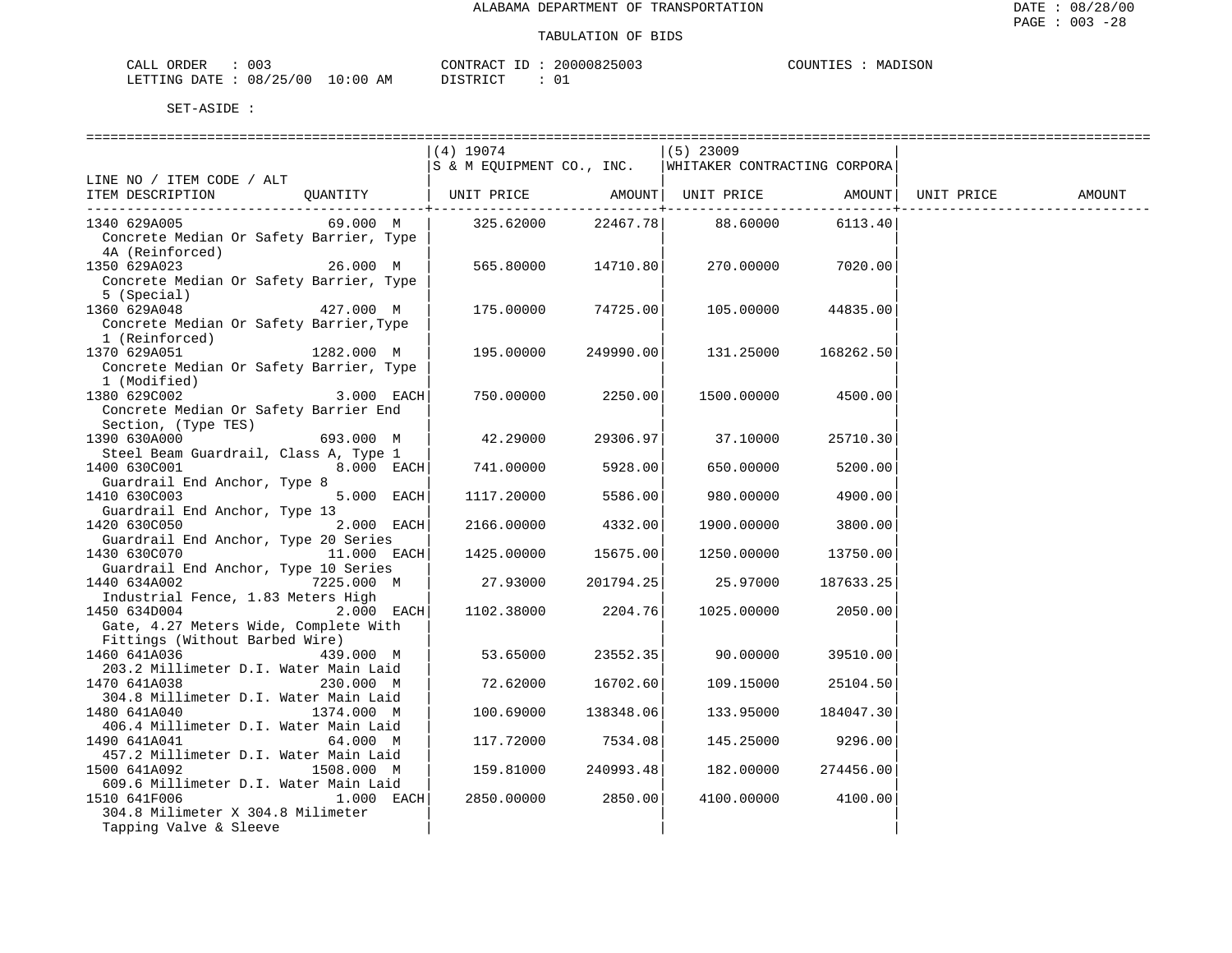| 003<br><b>CRDER</b>                                 |               | $\Lambda$ $\cap$ $\Gamma$<br>יחד במר | 825003<br>n | COUNTIE!<br>JISON<br>MД<br>. |
|-----------------------------------------------------|---------------|--------------------------------------|-------------|------------------------------|
| ר Σר בר<br>08<br>LETTING<br>(111)<br>$\mathbf{z}$ . | LO : 00<br>АM | $ \sim$<br>$\cap$ m                  | ັບ⊥         |                              |

|                                        |              | =============================                   |              | =============================== |                    |            |        |
|----------------------------------------|--------------|-------------------------------------------------|--------------|---------------------------------|--------------------|------------|--------|
|                                        |              | (4) 19074                                       |              | $(5)$ 23009                     |                    |            |        |
|                                        |              | S & M EQUIPMENT CO., INC.                       |              | WHITAKER CONTRACTING CORPORA    |                    |            |        |
| LINE NO / ITEM CODE / ALT              |              |                                                 |              |                                 |                    |            |        |
| ITEM DESCRIPTION                       |              | QUANTITY   UNIT PRICE AMOUNT  UNIT PRICE AMOUNT |              |                                 |                    | UNIT PRICE | AMOUNT |
|                                        |              |                                                 | ----------+- |                                 |                    |            |        |
| 1520 641F011                           | $4.000$ EACH | 2350.00000                                      | 9400.00      |                                 | 2375.00000 9500.00 |            |        |
| 203.2 Millimeter X 203.2 Millimeter    |              |                                                 |              |                                 |                    |            |        |
| Tapping Valve & Sleeve                 |              |                                                 |              |                                 |                    |            |        |
| 1530 641F065                           | $3.000$ EACH | 4500.00000                                      | 13500.00     | 8150.00000                      | 24450.00           |            |        |
|                                        |              |                                                 |              |                                 |                    |            |        |
| 406.4 Millimeter Tapping Valve And     |              |                                                 |              |                                 |                    |            |        |
| Sleeve                                 |              |                                                 |              |                                 |                    |            |        |
| 1540 641F066                           | $1.000$ EACH | 4250.00000                                      | 4250.00      | 13325.00000                     | 13325.00           |            |        |
| 457.2 Millimeter Tapping Valve And     |              |                                                 |              |                                 |                    |            |        |
| Sleeve                                 |              |                                                 |              |                                 |                    |            |        |
| 1550 641G025                           | 1.000 EACH   | 8500.00000                                      | 8500.00      | 11000.00000                     | 11000.00           |            |        |
| 150 Millimeter Regulator Station       |              |                                                 |              |                                 |                    |            |        |
| 1560 641G026                           | 1.000 EACH   | 9250.00000                                      | 9250.00      | 9500.00000                      | 9500.00            |            |        |
| 203.2 Millimeter Regulator Station     |              |                                                 |              |                                 |                    |            |        |
| 1570 641J000                           | $1.000$ EACH | 1725.00000                                      | 1725.00      | 2500.00000                      | 2500.00            |            |        |
| Fire Hydrant                           |              |                                                 |              |                                 |                    |            |        |
|                                        |              |                                                 |              |                                 |                    |            |        |
| 1580 649A007                           | 33.000 M     | 220.00000                                       | 7260.00      | 642.50000                       | 21202.50           |            |        |
| 304.8 Millimeter Encasement Pipe, Type |              |                                                 |              |                                 |                    |            |        |
| 1 Installation                         |              |                                                 |              |                                 |                    |            |        |
| 1590 649A028                           | 760.000 M    | 150.00000                                       | 114000.00    | 242.70000                       | 184452.00          |            |        |
| 406.4 Millimeter Encasement Pipe, Type |              |                                                 |              |                                 |                    |            |        |
| 1 Installation                         |              |                                                 |              |                                 |                    |            |        |
| 1600 649A035                           | 72.000 M     | 400.00000                                       | 28800.00     | 525.00000                       | 37800.00           |            |        |
| 508 Millimeter Encasement Pipe, Type 2 |              |                                                 |              |                                 |                    |            |        |
| Installation                           |              |                                                 |              |                                 |                    |            |        |
| 1610 649A036                           | 851.000 M    | 495.00000                                       | 421245.00    | 525.00000                       | 446775.00          |            |        |
| 609.6 Millimeter Encasement Pipe, Type |              |                                                 |              |                                 |                    |            |        |
| 2 Installation                         |              |                                                 |              |                                 |                    |            |        |
|                                        |              |                                                 |              |                                 |                    |            |        |
| 1620 650A000                           | 13703.000 M3 | 9.00000                                         | 123327.00    | 6.50000                         | 89069.50           |            |        |
| Topsoil                                |              |                                                 |              |                                 |                    |            |        |
| 1630 652A050                           | 12.000 HA    | 915.42000                                       | 10985.04     | 851.18000                       | 10214.16           |            |        |
| Seeding (Mix 1A)                       |              |                                                 |              |                                 |                    |            |        |
| 1640 652A053                           | 2.000 HA     | 915.42000                                       | 1830.84      | 851.18000                       | 1702.36            |            |        |
| Seeding (Mix 1E)                       |              |                                                 |              |                                 |                    |            |        |
| 1650 652B050                           | 23.000 HA    | 843.60000                                       | 19402.80     | 784.40000                       | 18041.20           |            |        |
| Temporary Seeding (Mix 1AT)            |              |                                                 |              |                                 |                    |            |        |
| 1660 652C000                           | 28.000 HA    | 84.36000                                        | 2362.08      | 78.44000                        | 2196.32            |            |        |
| Mowing                                 |              |                                                 |              |                                 |                    |            |        |
| 1670 652D050                           | 12.000 HA    | 843.60000                                       | 10123.20     | 784.40000                       | 9412.80            |            |        |
| Seeding In Stubble (Mix 1A)            |              |                                                 |              |                                 |                    |            |        |
| 1680 654A001                           | 14516.000 M2 | 4.56000                                         | 66192.96     | 4.24000                         | 61547.84           |            |        |
|                                        |              |                                                 |              |                                 |                    |            |        |
| Solid Sodding (Bermuda)                |              |                                                 |              |                                 |                    |            |        |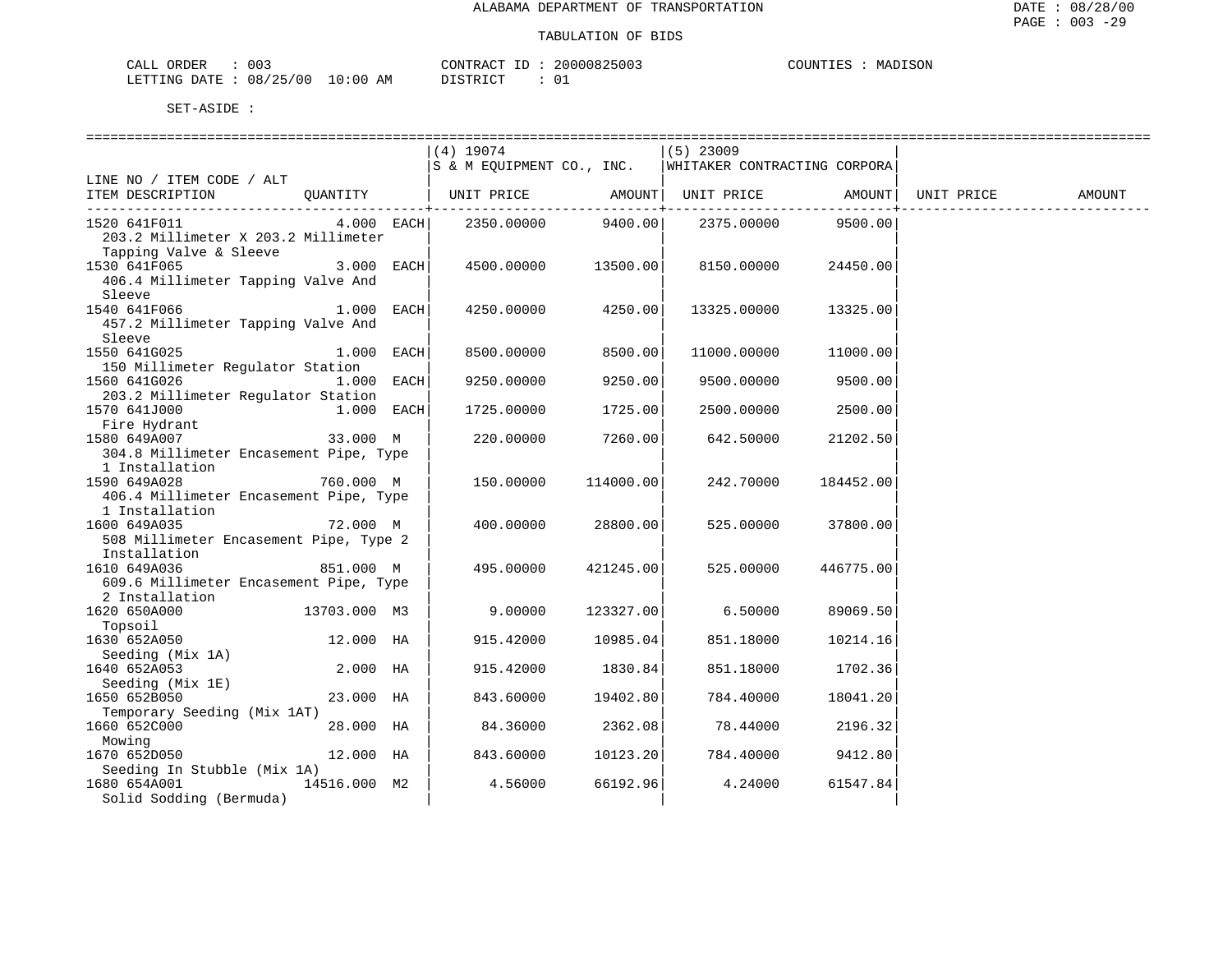| L ORDER<br>CALL                 | 003 | CONTRACT ID |  | 20000825003 | COUNTIES | MADISON |
|---------------------------------|-----|-------------|--|-------------|----------|---------|
| LETTING DATE: 08/25/00 10:00 AM |     | DISTRICT    |  |             |          |         |

|                                                       |                |      | (4) 19074                 |           | $(5)$ 23009                  |           |            |        |
|-------------------------------------------------------|----------------|------|---------------------------|-----------|------------------------------|-----------|------------|--------|
|                                                       |                |      | S & M EQUIPMENT CO., INC. |           | WHITAKER CONTRACTING CORPORA |           |            |        |
| LINE NO / ITEM CODE / ALT                             |                |      |                           |           |                              |           |            |        |
| ITEM DESCRIPTION                                      | QUANTITY       |      | UNIT PRICE                | AMOUNT    | UNIT PRICE                   | AMOUNT    | UNIT PRICE | AMOUNT |
|                                                       |                |      |                           |           |                              |           |            |        |
| 1690 656A000                                          | 12.000 HA      |      | 1126.78000                | 13521.36  | 1047.70000                   | 12572.40  |            |        |
| Mulching, Class A, Type 1                             |                |      |                           |           |                              |           |            |        |
| 1700 656A001                                          | 2.000 HA       |      | 1126.78000                | 2253.56   | 1047.70000                   | 2095.40   |            |        |
| Mulching, Class A, Type 2<br>1710 658A001             |                |      |                           |           |                              |           |            |        |
| Hydro-Seeding & Mulching (Mix 1E)                     | $2.000$ HA     |      | 4507.10000                | 9014.20   | 4191.00000                   | 8382.00   |            |        |
| 1720 659A000                                          | 1000.000 M2    |      | 3.99000                   | 3990.00   | 3.71000                      | 3710.00   |            |        |
| Erosion Control Netting, Class A                      |                |      |                           |           |                              |           |            |        |
| 1730 659A001                                          | 1000.000 M2    |      | 3.99000                   | 3990.00   | 3.71000                      | 3710.00   |            |        |
| Erosion Control Netting, Class B                      |                |      |                           |           |                              |           |            |        |
| 1740 665B000                                          | 23.000 HA      |      | 843.60000                 | 19402.80  | 784.40000                    | 18041.20  |            |        |
| Temporary Mulching                                    |                |      |                           |           |                              |           |            |        |
| 1750 665F000                                          | 2964.000 EACH  |      | 4.56000                   | 13515.84  | 5.00000                      | 14820.00  |            |        |
| Hay Bales                                             |                |      |                           |           |                              |           |            |        |
| 1760 665I000                                          | 11488.000 MTON |      | 16.25000                  | 186680.00 | 16.00000                     | 183808.00 |            |        |
| Temporary Riprap, Class 2                             |                |      |                           |           |                              |           |            |        |
| 1770 665J000                                          | 5114.000 M     |      | 10.26000                  | 52469.64  | 9.54000                      | 48787.56  |            |        |
| Silt Fence, Type A                                    |                |      |                           |           |                              |           |            |        |
| 1780 665K000                                          | 364.000 M3     |      | 25.00000                  | 9100.00   | 10.00000                     | 3640.00   |            |        |
| Drainage Sump Excavation<br>1790 680A000              |                | LUMP | 150000.00000              | 150000.00 |                              | 165000.00 |            |        |
| Engineering Controls                                  |                |      |                           |           | 165000.00000                 |           |            |        |
| 1800 701C002                                          | 10.000 KM      |      | 240.54000                 | 2405.40   | 211.00000                    | 2110.00   |            |        |
| Broken Temporary Traffic Stripe (Paint)               |                |      |                           |           |                              |           |            |        |
| 1810 701C003                                          | 18.000 KM      |      | 269.04000                 | 4842.72   | 236.00000                    | 4248.00   |            |        |
| Solid Temporary Traffic Stripe (Paint)                |                |      |                           |           |                              |           |            |        |
| 1820 701C004                                          | 10.000 KM      |      | 1983.00000                | 19830.00  | 1740.00000                   | 17400.00  |            |        |
| Broken Temporary Traffic Stripe (Tape)                |                |      |                           |           |                              |           |            |        |
| 1830 701C005                                          | 18.000 KM      |      | 4250.00000                | 76500.00  | 3728.00000                   | 67104.00  |            |        |
| Solid Temporary Traffic Stripe (Tape)                 |                |      |                           |           |                              |           |            |        |
| 1840 701D007                                          | 4.000 KM       |      | 850.00000                 | 3400.00   | 745.00000                    | 2980.00   |            |        |
| Solid Traffic Stripe Removed (Paint)                  |                |      |                           |           |                              |           |            |        |
| 1850 701D009                                          | 4.000 KM       |      | 566.00000                 | 2264.00   | 497.00000                    | 1988.00   |            |        |
| Solid Traffic Stripe Removed (Tape)                   |                |      |                           |           |                              |           |            |        |
| 1860 701D014<br>Broken Traffic Stripe Removed (Paint) | 2.000 KM       |      | 708.00000                 | 1416.00   | 621.00000                    | 1242.00   |            |        |
| 1870 701D016                                          | 2.000 KM       |      | 567.00000                 | 1134.00   | 497.00000                    | 994.00    |            |        |
| Broken Traffic Stripe Removed (Tape)                  |                |      |                           |           |                              |           |            |        |
| 1880 701G121                                          | 282.000 M      |      | 6.45000                   | 1818.90   | 5.66000                      | 1596.12   |            |        |
| Broken White, Class 3W, Type A Traffic                |                |      |                           |           |                              |           |            |        |
| Stripe (150 mm Wide)                                  |                |      |                           |           |                              |           |            |        |
|                                                       |                |      |                           |           |                              |           |            |        |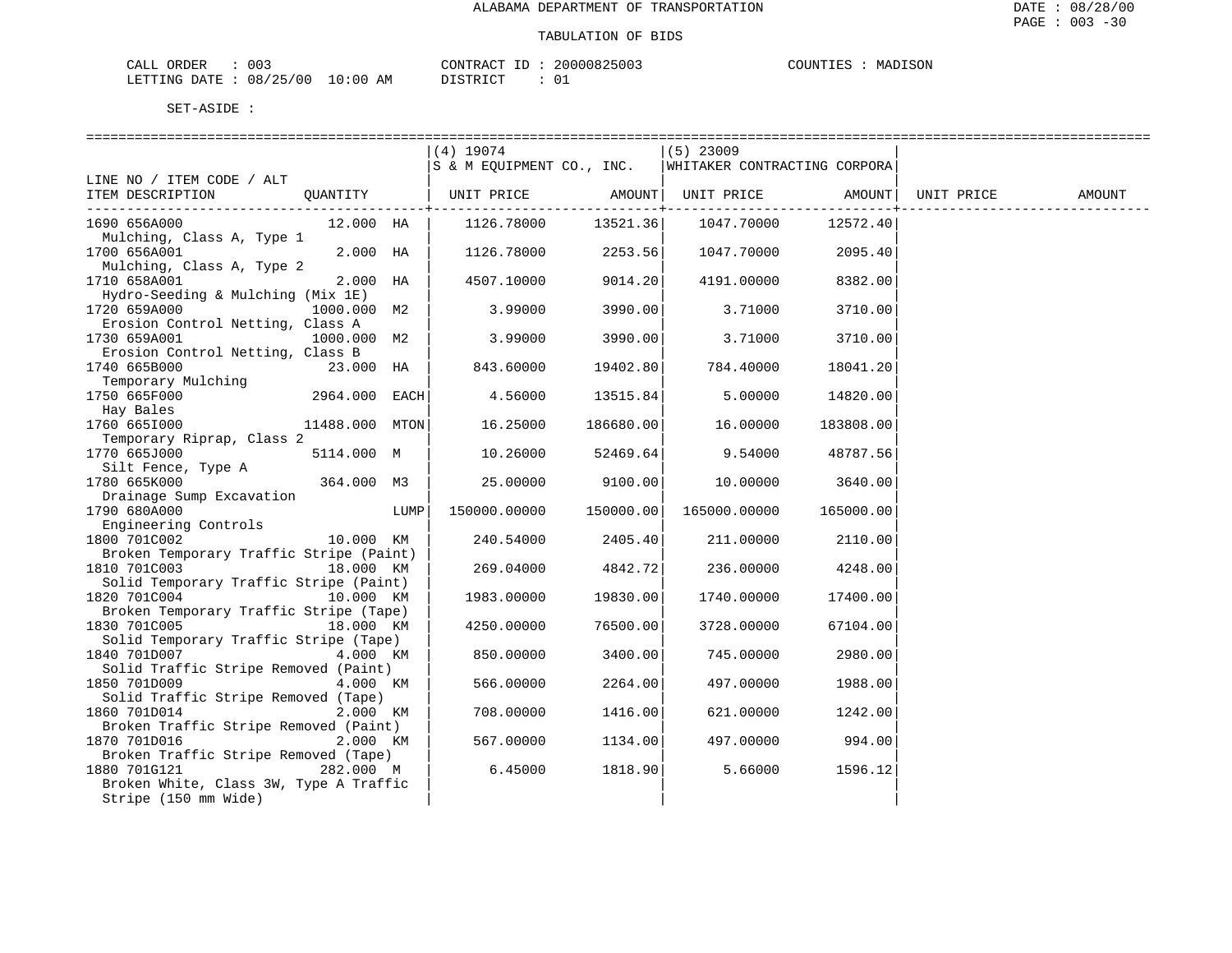MADISON

| CALL ORDER                      | 003 | CONTRACT | ' ID | 20000825003 | COUNTIES | MADISON |
|---------------------------------|-----|----------|------|-------------|----------|---------|
| LETTING DATE: 08/25/00 10:00 AM |     | DISTRICT |      |             |          |         |

|                                           |              | $(4)$ 19074               |           | $(5)$ 23009                  |          |            |        |
|-------------------------------------------|--------------|---------------------------|-----------|------------------------------|----------|------------|--------|
|                                           |              | S & M EQUIPMENT CO., INC. |           | WHITAKER CONTRACTING CORPORA |          |            |        |
| LINE NO / ITEM CODE / ALT                 |              |                           |           |                              |          |            |        |
| ITEM DESCRIPTION                          | QUANTITY     | UNIT PRICE                | AMOUNT    | UNIT PRICE                   | AMOUNT   | UNIT PRICE | AMOUNT |
|                                           |              |                           |           |                              |          |            |        |
| 1890 701G125                              | 282.000 M    | 13.68000                  | 3857.76   | 12.00000                     | 3384.00  |            |        |
| Solid White, Class 3W, Type A Traffic     |              |                           |           |                              |          |            |        |
| Stripe (150 mm Wide)                      |              |                           |           |                              |          |            |        |
| 1900 701G133                              | 282.000 M    | 14.36000                  | 4049.52   | 12.60000                     | 3553.20  |            |        |
| Solid Yellow, Class 3W, Type A Traffic    |              |                           |           |                              |          |            |        |
| Stripe (150 mm Wide)                      |              |                           |           |                              |          |            |        |
| 1910 702A007                              | 2.000 KM     | 1505.00000                | 3010.00   | 1322.00000                   | 2644.00  |            |        |
|                                           |              |                           |           |                              |          |            |        |
| Broken Yellow, Inverted Profile Traffic   |              |                           |           |                              |          |            |        |
| Stripe (150mm Wide)                       |              |                           |           |                              |          |            |        |
| 1920 702A008                              | 9.000 KM     | 31.50000                  | 283.50    | 2765.00000                   | 24885.00 |            |        |
| Solid White, Inverted Profile Traffic     |              |                           |           |                              |          |            |        |
| Stripe (150 mm Wide)                      |              |                           |           |                              |          |            |        |
| 1930 702A009                              | 11.000 KM    | 31.50000                  | 346.50    | 2765.00000                   | 30415.00 |            |        |
| Solid Yellow, Inverted Profile Traffic    |              |                           |           |                              |          |            |        |
| Stripe (150 mm Wide)                      |              |                           |           |                              |          |            |        |
| 1940 702A010                              | 10.000 KM    | 1500.00000                | 15000.00  | 1321.00000                   | 13210.00 |            |        |
| Broken White, Inverted Profile Traffic    |              |                           |           |                              |          |            |        |
| Stripe (150 mm Wide)                      |              |                           |           |                              |          |            |        |
| 1950 702B001                              | 1050.000 M   | 767.00000                 | 805350.00 | 6.73000                      | 7066.50  |            |        |
| Dotted Inverted Profile Traffic Stripe    |              |                           |           |                              |          |            |        |
| (150 mm Wide)                             |              |                           |           |                              |          |            |        |
| 1960 703A002                              | 791.000 M2   | 22.80000                  | 18034.80  | 20.00000                     | 15820.00 |            |        |
| Traffic Control Markings, Class 2, Type   |              |                           |           |                              |          |            |        |
| Α                                         |              |                           |           |                              |          |            |        |
| 1970 703B002                              | 56.000 M2    | 34.20000                  | 1915.20   | 30.00000                     | 1680.00  |            |        |
| Traffic Control Legends, Class 2, Type A  |              |                           |           |                              |          |            |        |
| 1980 703C000                              | 12.000 M2    | 36.48000                  | 437.76    | 32.00000                     | 384.00   |            |        |
| Removal Of Existing Traffic Control       |              |                           |           |                              |          |            |        |
| Markings Or Legends (Paint)               |              |                           |           |                              |          |            |        |
| 1990 703D000                              | 178.000 M2   | 61.56000                  | 10957.68  | 54.00000                     | 9612.00  |            |        |
| Temporary Traffic Control Markings (Tape) |              |                           |           |                              |          |            |        |
| 2000 703D002                              | 178.000 M2   | 15.96000                  | 2840.88   | 14.00000                     | 2492.00  |            |        |
| Temporary Traffic Control Markings        |              |                           |           |                              |          |            |        |
| (Paint)                                   |              |                           |           |                              |          |            |        |
| 2010 703E002                              | 26.000 M2    | 15.96000                  | 414.96    | 14.00000                     | 364.00   |            |        |
| Temporary Traffic Control Legends         |              |                           |           |                              |          |            |        |
| (Paint)                                   |              |                           |           |                              |          |            |        |
| 2020 705A011                              | 674.000 EACH | 4.56000                   | 3073.44   | 4.00000                      | 2696.00  |            |        |
| Pavement Markers, Class C, Type 1-A       |              |                           |           |                              |          |            |        |
| 2030 705A012                              | 49.000 EACH  | 4.56000                   | 223.44    | 4.00000                      | 196.00   |            |        |
| Pavement Markers, Class C, Type 1-B       |              |                           |           |                              |          |            |        |
|                                           |              |                           |           |                              |          |            |        |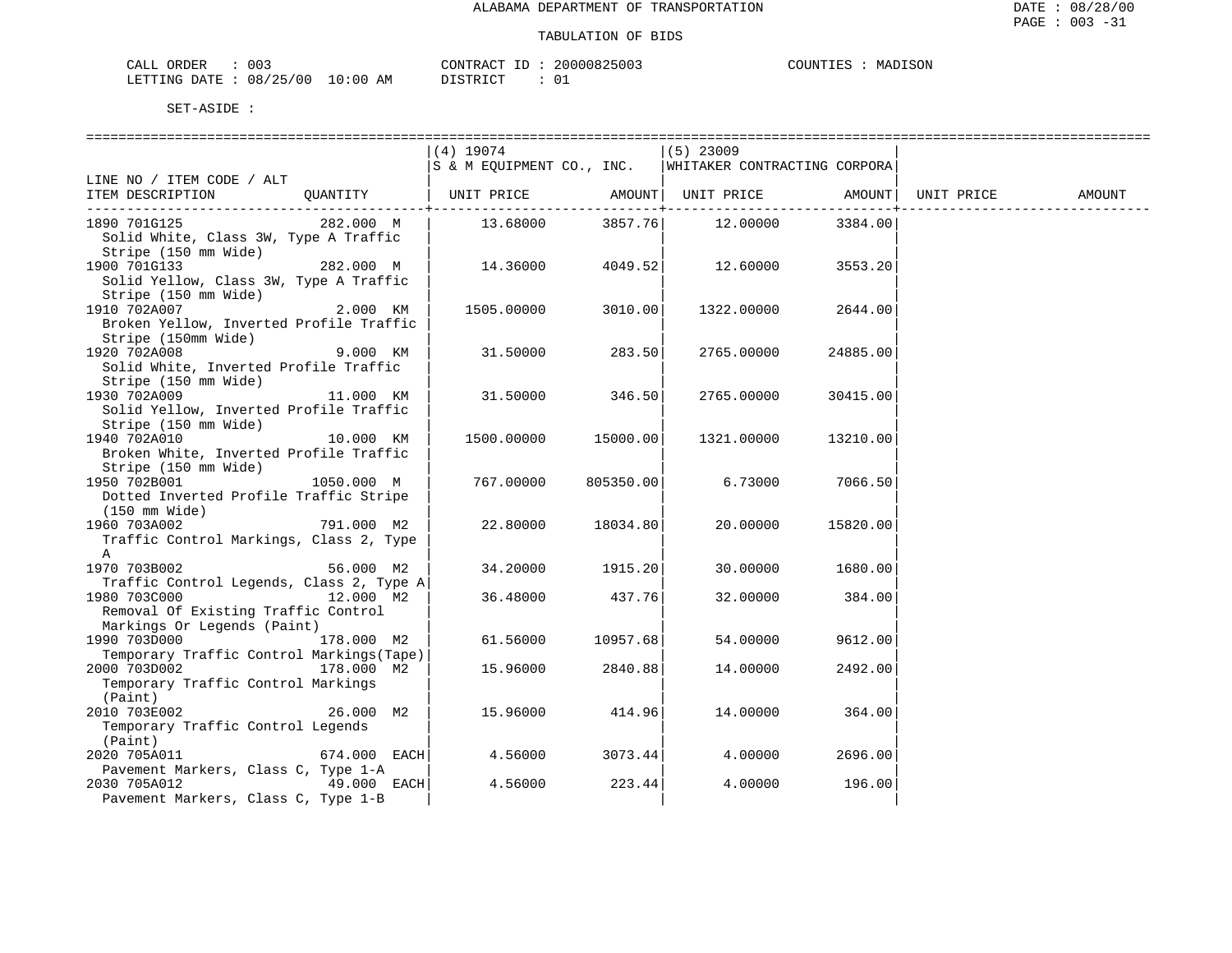| CALL ORDER                      | 003 | CONTRACT | ' ID | 20000825003 | COUNTIES | MADISON |
|---------------------------------|-----|----------|------|-------------|----------|---------|
| LETTING DATE: 08/25/00 10:00 AM |     | DISTRICT |      |             |          |         |

| $(4)$ 19074<br>$(5)$ 23009<br>S & M EQUIPMENT CO., INC.<br>WHITAKER CONTRACTING CORPORA<br>LINE NO / ITEM CODE / ALT<br>ITEM DESCRIPTION<br>OUANTITY<br>UNIT PRICE<br>AMOUNT  <br>UNIT PRICE<br>AMOUNT<br>UNIT PRICE<br>AMOUNT<br>. |  |
|-------------------------------------------------------------------------------------------------------------------------------------------------------------------------------------------------------------------------------------|--|
|                                                                                                                                                                                                                                     |  |
|                                                                                                                                                                                                                                     |  |
|                                                                                                                                                                                                                                     |  |
|                                                                                                                                                                                                                                     |  |
|                                                                                                                                                                                                                                     |  |
| 4.56000<br>109.44<br>2040 705A023<br>$24.000$ EACH<br>4.00000<br>96.00                                                                                                                                                              |  |
| Pavement Markers, Class C, Type 2-D                                                                                                                                                                                                 |  |
| 35.94<br>2050 705A030<br>6.000 EACH<br>5.99000<br>5.25000<br>31.50                                                                                                                                                                  |  |
| Pavement Markers, Class A-H, Type 2-C                                                                                                                                                                                               |  |
| 5.70000<br>3271.80<br>2060 705A031<br>574.000 EACH<br>5.00000<br>2870.00                                                                                                                                                            |  |
| Pavement Markers, Class A-H, Type 1-A                                                                                                                                                                                               |  |
| 1881.00<br>2070 705A032<br>330.000 EACH<br>5.70000<br>5.00000<br>1650.00                                                                                                                                                            |  |
| Pavement Markers, Class A-H, Type 1-B                                                                                                                                                                                               |  |
| 2080 705A037<br>5.99000<br>185.69<br>31.000 EACH<br>5.25000<br>162.75                                                                                                                                                               |  |
| Pavement Markers, Class A-H, Type 2-D                                                                                                                                                                                               |  |
| 2090 707B003<br>239.40<br>1.000 EACH<br>239.40000<br>210.00000<br>210.00                                                                                                                                                            |  |
| Type A Hazard Marker Installation                                                                                                                                                                                                   |  |
| 2100 710A115<br>16074.00<br>94.000 M2<br>171.00000<br>150.00000<br>14100.00                                                                                                                                                         |  |
| Class 4, Alum Flat Sign Panels 2.032 mm                                                                                                                                                                                             |  |
| Thick or Steel Flat Sign Panels 1.897                                                                                                                                                                                               |  |
| MM Thick(Ty III or Ty IV Background)                                                                                                                                                                                                |  |
| 2110 710A116<br>114.000 M2<br>285.00000<br>32490.00<br>250.00000<br>28500.00                                                                                                                                                        |  |
| Class 2, Alum Multi Flat Sign Panels                                                                                                                                                                                                |  |
| 3.175 mm Thick or steel Multi Flat Sign                                                                                                                                                                                             |  |
| Panels 2.657 Thick(Ty III Or IV                                                                                                                                                                                                     |  |
| Background)                                                                                                                                                                                                                         |  |
| 2120 710A118<br>4845.00<br>17.000 M2<br>285.00000<br>250.00000<br>4250.00                                                                                                                                                           |  |
| Class 2, Aluminum Flat Sign Panels                                                                                                                                                                                                  |  |
| 3.175 mm Thick Or Steel Flat Sign                                                                                                                                                                                                   |  |
| Panels2.657 mm Thick(Ty III Or Ty IV<br>Background)                                                                                                                                                                                 |  |
| 855.00<br>2130 710A119<br>285.00000<br>250.00000<br>750.00<br>3.000 M2                                                                                                                                                              |  |
| Class 2A, Alum Flat Sign Panels 3.175                                                                                                                                                                                               |  |
| mm Thick Or Steel Flat Sign Panels                                                                                                                                                                                                  |  |
| 2.657 mm Thick (Type III Or Type IV                                                                                                                                                                                                 |  |
| Background)                                                                                                                                                                                                                         |  |
| 2140 710B001<br>21.09000<br>6622.26<br>18.50000<br>314.000 M<br>5809.00                                                                                                                                                             |  |
| Roadway Sign Post (#3 "U" Channel                                                                                                                                                                                                   |  |
| Galvanized Steel)                                                                                                                                                                                                                   |  |
| 2150 710B007<br>162.45000<br>2599.20<br>142.50000<br>2280.00<br>16.000 M                                                                                                                                                            |  |
| Roadway Sign Post (W150 x 22 Steel Beam)                                                                                                                                                                                            |  |
| 2160 710B010<br>16.000 M<br>139.08000<br>2225.28<br>122.00000<br>1952.00                                                                                                                                                            |  |
| Roadway Sign Post (W150 x 14 Steel Beam)                                                                                                                                                                                            |  |
| 2170 710B011<br>43.000 M<br>137.94000<br>5931.42<br>121.00000<br>5203.00                                                                                                                                                            |  |
| Roadway Sign Post (W150 x 18 Steel Beam)                                                                                                                                                                                            |  |
| 2180 710B019<br>4.000 M<br>55.00000<br>220.00<br>55.00000<br>220.00                                                                                                                                                                 |  |
| Roadway Sign Post (87.5 mm x 87.5 mm x                                                                                                                                                                                              |  |
| 6.25 mm Square Tubular Steel)                                                                                                                                                                                                       |  |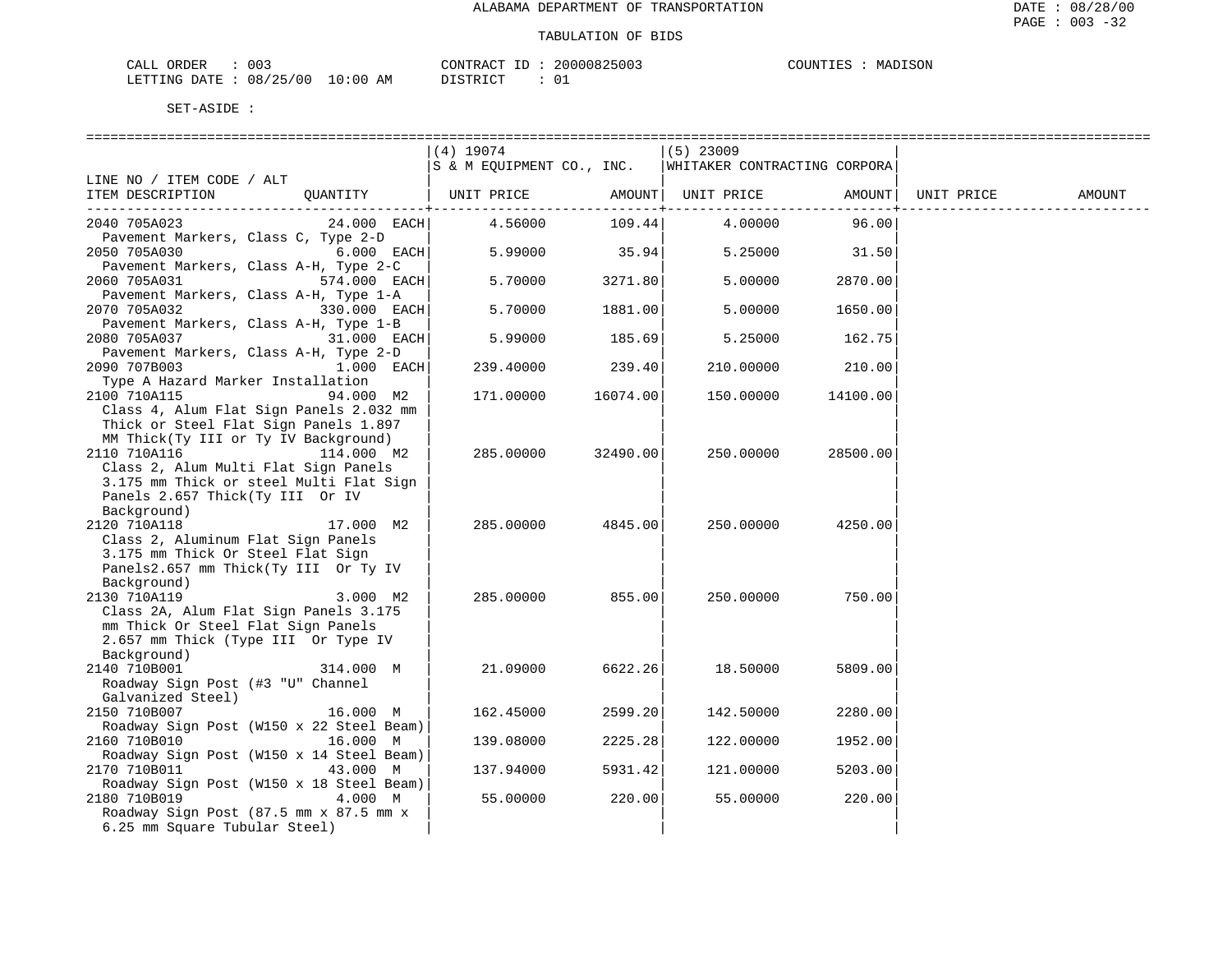| 003<br>CAT<br>ORDER<br>الللطاب                           | CONTRACT                     | 0.00000000<br>200008. | $-700$<br>COUNT.<br>11. T<br>ふいい<br>$\mathbf{v}$ $\mathbf{u}$ |
|----------------------------------------------------------|------------------------------|-----------------------|---------------------------------------------------------------|
| ノつに<br>/00<br>LETTINC<br>08/<br>DA <del>mr.</del><br>ìД. | :00<br>TSTRICT<br>AM<br>⊥U ⊺ | ັບ⊥<br>.              |                                                               |

|                                                                                                       |      | $(4)$ 19074                                              |          | $(5)$ 23009 |                   |            |        |
|-------------------------------------------------------------------------------------------------------|------|----------------------------------------------------------|----------|-------------|-------------------|------------|--------|
|                                                                                                       |      | S & M EQUIPMENT CO., INC.   WHITAKER CONTRACTING CORPORA |          |             |                   |            |        |
| LINE NO / ITEM CODE / ALT<br>ITEM DESCRIPTION<br>QUANTITY                                             |      | UNIT PRICE AMOUNT                                        |          |             | UNIT PRICE AMOUNT | UNIT PRICE | AMOUNT |
| 2190 710C000<br>Removal Of Existing Roadway Signs                                                     | LUMP | 13680.00000                                              | 13680.00 | 12000.00000 | 12000.00          |            |        |
| 2200 711A000<br>Roadway Sign Relocation                                                               | LUMP | 12540.00000                                              | 12540.00 | 11000.00000 | 11000.00          |            |        |
| 2210 715A000<br>Overhead Roadway Sign Structure<br>(0.H.S.B. 1)                                       | LUMP | 29070.00000                                              | 29070.00 | 25500.00000 | 25500.00          |            |        |
| 2220 715A001<br>Overhead Roadway Sign Structure<br>(0.H.S.B. 2)                                       | LUMP | 28500.00000                                              | 28500.00 | 25000.00000 | 25000.00          |            |        |
| 2230 715A002<br>Overhead Roadway Sign Structure<br>(0.H.S.B. 3)                                       | LUMP | 28956.00000                                              | 28956.00 | 25400.00000 | 25400.00          |            |        |
| 2240 715A003<br>Overhead Roadway Sign Structure<br>(0.H.S.B. 4)                                       | LUMP | 28956.00000                                              | 28956.00 | 25400.00000 | 25400.00          |            |        |
| 2250 715A004<br>Overhead Roadway Sign Structure (O.H.C.<br>1)                                         | LUMP | 18525.00000                                              | 18525.00 | 16250.00000 | 16250.00          |            |        |
| 2260 720A000<br>$1.000$ EACH<br>Vehicular Impact Attenuator Assembly<br>(Quadquard Model No. QS2402Y) |      | 20000.00000                                              | 20000.00 | 21000.00000 | 21000.00          |            |        |
| 2270 720A001<br>1.000 EACH<br>Vehicular Impact Attenuator Assembly<br>(Quadquard Model No. QS2404Y)   |      | 20000.00000                                              | 20000.00 | 21000.00000 | 21000.00          |            |        |
| 2280 720A002<br>$1.000$ EACH<br>Vehicular Impact Attenuator Assembly<br>(Quadquard Model No. QS3006Y) |      | 20000.00000                                              | 20000.00 | 21000.00000 | 21000.00          |            |        |
| 2290 724A000<br>1727.000 M<br>Temporary Asphalt Island                                                |      | 15.00000                                                 | 25905.00 | 18.50000    | 31949.50          |            |        |
| 177.000 M<br>2300 726A000<br>Portable Concrete Safety Barriers, Type<br>6                             |      | 134.61000                                                | 23825.97 | 133.00000   | 23541.00          |            |        |
| 2310 726A001<br>13.000 M<br>Portable Concrete Safety Barriers, Type<br>$6 - A$                        |      | 373.92000                                                | 4860.96  | 440.00000   | 5720.00           |            |        |
| 2320 726D000<br>$4.000$ EACH<br>Portable Impact Attenuator (Quadquard<br>Model No. QZ2404Y)           |      | 6500.00000                                               | 26000.00 | 18000.00000 | 72000.00          |            |        |
| 2330 730A000<br>Removal Of Existing Traffic Control<br>Unit (Existing I-565 & Maysville Road)         | LUMP | 1710.00000                                               | 1710.00  | 2400.00000  | 2400.00           |            |        |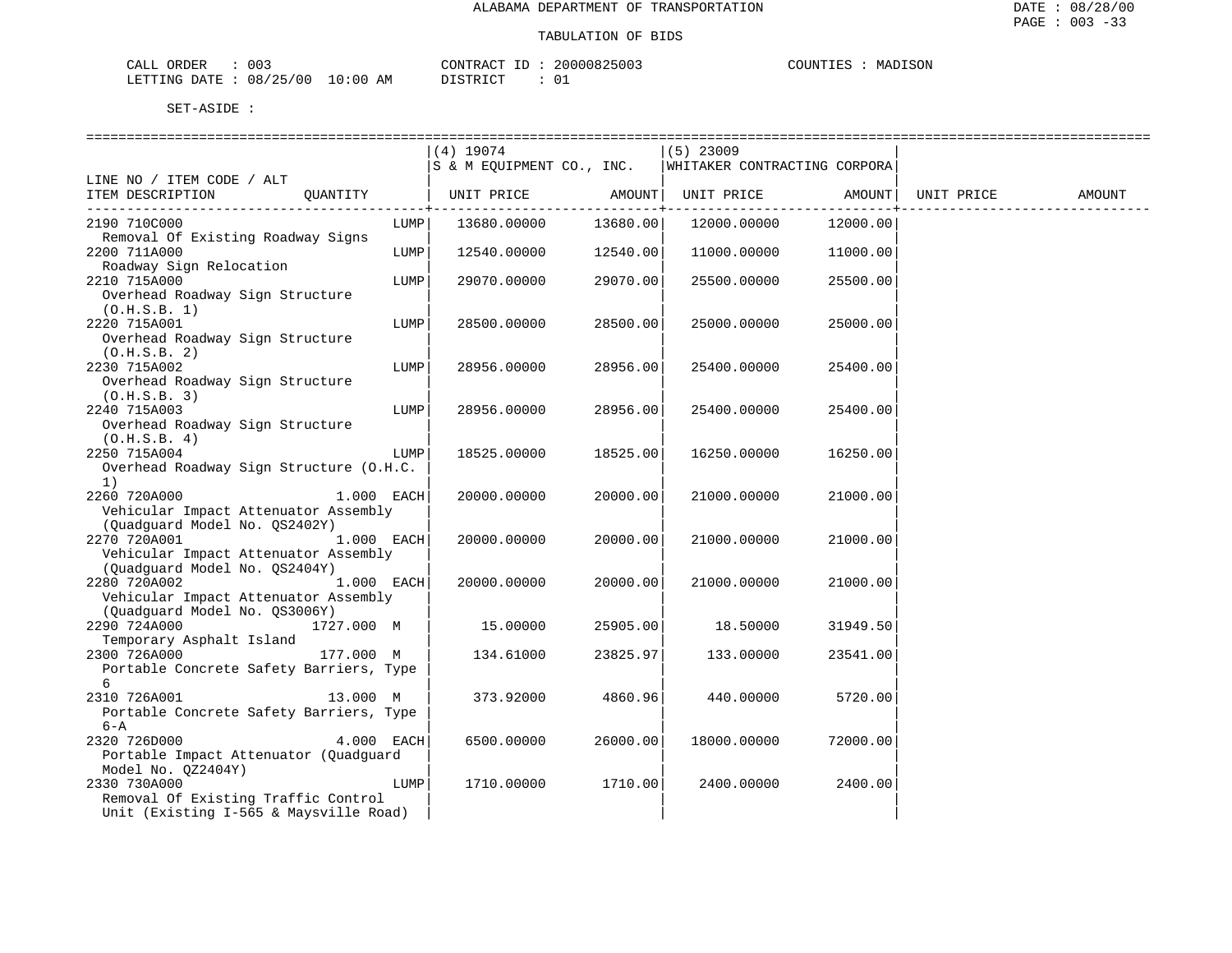| 003<br>ORDER<br>انلطات                                                               |                              | CONTR                  | <b>→ っけい…</b> | דותד<br>IVI A<br>п. |
|--------------------------------------------------------------------------------------|------------------------------|------------------------|---------------|---------------------|
| 08<br>.00<br><b>DUPTIO</b><br>$\pm 12$<br>$\rightarrow$<br>٠н.<br>$\ddots$<br>$\sim$ | AΜ<br>. : 00<br>.<br>$\cdot$ | $T$ $C$<br><b>CTPD</b> | A<br>ັບ⊥      |                     |

|                                         |      | (4) 19074                 |          | $(5)$ 23009                  |          |            |        |
|-----------------------------------------|------|---------------------------|----------|------------------------------|----------|------------|--------|
|                                         |      | S & M EQUIPMENT CO., INC. |          | WHITAKER CONTRACTING CORPORA |          |            |        |
| LINE NO / ITEM CODE / ALT               |      |                           |          |                              |          |            |        |
| OUANTITY<br>ITEM DESCRIPTION            |      | UNIT PRICE                | AMOUNT   | UNIT PRICE                   | AMOUNT   | UNIT PRICE | AMOUNT |
|                                         |      |                           |          |                              |          |            |        |
| 2340 730A001                            | LUMP | 1767.00000                | 1767.00  | 2500.00000                   | 2500.00  |            |        |
| Removal Of Existing Traffic Control     |      |                           |          |                              |          |            |        |
| Unit (I-565 & Detour Road)              |      |                           |          |                              |          |            |        |
| 2350 730A002                            | LUMP | 1767.00000                | 1767.00  | 2190.00000                   | 2190.00  |            |        |
| Removal Of Existing Traffic Control     |      |                           |          |                              |          |            |        |
| Unit (Existing U.S. 72 & Detour Road)   |      |                           |          |                              |          |            |        |
| 2360 730C000                            | LUMP | 2821.50000                | 2821.50  | 3100.00000                   | 3100.00  |            |        |
| Furnishing And Installing Traffic       |      |                           |          |                              |          |            |        |
| Control Unit (U.S. 72 & Ramps A and D1) |      |                           |          |                              |          |            |        |
| 2370 730C001                            | LUMP | 2821.50000                | 2821.50  | 2650.00000                   | 2650.00  |            |        |
| Furnishing And Installing Traffic       |      |                           |          |                              |          |            |        |
| Control Unit (U.S. 72 & Maysville Road) |      |                           |          |                              |          |            |        |
| 2380 730C002                            | LUMP | 3163.50000                | 3163.50  | 2930.00000                   | 2930.00  |            |        |
| Furnishing And Installing Traffic       |      |                           |          |                              |          |            |        |
| Control Unit (I-565 & Detour)           |      |                           |          |                              |          |            |        |
| 2390 730C003                            | LUMP | 3505.50000                | 3505.50  | 3400.00000                   | 3400.00  |            |        |
| Furnishing And Installing Traffic       |      |                           |          |                              |          |            |        |
| Control Unit (U.S. 72 & Detour)         |      |                           |          |                              |          |            |        |
| 2400 730E000<br>$6.000$ EACH            |      | 1339.50000                | 8037.00  | 1514.00000                   | 9084.00  |            |        |
| Metal Traffic Signal Pole Foundation    |      |                           |          |                              |          |            |        |
| 2410 730F000<br>$2.000$ EACH            |      | 3619.50000                | 7239.00  | 3128.00000                   | 6256.00  |            |        |
| Metal Traffic Signal Pole With 11.8 m   |      |                           |          |                              |          |            |        |
|                                         |      |                           |          |                              |          |            |        |
| Mastarm Assembly<br>2420 730F001        |      |                           | 4560.00  |                              |          |            |        |
| $1.000$ EACH                            |      | 4560.00000                |          | 3791.00000                   | 3791.00  |            |        |
| Metal Traffic Signal Pole With          |      |                           |          |                              |          |            |        |
| Mast Arm Assembly 15.4 m                |      |                           |          |                              |          |            |        |
| 2430 730F002<br>3.000 EACH              |      | 5700.00000                | 17100.00 | 4963.00000                   | 14889.00 |            |        |
| Metal Traffic Signal Pole With          |      |                           |          |                              |          |            |        |
| Mast Arm Assembly 18.0 m                |      |                           |          |                              |          |            |        |
| 2440 730H000<br>1838.000 M              |      | 5.70000                   | 10476.60 | 14.81000                     | 27220.78 |            |        |
| Loop Detector                           |      |                           |          |                              |          |            |        |
| 2450 7301000<br>1956.000 M              |      | 4.33000                   | 8469.48  | 9.80000                      | 19168.80 |            |        |
| Shielded Loop Detector Home-Run Cable   |      |                           |          |                              |          |            |        |
| 2460 730J000<br>25.000 EACH             |      | 125.40000                 | 3135.00  | 224.00000                    | 5600.00  |            |        |
| Loop Detector Amplifier                 |      |                           |          |                              |          |            |        |
| 2470 730K000<br>26.000 EACH             |      | 421,80000                 | 10966.80 | 550.00000                    | 14300.00 |            |        |
| Traffic Signal Junction Box             |      |                           |          |                              |          |            |        |
| 607.000 M<br>2480 730L012               |      | 7.70000                   | 4673.90  | 7.00000                      | 4249.00  |            |        |
| Non-Metallic Conduit, 27 mm             |      |                           |          |                              |          |            |        |
| 2490 730L015<br>497.000 M               |      | 11.40000                  | 5665.80  | 12.28000                     | 6103.16  |            |        |
| Non-Metallic Conduit, 53 mm             |      |                           |          |                              |          |            |        |
|                                         |      |                           |          |                              |          |            |        |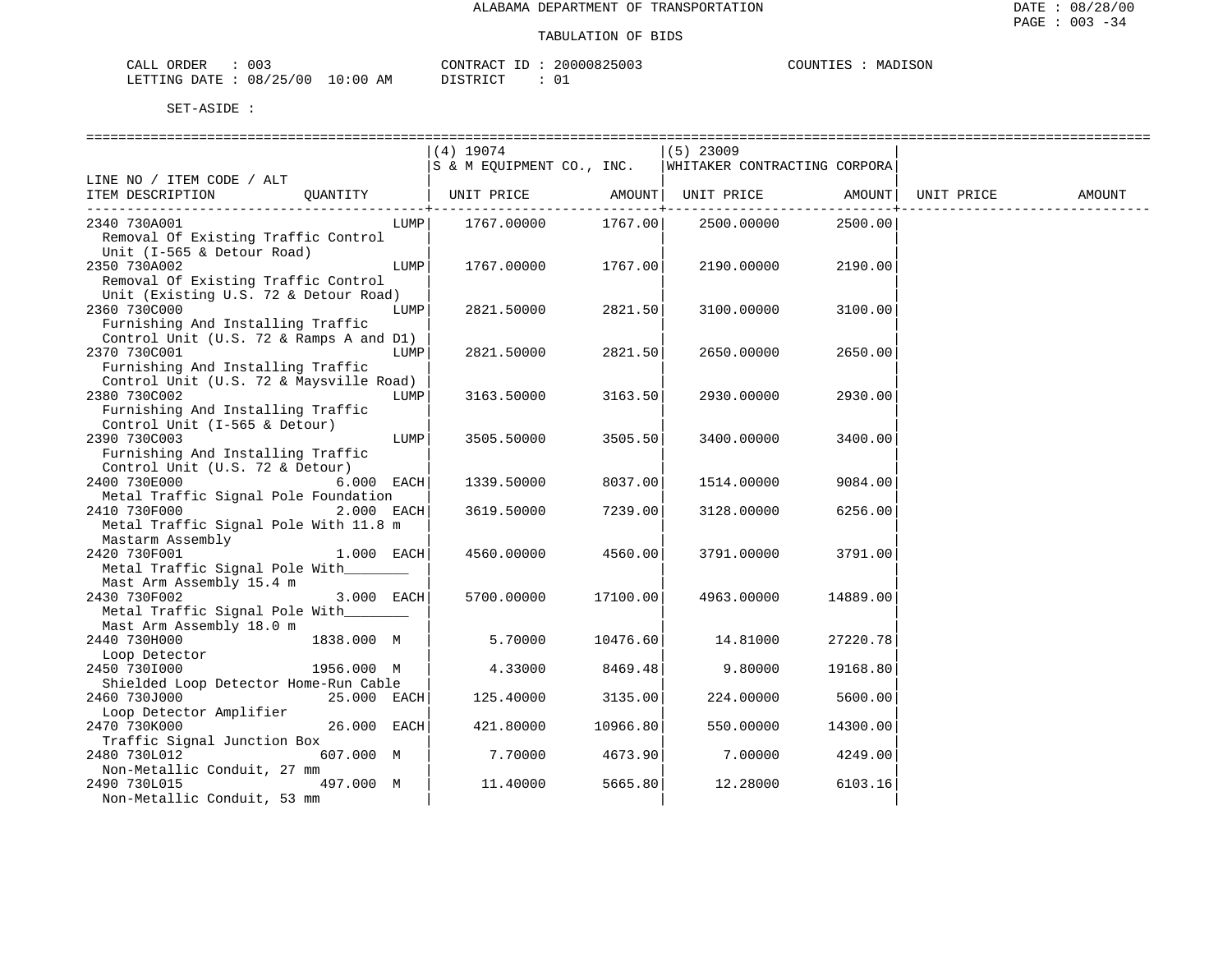| CALL ORDER                      | 003 | CONTRACT | ' ID | 20000825003 | COUNTIES | MADISON |
|---------------------------------|-----|----------|------|-------------|----------|---------|
| LETTING DATE: 08/25/00 10:00 AM |     | DISTRICT |      |             |          |         |

|                                                          |                |      | 4) 19074<br>S & M EQUIPMENT CO., INC. |          | $(5)$ 23009<br>WHITAKER CONTRACTING CORPORA |          |            |        |
|----------------------------------------------------------|----------------|------|---------------------------------------|----------|---------------------------------------------|----------|------------|--------|
| LINE NO / ITEM CODE / ALT                                |                |      |                                       |          |                                             |          |            |        |
| ITEM DESCRIPTION                                         | QUANTITY       |      | UNIT PRICE                            | AMOUNT   | UNIT PRICE                                  | AMOUNT   | UNIT PRICE | AMOUNT |
| 2500 730L031                                             | 510.000 M      |      | 12.26000                              | 6252.60  | 11.50000                                    | 5865.00  |            |        |
| Metallic Conduit, 21 mm<br>2510 730L032                  | 510.000 M      |      | 11.40000                              | 5814.00  | 14.00000                                    | 7140.00  |            |        |
| Metallic Conduit, 27 mm<br>2520 730N001                  | 8.000 EACH     |      | 843.60000                             | 6748.80  | 718.00000                                   | 5744.00  |            |        |
| Luminaire Extension Assembly, 3.7 M<br>2530 730P001      | 18.000 EACH    |      |                                       | 7592.40  |                                             | 8280.00  |            |        |
| Vehicular Signal Head, 300 mm 3 Section                  |                |      | 421.80000                             |          | 460.00000                                   |          |            |        |
| 2540 730P002                                             | 3.000 EACH     |      | 712.50000                             | 2137.50  | 690.00000                                   | 2070.00  |            |        |
| Vehicular Signal Head, 300 mm 5 Section<br>2550 730R002  | 3.000 EACH     |      |                                       | 23256.00 |                                             |          |            |        |
| Traffic Controller, Type III, 4 Phase                    |                |      | 7752.00000                            |          | 9819.00000                                  | 29457.00 |            |        |
| 2560 730T000                                             | 8.000 EACH     |      | 478.80000                             | 3830.40  | 718.00000                                   | 5744.00  |            |        |
| Wood Pole<br>2570 730U000                                |                | LUMP |                                       | 6612.00  |                                             |          |            |        |
| Furnishing And Installing ATM Video                      |                |      | 6612.00000                            |          | 28710.00000                                 | 28710.00 |            |        |
| Equipment<br>2580 740B000                                | 148.000 M2     |      |                                       |          |                                             |          |            |        |
| Construction Signs                                       |                |      | 101.46000                             | 15016.08 | 100.00000                                   | 14800.00 |            |        |
| 2590 740C000                                             | 8.000 M2       |      | 102.60000                             | 820.80   | 105.00000                                   | 840.00   |            |        |
| Special Construction Signs                               |                |      |                                       |          |                                             |          |            |        |
| 2600 740D000                                             | 421.000 EACH   |      | 37.62000                              | 15838.02 | 52.50000                                    | 22102.50 |            |        |
| Channelizing Drums                                       |                |      |                                       |          |                                             |          |            |        |
| 2610 740E000                                             | 100.000 EACH   |      | 11,29000                              | 1129.00  | 12.00000                                    | 1200.00  |            |        |
| Cones (900 mm High)                                      |                |      |                                       |          |                                             |          |            |        |
| 2620 740F002                                             | 43.000 EACH    |      | 171.00000                             | 7353.00  | 216.00000                                   | 9288.00  |            |        |
| Barricades, Type III                                     |                |      |                                       |          |                                             |          |            |        |
| 2630 7401005                                             | 23.000 EACH    |      | 82.08000                              | 1887.84  | 1500.00000                                  | 34500.00 |            |        |
| Warning Lights, Type B (Detachable Head)<br>2640 740L004 | 51.000 EACH    |      | 33.63000                              | 1715.13  | 58.00000                                    | 2958.00  |            |        |
| Vertical Panel, Type II (Single-Sided)                   |                |      |                                       |          |                                             |          |            |        |
| 2650 740M000                                             | $100.000$ EACH |      | 7.41000                               | 741.00   | 1.00000                                     | 100.00   |            |        |
| Ballast For Cone<br>2660 741C010                         | $1.000$ EACH   |      | 5700.00000                            | 5700.00  | 6500.00000                                  | 6500.00  |            |        |
| Portable Sequential Arrow And Chevron                    |                |      |                                       |          |                                             |          |            |        |
| Sign Unit                                                |                |      |                                       |          |                                             |          |            |        |
| 2670 742A001                                             | $2.000$ EACH   |      | 23940.00000                           | 47880.00 | 21000.00000                                 | 42000.00 |            |        |
| Portable Changeable Message Signs, Type                  |                |      |                                       |          |                                             |          |            |        |
| $\overline{2}$                                           |                |      |                                       |          |                                             |          |            |        |
| 2680 745A000<br>Uniformed Police Officer                 | 600.000 HOUR   |      | 20.00000                              | 12000.00 | 28.00000                                    | 16800.00 |            |        |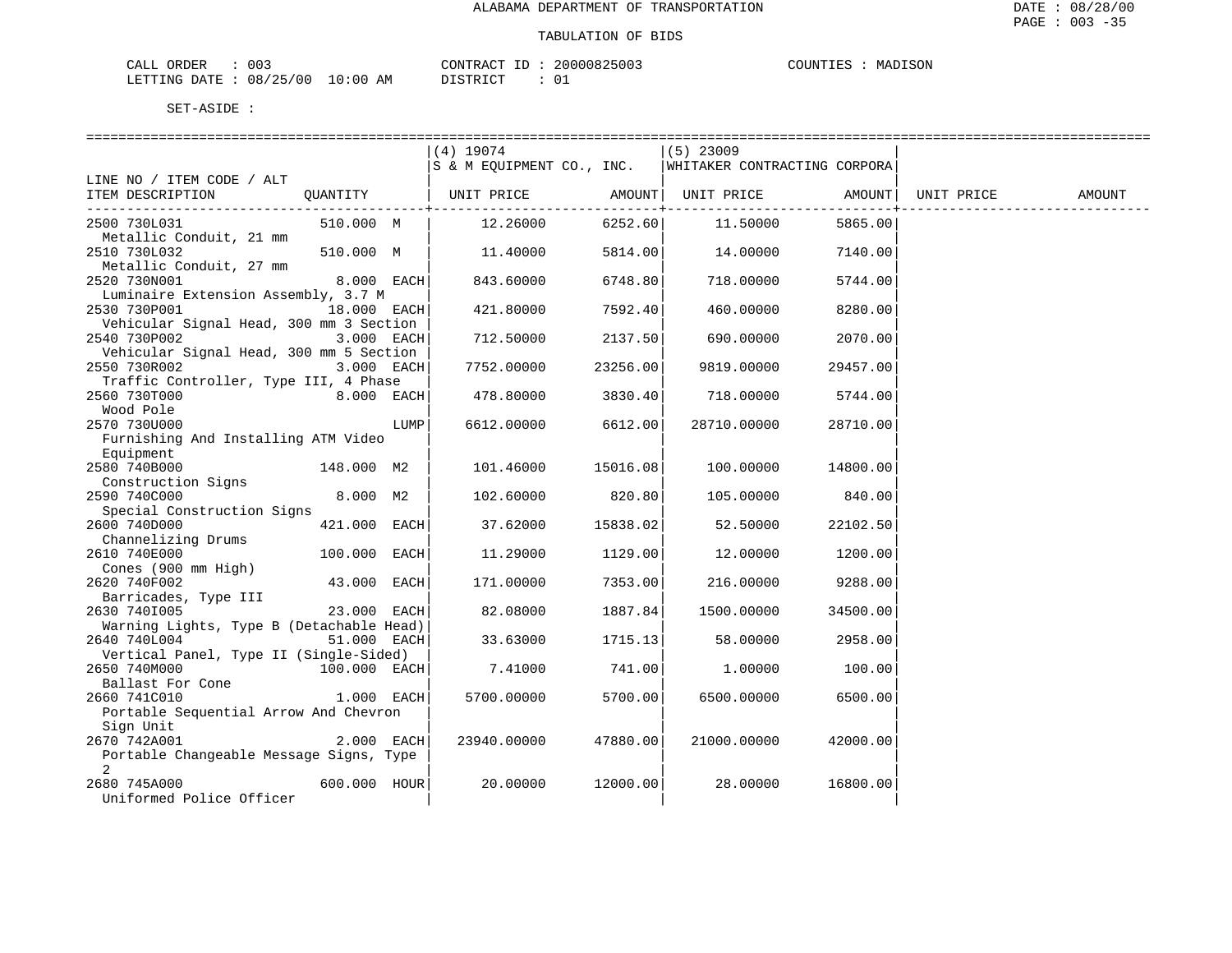| 003<br>CALL ORDER       |             | CONTRACT ID | 20000825003 | COUNTIES<br>MADISON |
|-------------------------|-------------|-------------|-------------|---------------------|
| LETTING DATE : 08/25/00 | 10:00<br>AM | DISTRICT    |             |                     |

|                                                         |               | $(4)$ 19074                                            |           | $(5)$ 23009        |           |            |        |
|---------------------------------------------------------|---------------|--------------------------------------------------------|-----------|--------------------|-----------|------------|--------|
|                                                         |               | S & M EQUIPMENT CO., INC. WHITAKER CONTRACTING CORPORA |           |                    |           |            |        |
| LINE NO / ITEM CODE / ALT                               |               |                                                        |           |                    |           |            |        |
| ITEM DESCRIPTION                                        | QUANTITY      | UNIT PRICE AMOUNT  UNIT PRICE AMOUNT                   |           |                    |           | UNIT PRICE | AMOUNT |
| 2690 750B261                                            |               |                                                        | 21340.80  | 8347.00000         | 133552.00 |            |        |
| Segmented Reflector Luminaire Assembly                  |               |                                                        |           |                    |           |            |        |
| With ILD, Double                                        |               |                                                        |           |                    |           |            |        |
| 2700 750B270                                            | $62.000$ EACH | 7524.00000                                             | 466488.00 | 4578.00000         | 283836.00 |            |        |
| Offset Luminaire Assembly With ILD,                     |               |                                                        |           |                    |           |            |        |
| Single                                                  |               |                                                        |           |                    |           |            |        |
| 2710 750B271                                            | $18.000$ EACH | 11514.00000 207252.00                                  |           | 7624.00000         | 137232.00 |            |        |
| Offset Luminaire Assembly With ILD,                     |               |                                                        |           |                    |           |            |        |
| Double                                                  |               |                                                        |           |                    |           |            |        |
| 2720 750C000                                            | $6.000$ EACH  | 798.00000                                              | 4788.00   | 1560.00000 9360.00 |           |            |        |
| Electrical Junction Box, Type 1                         |               |                                                        |           |                    |           |            |        |
| 2730 750C002                                            | $16.000$ EACH | 741.00000                                              | 11856.00  | 625.00000          | 10000.00  |            |        |
| Electrical Junction Box, Type 3                         |               |                                                        |           |                    |           |            |        |
| 2740 750D153                                            | 112.000 M     | 14.82000                                               | 1659.84   | 14.00000           | 1568.00   |            |        |
| Metallic Conduit, 27 mm                                 |               |                                                        |           |                    |           |            |        |
| 2750 750E004                                            | 112.000 M     | 1.82000                                                | 203.84    | 2.00000            | 224.00    |            |        |
| Conductor, #6 AWG                                       |               |                                                        |           |                    |           |            |        |
| 2760 750E006                                            | 224.000 M     | 3.31000                                                | 741.44    | 3.50000            | 784.00    |            |        |
| Conductor, #2 AWG                                       |               |                                                        |           |                    |           |            |        |
| 2770 750F002                                            | $1.000$ EACH  | 8550.00000                                             | 8550.00   | 11950.00000        | 11950.00  |            |        |
| Lighting Control Center, Type WP                        |               |                                                        |           |                    |           |            |        |
| 2780 750N011                                            | 11.000 EACH   | 855.00000                                              | 9405.00   | 1312.00000         | 14432.00  |            |        |
| Roadway Pole Foundation, Concrete                       |               |                                                        |           |                    |           |            |        |
| 2790 750N012                                            | 69.000 EACH   | 741.00000                                              | 51129.00  | 735.00000          | 50715.00  |            |        |
| Roadway Pole Foundation, Auger Base                     |               |                                                        |           |                    |           |            |        |
| 2800 750P000                                            | 3718.000 M    | 8.55000                                                | 31788.90  | 11.80000           | 43872.40  |            |        |
| Combined Duct And Cable, 3 #6 AWG                       |               |                                                        |           |                    |           |            |        |
| 2810 750P003                                            | 374.000 M     | 9.69000                                                | 3624.06   | 14.00000           | 5236.00   |            |        |
| Combined Duct And Cable, 2 #4, 1 #6 AWG                 |               |                                                        |           |                    |           |            |        |
| 2820 750P006                                            | 727.000 M     | 10.26000                                               | 7459.02   | 16.00000           | 11632.00  |            |        |
| Combined Duct And Cable, 2 #2, 1 #6 AWG<br>2830 750P009 |               | 12.54000                                               | 11712.36  | 19.00000           | 17746.00  |            |        |
| Combined Duct And Cable, $2$ #1/0, 1 #6                 | 934.000 M     |                                                        |           |                    |           |            |        |
| AWG                                                     |               |                                                        |           |                    |           |            |        |
| 2840 750P010                                            | 775.000 M     | 14.25000                                               | 11043.75  | 21.00000           | 16275.00  |            |        |
| Combined Duct And Cable, 2 #2/0, 1 #4                   |               |                                                        |           |                    |           |            |        |
| AWG                                                     |               |                                                        |           |                    |           |            |        |
| 2850 756A006                                            | 111.000 M     | 45.60000                                               | 5061.60   | 44.00000           | 4884.00   |            |        |
| 103 mm Electrical Conduit, 1 Line, Type                 |               |                                                        |           |                    |           |            |        |
| 1 Installation                                          |               |                                                        |           |                    |           |            |        |
| 2860 756A022                                            | 117.000 M     | 74.10000                                               | 8669.70   | 53.00000           | 6201.00   |            |        |
| 103 mm Electrical Conduit, 1 Line, Type                 |               |                                                        |           |                    |           |            |        |
| 5 Installation                                          |               |                                                        |           |                    |           |            |        |
|                                                         |               |                                                        |           |                    |           |            |        |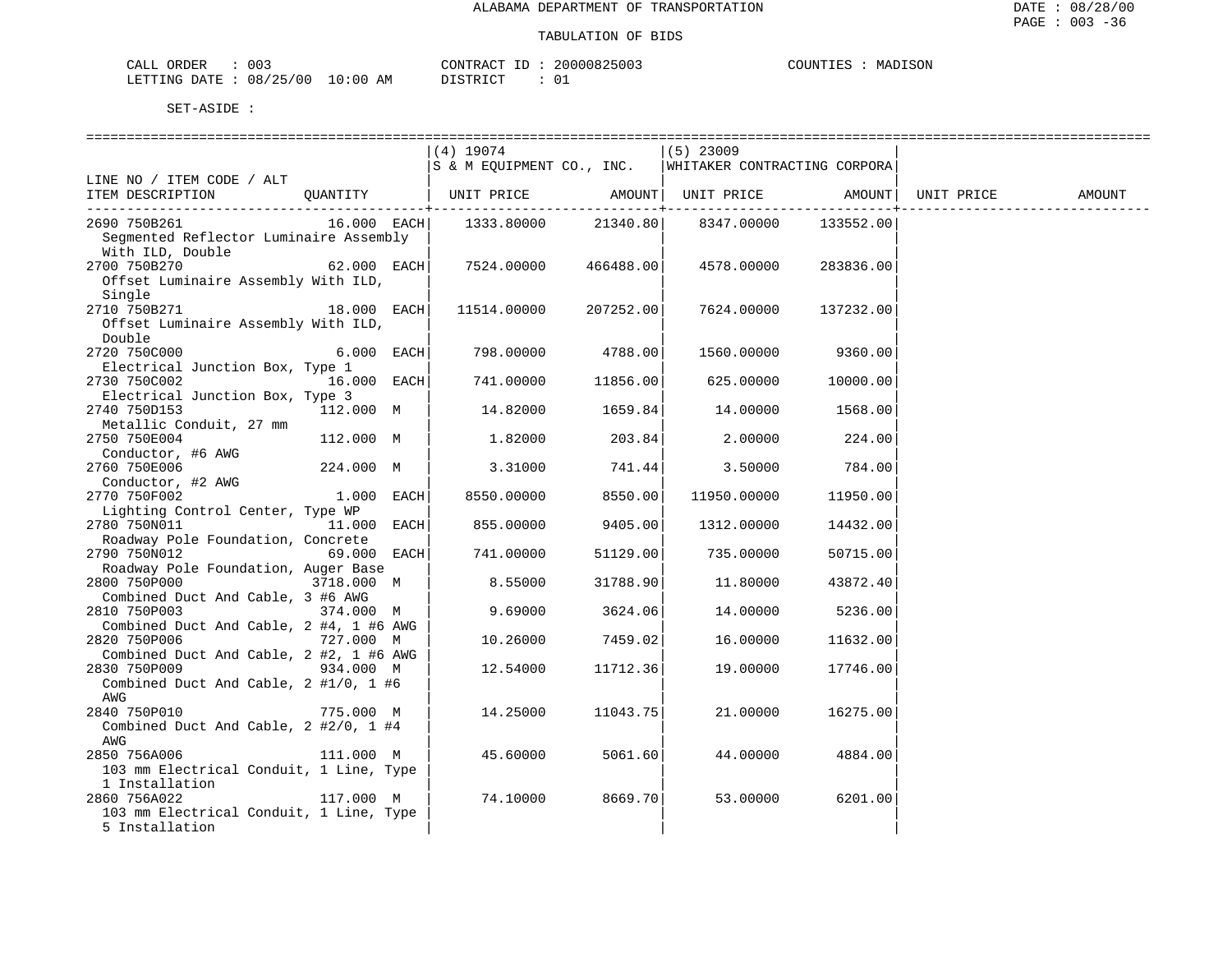| 003<br>ORDER<br>CALL     |            | CONTRACT ID   | 20000825003 | COUNTIES<br>MADISON |
|--------------------------|------------|---------------|-------------|---------------------|
| 08/25/00<br>LETTING DATE | $10:00$ AM | DISTRICT<br>. |             |                     |

| LINE NO / ITEM CODE / ALT                                                    |          |      | $(4)$ 19074<br>S & M EOUIPMENT CO., INC. |                  | $(5)$ 23009<br>WHITAKER CONTRACTING CORPORA |                  |            |        |
|------------------------------------------------------------------------------|----------|------|------------------------------------------|------------------|---------------------------------------------|------------------|------------|--------|
| ITEM DESCRIPTION                                                             | OUANTITY |      | UNIT PRICE                               | AMOUNT           | UNIT PRICE                                  | AMOUNT           | UNIT PRICE | AMOUNT |
| 2870 998A000<br>Construction Fuel (Maximum Bid Limited<br>To \$1,270,500.00) |          | LUMP | 350000.00000                             | 350000.00        | 0.00000                                     | 0.00             |            |        |
| 2880 999 000<br>Trainee Hours At 80 Cents Per Hour                           | 4500.000 | HOUR | 0.80000                                  | 3600.00          | 0.80000                                     | 3600.00          |            |        |
| SECTION TOTALS                                                               |          |      |                                          | \$19,864,648.74] |                                             | \$20,020,798.58] |            |        |
| CONTRACT TOTALS                                                              |          |      |                                          | \$19,864,648.74] |                                             | \$20,020,798.58] |            |        |
|                                                                              |          |      |                                          |                  |                                             |                  |            |        |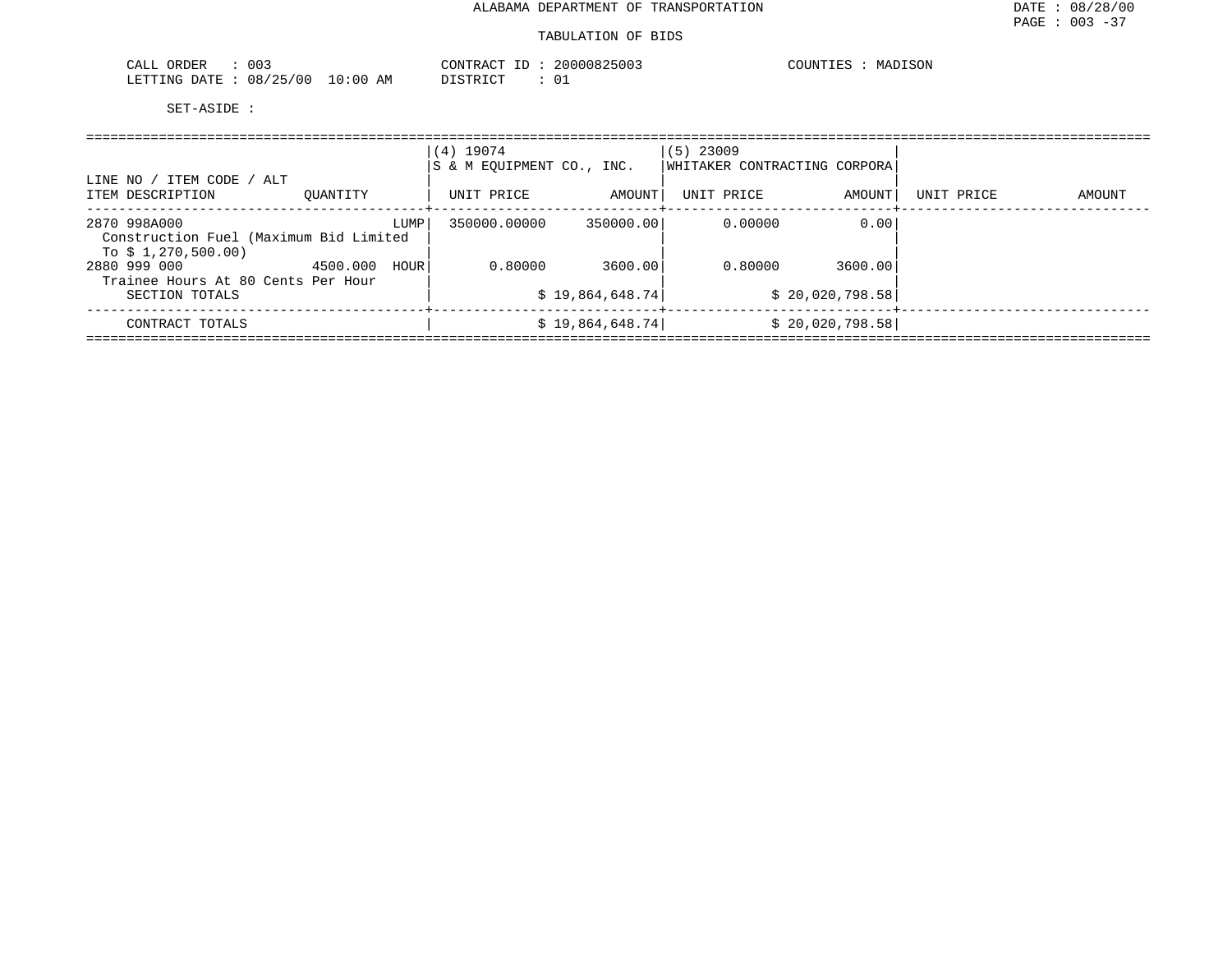DATE :

# VENDOR RANKING

| CALL ORDER : 010                                         | CONTRACT ID: 20000825010 |              | COUNTIES : ESCAMBIA       |
|----------------------------------------------------------|--------------------------|--------------|---------------------------|
| LETTING DATE : 08/25/00 10:00 AM                         | DISTRICT<br>: 09         |              |                           |
|                                                          | CONTRACT TIME : 320      | Working Days | (available days)          |
| CONTRACT DESCRIPTION :                                   | RURAL                    |              | PROJECT $(S)$ : BR-96(26) |
| for constructing the Grade, Drainage, Pavement, Bridges, |                          |              | $MG-96(29)$               |
| Signals, UST Removal and Soil Remediation on S.R.#3      |                          |              |                           |
| (U.S.#31) from south of S.R.#113 in Flomaton to north of |                          |              |                           |
| C.R.#35. Length 2.249 mi.                                |                          |              |                           |

| RANK |       | VENDOR NO./NAME                                  | TOTAL<br>BID.           | % OVER<br>LOW BID |
|------|-------|--------------------------------------------------|-------------------------|-------------------|
|      | 01059 | ADVANCE CONSTRUCTION SERVICES, INC.              | 8,395,120.90            | 100.0000%         |
|      | 18005 | GRADY RALLS & SONS, INC.                         | 9,426,257.40<br>S.      | 112.2825%         |
|      | 30003 | MCINNIS CORPORATION & S. A. GRAHAM COMPANY, INC. | \$9,440,720.40          | 112.4548%         |
|      | 03001 | CLARK CONSTRUCTION COMPANY, INC.                 | $\text{S}$ 9.529.025.57 | 113.5067%         |
|      | 01018 | APAC-ALABAMA, INC.                               | \$10,023,488.59         | 119.3965%         |
| б.   | 12003 | L & A CONTRACTING COMPANY                        | \$10,447,239.74         | 124.4441%         |
|      | 01053 | ANDERSON COLUMBIA CO., INC.                      | \$10.679.581.76         | 127.2117%         |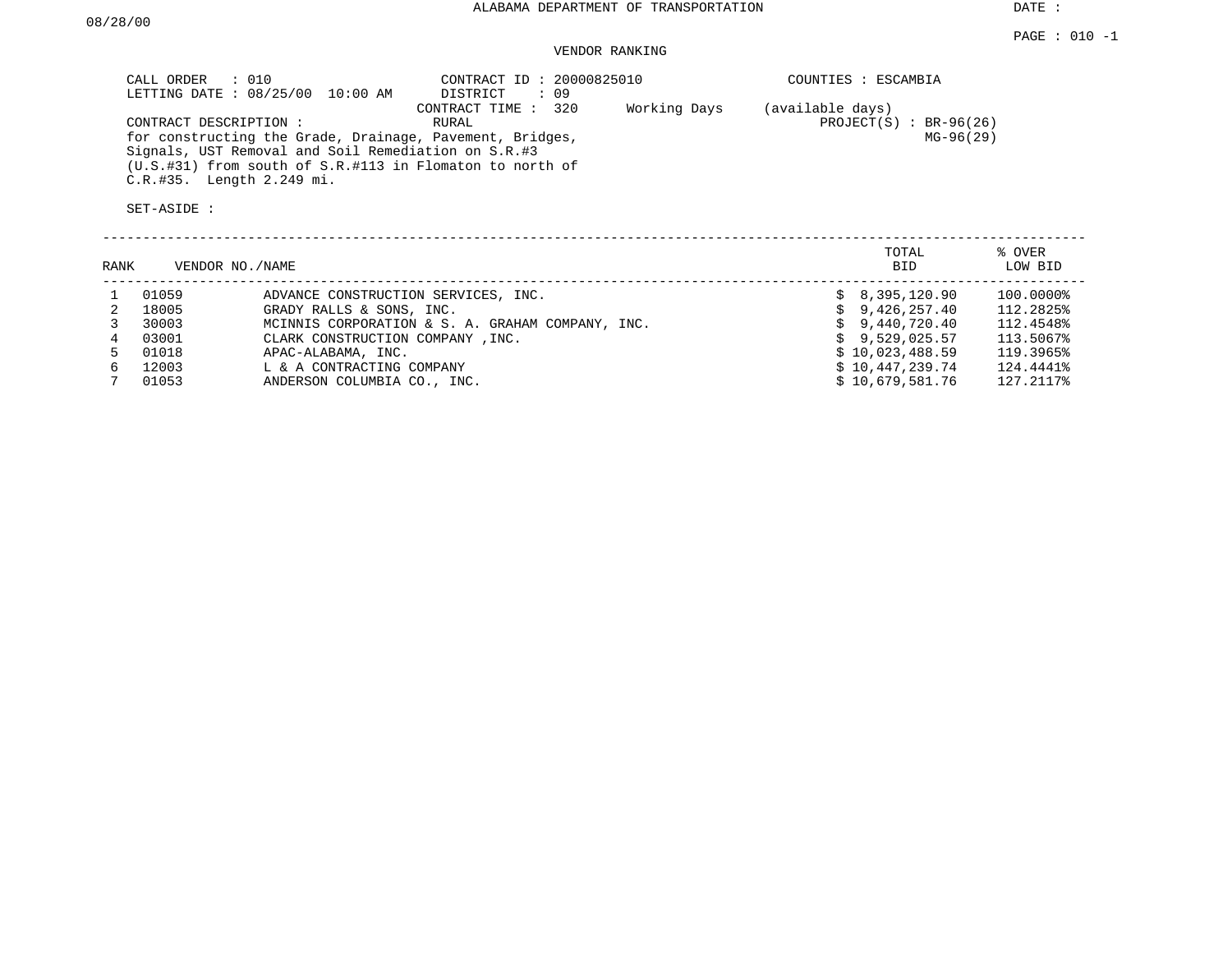| ORDER<br>CALL    | U⊥.      |             | CONTRACT<br>ID<br>'URAC | 20000825010 | C<br>ن بن بل . | 'AMRT'<br>، ت |
|------------------|----------|-------------|-------------------------|-------------|----------------|---------------|
| LETTING<br>DATE. | 08/25/00 | .0:00<br>AΜ | n t amn t am            | 09          |                |               |

|                                                                |      |              |           |                                                       |           | ===================          |           |
|----------------------------------------------------------------|------|--------------|-----------|-------------------------------------------------------|-----------|------------------------------|-----------|
|                                                                |      | $(1)$ 01059  |           | $(2)$ 18005                                           |           | $(3)$ 30003                  |           |
|                                                                |      |              |           | ADVANCE CONSTRUCTION SERVICE GRADY RALLS & SONS, INC. |           | MCINNIS CORP. & S. A. GRAHAM |           |
| LINE NO / ITEM CODE / ALT                                      |      |              |           |                                                       |           |                              |           |
| ITEM DESCRIPTION<br>QUANTITY                                   |      | UNIT PRICE   | AMOUNT    | UNIT PRICE                                            | AMOUNT    | UNIT PRICE                   | AMOUNT    |
|                                                                |      |              |           |                                                       |           |                              |           |
| SECTION 0001<br>TOTAL                                          |      |              |           |                                                       |           |                              |           |
|                                                                |      |              |           |                                                       |           |                              |           |
| 0010 201A000                                                   | LUMP | 453000.00000 | 453000.00 | 75000.00000                                           | 75000.00  | 230000.00000                 | 230000.00 |
| Clearing & Grubbing (Approximately 27                          |      |              |           |                                                       |           |                              |           |
| Acres)                                                         |      |              |           |                                                       |           |                              |           |
| 0020 206A000                                                   | LUMP | 13000.00000  | 13000.00  | 55000.00000                                           | 55000.00  | 30000.00000                  | 30000.00  |
| Removal Of Old Bridge, Station                                 |      |              |           |                                                       |           |                              |           |
| 706+87.04                                                      |      |              |           |                                                       |           |                              |           |
| 0030 206A001                                                   | LUMP | 13000.00000  | 13000.00  | 35000.00000                                           | 35000.00  | 20000.00000                  | 20000.00  |
| Removal Of Old Bridge, Station 714+65.64                       |      |              |           |                                                       |           |                              |           |
| 0040 206A002                                                   | LUMP | 10000.00000  | 10000.00  | 25000.00000                                           | 25000.00  | 10000.00000                  | 10000.00  |
| Removal Of Old Bridge, Station 35+37.52,                       |      |              |           |                                                       |           |                              |           |
| $CR-35$                                                        |      |              |           |                                                       |           |                              |           |
| 0050 206B000                                                   | LUMP | 5000.00000   | 5000.00   | 10000.00000                                           | 10000.00  | 5000.00000                   | 5000.00   |
| Removal Of Old Box Culvert, Station                            |      |              |           |                                                       |           |                              |           |
| $573 + 00$                                                     |      |              |           |                                                       |           |                              |           |
| 0060 206D001<br>759.000 LF                                     |      | 1.84000      | 1396.56   | 3.75000                                               | 2846.25   | 1.75000                      | 1328.25   |
| Removing Guardrail                                             |      |              |           |                                                       |           |                              |           |
| 0070 210A000<br>132418.000 CYIP                                |      | 1,00000      | 132418.00 | 1.42000                                               | 188033.56 | 1.65000                      | 218489.70 |
| Unclassified Excavation                                        |      |              |           |                                                       |           |                              |           |
| 0080 210C000<br>10788.000 CYIP                                 |      | 1.50000      | 16182.00  | 4.50000                                               | 48546.00  | 2.00000                      | 21576.00  |
| Muck Excavation                                                |      |              |           |                                                       |           |                              |           |
| 0090 210D013<br>211425.000 CYIP                                |      | 1.50000      | 317137.50 | 3.65000                                               | 771701.25 | 3.15000                      | 665988.75 |
| Borrow Excavation $(A-4(0))$ or Better)                        |      |              |           |                                                       |           |                              |           |
| 0100 214A000<br>7664.000 CUYD                                  |      | 2.50000      | 19160.00  | 4.75000                                               | 36404.00  | 5.00000                      | 38320.00  |
| Structure Excavation                                           |      |              |           |                                                       |           |                              |           |
| 0110 214B000<br>1020.000                                       | CUYD | 4.00000      | 4080.00   | 12.00000                                              | 12240.00  | 5.00000                      | 5100.00   |
| Foundation Backfill, Local                                     |      |              |           |                                                       |           |                              |           |
| 0120 214B001<br>364.000                                        | CUYD | 12.00000     | 4368.00   | 36.00000                                              | 13104.00  | 35.75000                     | 13013.00  |
| Foundation Backfill, Commercial                                |      |              |           |                                                       |           |                              |           |
| 0130 215A000<br>1115.000                                       | CUYD | 2.75000      | 3066.25   | 8,00000                                               | 8920.00   | 5.00000                      | 5575.00   |
| Unclassified Bridge Excavation                                 |      |              |           |                                                       |           |                              |           |
| 0140 215B000                                                   | LUMP | 110000.00000 | 110000.00 | 5000.00000                                            | 5000.00   | 25000.00000                  | 25000.00  |
| Cofferdams Or Sheeting And Shoring,                            |      |              |           |                                                       |           |                              |           |
| Sta. 708+90.37                                                 |      |              |           |                                                       |           |                              |           |
| 0150 215B001                                                   | LUMP | 110000.00000 | 110000.00 | 5000.00000                                            | 5000.00   | 25000.00000                  | 25000.00  |
| Cofferdams Or Sheeting And Shoring,                            |      |              |           |                                                       |           |                              |           |
| Station 709+29.6299                                            |      |              |           |                                                       |           |                              |           |
| 0160 230A000<br>183.000 RBST                                   |      | 225.00000    | 41175.00  | 175.00000                                             | 32025.00  | 200.00000                    | 36600.00  |
| Roadbed Processing<br>0170 250B000<br>200.000 CUYD             |      | 55.00000     | 11000.00  | 50.00000                                              | 10000.00  | 50.00000                     | 10000.00  |
|                                                                |      |              |           |                                                       |           |                              |           |
| Treatment Of Hydrocarbon Contaminated<br>Soil (Specialty Item) |      |              |           |                                                       |           |                              |           |
|                                                                |      |              |           |                                                       |           |                              |           |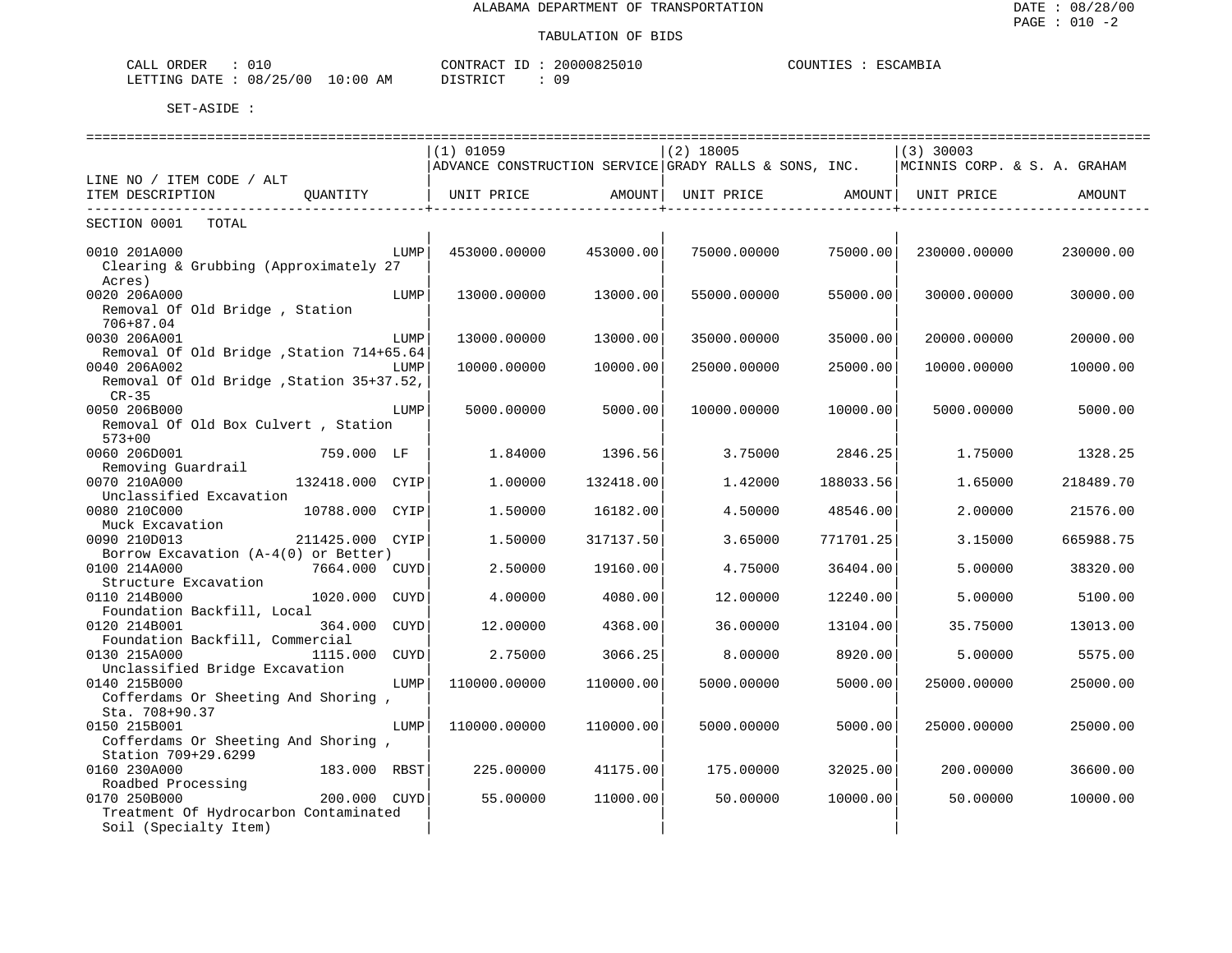| CALL         | ORDER |          |                   | CONTRACT        | 20000825010 | COUNTIES | ESCAMBIA |
|--------------|-------|----------|-------------------|-----------------|-------------|----------|----------|
| LETTING DATE |       | 08/25/00 | 10:00<br>ΆM<br>⊥∪ | DI STR TOT<br>. | ΟS          |          |          |

|                                                                              |                 |      | $(1)$ 01059 |           | $(2)$ 18005                                           |           | $(3)$ 30003                  |           |
|------------------------------------------------------------------------------|-----------------|------|-------------|-----------|-------------------------------------------------------|-----------|------------------------------|-----------|
|                                                                              |                 |      |             |           | ADVANCE CONSTRUCTION SERVICE GRADY RALLS & SONS, INC. |           | MCINNIS CORP. & S. A. GRAHAM |           |
| LINE NO / ITEM CODE / ALT                                                    |                 |      |             |           |                                                       |           |                              |           |
| ITEM DESCRIPTION                                                             | OUANTITY        |      | UNIT PRICE  | AMOUNT    | UNIT PRICE                                            | AMOUNT    | UNIT PRICE                   | AMOUNT    |
|                                                                              |                 |      |             |           |                                                       |           |                              |           |
| 0180 250C000                                                                 | 5.000 EACH      |      | 1800.00000  | 9000.00   | 2500.00000                                            | 12500.00  | 1700.00000                   | 8500.00   |
| Underground Storage Tank Removal                                             |                 |      |             |           |                                                       |           |                              |           |
| (Specialty Item)                                                             |                 |      |             |           |                                                       |           |                              |           |
| 0190 301A214                                                                 | 1200.000        | SYCP | 3.00000     | 3600.00   | 3.65000                                               | 4380.00   | 4.40000                      | 5280.00   |
| Soil Aggregate Base Course, Type C,                                          |                 |      |             |           |                                                       |           |                              |           |
| Road Mixed, 4" Compacted Thickness                                           |                 |      |             |           |                                                       |           |                              |           |
| 0200 301A220                                                                 | 11417.000 SYCP  |      | 2.75000     | 31396.75  | 4.26000                                               | 48636.42  | 4.40000                      | 50234.80  |
| Soil Aggregate Base Course, Type C,                                          |                 |      |             |           |                                                       |           |                              |           |
| Road Mixed, 5.5" Compacted Thickness                                         |                 |      |             |           |                                                       |           |                              |           |
| 0210 301A222                                                                 | 184540.000 SYCP |      | 3.10000     | 572074.00 | 4.65000                                               | 858111.00 | 4.40000                      | 811976.00 |
| Soil Aggregate Base Course, Type C,                                          |                 |      |             |           |                                                       |           |                              |           |
| Road Mixed, 6" Compacted Thickness                                           |                 |      |             |           |                                                       |           |                              |           |
| 0220 401A000                                                                 | 76534.000       | SYCP | 0.42000     | 32144.28  | 0.43000                                               | 32909.62  | 0.40000                      | 30613.60  |
| Bituminous Treatment A                                                       |                 |      |             |           |                                                       |           |                              |           |
| 0230 401B100                                                                 | 11538.000 SYCP  |      | 1.12000     | 12922.56  | 1.53000                                               | 17653.14  | 1,10000                      | 12691.80  |
| Bituminous Treatment E (With Polymer                                         |                 |      |             |           |                                                       |           |                              |           |
| Additive)                                                                    |                 |      |             |           |                                                       |           |                              |           |
| 0240 405A000                                                                 | 2579.000 GAL    |      | 3.80000     | 9800.20   | 0.98000                                               | 2527.42   | 3.75000                      | 9671.25   |
| Tack Coat                                                                    |                 |      |             |           |                                                       |           |                              |           |
| 0250 408A052                                                                 | 3069.000 SY     |      | 2.30000     | 7058.70   | 2.22000                                               | 6813.18   | 2.25000                      | 6905.25   |
| Planing Existing Pavement                                                    |                 |      |             |           |                                                       |           |                              |           |
| (Approximately 1.10" Thru 2.0" Thick)                                        |                 |      |             |           |                                                       |           |                              |           |
| 0260 410B000                                                                 | 1.000 EACH      |      | 660.00000   | 660.00    | 229.16000                                             | 229.16    | 650.00000                    | 650.00    |
| State Furnished Profilograph                                                 |                 |      |             |           |                                                       |           |                              |           |
| 0270 429A260                                                                 | 4455.000 TON    |      | 45.75000    | 203816.25 | 46.57000                                              | 207469.35 | 43.75000                     | 194906.25 |
| Improved Bituminous Concrete Wearing                                         |                 |      |             |           |                                                       |           |                              |           |
| Surface Layer, 1/2" Maximum Aggregate                                        |                 |      |             |           |                                                       |           |                              |           |
| Size Mix, ESAL Range D                                                       |                 |      |             |           |                                                       |           |                              |           |
| 0280 429B261                                                                 | 18598.000 TON   |      | 41.20000    | 766237.60 | 43.04000                                              | 800457.92 | 39.25000                     | 729971.50 |
| Improved Bituminous Concrete Binder                                          |                 |      |             |           |                                                       |           |                              |           |
| Layer, 1" Maximum Aggregate Size Mix,                                        |                 |      |             |           |                                                       |           |                              |           |
| ESAL Range D<br>0290 429B265                                                 | 50.000 TON      |      | 70.50000    | 3525.00   | 27.67000                                              | 1383.50   | 67.25000                     | 3362.50   |
|                                                                              |                 |      |             |           |                                                       |           |                              |           |
| Improved Bituminous Concrete Binder<br>Layer, Patching, 1" Maximum Aggregate |                 |      |             |           |                                                       |           |                              |           |
| Size Mix, ESAL Range D                                                       |                 |      |             |           |                                                       |           |                              |           |
| 0300 429B269                                                                 | 2262.000 TON    |      | 41.75000    | 94438.50  | 41.19000                                              | 93171.78  | 39.75000                     | 89914.50  |
| Improved Bituminous Concrete Binder                                          |                 |      |             |           |                                                       |           |                              |           |
| Layer, Leveling, 1" Maximum Aggregate                                        |                 |      |             |           |                                                       |           |                              |           |
| Size Mix, ESAL Range D                                                       |                 |      |             |           |                                                       |           |                              |           |
| 0310 429C260                                                                 | 13387.000 TON   |      | 40.43000    | 541236.41 | 42.97000                                              | 575239.39 | 38.50000                     | 515399.50 |
| Improved Bituminous Concrete Base Layer,                                     |                 |      |             |           |                                                       |           |                              |           |
| 1" Maximum Aggregate Size Mix, ESAL                                          |                 |      |             |           |                                                       |           |                              |           |
| Range D                                                                      |                 |      |             |           |                                                       |           |                              |           |
|                                                                              |                 |      |             |           |                                                       |           |                              |           |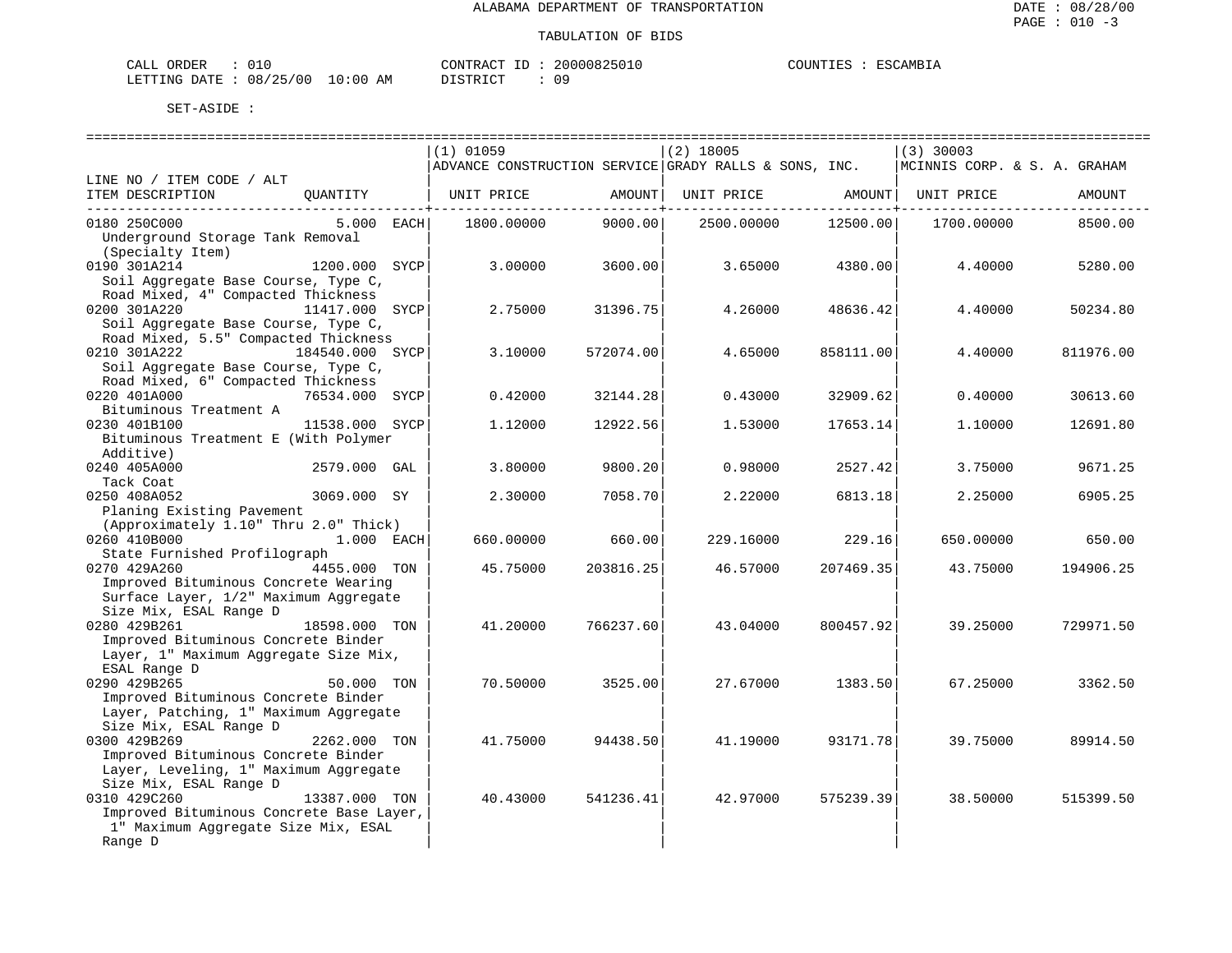| $\sim$ $ -$<br>ORDER<br>- LLAL |              |                    | CONTRACT<br>$-1$ | 20000825 | JUNTIF1<br>. TRA | ESC.<br>$\sim$ AMB <sub>1</sub> . |
|--------------------------------|--------------|--------------------|------------------|----------|------------------|-----------------------------------|
| LETTING<br><b>DATE</b><br>.    | 08<br>'25/00 | AΜ<br>:00<br>— ∪ ∵ | TAT<br>DI GITO   | ΟS       |                  |                                   |

|                                                |      | $(1)$ 01059                                           |           | $(2)$ 18005  |           | $(3)$ 30003                  |           |
|------------------------------------------------|------|-------------------------------------------------------|-----------|--------------|-----------|------------------------------|-----------|
|                                                |      | ADVANCE CONSTRUCTION SERVICE GRADY RALLS & SONS, INC. |           |              |           | MCINNIS CORP. & S. A. GRAHAM |           |
| LINE NO / ITEM CODE / ALT                      |      |                                                       |           |              |           |                              |           |
| ITEM DESCRIPTION<br>OUANTITY                   |      | UNIT PRICE                                            | AMOUNT    | UNIT PRICE   | AMOUNT    | UNIT PRICE                   | AMOUNT    |
| 0320 430B040<br>1800.000 TCIP                  |      | 15.00000                                              | 27000.00  | 26.00000     | 46800.00  | 26.00000                     | 46800.00  |
| Aggregate Surfacing (Crushed Aggregate         |      |                                                       |           |              |           |                              |           |
| Base, Type B)                                  |      |                                                       |           |              |           |                              |           |
| 0330 502A000<br>299329.000 LB                  |      | 0.50000                                               | 149664.50 | 0.65000      | 194563.85 | 0.60000                      | 179597.40 |
| Steel Reinforcement                            |      |                                                       |           |              |           |                              |           |
| 0340 502B001                                   | LUMP | 48000.00000                                           | 48000.00  | 80000.00000  | 80000.00  | 79000.00000                  | 79000.00  |
| Steel Reinforcement For Bridge                 |      |                                                       |           |              |           |                              |           |
| Superstructure, Station 709+10, Left           |      |                                                       |           |              |           |                              |           |
| Lane, Approximately 117000 Lbs.                |      |                                                       |           |              |           |                              |           |
| 0350 502B002                                   | LUMP | 48000.00000                                           | 48000.00  | 80000.00000  | 80000.00  | 79000.00000                  | 79000.00  |
| Steel Reinforcement For Bridge                 |      |                                                       |           |              |           |                              |           |
| Superstructure, Station 709+10, Right          |      |                                                       |           |              |           |                              |           |
| Lane, Approximately 117000 Lbs.                |      |                                                       |           |              |           |                              |           |
| 0360 505A002<br>2.000 EACH                     |      | 2500.00000                                            | 5000.00   | 3500.00000   | 7000.00   | 1500.00000                   | 3000.00   |
| Steel Test Piles (HP 12x53)                    |      |                                                       |           |              |           |                              |           |
| 0370 505A019<br>2.000 EACH                     |      | 12700.00000                                           | 25400.00  | 10000.00000  | 20000.00  | 18000.00000                  | 36000.00  |
| Concrete Test Piles (24 Inches Square)         |      |                                                       |           |              |           |                              |           |
| 0380 505B049<br>2.000 EACH                     |      | 15500.00000                                           | 31000.00  | 15000.00000  | 30000.00  | 15000.00000                  | 30000.00  |
| Static Loading Tests (24 Inches Square)        |      |                                                       |           |              |           |                              |           |
| 0390 505B057<br>2.000 EACH                     |      | 2600.00000                                            | 5200.00   | 1500.00000   | 3000.00   | 1500.00000                   | 3000.00   |
| Static Loading Tests (HP 12x53)<br>3100.000 LF |      |                                                       |           |              | 86800.00  |                              |           |
| 0400 505C002<br>Steel Piling (HP 12x53)        |      | 24.50000                                              | 75950.00  | 28.00000     |           | 30.00000                     | 93000.00  |
| 0410 505C019<br>4020.000 LF                    |      | 87.50000                                              | 351750.00 | 70.00000     | 281400.00 | 110.00000                    | 442200.00 |
| Concrete Piling (24 Inches Square)             |      |                                                       |           |              |           |                              |           |
| 0420 5051000<br>5270.000                       | SQFT | 12.00000                                              | 63240.00  | 18.00000     | 94860.00  | 8.00000                      | 42160.00  |
| Temporary Steel Sheet Piling                   |      |                                                       |           |              |           |                              |           |
| 0430 508A000<br>20740.000 LB                   |      | 1.75000                                               | 36295.00  | 2.75000      | 57035.00  | 3.00000                      | 62220.00  |
| Structural Steel                               |      |                                                       |           |              |           |                              |           |
| 0440 510A000<br>1073.000 CUYD                  |      | 475.00000                                             | 509675.00 | 375.00000    | 402375.00 | 350.00000                    | 375550.00 |
| Bridge Substructure Concrete, Class A          |      |                                                       |           |              |           |                              |           |
| 0450 510C052                                   | LUMP | 225000.00000                                          | 225000.00 | 280000.00000 | 280000.00 | 280000.00000                 | 280000.00 |
| Bridge Concrete Superstructure, Station        |      |                                                       |           |              |           |                              |           |
| 709+10, Left Lane, Approximately 488 Cu.       |      |                                                       |           |              |           |                              |           |
| Yds.                                           |      |                                                       |           |              |           |                              |           |
| 0460 510C053                                   | LUMP | 225000.00000                                          | 225000.00 | 280000.00000 | 280000.00 | 280000.00000                 | 280000.00 |
| Bridge Concrete Superstructure,,               |      |                                                       |           |              |           |                              |           |
| Station 709+10, Right Lane,                    |      |                                                       |           |              |           |                              |           |
| Approximately 488 Cu. Yd.                      |      |                                                       |           |              |           |                              |           |
| 0470 510E000<br>3200.000                       | SOYD | 2.50000                                               | 8000.00   | 3.00000      | 9600.00   | 3.00000                      | 9600.00   |
| Grooving Concrete Bridge Decks                 |      |                                                       |           |              |           |                              |           |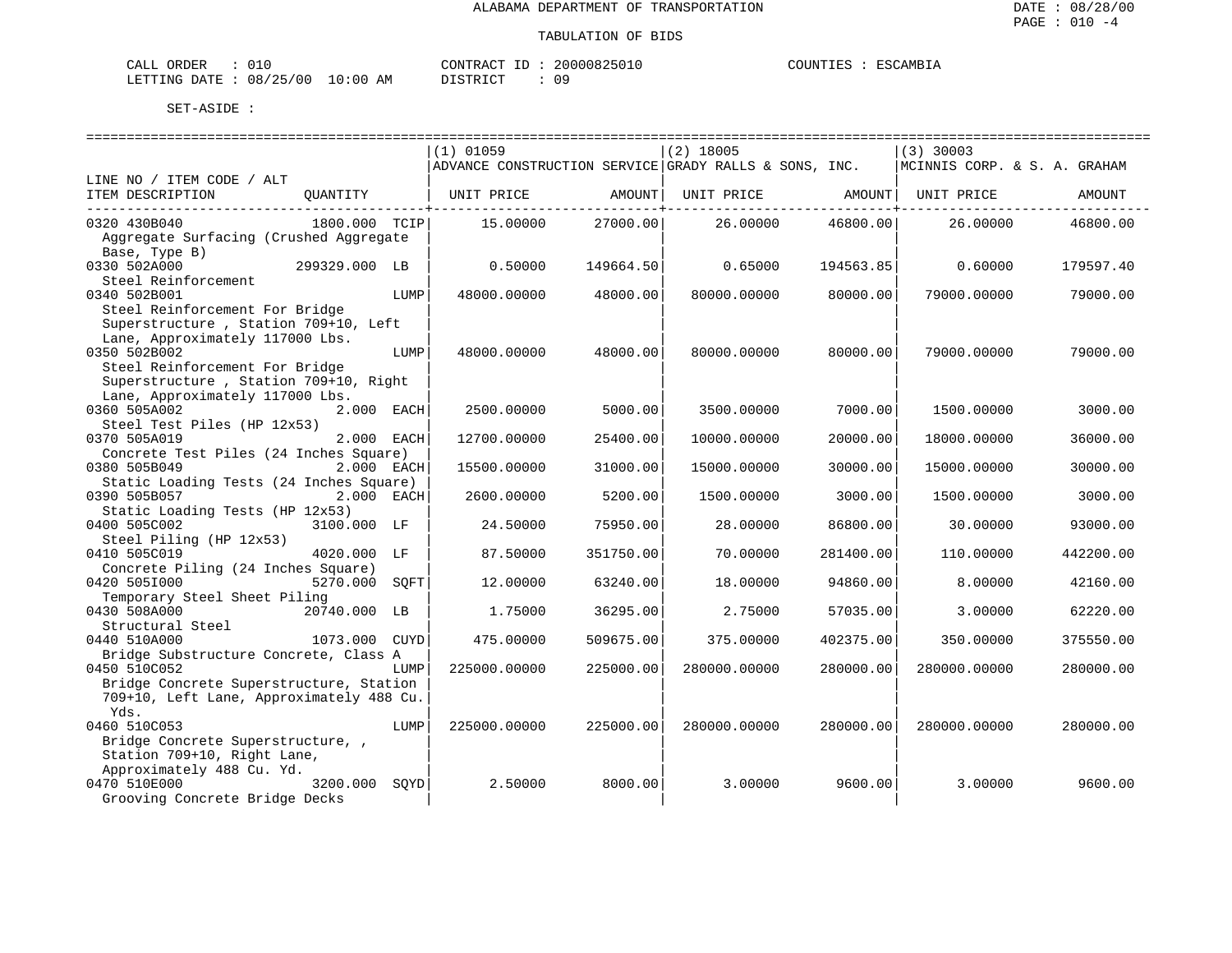| CALL ORDER                       |  |  |          |  | CONTRACT ID: 20000825010 | COUNTIES : ESCAMBIA |  |
|----------------------------------|--|--|----------|--|--------------------------|---------------------|--|
| LETTING DATE : 08/25/00 10:00 AM |  |  | DISTRICT |  | 09                       |                     |  |

|                                                               | $(1)$ 01059 |           | $(2)$ 18005                                                         |           | (3) 30003                    |           |
|---------------------------------------------------------------|-------------|-----------|---------------------------------------------------------------------|-----------|------------------------------|-----------|
|                                                               |             |           | $\mid$ ADVANCE CONSTRUCTION SERVICE $\mid$ GRADY RALLS & SONS, INC. |           | MCINNIS CORP. & S. A. GRAHAM |           |
| LINE NO / ITEM CODE / ALT                                     |             |           |                                                                     |           |                              |           |
| ITEM DESCRIPTION<br>OUANTITY                                  | UNIT PRICE  | AMOUNT    | UNIT PRICE                                                          |           | AMOUNT  UNIT PRICE           | AMOUNT    |
| 0480 511A001<br>120.000 EACH                                  | 55.00000    | 6600.00   | 75.00000                                                            | 9000.00   | 100,00000                    | 12000.00  |
| Elastomeric Bearings, Type 2                                  |             |           |                                                                     |           |                              |           |
| 0490 513B005<br>4740.000 LF                                   | 78,00000    | 369720.00 | 80.00000                                                            | 379200.00 | 85,00000                     | 402900.00 |
| Pretensioned-Prestressed Concrete                             |             |           |                                                                     |           |                              |           |
| Girders, Type III (Specialty Item)                            |             |           |                                                                     |           |                              |           |
| 0500 524A011<br>770.000 CUYD                                  | 190.00000   | 146300.00 | 290.00000                                                           | 223300.00 | 290.00000                    | 223300.00 |
| Culvert Concrete (Cast In Place)                              |             |           |                                                                     |           |                              |           |
| 0510 530A001<br>2447.000 LF                                   | 17.45000    | 42700.15  | 21,00000                                                            | 51387.00  | 19.00000                     | 46493.00  |
| 18" Roadway Pipe (Class 3 R.C.)                               |             |           |                                                                     |           |                              |           |
| 0520 530A002<br>452.000 LF                                    | 22.30000    | 10079.60  | 27.00000                                                            | 12204.00  | 36.00000                     | 16272.00  |
| 24" Roadway Pipe (Class 3 R.C.)<br>0530 530A003<br>265.000 LF |             | 8347.50   | 38.00000                                                            | 10070.00  |                              |           |
| 30" Roadway Pipe (Class 3 R.C.)                               | 31.50000    |           |                                                                     |           | 55.00000                     | 14575.00  |
| 0540 530A006<br>290.000 LF                                    | 66.00000    | 19140.00  | 75.00000                                                            | 21750.00  | 122,00000                    | 35380.00  |
| 48" Roadway Pipe (Class 3 R.C.)                               |             |           |                                                                     |           |                              |           |
| 0550 530A800<br>22.000 LF                                     | 30.00000    | 660.00    | 18,00000                                                            | 396.00    | 25,00000                     | 550.00    |
| 15" Roadway Pipe (14 Gauge C.C.S.)                            |             |           |                                                                     |           |                              |           |
| (Stack Pipe) (No Bedding Required)                            |             |           |                                                                     |           |                              |           |
| 0560 530B005<br>82.000 LF                                     | 72.50000    | 5945.00   | 71.00000                                                            | 5822.00   | 110.00000                    | 9020.00   |
| 51" Span, 31" Rise Roadway Pipe (Class                        |             |           |                                                                     |           |                              |           |
| 3 R.C.                                                        |             |           |                                                                     |           |                              |           |
| 0570 530B007<br>261.000 LF                                    | 88.25000    | 23033.25  | 97.00000                                                            | 25317.00  | 150.00000                    | 39150.00  |
| 65" Span, 40" Rise Roadway Pipe (Class                        |             |           |                                                                     |           |                              |           |
| 3 R.C.                                                        |             |           |                                                                     |           |                              |           |
| 0580 535A031<br>289.000 LF                                    | 25.75000    | 7441.75   | 21.00000                                                            | 6069.00   | 25.00000                     | 7225.00   |
| 18" Side Drain Pipe (P.C.)<br>100.000 LF<br>0590 535A032      | 38.00000    | 3800.00   | 27.00000                                                            | 2700.00   | 38.00000                     | 3800.00   |
| 24" Side Drain Pipe (P.C.)                                    |             |           |                                                                     |           |                              |           |
| 0600 535A070<br>42.000 LF                                     | 49.35000    | 2072.70   | 38,00000                                                            | 1596.00   | 55.00000                     | 2310.00   |
| 30" Side Drain Pipe (Class 2 R.C.)                            |             |           |                                                                     |           |                              |           |
| 0610 535A341<br>30.000 LF                                     | 29.50000    | 885.00    | 21.00000                                                            | 630.00    | 30.00000                     | 900.00    |
| 18" Side Drain Pipe (P.C.)(Extension)                         |             |           |                                                                     |           |                              |           |
| 0620 535B069<br>32.000 LF                                     | 36.00000    | 1152.00   | 31,00000                                                            | 992.00    | 45.00000                     | 1440.00   |
| 29" Span, 18" Rise Side Drain Pipe                            |             |           |                                                                     |           |                              |           |
| (Class 2 R.C.)                                                |             |           |                                                                     |           |                              |           |
| 0630 535B071<br>49.000 LF                                     | 51.25000    | 2511.25   | 55.00000                                                            | 2695.00   | 90.00000                     | 4410.00   |
| 44" Span, 27" Rise Side Drain Pipe                            |             |           |                                                                     |           |                              |           |
| (Class 2 R.C.)                                                |             |           |                                                                     |           |                              |           |
| 0640 535B073<br>77.000 LF                                     | 76.00000    | 5852.00   | 75.00000                                                            | 5775.00   | 140.00000                    | 10780.00  |
| 59" Span, 36" Rise Side Drain Pipe<br>(Class 2 R.C.)          |             |           |                                                                     |           |                              |           |
|                                                               |             |           |                                                                     |           |                              |           |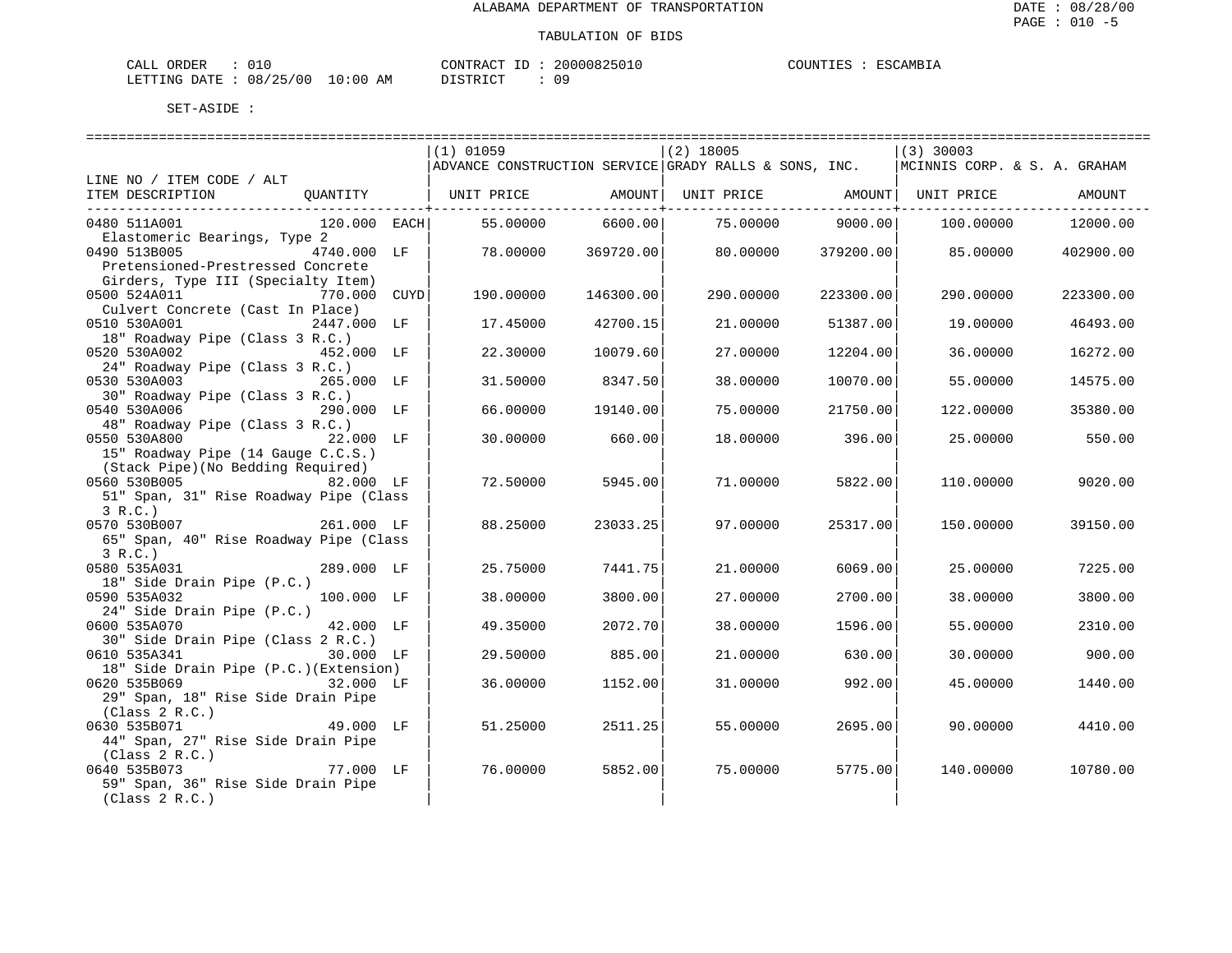ESCAMBIA

| L ORDER<br>CALL                 |  |  | CONTRACT ID | 20000825010 | COUNTIES | : ESCAMBIA |
|---------------------------------|--|--|-------------|-------------|----------|------------|
| LETTING DATE: 08/25/00 10:00 AM |  |  | DISTRICT    | 09          |          |            |

|                                         |               |      | $(1)$ 01059                                           |           | $(2)$ 18005                               |           | $(3)$ 30003                  |           |
|-----------------------------------------|---------------|------|-------------------------------------------------------|-----------|-------------------------------------------|-----------|------------------------------|-----------|
|                                         |               |      | ADVANCE CONSTRUCTION SERVICE GRADY RALLS & SONS, INC. |           |                                           |           | MCINNIS CORP. & S. A. GRAHAM |           |
| LINE NO / ITEM CODE / ALT               |               |      |                                                       |           |                                           |           |                              |           |
| ITEM DESCRIPTION                        | OUANTITY      |      | UNIT PRICE                                            |           | AMOUNT   UNIT PRICE   AMOUNT   UNIT PRICE |           |                              | AMOUNT    |
|                                         |               |      |                                                       |           |                                           |           |                              |           |
| 0650 535B074                            | 58.000 LF     |      | 85.00000                                              | 4930.00   | 91.00000                                  | 5278.00   | 155.00000                    | 8990.00   |
| 65" Span, 40" Rise Side Drain Pipe      |               |      |                                                       |           |                                           |           |                              |           |
| (Class 2 R.C.)                          |               |      |                                                       |           |                                           |           |                              |           |
| 0660 535B075                            | 110.000 LF    |      | 100.00000                                             | 11000.00  | 116.00000                                 | 12760.00  | 185.00000                    | 20350.00  |
| 73" Span, 45" Rise Side Drain Pipe      |               |      |                                                       |           |                                           |           |                              |           |
| (Class 2 R.C.)                          |               |      |                                                       |           |                                           |           |                              |           |
| 0670 600A000                            |               | LUMP | 440000.00000                                          | 440000.00 | 503015.52000                              | 503015.52 | 565450.00000                 | 565450.00 |
| Mobilization                            |               |      |                                                       |           |                                           |           |                              |           |
| 0680 602A000                            | 110.000       | EACH | 38,00000                                              | 4180.00   | 65,00000                                  | 7150.00   | 90.00000                     | 9900.00   |
| Right Of Way Markers                    |               |      |                                                       |           |                                           |           |                              |           |
| 0690 605B000                            | 1.000         | EACH | 1500.00000                                            | 1500.00   | 510.00000                                 | 510.00    | 1000.00000                   | 1000.00   |
| Special Underdrain Outlet, Type A       |               |      |                                                       |           |                                           |           |                              |           |
| 0700 605D000                            | 280.000 LF    |      | 25.75000                                              | 7210.00   | 10.90000                                  | 3052.00   | 17.50000                     | 4900.00   |
| Special Drain (Aggregate Filled)        |               |      |                                                       |           |                                           |           |                              |           |
| 0710 606A000                            | 5000.000 LF   |      | 1,00000                                               | 5000.00   | 6,00000                                   | 30000.00  | 8.75000                      | 43750.00  |
| 6" Underdrain Pipe                      |               |      |                                                       |           |                                           |           |                              |           |
| 0720 610C001                            | 9850.000      | TON  | 28,00000                                              | 275800.00 | 26.00000                                  | 256100.00 | 26.00000                     | 256100.00 |
| Loose Riprap, Class 2                   |               |      |                                                       |           |                                           |           |                              |           |
| 0730 610D003                            | 41942.000     | SOYD | 1.25000                                               | 52427.50  | 2.75000                                   | 115340.50 | 2.75000                      | 115340.50 |
| Filter Blanket, Geotextile              |               |      |                                                       |           |                                           |           |                              |           |
| 0740 614A000                            | 2896.000 CUYD |      | 185.50000                                             | 537208.00 | 195.00000                                 | 564720.00 | 195.00000                    | 564720.00 |
| Slope Paving                            |               |      |                                                       |           |                                           |           |                              |           |
| 0750 619A002                            | 10.000 EACH   |      | 450.00000                                             | 4500.00   | 500.00000                                 | 5000.00   | 500.00000                    | 5000.00   |
| 18" Roadway Pipe End Treatment, Class 1 |               |      |                                                       |           |                                           |           |                              |           |
| 0760 619A003                            | 8.000 EACH    |      | 525.00000                                             | 4200.00   | 600.00000                                 | 4800.00   | 600.00000                    | 4800.00   |
| 24" Roadway Pipe End Treatment, Class 1 |               |      |                                                       |           |                                           |           |                              |           |
| 0770 619A004 4.000 EACH                 |               |      | 900.00000                                             | 3600.00   | 875.00000                                 | 3500.00   | 875.00000                    | 3500.00   |
| 30" Roadway Pipe End Treatment, Class 1 |               |      |                                                       |           |                                           |           |                              |           |
| 0780 619A101                            | 11.000 EACH   |      | 450.00000                                             | 4950.00   | 500.00000                                 | 5500.00   | 500.00000                    | 5500.00   |
| 18" Side Drain Pipe End Treatment,      |               |      |                                                       |           |                                           |           |                              |           |
| Class 1                                 |               |      |                                                       |           |                                           |           |                              |           |
| 0790 619A102                            | 4.000 EACH    |      | 525.00000                                             | 2100.00   | 600.00000                                 | 2400.00   | 600.00000                    | 2400.00   |
| 24" Side Drain Pipe End Treatment,      |               |      |                                                       |           |                                           |           |                              |           |
| Class 1                                 |               |      |                                                       |           |                                           |           |                              |           |
| 0800 619A103                            | 2.000 EACH    |      | 900.00000                                             | 1800.00   | 875.00000                                 | 1750.00   | 875.00000                    | 1750.00   |
| 30" Side Drain Pipe End Treatment,      |               |      |                                                       |           |                                           |           |                              |           |
| Class 1                                 |               |      |                                                       |           |                                           |           |                              |           |
| 0810 619A231                            | 2.000 EACH    |      | 2800.00000                                            | 5600.00   | 3750.00000                                | 7500.00   | 3750.00000                   | 7500.00   |
| 48" Roadway Pipe End Treatment, Class 2 |               |      |                                                       |           |                                           |           |                              |           |
| (Double Line)                           |               |      |                                                       |           |                                           |           |                              |           |
| 0820 619B070                            | 2.000 EACH    |      | 1650.00000                                            | 3300.00   | 1800.00000                                | 3600.00   | 1800.00000                   | 3600.00   |
| 51" Span, 31" Rise Roadway Pipe End     |               |      |                                                       |           |                                           |           |                              |           |
| Treatment, Class 2                      |               |      |                                                       |           |                                           |           |                              |           |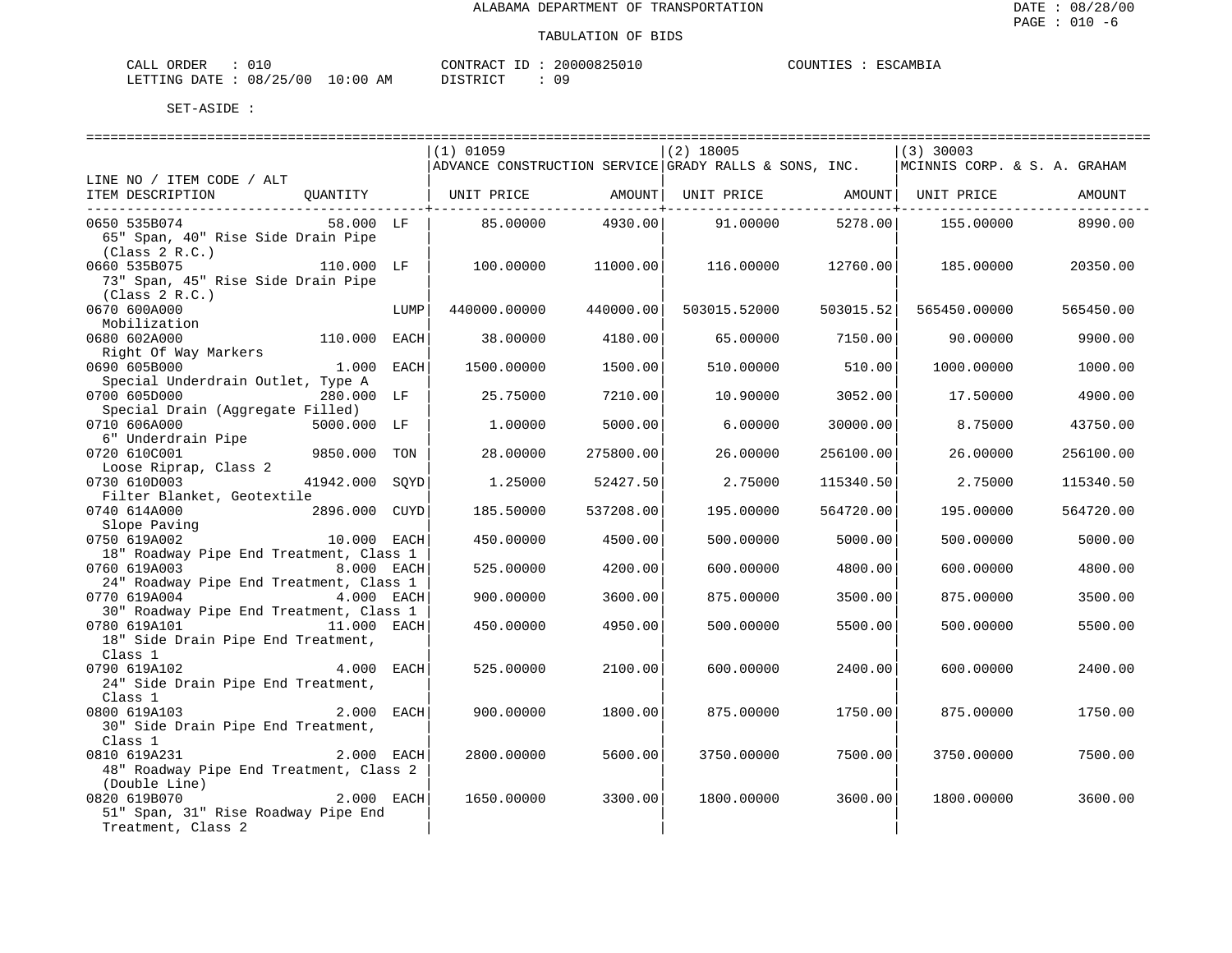| L ORDER<br>CALL                 |  |  | CONTRACT ID | 20000825010 | COUNTIES | : ESCAMBIA |
|---------------------------------|--|--|-------------|-------------|----------|------------|
| LETTING DATE: 08/25/00 10:00 AM |  |  | DISTRICT    | 09          |          |            |

|                                        |             | $(1)$ 01059       |                       | $(2)$ 18005                                                           |          | $(3)$ 30003                  |          |
|----------------------------------------|-------------|-------------------|-----------------------|-----------------------------------------------------------------------|----------|------------------------------|----------|
|                                        |             |                   |                       | $\vert$ ADVANCE CONSTRUCTION SERVICE $\vert$ GRADY RALLS & SONS, INC. |          | MCINNIS CORP. & S. A. GRAHAM |          |
| LINE NO / ITEM CODE / ALT              |             |                   |                       |                                                                       |          |                              |          |
| ITEM DESCRIPTION                       | QUANTITY    | UNIT PRICE AMOUNT |                       | UNIT PRICE AMOUNT                                                     |          | UNIT PRICE                   | AMOUNT   |
| ______________________________________ |             |                   | ------------+-------- |                                                                       |          | --------+--------            |          |
| 0830 619B072                           | 4.000 EACH  | 2500.00000        | 10000.00              | 2900.00000                                                            | 11600.00 | 2900.00000                   | 11600.00 |
| 65" Span, 40" Rise Roadway Pipe End    |             |                   |                       |                                                                       |          |                              |          |
| Treatment, Class 2                     |             |                   |                       |                                                                       |          |                              |          |
| 0840 619B117                           | 2.000 EACH  | 650.00000         | 1300.00               | 600.00000                                                             | 1200.00  | 600.00000                    | 1200.00  |
| 29" Span, 18" Rise Side Drain Pipe End |             |                   |                       |                                                                       |          |                              |          |
| Treatment, Class 1                     |             |                   |                       |                                                                       |          |                              |          |
| 0850 619B119                           | 2.000 EACH  | 1125.00000        | 2250.00               | 875.00000                                                             | 1750.00  | 875.00000                    | 1750.00  |
| 44" Span, 27" Rise Side Drain Pipe End |             |                   |                       |                                                                       |          |                              |          |
| Treatment, Class 1                     |             |                   |                       |                                                                       |          |                              |          |
| 0860 619B146                           | 2.000 EACH  | 2100.00000        | 4200.00               | 2550.00000                                                            |          |                              | 5100.00  |
|                                        |             |                   |                       |                                                                       | 5100.00  | 2550.00000                   |          |
| 59" Span, 36" Rise Side Drain Pipe End |             |                   |                       |                                                                       |          |                              |          |
| Treatment, Class 2                     |             |                   |                       |                                                                       |          |                              |          |
| 0870 619B147                           | 2.000 EACH  | 2700.00000        | 5400.00               | 2600.00000                                                            | 5200.00  | 2600.00000                   | 5200.00  |
| 65" Span, 40" Rise Side Drain Pipe End |             |                   |                       |                                                                       |          |                              |          |
| Treatment, Class 2                     |             |                   |                       |                                                                       |          |                              |          |
| 0880 619B149                           | 4.000 EACH  | 3100.00000        | 12400.00              | 2975.00000                                                            | 11900.00 | 2975.00000                   | 11900.00 |
| 73" Span, 45" Rise Side Drain Pipe End |             |                   |                       |                                                                       |          |                              |          |
| Treatment, Class 2                     |             |                   |                       |                                                                       |          |                              |          |
| 0890 620A000                           | 1.000 CUYD  | 500.00000         | 500.00                | 1000.00000                                                            | 1000.00  | 1000.00000                   | 1000.00  |
| Minor Structure Concrete               |             |                   |                       |                                                                       |          |                              |          |
| 0900 621A000                           | 4.000 EACH  | 1875.00000        | 7500.00               | 2150.00000                                                            | 8600.00  | 2150.00000                   | 8600.00  |
| Junction Boxes, Type 1, 1P Or 5        |             |                   |                       |                                                                       |          |                              |          |
| 0910 621A005                           | 5.000 EACH  | 1875.00000        | 9375.00               | 2150.00000                                                            | 10750.00 | 2150.00000                   | 10750.00 |
| Junction Boxes, Type 1                 |             |                   |                       |                                                                       |          |                              |          |
| 0920 621A016                           | 1.000 EACH  | 2400.00000        | 2400.00               | 2850.00000                                                            | 2850.00  | 2850.00000                   | 2850.00  |
| Junction Boxes, Type 4, 1P Or 5        |             |                   |                       |                                                                       |          |                              |          |
| 0930 621B000                           | 5.000 EACH  | 650.00000         | 3250.00               | 500.00000                                                             | 2500.00  | 500.00000                    | 2500.00  |
| Junction Box Units, Type 1, 1P Or 5    |             |                   |                       |                                                                       |          |                              |          |
| 0940 621B005                           | 2.000 EACH  | 650.00000         | 1300.00               | 500.00000                                                             | 1000.00  | 500.00000                    | 1000.00  |
| Junction Box Units, Type 1             |             |                   |                       |                                                                       |          |                              |          |
| 0950 621C015                           | 5.000 EACH  | 1700.00000        | 8500.00               | 2000.00000                                                            | 10000.00 | 2000.00000                   | 10000.00 |
| Inlets, Type S1 Or S3 (1 Wing)         |             |                   |                       |                                                                       |          |                              |          |
| 0960 621C017                           | 2.000 EACH  | 1900.00000        | 3800.00               | 2150.00000                                                            | 4300.00  | 2150.00000                   | 4300.00  |
| Inlets, Type S1 Or S3 (2 Wing)         |             |                   |                       |                                                                       |          |                              |          |
| 0970 621C020                           | 10.000 EACH | 1600.00000        | 16000.00              | 1850.00000                                                            | 18500.00 | 1850.00000                   | 18500.00 |
| Inlets, Type Y                         |             |                   |                       |                                                                       |          |                              |          |
| 0980 621C027                           | 1.000 EACH  | 2000.00000        | 2000.00               | 1800.00000                                                            | 1800.00  | 1800.00000                   | 1800.00  |
| Inlets, Type C                         |             |                   |                       |                                                                       |          |                              |          |
| 0990 621D015                           | 8.000 EACH  | 1100.00000        | 8800.00               | 500.00000                                                             | 4000.00  | 500.00000                    | 4000.00  |
| Inlet Units, Type S1 Or S3             |             |                   |                       |                                                                       |          |                              |          |
| 1000 621D019                           | 9.000 EACH  | 775.00000         | 6975.00               | 425.00000                                                             | 3825.00  | 425.00000                    | 3825.00  |
| Inlet Units, Type Y                    |             |                   |                       |                                                                       |          |                              |          |
|                                        |             |                   |                       |                                                                       |          |                              |          |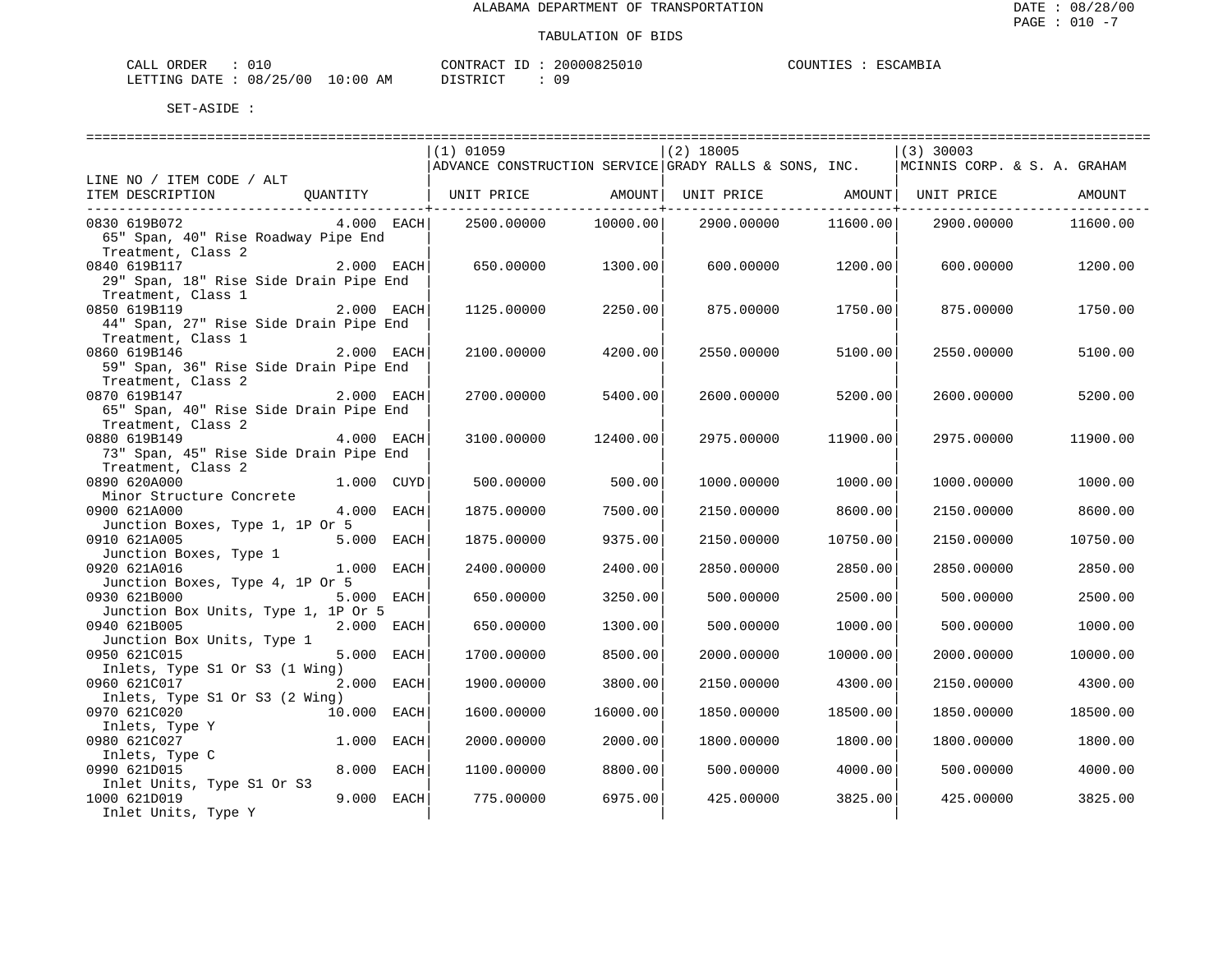| ORDER<br>CALI     |          |       |    | CONTRACT             |  | 20000825010 | COUNTIES | <b>ESCAMBIA</b> |
|-------------------|----------|-------|----|----------------------|--|-------------|----------|-----------------|
| LETTING T<br>DATE | 08/25/00 | 10:00 | AM | DISTRICT<br>-------- |  | 09          |          |                 |

| $(1)$ 01059<br>$(2)$ 18005<br>$(3)$ 30003<br>ADVANCE CONSTRUCTION SERVICE GRADY RALLS & SONS, INC.<br>MCINNIS CORP. & S. A. GRAHAM<br>LINE NO / ITEM CODE / ALT<br>ITEM DESCRIPTION<br>AMOUNT  <br>QUANTITY<br>UNIT PRICE<br>AMOUNT  <br>UNIT PRICE<br>UNIT PRICE<br>AMOUNT<br>1010 621G005<br>650.00000<br>650.00<br>500.00<br>500.00<br>$1.000$ EACH<br>500.00000<br>500,00000<br>Inlet Grates, Type B<br>1020 623A000<br>272.000 LF<br>4080.00<br>15,00000<br>12,00000<br>3264.00<br>15,00000<br>4080.00<br>Concrete Gutter<br>1030 623C000<br>2067.000 LF<br>10.50000<br>21703.50<br>8,00000<br>16536.00<br>15.25000<br>31521.75<br>Combination Curb & Gutter, Type C<br>1040 630A000<br>5300.000 LF<br>12.00000<br>63600.00<br>11.50000<br>60950.00<br>12,00000<br>63600.00<br>Steel Beam Guardrail, Class A, Type 1<br>1050 630C001<br>2.000 EACH<br>575.00000<br>1150.00<br>665.00000<br>1330.00<br>550.00000<br>1100.00<br>Guardrail End Anchor, Type 8<br>4.000<br>1060 630C003<br>EACH<br>1000.00000<br>4000.00<br>1000.00000<br>4000.00<br>975,00000<br>3900.00<br>Guardrail End Anchor, Type 13<br>1070 630C070<br>8.000 EACH<br>1400.00000<br>11200.00<br>1600.00000<br>12800.00<br>1375.00000<br>11000.00<br>Guardrail End Anchor, Type 10 Series<br>1080 635A002<br>2425.000 LF<br>13337.50<br>21218.75<br>5.50000<br>8.75000<br>6.25000<br>15156.25<br>Woven Wire Fence (Wood Posts)<br>1090 650A000<br>9586.000<br>35276.48<br>6.75000<br>64705.50<br>CYIP<br>3.68000<br>4.50000<br>43137.00<br>Topsoil<br>1100 650B000<br>14809.000<br>29618.00<br>71823.65<br>CYIP<br>2.00000<br>4.85000<br>3,00000<br>44427.00<br>Topsoil From Stockpiles<br>1110 652A057<br>14.000 ACRE<br>400.00000<br>5600.00<br>445.00000<br>6230.00<br>470.00000<br>6580.00<br>Seeding (Mix 3A)<br>1120 652A061<br>2.000 ACRE<br>400.00000<br>800.00<br>445.00000<br>890.00<br>460.00000<br>920.00<br>Seeding (Mix 3E)<br>1130 652B055<br>7.000 ACRE<br>1925.00<br>300.00000<br>2100.00<br>350.00000<br>2450.00<br>275.00000<br>Temporary Seeding (Mix 3AT)<br>16.000 ACRE<br>1140 652C000<br>40.00000<br>640.00<br>65.00000<br>1040.00<br>67.00000<br>1072.00<br>Mowing<br>1150 652D057<br>7.000<br>ACRE<br>300.00000<br>2100.00<br>200.00000<br>1400.00<br>290.00000<br>2030.00<br>Seeding In Stubble (Mix 3A)<br>1160 654A001<br>37806.000<br>SOYD<br>2.25000<br>85063.50<br>2.25000<br>85063.50<br>2.60000<br>98295.60<br>Solid Sodding (Bermuda)<br>1170 656A000<br>21,000<br>400.00000<br>8400.00<br>425.00000<br>8925.00<br>9660.00<br>ACRE<br>460.00000<br>Mulching, Class A, Type 1<br>1180 656A001<br>2.000 ACRE<br>400.00000<br>800.00<br>425.00000<br>850.00<br>465.00000<br>930.00<br>Mulching, Class A, Type 2<br>1190 659A000<br>18903.000<br>0.85000<br>16067.55<br>1.75000<br>33080.25<br>1.65000<br>31189.95<br>SOYD<br>Erosion Control Netting, Class A<br>1200 665A000<br>7.000 ACRE<br>2100.00<br>2100.00<br>270.00000<br>300.00000<br>300.00000<br>1890.00<br>Temporary Seeding<br>1210 665B000<br>7.000 ACRE<br>700.00<br>100.00000<br>400.00000<br>2800.00<br>260.00000<br>1820.00 |                    |  |  |  |  |
|-----------------------------------------------------------------------------------------------------------------------------------------------------------------------------------------------------------------------------------------------------------------------------------------------------------------------------------------------------------------------------------------------------------------------------------------------------------------------------------------------------------------------------------------------------------------------------------------------------------------------------------------------------------------------------------------------------------------------------------------------------------------------------------------------------------------------------------------------------------------------------------------------------------------------------------------------------------------------------------------------------------------------------------------------------------------------------------------------------------------------------------------------------------------------------------------------------------------------------------------------------------------------------------------------------------------------------------------------------------------------------------------------------------------------------------------------------------------------------------------------------------------------------------------------------------------------------------------------------------------------------------------------------------------------------------------------------------------------------------------------------------------------------------------------------------------------------------------------------------------------------------------------------------------------------------------------------------------------------------------------------------------------------------------------------------------------------------------------------------------------------------------------------------------------------------------------------------------------------------------------------------------------------------------------------------------------------------------------------------------------------------------------------------------------------------------------------------------------------------------------------------------------------------------------------------------------------------------------------------------------------------------------------------------------------------------------------------------------------------------------------------------------------------------------------------------------------------------------------------------------------------------------------------------------------------------------------------------------------------------------------------------------------------------------------------------------------------------------------|--------------------|--|--|--|--|
|                                                                                                                                                                                                                                                                                                                                                                                                                                                                                                                                                                                                                                                                                                                                                                                                                                                                                                                                                                                                                                                                                                                                                                                                                                                                                                                                                                                                                                                                                                                                                                                                                                                                                                                                                                                                                                                                                                                                                                                                                                                                                                                                                                                                                                                                                                                                                                                                                                                                                                                                                                                                                                                                                                                                                                                                                                                                                                                                                                                                                                                                                                     |                    |  |  |  |  |
|                                                                                                                                                                                                                                                                                                                                                                                                                                                                                                                                                                                                                                                                                                                                                                                                                                                                                                                                                                                                                                                                                                                                                                                                                                                                                                                                                                                                                                                                                                                                                                                                                                                                                                                                                                                                                                                                                                                                                                                                                                                                                                                                                                                                                                                                                                                                                                                                                                                                                                                                                                                                                                                                                                                                                                                                                                                                                                                                                                                                                                                                                                     |                    |  |  |  |  |
|                                                                                                                                                                                                                                                                                                                                                                                                                                                                                                                                                                                                                                                                                                                                                                                                                                                                                                                                                                                                                                                                                                                                                                                                                                                                                                                                                                                                                                                                                                                                                                                                                                                                                                                                                                                                                                                                                                                                                                                                                                                                                                                                                                                                                                                                                                                                                                                                                                                                                                                                                                                                                                                                                                                                                                                                                                                                                                                                                                                                                                                                                                     |                    |  |  |  |  |
|                                                                                                                                                                                                                                                                                                                                                                                                                                                                                                                                                                                                                                                                                                                                                                                                                                                                                                                                                                                                                                                                                                                                                                                                                                                                                                                                                                                                                                                                                                                                                                                                                                                                                                                                                                                                                                                                                                                                                                                                                                                                                                                                                                                                                                                                                                                                                                                                                                                                                                                                                                                                                                                                                                                                                                                                                                                                                                                                                                                                                                                                                                     |                    |  |  |  |  |
|                                                                                                                                                                                                                                                                                                                                                                                                                                                                                                                                                                                                                                                                                                                                                                                                                                                                                                                                                                                                                                                                                                                                                                                                                                                                                                                                                                                                                                                                                                                                                                                                                                                                                                                                                                                                                                                                                                                                                                                                                                                                                                                                                                                                                                                                                                                                                                                                                                                                                                                                                                                                                                                                                                                                                                                                                                                                                                                                                                                                                                                                                                     |                    |  |  |  |  |
|                                                                                                                                                                                                                                                                                                                                                                                                                                                                                                                                                                                                                                                                                                                                                                                                                                                                                                                                                                                                                                                                                                                                                                                                                                                                                                                                                                                                                                                                                                                                                                                                                                                                                                                                                                                                                                                                                                                                                                                                                                                                                                                                                                                                                                                                                                                                                                                                                                                                                                                                                                                                                                                                                                                                                                                                                                                                                                                                                                                                                                                                                                     |                    |  |  |  |  |
|                                                                                                                                                                                                                                                                                                                                                                                                                                                                                                                                                                                                                                                                                                                                                                                                                                                                                                                                                                                                                                                                                                                                                                                                                                                                                                                                                                                                                                                                                                                                                                                                                                                                                                                                                                                                                                                                                                                                                                                                                                                                                                                                                                                                                                                                                                                                                                                                                                                                                                                                                                                                                                                                                                                                                                                                                                                                                                                                                                                                                                                                                                     |                    |  |  |  |  |
|                                                                                                                                                                                                                                                                                                                                                                                                                                                                                                                                                                                                                                                                                                                                                                                                                                                                                                                                                                                                                                                                                                                                                                                                                                                                                                                                                                                                                                                                                                                                                                                                                                                                                                                                                                                                                                                                                                                                                                                                                                                                                                                                                                                                                                                                                                                                                                                                                                                                                                                                                                                                                                                                                                                                                                                                                                                                                                                                                                                                                                                                                                     |                    |  |  |  |  |
|                                                                                                                                                                                                                                                                                                                                                                                                                                                                                                                                                                                                                                                                                                                                                                                                                                                                                                                                                                                                                                                                                                                                                                                                                                                                                                                                                                                                                                                                                                                                                                                                                                                                                                                                                                                                                                                                                                                                                                                                                                                                                                                                                                                                                                                                                                                                                                                                                                                                                                                                                                                                                                                                                                                                                                                                                                                                                                                                                                                                                                                                                                     |                    |  |  |  |  |
|                                                                                                                                                                                                                                                                                                                                                                                                                                                                                                                                                                                                                                                                                                                                                                                                                                                                                                                                                                                                                                                                                                                                                                                                                                                                                                                                                                                                                                                                                                                                                                                                                                                                                                                                                                                                                                                                                                                                                                                                                                                                                                                                                                                                                                                                                                                                                                                                                                                                                                                                                                                                                                                                                                                                                                                                                                                                                                                                                                                                                                                                                                     |                    |  |  |  |  |
|                                                                                                                                                                                                                                                                                                                                                                                                                                                                                                                                                                                                                                                                                                                                                                                                                                                                                                                                                                                                                                                                                                                                                                                                                                                                                                                                                                                                                                                                                                                                                                                                                                                                                                                                                                                                                                                                                                                                                                                                                                                                                                                                                                                                                                                                                                                                                                                                                                                                                                                                                                                                                                                                                                                                                                                                                                                                                                                                                                                                                                                                                                     |                    |  |  |  |  |
|                                                                                                                                                                                                                                                                                                                                                                                                                                                                                                                                                                                                                                                                                                                                                                                                                                                                                                                                                                                                                                                                                                                                                                                                                                                                                                                                                                                                                                                                                                                                                                                                                                                                                                                                                                                                                                                                                                                                                                                                                                                                                                                                                                                                                                                                                                                                                                                                                                                                                                                                                                                                                                                                                                                                                                                                                                                                                                                                                                                                                                                                                                     |                    |  |  |  |  |
|                                                                                                                                                                                                                                                                                                                                                                                                                                                                                                                                                                                                                                                                                                                                                                                                                                                                                                                                                                                                                                                                                                                                                                                                                                                                                                                                                                                                                                                                                                                                                                                                                                                                                                                                                                                                                                                                                                                                                                                                                                                                                                                                                                                                                                                                                                                                                                                                                                                                                                                                                                                                                                                                                                                                                                                                                                                                                                                                                                                                                                                                                                     |                    |  |  |  |  |
|                                                                                                                                                                                                                                                                                                                                                                                                                                                                                                                                                                                                                                                                                                                                                                                                                                                                                                                                                                                                                                                                                                                                                                                                                                                                                                                                                                                                                                                                                                                                                                                                                                                                                                                                                                                                                                                                                                                                                                                                                                                                                                                                                                                                                                                                                                                                                                                                                                                                                                                                                                                                                                                                                                                                                                                                                                                                                                                                                                                                                                                                                                     |                    |  |  |  |  |
|                                                                                                                                                                                                                                                                                                                                                                                                                                                                                                                                                                                                                                                                                                                                                                                                                                                                                                                                                                                                                                                                                                                                                                                                                                                                                                                                                                                                                                                                                                                                                                                                                                                                                                                                                                                                                                                                                                                                                                                                                                                                                                                                                                                                                                                                                                                                                                                                                                                                                                                                                                                                                                                                                                                                                                                                                                                                                                                                                                                                                                                                                                     |                    |  |  |  |  |
|                                                                                                                                                                                                                                                                                                                                                                                                                                                                                                                                                                                                                                                                                                                                                                                                                                                                                                                                                                                                                                                                                                                                                                                                                                                                                                                                                                                                                                                                                                                                                                                                                                                                                                                                                                                                                                                                                                                                                                                                                                                                                                                                                                                                                                                                                                                                                                                                                                                                                                                                                                                                                                                                                                                                                                                                                                                                                                                                                                                                                                                                                                     |                    |  |  |  |  |
|                                                                                                                                                                                                                                                                                                                                                                                                                                                                                                                                                                                                                                                                                                                                                                                                                                                                                                                                                                                                                                                                                                                                                                                                                                                                                                                                                                                                                                                                                                                                                                                                                                                                                                                                                                                                                                                                                                                                                                                                                                                                                                                                                                                                                                                                                                                                                                                                                                                                                                                                                                                                                                                                                                                                                                                                                                                                                                                                                                                                                                                                                                     |                    |  |  |  |  |
|                                                                                                                                                                                                                                                                                                                                                                                                                                                                                                                                                                                                                                                                                                                                                                                                                                                                                                                                                                                                                                                                                                                                                                                                                                                                                                                                                                                                                                                                                                                                                                                                                                                                                                                                                                                                                                                                                                                                                                                                                                                                                                                                                                                                                                                                                                                                                                                                                                                                                                                                                                                                                                                                                                                                                                                                                                                                                                                                                                                                                                                                                                     |                    |  |  |  |  |
|                                                                                                                                                                                                                                                                                                                                                                                                                                                                                                                                                                                                                                                                                                                                                                                                                                                                                                                                                                                                                                                                                                                                                                                                                                                                                                                                                                                                                                                                                                                                                                                                                                                                                                                                                                                                                                                                                                                                                                                                                                                                                                                                                                                                                                                                                                                                                                                                                                                                                                                                                                                                                                                                                                                                                                                                                                                                                                                                                                                                                                                                                                     |                    |  |  |  |  |
|                                                                                                                                                                                                                                                                                                                                                                                                                                                                                                                                                                                                                                                                                                                                                                                                                                                                                                                                                                                                                                                                                                                                                                                                                                                                                                                                                                                                                                                                                                                                                                                                                                                                                                                                                                                                                                                                                                                                                                                                                                                                                                                                                                                                                                                                                                                                                                                                                                                                                                                                                                                                                                                                                                                                                                                                                                                                                                                                                                                                                                                                                                     |                    |  |  |  |  |
|                                                                                                                                                                                                                                                                                                                                                                                                                                                                                                                                                                                                                                                                                                                                                                                                                                                                                                                                                                                                                                                                                                                                                                                                                                                                                                                                                                                                                                                                                                                                                                                                                                                                                                                                                                                                                                                                                                                                                                                                                                                                                                                                                                                                                                                                                                                                                                                                                                                                                                                                                                                                                                                                                                                                                                                                                                                                                                                                                                                                                                                                                                     |                    |  |  |  |  |
|                                                                                                                                                                                                                                                                                                                                                                                                                                                                                                                                                                                                                                                                                                                                                                                                                                                                                                                                                                                                                                                                                                                                                                                                                                                                                                                                                                                                                                                                                                                                                                                                                                                                                                                                                                                                                                                                                                                                                                                                                                                                                                                                                                                                                                                                                                                                                                                                                                                                                                                                                                                                                                                                                                                                                                                                                                                                                                                                                                                                                                                                                                     |                    |  |  |  |  |
|                                                                                                                                                                                                                                                                                                                                                                                                                                                                                                                                                                                                                                                                                                                                                                                                                                                                                                                                                                                                                                                                                                                                                                                                                                                                                                                                                                                                                                                                                                                                                                                                                                                                                                                                                                                                                                                                                                                                                                                                                                                                                                                                                                                                                                                                                                                                                                                                                                                                                                                                                                                                                                                                                                                                                                                                                                                                                                                                                                                                                                                                                                     |                    |  |  |  |  |
|                                                                                                                                                                                                                                                                                                                                                                                                                                                                                                                                                                                                                                                                                                                                                                                                                                                                                                                                                                                                                                                                                                                                                                                                                                                                                                                                                                                                                                                                                                                                                                                                                                                                                                                                                                                                                                                                                                                                                                                                                                                                                                                                                                                                                                                                                                                                                                                                                                                                                                                                                                                                                                                                                                                                                                                                                                                                                                                                                                                                                                                                                                     |                    |  |  |  |  |
|                                                                                                                                                                                                                                                                                                                                                                                                                                                                                                                                                                                                                                                                                                                                                                                                                                                                                                                                                                                                                                                                                                                                                                                                                                                                                                                                                                                                                                                                                                                                                                                                                                                                                                                                                                                                                                                                                                                                                                                                                                                                                                                                                                                                                                                                                                                                                                                                                                                                                                                                                                                                                                                                                                                                                                                                                                                                                                                                                                                                                                                                                                     |                    |  |  |  |  |
|                                                                                                                                                                                                                                                                                                                                                                                                                                                                                                                                                                                                                                                                                                                                                                                                                                                                                                                                                                                                                                                                                                                                                                                                                                                                                                                                                                                                                                                                                                                                                                                                                                                                                                                                                                                                                                                                                                                                                                                                                                                                                                                                                                                                                                                                                                                                                                                                                                                                                                                                                                                                                                                                                                                                                                                                                                                                                                                                                                                                                                                                                                     |                    |  |  |  |  |
|                                                                                                                                                                                                                                                                                                                                                                                                                                                                                                                                                                                                                                                                                                                                                                                                                                                                                                                                                                                                                                                                                                                                                                                                                                                                                                                                                                                                                                                                                                                                                                                                                                                                                                                                                                                                                                                                                                                                                                                                                                                                                                                                                                                                                                                                                                                                                                                                                                                                                                                                                                                                                                                                                                                                                                                                                                                                                                                                                                                                                                                                                                     |                    |  |  |  |  |
|                                                                                                                                                                                                                                                                                                                                                                                                                                                                                                                                                                                                                                                                                                                                                                                                                                                                                                                                                                                                                                                                                                                                                                                                                                                                                                                                                                                                                                                                                                                                                                                                                                                                                                                                                                                                                                                                                                                                                                                                                                                                                                                                                                                                                                                                                                                                                                                                                                                                                                                                                                                                                                                                                                                                                                                                                                                                                                                                                                                                                                                                                                     |                    |  |  |  |  |
|                                                                                                                                                                                                                                                                                                                                                                                                                                                                                                                                                                                                                                                                                                                                                                                                                                                                                                                                                                                                                                                                                                                                                                                                                                                                                                                                                                                                                                                                                                                                                                                                                                                                                                                                                                                                                                                                                                                                                                                                                                                                                                                                                                                                                                                                                                                                                                                                                                                                                                                                                                                                                                                                                                                                                                                                                                                                                                                                                                                                                                                                                                     |                    |  |  |  |  |
|                                                                                                                                                                                                                                                                                                                                                                                                                                                                                                                                                                                                                                                                                                                                                                                                                                                                                                                                                                                                                                                                                                                                                                                                                                                                                                                                                                                                                                                                                                                                                                                                                                                                                                                                                                                                                                                                                                                                                                                                                                                                                                                                                                                                                                                                                                                                                                                                                                                                                                                                                                                                                                                                                                                                                                                                                                                                                                                                                                                                                                                                                                     |                    |  |  |  |  |
|                                                                                                                                                                                                                                                                                                                                                                                                                                                                                                                                                                                                                                                                                                                                                                                                                                                                                                                                                                                                                                                                                                                                                                                                                                                                                                                                                                                                                                                                                                                                                                                                                                                                                                                                                                                                                                                                                                                                                                                                                                                                                                                                                                                                                                                                                                                                                                                                                                                                                                                                                                                                                                                                                                                                                                                                                                                                                                                                                                                                                                                                                                     |                    |  |  |  |  |
|                                                                                                                                                                                                                                                                                                                                                                                                                                                                                                                                                                                                                                                                                                                                                                                                                                                                                                                                                                                                                                                                                                                                                                                                                                                                                                                                                                                                                                                                                                                                                                                                                                                                                                                                                                                                                                                                                                                                                                                                                                                                                                                                                                                                                                                                                                                                                                                                                                                                                                                                                                                                                                                                                                                                                                                                                                                                                                                                                                                                                                                                                                     |                    |  |  |  |  |
|                                                                                                                                                                                                                                                                                                                                                                                                                                                                                                                                                                                                                                                                                                                                                                                                                                                                                                                                                                                                                                                                                                                                                                                                                                                                                                                                                                                                                                                                                                                                                                                                                                                                                                                                                                                                                                                                                                                                                                                                                                                                                                                                                                                                                                                                                                                                                                                                                                                                                                                                                                                                                                                                                                                                                                                                                                                                                                                                                                                                                                                                                                     |                    |  |  |  |  |
|                                                                                                                                                                                                                                                                                                                                                                                                                                                                                                                                                                                                                                                                                                                                                                                                                                                                                                                                                                                                                                                                                                                                                                                                                                                                                                                                                                                                                                                                                                                                                                                                                                                                                                                                                                                                                                                                                                                                                                                                                                                                                                                                                                                                                                                                                                                                                                                                                                                                                                                                                                                                                                                                                                                                                                                                                                                                                                                                                                                                                                                                                                     |                    |  |  |  |  |
|                                                                                                                                                                                                                                                                                                                                                                                                                                                                                                                                                                                                                                                                                                                                                                                                                                                                                                                                                                                                                                                                                                                                                                                                                                                                                                                                                                                                                                                                                                                                                                                                                                                                                                                                                                                                                                                                                                                                                                                                                                                                                                                                                                                                                                                                                                                                                                                                                                                                                                                                                                                                                                                                                                                                                                                                                                                                                                                                                                                                                                                                                                     |                    |  |  |  |  |
|                                                                                                                                                                                                                                                                                                                                                                                                                                                                                                                                                                                                                                                                                                                                                                                                                                                                                                                                                                                                                                                                                                                                                                                                                                                                                                                                                                                                                                                                                                                                                                                                                                                                                                                                                                                                                                                                                                                                                                                                                                                                                                                                                                                                                                                                                                                                                                                                                                                                                                                                                                                                                                                                                                                                                                                                                                                                                                                                                                                                                                                                                                     |                    |  |  |  |  |
|                                                                                                                                                                                                                                                                                                                                                                                                                                                                                                                                                                                                                                                                                                                                                                                                                                                                                                                                                                                                                                                                                                                                                                                                                                                                                                                                                                                                                                                                                                                                                                                                                                                                                                                                                                                                                                                                                                                                                                                                                                                                                                                                                                                                                                                                                                                                                                                                                                                                                                                                                                                                                                                                                                                                                                                                                                                                                                                                                                                                                                                                                                     |                    |  |  |  |  |
|                                                                                                                                                                                                                                                                                                                                                                                                                                                                                                                                                                                                                                                                                                                                                                                                                                                                                                                                                                                                                                                                                                                                                                                                                                                                                                                                                                                                                                                                                                                                                                                                                                                                                                                                                                                                                                                                                                                                                                                                                                                                                                                                                                                                                                                                                                                                                                                                                                                                                                                                                                                                                                                                                                                                                                                                                                                                                                                                                                                                                                                                                                     |                    |  |  |  |  |
|                                                                                                                                                                                                                                                                                                                                                                                                                                                                                                                                                                                                                                                                                                                                                                                                                                                                                                                                                                                                                                                                                                                                                                                                                                                                                                                                                                                                                                                                                                                                                                                                                                                                                                                                                                                                                                                                                                                                                                                                                                                                                                                                                                                                                                                                                                                                                                                                                                                                                                                                                                                                                                                                                                                                                                                                                                                                                                                                                                                                                                                                                                     |                    |  |  |  |  |
|                                                                                                                                                                                                                                                                                                                                                                                                                                                                                                                                                                                                                                                                                                                                                                                                                                                                                                                                                                                                                                                                                                                                                                                                                                                                                                                                                                                                                                                                                                                                                                                                                                                                                                                                                                                                                                                                                                                                                                                                                                                                                                                                                                                                                                                                                                                                                                                                                                                                                                                                                                                                                                                                                                                                                                                                                                                                                                                                                                                                                                                                                                     |                    |  |  |  |  |
|                                                                                                                                                                                                                                                                                                                                                                                                                                                                                                                                                                                                                                                                                                                                                                                                                                                                                                                                                                                                                                                                                                                                                                                                                                                                                                                                                                                                                                                                                                                                                                                                                                                                                                                                                                                                                                                                                                                                                                                                                                                                                                                                                                                                                                                                                                                                                                                                                                                                                                                                                                                                                                                                                                                                                                                                                                                                                                                                                                                                                                                                                                     |                    |  |  |  |  |
|                                                                                                                                                                                                                                                                                                                                                                                                                                                                                                                                                                                                                                                                                                                                                                                                                                                                                                                                                                                                                                                                                                                                                                                                                                                                                                                                                                                                                                                                                                                                                                                                                                                                                                                                                                                                                                                                                                                                                                                                                                                                                                                                                                                                                                                                                                                                                                                                                                                                                                                                                                                                                                                                                                                                                                                                                                                                                                                                                                                                                                                                                                     |                    |  |  |  |  |
|                                                                                                                                                                                                                                                                                                                                                                                                                                                                                                                                                                                                                                                                                                                                                                                                                                                                                                                                                                                                                                                                                                                                                                                                                                                                                                                                                                                                                                                                                                                                                                                                                                                                                                                                                                                                                                                                                                                                                                                                                                                                                                                                                                                                                                                                                                                                                                                                                                                                                                                                                                                                                                                                                                                                                                                                                                                                                                                                                                                                                                                                                                     |                    |  |  |  |  |
|                                                                                                                                                                                                                                                                                                                                                                                                                                                                                                                                                                                                                                                                                                                                                                                                                                                                                                                                                                                                                                                                                                                                                                                                                                                                                                                                                                                                                                                                                                                                                                                                                                                                                                                                                                                                                                                                                                                                                                                                                                                                                                                                                                                                                                                                                                                                                                                                                                                                                                                                                                                                                                                                                                                                                                                                                                                                                                                                                                                                                                                                                                     |                    |  |  |  |  |
|                                                                                                                                                                                                                                                                                                                                                                                                                                                                                                                                                                                                                                                                                                                                                                                                                                                                                                                                                                                                                                                                                                                                                                                                                                                                                                                                                                                                                                                                                                                                                                                                                                                                                                                                                                                                                                                                                                                                                                                                                                                                                                                                                                                                                                                                                                                                                                                                                                                                                                                                                                                                                                                                                                                                                                                                                                                                                                                                                                                                                                                                                                     | Temporary Mulching |  |  |  |  |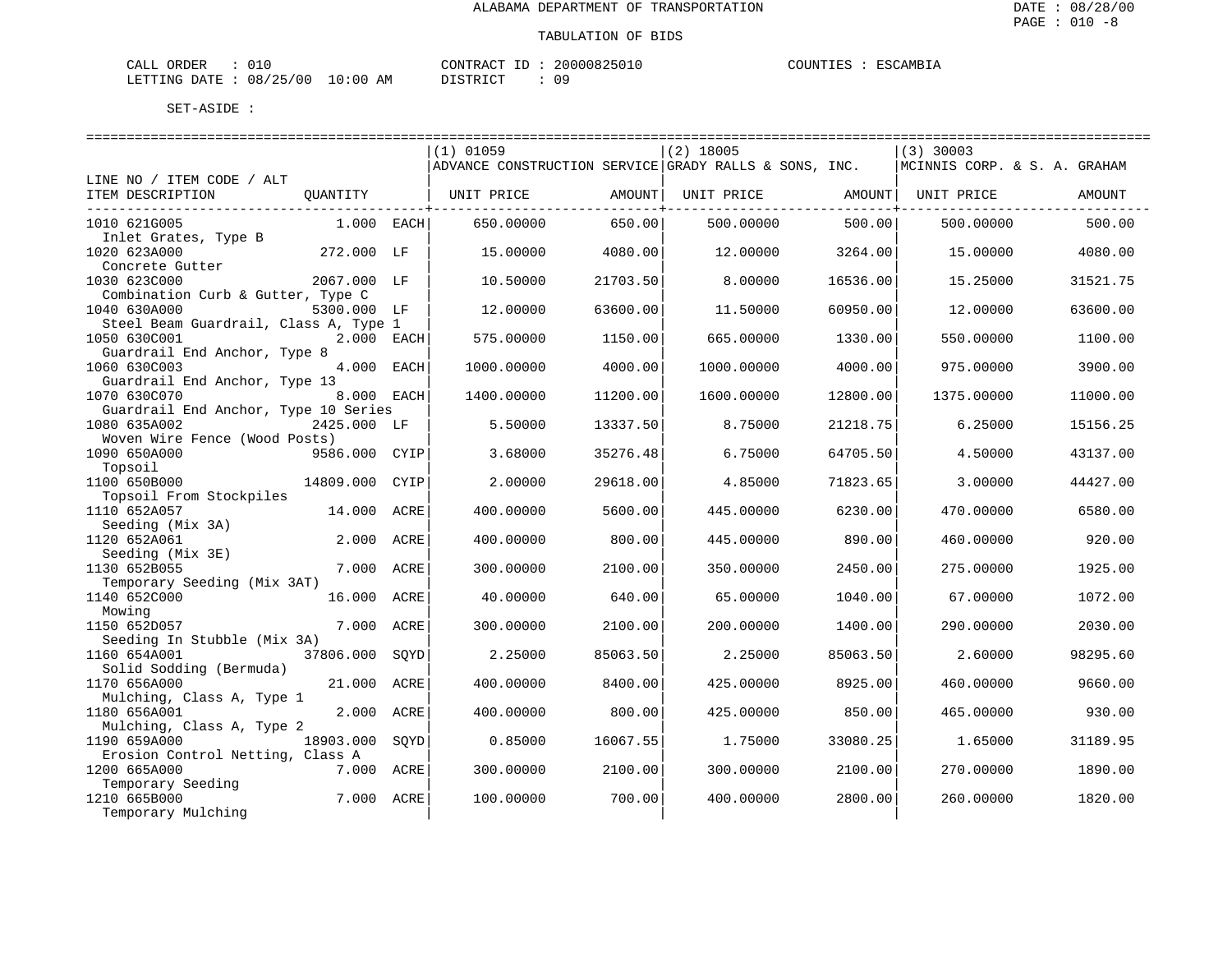| $\sim$ $ -$<br>ORDER<br>- LLAL |              |                    | CONTRACT<br>$-1$ | 20000825 | JUNTIF1<br>. I KN | ESC.<br>$\sim$ AMB <sub>1</sub> . |
|--------------------------------|--------------|--------------------|------------------|----------|-------------------|-----------------------------------|
| LETTING<br><b>DATE</b><br>.    | 08<br>'25/00 | AΜ<br>:00<br>— ∪ ∵ | TAT<br>DI GITO   | ΟS       |                   |                                   |

|                                        |              |             | $(1)$ 01059  |           | $(2)$ 18005                                           |          | $(3)$ 30003                  |           |
|----------------------------------------|--------------|-------------|--------------|-----------|-------------------------------------------------------|----------|------------------------------|-----------|
|                                        |              |             |              |           | ADVANCE CONSTRUCTION SERVICE GRADY RALLS & SONS, INC. |          | MCINNIS CORP. & S. A. GRAHAM |           |
| LINE NO / ITEM CODE / ALT              |              |             |              |           |                                                       |          |                              |           |
| ITEM DESCRIPTION                       | QUANTITY     |             | UNIT PRICE   | AMOUNT    | UNIT PRICE                                            | AMOUNT   | UNIT PRICE                   | AMOUNT    |
| ____________________________           |              |             |              |           |                                                       | -------- |                              |           |
| 1220 665C000                           | 1200.000 LF  |             | 12.00000     | 14400.00  | 18.00000                                              | 21600.00 | 13.50000                     | 16200.00  |
| 15" Temporary Pipe                     |              |             |              |           |                                                       |          |                              |           |
| 1230 665E000                           | 600.000      | SOYD        | 1,00000      | 600.00    | 0.20000                                               | 120.00   | 2.50000                      | 1500.00   |
| Polvethylene                           |              |             |              |           |                                                       |          |                              |           |
| 1240 665F000                           | 500.000      | <b>EACH</b> | 3.50000      | 1750.00   | 5.00000                                               | 2500.00  | 6.00000                      | 3000.00   |
| Hay Bales                              |              |             |              |           |                                                       |          |                              |           |
| 1250 665G000                           | 90.000       | EACH        | 5.00000      | 450.00    | 2.00000                                               | 180.00   | 6.00000                      | 540.00    |
| Sand Bags                              |              |             |              |           |                                                       |          |                              |           |
| 1260 665H000                           | 2.000        | EACH        | 300.00000    | 600.00    | 750.00000                                             | 1500.00  | 250.00000                    | 500.00    |
| Erosion Control Check Dams, Type 1     |              |             |              |           |                                                       |          |                              |           |
| 1270 665H001                           | 7.000        | <b>EACH</b> | 300.00000    | 2100.00   | 1200.00000                                            | 8400.00  | 400.00000                    | 2800.00   |
| Erosion Control Check Dams, Type 2     |              |             |              |           |                                                       |          |                              |           |
| 1280 6651000                           | 587.000      | TON         | 10.00000     | 5870.00   | 30.00000                                              | 17610.00 | 26.00000                     | 15262.00  |
| Temporary Riprap, Class 2              |              |             |              |           |                                                       |          |                              |           |
| 1290 665J000                           | 23635.000 LF |             | 2.00000      | 47270.00  | 3.50000                                               | 82722.50 | 3.75000                      | 88631.25  |
| Silt Fence, Type A                     |              |             |              |           |                                                       |          |                              |           |
| 1300 665K000                           | 85.000       | <b>CUYD</b> | 15.00000     | 1275.00   | 8.00000                                               | 680.00   | 20.00000                     | 1700.00   |
| Drainage Sump Excavation               |              |             |              |           |                                                       |          |                              |           |
| 1310 665L000                           | 300.000 LF   |             | 10.00000     | 3000.00   | 10.00000                                              | 3000.00  | 20.00000                     | 6000.00   |
| Floating Basin Boom                    |              |             |              |           |                                                       |          |                              |           |
| 1320 666A001                           | 27.000 ACRE  |             | 50.00000     | 1350.00   | 25.00000                                              | 675.00   | 40.00000                     | 1080.00   |
| Pest Control Treatment                 |              |             |              |           |                                                       |          |                              |           |
| 1330 680A000                           |              | LUMP        | 125000.00000 | 125000.00 | 49000.00000                                           | 49000.00 | 142500.00000                 | 142500.00 |
| Engineering Controls                   |              |             |              |           |                                                       |          |                              |           |
| 1340 701A028                           | 6.000 MILE   |             | 1400.00000   | 8400.00   | 1363.00000                                            | 8178.00  | 1363.00000                   | 8178.00   |
| Solid White, Class 2, Type A Traffic   |              |             |              |           |                                                       |          |                              |           |
| Stripe (0.06" Thick) (6" Wide)         |              |             |              |           |                                                       |          |                              |           |
| 1350 701A032                           | 2.000 MILE   |             | 1400.00000   | 2800.00   | 1363.00000                                            | 2726.00  | 1363.00000                   | 2726.00   |
| Solid Yellow, Class 2, Type A Traffic  |              |             |              |           |                                                       |          |                              |           |
| Stripe (0.06" Thick) (6" Wide)         |              |             |              |           |                                                       |          |                              |           |
| 1360 701A041                           | 3.000 MILE   |             | 960.00000    | 2880.00   | 915.00000                                             | 2745.00  | 915.00000                    | 2745.00   |
| Broken White, Class 2, Type A Traffic  |              |             |              |           |                                                       |          |                              |           |
| Stripe (0.09" Thick) (6" Wide)         |              |             |              |           |                                                       |          |                              |           |
| 1370 701A046                           | 1.000 MILE   |             | 960.00000    | 960.00    | 915.00000                                             | 915.00   | 915.00000                    | 915.00    |
| Broken Yellow, Class 2, Type A Traffic |              |             |              |           |                                                       |          |                              |           |
| Stripe (0.09" Thick) (6" Wide)         |              |             |              |           |                                                       |          |                              |           |
| 1380 701A048                           | 6.000 MILE   |             | 1625.00000   | 9750.00   | 1550.00000                                            | 9300.00  | 1550.00000                   | 9300.00   |
| Solid Yellow, Class 2, Type A Traffic  |              |             |              |           |                                                       |          |                              |           |
| Stripe (0.09" Thick) (6" Wide)         |              |             |              |           |                                                       |          |                              |           |
| 1390 701B009                           | 1975.000 LF  |             | 0.75000      | 1481.25   | 0.07000                                               | 138.25   | 0.72000                      | 1422.00   |
| Dotted Class 2, Type A Traffic Stripe  |              |             |              |           |                                                       |          |                              |           |
| $(0.09"$ Thick $)(6"$ Wide)            |              |             |              |           |                                                       |          |                              |           |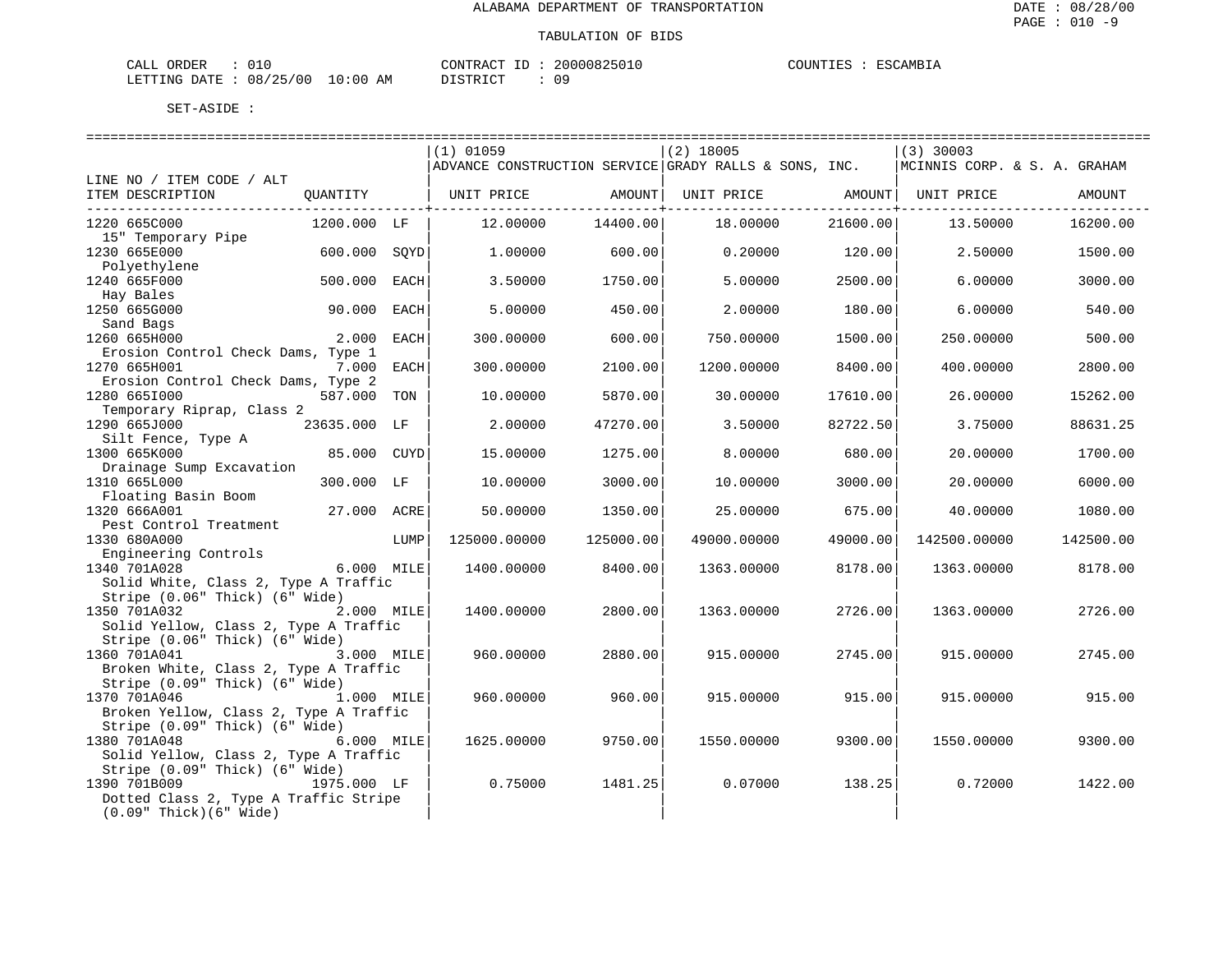| CALL ORDER                      | 010 | CONTRACT ID | 20000825010 | COUNTIES | : ESCAMBIA |
|---------------------------------|-----|-------------|-------------|----------|------------|
| LETTING DATE: 08/25/00 10:00 AM |     | DISTRICT    | 09          |          |            |

|                                          |               | $(1)$ 01059                                           |         | $(2)$ 18005                    |         | $ (3)$ 30003                 |         |
|------------------------------------------|---------------|-------------------------------------------------------|---------|--------------------------------|---------|------------------------------|---------|
|                                          |               | ADVANCE CONSTRUCTION SERVICE GRADY RALLS & SONS, INC. |         |                                |         | MCINNIS CORP. & S. A. GRAHAM |         |
| LINE NO / ITEM CODE / ALT                |               |                                                       |         |                                |         |                              |         |
| ITEM DESCRIPTION                         |               | QUANTITY   UNIT PRICE AMOUNT                          |         | UNIT PRICE AMOUNT   UNIT PRICE |         |                              | AMOUNT  |
| 1400 701C002                             | 1.000 MILE    | 325.00000                                             | 325.00  | 320.00000                      | 320.00  | 320.00000                    | 320.00  |
| Broken Temporary Traffic Stripe (Paint)  |               |                                                       |         |                                |         |                              |         |
| 1410 701C003                             | 10.000 MILE   | 375.00000                                             | 3750.00 | 360.00000                      | 3600.00 | 360.00000                    | 3600.00 |
| Solid Temporary Traffic Stripe (Paint)   |               |                                                       |         |                                |         |                              |         |
| 1420 701C005 1.000 MILE                  |               | 5900.00000                                            | 5900.00 | 5668.00000                     | 5668.00 | 5668.00000                   | 5668.00 |
| Solid Temporary Traffic Stripe (Tape)    |               |                                                       |         |                                |         |                              |         |
| 1430 701C008                             | $1.000$ MILE  | 425.00000                                             | 425.00  | 400.00000                      | 400.00  | 400.00000                    | 400.00  |
| Broken Temporary Traffic Stripe (Dotted  |               |                                                       |         |                                |         |                              |         |
| Paint)                                   |               |                                                       |         |                                |         |                              |         |
| 1440 701D007                             | 5.000 MILE    | 1260.00000                                            | 6300.00 | 1200.00000                     | 6000.00 | 1200.00000                   | 6000.00 |
| Solid Traffic Stripe Removed (Paint)     |               |                                                       |         |                                |         |                              |         |
| 1450 701D014                             | 1.000 MILE    | 1050.00000                                            | 1050.00 | 1000.00000                     | 1000.00 | 1000.00000                   | 1000.00 |
| Broken Traffic Stripe Removed (Paint)    |               |                                                       |         |                                |         |                              |         |
| 1460 701G125<br>1600.000 LF              |               | 3.37000                                               | 5392.00 | 3.21000                        | 5136.00 | 3.21000                      | 5136.00 |
| Solid White, Class 3W, Type A Traffic    |               |                                                       |         |                                |         |                              |         |
| Stripe (6" Wide)                         |               |                                                       |         |                                |         |                              |         |
| 1470 701G129                             | 1600.000 LF   | 1,38000                                               | 2208.00 | 1.32000                        | 2112.00 | 1,32000                      | 2112.00 |
| Broken Yellow, Class 3W, Type A Traffic  |               |                                                       |         |                                |         |                              |         |
| Stripe (6" Wide)                         |               |                                                       |         |                                |         |                              |         |
| 1480 701G133                             | 1600.000 LF   | 3.56000                                               | 5696.00 | 3.39000                        | 5424.00 | 3.39000                      | 5424.00 |
| Solid Yellow, Class 3W, Type A Traffic   |               |                                                       |         |                                |         |                              |         |
| Stripe (6" Wide)                         |               |                                                       |         |                                |         |                              |         |
| 5010.000 SQFT<br>1490 703A002            |               | 1.89000                                               | 9468.90 | 1,80000                        | 9018.00 | 1.80000                      | 9018.00 |
| Traffic Control Markings, Class 2, Type  |               |                                                       |         |                                |         |                              |         |
| $\mathbb{A}$                             |               |                                                       |         |                                |         |                              |         |
| 1500 703B002                             | 226.000 SOFT  | 2.94000                                               | 664.44  | 2.80000                        | 632.80  | 2.80000                      | 632.80  |
| Traffic Control Legends, Class 2, Type A |               |                                                       |         |                                |         |                              |         |
| 1510 703C000 180.000 SOFT                |               | 2.10000                                               | 378.00  | 2,00000                        | 360.00  | 2.00000                      | 360.00  |
| Removal Of Existing Traffic Control      |               |                                                       |         |                                |         |                              |         |
| Markings Or Legends (Paint)              |               |                                                       |         |                                |         |                              |         |
| 1520 703C001                             | 90.000 SOFT   | 2.63000                                               | 236.70  | 2.50000                        | 225.00  | 2.50000                      | 225.00  |
| Removal Of Existing Traffic Control      |               |                                                       |         |                                |         |                              |         |
| Markings Or Legends (Plastic)            |               |                                                       |         |                                |         |                              |         |
| 1530 703D002                             | 180.000 SOFT  | 1.37000                                               | 246.60  | 1,30000                        | 234.00  | 1.30000                      | 234.00  |
| Temporary Traffic Control Markings       |               |                                                       |         |                                |         |                              |         |
| (Paint)                                  |               |                                                       |         |                                |         |                              |         |
| 1540 705A014                             | 649.000 EACH  | 4.20000                                               | 2725.80 | 4.00000                        | 2596.00 | 4.00000                      | 2596.00 |
| Pavement Markers, Class C, Type 2-B      |               |                                                       |         |                                |         |                              |         |
| 1550 705A030                             | $20.000$ EACH | 5.15000                                               | 103.00  | 4.90000                        | 98.00   | 4.90000                      | 98.00   |
| Pavement Markers, Class A-H, Type 2-C    |               |                                                       |         |                                |         |                              |         |
| 1560 705A031                             | 1626.000 EACH | 4.94000                                               | 8032.44 | 4.70000                        | 7642.20 | 4.70000                      | 7642.20 |
| Pavement Markers, Class A-H, Type 1-A    |               |                                                       |         |                                |         |                              |         |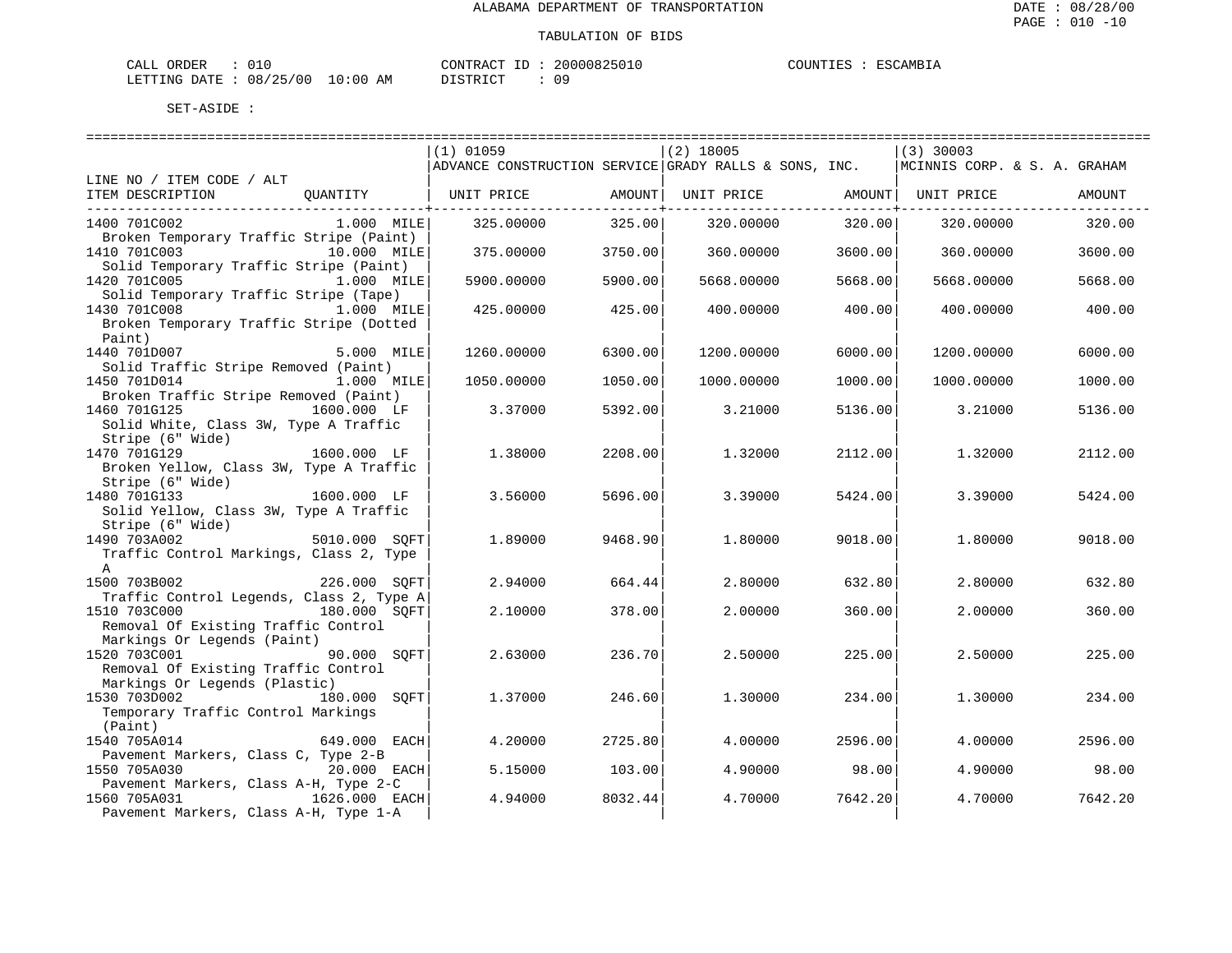| L ORDER<br>CALL                 |  |  | CONTRACT ID | 20000825010 | COUNTIES | : ESCAMBIA |
|---------------------------------|--|--|-------------|-------------|----------|------------|
| LETTING DATE: 08/25/00 10:00 AM |  |  | DISTRICT    | 09          |          |            |

|                                                                                                                                                            | $(1)$ 01059<br>ADVANCE CONSTRUCTION SERVICE GRADY RALLS & SONS, INC. |          | $(2)$ 18005 |          | $(3)$ 30003<br>MCINNIS CORP. & S. A. GRAHAM |          |
|------------------------------------------------------------------------------------------------------------------------------------------------------------|----------------------------------------------------------------------|----------|-------------|----------|---------------------------------------------|----------|
| LINE NO / ITEM CODE / ALT                                                                                                                                  |                                                                      |          |             |          |                                             |          |
| ITEM DESCRIPTION<br>OUANTITY                                                                                                                               | UNIT PRICE                                                           | AMOUNT   | UNIT PRICE  | AMOUNT   | UNIT PRICE                                  | AMOUNT   |
| 1570 705A032<br>532.000 EACH                                                                                                                               | 4.94000                                                              | 2628.08  | 4.70000     | 2500.40  | 4.70000                                     | 2500.40  |
| Pavement Markers, Class A-H, Type 1-B<br>1580 705A037<br>266.000 EACH                                                                                      | 5.15000                                                              | 1369.90  | 4.90000     | 1303.40  | 4.90000                                     | 1303.40  |
| Pavement Markers, Class A-H, Type 2-D<br>1590 710A115<br>411.000 SOFT<br>Class 4, Aluminum Flat Sign Panels<br>0.08" Thick Or Steel Flat Sign Panels       | 18.90000                                                             | 7767.90  | 18.00000    | 7398.00  | 18.00000                                    | 7398.00  |
| 14 Gauge (Type III Or Type IV<br>Background)<br>1600 710A118<br>8.000 SQFT<br>Class 2, Aluminum Flat Sign Panels<br>0.125" Thick Or Steel Flat Sign Panels | 21,00000                                                             | 168.00   | 20.00000    | 160.00   | 20,00000                                    | 160.00   |
| 12 Gauge (Type III Or Type IV<br>Background)<br>1610 710B001<br>585.000 LF<br>Roadway Sign Post (#3 "U" Channel                                            | 6.30000                                                              | 3685.50  | 6,00000     | 3510.00  | 6.00000                                     | 3510.00  |
| Galvanized Steel)<br>1620 710C000<br>LUMP<br>Removal Of Existing Roadway Signs                                                                             | 2730.00000                                                           | 2730.00  | 2600.00000  | 2600.00  | 2600.00000                                  | 2600.00  |
| 1630 713A000<br>25.000 LF                                                                                                                                  | 110.00000                                                            | 2750.00  | 85.00000    | 2125.00  | 100.00000                                   | 2500.00  |
| Permanent Barricades<br>1640 726A000<br>1960.000 LF<br>Portable Concrete Safety Barriers, Type<br>6                                                        | 36.00000                                                             | 70560.00 | 27.00000    | 52920.00 | 25.50000                                    | 49980.00 |
| 1650 726A001<br>120.000 LF<br>Portable Concrete Safety Barriers, Type<br>$6 - A$                                                                           | 100.00000                                                            | 12000.00 | 25.00000    | 3000.00  | 20.00000                                    | 2400.00  |
| 1660 730A000<br>LUMP<br>Removal Of Existing Traffic Control                                                                                                | 1350.00000                                                           | 1350.00  | 1500.00000  | 1500.00  | 1300.00000                                  | 1300.00  |
| Unit (US Hwy. 31 @ AL Hwy. 113)<br>1670 730A001<br>LUMP<br>Removal Of Existing Traffic Control                                                             | 1350.00000                                                           | 1350.00  | 1500.00000  | 1500.00  | 1300.00000                                  | 1300.00  |
| Unit (US Hwy 31 @ Fannie Road)<br>1680 730A002<br>LUMP<br>Removal Of Existing Traffic Control                                                              | 1350.00000                                                           | 1350.00  | 1500.00000  | 1500.00  | 1300.00000                                  | 1300.00  |
| Unit (US Hwy. 31 @ Co. Rd. 35)<br>1690 730C000<br>LUMP<br>Furnishing And Installing Traffic                                                                | 2600.00000                                                           | 2600.00  | 2500.00000  | 2500.00  | 2500.00000                                  | 2500.00  |
| Control Unit (US Hwy. 31 @ AL Hwy. 113)<br>1700 730G000<br>4.000 EACH<br>Traffic Signal Strain Pole                                                        | 6900.00000                                                           | 27600.00 | 6800.00000  | 27200.00 | 6800.00000                                  | 27200.00 |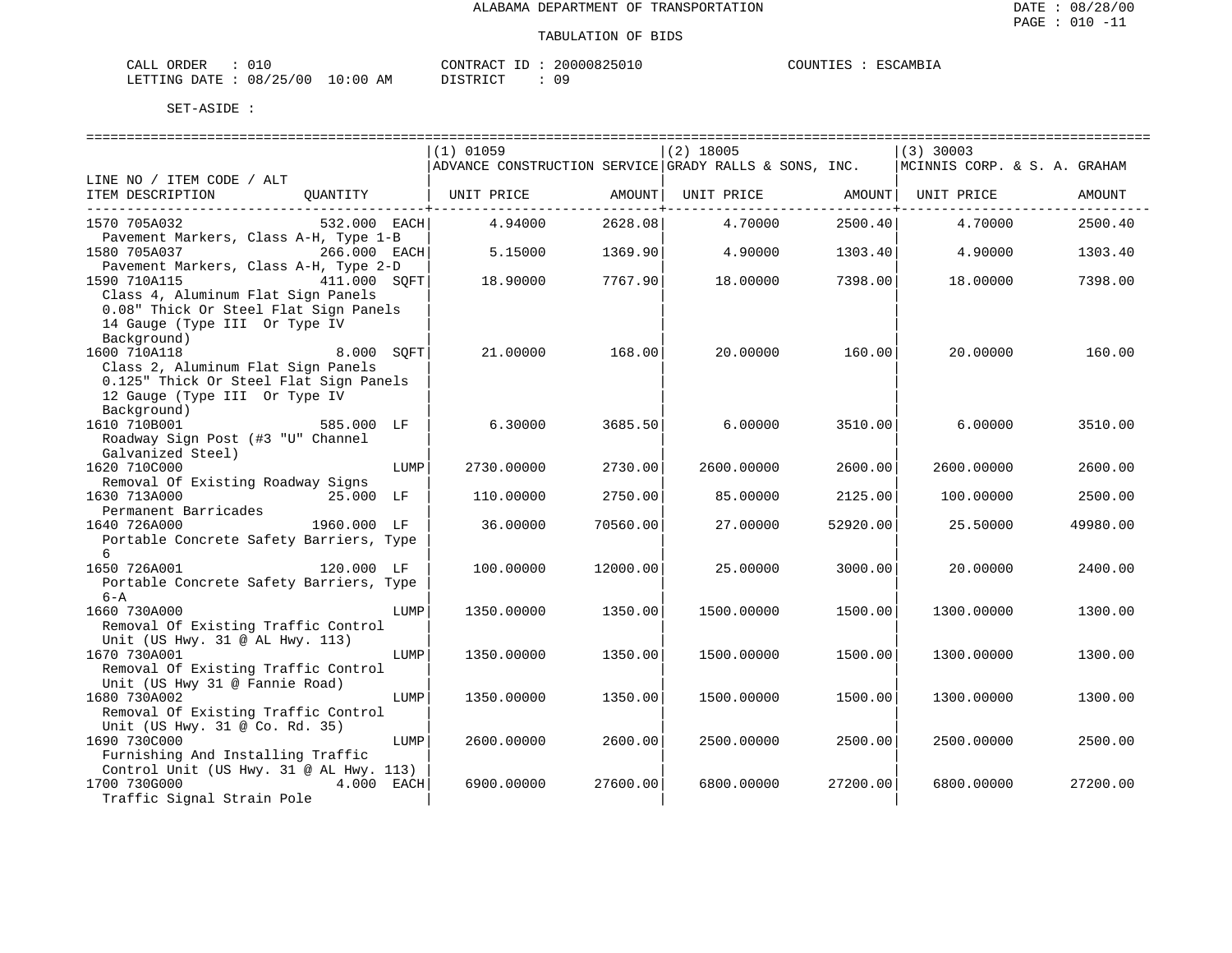| L ORDER<br>CALL                 |  |  | CONTRACT ID | 20000825010 | COUNTIES | : ESCAMBIA |
|---------------------------------|--|--|-------------|-------------|----------|------------|
| LETTING DATE: 08/25/00 10:00 AM |  |  | DISTRICT    | 09          |          |            |

|                                                      |              |      | ______________________________                        |          | ============================= |          | ----------------------------- |          |
|------------------------------------------------------|--------------|------|-------------------------------------------------------|----------|-------------------------------|----------|-------------------------------|----------|
|                                                      |              |      | $(1)$ 01059                                           |          | $(2)$ 18005                   |          | $(3)$ 30003                   |          |
|                                                      |              |      | ADVANCE CONSTRUCTION SERVICE GRADY RALLS & SONS, INC. |          |                               |          | MCINNIS CORP. & S. A. GRAHAM  |          |
| LINE NO / ITEM CODE / ALT                            |              |      |                                                       |          |                               |          |                               |          |
| ITEM DESCRIPTION                                     | QUANTITY     |      | UNIT PRICE                                            | AMOUNT   | UNIT PRICE                    | AMOUNT   | UNIT PRICE                    | AMOUNT   |
|                                                      |              |      |                                                       |          |                               |          |                               |          |
| 1710 730H000                                         | 1340.000 LF  |      | 3.15000                                               | 4221.00  | 3.00000                       | 4020.00  | 3.00000                       | 4020.00  |
| Loop Detector                                        |              |      |                                                       |          |                               |          |                               |          |
| 1720 730I000                                         | 1680.000 LF  |      | 1.32000                                               | 2217.60  | 1.25000                       | 2100.00  | 1.25000                       | 2100.00  |
| Shielded Loop Detector Home-Run Cable                |              |      |                                                       |          |                               |          |                               |          |
| 1730 730J000                                         | 7.000 EACH   |      | 110.00000                                             | 770.00   | 106.02000                     | 742.14   | 106.00000                     | 742.00   |
| Loop Detector Amplifier                              |              |      |                                                       |          |                               |          |                               |          |
| 1740 730K000                                         | 3.000        | EACH | 340.00000                                             | 1020.00  | 325.00000                     | 975.00   | 325.00000                     | 975.00   |
| Traffic Signal Junction Box                          |              |      |                                                       |          |                               |          |                               |          |
| 1750 730L000                                         | 25.000 LF    |      | 4.20000                                               | 105.00   | 4.00000                       | 100.00   | 4.00000                       | 100.00   |
| 3/4", Metallic, Conduit                              |              |      |                                                       |          |                               |          |                               |          |
| 1760 730L002                                         | 25.000 LF    |      | 5.10000                                               | 127.50   | 4.85000                       | 121.25   | 4.85000                       | 121.25   |
| 1", Metallic, Conduit                                |              |      |                                                       |          |                               |          |                               |          |
| 1770 730L003                                         | 100.000 LF   |      | 2.10000                                               | 210.00   | 2.00000                       | 200.00   | 2.00000                       | 200.00   |
| 1", Non-Metallic, Conduit                            |              |      |                                                       |          |                               |          |                               |          |
| 1780 730L005                                         | 260.000 LF   |      | 3.15000                                               | 819.00   | 3.00000                       | 780.00   | 3.00000                       | 780.00   |
| 2", Non-Metallic, Conduit<br>1790 730L007            | 180.000 LF   |      |                                                       | 1134.00  | 6.00000                       | 1080.00  | 6.00000                       | 1080.00  |
| 3", Non-Metallic, Conduit                            |              |      | 6.30000                                               |          |                               |          |                               |          |
| 1800 730N000                                         | 4.000 EACH   |      | 665.00000                                             | 2660.00  | 650.00000                     | 2600.00  | 650.00000                     | 2600.00  |
| Luminaire Extension Assembly, 12 Foot                |              |      |                                                       |          |                               |          |                               |          |
| 1810 730P001                                         | 5.000 EACH   |      | 435.00000                                             | 2175.00  | 425.00000                     | 2125.00  | 425.00000                     | 2125.00  |
| Vehicular Signal Head, 12 Inch 3 Section             |              |      |                                                       |          |                               |          |                               |          |
| 1820 730P002                                         | 1.000 EACH   |      | 750.00000                                             | 750.00   | 700.00000                     | 700.00   | 700.00000                     | 700.00   |
| Vehicular Signal Head, 12 Inch 5 Section             |              |      |                                                       |          |                               |          |                               |          |
| 1830 730R003                                         | 1.000 EACH   |      | 9975.00000                                            | 9975.00  | 9500.00000                    | 9500.00  | 9500.00000                    | 9500.00  |
| Traffic Controller, Type III, 8 Phase                |              |      |                                                       |          |                               |          |                               |          |
| 1840 740B000                                         | 548.000 SOFT |      | 6.00000                                               | 3288.00  | 15.00000                      | 8220.00  | 10.00000                      | 5480.00  |
| Construction Signs                                   |              |      |                                                       |          |                               |          |                               |          |
| 1850 740D000                                         | 225,000      | EACH | 40.00000                                              | 9000.00  | 55.00000                      | 12375.00 | 50.00000                      | 11250.00 |
| Channelizing Drums                                   |              |      |                                                       |          |                               |          |                               |          |
| 1860 740E000                                         | 75.000       | EACH | 10.00000                                              | 750.00   | 15.00000                      | 1125.00  | 15,00000                      | 1125.00  |
| Cones (36 Inches High)                               |              |      |                                                       |          |                               |          |                               |          |
| 1870 740F002                                         | 16.000       | EACH | 190.00000                                             | 3040.00  | 250.00000                     | 4000.00  | 250.00000                     | 4000.00  |
| Barricades, Type III                                 |              |      |                                                       |          |                               |          |                               |          |
| 1880 7401005                                         | 6.000 EACH   |      | 85.00000                                              | 510.00   | 700.00000                     | 4200.00  | 720.00000                     | 4320.00  |
| Warning Lights, Type B (Detachable Head)             |              |      |                                                       |          |                               |          |                               |          |
| 1890 740L004                                         | 150.000 EACH |      | 40.00000                                              | 6000.00  | 45.00000                      | 6750.00  | 75.00000                      | 11250.00 |
| Vertical Panel Type II, Single-Sided<br>1900 740M000 | 75.000 EACH  |      | 6.00000                                               | 450.00   | 7.00000                       | 525.00   | 5.00000                       | 375.00   |
| Weight For Cone                                      |              |      |                                                       |          |                               |          |                               |          |
| 1910 741C010                                         | 4.000 EACH   |      | 3500.00000                                            | 14000.00 | 5000.00000                    | 20000.00 | 6000.00000                    | 24000.00 |
| Portable Sequential Arrow And Chevron                |              |      |                                                       |          |                               |          |                               |          |
| Sign Unit                                            |              |      |                                                       |          |                               |          |                               |          |
|                                                      |              |      |                                                       |          |                               |          |                               |          |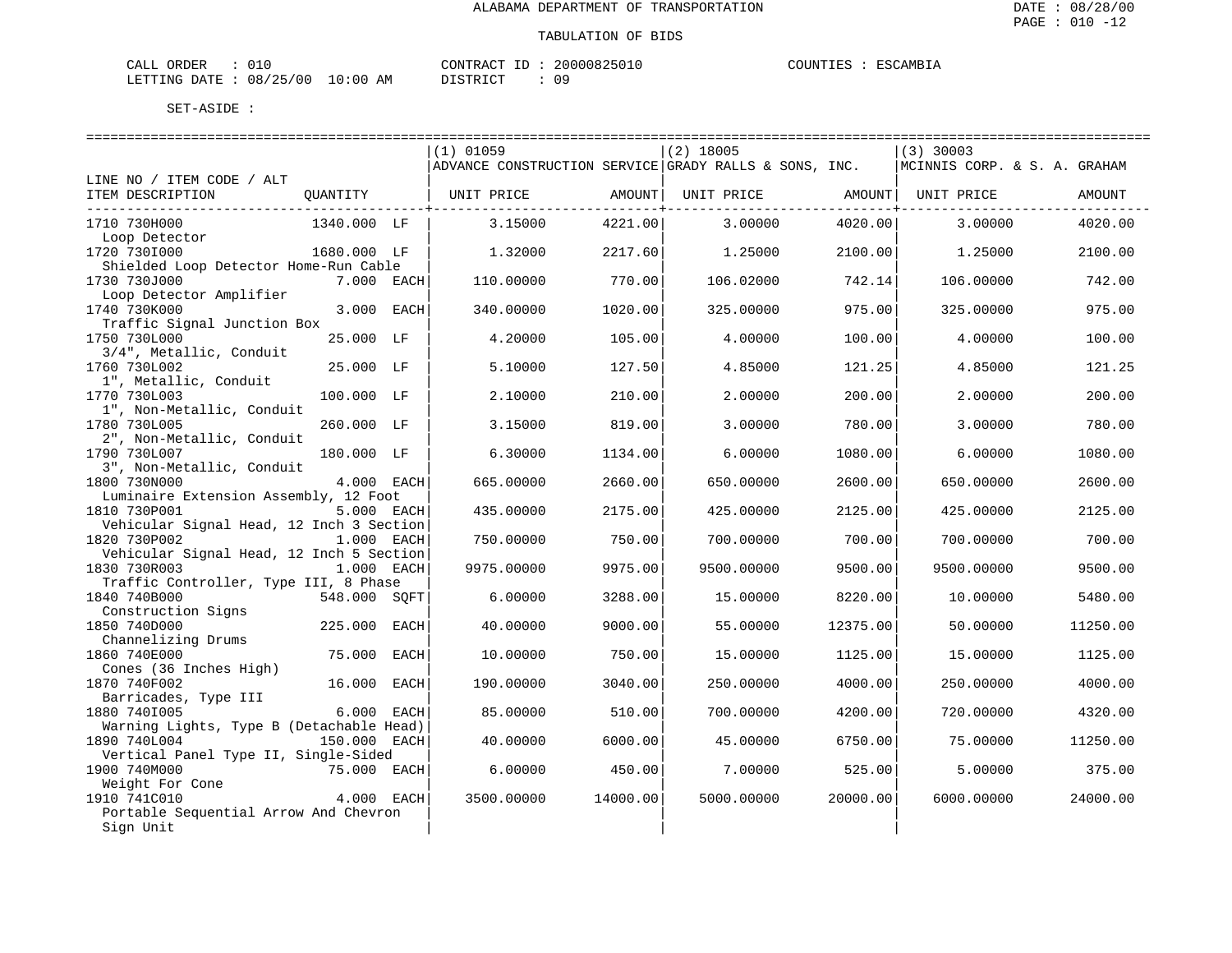| ORDER<br>CALL        | OT 1.                                           |     | CONTRACT<br>___                        | 200<br>HILIX. | COUNTIES | AMRT <sub>2</sub> |
|----------------------|-------------------------------------------------|-----|----------------------------------------|---------------|----------|-------------------|
| ETTING<br>$\sqrt{2}$ | $\sqrt{2}$<br>00 ′<br>08<br>ים נ<br>.<br>$\sim$ | AM. | T T T T T<br>.<br>$\sim$ $\sim$ $\sim$ | 09            |          |                   |

|                                        |       |      | $(1)$ 01059                                           |                | $(2)$ 18005 |                        | $ (3)$ 30003                 |                |  |  |  |  |
|----------------------------------------|-------|------|-------------------------------------------------------|----------------|-------------|------------------------|------------------------------|----------------|--|--|--|--|
|                                        |       |      | ADVANCE CONSTRUCTION SERVICE GRADY RALLS & SONS, INC. |                |             |                        | MCINNIS CORP. & S. A. GRAHAM |                |  |  |  |  |
| LINE NO / ITEM CODE / ALT              |       |      |                                                       |                |             |                        |                              |                |  |  |  |  |
| ITEM DESCRIPTION<br>OUANTITY           |       |      | UNIT PRICE                                            | AMOUNT         | UNIT PRICE  | AMOUNT                 | UNIT PRICE                   | AMOUNT         |  |  |  |  |
| 1920 998A000                           |       | LUMP | 1.00000                                               | 1.00           |             | 141000.00000 141000.00 | 0.00000                      | 0.00           |  |  |  |  |
| Construction Fuel (Maximum Bid Limited |       |      |                                                       |                |             |                        |                              |                |  |  |  |  |
| To $$639,000.00)$                      |       |      |                                                       |                |             |                        |                              |                |  |  |  |  |
| 1930 999 000<br>4500.000               |       | HOUR | 0.80000                                               | 3600.001       | 0.80000     | 3600.001               | 0.80000                      | 3600.00        |  |  |  |  |
| Trainee Hours At 80 Cents Per Hour     |       |      |                                                       |                |             |                        |                              |                |  |  |  |  |
| 1940 726D000<br>AA1                    | 6.000 | EACH | 13500.00000                                           | 81000.00       | 13300.00000 | 79800.001              | 13500.00000                  | 81000.00       |  |  |  |  |
| Portable Impact Attenuator Quadquard   |       |      |                                                       |                |             |                        |                              |                |  |  |  |  |
| Model No. 0Z2405Y Unidirectional)      |       |      |                                                       |                |             |                        |                              |                |  |  |  |  |
| 1950 726D001 AA2                       | 6.000 | EACH |                                                       |                |             |                        |                              |                |  |  |  |  |
|                                        |       |      |                                                       |                |             |                        |                              |                |  |  |  |  |
| Portable Impact Attenuator (TRACC)     |       |      |                                                       |                |             |                        |                              |                |  |  |  |  |
| SECTION TOTALS                         |       |      |                                                       | \$8,395,120.90 |             | \$9,426,257.40]        |                              | \$9,440,720.40 |  |  |  |  |
| CONTRACT TOTALS                        |       |      |                                                       | \$8,395,120.90 |             | \$9,426,257.40]        |                              | \$9,440,720.40 |  |  |  |  |
|                                        |       |      |                                                       |                |             |                        |                              |                |  |  |  |  |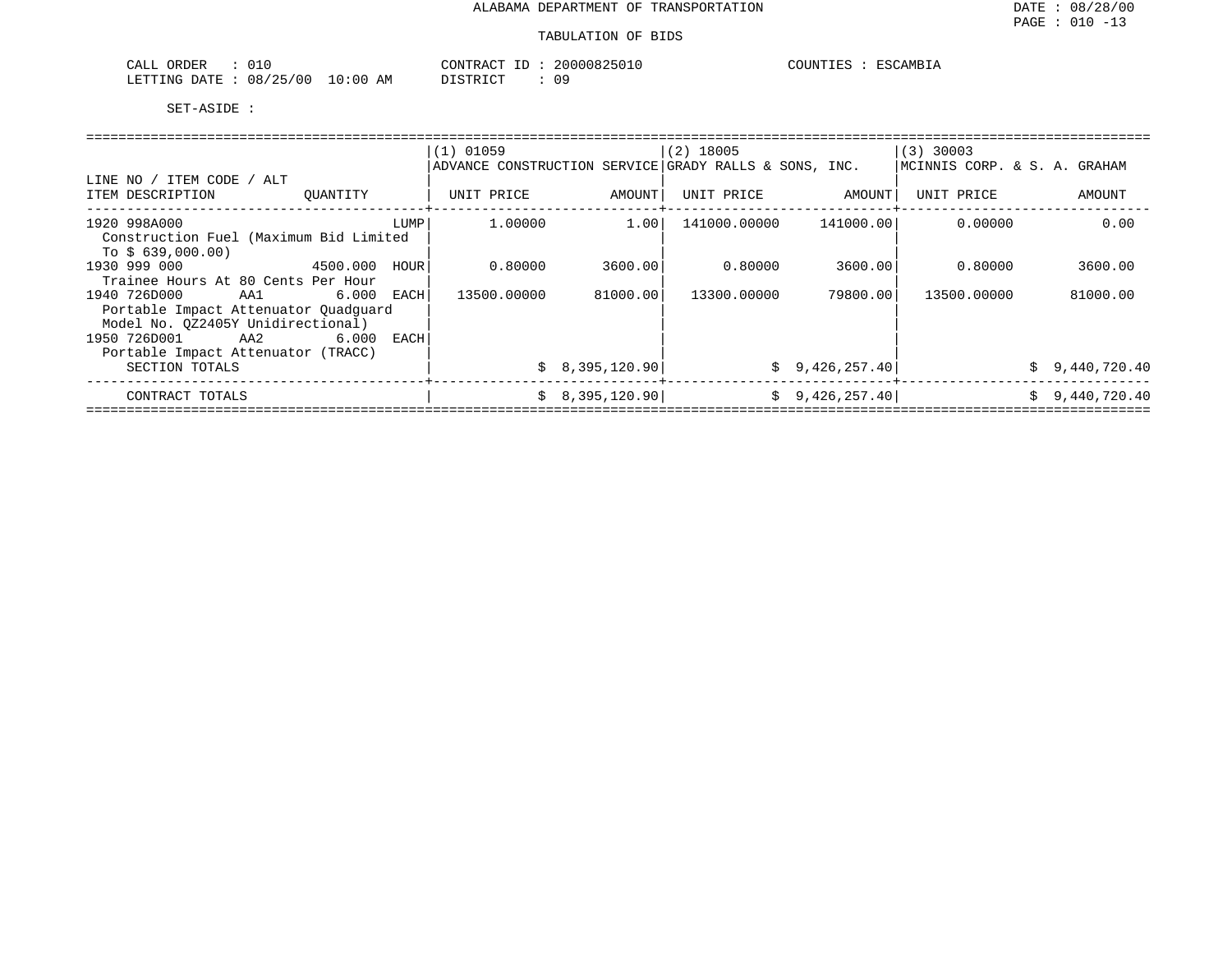# TABULATION OF BIDS

| ORDER<br>CALL | 010        |            | CONTRACT ID | 20000825010 | COUNTIES | ESCAMBIA |
|---------------|------------|------------|-------------|-------------|----------|----------|
| LETTING DATE  | : 08/25/00 | J 10:00 AM | DISTRICT    | 09          |          |          |

|                                                                          | (4) 03001                                       |           | $(5)$ 01018       |           | $(6)$ 12003               |           |
|--------------------------------------------------------------------------|-------------------------------------------------|-----------|-------------------|-----------|---------------------------|-----------|
|                                                                          | CLARK CONSTRUCTION CO., INC. APAC-ALABAMA, INC. |           |                   |           | L & A CONTRACTING COMPANY |           |
| LINE NO / ITEM CODE / ALT                                                |                                                 |           |                   |           |                           |           |
| ITEM DESCRIPTION<br>OUANTITY                                             | UNIT PRICE                                      | AMOUNT    | UNIT PRICE AMOUNT |           | UNIT PRICE                | AMOUNT    |
| .                                                                        |                                                 |           |                   |           |                           |           |
| SECTION 0001 TOTAL                                                       |                                                 |           |                   |           |                           |           |
|                                                                          |                                                 |           |                   |           |                           |           |
| 0010 201A000<br>LUMP                                                     | 225000.00000                                    | 225000.00 | 352000.00000      | 352000.00 | 350000.00000              | 350000.00 |
| Clearing & Grubbing (Approximately 27                                    |                                                 |           |                   |           |                           |           |
| Acres)                                                                   |                                                 |           |                   |           |                           |           |
| 0020 206A000<br>LUMP                                                     | 75000.00000                                     | 75000.00  | 90000.00000       | 90000.00  | 160000.00000              | 160000.00 |
| Removal Of Old Bridge, Station                                           |                                                 |           |                   |           |                           |           |
| 706+87.04                                                                |                                                 |           |                   |           |                           |           |
| 0030 206A001<br>LUMP                                                     | 20000.00000                                     | 20000.00  | 35000.00000       | 35000.00  | 52000.00000               | 52000.00  |
| Removal Of Old Bridge , Station 714+65.64                                |                                                 |           |                   |           |                           |           |
| 0040 206A002<br>LUMP                                                     | 10000.00000                                     | 10000.00  | 11000.00000       | 11000.00  | 62000.00000               | 62000.00  |
| Removal Of Old Bridge , Station 35+37.52,                                |                                                 |           |                   |           |                           |           |
| $CR-35$                                                                  |                                                 |           |                   |           |                           |           |
| 0050 206B000<br>LUMP                                                     | 10000.00000                                     | 10000.00  | 3000.00000        | 3000.00   | 35000.00000               | 35000.00  |
| Removal Of Old Box Culvert, Station                                      |                                                 |           |                   |           |                           |           |
| $573 + 00$                                                               |                                                 |           |                   |           |                           |           |
| 759.000 LF<br>0060 206D001                                               | 3.75000                                         | 2846.25   | 1.75000           | 1328.25   | 1,03000                   | 781.77    |
| Removing Guardrail                                                       |                                                 |           |                   |           |                           |           |
| 0070 210A000<br>132418.000 CYIP                                          | 1.85000                                         | 244973.30 | 2,00000           | 264836.00 | 5.17000                   | 684601.06 |
| Unclassified Excavation                                                  |                                                 |           |                   |           |                           |           |
| 0080 210C000<br>10788.000 CYIP                                           | 4.50000                                         | 48546.00  | 4.00000           | 43152.00  | 4.01000                   | 43259.88  |
| Muck Excavation<br>0090 210D013                                          | 3.65000                                         | 771701.25 |                   | 845700.00 | 4.50000                   | 951412.50 |
| 211425.000 CYIP                                                          |                                                 |           | 4.00000           |           |                           |           |
| Borrow Excavation $(A-4(0))$ or Better)<br>0100 214A000<br>7664.000 CUYD | 4.75000                                         | 36404.00  | 4.29000           | 32878.56  | 4.61000                   | 35331.04  |
| Structure Excavation                                                     |                                                 |           |                   |           |                           |           |
| 0110 214B000<br>1020.000 CUYD                                            | 12,00000                                        | 12240.00  | 7.00000           | 7140.00   | 12.50000                  | 12750.00  |
| Foundation Backfill, Local                                               |                                                 |           |                   |           |                           |           |
| 364.000<br>0120 214B001<br>CUYD                                          | 35.75000                                        | 13013.00  | 35.75000          | 13013.00  | 36.64000                  | 13336.96  |
| Foundation Backfill, Commercial                                          |                                                 |           |                   |           |                           |           |
| 0130 215A000<br>1115.000<br>CUYD                                         | 8,00000                                         | 8920.00   | 36.00000          | 40140.00  | 9.05000                   | 10090.75  |
| Unclassified Bridge Excavation                                           |                                                 |           |                   |           |                           |           |
| 0140 215B000<br>LUMP                                                     | 5000.00000                                      | 5000.00   | 105000.00000      | 105000.00 | 30000.00000               | 30000.00  |
| Cofferdams Or Sheeting And Shoring,                                      |                                                 |           |                   |           |                           |           |
| Sta. 708+90.37                                                           |                                                 |           |                   |           |                           |           |
| 0150 215B001<br>LUMP                                                     | 5000.00000                                      | 5000.00   | 105000.00000      | 105000.00 | 68000.00000               | 68000.00  |
| Cofferdams Or Sheeting And Shoring,                                      |                                                 |           |                   |           |                           |           |
| Station 709+29.6299                                                      |                                                 |           |                   |           |                           |           |
| 183.000 RBST<br>0160 230A000                                             | 150.00000                                       | 27450.00  | 290.00000         | 53070.00  | 250.00000                 | 45750.00  |
| Roadbed Processing                                                       |                                                 |           |                   |           |                           |           |
| 0170 250B000<br>200.000<br>CUYD                                          | 50.00000                                        | 10000.00  | 54.60000          | 10920.00  | 51.25000                  | 10250.00  |
| Treatment Of Hydrocarbon Contaminated                                    |                                                 |           |                   |           |                           |           |
| Soil (Specialty Item)                                                    |                                                 |           |                   |           |                           |           |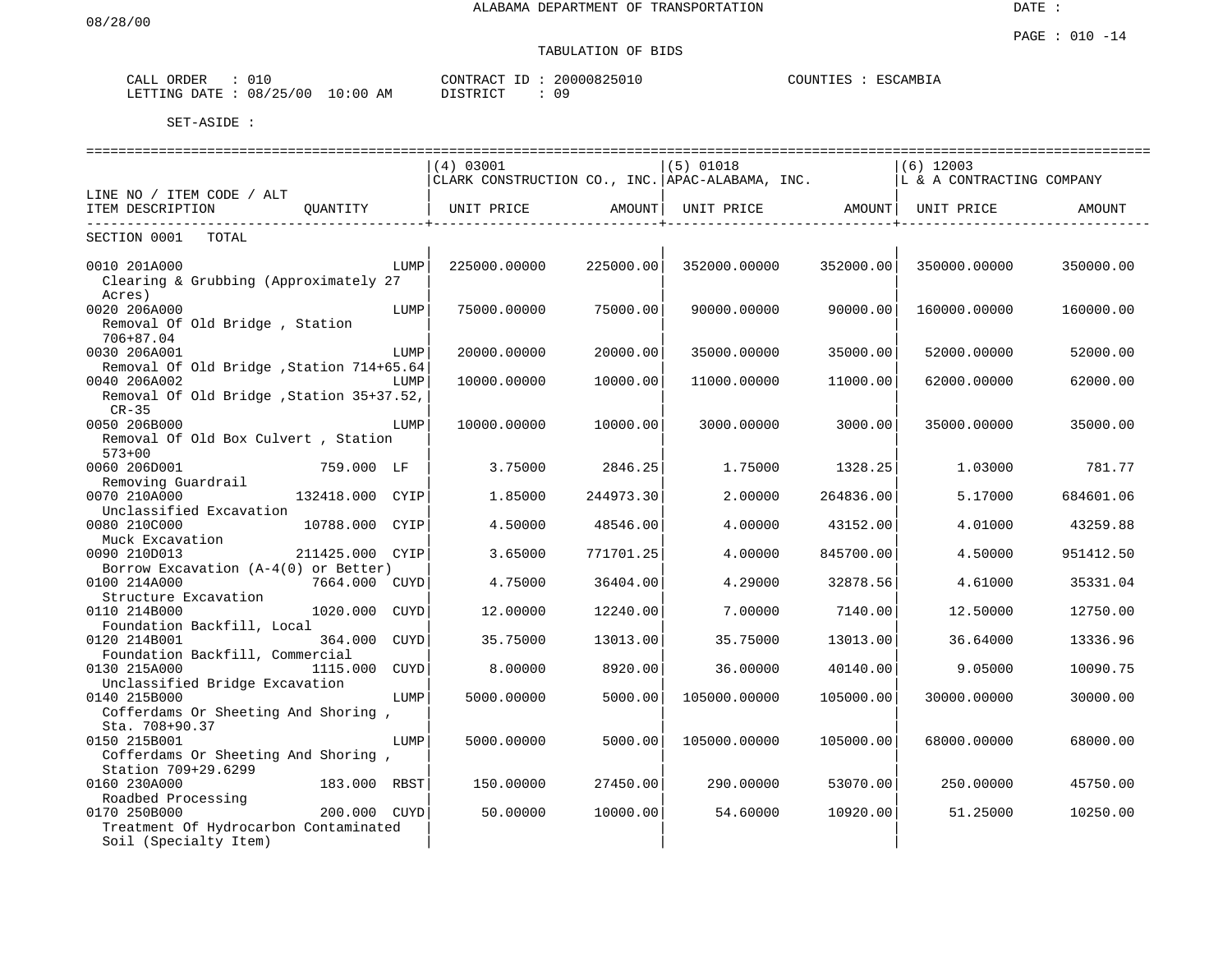| 010<br>ORDER<br>CALL     |             | CONTRACT   | 20000825010 | COUNTIES | ESCAMBIA |
|--------------------------|-------------|------------|-------------|----------|----------|
| 08/25/00<br>LETTING DATE | 10:00<br>AΜ | חי חים דרו | n a         |          |          |

|                                          |                 | (4) 03001  |           | $(5)$ 01018                                                                    |           | $(6)$ 12003 |           |
|------------------------------------------|-----------------|------------|-----------|--------------------------------------------------------------------------------|-----------|-------------|-----------|
|                                          |                 |            |           | CLARK CONSTRUCTION CO., INC.   APAC-ALABAMA, INC.   IL & A CONTRACTING COMPANY |           |             |           |
| LINE NO / ITEM CODE / ALT                |                 |            |           |                                                                                |           |             |           |
| ITEM DESCRIPTION QUANTITY                |                 | UNIT PRICE | AMOUNT    | UNIT PRICE AMOUNT   UNIT PRICE                                                 |           |             | AMOUNT    |
|                                          |                 |            |           |                                                                                |           |             |           |
| 0180 250C000                             | 5.000 EACH      | 2500.00000 | 12500.00  | 2100.00000                                                                     | 10500.00  | 1742.50000  | 8712.50   |
| Underground Storage Tank Removal         |                 |            |           |                                                                                |           |             |           |
| (Specialty Item)                         |                 |            |           |                                                                                |           |             |           |
| 0190 301A214                             | 1200.000 SYCP   | 3.65000    | 4380.00   | 3.45000                                                                        | 4140.00   | 7.50000     | 9000.00   |
| Soil Aggregate Base Course, Type C,      |                 |            |           |                                                                                |           |             |           |
| Road Mixed, 4" Compacted Thickness       |                 |            |           |                                                                                |           |             |           |
| 0200 301A220                             | 11417.000 SYCP  | 4.26000    | 48636.42  | 3.55000                                                                        | 40530.35  | 3.00000     | 34251.00  |
| Soil Aggregate Base Course, Type C,      |                 |            |           |                                                                                |           |             |           |
| Road Mixed, 5.5" Compacted Thickness     |                 |            |           |                                                                                |           |             |           |
| 0210 301A222                             | 184540.000 SYCP | 4.65000    | 858111.00 | 3.70000                                                                        | 682798.00 | 4.00000     | 738160.00 |
| Soil Aggregate Base Course, Type C,      |                 |            |           |                                                                                |           |             |           |
| Road Mixed, 6" Compacted Thickness       |                 |            |           |                                                                                |           |             |           |
| 0220 401A000                             | 76534.000 SYCP  | 0.40000    | 30613.60  | 0.40000                                                                        | 30613.60  | 0.41000     | 31378.94  |
| Bituminous Treatment A                   |                 |            |           |                                                                                |           |             |           |
| 0230 401B100                             | 11538.000 SYCP  | 1,10000    | 12691.80  | 1,10000                                                                        | 12691.80  | 1.13000     | 13037.94  |
| Bituminous Treatment E (With Polymer     |                 |            |           |                                                                                |           |             |           |
| Additive)                                |                 |            |           |                                                                                |           |             |           |
| 0240 405A000                             | 2579.000 GAL    | 3.75000    | 9671.25   | 3.75000                                                                        | 9671.25   | 3.84000     | 9903.36   |
| Tack Coat                                |                 |            |           |                                                                                |           |             |           |
| 0250 408A052                             | 3069.000 SY     | 2.25000    | 6905.25   | 2.25000                                                                        | 6905.25   | 2.31000     | 7089.39   |
| Planing Existing Pavement                |                 |            |           |                                                                                |           |             |           |
| (Approximately 1.10" Thru 2.0" Thick)    |                 |            |           |                                                                                |           |             |           |
| 0260 410B000                             | 1.000 EACH      | 650.00000  | 650.00    | 650.00000                                                                      | 650.00    | 666.25000   | 666.25    |
| State Furnished Profilograph             |                 |            |           |                                                                                |           |             |           |
| 0270 429A260                             | 4455.000 TON    | 43.75000   | 194906.25 | 43.75000                                                                       | 194906.25 | 44.84000    | 199762.20 |
| Improved Bituminous Concrete Wearing     |                 |            |           |                                                                                |           |             |           |
| Surface Layer, 1/2" Maximum Aggregate    |                 |            |           |                                                                                |           |             |           |
| Size Mix, ESAL Range D                   |                 |            |           |                                                                                |           |             |           |
| 0280 429B261                             | 18598.000 TON   | 39.25000   | 729971.50 | 39.25000                                                                       | 729971.50 | 40.23000    | 748197.54 |
| Improved Bituminous Concrete Binder      |                 |            |           |                                                                                |           |             |           |
| Layer, 1" Maximum Aggregate Size Mix,    |                 |            |           |                                                                                |           |             |           |
| ESAL Range D                             |                 |            |           |                                                                                |           |             |           |
| 0290 429B265                             | 50.000 TON      | 67.25000   | 3362.50   | 67.25000                                                                       | 3362.50   | 68.93000    | 3446.50   |
| Improved Bituminous Concrete Binder      |                 |            |           |                                                                                |           |             |           |
| Layer, Patching, 1" Maximum Aggregate    |                 |            |           |                                                                                |           |             |           |
| Size Mix, ESAL Range D                   |                 |            |           |                                                                                |           |             |           |
| 0300 429B269                             | 2262.000 TON    | 39.75000   | 89914.50  | 39.75000                                                                       | 89914.50  | 40.74000    | 92153.88  |
| Improved Bituminous Concrete Binder      |                 |            |           |                                                                                |           |             |           |
| Layer, Leveling, 1" Maximum Aggregate    |                 |            |           |                                                                                |           |             |           |
| Size Mix, ESAL Range D                   |                 |            |           |                                                                                |           |             |           |
| 0310 429C260                             | 13387.000 TON   | 38.50000   | 515399.50 | 38.50000                                                                       | 515399.50 | 39.46000    | 528251.02 |
| Improved Bituminous Concrete Base Layer, |                 |            |           |                                                                                |           |             |           |
| 1" Maximum Aggregate Size Mix, ESAL      |                 |            |           |                                                                                |           |             |           |
| Range D                                  |                 |            |           |                                                                                |           |             |           |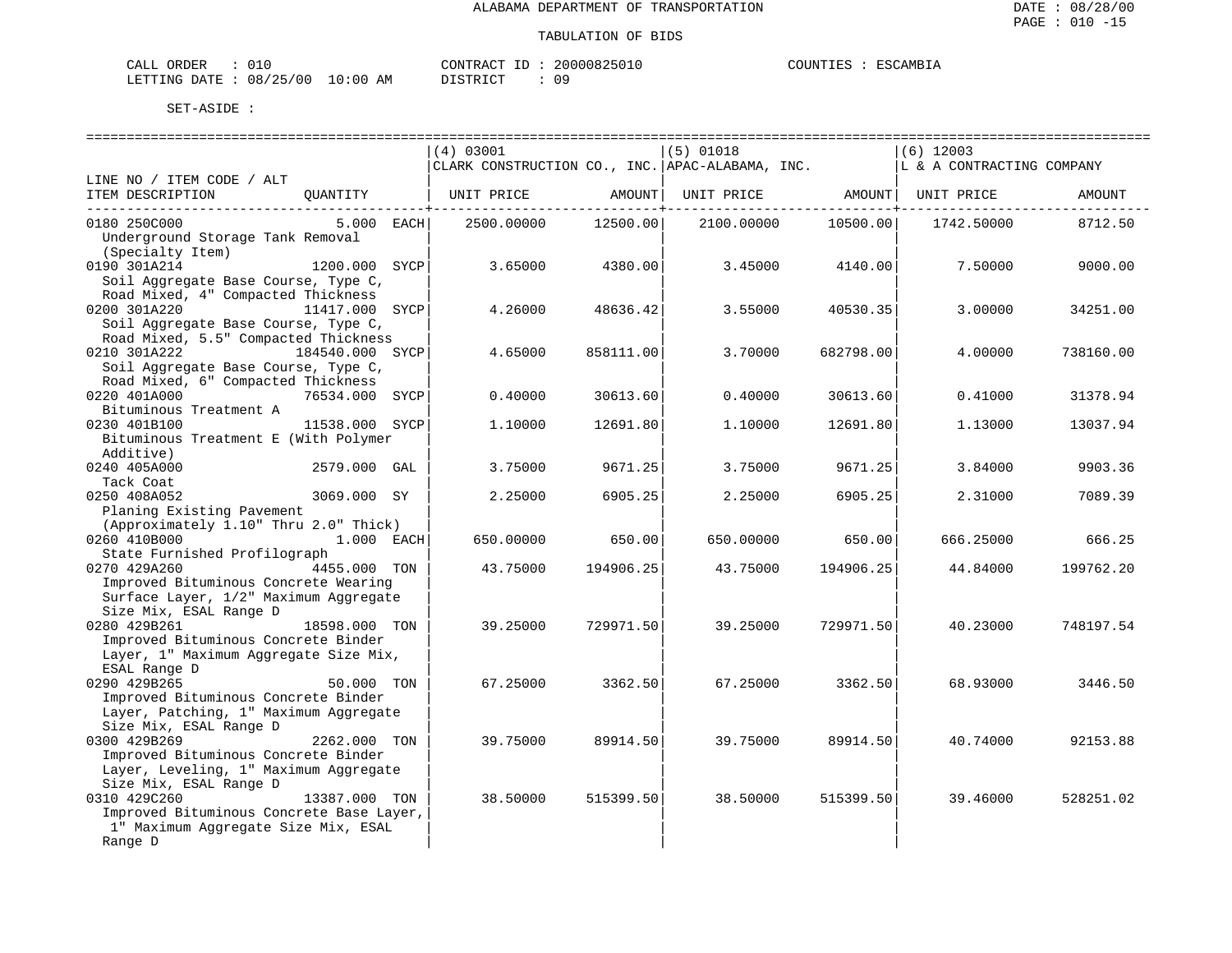| $\sim$ $ -$<br>ORDER<br>- LLAL |              |                    | CONTRACT<br>$-1$ | 20000825 | JUNTIF1<br>. I KN | ESC.<br>$\sim$ AMB <sub>1</sub> . |
|--------------------------------|--------------|--------------------|------------------|----------|-------------------|-----------------------------------|
| LETTING<br><b>DATE</b><br>.    | 08<br>'25/00 | AΜ<br>:00<br>— ∪ ∵ | TAT<br>DI GITO   | ΟS       |                   |                                   |

|                                                              |      | (4) 03001                                       |           | $(5)$ 01018  |           | $(6)$ 12003               |           |
|--------------------------------------------------------------|------|-------------------------------------------------|-----------|--------------|-----------|---------------------------|-----------|
|                                                              |      | CLARK CONSTRUCTION CO., INC. APAC-ALABAMA, INC. |           |              |           | L & A CONTRACTING COMPANY |           |
| LINE NO / ITEM CODE / ALT                                    |      |                                                 |           |              |           |                           |           |
| ITEM DESCRIPTION<br>QUANTITY                                 |      | UNIT PRICE                                      | AMOUNT    | UNIT PRICE   | AMOUNT    | UNIT PRICE                | AMOUNT    |
| 0320 430B040<br>1800.000 TCIP                                |      | 27,00000                                        | 48600.00  | 21,00000     | 37800.00  | 20,00000                  | 36000.00  |
| Aggregate Surfacing (Crushed Aggregate                       |      |                                                 |           |              |           |                           |           |
| Base, Type B)                                                |      |                                                 |           |              |           |                           |           |
| 0330 502A000<br>299329.000 LB                                |      | 0.50000                                         | 149664.50 | 0.41000      | 122724.89 | 0.52000                   | 155651.08 |
| Steel Reinforcement                                          |      |                                                 |           |              |           |                           |           |
| 0340 502B001                                                 | LUMP | 60000.00000                                     | 60000.00  | 47000.00000  | 47000.00  | 6084.00000                | 6084.00   |
| Steel Reinforcement For Bridge                               |      |                                                 |           |              |           |                           |           |
| Superstructure, Station 709+10, Left                         |      |                                                 |           |              |           |                           |           |
| Lane, Approximately 117000 Lbs.                              |      |                                                 |           |              |           |                           |           |
| 0350 502B002                                                 | LUMP | 60000.00000                                     | 60000.00  | 47000.00000  | 47000.00  | 6084.00000                | 6084.00   |
| Steel Reinforcement For Bridge                               |      |                                                 |           |              |           |                           |           |
| Superstructure, Station 709+10, Right                        |      |                                                 |           |              |           |                           |           |
| Lane, Approximately 117000 Lbs.                              |      |                                                 |           |              |           |                           |           |
| 0360 505A002<br>2.000 EACH                                   |      | 3500.00000                                      | 7000.00   | 2300.00000   | 4600.00   | 5064.12000                | 10128.24  |
| Steel Test Piles (HP 12x53)                                  |      |                                                 |           |              |           |                           |           |
| 0370 505A019<br>2.000 EACH                                   |      | 10000.00000                                     | 20000.00  | 12630.00000  | 25260.00  | 5835.67000                | 11671.34  |
| Concrete Test Piles (24 Inches Square)                       |      |                                                 |           |              |           |                           |           |
| 2.000 EACH<br>0380 505B049                                   |      | 15000.00000                                     | 30000.00  | 15000.00000  | 30000.00  | 5000.00000                | 10000.00  |
| Static Loading Tests (24 Inches Square)                      |      |                                                 |           |              |           |                           |           |
| 0390 505B057<br>2.000 EACH                                   |      | 1500.00000                                      | 3000.00   | 2500.00000   | 5000.00   | 5000.00000                | 10000.00  |
| Static Loading Tests (HP 12x53)                              |      |                                                 |           |              |           |                           |           |
| 3100.000 LF<br>0400 505C002                                  |      | 28.00000                                        | 86800.00  | 24.15000     | 74865.00  | 21.24000                  | 65844.00  |
| Steel Piling (HP 12x53)                                      |      |                                                 |           |              |           |                           |           |
| 0410 505C019<br>4020.000 LF                                  |      | 65.00000                                        | 261300.00 | 87.15000     | 350343.00 | 51.20000                  | 205824.00 |
| Concrete Piling (24 Inches Square)                           |      |                                                 |           |              |           |                           |           |
| 0420 5051000<br>5270.000                                     | SOFT | 18,00000                                        | 94860.00  | 11.77000     | 62027.90  | 20.00000                  | 105400.00 |
| Temporary Steel Sheet Piling<br>0430 508A000<br>20740.000 LB |      | 2.50000                                         | 51850.00  | 1.50000      | 31110.00  | 1.97000                   | 40857.80  |
| Structural Steel                                             |      |                                                 |           |              |           |                           |           |
| 0440 510A000<br>1073.000                                     | CUYD | 330.00000                                       | 354090.00 | 450.00000    | 482850.00 | 350.02000                 | 375571.46 |
| Bridge Substructure Concrete, Class A                        |      |                                                 |           |              |           |                           |           |
| 0450 510C052                                                 | LUMP | 270000.00000                                    | 270000.00 | 219000.00000 | 219000.00 | 214500.40000              | 214500.40 |
| Bridge Concrete Superstructure, Station                      |      |                                                 |           |              |           |                           |           |
| 709+10, Left Lane, Approximately 488 Cu.                     |      |                                                 |           |              |           |                           |           |
| Yds.                                                         |      |                                                 |           |              |           |                           |           |
| 0460 510C053                                                 | LUMP | 270000.00000                                    | 270000.00 | 219000.00000 | 219000.00 | 214500.40000              | 214500.40 |
| Bridge Concrete Superstructure,                              |      |                                                 |           |              |           |                           |           |
| Station 709+10, Right Lane,                                  |      |                                                 |           |              |           |                           |           |
| Approximately 488 Cu. Yd.                                    |      |                                                 |           |              |           |                           |           |
| 0470 510E000<br>3200.000                                     | SOYD | 2.00000                                         | 6400.00   | 2.25000      | 7200.00   | 1.79000                   | 5728.00   |
| Grooving Concrete Bridge Decks                               |      |                                                 |           |              |           |                           |           |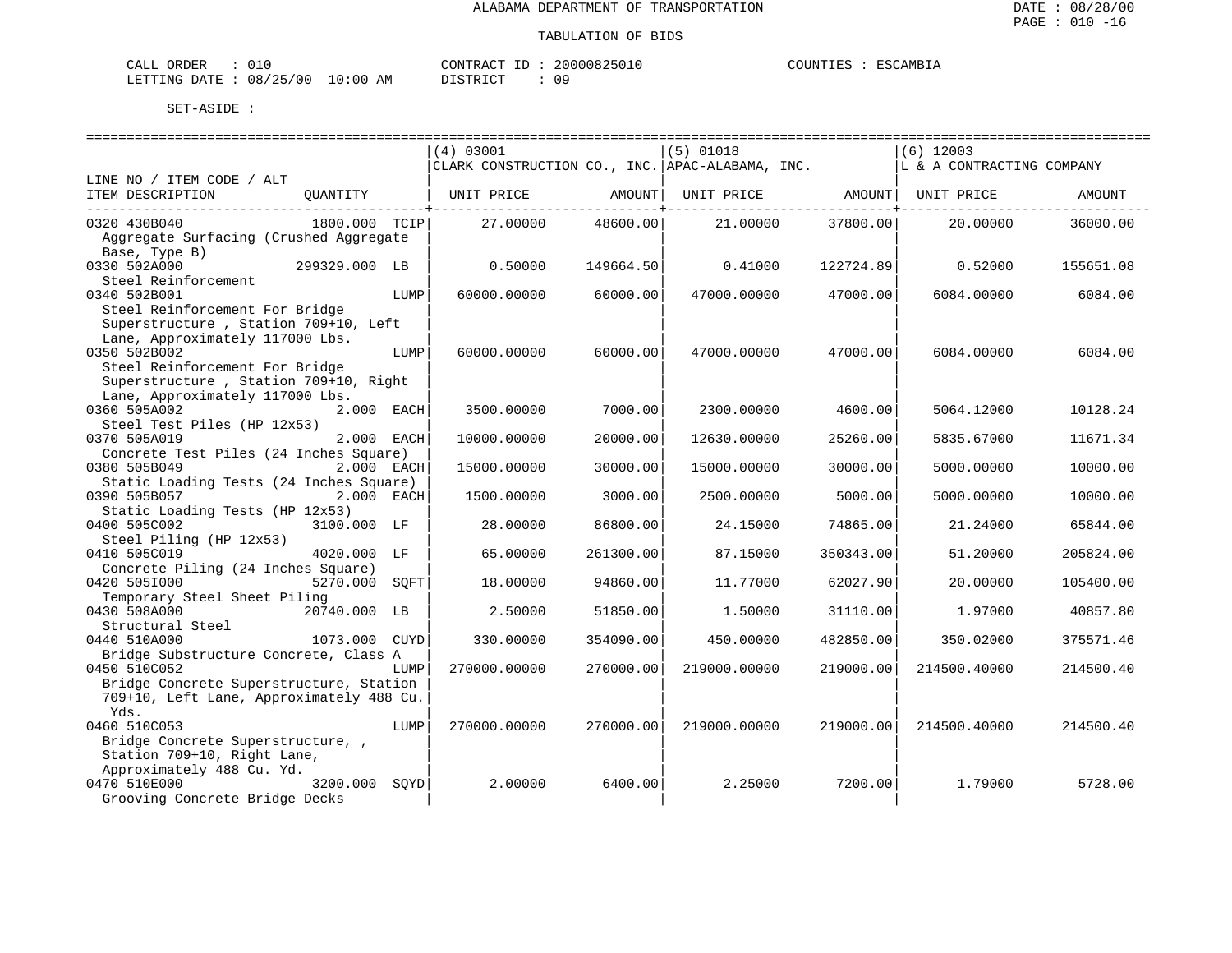| L ORDER<br>CALL                 |  |  | CONTRACT ID | 20000825010 | COUNTIES | : ESCAMBIA |
|---------------------------------|--|--|-------------|-------------|----------|------------|
| LETTING DATE: 08/25/00 10:00 AM |  |  | DISTRICT    | 09          |          |            |

|                                                                                                           |      | (4) 03001<br>CLARK CONSTRUCTION CO., INC. APAC-ALABAMA, INC. |           | $(5)$ 01018                               |           | $(6)$ 12003<br>L & A CONTRACTING COMPANY |           |
|-----------------------------------------------------------------------------------------------------------|------|--------------------------------------------------------------|-----------|-------------------------------------------|-----------|------------------------------------------|-----------|
| LINE NO / ITEM CODE / ALT                                                                                 |      |                                                              |           |                                           |           |                                          |           |
| ITEM DESCRIPTION<br>QUANTITY                                                                              |      | UNIT PRICE                                                   |           | AMOUNT   UNIT PRICE   AMOUNT   UNIT PRICE |           |                                          | AMOUNT    |
| 0480 511A001<br>120.000 EACH                                                                              |      | 75.00000                                                     | 9000.00   | 50.00000                                  | 6000.00   | 57.00000                                 | 6840.00   |
| Elastomeric Bearings, Type 2<br>0490 513B005<br>4740.000 LF<br>Pretensioned-Prestressed Concrete          |      | 80,00000                                                     | 379200.00 | 75,00000                                  | 355500.00 | 70.01000                                 | 331847.40 |
| Girders, Type III (Specialty Item)<br>0500 524A011<br>770.000<br>Culvert Concrete (Cast In Place)         | CUYD | 290.00000                                                    | 223300.00 | 290.00000                                 | 223300.00 | 348.50000                                | 268345.00 |
| 0510 530A001<br>2447.000 LF<br>18" Roadway Pipe (Class 3 R.C.)                                            |      | 21.00000                                                     | 51387.00  | 19.75000                                  | 48328.25  | 25.69000                                 | 62863.43  |
| 0520 530A002<br>452.000 LF<br>24" Roadway Pipe (Class 3 R.C.)                                             |      | 27.00000                                                     | 12204.00  | 26.00000                                  | 11752.00  | 35.72000                                 | 16145.44  |
| 0530 530A003<br>265.000 LF<br>30" Roadway Pipe (Class 3 R.C.)                                             |      | 38.00000                                                     | 10070.00  | 34.50000                                  | 9142.50   | 43.15000                                 | 11434.75  |
| 0540 530A006<br>290.000 LF<br>48" Roadway Pipe (Class 3 R.C.)                                             |      | 75.00000                                                     | 21750.00  | 73.25000                                  | 21242.50  | 88.16000                                 | 25566.40  |
| 0550 530A800<br>22.000 LF<br>15" Roadway Pipe (14 Gauge C.C.S.)                                           |      | 18,00000                                                     | 396.00    | 14.25000                                  | 313.50    | 25.06000                                 | 551.32    |
| (Stack Pipe) (No Bedding Required)<br>0560 530B005<br>82.000 LF<br>51" Span, 31" Rise Roadway Pipe (Class |      | 71.00000                                                     | 5822.00   | 60.00000                                  | 4920.00   | 77.73000                                 | 6373.86   |
| 3 R.C.<br>0570 530B007<br>261.000 LF<br>65" Span, 40" Rise Roadway Pipe (Class<br>3 R.C.                  |      | 97.00000                                                     | 25317.00  | 90.50000                                  | 23620.50  | 114.18000                                | 29800.98  |
| 0580 535A031<br>289.000 LF<br>18" Side Drain Pipe (P.C.)                                                  |      | 21,00000                                                     | 6069.00   | 19.75000                                  | 5707.75   | 25.39000                                 | 7337.71   |
| 100.000 LF<br>0590 535A032<br>24" Side Drain Pipe (P.C.)                                                  |      | 27.00000                                                     | 2700.00   | 26.00000                                  | 2600.00   | 40.63000                                 | 4063.00   |
| 0600 535A070<br>42.000 LF<br>30" Side Drain Pipe (Class 2 R.C.)                                           |      | 38,00000                                                     | 1596.00   | 34.50000                                  | 1449.00   | 51,00000                                 | 2142.00   |
| 0610 535A341<br>30.000 LF<br>18" Side Drain Pipe (P.C.) (Extension)                                       |      | 21.00000                                                     | 630.00    | 23.75000                                  | 712.50    | 25.39000                                 | 761.70    |
| 0620 535B069<br>32.000 LF<br>29" Span, 18" Rise Side Drain Pipe<br>(Class 2 R.C.)                         |      | 31.00000                                                     | 992.00    | 77.75000                                  | 2488.00   | 40.87000                                 | 1307.84   |
| 0630 535B071<br>49.000 LF<br>44" Span, 27" Rise Side Drain Pipe<br>(Class 2 R.C.)                         |      | 55.00000                                                     | 2695.00   | 49.05000                                  | 2403.45   | 91.57000                                 | 4486.93   |
| 0640 535B073<br>77.000 LF<br>59" Span, 36" Rise Side Drain Pipe<br>(Class 2 R.C.)                         |      | 75.00000                                                     | 5775.00   | 74.05000                                  | 5701.85   | 103.24000                                | 7949.48   |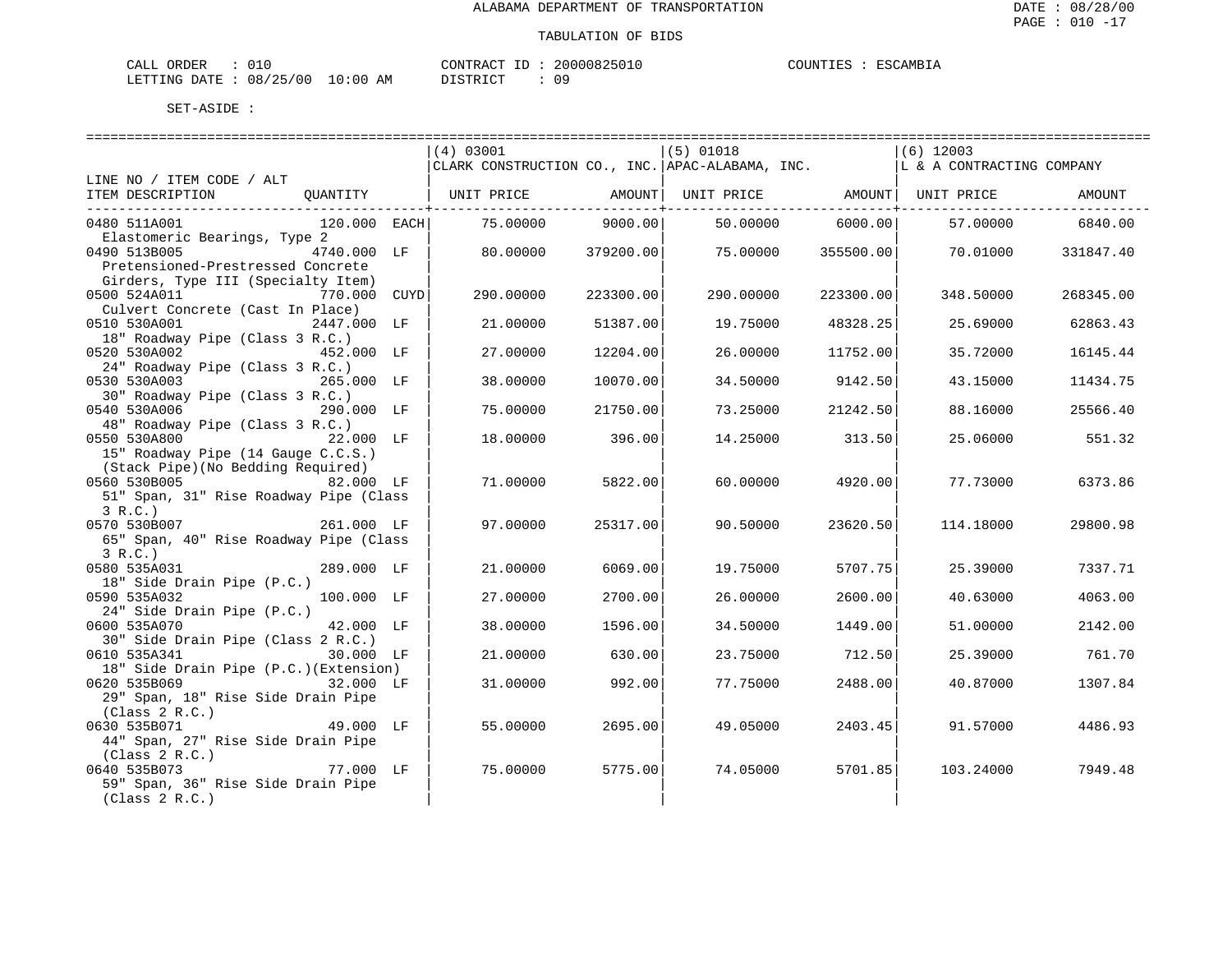| CALL ORDER             |  |            | CONTRACT ID | 20000825010 | COUNTIES : | ESCAMBIA |
|------------------------|--|------------|-------------|-------------|------------|----------|
| LETTING DATE: 08/25/00 |  | $10:00$ AM | DISTRICT    | 09          |            |          |

|                                         |               |      |                                                 |           |                         |            | ============================== |           |
|-----------------------------------------|---------------|------|-------------------------------------------------|-----------|-------------------------|------------|--------------------------------|-----------|
|                                         |               |      | (4) 03001                                       |           | $(5)$ 01018             |            | $(6)$ 12003                    |           |
|                                         |               |      | CLARK CONSTRUCTION CO., INC. APAC-ALABAMA, INC. |           |                         |            | L & A CONTRACTING COMPANY      |           |
| LINE NO / ITEM CODE / ALT               |               |      |                                                 |           |                         |            |                                |           |
| ITEM DESCRIPTION                        |               |      |                                                 |           |                         |            |                                | AMOUNT    |
|                                         |               |      |                                                 |           |                         |            |                                |           |
| 0650 535B074                            | 58.000 LF     |      | 91.00000                                        | 5278.00   | 90.50000 5249.00        |            | 128.91000                      | 7476.78   |
| 65" Span, 40" Rise Side Drain Pipe      |               |      |                                                 |           |                         |            |                                |           |
| (Class 2 R.C.)                          |               |      |                                                 |           |                         |            |                                |           |
| 0660 535B075                            | 110.000 LF    |      | 116.00000                                       | 12760.00  | 113.25000               | 12457.50   | 154.74000                      | 17021.40  |
| 73" Span, 45" Rise Side Drain Pipe      |               |      |                                                 |           |                         |            |                                |           |
| (Class 2 R.C.)                          |               |      |                                                 |           |                         |            |                                |           |
| 0670 600A000                            |               | LUMP | 900000.00000                                    |           | 900000.00 1135666.00000 | 1135666.00 | 750000.00000                   | 750000.00 |
| Mobilization                            |               |      |                                                 |           |                         |            |                                |           |
| 0680 602A000                            | 110.000 EACH  |      | 65.00000                                        | 7150.00   | 80.00000                | 8800.00    | 98.18000                       | 10799.80  |
| Right Of Way Markers                    |               |      |                                                 |           |                         |            |                                |           |
| 0690 605B000                            | 1.000 EACH    |      | 510.00000                                       | 510.00    | 350.00000               | 350.00     | 512.50000                      | 512.50    |
| Special Underdrain Outlet, Type A       |               |      |                                                 |           |                         |            |                                |           |
| 0700 605D000                            | 280.000 LF    |      | 10.90000                                        | 3052.00   | 15.00000                | 4200.00    | 12.30000                       | 3444.00   |
| Special Drain (Aggregate Filled)        |               |      |                                                 |           |                         |            |                                |           |
| 0710 606A000                            | 5000.000 LF   |      | 6,00000                                         | 30000.00  | 8,00000                 | 40000.00   | 8.97000                        | 44850.00  |
| 6" Underdrain Pipe                      |               |      |                                                 |           |                         |            |                                |           |
| 0720 610C001                            | 9850.000      | TON  | 26.00000                                        | 256100.00 | 28.75000                | 283187.50  | 30.75000                       | 302887.50 |
| Loose Riprap, Class 2                   |               |      |                                                 |           |                         |            |                                |           |
| 0730 610D003                            | 41942.000     | SOYD | 2.75000                                         | 115340.50 | 2.42000                 | 101499.64  | 2.05000                        | 85981.10  |
| Filter Blanket, Geotextile              |               |      |                                                 |           |                         |            |                                |           |
| 0740 614A000                            | 2896.000 CUYD |      | 195.00000                                       | 564720.00 | 195.00000               | 564720.00  | 232.89000                      | 674449.44 |
| Slope Paving                            |               |      |                                                 |           |                         |            |                                |           |
| 0750 619A002                            | 10.000 EACH   |      | 500.00000                                       | 5000.00   | 500.00000               | 5000.00    | 512.50000                      | 5125.00   |
| 18" Roadway Pipe End Treatment, Class 1 |               |      |                                                 |           |                         |            |                                |           |
| 0760 619A003                            | 8.000 EACH    |      | 600.00000                                       | 4800.00   | 600.00000               | 4800.00    | 615.00000                      | 4920.00   |
| 24" Roadway Pipe End Treatment, Class 1 |               |      |                                                 |           |                         |            |                                |           |
| 0770 619A004                            | 4.000 EACH    |      | 875.00000                                       | 3500.00   | 875.00000               | 3500.00    | 896.88000                      | 3587.52   |
| 30" Roadway Pipe End Treatment, Class 1 |               |      |                                                 |           |                         |            |                                |           |
| 0780 619A101                            | 11.000 EACH   |      | 500.00000                                       | 5500.00   | 500.00000               | 5500.00    | 512.50000                      | 5637.50   |
| 18" Side Drain Pipe End Treatment,      |               |      |                                                 |           |                         |            |                                |           |
| Class 1                                 |               |      |                                                 |           |                         |            |                                |           |
| 0790 619A102                            | 4.000 EACH    |      | 600.00000                                       | 2400.00   | 600.00000               | 2400.00    | 615.00000                      | 2460.00   |
| 24" Side Drain Pipe End Treatment,      |               |      |                                                 |           |                         |            |                                |           |
| Class 1                                 |               |      |                                                 |           |                         |            |                                |           |
| 0800 619A103                            | 2.000 EACH    |      | 875.00000                                       | 1750.00   | 875.00000               | 1750.00    | 896.88000                      | 1793.76   |
| 30" Side Drain Pipe End Treatment,      |               |      |                                                 |           |                         |            |                                |           |
| Class 1                                 |               |      |                                                 |           |                         |            |                                |           |
| 2.000 EACH<br>0810 619A231              |               |      | 3750.00000                                      | 7500.00   | 3750.00000              | 7500.00    | 3843.75000                     | 7687.50   |
| 48" Roadway Pipe End Treatment, Class 2 |               |      |                                                 |           |                         |            |                                |           |
| (Double Line)                           |               |      |                                                 |           |                         |            |                                |           |
| 0820 619B070                            | 2.000 EACH    |      | 1800.00000                                      | 3600.00   | 1800.00000              | 3600.00    | 1845.00000                     | 3690.00   |
| 51" Span, 31" Rise Roadway Pipe End     |               |      |                                                 |           |                         |            |                                |           |
| Treatment, Class 2                      |               |      |                                                 |           |                         |            |                                |           |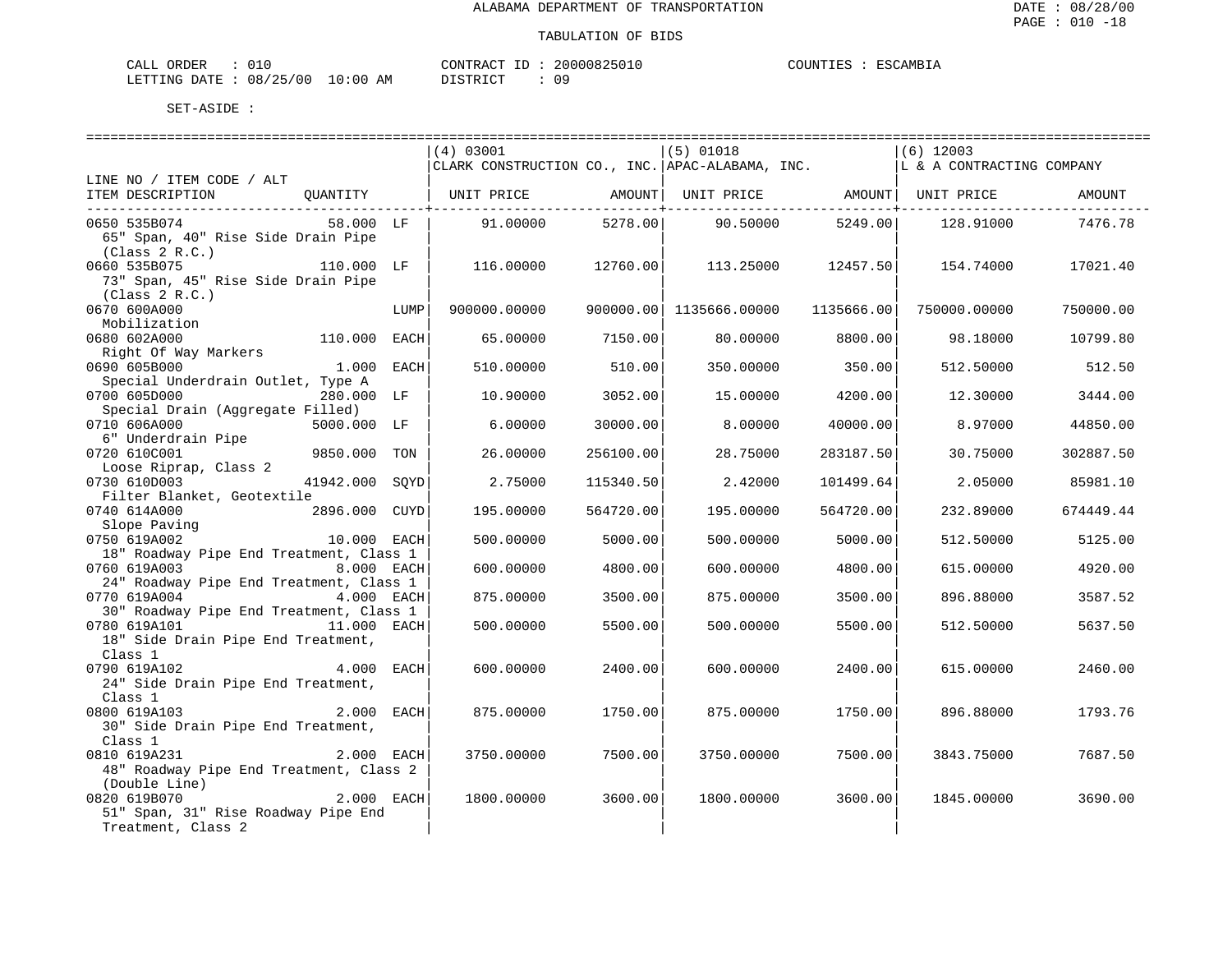| $\sim$ $ -$<br>ORDER<br>- LLAL |              |                    | CONTRACT<br>$-1$ | 20000825 | JUNTIF1<br>. I KN | ESC.<br>$\sim$ AMB <sub>1</sub> . |
|--------------------------------|--------------|--------------------|------------------|----------|-------------------|-----------------------------------|
| LETTING<br><b>DATE</b><br>.    | 08<br>'25/00 | AΜ<br>:00<br>— ∪ ∵ | TAT<br>DI GITO   | ΟS       |                   |                                   |

|                                        |              | (4) 03001                                                               |                               | $(5)$ 01018 |                                           | $(6)$ 12003               |          |
|----------------------------------------|--------------|-------------------------------------------------------------------------|-------------------------------|-------------|-------------------------------------------|---------------------------|----------|
|                                        |              | CLARK CONSTRUCTION CO., INC. APAC-ALABAMA, INC.                         |                               |             |                                           | L & A CONTRACTING COMPANY |          |
| LINE NO / ITEM CODE / ALT              |              |                                                                         |                               |             |                                           |                           |          |
| ITEM DESCRIPTION                       |              | QUANTITY   UNIT PRICE       AMOUNT  UNIT PRICE       AMOUNT  UNIT PRICE |                               |             |                                           |                           | AMOUNT   |
|                                        |              |                                                                         | ---------------+------------- |             | ---------------- <del>-----------</del> - |                           |          |
| 0830 619B072                           | $4.000$ EACH | 2900.00000                                                              | 11600.00                      | 2900.00000  | 11600.00                                  | 2972.50000                | 11890.00 |
| 65" Span, 40" Rise Roadway Pipe End    |              |                                                                         |                               |             |                                           |                           |          |
| Treatment, Class 2                     |              |                                                                         |                               |             |                                           |                           |          |
| 0840 619B117                           | 2.000 EACH   | 600.00000                                                               | 1200.00                       | 600.00000   | 1200.00                                   | 615.00000                 | 1230.00  |
| 29" Span, 18" Rise Side Drain Pipe End |              |                                                                         |                               |             |                                           |                           |          |
| Treatment, Class 1                     |              |                                                                         |                               |             |                                           |                           |          |
| 0850 619B119                           | 2.000 EACH   | 875.00000                                                               | 1750.00                       | 875.00000   | 1750.00                                   | 896.88000                 | 1793.76  |
| 44" Span, 27" Rise Side Drain Pipe End |              |                                                                         |                               |             |                                           |                           |          |
| Treatment, Class 1                     |              |                                                                         |                               |             |                                           |                           |          |
| 0860 619B146                           | 2.000 EACH   | 2550.00000                                                              | 5100.00                       | 2550.00000  | 5100.00                                   | 2613.75000                | 5227.50  |
| 59" Span, 36" Rise Side Drain Pipe End |              |                                                                         |                               |             |                                           |                           |          |
|                                        |              |                                                                         |                               |             |                                           |                           |          |
| Treatment, Class 2<br>0870 619B147     | 2.000 EACH   |                                                                         | 5200.00                       |             | 5200.00                                   |                           |          |
|                                        |              | 2600.00000                                                              |                               | 2600.00000  |                                           | 2665.00000                | 5330.00  |
| 65" Span, 40" Rise Side Drain Pipe End |              |                                                                         |                               |             |                                           |                           |          |
| Treatment, Class 2<br>0880 619B149     | 4.000 EACH   | 2975.00000                                                              | 11900.00                      | 2975.00000  | 11900.00                                  | 3049.38000                | 12197.52 |
|                                        |              |                                                                         |                               |             |                                           |                           |          |
| 73" Span, 45" Rise Side Drain Pipe End |              |                                                                         |                               |             |                                           |                           |          |
| Treatment, Class 2                     |              |                                                                         |                               |             |                                           |                           |          |
| 0890 620A000                           | 1.000 CUYD   | 1000.00000                                                              | 1000.00                       | 1000.00000  | 1000.00                                   | 1025.00000                | 1025.00  |
| Minor Structure Concrete               |              |                                                                         |                               |             |                                           |                           |          |
| 0900 621A000                           | 4.000 EACH   | 2150.00000                                                              | 8600.00                       | 2150.00000  | 8600.00                                   | 2203.75000                | 8815.00  |
| Junction Boxes, Type 1, 1P Or 5        |              |                                                                         |                               |             |                                           |                           |          |
| 0910 621A005                           | 5.000 EACH   | 2150.00000                                                              | 10750.00                      | 2150.00000  | 10750.00                                  | 2203.75000                | 11018.75 |
| Junction Boxes, Type 1                 |              |                                                                         |                               |             |                                           |                           |          |
| 0920 621A016                           | 1.000 EACH   | 2850.00000                                                              | 2850.00                       | 2850.00000  | 2850.00                                   | 2921.25000                | 2921.25  |
| Junction Boxes, Type 4, 1P Or 5        |              |                                                                         |                               |             |                                           |                           |          |
| 0930 621B000                           | 5.000 EACH   | 500.00000                                                               | 2500.00                       | 500.00000   | 2500.00                                   | 512.50000                 | 2562.50  |
| Junction Box Units, Type 1, 1P Or 5    |              |                                                                         |                               |             |                                           |                           |          |
| 0940 621B005                           | 2.000 EACH   | 500.00000                                                               | 1000.00                       | 500.00000   | 1000.00                                   | 512.50000                 | 1025.00  |
| Junction Box Units, Type 1             |              |                                                                         |                               |             |                                           |                           |          |
| 0950 621C015                           | 5.000 EACH   | 2000.00000                                                              | 10000.00                      | 2000.00000  | 10000.00                                  | 2050.00000                | 10250.00 |
| Inlets, Type S1 Or S3 (1 Wing)         | 2.000 EACH   |                                                                         |                               |             |                                           |                           |          |
| 0960 621C017                           |              | 2150.00000                                                              | 4300.00                       | 2150.00000  | 4300.00                                   | 2203.75000                | 4407.50  |
| Inlets, Type S1 Or S3 (2 Wing)         |              |                                                                         |                               |             |                                           |                           |          |
| 0970 621C020                           | 10.000 EACH  | 1850.00000                                                              | 18500.00                      | 1850.00000  | 18500.00                                  | 1896.25000                | 18962.50 |
| Inlets, Type Y                         |              |                                                                         |                               |             |                                           |                           |          |
| 0980 621C027                           | 1.000 EACH   | 1800.00000                                                              | 1800.00                       | 1800.00000  | 1800.00                                   | 1845.00000                | 1845.00  |
| Inlets, Type C                         |              |                                                                         |                               |             |                                           |                           |          |
| 0990 621D015                           | 8.000 EACH   | 500.00000                                                               | 4000.00                       | 500.00000   | 4000.00                                   | 512.50000                 | 4100.00  |
| Inlet Units, Type S1 Or S3             |              |                                                                         |                               |             |                                           |                           |          |
| 1000 621D019                           | 9.000 EACH   | 425.00000                                                               | 3825.00                       | 425.00000   | 3825.00                                   | 435.63000                 | 3920.67  |
| Inlet Units, Type Y                    |              |                                                                         |                               |             |                                           |                           |          |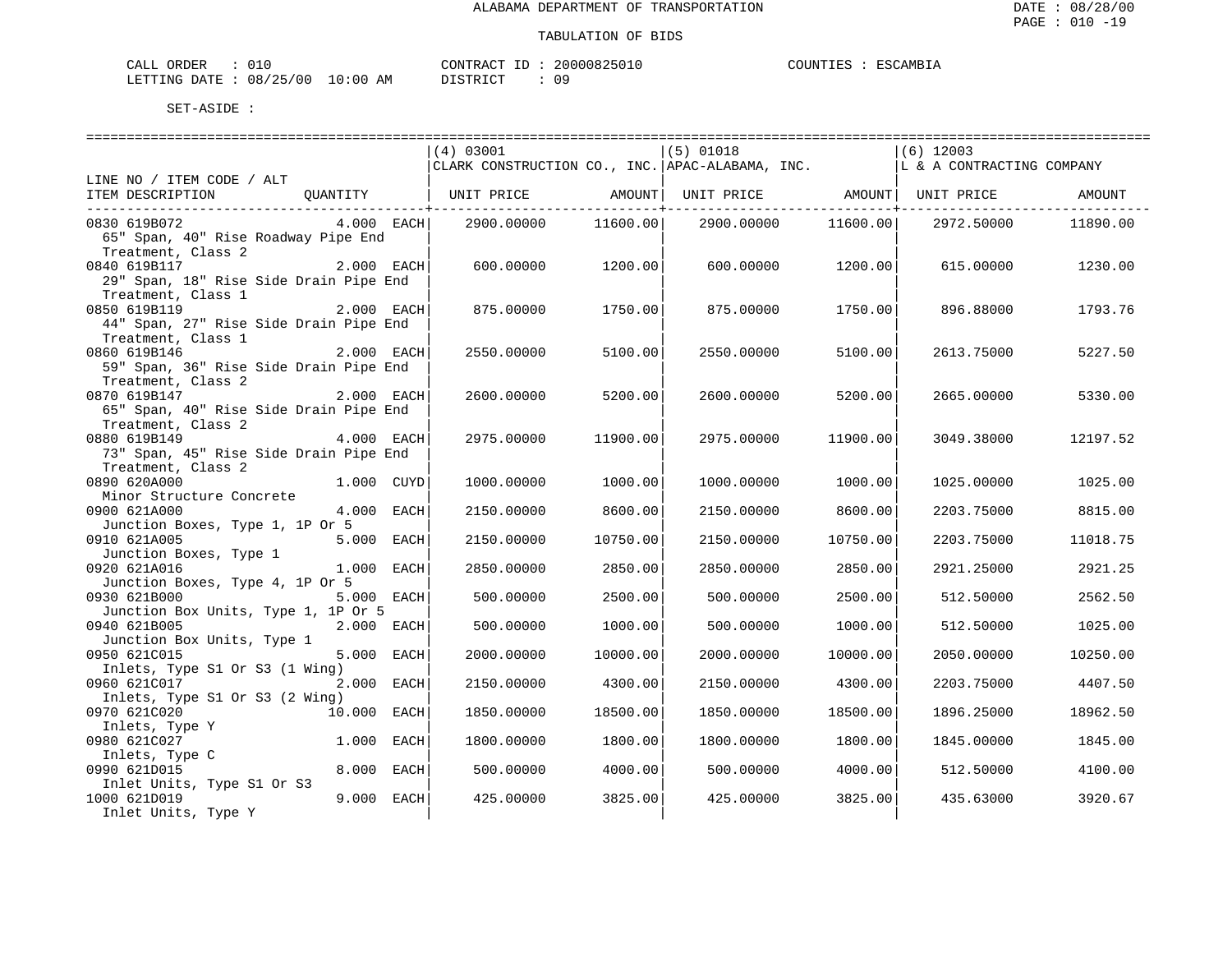| L ORDER<br>CALL                 |  |  | CONTRACT ID | 20000825010 | COUNTIES | : ESCAMBIA |
|---------------------------------|--|--|-------------|-------------|----------|------------|
| LETTING DATE: 08/25/00 10:00 AM |  |  | DISTRICT    | 09          |          |            |

|                                       |               |      | (4) 03001                                       |          | $(5)$ 01018 |           | $(6)$ 12003               |           |
|---------------------------------------|---------------|------|-------------------------------------------------|----------|-------------|-----------|---------------------------|-----------|
|                                       |               |      | CLARK CONSTRUCTION CO., INC. APAC-ALABAMA, INC. |          |             |           | L & A CONTRACTING COMPANY |           |
| LINE NO / ITEM CODE / ALT             |               |      |                                                 |          |             |           |                           |           |
| ITEM DESCRIPTION                      | OUANTITY      |      | UNIT PRICE                                      | AMOUNT   | UNIT PRICE  |           | AMOUNT   UNIT PRICE       | AMOUNT    |
|                                       |               |      |                                                 |          |             |           |                           |           |
| 1010 621G005                          | 1.000 EACH    |      | 500.00000                                       | 500.00   | 500,00000   | 500.00    | 512.50000                 | 512.50    |
| Inlet Grates, Type B                  |               |      |                                                 |          |             |           |                           |           |
| 1020 623A000                          | 272.000 LF    |      | 13.50000                                        | 3672.00  | 12,00000    | 3264.00   | 22.55000                  | 6133.60   |
| Concrete Gutter                       |               |      |                                                 |          |             |           |                           |           |
| 1030 623C000                          | 2067.000 LF   |      | 13,00000                                        | 26871.00 | 12.00000    | 24804.00  | 25.63000                  | 52977.21  |
| Combination Curb & Gutter, Type C     |               |      |                                                 |          |             |           |                           |           |
| 1040 630A000                          | 5300.000 LF   |      | 10.00000                                        | 53000.00 | 12.00000    | 63600.00  | 10.25000                  | 54325.00  |
| Steel Beam Guardrail, Class A, Type 1 |               |      |                                                 |          |             |           |                           |           |
| 1050 630C001                          | 2.000 EACH    |      | 550.00000                                       | 1100.00  | 550.00000   | 1100.00   | 563.75000                 | 1127.50   |
| Guardrail End Anchor, Type 8          |               |      |                                                 |          |             |           |                           |           |
| 1060 630C003                          | 4.000 EACH    |      | 950.00000                                       | 3800.00  | 975.00000   | 3900.00   | 973.75000                 | 3895.00   |
| Guardrail End Anchor, Type 13         |               |      |                                                 |          |             |           |                           |           |
| 1070 630C070                          | 8.000 EACH    |      | 1250.00000                                      | 10000.00 | 1375.00000  | 11000.00  | 1281.25000                | 10250.00  |
| Guardrail End Anchor, Type 10 Series  |               |      |                                                 |          |             |           |                           |           |
| 1080 635A002                          | 2425.000 LF   |      | 8.75000                                         | 21218.75 | 3.75000     | 9093.75   | 6.41000                   | 15544.25  |
| Woven Wire Fence (Wood Posts)         |               |      |                                                 |          |             |           |                           |           |
| 1090 650A000                          | 9586.000 CYIP |      | 6.75000                                         | 64705.50 | 0.01000     | 95.86     | 7.14000                   | 68444.04  |
| Topsoil                               |               |      |                                                 |          |             |           |                           |           |
| 1100 650B000                          | 14809.000     | CYIP | 4.85000                                         | 71823.65 | 2.50000     | 37022.50  | 5.02000                   | 74341.18  |
| Topsoil From Stockpiles               |               |      |                                                 |          |             |           |                           |           |
| 1110 652A057                          | 14.000        | ACRE | 445.00000                                       | 6230.00  | 300.00000   | 4200.00   | 481.75000                 | 6744.50   |
| Seeding (Mix 3A)                      |               |      |                                                 |          |             |           |                           |           |
| 1120 652A061                          | 2.000         | ACRE | 445.00000                                       | 890.00   | 300.00000   | 600.00    | 471.50000                 | 943.00    |
| Seeding (Mix 3E)                      |               |      |                                                 |          |             |           |                           |           |
| 1130 652B055                          | 7.000         | ACRE | 350.00000                                       | 2450.00  | 300.00000   | 2100.00   | 281.88000                 | 1973.16   |
| Temporary Seeding (Mix 3AT)           |               |      |                                                 |          |             |           |                           |           |
| 1140 652C000                          | 16.000 ACRE   |      | 65.00000                                        | 1040.00  | 40.00000    | 640.00    | 68.68000                  | 1098.88   |
| Mowing                                |               |      |                                                 |          |             |           |                           |           |
| 1150 652D057                          | 7.000 ACRE    |      | 200,00000                                       | 1400.00  | 300.00000   | 2100.00   | 297.25000                 | 2080.75   |
| Seeding In Stubble (Mix 3A)           |               |      |                                                 |          |             |           |                           |           |
| 1160 654A001                          | 37806.000     | SOYD | 2.25000                                         | 85063.50 | 3.00000     | 113418.00 | 2.67000                   | 100942.02 |
| Solid Sodding (Bermuda)               |               |      |                                                 |          |             |           |                           |           |
| 1170 656A000                          | 21,000        | ACRE | 425.00000                                       | 8925.00  | 400.00000   | 8400.00   | 471.50000                 | 9901.50   |
| Mulching, Class A, Type 1             |               |      |                                                 |          |             |           |                           |           |
| 1180 656A001                          | 2.000 ACRE    |      | 425.00000                                       | 850.00   | 450.00000   | 900.00    | 476.63000                 | 953.26    |
| Mulching, Class A, Type 2             |               |      |                                                 |          |             |           |                           |           |
| 1190 659A000                          | 18903.000     | SOYD | 1.75000                                         | 33080.25 | 3.00000     | 56709.00  | 1.69000                   | 31946.07  |
| Erosion Control Netting, Class A      |               |      |                                                 |          |             |           |                           |           |
| 1200 665A000                          | 7.000 ACRE    |      | 300.00000                                       | 2100.00  | 300.00000   | 2100.00   | 276.75000                 | 1937.25   |
| Temporary Seeding                     |               |      |                                                 |          |             |           |                           |           |
| 1210 665B000                          | 7.000 ACRE    |      | 400.00000                                       | 2800.00  | 400.00000   | 2800.00   | 266.50000                 | 1865.50   |
| Temporary Mulching                    |               |      |                                                 |          |             |           |                           |           |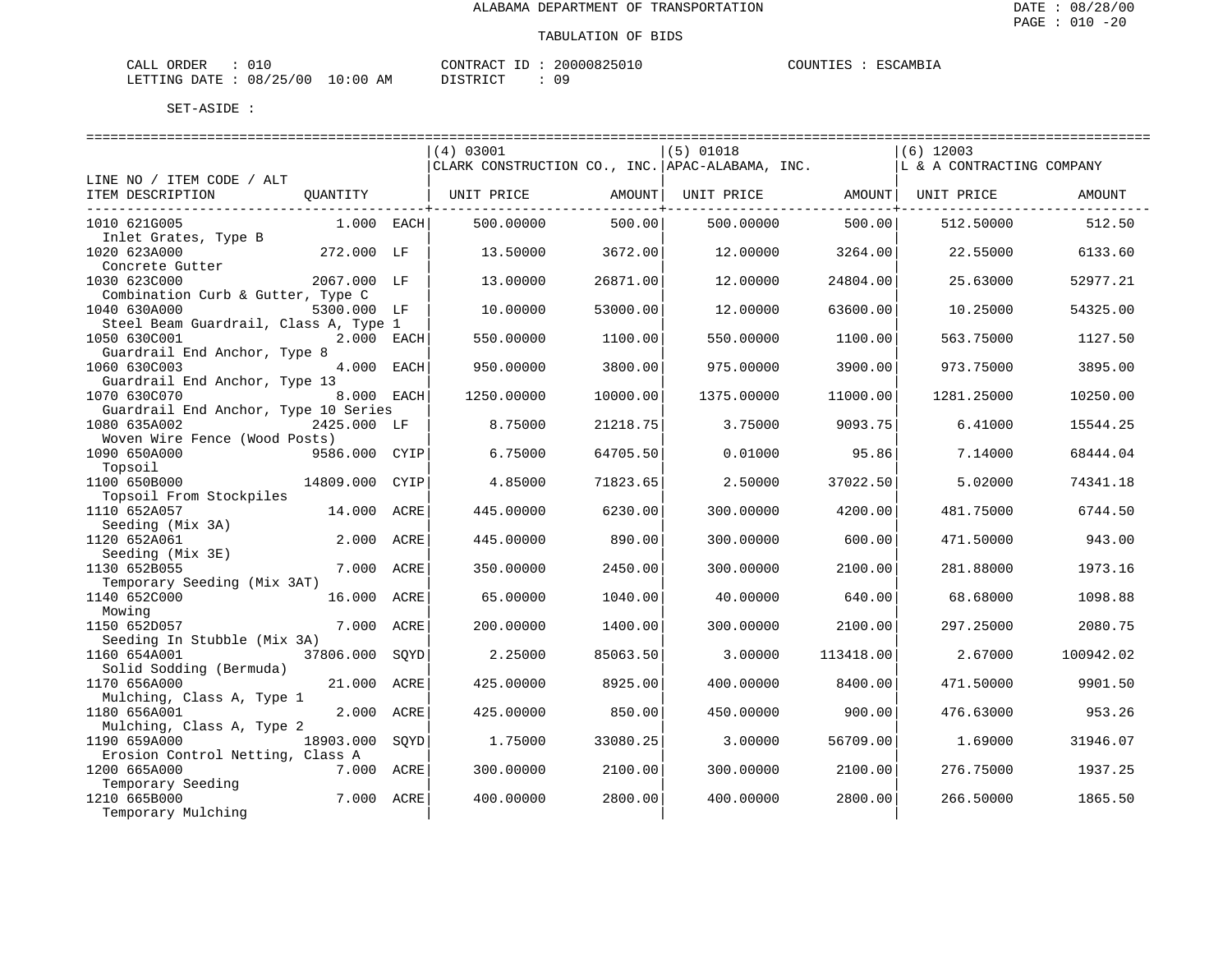| ORDER<br>CALL ( |          |            | CONTRACT ID: | 20000825010 | COUNTIES | ESCAMBIA |
|-----------------|----------|------------|--------------|-------------|----------|----------|
| LETTING DATE    | 08/25/00 | $10:00$ AM | DISTRICT     | Ωg          |          |          |

|                                          |              |      | (4) 03001                                       |          | $(5)$ 01018 |                                | $(6)$ 12003               |           |
|------------------------------------------|--------------|------|-------------------------------------------------|----------|-------------|--------------------------------|---------------------------|-----------|
|                                          |              |      | CLARK CONSTRUCTION CO., INC. APAC-ALABAMA, INC. |          |             |                                | L & A CONTRACTING COMPANY |           |
| LINE NO / ITEM CODE / ALT                |              |      |                                                 |          |             |                                |                           |           |
| ITEM DESCRIPTION                         | QUANTITY     |      | UNIT PRICE                                      | AMOUNT   |             | UNIT PRICE AMOUNT   UNIT PRICE |                           | AMOUNT    |
|                                          |              |      |                                                 |          |             | -----------------------        |                           |           |
| 1220 665C000                             | 1200.000 LF  |      | 18,00000                                        | 21600.00 | 16.25000    | 19500.00                       | 13.98000                  | 16776.00  |
| 15" Temporary Pipe                       |              |      |                                                 |          |             |                                |                           |           |
| 1230 665E000                             | 600.000      | SOYD | 0.20000                                         | 120.00   | 2.00000     | 1200.00                        | 0.93000                   | 558.00    |
| Polyethylene                             |              |      |                                                 |          |             |                                |                           |           |
| 1240 665F000                             | 500.000      | EACH | 5.00000                                         | 2500.00  | 6.00000     | 3000.00                        | 3.08000                   | 1540.00   |
| Hay Bales                                |              |      |                                                 |          |             |                                |                           |           |
| 1250 665G000                             | 90.000       | EACH | 2.00000                                         | 180.00   | 6.00000     | 540.00                         | 2.94000                   | 264.60    |
| Sand Bags                                |              |      |                                                 |          |             |                                |                           |           |
| 1260 665H000                             | 2.000        | EACH | 750.00000                                       | 1500.00  | 1000.00000  | 2000.00                        | 662.73000                 | 1325.46   |
| Erosion Control Check Dams, Type 1       |              |      |                                                 |          |             |                                |                           |           |
| 1270 665H001                             | 7.000        | EACH | 1200.00000                                      | 8400.00  | 750.00000   | 5250.00                        | 859.09000                 | 6013.63   |
| Erosion Control Check Dams, Type 2       |              |      |                                                 |          |             |                                |                           |           |
| 1280 6651000                             | 587.000      | TON  | 30.00000                                        | 17610.00 | 30.00000    | 17610.00                       | 25.63000                  | 15044.81  |
| Temporary Riprap, Class 2                |              |      |                                                 |          |             |                                |                           |           |
| 1290 665J000                             | 23635.000 LF |      | 3.50000                                         | 82722.50 | 3.00000     | 70905.00                       | 4.36000                   | 103048.60 |
| Silt Fence, Type A                       |              |      |                                                 |          |             |                                |                           |           |
| 1300 665K000                             | 85.000 CUYD  |      | 8,00000                                         | 680.00   | 10.00000    | 850.00                         | 5.00000                   | 425.00    |
|                                          |              |      |                                                 |          |             |                                |                           |           |
| Drainage Sump Excavation<br>1310 665L000 | 300.000 LF   |      | 10.00000                                        | 3000.00  | 14.50000    | 4350.00                        | 20.00000                  | 6000.00   |
| Floating Basin Boom                      |              |      |                                                 |          |             |                                |                           |           |
| 1320 666A001                             | 27.000 ACRE  |      | 25.00000                                        | 675.00   | 15.00000    | 405.00                         | 30.00000                  | 810.00    |
|                                          |              |      |                                                 |          |             |                                |                           |           |
| Pest Control Treatment<br>1330 680A000   |              |      | 24000.00000                                     | 24000.00 | 60000.00000 | 60000.00                       | 180000.00000              | 180000.00 |
|                                          |              | LUMP |                                                 |          |             |                                |                           |           |
| Engineering Controls                     |              |      |                                                 |          |             |                                |                           | 8382.48   |
| 1340 701A028                             | 6.000 MILE   |      | 1363.00000                                      | 8178.00  | 1363.00000  | 8178.00                        | 1397.08000                |           |
| Solid White, Class 2, Type A Traffic     |              |      |                                                 |          |             |                                |                           |           |
| Stripe (0.06" Thick) (6" Wide)           |              |      |                                                 |          |             |                                |                           |           |
| 1350 701A032                             | 2.000 MILE   |      | 1363.00000                                      | 2726.00  | 1363.00000  | 2726.00                        | 1397.08000                | 2794.16   |
| Solid Yellow, Class 2, Type A Traffic    |              |      |                                                 |          |             |                                |                           |           |
| Stripe (0.06" Thick) (6" Wide)           |              |      |                                                 |          |             |                                |                           |           |
| 1360 701A041                             | 3.000 MILE   |      | 915,00000                                       | 2745.00  | 915,00000   | 2745.00                        | 937.88000                 | 2813.64   |
| Broken White, Class 2, Type A Traffic    |              |      |                                                 |          |             |                                |                           |           |
| Stripe (0.09" Thick) (6" Wide)           |              |      |                                                 |          |             |                                |                           |           |
| 1370 701A046                             | 1.000 MILE   |      | 915.00000                                       | 915.00   | 915.00000   | 915.00                         | 937.88000                 | 937.88    |
| Broken Yellow, Class 2, Type A Traffic   |              |      |                                                 |          |             |                                |                           |           |
| Stripe (0.09" Thick) (6" Wide)           |              |      |                                                 |          |             |                                |                           |           |
| 1380 701A048                             | 6.000 MILE   |      | 1550.00000                                      | 9300.00  | 1550.00000  | 9300.00                        | 1588.75000                | 9532.50   |
| Solid Yellow, Class 2, Type A Traffic    |              |      |                                                 |          |             |                                |                           |           |
| Stripe (0.09" Thick) (6" Wide)           |              |      |                                                 |          |             |                                |                           |           |
| 1390 701B009                             | 1975.000 LF  |      | 0.72000                                         | 1422.00  | 0.72000     | 1422.00                        | 0.74000                   | 1461.50   |
| Dotted Class 2, Type A Traffic Stripe    |              |      |                                                 |          |             |                                |                           |           |
| $(0.09"$ Thick $)(6"$ Wide)              |              |      |                                                 |          |             |                                |                           |           |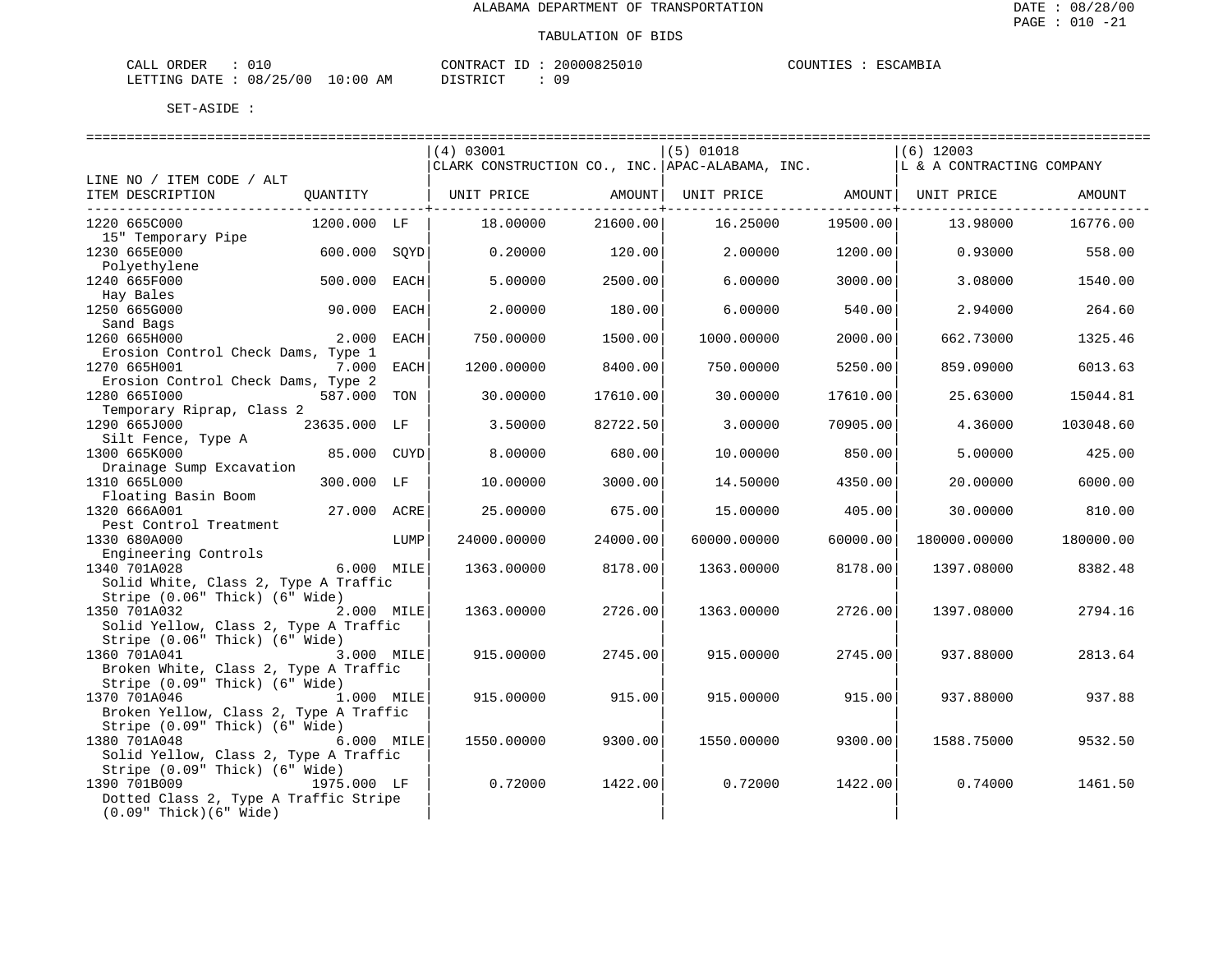| L ORDER<br>CALL                 |  |  | CONTRACT ID |  | 20000825010 | COUNTIES | ESCAMBIA |
|---------------------------------|--|--|-------------|--|-------------|----------|----------|
| LETTING DATE: 08/25/00 10:00 AM |  |  | DISTRICT    |  | 09          |          |          |

|                                                                    | (4) 03001                                       | $(5)$ 01018           | $(6)$ 12003                   |
|--------------------------------------------------------------------|-------------------------------------------------|-----------------------|-------------------------------|
|                                                                    | CLARK CONSTRUCTION CO., INC. APAC-ALABAMA, INC. |                       | L & A CONTRACTING COMPANY     |
| LINE NO / ITEM CODE / ALT                                          |                                                 |                       |                               |
| QUANTITY<br>ITEM DESCRIPTION                                       | UNIT PRICE                                      | AMOUNT  UNIT PRICE    | AMOUNT   UNIT PRICE<br>AMOUNT |
|                                                                    |                                                 |                       |                               |
| 1400 701C002<br>1.000 MILE                                         | 320.00000<br>320.00                             | 320.00000<br>320.00   | 328.00<br>328.00000           |
| Broken Temporary Traffic Stripe (Paint)                            |                                                 |                       |                               |
| 1410 701C003<br>10.000 MILE                                        | 360.00000<br>3600.00                            | 3600.00<br>360.00000  | 369.00000<br>3690.00          |
| Solid Temporary Traffic Stripe (Paint)                             |                                                 |                       |                               |
| 1420 701C005<br>1.000 MILE                                         | 5668.00000<br>5668.00                           | 5668.00000<br>5668.00 | 5809.70000<br>5809.70         |
| Solid Temporary Traffic Stripe (Tape)                              |                                                 |                       |                               |
| 1430 701C008<br>1.000 MILE                                         | 400.00<br>400.00000                             | 400.00<br>400.00000   | 410.00<br>410.00000           |
| Broken Temporary Traffic Stripe (Dotted                            |                                                 |                       |                               |
| Paint)                                                             |                                                 |                       |                               |
| 1440 701D007<br>5.000 MILE                                         | 6000.00<br>1200.00000                           | 1200.00000<br>6000.00 | 6150.00<br>1230.00000         |
| Solid Traffic Stripe Removed (Paint)                               |                                                 |                       |                               |
| 1450 701D014<br>$1.000$ MILE                                       | 1000.00<br>1000.00000                           | 1000.00000<br>1000.00 | 1025.00<br>1025.00000         |
| Broken Traffic Stripe Removed (Paint)                              |                                                 |                       |                               |
| 1460 701G125<br>1600.000 LF                                        | 3.21000<br>5136.00                              | 3.21000<br>5136.00    | 3.29000<br>5264.00            |
| Solid White, Class 3W, Type A Traffic                              |                                                 |                       |                               |
| Stripe (6" Wide)                                                   |                                                 |                       |                               |
| 1470 701G129<br>1600.000 LF                                        | 2112.00<br>1,32000                              | 1.32000<br>2112.00    | 2160.00<br>1.35000            |
| Broken Yellow, Class 3W, Type A Traffic                            |                                                 |                       |                               |
| Stripe (6" Wide)                                                   |                                                 |                       |                               |
| 1480 701G133<br>1600.000 LF                                        | 3.39000<br>5424.00                              | 3.39000<br>5424.00    | 3.47000<br>5552.00            |
| Solid Yellow, Class 3W, Type A Traffic                             |                                                 |                       |                               |
| Stripe (6" Wide)                                                   |                                                 |                       |                               |
| ,<br>5010.000 SQFT<br>1490 703A002                                 | 1,80000<br>9018.00                              | 1,80000<br>9018.00    | 9268.50<br>1.85000            |
| Traffic Control Markings, Class 2, Type                            |                                                 |                       |                               |
| $\mathbb{A}$                                                       |                                                 |                       |                               |
| 1500 703B002<br>226.000 SOFT                                       | 632.80<br>2.80000                               | 2.80000<br>632.80     | 648.62<br>2.87000             |
| Traffic Control Legends, Class 2, Type A                           |                                                 |                       |                               |
| 1510 703C000<br>180.000 SQFT                                       | 2,00000<br>360.00                               | 2,00000<br>360.00     | 2.05000<br>369.00             |
| Removal Of Existing Traffic Control<br>Markings Or Legends (Paint) |                                                 |                       |                               |
| 1520 703C001<br>90.000 SOFT                                        | 2.50000<br>225.00                               | 2.50000<br>225.00     | 230.40<br>2.56000             |
| Removal Of Existing Traffic Control                                |                                                 |                       |                               |
| Markings Or Legends (Plastic)                                      |                                                 |                       |                               |
| 1530 703D002<br>180.000<br>SOFT                                    | 1,30000<br>234.00                               | 234.00<br>1,30000     | 1.33000<br>239.40             |
| Temporary Traffic Control Markings                                 |                                                 |                       |                               |
| (Paint)                                                            |                                                 |                       |                               |
| 1540 705A014<br>649.000 EACH                                       | 2596.00<br>4.00000                              | 4.00000<br>2596.00    | 4.10000<br>2660.90            |
| Pavement Markers, Class C, Type 2-B                                |                                                 |                       |                               |
| 1550 705A030<br>20.000 EACH                                        | 98.00<br>4.90000                                | 98.00<br>4.90000      | 5.02000<br>100.40             |
| Pavement Markers, Class A-H, Type 2-C                              |                                                 |                       |                               |
| 1560 705A031<br>1626.000 EACH                                      | 4.70000<br>7642.20                              | 7642.20<br>4.70000    | 4.82000<br>7837.32            |
| Pavement Markers, Class A-H, Type 1-A                              |                                                 |                       |                               |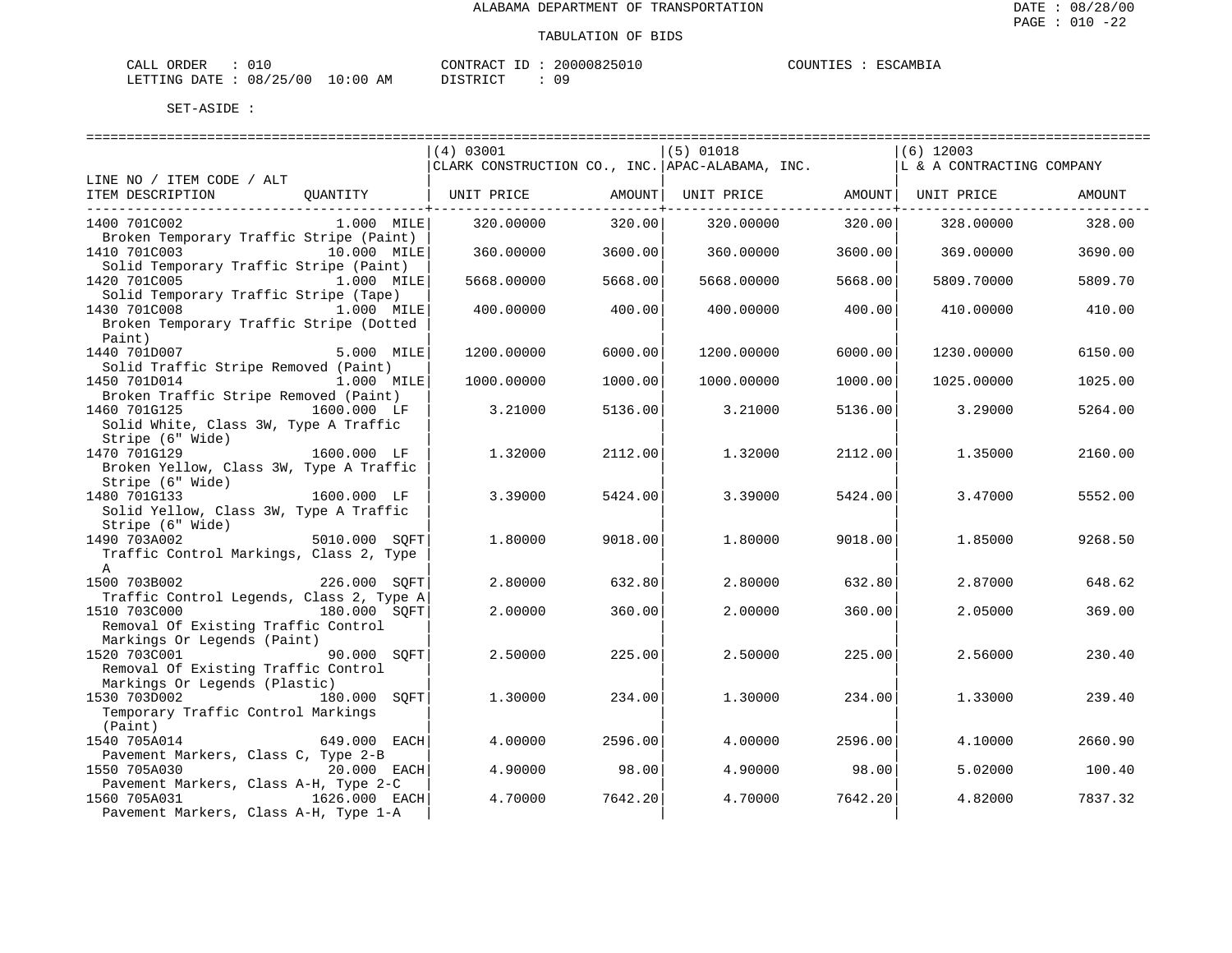| L ORDER<br>CALL                 |  |  | CONTRACT ID |  | 20000825010 | COUNTIES | ESCAMBIA |
|---------------------------------|--|--|-------------|--|-------------|----------|----------|
| LETTING DATE: 08/25/00 10:00 AM |  |  | DISTRICT    |  | 09          |          |          |

|                                                                       | (4) 03001                                       |          | $(5)$ 01018 |          | $(6)$ 12003               |          |
|-----------------------------------------------------------------------|-------------------------------------------------|----------|-------------|----------|---------------------------|----------|
|                                                                       | CLARK CONSTRUCTION CO., INC. APAC-ALABAMA, INC. |          |             |          | L & A CONTRACTING COMPANY |          |
| LINE NO / ITEM CODE / ALT                                             |                                                 |          |             |          |                           |          |
| ITEM DESCRIPTION<br>OUANTITY                                          | UNIT PRICE                                      | AMOUNT   | UNIT PRICE  |          | AMOUNT  UNIT PRICE        | AMOUNT   |
|                                                                       |                                                 |          |             |          |                           |          |
| 1570 705A032<br>532.000 EACH                                          | 4.70000                                         | 2500.40  | 4.70000     | 2500.40  | 4.82000                   | 2564.24  |
| Pavement Markers, Class A-H, Type 1-B                                 |                                                 |          |             |          |                           |          |
| 1580 705A037<br>266.000 EACH                                          | 4.90000                                         | 1303.40  | 4.90000     | 1303.40  | 5.02000                   | 1335.32  |
| Pavement Markers, Class A-H, Type 2-D                                 |                                                 |          |             |          |                           |          |
| 1590 710A115<br>411.000 SOFT                                          | 18.00000                                        | 7398.00  | 18.00000    | 7398.00  | 18.45000                  | 7582.95  |
| Class 4, Aluminum Flat Sign Panels                                    |                                                 |          |             |          |                           |          |
| 0.08" Thick Or Steel Flat Sign Panels                                 |                                                 |          |             |          |                           |          |
| 14 Gauge (Type III Or Type IV<br>Background)                          |                                                 |          |             |          |                           |          |
| 1600 710A118<br>8.000 SOFT                                            | 20.00000                                        | 160.00   | 20.00000    | 160.00   | 20.50000                  | 164.00   |
| Class 2, Aluminum Flat Sign Panels                                    |                                                 |          |             |          |                           |          |
| 0.125" Thick Or Steel Flat Sign Panels                                |                                                 |          |             |          |                           |          |
| 12 Gauge (Type III Or Type IV                                         |                                                 |          |             |          |                           |          |
| Background)                                                           |                                                 |          |             |          |                           |          |
| 1610 710B001<br>585.000 LF                                            | 6.00000                                         | 3510.00  | 6.00000     | 3510.00  | 6.15000                   | 3597.75  |
| Roadway Sign Post (#3 "U" Channel                                     |                                                 |          |             |          |                           |          |
| Galvanized Steel)                                                     |                                                 |          |             |          |                           |          |
| 1620 710C000<br>LUMP                                                  | 2600.00000                                      | 2600.00  | 2600.00000  | 2600.00  | 2665.00000                | 2665.00  |
| Removal Of Existing Roadway Signs                                     |                                                 |          |             |          |                           |          |
| 1630 713A000<br>25.000 LF                                             | 100.00000                                       | 2500.00  | 100.00000   | 2500.00  | 108.00000                 | 2700.00  |
| Permanent Barricades                                                  |                                                 |          |             |          |                           |          |
| 1640 726A000<br>1960.000 LF                                           | 26.50000                                        | 51940.00 | 26.50000    | 51940.00 | 27.16000                  | 53233.60 |
| Portable Concrete Safety Barriers, Type<br>6                          |                                                 |          |             |          |                           |          |
| 1650 726A001<br>120.000 LF                                            | 20,00000                                        | 2400.00  | 20,00000    | 2400.00  | 20.50000                  | 2460.00  |
| Portable Concrete Safety Barriers, Type                               |                                                 |          |             |          |                           |          |
| $6 - A$                                                               |                                                 |          |             |          |                           |          |
| 1660 730A000<br>LUMP                                                  | 1500.00000                                      | 1500.00  | 1300.00000  | 1300.00  | 1332.50000                | 1332.50  |
| Removal Of Existing Traffic Control                                   |                                                 |          |             |          |                           |          |
| Unit (US Hwy. 31 @ AL Hwy. 113)                                       |                                                 |          |             |          |                           |          |
| 1670 730A001<br>LUMP                                                  | 1500.00000                                      | 1500.00  | 1300.00000  | 1300.00  | 1332.50000                | 1332.50  |
| Removal Of Existing Traffic Control                                   |                                                 |          |             |          |                           |          |
| Unit (US Hwy 31 @ Fannie Road)                                        |                                                 |          |             |          |                           |          |
| 1680 730A002<br>LUMP                                                  | 1500.00000                                      | 1500.00  | 1300.00000  | 1300.00  | 1332.50000                | 1332.50  |
| Removal Of Existing Traffic Control                                   |                                                 |          |             |          |                           |          |
| Unit (US Hwy. 31 @ Co. Rd. 35)                                        |                                                 |          |             |          |                           |          |
| 1690 730C000<br>LUMP                                                  | 2500.00000                                      | 2500.00  | 2500.00000  | 2500.00  | 2562.50000                | 2562.50  |
| Furnishing And Installing Traffic                                     |                                                 |          |             |          |                           |          |
| Control Unit (US Hwy. 31 @ AL Hwy. 113)<br>1700 730G000<br>4.000 EACH | 6800,00000                                      | 27200.00 | 6800,00000  | 27200.00 | 6970.00000                | 27880.00 |
| Traffic Signal Strain Pole                                            |                                                 |          |             |          |                           |          |
|                                                                       |                                                 |          |             |          |                           |          |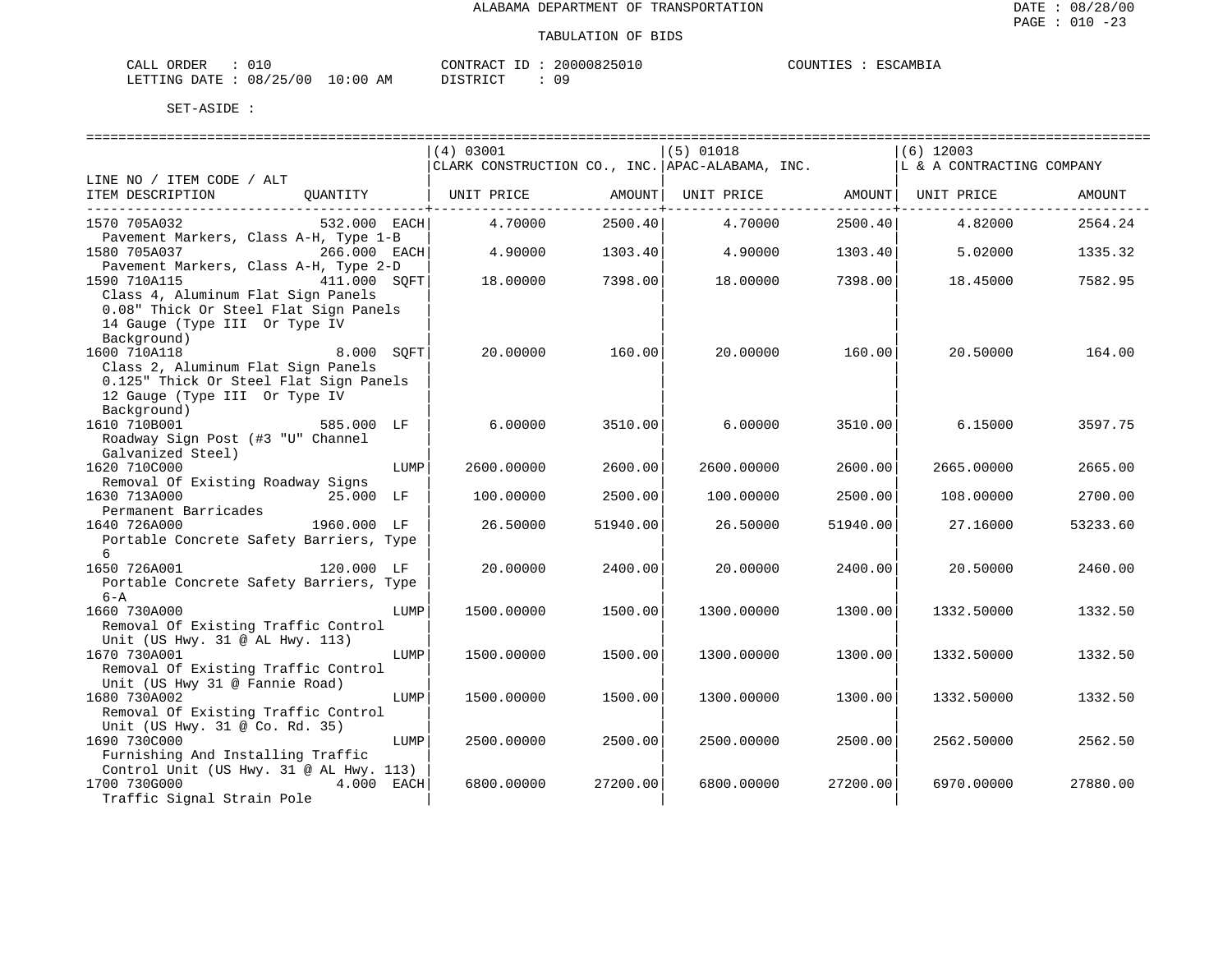| CALL ORDER                       |  |  |          |  | CONTRACT ID: 20000825010 | COUNTIES : ESCAMBIA |  |
|----------------------------------|--|--|----------|--|--------------------------|---------------------|--|
| LETTING DATE : 08/25/00 10:00 AM |  |  | DISTRICT |  | 09                       |                     |  |

| ========================                    |              |      |                                                 |          |             |          |                           |          |
|---------------------------------------------|--------------|------|-------------------------------------------------|----------|-------------|----------|---------------------------|----------|
|                                             |              |      | (4) 03001                                       |          | $(5)$ 01018 |          | $(6)$ 12003               |          |
|                                             |              |      | CLARK CONSTRUCTION CO., INC. APAC-ALABAMA, INC. |          |             |          | L & A CONTRACTING COMPANY |          |
| LINE NO / ITEM CODE / ALT                   |              |      |                                                 |          |             |          |                           |          |
| ITEM DESCRIPTION                            | QUANTITY     |      | UNIT PRICE                                      | AMOUNT   | UNIT PRICE  |          | AMOUNT  UNIT PRICE        | AMOUNT   |
| ____________________________                |              |      |                                                 |          |             |          |                           |          |
| 1710 730H000                                | 1340.000 LF  |      | 3.00000                                         | 4020.00  | 3.00000     | 4020.00  | 3.08000                   | 4127.20  |
| Loop Detector                               |              |      |                                                 |          |             |          |                           |          |
| 1720 7301000                                | 1680.000 LF  |      | 1.25000                                         | 2100.00  | 1,25000     | 2100.00  | 1.28000                   | 2150.40  |
| Shielded Loop Detector Home-Run Cable       |              |      |                                                 |          |             |          |                           |          |
| 1730 730J000                                | 7.000 EACH   |      | 106.00000                                       | 742.00   | 106.00000   | 742.00   | 108.65000                 | 760.55   |
| Loop Detector Amplifier                     |              |      |                                                 |          |             |          |                           |          |
| 1740 730K000<br>Traffic Signal Junction Box | 3.000 EACH   |      | 325.00000                                       | 975.00   | 325.00000   | 975.00   | 333.13000                 | 999.39   |
| 1750 730L000                                | 25.000 LF    |      | 4.00000                                         | 100.00   | 4.00000     | 100.00   | 4.10000                   | 102.50   |
| 3/4", Metallic, Conduit                     |              |      |                                                 |          |             |          |                           |          |
| 1760 730L002                                | 25.000 LF    |      | 4.85000                                         | 121.25   | 4.85000     | 121.25   | 4.97000                   | 124.25   |
| 1", Metallic, Conduit                       |              |      |                                                 |          |             |          |                           |          |
| 1770 730L003                                | 100.000 LF   |      | 2.00000                                         | 200.00   | 2.00000     | 200.00   | 2.05000                   | 205.00   |
| 1", Non-Metallic, Conduit                   |              |      |                                                 |          |             |          |                           |          |
| 1780 730L005                                | 260.000 LF   |      | 3.00000                                         | 780.00   | 3.00000     | 780.00   | 3.08000                   | 800.80   |
| 2", Non-Metallic, Conduit                   |              |      |                                                 |          |             |          |                           |          |
| 1790 730L007                                | 180.000 LF   |      | 6.00000                                         | 1080.00  | 6.00000     | 1080.00  | 6.15000                   | 1107.00  |
| 3", Non-Metallic, Conduit                   |              |      |                                                 |          |             |          |                           |          |
| 1800 730N000                                | 4.000 EACH   |      | 650.00000                                       | 2600.00  | 650.00000   | 2600.00  | 666.25000                 | 2665.00  |
| Luminaire Extension Assembly, 12 Foot       |              |      |                                                 |          |             |          |                           |          |
| 1810 730P001                                | 5.000 EACH   |      | 425.00000                                       | 2125.00  | 425.00000   | 2125.00  | 435.63000                 | 2178.15  |
| Vehicular Signal Head, 12 Inch 3 Section    |              |      |                                                 |          |             |          |                           |          |
| 1820 730P002                                | 1.000 EACH   |      | 700.00000                                       | 700.00   | 700.00000   | 700.00   | 717.50000                 | 717.50   |
| Vehicular Signal Head, 12 Inch 5 Section    |              |      |                                                 |          |             |          |                           |          |
| 1830 730R003                                | 1.000 EACH   |      | 9500.00000                                      | 9500.00  | 9500.00000  | 9500.00  | 9737.50000                | 9737.50  |
| Traffic Controller, Type III, 8 Phase       |              |      |                                                 |          |             |          |                           |          |
| 1840 740B000                                | 548.000 SOFT |      | 12.00000                                        | 6576.00  | 8.50000     | 4658.00  | 8.61000                   | 4718.28  |
| Construction Signs<br>1850 740D000          | 225.000      | EACH | 55.00000                                        | 12375.00 | 93.13000    | 20954.25 | 46.13000                  | 10379.25 |
| Channelizing Drums                          |              |      |                                                 |          |             |          |                           |          |
| 1860 740E000                                | 75.000       | EACH | 20.00000                                        | 1500.00  | 19.96000    | 1497.00  | 11,28000                  | 846.00   |
| Cones (36 Inches High)                      |              |      |                                                 |          |             |          |                           |          |
| 1870 740F002                                | 16.000       | EACH | 350.00000                                       | 5600.00  | 190.00000   | 3040.00  | 194.75000                 | 3116.00  |
| Barricades, Type III                        |              |      |                                                 |          |             |          |                           |          |
| 1880 7401005                                | 6.000        | EACH | 300.00000                                       | 1800.00  | 720.00000   | 4320.00  | 717.50000                 | 4305.00  |
| Warning Lights, Type B (Detachable Head)    |              |      |                                                 |          |             |          |                           |          |
| 1890 740L004                                | 150.000 EACH |      | 55.00000                                        | 8250.00  | 38.01000    | 5701.50  | 51.25000                  | 7687.50  |
| Vertical Panel Type II, Single-Sided        |              |      |                                                 |          |             |          |                           |          |
| 1900 740M000                                | 75.000 EACH  |      | 8.00000                                         | 600.00   | 13.30000    | 997.50   | 5.13000                   | 384.75   |
| Weight For Cone                             |              |      |                                                 |          |             |          |                           |          |
| 1910 741C010                                | 4.000 EACH   |      | 6000.00000                                      | 24000.00 | 5701.66000  | 22806.64 | 5125.00000                | 20500.00 |
| Portable Sequential Arrow And Chevron       |              |      |                                                 |          |             |          |                           |          |
| Sign Unit                                   |              |      |                                                 |          |             |          |                           |          |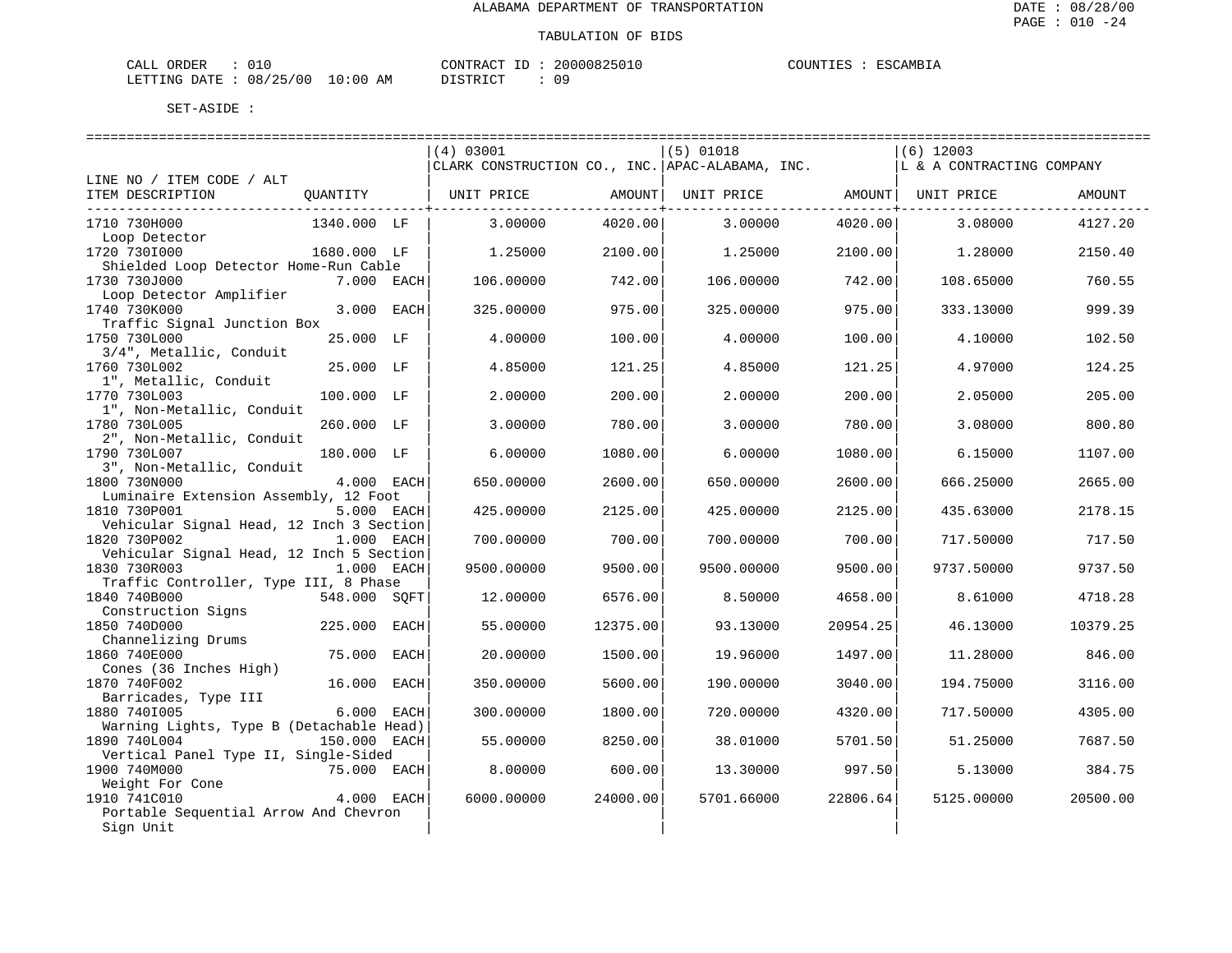| ORDER<br>CALL | 010                    | CONTRACT ID | 20000825010 | COUNTIES<br>ESCAMBIA |
|---------------|------------------------|-------------|-------------|----------------------|
| LETTING DATE  | $10:00$ AM<br>08/25/00 | DISTRICT    | 09          |                      |

|                                               |          |      | (4) 03001                                       |                | (5) 01018   |                 | $(6)$ 12003                |                 |  |
|-----------------------------------------------|----------|------|-------------------------------------------------|----------------|-------------|-----------------|----------------------------|-----------------|--|
|                                               |          |      | CLARK CONSTRUCTION CO., INC. APAC-ALABAMA, INC. |                |             |                 | LL & A CONTRACTING COMPANY |                 |  |
| LINE NO / ITEM CODE / ALT<br>ITEM DESCRIPTION | OUANTITY |      | UNIT PRICE                                      | AMOUNT         | UNIT PRICE  | AMOUNT          | UNIT PRICE                 | AMOUNT          |  |
| 1920 998A000                                  |          | LUMP | 0.00000                                         | 0.001          | 0.00000     | 0.001           | 25000.00000                | 25000.00        |  |
| Construction Fuel (Maximum Bid Limited        |          |      |                                                 |                |             |                 |                            |                 |  |
| To $$639,000.00)$                             |          |      |                                                 |                |             |                 |                            |                 |  |
| 1930 999 000<br>4500.000                      |          | HOUR | 0.80000                                         | 3600.001       | 0.80000     | 3600.001        | 0.80000                    | 3600.00         |  |
| Trainee Hours At 80 Cents Per Hour            |          |      |                                                 |                |             |                 |                            |                 |  |
| 1940 726D000<br>AA1 6.000 EACH                |          |      | 13300.00000                                     | 79800.001      | 13500.00000 | 81000.00        | 13632.50000                | 81795.00        |  |
| Portable Impact Attenuator Quadquard          |          |      |                                                 |                |             |                 |                            |                 |  |
| Model No. 0Z2405Y Unidirectional)             |          |      |                                                 |                |             |                 |                            |                 |  |
| 1950 726D001 AA2                              | 6.000    | EACH |                                                 |                |             |                 |                            |                 |  |
| Portable Impact Attenuator (TRACC)            |          |      |                                                 |                |             |                 |                            |                 |  |
| SECTION TOTALS                                |          |      |                                                 | \$9,529,025.57 |             | \$10,023,488.59 |                            | \$10,447,239.74 |  |
| CONTRACT TOTALS                               |          |      | S.                                              | 9,529,025.57   |             | \$10,023,488.59 |                            | \$10,447,239.74 |  |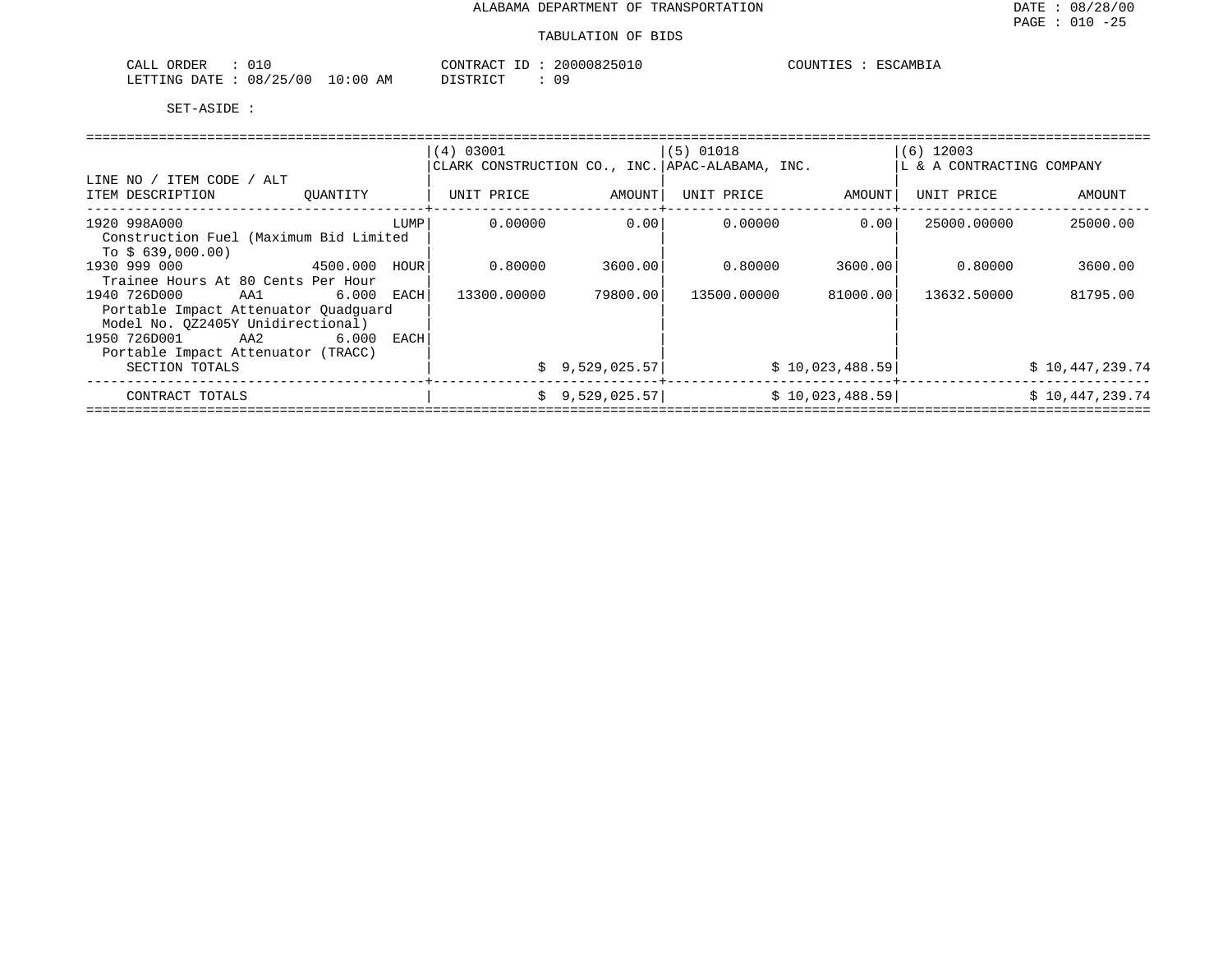# TABULATION OF BIDS

| ORDER<br>CALL | 010      |             | CONTRACT ID     | 20000825010 | COUNTIES | ESCAMBIA |
|---------------|----------|-------------|-----------------|-------------|----------|----------|
| LETTING DATE  | 08/25/00 | 10:00<br>AΜ | <b>DISTRICT</b> | 09          |          |          |

|                                          |                 |      | $(7)$ 01053                 |           |                              |  |        |
|------------------------------------------|-----------------|------|-----------------------------|-----------|------------------------------|--|--------|
|                                          |                 |      | ANDERSON COLUMBIA CO., INC. |           |                              |  |        |
| LINE NO / ITEM CODE / ALT                |                 |      |                             |           |                              |  |        |
| ITEM DESCRIPTION                         | QUANTITY        |      | UNIT PRICE                  | AMOUNT    | UNIT PRICE AMOUNT UNIT PRICE |  | AMOUNT |
| .<br>SECTION 0001<br>TOTAL               |                 |      |                             |           |                              |  |        |
|                                          |                 |      |                             |           |                              |  |        |
| 0010 201A000                             |                 | LUMP | 75000.00000                 | 75000.00  |                              |  |        |
| Clearing & Grubbing (Approximately 27    |                 |      |                             |           |                              |  |        |
| Acres)                                   |                 |      |                             |           |                              |  |        |
| 0020 206A000                             |                 | LUMP | 90000.00000                 | 90000.00  |                              |  |        |
| Removal Of Old Bridge, Station           |                 |      |                             |           |                              |  |        |
| 706+87.04                                |                 |      |                             |           |                              |  |        |
| 0030 206A001                             |                 | LUMP | 35000.00000                 | 35000.00  |                              |  |        |
| Removal Of Old Bridge, Station 714+65.64 |                 |      |                             |           |                              |  |        |
| 0040 206A002                             |                 | LUMP | 12000.00000                 | 12000.00  |                              |  |        |
| Removal Of Old Bridge, Station 35+37.52, |                 |      |                             |           |                              |  |        |
| $CR-35$                                  |                 |      |                             |           |                              |  |        |
| 0050 206B000                             |                 | LUMP | 10000.00000                 | 10000.00  |                              |  |        |
| Removal Of Old Box Culvert, Station      |                 |      |                             |           |                              |  |        |
| $573 + 00$                               |                 |      |                             |           |                              |  |        |
| 0060 206D001                             | 759.000 LF      |      | 2.00000                     | 1518.00   |                              |  |        |
| Removing Guardrail                       |                 |      |                             |           |                              |  |        |
| 0070 210A000                             | 132418.000 CYIP |      | 2.50000                     | 331045.00 |                              |  |        |
| Unclassified Excavation                  |                 |      |                             |           |                              |  |        |
| 0080 210C000                             | 10788.000 CYIP  |      | 4.00000                     | 43152.00  |                              |  |        |
| Muck Excavation                          |                 |      |                             |           |                              |  |        |
| 0090 210D013                             | 211425.000 CYIP |      | 3.30000                     | 697702.50 |                              |  |        |
| Borrow Excavation $(A-4(0))$ or Better)  |                 |      |                             |           |                              |  |        |
| 0100 214A000                             | 7664.000 CUYD   |      | 4.00000                     | 30656.00  |                              |  |        |
| Structure Excavation                     |                 |      |                             |           |                              |  |        |
| 0110 214B000                             | 1020.000 CUYD   |      | 15.00000                    | 15300.00  |                              |  |        |
| Foundation Backfill, Local               |                 |      |                             |           |                              |  |        |
| 0120 214B001                             | 364.000 CUYD    |      | 36.00000                    | 13104.00  |                              |  |        |
| Foundation Backfill, Commercial          |                 |      |                             |           |                              |  |        |
| 0130 215A000                             | 1115.000        | CUYD | 36.00000                    | 40140.00  |                              |  |        |
| Unclassified Bridge Excavation           |                 |      |                             |           |                              |  |        |
| 0140 215B000                             |                 | LUMP | 110000.00000                | 110000.00 |                              |  |        |
| Cofferdams Or Sheeting And Shoring,      |                 |      |                             |           |                              |  |        |
| Sta. 708+90.37                           |                 |      |                             |           |                              |  |        |
| 0150 215B001                             |                 | LUMP | 110000.00000                | 110000.00 |                              |  |        |
| Cofferdams Or Sheeting And Shoring,      |                 |      |                             |           |                              |  |        |
| Station 709+29.6299                      |                 |      |                             |           |                              |  |        |
| 0160 230A000                             | 183.000 RBST    |      | 200.00000                   | 36600.00  |                              |  |        |
| Roadbed Processing                       |                 |      |                             |           |                              |  |        |
| 0170 250B000                             | 200.000 CUYD    |      | 100.00000                   | 20000.00  |                              |  |        |
| Treatment Of Hydrocarbon Contaminated    |                 |      |                             |           |                              |  |        |
| Soil (Specialty Item)                    |                 |      |                             |           |                              |  |        |
|                                          |                 |      |                             |           |                              |  |        |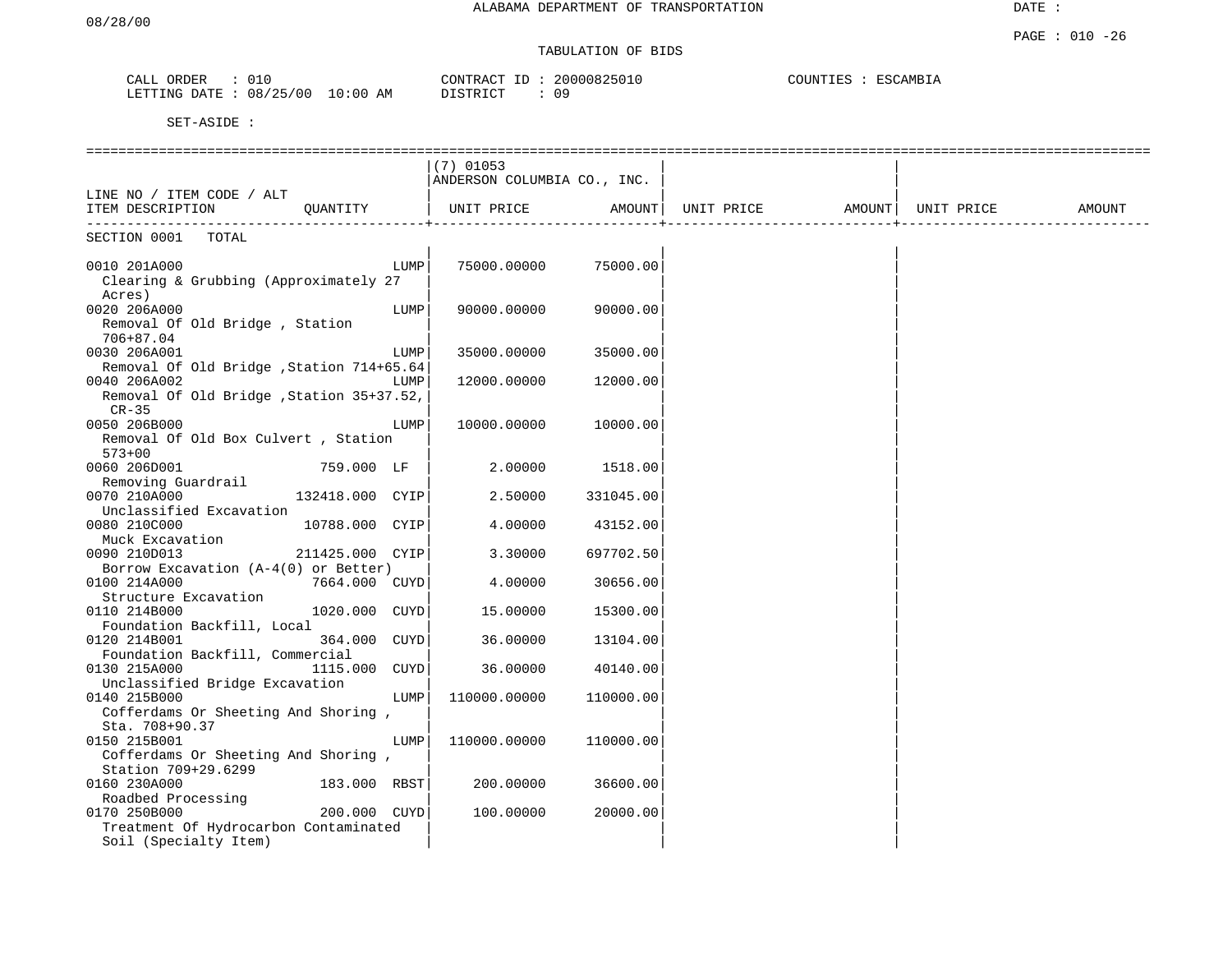| ORDER<br>CALL                          | 20000825010<br>CONTRACT ID | COUNTIES<br>ESCAMBIA |
|----------------------------------------|----------------------------|----------------------|
| : 08/25/00<br>10:00 AM<br>LETTING DATE | 09<br>ידי איד פידי פידי    |                      |

|                                                                              |                | $(7)$ 01053                 |           |  |        |
|------------------------------------------------------------------------------|----------------|-----------------------------|-----------|--|--------|
| LINE NO / ITEM CODE / ALT                                                    |                | ANDERSON COLUMBIA CO., INC. |           |  |        |
| ITEM DESCRIPTION CUANTITY   UNIT PRICE AMOUNT  UNIT PRICE AMOUNT  UNIT PRICE |                |                             |           |  | AMOUNT |
|                                                                              |                |                             |           |  |        |
| 0180 250C000                                                                 | 5.000 EACH     | 6000.00000                  | 30000.00  |  |        |
| Underground Storage Tank Removal                                             |                |                             |           |  |        |
| (Specialty Item)                                                             |                |                             |           |  |        |
| 0190 301A214                                                                 | 1200.000 SYCP  | 12.00000                    | 14400.00  |  |        |
| Soil Aggregate Base Course, Type C,                                          |                |                             |           |  |        |
| Road Mixed, 4" Compacted Thickness                                           |                |                             |           |  |        |
| 0200 301A220                                                                 | 11417.000 SYCP | 5.00000                     | 57085.00  |  |        |
| Soil Aggregate Base Course, Type C,                                          |                |                             |           |  |        |
| Road Mixed, 5.5" Compacted Thickness                                         |                |                             |           |  |        |
| 0210 301A222<br>184540.000 SYCP                                              |                | 5.30000                     | 978062.00 |  |        |
| Soil Aggregate Base Course, Type C,                                          |                |                             |           |  |        |
| Road Mixed, 6" Compacted Thickness                                           |                | 0.40000                     |           |  |        |
| 0220 401A000<br>Bituminous Treatment A                                       | 76534.000 SYCP |                             | 30613.60  |  |        |
| 11538.000 SYCP<br>0230 401B100                                               |                | 1.30000                     | 14999.40  |  |        |
| Bituminous Treatment E (With Polymer                                         |                |                             |           |  |        |
| Additive)                                                                    |                |                             |           |  |        |
| 0240 405A000                                                                 | 2579.000 GAL   | 1,30000                     | 3352.70   |  |        |
| Tack Coat                                                                    |                |                             |           |  |        |
| 0250 408A052                                                                 | 3069.000 SY    | 4.00000                     | 12276.00  |  |        |
| Planing Existing Pavement                                                    |                |                             |           |  |        |
| (Approximately 1.10" Thru 2.0" Thick)                                        |                |                             |           |  |        |
| 0260 410B000 1.000 EACH                                                      |                | 5000.00000                  | 5000.00   |  |        |
| State Furnished Profilograph                                                 |                |                             |           |  |        |
| 0270 429A260                                                                 | 4455.000 TON   | 54.00000                    | 240570.00 |  |        |
| Improved Bituminous Concrete Wearing                                         |                |                             |           |  |        |
| Surface Layer, 1/2" Maximum Aggregate                                        |                |                             |           |  |        |
| Size Mix, ESAL Range D                                                       |                |                             |           |  |        |
| 0280 429B261                                                                 | 18598.000 TON  | 50.00000                    | 929900.00 |  |        |
| Improved Bituminous Concrete Binder                                          |                |                             |           |  |        |
| Layer, 1" Maximum Aggregate Size Mix,                                        |                |                             |           |  |        |
| ESAL Range D                                                                 |                |                             |           |  |        |
| 0290 429B265                                                                 | 50.000 TON     | 100.00000                   | 5000.00   |  |        |
| Improved Bituminous Concrete Binder                                          |                |                             |           |  |        |
| Layer, Patching, 1" Maximum Aggregate<br>Size Mix, ESAL Range D              |                |                             |           |  |        |
| 0300 429B269                                                                 | 2262.000 TON   | 52.00000                    | 117624.00 |  |        |
| Improved Bituminous Concrete Binder                                          |                |                             |           |  |        |
| Layer, Leveling, 1" Maximum Aggregate                                        |                |                             |           |  |        |
| Size Mix, ESAL Range D                                                       |                |                             |           |  |        |
| 0310 429C260                                                                 | 13387.000 TON  | 48.00000                    | 642576.00 |  |        |
| Improved Bituminous Concrete Base Layer,                                     |                |                             |           |  |        |
| 1" Maximum Aggregate Size Mix, ESAL                                          |                |                             |           |  |        |
| Range D                                                                      |                |                             |           |  |        |
|                                                                              |                |                             |           |  |        |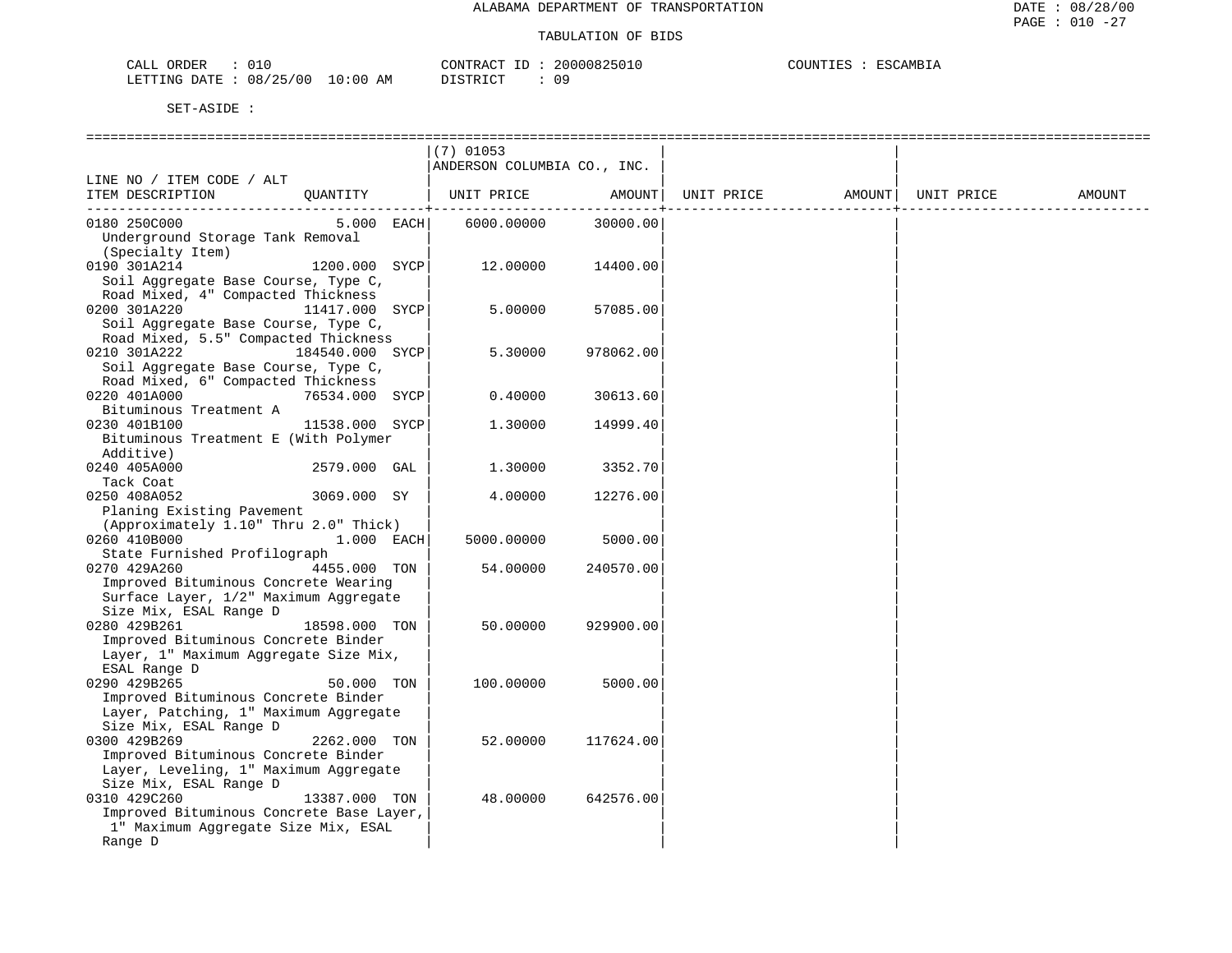| CALL ORDER              |          | CONTRACT ID | 20000825010 | COUNTIES | ESCAMBIA |
|-------------------------|----------|-------------|-------------|----------|----------|
| LETTING DATE : 08/25/00 | 10:00 AM | DISTRICT    | በ 9         |          |          |

|                                          |               |      | $(7)$ 01053                 |           |            |                    |        |
|------------------------------------------|---------------|------|-----------------------------|-----------|------------|--------------------|--------|
|                                          |               |      | ANDERSON COLUMBIA CO., INC. |           |            |                    |        |
| LINE NO / ITEM CODE / ALT                |               |      |                             |           |            |                    |        |
| ITEM DESCRIPTION                         | OUANTITY      |      | UNIT PRICE AMOUNT           |           | UNIT PRICE | AMOUNT  UNIT PRICE | AMOUNT |
|                                          |               |      |                             | .         |            |                    |        |
| 0320 430B040                             | 1800.000 TCIP |      | 30.00000                    | 54000.00  |            |                    |        |
| Aggregate Surfacing (Crushed Aggregate   |               |      |                             |           |            |                    |        |
| Base, Type B)                            |               |      |                             |           |            |                    |        |
| 0330 502A000                             | 299329.000 LB |      | 0.44000                     |           |            |                    |        |
|                                          |               |      |                             | 131704.76 |            |                    |        |
| Steel Reinforcement                      |               |      |                             |           |            |                    |        |
| 0340 502B001                             |               | LUMP | 50000.00000                 | 50000.00  |            |                    |        |
| Steel Reinforcement For Bridge           |               |      |                             |           |            |                    |        |
| Superstructure, Station 709+10, Left     |               |      |                             |           |            |                    |        |
| Lane, Approximately 117000 Lbs.          |               |      |                             |           |            |                    |        |
| 0350 502B002                             |               | LUMP | 50000.00000                 | 50000.00  |            |                    |        |
| Steel Reinforcement For Bridge           |               |      |                             |           |            |                    |        |
| Superstructure, Station 709+10, Right    |               |      |                             |           |            |                    |        |
| Lane, Approximately 117000 Lbs.          |               |      |                             |           |            |                    |        |
| 0360 505A002                             | 2.000 EACH    |      | 2500.00000                  | 5000.00   |            |                    |        |
| Steel Test Piles (HP 12x53)              |               |      |                             |           |            |                    |        |
|                                          | 2.000 EACH    |      |                             |           |            |                    |        |
| 0370 505A019                             |               |      | 14000.00000                 | 28000.00  |            |                    |        |
| Concrete Test Piles (24 Inches Square)   |               |      |                             |           |            |                    |        |
| 0380 505B049                             | 2.000 EACH    |      | 16000.00000                 | 32000.00  |            |                    |        |
| Static Loading Tests (24 Inches Square)  |               |      |                             |           |            |                    |        |
| 0390 505B057                             | 2.000 EACH    |      | 2600.00000                  | 5200.00   |            |                    |        |
| Static Loading Tests (HP 12x53)          |               |      |                             |           |            |                    |        |
| 0400 505C002                             | 3100.000 LF   |      | 26.00000                    | 80600.00  |            |                    |        |
| Steel Piling (HP 12x53)                  |               |      |                             |           |            |                    |        |
| 0410 505C019                             | 4020.000 LF   |      | 92.00000                    | 369840.00 |            |                    |        |
| Concrete Piling (24 Inches Square)       |               |      |                             |           |            |                    |        |
| 0420 5051000                             | 5270.000 SOFT |      | 14.00000                    | 73780.00  |            |                    |        |
| Temporary Steel Sheet Piling             |               |      |                             |           |            |                    |        |
| 0430 508A000                             | 20740.000 LB  |      | 1.50000                     | 31110.00  |            |                    |        |
| Structural Steel                         |               |      |                             |           |            |                    |        |
|                                          | 1073.000 CUYD |      | 470.00000                   |           |            |                    |        |
| 0440 510A000                             |               |      |                             | 504310.00 |            |                    |        |
| Bridge Substructure Concrete, Class A    |               |      |                             |           |            |                    |        |
| 0450 510C052                             |               | LUMP | 230000.00000                | 230000.00 |            |                    |        |
| Bridge Concrete Superstructure, Station  |               |      |                             |           |            |                    |        |
| 709+10, Left Lane, Approximately 488 Cu. |               |      |                             |           |            |                    |        |
| Yds.                                     |               |      |                             |           |            |                    |        |
| 0460 510C053                             |               | LUMP | 230000.00000                | 230000.00 |            |                    |        |
| Bridge Concrete Superstructure,          |               |      |                             |           |            |                    |        |
| Station 709+10, Right Lane,              |               |      |                             |           |            |                    |        |
| Approximately 488 Cu. Yd.                |               |      |                             |           |            |                    |        |
| 0470 510E000                             | 3200.000 SOYD |      | 5.00000                     | 16000.00  |            |                    |        |
| Grooving Concrete Bridge Decks           |               |      |                             |           |            |                    |        |
|                                          |               |      |                             |           |            |                    |        |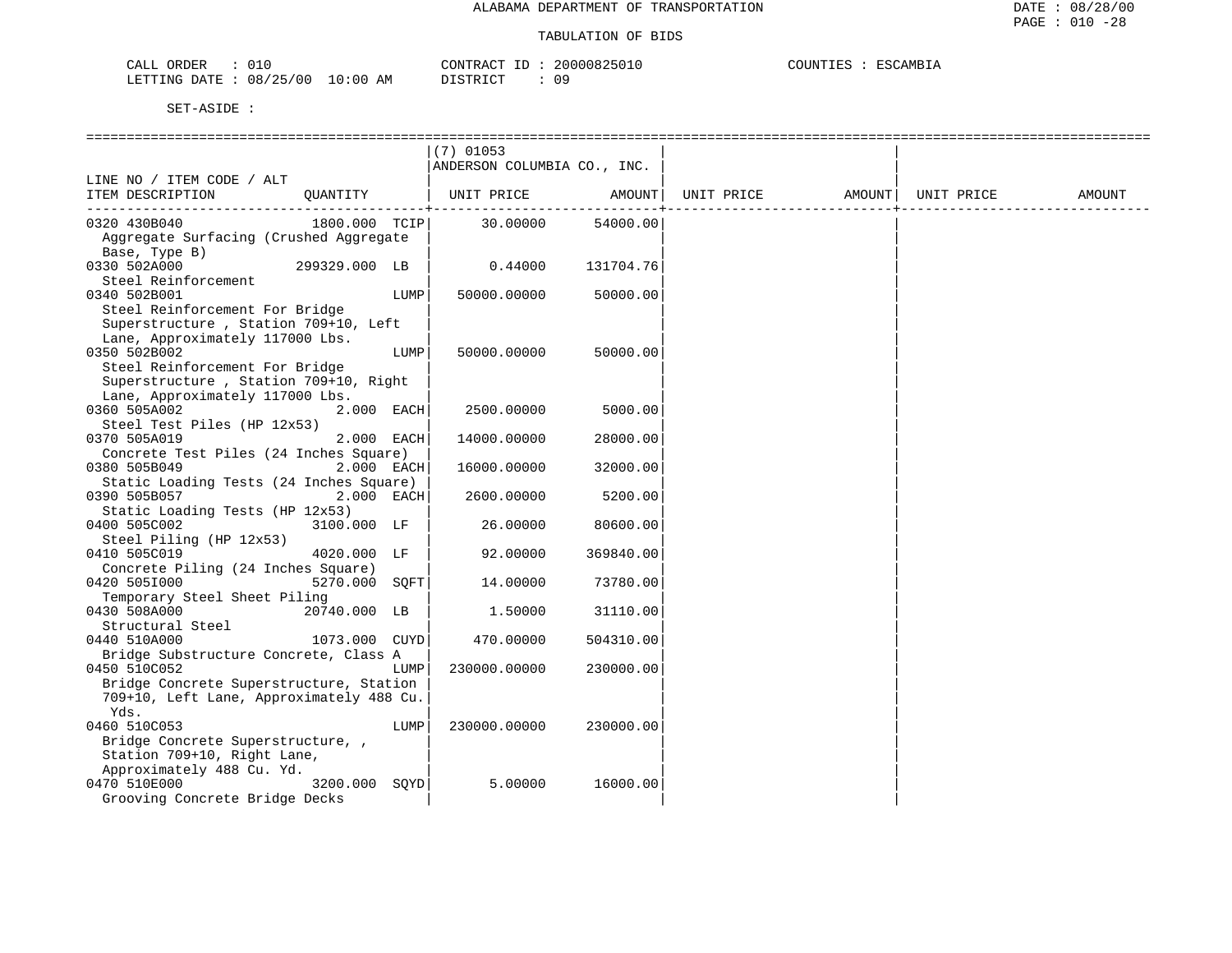| CALL<br>ORDER |          |             | CONTRACT      | 20000825010 | COUNTIES | ESCAMBIA |
|---------------|----------|-------------|---------------|-------------|----------|----------|
| LETTING DATE  | 08/25/00 | 10:00<br>AΜ | DISTRICT<br>. | 09          |          |          |

|                                        | $(7)$ 01053                 |           |            |        |            |        |
|----------------------------------------|-----------------------------|-----------|------------|--------|------------|--------|
|                                        | ANDERSON COLUMBIA CO., INC. |           |            |        |            |        |
| LINE NO / ITEM CODE / ALT              |                             |           |            |        |            |        |
| ITEM DESCRIPTION<br>OUANTITY           | UNIT PRICE                  | AMOUNT    | UNIT PRICE | AMOUNT | UNIT PRICE | AMOUNT |
|                                        |                             |           |            |        |            |        |
| 0480 511A001<br>120.000 EACH           | 50.00000                    | 6000.00   |            |        |            |        |
| Elastomeric Bearings, Type 2           |                             |           |            |        |            |        |
| 0490 513B005<br>4740.000 LF            | 77.00000                    | 364980.00 |            |        |            |        |
| Pretensioned-Prestressed Concrete      |                             |           |            |        |            |        |
| Girders, Type III (Specialty Item)     |                             |           |            |        |            |        |
| 0500 524A011<br>770.000 CUYD           | 300.00000                   | 231000.00 |            |        |            |        |
| Culvert Concrete (Cast In Place)       |                             |           |            |        |            |        |
| 0510 530A001<br>2447.000 LF            | 28.00000                    | 68516.00  |            |        |            |        |
| 18" Roadway Pipe (Class 3 R.C.)        |                             |           |            |        |            |        |
| 0520 530A002<br>452.000 LF             | 38.00000                    | 17176.00  |            |        |            |        |
| 24" Roadway Pipe (Class 3 R.C.)        |                             |           |            |        |            |        |
| 0530 530A003<br>265.000 LF             | 55.00000                    | 14575.00  |            |        |            |        |
| 30" Roadway Pipe (Class 3 R.C.)        |                             |           |            |        |            |        |
| 0540 530A006<br>290.000 LF             | 102.00000                   | 29580.00  |            |        |            |        |
| 48" Roadway Pipe (Class 3 R.C.)        |                             |           |            |        |            |        |
| 0550 530A800<br>22.000 LF              | 45.00000                    | 990.00    |            |        |            |        |
| 15" Roadway Pipe (14 Gauge C.C.S.)     |                             |           |            |        |            |        |
| (Stack Pipe) (No Bedding Required)     |                             |           |            |        |            |        |
| 0560 530B005<br>82.000 LF              | 107.00000                   | 8774.00   |            |        |            |        |
| 51" Span, 31" Rise Roadway Pipe (Class |                             |           |            |        |            |        |
| 3 R.C.)                                |                             |           |            |        |            |        |
| 0570 530B007<br>261.000 LF             | 144.00000                   | 37584.00  |            |        |            |        |
| 65" Span, 40" Rise Roadway Pipe (Class |                             |           |            |        |            |        |
| 3 R.C.)                                |                             |           |            |        |            |        |
| 0580 535A031<br>289.000 LF             | 23.00000                    | 6647.00   |            |        |            |        |
| 18" Side Drain Pipe (P.C.)             |                             |           |            |        |            |        |
| 0590 535A032<br>100.000 LF             | 24.00000                    | 2400.00   |            |        |            |        |
| 24" Side Drain Pipe (P.C.)             |                             |           |            |        |            |        |
| 0600 535A070<br>42.000 LF              | 78.00000                    | 3276.00   |            |        |            |        |
| 30" Side Drain Pipe (Class 2 R.C.)     |                             |           |            |        |            |        |
| 0610 535A341<br>30.000 LF              | 22.00000                    | 660.00    |            |        |            |        |
| 18" Side Drain Pipe (P.C.)(Extension)  |                             |           |            |        |            |        |
| 0620 535B069<br>32.000 LF              | 42.00000                    | 1344.00   |            |        |            |        |
| 29" Span, 18" Rise Side Drain Pipe     |                             |           |            |        |            |        |
| (Class 2 R.C.)                         |                             |           |            |        |            |        |
| 0630 535B071<br>49.000 LF              | 117.00000                   | 5733.00   |            |        |            |        |
| 44" Span, 27" Rise Side Drain Pipe     |                             |           |            |        |            |        |
| (Class 2 R.C.)                         |                             |           |            |        |            |        |
| 0640 535B073<br>77.000 LF              | 106.00000                   | 8162.00   |            |        |            |        |
| 59" Span, 36" Rise Side Drain Pipe     |                             |           |            |        |            |        |
| (Class 2 R.C.)                         |                             |           |            |        |            |        |
|                                        |                             |           |            |        |            |        |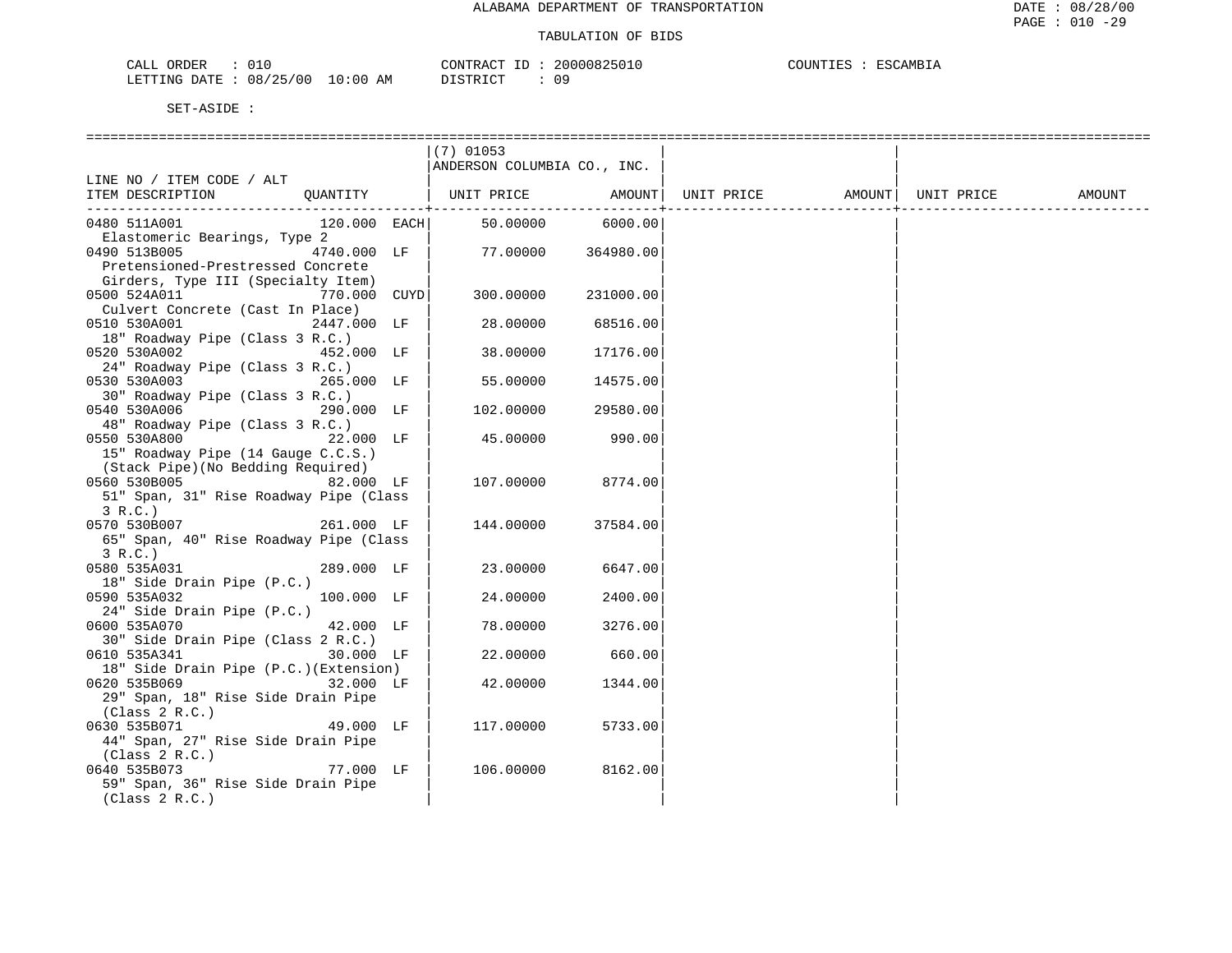| CALL<br>ORDER                           | 20000825010<br>CONTRACT<br>.25011 | COUNTIES<br>.ILLY |
|-----------------------------------------|-----------------------------------|-------------------|
| 08/25/00<br>10:00<br>LETTING DATF<br>AM | <u>חומת החומד ר</u><br>ה ר<br>.   |                   |

|                                                                                    |              | $(7)$ 01053<br>ANDERSON COLUMBIA CO., INC. |            |                                |  |        |
|------------------------------------------------------------------------------------|--------------|--------------------------------------------|------------|--------------------------------|--|--------|
| LINE NO / ITEM CODE / ALT<br>QUANTITY   UNIT PRICE AMOUNT <br>ITEM DESCRIPTION     |              |                                            |            | UNIT PRICE AMOUNT   UNIT PRICE |  | AMOUNT |
| 0650 535B074<br>65" Span, 40" Rise Side Drain Pipe<br>(Class 2 R.C.)               | $58.000$ LF  | 161.00000                                  | 9338.00    |                                |  |        |
| 0660 535B075<br>110.000 LF<br>73" Span, 45" Rise Side Drain Pipe<br>(Class 2 R.C.) |              | 168.00000                                  | 18480.00   |                                |  |        |
| 0670 600A000<br>Mobilization                                                       |              | LUMP  1000000.00000                        | 1000000.00 |                                |  |        |
| 0680 602A000<br>110.000 EACH<br>Right Of Way Markers                               |              | 52.00000                                   | 5720.00    |                                |  |        |
| 0690 605B000<br>Special Underdrain Outlet, Type A                                  | $1.000$ EACH | 530.00000                                  | 530.00     |                                |  |        |
| 280.000 LF<br>0700 605D000<br>Special Drain (Aggregate Filled)                     |              | 13.00000                                   | 3640.00    |                                |  |        |
| 0710 606A000<br>5000.000 LF<br>6" Underdrain Pipe                                  |              | 10.00000                                   | 50000.00   |                                |  |        |
| 9850.000 TON<br>0720 610C001<br>Loose Riprap, Class 2                              |              | 29.00000                                   | 285650.00  |                                |  |        |
| 41942.000 SOYD<br>0730 610D003<br>Filter Blanket, Geotextile                       |              | 3.00000                                    | 125826.00  |                                |  |        |
| 2896.000 CUYD<br>0740 614A000<br>AU ULANTER<br>Slope Paving                        |              | 200.00000                                  | 579200.00  |                                |  |        |
| 0750 619A002<br>10.000 EACH<br>18" Roadway Pipe End Treatment, Class 1             |              | 500.00000                                  | 5000.00    |                                |  |        |
| 0760 619A003<br>24" Roadway Pipe End Treatment, Class 1                            | 8.000 EACH   | 600.00000                                  | 4800.00    |                                |  |        |
| 0770 619A004<br>30" Roadway Pipe End Treatment, Class 1                            | 4.000 EACH   | 875.00000                                  | 3500.00    |                                |  |        |
| 11.000 EACH<br>0780 619A101<br>18" Side Drain Pipe End Treatment,<br>Class 1       |              | 500.00000                                  | 5500.00    |                                |  |        |
| 0790 619A102<br>24" Side Drain Pipe End Treatment,<br>Class 1                      | 4.000 EACH   | 600.00000                                  | 2400.00    |                                |  |        |
| 0800 619A103<br>30" Side Drain Pipe End Treatment,<br>Class 1                      | 2.000 EACH   | 875.00000                                  | 1750.00    |                                |  |        |
| 0810 619A231<br>48" Roadway Pipe End Treatment, Class 2<br>(Double Line)           | 2.000 EACH   | 3800.00000                                 | 7600.00    |                                |  |        |
| 0820 619B070<br>51" Span, 31" Rise Roadway Pipe End<br>Treatment, Class 2          | 2.000 EACH   | 1800.00000                                 | 3600.00    |                                |  |        |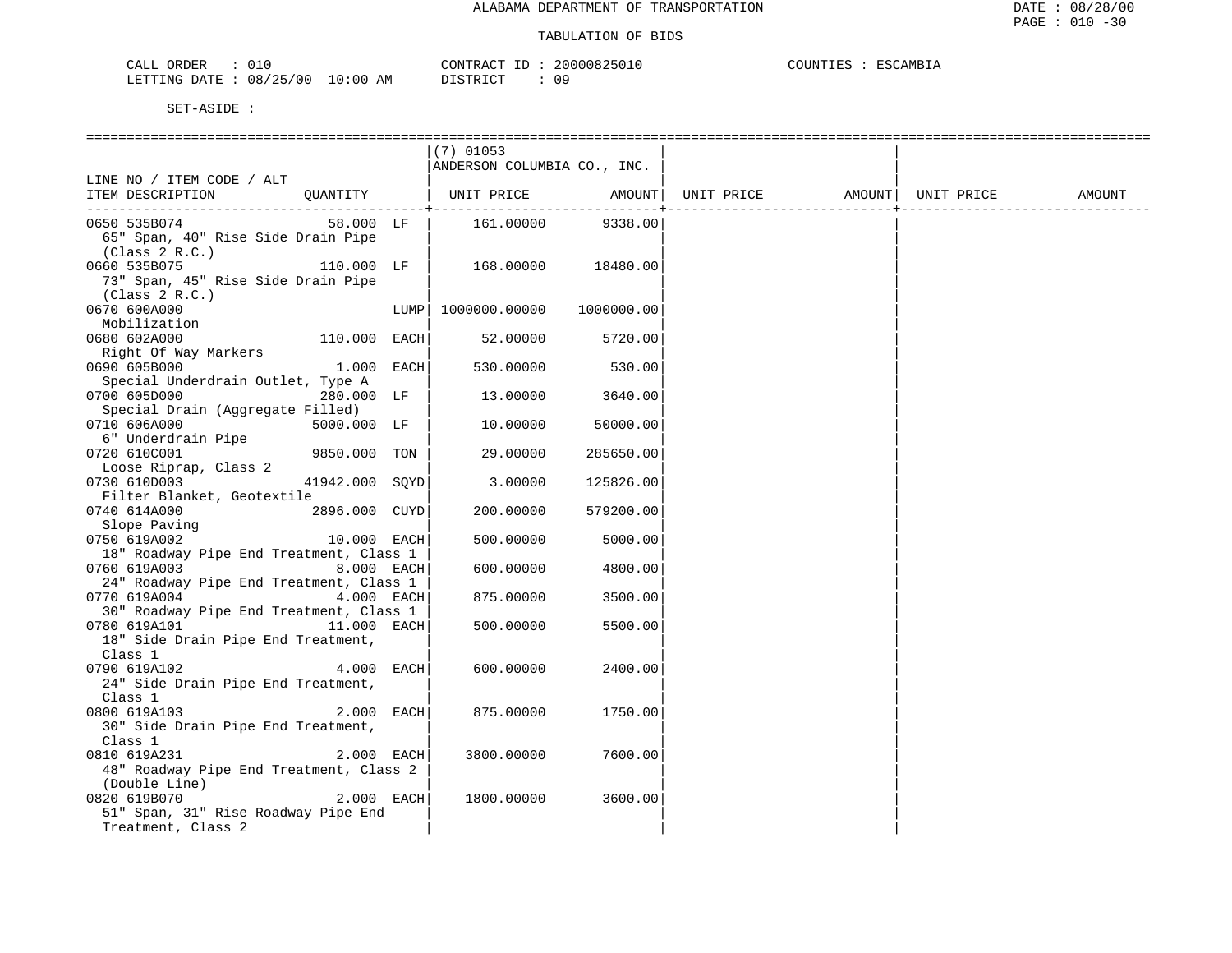| CALL<br>ORDER<br>∪⊥∪     | CONTRACT                            | 20000825010 | COUNTIES<br>ESCAMBIA |
|--------------------------|-------------------------------------|-------------|----------------------|
| 08/25/00<br>LETTING DATE | 10:00<br>DISTRICT<br>ΆM<br>ມ⊥ມ⊥ນ⊥∪⊥ | ΩC          |                      |

|                                        |              | $(7)$ 01053                 |                     |            |                     |        |
|----------------------------------------|--------------|-----------------------------|---------------------|------------|---------------------|--------|
|                                        |              | ANDERSON COLUMBIA CO., INC. |                     |            |                     |        |
| LINE NO / ITEM CODE / ALT              |              |                             |                     |            |                     |        |
| ITEM DESCRIPTION                       | QUANTITY     | UNIT PRICE                  | AMOUNT              | UNIT PRICE | AMOUNT   UNIT PRICE | AMOUNT |
| ---------------------------            | $4.000$ EACH |                             |                     |            |                     |        |
| 0830 619B072                           |              |                             | 3000.00000 12000.00 |            |                     |        |
| 65" Span, 40" Rise Roadway Pipe End    |              |                             |                     |            |                     |        |
| Treatment, Class 2                     |              |                             |                     |            |                     |        |
| 0840 619B117                           | 2.000 EACH   | 600.00000                   | 1200.00             |            |                     |        |
| 29" Span, 18" Rise Side Drain Pipe End |              |                             |                     |            |                     |        |
| Treatment, Class 1                     |              |                             |                     |            |                     |        |
| 0850 619B119                           | 2.000 EACH   | 875.00000                   | 1750.00             |            |                     |        |
| 44" Span, 27" Rise Side Drain Pipe End |              |                             |                     |            |                     |        |
| Treatment, Class 1                     |              |                             |                     |            |                     |        |
| 0860 619B146                           | 2.000 EACH   | 2600.00000                  | 5200.00             |            |                     |        |
| 59" Span, 36" Rise Side Drain Pipe End |              |                             |                     |            |                     |        |
| Treatment, Class 2                     |              |                             |                     |            |                     |        |
| 0870 619B147                           | 2.000 EACH   | 2600.00000                  | 5200.00             |            |                     |        |
| 65" Span, 40" Rise Side Drain Pipe End |              |                             |                     |            |                     |        |
| Treatment, Class 2                     |              |                             |                     |            |                     |        |
| 0880 619B149                           | 4.000 EACH   | 3000.00000                  | 12000.00            |            |                     |        |
| 73" Span, 45" Rise Side Drain Pipe End |              |                             |                     |            |                     |        |
| Treatment, Class 2                     |              |                             |                     |            |                     |        |
| 0890 620A000                           | 1.000 CUYD   | 1000.00000                  | 1000.00             |            |                     |        |
| Minor Structure Concrete               |              |                             |                     |            |                     |        |
| 0900 621A000                           | 4.000 EACH   | 2200.00000                  | 8800.00             |            |                     |        |
| Junction Boxes, Type 1, 1P Or 5        |              |                             |                     |            |                     |        |
| 0910 621A005                           | 5.000 EACH   | 2200.00000                  | 11000.00            |            |                     |        |
| Junction Boxes, Type 1                 |              |                             |                     |            |                     |        |
| 0920 621A016                           | 1.000 EACH   | 3000.00000                  | 3000.00             |            |                     |        |
| Junction Boxes, Type 4, 1P Or 5        |              |                             |                     |            |                     |        |
| 0930 621B000                           | 5.000 EACH   | 500.00000                   | 2500.00             |            |                     |        |
| Junction Box Units, Type 1, 1P Or 5    |              |                             |                     |            |                     |        |
| 0940 621B005                           | 2.000 EACH   | 500.00000                   | 1000.00             |            |                     |        |
| Junction Box Units, Type 1             |              |                             |                     |            |                     |        |
| 0950 621C015                           | 5.000 EACH   | 2200.00000                  | 11000.00            |            |                     |        |
| Inlets, Type S1 Or S3 (1 Wing)         |              |                             |                     |            |                     |        |
| 0960 621C017                           | 2.000 EACH   | 2200.00000                  | 4400.00             |            |                     |        |
| Inlets, Type S1 Or S3 (2 Wing)         |              |                             |                     |            |                     |        |
| 0970 621C020                           | 10.000 EACH  | 2000.00000                  | 20000.00            |            |                     |        |
| Inlets, Type Y                         |              |                             |                     |            |                     |        |
| 0980 621C027                           | 1.000 EACH   | 2000.00000                  | 2000.00             |            |                     |        |
| Inlets, Type C                         |              |                             |                     |            |                     |        |
| 0990 621D015                           | 8.000 EACH   | 500.00000                   | 4000.00             |            |                     |        |
| Inlet Units, Type S1 Or S3             |              |                             |                     |            |                     |        |
| 1000 621D019                           | 9.000 EACH   | 500.00000                   | 4500.00             |            |                     |        |
| Inlet Units, Type Y                    |              |                             |                     |            |                     |        |
|                                        |              |                             |                     |            |                     |        |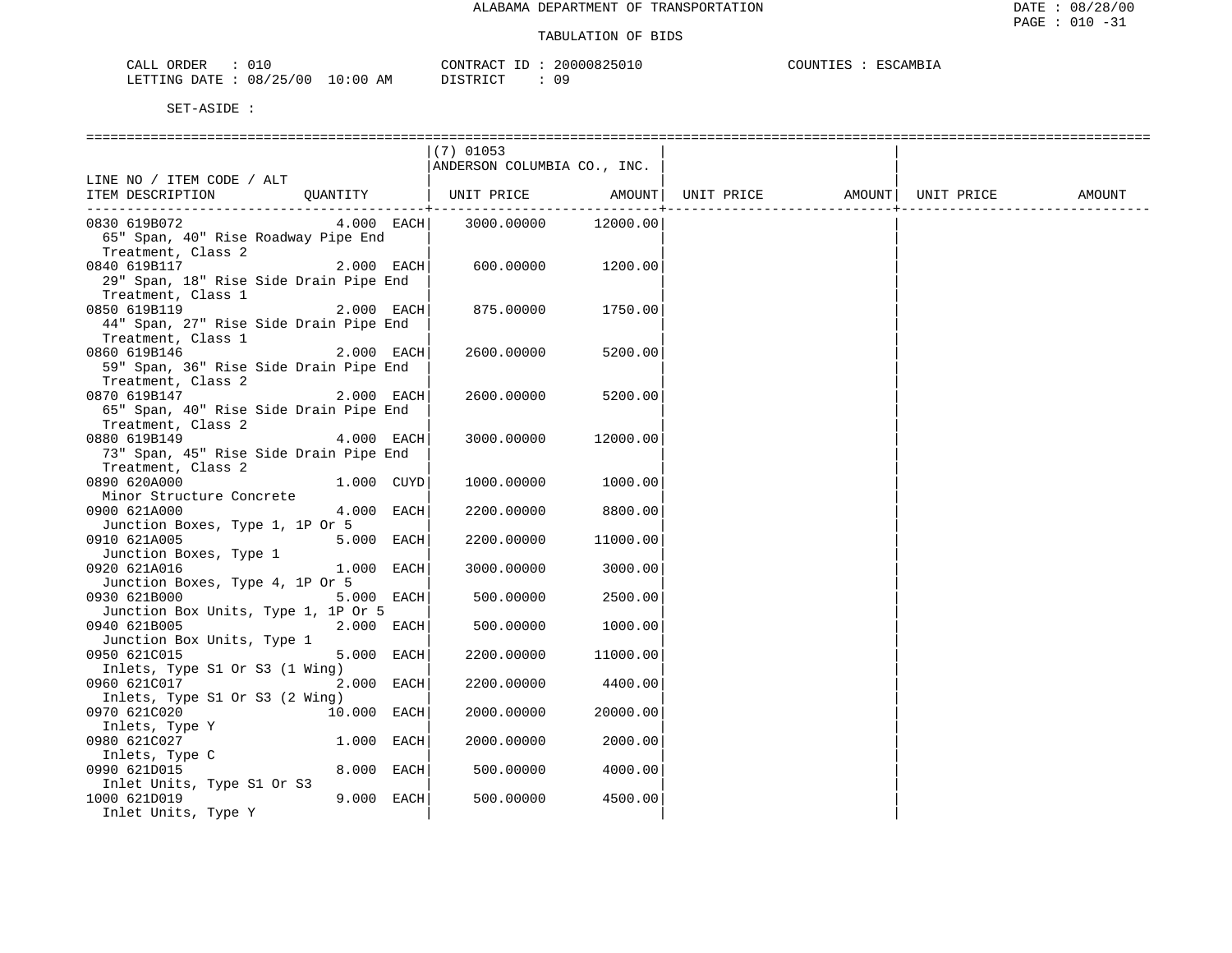| CALL ORDER   |            |            | CONTRACT ID | 20000825010 | COUNTIES : | ESCAMBIA |
|--------------|------------|------------|-------------|-------------|------------|----------|
| LETTING DATE | : 08/25/00 | $10:00$ AM | DISTRICT    |             |            |          |

|                                       |                | $(7)$ 01053                 |           |                                |  |        |
|---------------------------------------|----------------|-----------------------------|-----------|--------------------------------|--|--------|
|                                       |                | ANDERSON COLUMBIA CO., INC. |           |                                |  |        |
| LINE NO / ITEM CODE / ALT             |                |                             |           |                                |  |        |
| ITEM DESCRIPTION                      | QUANTITY       | UNIT PRICE                  | AMOUNT    | UNIT PRICE AMOUNT   UNIT PRICE |  | AMOUNT |
|                                       |                |                             |           |                                |  |        |
| 1010 621G005                          | 1.000 EACH     | 500.00000                   | 500.00    |                                |  |        |
| Inlet Grates, Type B                  |                |                             |           |                                |  |        |
| 1020 623A000<br>Concrete Gutter       | 272.000 LF     | 10.00000                    | 2720.00   |                                |  |        |
| 1030 623C000                          | 2067.000 LF    | 10.00000                    | 20670.00  |                                |  |        |
| Combination Curb & Gutter, Type C     |                |                             |           |                                |  |        |
| 1040 630A000                          | 5300.000 LF    | 11.00000                    | 58300.00  |                                |  |        |
| Steel Beam Guardrail, Class A, Type 1 |                |                             |           |                                |  |        |
| 1050 630C001                          | 2.000 EACH     | 550.00000                   | 1100.00   |                                |  |        |
| Guardrail End Anchor, Type 8          |                |                             |           |                                |  |        |
| 1060 630C003                          | 4.000 EACH     | 1000.00000                  | 4000.00   |                                |  |        |
| Guardrail End Anchor, Type 13         |                |                             |           |                                |  |        |
| 1070 630C070                          | 8.000 EACH     | 1300.00000                  | 10400.00  |                                |  |        |
| Guardrail End Anchor, Type 10 Series  |                |                             |           |                                |  |        |
| 1080 635A002                          | 2425.000 LF    | 6.50000                     | 15762.50  |                                |  |        |
| Woven Wire Fence (Wood Posts)         |                |                             |           |                                |  |        |
| 1090 650A000                          | 9586.000 CYIP  | 6,00000                     | 57516.00  |                                |  |        |
| Topsoil                               |                |                             |           |                                |  |        |
| 1100 650B000                          | 14809.000 CYIP | 2.30000                     | 34060.70  |                                |  |        |
| Topsoil From Stockpiles               |                |                             |           |                                |  |        |
| 1110 652A057                          | 14.000 ACRE    | 490.00000                   | 6860.00   |                                |  |        |
| Seeding (Mix 3A)                      |                |                             |           |                                |  |        |
| 1120 652A061                          | 2.000 ACRE     | 480.00000                   | 960.00    |                                |  |        |
| Seeding (Mix 3E)                      |                |                             |           |                                |  |        |
| 1130 652B055                          | 7.000 ACRE     | 290.00000                   | 2030.00   |                                |  |        |
| Temporary Seeding (Mix 3AT)           |                |                             |           |                                |  |        |
| 1140 652C000                          | 16.000 ACRE    | 70.00000                    | 1120.00   |                                |  |        |
| Mowing                                |                |                             |           |                                |  |        |
| 1150 652D057                          | 7.000 ACRE     | 300.00000                   | 2100.00   |                                |  |        |
| Seeding In Stubble (Mix 3A)           |                |                             |           |                                |  |        |
| 1160 654A001                          | 37806.000 SQYD | 3.00000                     | 113418.00 |                                |  |        |
| Solid Sodding (Bermuda)               |                |                             |           |                                |  |        |
| 1170 656A000                          | 21.000 ACRE    | 470.00000                   | 9870.00   |                                |  |        |
| Mulching, Class A, Type 1             |                |                             |           |                                |  |        |
| 1180 656A001                          | 2.000 ACRE     | 470.00000                   | 940.00    |                                |  |        |
| Mulching, Class A, Type 2             |                |                             |           |                                |  |        |
| 1190 659A000                          | 18903.000 SOYD | 1.70000                     | 32135.10  |                                |  |        |
| Erosion Control Netting, Class A      |                |                             |           |                                |  |        |
| 1200 665A000                          | 7.000 ACRE     | 280.00000                   | 1960.00   |                                |  |        |
| Temporary Seeding                     | 7.000 ACRE     |                             |           |                                |  |        |
| 1210 665B000<br>Temporary Mulching    |                | 270.00000                   | 1890.00   |                                |  |        |
|                                       |                |                             |           |                                |  |        |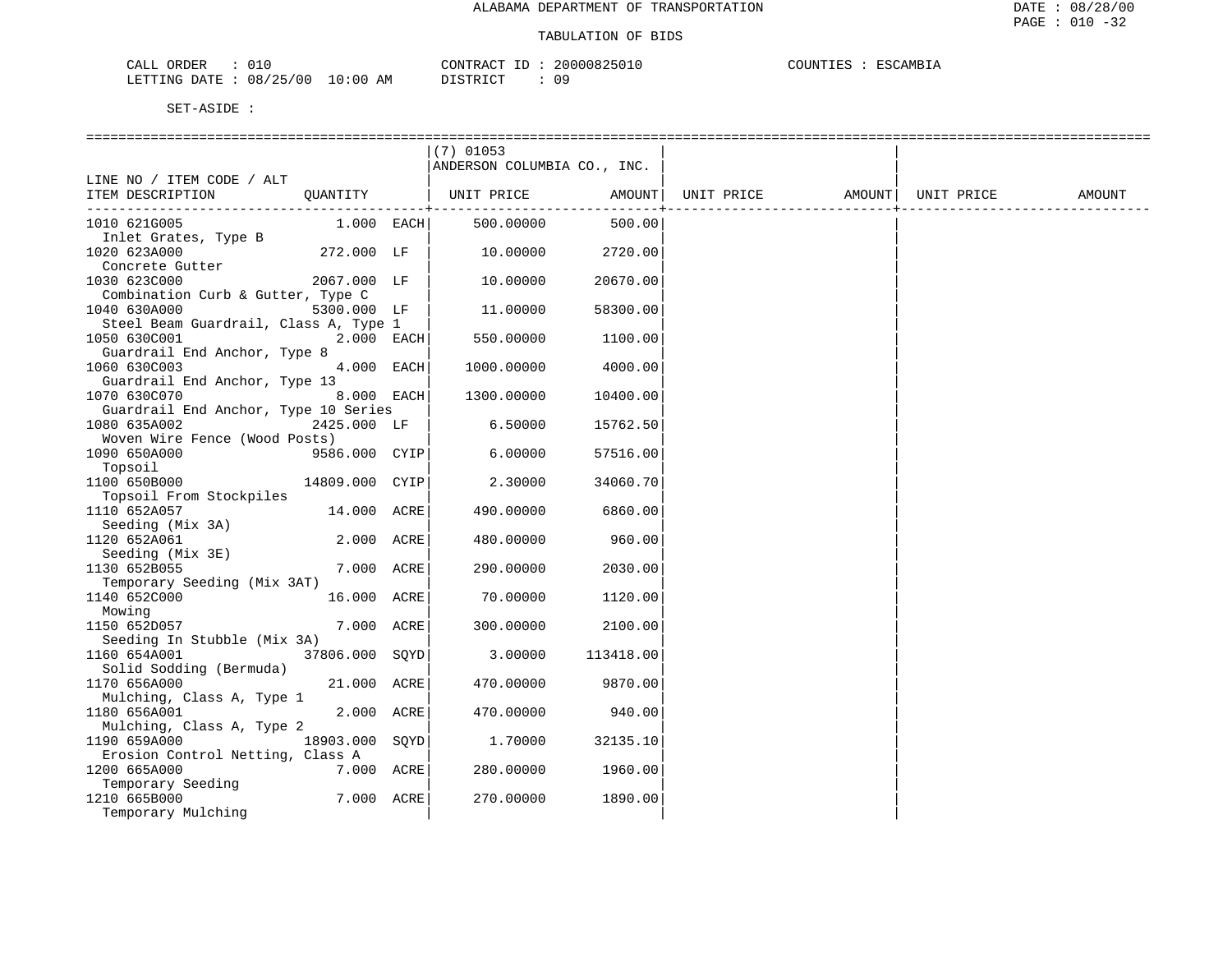| $\sim$ $\sim$<br>ORDER<br>CALL<br>◡⊥  |             | CONTRACT<br>$-1$ | 20000825010 | COUNTIES<br>1007<br>™AMB⊥.<br>ירים |
|---------------------------------------|-------------|------------------|-------------|------------------------------------|
| 08/25/00<br>'ETTING<br>חי∆ת ח<br>ر بے | 10:00<br>AΜ | דת לידי את ה     | Ωq<br>◡ -   |                                    |

| ANDERSON COLUMBIA CO., INC.<br>LINE NO / ITEM CODE / ALT<br>  UNIT PRICE AMOUNT <br>QUANTITY<br>UNIT PRICE<br>AMOUNT  UNIT PRICE<br>ITEM DESCRIPTION<br>21600.00<br>1220 665C000<br>1200.000 LF<br>18.00000<br>15" Temporary Pipe<br>600.000 SOYD<br>1230 665E000<br>1.00000<br>600.00<br>Polyethylene<br>1240 665F000<br>500.000 EACH<br>5.00000<br>2500.00<br>Hay Bales<br>1250 665G000<br>90.000 EACH<br>5.00000<br>450.00<br>Sand Bags<br>1260 665H000<br>2.000<br>EACH<br>1200.00<br>600.00000<br>Erosion Control Check Dams, Type 1<br>7.000<br>6300.00<br>1270 665H001<br>EACH<br>900.00000<br>Erosion Control Check Dams, Type 2<br>587.000 TON<br>16436.00<br>1280 6651000<br>28.00000<br>Temporary Riprap, Class 2<br>1290 665J000<br>23635.000 LF<br>3.00000<br>70905.00<br>Silt Fence, Type A<br>1300 665K000<br>85.000 CUYD<br>1275.00<br>15.00000<br>Drainage Sump Excavation<br>1310 665L000<br>300.000 LF<br>4500.00<br>15.00000<br>Floating Basin Boom<br>27.000 ACRE<br>1320 666A001<br>15.00000<br>405.00<br>Pest Control Treatment<br>1330 680A000<br>LUMP<br>125000.00000<br>125000.00<br>Engineering Controls<br>1340 701A028<br>6.000 MILE<br>1400.00000<br>8400.00<br>Solid White, Class 2, Type A Traffic<br>Stripe (0.06" Thick) (6" Wide)<br>2.000 MILE<br>2800.00<br>1350 701A032<br>1400.00000<br>Solid Yellow, Class 2, Type A Traffic<br>Stripe (0.06" Thick) (6" Wide)<br>1360 701A041<br>3.000 MILE<br>920.00000<br>2760.00<br>Broken White, Class 2, Type A Traffic<br>Stripe (0.09" Thick) (6" Wide)<br>1370 701A046<br>1.000 MILE<br>920.00000<br>920.00<br>Broken Yellow, Class 2, Type A Traffic<br>Stripe (0.09" Thick) (6" Wide)<br>1380 701A048<br>6.000 MILE<br>1600.00000<br>9600.00<br>Solid Yellow, Class 2, Type A Traffic |  | $(7)$ 01053 |  |  |        |
|--------------------------------------------------------------------------------------------------------------------------------------------------------------------------------------------------------------------------------------------------------------------------------------------------------------------------------------------------------------------------------------------------------------------------------------------------------------------------------------------------------------------------------------------------------------------------------------------------------------------------------------------------------------------------------------------------------------------------------------------------------------------------------------------------------------------------------------------------------------------------------------------------------------------------------------------------------------------------------------------------------------------------------------------------------------------------------------------------------------------------------------------------------------------------------------------------------------------------------------------------------------------------------------------------------------------------------------------------------------------------------------------------------------------------------------------------------------------------------------------------------------------------------------------------------------------------------------------------------------------------------------------------------------------------------------------------------------------------------------------------------------------------|--|-------------|--|--|--------|
|                                                                                                                                                                                                                                                                                                                                                                                                                                                                                                                                                                                                                                                                                                                                                                                                                                                                                                                                                                                                                                                                                                                                                                                                                                                                                                                                                                                                                                                                                                                                                                                                                                                                                                                                                                          |  |             |  |  |        |
|                                                                                                                                                                                                                                                                                                                                                                                                                                                                                                                                                                                                                                                                                                                                                                                                                                                                                                                                                                                                                                                                                                                                                                                                                                                                                                                                                                                                                                                                                                                                                                                                                                                                                                                                                                          |  |             |  |  |        |
|                                                                                                                                                                                                                                                                                                                                                                                                                                                                                                                                                                                                                                                                                                                                                                                                                                                                                                                                                                                                                                                                                                                                                                                                                                                                                                                                                                                                                                                                                                                                                                                                                                                                                                                                                                          |  |             |  |  | AMOUNT |
|                                                                                                                                                                                                                                                                                                                                                                                                                                                                                                                                                                                                                                                                                                                                                                                                                                                                                                                                                                                                                                                                                                                                                                                                                                                                                                                                                                                                                                                                                                                                                                                                                                                                                                                                                                          |  |             |  |  |        |
|                                                                                                                                                                                                                                                                                                                                                                                                                                                                                                                                                                                                                                                                                                                                                                                                                                                                                                                                                                                                                                                                                                                                                                                                                                                                                                                                                                                                                                                                                                                                                                                                                                                                                                                                                                          |  |             |  |  |        |
|                                                                                                                                                                                                                                                                                                                                                                                                                                                                                                                                                                                                                                                                                                                                                                                                                                                                                                                                                                                                                                                                                                                                                                                                                                                                                                                                                                                                                                                                                                                                                                                                                                                                                                                                                                          |  |             |  |  |        |
|                                                                                                                                                                                                                                                                                                                                                                                                                                                                                                                                                                                                                                                                                                                                                                                                                                                                                                                                                                                                                                                                                                                                                                                                                                                                                                                                                                                                                                                                                                                                                                                                                                                                                                                                                                          |  |             |  |  |        |
|                                                                                                                                                                                                                                                                                                                                                                                                                                                                                                                                                                                                                                                                                                                                                                                                                                                                                                                                                                                                                                                                                                                                                                                                                                                                                                                                                                                                                                                                                                                                                                                                                                                                                                                                                                          |  |             |  |  |        |
|                                                                                                                                                                                                                                                                                                                                                                                                                                                                                                                                                                                                                                                                                                                                                                                                                                                                                                                                                                                                                                                                                                                                                                                                                                                                                                                                                                                                                                                                                                                                                                                                                                                                                                                                                                          |  |             |  |  |        |
|                                                                                                                                                                                                                                                                                                                                                                                                                                                                                                                                                                                                                                                                                                                                                                                                                                                                                                                                                                                                                                                                                                                                                                                                                                                                                                                                                                                                                                                                                                                                                                                                                                                                                                                                                                          |  |             |  |  |        |
|                                                                                                                                                                                                                                                                                                                                                                                                                                                                                                                                                                                                                                                                                                                                                                                                                                                                                                                                                                                                                                                                                                                                                                                                                                                                                                                                                                                                                                                                                                                                                                                                                                                                                                                                                                          |  |             |  |  |        |
|                                                                                                                                                                                                                                                                                                                                                                                                                                                                                                                                                                                                                                                                                                                                                                                                                                                                                                                                                                                                                                                                                                                                                                                                                                                                                                                                                                                                                                                                                                                                                                                                                                                                                                                                                                          |  |             |  |  |        |
|                                                                                                                                                                                                                                                                                                                                                                                                                                                                                                                                                                                                                                                                                                                                                                                                                                                                                                                                                                                                                                                                                                                                                                                                                                                                                                                                                                                                                                                                                                                                                                                                                                                                                                                                                                          |  |             |  |  |        |
|                                                                                                                                                                                                                                                                                                                                                                                                                                                                                                                                                                                                                                                                                                                                                                                                                                                                                                                                                                                                                                                                                                                                                                                                                                                                                                                                                                                                                                                                                                                                                                                                                                                                                                                                                                          |  |             |  |  |        |
|                                                                                                                                                                                                                                                                                                                                                                                                                                                                                                                                                                                                                                                                                                                                                                                                                                                                                                                                                                                                                                                                                                                                                                                                                                                                                                                                                                                                                                                                                                                                                                                                                                                                                                                                                                          |  |             |  |  |        |
|                                                                                                                                                                                                                                                                                                                                                                                                                                                                                                                                                                                                                                                                                                                                                                                                                                                                                                                                                                                                                                                                                                                                                                                                                                                                                                                                                                                                                                                                                                                                                                                                                                                                                                                                                                          |  |             |  |  |        |
|                                                                                                                                                                                                                                                                                                                                                                                                                                                                                                                                                                                                                                                                                                                                                                                                                                                                                                                                                                                                                                                                                                                                                                                                                                                                                                                                                                                                                                                                                                                                                                                                                                                                                                                                                                          |  |             |  |  |        |
|                                                                                                                                                                                                                                                                                                                                                                                                                                                                                                                                                                                                                                                                                                                                                                                                                                                                                                                                                                                                                                                                                                                                                                                                                                                                                                                                                                                                                                                                                                                                                                                                                                                                                                                                                                          |  |             |  |  |        |
|                                                                                                                                                                                                                                                                                                                                                                                                                                                                                                                                                                                                                                                                                                                                                                                                                                                                                                                                                                                                                                                                                                                                                                                                                                                                                                                                                                                                                                                                                                                                                                                                                                                                                                                                                                          |  |             |  |  |        |
|                                                                                                                                                                                                                                                                                                                                                                                                                                                                                                                                                                                                                                                                                                                                                                                                                                                                                                                                                                                                                                                                                                                                                                                                                                                                                                                                                                                                                                                                                                                                                                                                                                                                                                                                                                          |  |             |  |  |        |
| Stripe (0.09" Thick) (6" Wide)                                                                                                                                                                                                                                                                                                                                                                                                                                                                                                                                                                                                                                                                                                                                                                                                                                                                                                                                                                                                                                                                                                                                                                                                                                                                                                                                                                                                                                                                                                                                                                                                                                                                                                                                           |  |             |  |  |        |
| 1390 701B009<br>1975.000 LF<br>0.80000<br>1580.00<br>Dotted Class 2, Type A Traffic Stripe<br>$(0.09"$ Thick $)(6"$ Wide $)$                                                                                                                                                                                                                                                                                                                                                                                                                                                                                                                                                                                                                                                                                                                                                                                                                                                                                                                                                                                                                                                                                                                                                                                                                                                                                                                                                                                                                                                                                                                                                                                                                                             |  |             |  |  |        |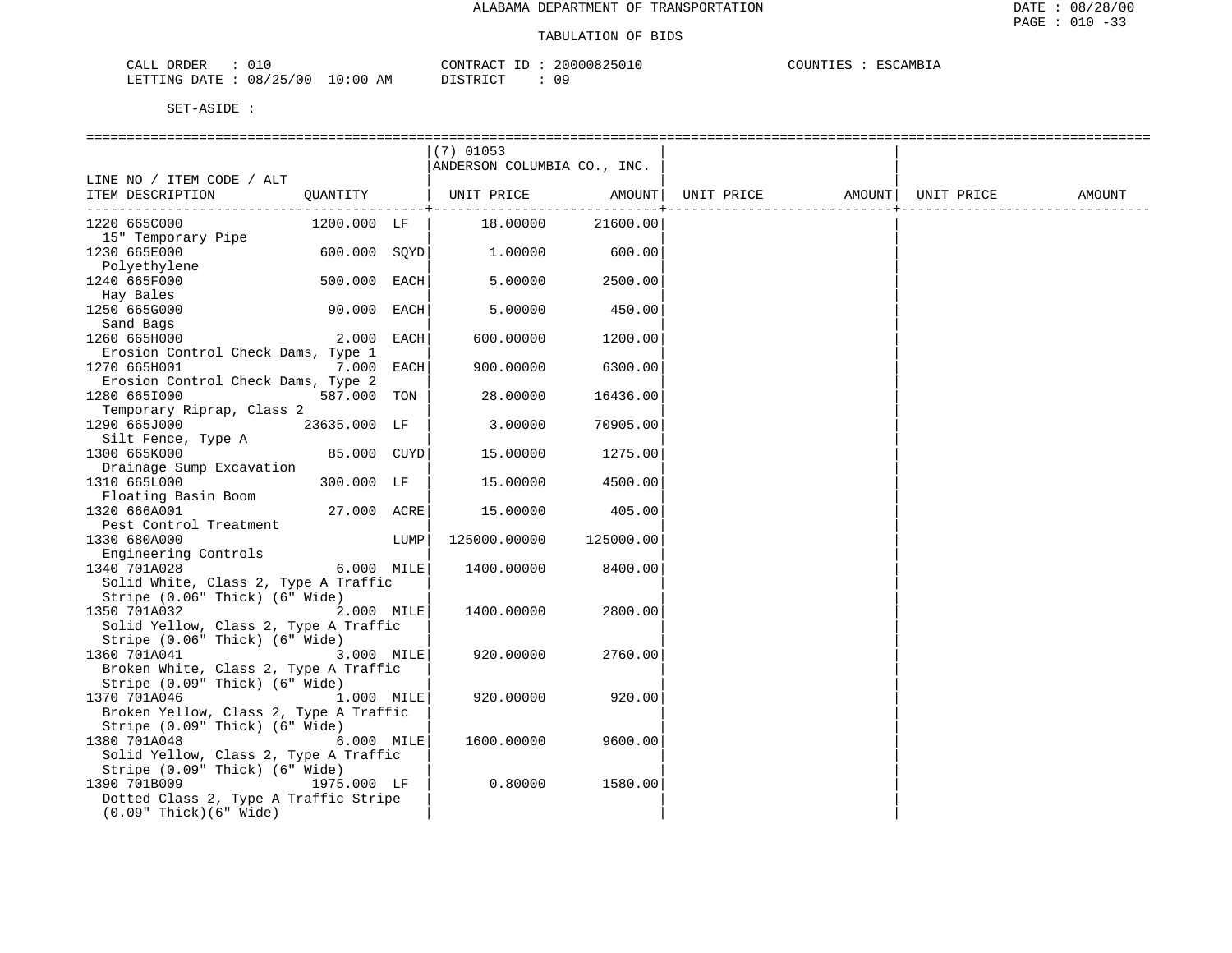| CALL ORDER                      |          | CONTRACT ID: 20000825010 | COUNTIES : ESCAMBIA |
|---------------------------------|----------|--------------------------|---------------------|
| LETTING DATE: 08/25/00 10:00 AM | DISTRICT |                          |                     |

|                                                       |               | $(7)$ 01053                 |          |                   |            |        |
|-------------------------------------------------------|---------------|-----------------------------|----------|-------------------|------------|--------|
|                                                       |               | ANDERSON COLUMBIA CO., INC. |          |                   |            |        |
| LINE NO / ITEM CODE / ALT                             |               |                             |          |                   |            |        |
| ITEM DESCRIPTION                                      | QUANTITY      | UNIT PRICE                  | AMOUNT   | UNIT PRICE AMOUNT | UNIT PRICE | AMOUNT |
|                                                       |               |                             | . 4      |                   |            |        |
| 1400 701C002                                          | $1.000$ MILE  | 330.00000                   | 330.00   |                   |            |        |
| Broken Temporary Traffic Stripe (Paint)               |               |                             |          |                   |            |        |
| 1410 701C003                                          | 10.000 MILE   | 360.00000                   | 3600.00  |                   |            |        |
| Solid Temporary Traffic Stripe (Paint)                |               |                             |          |                   |            |        |
| 1420 701C005                                          | 1.000 MILE    | 5700.00000                  | 5700.00  |                   |            |        |
| Solid Temporary Traffic Stripe (Tape)                 |               |                             |          |                   |            |        |
| 1430 701C008                                          | 1.000 MILE    | 420.00000                   | 420.00   |                   |            |        |
| Broken Temporary Traffic Stripe (Dotted               |               |                             |          |                   |            |        |
| Paint)                                                |               |                             |          |                   |            |        |
| 1440 701D007                                          | 5.000 MILE    | 1250.00000                  | 6250.00  |                   |            |        |
| Solid Traffic Stripe Removed (Paint)                  |               |                             |          |                   |            |        |
| 1450 701D014<br>Broken Traffic Stripe Removed (Paint) | 1.000 MILE    | 1100.00000                  | 1100.00  |                   |            |        |
| 1460 701G125                                          | 1600.000 LF   | 3.30000                     | 5280.00  |                   |            |        |
| Solid White, Class 3W, Type A Traffic                 |               |                             |          |                   |            |        |
| Stripe (6" Wide)                                      |               |                             |          |                   |            |        |
| 1470 701G129                                          | 1600.000 LF   | 1,40000                     | 2240.00  |                   |            |        |
| Broken Yellow, Class 3W, Type A Traffic               |               |                             |          |                   |            |        |
| Stripe (6" Wide)                                      |               |                             |          |                   |            |        |
| 1480 701G133                                          | 1600.000 LF   | 3.50000                     | 5600.00  |                   |            |        |
| Solid Yellow, Class 3W, Type A Traffic                |               |                             |          |                   |            |        |
| Stripe (6" Wide)                                      |               |                             |          |                   |            |        |
| 1490 703A002                                          | 5010.000 SOFT | 2.00000                     | 10020.00 |                   |            |        |
| Traffic Control Markings, Class 2, Type               |               |                             |          |                   |            |        |
| A                                                     |               |                             |          |                   |            |        |
| 1500 703B002                                          | 226.000 SOFT  | 3.00000                     | 678.00   |                   |            |        |
| Traffic Control Legends, Class 2, Type A              |               |                             |          |                   |            |        |
| 1510 703C000                                          | 180.000 SOFT  | 2.10000                     | 378.00   |                   |            |        |
| Removal Of Existing Traffic Control                   |               |                             |          |                   |            |        |
| Markings Or Legends (Paint)                           |               |                             |          |                   |            |        |
| 1520 703C001                                          | 90.000 SOFT   | 2.60000                     | 234.00   |                   |            |        |
| Removal Of Existing Traffic Control                   |               |                             |          |                   |            |        |
| Markings Or Legends (Plastic)                         |               |                             |          |                   |            |        |
| 1530 703D002                                          | 180.000 SOFT  | 1,30000                     | 234.00   |                   |            |        |
| Temporary Traffic Control Markings                    |               |                             |          |                   |            |        |
| (Paint)                                               |               |                             |          |                   |            |        |
| 1540 705A014                                          | 649.000 EACH  | 4.00000                     | 2596.00  |                   |            |        |
| Pavement Markers, Class C, Type 2-B                   |               |                             |          |                   |            |        |
| 1550 705A030                                          | 20.000 EACH   | 5.00000                     | 100.00   |                   |            |        |
| Pavement Markers, Class A-H, Type 2-C                 |               |                             |          |                   |            |        |
| 1560 705A031                                          | 1626.000 EACH | 5.00000                     | 8130.00  |                   |            |        |
| Pavement Markers, Class A-H, Type 1-A                 |               |                             |          |                   |            |        |
|                                                       |               |                             |          |                   |            |        |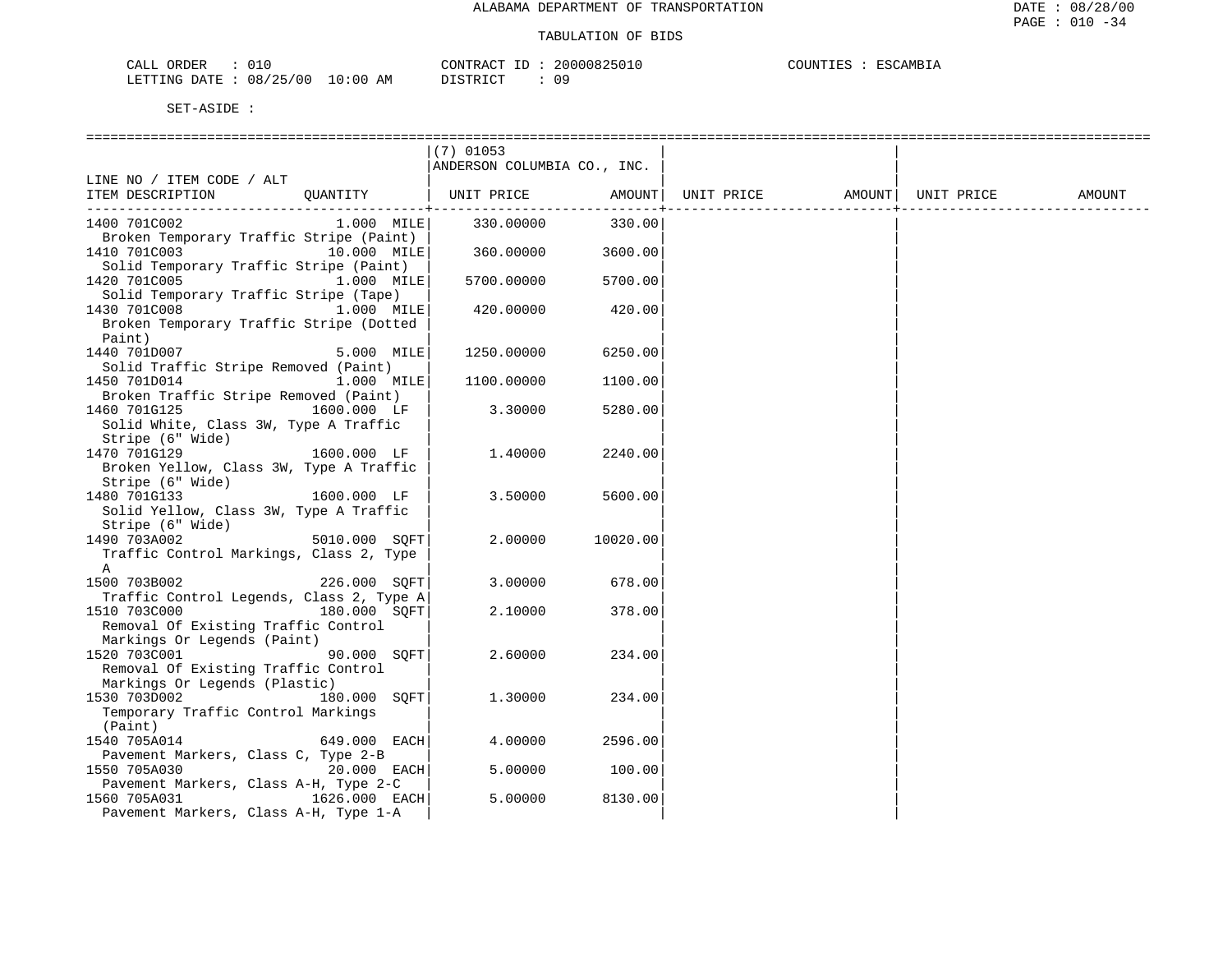| <b>RDER</b><br>-'ALL<br>∪⊥∪                                        |    | חידו חר<br>$\sim$ $\sim$                   |    | 'AMRT<br>י הדי<br>־ידו זורור<br>.⊥ L ~ |
|--------------------------------------------------------------------|----|--------------------------------------------|----|----------------------------------------|
| 0 <sub>0</sub><br>RTTTNG ∴<br>זיד∆ר<br>$\Omega$<br>, אני<br>______ | AM | г ап<br>$\sim$ $\tau$ $\sim$ $\sim$ $\tau$ | 09 |                                        |

|                                                                                                                             | $(7)$ 01053<br>ANDERSON COLUMBIA CO., INC. |          |            |        |            |        |
|-----------------------------------------------------------------------------------------------------------------------------|--------------------------------------------|----------|------------|--------|------------|--------|
| LINE NO / ITEM CODE / ALT                                                                                                   |                                            |          |            |        |            |        |
| ITEM DESCRIPTION<br>QUANTITY                                                                                                | UNIT PRICE                                 | AMOUNT   | UNIT PRICE | AMOUNT | UNIT PRICE | AMOUNT |
| 532.000 EACH<br>1570 705A032                                                                                                | 5.00000                                    | 2660.00  |            |        |            |        |
| Pavement Markers, Class A-H, Type 1-B<br>266.000 EACH<br>1580 705A037                                                       | 5.00000                                    | 1330.00  |            |        |            |        |
| Pavement Markers, Class A-H, Type 2-D<br>411.000 SOFT<br>1590 710A115                                                       | 19.00000                                   | 7809.00  |            |        |            |        |
| Class 4, Aluminum Flat Sign Panels<br>0.08" Thick Or Steel Flat Sign Panels<br>14 Gauge (Type III Or Type IV<br>Background) |                                            |          |            |        |            |        |
| 1600 710A118<br>8.000 SQFT<br>Class 2, Aluminum Flat Sign Panels                                                            | 21.00000                                   | 168.00   |            |        |            |        |
| 0.125" Thick Or Steel Flat Sign Panels<br>12 Gauge (Type III Or Type IV<br>Background)                                      |                                            |          |            |        |            |        |
| 1610 710B001<br>585.000 LF<br>Roadway Sign Post (#3 "U" Channel<br>Galvanized Steel)                                        | 6.30000                                    | 3685.50  |            |        |            |        |
| 1620 710C000<br>LUMP                                                                                                        | 2700.00000                                 | 2700.00  |            |        |            |        |
| Removal Of Existing Roadway Signs<br>1630 713A000<br>25.000 LF                                                              | 130.00000                                  | 3250.00  |            |        |            |        |
| Permanent Barricades<br>1640 726A000<br>1960.000 LF                                                                         | 21.00000                                   | 41160.00 |            |        |            |        |
| Portable Concrete Safety Barriers, Type<br>6                                                                                |                                            |          |            |        |            |        |
| 1650 726A001<br>120.000 LF<br>Portable Concrete Safety Barriers, Type<br>$6 - A$                                            | 16.00000                                   | 1920.00  |            |        |            |        |
| 1660 730A000<br>LUMP                                                                                                        | 1300.00000                                 | 1300.00  |            |        |            |        |
| Removal Of Existing Traffic Control<br>Unit (US Hwy. 31 @ AL Hwy. 113)                                                      |                                            |          |            |        |            |        |
| 1670 730A001<br>LUMP<br>Removal Of Existing Traffic Control<br>Unit (US Hwy 31 @ Fannie Road)                               | 1300.00000                                 | 1300.00  |            |        |            |        |
| 1680 730A002<br>LUMP<br>Removal Of Existing Traffic Control<br>Unit (US Hwy. 31 @ Co. Rd. 35)                               | 1300.00000                                 | 1300.00  |            |        |            |        |
| 1690 730C000<br>LUMP<br>Furnishing And Installing Traffic                                                                   | 2500.00000                                 | 2500.00  |            |        |            |        |
| Control Unit (US Hwy. 31 @ AL Hwy. 113)<br>1700 730G000<br>4.000 EACH<br>Traffic Signal Strain Pole                         | 7000.00000                                 | 28000.00 |            |        |            |        |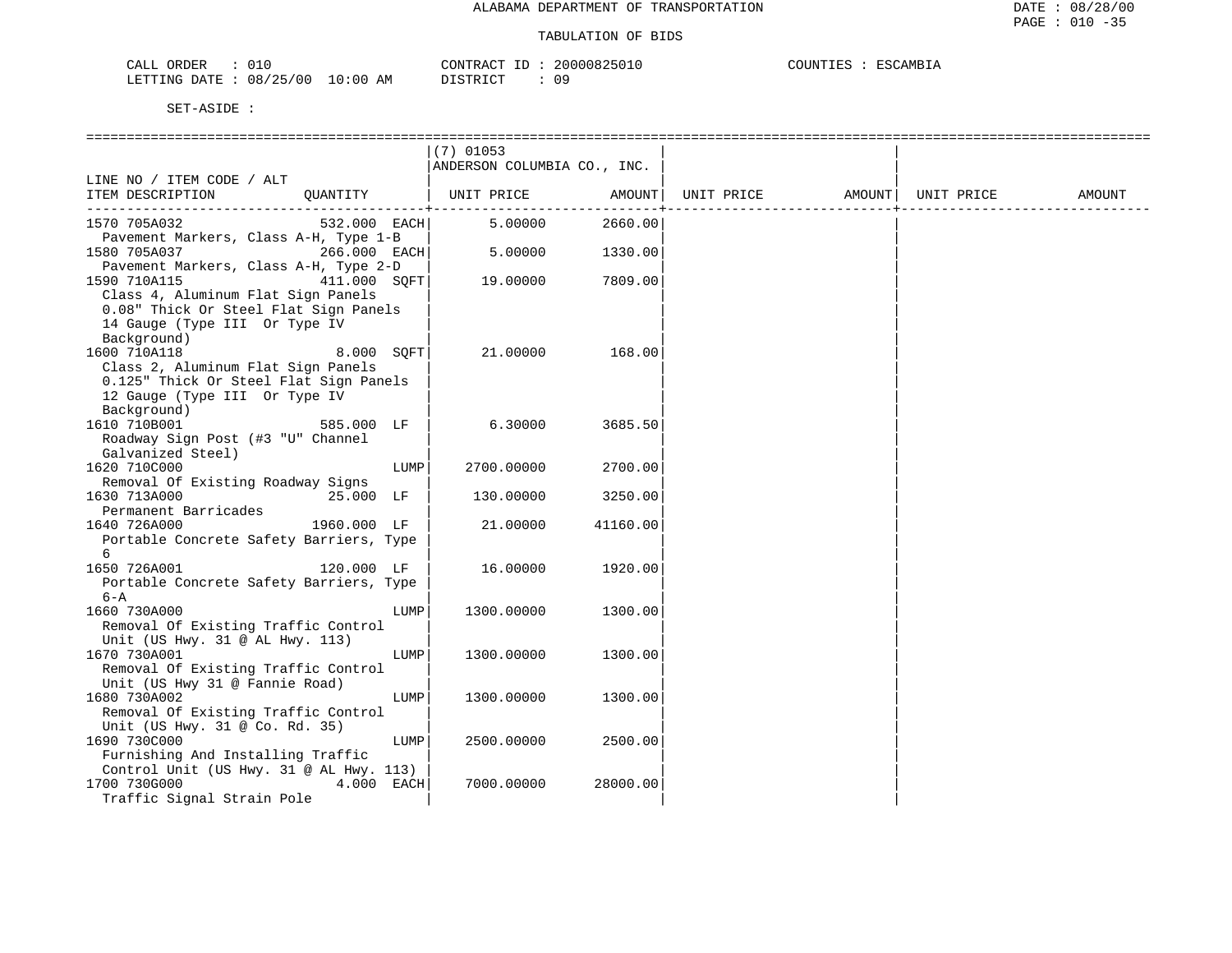| CALL ORDER                      |  | CONTRACT ID: | 20000825010 | COUNTIES : ESCAMBIA |  |
|---------------------------------|--|--------------|-------------|---------------------|--|
| LETTING DATE: 08/25/00 10:00 AM |  | DISTRICT     | 09          |                     |  |

|                                          |              | $(7)$ 01053                 |          |                   |            |        |
|------------------------------------------|--------------|-----------------------------|----------|-------------------|------------|--------|
|                                          |              | ANDERSON COLUMBIA CO., INC. |          |                   |            |        |
| LINE NO / ITEM CODE / ALT                |              |                             |          |                   |            |        |
| ITEM DESCRIPTION                         | OUANTITY     | UNIT PRICE                  | AMOUNT   | UNIT PRICE AMOUNT | UNIT PRICE | AMOUNT |
|                                          |              |                             |          |                   |            |        |
| 1710 730H000                             | 1340.000 LF  | 3.00000                     | 4020.00  |                   |            |        |
| Loop Detector                            |              |                             |          |                   |            |        |
| 1720 7301000                             | 1680.000 LF  | 1.30000                     | 2184.00  |                   |            |        |
| Shielded Loop Detector Home-Run Cable    |              |                             |          |                   |            |        |
| 1730 730J000                             | 7.000 EACH   | 110.00000                   | 770.00   |                   |            |        |
| Loop Detector Amplifier                  |              |                             |          |                   |            |        |
| 1740 730K000                             | 3.000 EACH   | 330.00000                   | 990.00   |                   |            |        |
| Traffic Signal Junction Box              |              |                             |          |                   |            |        |
| 1750 730L000                             | 25.000 LF    | 4.20000                     | 105.00   |                   |            |        |
| 3/4", Metallic, Conduit                  |              |                             |          |                   |            |        |
| 1760 730L002                             | 25.000 LF    | 10.00000                    | 250.00   |                   |            |        |
| 1", Metallic, Conduit                    |              |                             |          |                   |            |        |
| 1770 730L003                             | 100.000 LF   | 2.10000                     | 210.00   |                   |            |        |
| 1", Non-Metallic, Conduit                |              |                             |          |                   |            |        |
| 1780 730L005                             | 260.000 LF   | 3.10000                     | 806.00   |                   |            |        |
| 2", Non-Metallic, Conduit                |              |                             |          |                   |            |        |
| 1790 730L007                             | 180.000 LF   | 6.30000                     | 1134.00  |                   |            |        |
| 3", Non-Metallic, Conduit                |              |                             |          |                   |            |        |
| 1800 730N000                             | 4.000 EACH   | 700.00000                   | 2800.00  |                   |            |        |
| Luminaire Extension Assembly, 12 Foot    |              |                             |          |                   |            |        |
| 1810 730P001                             | 5.000 EACH   | 500.00000                   | 2500.00  |                   |            |        |
| Vehicular Signal Head, 12 Inch 3 Section |              |                             |          |                   |            |        |
| 1820 730P002                             | 1.000 EACH   | 750.00000                   | 750.00   |                   |            |        |
| Vehicular Signal Head, 12 Inch 5 Section |              |                             |          |                   |            |        |
| 1830 730R003                             | 1.000 EACH   | 10000.00000                 | 10000.00 |                   |            |        |
| Traffic Controller, Type III, 8 Phase    |              |                             |          |                   |            |        |
| 1840 740B000                             | 548.000 SQFT | 15.00000                    | 8220.00  |                   |            |        |
| Construction Signs                       |              |                             |          |                   |            |        |
| 1850 740D000                             | 225.000 EACH | 80.00000                    | 18000.00 |                   |            |        |
| Channelizing Drums                       |              |                             |          |                   |            |        |
| 1860 740E000                             | 75.000 EACH  | 10.00000                    | 750.00   |                   |            |        |
| Cones (36 Inches High)                   |              |                             |          |                   |            |        |
| 1870 740F002                             | 16.000 EACH  | 300.00000                   | 4800.00  |                   |            |        |
| Barricades, Type III                     |              |                             |          |                   |            |        |
| 1880 7401005                             | 6.000 EACH   | 1100.00000                  | 6600.00  |                   |            |        |
| Warning Lights, Type B (Detachable Head) |              |                             |          |                   |            |        |
| 1890 740L004                             | 150.000 EACH | 130.00000                   | 19500.00 |                   |            |        |
| Vertical Panel Type II, Single-Sided     |              |                             |          |                   |            |        |
| 1900 740M000                             | 75.000 EACH  | 5.00000                     | 375.00   |                   |            |        |
| Weight For Cone                          |              |                             |          |                   |            |        |
| 1910 741C010                             | 4.000 EACH   | 6000.00000                  | 24000.00 |                   |            |        |
| Portable Sequential Arrow And Chevron    |              |                             |          |                   |            |        |
| Sign Unit                                |              |                             |          |                   |            |        |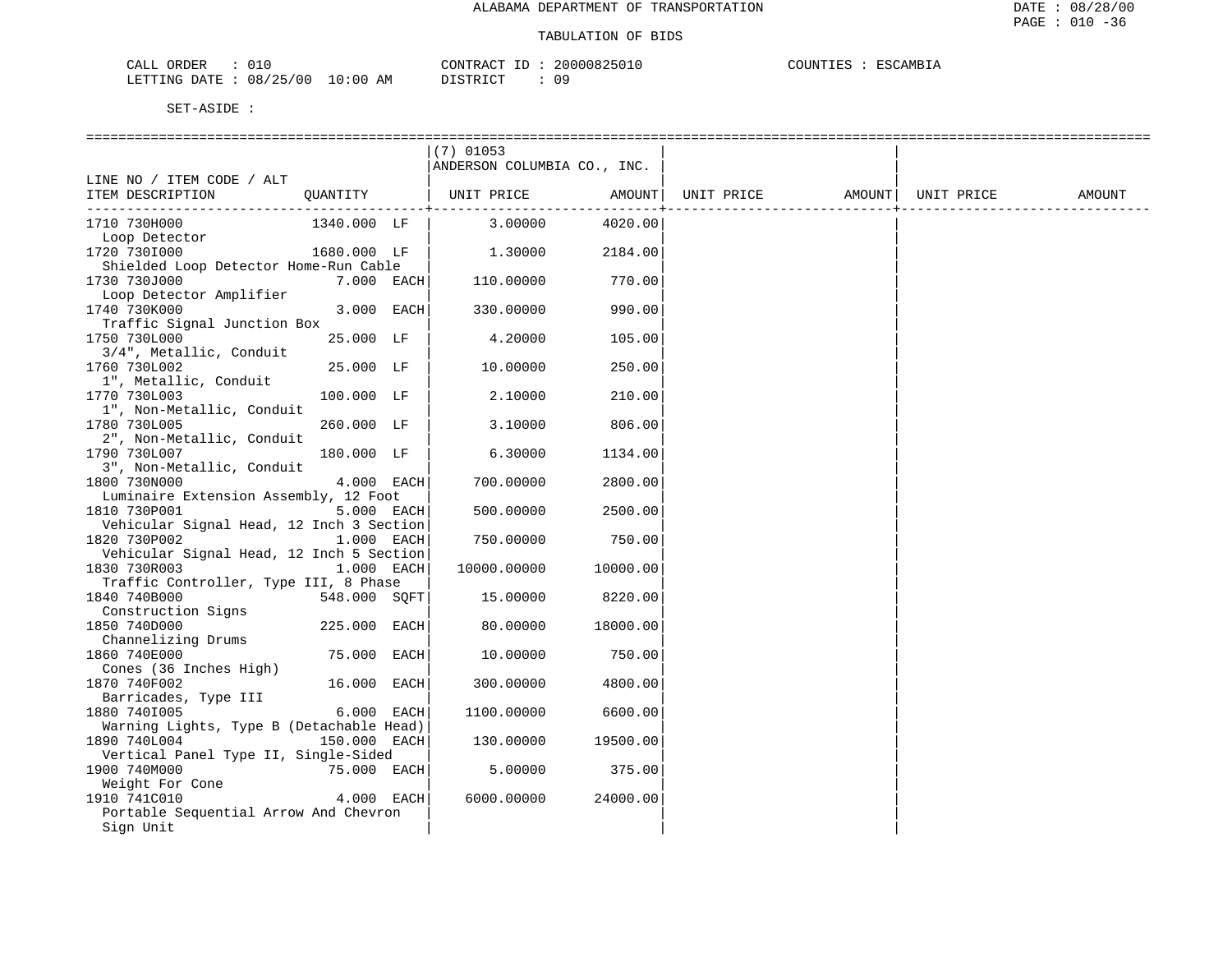#### TABULATION OF BIDS

| 01C<br>ORDER<br>CALL                           | 20000825010<br>CONTRACT ID | COUNTIES<br>ESCAMBIA |
|------------------------------------------------|----------------------------|----------------------|
| 08/25/00<br>$10:00$ AM<br>LETTING DATE<br>____ | ידי איד אידי את<br>n n     |                      |

|                                                                                                             |          |      | $(7)$ 01053<br>ANDERSON COLUMBIA CO., INC. |                 |            |        |            |        |
|-------------------------------------------------------------------------------------------------------------|----------|------|--------------------------------------------|-----------------|------------|--------|------------|--------|
| LINE NO / ITEM CODE / ALT<br>ITEM DESCRIPTION                                                               | OUANTITY |      | UNIT PRICE                                 | AMOUNT          | UNIT PRICE | AMOUNT | UNIT PRICE | AMOUNT |
| 1920 998A000<br>Construction Fuel (Maximum Bid Limited<br>To $$639,000.00)$                                 |          | LUMP | 1000.00000                                 | 1000.00         |            |        |            |        |
| 1930 999 000<br>4500.000<br>Trainee Hours At 80 Cents Per Hour                                              |          | HOUR | 0.80000                                    | 3600.00         |            |        |            |        |
| 1940 726D000<br>AA1 6.000 EACH<br>Portable Impact Attenuator Quadquard<br>Model No. 0Z2405Y Unidirectional) |          |      | 14000.00000                                | 84000.00        |            |        |            |        |
| 1950 726D001<br>AA2<br>Portable Impact Attenuator (TRACC)<br>SECTION TOTALS                                 | 6.000    | EACH |                                            | \$10,679,581.76 |            |        |            |        |
| CONTRACT TOTALS                                                                                             |          |      |                                            | \$10,679,581.76 |            |        |            |        |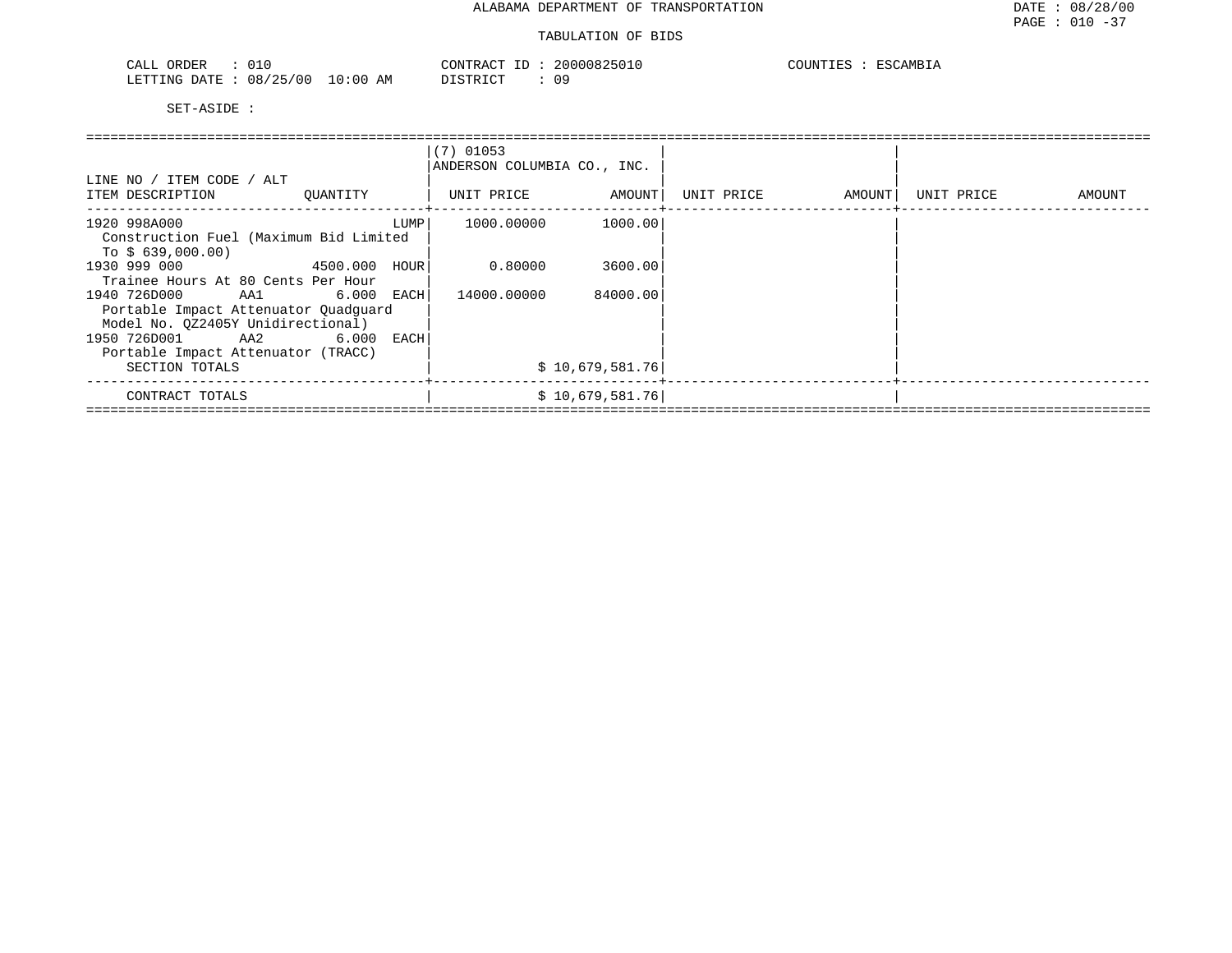DATE :

## VENDOR RANKING

| : 011<br>CALL ORDER<br>LETTING DATE : 08/25/00 10:00 AM                                                                                                                                | CONTRACT ID: 20000825011<br>: 08<br>DISTRICT |              | COUNTIES :<br>WASHINGTON     |
|----------------------------------------------------------------------------------------------------------------------------------------------------------------------------------------|----------------------------------------------|--------------|------------------------------|
|                                                                                                                                                                                        | 230<br>CONTRACT TIME :                       | Working Days | (available days)             |
| CONTRACT DESCRIPTION:                                                                                                                                                                  |                                              |              | $PROJECT(S)$ :<br>BRF-98(32) |
| for constructing the Resurfacing and Bridge Replacement<br>(Grade, Drain, Pave, and Bridge) on S.R. #13 (U.S. #43) from<br>the Mobile County Line to a point just north of Poll Bayou. |                                              |              | NH-98(33)                    |
| Length $-0.761$ mi.                                                                                                                                                                    |                                              |              |                              |
| SET-ASIDE :                                                                                                                                                                            |                                              |              |                              |

| RANK | VENDOR NO./NAME |                                    | TOTAL<br><b>BID</b> | % OVER<br>LOW BID |
|------|-----------------|------------------------------------|---------------------|-------------------|
|      | 23034           | T.L. WALLACE CONSTRUCTION,<br>INC. | \$2.040.243.64      | 100.0000%         |
|      | 18005           | GRADY RALLS & SONS, INC.           | \$2,180,279.30      | 106.8636%         |
|      | 03001           | CLARK CONSTRUCTION COMPANY, INC.   | \$2,206,896.61      | 108.1682%         |
|      | 13053           | MCINNIS CORPORATION                | \$2,238,717.22      | 109.7279%         |
|      | 14008           | NEWELL & BUSH, INC.                | 2,504,535.66        | 122.7566%         |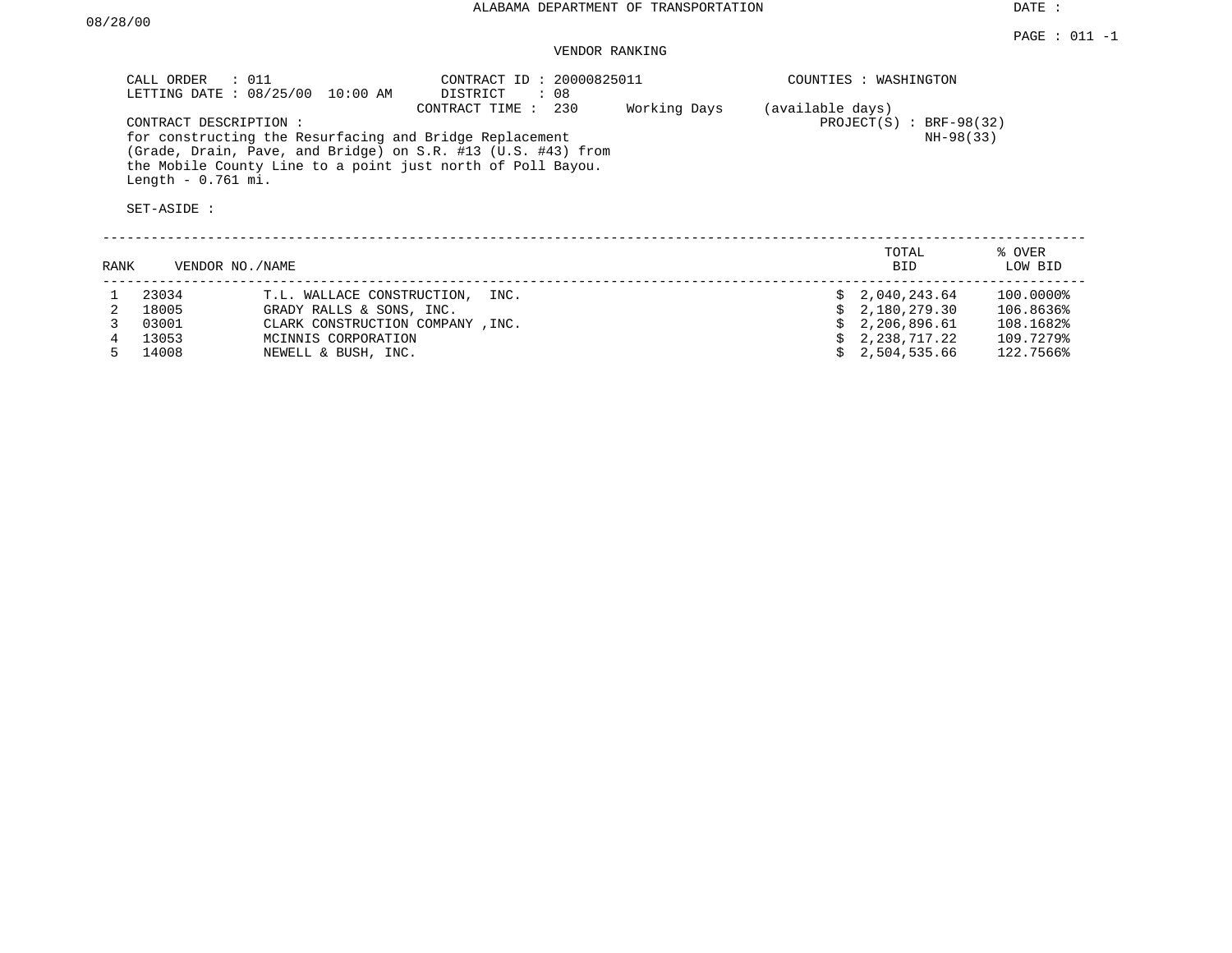| ORDER<br>∪⊥⊥∟<br>للدائب                       |             | $\cap$ $\cap$<br>RА<br>$\mathbf{r}$     | $^{\prime\prime}$ | COUNTIES<br>WASHINGTON |
|-----------------------------------------------|-------------|-----------------------------------------|-------------------|------------------------|
| LETTING<br>' ດ ເ<br><b>DATT</b><br>08<br>25 ' | ΑM<br>፡ 0 0 | $\sim$ $\sim$ $\sim$<br>$\sqrt{2}$<br>. | ັບປ               |                        |

| =======================<br>===================    |              |                    |             |                   |                                                                                             |           |
|---------------------------------------------------|--------------|--------------------|-------------|-------------------|---------------------------------------------------------------------------------------------|-----------|
|                                                   | $(1)$ 23034  |                    | $(2)$ 18005 |                   | (3) 03001                                                                                   |           |
|                                                   |              |                    |             |                   | $ T.L.$ WALLACE CONSTRUCTION, $ GRADY.$ RALLS & SONS, INC. $ CHARK.$ CONSTRUCTION CO., INC. |           |
| LINE NO / ITEM CODE / ALT                         |              |                    |             |                   |                                                                                             |           |
| ITEM DESCRIPTION QUANTITY                         | UNIT PRICE   | AMOUNT             | UNIT PRICE  | AMOUNT            | UNIT PRICE                                                                                  | AMOUNT    |
|                                                   |              | ------------------ |             | _________________ |                                                                                             |           |
| SECTION 0001 Roadway                              |              |                    |             |                   |                                                                                             |           |
|                                                   |              |                    |             |                   |                                                                                             |           |
| 0010 201A000                                      | 150000.00000 | 150000.00          | 65000.00000 |                   | 65000.00  130000.00000                                                                      | 130000.00 |
| Clearing & Grubbing (Approximately 24             |              |                    |             |                   |                                                                                             |           |
| Acres)                                            |              |                    |             |                   |                                                                                             |           |
| 0020 206A000<br>LUMP                              | 15000.00000  | 15000.00           | 15000.00000 | 15000.00          | 30000.00000                                                                                 | 30000.00  |
| Removal Of Old Bridge Station 52+79.6             |              |                    |             |                   |                                                                                             |           |
| 0030 206A001<br>LUMP                              | 5000.00000   | 5000.00            | 8000.00000  | 8000.00           | 15000.00000                                                                                 | 15000.00  |
| Removal Of Old Bridge Station 62+93.7             |              |                    |             |                   |                                                                                             |           |
| 0040 206C016<br>80.000 SOYD                       | 4.50000      | 360.00             | 12.00000    | 960.00            | 12.00000                                                                                    | 960.00    |
| Removing Concrete Slope Paving (Under             |              |                    |             |                   |                                                                                             |           |
| Bridges)                                          |              |                    |             |                   |                                                                                             |           |
| 0050 206D001<br>1613.000 LF                       | 1.50000      | 2419.50            | 1.50000     | 2419.50           | 1.50000                                                                                     | 2419.50   |
| Removing Guardrail<br>0060 206E008<br>17.000 EACH |              |                    |             |                   | 95.00000                                                                                    |           |
| Removing Guardrail End Anchor (All Type)          | 95.00000     | 1615.00            | 95.00000    | 1615.00           |                                                                                             | 1615.00   |
| 0070 210A000<br>3232.000 CYIP                     | 3.30000      | 10665.60           | 3.75000     | 12120.00          | 3.75000                                                                                     | 12120.00  |
| Unclassified Excavation                           |              |                    |             |                   |                                                                                             |           |
| 0080 210D000<br>19897.000 CYIP                    | 4.60000      | 91526.20           | 8.10000     | 161165.70         | 8.10000                                                                                     | 161165.70 |
| Borrow Excavation                                 |              |                    |             |                   |                                                                                             |           |
| 2188.000 CYIP<br>0090 210D021                     | 5.30000      | 11596.40           | 8.25000     | 18051.00          | 8.25000                                                                                     | 18051.00  |
| Borrow Excavation (Loose Truckbed                 |              |                    |             |                   |                                                                                             |           |
| Measurement) (A4 or Better)                       |              |                    |             |                   |                                                                                             |           |
| 0100 401A000<br>3237.000 SYCP                     | 0.47000      | 1521.39            | 0.45000     | 1456.651          | 0.47000                                                                                     | 1521.39   |
| Bituminous Treatment A                            |              |                    |             |                   |                                                                                             |           |
| 0110 405A000<br>1088.000 GAL                      | 1,07000      | 1164.16            | 1.02000     | 1109.76           | 1.08000                                                                                     | 1175.04   |
| Tack Coat                                         |              |                    |             |                   |                                                                                             |           |
| 0120 424A260<br>1810.000 TON                      | 48.32000     | 87459.20           | 45.90000    | 83079.00          | 48.42000                                                                                    | 87640.20  |
| Superpave Bituminous Concrete Wearing             |              |                    |             |                   |                                                                                             |           |
| Surface Layer, 1/2" Maximum Aggregate             |              |                    |             |                   |                                                                                             |           |
| Size Mix, ESAL Range D                            |              |                    |             |                   |                                                                                             |           |
| 0130 424A266<br>250.000 TON                       | 53.68000     | 13420.00           | 51.00000    | 12750.00          | 53.80000                                                                                    | 13450.00  |
| Superpave Bituminous Concrete Wearing             |              |                    |             |                   |                                                                                             |           |
| Surface Layer, Leveling, 1/2" Maximum             |              |                    |             |                   |                                                                                             |           |
| Aggregate Size Mix, ESAL Range D                  |              |                    |             |                   |                                                                                             |           |
| 0140 424B461<br>364.000 TON                       | 54.02000     | 19663.28           | 51.32000    | 18680.48          | 54.14000                                                                                    | 19706.96  |
| Superpave Bituminous Concrete Upper               |              |                    |             |                   |                                                                                             |           |
| Binder Layer, 1" Maximum Aggregate Size           |              |                    |             |                   |                                                                                             |           |
| Mix, ESAL Range D                                 |              |                    |             |                   |                                                                                             |           |
| 0150 424B465<br>250.000 TON                       | 75.00000     | 18750.00           | 27.67000    | 6917.50           | 55.00000                                                                                    | 13750.00  |
| Superpave Bituminous Concrete Upper               |              |                    |             |                   |                                                                                             |           |
| Binder Layer, Patching, 1" Maximum                |              |                    |             |                   |                                                                                             |           |
| Aggregate Size Mix, ESAL Range D                  |              |                    |             |                   |                                                                                             |           |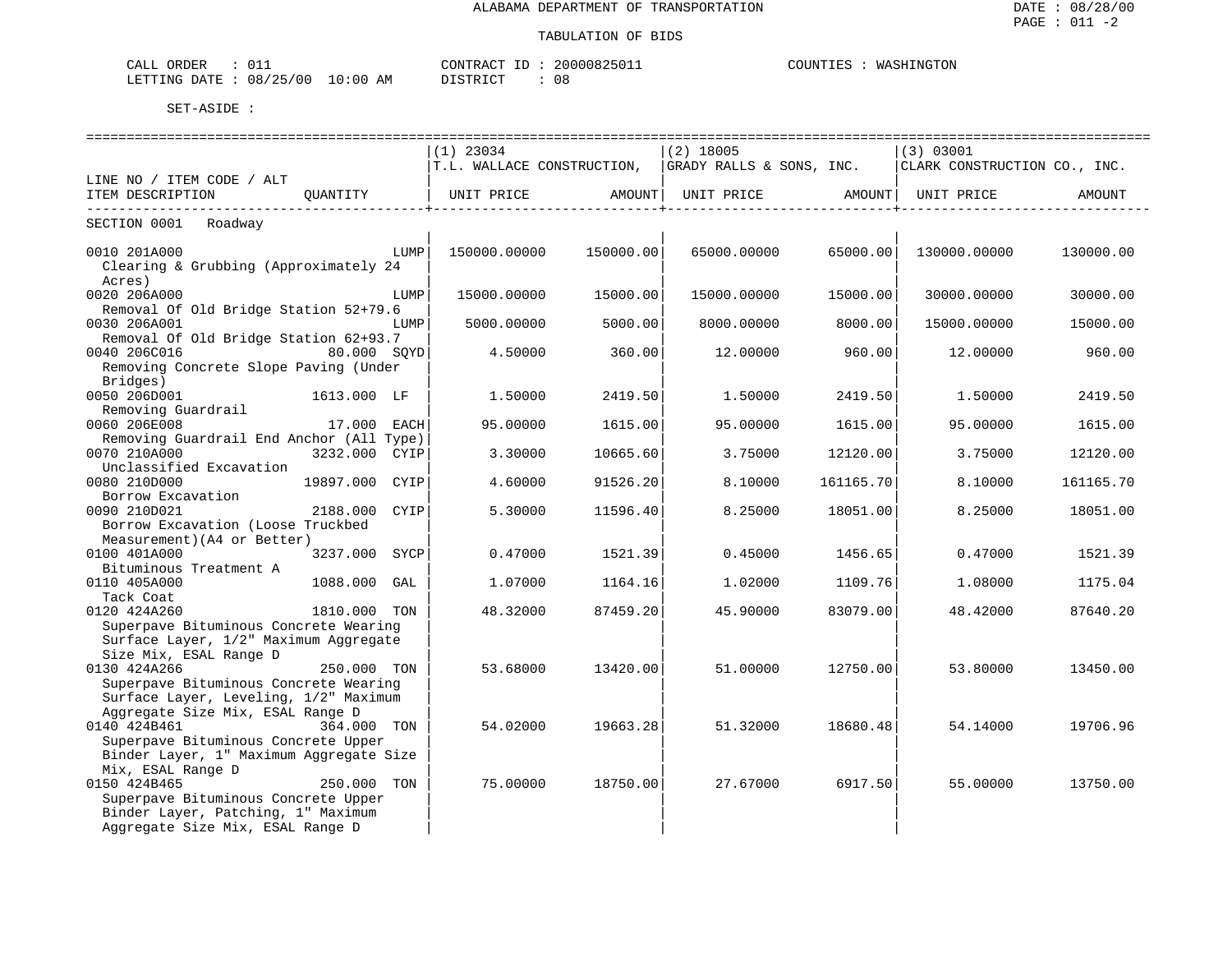| ORDER<br>$\sim$ $ -$<br>$\Lambda$<br>للسلطات |                          |                | <b>PONTRAL</b> | ノウリエュ | יזודררי<br><b>MA</b><br>N(1)<br>ا ⊂ە⊡ ⊥. |
|----------------------------------------------|--------------------------|----------------|----------------|-------|------------------------------------------|
| DATE<br>LETTING                              | 08<br>12E<br>/00<br>ر ہے | :00<br>AM<br>. | דת סידי את     | UC    |                                          |

|                                                                                            |              |      | $(1)$ 23034                |                               | $(2)$ 18005                  |                  | (3) 03001                    |           |
|--------------------------------------------------------------------------------------------|--------------|------|----------------------------|-------------------------------|------------------------------|------------------|------------------------------|-----------|
|                                                                                            |              |      | T.L. WALLACE CONSTRUCTION, |                               | GRADY RALLS & SONS, INC.     |                  | CLARK CONSTRUCTION CO., INC. |           |
| LINE NO / ITEM CODE / ALT                                                                  |              |      |                            |                               |                              |                  |                              |           |
| ITEM DESCRIPTION                                                                           | OUANTITY     |      | UNIT PRICE                 | AMOUNT                        | UNIT PRICE AMOUNT UNIT PRICE |                  |                              | AMOUNT    |
| -----------------------------------<br>0160 424B469<br>Superpave Bituminous Concrete Upper | 500.000 TON  |      | 47.69000                   | ----------+------<br>23845.00 | 45.31000 22655.00            | ---------+------ | 47.80000                     | 23900.00  |
| Binder Layer, Leveling, 1" Maximum<br>Aggregate Size Mix, ESAL Range D                     |              |      |                            |                               |                              |                  |                              |           |
| 0170 424C260                                                                               | 1613.000 TON |      | 54.77000                   | 88344.01                      | 52.03000                     | 83924.39         | 54.89000                     | 88537.57  |
| Superpave Bituminous Concrete Base                                                         |              |      |                            |                               |                              |                  |                              |           |
| Layer, 1" Maximum Aggregate Size Mix,                                                      |              |      |                            |                               |                              |                  |                              |           |
| ESAL Range D                                                                               |              |      |                            |                               |                              |                  |                              |           |
| 0180 428B000                                                                               | 20706.000 LF |      | 0.10000                    | 2070.60                       | 0.09000                      | 1863.54          | 0.09000                      | 1863.54   |
| Scoring Bituminous Pavement Surface By                                                     |              |      |                            |                               |                              |                  |                              |           |
| Rolling                                                                                    |              |      |                            |                               |                              |                  |                              |           |
| 0190 430B000                                                                               | 230.000 TNCP |      | 26.00000                   | 5980.00                       | 28.00000                     | 6440.00          | 28.00000                     | 6440.00   |
| Aggregate Surfacing (AHD #467 Or #57)                                                      |              |      |                            |                               |                              |                  |                              |           |
| 0200 450B000                                                                               | 214.000 SOYD |      | 70.00000                   | 14980.00                      | 75.00000                     | 16050.00         | 80.00000                     | 17120.00  |
| Reinforced Cement Concrete Bridge End                                                      |              |      |                            |                               |                              |                  |                              |           |
| Slab                                                                                       |              |      |                            |                               |                              |                  |                              |           |
| 0210 502A000                                                                               | 18100.000 LB |      | 0.50000                    | 9050.00                       | 0.65000                      | 11765.00         | 0.50000                      | 9050.00   |
| Steel Reinforcement                                                                        |              |      |                            |                               |                              |                  |                              |           |
| 0220 502B000                                                                               |              | LUMP | 74750.00000                | 74750.00                      | 95000.00000                  | 95000.00         | 75000.00000                  | 75000.00  |
| Steel Reinforcement For Bridge                                                             |              |      |                            |                               |                              |                  |                              |           |
| Superstructure Sta. 52+39.0,                                                               |              |      |                            |                               |                              |                  |                              |           |
| Approximately 149,500 Lbs.                                                                 |              |      |                            |                               |                              |                  |                              |           |
| 0230 502B001                                                                               |              | LUMP | 21950.00000                | 21950.00                      | 25000.00000                  | 25000.00         | 22000.00000                  | 22000.00  |
| Steel Reinforcement For Bridge                                                             |              |      |                            |                               |                              |                  |                              |           |
| Superstructure Sta. 62+88.0,                                                               |              |      |                            |                               |                              |                  |                              |           |
| Approximately 43,900 Lbs.                                                                  |              |      |                            |                               |                              |                  |                              |           |
| 0240 505A000                                                                               | 2.000 EACH   |      | 3500.00000                 | 7000.00                       | 2500.00000                   | 5000.00          | 3000.00000                   | 6000.00   |
| Steel Test Piles (HP 10x42)                                                                |              |      |                            |                               |                              |                  |                              |           |
| 0250 505A004                                                                               | 2.000        | EACH | 4000.00000                 | 8000.00                       | 3500.00000                   | 7000.00          | 3500.00000                   | 7000.00   |
| Steel Test Piles (HP 14x73)                                                                |              |      |                            |                               |                              |                  |                              |           |
| 0260 505B055                                                                               | 2.000        | EACH | 100.00000                  | 200.00                        | 1500.00000                   | 3000.00          | 1500.00000                   | 3000.00   |
| Static Loading Tests (HP 10x42)                                                            |              |      |                            |                               |                              |                  |                              |           |
| 0270 505B059                                                                               | 2.000        | EACH | 100.00000                  | 200.00                        | 1500.00000                   | 3000.00          | 1500.00000                   | 3000.00   |
| Static Loading Tests (HP 14x73)                                                            |              |      |                            |                               |                              |                  |                              |           |
| 0280 505C000                                                                               | 1450.000 LF  |      | 23.75000                   | 34437.50                      | 21.00000                     | 30450.00         | 21.00000                     | 30450.00  |
| Steel Piling (HP 10x42)                                                                    |              |      |                            |                               |                              |                  |                              |           |
| 0290 505C004                                                                               | 4690.000 LF  |      | 34.25000                   | 160632.50                     | 29.00000                     | 136010.00        | 29.00000                     | 136010.00 |
| Steel Piling (HP 14x73)                                                                    |              |      |                            |                               |                              |                  |                              |           |
| 0300 508A000                                                                               | 5430.000 LB  |      | 3.00000                    | 16290.00                      | 2.75000                      | 14932.50         | 2.75000                      | 14932.50  |
| Structural Steel                                                                           |              |      |                            |                               |                              |                  |                              |           |
| 0310 510A000                                                                               | 261.000 CUYD |      | 535.00000                  | 139635.00                     | 375.00000                    | 97875.00         | 325.00000                    | 84825.00  |
| Bridge Substructure Concrete, Class A                                                      |              |      |                            |                               |                              |                  |                              |           |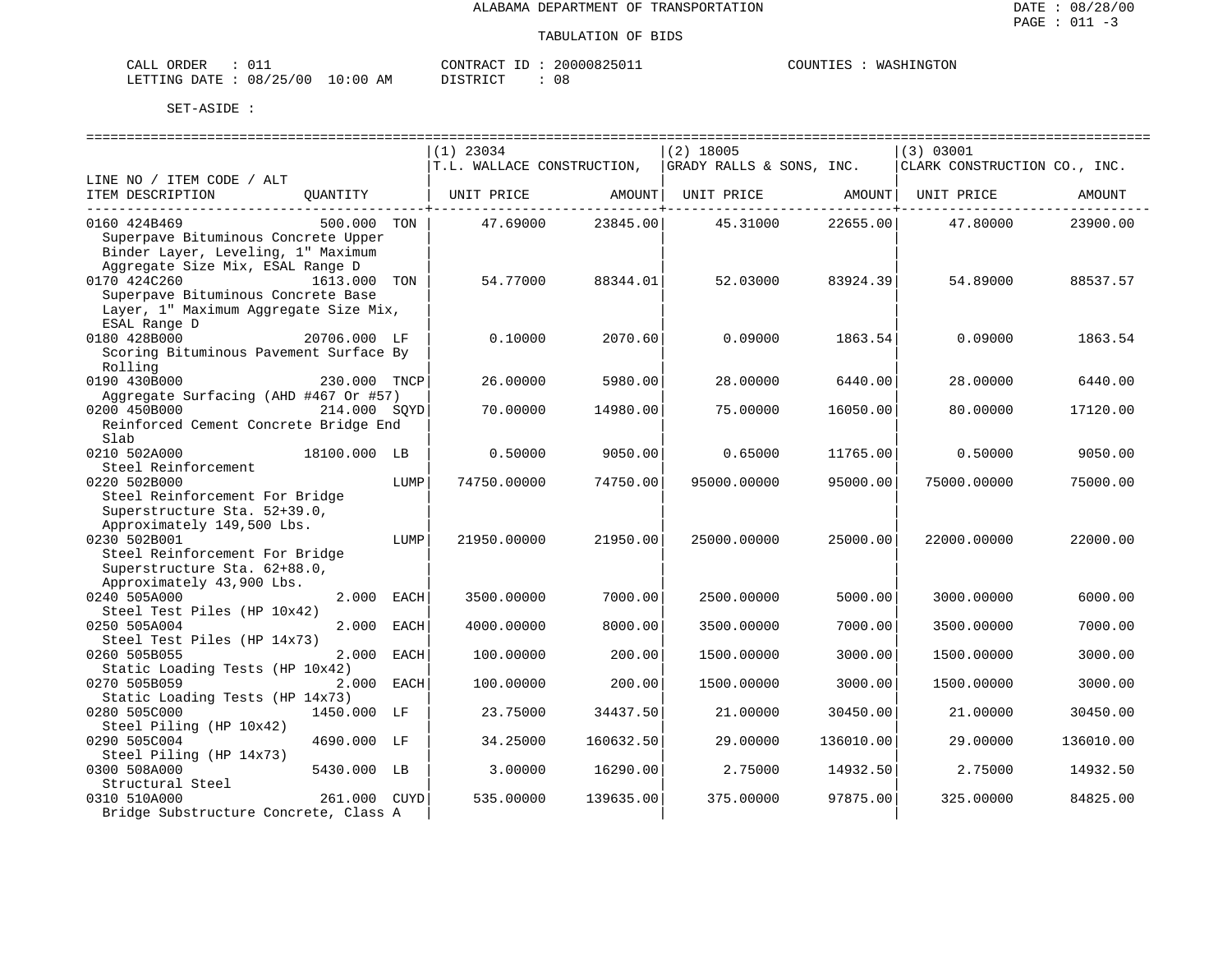| ORDER<br>$\sim$ $ -$<br>$\Lambda$<br>للسلطات |                          |                | <b>PONTRAL</b> | ノウリエュ | יזודררי<br><b>MA</b><br>N(1)<br>ا ⊂ە⊡ ⊥. |
|----------------------------------------------|--------------------------|----------------|----------------|-------|------------------------------------------|
| DATE<br>LETTING                              | 08<br>12E<br>/00<br>ر ہے | :00<br>AM<br>. | דת סידי את     | UC    |                                          |

|                                                                       | $(1)$ 23034                | $(2)$ 18005               | (3) 03001                    |  |  |
|-----------------------------------------------------------------------|----------------------------|---------------------------|------------------------------|--|--|
|                                                                       | T.L. WALLACE CONSTRUCTION, | GRADY RALLS & SONS, INC.  | CLARK CONSTRUCTION CO., INC. |  |  |
| LINE NO / ITEM CODE / ALT                                             |                            |                           |                              |  |  |
| ITEM DESCRIPTION<br>QUANTITY                                          | UNIT PRICE<br>AMOUNT       | UNIT PRICE<br>AMOUNT      | UNIT PRICE<br>AMOUNT         |  |  |
|                                                                       |                            |                           |                              |  |  |
| 0320 510C051<br>LUMP                                                  | 216220.00000<br>216220.00  | 315000.00000<br>315000.00 | 265000.00000<br>265000.00    |  |  |
| Bridge Concrete Superstructure, Sta.                                  |                            |                           |                              |  |  |
| 52+39.0, Approximately 569 Cu. Yds.                                   |                            |                           |                              |  |  |
| 0330 510C052<br>LUMP                                                  | 61560.00000<br>61560.00    | 80000.00<br>80000.00000   | 75000.00000<br>75000.00      |  |  |
| Bridge Concrete Superstructure, Sta.                                  |                            |                           |                              |  |  |
| 62+88.0, Approximately 162 Cu. Yds.                                   |                            |                           |                              |  |  |
| 0340 510E000<br>2296.000<br>SQYD                                      | 1.85000<br>4247.60         | 3.00000<br>6888.00        | 4500.16<br>1.96000           |  |  |
| Grooving Concrete Bridge Decks<br>0350 511A001                        |                            |                           |                              |  |  |
| 168.000 EACH<br>Elastomeric Bearings, Type 2                          | 30.00000<br>5040.00        | 50.00000<br>8400.00       | 50.00000<br>8400.00          |  |  |
| 0360 513B003<br>3374.000 LF                                           | 42.00000<br>141708.00      | 63.00000<br>212562.00     | 55.00000<br>185570.00        |  |  |
| Pretensioned-Prestressed Concrete                                     |                            |                           |                              |  |  |
| Girders, Type I (Specialty Item)                                      |                            |                           |                              |  |  |
| 0370 530A494<br>559.000 LF                                            | 20.00000<br>11180.00       | 20.00000<br>11180.00      | 20,00000<br>11180.00         |  |  |
| 18" Roadway Pipe (14 Gauge C.M.)                                      |                            |                           |                              |  |  |
| (Temporary)                                                           |                            |                           |                              |  |  |
| 0380 600A000<br>LUMP                                                  | 100000.00000<br>100000.00  | 155814.23000<br>155814.23 | 200000.00000<br>200000.00    |  |  |
| Mobilization                                                          |                            |                           |                              |  |  |
| 0390 606A000<br>500.000 LF                                            | 5000.00<br>10.00000        | 7.00000<br>3500.00        | 7.00000<br>3500.00           |  |  |
| 6" Underdrain Pipe                                                    |                            |                           |                              |  |  |
| 0400 610C001<br>4932.000<br>TON                                       | 33.00000<br>162756.00      | 29,00000<br>143028.00     | 29.00000<br>143028.00        |  |  |
| Loose Riprap, Class 2                                                 |                            |                           |                              |  |  |
| 0410 610D003<br>3340.000<br>SOYD                                      | 2.00000<br>6680.00         | 1.50000<br>5010.00        | 1.50000<br>5010.00           |  |  |
| Filter Blanket, Geotextile                                            |                            |                           |                              |  |  |
| 0420 614A001<br>19.000 CUYD                                           | 265.00000<br>5035.00       | 250.00000<br>4750.00      | 4750.00<br>250.00000         |  |  |
| Slope Paving (Under Bridges)                                          |                            |                           |                              |  |  |
| 4.000 EACH<br>0430 619A002                                            | 450.00000<br>1800.00       | 475.00000<br>1900.00      | 600.00000<br>2400.00         |  |  |
| 18" Roadway Pipe End Treatment, Class 1<br>0440 621A057<br>3.000 EACH |                            |                           |                              |  |  |
| Junction Boxes, Type Partial                                          | 1400.00000<br>4200.00      | 1400.00000<br>4200.00     | 1850.00000<br>5550.00        |  |  |
| 0450 621C068<br>3.000 EACH                                            | 4200.00<br>1400.00000      | 1800.00000<br>5400.00     | 2000.00000<br>6000.00        |  |  |
| Inlets, Type Y (Partial)                                              |                            |                           |                              |  |  |
| 0460 630A000<br>525.000 LF                                            | 7087.50<br>13.50000        | 13.50000<br>7087.50       | 7087.50<br>13.50000          |  |  |
| Steel Beam Guardrail, Class A, Type 1                                 |                            |                           |                              |  |  |
| 0470 630C003<br>4.000 EACH                                            | 950.00000<br>3800.00       | 950.00000<br>3800.00      | 950.00000<br>3800.00         |  |  |
| Guardrail End Anchor, Type 13                                         |                            |                           |                              |  |  |
| 0480 630C070<br>8.000 EACH                                            | 1500.00000<br>12000.00     | 12000.00<br>1500.00000    | 1500.00000<br>12000.00       |  |  |
| Guardrail End Anchor, Type 10 Series                                  |                            |                           |                              |  |  |
| 0482 631C000<br>909.000 LF                                            | 4090.50<br>4.50000         | 4.50000<br>4090.50        | 4.50000<br>4090.50           |  |  |
| Steel Beam Guardrail Class A, Type 1                                  |                            |                           |                              |  |  |
| Reset                                                                 |                            |                           |                              |  |  |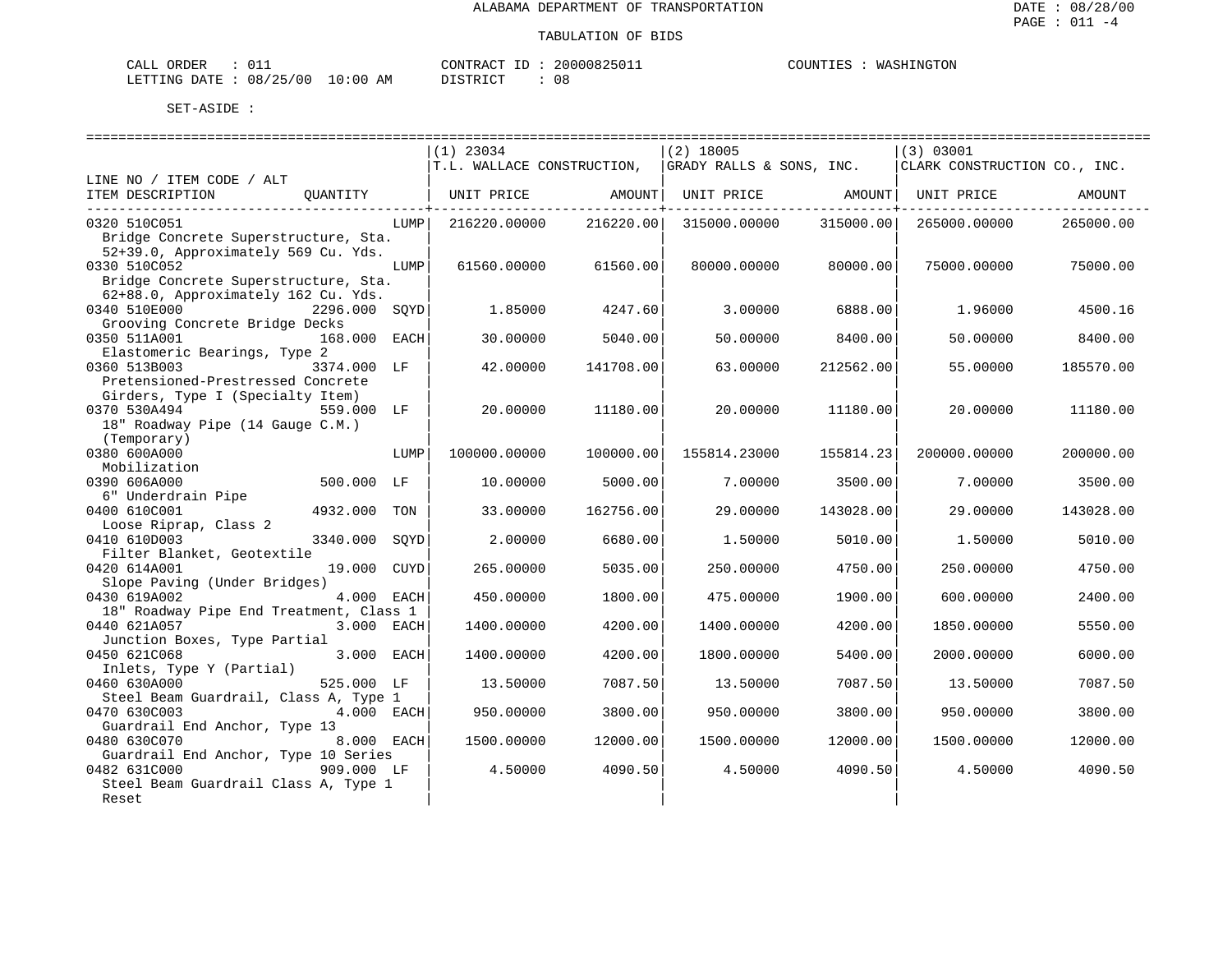| ORDER<br>CALL          |            | CONTRACT<br>ID | 2000082501⊥ | COUNTIES | WASHINGTON |
|------------------------|------------|----------------|-------------|----------|------------|
| LETTING DATE: 08/25/00 | $10:00$ AM | DISTRICT       | UC          |          |            |

|                                       |               |      | $(1)$ 23034                |                          | $(2)$ 18005              |          | (3) 03001                                 |          |
|---------------------------------------|---------------|------|----------------------------|--------------------------|--------------------------|----------|-------------------------------------------|----------|
|                                       |               |      | T.L. WALLACE CONSTRUCTION, |                          | GRADY RALLS & SONS, INC. |          | CLARK CONSTRUCTION CO., INC.              |          |
| LINE NO / ITEM CODE / ALT             |               |      |                            |                          |                          |          |                                           |          |
| ITEM DESCRIPTION                      | QUANTITY      |      | UNIT PRICE                 | AMOUNT<br>------------+- | UNIT PRICE               | AMOUNT   | UNIT PRICE<br>---------------+----------- | AMOUNT   |
| 0484 631E010                          | 2.000 EACH    |      | 2000.00000                 | 4000.00                  | 2000.00000               | 4000.001 | 2000.00000                                | 4000.00  |
| Guardrail End Anchor, Ty 10 Series,   |               |      |                            |                          |                          |          |                                           |          |
| Reset<br>0486 631F000                 | 120.000 LF    |      | 5.50000                    |                          |                          |          |                                           |          |
| Steel Beam Guardrail Class A, Type 1  |               |      |                            | 660.00                   | 5.50000                  | 660.00   | 5.50000                                   | 660.00   |
| Relocated                             |               |      |                            |                          |                          |          |                                           |          |
| 0490 650A000                          | 511.000 CYIP  |      | 5.00000                    | 2555.00                  | 9,00000                  | 4599.00  | 9,00000                                   | 4599.00  |
| Topsoil                               |               |      |                            |                          |                          |          |                                           |          |
| 0500 650B000                          | 1641.000 CYIP |      | 3.30000                    | 5415.30                  | 7.25000                  | 11897.25 | 7.25000                                   | 11897.25 |
| Topsoil From Stockpiles               |               |      |                            |                          |                          |          |                                           |          |
| 0510 652B055                          | 11.000 ACRE   |      | 600,00000                  | 6600.00                  | 300,00000                | 3300.00  | 300.00000                                 | 3300.00  |
| Temporary Seeding (Mix 3AT)           |               |      |                            |                          |                          |          |                                           |          |
| 0520 652D057                          | 11.000 ACRE   |      | 600.00000                  | 6600.00                  | 275.00000                | 3025.00  | 275.00000                                 | 3025.00  |
| Seeding In Stubble (Mix 3A)           |               |      |                            |                          |                          |          |                                           |          |
| 0530 656A000                          | 22.000 ACRE   |      | 400.00000                  | 8800.00                  | 495.00000                | 10890.00 | 495.00000                                 | 10890.00 |
| Mulching, Class A, Type 1             |               |      |                            |                          |                          |          |                                           |          |
| 0540 665B000                          | 18.000        | ACRE | 400.00000                  | 7200.00                  | 495.00000                | 8910.00  | 495.00000                                 | 8910.00  |
| Temporary Mulching<br>0550 665F000    | 550.000       | EACH | 8.00000                    | 4400.00                  | 6.00000                  | 3300.00  | 6.00000                                   | 3300.00  |
| Hay Bales                             |               |      |                            |                          |                          |          |                                           |          |
| 0560 6651000                          | 200.000 TON   |      | 33.00000                   | 6600.00                  | 35,00000                 | 7000.00  | 35.00000                                  | 7000.00  |
| Temporary Riprap, Class 2             |               |      |                            |                          |                          |          |                                           |          |
| 0570 665J000                          | 4000.000 LF   |      | 3.00000                    | 12000.00                 | 3.85000                  | 15400.00 | 3.85000                                   | 15400.00 |
| Silt Fence, Type A                    |               |      |                            |                          |                          |          |                                           |          |
| 0580 665K000                          | 700.000       | CUYD | 2.40000                    | 1680.00                  | 4.00000                  | 2800.00  | 4.00000                                   | 2800.00  |
| Drainage Sump Excavation              |               |      |                            |                          |                          |          |                                           |          |
| 0590 665L000                          | 200.000 LF    |      | 17.00000                   | 3400.00                  | 10.00000                 | 2000.00  | 10.00000                                  | 2000.00  |
| Floating Basin Boom                   |               |      |                            |                          |                          |          |                                           |          |
| 0600 666A001                          | 22.000 ACRE   |      | 30.00000                   | 660.00                   | 45.00000                 | 990.00   | 45.00000                                  | 990.00   |
| Pest Control Treatment                |               |      |                            |                          |                          |          |                                           |          |
| 0610 680A000<br>Engineering Controls  |               | LUMP | 30000.00000                | 30000.00                 | 10500.00000              | 10500.00 | 5500.00000                                | 5500.00  |
| 0620 701A028                          | 1.000 MILE    |      | 2000.00000                 | 2000.00                  | 2000.00000               | 2000.00  | 2000.00000                                | 2000.00  |
| Solid White, Class 2, Type A Traffic  |               |      |                            |                          |                          |          |                                           |          |
| Stripe (0.06" Thick) (6" Wide)        |               |      |                            |                          |                          |          |                                           |          |
| 0630 701A032<br>1.000 MILE            |               |      | 2000.00000                 | 2000.00                  | 2000.00000               | 2000.00  | 2000.00000                                | 2000.00  |
| Solid Yellow, Class 2, Type A Traffic |               |      |                            |                          |                          |          |                                           |          |
| Stripe (0.06" Thick) (6" Wide)        |               |      |                            |                          |                          |          |                                           |          |
| 0640 701A041                          | 1.000 MILE    |      | 1000.00000                 | 1000.00                  | 1000.00000               | 1000.00  | 1000.00000                                | 1000.00  |
| Broken White, Class 2, Type A Traffic |               |      |                            |                          |                          |          |                                           |          |
| Stripe (0.09" Thick) (6" Wide)        |               |      |                            |                          |                          |          |                                           |          |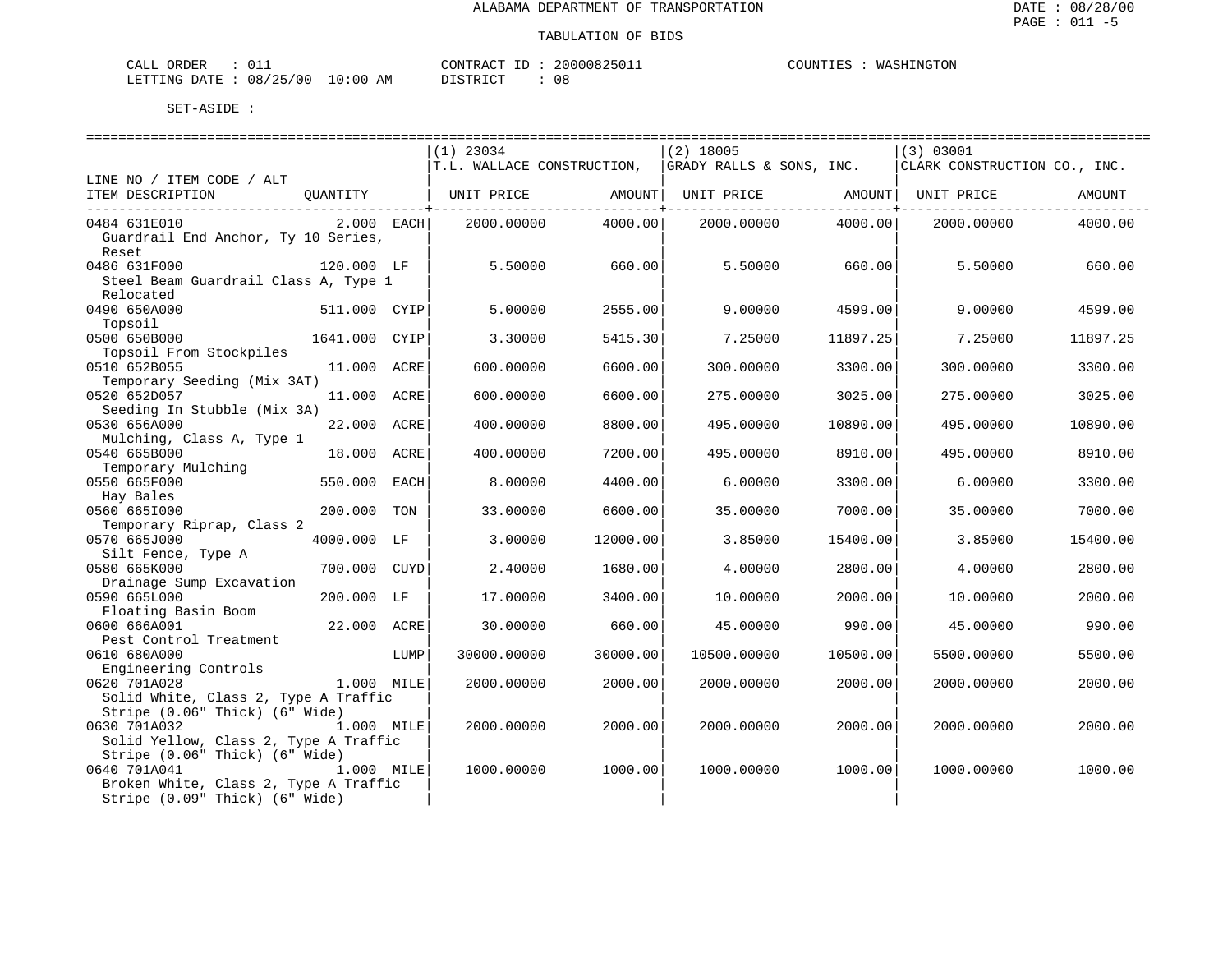| $\sim$ $\sim$<br>ORDER<br>$\sim - -$<br>CALL |                             | CONTRACT<br>$-1$ | 'UUUUX<br>350 L L | COUNT<br>ا ا الساسد ال | NGTON<br>"⊔⊅ ∆™ |
|----------------------------------------------|-----------------------------|------------------|-------------------|------------------------|-----------------|
| /25/00<br>08<br>DATE<br>LETTING<br>ر ہے      | :00<br>$\sim$<br>AΜ<br>'. U | DISTRICT         | $\sim$<br>UC      |                        |                 |

DISTRICT : 08

|                                                       |              | $(1)$ 23034                |          | $(2)$ 18005              |          | (3) 03001                    |          |
|-------------------------------------------------------|--------------|----------------------------|----------|--------------------------|----------|------------------------------|----------|
|                                                       |              | T.L. WALLACE CONSTRUCTION, |          | GRADY RALLS & SONS, INC. |          | CLARK CONSTRUCTION CO., INC. |          |
| LINE NO / ITEM CODE / ALT<br>ITEM DESCRIPTION         | OUANTITY     | UNIT PRICE                 | AMOUNT   | UNIT PRICE               | AMOUNT   | UNIT PRICE                   | AMOUNT   |
|                                                       |              |                            |          |                          |          |                              |          |
| 0650 701C002                                          | 1.000 MILE   | 500.00000                  | 500.00   | 500.00000                | 500.00   | 500,00000                    | 500.00   |
| Broken Temporary Traffic Stripe (Paint)               |              |                            |          |                          |          |                              |          |
| 0660 701C003                                          | 1.000 MILE   | 500.00000                  | 500.00   | 500.00000                | 500.00   | 500.00000                    | 500.00   |
| Solid Temporary Traffic Stripe (Paint)                |              |                            |          |                          |          |                              |          |
| 0670 701D008                                          | $1.000$ MILE | 1300.00000                 | 1300.00  | 1300.00000               | 1300.00  | 1300.00000                   | 1300.00  |
| Solid Traffic Stripe Removed (Plastic)                |              |                            |          |                          |          |                              |          |
| 0680 701D015                                          | 1.000 MILE   | 1000.00000                 | 1000.00  | 1000.00000               | 1000.00  | 1000.00000                   | 1000.00  |
| Broken Traffic Stripe Removed (Plastic)               |              |                            |          |                          |          |                              |          |
| 0690 701E003<br>Solid Temporary Traffic Stripe (Tape) | 1104.000 LF  | 1.50000                    | 1656.00  | 1.50000                  | 1656.00  | 1.50000                      | 1656.00  |
| 0700 701G121                                          | $574.000$ LF | 2.38000                    | 1366.12  | 2.38000                  | 1366.12  | 2.38000                      | 1366.12  |
| Broken White, Class 3W, Type A Traffic                |              |                            |          |                          |          |                              |          |
| Stripe (6" Wide)                                      |              |                            |          |                          |          |                              |          |
| 0710 701G125                                          | 574.000 LF   | 4.32000                    | 2479.68  | 4.32000                  | 2479.68  | 4.32000                      | 2479.68  |
| Solid White, Class 3W, Type A Traffic                 |              |                            |          |                          |          |                              |          |
| Stripe (6" Wide)                                      |              |                            |          |                          |          |                              |          |
| 0720 701G133                                          | 574.000 LF   | 4.50000                    | 2583.00  | 4.50000                  | 2583.00  | 4.50000                      | 2583.00  |
| Solid Yellow, Class 3W, Type A Traffic                |              |                            |          |                          |          |                              |          |
| Stripe (6" Wide)                                      |              |                            |          |                          |          |                              |          |
| 0730 701H002                                          | 1104.000 LF  | 0.50000                    | 552.00   | 0.50000                  | 552.00   | 0.50000                      | 552.00   |
| Solid Traffic Stripe Removed (Tape)                   |              |                            |          |                          |          |                              |          |
| 0740 705A011                                          | 626.000 EACH | 4.00000                    | 2504.00  | 4.00000                  | 2504.00  | 4.00000                      | 2504.00  |
| Pavement Markers, Class C, Type 1-A                   |              |                            |          |                          |          |                              |          |
| 0750 705A012                                          | 158.000 EACH | 4.00000                    | 632.00   | 4,00000                  | 632.00   | 4.00000                      | 632.00   |
| Pavement Markers, Class C, Type 1-B                   |              |                            |          |                          |          |                              |          |
| 0760 705A022                                          | 2.000 EACH   | 4.00000                    | 8.00     | 4.00000                  | 8.00     | 4.00000                      | 8.00     |
| Pavement Markers, Class C, Type 2-C<br>0770 705A024   | 295.000 EACH | 4.00000                    | 1180.00  | 4.00000                  | 1180.00  | 4.00000                      | 1180.00  |
| Pavement Markers, Class C, Type 2-E                   |              |                            |          |                          |          |                              |          |
| 0780 705A030                                          | 24.000 EACH  | 5.25000                    | 126.00   | 5.25000                  | 126.00   | 5.25000                      | 126.00   |
| Pavement Markers, Class A-H, Type 2-C                 |              |                            |          |                          |          |                              |          |
| 0790 705A031                                          | 86.000 EACH  | 5.00000                    | 430.00   | 5.00000                  | 430.00   | 5.00000                      | 430.00   |
| Pavement Markers, Class A-H, Type 1-A                 |              |                            |          |                          |          |                              |          |
| 0800 707G001                                          | 71.000 EACH  | 15,00000                   | 1065.00  | 5.00000                  | 355.00   | 5.00000                      | 355.00   |
| Barrier Rail Mounted Delineator                       |              |                            |          |                          |          |                              |          |
| (Bi-Directional)                                      |              |                            |          |                          |          |                              |          |
| 0810 726A000                                          | 2800.000 LF  | 33.00000                   | 92400.00 | 24,00000                 | 67200.00 | 24.00000                     | 67200.00 |
| Portable Concrete Safety Barriers, Type               |              |                            |          |                          |          |                              |          |
| 6                                                     |              |                            |          |                          |          |                              |          |
| 0820 740B000                                          | 734.000 SOFT | 8.40000                    | 6165.60  | 15.00000                 | 11010.00 | 12.00000                     | 8808.00  |
| Construction Signs                                    |              |                            |          |                          |          |                              |          |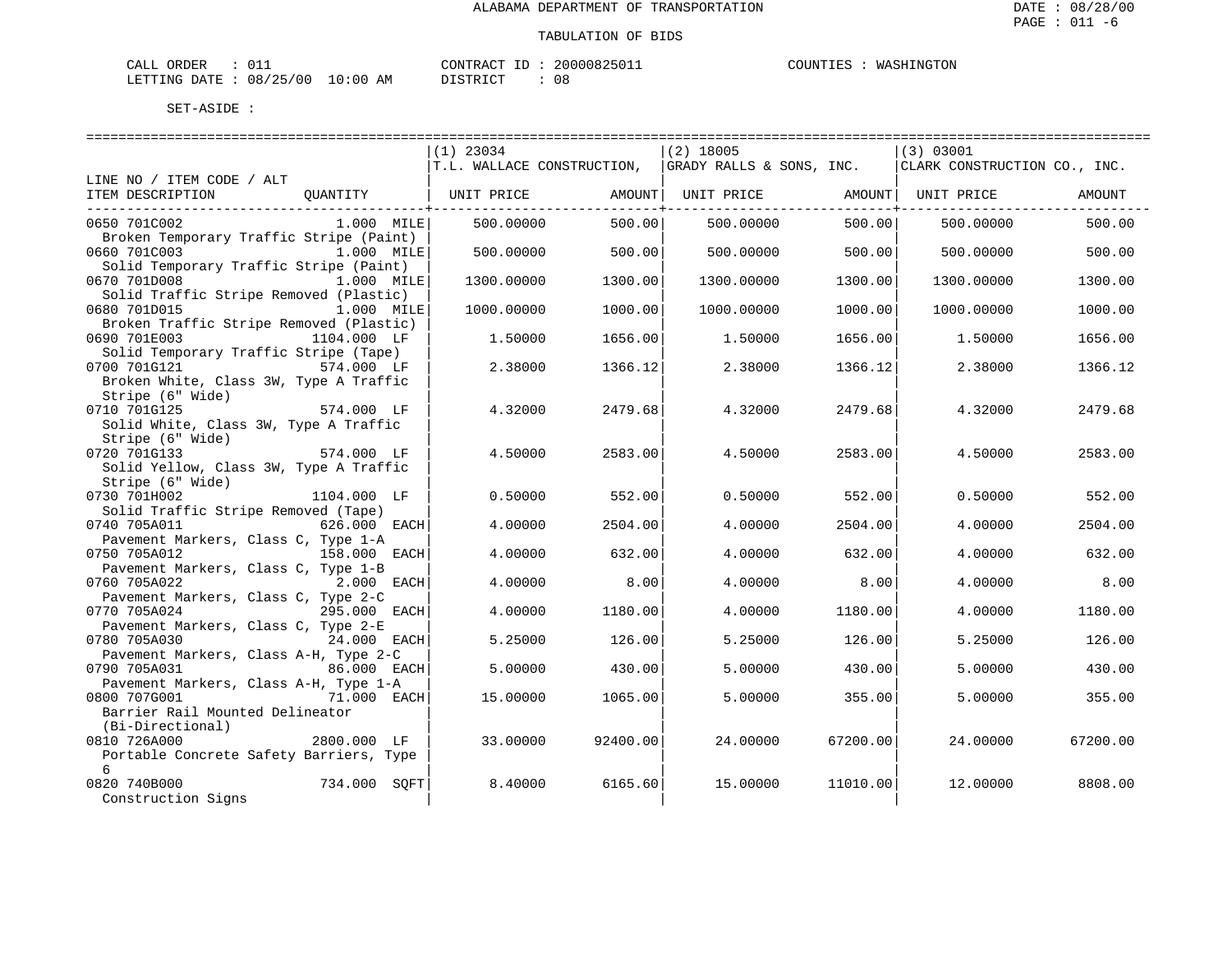| ORDER<br>CALL          |          |          | CONTRACT ID: 20000825011 | COUNTIES<br>: : WASHINGTON |
|------------------------|----------|----------|--------------------------|----------------------------|
| LETTING DATE: 08/25/00 | 10:00 AM | DISTRICT | $\cap$<br>υŏ             |                            |

|                                          |             |      | $(1)$ 23034                |                 | $(2)$ 18005              |                | (3) 03001                    |                |  |  |  |  |
|------------------------------------------|-------------|------|----------------------------|-----------------|--------------------------|----------------|------------------------------|----------------|--|--|--|--|
|                                          |             |      | T.L. WALLACE CONSTRUCTION, |                 | GRADY RALLS & SONS, INC. |                | CLARK CONSTRUCTION CO., INC. |                |  |  |  |  |
| LINE NO / ITEM CODE / ALT                |             |      |                            |                 |                          |                |                              |                |  |  |  |  |
| ITEM DESCRIPTION                         | QUANTITY    |      | UNIT PRICE                 | AMOUNT          | UNIT PRICE               | AMOUNT         | UNIT PRICE                   | AMOUNT         |  |  |  |  |
|                                          |             |      |                            |                 |                          |                |                              |                |  |  |  |  |
| 0830 740D000                             | 200.000     | EACH | 45.00000                   | 9000.00         | 60.00000                 | 12000.00       | 55.00000                     | 11000.00       |  |  |  |  |
| Channelizing Drums                       |             |      |                            |                 |                          |                |                              |                |  |  |  |  |
| 0840 740E000                             | 50.000      | EACH | 11,00000                   | 550.00          | 45.00000                 | 2250.00        | 20.00000                     | 1000.00        |  |  |  |  |
| Cones (36 Inches High)                   |             |      |                            |                 |                          |                |                              |                |  |  |  |  |
| 0850 740F002                             | 8.000       | EACH | 190.00000                  | 1520.00         | 300.00000                | 2400.00        | 350.00000                    | 2800.00        |  |  |  |  |
| Barricades, Type III                     |             |      |                            |                 |                          |                |                              |                |  |  |  |  |
| 0860 7401005                             | 4.000 EACH  |      | 650.00000                  | 2600.00         | 475.00000                | 1900.00        | 275.00000                    | 1100.00        |  |  |  |  |
| Warning Lights, Type B (Detachable Head) |             |      |                            |                 |                          |                |                              |                |  |  |  |  |
| 0870 740M000                             | 50.000 EACH |      | 5.00000                    | 250.00          | 12.00000                 | 600.00         | 8.00000                      | 400.00         |  |  |  |  |
| Weight For Cone                          |             |      |                            |                 |                          |                |                              |                |  |  |  |  |
| 0880 741C010                             | 2.000 EACH  |      | 4800.00000                 | 9600.00         | 5000.00000               | 10000.00       | 7500.00000                   | 15000.00       |  |  |  |  |
| Portable Sequential Arrow And Chevron    |             |      |                            |                 |                          |                |                              |                |  |  |  |  |
| Sign Unit                                |             |      |                            |                 |                          |                |                              |                |  |  |  |  |
| 0890 998A000                             |             | LUMP | 0.00000                    | 0.00            | 8000.00000               | 8000.00        | 8000.00000                   | 8000.00        |  |  |  |  |
| Construction Fuel (Maximum Bid Limited   |             |      |                            |                 |                          |                |                              |                |  |  |  |  |
| To $$85,000.00)$                         |             |      |                            |                 |                          |                |                              |                |  |  |  |  |
| 0900 999 000                             | 720.000     | HOUR | 0.80000                    | 576.00          | 0.80000                  | 576.00         | 0.80000                      | 576.00         |  |  |  |  |
| Trainee Hours At 80 Cents Per Hour       |             |      |                            |                 |                          |                |                              |                |  |  |  |  |
| SECTION TOTALS                           |             |      |                            | \$2,040,243.64] |                          | \$2,180,279.30 |                              | \$2,206,896.61 |  |  |  |  |
| CONTRACT TOTALS                          |             |      |                            | \$2,040,243.64] |                          | \$2,180,279.30 |                              | \$2,206,896.61 |  |  |  |  |
|                                          |             |      |                            |                 |                          |                |                              |                |  |  |  |  |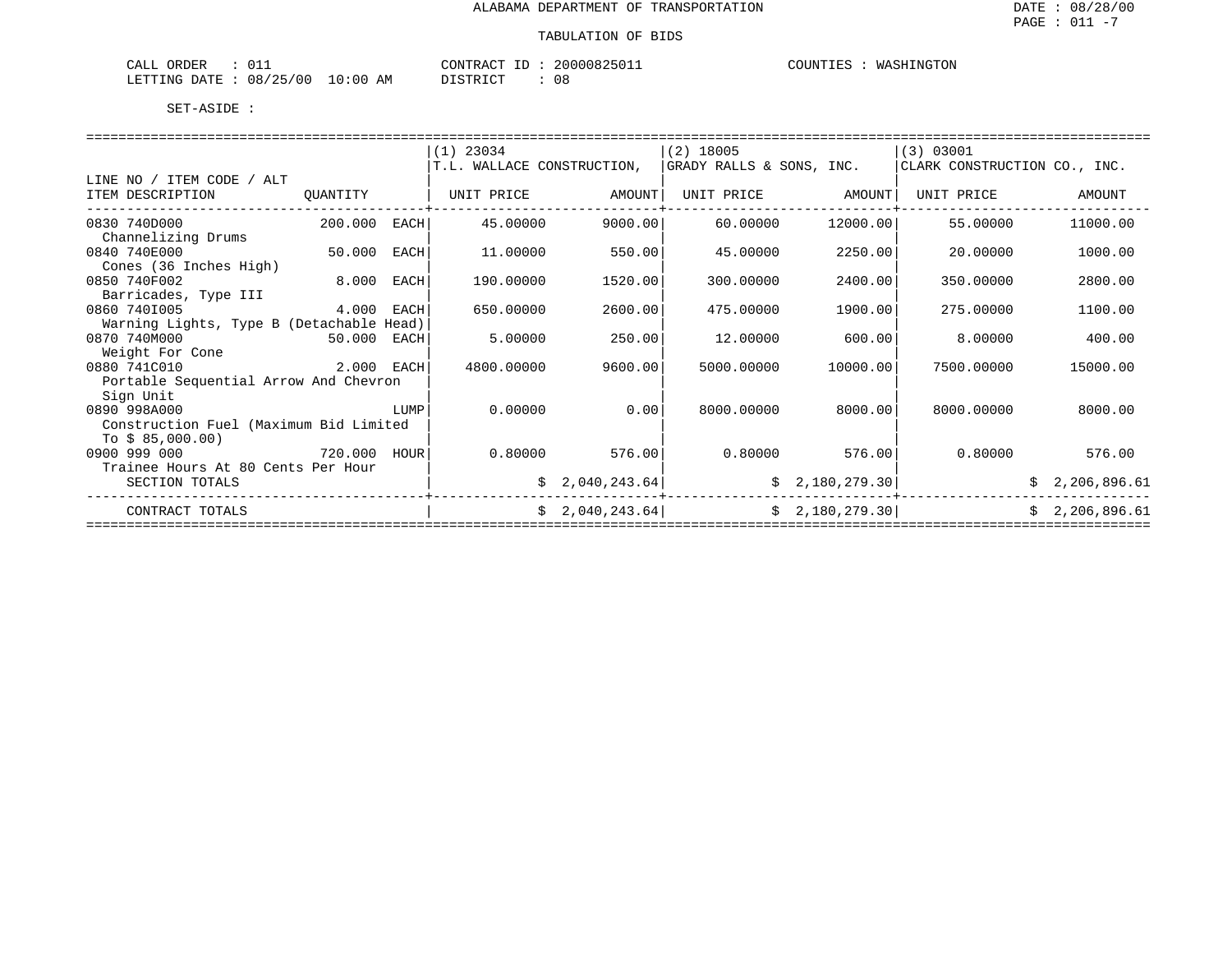# TABULATION OF BIDS

| CALL ORDER                       |  | CONTRACT ID | 20000825011 | COUNTIES | WASHINGTON |
|----------------------------------|--|-------------|-------------|----------|------------|
| LETTING DATE : 08/25/00 10:00 AM |  | DISTRICT    | 08          |          |            |

|                                                     |                |      | =========================                       |                   |                               |                             |        |
|-----------------------------------------------------|----------------|------|-------------------------------------------------|-------------------|-------------------------------|-----------------------------|--------|
|                                                     |                |      | $(4)$ 13053                                     |                   | $(5)$ 14008                   |                             |        |
|                                                     |                |      | $ MCINNIS$ CORPORATION $ NEWELL \& BUSH$ , INC. |                   |                               |                             |        |
| LINE NO / ITEM CODE / ALT                           |                |      |                                                 |                   |                               |                             |        |
| ITEM DESCRIPTION QUANTITY                           |                |      | UNIT PRICE AMOUNT                               | ---------------+- | UNIT PRICE AMOUNT  UNIT PRICE | ---------------- <b>-</b> - | AMOUNT |
| SECTION 0001 Roadway                                |                |      |                                                 |                   |                               |                             |        |
| 0010 201A000                                        |                | LUMP | 100800.00000                                    | 100800.00         | 60000.00000                   | 60000.00                    |        |
| Clearing & Grubbing (Approximately 24               |                |      |                                                 |                   |                               |                             |        |
| Acres)                                              |                |      |                                                 |                   |                               |                             |        |
| 0020 206A000                                        |                | LUMP | 67000.00000                                     | 67000.00          | 45000.00000                   | 45000.00                    |        |
| Removal Of Old Bridge Station 52+79.6               |                |      |                                                 |                   |                               |                             |        |
| 0030 206A001                                        |                | LUMP | 20000.00000                                     | 20000.00          | 20000.00000                   | 20000.00                    |        |
| Removal Of Old Bridge Station 62+93.7               |                |      |                                                 |                   |                               |                             |        |
| 0040 206C016                                        | 80.000 SQYD    |      | 3.00000                                         | 240.00            | 25.00000                      | 2000.00                     |        |
| Removing Concrete Slope Paving (Under<br>Bridges)   |                |      |                                                 |                   |                               |                             |        |
| 0050 206D001                                        | 1613.000 LF    |      | 2.00000                                         | 3226.00           | 2.25000                       | 3629.25                     |        |
| Removing Guardrail                                  |                |      |                                                 |                   |                               |                             |        |
| 0060 206E008                                        | 17.000 EACH    |      | 125.00000                                       | 2125.00           | 150.00000                     | 2550.00                     |        |
| Removing Guardrail End Anchor (All Type)            |                |      |                                                 |                   |                               |                             |        |
| 3232.000 CYIP<br>0070 210A000                       |                |      | 5.00000                                         | 16160.00          | 5.50000                       | 17776.00                    |        |
| Unclassified Excavation                             |                |      |                                                 |                   |                               |                             |        |
| 0080 210D000                                        | 19897.000 CYIP |      | 8.50000                                         | 169124.50         | 9.50000                       | 189021.50                   |        |
| Borrow Excavation                                   |                |      |                                                 |                   |                               |                             |        |
| 0090 210D021                                        | 2188.000 CYIP  |      | 7.00000                                         | 15316.00          | 7.50000                       | 16410.00                    |        |
| Borrow Excavation (Loose Truckbed                   |                |      |                                                 |                   |                               |                             |        |
| Measurement) (A4 or Better)                         |                |      |                                                 |                   |                               |                             |        |
| 0100 401A000                                        | 3237.000 SYCP  |      | 0.45000                                         | 1456.65           | 0.67000                       | 2168.79                     |        |
| Bituminous Treatment A                              |                |      |                                                 |                   |                               |                             |        |
| 0110 405A000<br>Tack Coat                           | 1088.000 GAL   |      | 1,02000                                         | 1109.76           | 0.80000                       | 870.40                      |        |
| 0120 424A260                                        | 1810.000 TON   |      | 45.90000                                        | 83079.00          | 55.00000                      | 99550.00                    |        |
| Superpave Bituminous Concrete Wearing               |                |      |                                                 |                   |                               |                             |        |
| Surface Layer, 1/2" Maximum Aggregate               |                |      |                                                 |                   |                               |                             |        |
| Size Mix, ESAL Range D                              |                |      |                                                 |                   |                               |                             |        |
| 0130 424A266                                        | 250.000 TON    |      | 51.00000                                        | 12750.00          | 75.00000                      | 18750.00                    |        |
| Superpave Bituminous Concrete Wearing               |                |      |                                                 |                   |                               |                             |        |
| Surface Layer, Leveling, 1/2" Maximum               |                |      |                                                 |                   |                               |                             |        |
| Aggregate Size Mix, ESAL Range D                    |                |      |                                                 |                   |                               |                             |        |
| 0140 424B461                                        | 364.000 TON    |      | 51.32000                                        | 18680.48          | 63.00000                      | 22932.00                    |        |
| Superpave Bituminous Concrete Upper                 |                |      |                                                 |                   |                               |                             |        |
| Binder Layer, 1" Maximum Aggregate Size             |                |      |                                                 |                   |                               |                             |        |
| Mix, ESAL Range D                                   |                |      |                                                 |                   |                               |                             |        |
| 0150 424B465<br>Superpave Bituminous Concrete Upper | 250.000 TON    |      | 130.00000                                       | 32500.00          | 75.00000                      | 18750.00                    |        |
| Binder Layer, Patching, 1" Maximum                  |                |      |                                                 |                   |                               |                             |        |
| Aggregate Size Mix, ESAL Range D                    |                |      |                                                 |                   |                               |                             |        |
|                                                     |                |      |                                                 |                   |                               |                             |        |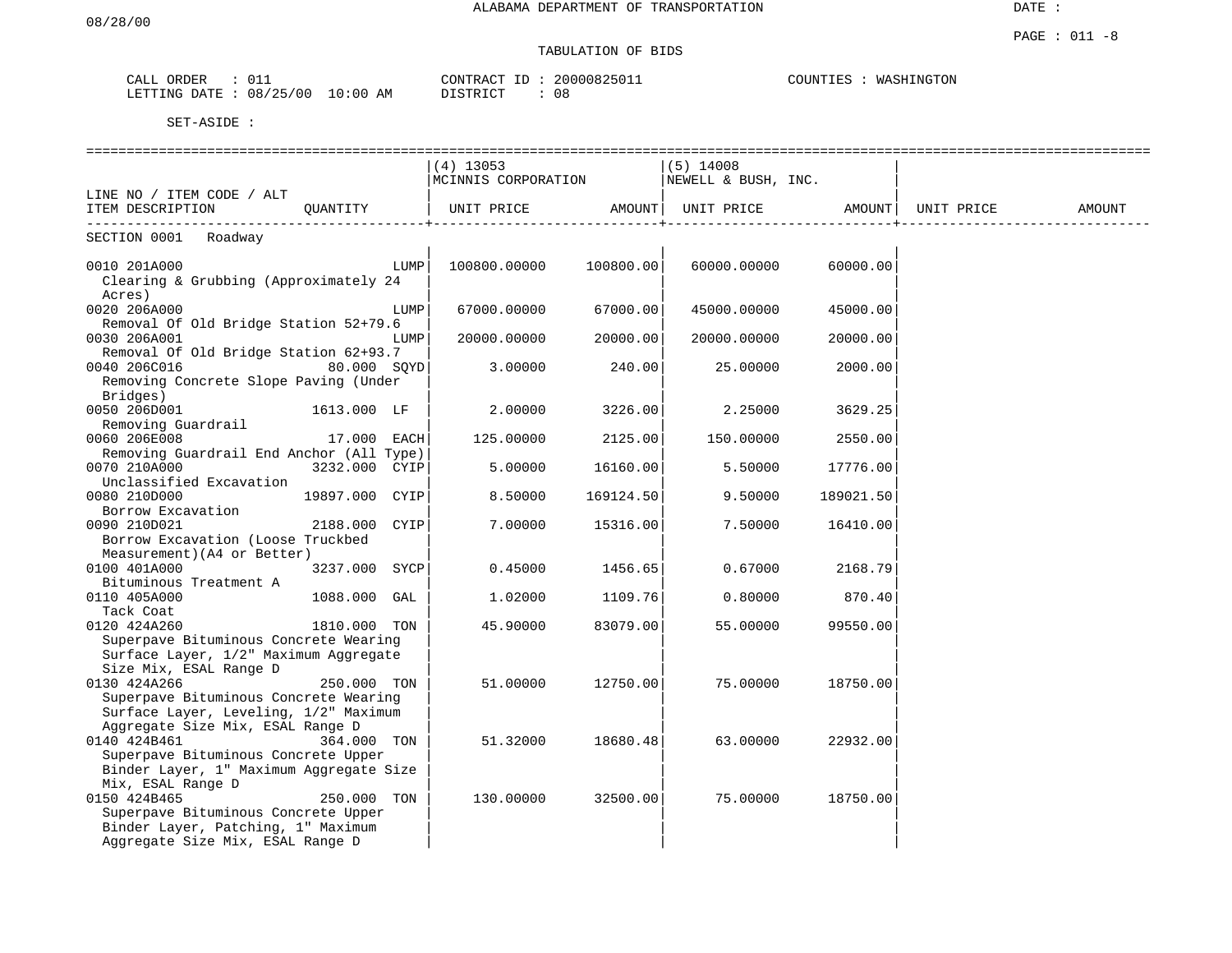| ORDER<br>CALL          |            | CONTRACT<br>ID | 2000082501⊥ | COUNTIES | WASHINGTON |
|------------------------|------------|----------------|-------------|----------|------------|
| LETTING DATE: 08/25/00 | $10:00$ AM | DISTRICT       | UC          |          |            |

| $(4)$ 13053<br>$(5)$ 14008<br>MCINNIS CORPORATION<br>NEWELL & BUSH, INC.<br>LINE NO / ITEM CODE / ALT<br>ITEM DESCRIPTION<br>AMOUNT  <br>UNIT PRICE<br>AMOUNT UNIT PRICE<br>QUANTITY<br>UNIT PRICE<br>AMOUNT<br>0160 424B469<br>500.000 TON<br>22655.00<br>55.00000<br>27500.00<br>45.31000<br>Superpave Bituminous Concrete Upper<br>Binder Layer, Leveling, 1" Maximum<br>Aggregate Size Mix, ESAL Range D<br>0170 424C260<br>1613.000<br>52.03000<br>83924.39<br>54.00000<br>87102.00<br>TON<br>Superpave Bituminous Concrete Base<br>Layer, 1" Maximum Aggregate Size Mix,<br>ESAL Range D<br>0180 428B000<br>0.09000<br>1863.54<br>0.12000<br>20706.000 LF<br>2484.72<br>Scoring Bituminous Pavement Surface By |
|----------------------------------------------------------------------------------------------------------------------------------------------------------------------------------------------------------------------------------------------------------------------------------------------------------------------------------------------------------------------------------------------------------------------------------------------------------------------------------------------------------------------------------------------------------------------------------------------------------------------------------------------------------------------------------------------------------------------|
|                                                                                                                                                                                                                                                                                                                                                                                                                                                                                                                                                                                                                                                                                                                      |
|                                                                                                                                                                                                                                                                                                                                                                                                                                                                                                                                                                                                                                                                                                                      |
|                                                                                                                                                                                                                                                                                                                                                                                                                                                                                                                                                                                                                                                                                                                      |
|                                                                                                                                                                                                                                                                                                                                                                                                                                                                                                                                                                                                                                                                                                                      |
|                                                                                                                                                                                                                                                                                                                                                                                                                                                                                                                                                                                                                                                                                                                      |
|                                                                                                                                                                                                                                                                                                                                                                                                                                                                                                                                                                                                                                                                                                                      |
|                                                                                                                                                                                                                                                                                                                                                                                                                                                                                                                                                                                                                                                                                                                      |
|                                                                                                                                                                                                                                                                                                                                                                                                                                                                                                                                                                                                                                                                                                                      |
|                                                                                                                                                                                                                                                                                                                                                                                                                                                                                                                                                                                                                                                                                                                      |
|                                                                                                                                                                                                                                                                                                                                                                                                                                                                                                                                                                                                                                                                                                                      |
|                                                                                                                                                                                                                                                                                                                                                                                                                                                                                                                                                                                                                                                                                                                      |
|                                                                                                                                                                                                                                                                                                                                                                                                                                                                                                                                                                                                                                                                                                                      |
|                                                                                                                                                                                                                                                                                                                                                                                                                                                                                                                                                                                                                                                                                                                      |
|                                                                                                                                                                                                                                                                                                                                                                                                                                                                                                                                                                                                                                                                                                                      |
| Rolling                                                                                                                                                                                                                                                                                                                                                                                                                                                                                                                                                                                                                                                                                                              |
| 0190 430B000<br>28.00000<br>6440.00<br>30.00000<br>230.000 TNCP<br>6900.00                                                                                                                                                                                                                                                                                                                                                                                                                                                                                                                                                                                                                                           |
| Aggregate Surfacing (AHD #467 Or #57)                                                                                                                                                                                                                                                                                                                                                                                                                                                                                                                                                                                                                                                                                |
| 0200 450B000<br>214.000 SOYD<br>67.00000<br>14338.00<br>75.00000<br>16050.00                                                                                                                                                                                                                                                                                                                                                                                                                                                                                                                                                                                                                                         |
| Reinforced Cement Concrete Bridge End                                                                                                                                                                                                                                                                                                                                                                                                                                                                                                                                                                                                                                                                                |
| Slab                                                                                                                                                                                                                                                                                                                                                                                                                                                                                                                                                                                                                                                                                                                 |
| 0210 502A000<br>11584.00<br>0.60000<br>18100.000 LB<br>0.64000<br>10860.00                                                                                                                                                                                                                                                                                                                                                                                                                                                                                                                                                                                                                                           |
| Steel Reinforcement                                                                                                                                                                                                                                                                                                                                                                                                                                                                                                                                                                                                                                                                                                  |
| 0220 502B000<br>LUMP<br>110680.00000<br>110680.00<br>85000.00000<br>85000.00                                                                                                                                                                                                                                                                                                                                                                                                                                                                                                                                                                                                                                         |
| Steel Reinforcement For Bridge                                                                                                                                                                                                                                                                                                                                                                                                                                                                                                                                                                                                                                                                                       |
| Superstructure Sta. 52+39.0,                                                                                                                                                                                                                                                                                                                                                                                                                                                                                                                                                                                                                                                                                         |
| Approximately 149,500 Lbs.                                                                                                                                                                                                                                                                                                                                                                                                                                                                                                                                                                                                                                                                                           |
| 0230 502B001<br>34096.00<br>LUMP<br>34096.00000<br>26500.00000<br>26500.00                                                                                                                                                                                                                                                                                                                                                                                                                                                                                                                                                                                                                                           |
| Steel Reinforcement For Bridge                                                                                                                                                                                                                                                                                                                                                                                                                                                                                                                                                                                                                                                                                       |
| Superstructure Sta. 62+88.0,                                                                                                                                                                                                                                                                                                                                                                                                                                                                                                                                                                                                                                                                                         |
| Approximately 43,900 Lbs.                                                                                                                                                                                                                                                                                                                                                                                                                                                                                                                                                                                                                                                                                            |
| 2.000 EACH<br>4800.00<br>7000.00<br>0240 505A000<br>2400.00000<br>3500.00000                                                                                                                                                                                                                                                                                                                                                                                                                                                                                                                                                                                                                                         |
| Steel Test Piles (HP 10x42)                                                                                                                                                                                                                                                                                                                                                                                                                                                                                                                                                                                                                                                                                          |
| 2.000 EACH<br>5600.00<br>0250 505A004<br>2800.00000<br>4500.00000<br>9000.00                                                                                                                                                                                                                                                                                                                                                                                                                                                                                                                                                                                                                                         |
| Steel Test Piles (HP 14x73)                                                                                                                                                                                                                                                                                                                                                                                                                                                                                                                                                                                                                                                                                          |
| 0260 505B055<br>2.000 EACH<br>1000.00<br>500.00000<br>3000.00000<br>6000.00                                                                                                                                                                                                                                                                                                                                                                                                                                                                                                                                                                                                                                          |
| Static Loading Tests (HP 10x42)                                                                                                                                                                                                                                                                                                                                                                                                                                                                                                                                                                                                                                                                                      |
| 2.000 EACH<br>0270 505B059<br>600.00000<br>1200.00<br>7000.00<br>3500.00000                                                                                                                                                                                                                                                                                                                                                                                                                                                                                                                                                                                                                                          |
| Static Loading Tests (HP 14x73)                                                                                                                                                                                                                                                                                                                                                                                                                                                                                                                                                                                                                                                                                      |
| 0280 505C000<br>1450.000 LF<br>24.00000<br>34800.00<br>21.00000<br>30450.00                                                                                                                                                                                                                                                                                                                                                                                                                                                                                                                                                                                                                                          |
| Steel Piling (HP 10x42)                                                                                                                                                                                                                                                                                                                                                                                                                                                                                                                                                                                                                                                                                              |
| 0290 505C004<br>4690.000 LF<br>32.00000<br>150080.00<br>37.50000<br>175875.00                                                                                                                                                                                                                                                                                                                                                                                                                                                                                                                                                                                                                                        |
| Steel Piling (HP 14x73)                                                                                                                                                                                                                                                                                                                                                                                                                                                                                                                                                                                                                                                                                              |
| 0300 508A000<br>5430.000 LB<br>3.10000<br>16833.00<br>3.60000<br>19548.00                                                                                                                                                                                                                                                                                                                                                                                                                                                                                                                                                                                                                                            |
| Structural Steel                                                                                                                                                                                                                                                                                                                                                                                                                                                                                                                                                                                                                                                                                                     |
| 261.000 CUYD<br>0310 510A000<br>288.00000<br>75168.00<br>480.00000<br>125280.00                                                                                                                                                                                                                                                                                                                                                                                                                                                                                                                                                                                                                                      |
| Bridge Substructure Concrete, Class A                                                                                                                                                                                                                                                                                                                                                                                                                                                                                                                                                                                                                                                                                |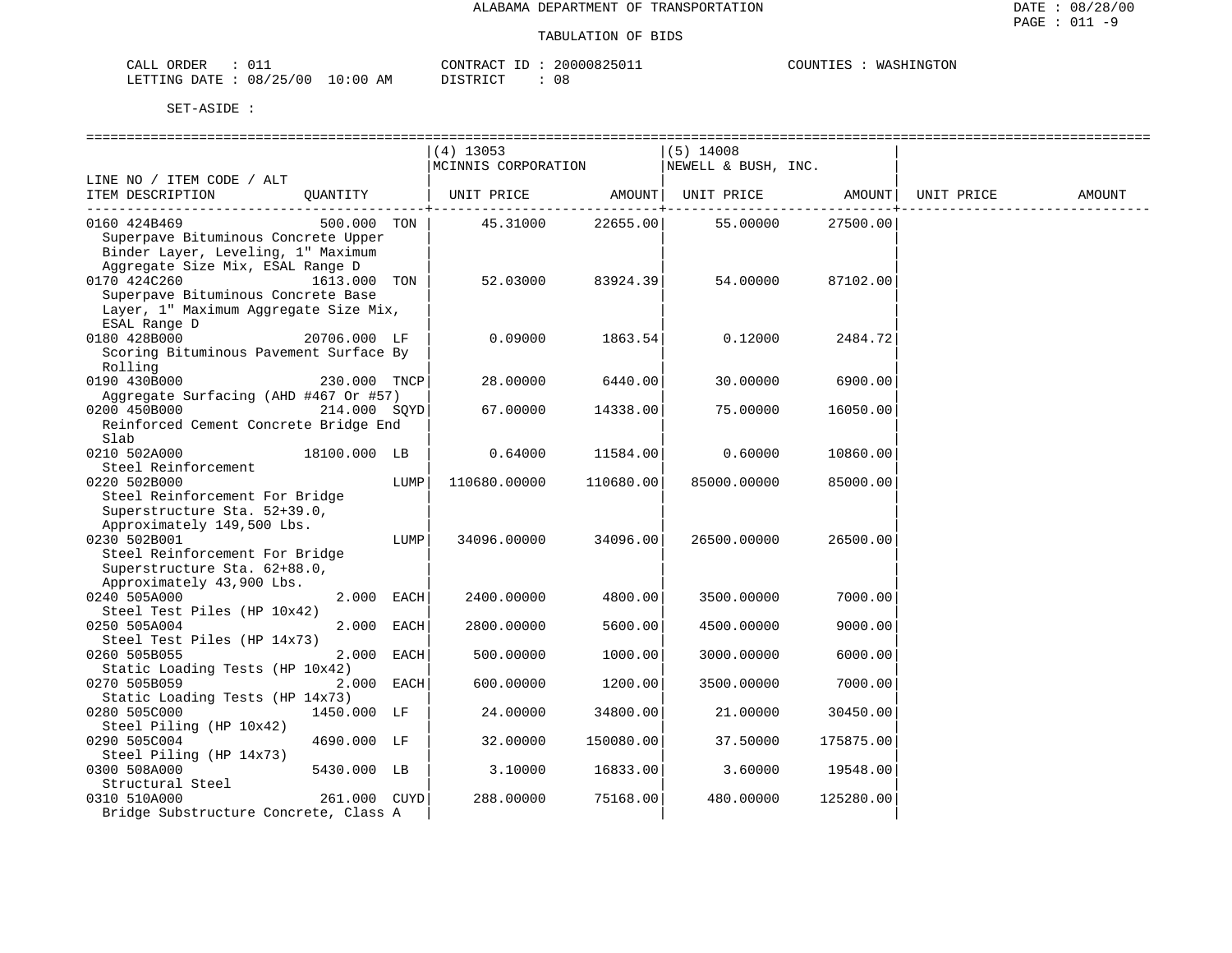| CALL ORDER                      |  |          | CONTRACT ID: 20000825011 | COUNTIES : WASHINGTON |  |
|---------------------------------|--|----------|--------------------------|-----------------------|--|
| LETTING DATE: 08/25/00 10:00 AM |  | DISTRICT |                          |                       |  |

|                                                                                                     | $(4)$ 13053<br>MCINNIS CORPORATION |           | $(5)$ 14008<br>NEWELL & BUSH, INC. |               |            |        |
|-----------------------------------------------------------------------------------------------------|------------------------------------|-----------|------------------------------------|---------------|------------|--------|
| LINE NO / ITEM CODE / ALT                                                                           |                                    |           |                                    |               |            |        |
| ITEM DESCRIPTION<br>OUANTITY                                                                        | UNIT PRICE                         | AMOUNT    | UNIT PRICE                         | <b>AMOUNT</b> | UNIT PRICE | AMOUNT |
| 0320 510C051<br>LUMP  <br>Bridge Concrete Superstructure, Sta.                                      | 220203.00000                       | 220203.00 | 275000.00000                       | 275000.00     |            |        |
| 52+39.0, Approximately 569 Cu. Yds.<br>0330 510C052<br>LUMP<br>Bridge Concrete Superstructure, Sta. | 64000.00000                        | 64000.00  | 90000.00000                        | 90000.00      |            |        |
| 62+88.0, Approximately 162 Cu. Yds.<br>0340 510E000<br>2296.000 SQYD                                | 1.85000                            | 4247.60   | 2.50000                            | 5740.00       |            |        |
| Grooving Concrete Bridge Decks<br>0350 511A001<br>168.000 EACH<br>Elastomeric Bearings, Type 2      | 100.00000                          | 16800.00  | 50.00000                           | 8400.00       |            |        |
| 0360 513B003<br>3374.000 LF<br>Pretensioned-Prestressed Concrete                                    | 65.00000                           | 219310.00 | 57.00000                           | 192318.00     |            |        |
| Girders, Type I (Specialty Item)<br>0370 530A494<br>559.000 LF<br>18" Roadway Pipe (14 Gauge C.M.)  | 30.00000                           | 16770.00  | 32.00000                           | 17888.00      |            |        |
| (Temporary)<br>0380 600A000<br>LUMP<br>Mobilization                                                 | 95500.00000                        | 95500.00  | 210000.00000                       | 210000.00     |            |        |
| 500.000 LF<br>0390 606A000<br>6" Underdrain Pipe                                                    | 7.00000                            | 3500.00   | 7.50000                            | 3750.00       |            |        |
| 0400 610C001<br>4932.000 TON<br>Loose Riprap, Class 2                                               | 31.00000                           | 152892.00 | 33.00000                           | 162756.00     |            |        |
| 0410 610D003<br>3340.000 SQYD<br>Filter Blanket, Geotextile                                         | 3.00000                            | 10020.00  | 3.50000                            | 11690.00      |            |        |
| 0420 614A001<br>19.000 CUYD<br>Slope Paving (Under Bridges)                                         | 200.00000                          | 3800.00   | 300.00000                          | 5700.00       |            |        |
| 0430 619A002<br>4.000 EACH<br>18" Roadway Pipe End Treatment, Class 1                               | 550.00000                          | 2200.00   | 600.00000                          | 2400.00       |            |        |
| 0440 621A057<br>3.000 EACH<br>Junction Boxes, Type Partial                                          | 2000.00000                         | 6000.00   | 2200.00000                         | 6600.00       |            |        |
| 3.000 EACH<br>0450 621C068<br>Inlets, Type Y (Partial)                                              | 2000.00000                         | 6000.00   | 2200.00000                         | 6600.00       |            |        |
| 0460 630A000<br>525.000 LF<br>Steel Beam Guardrail, Class A, Type 1                                 | 16.00000                           | 8400.00   | 17.00000                           | 8925.00       |            |        |
| 0470 630C003<br>4.000 EACH<br>Guardrail End Anchor, Type 13                                         | 1000.00000                         | 4000.00   | 1200.00000                         | 4800.00       |            |        |
| 0480 630C070<br>8.000 EACH<br>Guardrail End Anchor, Type 10 Series                                  | 1525.00000                         | 12200.00  | 1600.00000                         | 12800.00      |            |        |
| 0482 631C000<br>909.000 LF<br>Steel Beam Guardrail Class A, Type 1<br>Reset                         | 8.50000                            | 7726.50   | 9.00000                            | 8181.00       |            |        |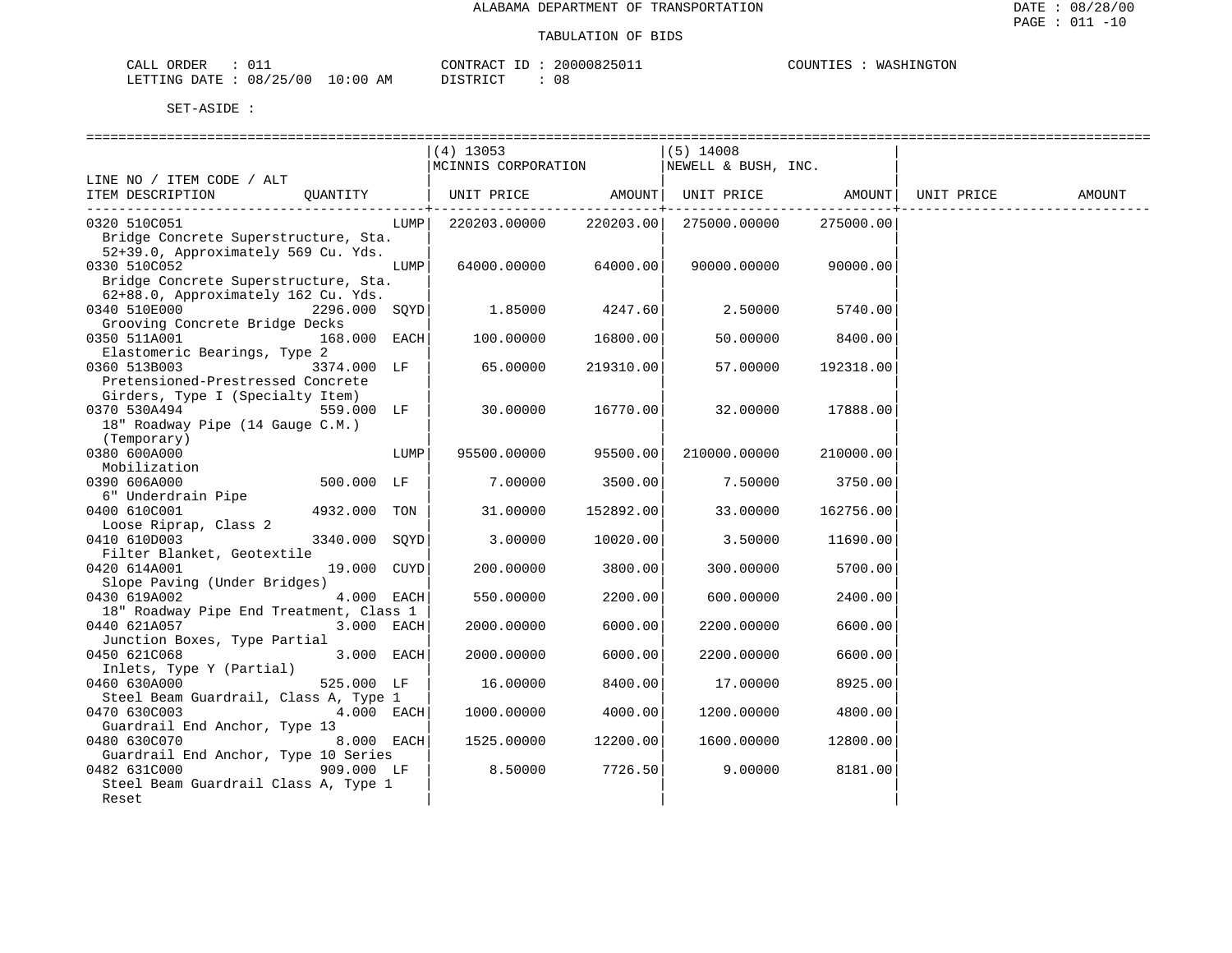| CALL ORDER                      |  |          | CONTRACT ID: 20000825011 | COUNTIES : WASHINGTON |  |
|---------------------------------|--|----------|--------------------------|-----------------------|--|
| LETTING DATE: 08/25/00 10:00 AM |  | DISTRICT |                          |                       |  |

|                                                                                                         |      | $(4)$ 13053<br>MCINNIS CORPORATION |          | $(5)$ 14008<br>NEWELL & BUSH, INC. |          |            |        |
|---------------------------------------------------------------------------------------------------------|------|------------------------------------|----------|------------------------------------|----------|------------|--------|
| LINE NO / ITEM CODE / ALT                                                                               |      |                                    |          |                                    |          |            |        |
| ITEM DESCRIPTION<br>OUANTITY                                                                            |      | UNIT PRICE                         | AMOUNT   | UNIT PRICE                         | AMOUNT   | UNIT PRICE | AMOUNT |
| 2.000 EACH<br>0484 631E010<br>Guardrail End Anchor, Ty 10 Series,<br>Reset                              |      | 400.00000                          | 800.00   | 425.00000                          | 850.00   |            |        |
| 0486 631F000<br>120.000 LF<br>Steel Beam Guardrail Class A, Type 1<br>Relocated                         |      | 8.00000                            | 960.00   | 9,00000                            | 1080.00  |            |        |
| 0490 650A000<br>511.000 CYIP<br>Topsoil                                                                 |      | 7.00000                            | 3577.00  | 7.50000                            | 3832.50  |            |        |
| 0500 650B000<br>1641.000 CYIP<br>Topsoil From Stockpiles                                                |      | 12.00000                           | 19692.00 | 13.00000                           | 21333.00 |            |        |
| 0510 652B055<br>11.000 ACRE<br>Temporary Seeding (Mix 3AT)                                              |      | 600.00000                          | 6600.00  | 650.00000                          | 7150.00  |            |        |
| 0520 652D057<br>11.000 ACRE<br>Seeding In Stubble (Mix 3A)                                              |      | 600.00000                          | 6600.00  | 650.00000                          | 7150.00  |            |        |
| 0530 656A000<br>22.000 ACRE<br>Mulching, Class A, Type 1                                                |      | 600.00000                          | 13200.00 | 650.00000                          | 14300.00 |            |        |
| 0540 665B000<br>18.000 ACRE<br>Temporary Mulching                                                       |      | 600.00000                          | 10800.00 | 650.00000                          | 11700.00 |            |        |
| 0550 665F000<br>550.000 EACH<br>Hay Bales                                                               |      | 10.00000                           | 5500.00  | 12.00000                           | 6600.00  |            |        |
| 0560 6651000<br>200.000<br>Temporary Riprap, Class 2                                                    | TON  | 31.00000                           | 6200.00  | 33.00000                           | 6600.00  |            |        |
| 0570 665J000<br>4000.000 LF<br>Silt Fence, Type A                                                       |      | 3.00000                            | 12000.00 | 4.00000                            | 16000.00 |            |        |
| 0580 665K000<br>700.000 CUYD<br>Drainage Sump Excavation                                                |      | 5.00000                            | 3500.00  | 5.00000                            | 3500.00  |            |        |
| 0590 665L000<br>200.000 LF<br>Floating Basin Boom                                                       |      | 20.00000                           | 4000.00  | 20.00000                           | 4000.00  |            |        |
| 0600 666A001<br>22.000 ACRE<br>Pest Control Treatment                                                   |      | 75.00000                           | 1650.00  | 75.00000                           | 1650.00  |            |        |
| 0610 680A000<br>Engineering Controls                                                                    | LUMP | 33000.00000                        | 33000.00 | 20000.00000                        | 20000.00 |            |        |
| 0620 701A028<br>$1.000$ MILE<br>Solid White, Class 2, Type A Traffic<br>Stripe (0.06" Thick) (6" Wide)  |      | 2000.00000                         | 2000.00  | 2100.00000                         | 2100.00  |            |        |
| 0630 701A032<br>$1.000$ MILE<br>Solid Yellow, Class 2, Type A Traffic<br>Stripe (0.06" Thick) (6" Wide) |      | 2000.00000                         | 2000.00  | 2100.00000                         | 2100.00  |            |        |
| 0640 701A041<br>$1.000$ MILE<br>Broken White, Class 2, Type A Traffic<br>Stripe (0.09" Thick) (6" Wide) |      | 1000.00000                         | 1000.00  | 1100.00000                         | 1100.00  |            |        |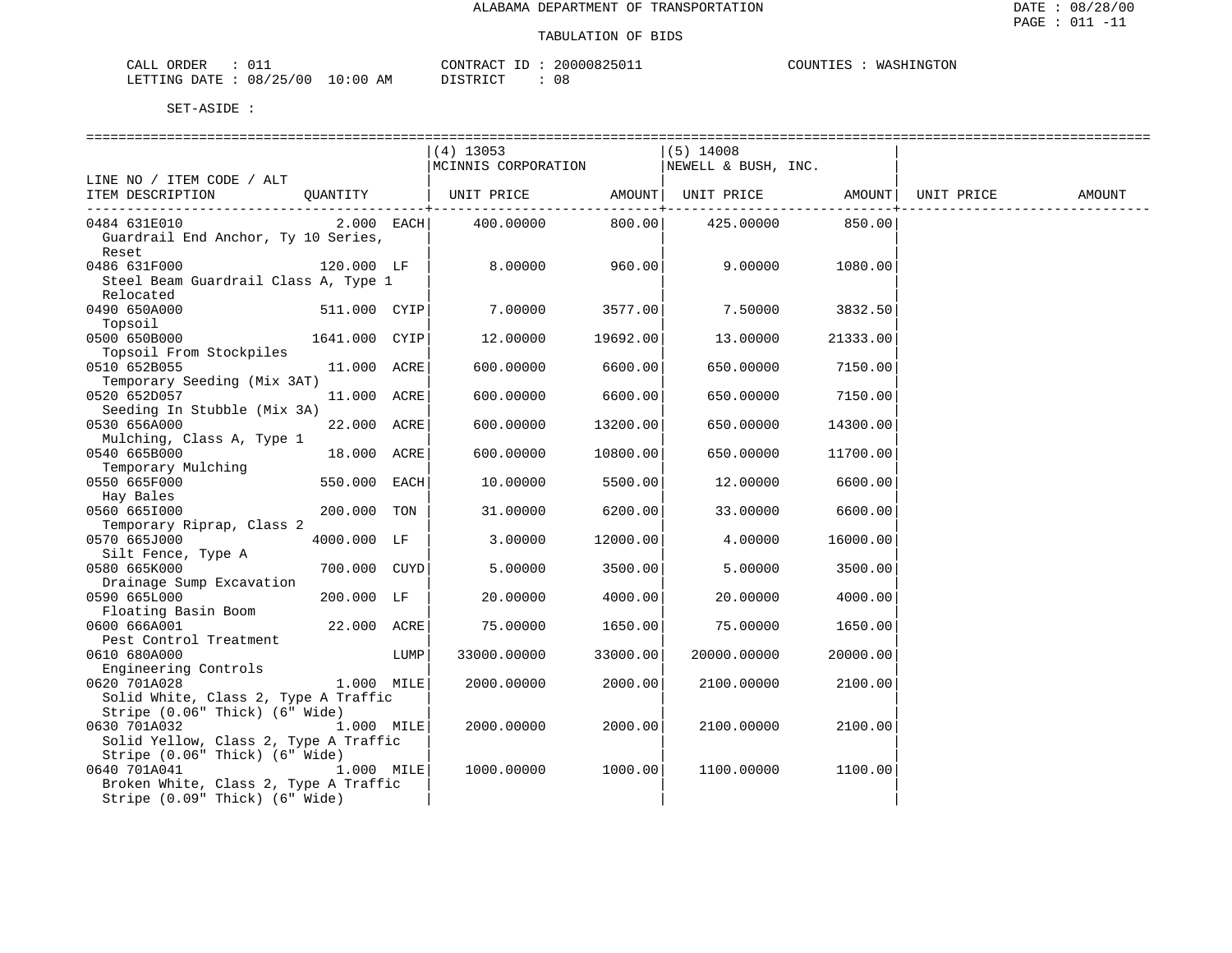| CALL ORDER                      | CONTRACT ID: 20000825011 |    | COUNTIES : WASHINGTON |  |
|---------------------------------|--------------------------|----|-----------------------|--|
| LETTING DATE: 08/25/00 10:00 AM | DISTRICT                 | 08 |                       |  |

DISTRICT : 08

|                                                           |              | $(4)$ 13053                           |                                 | $(5)$ 14008         |           |            |        |
|-----------------------------------------------------------|--------------|---------------------------------------|---------------------------------|---------------------|-----------|------------|--------|
|                                                           |              | MCINNIS CORPORATION                   |                                 | NEWELL & BUSH, INC. |           |            |        |
| LINE NO / ITEM CODE / ALT                                 |              |                                       |                                 |                     |           |            |        |
| ITEM DESCRIPTION                                          | QUANTITY     | UNIT PRICE AMOUNT   UNIT PRICE AMOUNT |                                 |                     |           | UNIT PRICE | AMOUNT |
|                                                           |              |                                       | ------------ <b>+</b><br>500.00 |                     |           |            |        |
| 0650 701C002<br>Broken Temporary Traffic Stripe (Paint)   | $1.000$ MILE | 500.00000                             |                                 | 550.00000           | 550.00    |            |        |
| 0660 701C003                                              | 1.000 MILE   | 500.00000                             | 500.00                          | 550.00000           | 550.00    |            |        |
| Solid Temporary Traffic Stripe (Paint)                    |              |                                       |                                 |                     |           |            |        |
| 0670 701D008                                              | 1.000 MILE   | 1300.00000                            | 1300.00                         | 1450.00000          | 1450.00   |            |        |
| Solid Traffic Stripe Removed (Plastic)                    |              |                                       |                                 |                     |           |            |        |
| 0680 701D015                                              | 1.000 MILE   | 1000.00000                            | 1000.00                         | 1100.00000          | 1100.00   |            |        |
| Broken Traffic Stripe Removed (Plastic)                   |              |                                       |                                 |                     |           |            |        |
| 0690 701E003                                              | 1104.000 LF  | 1,50000                               | 1656.00                         | 1.75000             | 1932.00   |            |        |
| Solid Temporary Traffic Stripe (Tape)                     |              |                                       |                                 |                     |           |            |        |
| 0700 701G121 574.000 LF                                   |              | 2.38000                               | 1366.12                         | 2.65000             | 1521.10   |            |        |
| Broken White, Class 3W, Type A Traffic                    |              |                                       |                                 |                     |           |            |        |
| Stripe (6" Wide)                                          |              |                                       |                                 |                     |           |            |        |
| 0710 701G125                                              | 574.000 LF   | 4.32000                               | 2479.68                         | 4.75000             | 2726.50   |            |        |
| Solid White, Class 3W, Type A Traffic<br>Stripe (6" Wide) |              |                                       |                                 |                     |           |            |        |
| 0720 701G133                                              | 574.000 LF   | 4.50000                               | 2583.00                         | 5.00000             | 2870.00   |            |        |
| Solid Yellow, Class 3W, Type A Traffic                    |              |                                       |                                 |                     |           |            |        |
| Stripe (6" Wide)                                          |              |                                       |                                 |                     |           |            |        |
| 0730 701H002                                              | 1104.000 LF  | 0.50000                               | 552.00                          | 0.60000             | 662.40    |            |        |
| Solid Traffic Stripe Removed (Tape)                       |              |                                       |                                 |                     |           |            |        |
| 0740 705A011                                              | 626.000 EACH | 4.00000                               | 2504.00                         | 4.50000             | 2817.00   |            |        |
| Pavement Markers, Class C, Type 1-A                       |              |                                       |                                 |                     |           |            |        |
| 0750 705A012                                              | 158.000 EACH | 4.00000                               | 632.00                          | 4.50000             | 711.00    |            |        |
| Pavement Markers, Class C, Type 1-B                       |              |                                       |                                 |                     |           |            |        |
| 0760 705A022                                              | 2.000 EACH   | 4.00000                               | 8.00                            | 4.50000             | 9.00      |            |        |
| Pavement Markers, Class C, Type 2-C                       |              |                                       |                                 |                     |           |            |        |
| 0770 705A024                                              | 295.000 EACH | 4.00000                               | 1180.00                         | 4.50000             | 1327.50   |            |        |
| Pavement Markers, Class C, Type 2-E                       |              |                                       |                                 |                     |           |            |        |
| 0780 705A030                                              | 24.000 EACH  | 5.25000                               | 126.00                          | 6.00000             | 144.00    |            |        |
| Pavement Markers, Class A-H, Type 2-C<br>0790 705A031     | 86.000 EACH  | 5.00000                               | 430.00                          | 5.50000             | 473.00    |            |        |
| Pavement Markers, Class A-H, Type 1-A                     |              |                                       |                                 |                     |           |            |        |
| 0800 707G001                                              | 71.000 EACH  | 15.00000                              | 1065.00                         | 15.00000            | 1065.00   |            |        |
| Barrier Rail Mounted Delineator                           |              |                                       |                                 |                     |           |            |        |
| (Bi-Directional)                                          |              |                                       |                                 |                     |           |            |        |
| 0810 726A000                                              | 2800.000 LF  | 24.00000                              | 67200.00                        | 36.00000            | 100800.00 |            |        |
| Portable Concrete Safety Barriers, Type                   |              |                                       |                                 |                     |           |            |        |
| 6                                                         |              |                                       |                                 |                     |           |            |        |
| 0820 740B000                                              | 734.000 SQFT | 23.00000                              | 16882.00                        | 25.00000            | 18350.00  |            |        |
| Construction Signs                                        |              |                                       |                                 |                     |           |            |        |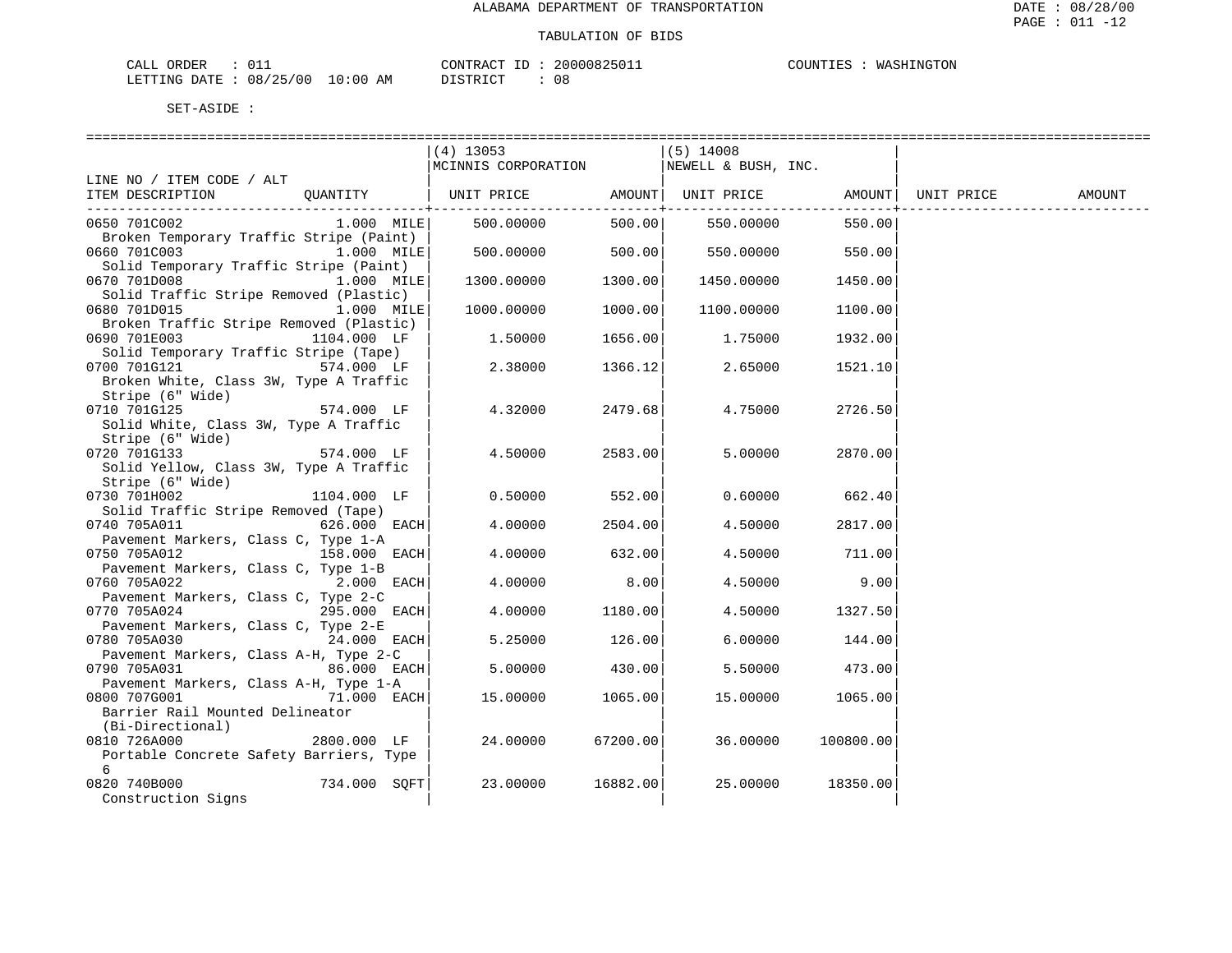| $\sim$ $\sim$<br>ORDER<br>2ALI<br>---- |                        | CONTR<br>D.                          | CONNOR<br>⊥∟∪לצייי | INGTON<br>COUNTIES<br>WА |
|----------------------------------------|------------------------|--------------------------------------|--------------------|--------------------------|
| 08/25<br>00 /<br>LETTING<br>DATE.      | 10:6<br>AΜ<br>$\Omega$ | $\tau$ $\alpha$ mp $\tau$ $\alpha$ r | 08                 |                          |

|                                                    |              |      | $(4)$ 13053         |                              | $(5)$ 14008         |                   |            |        |
|----------------------------------------------------|--------------|------|---------------------|------------------------------|---------------------|-------------------|------------|--------|
|                                                    |              |      | MCINNIS CORPORATION |                              | NEWELL & BUSH, INC. |                   |            |        |
| LINE NO / ITEM CODE / ALT                          |              |      |                     |                              |                     |                   |            |        |
| ITEM DESCRIPTION                                   | QUANTITY     |      | UNIT PRICE AMOUNT   |                              |                     | UNIT PRICE AMOUNT | UNIT PRICE | AMOUNT |
| 0830 740D000                                       | 200.000 EACH |      |                     | 65.00000 13000.00            | 70.00000            | 14000.00          |            |        |
| Channelizing Drums<br>0840 740E000                 | 50.000 EACH  |      | 20.00000            | 1000.001                     | 22.00000            | 1100.00           |            |        |
| Cones (36 Inches High)                             |              |      |                     |                              |                     |                   |            |        |
| 0850 740F002                                       | 8.000 EACH   |      | 350.00000           | 2800.00                      | 375.00000           | 3000.00           |            |        |
| Barricades, Type III                               |              |      |                     |                              |                     |                   |            |        |
| 0860 7401005                                       | 4.000 EACH   |      | 400.00000           | 1600.00                      | 425.00000           | 1700.00           |            |        |
| Warning Lights, Type B (Detachable Head)           |              |      |                     |                              |                     |                   |            |        |
| 0870 740M000                                       | 50.000 EACH  |      | 10.00000            | 500.00                       | 11.00000            | 550.00            |            |        |
| Weight For Cone                                    |              |      |                     |                              |                     |                   |            |        |
| 0880 741C010                                       | 2.000 EACH   |      | 6000.00000          | 12000.00                     | 6500.00000          | 13000.00          |            |        |
| Portable Sequential Arrow And Chevron<br>Sign Unit |              |      |                     |                              |                     |                   |            |        |
| 0890 998A000                                       |              | LUMP | 0.00000             | 0.00                         | 5000.00000          | 5000.00           |            |        |
| Construction Fuel (Maximum Bid Limited             |              |      |                     |                              |                     |                   |            |        |
| To $$85,000.00)$                                   |              |      |                     |                              |                     |                   |            |        |
| 0900 999 000<br>720.000 HOUR                       |              |      |                     | $0.80000$ 576.00             |                     | $0.80000$ 576.00  |            |        |
| Trainee Hours At 80 Cents Per Hour                 |              |      |                     |                              |                     |                   |            |        |
| SECTION TOTALS                                     |              |      |                     | $\frac{2}{2}$ , 238, 717. 22 |                     | \$2,504,535.66    |            |        |
| CONTRACT TOTALS                                    |              |      |                     | \$2,238,717.22]              |                     | \$2,504,535.66    |            |        |
|                                                    |              |      |                     |                              |                     |                   |            |        |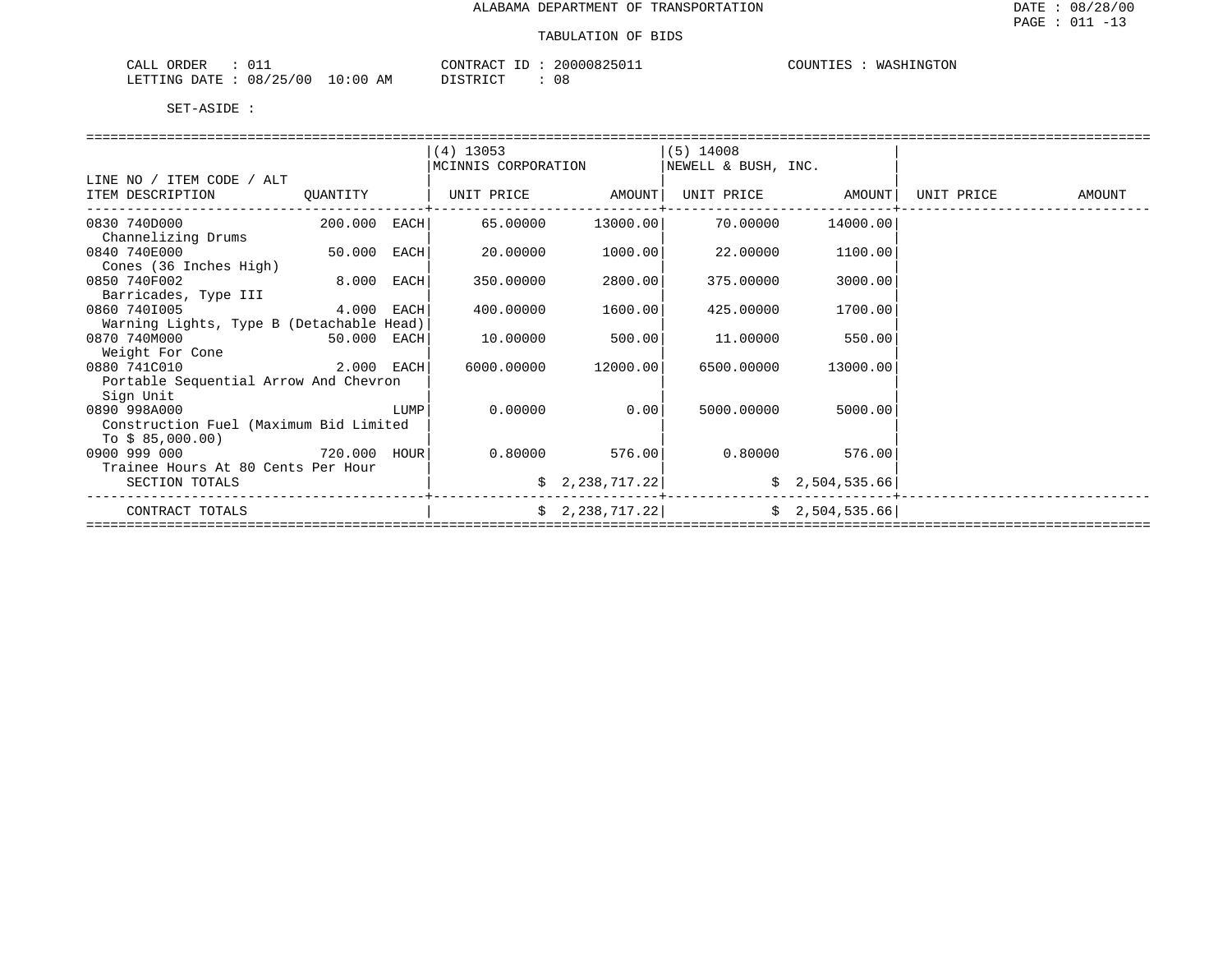### VENDOR RANKING

|      | CALL ORDER<br>$\therefore$ 012       | LETTING DATE : 08/25/00 10:00 AM                     | CONTRACT ID: 20000825012<br>DISTRICT<br>: 06                                        |              | COUNTIES : AUTAUGA |                             |                   |  |
|------|--------------------------------------|------------------------------------------------------|-------------------------------------------------------------------------------------|--------------|--------------------|-----------------------------|-------------------|--|
|      | CONTRACT DESCRIPTION:<br>SET-ASIDE : | Mulberry Creek south of Billingsley. Length 0.120 km | CONTRACT TIME : 120<br>for constructing the Bridge Replacement on C.R.#37 at Little | Working Days | (available days)   | $PROJECT(S) : BR-0123(102)$ |                   |  |
| RANK | VENDOR NO./NAME                      |                                                      |                                                                                     |              |                    | TOTAL<br>BID                | % OVER<br>LOW BID |  |
|      | 14005                                |                                                      | G. W. NORRELL CONTRACTING COMPANY, INC.                                             |              |                    | 562,295.68                  | 100.0000%         |  |
|      | 13053                                | MCINNIS CORPORATION                                  |                                                                                     |              |                    | 610,987.37                  | 108.6594%         |  |
|      | 14008                                | NEWELL & BUSH, INC.                                  |                                                                                     |              |                    | 705,039.00                  | 125.3858%         |  |
|      | 03001                                | CLARK CONSTRUCTION COMPANY, INC.                     |                                                                                     |              |                    | 713,779.80                  | 126.9402%         |  |

5 13021 MURPHREE BRIDGE CORPORATION \$ 801,051.16 142.4608%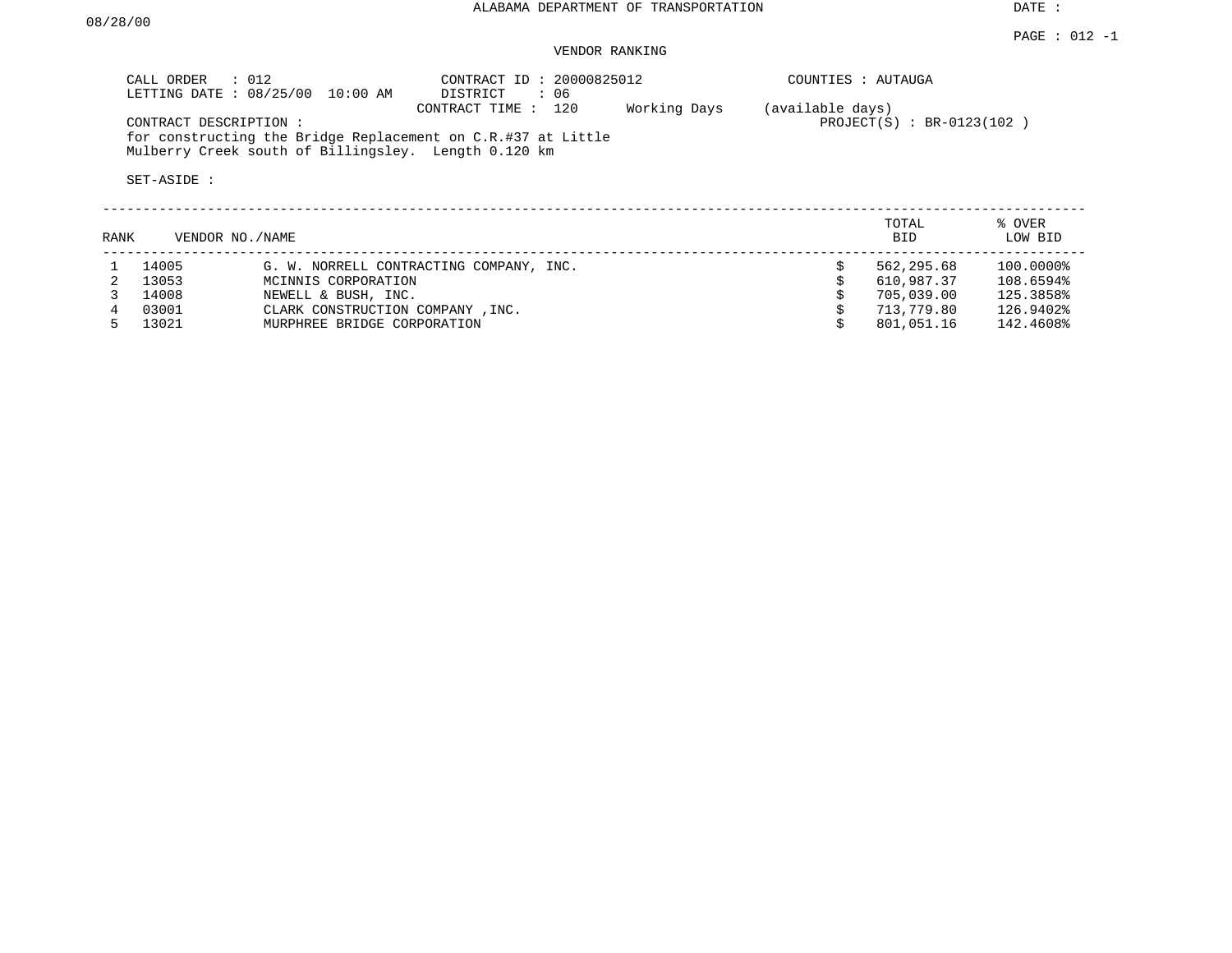| ORDER<br>CALL<br>ັັ               |               | CONTRACT                   | 20000825012<br>マントロー | <b>POINTIFS</b><br>AUTAUGA<br><u>_</u> _______ |
|-----------------------------------|---------------|----------------------------|----------------------|------------------------------------------------|
| 08/25<br>100.<br>LETTING<br>DATE. | LO : 00<br>ΑM | די הדי אידי את<br>$\cdots$ | 06                   |                                                |

| ================================<br>==============================<br>=================================== |              |      |              |           |                                                  |           |                     |           |  |  |  |
|-----------------------------------------------------------------------------------------------------------|--------------|------|--------------|-----------|--------------------------------------------------|-----------|---------------------|-----------|--|--|--|
|                                                                                                           |              |      | $(1)$ 14005  |           | $(2)$ 13053                                      |           | $(3)$ 14008         |           |  |  |  |
|                                                                                                           |              |      |              |           | G. W. NORRELL CONTRACTING CO MCINNIS CORPORATION |           | NEWELL & BUSH, INC. |           |  |  |  |
| LINE NO / ITEM CODE / ALT                                                                                 |              |      |              |           |                                                  |           |                     |           |  |  |  |
| ITEM DESCRIPTION<br>--------------------------------                                                      | OUANTITY     |      | UNIT PRICE   | AMOUNT    | UNIT PRICE                                       | AMOUNT    | UNIT PRICE          | AMOUNT    |  |  |  |
| SECTION 0001<br>Total                                                                                     |              |      |              |           |                                                  |           |                     |           |  |  |  |
| 0010 201A000                                                                                              |              | LUMP | 500.00000    | 500.00    | 40000.00000                                      | 40000.00  | 10000.00000         | 10000.00  |  |  |  |
| Clearing & Grubbing (Approximately 0.75                                                                   |              |      |              |           |                                                  |           |                     |           |  |  |  |
| hectares)                                                                                                 |              |      |              |           |                                                  |           |                     |           |  |  |  |
| 0020 206A000                                                                                              |              | LUMP | 15000.00000  | 15000.00  | 45000.00000                                      | 45000.00  | 20000.00000         | 20000.00  |  |  |  |
| Removal Of Old Bridge, Station STA                                                                        |              |      |              |           |                                                  |           |                     |           |  |  |  |
| $112 + 78.84$                                                                                             |              |      |              |           |                                                  |           |                     |           |  |  |  |
| 0030 502A000                                                                                              | 10900.000    | KG   | 1,00000      | 10900.00  | 1.36000                                          | 14824.00  | 1.15000             | 12535.00  |  |  |  |
| Steel Reinforcement                                                                                       |              |      |              |           |                                                  |           |                     |           |  |  |  |
| 0040 502B000                                                                                              |              | LUMP | 45000.00000  | 45000.00  | 57000.00000                                      | 57000.00  | 51000.00000         | 51000.00  |  |  |  |
| Steel Reinforcement For Bridge                                                                            |              |      |              |           |                                                  |           |                     |           |  |  |  |
| Superstructure STA 112+64.84 (APPROX.                                                                     |              |      |              |           |                                                  |           |                     |           |  |  |  |
| 42120 KILOGRAMS)                                                                                          |              |      |              |           |                                                  |           |                     |           |  |  |  |
| 0050 505A002                                                                                              | 2.000 EACH   |      | 2000.00000   | 4000.00   | 2700.00000                                       | 5400.00   | 3000.00000          | 6000.00   |  |  |  |
| Steel Test Piles (HP 310x79)                                                                              |              |      |              |           |                                                  |           |                     |           |  |  |  |
| 0060 505B057                                                                                              | 2.000 EACH   |      | 1000.00000   | 2000.00   | 500.00000                                        | 1000.00   | 3500.00000          | 7000.00   |  |  |  |
| Static Loading Tests (HP 310x79)                                                                          |              |      |              |           |                                                  |           |                     |           |  |  |  |
| 0070 505C002                                                                                              | 685.000 M    |      | 85.00000     | 58225.00  | 85.31000                                         | 58437.35  | 100.00000           | 68500.00  |  |  |  |
| Steel Piling (HP 310x79)                                                                                  |              |      |              |           |                                                  |           |                     |           |  |  |  |
| 0080 508A000                                                                                              | 5820.000 KG  |      | 3.75000      | 21825.00  | 4.52000                                          | 26306.40  | 5.00000             | 29100.00  |  |  |  |
| Structural Steel                                                                                          |              |      |              |           |                                                  |           |                     |           |  |  |  |
| 0090 510A000                                                                                              | 137.000 M3   |      | 400.00000    | 54800.00  | 280.00000                                        | 38360.00  | 500.00000           | 68500.00  |  |  |  |
| Bridge Substructure Concrete, Class A                                                                     |              |      |              |           |                                                  |           |                     |           |  |  |  |
| 0100 510C051                                                                                              |              | LUMP | 117200.00000 | 117200.00 | 111300.00000                                     | 111300.00 | 175000.00000        | 175000.00 |  |  |  |
| Bridge Concrete Superstructure, Sta.                                                                      |              |      |              |           |                                                  |           |                     |           |  |  |  |
| 112+64.84(APPROX. 293 CUBIC METERS)                                                                       |              |      |              |           |                                                  |           |                     |           |  |  |  |
| 0110 510E000                                                                                              | 936.000 M2   |      | 2.88000      | 2695.68   | 3.06000                                          | 2864.16   | 4.00000             | 3744.00   |  |  |  |
| Grooving Concrete Bridge Decks                                                                            |              |      |              |           |                                                  |           |                     |           |  |  |  |
| 0120 511A001                                                                                              | 100.000 EACH |      | 100.00000    | 10000.00  | 70.00000                                         | 7000.00   | 85,00000            | 8500.00   |  |  |  |
| Elastomeric Bearings, Type 2                                                                              |              |      |              |           |                                                  |           |                     |           |  |  |  |
| 0130 513B003                                                                                              | 594.000 M    |      | 250.00000    | 148500.00 | 162.09000                                        | 96281.46  | 175.00000           | 103950.00 |  |  |  |
| Pretensioned-Prestressed Concrete                                                                         |              |      |              |           |                                                  |           |                     |           |  |  |  |
| Girders, Type IM (Specialty Item)                                                                         |              |      |              |           |                                                  |           |                     |           |  |  |  |
| 0140 600A000                                                                                              |              | LUMP | 5000.00000   | 5000.00   | 33000.00000                                      | 33000.00  | 60000.00000         | 60000.00  |  |  |  |
| Mobilization                                                                                              |              |      |              |           |                                                  |           |                     |           |  |  |  |
| 0150 610C001                                                                                              | 1130.000     | MTON | 30.00000     | 33900.00  | 23.00000                                         | 25990.00  | 30.00000            | 33900.00  |  |  |  |
| Loose Riprap, Class 2                                                                                     |              |      |              |           |                                                  |           |                     |           |  |  |  |
| 0160 610D003                                                                                              | 820.000 M2   |      | 5.00000      | 4100.00   | 2.40000                                          | 1968.00   | 3.00000             | 2460.00   |  |  |  |
| Filter Blanket, Geotextile                                                                                | 4.000 EACH   |      |              |           | 975.00000                                        |           |                     |           |  |  |  |
| 0170 630C003                                                                                              |              |      | 975.00000    | 3900.00   |                                                  | 3900.00   | 1300.00000          | 5200.00   |  |  |  |
| Guardrail End Anchor, Type 13                                                                             |              |      |              |           |                                                  |           |                     |           |  |  |  |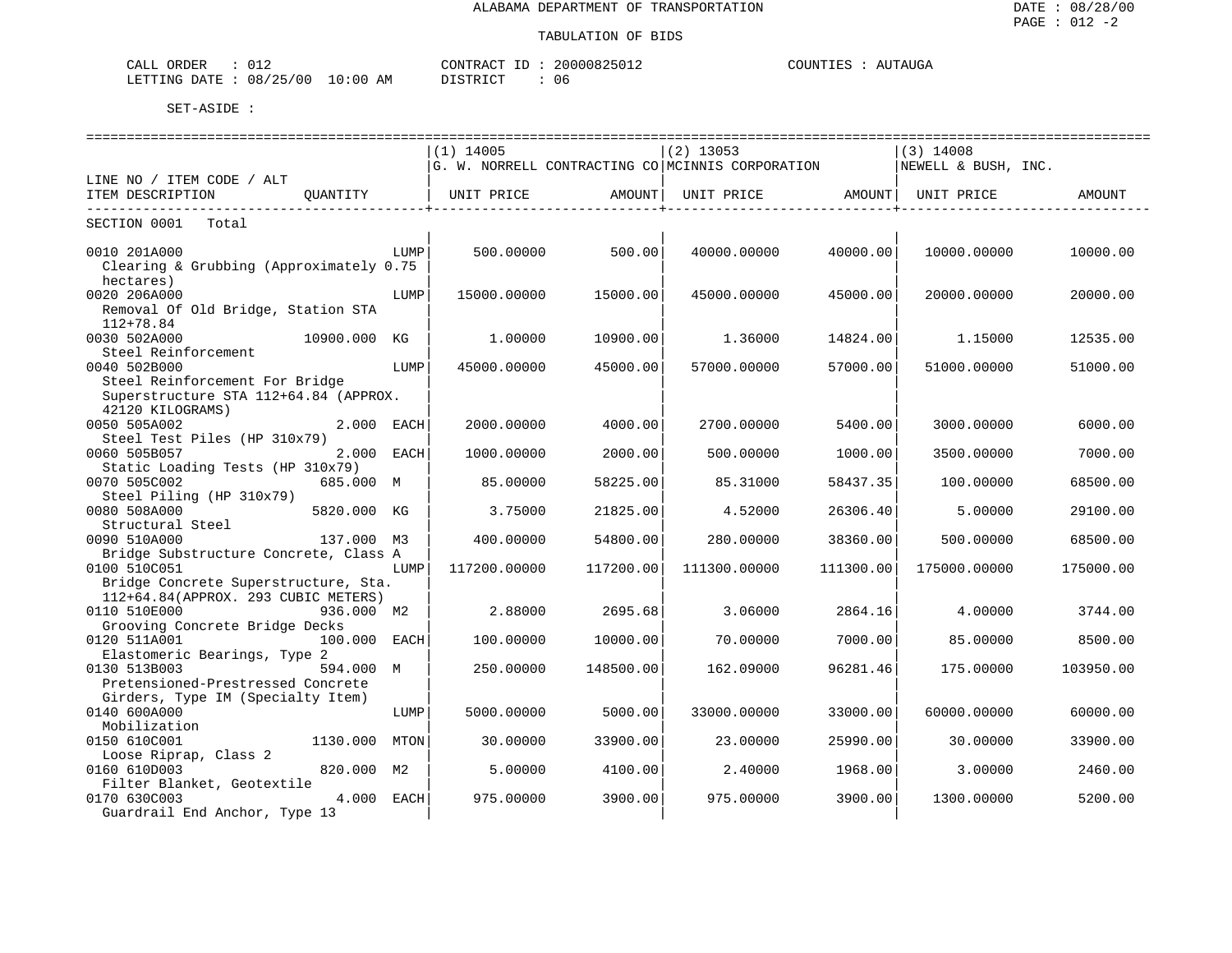| ORDER<br>$\cdot$ $\wedge$<br>ىلىلل<br>- U 11 11                                                                                                                                                                       |            | $\cap$ ת סידיז $\cap$ | . $11111 \times$<br>ັ∕່ານ⊥∠ | TIMB TIOB<br>$\cdots$<br>L'AUGA<br>,,,,,,,,,,,, |
|-----------------------------------------------------------------------------------------------------------------------------------------------------------------------------------------------------------------------|------------|-----------------------|-----------------------------|-------------------------------------------------|
| $\sqrt{2}$<br>08<br>0٢)<br>ETTING<br>חת ∆חד<br>$\overline{\phantom{a}}$<br>- 1 P<br>$\overline{ }$<br>the contract of the contract of the contract of the contract of the contract of the contract of the contract of | 0:00<br>AΜ | T Om<br>$   -$<br>⋯   | -06                         |                                                 |

|                                          |              |      | $(1)$ 14005 |             | $(2)$ 13053                                      | $(3)$ 14008 |                     |    |            |  |
|------------------------------------------|--------------|------|-------------|-------------|--------------------------------------------------|-------------|---------------------|----|------------|--|
|                                          |              |      |             |             | G. W. NORRELL CONTRACTING CO MCINNIS CORPORATION |             | NEWELL & BUSH, INC. |    |            |  |
| LINE NO / ITEM CODE / ALT                |              |      |             |             |                                                  |             |                     |    |            |  |
| ITEM DESCRIPTION                         | OUANTITY     |      | UNIT PRICE  | AMOUNT      | UNIT PRICE                                       | AMOUNT      | UNIT PRICE          |    | AMOUNT     |  |
|                                          |              |      |             |             |                                                  |             |                     |    |            |  |
| 0180 630C070                             | $4.000$ EACH |      | 1500.00000  | 6000.00     | 1500.00000                                       | 6000.00     | 2000.00000          |    | 8000.00    |  |
| Guardrail End Anchor, Type 10 Series     |              |      |             |             |                                                  |             |                     |    |            |  |
| 0190 665F000                             | 200.000 EACH |      | 2,00000     | 400.00      | 4.00000                                          | 800.00      | 11,00000            |    | 2200.00    |  |
| Hay Bales                                |              |      |             |             |                                                  |             |                     |    |            |  |
| 0200 665J000                             | 480.000 M    |      | 5.00000     | 2400.00     | 19.70000                                         | 9456.00     | 15.00000            |    | 7200.00    |  |
| Silt Fence, Type A                       |              |      |             |             |                                                  |             |                     |    |            |  |
| 0210 680A000                             |              | LUMP | 3000.00000  | 3000.00     | 20000.00000                                      | 20000.00    | 12000.00000         |    | 12000.00   |  |
| Engineering Controls                     |              |      |             |             |                                                  |             |                     |    |            |  |
| 0220 740B000                             | 25.000       | М2   | 150.00000   | 3750.00     | 140.00000                                        | 3500.00     | 170.00000           |    | 4250.00    |  |
| Construction Signs                       |              |      |             |             |                                                  |             |                     |    |            |  |
| 0230 740F002                             | 8.000        | EACH | 400.00000   | 3200.00     | 250.00000                                        | 2000.00     | 350.00000           |    | 2800.00    |  |
| Barricades, Type III                     |              |      |             |             |                                                  |             |                     |    |            |  |
| 0240 7401005                             | 2.000        | EACH | 500.00000   | 1000.00     | 300.00000                                        | 600.00      | 350.00000           |    | 700.00     |  |
| Warning Lights, Type B (Detachable Head) |              |      |             |             |                                                  |             |                     |    |            |  |
| 0250 998A000                             |              | LUMP | 5000.00000  | 5000.00     | 0.00000                                          | 0.00        | 2500.00000          |    | 2500.00    |  |
| Construction Fuel (Maximum Bid Limited   |              |      |             |             |                                                  |             |                     |    |            |  |
| To $$41,000.00)$                         |              |      |             |             |                                                  |             |                     |    |            |  |
| SECTION TOTALS                           |              |      | Ŝ.          | 562,295.68  | \$                                               | 610,987.37  |                     | \$ | 705,039.00 |  |
| CONTRACT TOTALS                          |              |      | \$          | 562, 295.68 | \$                                               | 610,987.37  |                     | \$ | 705,039.00 |  |
|                                          |              |      |             |             |                                                  |             |                     |    |            |  |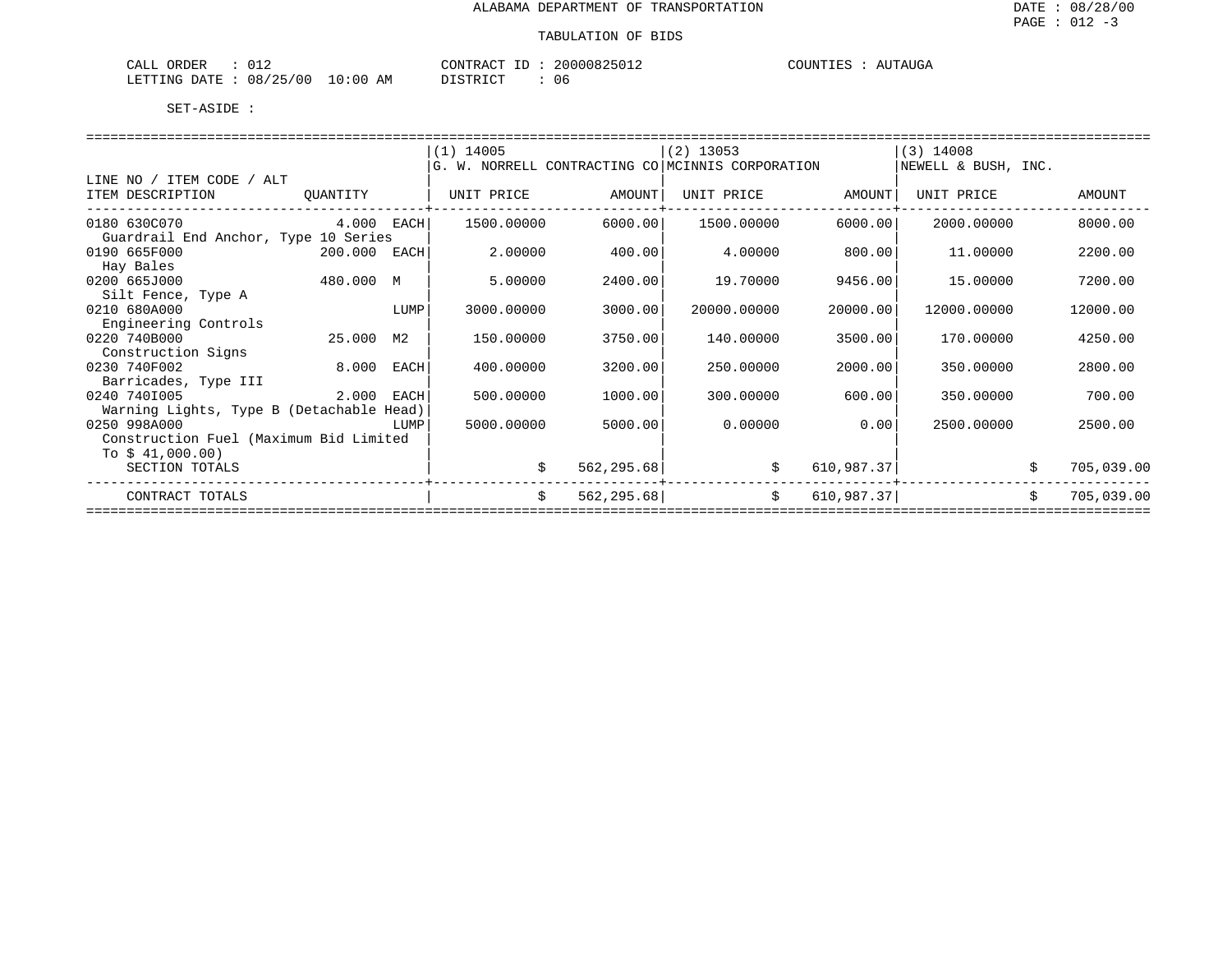# TABULATION OF BIDS

| ORDER<br>CALL |          |             | CONTRACT ID     | 20000825012 | COUNTIES | AUTAUGA |
|---------------|----------|-------------|-----------------|-------------|----------|---------|
| LETTING DATE  | 08/25/00 | 10:00<br>AΜ | <b>DISTRICT</b> | 06          |          |         |

|                                         |               |      | (4) 03001                                                |           | $(5)$ 13021  |           |            |        |
|-----------------------------------------|---------------|------|----------------------------------------------------------|-----------|--------------|-----------|------------|--------|
|                                         |               |      | CLARK CONSTRUCTION CO., INC. MURPHREE BRIDGE CORPORATION |           |              |           |            |        |
| LINE NO / ITEM CODE / ALT               |               |      |                                                          |           |              |           |            |        |
| ITEM DESCRIPTION                        | OUANTITY      |      | UNIT PRICE                                               | AMOUNT    | UNIT PRICE   | AMOUNT    | UNIT PRICE | AMOUNT |
| SECTION 0001<br>Total                   |               |      |                                                          |           |              |           |            |        |
|                                         |               |      |                                                          |           |              |           |            |        |
| 0010 201A000                            |               | LUMP | 30000.00000                                              | 30000.00  | 5000.00000   | 5000.00   |            |        |
| Clearing & Grubbing (Approximately 0.75 |               |      |                                                          |           |              |           |            |        |
| hectares)                               |               |      |                                                          |           |              |           |            |        |
| 0020 206A000                            |               | LUMP | 35000.00000                                              | 35000.00  | 21000.00000  | 21000.00  |            |        |
| Removal Of Old Bridge, Station STA      |               |      |                                                          |           |              |           |            |        |
| $112 + 78.84$                           |               |      |                                                          |           |              |           |            |        |
| 0030 502A000                            | 10900.000 KG  |      | 1,10000                                                  | 11990.00  | 1,30000      | 14170.00  |            |        |
| Steel Reinforcement                     |               |      |                                                          |           |              |           |            |        |
| 0040 502B000                            |               | LUMP | 45000.00000                                              | 45000.00  | 44000.00000  | 44000.00  |            |        |
| Steel Reinforcement For Bridge          |               |      |                                                          |           |              |           |            |        |
| Superstructure STA 112+64.84 (APPROX.   |               |      |                                                          |           |              |           |            |        |
| 42120 KILOGRAMS)                        |               |      |                                                          |           |              |           |            |        |
| 0050 505A002                            | 2.000 EACH    |      | 3500.00000                                               | 7000.00   | 2600.00000   | 5200.00   |            |        |
| Steel Test Piles (HP 310x79)            |               |      |                                                          |           |              |           |            |        |
| 0060 505B057                            | 2.000 EACH    |      | 1500.00000                                               | 3000.00   | 2000.00000   | 4000.00   |            |        |
| Static Loading Tests (HP 310x79)        |               |      |                                                          |           |              |           |            |        |
| 0070 505C002                            | 685.000 M     |      | 79.00000                                                 | 54115.00  | 85.00000     | 58225.00  |            |        |
| Steel Piling (HP 310x79)                |               |      |                                                          |           |              |           |            |        |
| 0080 508A000                            | 5820.000 KG   |      | 5.50000                                                  | 32010.00  | 4.50000      | 26190.00  |            |        |
| Structural Steel                        |               |      |                                                          |           |              |           |            |        |
| 0090 510A000                            | 137.000 M3    |      | 450.00000                                                | 61650.00  | 837.00000    | 114669.00 |            |        |
| Bridge Substructure Concrete, Class A   |               |      |                                                          |           |              |           |            |        |
| 0100 510C051                            |               | LUMP | 191000.00000                                             | 191000.00 | 233290.00000 | 233290.00 |            |        |
| Bridge Concrete Superstructure, Sta.    |               |      |                                                          |           |              |           |            |        |
| 112+64.84(APPROX. 293 CUBIC METERS)     |               |      |                                                          |           |              |           |            |        |
| 0110 510E000                            | 936.000 M2    |      | 3.05000                                                  | 2854.80   | 3.06000      | 2864.16   |            |        |
| Grooving Concrete Bridge Decks          |               |      |                                                          |           |              |           |            |        |
| 0120 511A001                            | 100.000 EACH  |      | 50.00000                                                 | 5000.00   | 105.00000    | 10500.00  |            |        |
| Elastomeric Bearings, Type 2            |               |      |                                                          |           |              |           |            |        |
| 0130 513B003                            | 594.000 M     |      | 180.00000                                                | 106920.00 | 182.00000    | 108108.00 |            |        |
| Pretensioned-Prestressed Concrete       |               |      |                                                          |           |              |           |            |        |
| Girders, Type IM (Specialty Item)       |               |      |                                                          |           |              |           |            |        |
| 0140 600A000                            |               | LUMP | 70000.00000                                              | 70000.00  | 80000.00000  | 80000.00  |            |        |
| Mobilization                            |               |      |                                                          |           |              |           |            |        |
| 0150 610C001                            | 1130.000 MTON |      | 23.00000                                                 | 25990.00  | 23.00000     | 25990.00  |            |        |
| Loose Riprap, Class 2                   |               |      |                                                          |           |              |           |            |        |
| 0160 610D003                            | 820.000 M2    |      | 3.00000                                                  | 2460.00   | 4.50000      | 3690.00   |            |        |
| Filter Blanket, Geotextile              |               |      |                                                          |           |              |           |            |        |
| 0170 630C003                            | $4.000$ EACH  |      | 1000.00000                                               | 4000.00   | 925.00000    | 3700.00   |            |        |
| Guardrail End Anchor, Type 13           |               |      |                                                          |           |              |           |            |        |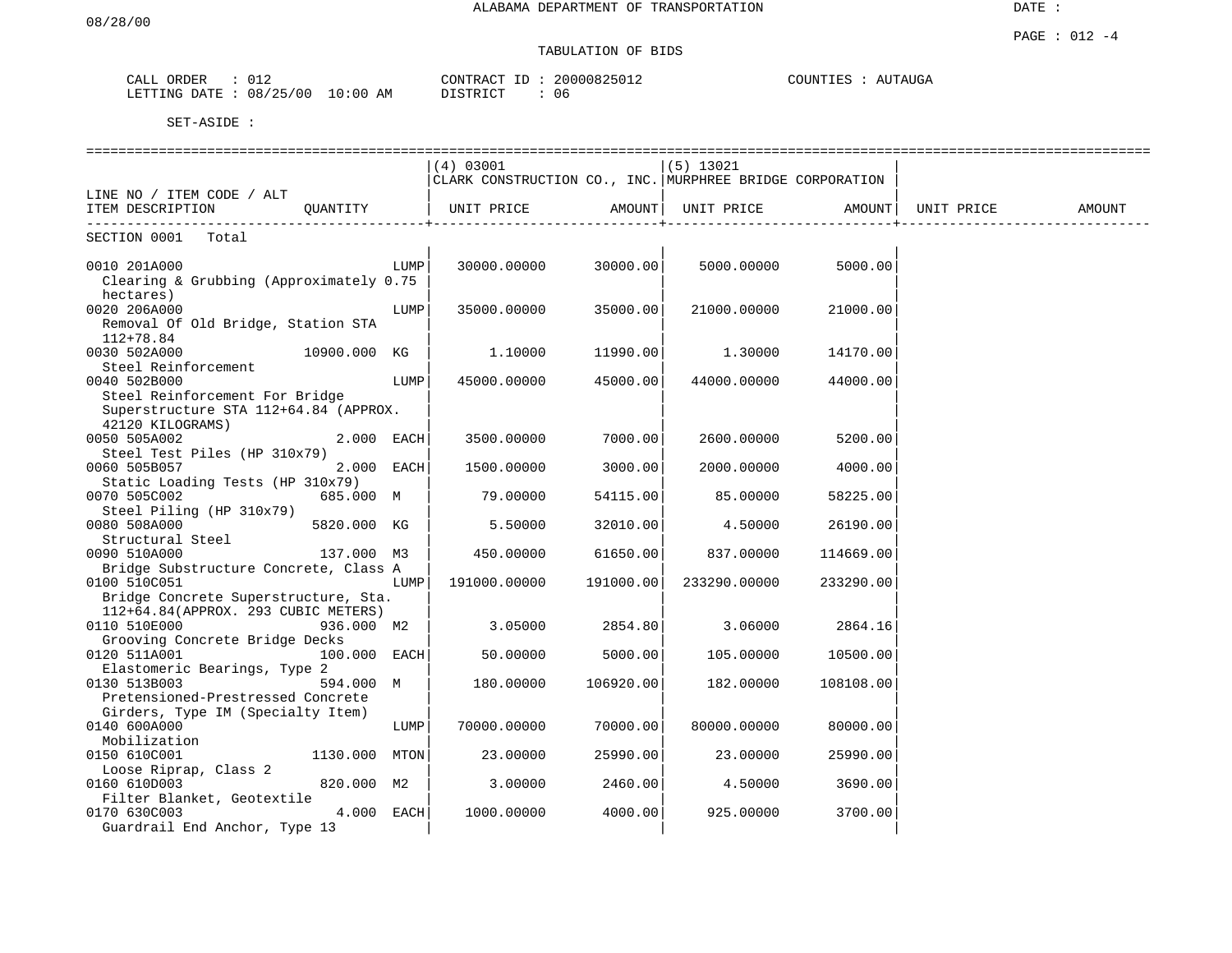| ORDER<br>012<br>CALL     |            | CONTRACT ID               | 20000825012 | COUNTIES<br>AUTAUGA |
|--------------------------|------------|---------------------------|-------------|---------------------|
| 08/25/00<br>LETTING DATE | $10:00$ AM | DISTRICT<br>, + 1 \ + 1 \ | 06          |                     |

|                                          |                |      | (4) 03001                                                |            | (5) 13021           |            |            |               |
|------------------------------------------|----------------|------|----------------------------------------------------------|------------|---------------------|------------|------------|---------------|
|                                          |                |      | CLARK CONSTRUCTION CO., INC. MURPHREE BRIDGE CORPORATION |            |                     |            |            |               |
| LINE NO / ITEM CODE / ALT                |                |      |                                                          |            |                     |            |            |               |
| ITEM DESCRIPTION QUANTITY                |                |      | UNIT PRICE AMOUNT                                        |            | UNIT PRICE AMOUNT   |            | UNIT PRICE | <b>AMOUNT</b> |
|                                          |                |      |                                                          |            |                     |            |            |               |
| 0180 630C070                             | $4.000$ EACH   |      | 1600.00000                                               |            | 6400.00  1500.00000 | 6000.00    |            |               |
| Guardrail End Anchor, Type 10 Series     |                |      |                                                          |            |                     |            |            |               |
| 0190 665F000                             | $200.000$ EACH |      | 5.00000                                                  | 1000.00    | 6.00000             | 1200.00    |            |               |
| Hay Bales                                |                |      |                                                          |            |                     |            |            |               |
| 0200 665J000                             | 480.000 M      |      | 13.00000                                                 | 6240.00    | 6.00000             | 2880.00    |            |               |
| Silt Fence, Type A                       |                |      |                                                          |            |                     |            |            |               |
| 0210 680A000                             |                | LUMP | 5000.00000                                               | 5000.00    | 15000.00000         | 15000.00   |            |               |
| Engineering Controls                     |                |      |                                                          |            |                     |            |            |               |
| 0220 740B000                             | 25.000 M2      |      | 150.00000                                                | 3750.00    | 95.00000            | 2375.00    |            |               |
| Construction Signs                       |                |      |                                                          |            |                     |            |            |               |
| 0230 740F002                             | 8.000 EACH     |      | 350.00000                                                | 2800.00    | 180.00000           | 1440.00    |            |               |
| Barricades, Type III                     |                |      |                                                          |            |                     |            |            |               |
| 0240 7401005                             | $2.000$ EACH   |      | 300.00000                                                | 600.00     | 280.00000           | 560.00     |            |               |
| Warning Lights, Type B (Detachable Head) |                |      |                                                          |            |                     |            |            |               |
| 0250 998A000                             |                | LUMP | 0.00000                                                  | 0.00       | 11000.00000         | 11000.00   |            |               |
| Construction Fuel (Maximum Bid Limited   |                |      |                                                          |            |                     |            |            |               |
| To $$41,000.00)$                         |                |      |                                                          |            |                     |            |            |               |
| SECTION TOTALS                           |                |      | \$                                                       | 713,779.80 | \$                  | 801,051.16 |            |               |
|                                          |                |      |                                                          |            |                     |            |            |               |
| CONTRACT TOTALS                          |                |      | \$                                                       | 713,779.80 | \$                  | 801,051.16 |            |               |
|                                          |                |      |                                                          |            |                     |            |            |               |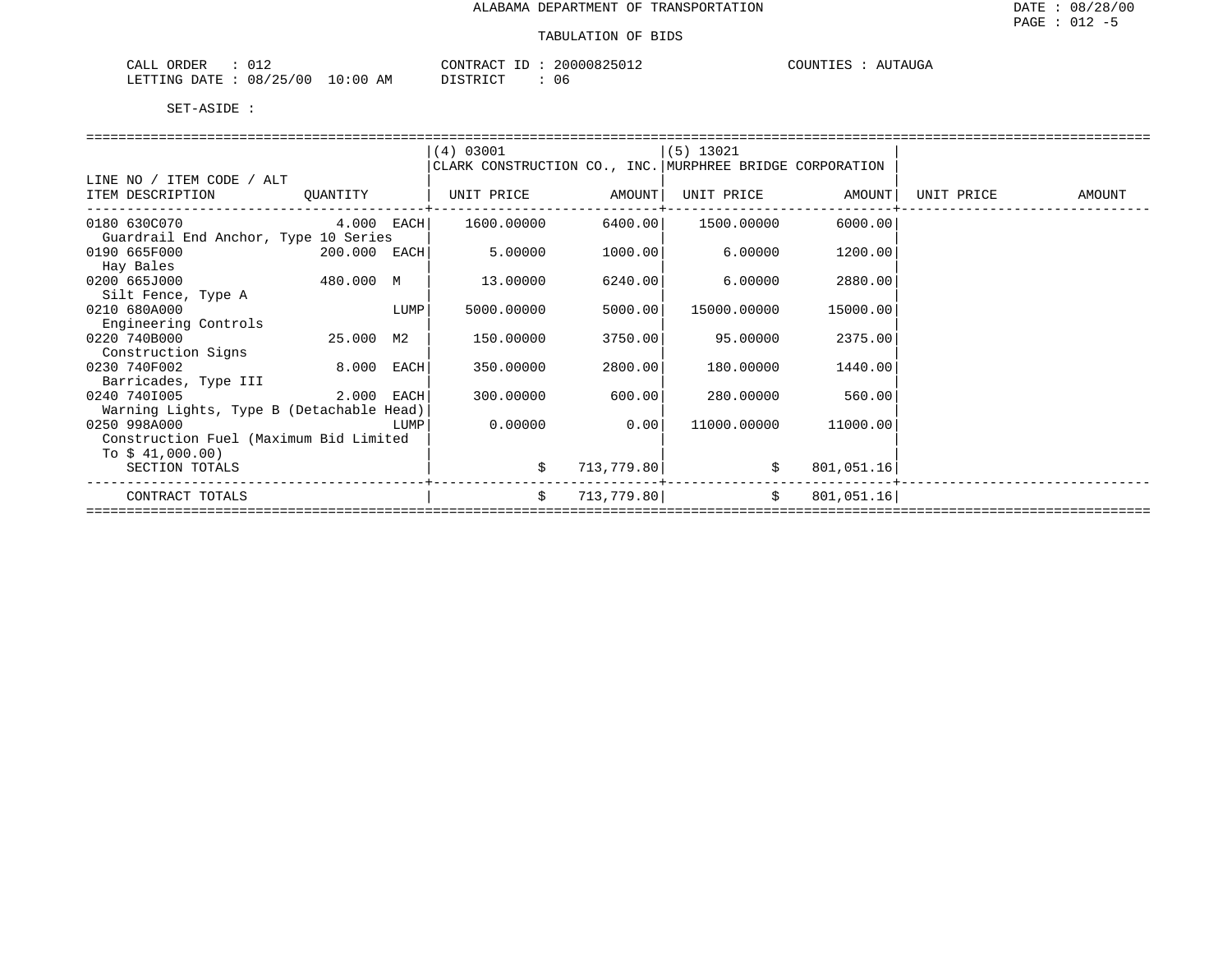### VENDOR RANKING

|      | CALL ORDER                           | $\therefore$ 013<br>LETTING DATE : 08/25/00 10:00 AM                                                                                                      | CONTRACT ID: 20000825013<br>DISTRICT<br>$\therefore$ 02 |              | COUNTIES : COLBERT |                               |                   |
|------|--------------------------------------|-----------------------------------------------------------------------------------------------------------------------------------------------------------|---------------------------------------------------------|--------------|--------------------|-------------------------------|-------------------|
|      | CONTRACT DESCRIPTION:<br>SET-ASIDE : | for constructing the Resurfacing, Traffic Stripe, and<br>Guardrail on C.R. #20 from S.R. #2 (U.S. #72) to Water<br>Street in Cherokee. Length - 4.597 mi. | -45<br>CONTRACT TIME :                                  | Working Days | (available days)   | $PROJECT(S)$ : STPNU-1700(23) |                   |
| RANK |                                      | VENDOR NO. / NAME                                                                                                                                         |                                                         |              |                    | TOTAL<br><b>BID</b>           | % OVER<br>LOW BID |
|      | 02035                                | BURGREEN CONTRACTING COMPANY, INC.                                                                                                                        |                                                         |              |                    | 219,260.92                    | 100.0000%         |
|      | 19074                                | S & M EOUIPMENT CO., INC.                                                                                                                                 |                                                         |              |                    | 226,471.46                    | 103.2885%         |
|      | 01018                                | APAC-ALABAMA, INC.                                                                                                                                        |                                                         |              |                    | 238,242.73                    | 108.6571%         |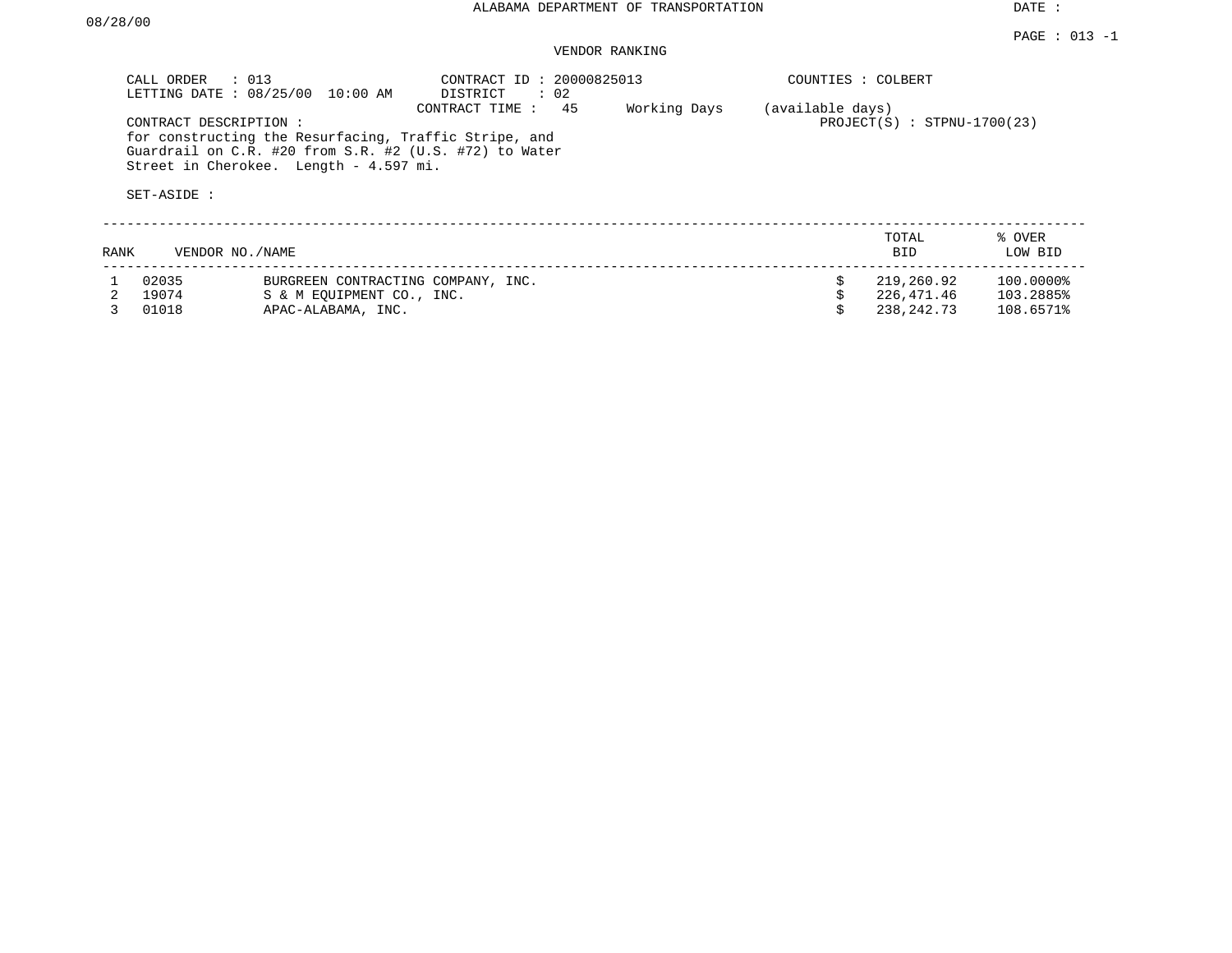| ORDER<br>CALL<br>- 0 +             | CONTRACT<br>$- -$   | 20000825013<br>111111 | COUNTIES<br>COLBERT |
|------------------------------------|---------------------|-----------------------|---------------------|
| 08/25/00<br>10<br>LETTING<br>DATE. | AΜ<br>፡ 00<br>' ⊢ I | $\sim$<br>◡▵          |                     |

|                                                      |                |      | $(1)$ 02035                                            |           | $(2)$ 19074 |                                       | $(3)$ 01018                    |           |
|------------------------------------------------------|----------------|------|--------------------------------------------------------|-----------|-------------|---------------------------------------|--------------------------------|-----------|
|                                                      |                |      | BURGREEN CONTRACTING CO., IN S & M EQUIPMENT CO., INC. |           |             |                                       | APAC-ALABAMA, INC.             |           |
| LINE NO / ITEM CODE / ALT                            |                |      |                                                        |           |             |                                       |                                |           |
| ITEM DESCRIPTION                                     | OUANTITY       |      | UNIT PRICE AMOUNT                                      |           |             | . _ _ _ _ _ _ _ _ _ _ _ _ _ _ _ _ _ _ | UNIT PRICE AMOUNT   UNIT PRICE | AMOUNT    |
| SECTION 0001<br>TOTAL                                |                |      |                                                        |           |             |                                       |                                |           |
|                                                      |                |      |                                                        |           |             |                                       |                                |           |
| 0010 401B108                                         | 53947.000 SYCP |      | 0.71000                                                | 38302.37  | 0.77000     | 41539.19                              | 0.70000                        | 37762.90  |
| Bituminous Treatment G (With Polymer                 |                |      |                                                        |           |             |                                       |                                |           |
| Additive)                                            |                |      |                                                        |           |             |                                       |                                |           |
| 0020 405A000                                         | 1625.000 GAL   |      | 0.75000                                                | 1218.75   | 1,15000     | 1868.75                               | 1,06000                        | 1722.50   |
| Tack Coat                                            |                |      |                                                        |           |             |                                       |                                |           |
| 0030 429A201                                         | 4327.000 TON   |      | 32.00000                                               | 138464.00 | 29.19000    | 126305.13                             | 35,00000                       | 151445.00 |
| Improved Bituminous Concrete Wearing                 |                |      |                                                        |           |             |                                       |                                |           |
| Surface Layer, 3/4" Maximum Aggregate                |                |      |                                                        |           |             |                                       |                                |           |
| Size Mix, ESAL Range A                               |                |      |                                                        |           |             |                                       |                                |           |
| 0040 429A207<br>Improved Bituminous Concrete Wearing | 100.000 TON    |      | 30.00000                                               | 3000.00   | 42.00000    | 4200.00                               | 28,00000                       | 2800.00   |
| Surface Layer, Leveling, 3/4" Maximum                |                |      |                                                        |           |             |                                       |                                |           |
| Aggregate Size Mix, ESAL Range A                     |                |      |                                                        |           |             |                                       |                                |           |
| 0050 600A000                                         |                | LUMP | 4000.00000                                             | 4000.00   | 7500.00000  | 7500.00                               | 8560.00000                     | 8560.00   |
| Mobilization                                         |                |      |                                                        |           |             |                                       |                                |           |
| 0060 630A000                                         | 188.000 LF     |      | 16.00000                                               | 3008.00   | 15.00000    | 2820.00                               | 19.00000                       | 3572.00   |
| Steel Beam Guardrail, Class A, Type 1                |                |      |                                                        |           |             |                                       |                                |           |
| 0070 630C070                                         | 4.000 EACH     |      | 1750.00000                                             | 7000.00   | 1575.00000  | 6300.00                               | 1600.00000                     | 6400.00   |
| Guardrail End Anchor, Type 10 Series                 |                |      |                                                        |           |             |                                       |                                |           |
| 0080 701A031                                         | 10.000 MILE    |      | 895.00000                                              | 8950.00   | 1030.40000  | 10304.00                              | 920.00000                      | 9200.00   |
| Solid White, Class 2, Type A Traffic                 |                |      |                                                        |           |             |                                       |                                |           |
| Stripe (0.06" Thick)                                 |                |      |                                                        |           |             |                                       |                                |           |
| 0090 701A035                                         | 5.000 MILE     |      | 995.00000                                              | 4975.00   | 1165.50000  | 5827.50                               | 1050.00000                     | 5250.00   |
| Solid Yellow, Class 2, Type A Traffic                |                |      |                                                        |           |             |                                       |                                |           |
| Stripe (0.09" Thick)<br>0100 701A045                 | 4.000 MILE     |      | 540.00000                                              | 2160.00   | 678,00000   | 2712.00                               | 600,00000                      | 2400.00   |
| Broken Yellow, Class 2, Type A Traffic               |                |      |                                                        |           |             |                                       |                                |           |
| Stripe (0.09" Thick)                                 |                |      |                                                        |           |             |                                       |                                |           |
| 0110 701C000                                         | 4.000 MILE     |      | 395.00000                                              | 1580.00   | 448.00000   | 1792.00                               | 400.00000                      | 1600.00   |
| Broken Temporary Traffic Stripe                      |                |      |                                                        |           |             |                                       |                                |           |
| 0120 701C001                                         | 5.000 MILE     |      | 445.00000                                              | 2225.00   | 452.00000   | 2260.00                               | 400.00000                      | 2000.00   |
| Solid Temporary Traffic Stripe                       |                |      |                                                        |           |             |                                       |                                |           |
| 0130 703A002                                         | 280.000 SOFT   |      | 2.25000                                                | 630.00    | 3.40000     | 952.00                                | 3.00000                        | 840.00    |
| Traffic Control Markings, Class 2, Type              |                |      |                                                        |           |             |                                       |                                |           |
| A                                                    |                |      |                                                        |           |             |                                       |                                |           |
| 0140 705A032                                         | 161.000 EACH   |      | 4.80000                                                | 772.80    | 5.65000     | 909.65                                | 5.00000                        | 805.00    |
| Pavement Markers, Class A-H, Type 1-B                |                |      |                                                        |           |             |                                       |                                |           |
| 0150 705A037                                         | 373.000 EACH   |      | 5.00000                                                | 1865.00   | 5.88000     | 2193.24                               | 5.25000                        | 1958.25   |
| Pavement Markers, Class A-H, Type 2-D                |                |      |                                                        |           |             |                                       |                                |           |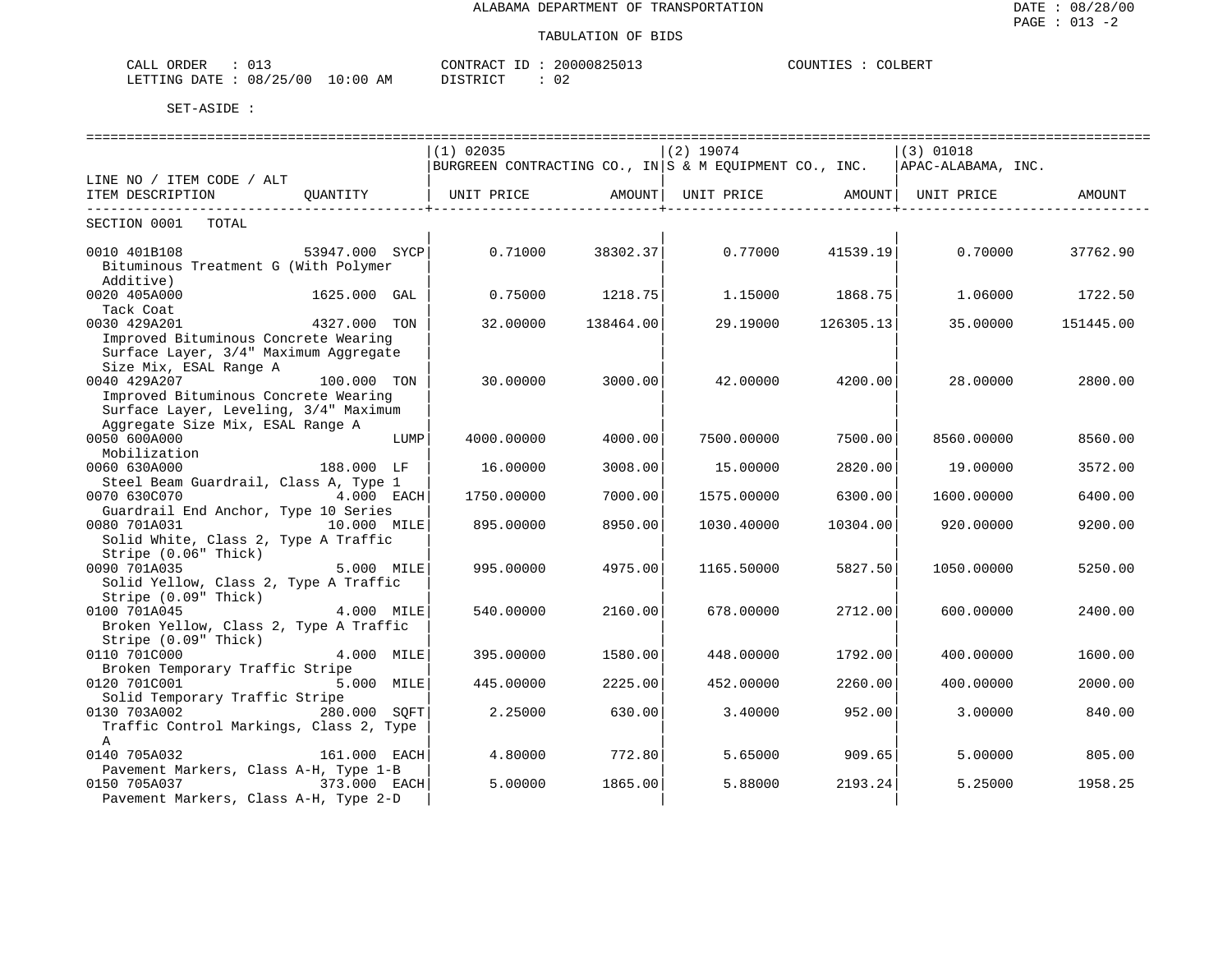| ORDEF<br>CALL<br>◡∸~                            |                          | CONTRACT<br>$ -$ | 20000825<br>7511 | COUNTILES<br>COLBERT<br>CUUNIIBƏ |
|-------------------------------------------------|--------------------------|------------------|------------------|----------------------------------|
| 08/25/00<br>. בתיחים ב<br>R מיד∆ת<br>$\pm$ 1 NG | 10:00 <sub>h</sub><br>ΑM | די הרו אידי פי   | ◡∠               |                                  |

|                                        |          |      | $(1)$ 02035                                            |             | $(2)$ 19074 |             | $(3)$ 01018        |                    |
|----------------------------------------|----------|------|--------------------------------------------------------|-------------|-------------|-------------|--------------------|--------------------|
|                                        |          |      | BURGREEN CONTRACTING CO., IN S & M EOUIPMENT CO., INC. |             |             |             | APAC-ALABAMA, INC. |                    |
| / ITEM CODE / ALT<br>LINE NO           |          |      |                                                        |             |             |             |                    |                    |
| ITEM DESCRIPTION                       | OUANTITY |      | UNIT PRICE                                             | AMOUNT      | UNIT PRICE  | AMOUNT      | UNIT PRICE         | AMOUNT             |
| 0160 740B000                           | 222.000  | SOFT | 5.00000                                                | 1110.00     | 14,00000    | 3108.00     | 8.14000            | 1807.08            |
| Construction Signs                     |          |      |                                                        |             |             |             |                    |                    |
| 0170 740E000<br>Cones (36 Inches High) | 60.000   | EACH | 0.00000                                                | 0.00        | 14,00000    | 840.00      | 1,00000            | 60.00              |
| 0180 740M000                           | 60.000   | EACH | 0.00000                                                | 0.00        | 9.00000     | 540.00      | 1,00000            | 60.00              |
| Weight For Cone<br>0190 998A000        |          | LUMP | 0.00000                                                | 0.001       | 4500.00000  | 4500.00     | 0.00000            | 0.00               |
| Construction Fuel (Maximum Bid Limited |          |      |                                                        |             |             |             |                    |                    |
| To $$10,000.00)$<br>SECTION TOTALS     |          |      | \$                                                     | 219, 260.92 | \$          | 226,471.46  |                    | \$<br>238, 242. 73 |
| CONTRACT TOTALS                        |          |      | Ŝ.                                                     | 219, 260.92 | Ŝ.          | 226, 471.46 |                    | 238, 242. 73<br>\$ |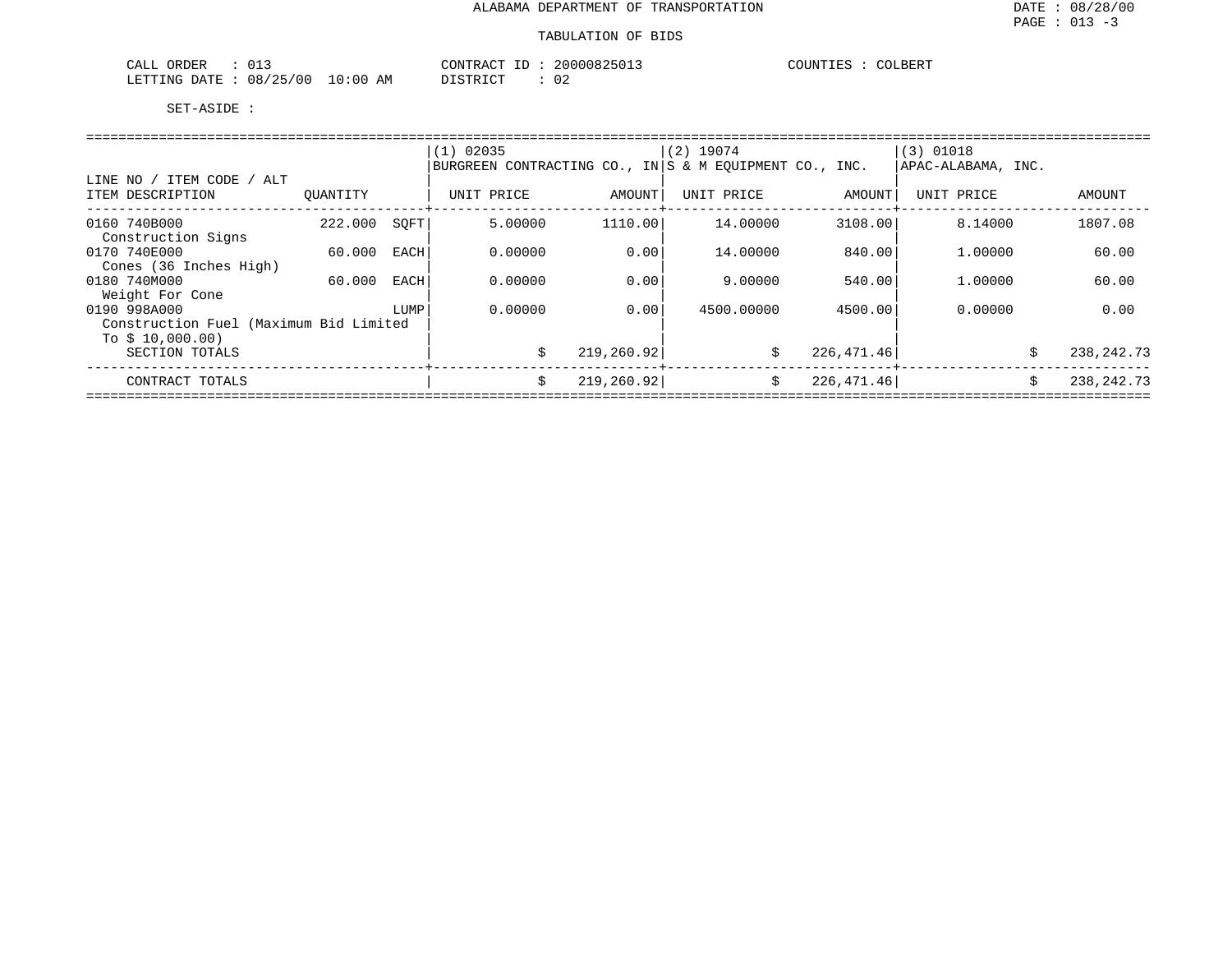### VENDOR RANKING

| CALL ORDER<br>LETTING DATE : 08/25/00 | $\therefore$ 014<br>10:00 AM                                                                     | CONTRACT ID: 20000825014<br>DISTRICT<br>$\therefore$ 04                              |              | COUNTIES : COOSA |                               |                        |
|---------------------------------------|--------------------------------------------------------------------------------------------------|--------------------------------------------------------------------------------------|--------------|------------------|-------------------------------|------------------------|
| CONTRACT DESCRIPTION :<br>SET-ASIDE : | for constructing the Resurfacing, Traffic Stripe, and<br>Limits of Goodwater. Length - 4.609 mi. | 45<br>CONTRACT TIME:<br>Guardrail on C.R. #66 from C.R. #49 at Mt. Olive to the City | Working Days | (available days) | $PROJECT(S) : STPNU-1900(19)$ |                        |
| RANK                                  | VENDOR NO./NAME                                                                                  |                                                                                      |              |                  | TOTAL<br><b>BID</b>           | % OVER<br>LOW BID      |
| 01018<br>04013                        | APAC-ALABAMA, INC.<br>DUNN CONSTRUCTION COMPANY, INC.                                            |                                                                                      |              |                  | 198,902.33<br>213,895.38      | 100.0000%<br>107.5378% |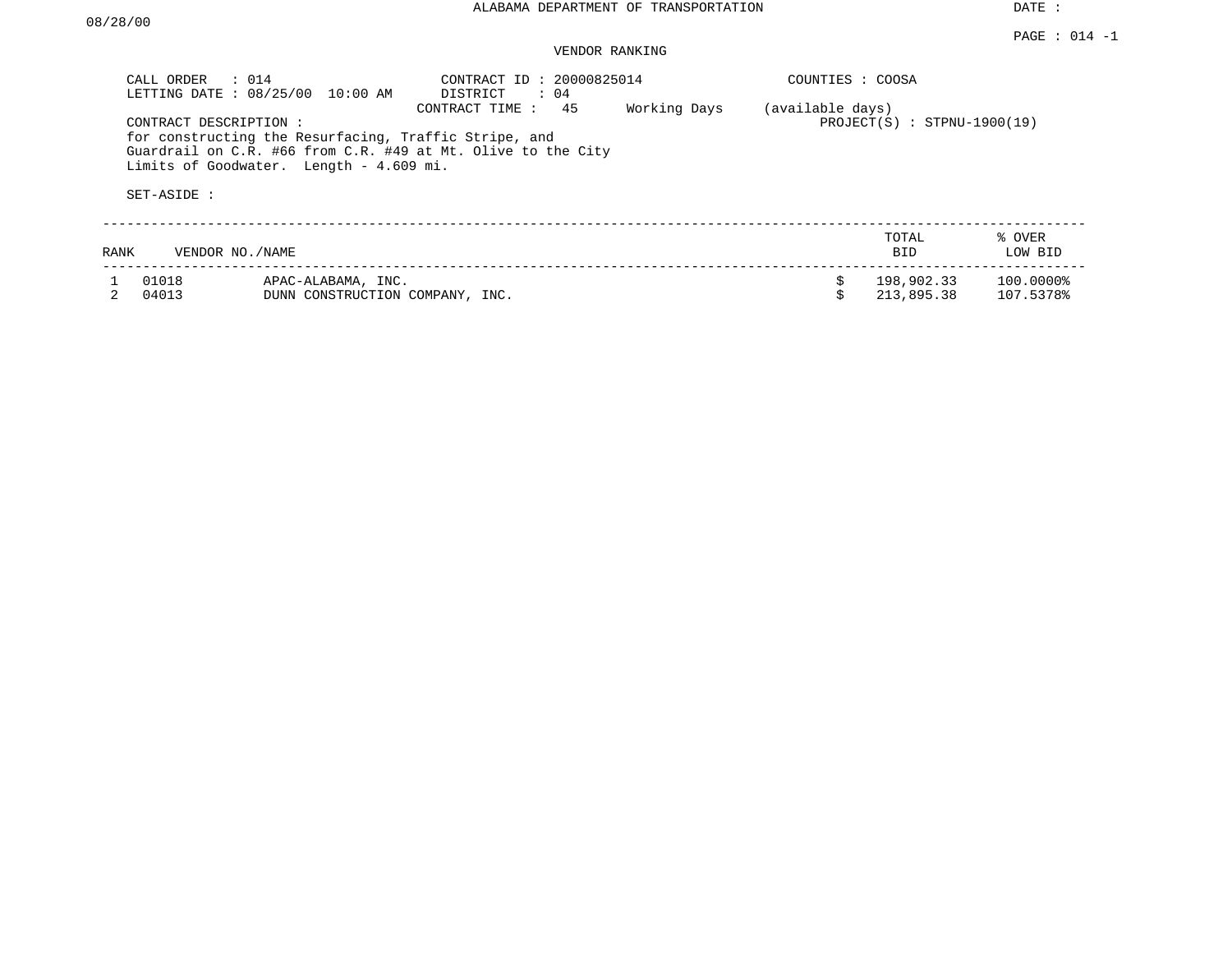#### TABULATION OF BIDS

| ORDER<br>CALL (  | 0 1 4            |    | CONTRACT ID : | 20000825014 | COUNTIES<br><b>COOSA</b> |
|------------------|------------------|----|---------------|-------------|--------------------------|
| LETTING DATE : ' | : 08/25/00 10:00 | AM | DISTRICT      |             |                          |

| (1) 01018<br>(2) 04013<br>APAC-ALABAMA, INC.   DUNN CONSTRUCTION CO., INC.<br>LINE NO / ITEM CODE / ALT<br>  UNIT PRICE AMOUNT  UNIT PRICE AMOUNT <br>UNIT PRICE<br>ITEM DESCRIPTION QUANTITY<br>AMOUNT<br>SECTION 0001 TOTAL<br>$0.00000$ 0.00<br>$0.87000$ 1305.00<br>0010 405A000<br>1500.000 GAL<br>Tack Coat<br>32.93000 128888.02<br>0020 429A201<br>3914.000 TON<br>31.22000<br>122195.08<br>Improved Bituminous Concrete Wearing<br>Surface Layer, 3/4" Maximum Aggregate<br>Size Mix, ESAL Range A<br>0030 429A204<br>300.000 TON<br>0.00000<br>0.00<br>42.28000<br>12684.00<br>Improved Bituminous Concrete Wearing<br>Surface Layer, Patching, 3/4" Maximum<br>Aggregate Size Mix, ESAL Range A<br>0040 429A206<br>950.000 TON<br>32.26000<br>30647.00<br>38.27000<br>36356.50<br>Improved Bituminous Concrete Wearing<br>Surface Layer, Leveling, 1/2" Maximum<br>Aggregate Size Mix, ESAL Range A<br>0050 600A000<br>1000.00000<br>1000.00<br>4059.52000<br>4059.52<br>LUMP<br>Mobilization<br>2428.75<br>0060 630A000<br>125.000 LF<br>19.43000<br>19.78000<br>2472.50<br>Steel Beam Guardrail, Class A, Type 1<br>0070 630C022<br>4.000 EACH<br>7938.00<br>1984.50000<br>2021.50000<br>8086.00<br>Guardrail End Anchor, Type Special<br>0080 630C070<br>8.000 EACH<br>10080.00<br>1260.00000<br>1283.51000<br>10268.08<br>Guardrail End Anchor, Type 10 Series<br>9.000 MILE<br>0090 701A004<br>2740.50<br>310.17000<br>2791.53<br>304.50000<br>Solid White, Class 1, Type A Traffic<br>Stripe<br>0100 701A008<br>1.000 MILE<br>199.50000<br>199.50<br>203.23000<br>203.23<br>Broken Yellow, Class 1, Type A Traffic<br>Stripe<br>0110 701A012<br>8.000 MILE<br>2688.00<br>336.00000<br>342.27000<br>2738.16<br>Solid Yellow, Class 1, Type A Traffic<br>Stripe<br>0120 701C000<br>2.000 MILE<br>651.00<br>331.57000<br>325.50000<br>663.14<br>Broken Temporary Traffic Stripe<br>0130 701C001<br>16.000 MILE<br>6552.00<br>409.50000<br>417.13000<br>6674.08<br>Solid Temporary Traffic Stripe<br>0140 703A000 144.000 SOFT<br>302.40<br>2.10000<br>2.14000<br>308.16<br>Traffic Control Markings, Class 1, Type<br>Α<br>0150 740B000<br>212.000 SOFT<br>8.93000<br>1893.16<br>9.07000<br>1922.84 |                    |  |  |  |  |
|-------------------------------------------------------------------------------------------------------------------------------------------------------------------------------------------------------------------------------------------------------------------------------------------------------------------------------------------------------------------------------------------------------------------------------------------------------------------------------------------------------------------------------------------------------------------------------------------------------------------------------------------------------------------------------------------------------------------------------------------------------------------------------------------------------------------------------------------------------------------------------------------------------------------------------------------------------------------------------------------------------------------------------------------------------------------------------------------------------------------------------------------------------------------------------------------------------------------------------------------------------------------------------------------------------------------------------------------------------------------------------------------------------------------------------------------------------------------------------------------------------------------------------------------------------------------------------------------------------------------------------------------------------------------------------------------------------------------------------------------------------------------------------------------------------------------------------------------------------------------------------------------------------------------------------------------------------------------------------------------------------------------------------------------------------------------------------------------------------------------------------------------------------------------------------------------------------------------|--------------------|--|--|--|--|
|                                                                                                                                                                                                                                                                                                                                                                                                                                                                                                                                                                                                                                                                                                                                                                                                                                                                                                                                                                                                                                                                                                                                                                                                                                                                                                                                                                                                                                                                                                                                                                                                                                                                                                                                                                                                                                                                                                                                                                                                                                                                                                                                                                                                                   |                    |  |  |  |  |
|                                                                                                                                                                                                                                                                                                                                                                                                                                                                                                                                                                                                                                                                                                                                                                                                                                                                                                                                                                                                                                                                                                                                                                                                                                                                                                                                                                                                                                                                                                                                                                                                                                                                                                                                                                                                                                                                                                                                                                                                                                                                                                                                                                                                                   |                    |  |  |  |  |
|                                                                                                                                                                                                                                                                                                                                                                                                                                                                                                                                                                                                                                                                                                                                                                                                                                                                                                                                                                                                                                                                                                                                                                                                                                                                                                                                                                                                                                                                                                                                                                                                                                                                                                                                                                                                                                                                                                                                                                                                                                                                                                                                                                                                                   |                    |  |  |  |  |
|                                                                                                                                                                                                                                                                                                                                                                                                                                                                                                                                                                                                                                                                                                                                                                                                                                                                                                                                                                                                                                                                                                                                                                                                                                                                                                                                                                                                                                                                                                                                                                                                                                                                                                                                                                                                                                                                                                                                                                                                                                                                                                                                                                                                                   |                    |  |  |  |  |
|                                                                                                                                                                                                                                                                                                                                                                                                                                                                                                                                                                                                                                                                                                                                                                                                                                                                                                                                                                                                                                                                                                                                                                                                                                                                                                                                                                                                                                                                                                                                                                                                                                                                                                                                                                                                                                                                                                                                                                                                                                                                                                                                                                                                                   |                    |  |  |  |  |
|                                                                                                                                                                                                                                                                                                                                                                                                                                                                                                                                                                                                                                                                                                                                                                                                                                                                                                                                                                                                                                                                                                                                                                                                                                                                                                                                                                                                                                                                                                                                                                                                                                                                                                                                                                                                                                                                                                                                                                                                                                                                                                                                                                                                                   |                    |  |  |  |  |
|                                                                                                                                                                                                                                                                                                                                                                                                                                                                                                                                                                                                                                                                                                                                                                                                                                                                                                                                                                                                                                                                                                                                                                                                                                                                                                                                                                                                                                                                                                                                                                                                                                                                                                                                                                                                                                                                                                                                                                                                                                                                                                                                                                                                                   |                    |  |  |  |  |
|                                                                                                                                                                                                                                                                                                                                                                                                                                                                                                                                                                                                                                                                                                                                                                                                                                                                                                                                                                                                                                                                                                                                                                                                                                                                                                                                                                                                                                                                                                                                                                                                                                                                                                                                                                                                                                                                                                                                                                                                                                                                                                                                                                                                                   |                    |  |  |  |  |
|                                                                                                                                                                                                                                                                                                                                                                                                                                                                                                                                                                                                                                                                                                                                                                                                                                                                                                                                                                                                                                                                                                                                                                                                                                                                                                                                                                                                                                                                                                                                                                                                                                                                                                                                                                                                                                                                                                                                                                                                                                                                                                                                                                                                                   |                    |  |  |  |  |
|                                                                                                                                                                                                                                                                                                                                                                                                                                                                                                                                                                                                                                                                                                                                                                                                                                                                                                                                                                                                                                                                                                                                                                                                                                                                                                                                                                                                                                                                                                                                                                                                                                                                                                                                                                                                                                                                                                                                                                                                                                                                                                                                                                                                                   |                    |  |  |  |  |
|                                                                                                                                                                                                                                                                                                                                                                                                                                                                                                                                                                                                                                                                                                                                                                                                                                                                                                                                                                                                                                                                                                                                                                                                                                                                                                                                                                                                                                                                                                                                                                                                                                                                                                                                                                                                                                                                                                                                                                                                                                                                                                                                                                                                                   |                    |  |  |  |  |
|                                                                                                                                                                                                                                                                                                                                                                                                                                                                                                                                                                                                                                                                                                                                                                                                                                                                                                                                                                                                                                                                                                                                                                                                                                                                                                                                                                                                                                                                                                                                                                                                                                                                                                                                                                                                                                                                                                                                                                                                                                                                                                                                                                                                                   |                    |  |  |  |  |
|                                                                                                                                                                                                                                                                                                                                                                                                                                                                                                                                                                                                                                                                                                                                                                                                                                                                                                                                                                                                                                                                                                                                                                                                                                                                                                                                                                                                                                                                                                                                                                                                                                                                                                                                                                                                                                                                                                                                                                                                                                                                                                                                                                                                                   |                    |  |  |  |  |
|                                                                                                                                                                                                                                                                                                                                                                                                                                                                                                                                                                                                                                                                                                                                                                                                                                                                                                                                                                                                                                                                                                                                                                                                                                                                                                                                                                                                                                                                                                                                                                                                                                                                                                                                                                                                                                                                                                                                                                                                                                                                                                                                                                                                                   |                    |  |  |  |  |
|                                                                                                                                                                                                                                                                                                                                                                                                                                                                                                                                                                                                                                                                                                                                                                                                                                                                                                                                                                                                                                                                                                                                                                                                                                                                                                                                                                                                                                                                                                                                                                                                                                                                                                                                                                                                                                                                                                                                                                                                                                                                                                                                                                                                                   |                    |  |  |  |  |
|                                                                                                                                                                                                                                                                                                                                                                                                                                                                                                                                                                                                                                                                                                                                                                                                                                                                                                                                                                                                                                                                                                                                                                                                                                                                                                                                                                                                                                                                                                                                                                                                                                                                                                                                                                                                                                                                                                                                                                                                                                                                                                                                                                                                                   |                    |  |  |  |  |
|                                                                                                                                                                                                                                                                                                                                                                                                                                                                                                                                                                                                                                                                                                                                                                                                                                                                                                                                                                                                                                                                                                                                                                                                                                                                                                                                                                                                                                                                                                                                                                                                                                                                                                                                                                                                                                                                                                                                                                                                                                                                                                                                                                                                                   |                    |  |  |  |  |
|                                                                                                                                                                                                                                                                                                                                                                                                                                                                                                                                                                                                                                                                                                                                                                                                                                                                                                                                                                                                                                                                                                                                                                                                                                                                                                                                                                                                                                                                                                                                                                                                                                                                                                                                                                                                                                                                                                                                                                                                                                                                                                                                                                                                                   |                    |  |  |  |  |
|                                                                                                                                                                                                                                                                                                                                                                                                                                                                                                                                                                                                                                                                                                                                                                                                                                                                                                                                                                                                                                                                                                                                                                                                                                                                                                                                                                                                                                                                                                                                                                                                                                                                                                                                                                                                                                                                                                                                                                                                                                                                                                                                                                                                                   |                    |  |  |  |  |
|                                                                                                                                                                                                                                                                                                                                                                                                                                                                                                                                                                                                                                                                                                                                                                                                                                                                                                                                                                                                                                                                                                                                                                                                                                                                                                                                                                                                                                                                                                                                                                                                                                                                                                                                                                                                                                                                                                                                                                                                                                                                                                                                                                                                                   |                    |  |  |  |  |
|                                                                                                                                                                                                                                                                                                                                                                                                                                                                                                                                                                                                                                                                                                                                                                                                                                                                                                                                                                                                                                                                                                                                                                                                                                                                                                                                                                                                                                                                                                                                                                                                                                                                                                                                                                                                                                                                                                                                                                                                                                                                                                                                                                                                                   |                    |  |  |  |  |
|                                                                                                                                                                                                                                                                                                                                                                                                                                                                                                                                                                                                                                                                                                                                                                                                                                                                                                                                                                                                                                                                                                                                                                                                                                                                                                                                                                                                                                                                                                                                                                                                                                                                                                                                                                                                                                                                                                                                                                                                                                                                                                                                                                                                                   |                    |  |  |  |  |
|                                                                                                                                                                                                                                                                                                                                                                                                                                                                                                                                                                                                                                                                                                                                                                                                                                                                                                                                                                                                                                                                                                                                                                                                                                                                                                                                                                                                                                                                                                                                                                                                                                                                                                                                                                                                                                                                                                                                                                                                                                                                                                                                                                                                                   |                    |  |  |  |  |
|                                                                                                                                                                                                                                                                                                                                                                                                                                                                                                                                                                                                                                                                                                                                                                                                                                                                                                                                                                                                                                                                                                                                                                                                                                                                                                                                                                                                                                                                                                                                                                                                                                                                                                                                                                                                                                                                                                                                                                                                                                                                                                                                                                                                                   |                    |  |  |  |  |
|                                                                                                                                                                                                                                                                                                                                                                                                                                                                                                                                                                                                                                                                                                                                                                                                                                                                                                                                                                                                                                                                                                                                                                                                                                                                                                                                                                                                                                                                                                                                                                                                                                                                                                                                                                                                                                                                                                                                                                                                                                                                                                                                                                                                                   |                    |  |  |  |  |
|                                                                                                                                                                                                                                                                                                                                                                                                                                                                                                                                                                                                                                                                                                                                                                                                                                                                                                                                                                                                                                                                                                                                                                                                                                                                                                                                                                                                                                                                                                                                                                                                                                                                                                                                                                                                                                                                                                                                                                                                                                                                                                                                                                                                                   |                    |  |  |  |  |
|                                                                                                                                                                                                                                                                                                                                                                                                                                                                                                                                                                                                                                                                                                                                                                                                                                                                                                                                                                                                                                                                                                                                                                                                                                                                                                                                                                                                                                                                                                                                                                                                                                                                                                                                                                                                                                                                                                                                                                                                                                                                                                                                                                                                                   |                    |  |  |  |  |
|                                                                                                                                                                                                                                                                                                                                                                                                                                                                                                                                                                                                                                                                                                                                                                                                                                                                                                                                                                                                                                                                                                                                                                                                                                                                                                                                                                                                                                                                                                                                                                                                                                                                                                                                                                                                                                                                                                                                                                                                                                                                                                                                                                                                                   |                    |  |  |  |  |
|                                                                                                                                                                                                                                                                                                                                                                                                                                                                                                                                                                                                                                                                                                                                                                                                                                                                                                                                                                                                                                                                                                                                                                                                                                                                                                                                                                                                                                                                                                                                                                                                                                                                                                                                                                                                                                                                                                                                                                                                                                                                                                                                                                                                                   |                    |  |  |  |  |
|                                                                                                                                                                                                                                                                                                                                                                                                                                                                                                                                                                                                                                                                                                                                                                                                                                                                                                                                                                                                                                                                                                                                                                                                                                                                                                                                                                                                                                                                                                                                                                                                                                                                                                                                                                                                                                                                                                                                                                                                                                                                                                                                                                                                                   |                    |  |  |  |  |
|                                                                                                                                                                                                                                                                                                                                                                                                                                                                                                                                                                                                                                                                                                                                                                                                                                                                                                                                                                                                                                                                                                                                                                                                                                                                                                                                                                                                                                                                                                                                                                                                                                                                                                                                                                                                                                                                                                                                                                                                                                                                                                                                                                                                                   |                    |  |  |  |  |
|                                                                                                                                                                                                                                                                                                                                                                                                                                                                                                                                                                                                                                                                                                                                                                                                                                                                                                                                                                                                                                                                                                                                                                                                                                                                                                                                                                                                                                                                                                                                                                                                                                                                                                                                                                                                                                                                                                                                                                                                                                                                                                                                                                                                                   |                    |  |  |  |  |
|                                                                                                                                                                                                                                                                                                                                                                                                                                                                                                                                                                                                                                                                                                                                                                                                                                                                                                                                                                                                                                                                                                                                                                                                                                                                                                                                                                                                                                                                                                                                                                                                                                                                                                                                                                                                                                                                                                                                                                                                                                                                                                                                                                                                                   |                    |  |  |  |  |
|                                                                                                                                                                                                                                                                                                                                                                                                                                                                                                                                                                                                                                                                                                                                                                                                                                                                                                                                                                                                                                                                                                                                                                                                                                                                                                                                                                                                                                                                                                                                                                                                                                                                                                                                                                                                                                                                                                                                                                                                                                                                                                                                                                                                                   |                    |  |  |  |  |
|                                                                                                                                                                                                                                                                                                                                                                                                                                                                                                                                                                                                                                                                                                                                                                                                                                                                                                                                                                                                                                                                                                                                                                                                                                                                                                                                                                                                                                                                                                                                                                                                                                                                                                                                                                                                                                                                                                                                                                                                                                                                                                                                                                                                                   |                    |  |  |  |  |
|                                                                                                                                                                                                                                                                                                                                                                                                                                                                                                                                                                                                                                                                                                                                                                                                                                                                                                                                                                                                                                                                                                                                                                                                                                                                                                                                                                                                                                                                                                                                                                                                                                                                                                                                                                                                                                                                                                                                                                                                                                                                                                                                                                                                                   |                    |  |  |  |  |
|                                                                                                                                                                                                                                                                                                                                                                                                                                                                                                                                                                                                                                                                                                                                                                                                                                                                                                                                                                                                                                                                                                                                                                                                                                                                                                                                                                                                                                                                                                                                                                                                                                                                                                                                                                                                                                                                                                                                                                                                                                                                                                                                                                                                                   |                    |  |  |  |  |
|                                                                                                                                                                                                                                                                                                                                                                                                                                                                                                                                                                                                                                                                                                                                                                                                                                                                                                                                                                                                                                                                                                                                                                                                                                                                                                                                                                                                                                                                                                                                                                                                                                                                                                                                                                                                                                                                                                                                                                                                                                                                                                                                                                                                                   |                    |  |  |  |  |
|                                                                                                                                                                                                                                                                                                                                                                                                                                                                                                                                                                                                                                                                                                                                                                                                                                                                                                                                                                                                                                                                                                                                                                                                                                                                                                                                                                                                                                                                                                                                                                                                                                                                                                                                                                                                                                                                                                                                                                                                                                                                                                                                                                                                                   |                    |  |  |  |  |
|                                                                                                                                                                                                                                                                                                                                                                                                                                                                                                                                                                                                                                                                                                                                                                                                                                                                                                                                                                                                                                                                                                                                                                                                                                                                                                                                                                                                                                                                                                                                                                                                                                                                                                                                                                                                                                                                                                                                                                                                                                                                                                                                                                                                                   |                    |  |  |  |  |
|                                                                                                                                                                                                                                                                                                                                                                                                                                                                                                                                                                                                                                                                                                                                                                                                                                                                                                                                                                                                                                                                                                                                                                                                                                                                                                                                                                                                                                                                                                                                                                                                                                                                                                                                                                                                                                                                                                                                                                                                                                                                                                                                                                                                                   |                    |  |  |  |  |
|                                                                                                                                                                                                                                                                                                                                                                                                                                                                                                                                                                                                                                                                                                                                                                                                                                                                                                                                                                                                                                                                                                                                                                                                                                                                                                                                                                                                                                                                                                                                                                                                                                                                                                                                                                                                                                                                                                                                                                                                                                                                                                                                                                                                                   |                    |  |  |  |  |
|                                                                                                                                                                                                                                                                                                                                                                                                                                                                                                                                                                                                                                                                                                                                                                                                                                                                                                                                                                                                                                                                                                                                                                                                                                                                                                                                                                                                                                                                                                                                                                                                                                                                                                                                                                                                                                                                                                                                                                                                                                                                                                                                                                                                                   |                    |  |  |  |  |
|                                                                                                                                                                                                                                                                                                                                                                                                                                                                                                                                                                                                                                                                                                                                                                                                                                                                                                                                                                                                                                                                                                                                                                                                                                                                                                                                                                                                                                                                                                                                                                                                                                                                                                                                                                                                                                                                                                                                                                                                                                                                                                                                                                                                                   |                    |  |  |  |  |
|                                                                                                                                                                                                                                                                                                                                                                                                                                                                                                                                                                                                                                                                                                                                                                                                                                                                                                                                                                                                                                                                                                                                                                                                                                                                                                                                                                                                                                                                                                                                                                                                                                                                                                                                                                                                                                                                                                                                                                                                                                                                                                                                                                                                                   |                    |  |  |  |  |
|                                                                                                                                                                                                                                                                                                                                                                                                                                                                                                                                                                                                                                                                                                                                                                                                                                                                                                                                                                                                                                                                                                                                                                                                                                                                                                                                                                                                                                                                                                                                                                                                                                                                                                                                                                                                                                                                                                                                                                                                                                                                                                                                                                                                                   |                    |  |  |  |  |
|                                                                                                                                                                                                                                                                                                                                                                                                                                                                                                                                                                                                                                                                                                                                                                                                                                                                                                                                                                                                                                                                                                                                                                                                                                                                                                                                                                                                                                                                                                                                                                                                                                                                                                                                                                                                                                                                                                                                                                                                                                                                                                                                                                                                                   | Construction Signs |  |  |  |  |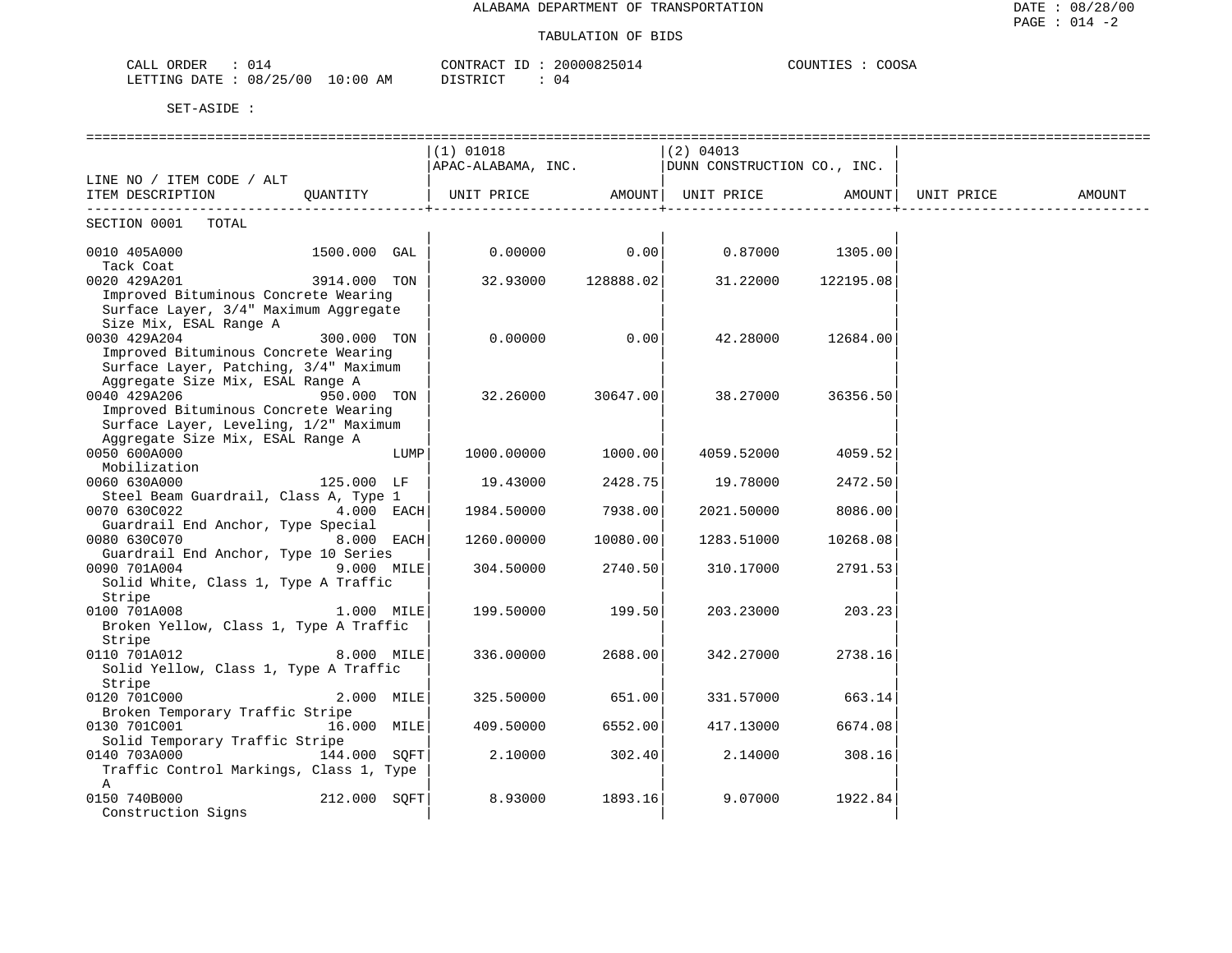| ORDER<br>$\sim$ $-$<br>$\cdot$<br>U 14<br>اللاعمات |           | חידוור<br>⊅⊼∩ጥ     | $11111 \times$<br>יו הי | COOC.<br><b>MTNT</b> آ<br>wudz. |
|----------------------------------------------------|-----------|--------------------|-------------------------|---------------------------------|
| <b>RTTTNC</b><br>′∩r<br>חי ∆ר<br>08.               | AΜ<br>:06 | $\sim$ $\sim$<br>⋯ | U 4                     |                                 |

| LINE NO / ITEM CODE / ALT                                  |          |      | $(1)$ 01018<br>APAC-ALABAMA, INC. |            | (2) 04013<br>DUNN CONSTRUCTION CO., INC. |            |            |        |
|------------------------------------------------------------|----------|------|-----------------------------------|------------|------------------------------------------|------------|------------|--------|
| ITEM DESCRIPTION                                           | OUANTITY |      | UNIT PRICE                        | AMOUNT     | UNIT PRICE                               | AMOUNT     | UNIT PRICE | AMOUNT |
| 0160 740E000<br>Cones (36 Inches High)                     | 50.000   | EACH | 7.88000                           | 394.00     | 1.15000                                  | 57.50      |            |        |
| 0170 7400000<br>Pilot Car                                  | 1,000    | EACH | 2500.00000                        | 2500.00    | 1108.90000                               | 1108.90    |            |        |
| 0180 998A000                                               |          | LUMP | 0.00000                           | 0.00       | 1.16000                                  | 1.16       |            |        |
| Construction Fuel (Maximum Bid Limited<br>To $$10,500.00)$ |          |      |                                   |            |                                          |            |            |        |
| SECTION TOTALS                                             |          |      | Ŝ.                                | 198,902.33 | Ŝ.                                       | 213,895.38 |            |        |
| CONTRACT TOTALS                                            |          |      | \$                                | 198,902.33 | \$                                       | 213,895.38 |            |        |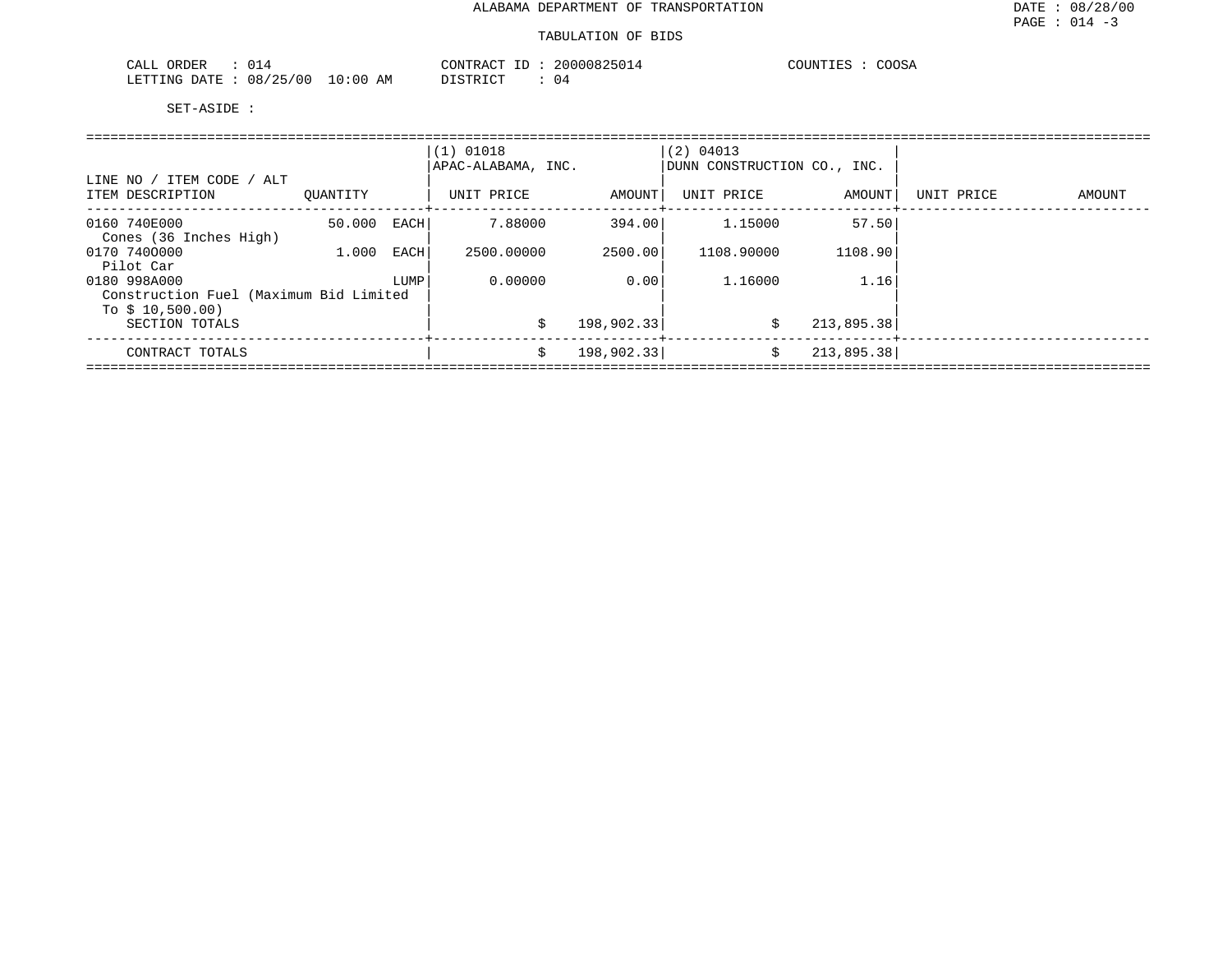# VENDOR RANKING

|      | CALL ORDER                                    | $\therefore$ 015<br>LETTING DATE : 08/25/00 10:00 AM                                                                                                              | CONTRACT ID: 20000825015<br>DISTRICT<br>: 07 |                                |  | COUNTIES : COVINGTON |                   |
|------|-----------------------------------------------|-------------------------------------------------------------------------------------------------------------------------------------------------------------------|----------------------------------------------|--------------------------------|--|----------------------|-------------------|
|      | CONTRACT DESCRIPTION:<br>SET-ASIDE :          | for constructing the Planing, Resurfacing, Guardrail and<br>Traffic Stripe on C.R.#107 from S.R.#12 (U.S.#84) in River<br>Falls to $S.R.$ #55. Length $2.710$ mi. | (available days)                             | $PROJECT(S) : STPNU-2012(102)$ |  |                      |                   |
| RANK | VENDOR NO./NAME                               |                                                                                                                                                                   |                                              |                                |  | TOTAL<br><b>BID</b>  | % OVER<br>LOW BID |
|      | 01018                                         | APAC-ALABAMA, INC.                                                                                                                                                |                                              |                                |  | 199,292.58           | 100.0000%         |
|      | 02032                                         | BULLARD EXCAVATING, INC.                                                                                                                                          |                                              |                                |  | 210,297.64           | 105.5220%         |
|      | 23024<br>WIREGRASS CONSTRUCTION COMPANY, INC. |                                                                                                                                                                   |                                              |                                |  | 244,700.80           | 122.7847%         |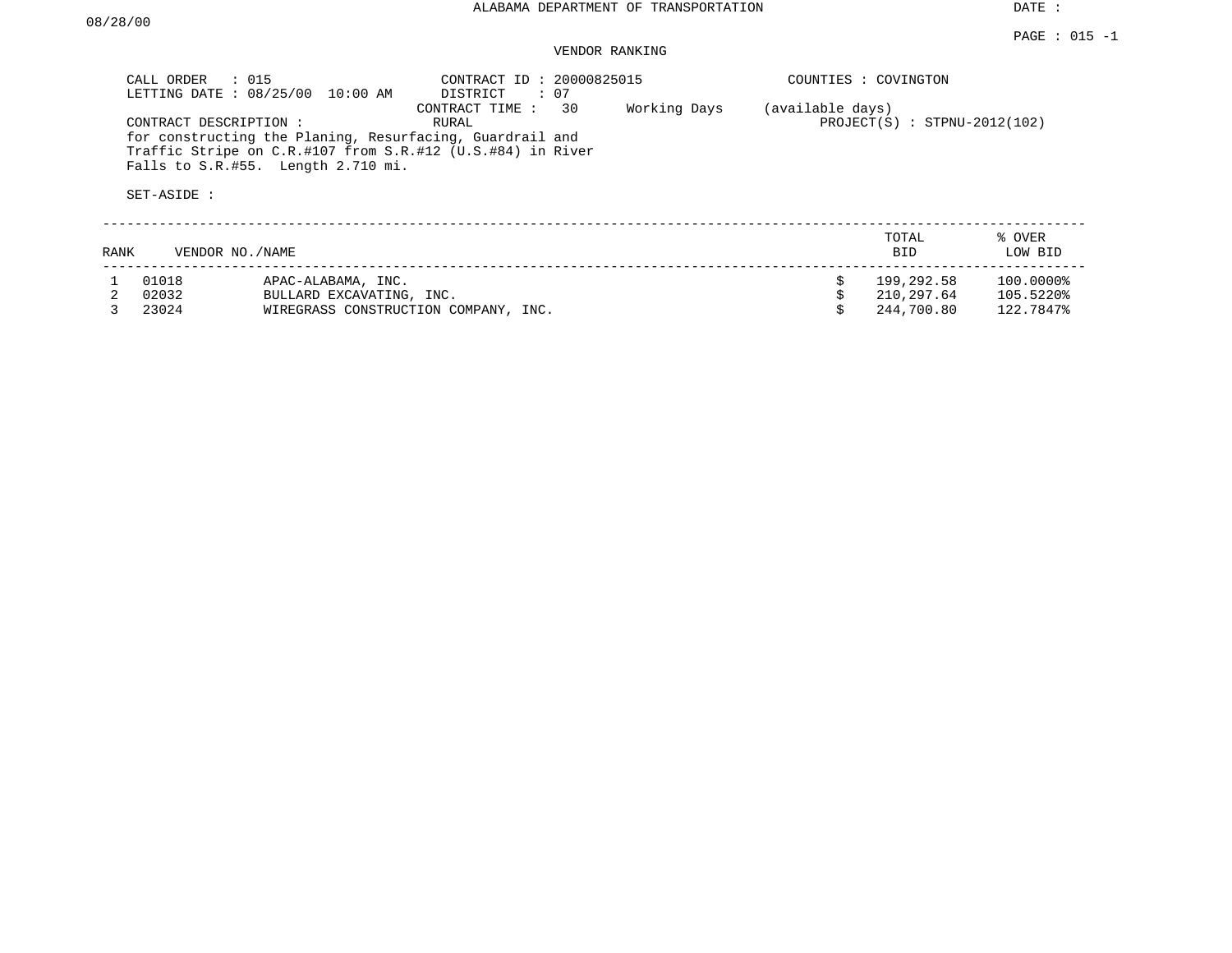| CALL ORDER                       |  |          | CONTRACT ID: 20000825015 |  | COUNTIES : COVINGTON |
|----------------------------------|--|----------|--------------------------|--|----------------------|
| LETTING DATE : 08/25/00 10:00 AM |  | DISTRICT |                          |  |                      |

|                                                   |                |      | (1) 01018          |          | (2) 02032                |          | $(3)$ 23024                  |           |
|---------------------------------------------------|----------------|------|--------------------|----------|--------------------------|----------|------------------------------|-----------|
|                                                   |                |      | APAC-ALABAMA, INC. |          | BULLARD EXCAVATING, INC. |          | WIREGRASS CONSTRUCTION COMPA |           |
| LINE NO / ITEM CODE / ALT                         |                |      |                    |          |                          |          |                              |           |
|                                                   |                |      |                    |          |                          |          |                              |           |
|                                                   |                |      |                    |          |                          |          |                              |           |
| SECTION 0001 Total                                |                |      |                    |          |                          |          |                              |           |
| 0010 212A000                                      | 283.000 STA    |      | 20.00000           | 5660.00  | 60.00000                 | 16980.00 | 27.50000                     | 7782.50   |
| Machine Grading Shoulders                         |                |      |                    |          |                          |          |                              |           |
| 0020 401B100                                      | 32332.000 SYCP |      | 0.63000            | 20369.16 | 0.56000                  | 18105.92 | 0.75000                      | 24249.00  |
| Bituminous Treatment E (With Polymer<br>Additive) |                |      |                    |          |                          |          |                              |           |
| 0030 405A000                                      | 970.000 GAL    |      | 2.21000            | 2143.70  | 1.35000                  | 1309.50  | 1,00000                      | 970.00    |
| Tack Coat                                         |                |      |                    |          |                          |          |                              |           |
| 0040 408A051                                      | 32332.000 SOYD |      | 0.66000            | 21339.12 | 0.51000                  | 16489.32 | 0.55000                      | 17782.60  |
| Planing Existing Pavement                         |                |      |                    |          |                          |          |                              |           |
| (Approximately 0.00" Thru 1.0" Thick)             |                |      |                    |          |                          |          |                              |           |
| 0050 429A221                                      | 2546.000 TON   |      | 35.50000           | 90383.00 | 33.41000                 | 85061.86 | 44.65000                     | 113678.90 |
| Improved Bituminous Concrete Wearing              |                |      |                    |          |                          |          |                              |           |
| Surface Layer, 3/4" Maximum Aggregate             |                |      |                    |          |                          |          |                              |           |
| Size Mix, ESAL Range B                            |                |      |                    |          |                          |          |                              |           |
| 0060 429A226                                      | 60.000 TON     |      | 53.00000           | 3180.00  | 50.00000                 | 3000.00  | 75.00000                     | 4500.00   |
| Improved Bituminous Concrete Wearing              |                |      |                    |          |                          |          |                              |           |
| Surface Layer, Leveling, 1/2" Maximum             |                |      |                    |          |                          |          |                              |           |
| Aggregate Size Mix, ESAL Range B                  |                |      |                    |          |                          |          |                              |           |
| 0070 502A000                                      | 321.000 LB     |      | 2,00000            | 642.00   | 2.00000                  | 642.00   | 2.50000                      | 802.50    |
| Steel Reinforcement                               |                |      |                    |          |                          |          |                              |           |
| 0080 524A011                                      | 7.000 CUYD     |      | 1275.00000         | 8925.00  | 750.00000                | 5250.00  | 850.00000                    | 5950.00   |
| Culvert Concrete (Cast In Place)                  |                |      |                    |          |                          |          |                              |           |
| 0090 600A000                                      |                | LUMP | 4546.00000         | 4546.00  | 19152.14000              | 19152.14 | 24500.00000                  | 24500.00  |
| Mobilization                                      |                |      |                    |          |                          |          |                              |           |
| 0100 630A000                                      | 150.000 LF     |      | 17.25000           | 2587.50  | 17.25000                 | 2587.50  | 17.25000                     | 2587.50   |
| Steel Beam Guardrail, Class A, Type 1             |                |      |                    |          |                          |          |                              |           |
| 0110 630C070                                      | 8.000 EACH     |      | 1525.00000         | 12200.00 | 1525.00000               | 12200.00 | 1525.00000                   | 12200.00  |
| Guardrail End Anchor, Type 10 Series              |                |      |                    |          |                          |          |                              |           |
| 0120 652A061                                      | 5.000 ACRE     |      | 480.00000          | 2400.00  | 510.00000                | 2550.00  | 480.00000                    | 2400.00   |
| Seeding (Mix 3E)                                  |                |      |                    |          |                          |          |                              |           |
| 0130 656A000                                      | 5.000 ACRE     |      | 465.00000          | 2325.00  | 510.00000                | 2550.00  | 465.00000                    | 2325.00   |
| Mulching, Class A, Type 1                         |                |      |                    |          |                          |          |                              |           |
| 0140 665J000                                      | 240.000 LF     |      | 3.15000            | 756.001  | 10.00000                 | 2400.00  | 5.40000                      | 1296.00   |
| Silt Fence, Type A                                |                |      |                    |          |                          |          |                              |           |
| $6.000$ MILE<br>0150 701A031                      |                |      | 995.00000          | 5970.00  | 980.00000                | 5880.00  | 890.00000                    | 5340.00   |
| Solid White, Class 2, Type A Traffic              |                |      |                    |          |                          |          |                              |           |
| Stripe (0.06" Thick)                              |                |      |                    |          |                          |          |                              |           |
| 0160 701A035                                      | 4.000 MILE     |      | 950.00000          | 3800.00  | 980,00000                | 3920.00  | 990.00000                    | 3960.00   |
| Solid Yellow, Class 2, Type A Traffic             |                |      |                    |          |                          |          |                              |           |
| Stripe (0.09" Thick)                              |                |      |                    |          |                          |          |                              |           |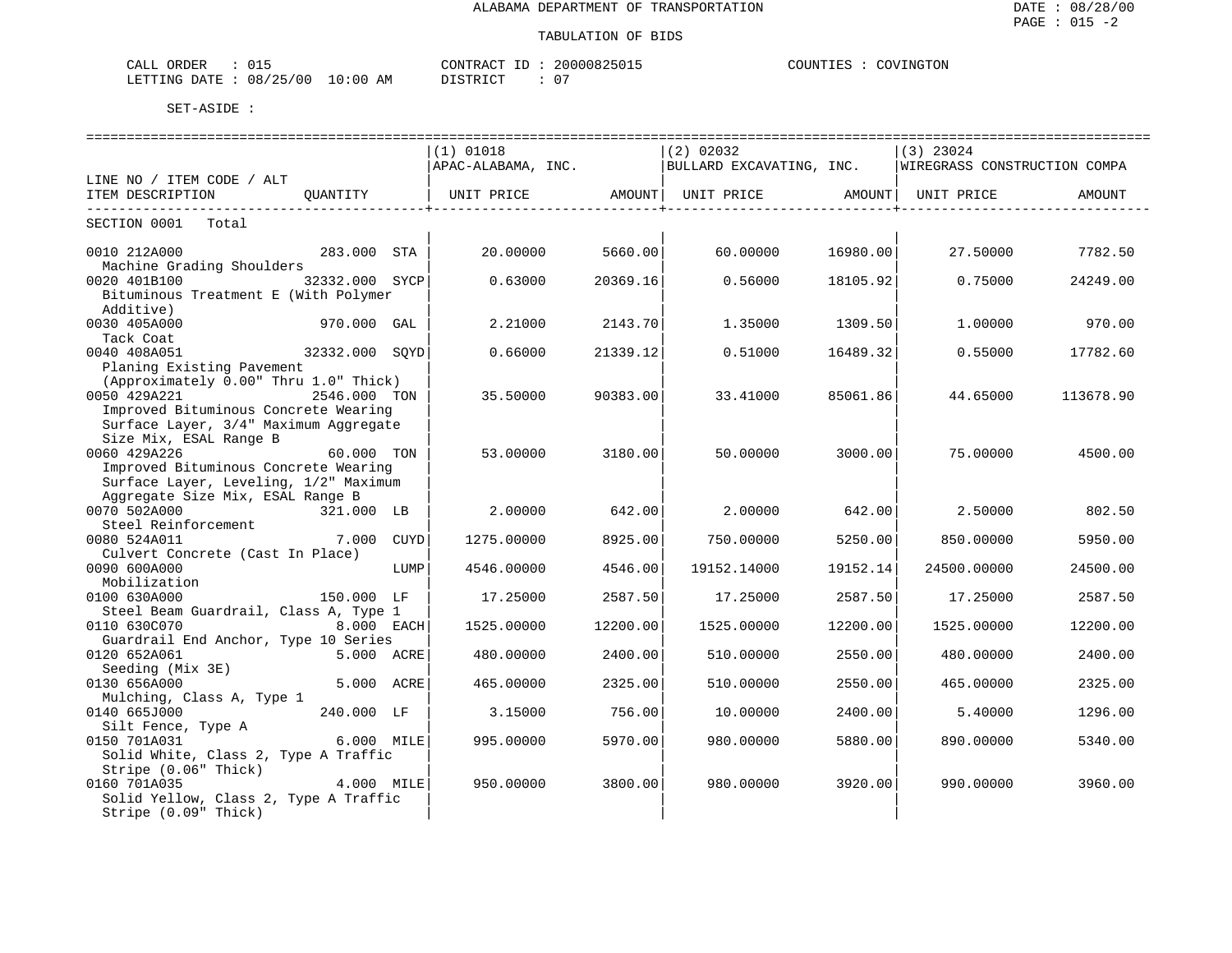| $\sim$ $\sim$ $\sim$<br>لىلە: | <b>CRDER</b>     | ∪⊥⊐                         |                            | . סידיזו∩י<br>$\ldots$ $\sim$ $\sim$ $\sim$ $\sim$                                                                                       | ٬∩ ر                  | - 11 M | 70 V<br>NG T<br>TON. |
|-------------------------------|------------------|-----------------------------|----------------------------|------------------------------------------------------------------------------------------------------------------------------------------|-----------------------|--------|----------------------|
|                               | LETTING<br>DATE. | 08/<br>00<br>つに<br><u>_</u> | : 0 (<br>1 ∩<br>ΑМ<br>____ | $\sim$<br>n t citin i<br>the contract of the contract of the contract of the contract of the contract of the contract of the contract of | $\sim$ $-$<br>$\cdot$ |        |                      |

|                                         |              |      | $(1)$ 01018        |            | (2) 02032                |             | $(3)$ 23024                  |    |            |
|-----------------------------------------|--------------|------|--------------------|------------|--------------------------|-------------|------------------------------|----|------------|
|                                         |              |      | APAC-ALABAMA, INC. |            | BULLARD EXCAVATING, INC. |             | WIREGRASS CONSTRUCTION COMPA |    |            |
| LINE NO / ITEM CODE / ALT               |              |      |                    |            |                          |             |                              |    |            |
| ITEM DESCRIPTION                        | QUANTITY     |      | UNIT PRICE AMOUNT  |            | UNIT PRICE AMOUNT        |             | UNIT PRICE                   |    | AMOUNT     |
|                                         |              |      |                    |            |                          |             |                              |    |            |
| 2.000 MILE<br>0170 701A045              |              |      | 650.00000          | 1300.00    | 650.00000                | 1300.00     | 600.00000                    |    | 1200.00    |
| Broken Yellow, Class 2, Type A Traffic  |              |      |                    |            |                          |             |                              |    |            |
| Stripe (0.09" Thick)                    |              |      |                    |            |                          |             |                              |    |            |
| 4.000 MILE<br>0180 701C000              |              |      | 250.00000          | 1000.00    | 250.00000                | 1000.00     | 320,00000                    |    | 1280.00    |
| Broken Temporary Traffic Stripe         |              |      |                    |            |                          |             |                              |    |            |
| 0190 701C001<br>8.000 MILE              |              |      | 300.00000          | 2400.00    | 350.00000                | 2800.00     | 360,00000                    |    | 2880.00    |
| Solid Temporary Traffic Stripe          |              |      |                    |            |                          |             |                              |    |            |
| 0200 703A002<br>1226.000 SOFT           |              |      | 1.85000            | 2268.10    | 1,90000                  | 2329.40     | 1,80000                      |    | 2206.80    |
| Traffic Control Markings, Class 2, Type |              |      |                    |            |                          |             |                              |    |            |
| A                                       |              |      |                    |            |                          |             |                              |    |            |
| 0210 740B000                            | 404.000 SQFT |      | 12.00000           | 4848.00    | 10.00000                 | 4040.00     | 15,00000                     |    | 6060.00    |
| Construction Signs                      |              |      |                    |            |                          |             |                              |    |            |
| 0220 740E000                            | 50.000 EACH  |      | 3.00000            | 150.00     | 10.00000                 | 500.00      | 10,00000                     |    | 500.00     |
| Cones (36 Inches High)                  |              |      |                    |            |                          |             |                              |    |            |
| 0230 740M000                            | 50.000       | EACH | 2.00000            | 100.00     | 5.00000                  | 250.00      | 5.00000                      |    | 250.00     |
| Weight For Cone                         |              |      |                    |            |                          |             |                              |    |            |
| 0240 998A000                            |              | LUMP | 0.00000            | 0.00       | 0.00000                  | 0.00        | 0.00000                      |    | 0.00       |
| Construction Fuel (Maximum Bid Limited  |              |      |                    |            |                          |             |                              |    |            |
| To $$10,500.00)$                        |              |      |                    |            |                          |             |                              |    |            |
| SECTION TOTALS                          |              |      | \$                 | 199,292.58 |                          | 210, 297.64 |                              |    | 244,700.80 |
|                                         |              |      |                    |            |                          |             |                              |    |            |
| CONTRACT TOTALS                         |              |      | \$                 | 199,292.58 | \$                       | 210, 297.64 |                              | Ŝ. | 244,700.80 |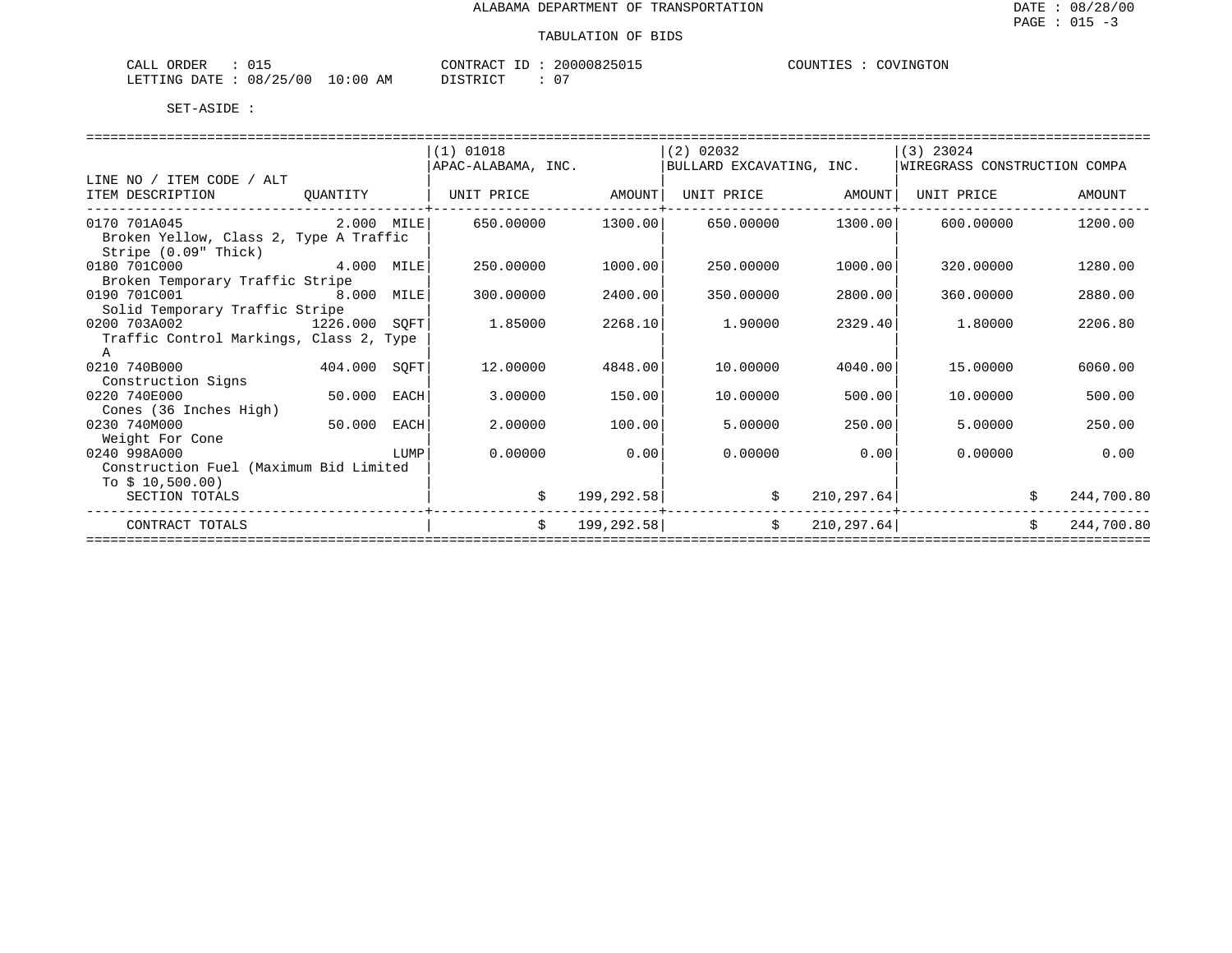### VENDOR RANKING

| CALL ORDER<br>LETTING DATE: 08/25/00 | $\therefore$ 016<br>10:00 AM                                                                                                                             | CONTRACT ID: 20000825016<br>: 06<br>DISTRICT |              | COUNTIES : DALLAS |                                |                   |
|--------------------------------------|----------------------------------------------------------------------------------------------------------------------------------------------------------|----------------------------------------------|--------------|-------------------|--------------------------------|-------------------|
| CONTRACT DESCRIPTION:                | for constructing the Resurfacing and Traffic Stripe on<br>$C.R. #45 from S.R. #22 northeast of Orrville to S.R. #8$<br>$(U.S. #80)$ . Length $7.267$ mi. | 60<br>CONTRACT TIME:                         | Working Days | (available days)  | $PROJECT(S) : STPOA-2412(102)$ |                   |
| SET-ASIDE :                          |                                                                                                                                                          |                                              |              |                   |                                |                   |
| VENDOR NO. / NAME<br>RANK            |                                                                                                                                                          |                                              |              |                   | TOTAL<br>BID.                  | % OVER<br>LOW BID |
| 01023                                | ASPHALT CONTRACTORS, INC.                                                                                                                                |                                              |              | Ŝ.                | 618,671.25                     | 100.0000%         |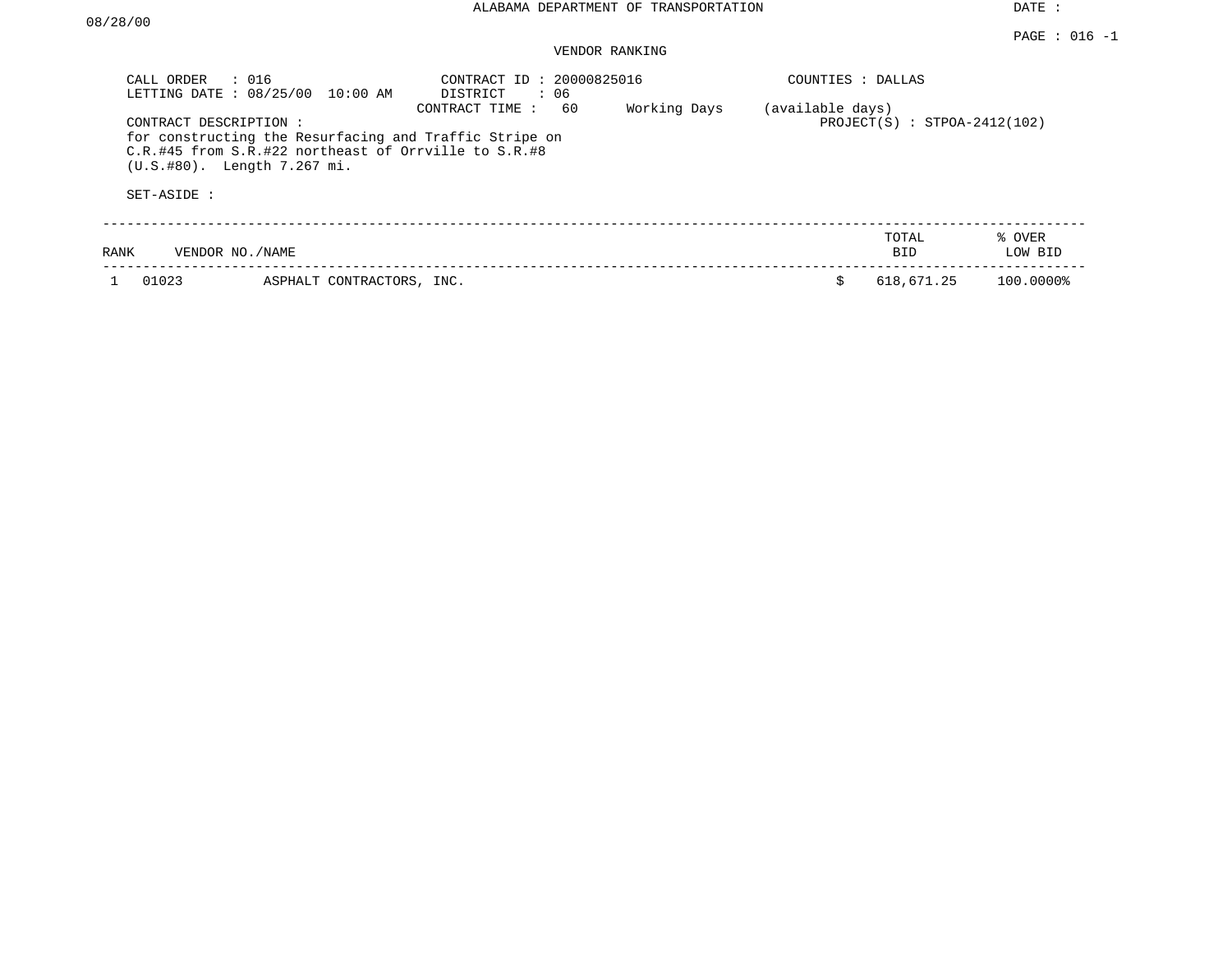| $\cap$ 1<br>ORDER<br>CALL<br>UID     | 20000825016<br>CONTRACT | COUNTIES<br><b>DALLAS</b> |
|--------------------------------------|-------------------------|---------------------------|
| 08/25/00<br>10:00 AM<br>LETTING DATE | DISTRICT<br>06          |                           |

|                                                                              | $(1)$ 01023               |           |                                |                  |        |
|------------------------------------------------------------------------------|---------------------------|-----------|--------------------------------|------------------|--------|
|                                                                              | ASPHALT CONTRACTORS, INC. |           |                                |                  |        |
| LINE NO / ITEM CODE / ALT                                                    |                           |           |                                |                  |        |
| QUANTITY<br>ITEM DESCRIPTION                                                 | UNIT PRICE                | AMOUNT    | UNIT PRICE AMOUNT   UNIT PRICE |                  | AMOUNT |
|                                                                              |                           |           |                                | ________________ |        |
| SECTION 0001 Total                                                           |                           |           |                                |                  |        |
| 3000.000 CYIP<br>0010 210A000                                                | 5.25000                   | 15750.00  |                                |                  |        |
| Unclassified Excavation                                                      |                           |           |                                |                  |        |
| 0020 210D021<br>2500.000 CYIP                                                | 7.75000                   | 19375.00  |                                |                  |        |
| Borrow Excavation (Loose Truckbed                                            |                           |           |                                |                  |        |
| Measurement) (A4 or Better)                                                  |                           |           |                                |                  |        |
| 0030 232A001<br>8.000 MSOY                                                   | 1750.00000                | 14000.00  |                                |                  |        |
| Lime Stabilization, Class 2, 6 Inches                                        |                           |           |                                |                  |        |
| Thick                                                                        |                           |           |                                |                  |        |
| 0040 232B000<br>130.000 TON                                                  | 105.00000                 | 13650.00  |                                |                  |        |
| Lime                                                                         |                           |           |                                |                  |        |
| 0050 301E008<br>3200.000 TNCP                                                | 16.00000                  | 51200.00  |                                |                  |        |
| Crushed Aggregate Base Course, Type B,                                       |                           |           |                                |                  |        |
| Plant Mixed                                                                  |                           |           |                                |                  |        |
| 0060 401A000<br>6780.000 SYCP                                                | 0.50000                   | 3390.00   |                                |                  |        |
| Bituminous Treatment A                                                       |                           |           |                                |                  |        |
| 0070 405A000<br>4925.000 GAL                                                 | 1,00000                   | 4925.00   |                                |                  |        |
| Tack Coat                                                                    |                           |           |                                |                  |        |
| 0080 429A201<br>6600.000 TON                                                 | 35.35000                  | 233310.00 |                                |                  |        |
| Improved Bituminous Concrete Wearing                                         |                           |           |                                |                  |        |
| Surface Layer, 3/4" Maximum Aggregate                                        |                           |           |                                |                  |        |
| Size Mix, ESAL Range A                                                       |                           |           |                                |                  |        |
| 0090 429A206<br>3000.000 TON                                                 | 42.10000                  | 126300.00 |                                |                  |        |
| Improved Bituminous Concrete Wearing                                         |                           |           |                                |                  |        |
| Surface Layer, Leveling, 1/2" Maximum                                        |                           |           |                                |                  |        |
| Aggregate Size Mix, ESAL Range A<br>0100 429B201                             |                           |           |                                |                  |        |
| 1065.000 TON                                                                 | 33.05000                  | 35198.25  |                                |                  |        |
| Improved Bituminous Concrete Binder<br>Layer, 1" Maximum Aggregate Size Mix, |                           |           |                                |                  |        |
|                                                                              |                           |           |                                |                  |        |
| ESAL Range A<br>0110 600A000<br>LUMP                                         | 29600.00000               | 29600.00  |                                |                  |        |
| Mobilization                                                                 |                           |           |                                |                  |        |
| 0120 652A056<br>4.000 ACRE                                                   | 600.00000                 | 2400.00   |                                |                  |        |
| Seeding (Mix 2E)                                                             |                           |           |                                |                  |        |
| 4.000 ACRE<br>0130 656A000                                                   | 600.00000                 | 2400.00   |                                |                  |        |
| Mulching, Class A, Type 1                                                    |                           |           |                                |                  |        |
| 0140 665F000<br>100.000 EACH                                                 | 8.00000                   | 800.00    |                                |                  |        |
| Hay Bales                                                                    |                           |           |                                |                  |        |
| 0150 665J000<br>5808.000 LF                                                  | 3.75000                   | 21780.00  |                                |                  |        |
| Silt Fence, Type A                                                           |                           |           |                                |                  |        |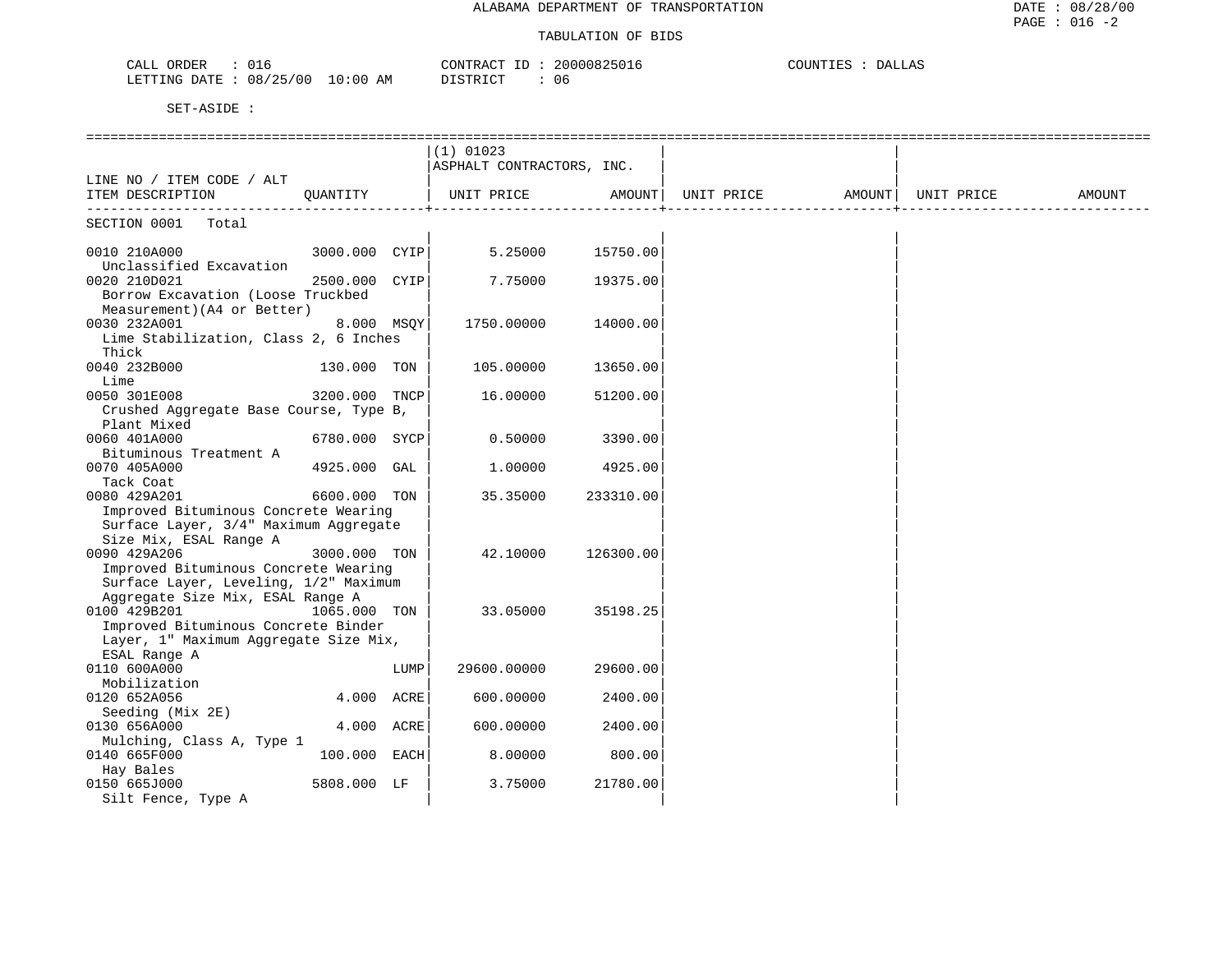| ORDER<br>CALL<br>UI6               | CONTRACT                | ID | 20000825016 | COUNTIES | DALLAS |
|------------------------------------|-------------------------|----|-------------|----------|--------|
| 08/25/00<br>LETTING DATE<br>$\sim$ | 10:00<br>DISTRICT<br>AΜ |    | 06          |          |        |

|                                                                              |              |      | $(1)$ 01023               |               |  |        |
|------------------------------------------------------------------------------|--------------|------|---------------------------|---------------|--|--------|
|                                                                              |              |      | ASPHALT CONTRACTORS, INC. |               |  |        |
| LINE NO / ITEM CODE / ALT                                                    |              |      |                           |               |  |        |
| ITEM DESCRIPTION QUANTITY   UNIT PRICE AMOUNT  UNIT PRICE AMOUNT  UNIT PRICE |              |      |                           |               |  | AMOUNT |
|                                                                              |              |      |                           |               |  |        |
| 0160 680A000                                                                 |              |      | LUMP 4800.00000           | 4800.00       |  |        |
| Engineering Controls                                                         |              |      |                           |               |  |        |
| $15.000$ MILE<br>0170 701A030                                                |              |      | 590.00000                 | 8850.00       |  |        |
| Solid White, Class 2T, Type A, Traffic                                       |              |      |                           |               |  |        |
| Stripe                                                                       |              |      |                           |               |  |        |
| 0180 701A034 11.000 MILE                                                     |              |      | 590.00000 6490.00         |               |  |        |
| Solid Yellow, Class 2T, Type A, Traffic                                      |              |      |                           |               |  |        |
| Stripe                                                                       |              |      |                           |               |  |        |
| $6.000$ MILE<br>0190 701A044                                                 |              |      | 275.00000                 | 1650.00       |  |        |
| Broken Yellow, Class 2T, Type A,                                             |              |      |                           |               |  |        |
| Traffic Stripe                                                               |              |      |                           |               |  |        |
| $10.000$ MILE<br>0200 701C000                                                |              |      | 320.00000                 | 3200.00       |  |        |
| Broken Temporary Traffic Stripe                                              |              |      |                           |               |  |        |
| 0210 701C001 21.000 MILE                                                     |              |      | 340.00000                 | 7140.00       |  |        |
| Solid Temporary Traffic Stripe                                               |              |      |                           |               |  |        |
| 0220 703A004                                                                 | 180.000 SOFT |      | 1.80000                   | 324.00        |  |        |
| Traffic Control Markings, Class 2T,                                          |              |      |                           |               |  |        |
| Type A                                                                       |              |      |                           |               |  |        |
| 0230 703B004 205.000 SQFT                                                    |              |      | 2.80000                   | 574.00        |  |        |
| Traffic Control Legends, Class 2T, Type                                      |              |      |                           |               |  |        |
| A                                                                            |              |      |                           |               |  |        |
| 0240 705A032                                                                 | 200.000 EACH |      | 4.70000                   | 940.00        |  |        |
| Pavement Markers, Class A-H, Type 1-B                                        |              |      |                           |               |  |        |
| 0250 705A037<br>$690.000$ EACH                                               |              |      | 4.90000                   | 3381.00       |  |        |
| Pavement Markers, Class A-H, Type 2-D                                        |              |      |                           |               |  |        |
| 0260 740B000<br>212.000 SOFT                                                 |              |      | 12.00000                  | 2544.00       |  |        |
| Construction Signs                                                           |              |      |                           |               |  |        |
| 0270 740F002                                                                 | 8.000 EACH   |      | 275.00000                 | 2200.00       |  |        |
| Barricades, Type III<br>0280 7401005                                         | 4.000 EACH   |      | 250.00000                 | 1000.00       |  |        |
| Warning Lights, Type B (Detachable Head)                                     |              |      |                           |               |  |        |
| 0290 7400000                                                                 | 1.000 EACH   |      | 1500.00000                | 1500.00       |  |        |
| Pilot Car                                                                    |              |      |                           |               |  |        |
| 0300 998A000                                                                 |              | LUMP | 0.00000                   | 0.00          |  |        |
| Construction Fuel (Maximum Bid Limited                                       |              |      |                           |               |  |        |
| To $$7500.00)$                                                               |              |      |                           |               |  |        |
| SECTION TOTALS                                                               |              |      |                           | \$618,671.25] |  |        |
|                                                                              |              |      |                           |               |  |        |
| CONTRACT TOTALS                                                              |              |      |                           | \$618,671.25] |  |        |
|                                                                              |              |      |                           |               |  |        |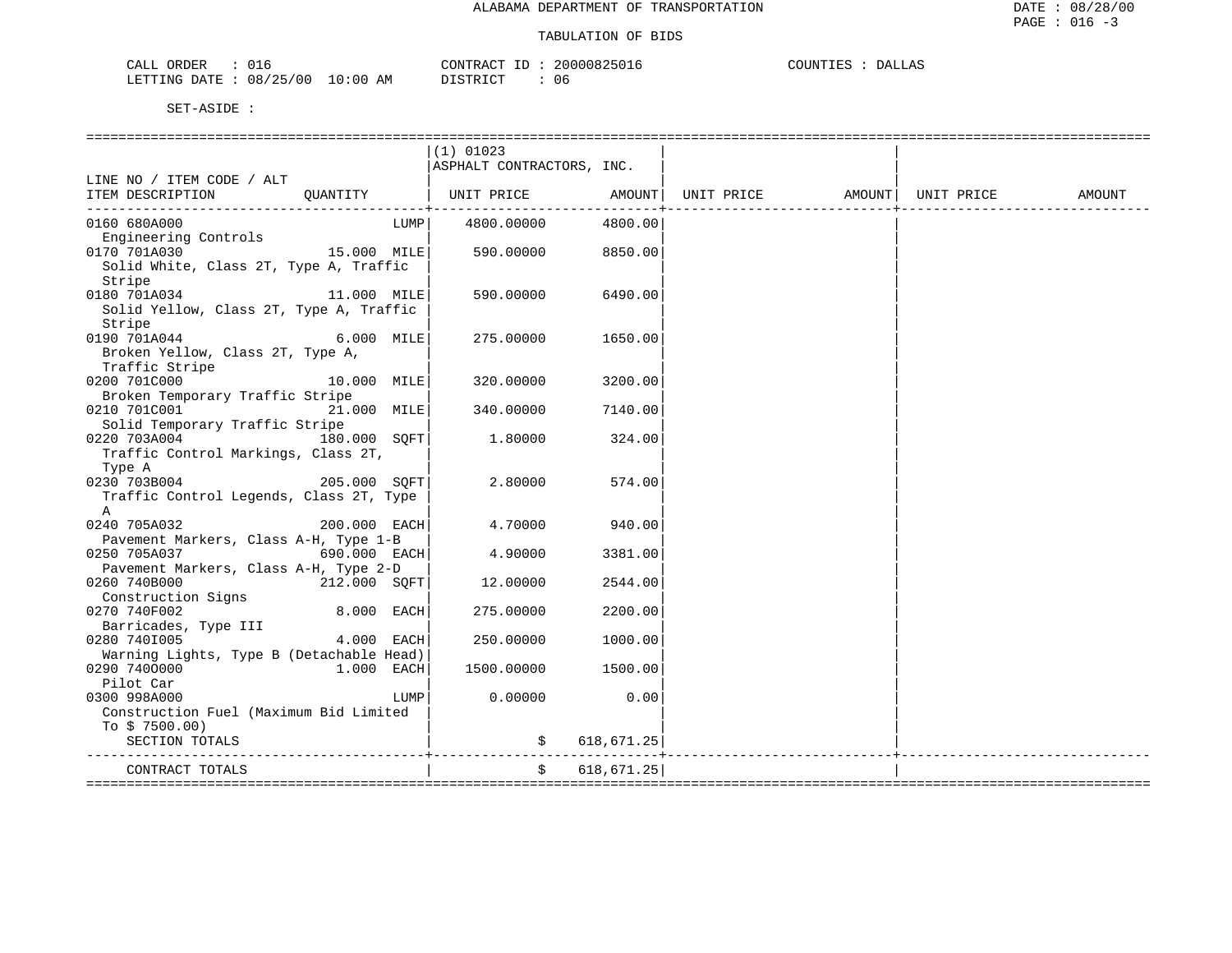VENDOR RANKING

| CALL ORDER            | $\therefore$ 017<br>LETTING DATE: 08/25/00<br>10:00 AM                                                                                                                                          | CONTRACT ID: 20000825017<br>DISTRICT<br>: 09 |              |                  | COUNTIES : ESCAMBIA            |                        |
|-----------------------|-------------------------------------------------------------------------------------------------------------------------------------------------------------------------------------------------|----------------------------------------------|--------------|------------------|--------------------------------|------------------------|
| Stripe<br>SET-ASIDE : | CONTRACT DESCRIPTION:<br>for constructing the Widening, Resurfacing and Traffic<br>on C.R.#17 from I-65 to C.R.#40 and on C.R.#40 from C.R.#17<br>to S.R.#41 north of Brewton. Length 9.010 mi. | 40<br>CONTRACT TIME:                         | Working Days | (available days) | $PROJECT(S)$ : STPOA-2710(101) |                        |
| RANK                  | VENDOR NO. / NAME                                                                                                                                                                               |                                              |              |                  | TOTAL<br><b>BID</b>            | % OVER<br>LOW BID      |
| 01018<br>23011        | APAC-ALABAMA, INC.<br>HOSEA O. WEAVER & SONS, INC.                                                                                                                                              |                                              |              | Ŝ.               | 584,766.50<br>591,665.03       | 100.0000%<br>101.1797% |

3 01073 ASPHALT SUPPLY, L.L.C. \$ 627,408.58 107.2921%

MOBILE ASPHALT COMPANY, LLC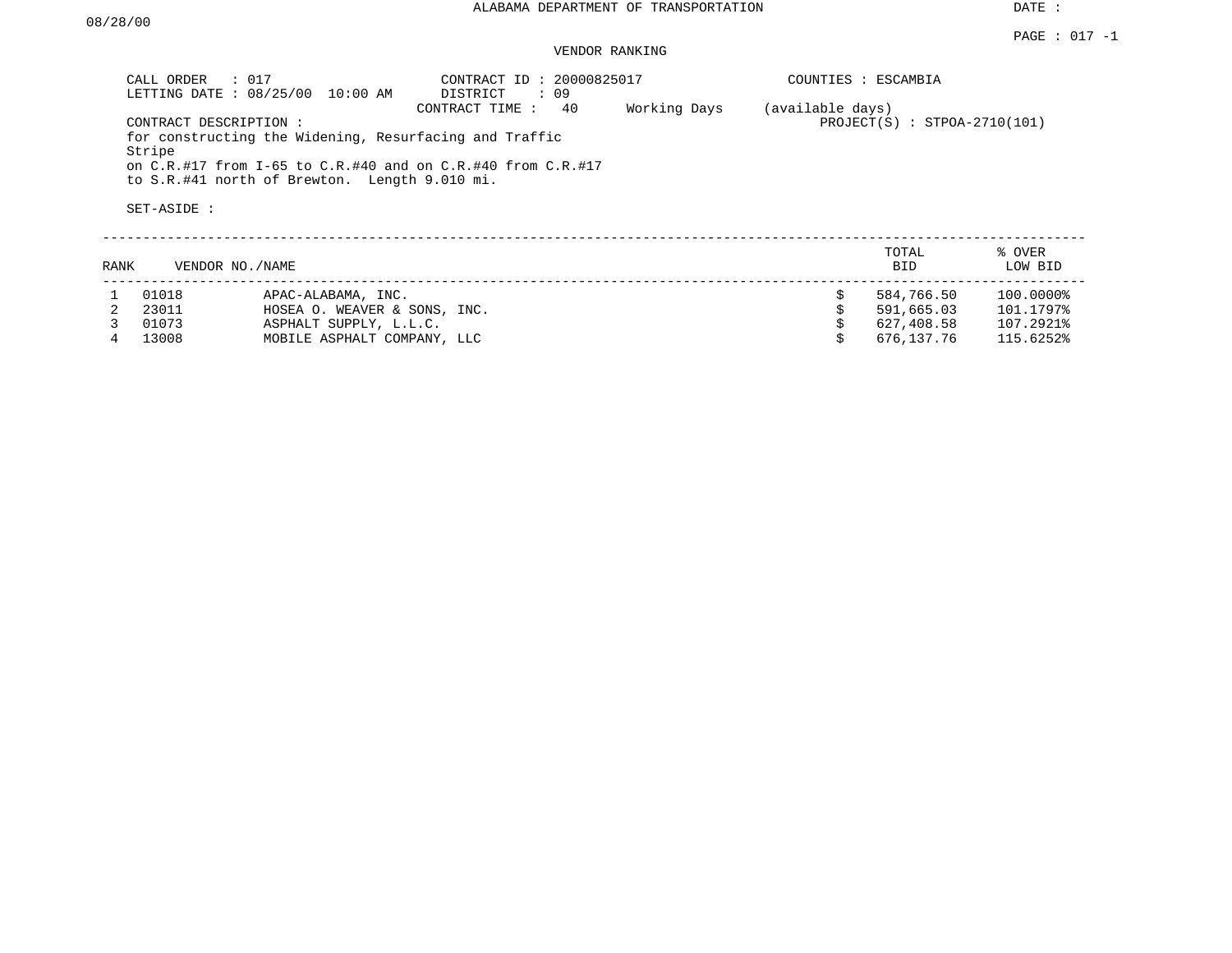#### TABULATION OF BIDS

ESCAMBIA

| CALL ORDER             | UΤ |          | CONTRACT ID | 20000825017 | COUNTIES | ESCAMBIA |
|------------------------|----|----------|-------------|-------------|----------|----------|
| LETTING DATE: 08/25/00 |    | 10:00 AM | DISTRICT    | 09          |          |          |

|                                                                   |               |      | $(1)$ 01018                                                             |                             | $(2)$ 23011 |                              | (3) 01073   |           |
|-------------------------------------------------------------------|---------------|------|-------------------------------------------------------------------------|-----------------------------|-------------|------------------------------|-------------|-----------|
|                                                                   |               |      | APAC-ALABAMA, INC. THOSEA O. WEAVER & SONS, INC. ASPHALT SUPPLY, L.L.C. |                             |             |                              |             |           |
| LINE NO / ITEM CODE / ALT                                         |               |      |                                                                         |                             |             |                              |             |           |
| ITEM DESCRIPTION                                                  | OUANTITY      |      | UNIT PRICE AMOUNT  UNIT PRICE AMOUNT                                    |                             |             | ---------------------------- | UNIT PRICE  | AMOUNT    |
| ----------------------------<br>SECTION 0001 Total                |               |      |                                                                         | ------------------+-------- |             |                              |             |           |
|                                                                   |               |      |                                                                         |                             |             |                              |             |           |
| 0010 206D001                                                      | 998.000 LF    |      | 0.25000                                                                 | 249.50                      |             | 1.55000 1546.90              | 2.11000     | 2105.78   |
| Removing Guardrail                                                |               |      |                                                                         |                             |             |                              |             |           |
| 0020 206E008                                                      | 8.000 EACH    |      | 75.00000                                                                | 600.00                      | 77.32000    | 618.56                       | 131.58000   | 1052.64   |
| Removing Guardrail End Anchor (All Type)<br>0030 212A000          | 936.000 STA   |      | 16.25000                                                                | 15210.00                    | 18.33000    | 17156.88                     | 12.50000    | 11700.00  |
| Machine Grading Shoulders                                         |               |      |                                                                         |                             |             |                              |             |           |
| 0040 405A000                                                      | 4080.000 GAL  |      | 1,40000                                                                 | 5712.00                     | 0.60000     | 2448.00                      | 0.71000     | 2896.80   |
| Tack Coat                                                         |               |      |                                                                         |                             |             |                              |             |           |
| 0050 429A201                                                      | 8650.000 TON  |      | 35.65000                                                                | 308372.50                   | 37.42000    | 323683.00                    | 42.89000    | 370998.50 |
| Improved Bituminous Concrete Wearing                              |               |      |                                                                         |                             |             |                              |             |           |
| Surface Layer, 3/4" Maximum Aggregate                             |               |      |                                                                         |                             |             |                              |             |           |
| Size Mix, ESAL Range A                                            |               |      |                                                                         |                             |             |                              |             |           |
| 0060 429A207                                                      | $920.000$ TON |      | 41.75000                                                                | 38410.00                    | 47.02000    | 43258.40                     | 42.89000    | 39458.80  |
| Improved Bituminous Concrete Wearing                              |               |      |                                                                         |                             |             |                              |             |           |
| Surface Layer, Leveling, 3/4" Maximum                             |               |      |                                                                         |                             |             |                              |             |           |
| Aggregate Size Mix, ESAL Range A<br>0070 429C210                  | 1690.000 TON  |      |                                                                         |                             |             |                              |             |           |
| Improved Bituminous Concrete Base Layer,                          |               |      | 38.75000                                                                | 65487.50                    | 45.00000    | 76050.00                     | 36.72000    | 62056.80  |
| Widening, 1" Maximum Aggregate Size                               |               |      |                                                                         |                             |             |                              |             |           |
| Mix, ESAL Range A                                                 |               |      |                                                                         |                             |             |                              |             |           |
| 0080 600A000                                                      |               | LUMP | 40425.00000                                                             | 40425.00                    | 18936.27000 | 18936.27                     | 14665.00000 | 14665.00  |
| Mobilization                                                      |               |      |                                                                         |                             |             |                              |             |           |
| 0090 630A000                                                      | 750.000 LF    |      | 13.75000                                                                | 10312.50                    | 14.43000    | 10822.50                     | 16.31000    | 12232.50  |
| Steel Beam Guardrail, Class A, Type 1                             |               |      |                                                                         |                             |             |                              |             |           |
| 0100 630A003                                                      | 998.000 LF    |      | 19.00000                                                                | 18962.00                    | 20.62000    | 20578.76                     | 24.21000    | 24161.58  |
| Steel Beam Guardrail, Class B, Type 1                             |               |      |                                                                         |                             |             |                              |             |           |
| 0110 630C022                                                      | 8.000 EACH    |      | 1450.00000                                                              | 11600.00                    | 1288.63000  | 10309.04                     | 1684.22000  | 13473.76  |
| Guardrail End Anchor, Type Special<br>0120 630C070<br>18.000 EACH |               |      | 1375.00000                                                              | 24750.00                    | 1391.72000  | 25050.96                     | 1526.32000  | 27473.76  |
| Guardrail End Anchor, Type 10 Series                              |               |      |                                                                         |                             |             |                              |             |           |
| 0130 701A031                                                      | 18.000 MILE   |      | 900.00000                                                               | 16200.00                    | 850.49000   | 15308.82                     | 877.66000   | 15797.88  |
| Solid White, Class 2, Type A Traffic                              |               |      |                                                                         |                             |             |                              |             |           |
| Stripe (0.06" Thick)                                              |               |      |                                                                         |                             |             |                              |             |           |
| 0140 701A035                                                      | 12.000 MILE   |      | 890,00000                                                               | 10680.00                    | 814.41000   | 9772.92                      | 840.43000   | 10085.16  |
| Solid Yellow, Class 2, Type A Traffic                             |               |      |                                                                         |                             |             |                              |             |           |
| Stripe (0.09" Thick)                                              |               |      |                                                                         |                             |             |                              |             |           |
| 0150 701A045                                                      | 5.000 MILE    |      | 650.00000                                                               | 3250.00                     | 592.77000   | 2963.85                      | 611.70000   | 3058.50   |
| Broken Yellow, Class 2, Type A Traffic                            |               |      |                                                                         |                             |             |                              |             |           |
| Stripe (0.09" Thick)                                              |               |      |                                                                         |                             |             |                              |             |           |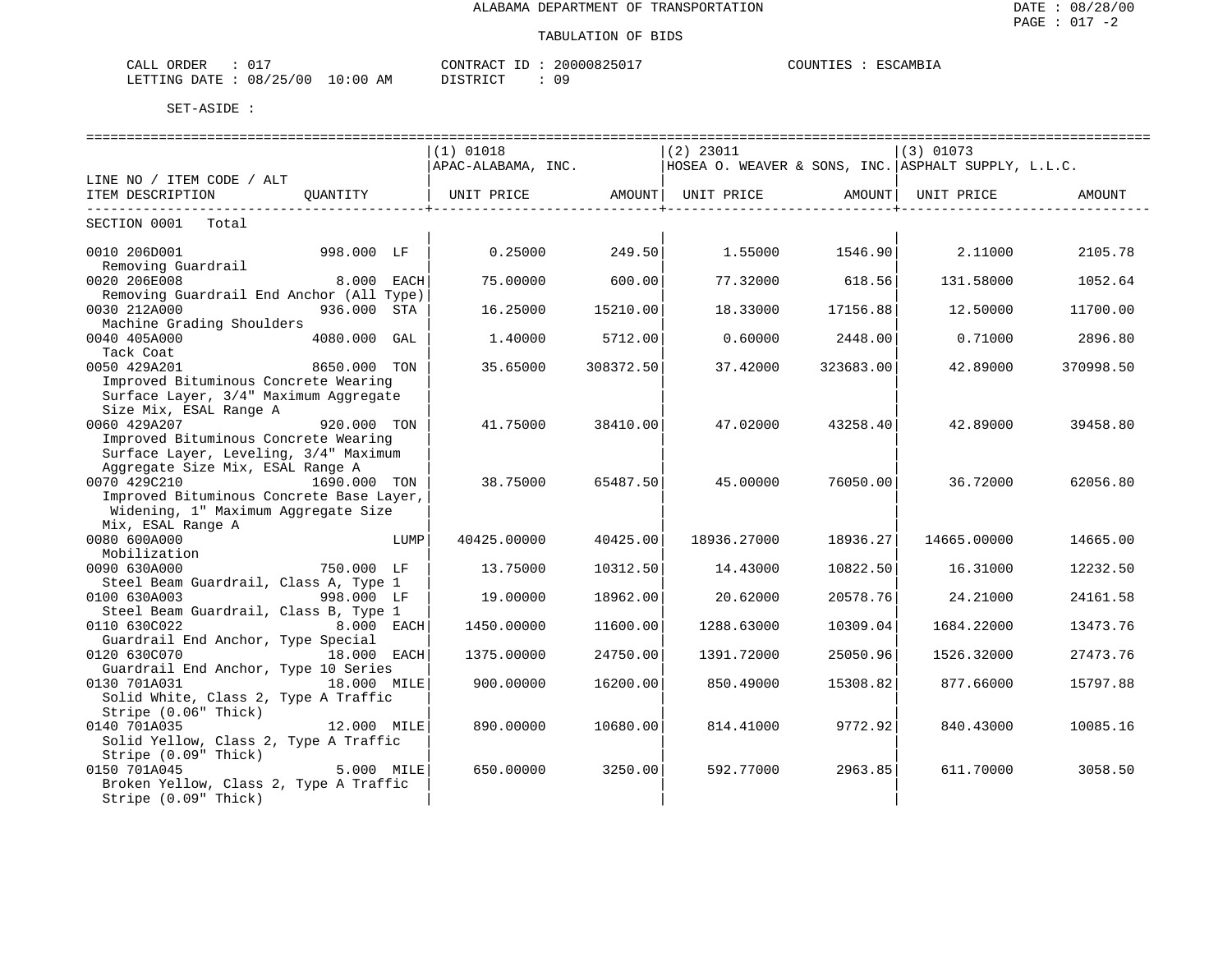| $\sim$ $ -$<br>ORDER<br>- ابلا <i>ك</i> | U 11         |                    | CONTRACT<br>$-1$ | 20000825 | ∴JUNT⊤"<br>工具厂 | ESC.<br>$\sim$ AMB <sub>1</sub> . |
|-----------------------------------------|--------------|--------------------|------------------|----------|----------------|-----------------------------------|
| LETTING<br><b>DATE</b><br>.             | 08<br>'25/00 | AΜ<br>:00<br>— ∪ ∵ | TAT<br>DI GITO   | ΟS       |                |                                   |

|                                          |             |      | (1) 01018          |            | $(2)$ 23011               |                   | $(3)$ 01073                                           |                            |
|------------------------------------------|-------------|------|--------------------|------------|---------------------------|-------------------|-------------------------------------------------------|----------------------------|
|                                          |             |      | APAC-ALABAMA, INC. |            |                           |                   | HOSEA O. WEAVER & SONS, INC.   ASPHALT SUPPLY, L.L.C. |                            |
| LINE NO / ITEM CODE / ALT                |             |      |                    |            |                           |                   |                                                       |                            |
| ITEM DESCRIPTION                         | QUANTITY    |      | UNIT PRICE AMOUNT  |            |                           | UNIT PRICE AMOUNT | UNIT PRICE                                            | AMOUNT                     |
| -------------------------                |             |      |                    |            |                           |                   |                                                       |                            |
| 0160 701C000<br>$9.000$ MILE             |             |      | 210.00000          | 1890.00    | 154.64000                 | 1391.76           | 159.57000                                             | 1436.13                    |
| Broken Temporary Traffic Stripe          |             |      |                    |            |                           |                   |                                                       |                            |
| 0170 701C001<br>24.000 MILE              |             |      | 300,00000          | 7200.00    | 216.49000                 | 5195.76           | 223.40000                                             | 5361.60                    |
| Solid Temporary Traffic Stripe           |             |      |                    |            |                           |                   |                                                       |                            |
| 0180 703A002<br>256.000 SOFT             |             |      | 4.50000            | 1152.00    | 4.64000                   | 1187.84           | 4.79000                                               | 1226.24                    |
| Traffic Control Markings, Class 2, Type  |             |      |                    |            |                           |                   |                                                       |                            |
| A                                        |             |      |                    |            |                           |                   |                                                       |                            |
| 137.000 SOFT<br>0190 703B002             |             |      | 4.50000            | 616.50     | 4.64000                   | 635.68            | 4.79000                                               | 656.23                     |
| Traffic Control Legends, Class 2, Type A |             |      |                    |            |                           |                   |                                                       |                            |
| 0200 703D002<br>256.000 SOFT             |             |      | 1,00000            | 256.00     | 1,03000                   | 263.68            | 1,10000                                               | 281.60                     |
| Temporary Traffic Control Markings       |             |      |                    |            |                           |                   |                                                       |                            |
| (Paint)                                  |             |      |                    |            |                           |                   |                                                       |                            |
| 137.000 SOFT<br>0210 703E002             |             |      | 1,00000            | 137.00     | 1,03000                   | 141.11            | 1.10000                                               | 150.70                     |
| Temporary Traffic Control Legends        |             |      |                    |            |                           |                   |                                                       |                            |
| (Paint)                                  |             |      |                    |            |                           |                   |                                                       |                            |
| $263.000$ SQFT<br>0220 740B000           |             |      | 12.00000           | 3156.00    | 11.78000                  | 3098.14           | 8.94000                                               | 2351.22                    |
| Construction Signs                       |             |      |                    |            |                           |                   |                                                       |                            |
| 0230 740E000                             | 60.000 EACH |      | 1.15000            | 69.00      | 12.73000                  | 763.80            | 6.27000                                               | 376.20                     |
| Cones (36 Inches High)                   |             |      |                    |            |                           |                   |                                                       |                            |
| 0240 740M000                             | 60.000 EACH |      | 1.15000            | 69.00      | 8.04000                   | 482.40            | 1.57000                                               | 94.20                      |
| Weight For Cone                          |             |      |                    |            |                           |                   |                                                       |                            |
| 0250 998A000                             |             | LUMP | 0.00000            | 0.00       | 0.00000                   | 0.00              | 4257.00000                                            | 4257.00                    |
| Construction Fuel (Maximum Bid Limited   |             |      |                    |            |                           |                   |                                                       |                            |
| To $$27,000.00)$                         |             |      |                    |            |                           |                   |                                                       |                            |
| SECTION TOTALS                           |             |      |                    | 584,766.50 |                           | 591,665.03        |                                                       | 627,408.58                 |
| CONTRACT TOTALS                          |             |      | \$                 |            | $\mathsf S$<br>584,766.50 |                   | 591,665.03                                            | $\mathsf{S}$<br>627,408.58 |
|                                          |             |      |                    |            |                           |                   | ------------------------------                        |                            |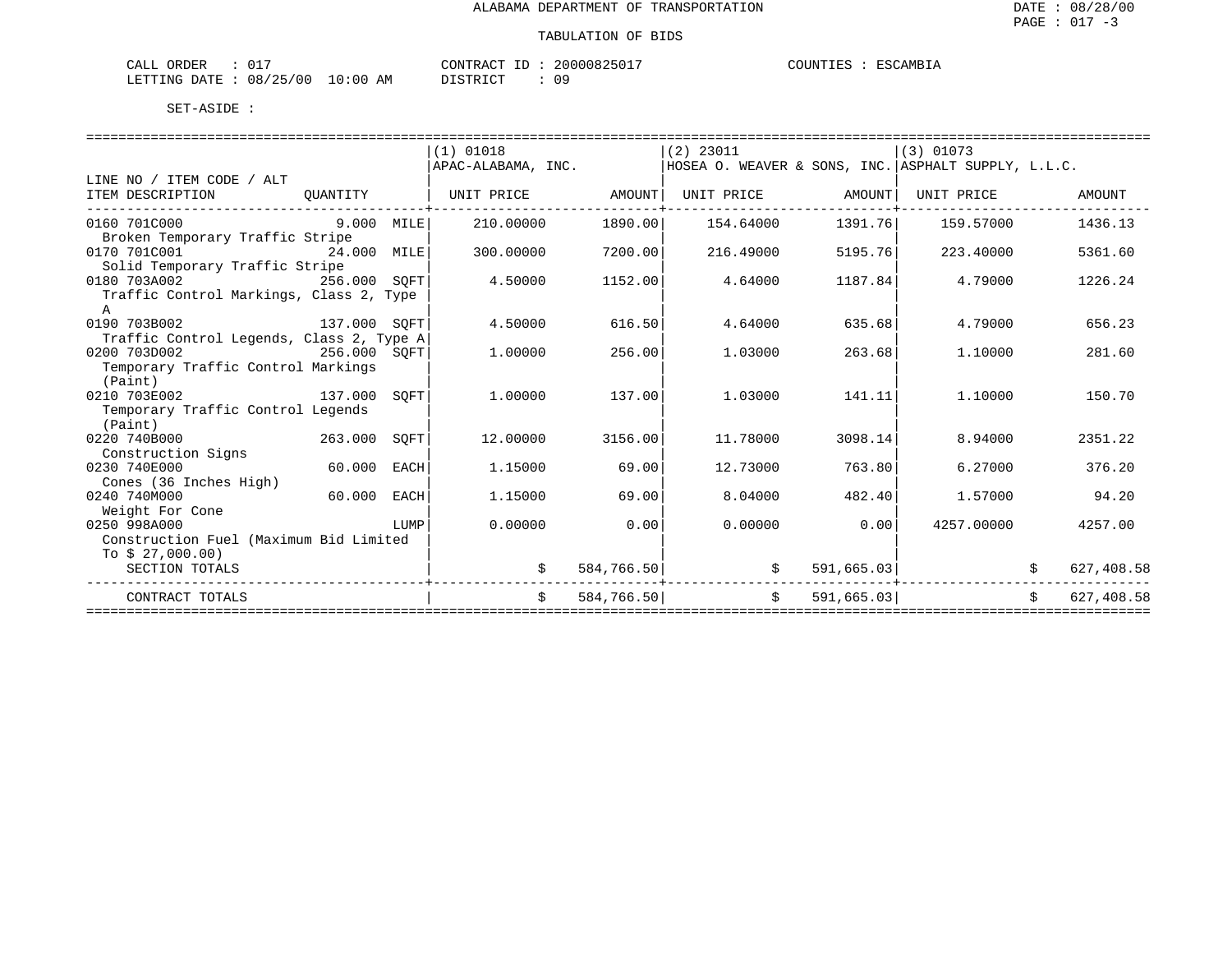# TABULATION OF BIDS

| ORDER<br>CALL |          |          | CONTRACT ID  | 20000825017 | COUNTIES | ESCAMBIA |
|---------------|----------|----------|--------------|-------------|----------|----------|
| LETTING DATE  | 08/25/00 | 10:00 AM | יחד פידי דרי | 09          |          |          |

|                                                                                                          |              |      | $(4)$ 13008<br>MOBILE ASPHALT COMPANY, LLC |           |                               |  |        |
|----------------------------------------------------------------------------------------------------------|--------------|------|--------------------------------------------|-----------|-------------------------------|--|--------|
| LINE NO / ITEM CODE / ALT<br>ITEM DESCRIPTION                                                            | OUANTITY     |      | UNIT PRICE                                 | AMOUNT    | UNIT PRICE AMOUNT  UNIT PRICE |  | AMOUNT |
| SECTION 0001 Total                                                                                       |              |      |                                            |           |                               |  |        |
| 0010 206D001<br>Removing Guardrail                                                                       | 998.000 LF   |      | 2.21000                                    | 2205.58   |                               |  |        |
| 0020 206E008                                                                                             | 8.000 EACH   |      | 138.31000                                  | 1106.48   |                               |  |        |
| Removing Guardrail End Anchor (All Type)<br>0030 212A000                                                 | 936.000 STA  |      | 19.47000                                   | 18223.92  |                               |  |        |
| Machine Grading Shoulders<br>0040 405A000                                                                | 4080.000 GAL |      | 1,01000                                    | 4120.80   |                               |  |        |
| Tack Coat<br>0050 429A201<br>Improved Bituminous Concrete Wearing                                        | 8650.000 TON |      | 44.64000                                   | 386136.00 |                               |  |        |
| Surface Layer, 3/4" Maximum Aggregate<br>Size Mix, ESAL Range A                                          |              |      |                                            |           |                               |  |        |
| 0060 429A207<br>Improved Bituminous Concrete Wearing                                                     | 920.000 TON  |      | 44.26000                                   | 40719.20  |                               |  |        |
| Surface Layer, Leveling, 3/4" Maximum<br>Aggregate Size Mix, ESAL Range A                                |              |      |                                            |           |                               |  |        |
| 0070 429C210<br>Improved Bituminous Concrete Base Layer,<br>Widening, 1" Maximum Aggregate Size          | 1690.000 TON |      | 46.57000                                   | 78703.30  |                               |  |        |
| Mix, ESAL Range A<br>0080 600A000                                                                        |              | LUMP | 13103.80000                                | 13103.80  |                               |  |        |
| Mobilization<br>0090 630A000<br>Steel Beam Guardrail, Class A, Type 1                                    | 750.000 LF   |      | 17.15000                                   | 12862.50  |                               |  |        |
| 0100 630A003                                                                                             | 998.000 LF   |      | 25.45000                                   | 25399.10  |                               |  |        |
| Steel Beam Guardrail, Class B, Type 1<br>0110 630C022                                                    | 8.000 EACH   |      | 1770.34000                                 | 14162.72  |                               |  |        |
| Guardrail End Anchor, Type Special<br>0120 630C070<br>Guardrail End Anchor, Type 10 Series               | 18.000 EACH  |      | 1604.37000                                 | 28878.66  |                               |  |        |
| 0130 701A031<br>Solid White, Class 2, Type A Traffic                                                     | 18.000 MILE  |      | 912.83000                                  | 16430.94  |                               |  |        |
| Stripe (0.06" Thick)<br>0140 701A035<br>Solid Yellow, Class 2, Type A Traffic                            | 12.000 MILE  |      | 874.10000                                  | 10489.20  |                               |  |        |
| Stripe $(0.09"$ Thick)<br>0150 701A045<br>Broken Yellow, Class 2, Type A Traffic<br>Stripe (0.09" Thick) | 5.000 MILE   |      | 636.22000                                  | 3181.10   |                               |  |        |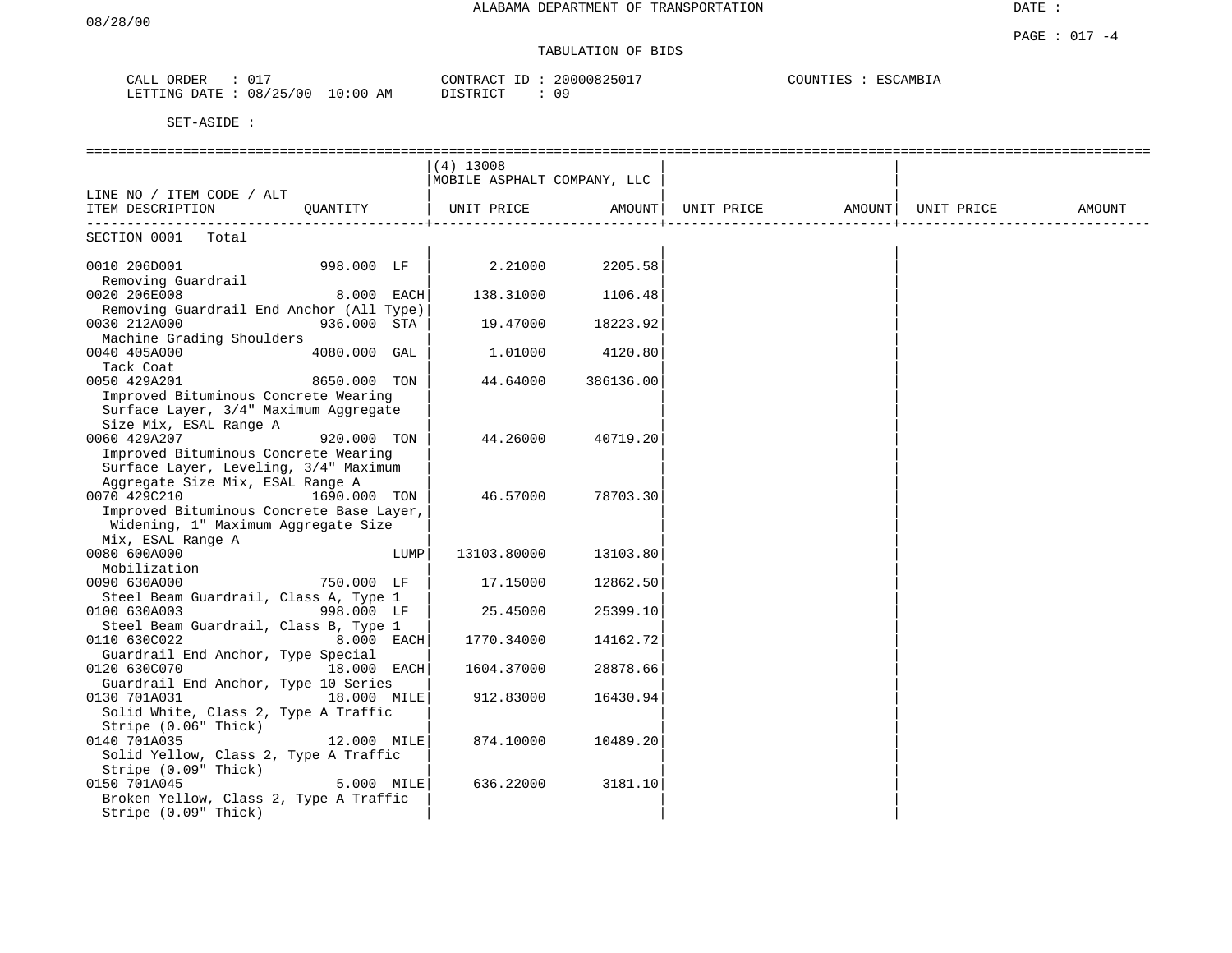| ORDER<br>CALL<br>◡⊥               | 20000825017<br>CONTRACT  | COUNTIES<br><u>ESCAMBIA</u> |
|-----------------------------------|--------------------------|-----------------------------|
| 08/25/00<br>10:00<br>LETTING DATE | 09<br>AΜ<br>דת לידי את ה |                             |

|                                          |               |      | $(4)$ 13008                 |                       |                                                                          |            |        |
|------------------------------------------|---------------|------|-----------------------------|-----------------------|--------------------------------------------------------------------------|------------|--------|
|                                          |               |      | MOBILE ASPHALT COMPANY, LLC |                       |                                                                          |            |        |
| LINE NO / ITEM CODE / ALT                |               |      |                             |                       |                                                                          |            |        |
| ITEM DESCRIPTION                         | QUANTITY      |      |                             | --------------------- | UNIT PRICE                 AMOUNT   UNIT PRICE                    AMOUNT | UNIT PRICE | AMOUNT |
|                                          |               |      |                             |                       |                                                                          |            |        |
| Broken Temporary Traffic Stripe          |               |      |                             |                       |                                                                          |            |        |
| 0170 701C001<br>24.000 MILE              |               |      | 232.36000                   | 5576.64               |                                                                          |            |        |
| Solid Temporary Traffic Stripe           |               |      |                             |                       |                                                                          |            |        |
| 0180 703A002<br>$256.000$ SQFT           |               |      | 4.98000                     | 1274.88               |                                                                          |            |        |
| Traffic Control Markings, Class 2, Type  |               |      |                             |                       |                                                                          |            |        |
| A                                        |               |      |                             |                       |                                                                          |            |        |
| 0190 703B002 137.000 SQFT                |               |      | 4.98000                     | 682.26                |                                                                          |            |        |
| Traffic Control Legends, Class 2, Type A |               |      |                             |                       |                                                                          |            |        |
| 0200 703D002<br>256.000 SQFT             |               |      | 1,11000                     | 284.16                |                                                                          |            |        |
| Temporary Traffic Control Markings       |               |      |                             |                       |                                                                          |            |        |
| (Paint)                                  |               |      |                             |                       |                                                                          |            |        |
| 137.000 SQFT<br>0210 703E002             |               |      | 1.11000                     | 152.07                |                                                                          |            |        |
| Temporary Traffic Control Legends        |               |      |                             |                       |                                                                          |            |        |
| (Paint)                                  |               |      |                             |                       |                                                                          |            |        |
| 0220 740B000 263.000 SOFT                |               |      | 24.84000                    | 6532.92               |                                                                          |            |        |
| Construction Signs                       |               |      |                             |                       |                                                                          |            |        |
| 0230 740E000                             | $60.000$ EACH |      | 62.86000                    | 3771.60               |                                                                          |            |        |
| Cones (36 Inches High)                   |               |      |                             |                       |                                                                          |            |        |
| 0240 740M000                             | 60.000 EACH   |      | 10.77000                    | 646.20                |                                                                          |            |        |
| Weight For Cone                          |               |      |                             |                       |                                                                          |            |        |
| 0250 998A000                             |               | LUMP | 0.00000                     | 0.00                  |                                                                          |            |        |
| Construction Fuel (Maximum Bid Limited   |               |      |                             |                       |                                                                          |            |        |
| To $$27,000.00)$                         |               |      |                             |                       |                                                                          |            |        |
| SECTION TOTALS                           |               |      | \$<br>.                     | 676, 137.76           |                                                                          |            |        |
| CONTRACT TOTALS                          |               |      | $\ddot{s}$                  | 676, 137. 76          |                                                                          |            |        |
|                                          |               |      |                             |                       |                                                                          |            |        |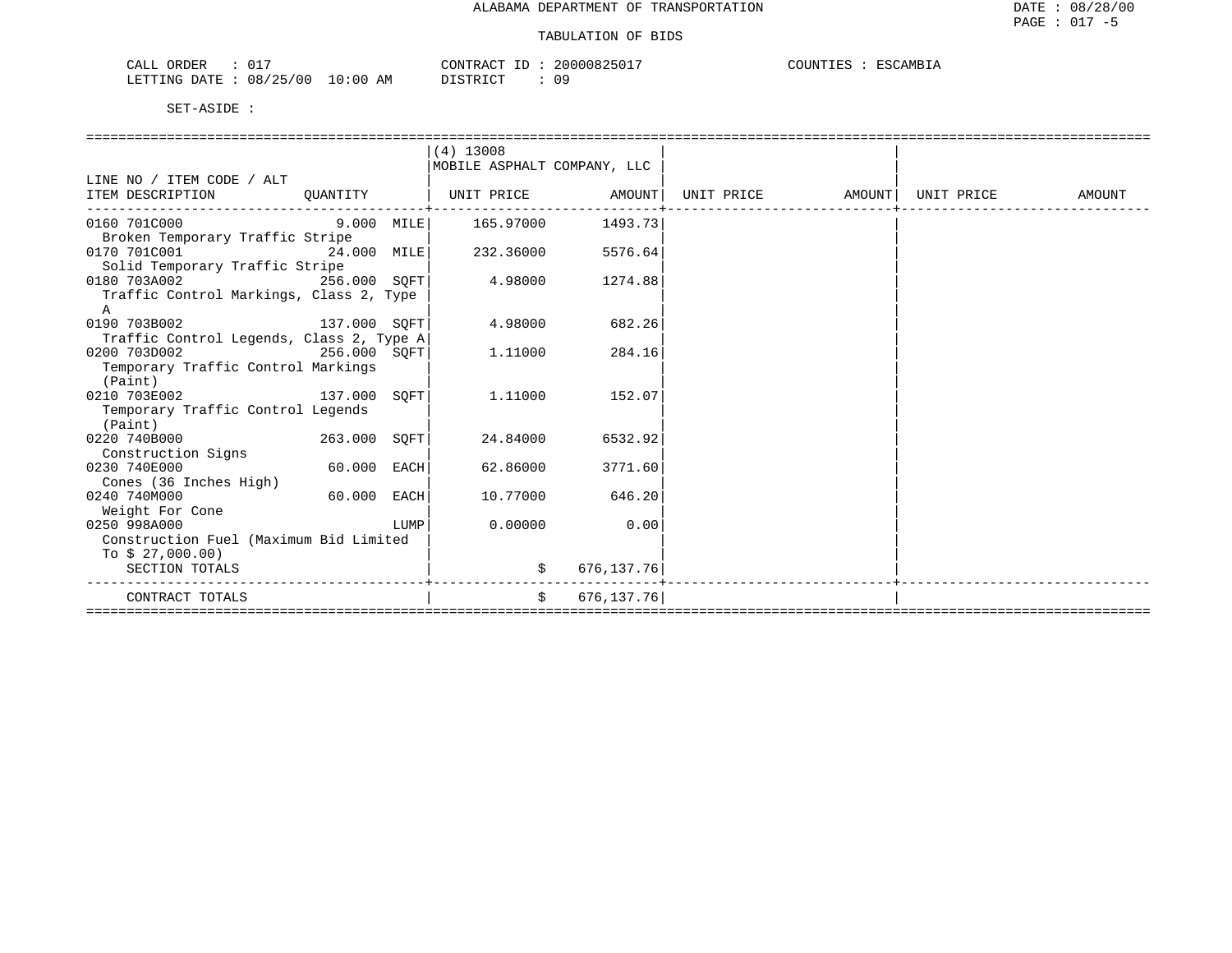# VENDOR RANKING

|      | CALL ORDER<br>$\therefore$ 018<br>LETTING DATE: 08/25/00                                                                                                                                            |                                                                   | 10:00 AM | CONTRACT ID: 20000825018<br>DISTRICT | $\therefore$ 03 |              |                  | COUNTIES : ETOWAH           |                        |
|------|-----------------------------------------------------------------------------------------------------------------------------------------------------------------------------------------------------|-------------------------------------------------------------------|----------|--------------------------------------|-----------------|--------------|------------------|-----------------------------|------------------------|
|      | CONTRACT DESCRIPTION:<br>for constructing the Bridge Replacement and Approaches on<br>Thompson Bridge Road over Locust Fork of the Black Warrior<br>River, east of Walnut Grove. Length - 0.189 km. |                                                                   |          | CONTRACT TIME : 150                  |                 | Working Days | (available days) | $PROJECT(S) : BRZ-2800(12)$ |                        |
|      | SET-ASIDE :                                                                                                                                                                                         |                                                                   |          |                                      |                 |              |                  |                             |                        |
| RANK | VENDOR NO./NAME                                                                                                                                                                                     |                                                                   |          |                                      |                 |              |                  | TOTAL<br><b>BID</b>         | % OVER<br>LOW BID      |
|      | 03001<br>01007                                                                                                                                                                                      | CLARK CONSTRUCTION COMPANY, INC.<br>ALABAMA BRIDGE BUILDERS, INC. |          |                                      |                 |              |                  | 830,580.56<br>872,876.65    | 100.0000%<br>105.0923% |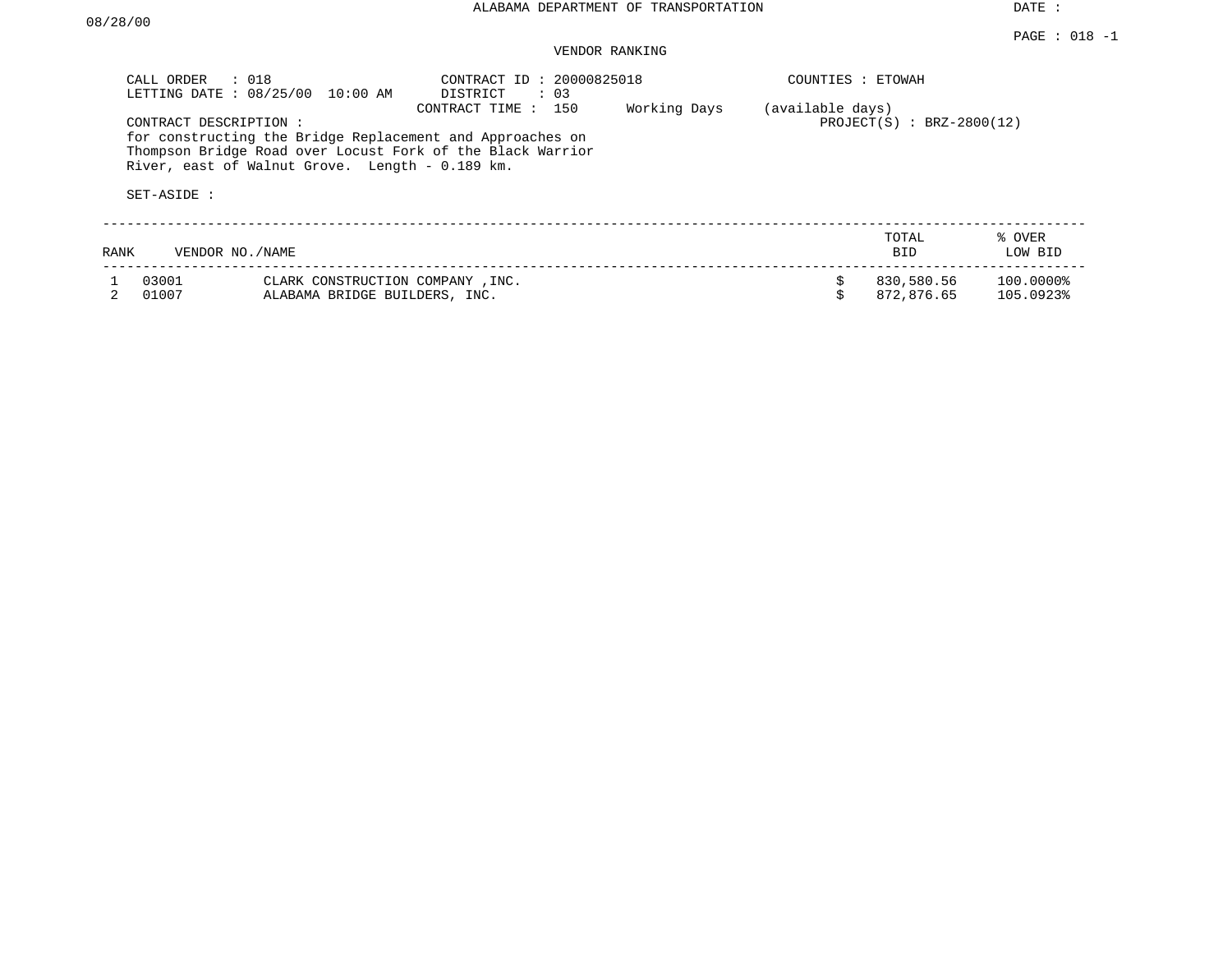| $\sim$ $ -$<br>$\sim$<br>OKDER<br>اللطب<br>, _ J                                | ו ∆ קידוגו∩י<br>20000C<br>くらし | C<br>TOWAH<br>JUN'!'' |
|---------------------------------------------------------------------------------|-------------------------------|-----------------------|
| ノつに<br><b>DOMTTAT</b><br>00 ′<br>08<br>DATE<br>ΆM<br>:00<br>. .<br>AETTING<br>. | די מידי את ה                  |                       |

|                                                                          | (1) 03001                                                 |          | $(2)$ 01007 |                      |            |        |  |  |
|--------------------------------------------------------------------------|-----------------------------------------------------------|----------|-------------|----------------------|------------|--------|--|--|
|                                                                          | CLARK CONSTRUCTION CO., INC. ALABAMA BRIDGE BUILDERS, INC |          |             |                      |            |        |  |  |
| LINE NO / ITEM CODE / ALT                                                |                                                           |          |             |                      |            |        |  |  |
| ITEM DESCRIPTION<br>QUANTITY                                             | UNIT PRICE AMOUNT                                         |          |             | UNIT PRICE AMOUNT    | UNIT PRICE | AMOUNT |  |  |
| SECTION 0001 TOTAL                                                       |                                                           |          |             |                      |            |        |  |  |
| 0010 206A000<br>LUMP                                                     | 10000.00000 10000.00                                      |          |             | 15000.00000 15000.00 |            |        |  |  |
| Removal Of Old Bridge, Station 1+80                                      |                                                           |          |             |                      |            |        |  |  |
| 0020 206D000<br>7.000 M<br>Removing Pipe                                 | 27.51000                                                  | 192.57   | 18.00000    | 126.00               |            |        |  |  |
| 0030 206D011<br>150.000 M                                                | 18.77000                                                  | 2815.50  | 10.00000    | 1500.00              |            |        |  |  |
| Removing Fence<br>0040 210A000<br>2200.000 M3                            | 5.91000                                                   | 13002.00 | 11.00000    | 24200.00             |            |        |  |  |
| Unclassified Excavation<br>0050 210D000<br>3300.000 M3                   | 8.12000                                                   | 26796.00 | 17.00000    | 56100.00             |            |        |  |  |
| Borrow Excavation                                                        |                                                           |          |             |                      |            |        |  |  |
| 0060 214A000<br>30.000 M3<br>Structure Excavation                        | 10.82000                                                  | 324.60   | 6.00000     | 180.00               |            |        |  |  |
| 0070 214B001<br>10.000 M3                                                | 50.01000                                                  | 500.10   | 43.00000    | 430.00               |            |        |  |  |
| Foundation Backfill, Commercial                                          |                                                           |          |             |                      |            |        |  |  |
| 2.000 RBST<br>0080 230A000<br>Roadbed Processing                         | 1500.00000                                                | 3000.00  | 1200.00000  | 2400.00              |            |        |  |  |
| 0090 301A012<br>2370.000 M2                                              | 7.69000                                                   | 18225.30 | 7.69000     | 18225.30             |            |        |  |  |
| Crushed Aggregate Base Course, Type B,                                   |                                                           |          |             |                      |            |        |  |  |
| Plant Mixed, 150 mm Compacted Thickness                                  |                                                           |          |             |                      |            |        |  |  |
| 2550.000 M2<br>0100 401A000<br>Bituminous Treatment A                    | 0.43000                                                   | 1096.50  | 0.43000     | 1096.50              |            |        |  |  |
| 0110 405A000<br>300.000 L                                                | 1,32000                                                   | 396.00   | 1.32000     | 396.00               |            |        |  |  |
| Tack Coat                                                                |                                                           |          |             |                      |            |        |  |  |
| 0120 429A200<br>150.000 MTON                                             | 68.26000                                                  | 10239.00 | 68.26000    | 10239.00             |            |        |  |  |
| Improved Bituminous Concrete Wearing                                     |                                                           |          |             |                      |            |        |  |  |
| Surface Layer, 12.5 mm Maximum                                           |                                                           |          |             |                      |            |        |  |  |
| Aggregate Size Mix, ESAL Range A<br>0130 429A206<br>50.000 MTON          | 68.26000                                                  | 3413.00  | 68.26000    | 3413.00              |            |        |  |  |
| Improved Bituminous Concrete Wearing                                     |                                                           |          |             |                      |            |        |  |  |
| Surface Layer, Leveling, 12.5 mm                                         |                                                           |          |             |                      |            |        |  |  |
| Maximum Aggregate Size Mix, ESAL Range A<br>0140 429B201<br>265.000 MTON | 50.43000                                                  | 13363.95 | 50.43000    | 13363.95             |            |        |  |  |
| Improved Bituminous Concrete Binder                                      |                                                           |          |             |                      |            |        |  |  |
| Layer, 25.0 mm Maximum Aggregate Size                                    |                                                           |          |             |                      |            |        |  |  |
| Mix, ESAL Range A                                                        |                                                           |          |             |                      |            |        |  |  |
| 0150 429C204<br>50.000 MTON                                              | 60.43000                                                  | 3021.50  | 60.43000    | 3021.50              |            |        |  |  |
| Improved Bituminous Concrete Base Layer,                                 |                                                           |          |             |                      |            |        |  |  |
| Patching, 25.0 mm Maximum Aggregate                                      |                                                           |          |             |                      |            |        |  |  |
| Size Mix, ESAL Range A                                                   |                                                           |          |             |                      |            |        |  |  |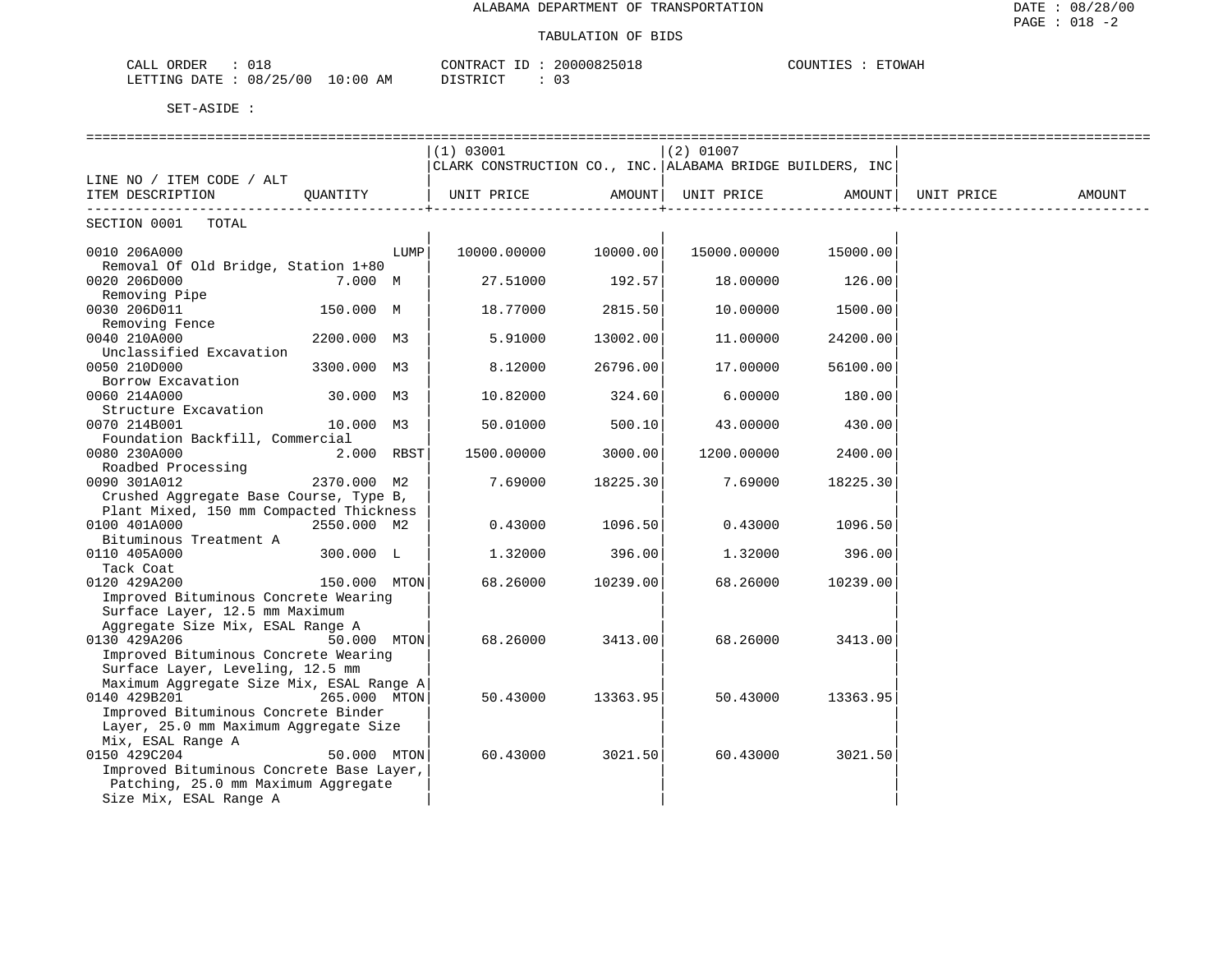| ORDER<br>$\cdot$<br>.<br>للسماح<br>◡⊥◡     |             | $\bigcap_{\Pi}$<br>$\lambda$ $\sim$ | $'$ n $\cdots$ | $mm$ $\cap$<br>יידערדן $\tau$<br>" WAL<br>1713 L J 131 |
|--------------------------------------------|-------------|-------------------------------------|----------------|--------------------------------------------------------|
| $\sqrt{2}$<br>08<br>.RTTTNC<br>٬ ۲<br>∩∆ጥ∏ | AΜ<br>፡ 0 0 | $T \cap T$<br>$  -$<br>⋯            | n -<br>U –     |                                                        |

|                                          |               |      | ============================== |              |                                                           |           |            |        |
|------------------------------------------|---------------|------|--------------------------------|--------------|-----------------------------------------------------------|-----------|------------|--------|
|                                          |               |      | (1) 03001                      |              | $(2)$ 01007                                               |           |            |        |
|                                          |               |      |                                |              | CLARK CONSTRUCTION CO., INC. ALABAMA BRIDGE BUILDERS, INC |           |            |        |
| LINE NO / ITEM CODE / ALT                |               |      |                                |              |                                                           |           |            |        |
| ITEM DESCRIPTION                         | OUANTITY      |      | UNIT PRICE                     |              | AMOUNT  UNIT PRICE                                        | AMOUNT    | UNIT PRICE | AMOUNT |
|                                          |               |      |                                | $--------+-$ |                                                           |           |            |        |
| 0160 450B000                             | 72.000 M2     |      | 71.00000                       | 5112.00      | 65.00000                                                  | 4680.00   |            |        |
| Reinforced Cement Concrete Bridge End    |               |      |                                |              |                                                           |           |            |        |
| Slab                                     |               |      |                                |              |                                                           |           |            |        |
| 0170 502A000 38724.000 KG                |               |      | 1.00000                        | 38724.00     | 1,10000                                                   | 42596.40  |            |        |
| Steel Reinforcement                      |               |      |                                |              |                                                           |           |            |        |
|                                          |               |      |                                |              |                                                           |           |            |        |
| 0180 502B000                             |               | LUMP | 17000.00000                    | 17000.00     | 20000.00000                                               | 20000.00  |            |        |
| Steel Reinforcement For Bridge           |               |      |                                |              |                                                           |           |            |        |
| Superstructure Station 1+12.50, Approx.  |               |      |                                |              |                                                           |           |            |        |
| 17,565 kg.                               |               |      |                                |              |                                                           |           |            |        |
| 0190 506A000                             | 64.000 M      |      | 900.00000                      | 57600.00     | 830.00000                                                 | 53120.00  |            |        |
| Drilled Shaft Excavation, 1370 mm        |               |      |                                |              |                                                           |           |            |        |
| Diameter                                 |               |      |                                |              |                                                           |           |            |        |
| 0200 506B003                             | 45.000 M      |      | 3500.00000                     | 157500.00    | 810.00000                                                 | 36450.00  |            |        |
| Special Drilled Shaft Excavation, 1220   |               |      |                                |              |                                                           |           |            |        |
| mm Diameter                              |               |      |                                |              |                                                           |           |            |        |
| 0210 506C042                             | 45.000 M      |      | 200.00000                      | 9000.00      | 290.00000                                                 | 13050.00  |            |        |
| Drilled Shaft Construction, 1220 mm      |               |      |                                |              |                                                           |           |            |        |
| Diameter, Class DS1 Concrete             |               |      |                                |              |                                                           |           |            |        |
| 0220 506C043                             | 65.000 M      |      | 300.00000                      | 19500.00     | 290.00000                                                 | 18850.00  |            |        |
| Drilled Shaft Construction, 1370 mm      |               |      |                                |              |                                                           |           |            |        |
| Diameter, Class DS1 Concrete             |               |      |                                |              |                                                           |           |            |        |
| 0230 506F001                             | 65.000 M      |      | 250.00000                      | 16250.00     | 680.00000                                                 | 44200.00  |            |        |
|                                          |               |      |                                |              |                                                           |           |            |        |
| Permanent Drilled Shaft Casing, 1370 mm  |               |      |                                |              |                                                           |           |            |        |
| Diameter                                 |               |      |                                |              |                                                           |           |            |        |
| 0240 506G002                             | 8.000 EACH    |      | 750.00000                      | 6000.00      | 4500.00000                                                | 36000.00  |            |        |
| Crosshole Sonic Logging 1220 mm Diameter |               |      |                                |              |                                                           |           |            |        |
| 0250 508A000                             | 2288.000 KG   |      | 4.50000                        | 10296.00     | 4.50000                                                   | 10296.00  |            |        |
| Structural Steel                         |               |      |                                |              |                                                           |           |            |        |
| 0260 510A000                             | 110.000 M3    |      | 650.00000                      | 71500.00     | 300.00000                                                 | 33000.00  |            |        |
| Bridge Substructure Concrete, Class A    |               |      |                                |              |                                                           |           |            |        |
| 0270 510C051                             |               | LUMP | 45000.00000                    | 45000.00     | 140000.00000                                              | 140000.00 |            |        |
| Bridge Concrete Superstructure, Station  |               |      |                                |              |                                                           |           |            |        |
| 1+12.50, Approx. 108 Cu. Meters          |               |      |                                |              |                                                           |           |            |        |
| 0280 510E000                             | 347.000 M2    |      | 7.05000                        | 2446.35      | 10.00000                                                  | 3470.00   |            |        |
| Grooving Concrete Bridge Decks           |               |      |                                |              |                                                           |           |            |        |
| 0290 511A001                             | $24.000$ EACH |      | 60.00000                       | 1440.00      | 150.00000                                                 | 3600.00   |            |        |
| Elastomeric Bearings, Type 2             |               |      |                                |              |                                                           |           |            |        |
| 0300 513B003                             | 76.000 M      |      | 140.00000                      | 10640.00     | 230.00000                                                 | 17480.00  |            |        |
| Pretensioned-Prestressed Concrete        |               |      |                                |              |                                                           |           |            |        |
| Girders, Type IM (Specialty Item)        |               |      |                                |              |                                                           |           |            |        |
| 0310 513B005 310 320 320 3310 513B005    | 98.000 M      |      | 250.00000                      | 24500.00     | 450.00000                                                 | 44100.00  |            |        |
| Pretensioned-Prestressed Concrete        |               |      |                                |              |                                                           |           |            |        |
| Girders, Type IIIM (Specialty Item)      |               |      |                                |              |                                                           |           |            |        |
|                                          |               |      |                                |              |                                                           |           |            |        |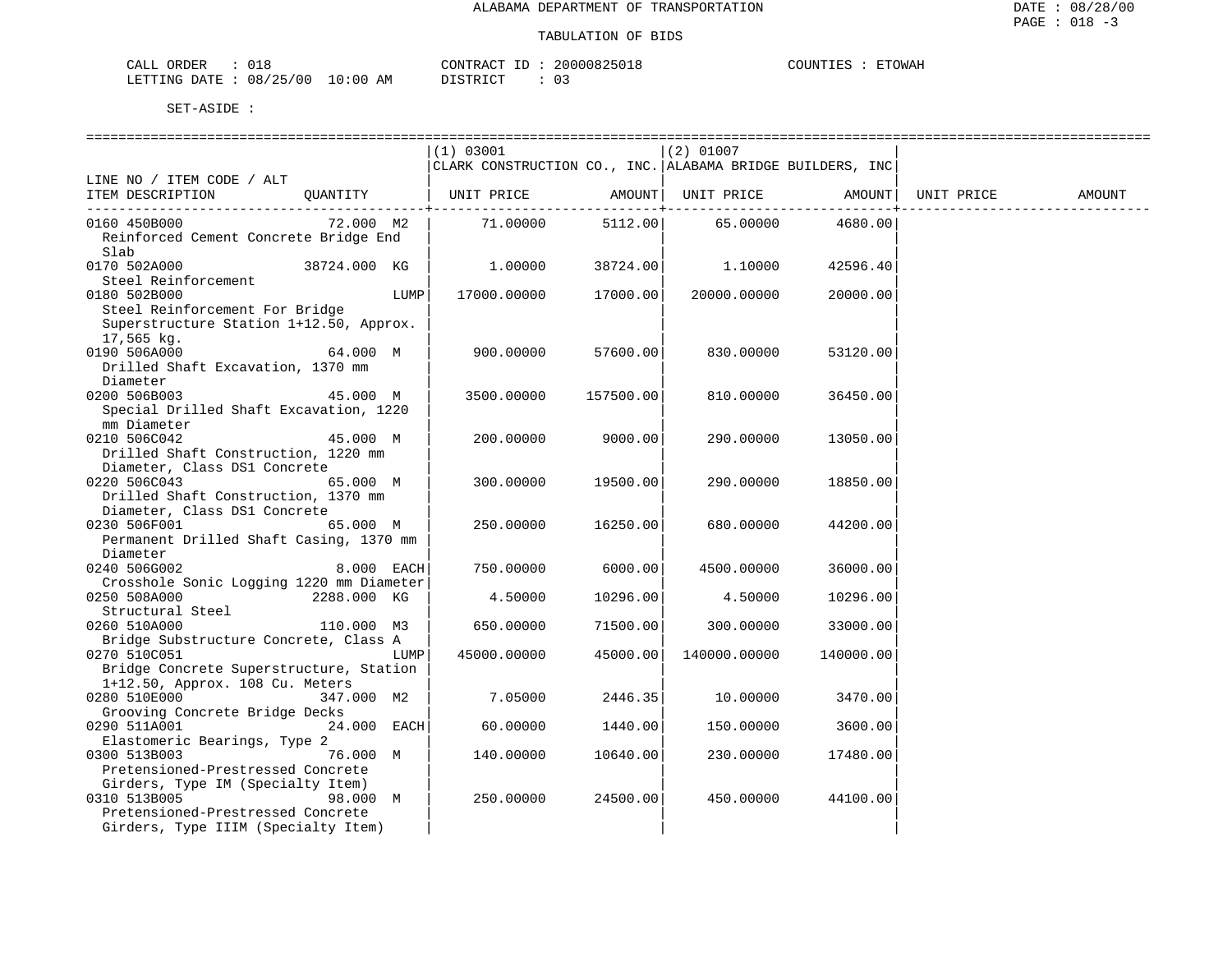| ORDER                                            |                          | $\sqrt{2}$ ON' <sub>1</sub> |                 | <b>TOWAH</b> |
|--------------------------------------------------|--------------------------|-----------------------------|-----------------|--------------|
| 0 <sup>c</sup><br><b>FTTING</b><br>$.17 -$<br>08 | AМ<br>$\mathcal{L}$ (10) |                             | . .<br><u>ັ</u> |              |

|                                                                                        |               |      | (1) 03001<br>CLARK CONSTRUCTION CO., INC. ALABAMA BRIDGE BUILDERS, INC |          | (2) 01007   |          |            |        |
|----------------------------------------------------------------------------------------|---------------|------|------------------------------------------------------------------------|----------|-------------|----------|------------|--------|
| LINE NO / ITEM CODE / ALT<br>ITEM DESCRIPTION                                          | OUANTITY      |      | UNIT PRICE AMOUNT  UNIT PRICE AMOUNT                                   |          |             |          | UNIT PRICE | AMOUNT |
| 0320 530A001                                                                           | 14.000 M      |      | 61.64000                                                               | 862.96   | 82.00000    | 1148.00  |            |        |
| 450 mm Roadway Pipe (Class 3 R.C.)<br>0330 600A000<br>0330 600A000<br>Mobilization     |               |      | LUMP 92000.00000 92000.00                                              |          | 80500.00000 | 80500.00 |            |        |
| 0340 610C001                                                                           | 1600.000 MTON |      | 30.61000 48976.00                                                      |          | 26.00000    | 41600.00 |            |        |
| Loose Riprap, Class 2<br>0350 610D000                                                  | 1325.000 M2   |      | 6.55000                                                                | 8678.75  | 2.40000     | 3180.00  |            |        |
| Filter Blanket<br>0360 619A002<br>450 mm Roadway Pipe End Treatment,                   | $1.000$ EACH  |      | 731.48000                                                              | 731.48   | 600.00000   | 600.00   |            |        |
| Class 1<br>0370 621C027                                                                | $1.000$ EACH  |      | 1800.00000                                                             | 1800.00  | 1400.00000  | 1400.00  |            |        |
| Inlets, Type C<br>0380 630A000                                                         | 59.000 M      |      | 41.00000                                                               | 2419.00  | 55.00000    | 3245.00  |            |        |
| Steel Beam Guardrail, Class A, Type 1<br>0390 630C003<br>Guardrail End Anchor, Type 13 | $4.000$ EACH  |      | 950.00000                                                              | 3800.00  | 985.00000   | 3940.00  |            |        |
| 0400 630C070<br>Guardrail End Anchor, Type 10 Series                                   | 4.000 EACH    |      | 1600.00000                                                             | 6400.00  | 1250.00000  | 5000.00  |            |        |
| 0410 635B001<br>Gate, 4.27 Meters Wide                                                 | $2.000$ EACH  |      | 1000.00000                                                             | 2000.00  | 460.00000   | 920.00   |            |        |
| 0420 636A002<br>Barbed Wire Fence, 5 Strands, 1.52                                     | 211.000 M     |      | 18.00000                                                               | 3798.00  | 14.00000    | 2954.00  |            |        |
| Meter High<br>0430 650B000<br>Topsoil From Stockpiles                                  | 400.000 M3    |      | 11.12000                                                               | 4448.00  | 7.35000     | 2940.00  |            |        |
| 0440 652A053<br>Seeding (Mix 1E)                                                       | 1.000 HA      |      | 2471.00000                                                             | 2471.00  | 2471.00000  | 2471.00  |            |        |
| 0450 654A000<br>Solid Sodding                                                          | 90.000 M2     |      | 6.00000                                                                | 540.00   | 6.00000     | 540.00   |            |        |
| 0460 656A000<br>Mulching, Class A, Type 1                                              | 1.000 HA      |      | 1853.00000                                                             | 1853.00  | 1853.00000  | 1853.00  |            |        |
| 0470 665F000<br>Hay Bales                                                              | 300.000 EACH  |      | 6.74000                                                                | 2022.00  | 6.55000     | 1965.00  |            |        |
| 0480 665J000<br>Silt Fence, Type A                                                     | 550.000 M     |      | 20.18000                                                               | 11099.00 | 15.00000    | 8250.00  |            |        |
| 0490 680A000<br>Engineering Controls                                                   |               | LUMP | 5000.00000                                                             | 5000.00  | 8500.00000  | 8500.00  |            |        |
| 0500 701A031<br>Solid White, Class 2, Type A Traffic<br>Stripe (1.5 mm Thick)          | 1.000 KM      |      | 1243.00000                                                             | 1243.00  | 1243.00000  | 1243.00  |            |        |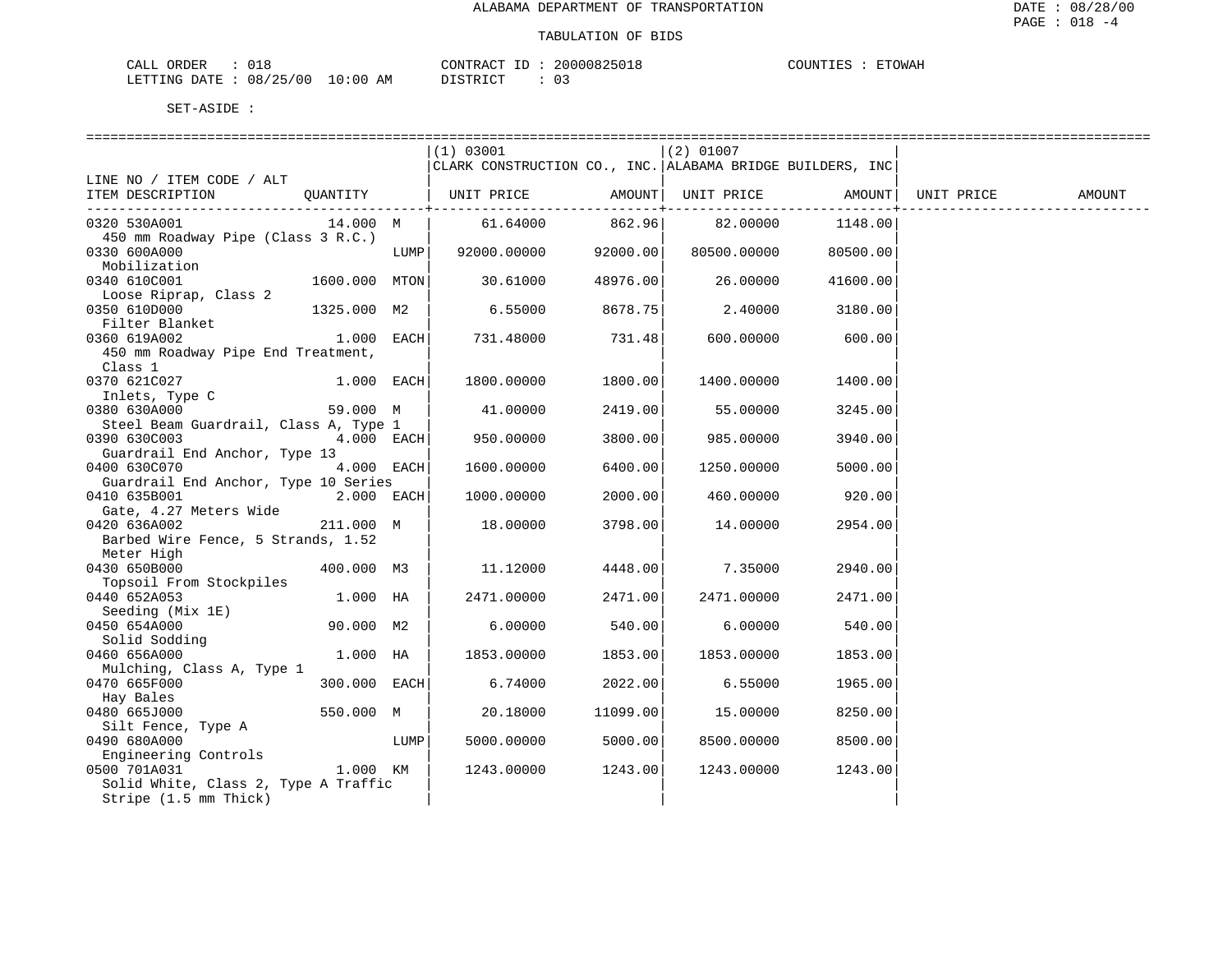| CALL ORDER                      |  | CONTRACT | ID | 20000825018 | COUNTIES | <b>ETOWAH</b> |
|---------------------------------|--|----------|----|-------------|----------|---------------|
| LETTING DATE: 08/25/00 10:00 AM |  | DISTRICT |    | 03          |          |               |

|                                                                                |             |      | (1) 03001                                                 |               | $(2)$ 01007                                            |                  |        |
|--------------------------------------------------------------------------------|-------------|------|-----------------------------------------------------------|---------------|--------------------------------------------------------|------------------|--------|
|                                                                                |             |      | CLARK CONSTRUCTION CO., INC. ALABAMA BRIDGE BUILDERS, INC |               |                                                        |                  |        |
| LINE NO / ITEM CODE / ALT                                                      |             |      |                                                           |               |                                                        |                  |        |
| ITEM DESCRIPTION QUANTITY   UNIT PRICE AMOUNT   UNIT PRICE AMOUNT   UNIT PRICE |             |      |                                                           |               |                                                        |                  | AMOUNT |
| ---------------------------------<br>0510 701A035                              |             |      | $1.000$ KM $ $ 1554.00000                                 |               |                                                        | 1554.00          |        |
| Solid Yellow, Class 2, Type A Traffic                                          |             |      |                                                           |               |                                                        |                  |        |
| Stripe (2.3 mm Thick)                                                          |             |      |                                                           |               |                                                        |                  |        |
| 0520 701C001                                                                   | $1.000$ KM  |      | $311.00000$ $311.00$                                      |               |                                                        | 311.00000 311.00 |        |
| Solid Temporary Traffic Stripe                                                 |             |      |                                                           |               |                                                        |                  |        |
| 0530 703A002                                                                   | 6.000 M2    |      | 54.00000                                                  | 324.00        | 54.00000                                               | 324.00           |        |
| Traffic Control Markings, Class 2, Type                                        |             |      |                                                           |               |                                                        |                  |        |
| A                                                                              |             |      |                                                           |               |                                                        |                  |        |
| 0540 705A037                                                                   | 28.000 EACH |      | 10.00000                                                  | 280.00        | 10.00000                                               | 280.00           |        |
| Pavement Markers, Class A-H, Type 2-D                                          |             |      |                                                           |               |                                                        |                  |        |
| 0550 713A000                                                                   | 16.000 M    |      | 300.00000                                                 | 4800.00       | 300.00000                                              | 4800.00          |        |
| Permanent Barricades                                                           |             |      |                                                           |               |                                                        |                  |        |
| 0560 740B000                                                                   | 45.000 M2   |      | 110.00000                                                 | 4950.00       | 125.00000                                              | 5625.00          |        |
| Construction Signs                                                             |             |      |                                                           |               |                                                        |                  |        |
| 0570 740C000                                                                   | 4.000 M2    |      | 200.00000                                                 | 800.00        | 130.00000                                              | 520.00           |        |
| Special Construction Signs                                                     |             |      |                                                           |               |                                                        |                  |        |
| 0580 740D000                                                                   | 25.000 EACH |      | 50.00000                                                  | 1250.00       | 60.00000                                               | 1500.00          |        |
| Channelizing Drums                                                             |             |      |                                                           |               |                                                        |                  |        |
| 0590 740E000                                                                   | 25.000 EACH |      | 25.00000                                                  | 625.00        | 15.00000                                               | 375.00           |        |
| Cones (900 mm High)                                                            |             |      |                                                           |               |                                                        |                  |        |
| 0600 740F002                                                                   | 12.000 EACH |      | 350.00000                                                 | 4200.00       | 285.00000                                              | 3420.00          |        |
| Barricades, Type III                                                           |             |      |                                                           |               |                                                        |                  |        |
| 0610 7401002                                                                   | 12.000 EACH |      | 300.00000                                                 | 3600.00       | 465.00000                                              | 5580.00          |        |
| Warning Lights, Type B                                                         |             |      |                                                           |               |                                                        |                  |        |
| 12.000 EACH<br>0620 7401005                                                    |             |      | 300.00000                                                 | 3600.00       | 465.00000                                              | 5580.00          |        |
| Warning Lights, Type B (Detachable Head)                                       |             |      |                                                           |               |                                                        |                  |        |
| 0630 740M000<br>$25.000$ EACH                                                  |             |      | 10.00000                                                  | 250.00        |                                                        | 7.00000 175.00   |        |
| Ballast For Cone                                                               |             |      |                                                           |               |                                                        |                  |        |
| 0640 998A000                                                                   |             | LUMP | 5000.00000                                                | 5000.00       |                                                        | $0.00000$ 0.00   |        |
| Construction Fuel (Maximum Bid Limited                                         |             |      |                                                           |               |                                                        |                  |        |
| To $$31,000.00)$                                                               |             |      |                                                           |               |                                                        |                  |        |
| SECTION TOTALS                                                                 |             |      |                                                           |               | $\frac{1}{5}$ 830,580.56 $\Big $ \$ 872,876.65 $\Big $ |                  |        |
| CONTRACT TOTALS                                                                |             |      |                                                           | \$830,580.56] |                                                        | \$872,876.65]    |        |
|                                                                                |             |      |                                                           |               |                                                        |                  |        |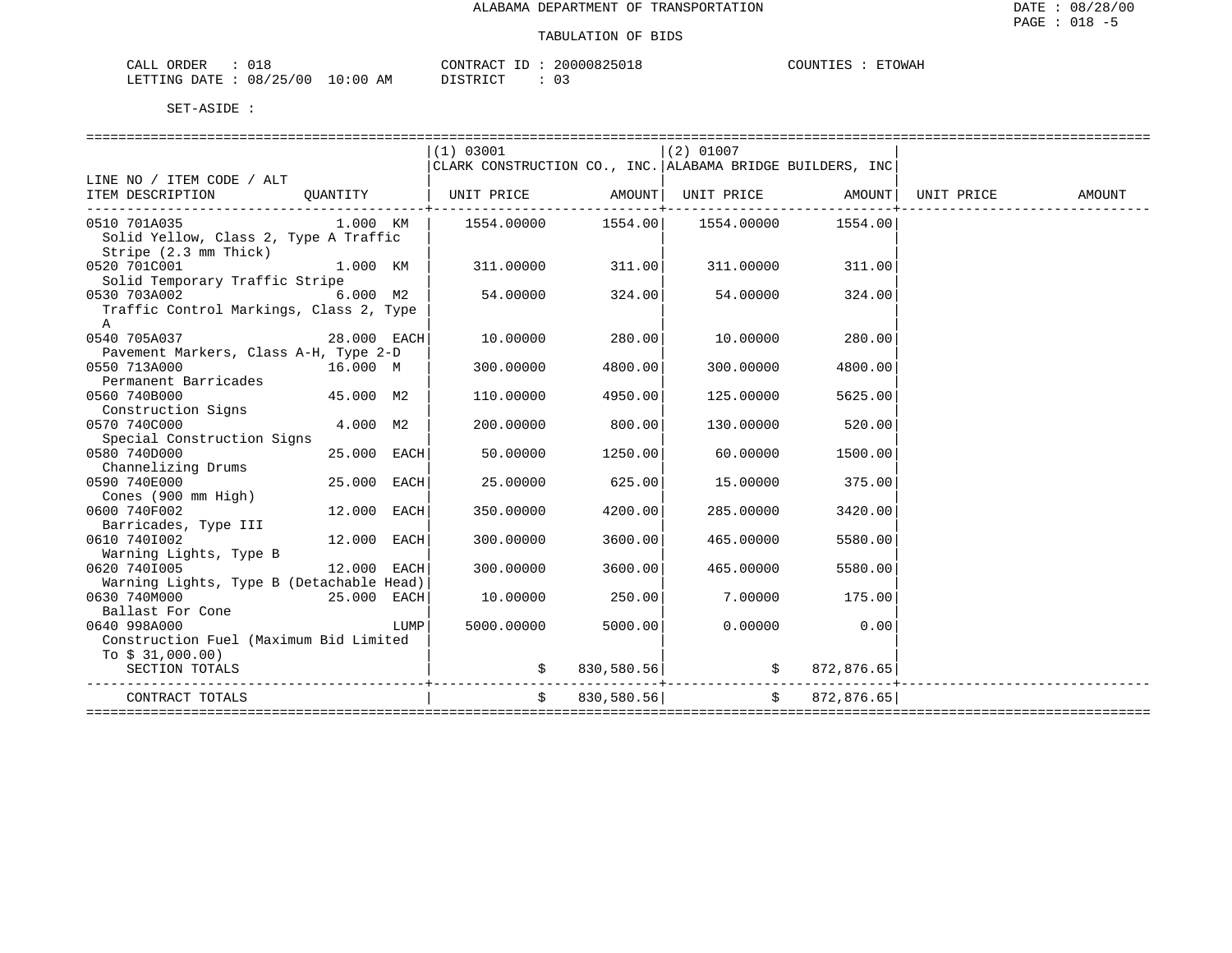VENDOR RANKING

|      | CALL ORDER<br>$\therefore$ 019<br>LETTING DATE: 08/25/00               | 10:00 AM                                                            | CONTRACT ID: 20000825019<br>$\therefore$ 03<br>DISTRICT                                                                                           |              | COUNTIES : ETOWAH |                               |                        |
|------|------------------------------------------------------------------------|---------------------------------------------------------------------|---------------------------------------------------------------------------------------------------------------------------------------------------|--------------|-------------------|-------------------------------|------------------------|
|      | CONTRACT DESCRIPTION:<br>Glencoe.<br>Length $1.420$ mi.<br>SET-ASIDE : |                                                                     | 30<br>CONTRACT TIME:<br>for constructing the Resurfacing and Traffic Stripe on Main<br>Street from S.R. #1 (U.S.#431) to the north city limits of | Working Days | (available days)  | $PROJECT(S)$ : STPOA-2800(11) |                        |
| RANK | VENDOR NO. / NAME                                                      |                                                                     |                                                                                                                                                   |              |                   | TOTAL<br><b>BID</b>           | % OVER<br>LOW BID      |
|      | 13022<br>07002                                                         | MCCARTNEY CONSTRUCTION CO., INC.<br>GOOD HOPE CONTRACTING CO., INC. |                                                                                                                                                   |              | \$                | 91,586.90<br>105,674.90       | 100.00008<br>115.3821% |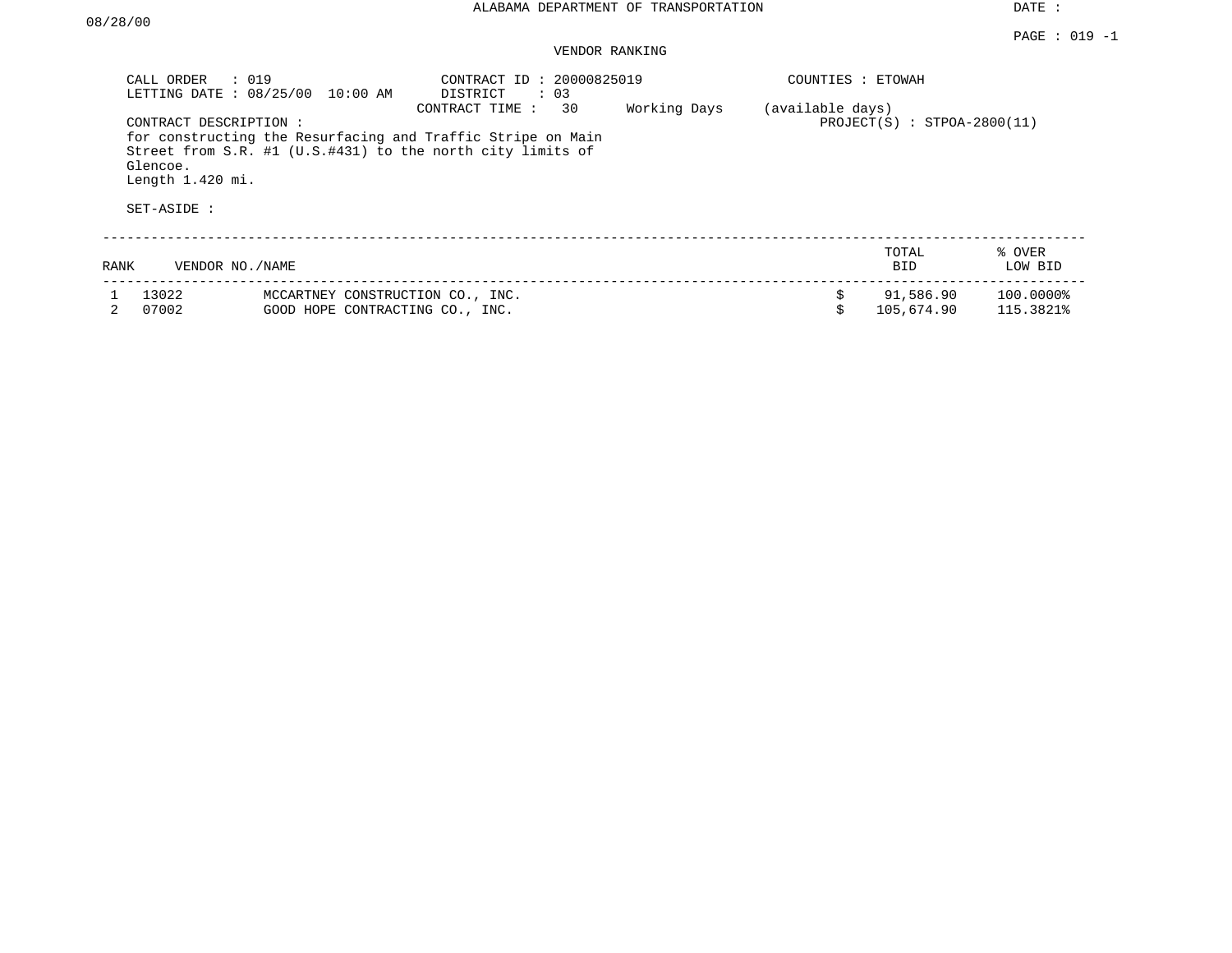| ORDER<br>CALL                        | 20000825019<br>CONTRACT ID: | COUNTIES<br><b>ETOWAH</b> |
|--------------------------------------|-----------------------------|---------------------------|
| LETTING DATE: 08/25/00<br>$10:00$ AM | DISTRICT                    |                           |

|                                                |              |      | $(1)$ 13022<br>MCCARTNEY CONSTRUCTION CO., GOOD HOPE CONTRACTING CO., I |          | $(2)$ 07002                           |          |        |
|------------------------------------------------|--------------|------|-------------------------------------------------------------------------|----------|---------------------------------------|----------|--------|
| LINE NO / ITEM CODE / ALT                      |              |      |                                                                         |          |                                       |          |        |
| ITEM DESCRIPTION QUANTITY                      |              |      | UNIT PRICE                                                              |          | AMOUNT  UNIT PRICE AMOUNT  UNIT PRICE |          | AMOUNT |
| SECTION 0001 Total                             |              |      |                                                                         |          |                                       |          |        |
| $600.000$ $CYCP$<br>0010 305A040               |              |      | 8.50000 5100.00                                                         |          | 9.87000                               | 5922.00  |        |
| Soil Aggregate, Section 823, CHERT FOR         |              |      |                                                                         |          |                                       |          |        |
| MISCELLANEOUS USE                              |              |      |                                                                         |          |                                       |          |        |
| 0020 405A000                                   | 600.000 GAL  |      | 1.50000                                                                 | 900.00   | 1.00000                               | 600.00   |        |
| Tack Coat                                      |              |      |                                                                         |          |                                       |          |        |
| 0030 429A201                                   | 1750.000 TON |      | 31.00000                                                                | 54250.00 | 36.15000                              | 63262.50 |        |
| Improved Bituminous Concrete Wearing           |              |      |                                                                         |          |                                       |          |        |
| Surface Layer, 3/4" Maximum Aggregate          |              |      |                                                                         |          |                                       |          |        |
| Size Mix, ESAL Range A                         |              |      |                                                                         |          |                                       |          |        |
| 0040 429A205                                   | 25.000 TON   |      | 65.00000                                                                | 1625.00  | 50.00000                              | 1250.00  |        |
| Improved Bituminous Concrete Wearing           |              |      |                                                                         |          |                                       |          |        |
| Surface Layer, Patching, 1" Maximum            |              |      |                                                                         |          |                                       |          |        |
| Aggregate Size Mix, ESAL Range A               |              |      |                                                                         |          |                                       |          |        |
| 0050 429A207                                   | 200.000 TON  |      | 31.00000                                                                | 6200.00  | 36.15000                              | 7230.00  |        |
| Improved Bituminous Concrete Wearing           |              |      |                                                                         |          |                                       |          |        |
| Surface Layer, Leveling, 3/4" Maximum          |              |      |                                                                         |          |                                       |          |        |
| Aggregate Size Mix, ESAL Range A               |              |      |                                                                         |          |                                       |          |        |
| 0060 600A000                                   |              | LUMP | 9420.00000                                                              | 9420.00  | 10800.00000                           | 10800.00 |        |
| Mobilization                                   |              |      |                                                                         |          |                                       |          |        |
| 0070 665F000                                   | 30.000 EACH  |      | 0.00000                                                                 | 0.00     | 1.00000                               | 30.00    |        |
| Hay Bales                                      |              |      |                                                                         |          |                                       |          |        |
| 0080 665J000                                   | 150.000 LF   |      | 0.00000                                                                 | 0.00     | 1,00000                               | 150.00   |        |
| Silt Fence, Type A                             |              |      |                                                                         |          |                                       |          |        |
| 0090 701A028                                   | 3.000 MILE   |      | 1300.00000                                                              | 3900.00  | 1600.00000                            | 4800.00  |        |
| Solid White, Class 2, Type A Traffic           |              |      |                                                                         |          |                                       |          |        |
| Stripe (0.06" Thick) (6" Wide)                 |              |      |                                                                         |          |                                       |          |        |
| 0100 701A048                                   | 3.000 MILE   |      | 1500.00000                                                              | 4500.00  | 2000.00000                            | 6000.00  |        |
| Solid Yellow, Class 2, Type A Traffic          |              |      |                                                                         |          |                                       |          |        |
| Stripe (0.09" Thick) (6" Wide)<br>0110 701C001 | 3.000 MILE   |      | 350.00000                                                               | 1050.00  | 500,00000                             |          |        |
| Solid Temporary Traffic Stripe                 |              |      |                                                                         |          |                                       | 1500.00  |        |
| 192.000 SOFT<br>0120 703A002                   |              |      | 2.00000                                                                 | 384.00   | 3.00000                               | 576.00   |        |
| Traffic Control Markings, Class 2, Type        |              |      |                                                                         |          |                                       |          |        |
| $\mathbb A$                                    |              |      |                                                                         |          |                                       |          |        |
| 0130 703D001                                   | 192.000 SOFT |      | 1.00000                                                                 | 192.00   | 1,30000                               | 249.60   |        |
| Temporary Traffic Control Markings             |              |      |                                                                         |          |                                       |          |        |
| 0140 710A115                                   | 30.000 SOFT  |      | 16.25000                                                                | 487.50   | 15.96000                              | 478.80   |        |
| Class 4, Aluminum Flat Sign Panels             |              |      |                                                                         |          |                                       |          |        |
| 0.08" Thick Or Steel Flat Sign Panels          |              |      |                                                                         |          |                                       |          |        |
| 14 Gauge (Type III Or Type IV                  |              |      |                                                                         |          |                                       |          |        |
| Background)                                    |              |      |                                                                         |          |                                       |          |        |
|                                                |              |      |                                                                         |          |                                       |          |        |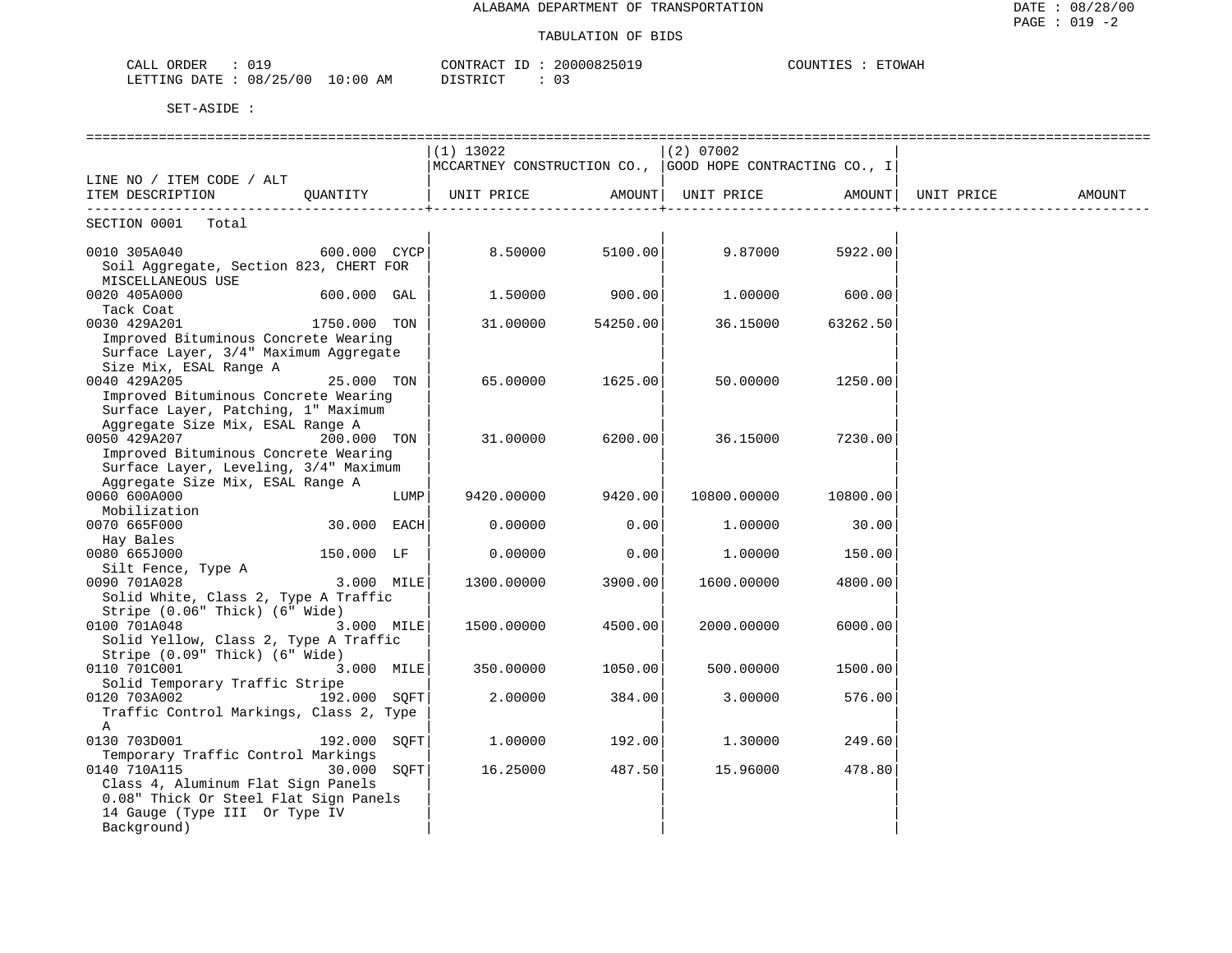| ORDER<br>CALL |          |          | CONTRACT ID     | 20000825019 | COUNTIES<br>- تط⊥. | <b>ETOWAH</b> |
|---------------|----------|----------|-----------------|-------------|--------------------|---------------|
| LETTING DATE  | 08/25/00 | 10:00 AM | יחי הדפידים דרי | 03          |                    |               |

|                                        |           |      | $(1)$ 13022                 |           | $(2)$ 07002                  |            |            |        |
|----------------------------------------|-----------|------|-----------------------------|-----------|------------------------------|------------|------------|--------|
|                                        |           |      | MCCARTNEY CONSTRUCTION CO., |           | GOOD HOPE CONTRACTING CO., I |            |            |        |
| LINE NO / ITEM CODE / ALT              |           |      |                             |           |                              |            |            |        |
| ITEM DESCRIPTION                       | OUANTITY  |      | UNIT PRICE                  | AMOUNT    | UNIT PRICE                   | AMOUNT     | UNIT PRICE | AMOUNT |
|                                        |           |      |                             |           |                              |            |            |        |
| 0150 710B001                           | 40.000 LF |      | 6.75000                     | 270.001   | 6.65000                      | 266.00     |            |        |
| Roadway Sign Post (#3 "U" Channel      |           |      |                             |           |                              |            |            |        |
| Galvanized Steel)                      |           |      |                             |           |                              |            |            |        |
| 0160 740B000                           | 294.000   | SOFT | 11,10000                    | 3263.40   | 8.50000                      | 2499.00    |            |        |
| Construction Signs                     |           |      |                             |           |                              |            |            |        |
| 0170 740E000                           | 30.000    | EACH | 1,00000                     | 30.00     | 1,00000                      | 30.00      |            |        |
| Cones (36 Inches High)                 |           |      |                             |           |                              |            |            |        |
| 0180 740M000                           | 30.000    | EACH | 0.50000                     | 15.00     | 1,00000                      | 30.00      |            |        |
| Weight For Cone                        |           |      |                             |           |                              |            |            |        |
| 0190 998A000                           |           | LUMP | 0.00000                     | 0.00      | 1,00000                      | 1.00       |            |        |
| Construction Fuel (Maximum Bid Limited |           |      |                             |           |                              |            |            |        |
| To $$4,500.00)$                        |           |      |                             |           |                              |            |            |        |
| SECTION TOTALS                         |           |      | \$                          | 91,586.90 | \$                           | 105,674.90 |            |        |
|                                        |           |      |                             |           |                              |            |            |        |
| CONTRACT TOTALS                        |           |      | \$                          | 91,586.90 | \$                           | 105,674.90 |            |        |
|                                        |           |      |                             |           |                              |            |            |        |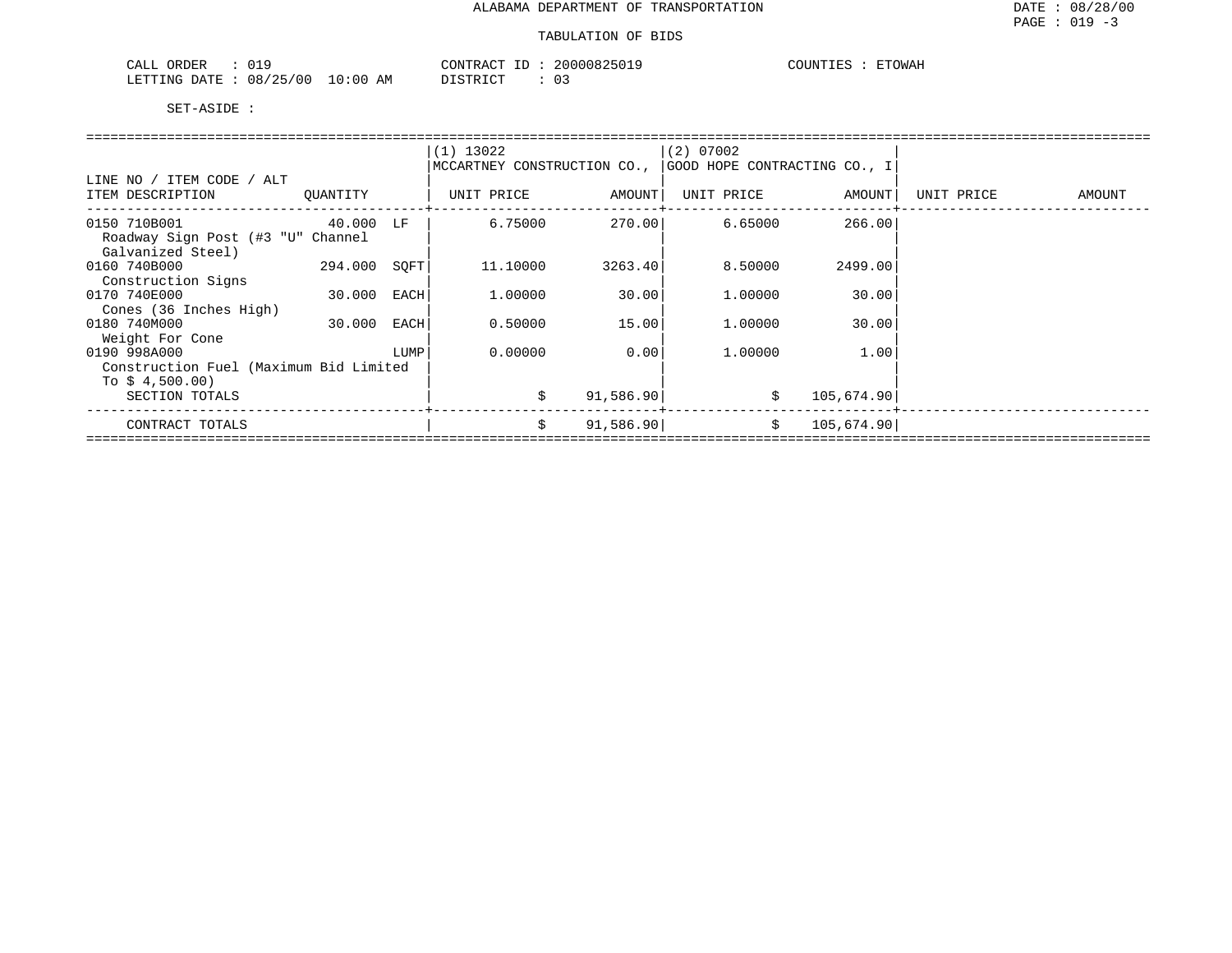## VENDOR RANKING

| CALL ORDER : 020<br>LETTING DATE : 08/25/00 10:00 AM                                                                                                                                                                    | CONTRACT ID: 20000825020<br>$\colon$ 01<br>DISTRICT | COUNTIES : JACKSON          |
|-------------------------------------------------------------------------------------------------------------------------------------------------------------------------------------------------------------------------|-----------------------------------------------------|-----------------------------|
|                                                                                                                                                                                                                         | Working Days<br>CONTRACT TIME : 225                 | (available days)            |
| CONTRACT DESCRIPTION:                                                                                                                                                                                                   | RURAL                                               | $PROJECT(S) : BR-3615(107)$ |
| for constructing the Bridge Replacement and Approaches<br>(Grade, Drain, Pave, Traffic Stripe, and Bridge) on S.R. #65<br>over Larkin Fork of the Paint Rock River at M.P. 17.24,<br>south of Swaim. Length - 0.630 km. |                                                     |                             |
| SET-ASIDE :                                                                                                                                                                                                             |                                                     |                             |

| RANK | VENDOR NO./NAME |                                    | TOTAL<br><b>BID</b> | % OVER<br>LOW BID |
|------|-----------------|------------------------------------|---------------------|-------------------|
|      | 13004           | MILLER & MILLER, INC.              | \$1,225,830.52      | 100.0000%         |
|      | 13058           | J. W. MARKHAM & SON, INC.          | \$1,319,791.60      | 107.6650%         |
|      | 02035           | BURGREEN CONTRACTING COMPANY, INC. | \$1,389,947.85      | 113.3882%         |
|      | 13053           | MCINNIS CORPORATION                | \$1.477.662.53      | 120.5437%         |
|      | 03001           | CLARK CONSTRUCTION COMPANY, INC.   | 1,485,990.39        | 121.2231%         |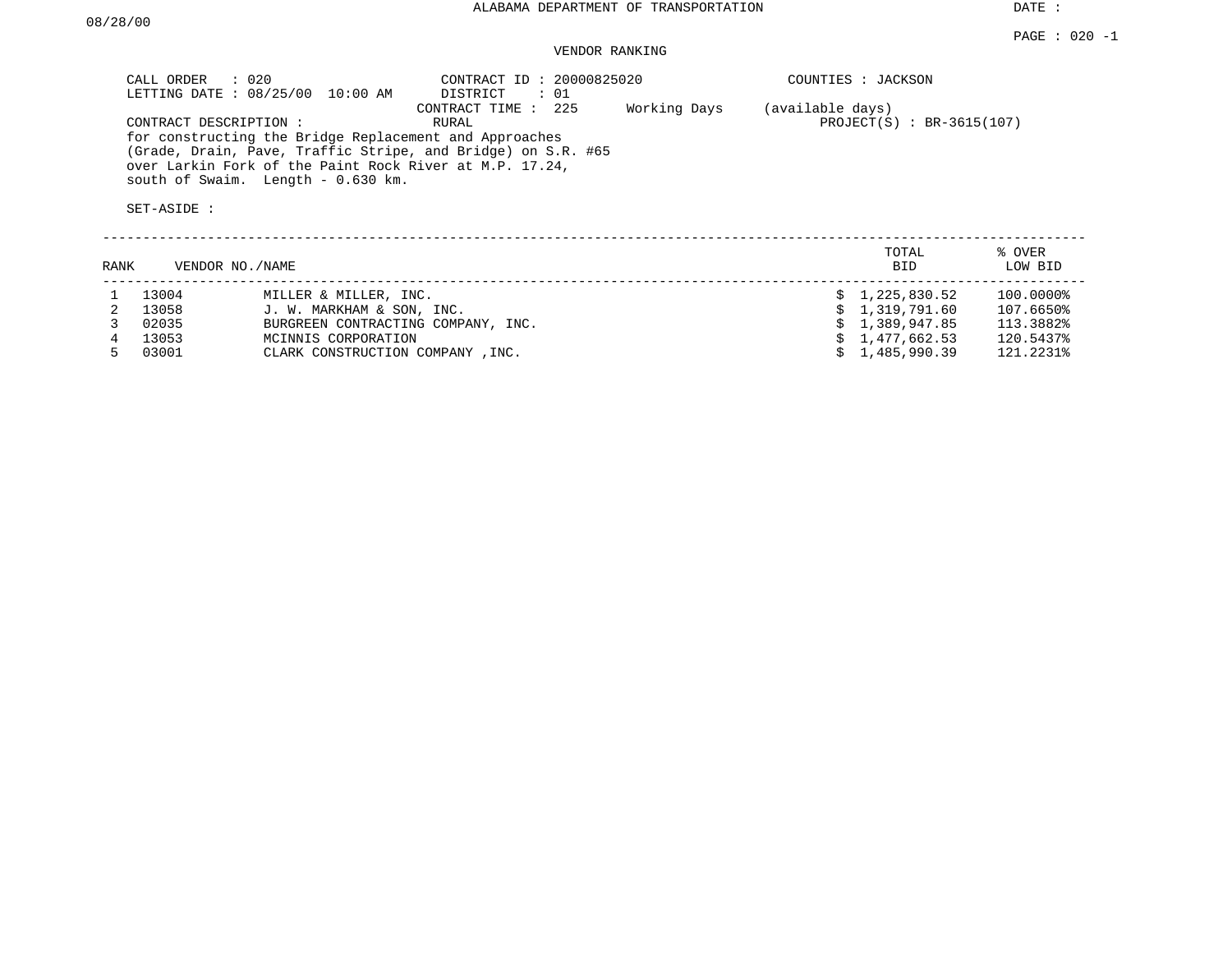| م د د،<br>ORDER<br>اللباطي<br>∪∠∪                                                                                                                     |               | CONTR ACT                                           | 000082502 | \CKSON<br>COUNTIES<br>$\Delta$ |
|-------------------------------------------------------------------------------------------------------------------------------------------------------|---------------|-----------------------------------------------------|-----------|--------------------------------|
| LETTING<br>08<br><b>DATE</b><br>0C<br>the contract of the contract of the contract of the contract of the contract of the contract of the contract of | AΜ<br>ገ : በ(, | $T \cap T$<br><b>CITID</b><br>$\tilde{\phantom{a}}$ | ັັ        |                                |

|                                                                   |              |      | =============================<br>$(1)$ 13004 |           | ===========================<br>$(2)$ 13058 |           | =========================<br>$(3)$ 02035 |           |
|-------------------------------------------------------------------|--------------|------|----------------------------------------------|-----------|--------------------------------------------|-----------|------------------------------------------|-----------|
|                                                                   |              |      | MILLER & MILLER, INC.                        |           | J. W. MARKHAM & SON, INC.                  |           | BURGREEN CONTRACTING CO., IN             |           |
| LINE NO / ITEM CODE / ALT                                         |              |      |                                              |           |                                            |           |                                          |           |
| ITEM DESCRIPTION                                                  | OUANTITY     |      | UNIT PRICE                                   | AMOUNT    | UNIT PRICE                                 | AMOUNT    | UNIT PRICE                               | AMOUNT    |
| SECTION 0001<br>TOTAL                                             |              |      |                                              |           |                                            |           |                                          |           |
|                                                                   |              |      |                                              |           |                                            |           |                                          |           |
| 0010 201A000<br>Clearing & Grubbing (Approximately 3<br>Hectares) |              | LUMP | 6000.00000                                   | 6000.00   | 35600.00000                                | 35600.00  | 89000.00000                              | 89000.00  |
| 0020 206A000                                                      |              | LUMP | 18000.00000                                  | 18000.00  | 27000.00000                                | 27000.00  | 12500.00000                              | 12500.00  |
| Removal Of Old Bridge, Station 14+21<br>0030 206D001              | 79.000 M     |      | 10.00000                                     | 790.00    | 9.00000                                    | 711.00    | 5.00000                                  | 395.00    |
| Removing Guardrail                                                |              |      |                                              |           |                                            |           |                                          |           |
| 0040 206E014                                                      | 4.000 EACH   |      | 150.00000                                    | 600.00    | 225.00000                                  | 900.00    | 100.00000                                | 400.00    |
| Removing Guardrail End Anchor (Type 2A)<br>0050 206E019           | 4.000 EACH   |      | 150.00000                                    | 600.00    | 87.50000                                   | 350.00    | 100.00000                                | 400.00    |
| Removing Guardrail End Anchor (Type 10)                           |              |      |                                              |           |                                            |           |                                          |           |
| 0060 210A000                                                      | 6633.000 M3  |      | 4.50000                                      | 29848.50  | 4.50000                                    | 29848.50  | 11.50000                                 | 76279.50  |
| Unclassified Excavation<br>0070 210D000                           | 18623.000 M3 |      | 7.20000                                      | 134085.60 | 7.20000                                    | 134085.60 | 6.95000                                  | 129429.85 |
| Borrow Excavation                                                 |              |      |                                              |           |                                            |           |                                          |           |
| 0080 214A000<br>Structure Excavation                              | 301.000 M3   |      | 9,00000                                      | 2709.00   | 8.80000                                    | 2648.80   | 12.75000                                 | 3837.75   |
| 0090 214B001                                                      | 307.000 M3   |      | 31.60000                                     | 9701.20   | 31.60000                                   | 9701.20   | 25.00000                                 | 7675.00   |
| Foundation Backfill, Commercial                                   |              |      |                                              |           |                                            |           |                                          |           |
| 0100 224A000                                                      | 20.000 M3    |      | 34.65000                                     | 693.00    | 34.65000                                   | 693.00    | 40.00000                                 | 800.00    |
| Lime Sink Excavation<br>0110 224C000                              | 10.000 MTON  |      | 31.60000                                     | 316.00    | 31.60000                                   | 316.00    | 30.00000                                 | 300.00    |
| Special Backfill For Lime Sink, AHD                               |              |      |                                              |           |                                            |           |                                          |           |
| #57, #67 Or #467                                                  |              |      |                                              |           |                                            |           |                                          |           |
| 0120 224D000                                                      | 2.000 M3     |      | 290.00000                                    | 580.00    | 290.00000                                  | 580.00    | 190.00000                                | 380.00    |
| Concrete Seal For Lime Sink                                       |              |      |                                              |           |                                            |           |                                          |           |
| 0130 301A006                                                      | 158.000 M2   |      | 6.45000                                      | 1019.10   | 6.45000                                    | 1019.10   | 6.95000                                  | 1098.10   |
| Crushed Aggregate Base Course, Type B,                            |              |      |                                              |           |                                            |           |                                          |           |
| Plant Mixed, 115 mm Compacted Thickness                           |              |      |                                              |           |                                            |           |                                          |           |
| 0140 301A012                                                      | 7325.000 M2  |      | 6,00000                                      | 43950.00  | 5.96000                                    | 43657.00  | 5.45000                                  | 39921.25  |
| Crushed Aggregate Base Course, Type B,                            |              |      |                                              |           |                                            |           |                                          |           |
| Plant Mixed, 150 mm Compacted Thickness                           |              |      |                                              |           |                                            |           |                                          |           |
| 0150 401A000                                                      | 6009.000 M2  |      | 0.45000                                      | 2704.05   | 0.45000                                    | 2704.05   | 0.60000                                  | 3605.40   |
| Bituminous Treatment A                                            |              |      |                                              |           |                                            |           |                                          |           |
| 0160 401B108<br>Bituminous Treatment G (With Polymer              | 2791.000 M2  |      | 4.10000                                      | 11443.10  | 0.45000                                    | 1255.95   | 2.00000                                  | 5582.00   |
| Additive)                                                         |              |      |                                              |           |                                            |           |                                          |           |
| 0170 405A000                                                      | 1416.000 L   |      | 0.27000                                      | 382.32    | 0.27000                                    | 382.32    | 0.50000                                  | 708.00    |
| Tack Coat                                                         |              |      |                                              |           |                                            |           |                                          |           |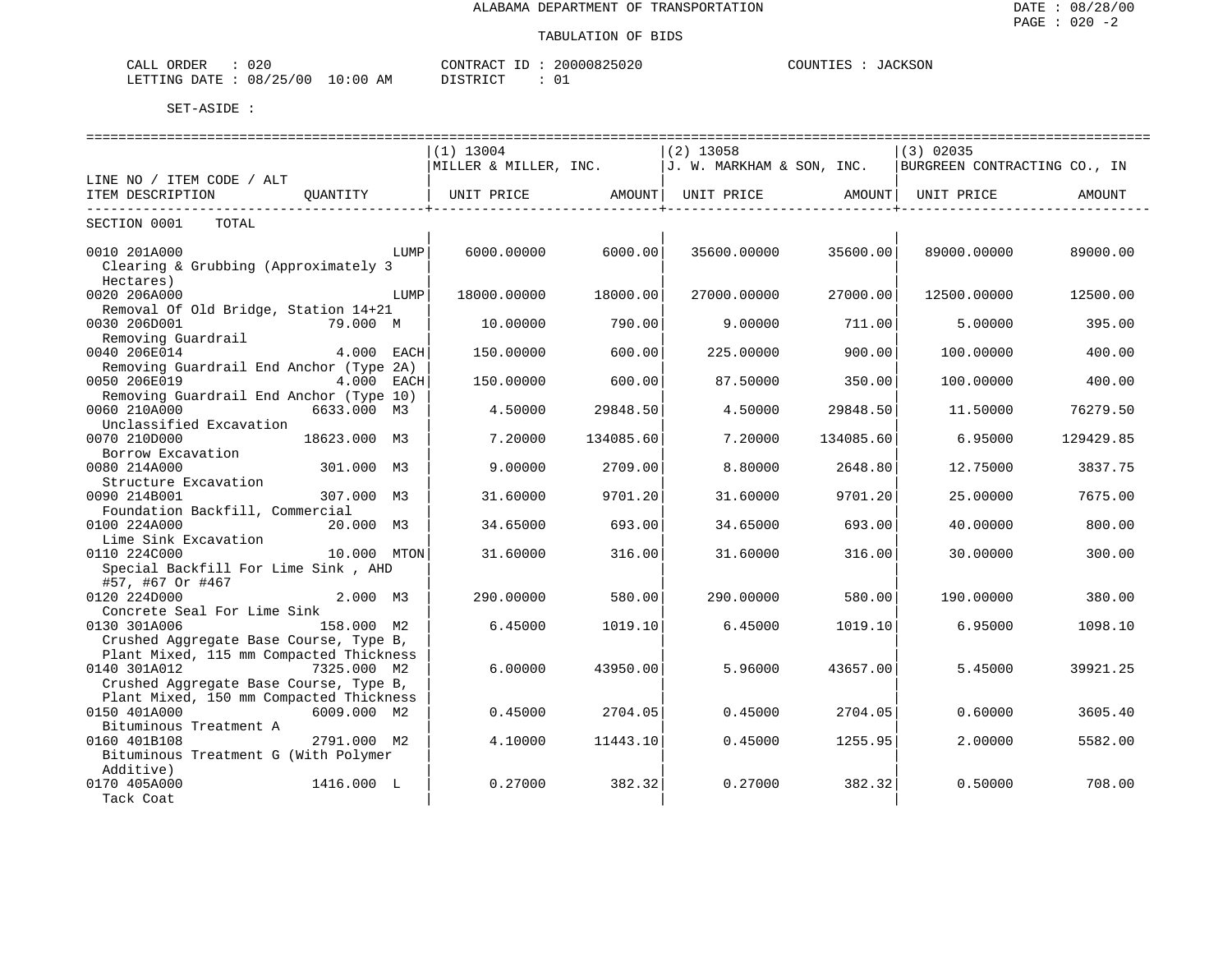| CALL ORDER                      | 020 |          |  | CONTRACT ID: 20000825020 | COUNTIES : JACKSON |  |
|---------------------------------|-----|----------|--|--------------------------|--------------------|--|
| LETTING DATE: 08/25/00 10:00 AM |     | DISTRICT |  |                          |                    |  |

|                                                                                                                                                              |               |      | $(1)$ 13004<br>MILLER & MILLER, INC. |          | $(2)$ 13058<br>J. W. MARKHAM & SON, INC. |          | (3) 02035<br>BURGREEN CONTRACTING CO., IN |          |
|--------------------------------------------------------------------------------------------------------------------------------------------------------------|---------------|------|--------------------------------------|----------|------------------------------------------|----------|-------------------------------------------|----------|
| LINE NO / ITEM CODE / ALT                                                                                                                                    |               |      |                                      |          |                                          |          |                                           |          |
| ITEM DESCRIPTION                                                                                                                                             | OUANTITY      |      | UNIT PRICE AMOUNT                    |          | UNIT PRICE                               | AMOUNT   | UNIT PRICE                                | AMOUNT   |
| 0180 424A200<br>Superpave Bituminous Concrete Wearing<br>Surface Layer, 12.5 mm Maximum                                                                      | 284.000 MTON  |      | 40.40000                             | 11473.60 | 40.40000                                 | 11473.60 | 55.00000                                  | 15620.00 |
| Aggregate Size Mix, ESAL Range A<br>0190 424B401<br>Superpave Bituminous Concrete Upper<br>Binder Layer, 25.0 mm Maximum Aggregate<br>Size Mix, ESAL Range A | 843.000 MTON  |      | 34.65000                             | 29209.95 | 34.64000                                 | 29201.52 | 45.00000                                  | 37935.00 |
| 0200 424B407<br>Superpave Bituminous Concrete Upper<br>Binder Layer, Leveling, 12.5 mm Maximum                                                               | 315.000 MTON  |      | 38.50000                             | 12127.50 | 38.46000                                 | 12114.90 | 50.00000                                  | 15750.00 |
| Aggregate Size Mix, ESAL Range A<br>0210 424B412<br>Superpave Bituminous Concrete Upper<br>Binder Layer, Widening, 25mm Max.                                 | 162.000 MTON  |      | 35.50000                             | 5751.00  | 35.50000                                 | 5751.00  | 50.00000                                  | 8100.00  |
| Aggregate Size Mix, Esal Range A<br>0220 424B510<br>Superpave Bituminous Concrete Lower<br>Binder Layer, Leveling, 37.5 mm Maximum                           | 80.000 MTON   |      | 34.30000                             | 2744.00  | 34.30000                                 | 2744.00  | 50.00000                                  | 4000.00  |
| Aggregate Size Mix, ESAL Range A<br>0230 424C201<br>Superpave Bituminous Concrete Base<br>Layer, 37.5 mm Maximum Aggregate Size                              | 1137.000 MTON |      | 32.35000                             | 36781.95 | 32.33000                                 | 36759.21 | 45.00000                                  | 51165.00 |
| Mix, ESAL Range A<br>0240 424C205<br>Superpave Bituminous Concrete Base<br>Layer, Patching, 37.5 mm Maximum                                                  | 4.000         | MTON | 50.00000                             | 200.00   | 50.00000                                 | 200.00   | 65,00000                                  | 260.00   |
| Aggregate Size Mix, ESAL Range A<br>0250 430B014<br>Aggregate Surfacing (ALDOT #410<br>Modified)                                                             | 500.000 MTON  |      | 16.35000                             | 8175.00  | 16.35000                                 | 8175.00  | 17.50000                                  | 8750.00  |
| 0260 450B000<br>Reinforced Cement Concrete Bridge End<br>Slab                                                                                                | 87.000 M2     |      | 98.00000                             | 8526.00  | 150.00000                                | 13050.00 | 75.00000                                  | 6525.00  |
| 0270 502A000<br>Steel Reinforcement                                                                                                                          | 24050.000 KG  |      | 0.90000                              | 21645.00 | 1.07000                                  | 25733.50 | 1.10000                                   | 26455.00 |
| 0280 502B000<br>Steel Reinforcement For Bridge<br>Superstructure Station 14+00,                                                                              |               | LUMP | 32600.00000                          | 32600.00 | 28000.00000                              | 28000.00 | 25000.00000                               | 25000.00 |
| Approximately 27800 Kq.<br>0290 505C002<br>Steel Piling (HP 310x79)                                                                                          | 270.000 M     |      | 90.00000                             | 24300.00 | 80.00000                                 | 21600.00 | 110.00000                                 | 29700.00 |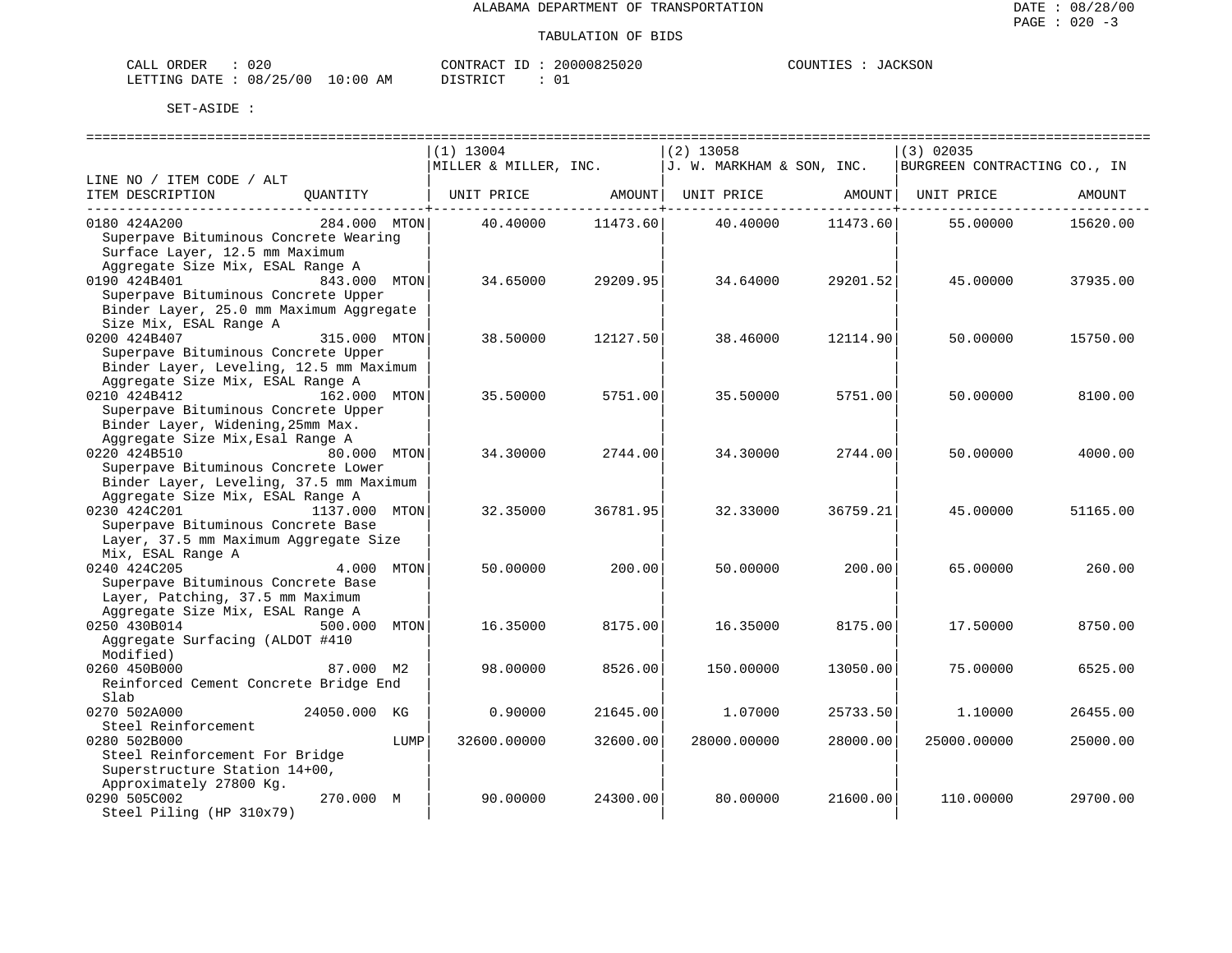| ORDER<br>CALI          | 020 |               | CONTRACT  | TD. | 20000825020   | COUNTIES | JACKSON |
|------------------------|-----|---------------|-----------|-----|---------------|----------|---------|
| LETTING DATE: 08/25/00 |     | LO : 00<br>AM | T STR TOT |     | $\sim$ $\sim$ |          |         |

|                                         |             |      | $(1)$ 13004                                                     |               | $(2)$ 13058  |           | $(3)$ 02035                  |           |
|-----------------------------------------|-------------|------|-----------------------------------------------------------------|---------------|--------------|-----------|------------------------------|-----------|
|                                         |             |      | $\vert$ MILLER & MILLER, INC. $\vert$ J. W. MARKHAM & SON, INC. |               |              |           | BURGREEN CONTRACTING CO., IN |           |
| LINE NO / ITEM CODE / ALT               |             |      |                                                                 |               |              |           |                              |           |
| ITEM DESCRIPTION                        | QUANTITY    |      | UNIT PRICE       AMOUNT  UNIT PRICE       AMOUNT  UNIT PRICE    |               |              |           |                              | AMOUNT    |
| ______________________________________  |             |      |                                                                 | -----------+- |              |           |                              |           |
| 0300 505G003                            | 32.000 EACH |      | 100.00000                                                       | 3200.00       | 100.00000    | 3200.00   | 90.00000                     | 2880.00   |
| Pile Points (Type A, 310 mm)            |             |      |                                                                 |               |              |           |                              |           |
| 0310 5051000                            | 257.000 M2  |      | 115.00000                                                       | 29555.00      | 100.00000    | 25700.00  | 90.00000                     | 23130.00  |
| Temporary Steel Sheet Piling            |             |      |                                                                 |               |              |           |                              |           |
| 0320 506A000                            | 33.000 M    |      | 1140.00000                                                      | 37620.00      | 1200.00000   | 39600.00  | 1200.00000                   | 39600.00  |
| Drilled Shaft Excavation, 1370 mm       |             |      |                                                                 |               |              |           |                              |           |
| Diameter                                |             |      |                                                                 |               |              |           |                              |           |
| 0330 506B004                            | 18.000 M    |      | 3815.00000                                                      | 68670.00      | 3875.00000   | 69750.00  | 3800.00000                   | 68400.00  |
| Special Drilled Shaft Excavation, 1370  |             |      |                                                                 |               |              |           |                              |           |
| mm Diameter                             |             |      |                                                                 |               |              |           |                              |           |
| 0340 506C043                            | 51.000 M    |      | 325.00000                                                       | 16575.00      | 445.00000    | 22695.00  | 350.00000                    | 17850.00  |
| Drilled Shaft Construction, 1370 mm     |             |      |                                                                 |               |              |           |                              |           |
| Diameter, Class DS1 Concrete            |             |      |                                                                 |               |              |           |                              |           |
| 0350 508A000                            | 4100.000 KG |      | 2.50000                                                         | 10250.00      | 4.65000      | 19065.00  | 4.75000                      | 19475.00  |
| Structural Steel                        |             |      |                                                                 |               |              |           |                              |           |
| 0360 510A000                            | 146.000 M3  |      | 360.00000                                                       | 52560.00      | 440.00000    | 64240.00  | 400.00000                    | 58400.00  |
| Bridge Substructure Concrete, Class A   |             |      |                                                                 |               |              |           |                              |           |
| 0370 510C051                            |             | LUMP | 118000.00000                                                    | 118000.00     | 118000.00000 | 118000.00 | 100000.00000                 | 100000.00 |
| Bridge Concrete Superstructure, Station |             |      |                                                                 |               |              |           |                              |           |
| 14+00, Approximately 252 Cubic Meters   |             |      |                                                                 |               |              |           |                              |           |
| 0380 510E000                            | 790.000 M2  |      | 4.20000                                                         | 3318.00       | 3.35000      | 2646.50   | 4.00000                      | 3160.00   |
| Grooving Concrete Bridge Decks          |             |      |                                                                 |               |              |           |                              |           |
| 0390 511A001                            | 42.000 EACH |      | 85.00000                                                        | 3570.00       | 80.00000     | 3360.00   | 80,00000                     | 3360.00   |
| Elastomeric Bearings, Type 2            |             |      |                                                                 |               |              |           |                              |           |
| 0400 513B005                            | 458.000 M   |      | 295.00000                                                       | 135110.00     | 320.00000    | 146560.00 | 250.00000                    | 114500.00 |
| Pretensioned-Prestressed Concrete       |             |      |                                                                 |               |              |           |                              |           |
| Girders, Type IIIM (Specialty Item)     |             |      |                                                                 |               |              |           |                              |           |
| 0410 530A002<br>35.000 M                |             |      | 113.00000                                                       | 3955.00       | 112.54000    | 3938.90   | 85.00000                     | 2975.00   |
| 600 mm Roadway Pipe (Class 3 R.C.)      |             |      |                                                                 |               |              |           |                              |           |
| 0420 530A003                            | 45.000 M    |      | 137.10000                                                       | 6169.50       | 137.08000    | 6168.60   | 115.00000                    | 5175.00   |
| 750 mm Roadway Pipe (Class 3 R.C.)      |             |      |                                                                 |               |              |           |                              |           |
| 0430 535A001                            | 8.000 M     |      | 102.40000                                                       | 819.20        | 102.40000    | 819.20    | 70.00000                     | 560.00    |
| 450 mm Side Drain Pipe                  |             |      |                                                                 |               |              |           |                              |           |
| 0440 600A000                            |             | LUMP | 97000.00000                                                     | 97000.00      | 49544.00000  | 49544.00  | 97000.00000                  | 97000.00  |
| Mobilization                            |             |      |                                                                 |               |              |           |                              |           |
| 0450 601A000                            | 1.000 EACH  |      | 1000.00000                                                      | 1000.00       | 8000.00000   | 8000.00   | 2000.00000                   | 2000.00   |
| Furnishing Base, Soil And Structure     |             |      |                                                                 |               |              |           |                              |           |
| Laboratories                            |             |      |                                                                 |               |              |           |                              |           |
| 0460 602A000                            | 18.000 EACH |      | 150.00000                                                       | 2700.00       | 150.00000    | 2700.00   | 85.00000                     | 1530.00   |
| Right Of Way Markers                    |             |      |                                                                 |               |              |           |                              |           |
| 0470 603A002                            | 1.000 EACH  |      | 5000.00000                                                      | 5000.00       | 35000.00000  | 35000.00  | 23000.00000                  | 23000.00  |
| Furnishing Type 3 Field Office          |             |      |                                                                 |               |              |           |                              |           |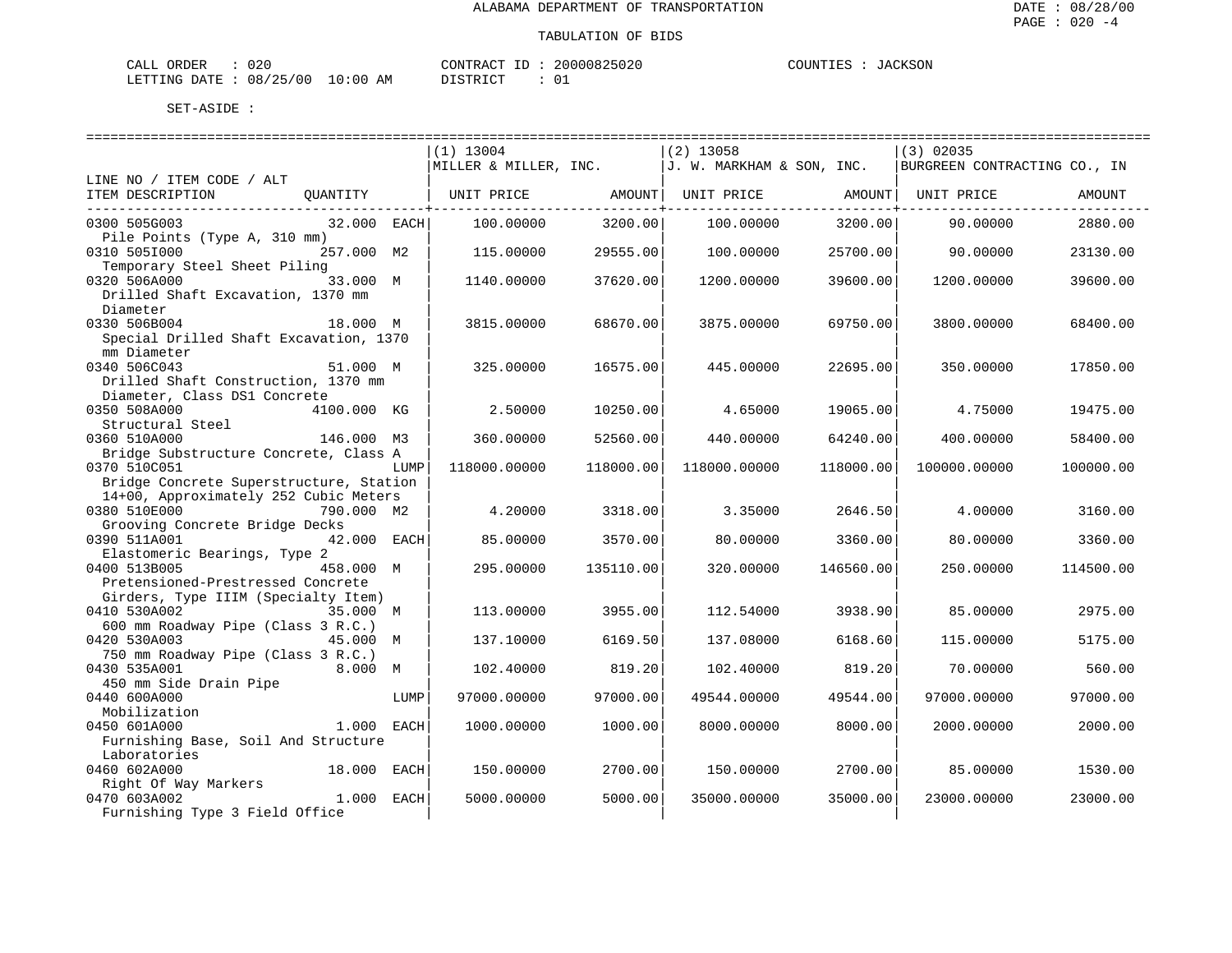| ORDER<br>CALI | 020      |               | TONTRACT   | TГ | 20000825020 | COUNTIES | CKSON<br>$\cdot$ Al |
|---------------|----------|---------------|------------|----|-------------|----------|---------------------|
| LETTING DATE  | 08/25/00 | LO : 00<br>ΑM | DI STR TOT |    |             |          |                     |

|                                       |               | $(1)$ 13004                                                     |          | $(2)$ 13058                                        |          | $(3)$ 02035                  |          |
|---------------------------------------|---------------|-----------------------------------------------------------------|----------|----------------------------------------------------|----------|------------------------------|----------|
|                                       |               | $\vert$ MILLER & MILLER, INC. $\vert$ J. W. MARKHAM & SON, INC. |          |                                                    |          | BURGREEN CONTRACTING CO., IN |          |
| LINE NO / ITEM CODE / ALT             |               |                                                                 |          |                                                    |          |                              |          |
| ITEM DESCRIPTION                      | QUANTITY      |                                                                 |          | UNIT PRICE AMOUNT   UNIT PRICE AMOUNT   UNIT PRICE |          |                              | AMOUNT   |
|                                       |               |                                                                 |          |                                                    |          |                              |          |
| 0480 610C001                          | 1340.000 MTON | 20.15000                                                        | 27001.00 | 20.14000                                           | 26987.60 | 26.00000                     | 34840.00 |
| Loose Riprap, Class 2                 |               |                                                                 |          |                                                    |          |                              |          |
| 0490 610D000                          | 985.000 M2    | 1.50000                                                         | 1477.50  | 1.48000                                            | 1457.80  | 3.50000                      | 3447.50  |
| Filter Blanket                        |               |                                                                 |          |                                                    |          |                              |          |
| 0500 619A003                          | 2.000 EACH    | 650.00000                                                       | 1300.00  | 650.00000                                          | 1300.00  | 600.00000                    | 1200.00  |
| 600 mm Roadway Pipe End Treatment,    |               |                                                                 |          |                                                    |          |                              |          |
| Class 1                               |               |                                                                 |          |                                                    |          |                              |          |
| 0510 619A004                          | 2.000 EACH    | 750.00000                                                       | 1500.00  | 1000.00000                                         | 2000.00  | 800.00000                    | 1600.00  |
| 750 mm Roadway Pipe End Treatment,    |               |                                                                 |          |                                                    |          |                              |          |
| Class 1                               |               |                                                                 |          |                                                    |          |                              |          |
| 0520 619A101                          | 2.000 EACH    | 500.00000                                                       | 1000.00  | 600.00000                                          | 1200.00  | 500.00000                    | 1000.00  |
| 450 mm Side Drain Pipe End Treatment, |               |                                                                 |          |                                                    |          |                              |          |
| Class 1                               |               |                                                                 |          |                                                    |          |                              |          |
| 0530 620A000                          | 2.000 M3      | 450.00000                                                       | 900.00   | 450.00000                                          | 900.00   | 400.00000                    | 800.00   |
| Minor Structure Concrete              |               |                                                                 |          |                                                    |          |                              |          |
| 0540 630A000                          | 164.000 M     | 37.00000                                                        | 6068.00  | 36.00000                                           | 5904.00  | 46.00000                     | 7544.00  |
| Steel Beam Guardrail, Class A, Type 1 |               |                                                                 |          |                                                    |          |                              |          |
| 0550 630C003                          | 4.000 EACH    | 980.00000                                                       | 3920.00  | 950.00000                                          | 3800.00  | 1100.00000                   | 4400.00  |
| Guardrail End Anchor, Type 13         |               |                                                                 |          |                                                    |          |                              |          |
| 0560 630C050                          | 4.000 EACH    | 1930.00000                                                      | 7720.00  | 1850.00000                                         | 7400.00  | 1900.00000                   | 7600.00  |
| Guardrail End Anchor, Type 20 Series  |               |                                                                 |          |                                                    |          |                              |          |
| 0570 636A000                          | 775.000 M     | 16.50000                                                        | 12787.50 | 18,00000                                           | 13950.00 | 17.50000                     | 13562.50 |
| Barbed Wire Fence, 4 Strands, 1.22    |               |                                                                 |          |                                                    |          |                              |          |
| Meter High                            |               |                                                                 |          |                                                    |          |                              |          |
| 0580 650B000                          | 2530.000 M3   | 4.60000                                                         | 11638.00 | 4.60000                                            | 11638.00 | 3.95000                      | 9993.50  |
| Topsoil From Stockpiles               |               |                                                                 |          |                                                    |          |                              |          |
| 0590 651B000                          | 9.000 MTON    | 30.00000                                                        | 270.00   | 28.09000                                           | 252.81   | 30.00000                     | 270.00   |
| Agricultural Limestone                |               |                                                                 |          |                                                    |          |                              |          |
| 0600 652A050                          | 2.000 HA      | 1515.00000                                                      | 3030.00  | 1510.50000                                         | 3021.00  | 1700.00000                   | 3400.00  |
| Seeding (Mix 1A)                      |               |                                                                 |          |                                                    |          |                              |          |
| 0610 652A053                          | 2.000 HA      | 1620.00000                                                      | 3240.00  | 1616.50000                                         | 3233.00  | 1700.00000                   | 3400.00  |
| Seeding (Mix 1E)                      |               |                                                                 |          |                                                    |          |                              |          |
| 0620 652B050                          | 2.000 HA      | 1170.00000                                                      | 2340.00  | 1166.00000                                         | 2332.00  | 1500.00000                   | 3000.00  |
| Temporary Seeding (Mix 1AT)           |               |                                                                 |          |                                                    |          |                              |          |
| 0630 652D050                          | 2.000 HA      | 1330.00000                                                      | 2660.00  | 1325.00000                                         | 2650.00  | 1500.00000                   | 3000.00  |
| Seeding In Stubble (Mix 1A)           |               |                                                                 |          |                                                    |          |                              |          |
| 0640 654A001                          | 2689.000 M2   | 4.40000                                                         | 11831.60 | 4.35000                                            | 11697.15 | 4.50000                      | 12100.50 |
| Solid Sodding (Bermuda)               |               |                                                                 |          |                                                    |          |                              |          |
| 0650 656A001                          | 4.000 HA      | 1195.00000                                                      | 4780.00  | 1192.50000                                         | 4770.00  | 1300.00000                   | 5200.00  |
| Mulching, Class A, Type 2             |               |                                                                 |          |                                                    |          |                              |          |
| 0660 659A000                          | 650.000 M2    | 2.10000                                                         | 1365.00  | 2.07000                                            | 1345.50  | 2.50000                      | 1625.00  |
| Erosion Control Netting, Class A      |               |                                                                 |          |                                                    |          |                              |          |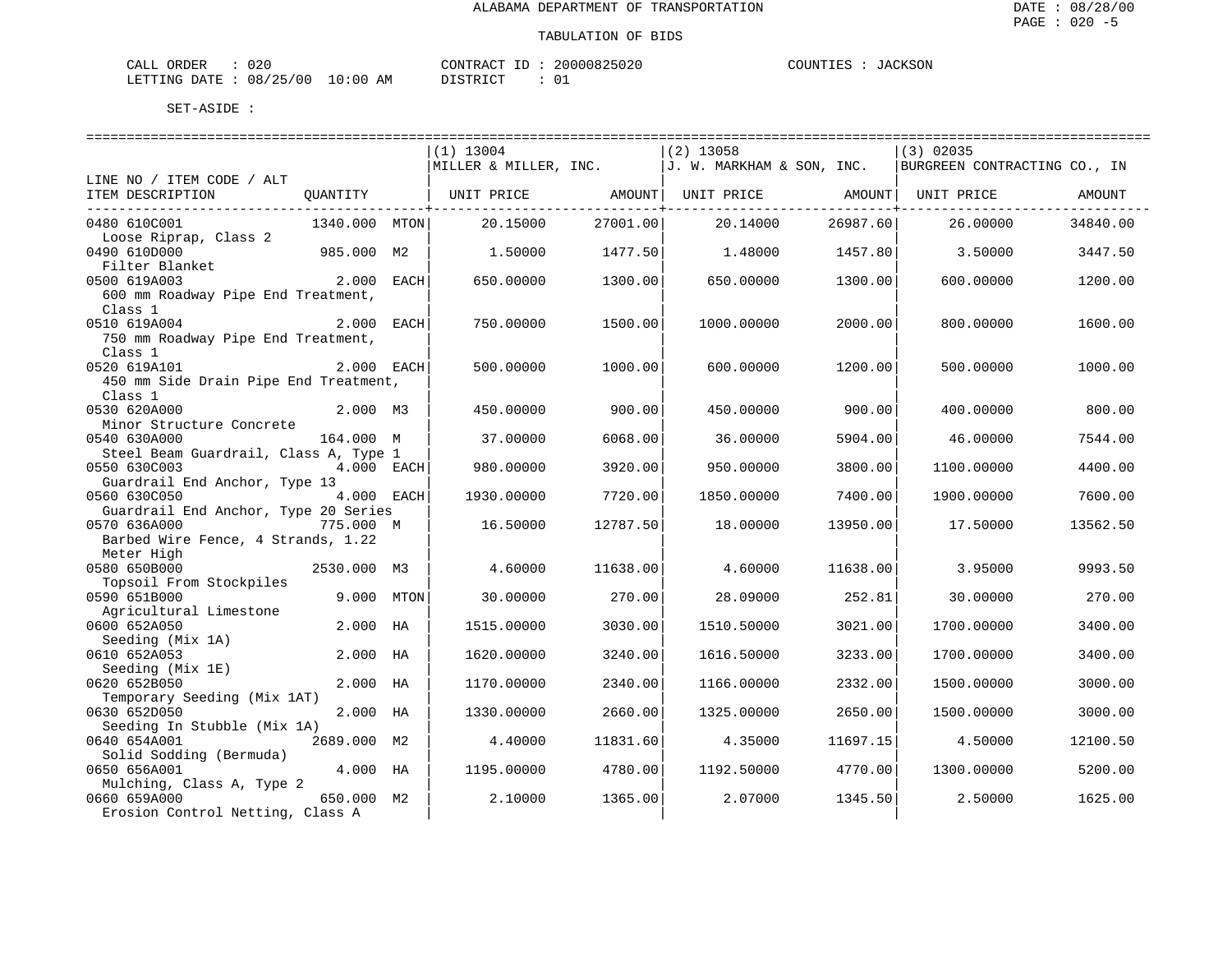#### TABULATION OF BIDS

| ORDER<br>CALI          | 020 |               | CONTRACT  | TD. | 20000825020   | COUNTIES | JACKSON |
|------------------------|-----|---------------|-----------|-----|---------------|----------|---------|
| LETTING DATE: 08/25/00 |     | LO : 00<br>AM | T STR TOT |     | $\sim$ $\sim$ |          |         |

|                                                                |                    |      | $(1)$ 13004                                                             |          | (2) 13058   |          | (3) 02035                    |          |
|----------------------------------------------------------------|--------------------|------|-------------------------------------------------------------------------|----------|-------------|----------|------------------------------|----------|
|                                                                |                    |      | MILLER & MILLER, INC. $J. W. MARKHAM & SON, INC.$                       |          |             |          | BURGREEN CONTRACTING CO., IN |          |
| LINE NO / ITEM CODE / ALT                                      |                    |      |                                                                         |          |             |          |                              |          |
| ITEM DESCRIPTION                                               |                    |      | QUANTITY   UNIT PRICE       AMOUNT  UNIT PRICE       AMOUNT  UNIT PRICE |          |             |          |                              | AMOUNT   |
| --------------------------------                               |                    |      |                                                                         |          |             |          |                              |          |
| 0670 665B000                                                   | $2.000$ HA $\vert$ |      | 960.00000                                                               | 1920.00  | 954.00000   | 1908.00  | 1200.00000                   | 2400.00  |
| Temporary Mulching<br>0680 665C000                             | 30.000 M           |      | 29.00000                                                                | 870.00   | 29.00000    | 870.00   | 55.00000                     | 1650.00  |
|                                                                |                    |      |                                                                         |          |             |          |                              |          |
| 375 mm Temporary Pipe<br>$500.000$ EACH<br>0690 665F000        |                    |      | 1,00000                                                                 | 500.00   | 7.00000     | 3500.00  | 5.00000                      | 2500.00  |
| Hay Bales                                                      |                    |      |                                                                         |          |             |          |                              |          |
| 0700 665H000                                                   | 7.000 EACH         |      | 1000.00000                                                              | 7000.00  | 500.00000   | 3500.00  | 500.00000                    | 3500.00  |
| Erosion Control Check Dams, Type 1                             |                    |      |                                                                         |          |             |          |                              |          |
| 0710 6651000                                                   | 200.000 MTON       |      | 20.15000                                                                | 4030.00  | 20.14000    | 4028.00  | 26.00000                     | 5200.00  |
| Temporary Riprap, Class 2                                      |                    |      |                                                                         |          |             |          |                              |          |
| 0720 665J000                                                   | 2197.000 M         |      | 7.75000                                                                 | 17026.75 | 12,00000    | 26364.00 | 12,00000                     | 26364.00 |
| Silt Fence, Type A                                             |                    |      |                                                                         |          |             |          |                              |          |
| 0730 665K000                                                   | 100.000 M3         |      | 10.00000                                                                | 1000.00  | 15,00000    | 1500.00  | 9.00000                      | 900.00   |
| Drainage Sump Excavation                                       |                    |      |                                                                         |          |             |          |                              |          |
| 0740 680A000                                                   |                    | LUMP | 8000.00000                                                              | 8000.00  | 35500.00000 | 35500.00 | 5000.00000                   | 5000.00  |
| Engineering Controls                                           |                    |      |                                                                         |          |             |          |                              |          |
| 2.000 KM<br>0750 701A006                                       |                    |      | 290.00000                                                               | 580.00   | 373.00000   | 746.00   | 325.00000                    | 650.00   |
| Solid White, Class 1, Type A Traffic                           |                    |      |                                                                         |          |             |          |                              |          |
|                                                                |                    |      |                                                                         |          |             |          |                              |          |
| SUIL MALL,<br>Stripe (150 mm Wide)<br>2.000 KM<br>0760 701A014 |                    |      | 290.00000                                                               | 580.00   | 373.00000   | 746.00   | 325,00000                    | 650.00   |
| Solid Yellow, Class 1, Type A Traffic                          |                    |      |                                                                         |          |             |          |                              |          |
| Stripe (150 mm Wide)                                           |                    |      |                                                                         |          |             |          |                              |          |
| 0770 701C003                                                   | 3.000 KM           |      | 250.00000                                                               | 750.00   | 311,00000   | 933.00   | 300.00000                    | 900.00   |
| Solid Temporary Traffic Stripe (Paint)                         |                    |      |                                                                         |          |             |          |                              |          |
| 0780 701D007                                                   | 3.000 KM           |      | 810.00000                                                               | 2430.00  | 746.00000   | 2238.00  | 900.00000                    | 2700.00  |
| Solid Traffic Stripe Removed (Paint)                           |                    |      |                                                                         |          |             |          |                              |          |
| 0790 701G125                                                   | 132.000 M          |      | 16.40000                                                                | 2164.80  | 16.04000    | 2117.28  | 17.00000                     | 2244.00  |
| Solid White, Class 3W, Type A Traffic                          |                    |      |                                                                         |          |             |          |                              |          |
| Stripe (150 mm Wide)                                           |                    |      |                                                                         |          |             |          |                              |          |
| 132.000 M<br>0800 701G133                                      |                    |      | 16.40000                                                                | 2164.80  | 16.63000    | 2195.16  | 17.00000                     | 2244.00  |
| Solid Yellow, Class 3W, Type A Traffic                         |                    |      |                                                                         |          |             |          |                              |          |
| Solid Yellow,<br>Stripe (150 mm Wide)<br>1.000 M2              |                    |      |                                                                         |          |             |          |                              |          |
| 0810 703A000                                                   |                    |      | 50.00000                                                                | 50.00    | 14.00000    | 14.00    | 100.00000                    | 100.00   |
| Traffic Control Markings, Class 1, Type                        |                    |      |                                                                         |          |             |          |                              |          |
| A                                                              |                    |      |                                                                         |          |             |          |                              |          |
| 0820 705A023                                                   | 40.000 EACH        |      | 6.00000                                                                 | 240.00   | 5.00000     | 200.00   | 7.00000                      | 280.00   |
| Pavement Markers, Class C, Type 2-D<br>0830 705A037            | 53.000 EACH        |      | 6.00000                                                                 | 318.00   | 5.25000     | 278.25   | 7.00000                      | 371.00   |
| Pavement Markers, Class A-H, Type 2-D                          |                    |      |                                                                         |          |             |          |                              |          |
| 0840 710A115                                                   | 4.000 M2           |      | 175.00000                                                               | 700.00   | 370.00000   | 1480.00  | 200.00000                    | 800.00   |
| Class 4, Alum Flat Sign Panels 2.032 mm                        |                    |      |                                                                         |          |             |          |                              |          |
| Thick or Steel Flat Sign Panels 1.897                          |                    |      |                                                                         |          |             |          |                              |          |
| MM Thick(Ty III or Ty IV Background)                           |                    |      |                                                                         |          |             |          |                              |          |
|                                                                |                    |      |                                                                         |          |             |          |                              |          |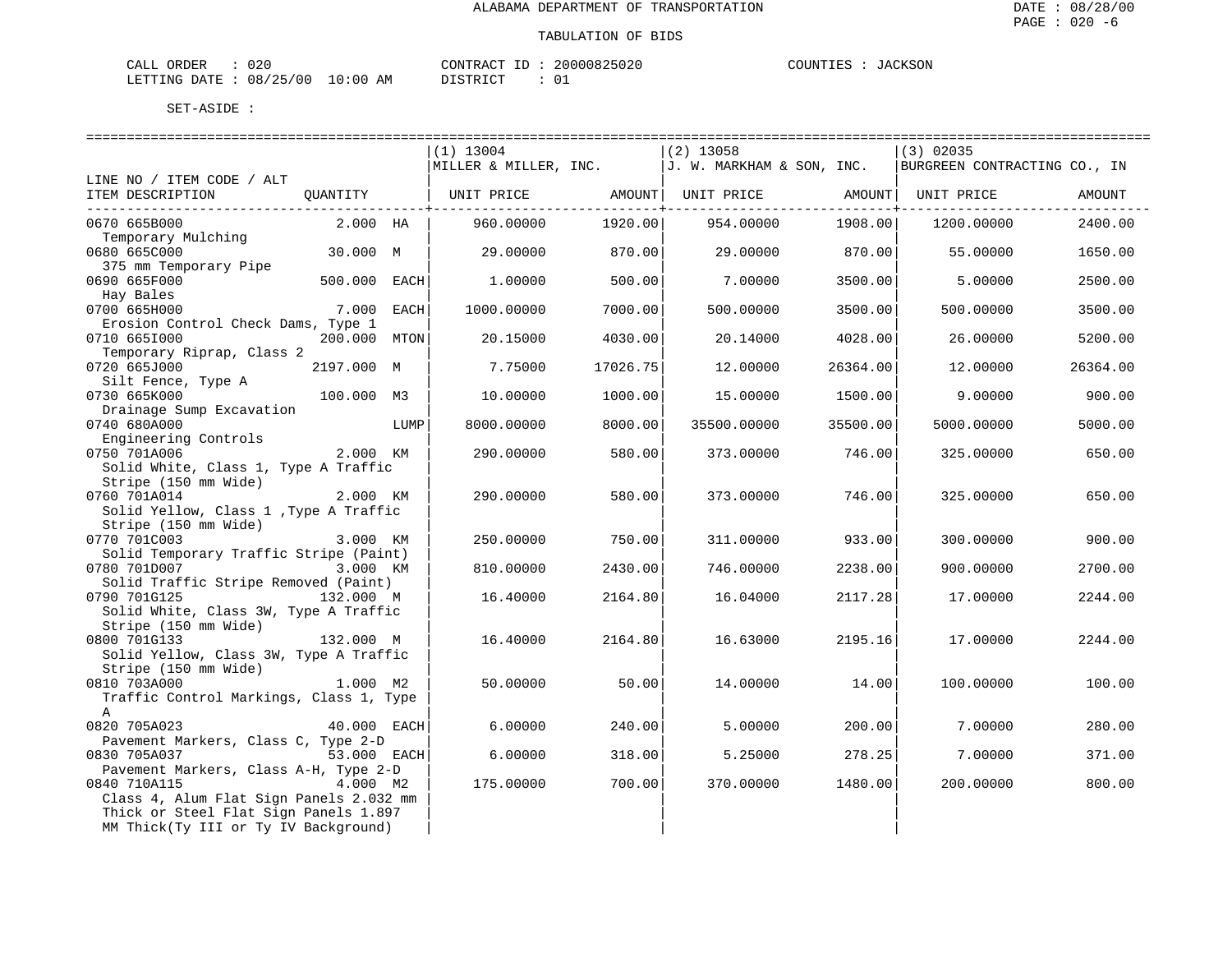| $\sim$ $\sim$<br><b>CRDER</b><br>$.$ IRT<br>ىلىلەر<br>しムし |             | ∞∧∩™<br>תרחד גר<br>$^{\prime}$ ) N.                  | 10000<br>ノウけえい | COUNTIES<br>------ |
|-----------------------------------------------------------|-------------|------------------------------------------------------|----------------|--------------------|
| R מים ה<br>08<br>LETTING<br>00<br><b>A</b><br>--          | 10:00<br>AΜ | $T$ $\cap$ $T$<br>$\sim$ $\sim$ $\sim$ $\sim$ $\sim$ | ັັ             |                    |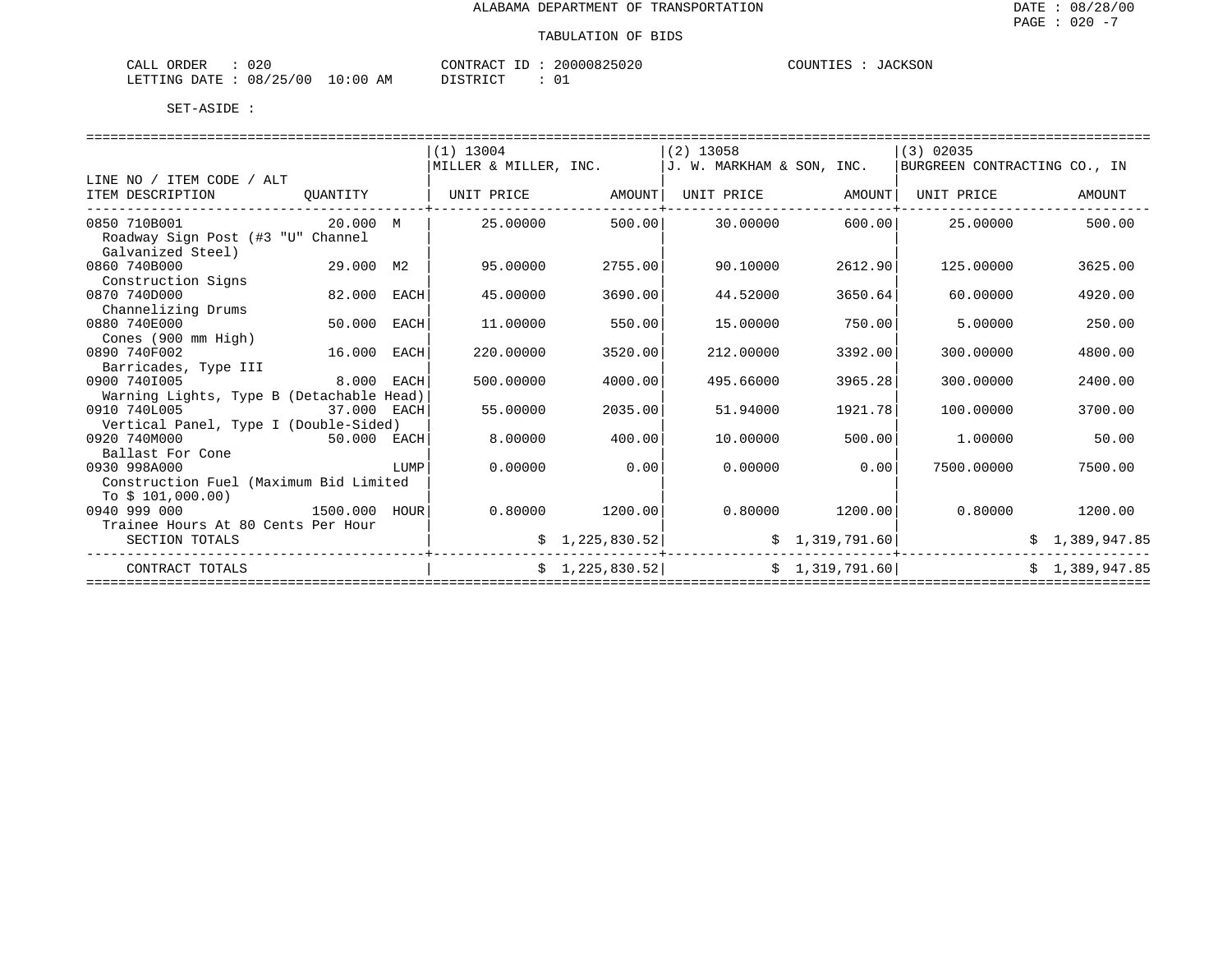# TABULATION OF BIDS

| ORDER<br>CALL  | 020               | CONTRACT ID | 20000825020 | COUNTIES : | JACKSON |
|----------------|-------------------|-------------|-------------|------------|---------|
| LETTING DATE : | 08/25/00 10:00 AM | DISTRICT    | ັ∪⊥         |            |         |

|                                                                                   |              | ============================<br>(4) 13053<br>MCINNIS CORPORATION |           | (5) 03001<br>CLARK CONSTRUCTION CO., INC. |           |            |        |
|-----------------------------------------------------------------------------------|--------------|------------------------------------------------------------------|-----------|-------------------------------------------|-----------|------------|--------|
| LINE NO / ITEM CODE / ALT<br>ITEM DESCRIPTION                                     | OUANTITY     | UNIT PRICE                                                       | AMOUNT    | UNIT PRICE                                | AMOUNT    | UNIT PRICE | AMOUNT |
| SECTION 0001<br>TOTAL                                                             |              |                                                                  |           |                                           |           |            |        |
| 0010 201A000<br>Clearing & Grubbing (Approximately 3                              | LUMP         | 55600.00000                                                      | 55600.00  | 100000.00000                              | 100000.00 |            |        |
| Hectares)<br>0020 206A000<br>Removal Of Old Bridge, Station 14+21                 | LUMP         | 15000.00000                                                      | 15000.00  | 20000.00000                               | 20000.00  |            |        |
| 0030 206D001<br>Removing Guardrail                                                | 79.000 M     | 9.00000                                                          | 711.00    | 3.00000                                   | 237.00    |            |        |
| 0040 206E014<br>Removing Guardrail End Anchor (Type 2A)                           | 4.000 EACH   | 225,00000                                                        | 900.00    | 150.00000                                 | 600.00    |            |        |
| 0050 206E019                                                                      | 4.000 EACH   | 200.00000                                                        | 800.00    | 75.00000                                  | 300.00    |            |        |
| Removing Guardrail End Anchor (Type 10)<br>0060 210A000                           | 6633.000 M3  | 4.50000                                                          | 29848.50  | 4.50000                                   | 29848.50  |            |        |
| Unclassified Excavation<br>0070 210D000                                           | 18623.000 M3 | 7.20000                                                          | 134085.60 | 7.20000                                   | 134085.60 |            |        |
| Borrow Excavation<br>0080 214A000                                                 | 301.000 M3   | 8.80000                                                          | 2648.80   | 8,80000                                   | 2648.80   |            |        |
| Structure Excavation<br>0090 214B001                                              | 307.000 M3   | 31.60000                                                         | 9701.20   | 31.60000                                  | 9701.20   |            |        |
| Foundation Backfill, Commercial<br>0100 224A000<br>Lime Sink Excavation           | 20.000 M3    | 34.65000                                                         | 693.00    | 34.65000                                  | 693.00    |            |        |
| 0110 224C000<br>Special Backfill For Lime Sink, AHD                               | 10.000 MTON  | 31.60000                                                         | 316.00    | 31.60000                                  | 316.00    |            |        |
| #57, #67 Or #467<br>0120 224D000                                                  | 2.000 M3     | 29,00000                                                         | 58.00     | 290.00000                                 | 580.00    |            |        |
| Concrete Seal For Lime Sink<br>0130 301A006                                       | 158.000 M2   | 6.45000                                                          | 1019.10   | 6.45000                                   | 1019.10   |            |        |
| Crushed Aggregate Base Course, Type B,<br>Plant Mixed, 115 mm Compacted Thickness |              |                                                                  |           |                                           |           |            |        |
| 0140 301A012<br>Crushed Aggregate Base Course, Type B,                            | 7325.000 M2  | 5.96000                                                          | 43657.00  | 5.96000                                   | 43657.00  |            |        |
| Plant Mixed, 150 mm Compacted Thickness<br>0150 401A000                           | 6009.000 M2  | 0.45000                                                          | 2704.05   | 0.45000                                   | 2704.05   |            |        |
| Bituminous Treatment A<br>0160 401B108                                            | 2791.000 M2  | 4.04000                                                          | 11275.64  | 5.00000                                   | 13955.00  |            |        |
| Bituminous Treatment G (With Polymer<br>Additive)                                 |              |                                                                  |           |                                           |           |            |        |
| 0170 405A000<br>Tack Coat                                                         | 1416.000 L   | 0.27000                                                          | 382.32    | 0.27000                                   | 382.32    |            |        |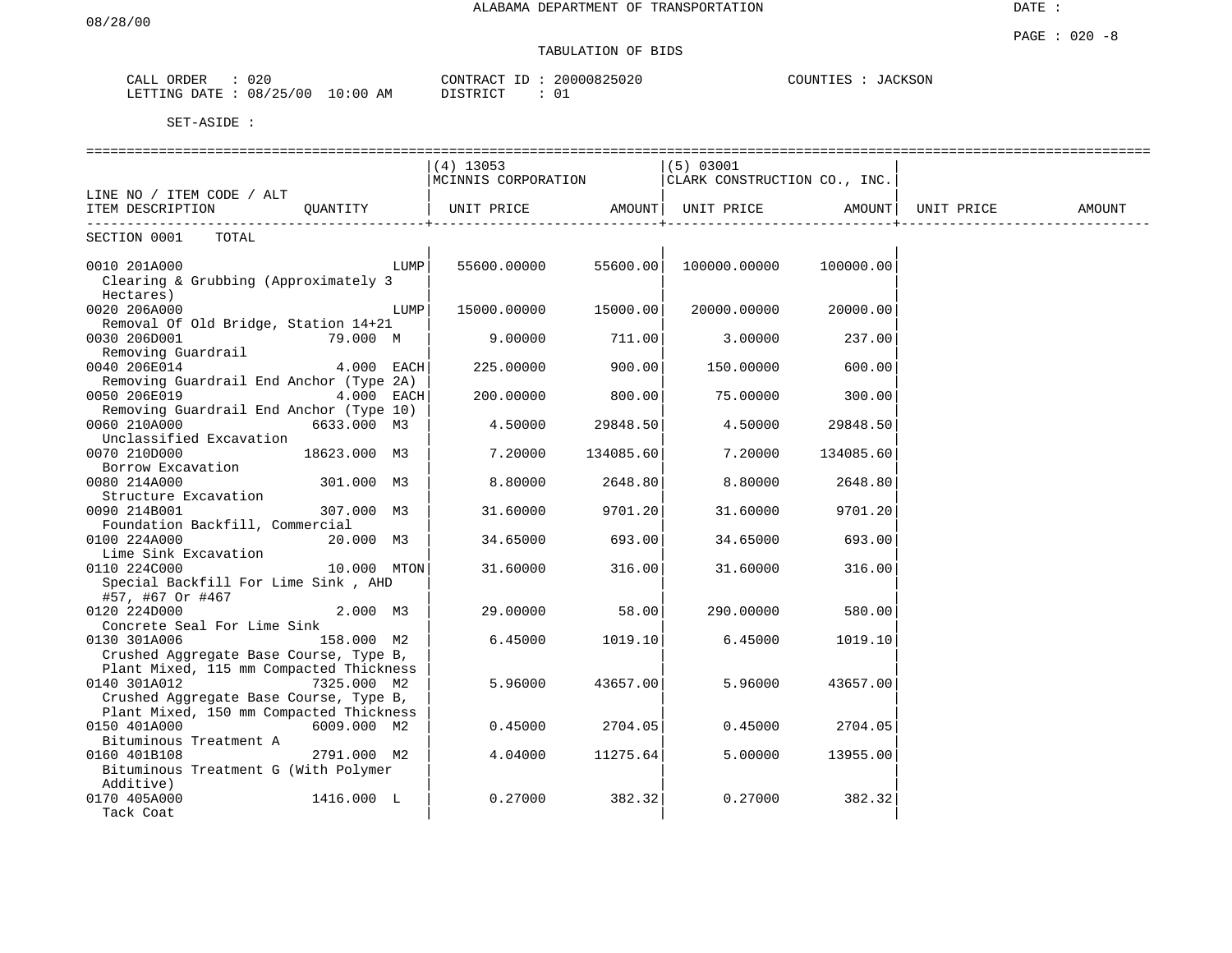| ORDER<br>CALI          | 020 |               | CONTRACT  | TD. | 20000825020   | COUNTIES | JACKSON |
|------------------------|-----|---------------|-----------|-----|---------------|----------|---------|
| LETTING DATE: 08/25/00 |     | LO : 00<br>AM | T STR TOT |     | $\sim$ $\sim$ |          |         |

|                                                  |               |      | ===========================        |          |                                           |          |            |        |
|--------------------------------------------------|---------------|------|------------------------------------|----------|-------------------------------------------|----------|------------|--------|
|                                                  |               |      | $(4)$ 13053<br>MCINNIS CORPORATION |          | (5) 03001<br>CLARK CONSTRUCTION CO., INC. |          |            |        |
| LINE NO / ITEM CODE / ALT                        |               |      |                                    |          |                                           |          |            |        |
| ITEM DESCRIPTION                                 | QUANTITY      |      | UNIT PRICE                         | AMOUNT   | UNIT PRICE                                | AMOUNT   | UNIT PRICE | AMOUNT |
| 0180 424A200                                     | 284.000 MTON  |      |                                    |          |                                           |          |            |        |
| Superpave Bituminous Concrete Wearing            |               |      | 40.40000                           | 11473.60 | 40.40000                                  | 11473.60 |            |        |
| Surface Layer, 12.5 mm Maximum                   |               |      |                                    |          |                                           |          |            |        |
| Aggregate Size Mix, ESAL Range A                 |               |      |                                    |          |                                           |          |            |        |
| 0190 424B401                                     | 843.000 MTON  |      | 34.64000                           | 29201.52 | 34.64000                                  | 29201.52 |            |        |
| Superpave Bituminous Concrete Upper              |               |      |                                    |          |                                           |          |            |        |
| Binder Layer, 25.0 mm Maximum Aggregate          |               |      |                                    |          |                                           |          |            |        |
| Size Mix, ESAL Range A                           |               |      |                                    |          |                                           |          |            |        |
| 0200 424B407                                     | 315.000 MTON  |      | 38.46000                           | 12114.90 | 38.46000                                  | 12114.90 |            |        |
| Superpave Bituminous Concrete Upper              |               |      |                                    |          |                                           |          |            |        |
| Binder Layer, Leveling, 12.5 mm Maximum          |               |      |                                    |          |                                           |          |            |        |
| Aggregate Size Mix, ESAL Range A                 |               |      |                                    |          |                                           |          |            |        |
| 0210 424B412                                     | 162.000 MTON  |      | 35.50000                           | 5751.00  | 35.50000                                  | 5751.00  |            |        |
| Superpave Bituminous Concrete Upper              |               |      |                                    |          |                                           |          |            |        |
| Binder Layer, Widening, 25mm Max.                |               |      |                                    |          |                                           |          |            |        |
| Aggregate Size Mix, Esal Range A                 |               |      |                                    |          |                                           |          |            |        |
| 0220 424B510                                     | 80.000 MTON   |      | 34.30000                           | 2744.00  | 34.30000                                  | 2744.00  |            |        |
| Superpave Bituminous Concrete Lower              |               |      |                                    |          |                                           |          |            |        |
| Binder Layer, Leveling, 37.5 mm Maximum          |               |      |                                    |          |                                           |          |            |        |
| Aggregate Size Mix, ESAL Range A<br>0230 424C201 | 1137.000 MTON |      | 32.33000                           | 36759.21 | 32.33000                                  | 36759.21 |            |        |
| Superpave Bituminous Concrete Base               |               |      |                                    |          |                                           |          |            |        |
| Layer, 37.5 mm Maximum Aggregate Size            |               |      |                                    |          |                                           |          |            |        |
| Mix, ESAL Range A                                |               |      |                                    |          |                                           |          |            |        |
| 0240 424C205                                     | 4.000         | MTON | 50.00000                           | 200.00   | 50.00000                                  | 200.00   |            |        |
| Superpave Bituminous Concrete Base               |               |      |                                    |          |                                           |          |            |        |
| Layer, Patching, 37.5 mm Maximum                 |               |      |                                    |          |                                           |          |            |        |
| Aggregate Size Mix, ESAL Range A                 |               |      |                                    |          |                                           |          |            |        |
| 0250 430B014                                     | 500.000       | MTON | 16.35000                           | 8175.00  | 16.35000                                  | 8175.00  |            |        |
| Aggregate Surfacing (ALDOT #410                  |               |      |                                    |          |                                           |          |            |        |
| Modified)                                        |               |      |                                    |          |                                           |          |            |        |
| 0260 450B000                                     | 87.000 M2     |      | 120.00000                          | 10440.00 | 75.00000                                  | 6525.00  |            |        |
| Reinforced Cement Concrete Bridge End            |               |      |                                    |          |                                           |          |            |        |
| Slab                                             |               |      |                                    |          |                                           |          |            |        |
| 0270 502A000                                     | 24050.000 KG  |      | 2,00000                            | 48100.00 | 1,00000                                   | 24050.00 |            |        |
| Steel Reinforcement                              |               |      |                                    |          |                                           |          |            |        |
| 0280 502B000                                     |               | LUMP | 58000.00000                        | 58000.00 | 27000.00000                               | 27000.00 |            |        |
| Steel Reinforcement For Bridge                   |               |      |                                    |          |                                           |          |            |        |
| Superstructure Station 14+00,                    |               |      |                                    |          |                                           |          |            |        |
| Approximately 27800 Kg.                          |               |      |                                    | 28350.00 | 95.00000                                  | 25650.00 |            |        |
| 0290 505C002                                     | 270.000 M     |      | 105.00000                          |          |                                           |          |            |        |
| Steel Piling (HP 310x79)                         |               |      |                                    |          |                                           |          |            |        |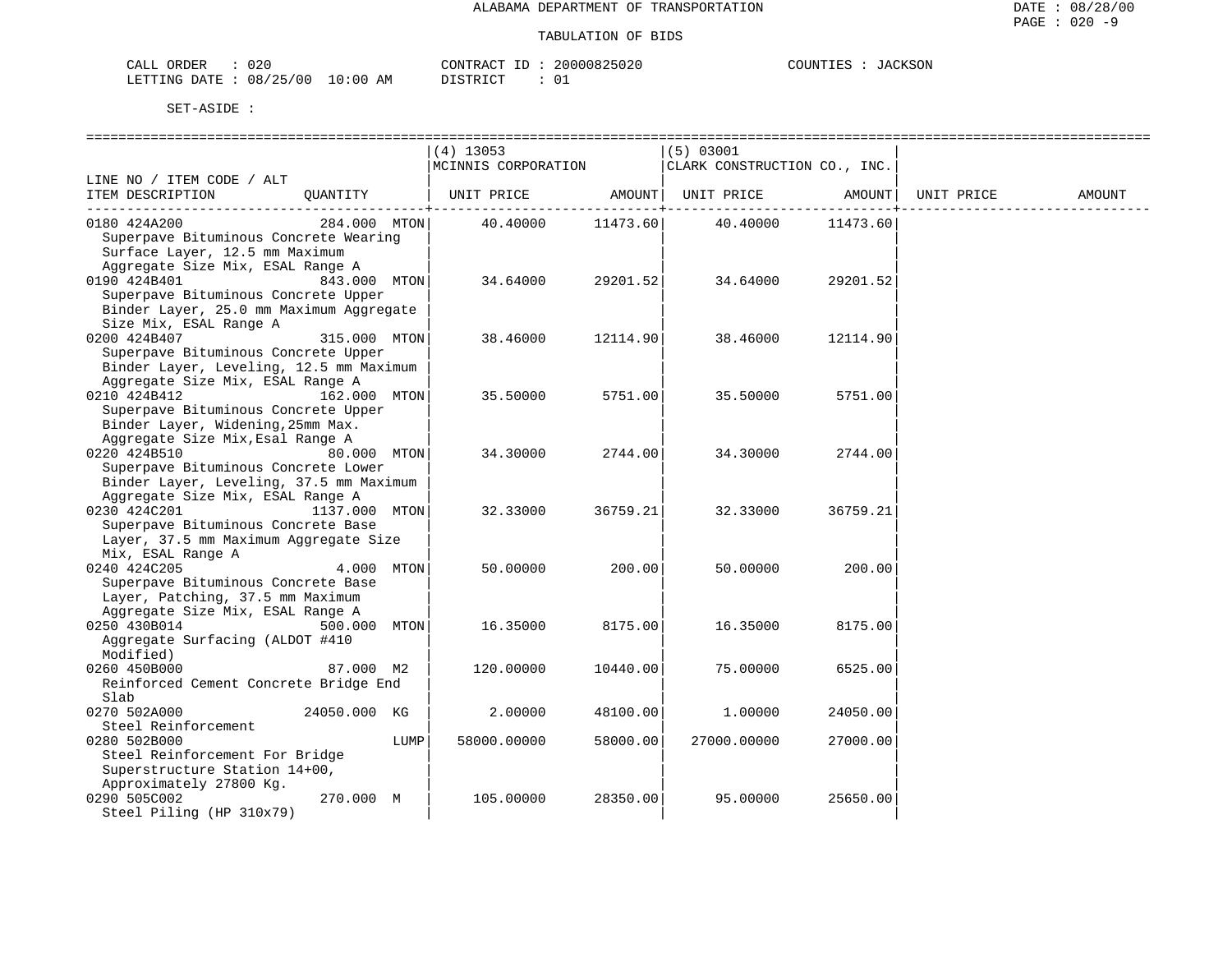| ORDER<br>CALI          | 020 |               | CONTRACT  | TD. | 20000825020   | COUNTIES | JACKSON |
|------------------------|-----|---------------|-----------|-----|---------------|----------|---------|
| LETTING DATE: 08/25/00 |     | LO : 00<br>AM | T STR TOT |     | $\sim$ $\sim$ |          |         |

|                                                                     |               |      | $(4)$ 13053<br>MCINNIS CORPORATION |           | (5) 03001<br>CLARK CONSTRUCTION CO., INC.              |              |            |        |
|---------------------------------------------------------------------|---------------|------|------------------------------------|-----------|--------------------------------------------------------|--------------|------------|--------|
| LINE NO / ITEM CODE / ALT                                           |               |      |                                    |           |                                                        |              |            |        |
| ITEM DESCRIPTION                                                    | QUANTITY      |      | UNIT PRICE                         |           | AMOUNT   UNIT PRICE AMOUNT<br>------------+----------- | -----------+ | UNIT PRICE | AMOUNT |
| 0300 505G003<br>Pile Points (Type A, 310 mm)                        | $32.000$ EACH |      | 200.00000                          | 6400.00   | 65.00000                                               | 2080.00      |            |        |
| 0310 5051000<br>Temporary Steel Sheet Piling                        | 257.000 M2    |      | 86.00000                           | 22102.00  | 172.00000                                              | 44204.00     |            |        |
| 0320 506A000<br>Drilled Shaft Excavation, 1370 mm                   | 33.000 M      |      | 1150.00000                         | 37950.00  | 870.00000                                              | 28710.00     |            |        |
| Diameter                                                            |               |      |                                    |           |                                                        |              |            |        |
| 0330 506B004                                                        | 18.000 M      |      | 3800.00000                         | 68400.00  | 2800.00000                                             | 50400.00     |            |        |
| Special Drilled Shaft Excavation, 1370<br>mm Diameter               |               |      |                                    |           |                                                        |              |            |        |
| 0340 506C043                                                        | 51.000 M      |      | 325.00000                          | 16575.00  | 300.00000                                              | 15300.00     |            |        |
| Drilled Shaft Construction, 1370 mm<br>Diameter, Class DS1 Concrete |               |      |                                    |           |                                                        |              |            |        |
| 0350 508A000                                                        | 4100.000 KG   |      | 5.00000                            | 20500.00  | 5.00000                                                | 20500.00     |            |        |
| Structural Steel                                                    |               |      |                                    |           |                                                        |              |            |        |
| 0360 510A000                                                        | 146.000 M3    |      | 800.00000                          | 116800.00 | 750.00000                                              | 109500.00    |            |        |
| Bridge Substructure Concrete, Class A                               |               |      |                                    |           |                                                        |              |            |        |
| 0370 510C051                                                        |               | LUMP | 130000.00000                       | 130000.00 | 130000.00000                                           | 130000.00    |            |        |
| Bridge Concrete Superstructure, Station                             |               |      |                                    |           |                                                        |              |            |        |
| 14+00, Approximately 252 Cubic Meters                               |               |      |                                    |           |                                                        |              |            |        |
| 0380 510E000                                                        | 790.000 M2    |      | 4.00000                            | 3160.00   | 3.10000                                                | 2449.00      |            |        |
| Grooving Concrete Bridge Decks                                      |               |      |                                    |           |                                                        |              |            |        |
| 0390 511A001                                                        | $42.000$ EACH |      | 300.00000                          | 12600.00  | 120.00000                                              | 5040.00      |            |        |
| Elastomeric Bearings, Type 2                                        |               |      |                                    |           |                                                        |              |            |        |
| 0400 513B005                                                        | 458.000 M     |      | 295.00000                          | 135110.00 | 300.00000                                              | 137400.00    |            |        |
| Pretensioned-Prestressed Concrete                                   |               |      |                                    |           |                                                        |              |            |        |
| Girders, Type IIIM (Specialty Item)                                 |               |      |                                    |           |                                                        |              |            |        |
| 0410 530A002 35.000 M                                               |               |      | 112.54000                          | 3938.90   | 112.54000                                              | 3938.90      |            |        |
| 600 mm Roadway Pipe (Class 3 R.C.)                                  |               |      |                                    |           |                                                        |              |            |        |
| 0420 530A003                                                        | 45.000 M      |      | 137.00000                          | 6165.00   | 137.08000                                              | 6168.60      |            |        |
| 750 mm Roadway Pipe (Class 3 R.C.)                                  |               |      |                                    |           |                                                        |              |            |        |
| 0430 535A001                                                        | 8.000 M       |      | 102.40000                          | 819.20    | 102.40000                                              | 819.20       |            |        |
| 450 mm Side Drain Pipe                                              |               |      |                                    |           |                                                        |              |            |        |
| 0440 600A000                                                        |               | LUMP | 109000.00000                       | 109000.00 | 140000.00000                                           | 140000.00    |            |        |
| Mobilization                                                        |               |      |                                    |           |                                                        |              |            |        |
| 0450 601A000                                                        | 1.000 EACH    |      | 8000.00000                         | 8000.00   | 5000.00000                                             | 5000.00      |            |        |
| Furnishing Base, Soil And Structure<br>Laboratories                 |               |      |                                    |           |                                                        |              |            |        |
| 0460 602A000                                                        | $18.000$ EACH |      | 150.00000                          | 2700.00   | 150.00000                                              | 2700.00      |            |        |
| Right Of Way Markers                                                |               |      |                                    |           |                                                        |              |            |        |
| 0470 603A002                                                        | 1.000 EACH    |      | 20000.00000                        | 20000.00  | 30000.00000                                            | 30000.00     |            |        |
| Furnishing Type 3 Field Office                                      |               |      |                                    |           |                                                        |              |            |        |
|                                                                     |               |      |                                    |           |                                                        |              |            |        |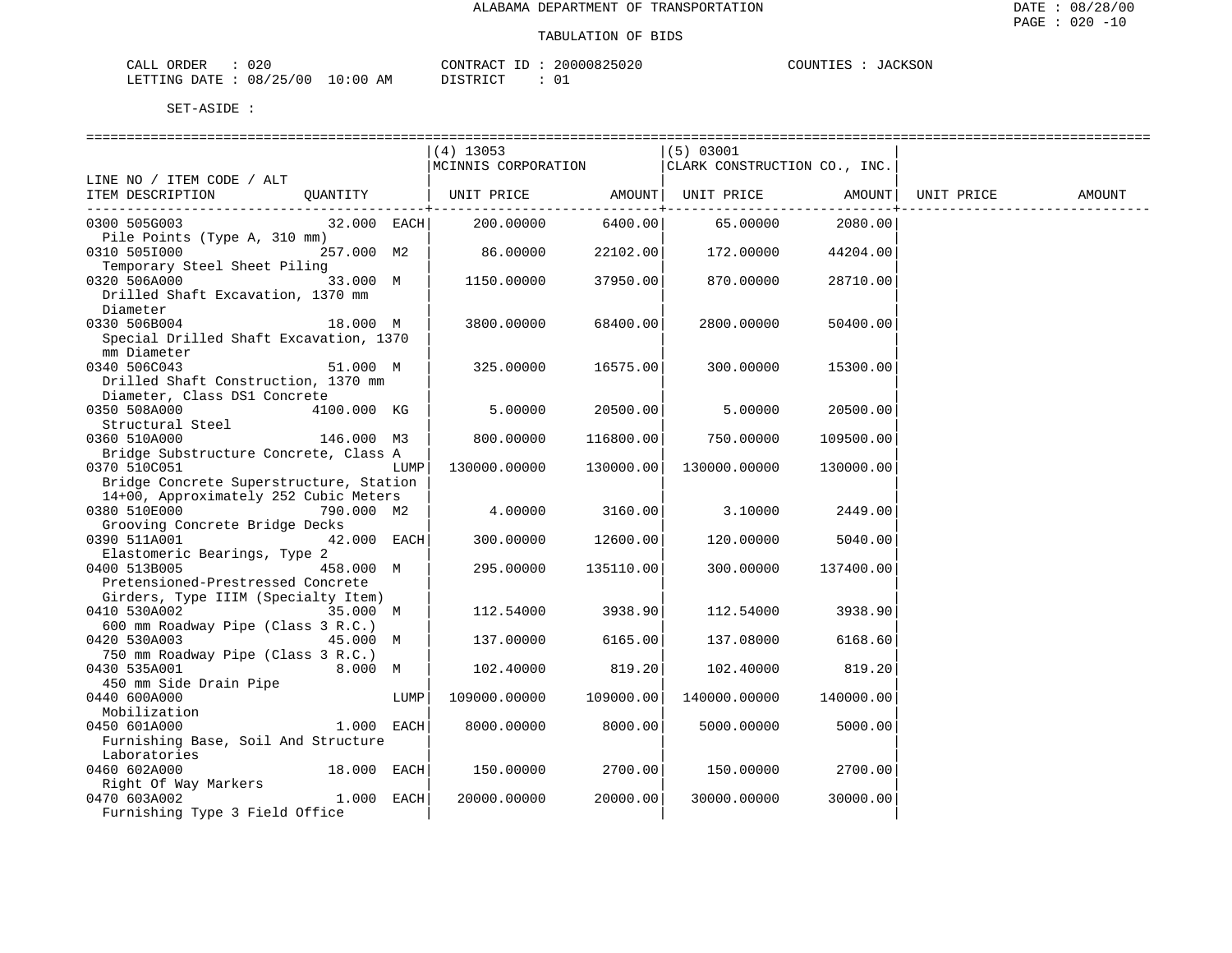| CALL ORDER                      | 020 |          |  | CONTRACT ID: 20000825020 | COUNTIES | JACKSON |
|---------------------------------|-----|----------|--|--------------------------|----------|---------|
| LETTING DATE: 08/25/00 10:00 AM |     | DISTRICT |  | ັ∪⊥                      |          |         |

|                                                  |               | (4) 13053<br>MCINNIS CORPORATION |          | (5) 03001<br>CLARK CONSTRUCTION CO., INC. |                     |            |        |
|--------------------------------------------------|---------------|----------------------------------|----------|-------------------------------------------|---------------------|------------|--------|
| LINE NO / ITEM CODE / ALT                        |               |                                  |          |                                           |                     |            |        |
| ITEM DESCRIPTION                                 | QUANTITY      | UNIT PRICE AMOUNT  UNIT PRICE    |          | ---------+----------                      | AMOUNT<br>--------- | UNIT PRICE | AMOUNT |
| 0480 610C001                                     | 1340.000 MTON | 20.14000                         | 26987.60 | 20.14000                                  | 26987.60            |            |        |
| Loose Riprap, Class 2<br>0490 610D000            | 985.000 M2    | 1.48000                          | 1457.80  | 1.48000 1457.80                           |                     |            |        |
| 0500 619A003                                     |               | 650.00000                        | 1300.00  | 650.00000                                 | 1300.00             |            |        |
| 600 mm Roadway Pipe End Treatment,<br>Class 1    |               |                                  |          |                                           |                     |            |        |
| 0510 619A004                                     | $2.000$ EACH  | 1000.00000                       | 2000.00  | 1000.00000                                | 2000.00             |            |        |
| 750 mm Roadway Pipe End Treatment,<br>Class 1    |               |                                  |          |                                           |                     |            |        |
| 0520 619A101                                     | $2.000$ EACH  | 600.00000                        | 1200.00  | 600.00000                                 | 1200.00             |            |        |
| 450 mm Side Drain Pipe End Treatment,<br>Class 1 |               |                                  |          |                                           |                     |            |        |
| 2.000 M3<br>0530 620A000                         |               | 450.00000                        | 900.00   | 450.00000                                 | 900.00              |            |        |
| Minor Structure Concrete                         |               |                                  |          |                                           |                     |            |        |
| 0540 630A000                                     | 164.000 M     | 36.00000                         | 5904.00  | 41.00000                                  | 6724.00             |            |        |
| Steel Beam Guardrail, Class A, Type 1            |               |                                  |          |                                           |                     |            |        |
| 0550 630C003                                     | $4.000$ EACH  | 950.00000                        | 3800.00  | 950.00000                                 | 3800.00             |            |        |
| Guardrail End Anchor, Type 13                    |               |                                  |          |                                           |                     |            |        |
| 0560 630C050                                     | $4.000$ EACH  | 1850.00000                       | 7400.00  | 1950.00000                                | 7800.00             |            |        |
| Guardrail End Anchor, Type 20 Series             |               |                                  |          |                                           |                     |            |        |
| 775.000 M<br>0570 636A000                        |               | 18.00000                         | 13950.00 | 13.00000                                  | 10075.00            |            |        |
| Barbed Wire Fence, 4 Strands, 1.22               |               |                                  |          |                                           |                     |            |        |
| Meter High                                       |               |                                  |          |                                           |                     |            |        |
| 0580 650B000                                     | 2530.000 M3   | 4.60000                          | 11638.00 | 4.60000                                   | 11638.00            |            |        |
| Topsoil From Stockpiles                          |               |                                  |          |                                           |                     |            |        |
| 0590 651B000                                     | $9.000$ MTON  | 26.50000                         | 238.50   | 44.00000                                  | 396.00              |            |        |
| Agricultural Limestone                           |               |                                  |          |                                           |                     |            |        |
| 0600 652A050                                     | 2.000 HA      | 1425.00000                       | 2850.00  | 1853.00000                                | 3706.00             |            |        |
| Seeding (Mix 1A)                                 |               |                                  |          |                                           |                     |            |        |
| 0610 652A053                                     | 2.000 HA      | 1525.00000                       | 3050.00  | 1977.00000                                | 3954.00             |            |        |
| Seeding (Mix 1E)<br>0620 652B050                 | 2.000 HA      | 1100.00000                       | 2200.00  | 1483.00000                                | 2966.00             |            |        |
| Temporary Seeding (Mix 1AT)                      |               |                                  |          |                                           |                     |            |        |
| 0630 652D050                                     | 2.000 HA      | 1250.00000                       | 2500.00  | 1853.00000                                | 3706.00             |            |        |
| Seeding In Stubble (Mix 1A)                      |               |                                  |          |                                           |                     |            |        |
| 0640 654A001                                     | 2689.000 M2   | 4.10000                          | 11024.90 | 4.20000                                   | 11293.80            |            |        |
| Solid Sodding (Bermuda)                          |               |                                  |          |                                           |                     |            |        |
| 0650 656A001                                     | 4.000 HA      | 1125.00000                       | 4500.00  | 1236.00000                                | 4944.00             |            |        |
| Mulching, Class A, Type 2                        |               |                                  |          |                                           |                     |            |        |
| $650.000$ M2<br>0660 659A000                     |               | 1.95000                          | 1267.50  | 2.20000                                   | 1430.00             |            |        |
| Erosion Control Netting, Class A                 |               |                                  |          |                                           |                     |            |        |
|                                                  |               |                                  |          |                                           |                     |            |        |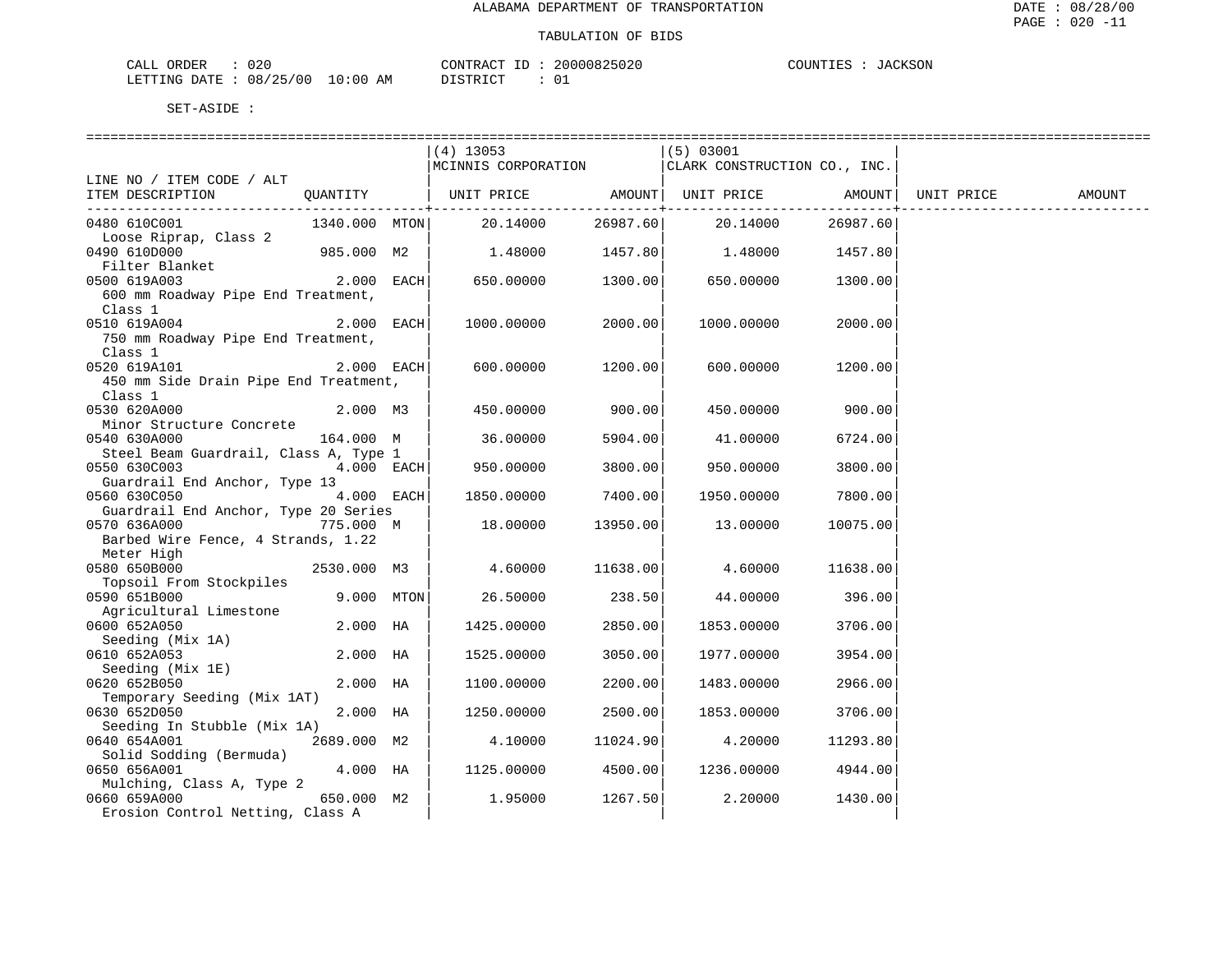| CALL ORDER                      | 020 | CONTRACT ID : |  | 20000825020 | COUNTIES : | JACKSON |
|---------------------------------|-----|---------------|--|-------------|------------|---------|
| LETTING DATE: 08/25/00 10:00 AM |     | DISTRICT      |  |             |            |         |

|                                         |              |      | $(4)$ 13053                                                            |                | (5) 03001                    |                |            |        |
|-----------------------------------------|--------------|------|------------------------------------------------------------------------|----------------|------------------------------|----------------|------------|--------|
|                                         |              |      | MCINNIS CORPORATION                                                    |                | CLARK CONSTRUCTION CO., INC. |                |            |        |
| LINE NO / ITEM CODE / ALT               |              |      |                                                                        |                |                              |                |            |        |
| ITEM DESCRIPTION                        | OUANTITY     |      | UNIT PRICE                 AMOUNT    UNIT PRICE                 AMOUNT |                |                              |                | UNIT PRICE | AMOUNT |
|                                         |              |      |                                                                        | -------------+ |                              | -------------- |            |        |
| 0670 665B000                            | 2.000 HA     |      | 900.00000                                                              | 1800.00        | 988.00000                    | 1976.00        |            |        |
| Temporary Mulching                      |              |      |                                                                        |                |                              |                |            |        |
| 0680 665C000                            | 30.000 M     |      | 29.00000                                                               | 870.00         | 29.00000                     | 870.00         |            |        |
| 375 mm Temporary Pipe                   |              |      |                                                                        |                |                              |                |            |        |
| 0690 665F000                            | 500.000 EACH |      |                                                                        | 5000.00        | 5.00000                      | 2500.00        |            |        |
|                                         |              |      | 10.00000                                                               |                |                              |                |            |        |
| Hay Bales                               |              |      |                                                                        |                |                              |                |            |        |
| 0700 665H000                            | $7.000$ EACH |      | 500.00000                                                              | 3500.00        | 750.00000                    | 5250.00        |            |        |
| Erosion Control Check Dams, Type 1      |              |      |                                                                        |                |                              |                |            |        |
| 0710 6651000                            | 200.000 MTON |      | 20.14000                                                               | 4028.00        | 20.14000                     | 4028.00        |            |        |
| Temporary Riprap, Class 2               |              |      |                                                                        |                |                              |                |            |        |
| 0720 665J000                            | 2197.000 M   |      | 12.00000                                                               | 26364.00       | 12.00000                     | 26364.00       |            |        |
| Silt Fence, Type A                      |              |      |                                                                        |                |                              |                |            |        |
| 0730 665K000                            | 100.000 M3   |      | 20.00000                                                               | 2000.00        | 20.00000                     | 2000.00        |            |        |
| Drainage Sump Excavation                |              |      |                                                                        |                |                              |                |            |        |
| 0740 680A000                            |              | LUMP | 13000.00000                                                            | 13000.00       | 8000.00000                   | 8000.00        |            |        |
| Engineering Controls                    |              |      |                                                                        |                |                              |                |            |        |
| 0750 701A006                            | 2.000 KM     |      | 373.00000                                                              | 746.00         | 373.00000                    | 746.00         |            |        |
| Solid White, Class 1, Type A Traffic    |              |      |                                                                        |                |                              |                |            |        |
| Stripe (150 mm Wide)                    |              |      |                                                                        |                |                              |                |            |        |
| 0760 701A014                            | 2.000 KM     |      | 373.00000                                                              | 746.00         | 373.00000                    | 746.00         |            |        |
| Solid Yellow, Class 1, Type A Traffic   |              |      |                                                                        |                |                              |                |            |        |
| Stripe (150 mm Wide)                    |              |      |                                                                        |                |                              |                |            |        |
| 0770 701C003                            | 3.000 KM     |      | 311,00000                                                              | 933.00         | 311,00000                    | 933.00         |            |        |
| Solid Temporary Traffic Stripe (Paint)  |              |      |                                                                        |                |                              |                |            |        |
| 0780 701D007                            | 3.000 KM     |      | 746.00000                                                              | 2238.00        | 746.00000                    | 2238.00        |            |        |
| Solid Traffic Stripe Removed (Paint)    |              |      |                                                                        |                |                              |                |            |        |
| 0790 701G125                            | 132.000 M    |      | 16.04000                                                               | 2117.28        | 16.04000                     | 2117.28        |            |        |
| Solid White, Class 3W, Type A Traffic   |              |      |                                                                        |                |                              |                |            |        |
| Stripe (150 mm Wide)                    |              |      |                                                                        |                |                              |                |            |        |
| 0800 701G133                            | 132.000 M    |      | 16.63000                                                               | 2195.16        | 16.63000                     | 2195.16        |            |        |
| Solid Yellow, Class 3W, Type A Traffic  |              |      |                                                                        |                |                              |                |            |        |
| Stripe (150 mm Wide)                    |              |      |                                                                        |                |                              |                |            |        |
| 0810 703A000                            | 1.000 M2     |      | 14.00000                                                               | 14.00          | 14.00000                     | 14.00          |            |        |
| Traffic Control Markings, Class 1, Type |              |      |                                                                        |                |                              |                |            |        |
| A                                       |              |      |                                                                        |                |                              |                |            |        |
| 0820 705A023                            | 40.000 EACH  |      | 5.00000                                                                | 200.00         | 5.00000                      | 200.00         |            |        |
| Pavement Markers, Class C, Type 2-D     |              |      |                                                                        |                |                              |                |            |        |
| 0830 705A037                            | 53.000 EACH  |      | 5.25000                                                                | 278.25         | 5.25000                      | 278.25         |            |        |
| Pavement Markers, Class A-H, Type 2-D   |              |      |                                                                        |                |                              |                |            |        |
| 0840 710A115                            | 4.000 M2     |      | 370.00000                                                              | 1480.00        | 400.00000                    | 1600.00        |            |        |
| Class 4, Alum Flat Sign Panels 2.032 mm |              |      |                                                                        |                |                              |                |            |        |
| Thick or Steel Flat Sign Panels 1.897   |              |      |                                                                        |                |                              |                |            |        |
| MM Thick(Ty III or Ty IV Background)    |              |      |                                                                        |                |                              |                |            |        |
|                                         |              |      |                                                                        |                |                              |                |            |        |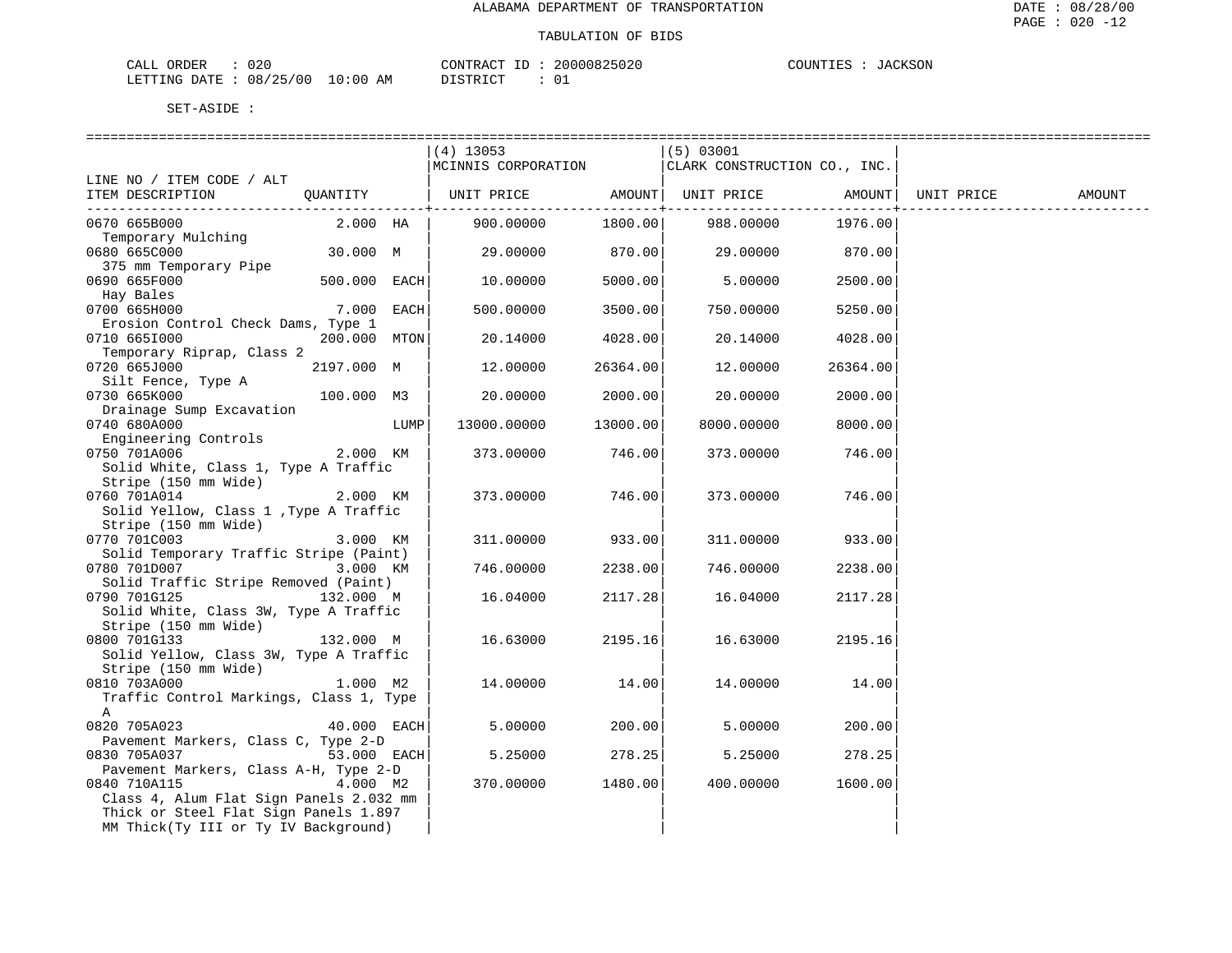| 020<br>ORDER<br>CALL     |            | CONTRACT<br>$- -$ | 20000825020 | COUNTIES<br>JACKSON |
|--------------------------|------------|-------------------|-------------|---------------------|
| 08/25/00<br>LETTING DATE | $10:00$ AM | DISTRICT          |             |                     |

|                                          |             |      | $(4)$ 13053                                                            |                 | (5) 03001                    |                   |            |        |
|------------------------------------------|-------------|------|------------------------------------------------------------------------|-----------------|------------------------------|-------------------|------------|--------|
|                                          |             |      | MCINNIS CORPORATION                                                    |                 | CLARK CONSTRUCTION CO., INC. |                   |            |        |
| LINE NO / ITEM CODE / ALT                |             |      |                                                                        |                 |                              |                   |            |        |
| ITEM DESCRIPTION QUANTITY                |             |      | UNIT PRICE                 AMOUNT    UNIT PRICE                 AMOUNT |                 |                              |                   | UNIT PRICE | AMOUNT |
| 0850 710B001                             | 20.000 M    |      |                                                                        | 30.00000 600.00 | 20.00000                     | 400.00            |            |        |
| Roadway Sign Post (#3 "U" Channel        |             |      |                                                                        |                 |                              |                   |            |        |
| Galvanized Steel)                        |             |      |                                                                        |                 |                              |                   |            |        |
| 0860 740B000                             | 29.000 M2   |      | 160.00000                                                              | 4640.00         | 110.00000                    | 3190.00           |            |        |
| Construction Signs                       |             |      |                                                                        |                 |                              |                   |            |        |
| 0870 740D000                             | 82.000 EACH |      | 55.00000                                                               | 4510.00         | 50.00000                     | 4100.00           |            |        |
| Channelizing Drums                       |             |      |                                                                        |                 |                              |                   |            |        |
| 0880 740E000                             | 50.000 EACH |      | 25.00000                                                               | 1250.00         | 20.00000                     | 1000.00           |            |        |
| Cones (900 mm High)                      |             |      |                                                                        |                 |                              |                   |            |        |
| 0890 740F002                             | 16.000 EACH |      | 375,00000                                                              | 6000.00         | 350.00000                    | 5600.00           |            |        |
| Barricades, Type III                     |             |      |                                                                        |                 |                              |                   |            |        |
| 0900 7401005                             | 8.000 EACH  |      | 350.00000                                                              | 2800.00         | 600.00000                    | 4800.00           |            |        |
| Warning Lights, Type B (Detachable Head) |             |      |                                                                        |                 |                              |                   |            |        |
| 0910 740L005<br>37.000 EACH              |             |      | 75.00000                                                               | 2775.00         | 55.00000                     | 2035.00           |            |        |
| Vertical Panel, Type I (Double-Sided)    |             |      |                                                                        |                 |                              |                   |            |        |
| 0920 740M000                             | 50.000 EACH |      | 15.60000                                                               | 780.00          | 15,00000                     | 750.00            |            |        |
| Ballast For Cone                         |             |      |                                                                        |                 |                              |                   |            |        |
| 0930 998A000                             |             | LUMP | 500.00000                                                              | 500.00          | 10000.00000                  | 10000.00          |            |        |
| Construction Fuel (Maximum Bid Limited   |             |      |                                                                        |                 |                              |                   |            |        |
| To $$101,000.00)$                        |             |      |                                                                        |                 |                              |                   |            |        |
| 1500.000 HOUR<br>0940 999 000            |             |      | 0.80000                                                                | 1200.00         |                              | $0.80000$ 1200.00 |            |        |
| Trainee Hours At 80 Cents Per Hour       |             |      |                                                                        |                 |                              |                   |            |        |
| SECTION TOTALS                           |             |      |                                                                        | \$1,477,662.53] |                              | \$1,485,990.39    |            |        |
| CONTRACT TOTALS                          |             |      |                                                                        | \$1,477,662.53] |                              | \$1,485,990.39    |            |        |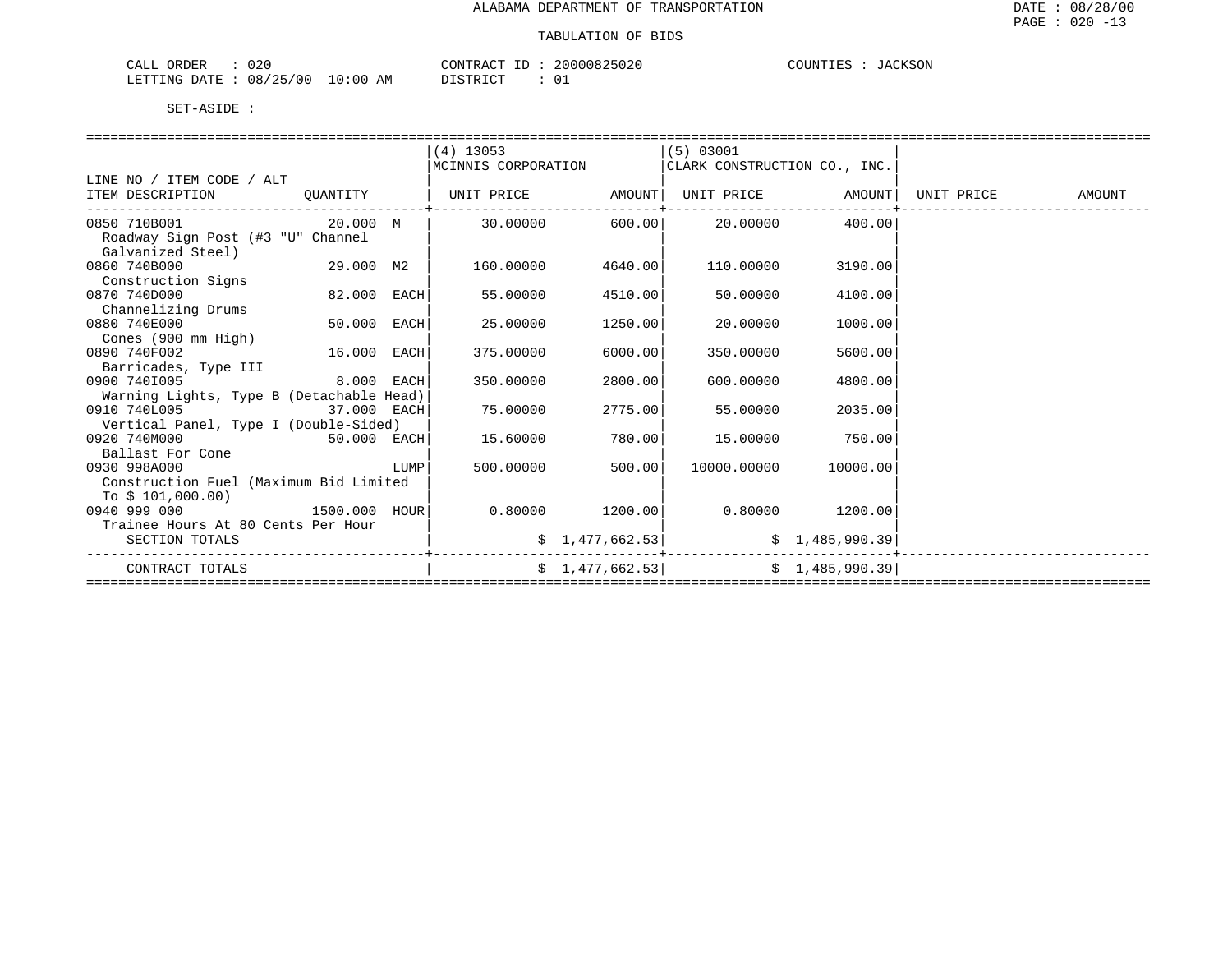# VENDOR RANKING

|      | $\therefore$ 023<br>CALL ORDER<br>CONTRACT DESCRIPTION:<br>Length $-3.705$ mi.<br>SET-ASIDE : | LETTING DATE : 08/25/00 10:00 AM<br>for constructing the Resurfacing, Traffic Stripe, and<br>Guardrail on C.R. #18 from C.R. #7 to the City Limits of<br>Excel, and on C.R. #3 from S.R. #59 to C.R. #8 in Jeddo. | CONTRACT ID: 20000825023<br>Working Days | COUNTIES : MONROE<br>(available days) | $PROJECT(S)$ : STPNU-5000(7) |                          |                        |
|------|-----------------------------------------------------------------------------------------------|-------------------------------------------------------------------------------------------------------------------------------------------------------------------------------------------------------------------|------------------------------------------|---------------------------------------|------------------------------|--------------------------|------------------------|
| RANK | VENDOR NO./NAME                                                                               |                                                                                                                                                                                                                   |                                          |                                       |                              | TOTAL<br><b>BID</b>      | % OVER<br>LOW BID      |
|      | 23011<br>13008                                                                                | HOSEA O. WEAVER & SONS, INC.<br>MOBILE ASPHALT COMPANY, LLC                                                                                                                                                       |                                          |                                       |                              | 276,312.86<br>290,775.48 | 100.0000%<br>105.2341% |
|      | 01073                                                                                         | ASPHALT SUPPLY, L.L.C.                                                                                                                                                                                            |                                          |                                       |                              | 331,549.86               | 119.9907%              |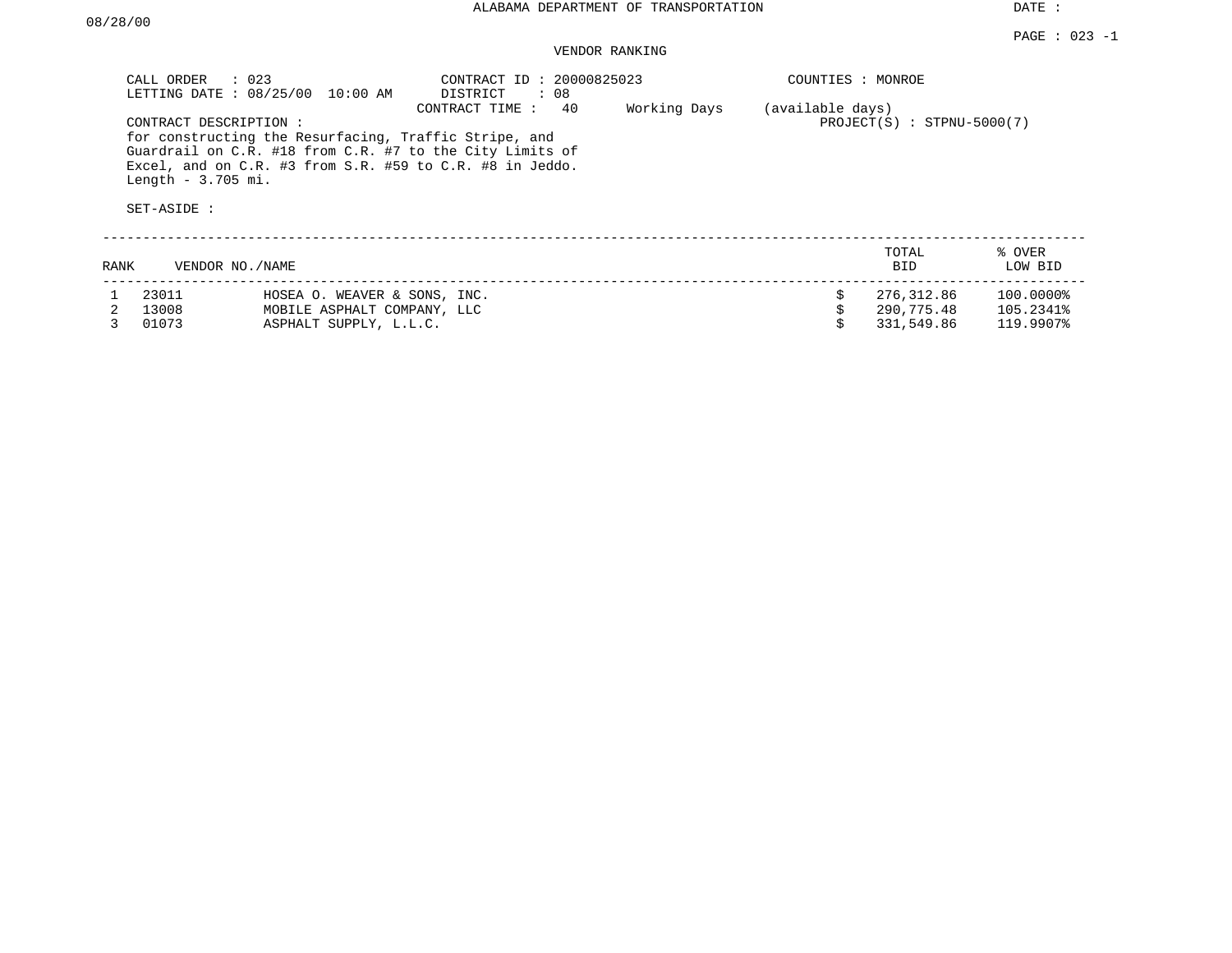| $\cdot$ $\sim$ $\cdot$<br>. п.<br>د ∠ ر<br>دىسدىم |                       | $ -$<br>.ONTRAC |    | . )TINT<br>MONROF |
|---------------------------------------------------|-----------------------|-----------------|----|-------------------|
| ' 0 0<br>١Ջ<br>⊤ידי ∆ו<br>N(1)                    | ΔM<br>$\cdot$ $\cdot$ |                 | 08 |                   |

|                                                      |              |      | $(1)$ 23011                                                                       |          | $(2)$ 13008 |                   | $(3)$ 01073 |          |
|------------------------------------------------------|--------------|------|-----------------------------------------------------------------------------------|----------|-------------|-------------------|-------------|----------|
|                                                      |              |      | HOSEA O. WEAVER & SONS, INC. MOBILE ASPHALT COMPANY, LLC   ASPHALT SUPPLY, L.L.C. |          |             |                   |             |          |
| LINE NO / ITEM CODE / ALT                            |              |      |                                                                                   |          |             |                   |             |          |
| ITEM DESCRIPTION QUANTITY                            |              |      | UNIT PRICE AMOUNT                                                                 |          |             | UNIT PRICE AMOUNT | UNIT PRICE  | AMOUNT   |
| SECTION 0001 TOTAL                                   |              |      |                                                                                   |          |             |                   |             |          |
| 47821.000 SYCP<br>0010 401B100                       |              |      | 0.65000                                                                           | 31083.65 | 0.72000     | 34431.12          | 1.57000     | 75078.97 |
| Bituminous Treatment E (With Polymer                 |              |      |                                                                                   |          |             |                   |             |          |
| Additive)                                            |              |      |                                                                                   |          |             |                   |             |          |
| 0020 405A000                                         | 1565.000 GAL |      | 0.70000                                                                           | 1095.50  | 1,01000     | 1580.65           | 0.65000     | 1017.25  |
| Tack Coat                                            |              |      |                                                                                   |          |             |                   |             |          |
| 0030 429A200                                         | 1179.000 TON |      | 40.85000                                                                          | 48162.15 | 45.43000    | 53561.97          | 43.16000    | 50885.64 |
| Improved Bituminous Concrete Wearing                 |              |      |                                                                                   |          |             |                   |             |          |
| Surface Layer, 1/2" Maximum Aggregate                |              |      |                                                                                   |          |             |                   |             |          |
| Size Mix, ESAL Range A                               |              |      |                                                                                   |          |             |                   |             |          |
| 0040 429A206                                         | 430.000 TON  |      | 43.75000                                                                          | 18812.50 | 44.87000    | 19294.10          | 43.16000    | 18558.80 |
| Improved Bituminous Concrete Wearing                 |              |      |                                                                                   |          |             |                   |             |          |
| Surface Layer, Leveling, 1/2" Maximum                |              |      |                                                                                   |          |             |                   |             |          |
| Aggregate Size Mix, ESAL Range A                     |              |      |                                                                                   |          |             |                   |             |          |
| 0050 429A220                                         | 1451.000 TON |      | 39.38000                                                                          | 57140.38 | 43.45000    | 63045.95          | 42.92000    | 62276.92 |
| Improved Bituminous Concrete Wearing                 |              |      |                                                                                   |          |             |                   |             |          |
| Surface Layer, 1/2" Maximum Aggregate                |              |      |                                                                                   |          |             |                   |             |          |
| Size Mix, ESAL Range B                               |              |      |                                                                                   |          |             |                   |             |          |
| 0060 429A226                                         | 530.000 TON  |      | 41.73000                                                                          | 22116.90 | 42.99000    | 22784.70          | 42.92000    | 22747.60 |
| Improved Bituminous Concrete Wearing                 |              |      |                                                                                   |          |             |                   |             |          |
| Surface Layer, Leveling, 1/2" Maximum                |              |      |                                                                                   |          |             |                   |             |          |
| Aggregate Size Mix, ESAL Range B                     |              |      |                                                                                   |          |             |                   |             |          |
| 0070 429C211                                         | 585.000 TON  |      | 41.15000                                                                          | 24072.75 | 44.46000    | 26009.10          | 40.06000    | 23435.10 |
| Improved Bituminous Concrete Base Layer,             |              |      |                                                                                   |          |             |                   |             |          |
| Widening, 1 1/2" Maximum Aggregate                   |              |      |                                                                                   |          |             |                   |             |          |
| Size Mix, ESAL Range A                               |              |      |                                                                                   |          |             |                   |             |          |
| 0080 429C231                                         | 720.000 TON  |      | 39.50000                                                                          | 28440.00 | 42.83000    | 30837.60          | 41.05000    | 29556.00 |
| Improved Bituminous Concrete Base Layer,             |              |      |                                                                                   |          |             |                   |             |          |
| Widening, 1 1/2" Maximum Aggregate                   |              |      |                                                                                   |          |             |                   |             |          |
| Size Mix, ESAL Range B                               |              |      |                                                                                   |          |             |                   |             |          |
| 0090 600A000                                         |              | LUMP | 15531.00000                                                                       | 15531.00 | 3103.77000  | 3103.77           | 11595.00000 | 11595.00 |
| Mobilization                                         |              |      |                                                                                   |          |             |                   |             |          |
| 0100 630A000                                         | 400.000 LF   |      | 18,95000                                                                          | 7580.00  | 19.64000    | 7856.00           | 23.63000    | 9452.00  |
| Steel Beam Guardrail, Class A, Type 1                |              |      |                                                                                   |          |             |                   |             |          |
| 0110 630C070                                         | 4.000 EACH   |      | 1684.16000                                                                        | 6736.64  | 1820.12000  | 7280.48           | 1750.00000  | 7000.00  |
| Guardrail End Anchor, Type 10 Series                 |              |      |                                                                                   |          |             |                   |             |          |
| 0120 701A004<br>Solid White, Class 1, Type A Traffic | 7.000 MILE   |      | 305.25000                                                                         | 2136.75  | 331.94000   | 2323.58           | 305.26000   | 2136.82  |
| Stripe                                               |              |      |                                                                                   |          |             |                   |             |          |
| 0130 701A008                                         | $3.000$ MILE |      | 199.99000                                                                         | 599.97   | 276.62000   | 829.86            | 265.97000   | 797.91   |
| Broken Yellow, Class 1, Type A Traffic               |              |      |                                                                                   |          |             |                   |             |          |
| Stripe                                               |              |      |                                                                                   |          |             |                   |             |          |
|                                                      |              |      |                                                                                   |          |             |                   |             |          |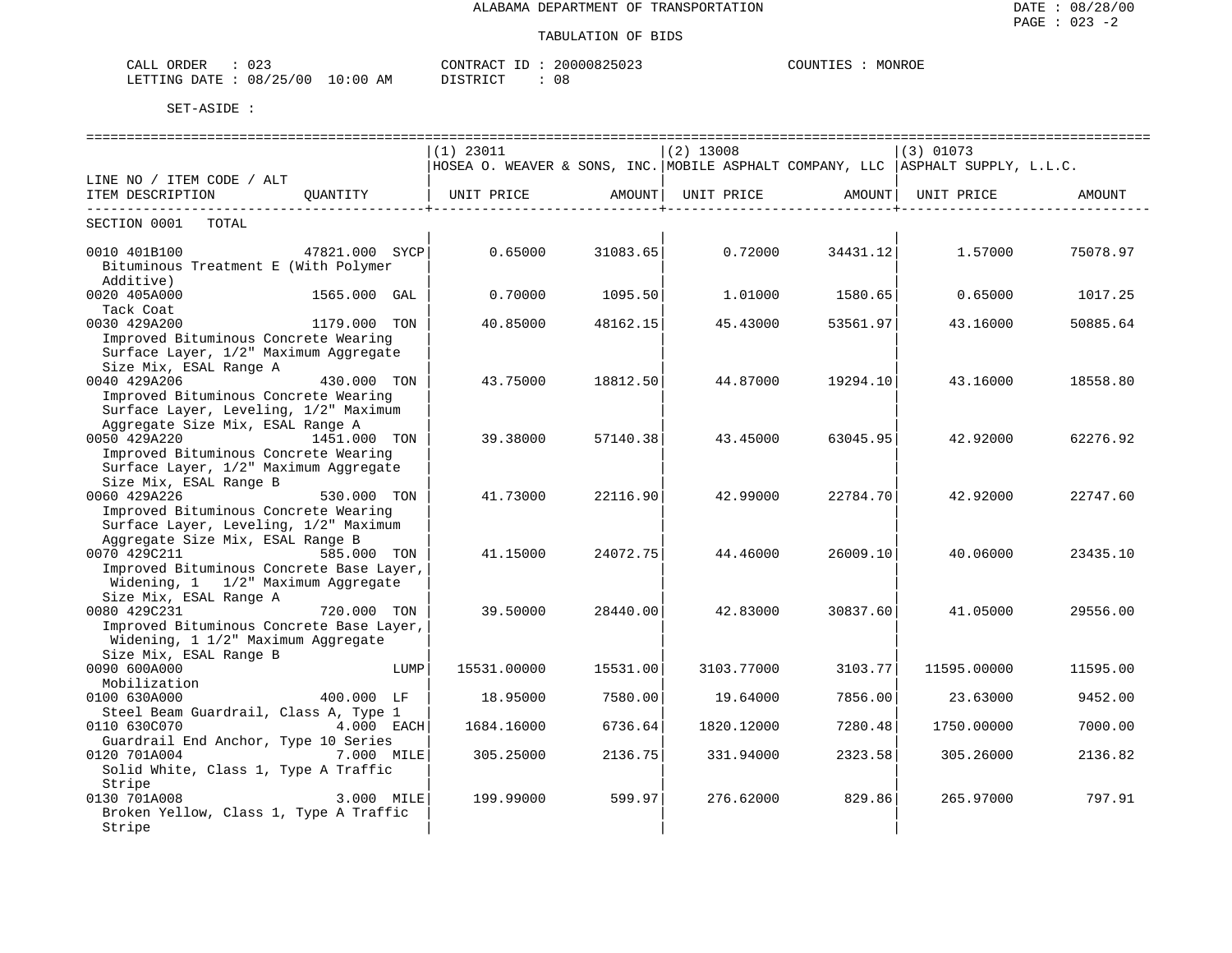| $\cap$ $\cap$ $\cap$<br>CALL<br>ORDER<br>- U 4 - |             | CONTRACT<br>$\pi$ $\sim$<br>$-1$<br>⊥ | 20000825023 | COUNTIES<br>MONROE |
|--------------------------------------------------|-------------|---------------------------------------|-------------|--------------------|
| 08/25<br>(00)<br>LETTING DATE                    | 10:00<br>AΜ | TAT                                   | n o<br>U O  |                    |

|                                                 |              |      | $(1)$ 23011                                                                       |             | $(2)$ 13008 |                   | $(3)$ 01073 |    |            |
|-------------------------------------------------|--------------|------|-----------------------------------------------------------------------------------|-------------|-------------|-------------------|-------------|----|------------|
|                                                 |              |      | HOSEA O. WEAVER & SONS, INC. MOBILE ASPHALT COMPANY, LLC   ASPHALT SUPPLY, L.L.C. |             |             |                   |             |    |            |
| LINE NO / ITEM CODE / ALT                       |              |      |                                                                                   |             |             |                   |             |    |            |
| ITEM DESCRIPTION                                | OUANTITY     |      | UNIT PRICE                                                                        | AMOUNT      |             | UNIT PRICE AMOUNT | UNIT PRICE  |    | AMOUNT     |
| 0140 701A012                                    | $4.000$ MILE |      | 305.26000                                                                         | 1221.04     |             | 320.87000 1283.48 | 305.26000   |    | 1221.04    |
| Solid Yellow, Class 1, Type A Traffic<br>Stripe |              |      |                                                                                   |             |             |                   |             |    |            |
| 0150 701C000                                    | 9.000        | MILE | 221.05000                                                                         | 1989.45     | 210.23000   | 1892.07           | 202.13000   |    | 1819.17    |
| Broken Temporary Traffic Stripe                 |              |      |                                                                                   |             |             |                   |             |    |            |
| 0160 701C001                                    | 12.000       | MILE | 326.31000                                                                         | 3915.72     | 276.61000   | 3319.32           | 265.97000   |    | 3191.64    |
| Solid Temporary Traffic Stripe                  |              |      |                                                                                   |             |             |                   |             |    |            |
| 0170 703A002<br>44.000                          |              | SOFT | 2.95000                                                                           | 129.80      | 16.60000    | 730.40            | 15,00000    |    | 660.00     |
| Traffic Control Markings, Class 2, Type         |              |      |                                                                                   |             |             |                   |             |    |            |
|                                                 |              |      |                                                                                   |             |             |                   |             |    |            |
| 48.000 SOFT<br>0180 703B002                     |              |      | 4.42000                                                                           | 212.16      | 16.60000    | 796.80            | 15,00000    |    | 720.00     |
| Traffic Control Legends, Class 2, Type A        |              |      |                                                                                   |             |             |                   |             |    |            |
| 0190 740B000                                    | 300.000 SOFT |      | 12.86000                                                                          | 3858.00     | 20.69000    | 6207.00           | 10.25000    |    | 3075.00    |
| Construction Signs                              |              |      |                                                                                   |             |             |                   |             |    |            |
| 0200 740E000                                    | 25.000       | EACH | 19.14000                                                                          | 478.50      | 40.73000    | 1018.25           | 25,00000    |    | 625.00     |
| Cones (36 Inches High)                          |              |      |                                                                                   |             |             |                   |             |    |            |
| 0210 7400000                                    | 2.000        | EACH | 500.00000                                                                         | 1000.00     | 1294.64000  | 2589.28           | 1500.00000  |    | 3000.00    |
| Pilot Car                                       |              |      |                                                                                   |             |             |                   |             |    |            |
| 0220 998A000                                    |              | LUMP | 0.00000                                                                           | 0.00        | 0.00000     | 0.00              | 2700.00000  |    | 2700.00    |
| Construction Fuel (Maximum Bid Limited          |              |      |                                                                                   |             |             |                   |             |    |            |
| To $$12,500.00)$                                |              |      |                                                                                   |             |             |                   |             |    |            |
| SECTION TOTALS                                  |              |      |                                                                                   | 276,312.86  |             | 290,775.48        |             |    | 331,549.86 |
| CONTRACT TOTALS                                 |              |      | $\mathsf{S}$                                                                      | 276, 312.86 | $\mathsf S$ | 290,775.48        |             | Ŝ. | 331,549.86 |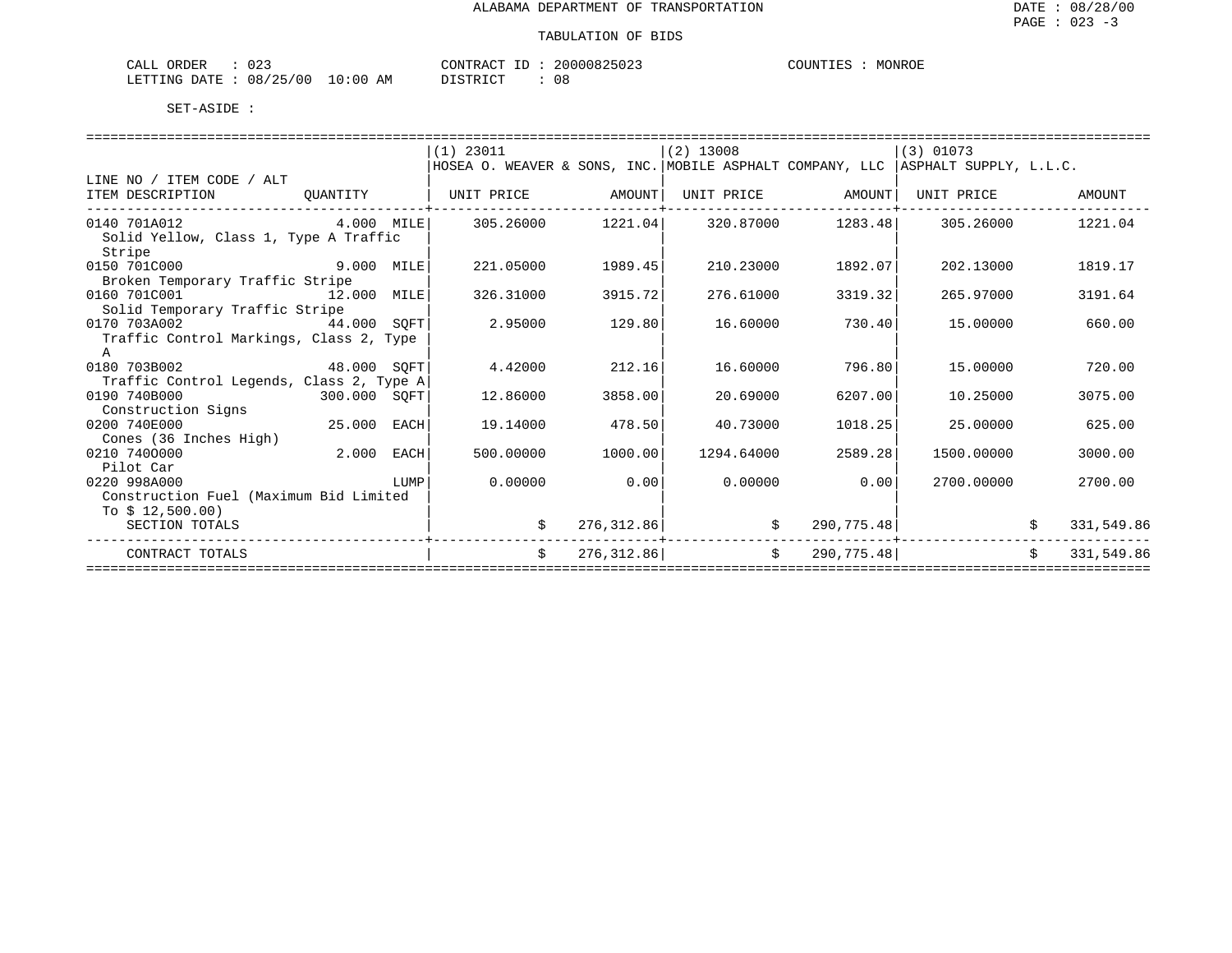## VENDOR RANKING

|      | CALL ORDER                           | $\therefore$ 024<br>LETTING DATE: 08/25/00<br>10:00 AM                                                                                               | CONTRACT ID: 20000825024<br>DISTRICT<br>$\colon$ 03 |              |                  | COUNTIES : ST. CLAIR          |                   |
|------|--------------------------------------|------------------------------------------------------------------------------------------------------------------------------------------------------|-----------------------------------------------------|--------------|------------------|-------------------------------|-------------------|
|      | CONTRACT DESCRIPTION:<br>SET-ASIDE : | for constructing the Resurfacing and Traffic Stripe on C.R.<br>#31 from S.R. #23 to S.R. #7 (U.S. #11), southwest of<br>Ashville. Length - 2.839 mi. | 45<br>CONTRACT TIME:<br>RURAL                       | Working Days | (available days) | $PROJECT(S)$ : STPNU-5800(12) |                   |
| RANK |                                      | VENDOR NO./NAME                                                                                                                                      |                                                     |              |                  | TOTAL<br><b>BID</b>           | % OVER<br>LOW BID |
|      | 13022                                | MCCARTNEY CONSTRUCTION CO., INC.                                                                                                                     |                                                     |              |                  | 245,390.20                    | 100.0000%         |
|      | 07002                                | GOOD HOPE CONTRACTING CO., INC.                                                                                                                      |                                                     |              |                  | 256,904.03                    | 104.6920%         |
|      | 04013                                | DUNN CONSTRUCTION COMPANY, INC.                                                                                                                      |                                                     |              |                  | 264,197.75                    | 107.6643%         |

4 01018 APAC-ALABAMA, INC. \$ 277,485.48 113.0792%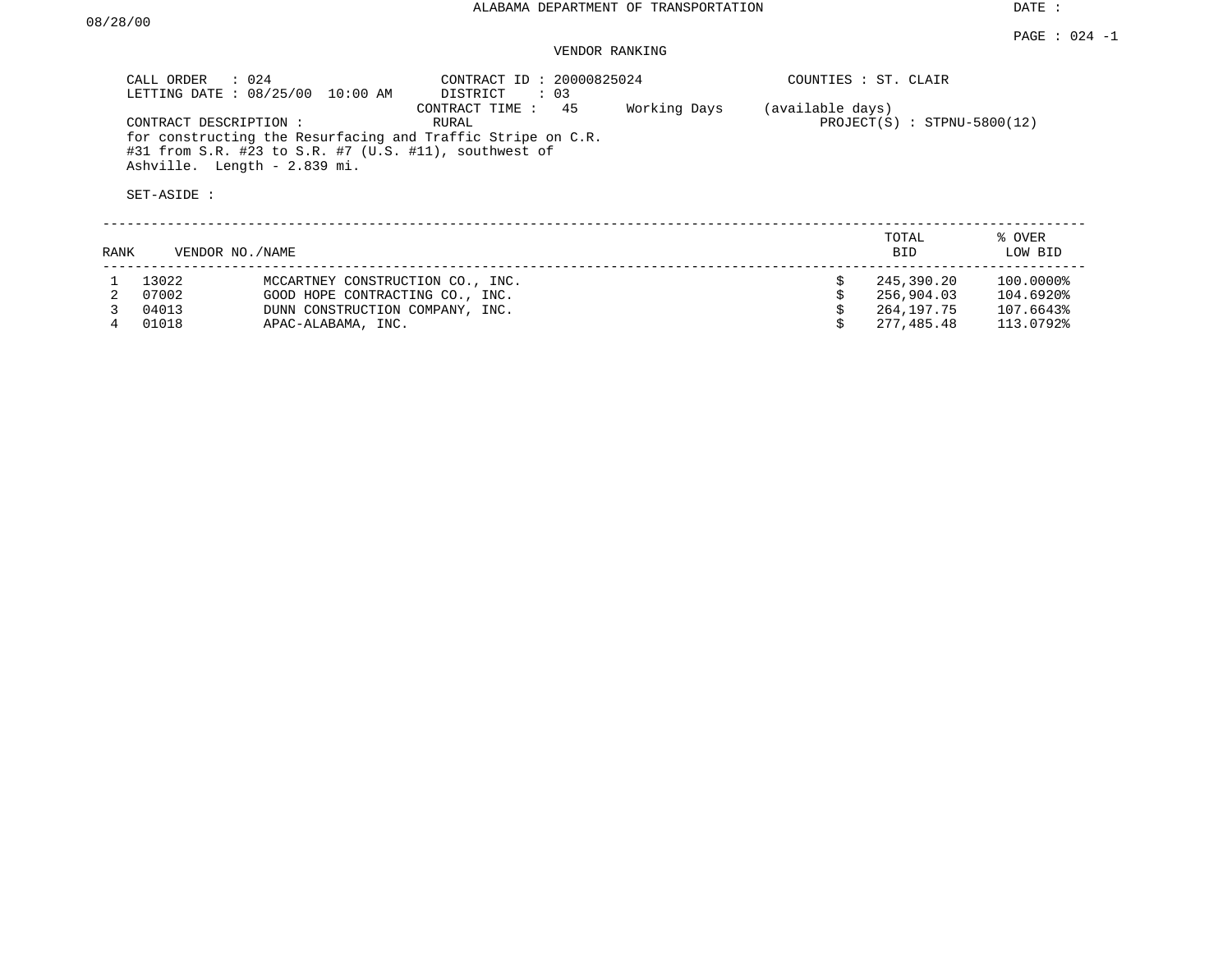| CALL ORDER                       | 024 |          | CONTRACT ID: 20000825024 | COUNTIES : ST. CLAIR |  |  |
|----------------------------------|-----|----------|--------------------------|----------------------|--|--|
| LETTING DATE : 08/25/00 10:00 AM |     | DISTRICT |                          |                      |  |  |

|                                                                                                                                                  |                 |                       | =========================== | ------------------------------- |           |                                                                                       |           |  |
|--------------------------------------------------------------------------------------------------------------------------------------------------|-----------------|-----------------------|-----------------------------|---------------------------------|-----------|---------------------------------------------------------------------------------------|-----------|--|
|                                                                                                                                                  |                 | $(1)$ 13022           |                             | $(2)$ 07002                     |           | (3) 04013                                                                             |           |  |
|                                                                                                                                                  |                 |                       |                             |                                 |           | MCCARTNEY CONSTRUCTION CO.,  GOOD HOPE CONTRACTING CO., I DUNN CONSTRUCTION CO., INC. |           |  |
| LINE NO / ITEM CODE / ALT                                                                                                                        |                 |                       |                             |                                 |           |                                                                                       |           |  |
| ITEM DESCRIPTION                                                                                                                                 |                 | OUANTITY   UNIT PRICE | AMOUNT  UNIT PRICE          |                                 | AMOUNT    | UNIT PRICE                                                                            | AMOUNT    |  |
| SECTION 0001 TOTAL                                                                                                                               |                 |                       |                             |                                 |           |                                                                                       |           |  |
| 0010 206D001<br>Removing Guardrail                                                                                                               | 200.000 LF      | 3.00000               | 600.00                      | 1.00000                         | 200.00    | 1.15000                                                                               | 230.00    |  |
| 0020 305A000<br>Borrow, Section 210, For Miscellaneous<br>Use                                                                                    | $3000.000$ CYCP | 7.00000               | 21000.00                    | 5.98000                         | 17940.00  | 8.10000                                                                               | 24300.00  |  |
| 0030 405A000<br>Tack Coat                                                                                                                        | 2000.000 GAL    | 1.50000               | 3000.00                     | 1.00000                         | 2000.00   | 1.05000                                                                               | 2100.00   |  |
| 0040 429A201<br>Improved Bituminous Concrete Wearing<br>Surface Layer, 3/4" Maximum Aggregate                                                    | 2600.000 TON    | 31,00000              | 80600.00                    | 32.69000                        | 84994.00  | 34.25000                                                                              | 89050.00  |  |
| Size Mix, ESAL Range A<br>0050 429B209<br>Improved Bituminous Concrete Binder<br>Layer, Leveling, 1" Maximum Aggregate<br>Size Mix, ESAL Range A | 3900.000 TON    | 26.50000              | 103350.00                   | 30.50000                        | 118950.00 | 29.30000                                                                              | 114270.00 |  |
| 0060 600A000<br>Mobilization                                                                                                                     | LUMP            | 9525.00000            | 9525.00                     | 5934.31000                      | 5934.31   | 3200.00000                                                                            | 3200.00   |  |
| 0070 630C050                                                                                                                                     | $4.000$ EACH    | 2100.00000            | 8400.00                     | 1900.00000                      | 7600.00   | 2245.00000                                                                            | 8980.00   |  |
| Guardrail End Anchor, Type 20 Series<br>0080 701A031<br>Solid White, Class 2, Type A Traffic<br>Stripe (0.06" Thick)                             | 6.000 MILE      | 950.00000             | 5700.00                     | 920.00000                       | 5520.00   | 1040.00000                                                                            | 6240.00   |  |
| 0090 701A035<br>Solid Yellow, Class 2, Type A Traffic<br>Stripe (0.09" Thick)                                                                    | 5.000 MILE      | 1150.00000            | 5750.00                     | 1040.00000                      | 5200.00   | 1260.00000                                                                            | 6300.00   |  |
| 0100 701A045<br>Broken Yellow, Class 2, Type A Traffic<br>Stripe (0.09" Thick)                                                                   | 1.000 MILE      | 750.00000             | 750.00                      | 600,00000                       | 600.00    | 820,00000                                                                             | 820.00    |  |
| 0110 701C000<br>Broken Temporary Traffic Stripe                                                                                                  | 2.000 MILE      | 300.00000             | 600.00                      | 340.00000                       | 680.00    | 325.00000                                                                             | 650.00    |  |
| 0120 701C001<br>Solid Temporary Traffic Stripe                                                                                                   | 10.000 MILE     | 330.00000             | 3300.00                     | 380,00000                       | 3800.00   | 360.00000                                                                             | 3600.00   |  |
| 0130 703A002<br>Traffic Control Markings, Class 2, Type<br>$\mathbb{A}$                                                                          | 40.000 SOFT     | 1.60000               | 64.00                       | 2.00000                         | 80.00     | 1.75000                                                                               | 70.00     |  |
| 0140 703B002                                                                                                                                     | 257.000 SOFT    | 1.60000               | 411.201                     | 3.00000                         | 771.00    | 1.75000                                                                               | 449.75    |  |
| Traffic Control Legends, Class 2, Type A<br>0150 740B000<br>Construction Signs                                                                   | 132.000 SQFT    | 7.50000               | 990.00                      | 8.21000                         | 1083.72   | 9.00000                                                                               | 1188.00   |  |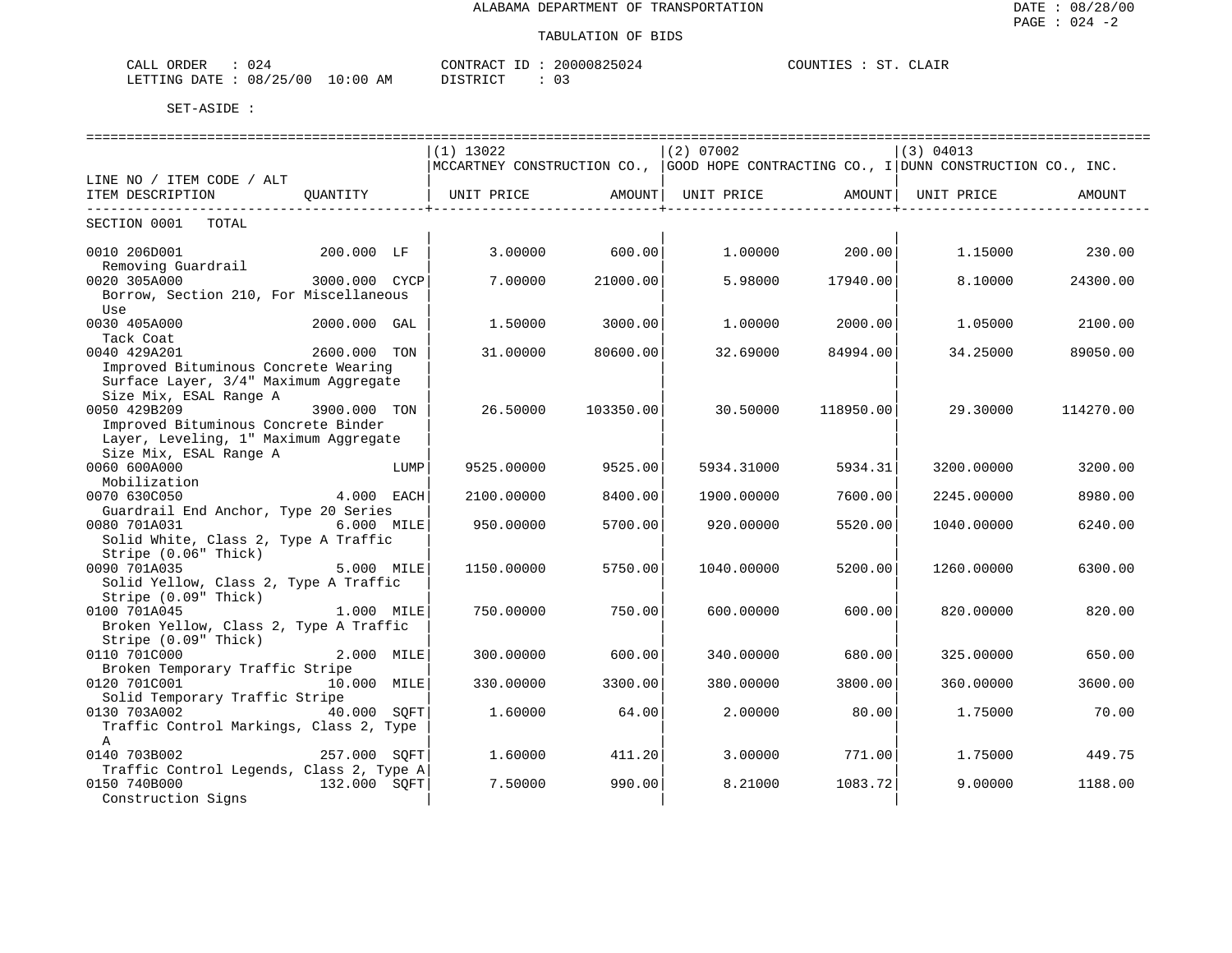| 024<br>ORDER<br>CALL     |            | CONTRACT<br>ID | 20000825024 | CLAIR<br>COUNTIES<br>$\Gamma$ |
|--------------------------|------------|----------------|-------------|-------------------------------|
| 08/25/00<br>LETTING DATE | $10:00$ AM | DISTRICT       |             |                               |

|                                                                              |          |      | $(1)$ 13022<br>MCCARTNEY CONSTRUCTION CO., |             | $(2)$ 07002 |                  | (3) 04013<br>GOOD HOPE CONTRACTING CO., I DUNN CONSTRUCTION CO., INC. |                   |
|------------------------------------------------------------------------------|----------|------|--------------------------------------------|-------------|-------------|------------------|-----------------------------------------------------------------------|-------------------|
| LINE NO / ITEM CODE / ALT<br>ITEM DESCRIPTION                                | OUANTITY |      | UNIT PRICE                                 | AMOUNT      | UNIT PRICE  | AMOUNT           | UNIT PRICE                                                            | AMOUNT            |
| 0160 740E000<br>Cones (36 Inches High)                                       | 50.000   | EACH | 1,00000                                    | 50.00       | 1.00000     | 50.00            | 13.00000                                                              | 650.00            |
| 0170 7400000<br>Pilot Car                                                    | 1,000    | EACH | 1300.00000                                 | 1300.00     | 1500.00000  | 1500.00          | 2000.00000                                                            | 2000.00           |
| 0180 998A000                                                                 |          | LUMP | 0.00000                                    | 0.00        | 1,00000     | 1.00             | 100.00000                                                             | 100.00            |
| Construction Fuel (Maximum Bid Limited<br>To $$13,000.00)$<br>SECTION TOTALS |          |      |                                            | 245,390.20  |             | 256,904.03<br>Ŝ. |                                                                       | 264, 197. 75<br>Ŝ |
| CONTRACT TOTALS                                                              |          |      | Ŝ.                                         | 245, 390.20 |             | \$<br>256,904.03 |                                                                       | 264,197.75<br>Ŝ.  |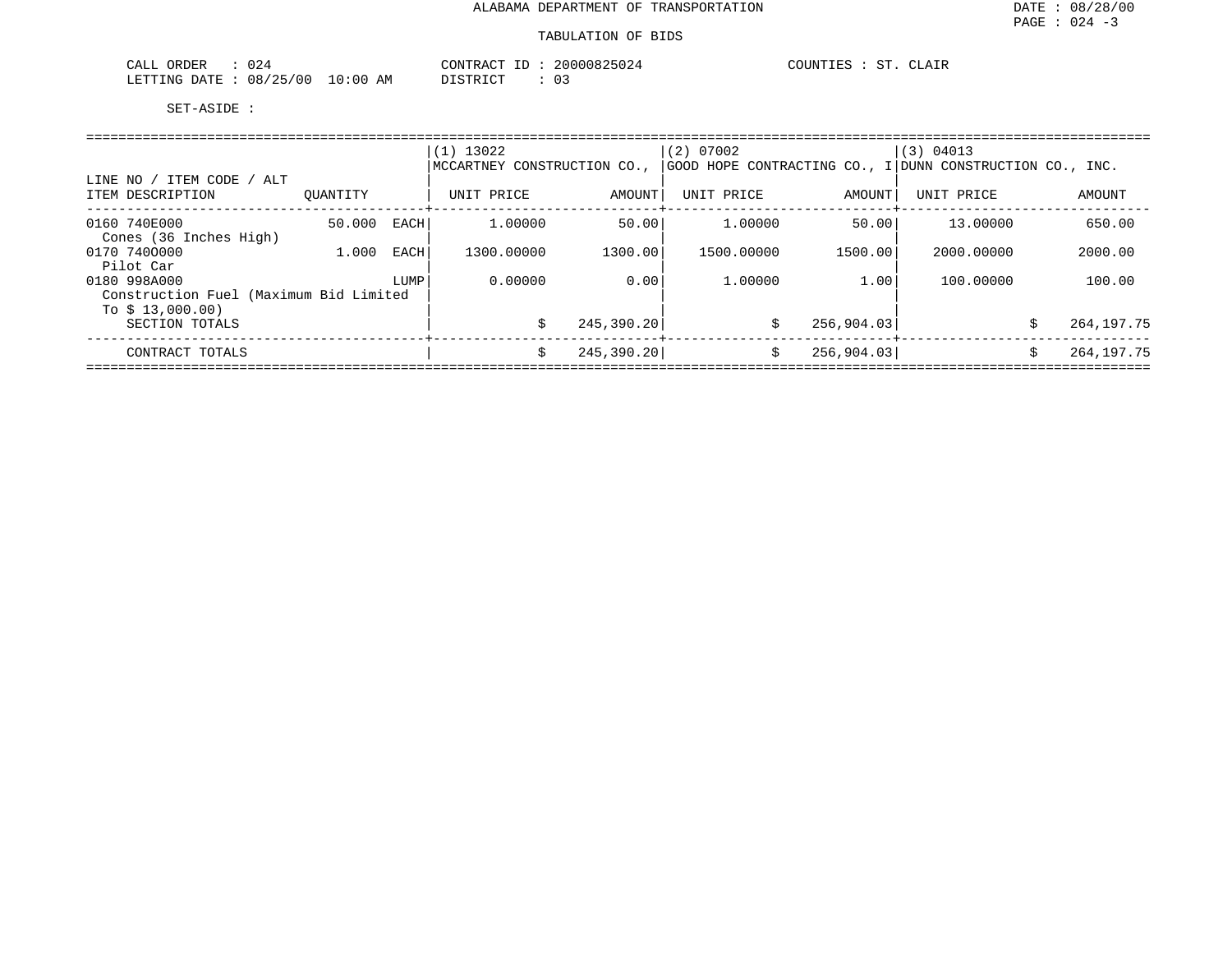# TABULATION OF BIDS

| CALL | ORDER        | 024      |            | CONTRACT ID | 20000825024 | COUNTIES | CLAIR |  |
|------|--------------|----------|------------|-------------|-------------|----------|-------|--|
|      | LETTING DATE | 08/25/00 | $10:00$ AM | DISTRICT    | 03          |          |       |  |

|                                                                                           |               |      | $(4)$ 01018<br> APAC-ALABAMA, INC. |           |                                                                                      |  |        |
|-------------------------------------------------------------------------------------------|---------------|------|------------------------------------|-----------|--------------------------------------------------------------------------------------|--|--------|
| LINE NO / ITEM CODE / ALT                                                                 |               |      |                                    |           |                                                                                      |  |        |
| ITEM DESCRIPTION                                                                          | QUANTITY      |      |                                    |           | UNIT PRICE                AMOUNT    UNIT PRICE                  AMOUNT    UNIT PRICE |  | AMOUNT |
| SECTION 0001<br>TOTAL                                                                     |               |      |                                    |           |                                                                                      |  |        |
| 0010 206D001<br>Removing Guardrail                                                        | 200.000 LF    |      | 1.03000                            | 206.00    |                                                                                      |  |        |
| 0020 305A000                                                                              | 3000.000 CYCP |      | 8.18000                            | 24540.00  |                                                                                      |  |        |
| Borrow, Section 210, For Miscellaneous<br>Use                                             |               |      |                                    |           |                                                                                      |  |        |
| 0030 405A000<br>Tack Coat                                                                 | 2000.000 GAL  |      | 0.92000                            | 1840.00   |                                                                                      |  |        |
| 0040 429A201                                                                              | 2600.000 TON  |      | 36.39000                           | 94614.00  |                                                                                      |  |        |
| Improved Bituminous Concrete Wearing                                                      |               |      |                                    |           |                                                                                      |  |        |
| Surface Layer, 3/4" Maximum Aggregate<br>Size Mix, ESAL Range A                           |               |      |                                    |           |                                                                                      |  |        |
| 0050 429B209                                                                              | 3900.000 TON  |      | 32.53000                           | 126867.00 |                                                                                      |  |        |
| Improved Bituminous Concrete Binder                                                       |               |      |                                    |           |                                                                                      |  |        |
| Layer, Leveling, 1" Maximum Aggregate<br>Size Mix, ESAL Range A                           |               |      |                                    |           |                                                                                      |  |        |
| 0060 600A000<br>Mobilization                                                              |               | LUMP | 1.03000                            | 1.03      |                                                                                      |  |        |
| 0070 630C050                                                                              | 4.000 EACH    |      | 1957.00000                         | 7828.00   |                                                                                      |  |        |
| Guardrail End Anchor, Type 20 Series                                                      |               |      |                                    |           |                                                                                      |  |        |
| 0080 701A031                                                                              | 6.000 MILE    |      | 978.50000                          | 5871.00   |                                                                                      |  |        |
| Solid White, Class 2, Type A Traffic                                                      |               |      |                                    |           |                                                                                      |  |        |
| Stripe (0.06" Thick)<br>0090 701A035                                                      | 5.000 MILE    |      | 1184.50000                         |           |                                                                                      |  |        |
| Solid Yellow, Class 2, Type A Traffic<br>Stripe (0.09" Thick)                             |               |      |                                    | 5922.50   |                                                                                      |  |        |
| 0100 701A045                                                                              | 1.000 MILE    |      | 772.50000                          | 772.50    |                                                                                      |  |        |
| Broken Yellow, Class 2, Type A Traffic<br>Stripe (0.09" Thick)                            |               |      |                                    |           |                                                                                      |  |        |
| 0110 701C000<br>Broken Temporary Traffic Stripe                                           | 2.000 MILE    |      | 309,00000                          | 618.00    |                                                                                      |  |        |
| 0120 701C001                                                                              | 10.000 MILE   |      | 339.90000                          | 3399.00   |                                                                                      |  |        |
| Solid Temporary Traffic Stripe<br>0130 703A002<br>Traffic Control Markings, Class 2, Type | 40.000 SOFT   |      | 1.65000                            | 66.00     |                                                                                      |  |        |
| Α<br>0140 703B002                                                                         | 257.000 SOFT  |      | 1.65000                            | 424.05    |                                                                                      |  |        |
| Traffic Control Legends, Class 2, Type A                                                  |               |      |                                    |           |                                                                                      |  |        |
| 0150 740B000<br>Construction Signs                                                        | 132.000 SQFT  |      | 8.45000                            | 1115.40   |                                                                                      |  |        |
|                                                                                           |               |      |                                    |           |                                                                                      |  |        |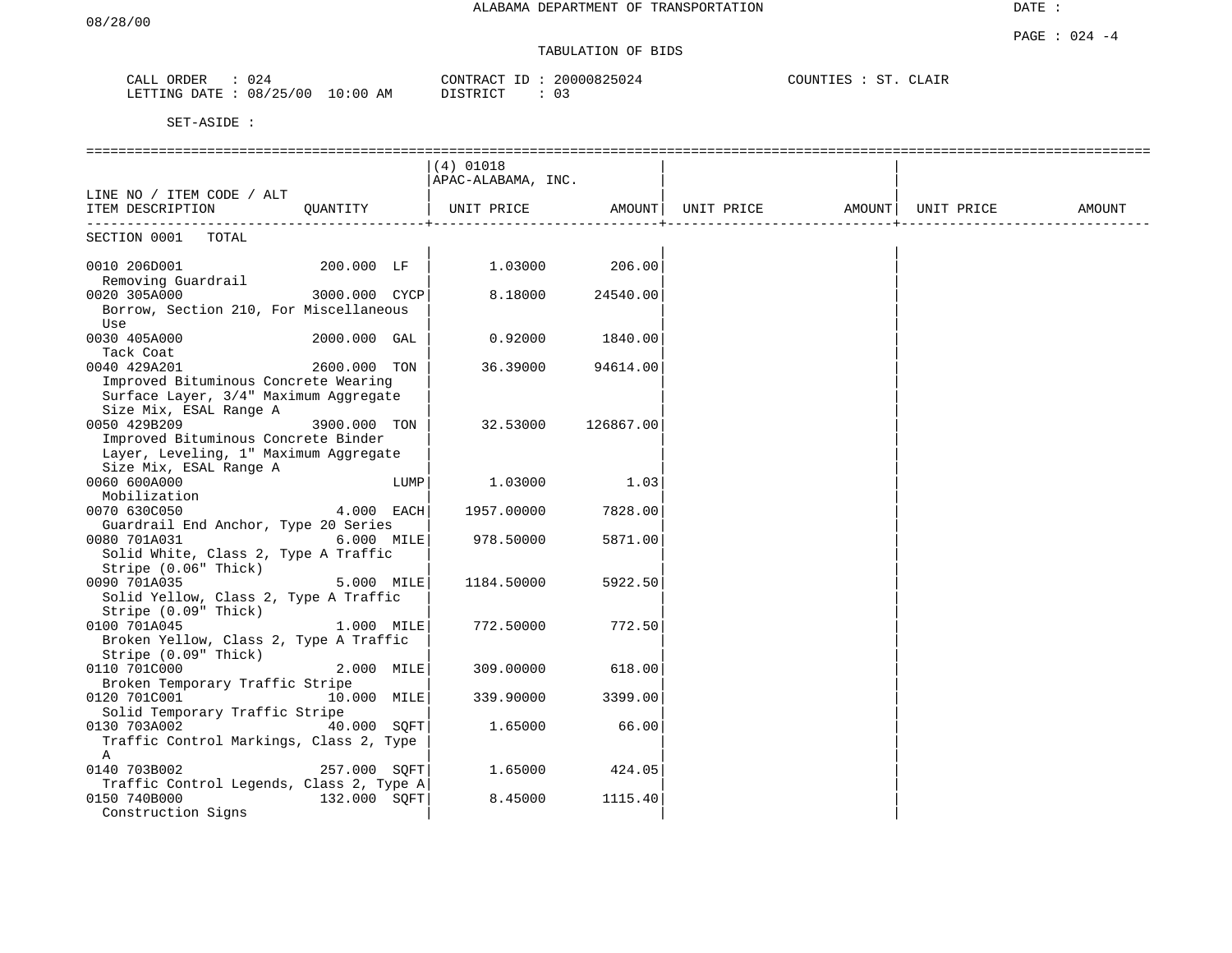#### TABULATION OF BIDS

| 024<br>ORDER<br>CALL                                                                                                                        |             | CONTRACT                | 20000825024           | $\sim$<br>۰Δ.<br>. |
|---------------------------------------------------------------------------------------------------------------------------------------------|-------------|-------------------------|-----------------------|--------------------|
| 08/25/00<br>LETTING DATE<br>the contract of the contract of the contract of the contract of the contract of the contract of the contract of | 10:00<br>AΜ | יחומים החימיות<br>' ⊢ I | $\sim$<br><u> U J</u> |                    |

| LINE NO / ITEM CODE / ALT                                  |          |      | $(4)$ 01018<br>APAC-ALABAMA, INC. |             |            |        |            |        |
|------------------------------------------------------------|----------|------|-----------------------------------|-------------|------------|--------|------------|--------|
| ITEM DESCRIPTION                                           | OUANTITY |      | UNIT PRICE                        | AMOUNT      | UNIT PRICE | AMOUNT | UNIT PRICE | AMOUNT |
| 0160 740E000<br>Cones (36 Inches High)                     | 50.000   | EACH | 13.00000                          | 650.00      |            |        |            |        |
| 0170 7400000                                               | 1,000    | EACH | 2750.00000                        | 2750.00     |            |        |            |        |
| Pilot Car<br>0180 998A000                                  |          | LUMP | 1,00000                           | 1.00        |            |        |            |        |
| Construction Fuel (Maximum Bid Limited<br>To $$13,000.00)$ |          |      |                                   |             |            |        |            |        |
| SECTION TOTALS                                             |          |      | \$                                | 277, 485.48 |            |        |            |        |
| CONTRACT TOTALS                                            |          |      | \$                                | 277, 485.48 |            |        |            |        |
|                                                            |          |      |                                   |             |            |        |            |        |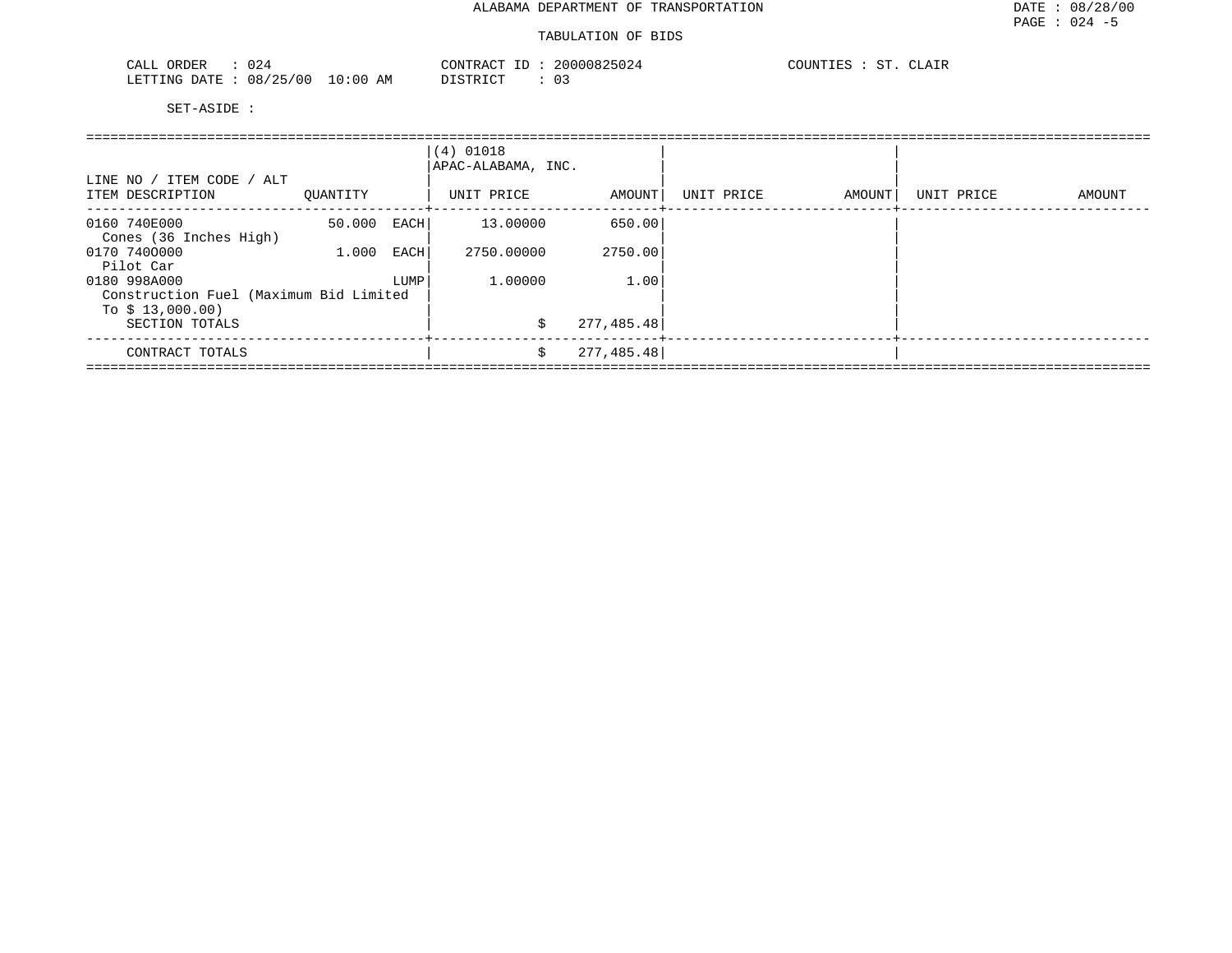## VENDOR RANKING

|      | $\therefore$ 025<br>CALL ORDER<br>CONTRACT DESCRIPTION:<br>Length $-0.614$ mi.<br>SET-ASIDE : | LETTING DATE : 08/25/00 10:00 AM                                                                 | CONTRACT ID: 20000825025<br>DISTRICT<br>: 08<br>120<br>CONTRACT TIME:<br>for constructing the Bridge Replacement and Approaches<br>(Grade, Drain, Pave, Traffic Stripe, and Bridge Culvert) on<br>S.R. #28 over Powca Bayou Creek, southeast of Livingston. | Working Days | (available days) | COUNTIES : SUMTER<br>$PROJECT(S) : BR-6005(106)$                     |                                                               |
|------|-----------------------------------------------------------------------------------------------|--------------------------------------------------------------------------------------------------|-------------------------------------------------------------------------------------------------------------------------------------------------------------------------------------------------------------------------------------------------------------|--------------|------------------|----------------------------------------------------------------------|---------------------------------------------------------------|
| RANK | VENDOR NO./NAME                                                                               |                                                                                                  |                                                                                                                                                                                                                                                             |              |                  | TOTAL<br><b>BID</b>                                                  | % OVER<br>LOW BID                                             |
|      | 18024<br>20011<br>10026<br>04009<br>12019                                                     | RACON, INC.<br>JRD CONTRACTING, INC.<br>W. W. DYAR & SONS, INC.<br>LEVERETT CONSTRUCTION COMPANY | TRI COUNTY CONCRETE CONSTRUCTION, INC.                                                                                                                                                                                                                      |              |                  | 904,649.02<br>933,423.65<br>969,275.48<br>999,944.75<br>1,091,910.00 | 100.0000%<br>103.1807%<br>107.1438%<br>110.5340%<br>120.6998% |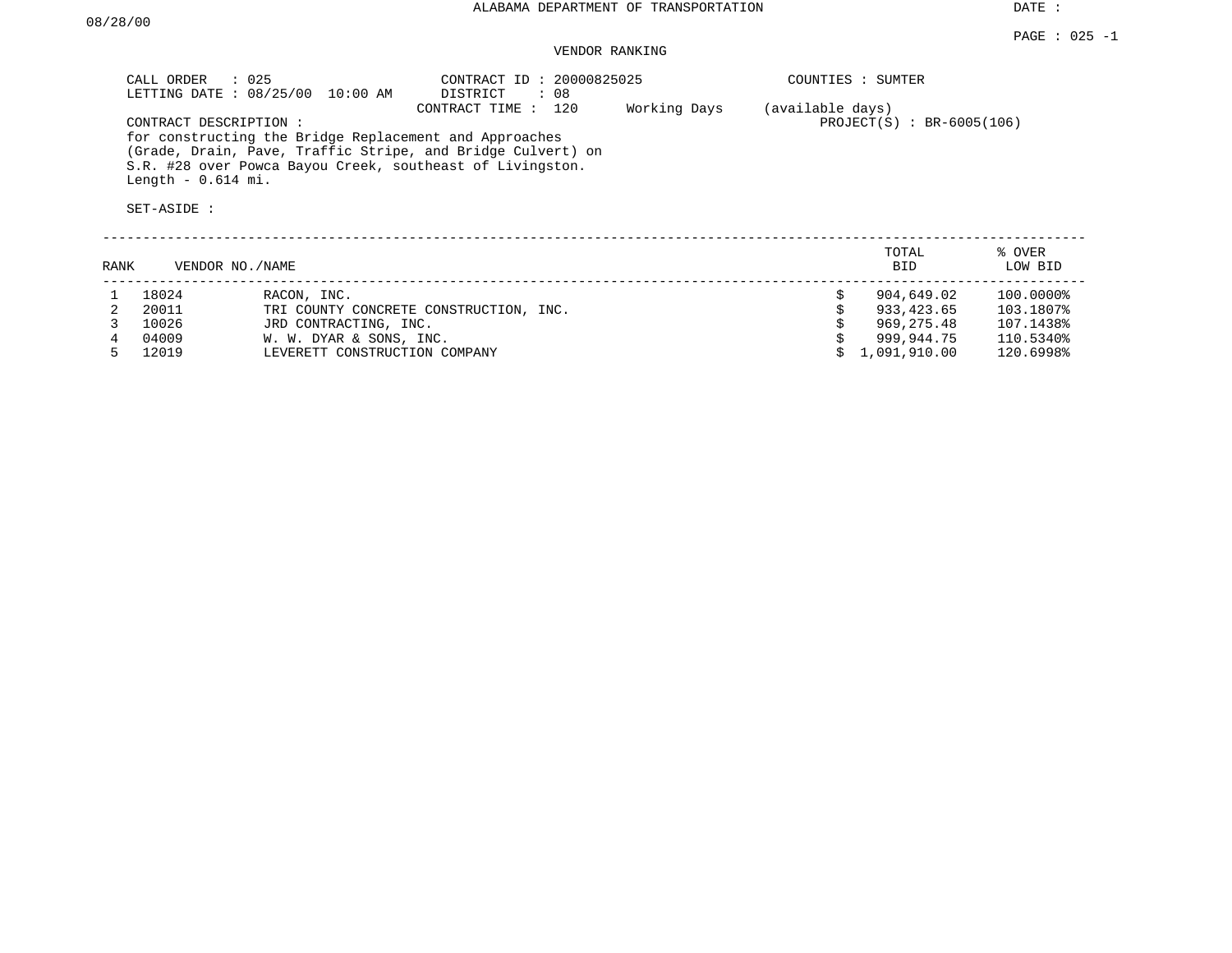| $\sim$ $\sim$ $\sim$<br>CALL ORDER<br>J25. | CONTRACT<br>ID | 20000825025<br>COUNTIES | <b>SUMTER</b> |
|--------------------------------------------|----------------|-------------------------|---------------|
| LETTING DATE: 08/25/00 10:00 AM            | 08<br>DISTRICT |                         |               |

|                                                                                                                                                   | =======================<br>$(1)$ 18024      |          | $(2)$ 20011                                        |           | $(3)$ 10026 |          |
|---------------------------------------------------------------------------------------------------------------------------------------------------|---------------------------------------------|----------|----------------------------------------------------|-----------|-------------|----------|
|                                                                                                                                                   | RACON, INC.                                 |          | TRI COUNTY CONCRETE CONSTRUC JRD CONTRACTING, INC. |           |             |          |
| LINE NO / ITEM CODE / ALT<br>ITEM DESCRIPTION<br>OUANTITY                                                                                         | UNIT PRICE<br>----------------------------- | AMOUNT   | UNIT PRICE<br>_____________________                | AMOUNT    | UNIT PRICE  | AMOUNT   |
| SECTION 0001<br>TOTAL                                                                                                                             |                                             |          |                                                    |           |             |          |
| 0010 201A000<br>LUMP<br>Clearing & Grubbing (Approximately 3<br>Acres)                                                                            | 20000.00000                                 | 20000.00 | 88600.00000                                        | 88600.00  | 11500.00000 | 11500.00 |
| 0020 206A000<br>LUMP<br>Removal Of Old Bridge Station 301+10                                                                                      | 25000.00000                                 | 25000.00 | 16000.00000                                        | 16000.00  | 25000.00000 | 25000.00 |
| 0030 206C001<br>166.000 SOYD                                                                                                                      | 10.00000                                    | 1660.00  | 5.00000                                            | 830.00    | 15.00000    | 2490.00  |
| Removing Concrete Pavement<br>0040 206E008<br>4.000 EACH                                                                                          | 107.19000                                   | 428.76   | 50.00000                                           | 200.00    | 87.50000    | 350.00   |
| Removing Guardrail End Anchor (All Type)<br>0050 210A000<br>10731.000 CYIP<br>Unclassified Excavation                                             | 3.00000                                     | 32193.00 | 6.00000                                            | 64386.00  | 3.50000     | 37558.50 |
| 0060 210D021<br>15663.000 CYIP<br>Borrow Excavation (Loose Truckbed<br>Measurement) (A4 or Better)                                                | 5.00000                                     | 78315.00 | 7.00000                                            | 109641.00 | 5.50000     | 86146.50 |
| 0070 214A000<br>531.000 CUYD<br>Structure Excavation                                                                                              | 6.67000                                     | 3541.77  | 5.00000                                            | 2655.00   | 7.00000     | 3717.00  |
| 0080 214B000<br>796.000 CUYD                                                                                                                      | 5.00000                                     | 3980.00  | 18.00000                                           | 14328.00  | 7.00000     | 5572.00  |
| Foundation Backfill, Local<br>526.000 CUYD<br>0090 214B001<br>Foundation Backfill, Commercial                                                     | 31.36000                                    | 16495.36 | 18.00000                                           | 9468.00   | 30.00000    | 15780.00 |
| 0100 231B001<br>87.000 TON<br>Roadbed Stabilizing Material, ALDOT #467                                                                            | 101.30000                                   | 8813.10  | 17.50000                                           | 1522.50   | 59.00000    | 5133.00  |
| 0110 401A000<br>2500.000 SYCP<br>Bituminous Treatment A                                                                                           | 0.54000                                     | 1350.00  | 0.50000                                            | 1250.00   | 0.50000     | 1250.00  |
| 768.000 GAL<br>0120 405A000<br>Tack Coat                                                                                                          | 1,61000                                     | 1236.48  | 1.50000                                            | 1152.00   | 1.50000     | 1152.00  |
| 0130 408A052<br>6212.000 SY                                                                                                                       | 2.41000                                     | 14970.92 | 2.25000                                            | 13977.00  | 2.25000     | 13977.00 |
| Planing Existing Pavement<br>(Approximately 1.10" Thru 2.0" Thick)                                                                                |                                             |          |                                                    |           |             |          |
| 0140 424A241<br>866.000 TON<br>Superpave Bituminous Concrete Wearing<br>Surface Layer, 3/4" Maximum Aggregate<br>Size Mix, ESAL Range C           | 51.99000                                    | 45023.34 | 48.50000                                           | 42001.00  | 48.50000    | 42001.00 |
| 0150 424A247<br>500.000 TON<br>Superpave Bituminous Concrete Wearing<br>Surface Layer, Leveling, 3/4" Maximum<br>Aggregate Size Mix, ESAL Range C | 53.60000                                    | 26800.00 | 50.00000                                           | 25000.00  | 50.00000    | 25000.00 |
| 0160 424B441<br>1991.000 TON<br>Superpave Bituminous Concrete Upper<br>Binder Layer, 1" Maximum Aggregate Size<br>Mix, ESAL Range C               | 46.09000                                    | 91765.19 | 43.00000                                           | 85613.00  | 43.00000    | 85613.00 |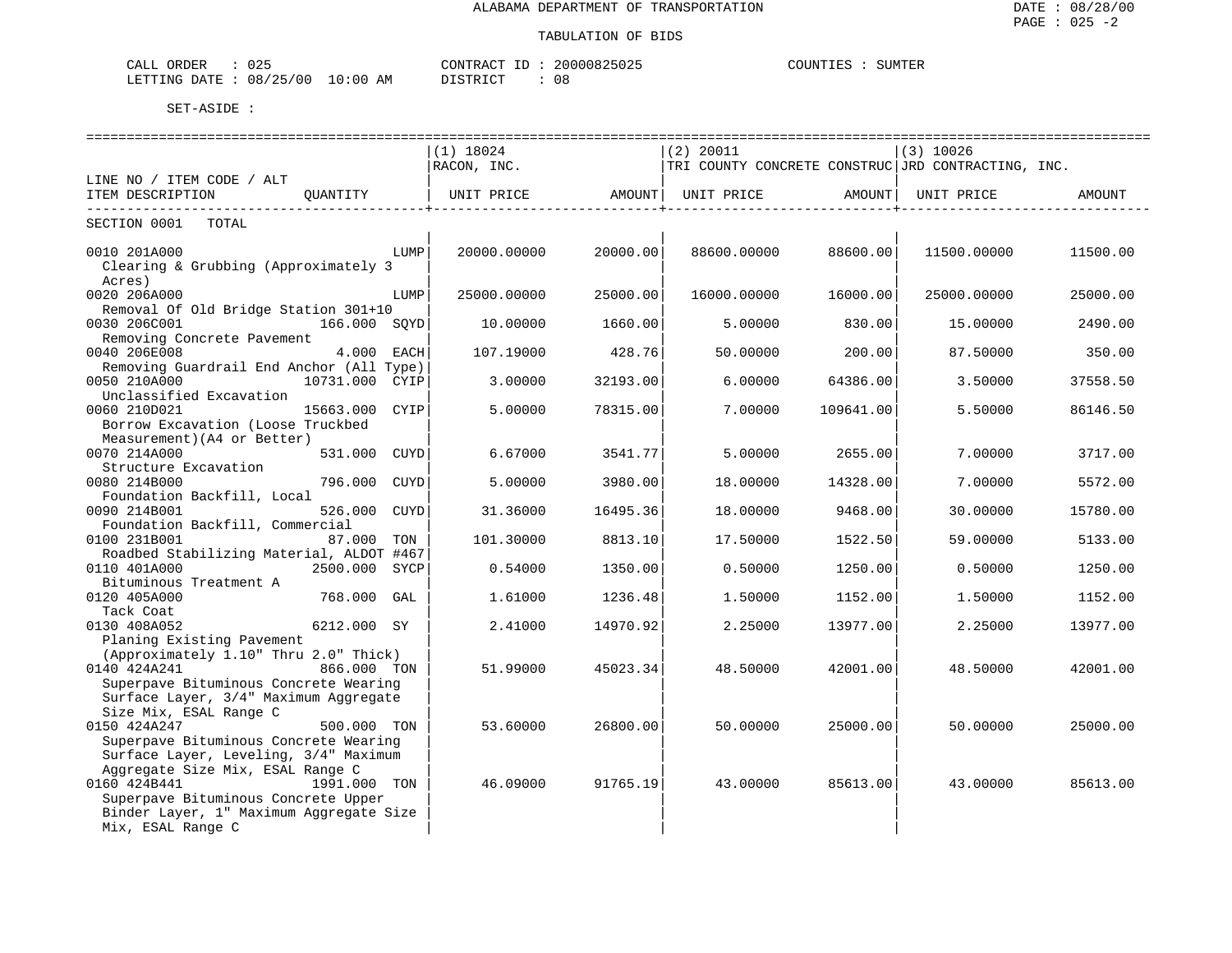| CALL<br>ORDER          | J 25 |             | CONTRACT ID | 20000825025 | COUNTIES | SUMTER |
|------------------------|------|-------------|-------------|-------------|----------|--------|
| LETTING DATE: 08/25/00 |      | 10:00<br>AM | DI STR TAT  | 08          |          |        |

|                                                        |               |      | (1) 18024   |           | $(2)$ 20011                                        |          | $(3)$ 10026 |           |
|--------------------------------------------------------|---------------|------|-------------|-----------|----------------------------------------------------|----------|-------------|-----------|
|                                                        |               |      | RACON, INC. |           | TRI COUNTY CONCRETE CONSTRUC JRD CONTRACTING, INC. |          |             |           |
| LINE NO / ITEM CODE / ALT                              |               |      |             |           |                                                    |          |             |           |
| ITEM DESCRIPTION                                       | OUANTITY      |      | UNIT PRICE  | AMOUNT    | UNIT PRICE                                         | AMOUNT   | UNIT PRICE  | AMOUNT    |
| 0170 424B545                                           | 500.000 TON   |      | 80.40000    | 40200.00  | 75.00000                                           | 37500.00 | 75.00000    | 37500.00  |
| Superpave Bituminous Concrete Lower                    |               |      |             |           |                                                    |          |             |           |
| Binder Layer, Patching, 1" Maximum                     |               |      |             |           |                                                    |          |             |           |
| Aggregate Size Mix, ESAL Range C                       |               |      |             |           |                                                    |          |             |           |
| 0180 424B549                                           | 1000.000 TON  |      | 50.38000    | 50380.00  | 47.00000                                           | 47000.00 | 47.00000    | 47000.00  |
| Superpave Bituminous Concrete Lower                    |               |      |             |           |                                                    |          |             |           |
| Binder Layer, Leveling, 1" Maximum                     |               |      |             |           |                                                    |          |             |           |
| Aggregate Size Mix, ESAL Range C                       |               |      |             |           |                                                    |          |             |           |
| 0190 424C240                                           | 1080.000      | TON  | 55.74000    | 60199.20  | 52.00000                                           | 56160.00 | 52.00000    | 56160.00  |
| Superpave Bituminous Concrete Base                     |               |      |             |           |                                                    |          |             |           |
| Layer, 1" Maximum Aggregate Size Mix,                  |               |      |             |           |                                                    |          |             |           |
| ESAL Range C                                           |               |      |             |           |                                                    |          |             |           |
| 0200 428B000                                           | 6500.000 LF   |      | 0.13000     | 845.00    | 0.12000                                            | 780.00   | 0.12000     | 780.00    |
| Scoring Bituminous Pavement Surface By                 |               |      |             |           |                                                    |          |             |           |
| Rolling                                                |               |      |             |           |                                                    |          |             |           |
| 0210 430B000                                           | 100.000 TNCP  |      | 22.71000    | 2271.00   | 18,00000                                           | 1800.00  | 30,00000    | 3000.00   |
| Aggregate Surfacing (AHD #467 Or #57)                  |               |      |             |           |                                                    |          |             |           |
| 0220 458B000                                           | 6212.000 SOYD |      | 3.00000     | 18636.00  | 5.00000                                            | 31060.00 | 1,19000     | 7392.28   |
| Breaking And Seating Concrete Pavement<br>0230 502A000 | 68637.000 LB  |      |             | 34318.50  | 0.45000                                            | 30886.65 | 0.60000     | 41182.20  |
| Steel Reinforcement                                    |               |      | 0.50000     |           |                                                    |          |             |           |
| 0240 524A011                                           | 410.000 CUYD  |      | 325.00000   | 133250.00 | 220.00000                                          | 90200.00 | 500.00000   | 205000.00 |
| Culvert Concrete (Cast In Place)                       |               |      |             |           |                                                    |          |             |           |
| 0250 530A500                                           | 144.000 LF    |      | 43.43000    | 6253.92   | 50.00000                                           | 7200.00  | 46.00000    | 6624.00   |
| 60" Roadway Pipe (14 Gauge C.M.)                       |               |      |             |           |                                                    |          |             |           |
| (Temporary)                                            |               |      |             |           |                                                    |          |             |           |
| 0260 535A101                                           | 70.000 LF     |      | 21.29000    | 1490.30   | 16.50000                                           | 1155.00  | 20.00000    | 1400.00   |
| 18" Side Drain Pipe (14 Gauge C.M.)                    |               |      |             |           |                                                    |          |             |           |
| 0270 600A000                                           |               | LUMP | 34650.00000 | 34650.00  | 6000.00000                                         | 6000.00  | 65530.00000 | 65530.00  |
| Mobilization                                           |               |      |             |           |                                                    |          |             |           |
| 0280 602A000                                           | 8,000         | EACH | 78.00000    | 624.00    | 100.00000                                          | 800.00   | 100.00000   | 800.00    |
| Right Of Way Markers                                   |               |      |             |           |                                                    |          |             |           |
| 0290 606A000                                           | 1000.000 LF   |      | 9.31000     | 9310.00   | 10.00000                                           | 10000.00 | 8,00000     | 8000.00   |
| 6" Underdrain Pipe                                     |               |      |             |           |                                                    |          |             |           |
| 0300 610C001                                           | 379.000       | TON  | 21.86000    | 8284.94   | 21.50000                                           | 8148.50  | 25.00000    | 9475.00   |
| Loose Riprap, Class 2                                  |               |      |             |           |                                                    |          |             |           |
| 0310 610D003                                           | 377.000       | SOYD | 1,35000     | 508.95    | 3.50000                                            | 1319.50  | 4.00000     | 1508.00   |
| Filter Blanket, Geotextile                             |               |      |             |           |                                                    |          |             |           |
| 0320 619A101                                           | 2.000         | EACH | 682.90000   | 1365.80   | 500.00000                                          | 1000.00  | 500.00000   | 1000.00   |
| 18" Side Drain Pipe End Treatment,                     |               |      |             |           |                                                    |          |             |           |
| Class 1                                                |               |      |             |           |                                                    |          |             |           |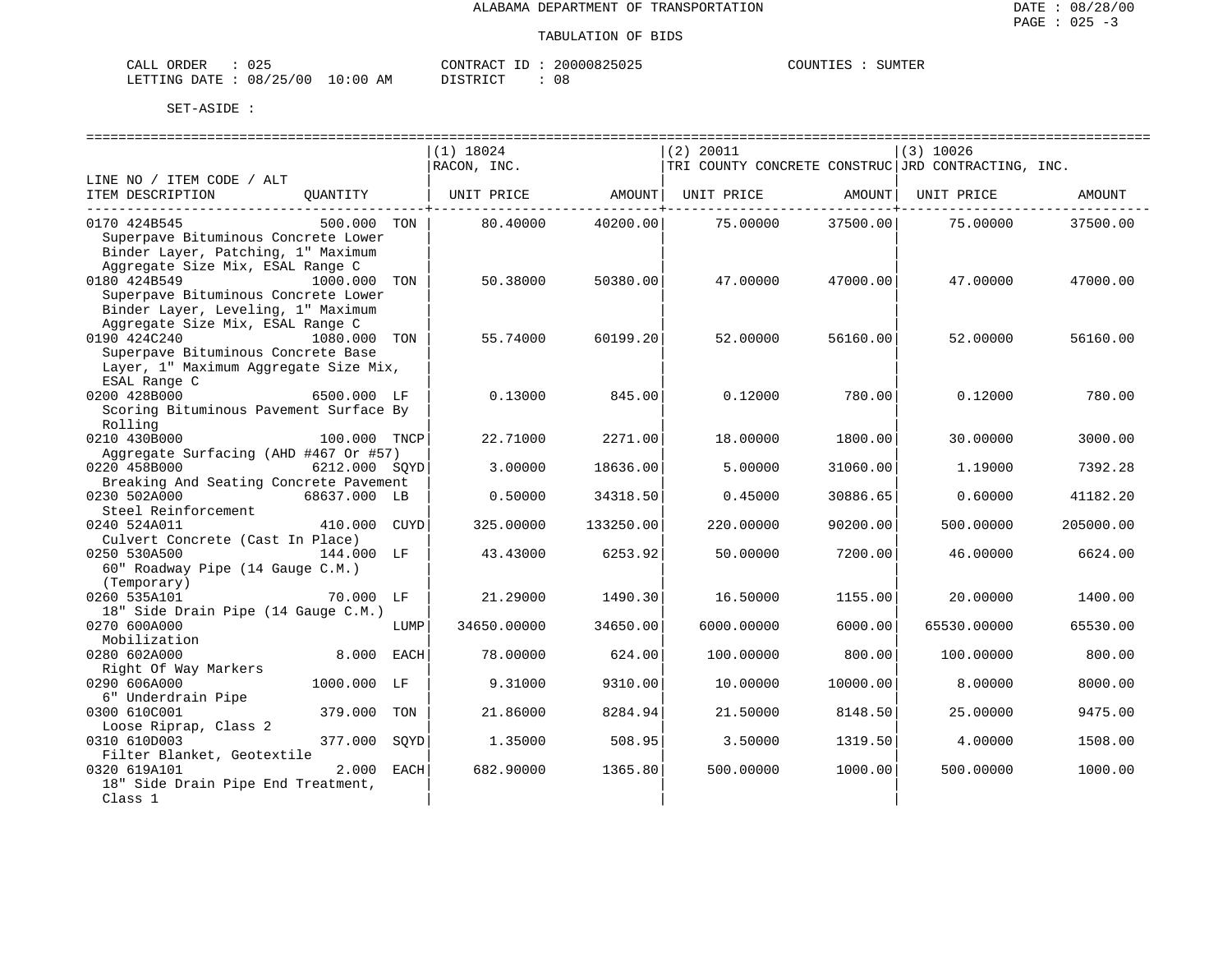| CALL ORDER                       | : 025 | CO |
|----------------------------------|-------|----|
| LETTING DATE : 08/25/00 10:00 AM |       | DT |

DNTRACT ID : 20000825025 LSTRICT : 08

COUNTIES : SUMTER

|                                         |             |      | =============================== |          | ==============================                     |          | ================================= |          |
|-----------------------------------------|-------------|------|---------------------------------|----------|----------------------------------------------------|----------|-----------------------------------|----------|
|                                         |             |      | $(1)$ 18024                     |          | $(2)$ 20011                                        |          | $(3)$ 10026                       |          |
|                                         |             |      | RACON, INC.                     |          | TRI COUNTY CONCRETE CONSTRUC JRD CONTRACTING, INC. |          |                                   |          |
| LINE NO / ITEM CODE / ALT               |             |      |                                 |          |                                                    |          |                                   |          |
| ITEM DESCRIPTION                        | QUANTITY    |      | UNIT PRICE                      | AMOUNT   | UNIT PRICE AMOUNT                                  |          | UNIT PRICE                        | AMOUNT   |
| ---------------------------------       |             |      |                                 |          |                                                    |          |                                   |          |
| 0330 630A000                            | 263.000 LF  |      | 12.30000                        | 3234.90  | 25,00000                                           | 6575.00  | 25.50000                          | 6706.50  |
| Steel Beam Guardrail, Class A, Type 1   |             |      |                                 |          |                                                    |          |                                   |          |
| 0340 630C050                            | 4.000 EACH  |      | 2036.68000                      | 8146.72  | 1800.00000                                         | 7200.00  | 1850.00000                        | 7400.00  |
| Guardrail End Anchor, Type 20 Series    |             |      |                                 |          |                                                    |          |                                   |          |
| 0350 641A035                            | 1000.000 LF |      | 15.30000                        | 15300.00 | 20.00000                                           | 20000.00 | 13.68000                          | 13680.00 |
| 6 Inch D. I. Water Main Laid            |             |      |                                 |          |                                                    |          |                                   |          |
| 0360 641C000                            | 2.000 EACH  |      | 614.26000                       | 1228.52  | 600.00000                                          | 1200.00  | 415.00000                         | 830.00   |
| 6 Inch Gate Valves With Box             |             |      |                                 |          |                                                    |          |                                   |          |
| 0370 641C204                            | 250.000 LF  |      | 29.53000                        | 7382.50  | 20.00000                                           | 5000.00  | 21.31000                          | 5327.50  |
| 6 Inch D.I. Restrained Joint Water Main |             |      |                                 |          |                                                    |          |                                   |          |
| Laid, Type 1B Installation              |             |      |                                 |          |                                                    |          |                                   |          |
| 0380 641D100                            | 650.000 LB  |      | 3.36000                         | 2184.00  | 5.00000                                            | 3250.00  | 2,00000                           | 1300.00  |
| Fittings                                |             |      |                                 |          |                                                    |          |                                   |          |
| 0390 641L000                            | 1.000 EACH  |      | 743.54000                       | 743.54   | 750.00000                                          | 750.00   | 555.00000                         | 555.00   |
| 3 Inch Flush Hydrant                    |             |      |                                 |          |                                                    |          |                                   |          |
| 0400 650A000                            | 1841.000    | CYIP | 6.00000                         | 11046.00 | 7.50000                                            | 13807.50 | 10.00000                          | 18410.00 |
| Topsoil                                 |             |      |                                 |          |                                                    |          |                                   |          |
| 0410 652A054                            | 3.000 ACRE  |      | 805.27000                       | 2415.81  | 1000.00000                                         | 3000.00  | 500.00000                         | 1500.00  |
| Seeding (Mix 2A)                        |             |      |                                 |          |                                                    |          |                                   |          |
| 0420 652B053                            | 3.000 ACRE  |      | 516.77000                       | 1550.31  | 1000.00000                                         | 3000.00  | 500.00000                         | 1500.00  |
| Temporary Seeding (Mix 2AT)             |             |      |                                 |          |                                                    |          |                                   |          |
| 0430 656A000                            | 3.000 ACRE  |      | 709.31000                       | 2127.93  | 1000.00000                                         | 3000.00  | 500.00000                         | 1500.00  |
| Mulching, Class A, Type 1               |             |      |                                 |          |                                                    |          |                                   |          |
| 0440 665B000                            | 3.000 ACRE  |      | 521.20000                       | 1563.60  | 1000.00000                                         | 3000.00  | 500.00000                         | 1500.00  |
| Temporary Mulching                      |             |      |                                 |          |                                                    |          |                                   |          |
| 0450 665F000                            | 400.000     | EACH | 5.70000                         | 2280.00  | 5.00000                                            | 2000.00  | 10.00000                          | 4000.00  |
| Hay Bales                               |             |      |                                 |          |                                                    |          |                                   |          |
| 0460 6651000                            | 410.000     | TON  | 25.46000                        | 10438.60 | 23.00000                                           | 9430.00  | 28,00000                          | 11480.00 |
| Temporary Riprap, Class 2               |             |      |                                 |          |                                                    |          |                                   |          |
| 0470 665J000                            | 2100.000 LF |      | 4.78000                         | 10038.00 | 3.50000                                            | 7350.00  | 3.50000                           | 7350.00  |
| Silt Fence, Type A                      |             |      |                                 |          |                                                    |          |                                   |          |
| 0480 665K000                            | 21.000 CUYD |      | 7.70000                         | 161.70   | 4.00000                                            | 84.00    | 5.00000                           | 105.00   |
| Drainage Sump Excavation                |             |      |                                 |          |                                                    |          |                                   |          |
| 0490 680A000                            |             | LUMP | 21855.00000                     | 21855.00 | 5000.00000                                         | 5000.00  | 1000.00000                        | 1000.00  |
| Engineering Controls                    |             |      |                                 |          |                                                    |          |                                   |          |
| 0500 701A032                            | 2.000 MILE  |      | 2143.88000                      | 4287.76  | 2200.00000                                         | 4400.00  | 2000.00000                        | 4000.00  |
| Solid Yellow, Class 2, Type A Traffic   |             |      |                                 |          |                                                    |          |                                   |          |
| Stripe (0.06" Thick) (6" Wide)          |             |      |                                 |          |                                                    |          |                                   |          |
| 0510 701A046                            | 1.000 MILE  |      | 1071.94000                      | 1071.94  | 1100.00000                                         | 1100.00  | 1000.00000                        | 1000.00  |
| Broken Yellow, Class 2, Type A Traffic  |             |      |                                 |          |                                                    |          |                                   |          |
| Stripe (0.09" Thick) (6" Wide)          |             |      |                                 |          |                                                    |          |                                   |          |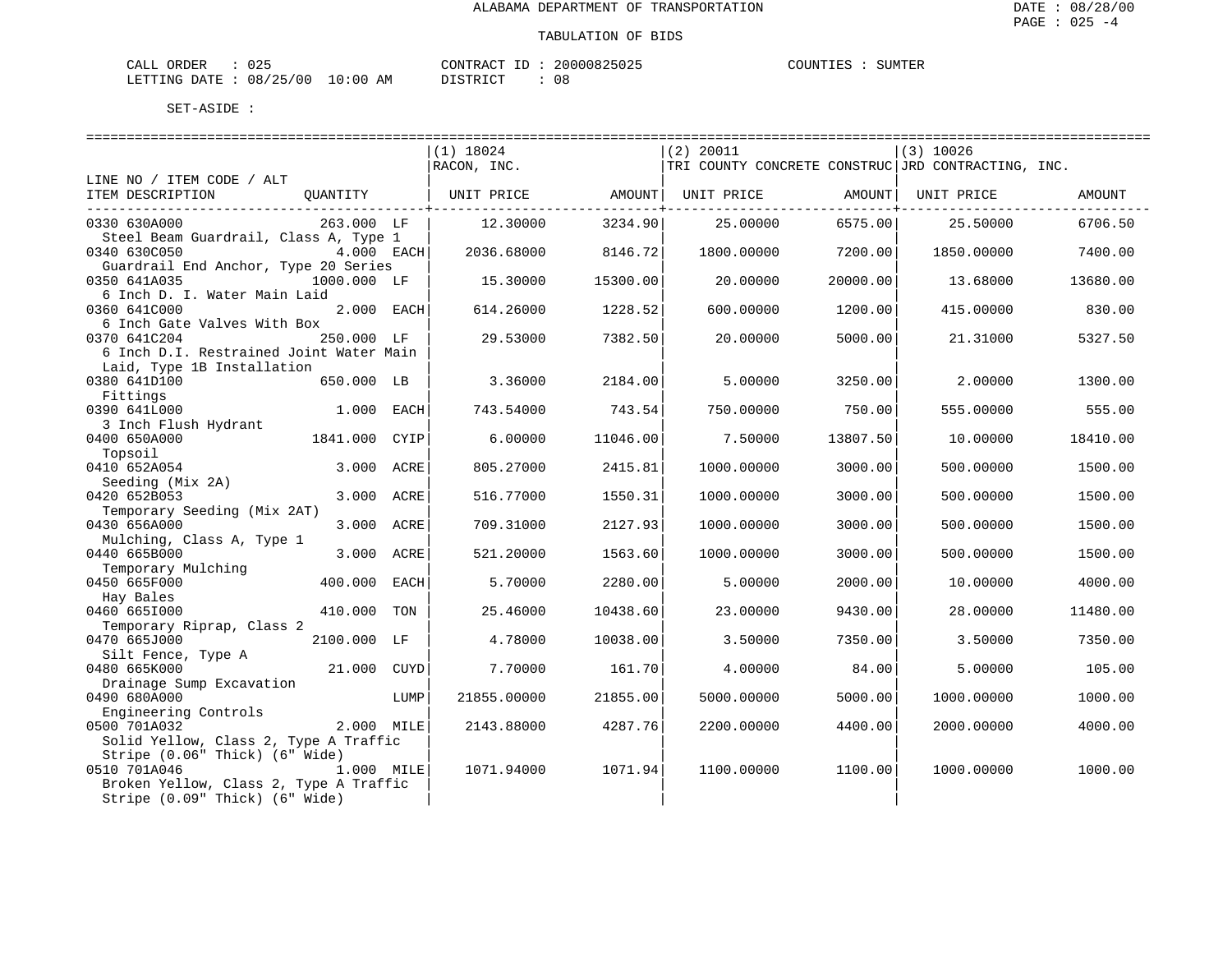| CALL ORDER                       | 025 | CONTRACT ID : | 20000825025 | COUNTIES | SUMTER |
|----------------------------------|-----|---------------|-------------|----------|--------|
| LETTING DATE : 08/25/00 10:00 AM |     | DISTRICT      | 0 a         |          |        |

|                                          |                | ===============================<br>$(1)$ 18024 |               | =============================<br>$(2)$ 20011                                           |         | . ====================<br> (3) 10026 |               |
|------------------------------------------|----------------|------------------------------------------------|---------------|----------------------------------------------------------------------------------------|---------|--------------------------------------|---------------|
|                                          |                | RACON, INC.                                    |               | TRI COUNTY CONCRETE CONSTRUC JRD CONTRACTING, INC.                                     |         |                                      |               |
| LINE NO / ITEM CODE / ALT                |                |                                                |               |                                                                                        |         |                                      |               |
| ITEM DESCRIPTION                         | QUANTITY       |                                                |               | UNIT PRICE                 AMOUNT    UNIT PRICE                   AMOUNT    UNIT PRICE |         |                                      | AMOUNT        |
| 0520 701A048                             | $2.000$ MILE   | 2679.85000                                     | 5359.70       | 2750.00000                                                                             | 5500.00 | 2500.00000                           | 5000.00       |
| Solid Yellow, Class 2, Type A Traffic    |                |                                                |               |                                                                                        |         |                                      |               |
| Stripe (0.09" Thick) (6" Wide)           |                |                                                |               |                                                                                        |         |                                      |               |
| 0530 701C000                             | 1.000 MILE     | 535.97000                                      | 535.97        | 550.00000                                                                              | 550.00  | 500.00000                            | 500.00        |
| Broken Temporary Traffic Stripe          |                |                                                |               |                                                                                        |         |                                      |               |
| 0540 701C001                             | 6.000 MILE     | 535.97000                                      | 3215.82       | 550.00000                                                                              | 3300.00 | 500.00000                            | 3000.00       |
| Solid Temporary Traffic Stripe           |                |                                                |               |                                                                                        |         |                                      |               |
| 0550 703A002                             | 20.000 SOFT    | 10.72000                                       | 214.40        | 11,00000                                                                               | 220.00  | 10.00000                             | 200.00        |
| Traffic Control Markings, Class 2, Type  |                |                                                |               |                                                                                        |         |                                      |               |
| $\mathbb{A}$<br>0560 703D002             | 20.000         |                                                |               |                                                                                        |         |                                      |               |
| Temporary Traffic Control Markings       | SOFT           | 1.39000                                        | 27.80         | 1,50000                                                                                | 30.00   | 1,30000                              | 26.00         |
| (Paint)                                  |                |                                                |               |                                                                                        |         |                                      |               |
| 0570 705A011                             | 20.000 EACH    | 4.29000                                        | 85.80         | 4.50000                                                                                | 90.00   | 4.00000                              | 80.00         |
| Pavement Markers, Class C, Type 1-A      |                |                                                |               |                                                                                        |         |                                      |               |
| 0580 705A023                             | 70.000 EACH    | 4.29000                                        | 300.30        | 4.50000                                                                                | 315.00  | 4.00000                              | 280.00        |
| Pavement Markers, Class C, Type 2-D      |                |                                                |               |                                                                                        |         |                                      |               |
| 0590 705A032                             | 80.000 EACH    | 6.43000                                        | 514.40        | 6.60000                                                                                | 528.00  | 6,00000                              | 480.00        |
| Pavement Markers, Class A-H, Type 1-B    |                |                                                |               |                                                                                        |         |                                      |               |
| 0600 705A037                             | 160.000 EACH   | 6.43000                                        | 1028.80       | 6.60000                                                                                | 1056.00 | 6.00000                              | 960.00        |
| Pavement Markers, Class A-H, Type 2-D    |                |                                                |               |                                                                                        |         |                                      |               |
| 0610 740B000                             | 387.000 SOFT   | 9.27000                                        | 3587.49       | 10.00000                                                                               | 3870.00 | 12,00000                             | 4644.00       |
| Construction Signs                       |                |                                                |               |                                                                                        |         |                                      |               |
| 0620 740D000                             | 75.000<br>EACH | 29.23000                                       | 2192.25       | 40.00000                                                                               | 3000.00 | 50.00000                             | 3750.00       |
| Channelizing Drums                       |                |                                                |               |                                                                                        |         |                                      |               |
| 0630 740E000                             | 25.000<br>EACH | 12.05000                                       | 301.25        | 20.00000                                                                               | 500.00  | 15.00000                             | 375.00        |
| Cones (36 Inches High)                   |                |                                                |               |                                                                                        |         |                                      |               |
| 0640 740F002                             | 8.000 EACH     | 202.20000                                      | 1617.60       | 200.00000                                                                              | 1600.00 | 300.00000                            | 2400.00       |
| Barricades, Type III                     |                |                                                |               |                                                                                        |         |                                      |               |
| 0650 7401005                             | 4.000<br>EACH  | 322.06000                                      | 1288.24       | 300.00000                                                                              | 1200.00 | 250.00000                            | 1000.00       |
| Warning Lights, Type B (Detachable Head) |                |                                                |               |                                                                                        |         |                                      |               |
| 0660 740L005                             | 68.000 EACH    | 46.13000                                       | 3136.84       | 70.00000                                                                               | 4760.00 | 40.00000                             | 2720.00       |
| Vertical Panel, Type I (Double-Sided)    |                |                                                |               |                                                                                        |         |                                      |               |
| 0670 740M000                             | 25.000 EACH    | 1,00000                                        | 25.00         | 5.00000                                                                                | 125.00  | 5.00000                              | 125.00        |
| Weight For Cone                          |                |                                                |               |                                                                                        |         |                                      |               |
| 0680 998A000                             | LUMP           | 0.00000                                        | 0.00          | 0.00000                                                                                | 0.00    | 0.00000                              | 0.00          |
| Construction Fuel (Maximum Bid Limited   |                |                                                |               |                                                                                        |         |                                      |               |
| To $$64,000.00)$                         |                |                                                |               |                                                                                        |         |                                      |               |
| SECTION TOTALS                           |                |                                                | \$904,649.02] | $\frac{1}{5}$ 933,423.65                                                               |         |                                      | 969, 275.48   |
| CONTRACT TOTALS                          |                |                                                | \$904,649.02] | \$933,423.65]                                                                          |         |                                      | \$969, 275.48 |
|                                          |                |                                                |               |                                                                                        |         |                                      |               |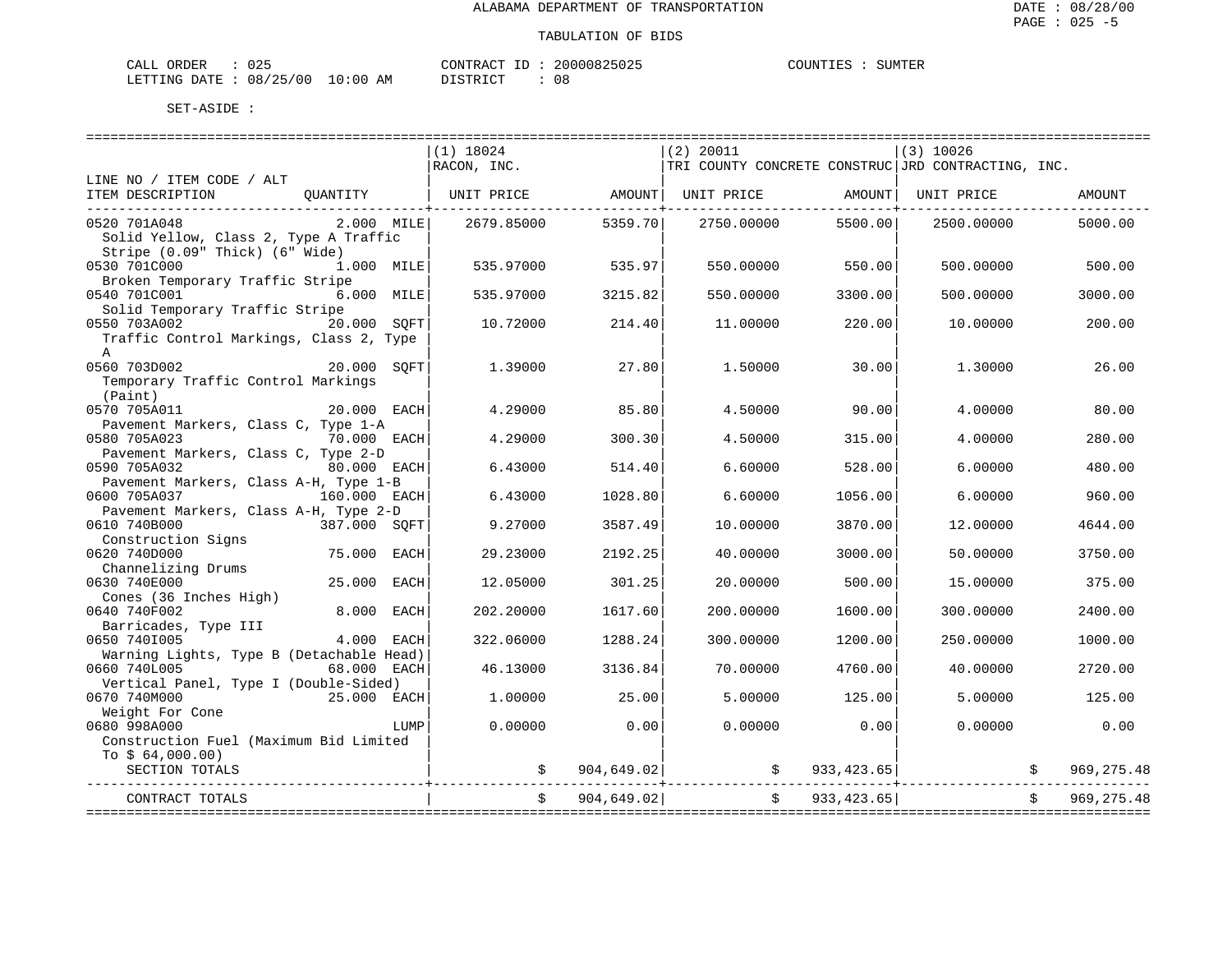# TABULATION OF BIDS

| ORDER<br>CALL | 025      |            | CONTRACT ID | 20000825025 | COUNTIES<br>SUMTER |
|---------------|----------|------------|-------------|-------------|--------------------|
| LETTING DATE  | 08/25/00 | $10:00$ AM | DISTRICT    | 08          |                    |

|                                                                                                                                                                         |      | $(4)$ 04009             |           | $(5)$ 12019                  |           |            |        |
|-------------------------------------------------------------------------------------------------------------------------------------------------------------------------|------|-------------------------|-----------|------------------------------|-----------|------------|--------|
| LINE NO / ITEM CODE / ALT                                                                                                                                               |      | W. W. DYAR & SONS, INC. |           | LEVERETT CONSTRUCTION COMPAN |           |            |        |
| ITEM DESCRIPTION QUANTITY<br>------------------------------                                                                                                             |      | UNIT PRICE AMOUNT       |           | UNIT PRICE AMOUNT            |           | UNIT PRICE | AMOUNT |
| SECTION 0001 TOTAL                                                                                                                                                      |      |                         |           |                              |           |            |        |
| 0010 201A000<br>Clearing & Grubbing (Approximately 3<br>Acres)                                                                                                          | LUMP | 15000.00000             | 15000.00  | 38000.00000                  | 38000.00  |            |        |
| 0020 206A000                                                                                                                                                            | LUMP | 15000.00000             | 15000.00  | 35000.00000                  | 35000.00  |            |        |
| Removal Of Old Bridge Station 301+10<br>0030 206C001<br>166.000 SOYD<br>Removing Concrete Pavement                                                                      |      | 6.00000                 | 996.00    | 10.00000                     | 1660.00   |            |        |
| 0040 206E008<br>4.000 EACH                                                                                                                                              |      | 100.00000               | 400.00    | 75.00000                     | 300.00    |            |        |
| Removing Guardrail End Anchor (All Type)<br>0050 210A000<br>10731.000 CYIP<br>Unclassified Excavation                                                                   |      | 3.00000                 | 32193.00  | 3.85000                      | 41314.35  |            |        |
| 0060 210D021<br>15663.000 CYIP<br>Borrow Excavation (Loose Truckbed<br>Measurement) (A4 or Better)                                                                      |      | 8,00000                 | 125304.00 | 7.25000                      | 113556.75 |            |        |
| 0070 214A000<br>531.000 CUYD<br>Structure Excavation                                                                                                                    |      | 9,00000                 | 4779.00   | 7.00000                      | 3717.00   |            |        |
| 0080 214B000<br>796.000 CUYD<br>Foundation Backfill, Local                                                                                                              |      | 14.00000                | 11144.00  | 10.00000                     | 7960.00   |            |        |
| 0090 214B001<br>526.000 CUYD<br>Foundation Backfill, Commercial                                                                                                         |      | 32.00000                | 16832.00  | 20.00000                     | 10520.00  |            |        |
| 0100 231B001<br>87.000 TON                                                                                                                                              |      | 32.00000                | 2784.00   | 28.00000                     | 2436.00   |            |        |
| Roadbed Stabilizing Material, ALDOT #467<br>0110 401A000<br>2500.000 SYCP<br>Bituminous Treatment A                                                                     |      | 0.55000                 | 1375.00   | 0.50000                      | 1250.00   |            |        |
| 0120 405A000<br>768.000 GAL<br>Tack Coat                                                                                                                                |      | 1.65000                 | 1267.20   | 1.50000                      | 1152.00   |            |        |
| 0130 408A052<br>6212.000 SY                                                                                                                                             |      | 2.50000                 | 15530.00  | 2.25000                      | 13977.00  |            |        |
| Planing Existing Pavement<br>(Approximately 1.10" Thru 2.0" Thick)                                                                                                      |      |                         |           |                              |           |            |        |
| 0140 424A241<br>866.000 TON<br>Superpave Bituminous Concrete Wearing<br>Surface Layer, 3/4" Maximum Aggregate<br>Size Mix, ESAL Range C                                 |      | 53.40000                | 46244.40  | 48.50000                     | 42001.00  |            |        |
| 0150 424A247<br>500.000 TON<br>Superpave Bituminous Concrete Wearing<br>Surface Layer, Leveling, 3/4" Maximum                                                           |      | 55.00000                | 27500.00  | 50.00000                     | 25000.00  |            |        |
| Aggregate Size Mix, ESAL Range C<br>0160 424B441<br>1991.000 TON<br>Superpave Bituminous Concrete Upper<br>Binder Layer, 1" Maximum Aggregate Size<br>Mix, ESAL Range C |      | 47.50000                | 94572.50  | 43.00000                     | 85613.00  |            |        |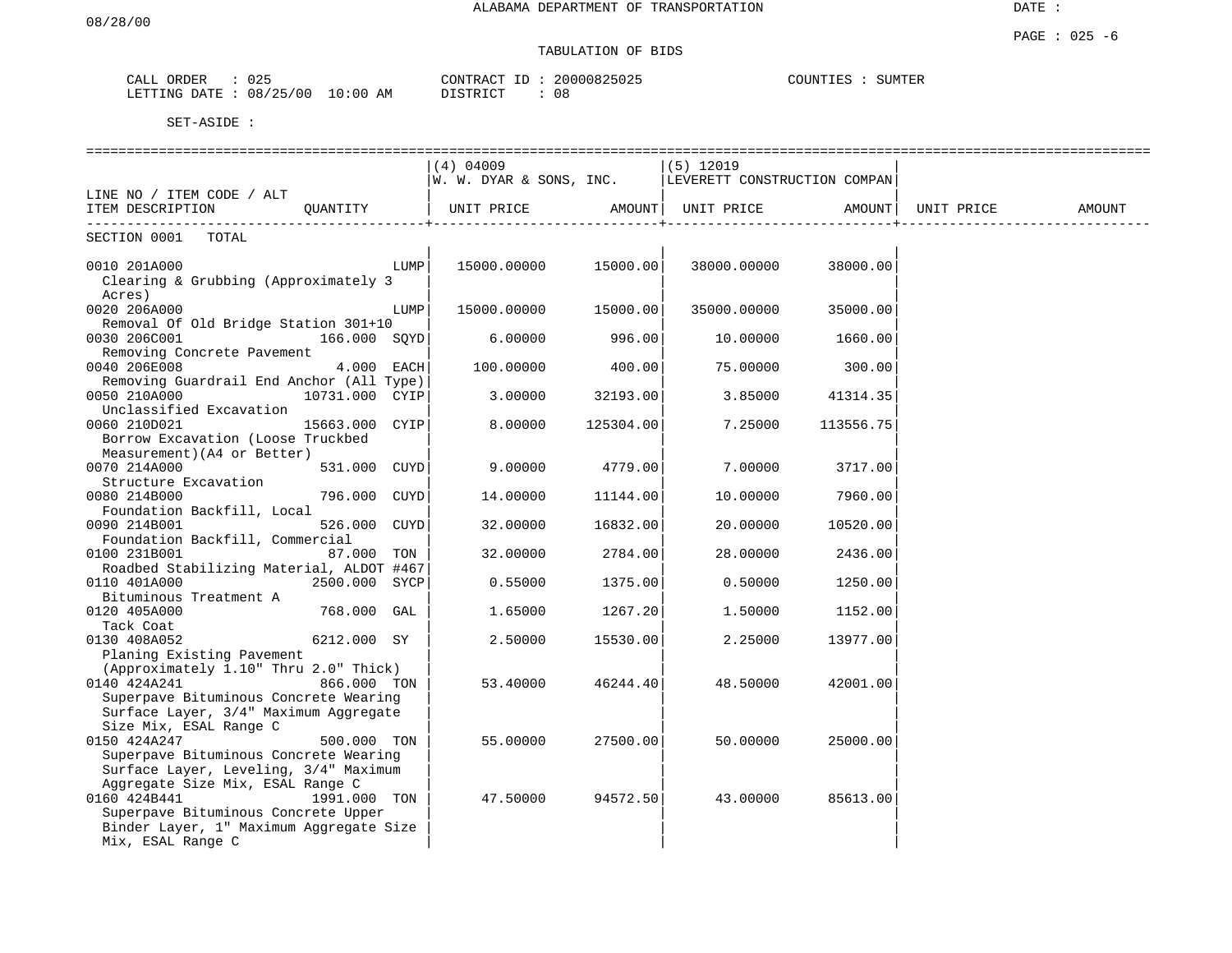CALL ORDER : 025 CONTRACT ID : 20000825025 LETTING DATE : 08/25/00 10:00 AM DISTRICT : 08

SET-ASIDE :

COUNTIES : SUMTER

|                                                                                                                                                                   |               |      | =========================                              |           |             |           |        |
|-------------------------------------------------------------------------------------------------------------------------------------------------------------------|---------------|------|--------------------------------------------------------|-----------|-------------|-----------|--------|
|                                                                                                                                                                   |               |      | (4) 04009                                              |           | $(5)$ 12019 |           |        |
|                                                                                                                                                                   |               |      | W. W. DYAR & SONS, INC.   LEVERETT CONSTRUCTION COMPAN |           |             |           |        |
| LINE NO / ITEM CODE / ALT                                                                                                                                         |               |      |                                                        |           |             |           |        |
|                                                                                                                                                                   |               |      |                                                        |           |             |           | AMOUNT |
| 0170 424B545<br>Superpave Bituminous Concrete Lower<br>Binder Layer, Patching, 1" Maximum                                                                         |               |      | $500.000$ TON   82.50000 41250.00   75.00000 37500.00  |           |             |           |        |
| Aggregate Size Mix, ESAL Range C<br>0180 424B549<br>Superpave Bituminous Concrete Lower<br>Binder Layer, Leveling, 1" Maximum<br>Aggregate Size Mix, ESAL Range C | 1000.000 TON  |      | 52.00000                                               | 52000.00  | 47.00000    | 47000.00  |        |
| 0190 424C240<br>Superpave Bituminous Concrete Base<br>Layer, 1" Maximum Aggregate Size Mix,                                                                       | 1080.000 TON  |      | 57.25000                                               | 61830.00  | 52.00000    | 56160.00  |        |
| ESAL Range C<br>0200 428B000<br>Scoring Bituminous Pavement Surface By<br>Rolling                                                                                 | 6500.000 LF   |      | 0.14000                                                | 910.00    | 0.12000     | 780.00    |        |
| 0210 430B000<br>Aggregate Surfacing (AHD #467 Or #57)                                                                                                             | 100.000 TNCP  |      | 32.00000                                               | 3200.00   | 28,00000    | 2800.00   |        |
| 0220 458B000<br>Breaking And Seating Concrete Pavement                                                                                                            | 6212.000 SOYD |      | 2.00000                                                | 12424.00  | 1,40000     | 8696.80   |        |
| 0230 502A000<br>Steel Reinforcement                                                                                                                               | 68637.000 LB  |      | 0.45000                                                | 30886.65  | 0.60000     | 41182.20  |        |
| 0240 524A011<br>Culvert Concrete (Cast In Place)                                                                                                                  | 410.000 CUYD  |      | 290.00000                                              | 118900.00 | 500.00000   | 205000.00 |        |
| 0250 530A500<br>60" Roadway Pipe (14 Gauge C.M.)<br>(Temporary)                                                                                                   | 144.000 LF    |      | 70.00000                                               | 10080.00  | 75.00000    | 10800.00  |        |
| 0260 535A101<br>18" Side Drain Pipe (14 Gauge C.M.)                                                                                                               | 70.000 LF     |      | 26.00000                                               | 1820.00   | 40.00000    | 2800.00   |        |
| 0270 600A000<br>Mobilization                                                                                                                                      |               | LUMP | 30000.00000                                            | 30000.00  | 75000.00000 | 75000.00  |        |
| 0280 602A000<br>Right Of Way Markers                                                                                                                              | 8.000 EACH    |      | 150.00000                                              | 1200.00   | 120.00000   | 960.00    |        |
| 0290 606A000<br>6" Underdrain Pipe                                                                                                                                | 1000.000 LF   |      | 10.00000                                               | 10000.00  | 10.00000    | 10000.00  |        |
| 0300 610C001<br>Loose Riprap, Class 2                                                                                                                             | 379.000 TON   |      | 32.00000                                               | 12128.00  | 40.00000    | 15160.00  |        |
| 0310 610D003<br>Filter Blanket, Geotextile                                                                                                                        | 377.000 SOYD  |      | 5.00000                                                | 1885.00   | 4.00000     | 1508.00   |        |
| 0320 619A101                                                                                                                                                      | $2.000$ EACH  |      | 600.00000                                              | 1200.00   | 300.00000   | 600.00    |        |

18" Side Drain Pipe End Treatment,<br>Class 1  $\frac{1}{2}$   $\frac{1}{2}$   $\frac{1}{2}$   $\frac{1}{2}$   $\frac{1}{2}$   $\frac{1}{2}$   $\frac{1}{2}$   $\frac{1}{2}$   $\frac{1}{2}$   $\frac{1}{2}$   $\frac{1}{2}$   $\frac{1}{2}$   $\frac{1}{2}$   $\frac{1}{2}$   $\frac{1}{2}$   $\frac{1}{2}$   $\frac{1}{2}$   $\frac{1}{2}$   $\frac{1}{2}$   $\frac{1}{2}$   $\frac{1}{2}$   $\frac{1}{2}$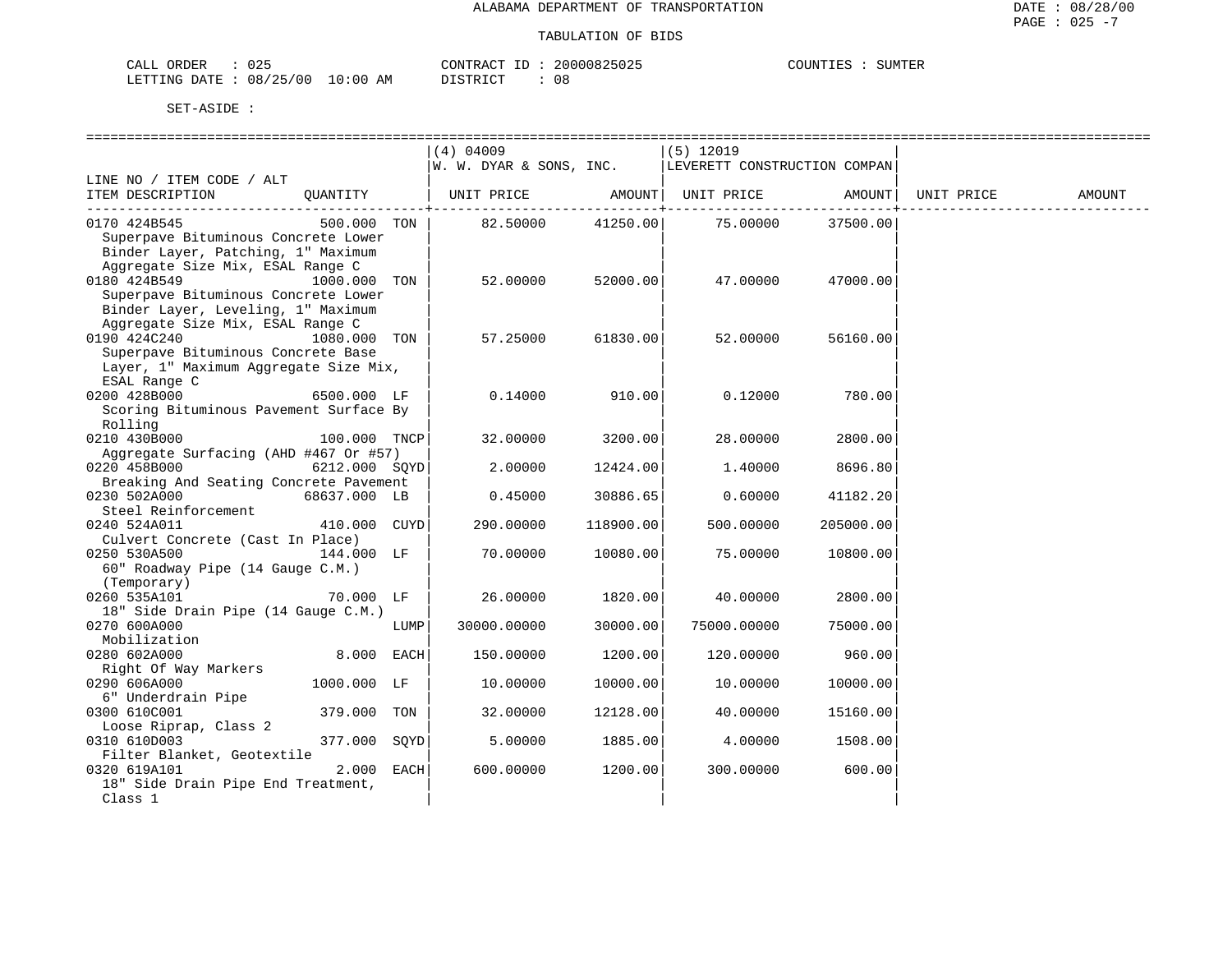| ORDER<br>CALL          | $\sim$ $\sim$ $\sim$<br>د ∠ ل |             | $  -$<br>CONTRACT | 20000825025 | COUNTIES | SUMTER |
|------------------------|-------------------------------|-------------|-------------------|-------------|----------|--------|
| LETTING DATE: 08/25/00 |                               | 10:00<br>ΑM | ידי איד פידי פ    | 08          |          |        |

| SET-ASIDE |  |
|-----------|--|
|           |  |

|                                         |               |      | $(4)$ 04009                                                  |          | $(5)$ 12019 |                 |            |        |
|-----------------------------------------|---------------|------|--------------------------------------------------------------|----------|-------------|-----------------|------------|--------|
|                                         |               |      | $ W. W. DYAR \&$ SONS, INC. $ $ LEVERETT CONSTRUCTION COMPAN |          |             |                 |            |        |
| LINE NO / ITEM CODE / ALT               |               |      |                                                              |          |             |                 |            |        |
| ITEM DESCRIPTION                        |               |      | QUANTITY   UNIT PRICE AMOUNT   UNIT PRICE AMOUNT             |          |             |                 | UNIT PRICE | AMOUNT |
|                                         |               |      |                                                              |          |             | --------------+ |            |        |
| 0330 630A000                            | 263.000 LF    |      | 29.00000                                                     | 7627.00  | 27.00000    | 7101.00         |            |        |
| Steel Beam Guardrail, Class A, Type 1   |               |      |                                                              |          |             |                 |            |        |
| 0340 630C050                            | $4.000$ EACH  |      | 2050.00000                                                   | 8200.00  | 1950.00000  | 7800.00         |            |        |
| Guardrail End Anchor, Type 20 Series    |               |      |                                                              |          |             |                 |            |        |
| 0350 641A035                            | 1000.000 LF   |      | 18.00000                                                     | 18000.00 | 16.37000    | 16370.00        |            |        |
| 6 Inch D. I. Water Main Laid            |               |      |                                                              |          |             |                 |            |        |
| 0360 641C000                            | 2.000 EACH    |      | 900.00000                                                    | 1800.00  | 554.40000   | 1108.80         |            |        |
| 6 Inch Gate Valves With Box             |               |      |                                                              |          |             |                 |            |        |
| 0370 641C204                            | 250.000 LF    |      | 22.00000                                                     | 5500.00  | 39.47000    | 9867.50         |            |        |
| 6 Inch D.I. Restrained Joint Water Main |               |      |                                                              |          |             |                 |            |        |
| Laid, Type 1B Installation              |               |      |                                                              |          |             |                 |            |        |
| 0380 641D100                            | 650.000 LB    |      | 5.00000                                                      | 3250.00  | 2.64000     | 1716.00         |            |        |
| Fittings                                |               |      |                                                              |          |             |                 |            |        |
| 0390 641L000                            | $1.000$ EACH  |      | 1000.00000                                                   | 1000.00  | 1161.60000  | 1161.60         |            |        |
| 3 Inch Flush Hydrant                    |               |      |                                                              |          |             |                 |            |        |
| 0400 650A000                            | 1841.000 CYIP |      | 9.00000                                                      | 16569.00 | 10.00000    | 18410.00        |            |        |
| Topsoil                                 |               |      |                                                              |          |             |                 |            |        |
| 0410 652A054                            | 3.000 ACRE    |      | 1200.00000                                                   | 3600.00  | 1200.00000  | 3600.00         |            |        |
| Seeding (Mix 2A)                        |               |      |                                                              |          |             |                 |            |        |
| 0420 652B053                            | 3.000 ACRE    |      | 800.00000                                                    | 2400.00  | 800.00000   | 2400.00         |            |        |
| Temporary Seeding (Mix 2AT)             |               |      |                                                              |          |             |                 |            |        |
| 0430 656A000                            | 3.000 ACRE    |      | 800.00000                                                    | 2400.00  | 1200.00000  | 3600.00         |            |        |
| Mulching, Class A, Type 1               |               |      |                                                              |          |             |                 |            |        |
| 0440 665B000                            | 3.000 ACRE    |      | 800.00000                                                    | 2400.00  | 1000.00000  | 3000.00         |            |        |
| Temporary Mulching                      |               |      |                                                              |          |             |                 |            |        |
| 0450 665F000                            | 400.000 EACH  |      | 5.00000                                                      | 2000.00  | 10.00000    | 4000.00         |            |        |
| Hay Bales                               |               |      |                                                              |          |             |                 |            |        |
| 0460 6651000                            | 410.000 TON   |      | 32,00000                                                     | 13120.00 | 40.00000    | 16400.00        |            |        |
| Temporary Riprap, Class 2               |               |      |                                                              |          |             |                 |            |        |
| 0470 665J000                            | 2100.000 LF   |      | 5.00000                                                      | 10500.00 | 5.00000     | 10500.00        |            |        |
| Silt Fence, Type A                      |               |      |                                                              |          |             |                 |            |        |
| 0480 665K000                            | 21.000 CUYD   |      | 10.00000                                                     | 210.00   | 15.00000    | 315.00          |            |        |
| Drainage Sump Excavation                |               |      |                                                              |          |             |                 |            |        |
| 0490 680A000                            |               | LUMP | 15000.00000                                                  | 15000.00 | 15000.00000 | 15000.00        |            |        |
| Engineering Controls                    |               |      |                                                              |          |             |                 |            |        |
| 0500 701A032                            | 2.000 MILE    |      | 2200.00000                                                   | 4400.00  | 2000.00000  | 4000.00         |            |        |
| Solid Yellow, Class 2, Type A Traffic   |               |      |                                                              |          |             |                 |            |        |
| Stripe (0.06" Thick) (6" Wide)          |               |      |                                                              |          |             |                 |            |        |
| 0510 701A046                            | $1.000$ MILE  |      | 1100.00000                                                   | 1100.00  | 1000.00000  | 1000.00         |            |        |
| Broken Yellow, Class 2, Type A Traffic  |               |      |                                                              |          |             |                 |            |        |
| Stripe (0.09" Thick) (6" Wide)          |               |      |                                                              |          |             |                 |            |        |
|                                         |               |      |                                                              |          |             |                 |            |        |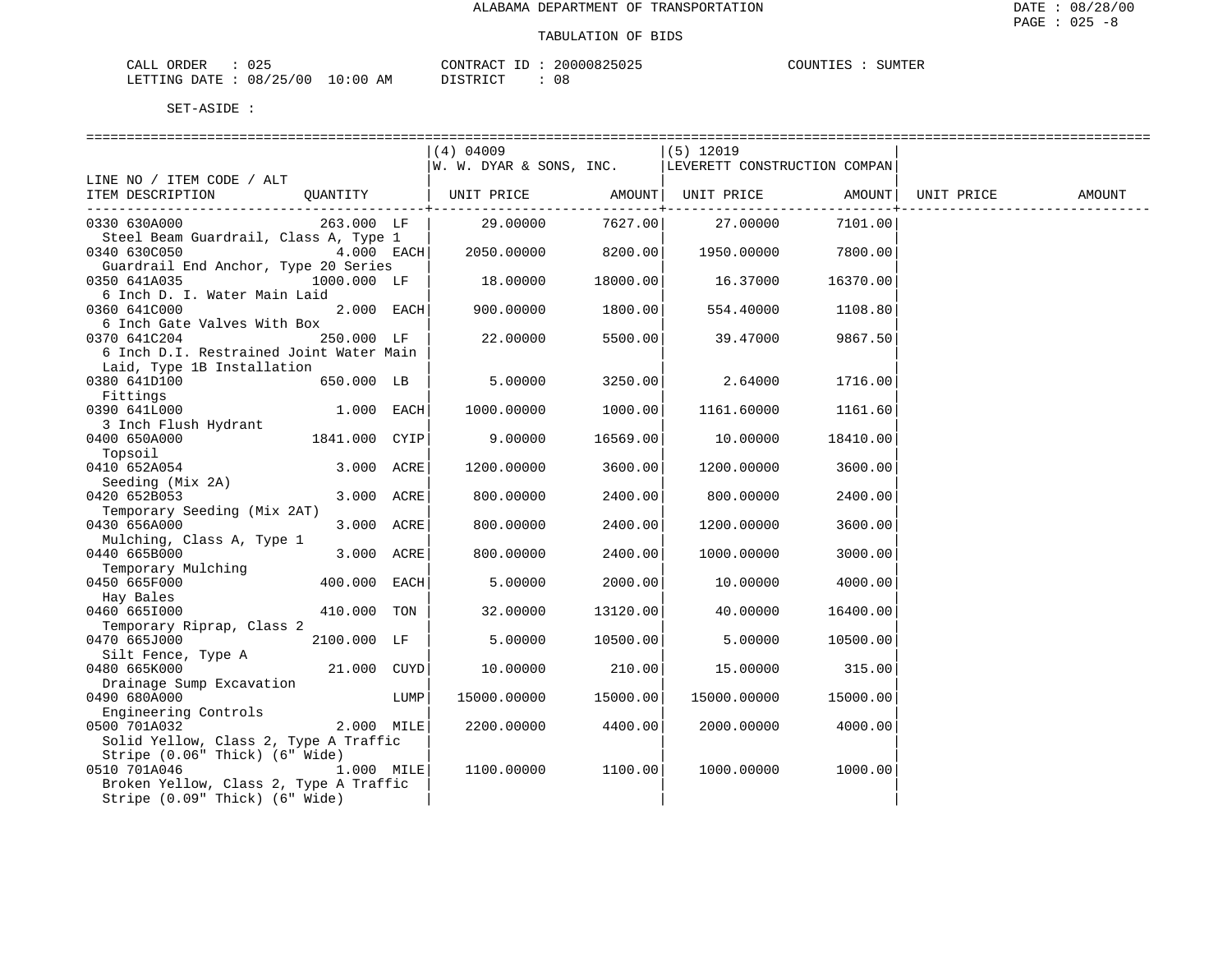| CALL<br>ORDER          | J 25 |             | CONTRACT        | 20000825025 | COUNTIES | SUMTER |
|------------------------|------|-------------|-----------------|-------------|----------|--------|
| LETTING DATE: 08/25/00 |      | 10:00<br>ΑM | ⊺ קידי ⊃יר<br>. | Uč          |          |        |

|                                                                   | $(4)$ 04009                                             |                       | (5) 12019                     |                                 |                        |        |
|-------------------------------------------------------------------|---------------------------------------------------------|-----------------------|-------------------------------|---------------------------------|------------------------|--------|
|                                                                   | $ W. W. DYAR & SONS, INC.$ LEVERETT CONSTRUCTION COMPAN |                       |                               |                                 |                        |        |
| LINE NO / ITEM CODE / ALT                                         |                                                         |                       |                               |                                 |                        |        |
| ITEM DESCRIPTION QUANTITY   UNIT PRICE AMOUNT   UNIT PRICE AMOUNT |                                                         | ------------+-------- |                               | . _ _ _ _ _ _ _ _ _ _ _ _ _ _ + | UNIT PRICE             | AMOUNT |
| $2.000$ MILE<br>0520 701A048                                      |                                                         |                       | 2750.00000 5500.00 2500.00000 | 5000.00                         |                        |        |
| Solid Yellow, Class 2, Type A Traffic                             |                                                         |                       |                               |                                 |                        |        |
| Stripe (0.09" Thick) (6" Wide)                                    |                                                         |                       |                               |                                 |                        |        |
| $1.000$ MILE                                                      | 550.00000 550.00                                        |                       |                               | 500.00000 500.00                |                        |        |
|                                                                   |                                                         |                       |                               |                                 |                        |        |
| Broken Temporary Traffic Stripe                                   |                                                         |                       |                               |                                 |                        |        |
| 0540 701C001<br>$6.000$ MILE                                      | 550.00000                                               | 3300.00               | 500.00000                     | 3000.00                         |                        |        |
| Solid Temporary Traffic Stripe                                    |                                                         |                       |                               |                                 |                        |        |
| 0550 703A002<br>20.000 SOFT                                       | 11.00000                                                | 220.00                | 10.00000                      | 200.00                          |                        |        |
| Traffic Control Markings, Class 2, Type                           |                                                         |                       |                               |                                 |                        |        |
| A                                                                 |                                                         |                       |                               |                                 |                        |        |
| 20.000 SOFT<br>0560 703D002                                       | 1.50000                                                 | 30.00                 | 1.30000                       | 26.00                           |                        |        |
| Temporary Traffic Control Markings                                |                                                         |                       |                               |                                 |                        |        |
| (Paint)                                                           |                                                         |                       |                               |                                 |                        |        |
| $20.000$ EACH<br>0570 705A011                                     | 4.50000 90.00                                           |                       | 4.00000                       | 80.00                           |                        |        |
| Pavement Markers, Class C, Type 1-A                               |                                                         |                       |                               |                                 |                        |        |
| 0580 705A023 70.000 EACH                                          | 4.50000 315.00                                          |                       | 4.00000                       | 280.00                          |                        |        |
| Pavement Markers, Class C, Type 2-D                               |                                                         |                       |                               |                                 |                        |        |
| 80.000 EACH<br>0590 705A032                                       | $6.60000$ 528.00                                        |                       | 6.00000                       | 480.00                          |                        |        |
| Pavement Markers, Class A-H, Type 1-B                             |                                                         |                       |                               |                                 |                        |        |
| 0600 705A037 160.000 EACH                                         | 6.60000                                                 | 1056.00               | 6.00000                       | 960.00                          |                        |        |
| Pavement Markers, Class A-H, Type 2-D                             |                                                         |                       |                               |                                 |                        |        |
| 0610 740B000<br>387.000 SQFT                                      | 130.00000                                               | 50310.00              | 10.00000                      | 3870.00                         |                        |        |
| Construction Signs                                                |                                                         |                       |                               |                                 |                        |        |
| 0620 740D000<br>75.000 EACH                                       | 35.00000                                                | 2625.00               | 50.00000                      | 3750.00                         |                        |        |
| Channelizing Drums                                                |                                                         |                       |                               |                                 |                        |        |
| 25.000 EACH<br>0630 740E000                                       | 20.00000                                                | 500.00                | 20.00000                      | 500.00                          |                        |        |
| Cones (36 Inches High)                                            |                                                         |                       |                               |                                 |                        |        |
| 8.000 EACH<br>0640 740F002                                        | 265.00000                                               | 2120.00               | 225,00000                     | 1800.00                         |                        |        |
| Barricades, Type III                                              |                                                         |                       |                               |                                 |                        |        |
| $4.000$ EACH<br>0650 7401005                                      | 200.00000                                               | 800.00                | 350.00000                     | 1400.00                         |                        |        |
|                                                                   |                                                         |                       |                               |                                 |                        |        |
| Warning Lights, Type B (Detachable Head)                          |                                                         |                       |                               |                                 |                        |        |
| 0660 740L005<br>$68.000$ EACH                                     | 30.00000                                                | 2040.00               | 45.00000                      | 3060.00                         |                        |        |
| Vertical Panel, Type I (Double-Sided)                             |                                                         |                       |                               |                                 |                        |        |
| $25.000$ EACH<br>0670 740M000                                     | 10.00000                                                | 250.00                | 10.00000                      | 250.00                          |                        |        |
| Weight For Cone                                                   |                                                         |                       |                               |                                 |                        |        |
| 0680 998A000<br>LUMP                                              | 10000.00000 10000.00                                    |                       | 0.00000                       | 0.00                            |                        |        |
| Construction Fuel (Maximum Bid Limited                            |                                                         |                       |                               |                                 |                        |        |
| To $$64,000.00)$                                                  |                                                         |                       |                               |                                 |                        |        |
| SECTION TOTALS                                                    |                                                         |                       |                               |                                 | ---------------------- |        |
|                                                                   |                                                         | \$999,944.75]         |                               |                                 |                        |        |
| CONTRACT TOTALS                                                   |                                                         |                       |                               | \$1,091,910.00]                 |                        |        |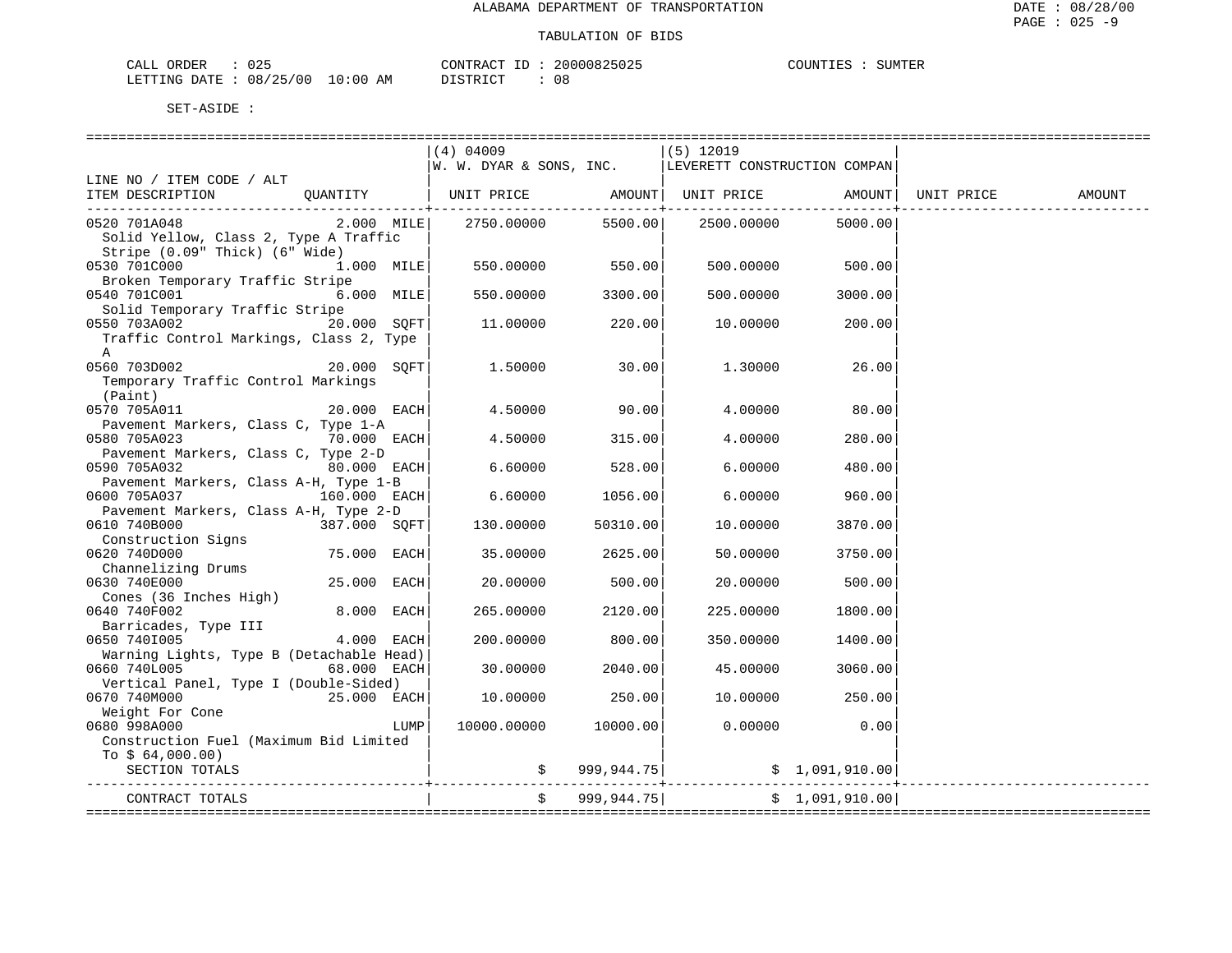### VENDOR RANKING

|      | CALL ORDER : 026<br>CONTRACT DESCRIPTION:<br>mi.<br>SET-ASIDE : | LETTING DATE : 08/25/00 10:00 AM<br>Lighting, Signing, Bridges, UST Removal, and Soil | CONTRACT ID: 20000825026<br>DISTRICT<br>: 04<br>CONTRACT TIME : 07/01/01 COMPLETION DATE<br>RURAL<br>for constructing the Grade, Drain, Pave, Traffic Stripe,<br>Remediation on C.R. #207 from S.R. #4 (U.S. #78) to a point<br>north as indicated on the plans, in Lincoln. Length - 1.808 |  | COUNTIES : TALLADEGA<br>$PROJECT(S) : MG-6100(16)$ |                   |
|------|-----------------------------------------------------------------|---------------------------------------------------------------------------------------|---------------------------------------------------------------------------------------------------------------------------------------------------------------------------------------------------------------------------------------------------------------------------------------------|--|----------------------------------------------------|-------------------|
| RANK | VENDOR NO./NAME                                                 |                                                                                       |                                                                                                                                                                                                                                                                                             |  | TOTAL<br>BID                                       | % OVER<br>LOW BID |
|      | 30002                                                           |                                                                                       | ELLARD CONTR. CO., INC. & ELLARD CONSTR., INC.                                                                                                                                                                                                                                              |  | \$6,500,000.00                                     | 100.0000%         |
| 2    | 07002                                                           | GOOD HOPE CONTRACTING CO., INC.                                                       |                                                                                                                                                                                                                                                                                             |  | 6,866,813.26                                       | 105.6432%         |
|      | 03001                                                           | CLARK CONSTRUCTION COMPANY, INC.                                                      |                                                                                                                                                                                                                                                                                             |  | \$7,245,515.85                                     | 111.4694%         |
|      | 01007                                                           | ALABAMA BRIDGE BUILDERS, INC.                                                         |                                                                                                                                                                                                                                                                                             |  | 7,466,113.02                                       | 114.8632%         |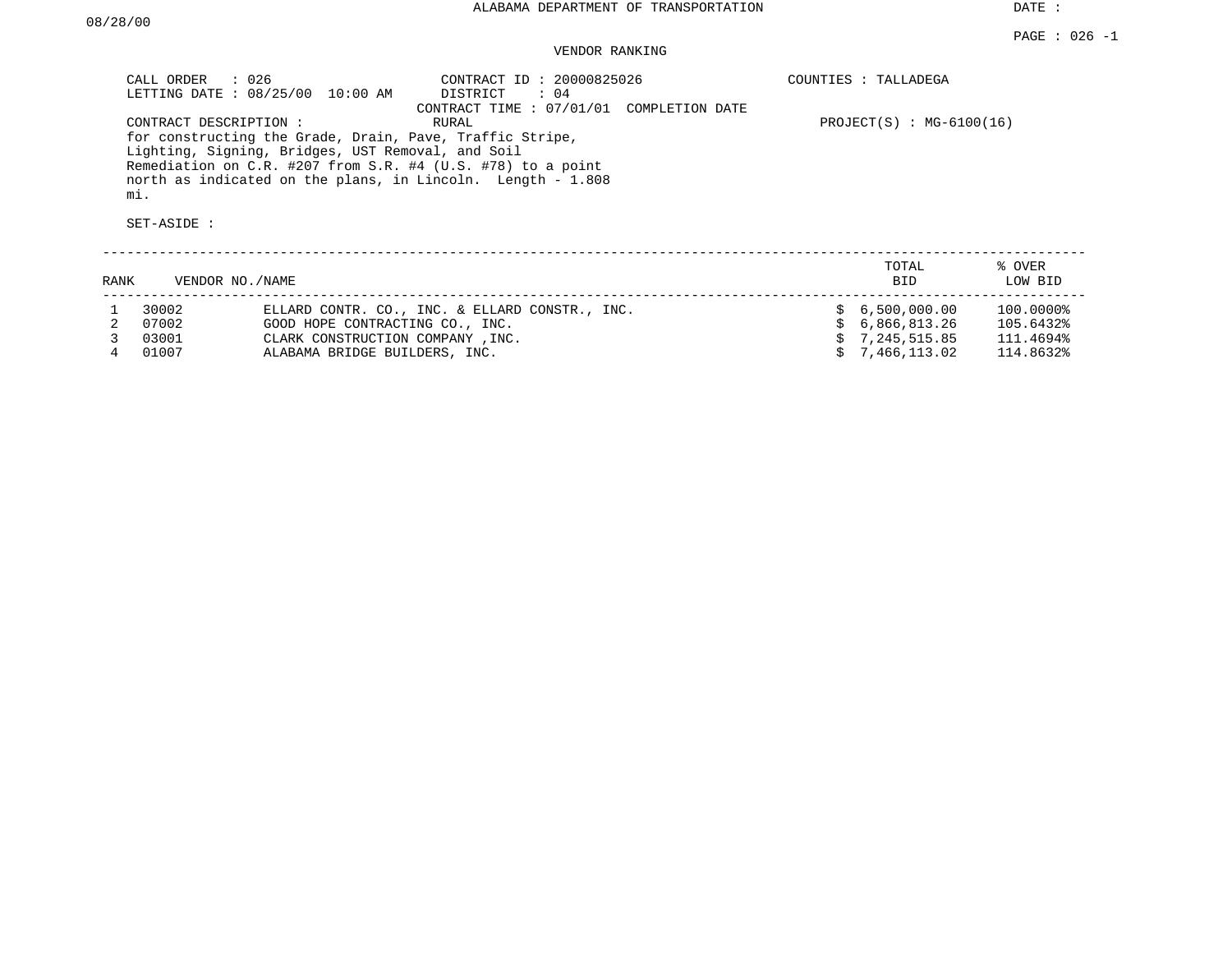| ORDER<br>CALL  | 026                   | CONTRACT ID | 20000825026 | COUNTIES | TALLADEGA |
|----------------|-----------------------|-------------|-------------|----------|-----------|
| LETTING DATE : | $: 08/25/00 10:00$ AM | DISTRICT    | 04          |          |           |

|                                                                               | $(1)$ 30002  |           | $(2)$ 07002  |           | (3) 03001                                                                              |           |
|-------------------------------------------------------------------------------|--------------|-----------|--------------|-----------|----------------------------------------------------------------------------------------|-----------|
|                                                                               |              |           |              |           | ELLARD CONTR. & ELLARD CONST GOOD HOPE CONTRACTING CO., I CLARK CONSTRUCTION CO., INC. |           |
| LINE NO / ITEM CODE / ALT                                                     |              |           |              |           |                                                                                        |           |
| ITEM DESCRIPTION<br>OUANTITY                                                  | UNIT PRICE   | AMOUNT    | UNIT PRICE   | AMOUNT I  | UNIT PRICE                                                                             | AMOUNT    |
| SECTION 0001<br>ROADWAY                                                       |              |           |              |           |                                                                                        |           |
| 0010 201A000<br>LUMP<br>Clearing & Grubbing (Approximately 55<br>Acres)       | 520000.00000 | 520000.00 | 420000.00000 | 420000.00 | 250500.00000                                                                           | 250500.00 |
| 0020 205A004<br>1.000 EACH<br>Removal Of Structures, Structure No. 4          | 400.00000    | 400.00    | 500.00000    | 500.00    | 100.00000                                                                              | 100.00    |
| 0030 205A006<br>$1.000$ EACH<br>Removal Of Structures, Structure No. 6        | 700.00000    | 700.00    | 500.00000    | 500.00    | 100,00000                                                                              | 100.00    |
| 0040 205A007<br>$1.000$ EACH<br>Removal Of Structures, Structure No. 7        | 700.00000    | 700.00    | 750.00000    | 750.00    | 100,00000                                                                              | 100.00    |
| 0050 206D000<br>361.000 LF<br>Removing Pipe                                   | 6.00000      | 2166.00   | 5.00000      | 1805.00   | 6.00000                                                                                | 2166.00   |
| 0060 210A000<br>87147.000 CYIP<br>Unclassified Excavation                     | 2.00000      | 174294.00 | 1.85000      | 161221.95 | 1,20000                                                                                | 104576.40 |
| 226824.000<br>0070 210D000<br>CYIP<br>Borrow Excavation                       | 2.20000      | 499012.80 | 3.40000      | 771201.60 | 3.40000                                                                                | 771201.60 |
| 0080 210F000<br>356.000 TNIP<br>Borrow Excavation (Underwater Backfill)       | 16.00000     | 5696.00   | 10.00000     | 3560.00   | 3.40000                                                                                | 1210.40   |
| 0090 210F001<br>4404.000 TNIP<br>Borrow Excavation (Underwater                | 16.00000     | 70464.00  | 10.00000     | 44040.00  | 3.40000                                                                                | 14973.60  |
| Embankment)<br>0100 214A000<br>420.000 CUYD<br>Structure Excavation           | 5.00000      | 2100.00   | 6.00000      | 2520.00   | 5.00000                                                                                | 2100.00   |
| 0110 214B001<br>144.000<br>CUYD<br>Foundation Backfill, Commercial            | 29.00000     | 4176.00   | 25,00000     | 3600.00   | 15,00000                                                                               | 2160.00   |
| 0120 215A000<br>640.000<br>CUYD<br>Unclassified Bridge Excavation             | 15.00000     | 9600.00   | 15.00000     | 9600.00   | 8.00000                                                                                | 5120.00   |
| 0130 215B000<br>LUMP<br>Cofferdams Or Sheeting And Shoring STA.<br>$65+94.32$ | 10000.00000  | 10000.00  | 10000.00000  | 10000.00  | 10000.00000                                                                            | 10000.00  |
| 0140 224A000<br>1400.000 CUYD<br>Lime Sink Excavation                         | 6.00000      | 8400.00   | 3.00000      | 4200.00   | 2.00000                                                                                | 2800.00   |
| 0150 224C000<br>400.000<br>TON<br>Special Backfill For Lime Sink, AHD #467    | 19,00000     | 7600.00   | 9.25000      | 3700.00   | 12,00000                                                                               | 4800.00   |
| 0160 224D000<br>100.000 CUYD<br>Concrete Seal For Lime Sink                   | 150.00000    | 15000.00  | 100.00000    | 10000.00  | 200.00000                                                                              | 20000.00  |
| 0170 230A000<br>255.000 RBST<br>Roadbed Processing                            | 400.00000    | 102000.00 | 180.00000    | 45900.00  | 400.00000                                                                              | 102000.00 |
| 0180 240A000<br>6.000 EACH<br>Settlement Plate Assembly                       | 600.00000    | 3600.00   | 1,00000      | 6.00      | 1000.00000                                                                             | 6000.00   |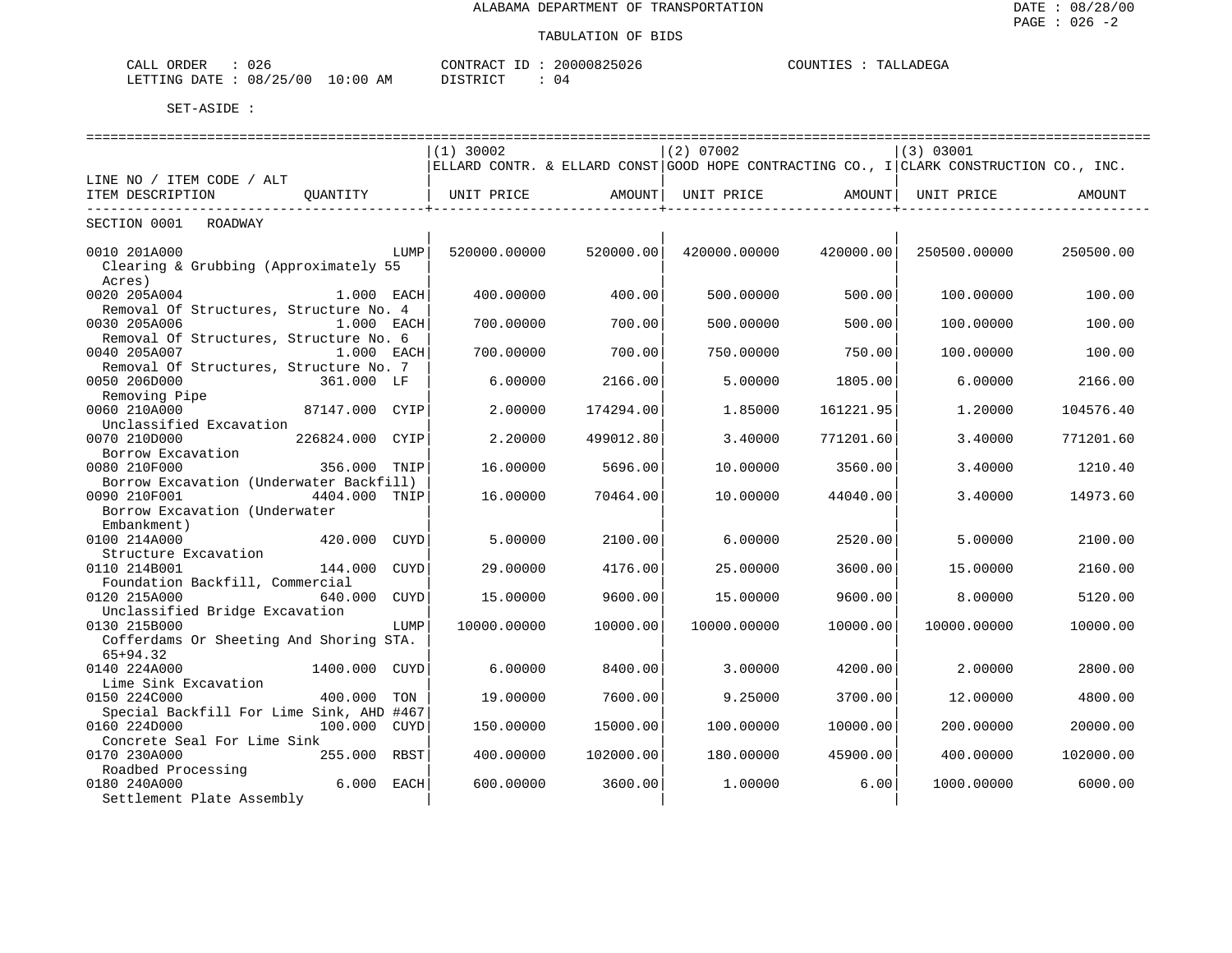| CALL ORDER                       | 026 | CONTRACT ID: | 20000825026 | COUNTIES | TALLADEGA |
|----------------------------------|-----|--------------|-------------|----------|-----------|
| LETTING DATE : 08/25/00 10:00 AM |     | DISTRICT     | 04          |          |           |

|                                          |                |     | $(1)$ 30002 |           | (2) 07002  |           | (3) 03001                                                                              |           |  |
|------------------------------------------|----------------|-----|-------------|-----------|------------|-----------|----------------------------------------------------------------------------------------|-----------|--|
|                                          |                |     |             |           |            |           | ELLARD CONTR. & ELLARD CONST GOOD HOPE CONTRACTING CO., I CLARK CONSTRUCTION CO., INC. |           |  |
| LINE NO / ITEM CODE / ALT                |                |     |             |           |            |           |                                                                                        |           |  |
| ITEM DESCRIPTION                         | OUANTITY       |     | UNIT PRICE  | AMOUNT    | UNIT PRICE | AMOUNT    | UNIT PRICE                                                                             | AMOUNT    |  |
|                                          |                |     |             |           |            |           |                                                                                        |           |  |
| 0190 250B000                             | 50.000 CUYD    |     | 60.00000    | 3000.00   | 64.00000   | 3200.00   | 80.00000                                                                               | 4000.00   |  |
| Treatment Of Hydrocarbon Contaminated    |                |     |             |           |            |           |                                                                                        |           |  |
| Soil (Specialty Item)                    |                |     |             |           |            |           |                                                                                        |           |  |
| 0200 250C000                             | 2.000 EACH     |     | 3000.00000  | 6000.00   | 3200.00000 | 6400.00   | 3900.00000                                                                             | 7800.00   |  |
| Underground Storage Tank Removal         |                |     |             |           |            |           |                                                                                        |           |  |
| (Specialty Item)                         |                |     |             |           |            |           |                                                                                        |           |  |
| 0210 250N000                             | 50.000         | GAL | 1,00000     | 50.00     | 1,07000    | 53.50     | 5.00000                                                                                | 250.00    |  |
| Removal/Disposal Of Tank Contents        |                |     |             |           |            |           |                                                                                        |           |  |
| (Sludge) (Specialty Item)                |                |     |             |           |            |           |                                                                                        |           |  |
| 0220 301A012                             | 75670.000 SYCP |     | 3.25000     | 245927.50 | 3.40000    | 257278.00 | 3.50000                                                                                | 264845.00 |  |
| Crushed Aggregate Base Course, Type B,   |                |     |             |           |            |           |                                                                                        |           |  |
| Plant Mixed, 6" Compacted Thickness      |                |     |             |           |            |           |                                                                                        |           |  |
| 0230 315A001                             | 82354.000 SYCP |     | 3.30000     | 271768.20 | 2.10000    | 172943.40 | 6.00000                                                                                | 494124.00 |  |
| Drainage Plane Material, 4 Inches Thick  |                |     |             |           |            |           |                                                                                        |           |  |
| 0240 401A000                             | 75670.000 SYCP |     | 0.33000     | 24971.10  | 0.25000    | 18917.50  | 0.48000                                                                                | 36321.60  |  |
| Bituminous Treatment A                   |                |     |             |           |            |           |                                                                                        |           |  |
| 0250 405A000                             | 4144.000 GAL   |     | 1.50000     | 6216.00   | 1,00000    | 4144.00   | 1,80000                                                                                | 7459.20   |  |
| Tack Coat                                |                |     |             |           |            |           |                                                                                        |           |  |
| 0260 410B000                             | 1.000 EACH     |     | 5610.00000  | 5610.00   | 3500.00000 | 3500.00   | 6500.00000                                                                             | 6500.00   |  |
| State Furnished Profilograph             |                |     |             |           |            |           |                                                                                        |           |  |
| 0270 429A220                             | 3916.000 TON   |     | 33.64000    | 131734.24 | 34.93000   | 136785.88 | 37.00000                                                                               | 144892.00 |  |
| Improved Bituminous Concrete Wearing     |                |     |             |           |            |           |                                                                                        |           |  |
| Surface Layer, 1/2" Maximum Aggregate    |                |     |             |           |            |           |                                                                                        |           |  |
| Size Mix, ESAL Range B                   |                |     |             |           |            |           |                                                                                        |           |  |
| 0280 429A226                             | 100.000 TON    |     | 45.00000    | 4500.00   | 36.93000   | 3693.00   | 55.00000                                                                               | 5500.00   |  |
| Improved Bituminous Concrete Wearing     |                |     |             |           |            |           |                                                                                        |           |  |
| Surface Layer, Leveling, 1/2" Maximum    |                |     |             |           |            |           |                                                                                        |           |  |
| Aggregate Size Mix, ESAL Range B         |                |     |             |           |            |           |                                                                                        |           |  |
| 0290 429B221                             | 7155.000 TON   |     | 27.25000    | 194973.75 | 28.88000   | 206636.40 | 31.50000                                                                               | 225382.50 |  |
| Improved Bituminous Concrete Binder      |                |     |             |           |            |           |                                                                                        |           |  |
| Layer, 1" Maximum Aggregate Size Mix,    |                |     |             |           |            |           |                                                                                        |           |  |
|                                          |                |     |             |           |            |           |                                                                                        |           |  |
| ESAL Range B<br>0300 429B225             | 100.000 TON    |     | 65,00000    | 6500.00   | 45.04000   | 4504.00   | 73.00000                                                                               | 7300.00   |  |
|                                          |                |     |             |           |            |           |                                                                                        |           |  |
| Improved Bituminous Concrete Binder      |                |     |             |           |            |           |                                                                                        |           |  |
| Layer, Patching, 1" Maximum Aggregate    |                |     |             |           |            |           |                                                                                        |           |  |
| Size Mix, ESAL Range B                   |                |     |             |           |            |           |                                                                                        |           |  |
| 0310 429C221                             | 12518.000 TON  |     | 27.25000    | 341115.50 | 28.88000   | 361519.84 | 29.50000                                                                               | 369281.00 |  |
| Improved Bituminous Concrete Base Layer, |                |     |             |           |            |           |                                                                                        |           |  |
| 1 1/2" Maximum Aggregate Size Mix,       |                |     |             |           |            |           |                                                                                        |           |  |
| ESAL Range B                             |                |     |             |           |            |           |                                                                                        |           |  |
| 0320 430B002                             | 5152.000 TNCP  |     | 14.50000    | 74704.00  | 10.00000   | 51520.00  | 13.50000                                                                               | 69552.00  |  |
| Aggregate Surfacing (AHD #467)           |                |     |             |           |            |           |                                                                                        |           |  |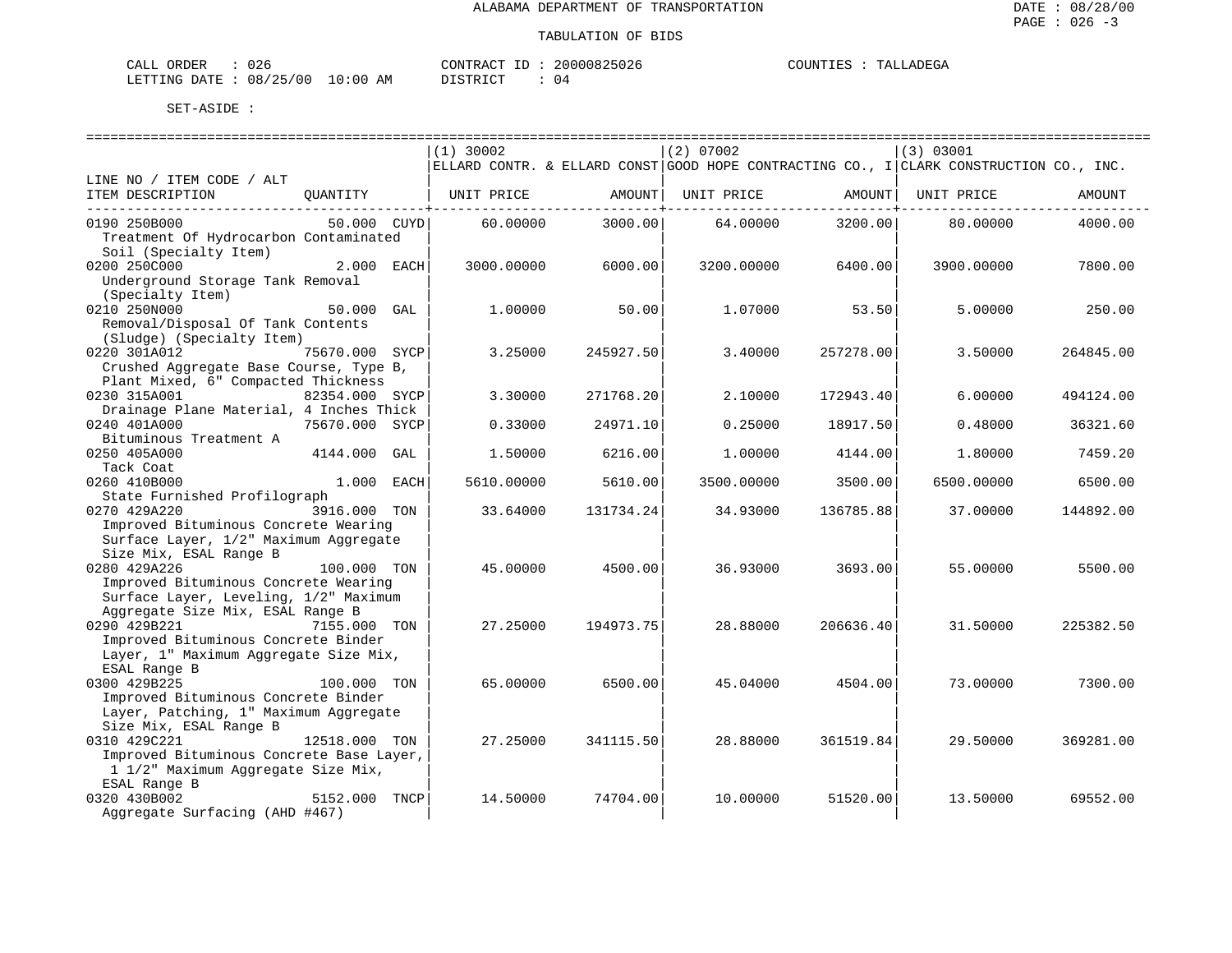| ORDER<br>CALL | $\sim$ $\sim$ $\sim$<br>U Z 6 |             | CONTRACT      | 20000825026 | COUNTIES | TALLADEGA |
|---------------|-------------------------------|-------------|---------------|-------------|----------|-----------|
| LETTING DATE  | 08/25/00                      | 10:00<br>AM | DISTRICT<br>. | ⊣ ∆         |          |           |

|                                                        |               |      | $(1)$ 30002  |                       | (2) 07002    |                     | (3) 03001                                                                              |           |
|--------------------------------------------------------|---------------|------|--------------|-----------------------|--------------|---------------------|----------------------------------------------------------------------------------------|-----------|
|                                                        |               |      |              |                       |              |                     | ELLARD CONTR. & ELLARD CONST GOOD HOPE CONTRACTING CO., I CLARK CONSTRUCTION CO., INC. |           |
| LINE NO / ITEM CODE / ALT                              |               |      |              |                       |              |                     |                                                                                        |           |
| ITEM DESCRIPTION                                       | OUANTITY      |      | UNIT PRICE   | AMOUNT                | UNIT PRICE   | AMOUNT              | UNIT PRICE                                                                             | AMOUNT    |
|                                                        |               |      |              | --------------+------ |              | ------------+------ |                                                                                        |           |
| 0330 430B012                                           | 1000.000 TNCP |      | 14.50000     | 14500.00              | 10.00000     | 10000.00            | 14.50000                                                                               | 14500.00  |
| Aggregate Surfacing (AHD #410 Or #467)<br>0340 450B000 | 489.000 SOYD  |      | 65,00000     |                       | 65,00000     | 31785.00            | 60.00000                                                                               | 29340.00  |
| Reinforced Cement Concrete Bridge End                  |               |      |              | 31785.00              |              |                     |                                                                                        |           |
| Slab                                                   |               |      |              |                       |              |                     |                                                                                        |           |
| 0350 502A000                                           | 261300.000 LB |      | 0.50000      | 130650.00             | 0.50000      | 130650.00           | 0.45000                                                                                | 117585.00 |
| Steel Reinforcement                                    |               |      |              |                       |              |                     |                                                                                        |           |
| 0360 502B000                                           |               | LUMP | 116000.00000 | 116000.00             | 116000.00000 | 116000.00           | 85000.00000                                                                            | 85000.00  |
| Steel Reinforcement For Bridge                         |               |      |              |                       |              |                     |                                                                                        |           |
| Superstructure STA 65+94.32, APPROX.204,               |               |      |              |                       |              |                     |                                                                                        |           |
| 700 LBS.                                               |               |      |              |                       |              |                     |                                                                                        |           |
| 0370 502B001                                           |               | LUMP | 35000.00000  | 35000.00              | 35000.00000  | 35000.00            | 31000.00000                                                                            | 31000.00  |
| Steel Reinforcement For Bridge                         |               |      |              |                       |              |                     |                                                                                        |           |
| Superstructure STA 106+00, APPROX 69, 900              |               |      |              |                       |              |                     |                                                                                        |           |
| LBS.                                                   |               |      |              |                       |              |                     |                                                                                        |           |
| 0380 505C002                                           | 9196.000 LF   |      | 24.00000     | 220704.00             | 24.00000     | 220704.00           | 22,00000                                                                               | 202312.00 |
| Steel Piling (HP 12x53)                                |               |      |              |                       |              |                     |                                                                                        |           |
| 0390 505C006                                           | 1980.000 LF   |      | 35.00000     | 69300.00              | 35.00000     | 69300.00            | 35.00000                                                                               | 69300.00  |
| Steel Piling (HP 14x117)                               |               |      |              |                       |              |                     |                                                                                        |           |
| 0400 505G003                                           | 196.000       | EACH | 70.00000     | 13720.00              | 70.00000     | 13720.00            | 60.00000                                                                               | 11760.00  |
| Pile Points (Type A, 12")                              |               |      |              |                       |              |                     |                                                                                        |           |
| 0410 505G004                                           | 44.000        | EACH | 80.00000     | 3520.00               | 80.00000     | 3520.00             | 65.00000                                                                               | 2860.00   |
| Pile Points (Type A, 14")                              |               |      |              |                       |              |                     |                                                                                        |           |
| 0420 508A000                                           | 34485.000 LB  |      | 2.00000      | 68970.00              | 2.00000      | 68970.00            | 2,20000                                                                                | 75867.00  |
| Structural Steel                                       |               |      |              |                       |              |                     |                                                                                        |           |
| 0430 510A000                                           | 1454.000 CUYD |      | 200.00000    | 290800.00             | 200.00000    | 290800.00           | 414.00000                                                                              | 601956.00 |
| Bridge Substructure Concrete, Class A                  |               |      |              |                       |              |                     |                                                                                        |           |
| 0440 510C051                                           |               | LUMP | 375000.00000 | 375000.00             | 375000.00000 | 375000.00           | 330000.00000                                                                           | 330000.00 |
| Bridge Concrete Superstructure,                        |               |      |              |                       |              |                     |                                                                                        |           |
| STA.65+94.32, APPROX 924 CU.YDS.                       |               |      |              |                       |              |                     |                                                                                        |           |
| 0450 510C052                                           |               | LUMP | 155000.00000 | 155000.00             | 155000.00000 | 155000.00           | 77000.00000                                                                            | 77000.00  |
| Bridge Concrete Superstructure,                        |               |      |              |                       |              |                     |                                                                                        |           |
| STA.106+00, APPROX 261 CU.YDS.                         |               |      |              |                       |              |                     |                                                                                        |           |
| 0460 510E000                                           | 3941.000      | SOYD | 2.50000      | 9852.50               | 2.50000      | 9852.50             | 2.35000                                                                                | 9261.35   |
| Grooving Concrete Bridge Decks                         |               |      |              |                       |              |                     |                                                                                        |           |
| 0470 511A001                                           | 66.000        | EACH | 100.00000    | 6600.00               | 100.00000    | 6600.00             | 100.00000                                                                              | 6600.00   |
| Elastomeric Bearings, Type 2                           |               |      |              |                       |              |                     |                                                                                        |           |
| 0480 511A004                                           | 72.000        | EACH | 700.00000    | 50400.00              | 700.00000    | 50400.00            | 200.00000                                                                              | 14400.00  |
| Elastomeric Bearings, Type 4                           |               |      |              |                       |              |                     |                                                                                        |           |
| 0490 513B003                                           | 1315.000 LF   |      | 80.00000     | 105200.00             | 80.00000     | 105200.00           | 50.00000                                                                               | 65750.00  |
| Pretensioned-Prestressed Concrete                      |               |      |              |                       |              |                     |                                                                                        |           |
| Girders, Type I (Specialty Item)                       |               |      |              |                       |              |                     |                                                                                        |           |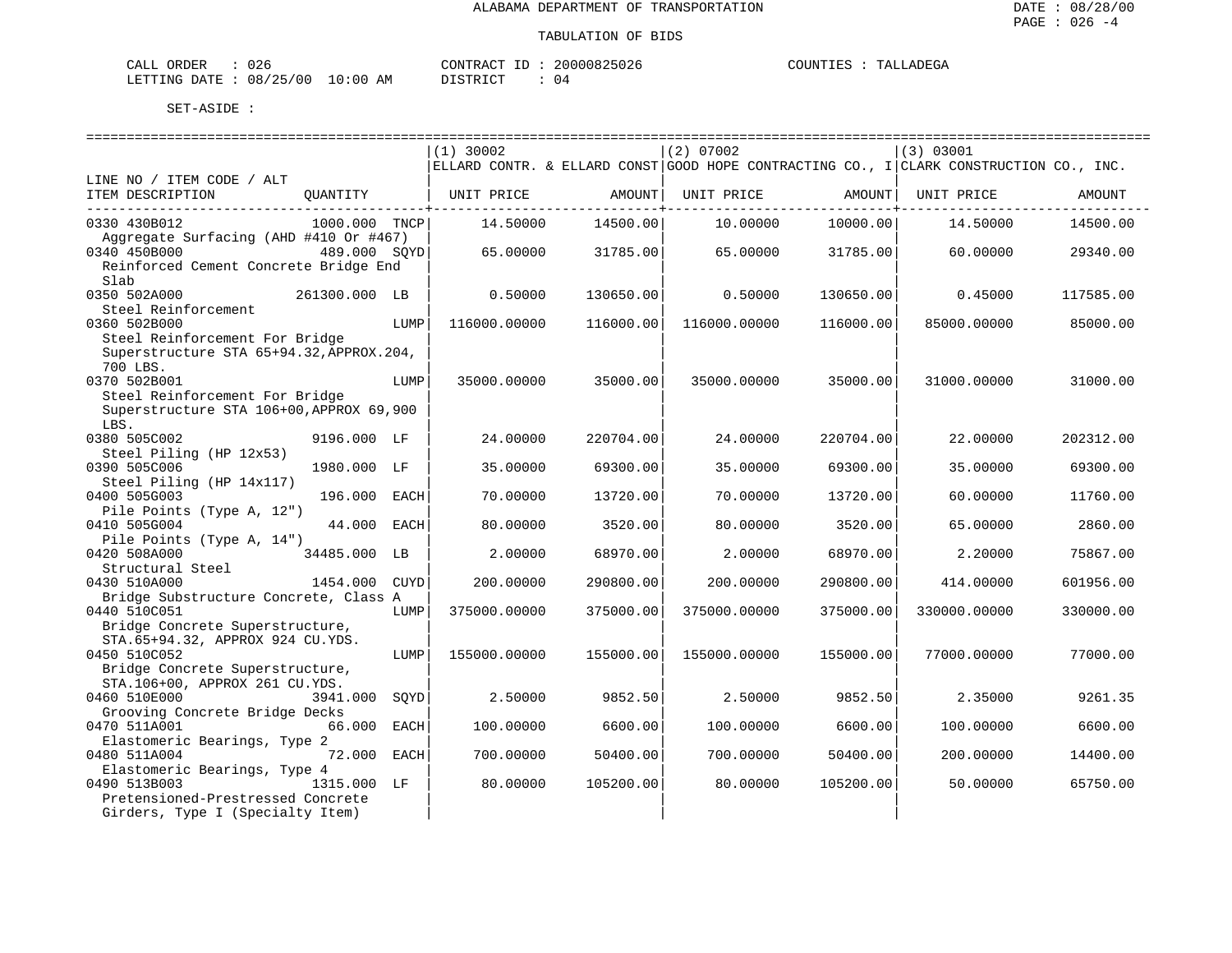| CALL ORDER                       | 026 |          | CONTRACT ID: 20000825026 | COUNTIES | TALLADEGA |
|----------------------------------|-----|----------|--------------------------|----------|-----------|
| LETTING DATE : 08/25/00 10:00 AM |     | DISTRICT | 04                       |          |           |

|                                         |                |      | $(1)$ 30002  |           | $(2)$ 07002  |           | (3) 03001                                                                              |           |
|-----------------------------------------|----------------|------|--------------|-----------|--------------|-----------|----------------------------------------------------------------------------------------|-----------|
|                                         |                |      |              |           |              |           | ELLARD CONTR. & ELLARD CONST GOOD HOPE CONTRACTING CO., I CLARK CONSTRUCTION CO., INC. |           |
| LINE NO / ITEM CODE / ALT               |                |      |              |           |              |           |                                                                                        |           |
| ITEM DESCRIPTION                        | OUANTITY       |      | UNIT PRICE   | AMOUNT    | UNIT PRICE   | AMOUNT    | UNIT PRICE                                                                             | AMOUNT    |
|                                         |                |      |              |           |              |           |                                                                                        |           |
| 0500 513B017                            | 3543.000 LF    |      | 160.00000    | 566880.00 | 160.00000    | 566880.00 | 115.00000                                                                              | 407445.00 |
| Pretensioned-Prestressed Concrete       |                |      |              |           |              |           |                                                                                        |           |
| Girders, Type BT-72 (Specialty Item)    |                |      |              |           |              |           |                                                                                        |           |
| 0510 530A002                            | 214.000 LF     |      | 35.00000     | 7490.00   | 26.00000     | 5564.00   | 38.00000                                                                               | 8132.00   |
| 24" Roadway Pipe (Class 3 R.C.)         |                |      |              |           |              |           |                                                                                        |           |
| 0520 530A003                            | 160.000 LF     |      | 50.00000     | 8000.00   | 38.00000     | 6080.00   | 53.00000                                                                               | 8480.00   |
| 30" Roadway Pipe (Class 3 R.C.)         |                |      |              |           |              |           |                                                                                        |           |
| 0530 530A004                            | 96.000 LF      |      | 64.00000     | 6144.00   | 48.00000     | 4608.00   | 76.35000                                                                               | 7329.60   |
| 36" Roadway Pipe (Class 3 R.C.)         |                |      |              |           |              |           |                                                                                        |           |
| 0540 535A001                            | 364.000 LF     |      | 23.00000     | 8372.00   | 19.00000     | 6916.00   | 22.00000                                                                               | 8008.00   |
| 18" Side Drain Pipe                     |                |      |              |           |              |           |                                                                                        |           |
| 0550 600A000                            |                | LUMP | 382936.16000 | 382936.16 | 794591.60000 | 794591.60 | 680000.00000                                                                           | 680000.00 |
| Mobilization                            |                |      |              |           |              |           |                                                                                        |           |
| 0560 601A000                            | 1.000 EACH     |      | 4000.00000   | 4000.00   | 7500.00000   | 7500.00   | 10000.00000                                                                            | 10000.00  |
| Furnishing Base, Soil And Structure     |                |      |              |           |              |           |                                                                                        |           |
| Laboratories                            |                |      |              |           |              |           |                                                                                        |           |
| 0570 602A000                            | 52.000 EACH    |      | 75.00000     | 3900.00   | 100.00000    | 5200.00   | 150.00000                                                                              | 7800.00   |
| Right Of Way Markers                    |                |      |              |           |              |           |                                                                                        |           |
| 0580 606A000                            | 300.000 LF     |      | 11,00000     | 3300.00   | 8,00000      | 2400.00   | 300.00000                                                                              | 90000.00  |
| 6" Underdrain Pipe                      |                |      |              |           |              |           |                                                                                        |           |
| 0590 607A000                            | 35490.000 LF   |      | 0.33000      | 11711.70  | 1.25000      | 44362.50  | 1,50000                                                                                | 53235.00  |
| Drill Holes                             |                |      |              |           |              |           |                                                                                        |           |
| 0600 607B000                            | 283920.000 LF  |      | 0.33000      | 93693.60  | 0.40000      | 113568.00 | 0.55000                                                                                | 156156.00 |
| Vertical Drainage Wicks                 |                |      |              |           |              |           |                                                                                        |           |
| 0610 607C000                            | 65.000 CUYD    |      | 140.00000    | 9100.00   | 100.00000    | 6500.00   | 18.00000                                                                               | 1170.00   |
| Granular Backfill For Drilled Holes     |                |      |              |           |              |           |                                                                                        |           |
| 0620 608A000                            | 27452.000 SOYD |      | 2.20000      | 60394.40  | 1.50000      | 41178.00  | 2.50000                                                                                | 68630.00  |
| Separation Geotextile                   |                |      |              |           |              |           |                                                                                        |           |
| 0630 610C001                            | 2553.000       | TON  | 22.00000     | 56166.00  | 22.00000     | 56166.00  | 22.00000                                                                               | 56166.00  |
| Loose Riprap, Class 2                   |                |      |              |           |              |           |                                                                                        |           |
| 0640 610D003                            | 3062.000       | SOYD | 3.00000      | 9186.00   | 3.00000      | 9186.00   | 2.50000                                                                                | 7655.00   |
| Filter Blanket, Geotextile              |                |      |              |           |              |           |                                                                                        |           |
| 0650 614A000                            | 48.000         | CUYD | 200.00000    | 9600.00   | 250.00000    | 12000.00  | 250.00000                                                                              | 12000.00  |
| Slope Paving                            |                |      |              |           |              |           |                                                                                        |           |
| 0660 614A001                            | 186.000 CUYD   |      | 230.00000    | 42780.00  | 260.00000    | 48360.00  | 200.00000                                                                              | 37200.00  |
| Slope Paving (Under Bridges)            |                |      |              |           |              |           |                                                                                        |           |
| 0670 619A003                            | 4.000 EACH     |      | 620.00000    | 2480.00   | 600.00000    | 2400.00   | 550.00000                                                                              | 2200.00   |
| 24" Roadway Pipe End Treatment, Class 1 |                |      |              |           |              |           |                                                                                        |           |
| 0680 619A004                            | 4.000 EACH     |      | 720.00000    | 2880.00   | 700.00000    | 2800.00   | 750.00000                                                                              | 3000.00   |
| 30" Roadway Pipe End Treatment, Class 1 |                |      |              |           |              |           |                                                                                        |           |
| 0690 619A055                            | 2.000 EACH     |      | 1200.00000   | 2400.00   | 1200.00000   | 2400.00   | 1800.00000                                                                             | 3600.00   |
| 36" Roadway Pipe End Treatment, Class 2 |                |      |              |           |              |           |                                                                                        |           |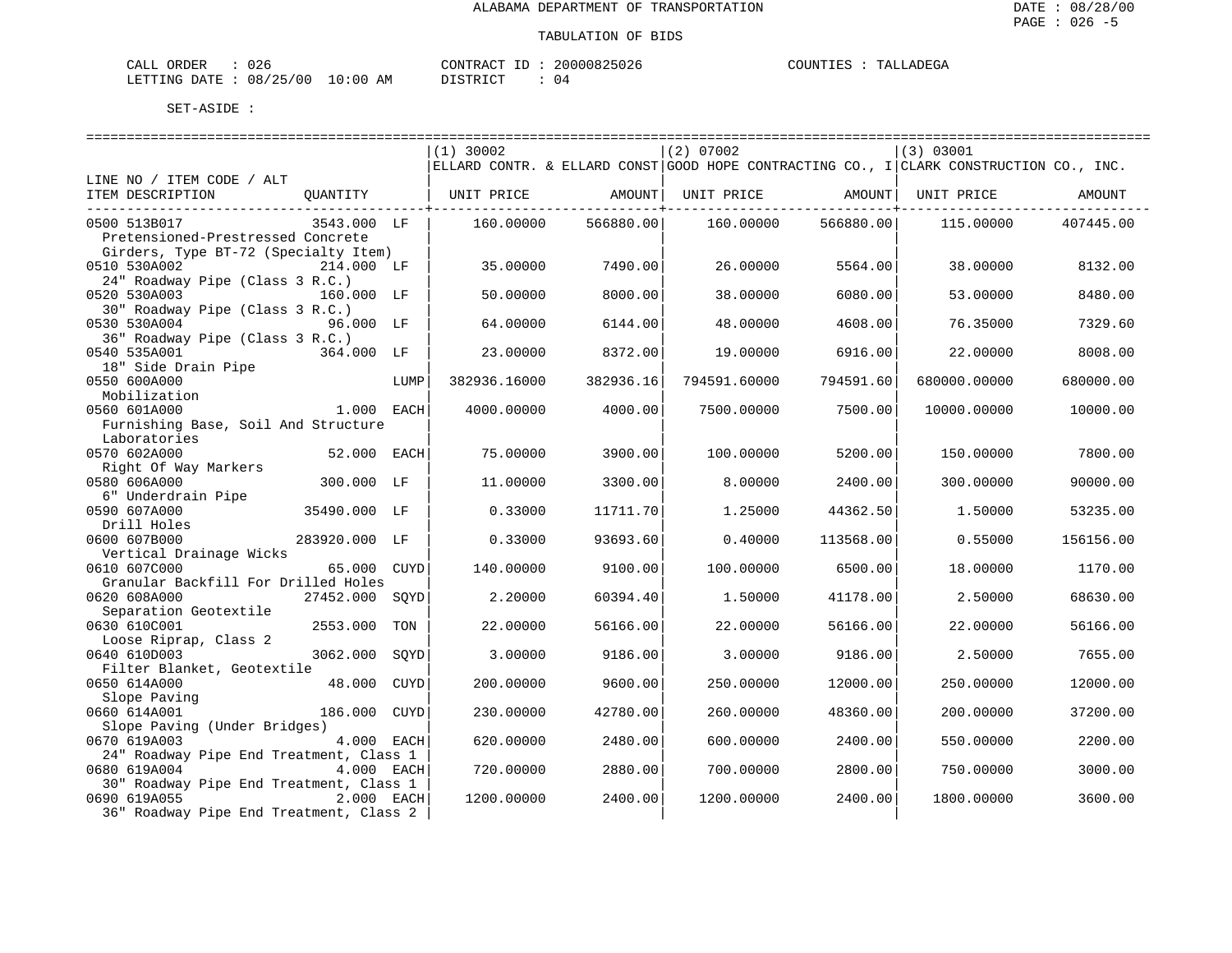| CALL ORDER                       | 026 |          | CONTRACT ID: 20000825026 |  | COUNTIES : TALLADEGA |
|----------------------------------|-----|----------|--------------------------|--|----------------------|
| LETTING DATE : 08/25/00 10:00 AM |     | DISTRICT | 0 <sub>4</sub>           |  |                      |

|                                       |                | $(1)$ 30002 |          | $(2)$ 07002 |          | (3) 03001                                                                              |          |
|---------------------------------------|----------------|-------------|----------|-------------|----------|----------------------------------------------------------------------------------------|----------|
|                                       |                |             |          |             |          | ELLARD CONTR. & ELLARD CONST GOOD HOPE CONTRACTING CO., I CLARK CONSTRUCTION CO., INC. |          |
| LINE NO / ITEM CODE / ALT             |                |             |          |             |          |                                                                                        |          |
| ITEM DESCRIPTION<br>QUANTITY          |                | UNIT PRICE  | AMOUNT   | UNIT PRICE  | AMOUNT   | UNIT PRICE                                                                             | AMOUNT   |
| 0700 619A101                          | 12.000 EACH    | 580.00000   | 6960.00  | 500.00000   | 6000.00  | 600,00000                                                                              | 7200.00  |
| 18" Side Drain Pipe End Treatment,    |                |             |          |             |          |                                                                                        |          |
| Class 1                               |                |             |          |             |          |                                                                                        |          |
| 0710 630A000<br>1639.000 LF           |                | 10.15000    | 16635.85 | 10.15000    | 16635.85 | 15.00000                                                                               | 24585.00 |
| Steel Beam Guardrail, Class A, Type 1 |                |             |          |             |          |                                                                                        |          |
| 0720 630C003                          | 8.000 EACH     | 980.00000   | 7840.00  | 980.00000   | 7840.00  | 1500.00000                                                                             | 12000.00 |
| Guardrail End Anchor, Type 13         |                |             |          |             |          |                                                                                        |          |
| 0730 630C070                          | 8.000 EACH     | 1200.00000  | 9600.00  | 1200.00000  | 9600.00  | 1500.00000                                                                             | 12000.00 |
| Guardrail End Anchor, Type 10 Series  |                |             |          |             |          |                                                                                        |          |
| 0740 650B000                          | 23564.000 CYIP | 1.40000     | 32989.60 | 3.00000     | 70692.00 | 3.50000                                                                                | 82474.00 |
| Topsoil From Stockpiles               |                |             |          |             |          |                                                                                        |          |
| 0750 652A050<br>22.000                | ACRE           | 500.00000   | 11000.00 | 500.00000   | 11000.00 | 500.00000                                                                              | 11000.00 |
| Seeding (Mix 1A)<br>0760 652A053      | 2.000 ACRE     | 550.00000   | 1100.00  | 550.00000   | 1100.00  | 500.00000                                                                              | 1000.00  |
| Seeding (Mix 1E)                      |                |             |          |             |          |                                                                                        |          |
| 0770 652B050                          | 16.000 ACRE    | 350.00000   | 5600.00  | 350.00000   | 5600.00  | 400.00000                                                                              | 6400.00  |
| Temporary Seeding (Mix 1AT)           |                |             |          |             |          |                                                                                        |          |
| 0780 652D050<br>16.000                | ACRE           | 450.00000   | 7200.00  | 450.00000   | 7200.00  | 450.00000                                                                              | 7200.00  |
| Seeding In Stubble (Mix 1A)           |                |             |          |             |          |                                                                                        |          |
| 0790 654A001<br>41.000                | SQYD           | 5.00000     | 205.00   | 5.00000     | 205.00   | 5.00000                                                                                | 205.00   |
| Solid Sodding (Bermuda)               |                |             |          |             |          |                                                                                        |          |
| 38.000<br>0800 656A000                | ACRE           | 380.00000   | 14440.00 | 380.00000   | 14440.00 | 500.00000                                                                              | 19000.00 |
| Mulching, Class A, Type 1             |                |             |          |             |          |                                                                                        |          |
| 0810 656A001<br>2.000                 | ACRE           | 400.00000   | 800.00   | 400.00000   | 800.00   | 500.00000                                                                              | 1000.00  |
| Mulching, Class A, Type 2             |                |             |          |             |          |                                                                                        |          |
| 0820 665A000<br>20.000                | ACRE           | 350.00000   | 7000.00  | 350.00000   | 7000.00  | 400.00000                                                                              | 8000.00  |
| Temporary Seeding<br>0830 665B000     | 20.000 ACRE    | 300.00000   | 6000.00  | 300.00000   | 6000.00  | 400.00000                                                                              | 8000.00  |
| Temporary Mulching                    |                |             |          |             |          |                                                                                        |          |
| 0840 665C000                          | 295.000 LF     | 18.00000    | 5310.00  | 18,00000    | 5310.00  | 32.00000                                                                               | 9440.00  |
| 15" Temporary Pipe                    |                |             |          |             |          |                                                                                        |          |
| 0850 665E000<br>40.000                | SOYD           | 5.00000     | 200.00   | 10.00000    | 400.00   | 9.00000                                                                                | 360.00   |
| Polyethylene                          |                |             |          |             |          |                                                                                        |          |
| 0860 665F000<br>295.000               | EACH           | 6.00000     | 1770.00  | 5.00000     | 1475.00  | 8,00000                                                                                | 2360.00  |
| Hay Bales                             |                |             |          |             |          |                                                                                        |          |
| 0870 665G000<br>40.000                | EACH           | 6.50000     | 260.00   | 1.00000     | 40.00    | 5.00000                                                                                | 200.00   |
| Sand Bags                             |                |             |          |             |          |                                                                                        |          |
| 0880 665H000<br>19.000                | EACH           | 400.00000   | 7600.00  | 10.00000    | 190.00   | 500.00000                                                                              | 9500.00  |
| Erosion Control Check Dams, Type 1    |                |             |          |             |          |                                                                                        |          |
| 0890 6651000<br>1400.000              | TON            | 23.00000    | 32200.00 | 22,00000    | 30800.00 | 22.00000                                                                               | 30800.00 |
| Temporary Riprap, Class 2             |                |             |          |             |          |                                                                                        |          |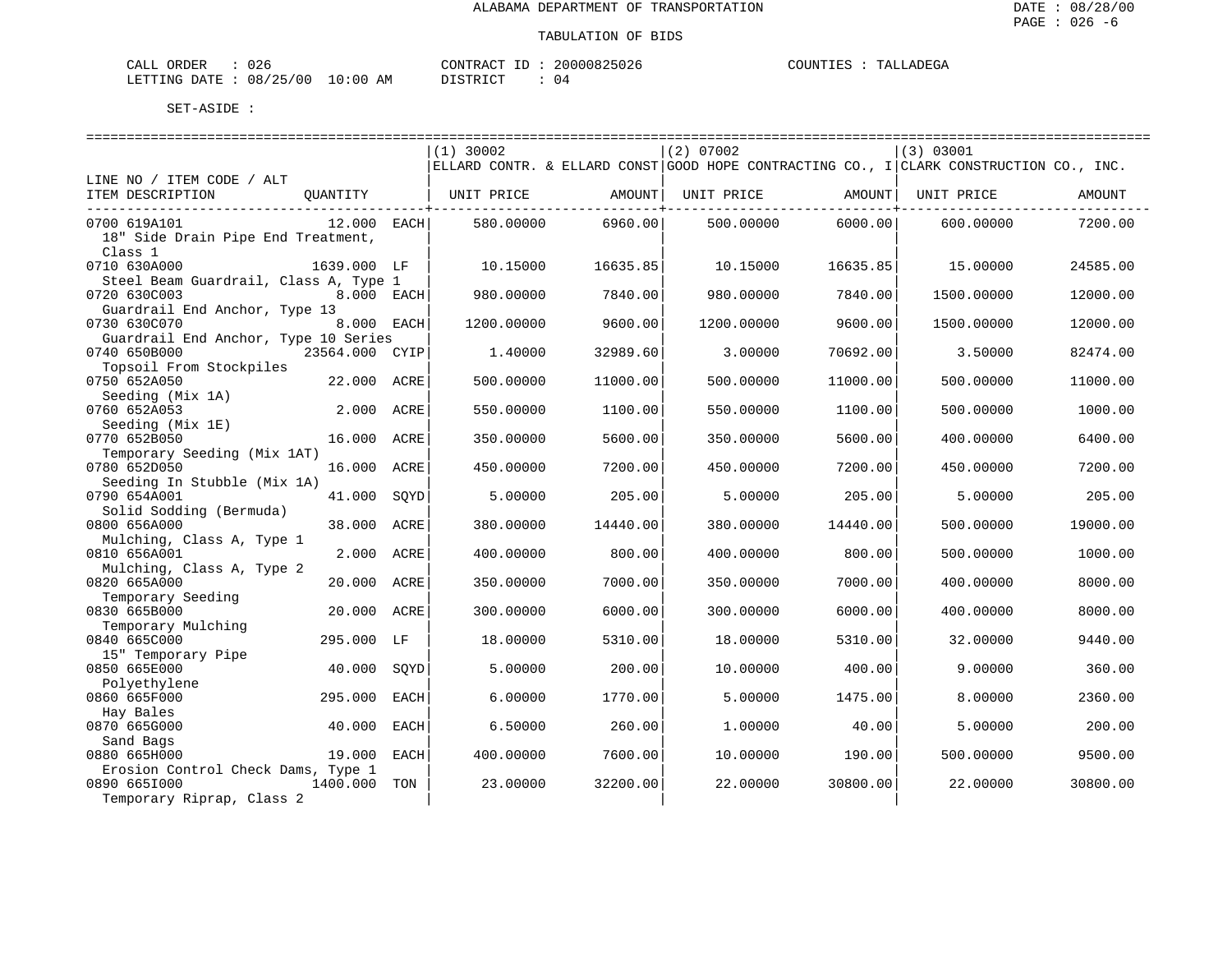| CALL ORDER                       | 026 | CONTRACT ID: | 20000825026 | COUNTIES | TALLADEGA |
|----------------------------------|-----|--------------|-------------|----------|-----------|
| LETTING DATE : 08/25/00 10:00 AM |     | DISTRICT     | 04          |          |           |

| $(1)$ 30002<br>(2) 07002<br>(3) 03001<br>ELLARD CONTR. & ELLARD CONST GOOD HOPE CONTRACTING CO., I CLARK CONSTRUCTION CO., INC.<br>LINE NO / ITEM CODE / ALT<br>ITEM DESCRIPTION<br>QUANTITY   UNIT PRICE AMOUNT<br>UNIT PRICE AMOUNT   UNIT PRICE<br>AMOUNT<br>--------+-----------<br>--------------+-----------<br>25320.000 LF<br>82290.00<br>25320.00<br>0900 665J000<br>3.25000<br>1.00000<br>3.00000<br>75960.00<br>Silt Fence, Type A<br>0910 665K000<br>90.000 CUYD<br>5,00000<br>450.00<br>10,00000<br>900.00<br>10.00000<br>900.00<br>Drainage Sump Excavation<br>0920 680A000<br>LUMP<br>100000.00000<br>100000.00<br>90000.00000<br>90000.00<br>90000.00000<br>90000.00<br>Engineering Controls<br>0930 701A028<br>5.000 MILE<br>6300.00<br>6300.00<br>8000.00<br>1260.00000<br>1260.00000<br>1600.00000<br>Solid White, Class 2, Type A Traffic<br>Stripe (0.06" Thick) (6" Wide)<br>0940 701A032<br>1.000 MILE<br>1260.00<br>1260.00000<br>1260.00000<br>1260.00<br>1600.00000<br>1600.00<br>Solid Yellow, Class 2, Type A Traffic<br>Stripe (0.06" Thick) (6" Wide)<br>0950 701A041<br>3.000 MILE<br>1050.00000<br>3150.00<br>3150.00<br>1250.00000<br>3750.00<br>1050.00000<br>Broken White, Class 2, Type A Traffic<br>Stripe (0.09" Thick) (6" Wide)<br>0960 701A046<br>3.000 MILE<br>1100.00000<br>3300.00<br>3300.00<br>3750.00<br>1100.00000<br>1250.00000<br>Broken Yellow, Class 2, Type A Traffic<br>Stripe (0.09" Thick) (6" Wide)<br>0970 701A048<br>6.000 MILE<br>1400.00000<br>8400.00<br>1400.00000<br>8400.00<br>1850.00000<br>11100.00<br>Solid Yellow, Class 2, Type A Traffic<br>Stripe (0.09" Thick) (6" Wide)<br>0980 701B009<br>325.000 LF<br>325.00<br>0.60000<br>195.00<br>0.60000<br>195.00<br>1,00000<br>Dotted Class 2, Type A Traffic Stripe<br>$(0.09"$ Thick $)(6"$ Wide $)$<br>0990 701C000<br>7.000 MILE<br>250.00000<br>1750.00<br>250.00000<br>1750.00<br>2730.00<br>390.00000<br>Broken Temporary Traffic Stripe<br>1000 701C001<br>16.000 MILE<br>320.00000<br>5120.00<br>320.00000<br>5120.00<br>430.00000<br>6880.00<br>Solid Temporary Traffic Stripe<br>1010 701D005<br>1.000 MILE<br>850.00<br>850.00000<br>850.00000<br>850.00<br>1450.00000<br>1450.00<br>Solid Traffic Stripe Removed<br>1020 701G121<br>1046.000 LF<br>2.70000<br>2824.20<br>2,70000<br>1987.40<br>2824.20<br>1,90000<br>Broken White, Class 3W, Type A Traffic<br>Stripe (6" Wide) |              |         |         |         |         |         |         |
|-----------------------------------------------------------------------------------------------------------------------------------------------------------------------------------------------------------------------------------------------------------------------------------------------------------------------------------------------------------------------------------------------------------------------------------------------------------------------------------------------------------------------------------------------------------------------------------------------------------------------------------------------------------------------------------------------------------------------------------------------------------------------------------------------------------------------------------------------------------------------------------------------------------------------------------------------------------------------------------------------------------------------------------------------------------------------------------------------------------------------------------------------------------------------------------------------------------------------------------------------------------------------------------------------------------------------------------------------------------------------------------------------------------------------------------------------------------------------------------------------------------------------------------------------------------------------------------------------------------------------------------------------------------------------------------------------------------------------------------------------------------------------------------------------------------------------------------------------------------------------------------------------------------------------------------------------------------------------------------------------------------------------------------------------------------------------------------------------------------------------------------------------------------------------------------------------------------------------------------------------------------------------------------------------------------------------------------------------------------------------------------------------------------------|--------------|---------|---------|---------|---------|---------|---------|
|                                                                                                                                                                                                                                                                                                                                                                                                                                                                                                                                                                                                                                                                                                                                                                                                                                                                                                                                                                                                                                                                                                                                                                                                                                                                                                                                                                                                                                                                                                                                                                                                                                                                                                                                                                                                                                                                                                                                                                                                                                                                                                                                                                                                                                                                                                                                                                                                                 |              |         |         |         |         |         |         |
|                                                                                                                                                                                                                                                                                                                                                                                                                                                                                                                                                                                                                                                                                                                                                                                                                                                                                                                                                                                                                                                                                                                                                                                                                                                                                                                                                                                                                                                                                                                                                                                                                                                                                                                                                                                                                                                                                                                                                                                                                                                                                                                                                                                                                                                                                                                                                                                                                 |              |         |         |         |         |         |         |
|                                                                                                                                                                                                                                                                                                                                                                                                                                                                                                                                                                                                                                                                                                                                                                                                                                                                                                                                                                                                                                                                                                                                                                                                                                                                                                                                                                                                                                                                                                                                                                                                                                                                                                                                                                                                                                                                                                                                                                                                                                                                                                                                                                                                                                                                                                                                                                                                                 |              |         |         |         |         |         |         |
|                                                                                                                                                                                                                                                                                                                                                                                                                                                                                                                                                                                                                                                                                                                                                                                                                                                                                                                                                                                                                                                                                                                                                                                                                                                                                                                                                                                                                                                                                                                                                                                                                                                                                                                                                                                                                                                                                                                                                                                                                                                                                                                                                                                                                                                                                                                                                                                                                 |              |         |         |         |         |         |         |
|                                                                                                                                                                                                                                                                                                                                                                                                                                                                                                                                                                                                                                                                                                                                                                                                                                                                                                                                                                                                                                                                                                                                                                                                                                                                                                                                                                                                                                                                                                                                                                                                                                                                                                                                                                                                                                                                                                                                                                                                                                                                                                                                                                                                                                                                                                                                                                                                                 |              |         |         |         |         |         |         |
|                                                                                                                                                                                                                                                                                                                                                                                                                                                                                                                                                                                                                                                                                                                                                                                                                                                                                                                                                                                                                                                                                                                                                                                                                                                                                                                                                                                                                                                                                                                                                                                                                                                                                                                                                                                                                                                                                                                                                                                                                                                                                                                                                                                                                                                                                                                                                                                                                 |              |         |         |         |         |         |         |
|                                                                                                                                                                                                                                                                                                                                                                                                                                                                                                                                                                                                                                                                                                                                                                                                                                                                                                                                                                                                                                                                                                                                                                                                                                                                                                                                                                                                                                                                                                                                                                                                                                                                                                                                                                                                                                                                                                                                                                                                                                                                                                                                                                                                                                                                                                                                                                                                                 |              |         |         |         |         |         |         |
|                                                                                                                                                                                                                                                                                                                                                                                                                                                                                                                                                                                                                                                                                                                                                                                                                                                                                                                                                                                                                                                                                                                                                                                                                                                                                                                                                                                                                                                                                                                                                                                                                                                                                                                                                                                                                                                                                                                                                                                                                                                                                                                                                                                                                                                                                                                                                                                                                 |              |         |         |         |         |         |         |
|                                                                                                                                                                                                                                                                                                                                                                                                                                                                                                                                                                                                                                                                                                                                                                                                                                                                                                                                                                                                                                                                                                                                                                                                                                                                                                                                                                                                                                                                                                                                                                                                                                                                                                                                                                                                                                                                                                                                                                                                                                                                                                                                                                                                                                                                                                                                                                                                                 |              |         |         |         |         |         |         |
|                                                                                                                                                                                                                                                                                                                                                                                                                                                                                                                                                                                                                                                                                                                                                                                                                                                                                                                                                                                                                                                                                                                                                                                                                                                                                                                                                                                                                                                                                                                                                                                                                                                                                                                                                                                                                                                                                                                                                                                                                                                                                                                                                                                                                                                                                                                                                                                                                 |              |         |         |         |         |         |         |
|                                                                                                                                                                                                                                                                                                                                                                                                                                                                                                                                                                                                                                                                                                                                                                                                                                                                                                                                                                                                                                                                                                                                                                                                                                                                                                                                                                                                                                                                                                                                                                                                                                                                                                                                                                                                                                                                                                                                                                                                                                                                                                                                                                                                                                                                                                                                                                                                                 |              |         |         |         |         |         |         |
|                                                                                                                                                                                                                                                                                                                                                                                                                                                                                                                                                                                                                                                                                                                                                                                                                                                                                                                                                                                                                                                                                                                                                                                                                                                                                                                                                                                                                                                                                                                                                                                                                                                                                                                                                                                                                                                                                                                                                                                                                                                                                                                                                                                                                                                                                                                                                                                                                 |              |         |         |         |         |         |         |
|                                                                                                                                                                                                                                                                                                                                                                                                                                                                                                                                                                                                                                                                                                                                                                                                                                                                                                                                                                                                                                                                                                                                                                                                                                                                                                                                                                                                                                                                                                                                                                                                                                                                                                                                                                                                                                                                                                                                                                                                                                                                                                                                                                                                                                                                                                                                                                                                                 |              |         |         |         |         |         |         |
|                                                                                                                                                                                                                                                                                                                                                                                                                                                                                                                                                                                                                                                                                                                                                                                                                                                                                                                                                                                                                                                                                                                                                                                                                                                                                                                                                                                                                                                                                                                                                                                                                                                                                                                                                                                                                                                                                                                                                                                                                                                                                                                                                                                                                                                                                                                                                                                                                 |              |         |         |         |         |         |         |
|                                                                                                                                                                                                                                                                                                                                                                                                                                                                                                                                                                                                                                                                                                                                                                                                                                                                                                                                                                                                                                                                                                                                                                                                                                                                                                                                                                                                                                                                                                                                                                                                                                                                                                                                                                                                                                                                                                                                                                                                                                                                                                                                                                                                                                                                                                                                                                                                                 |              |         |         |         |         |         |         |
|                                                                                                                                                                                                                                                                                                                                                                                                                                                                                                                                                                                                                                                                                                                                                                                                                                                                                                                                                                                                                                                                                                                                                                                                                                                                                                                                                                                                                                                                                                                                                                                                                                                                                                                                                                                                                                                                                                                                                                                                                                                                                                                                                                                                                                                                                                                                                                                                                 |              |         |         |         |         |         |         |
|                                                                                                                                                                                                                                                                                                                                                                                                                                                                                                                                                                                                                                                                                                                                                                                                                                                                                                                                                                                                                                                                                                                                                                                                                                                                                                                                                                                                                                                                                                                                                                                                                                                                                                                                                                                                                                                                                                                                                                                                                                                                                                                                                                                                                                                                                                                                                                                                                 |              |         |         |         |         |         |         |
|                                                                                                                                                                                                                                                                                                                                                                                                                                                                                                                                                                                                                                                                                                                                                                                                                                                                                                                                                                                                                                                                                                                                                                                                                                                                                                                                                                                                                                                                                                                                                                                                                                                                                                                                                                                                                                                                                                                                                                                                                                                                                                                                                                                                                                                                                                                                                                                                                 |              |         |         |         |         |         |         |
|                                                                                                                                                                                                                                                                                                                                                                                                                                                                                                                                                                                                                                                                                                                                                                                                                                                                                                                                                                                                                                                                                                                                                                                                                                                                                                                                                                                                                                                                                                                                                                                                                                                                                                                                                                                                                                                                                                                                                                                                                                                                                                                                                                                                                                                                                                                                                                                                                 |              |         |         |         |         |         |         |
|                                                                                                                                                                                                                                                                                                                                                                                                                                                                                                                                                                                                                                                                                                                                                                                                                                                                                                                                                                                                                                                                                                                                                                                                                                                                                                                                                                                                                                                                                                                                                                                                                                                                                                                                                                                                                                                                                                                                                                                                                                                                                                                                                                                                                                                                                                                                                                                                                 |              |         |         |         |         |         |         |
|                                                                                                                                                                                                                                                                                                                                                                                                                                                                                                                                                                                                                                                                                                                                                                                                                                                                                                                                                                                                                                                                                                                                                                                                                                                                                                                                                                                                                                                                                                                                                                                                                                                                                                                                                                                                                                                                                                                                                                                                                                                                                                                                                                                                                                                                                                                                                                                                                 |              |         |         |         |         |         |         |
|                                                                                                                                                                                                                                                                                                                                                                                                                                                                                                                                                                                                                                                                                                                                                                                                                                                                                                                                                                                                                                                                                                                                                                                                                                                                                                                                                                                                                                                                                                                                                                                                                                                                                                                                                                                                                                                                                                                                                                                                                                                                                                                                                                                                                                                                                                                                                                                                                 |              |         |         |         |         |         |         |
|                                                                                                                                                                                                                                                                                                                                                                                                                                                                                                                                                                                                                                                                                                                                                                                                                                                                                                                                                                                                                                                                                                                                                                                                                                                                                                                                                                                                                                                                                                                                                                                                                                                                                                                                                                                                                                                                                                                                                                                                                                                                                                                                                                                                                                                                                                                                                                                                                 |              |         |         |         |         |         |         |
|                                                                                                                                                                                                                                                                                                                                                                                                                                                                                                                                                                                                                                                                                                                                                                                                                                                                                                                                                                                                                                                                                                                                                                                                                                                                                                                                                                                                                                                                                                                                                                                                                                                                                                                                                                                                                                                                                                                                                                                                                                                                                                                                                                                                                                                                                                                                                                                                                 |              |         |         |         |         |         |         |
|                                                                                                                                                                                                                                                                                                                                                                                                                                                                                                                                                                                                                                                                                                                                                                                                                                                                                                                                                                                                                                                                                                                                                                                                                                                                                                                                                                                                                                                                                                                                                                                                                                                                                                                                                                                                                                                                                                                                                                                                                                                                                                                                                                                                                                                                                                                                                                                                                 |              |         |         |         |         |         |         |
|                                                                                                                                                                                                                                                                                                                                                                                                                                                                                                                                                                                                                                                                                                                                                                                                                                                                                                                                                                                                                                                                                                                                                                                                                                                                                                                                                                                                                                                                                                                                                                                                                                                                                                                                                                                                                                                                                                                                                                                                                                                                                                                                                                                                                                                                                                                                                                                                                 |              |         |         |         |         |         |         |
|                                                                                                                                                                                                                                                                                                                                                                                                                                                                                                                                                                                                                                                                                                                                                                                                                                                                                                                                                                                                                                                                                                                                                                                                                                                                                                                                                                                                                                                                                                                                                                                                                                                                                                                                                                                                                                                                                                                                                                                                                                                                                                                                                                                                                                                                                                                                                                                                                 |              |         |         |         |         |         |         |
|                                                                                                                                                                                                                                                                                                                                                                                                                                                                                                                                                                                                                                                                                                                                                                                                                                                                                                                                                                                                                                                                                                                                                                                                                                                                                                                                                                                                                                                                                                                                                                                                                                                                                                                                                                                                                                                                                                                                                                                                                                                                                                                                                                                                                                                                                                                                                                                                                 |              |         |         |         |         |         |         |
|                                                                                                                                                                                                                                                                                                                                                                                                                                                                                                                                                                                                                                                                                                                                                                                                                                                                                                                                                                                                                                                                                                                                                                                                                                                                                                                                                                                                                                                                                                                                                                                                                                                                                                                                                                                                                                                                                                                                                                                                                                                                                                                                                                                                                                                                                                                                                                                                                 |              |         |         |         |         |         |         |
|                                                                                                                                                                                                                                                                                                                                                                                                                                                                                                                                                                                                                                                                                                                                                                                                                                                                                                                                                                                                                                                                                                                                                                                                                                                                                                                                                                                                                                                                                                                                                                                                                                                                                                                                                                                                                                                                                                                                                                                                                                                                                                                                                                                                                                                                                                                                                                                                                 |              |         |         |         |         |         |         |
|                                                                                                                                                                                                                                                                                                                                                                                                                                                                                                                                                                                                                                                                                                                                                                                                                                                                                                                                                                                                                                                                                                                                                                                                                                                                                                                                                                                                                                                                                                                                                                                                                                                                                                                                                                                                                                                                                                                                                                                                                                                                                                                                                                                                                                                                                                                                                                                                                 |              |         |         |         |         |         |         |
|                                                                                                                                                                                                                                                                                                                                                                                                                                                                                                                                                                                                                                                                                                                                                                                                                                                                                                                                                                                                                                                                                                                                                                                                                                                                                                                                                                                                                                                                                                                                                                                                                                                                                                                                                                                                                                                                                                                                                                                                                                                                                                                                                                                                                                                                                                                                                                                                                 |              |         |         |         |         |         |         |
|                                                                                                                                                                                                                                                                                                                                                                                                                                                                                                                                                                                                                                                                                                                                                                                                                                                                                                                                                                                                                                                                                                                                                                                                                                                                                                                                                                                                                                                                                                                                                                                                                                                                                                                                                                                                                                                                                                                                                                                                                                                                                                                                                                                                                                                                                                                                                                                                                 |              |         |         |         |         |         |         |
|                                                                                                                                                                                                                                                                                                                                                                                                                                                                                                                                                                                                                                                                                                                                                                                                                                                                                                                                                                                                                                                                                                                                                                                                                                                                                                                                                                                                                                                                                                                                                                                                                                                                                                                                                                                                                                                                                                                                                                                                                                                                                                                                                                                                                                                                                                                                                                                                                 |              |         |         |         |         |         |         |
|                                                                                                                                                                                                                                                                                                                                                                                                                                                                                                                                                                                                                                                                                                                                                                                                                                                                                                                                                                                                                                                                                                                                                                                                                                                                                                                                                                                                                                                                                                                                                                                                                                                                                                                                                                                                                                                                                                                                                                                                                                                                                                                                                                                                                                                                                                                                                                                                                 |              |         |         |         |         |         |         |
|                                                                                                                                                                                                                                                                                                                                                                                                                                                                                                                                                                                                                                                                                                                                                                                                                                                                                                                                                                                                                                                                                                                                                                                                                                                                                                                                                                                                                                                                                                                                                                                                                                                                                                                                                                                                                                                                                                                                                                                                                                                                                                                                                                                                                                                                                                                                                                                                                 |              |         |         |         |         |         |         |
|                                                                                                                                                                                                                                                                                                                                                                                                                                                                                                                                                                                                                                                                                                                                                                                                                                                                                                                                                                                                                                                                                                                                                                                                                                                                                                                                                                                                                                                                                                                                                                                                                                                                                                                                                                                                                                                                                                                                                                                                                                                                                                                                                                                                                                                                                                                                                                                                                 |              |         |         |         |         |         |         |
|                                                                                                                                                                                                                                                                                                                                                                                                                                                                                                                                                                                                                                                                                                                                                                                                                                                                                                                                                                                                                                                                                                                                                                                                                                                                                                                                                                                                                                                                                                                                                                                                                                                                                                                                                                                                                                                                                                                                                                                                                                                                                                                                                                                                                                                                                                                                                                                                                 |              |         |         |         |         |         |         |
| 1046.000 LF                                                                                                                                                                                                                                                                                                                                                                                                                                                                                                                                                                                                                                                                                                                                                                                                                                                                                                                                                                                                                                                                                                                                                                                                                                                                                                                                                                                                                                                                                                                                                                                                                                                                                                                                                                                                                                                                                                                                                                                                                                                                                                                                                                                                                                                                                                                                                                                                     | 1030 701G125 | 3.20000 | 3347.20 | 3.20000 | 3347.20 | 3.90000 | 4079.40 |
| Solid White, Class 3W, Type A Traffic                                                                                                                                                                                                                                                                                                                                                                                                                                                                                                                                                                                                                                                                                                                                                                                                                                                                                                                                                                                                                                                                                                                                                                                                                                                                                                                                                                                                                                                                                                                                                                                                                                                                                                                                                                                                                                                                                                                                                                                                                                                                                                                                                                                                                                                                                                                                                                           |              |         |         |         |         |         |         |
| Stripe (6" Wide)                                                                                                                                                                                                                                                                                                                                                                                                                                                                                                                                                                                                                                                                                                                                                                                                                                                                                                                                                                                                                                                                                                                                                                                                                                                                                                                                                                                                                                                                                                                                                                                                                                                                                                                                                                                                                                                                                                                                                                                                                                                                                                                                                                                                                                                                                                                                                                                                |              |         |         |         |         |         |         |
| 246.000 LF<br>2.70000<br>664.20<br>5.75000<br>1414.50<br>664.20<br>2,70000                                                                                                                                                                                                                                                                                                                                                                                                                                                                                                                                                                                                                                                                                                                                                                                                                                                                                                                                                                                                                                                                                                                                                                                                                                                                                                                                                                                                                                                                                                                                                                                                                                                                                                                                                                                                                                                                                                                                                                                                                                                                                                                                                                                                                                                                                                                                      | 1040 701G129 |         |         |         |         |         |         |
| Broken Yellow, Class 3W, Type A Traffic                                                                                                                                                                                                                                                                                                                                                                                                                                                                                                                                                                                                                                                                                                                                                                                                                                                                                                                                                                                                                                                                                                                                                                                                                                                                                                                                                                                                                                                                                                                                                                                                                                                                                                                                                                                                                                                                                                                                                                                                                                                                                                                                                                                                                                                                                                                                                                         |              |         |         |         |         |         |         |
| Stripe (6" Wide)                                                                                                                                                                                                                                                                                                                                                                                                                                                                                                                                                                                                                                                                                                                                                                                                                                                                                                                                                                                                                                                                                                                                                                                                                                                                                                                                                                                                                                                                                                                                                                                                                                                                                                                                                                                                                                                                                                                                                                                                                                                                                                                                                                                                                                                                                                                                                                                                |              |         |         |         |         |         |         |
| 1046.000 LF<br>3.20000<br>3347.20<br>4707.00<br>3.20000<br>3347.20<br>4.50000                                                                                                                                                                                                                                                                                                                                                                                                                                                                                                                                                                                                                                                                                                                                                                                                                                                                                                                                                                                                                                                                                                                                                                                                                                                                                                                                                                                                                                                                                                                                                                                                                                                                                                                                                                                                                                                                                                                                                                                                                                                                                                                                                                                                                                                                                                                                   | 1050 701G133 |         |         |         |         |         |         |
| Solid Yellow, Class 3W, Type A Traffic                                                                                                                                                                                                                                                                                                                                                                                                                                                                                                                                                                                                                                                                                                                                                                                                                                                                                                                                                                                                                                                                                                                                                                                                                                                                                                                                                                                                                                                                                                                                                                                                                                                                                                                                                                                                                                                                                                                                                                                                                                                                                                                                                                                                                                                                                                                                                                          |              |         |         |         |         |         |         |
| Stripe (6" Wide)                                                                                                                                                                                                                                                                                                                                                                                                                                                                                                                                                                                                                                                                                                                                                                                                                                                                                                                                                                                                                                                                                                                                                                                                                                                                                                                                                                                                                                                                                                                                                                                                                                                                                                                                                                                                                                                                                                                                                                                                                                                                                                                                                                                                                                                                                                                                                                                                |              |         |         |         |         |         |         |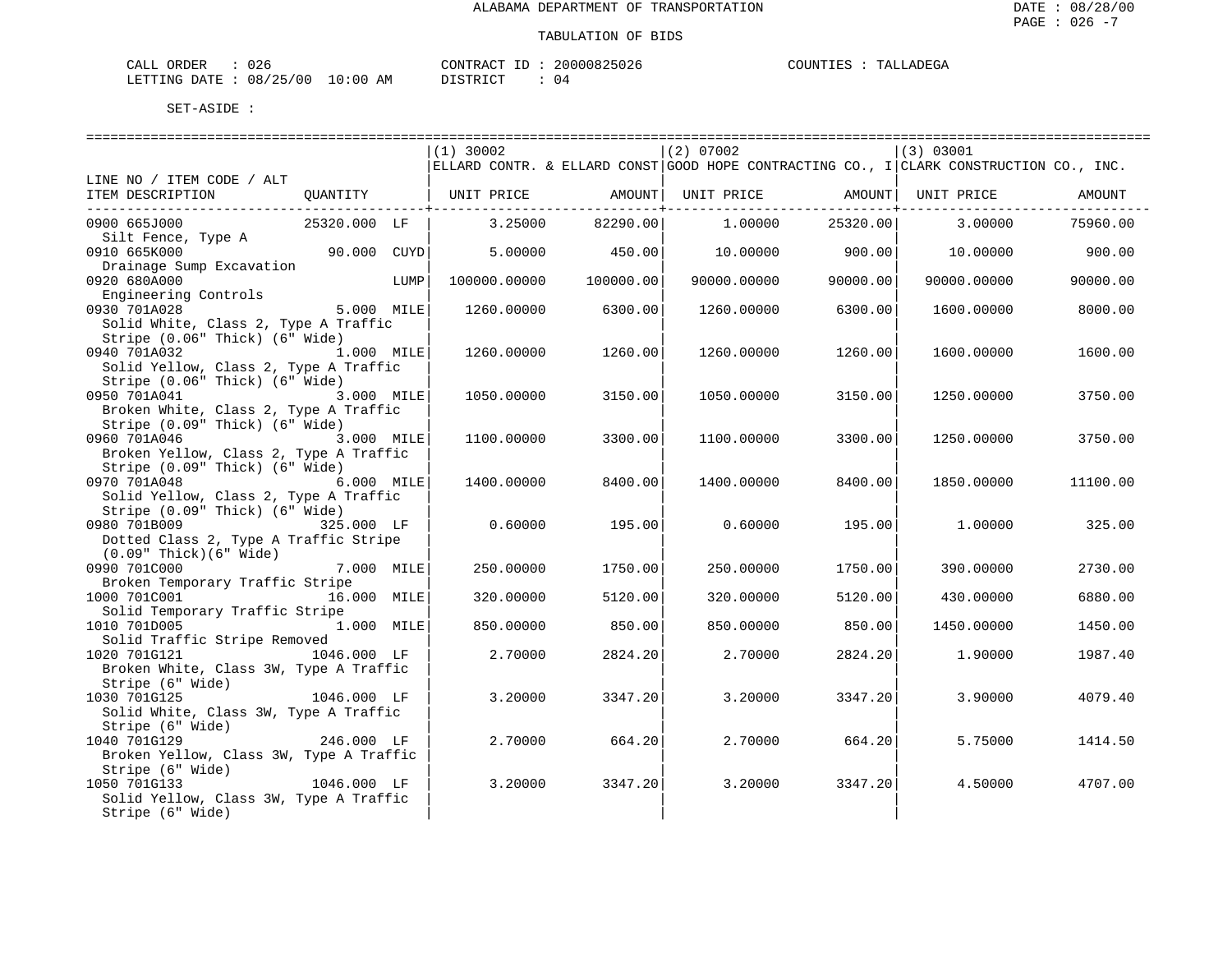| CALL ORDER                       | 026 |          | CONTRACT ID: 20000825026 |  | COUNTIES : TALLADEGA |
|----------------------------------|-----|----------|--------------------------|--|----------------------|
| LETTING DATE : 08/25/00 10:00 AM |     | DISTRICT | 0 <sub>4</sub>           |  |                      |

|                                          |                |      | ================================<br>$(1)$ 30002 |                             | (2) 07002                                                                              |                          | (3) 03001  |          |
|------------------------------------------|----------------|------|-------------------------------------------------|-----------------------------|----------------------------------------------------------------------------------------|--------------------------|------------|----------|
|                                          |                |      |                                                 |                             | ELLARD CONTR. & ELLARD CONST GOOD HOPE CONTRACTING CO., I CLARK CONSTRUCTION CO., INC. |                          |            |          |
| LINE NO / ITEM CODE / ALT                |                |      |                                                 |                             |                                                                                        |                          |            |          |
| ITEM DESCRIPTION                         |                |      |                                                 | -------------------+------- |                                                                                        | -------------------+---- |            | AMOUNT   |
| 1060 703A002                             | 27268.000 SOFT |      | 1.60000                                         | 43628.80                    | 1.60000                                                                                | 43628.80                 | 2,00000    | 54536.00 |
| Traffic Control Markings, Class 2, Type  |                |      |                                                 |                             |                                                                                        |                          |            |          |
| $\mathbb{A}$                             |                |      |                                                 |                             |                                                                                        |                          |            |          |
| 1070 703B002                             | 135.000 SOFT   |      | 1.60000                                         | 216.00                      | 1.60000                                                                                | 216.00                   | 3.10000    | 418.50   |
| Traffic Control Legends, Class 2, Type A |                |      |                                                 |                             |                                                                                        |                          |            |          |
| 1080 705A030                             | 8.000 EACH     |      | 4.25000                                         | 34.00                       | 4.25000                                                                                | 34.00                    | 5.70000    | 45.60    |
| Pavement Markers, Class A-H, Type 2-C    |                |      |                                                 |                             |                                                                                        |                          |            |          |
| 1090 705A031                             | 208.000 EACH   |      | 4.25000                                         | 884.00                      | 4.25000                                                                                | 884.00                   | 5.30000    | 1102.40  |
| Pavement Markers, Class A-H, Type 1-A    |                |      |                                                 |                             |                                                                                        |                          |            |          |
| 1100 705A032                             | 218.000 EACH   |      | 4.25000                                         | 926.50                      | 4.25000                                                                                | 926.50                   | 5.30000    | 1155.40  |
| Pavement Markers, Class A-H, Type 1-B    |                |      |                                                 |                             |                                                                                        |                          |            |          |
| 1110 705A037                             | 619.000 EACH   |      | 4.25000                                         | 2630.75                     | 4.25000                                                                                | 2630.75                  | 5.60000    | 3466.40  |
| Pavement Markers, Class A-H, Type 2-D    |                |      |                                                 |                             |                                                                                        |                          |            |          |
| 1120 705A038                             | 110.000 EACH   |      | 4.25000                                         | 467.50                      | 4.25000                                                                                | 467.50                   | 5.60000    | 616.00   |
| Pavement Markers, Class A-H, Type 2-E    |                |      |                                                 |                             |                                                                                        |                          |            |          |
| 1130 707B003                             | 2.000 EACH     |      | 135.00000                                       | 270.00                      | 133.00000                                                                              | 266.00                   | 175.00000  | 350.00   |
| Type A Hazard Marker Installation        |                |      |                                                 |                             |                                                                                        |                          |            |          |
| 1140 710A115                             | 120.000        | SOFT | 15.50000                                        | 1860.00                     | 15.43000                                                                               | 1851.60                  | 17.50000   | 2100.00  |
| Class 4, Aluminum Flat Sign Panels       |                |      |                                                 |                             |                                                                                        |                          |            |          |
| 0.08" Thick Or Steel Flat Sign Panels    |                |      |                                                 |                             |                                                                                        |                          |            |          |
| 14 Gauge (Type III Or Type IV            |                |      |                                                 |                             |                                                                                        |                          |            |          |
| Background)                              |                |      |                                                 |                             |                                                                                        |                          |            |          |
| 1150 710B001                             | 240.000 LF     |      | 6.00000                                         | 1440.00                     | 6.12000                                                                                | 1468.80                  | 8,00000    | 1920.00  |
| Roadway Sign Post (#3 "U" Channel        |                |      |                                                 |                             |                                                                                        |                          |            |          |
| Galvanized Steel)                        |                |      |                                                 |                             |                                                                                        |                          |            |          |
| 1160 713A000                             | 70.000 LF      |      | 98.50000                                        | 6895.00                     | 98.50000                                                                               | 6895.00                  | 50.00000   | 3500.00  |
| Permanent Barricades                     |                |      |                                                 |                             |                                                                                        |                          |            |          |
| 1170 740B000                             | 705.000 SOFT   |      | 9.15000                                         | 6450.75                     | 8.25000                                                                                | 5816.25                  | 12.00000   | 8460.00  |
| Construction Signs                       |                |      |                                                 |                             |                                                                                        |                          |            |          |
| 1180 740D000                             | 250.000 EACH   |      | 50.00000                                        | 12500.00                    | 44.69000                                                                               | 11172.50                 | 60.00000   | 15000.00 |
| Channelizing Drums                       |                |      |                                                 |                             |                                                                                        |                          |            |          |
| 1190 740E000                             | 100.000 EACH   |      | 22.00000                                        | 2200.00                     | 10.00000                                                                               | 1000.00                  | 15.00000   | 1500.00  |
| Cones (36 Inches High)                   |                |      |                                                 |                             |                                                                                        |                          |            |          |
| 1200 740F002                             | 12.000         | EACH | 236.00000                                       | 2832.00                     | 212.77000                                                                              | 2553.24                  | 300.00000  | 3600.00  |
| Barricades, Type III                     |                |      |                                                 |                             |                                                                                        |                          |            |          |
| 1210 7401005                             | 12.000 EACH    |      | 545.00000                                       | 6540.00                     | 492.00000                                                                              | 5904.00                  | 600,00000  | 7200.00  |
| Warning Lights, Type B (Detachable Head) |                |      |                                                 |                             |                                                                                        |                          |            |          |
| 1220 740M000                             | 100.000 EACH   |      | 10.00000                                        | 1000.00                     | 5.00000                                                                                | 500.00                   | 9.00000    | 900.00   |
| Weight For Cone                          |                |      |                                                 |                             |                                                                                        |                          |            |          |
| 1230 741C010                             | $1.000$ EACH   |      | 5192.00000                                      | 5192.00                     | 1500.00000                                                                             | 1500.00                  | 6000.00000 | 6000.00  |
| Portable Sequential Arrow And Chevron    |                |      |                                                 |                             |                                                                                        |                          |            |          |
| Sign Unit                                |                |      |                                                 |                             |                                                                                        |                          |            |          |
|                                          |                |      |                                                 |                             |                                                                                        |                          |            |          |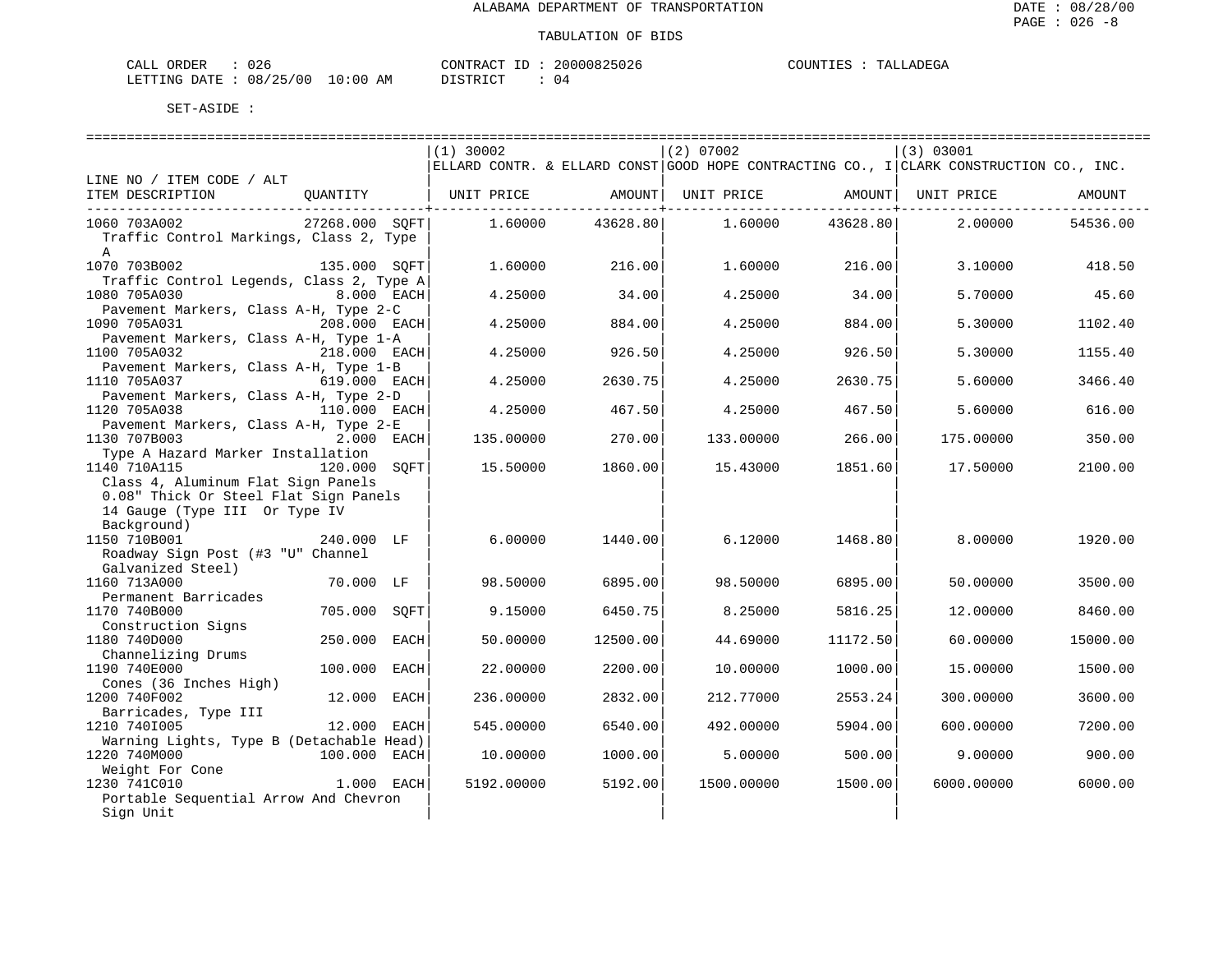| CALL ORDER                       | 026 |          | CONTRACT ID: 20000825026 | COUNTIES | TALLADEGA |
|----------------------------------|-----|----------|--------------------------|----------|-----------|
| LETTING DATE : 08/25/00 10:00 AM |     | DISTRICT | 04                       |          |           |

|                                                  |                 |      | $(1)$ 30002                                                                            |                 | $(2)$ 07002 |                                | (3) 03001   |                |
|--------------------------------------------------|-----------------|------|----------------------------------------------------------------------------------------|-----------------|-------------|--------------------------------|-------------|----------------|
|                                                  |                 |      | ELLARD CONTR. & ELLARD CONST GOOD HOPE CONTRACTING CO., I CLARK CONSTRUCTION CO., INC. |                 |             |                                |             |                |
| LINE NO / ITEM CODE / ALT                        |                 |      |                                                                                        |                 |             | UNIT PRICE AMOUNT   UNIT PRICE |             | AMOUNT         |
| ITEM DESCRIPTION QUANTITY   UNIT PRICE AMOUNT    |                 |      |                                                                                        |                 |             |                                |             |                |
| 1240 750B250                                     | 48.000 EACH     |      | 2630.00000                                                                             | 126240.00       | 2630.00000  | 126240.00                      | 3800.00000  | 182400.00      |
| Segmented Reflector Luminaire Assembly,          |                 |      |                                                                                        |                 |             |                                |             |                |
| Single                                           |                 |      |                                                                                        |                 |             |                                |             |                |
| 1250 750B271 2.000 EACH                          |                 |      | 12500.00000                                                                            | 25000.00        | 12500.00000 | 25000.00                       | 13000.00000 | 26000.00       |
| Offset Luminaire Assembly With ILD,              |                 |      |                                                                                        |                 |             |                                |             |                |
| Double                                           |                 |      |                                                                                        |                 |             |                                |             |                |
| 1260 750C000                                     | $1.000$ EACH    |      | 850,00000                                                                              | 850.00          | 850.00000   | 850.00                         | 1100.00000  | 1100.00        |
| Electrical Junction Box, Type 1                  |                 |      |                                                                                        |                 |             |                                |             |                |
| 1270 750C002<br>Electrical Junction Box, Type 3  | 4.000 EACH      |      | 350.00000                                                                              | 1400.00         | 350.00000   | 1400.00                        | 940.00000   | 3760.00        |
| 1280 750D105                                     | 780.000 LF      |      | 3.50000                                                                                | 2730.00         | 3.50000     | 2730.00                        | 2.90000     | 2262.00        |
| Non-Metallic Conduit, 1 1/2 Inch                 |                 |      |                                                                                        |                 |             |                                |             |                |
| 1290 750D155                                     | 40.000 LF       |      | 12,00000                                                                               | 480.00          | 12,00000    | 480.00                         | 3.90000     | 156.00         |
| Metallic Conduit, 1 1/2 Inch                     |                 |      |                                                                                        |                 |             |                                |             |                |
| 1300 750E104                                     | 1100.000 LF     |      | 0.50000                                                                                | 550.00          | 0.50000     | 550.00                         | 0.75000     | 825.00         |
| Conductor, #6 AWG                                |                 |      |                                                                                        |                 |             |                                |             |                |
| 1310 750E106                                     | 2200.000 LF     |      | 0.75000                                                                                | 1650.00         | 0.75000     | 1650.00                        | 0.99000     | 2178.00        |
| Conductor, #2 AWG                                |                 |      |                                                                                        |                 |             |                                |             |                |
| 1320 750F002                                     | $1.000$ EACH    |      | 6500.00000                                                                             | 6500.00         | 6500.00000  | 6500.00                        | 4750.00000  | 4750.00        |
| Lighting Control Center, Type WP<br>1330 750N011 | 2.000 EACH      |      | 1200.00000                                                                             | 2400.00         | 1200.00000  | 2400.00                        | 1975.00000  | 3950.00        |
| Roadway Pole Foundation, Concrete                |                 |      |                                                                                        |                 |             |                                |             |                |
| 1340 750N012                                     | 48.000 EACH     |      | 950.00000                                                                              | 45600.00        | 950.00000   | 45600.00                       | 1250.00000  | 60000.00       |
| Roadway Pole Foundation, Auger Base              |                 |      |                                                                                        |                 |             |                                |             |                |
| 1350 750P000                                     | 6760.000 LF     |      | 3.00000                                                                                | 20280.00        | 3.00000     | 20280.00                       | 3.40000     | 22984.00       |
| Combined Duct And Cable, 3 #6 AWG                |                 |      |                                                                                        |                 |             |                                |             |                |
| 1360 750P006<br>3600.000 LF                      |                 |      | 3.75000                                                                                | 13500.00        | 3.75000     | 13500.00                       | 4.75000     | 17100.00       |
| Combined Duct And Cable, 2 #2, 1 #6 AWG          |                 |      |                                                                                        |                 |             |                                |             |                |
| 1370 756A021                                     | 330.000 LF      |      | 35.00000                                                                               | 11550.00        | 35.00000    | 11550.00                       | 36.00000    | 11880.00       |
| 3" Electrical Conduit, 1 Line, Type 5            |                 |      |                                                                                        |                 |             |                                |             |                |
| Installation<br>1380 756A023                     |                 |      | 35.00000                                                                               |                 | 35,00000    | 3150.00                        | 48.00000    | 4320.00        |
| 5" Electrical Conduit, 1 Line, Type 5            | 90.000 LF       |      |                                                                                        | 3150.00         |             |                                |             |                |
| Installation                                     |                 |      |                                                                                        |                 |             |                                |             |                |
| 1390 998A000                                     |                 | LUMP | 0.00000                                                                                | 0.00            | 1,00000     | 1.00                           | 10.00000    | 10.00          |
| Construction Fuel (Maximum Bid Limited           |                 |      |                                                                                        |                 |             |                                |             |                |
| To $$346,000.00)$                                |                 |      |                                                                                        |                 |             |                                |             |                |
| 1400 999 000                                     | $3500.000$ HOUR |      | 0.80000                                                                                | 2800.00         | 0.80000     | 2800.00                        | 0.80000     | 2800.00        |
| Trainee Hours At 80 Cents Per Hour               |                 |      |                                                                                        |                 |             |                                |             |                |
| SECTION TOTALS                                   |                 |      |                                                                                        | \$6,500,000.00] |             | \$6,866,813.26]                |             |                |
| --------------                                   |                 |      |                                                                                        | \$6,500,000.00] |             | \$6,866,813.26]                |             |                |
| CONTRACT TOTALS                                  |                 |      |                                                                                        |                 |             |                                |             | \$7,245,515.85 |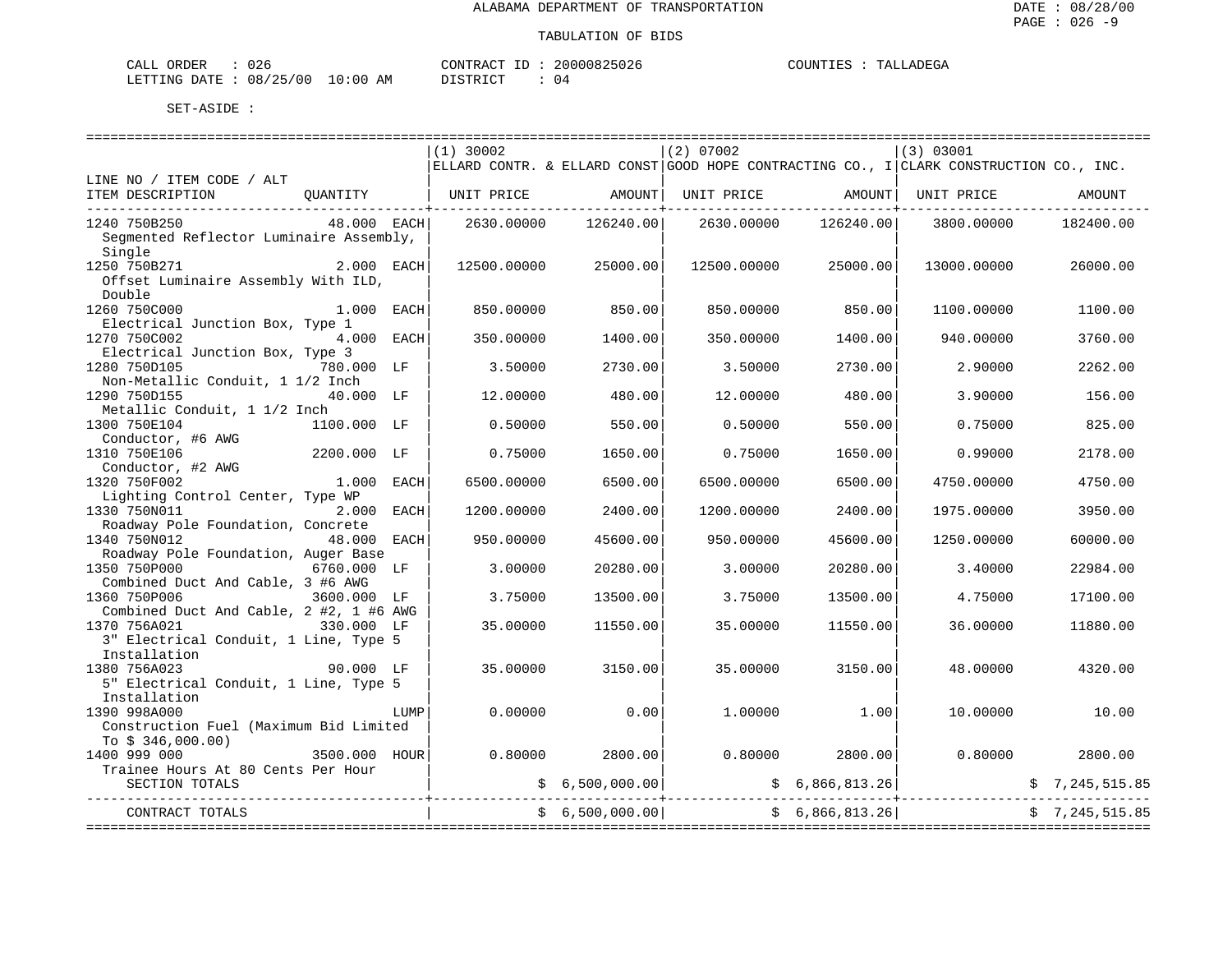| CALL<br>ORDER   | 026      |             | CONTRACT<br>ID                | 20000825026 | COUNTIES | TALLADEGA |
|-----------------|----------|-------------|-------------------------------|-------------|----------|-----------|
| LETTING<br>DATE | 08/25/00 | 10:00<br>AΜ | ידי איד פידי פידי<br>$\cdots$ | U 4         |          |           |

|                                          | $(4)$ 01007                  |            |            |        |            |        |
|------------------------------------------|------------------------------|------------|------------|--------|------------|--------|
|                                          | ALABAMA BRIDGE BUILDERS, INC |            |            |        |            |        |
| LINE NO / ITEM CODE / ALT                |                              |            |            |        |            |        |
| ITEM DESCRIPTION<br>OUANTITY             | UNIT PRICE                   | AMOUNT     | UNIT PRICE | AMOUNT | UNIT PRICE | AMOUNT |
| -------------<br>SECTION 0001 ROADWAY    |                              |            |            |        |            |        |
|                                          |                              |            |            |        |            |        |
| 0010 201A000<br>LUMP                     | 82500.00000                  | 82500.00   |            |        |            |        |
| Clearing & Grubbing (Approximately 55    |                              |            |            |        |            |        |
| Acres)                                   |                              |            |            |        |            |        |
| 0020 205A004<br>$1.000$ EACH             | 1500.00000                   | 1500.00    |            |        |            |        |
| Removal Of Structures, Structure No. 4   |                              |            |            |        |            |        |
| 0030 205A006<br>1.000 EACH               | 1500.00000                   | 1500.00    |            |        |            |        |
| Removal Of Structures, Structure No. 6   |                              |            |            |        |            |        |
| 0040 205A007<br>1.000 EACH               | 1500.00000                   | 1500.00    |            |        |            |        |
| Removal Of Structures, Structure No. 7   |                              |            |            |        |            |        |
| 0050 206D000<br>361.000 LF               | 5.00000                      | 1805.00    |            |        |            |        |
| Removing Pipe                            |                              |            |            |        |            |        |
| 0060 210A000<br>87147.000 CYIP           | 1.40000                      | 122005.80  |            |        |            |        |
| Unclassified Excavation                  |                              |            |            |        |            |        |
| 0070 210D000<br>226824.000 CYIP          | 4.50000                      | 1020708.00 |            |        |            |        |
| Borrow Excavation                        |                              |            |            |        |            |        |
| 0080 210F000<br>356.000 TNIP             | 15.00000                     | 5340.00    |            |        |            |        |
| Borrow Excavation (Underwater Backfill)  |                              |            |            |        |            |        |
| 0090 210F001<br>4404.000 TNIP            | 12.00000                     | 52848.00   |            |        |            |        |
| Borrow Excavation (Underwater            |                              |            |            |        |            |        |
| Embankment)                              |                              |            |            |        |            |        |
| 0100 214A000<br>420.000 CUYD             | 5.00000                      | 2100.00    |            |        |            |        |
| Structure Excavation                     |                              |            |            |        |            |        |
| 0110 214B001<br>144.000 CUYD             | 12.00000                     | 1728.00    |            |        |            |        |
| Foundation Backfill, Commercial          |                              |            |            |        |            |        |
| 0120 215A000<br>640.000 CUYD             | 15.00000                     | 9600.00    |            |        |            |        |
| Unclassified Bridge Excavation           |                              |            |            |        |            |        |
| 0130 215B000<br>LUMP                     | 10000.00000                  | 10000.00   |            |        |            |        |
| Cofferdams Or Sheeting And Shoring STA.  |                              |            |            |        |            |        |
| $65+94.32$                               |                              |            |            |        |            |        |
| 0140 224A000<br>1400.000 CUYD            | 15.00000                     | 21000.00   |            |        |            |        |
| Lime Sink Excavation                     |                              |            |            |        |            |        |
| 0150 224C000<br>400.000 TON              | 25.00000                     | 10000.00   |            |        |            |        |
| Special Backfill For Lime Sink, AHD #467 |                              |            |            |        |            |        |
| 0160 224D000<br>100.000 CUYD             | 100.00000                    | 10000.00   |            |        |            |        |
| Concrete Seal For Lime Sink              |                              |            |            |        |            |        |
| 0170 230A000<br>255.000 RBST             | 900.00000                    | 229500.00  |            |        |            |        |
| Roadbed Processing                       |                              |            |            |        |            |        |
| 6.000 EACH<br>0180 240A000               | 600.00000                    | 3600.00    |            |        |            |        |
| Settlement Plate Assembly                |                              |            |            |        |            |        |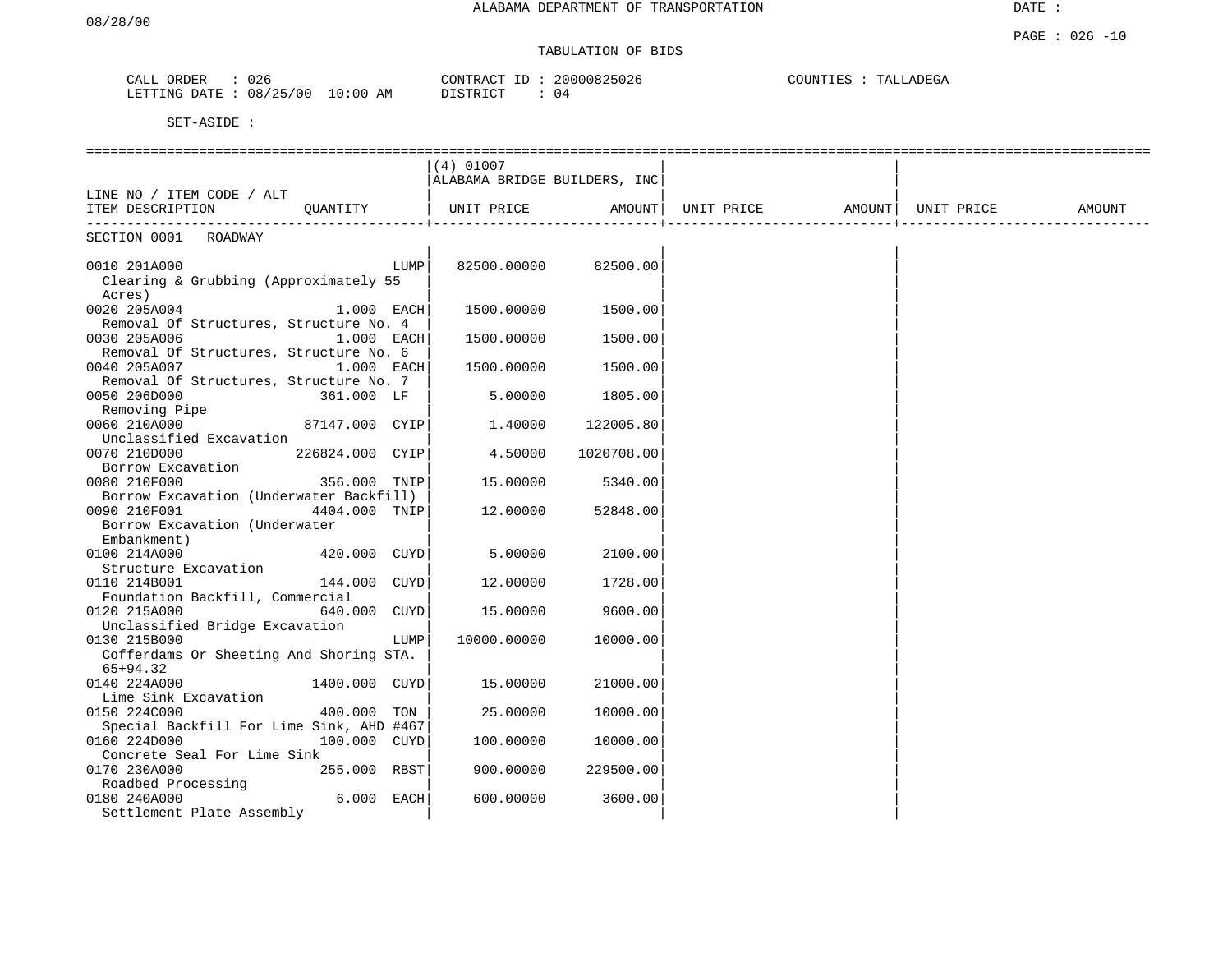| ORDER<br>CALL  | 026                   | CONTRACT ID | 20000825026 | COUNTIES | TALLADEGA |
|----------------|-----------------------|-------------|-------------|----------|-----------|
| LETTING DATE : | $: 08/25/00 10:00$ AM | DISTRICT    | 04          |          |           |

|                                                                              |                | $(4)$ 01007                  |                      |            |        |            |        |
|------------------------------------------------------------------------------|----------------|------------------------------|----------------------|------------|--------|------------|--------|
|                                                                              |                | ALABAMA BRIDGE BUILDERS, INC |                      |            |        |            |        |
| LINE NO / ITEM CODE / ALT                                                    |                |                              |                      |            |        |            |        |
| ITEM DESCRIPTION                                                             | OUANTITY       | UNIT PRICE                   | AMOUNT               | UNIT PRICE | AMOUNT | UNIT PRICE | AMOUNT |
| 0190 250B000                                                                 | 50.000 CUYD    | 60.00000                     | ---------<br>3000.00 |            |        |            |        |
| Treatment Of Hydrocarbon Contaminated                                        |                |                              |                      |            |        |            |        |
| Soil (Specialty Item)                                                        |                |                              |                      |            |        |            |        |
| 0200 250C000                                                                 | 2.000 EACH     | 3000.00000                   | 6000.00              |            |        |            |        |
| Underground Storage Tank Removal                                             |                |                              |                      |            |        |            |        |
| (Specialty Item)                                                             |                |                              |                      |            |        |            |        |
| 0210 250N000                                                                 | 50.000 GAL     | 1,00000                      | 50.00                |            |        |            |        |
| Removal/Disposal Of Tank Contents                                            |                |                              |                      |            |        |            |        |
| (Sludge) (Specialty Item)                                                    |                |                              |                      |            |        |            |        |
| 0220 301A012<br>Crushed Aggregate Base Course, Type B,                       | 75670.000 SYCP | 5.03000                      | 380620.10            |            |        |            |        |
| Plant Mixed, 6" Compacted Thickness                                          |                |                              |                      |            |        |            |        |
| 0230 315A001                                                                 | 82354.000 SYCP | 7.00000                      | 576478.00            |            |        |            |        |
| Drainage Plane Material, 4 Inches Thick                                      |                |                              |                      |            |        |            |        |
| 0240 401A000                                                                 | 75670.000 SYCP | 0.17000                      | 12863.90             |            |        |            |        |
| Bituminous Treatment A                                                       |                |                              |                      |            |        |            |        |
| 0250 405A000                                                                 | 4144.000 GAL   | 0.80000                      | 3315.20              |            |        |            |        |
| Tack Coat                                                                    |                |                              |                      |            |        |            |        |
| 0260 410B000                                                                 | 1.000 EACH     | 19415.00000                  | 19415.00             |            |        |            |        |
| State Furnished Profilograph                                                 |                |                              |                      |            |        |            |        |
| 0270 429A220                                                                 | 3916.000 TON   | 33.54000                     | 131342.64            |            |        |            |        |
| Improved Bituminous Concrete Wearing                                         |                |                              |                      |            |        |            |        |
| Surface Layer, 1/2" Maximum Aggregate<br>Size Mix, ESAL Range B              |                |                              |                      |            |        |            |        |
| 0280 429A226                                                                 | 100.000 TON    | 34.32000                     | 3432.00              |            |        |            |        |
| Improved Bituminous Concrete Wearing                                         |                |                              |                      |            |        |            |        |
| Surface Layer, Leveling, 1/2" Maximum                                        |                |                              |                      |            |        |            |        |
| Aggregate Size Mix, ESAL Range B                                             |                |                              |                      |            |        |            |        |
| 0290 429B221                                                                 | 7155.000 TON   | 27.28000                     | 195188.40            |            |        |            |        |
| Improved Bituminous Concrete Binder                                          |                |                              |                      |            |        |            |        |
| Layer, 1" Maximum Aggregate Size Mix,                                        |                |                              |                      |            |        |            |        |
| ESAL Range B                                                                 |                |                              |                      |            |        |            |        |
| 0300 429B225                                                                 | 100.000 TON    | 123.50000                    | 12350.00             |            |        |            |        |
| Improved Bituminous Concrete Binder<br>Layer, Patching, 1" Maximum Aggregate |                |                              |                      |            |        |            |        |
| Size Mix, ESAL Range B                                                       |                |                              |                      |            |        |            |        |
| 0310 429C221                                                                 | 12518.000 TON  | 26.36000                     | 329974.48            |            |        |            |        |
| Improved Bituminous Concrete Base Layer,                                     |                |                              |                      |            |        |            |        |
| 1 1/2" Maximum Aggregate Size Mix,                                           |                |                              |                      |            |        |            |        |
| ESAL Range B                                                                 |                |                              |                      |            |        |            |        |
| 0320 430B002                                                                 | 5152.000 TNCP  | 12.50000                     | 64400.00             |            |        |            |        |
| Aggregate Surfacing (AHD #467)                                               |                |                              |                      |            |        |            |        |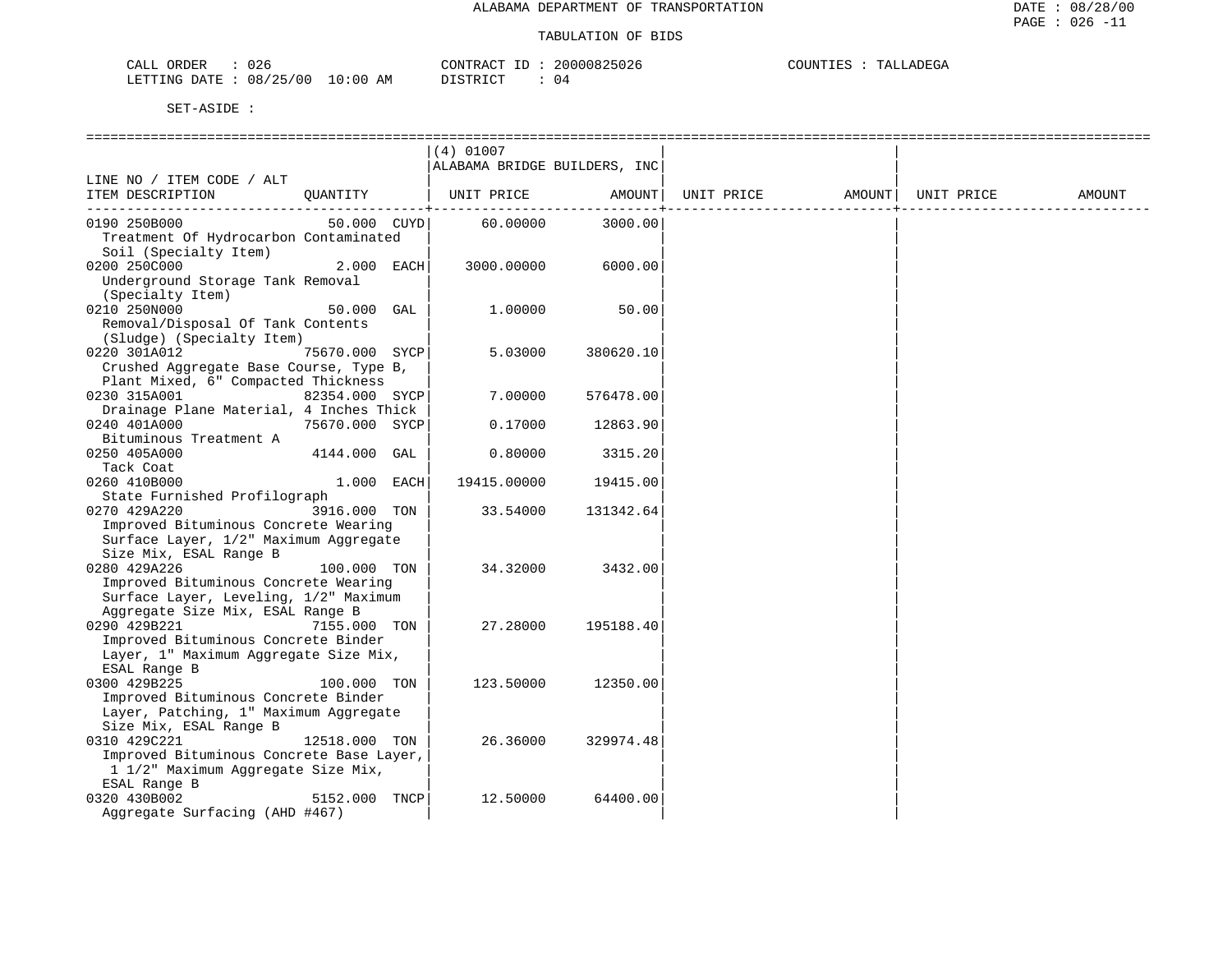| 026<br>ORDER<br>CALL     |             | CONTRACT<br>$- -$ | 20000825026 | COUNTIES<br>TALLADEGA |
|--------------------------|-------------|-------------------|-------------|-----------------------|
| 08/25/00<br>LETTING DATE | 10:00<br>ΑM | DISTRICT          | 04          |                       |

|                                                                                                                       |               |      | $(4)$ 01007<br>ALABAMA BRIDGE BUILDERS, INC |           |            |        |            |        |
|-----------------------------------------------------------------------------------------------------------------------|---------------|------|---------------------------------------------|-----------|------------|--------|------------|--------|
| LINE NO / ITEM CODE / ALT<br>ITEM DESCRIPTION                                                                         | OUANTITY      |      | UNIT PRICE                                  | AMOUNT    | UNIT PRICE | AMOUNT | UNIT PRICE | AMOUNT |
| 0330 430B012<br>Aggregate Surfacing (AHD #410 Or #467)                                                                | 1000.000 TNCP |      | 25,00000                                    | 25000.00  |            |        |            |        |
| $489.000$ SQYD<br>0340 450B000<br>Reinforced Cement Concrete Bridge End<br>Slab                                       |               |      | 65.00000                                    | 31785.00  |            |        |            |        |
| 0350 502A000<br>Steel Reinforcement                                                                                   | 261300.000 LB |      | 0.50000                                     | 130650.00 |            |        |            |        |
| 0360 502B000<br>Steel Reinforcement For Bridge<br>Superstructure STA 65+94.32, APPROX.204,<br>700 LBS.                |               | LUMP | 116000.00000                                | 116000.00 |            |        |            |        |
| 0370 502B001<br>Steel Reinforcement For Bridge<br>Superstructure STA 106+00, APPROX 69, 900<br>LBS.                   |               | LUMP | 35000.00000                                 | 35000.00  |            |        |            |        |
| 0380 505C002<br>Steel Piling (HP 12x53)                                                                               | 9196.000 LF   |      | 24.00000                                    | 220704.00 |            |        |            |        |
| 0390 505C006<br>Steel Piling (HP 14x117)                                                                              | 1980.000 LF   |      | 35.00000                                    | 69300.00  |            |        |            |        |
| 0400 505G003<br>Pile Points (Type A, 12")                                                                             | 196.000 EACH  |      | 70.00000                                    | 13720.00  |            |        |            |        |
| 0410 505G004<br>Pile Points (Type A, 14")                                                                             | 44.000 EACH   |      | 80.00000                                    | 3520.00   |            |        |            |        |
| 0420 508A000<br>Structural Steel                                                                                      | 34485.000 LB  |      | 2.00000                                     | 68970.00  |            |        |            |        |
| 0430 510A000<br>Bridge Substructure Concrete, Class A                                                                 | 1454.000 CUYD |      | 200.00000                                   | 290800.00 |            |        |            |        |
| 0440 510C051<br>Bridge Concrete Superstructure,<br>STA.65+94.32, APPROX 924 CU.YDS.                                   |               | LUMP | 375000.00000                                | 375000.00 |            |        |            |        |
| 0450 510C052<br>Bridge Concrete Superstructure,<br>STA. 106+00, APPROX 261 CU.YDS.                                    |               | LUMP | 155000.00000                                | 155000.00 |            |        |            |        |
| 0460 510E000<br>Grooving Concrete Bridge Decks                                                                        | 3941.000 SOYD |      | 2.50000                                     | 9852.50   |            |        |            |        |
| 0470 511A001<br>Elastomeric Bearings, Type 2                                                                          | 66.000 EACH   |      | 100.00000                                   | 6600.00   |            |        |            |        |
| 0480 511A004                                                                                                          | 72.000 EACH   |      | 700,00000                                   | 50400.00  |            |        |            |        |
| Elastomeric Bearings, Type 4<br>0490 513B003<br>Pretensioned-Prestressed Concrete<br>Girders, Type I (Specialty Item) | 1315.000 LF   |      | 80.00000                                    | 105200.00 |            |        |            |        |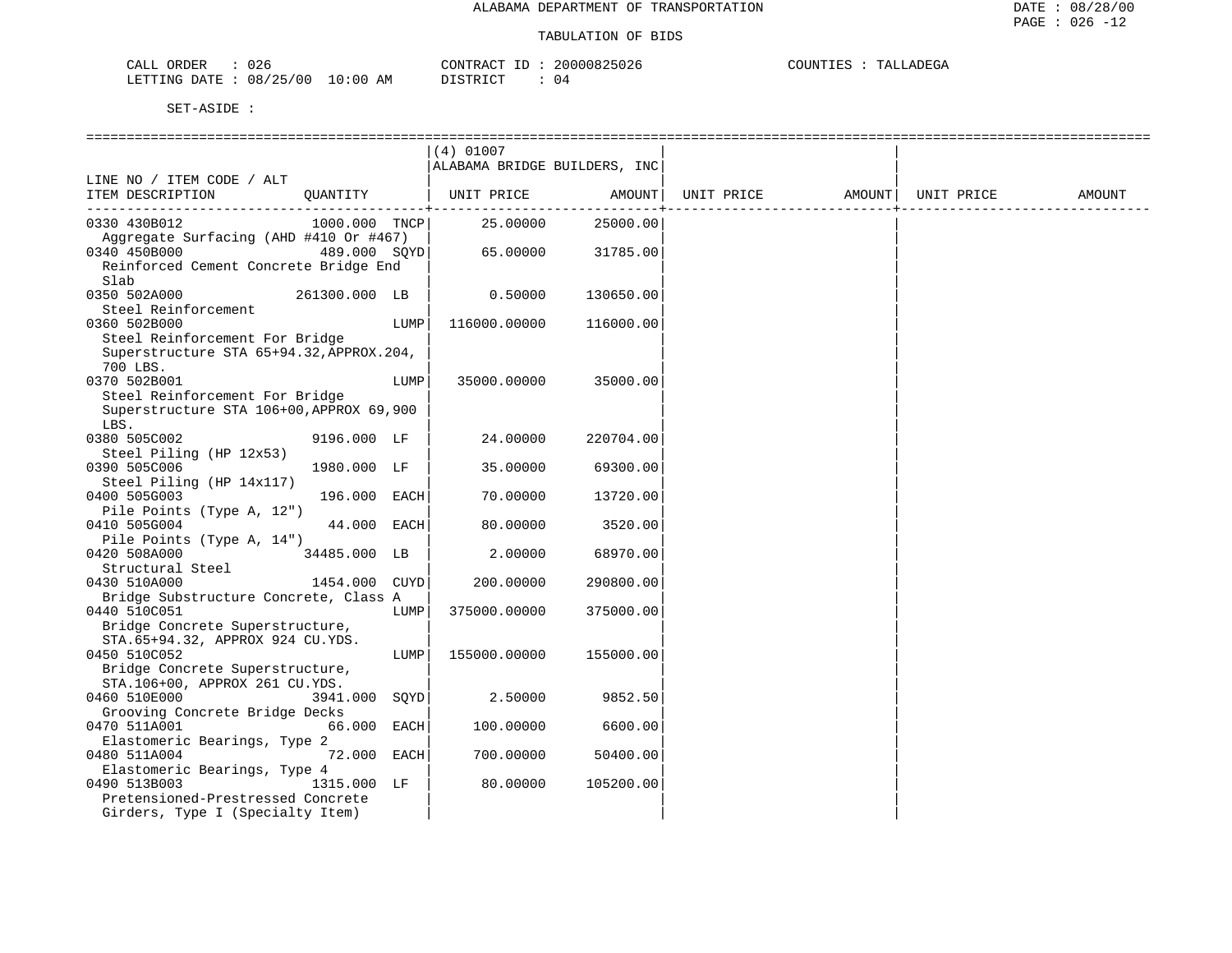| CALL ORDER                       | 026 |          | CONTRACT ID: 20000825026 |  | COUNTIES : TALLADEGA |
|----------------------------------|-----|----------|--------------------------|--|----------------------|
| LETTING DATE : 08/25/00 10:00 AM |     | DISTRICT | 0 <sub>4</sub>           |  |                      |

|                                               |                 |      | $(4)$ 01007                  |           |                                |  |        |
|-----------------------------------------------|-----------------|------|------------------------------|-----------|--------------------------------|--|--------|
|                                               |                 |      | ALABAMA BRIDGE BUILDERS, INC |           |                                |  |        |
| LINE NO / ITEM CODE / ALT                     |                 |      |                              |           |                                |  |        |
| ITEM DESCRIPTION QUANTITY   UNIT PRICE AMOUNT |                 |      |                              |           | UNIT PRICE AMOUNT   UNIT PRICE |  | AMOUNT |
|                                               |                 |      |                              |           |                                |  |        |
| 0500 513B017                                  | 3543.000 LF     |      | 160.00000 566880.00          |           |                                |  |        |
| Pretensioned-Prestressed Concrete             |                 |      |                              |           |                                |  |        |
| Girders, Type BT-72 (Specialty Item)          |                 |      |                              |           |                                |  |        |
| 0510 530A002<br>$214.000$ LF                  |                 |      | 34.00000                     | 7276.00   |                                |  |        |
| 24" Roadway Pipe (Class 3 R.C.)               |                 |      |                              |           |                                |  |        |
| 0520 530A003                                  | 160.000 LF      |      | 43.00000                     | 6880.00   |                                |  |        |
| 30" Roadway Pipe (Class 3 R.C.)               |                 |      |                              |           |                                |  |        |
| 0530 530A004                                  | 96.000 LF       |      | 53.00000                     | 5088.00   |                                |  |        |
| 36" Roadway Pipe (Class 3 R.C.)               |                 |      |                              |           |                                |  |        |
| 0540 535A001<br>364.000 LF                    |                 |      | 25.00000                     | 9100.00   |                                |  |        |
| 18" Side Drain Pipe                           |                 |      |                              |           |                                |  |        |
| 0550 600A000                                  |                 | LUMP | 763811.36000                 | 763811.36 |                                |  |        |
| Mobilization                                  |                 |      |                              |           |                                |  |        |
| 0560 601A000                                  | 1.000 EACH      |      | 5000.00000                   | 5000.00   |                                |  |        |
| Furnishing Base, Soil And Structure           |                 |      |                              |           |                                |  |        |
| Laboratories                                  |                 |      |                              |           |                                |  |        |
| 0570 602A000                                  | 52.000 EACH     |      | 100.00000                    | 5200.00   |                                |  |        |
| Right Of Way Markers                          |                 |      |                              |           |                                |  |        |
| 0580 606A000                                  | 300.000 LF      |      | 15.00000                     | 4500.00   |                                |  |        |
| 6" Underdrain Pipe                            |                 |      |                              |           |                                |  |        |
| 0590 607A000                                  | 35490.000 LF    |      | 0.30000                      | 10647.00  |                                |  |        |
| Drill Holes                                   |                 |      |                              |           |                                |  |        |
| 0600 607B000                                  | 283920.000 LF   |      | 0.30000                      | 85176.00  |                                |  |        |
| Vertical Drainage Wicks                       |                 |      |                              |           |                                |  |        |
| 0610 607C000                                  | $65.000$ $CUYD$ |      | 25.00000                     | 1625.00   |                                |  |        |
| Granular Backfill For Drilled Holes           |                 |      |                              |           |                                |  |        |
| 0620 608A000                                  | 27452.000 SQYD  |      | 1.50000                      | 41178.00  |                                |  |        |
| Separation Geotextile                         |                 |      |                              |           |                                |  |        |
| 0630 610C001                                  | 2553.000 TON    |      | 25.00000                     | 63825.00  |                                |  |        |
| Loose Riprap, Class 2                         |                 |      |                              |           |                                |  |        |
| 0640 610D003                                  | 3062.000 SOYD   |      | 3.00000                      | 9186.00   |                                |  |        |
| Filter Blanket, Geotextile                    |                 |      |                              |           |                                |  |        |
| 0650 614A000                                  | 48.000 CUYD     |      | 200.00000                    | 9600.00   |                                |  |        |
| Slope Paving<br>660 614A001                   |                 |      |                              |           |                                |  |        |
| 0660 614A001                                  | 186.000 CUYD    |      | 225.00000                    | 41850.00  |                                |  |        |
| Slope Paving (Under Bridges)                  |                 |      |                              |           |                                |  |        |
| 0670 619A003                                  | 4.000 EACH      |      | 650.00000                    | 2600.00   |                                |  |        |
| 24" Roadway Pipe End Treatment, Class 1       |                 |      |                              |           |                                |  |        |
| 0680 619A004                                  | 4.000 EACH      |      | 850.00000                    | 3400.00   |                                |  |        |
| 30" Roadway Pipe End Treatment, Class 1       |                 |      |                              |           |                                |  |        |
| 0690 619A055                                  | $2.000$ EACH    |      | 1500.00000                   | 3000.00   |                                |  |        |
| 36" Roadway Pipe End Treatment, Class 2       |                 |      |                              |           |                                |  |        |
|                                               |                 |      |                              |           |                                |  |        |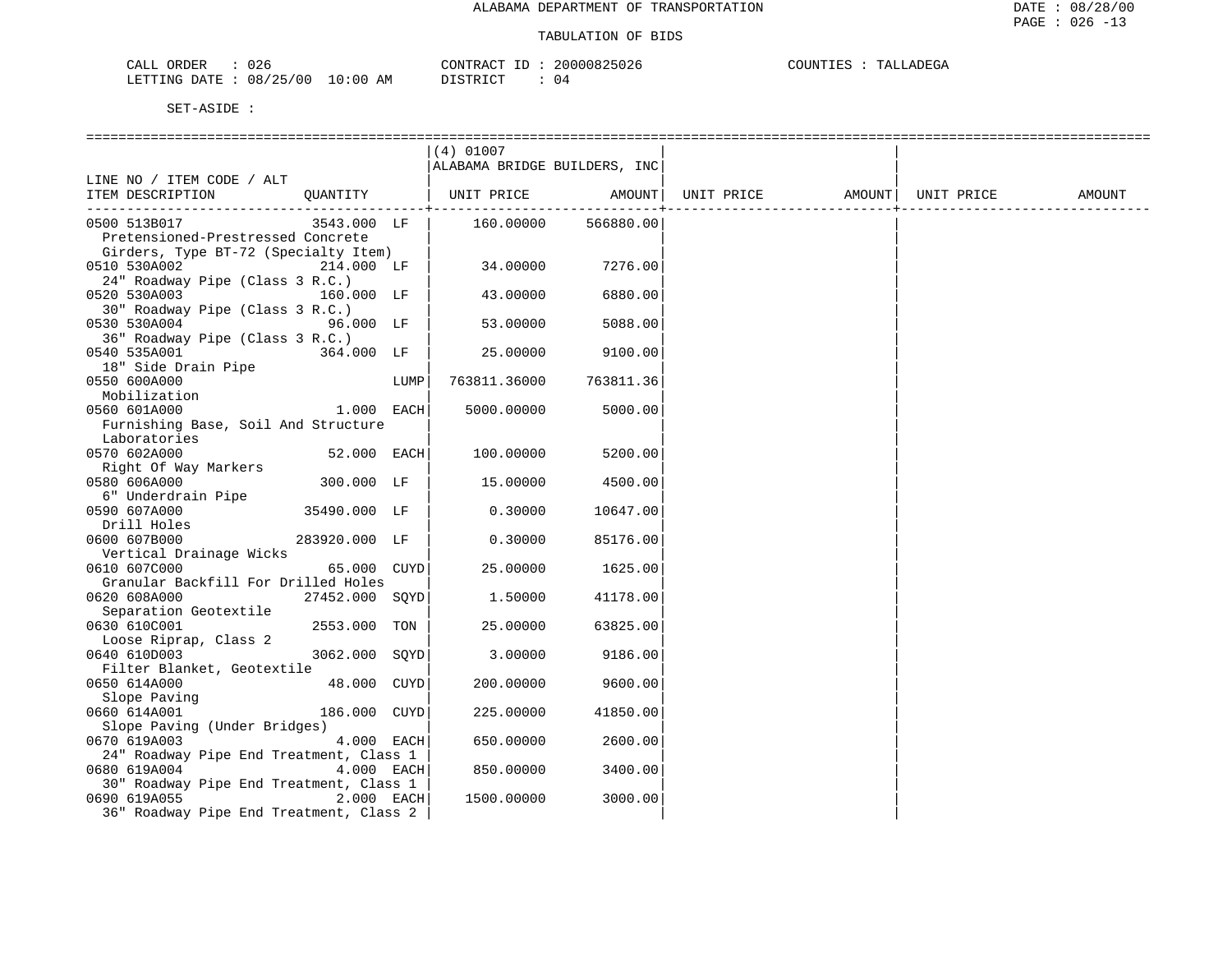| ORDER<br>CALL | $\sim$ $\sim$ $\sim$<br>U Z 6 |             | CONTRACT      | 20000825026 | COUNTIES | TALLADEGA |
|---------------|-------------------------------|-------------|---------------|-------------|----------|-----------|
| LETTING DATE  | 08/25/00                      | 10:00<br>AM | DISTRICT<br>. | ⊣ ∆         |          |           |

|                                       |                | $(4)$ 01007                  |          |                   |            |        |
|---------------------------------------|----------------|------------------------------|----------|-------------------|------------|--------|
|                                       |                | ALABAMA BRIDGE BUILDERS, INC |          |                   |            |        |
| LINE NO / ITEM CODE / ALT             |                |                              |          |                   |            |        |
| ITEM DESCRIPTION                      | QUANTITY       | UNIT PRICE                   | AMOUNT   | UNIT PRICE AMOUNT | UNIT PRICE | AMOUNT |
|                                       |                |                              |          |                   |            |        |
| 0700 619A101                          | $12.000$ EACH  | 500.00000                    | 6000.00  |                   |            |        |
| 18" Side Drain Pipe End Treatment,    |                |                              |          |                   |            |        |
| Class 1                               |                |                              |          |                   |            |        |
| 0710 630A000                          | 1639.000 LF    | 10.15000                     | 16635.85 |                   |            |        |
| Steel Beam Guardrail, Class A, Type 1 |                |                              |          |                   |            |        |
| 0720 630C003                          | 8.000 EACH     | 980.00000                    | 7840.00  |                   |            |        |
| Guardrail End Anchor, Type 13         |                |                              |          |                   |            |        |
| 0730 630C070                          | 8.000 EACH     | 1200.00000                   | 9600.00  |                   |            |        |
| Guardrail End Anchor, Type 10 Series  |                |                              |          |                   |            |        |
| 0740 650B000                          | 23564.000 CYIP | 2.50000                      | 58910.00 |                   |            |        |
| Topsoil From Stockpiles               |                |                              |          |                   |            |        |
| 0750 652A050                          | 22.000 ACRE    | 500.00000                    | 11000.00 |                   |            |        |
|                                       |                |                              |          |                   |            |        |
| Seeding (Mix 1A)                      |                |                              |          |                   |            |        |
| 0760 652A053                          | 2.000 ACRE     | 550.00000                    | 1100.00  |                   |            |        |
| Seeding (Mix 1E)                      |                |                              |          |                   |            |        |
| 0770 652B050                          | 16.000 ACRE    | 350.00000                    | 5600.00  |                   |            |        |
| Temporary Seeding (Mix 1AT)           |                |                              |          |                   |            |        |
| 0780 652D050                          | 16.000 ACRE    | 450.00000                    | 7200.00  |                   |            |        |
| Seeding In Stubble (Mix 1A)           |                |                              |          |                   |            |        |
| 0790 654A001                          | 41.000 SOYD    | 5.00000                      | 205.00   |                   |            |        |
| Solid Sodding (Bermuda)               |                |                              |          |                   |            |        |
| 0800 656A000                          | 38.000 ACRE    | 380.00000                    | 14440.00 |                   |            |        |
| Mulching, Class A, Type 1             |                |                              |          |                   |            |        |
| 0810 656A001                          | 2.000 ACRE     | 400.00000                    | 800.00   |                   |            |        |
| Mulching, Class A, Type 2             |                |                              |          |                   |            |        |
| 0820 665A000                          | 20.000 ACRE    | 350.00000                    | 7000.00  |                   |            |        |
| Temporary Seeding                     |                |                              |          |                   |            |        |
| 0830 665B000                          | 20.000 ACRE    | 300.00000                    | 6000.00  |                   |            |        |
| Temporary Mulching                    |                |                              |          |                   |            |        |
| 0840 665C000                          | 295.000 LF     | 25.00000                     | 7375.00  |                   |            |        |
| 15" Temporary Pipe                    |                |                              |          |                   |            |        |
| 0850 665E000                          | 40.000 SQYD    | 5.00000                      | 200.00   |                   |            |        |
| Polyethylene                          |                |                              |          |                   |            |        |
| 0860 665F000                          | 295.000 EACH   | 6.00000                      | 1770.00  |                   |            |        |
|                                       |                |                              |          |                   |            |        |
| Hay Bales                             |                |                              |          |                   |            |        |
| 0870 665G000                          | 40.000 EACH    | 5.00000                      | 200.00   |                   |            |        |
| Sand Bags                             |                |                              |          |                   |            |        |
| 0880 665H000                          | 19.000 EACH    | 750.00000                    | 14250.00 |                   |            |        |
| Erosion Control Check Dams, Type 1    |                |                              |          |                   |            |        |
| 0890 6651000                          | 1400.000 TON   | 25.00000                     | 35000.00 |                   |            |        |
| Temporary Riprap, Class 2             |                |                              |          |                   |            |        |
|                                       |                |                              |          |                   |            |        |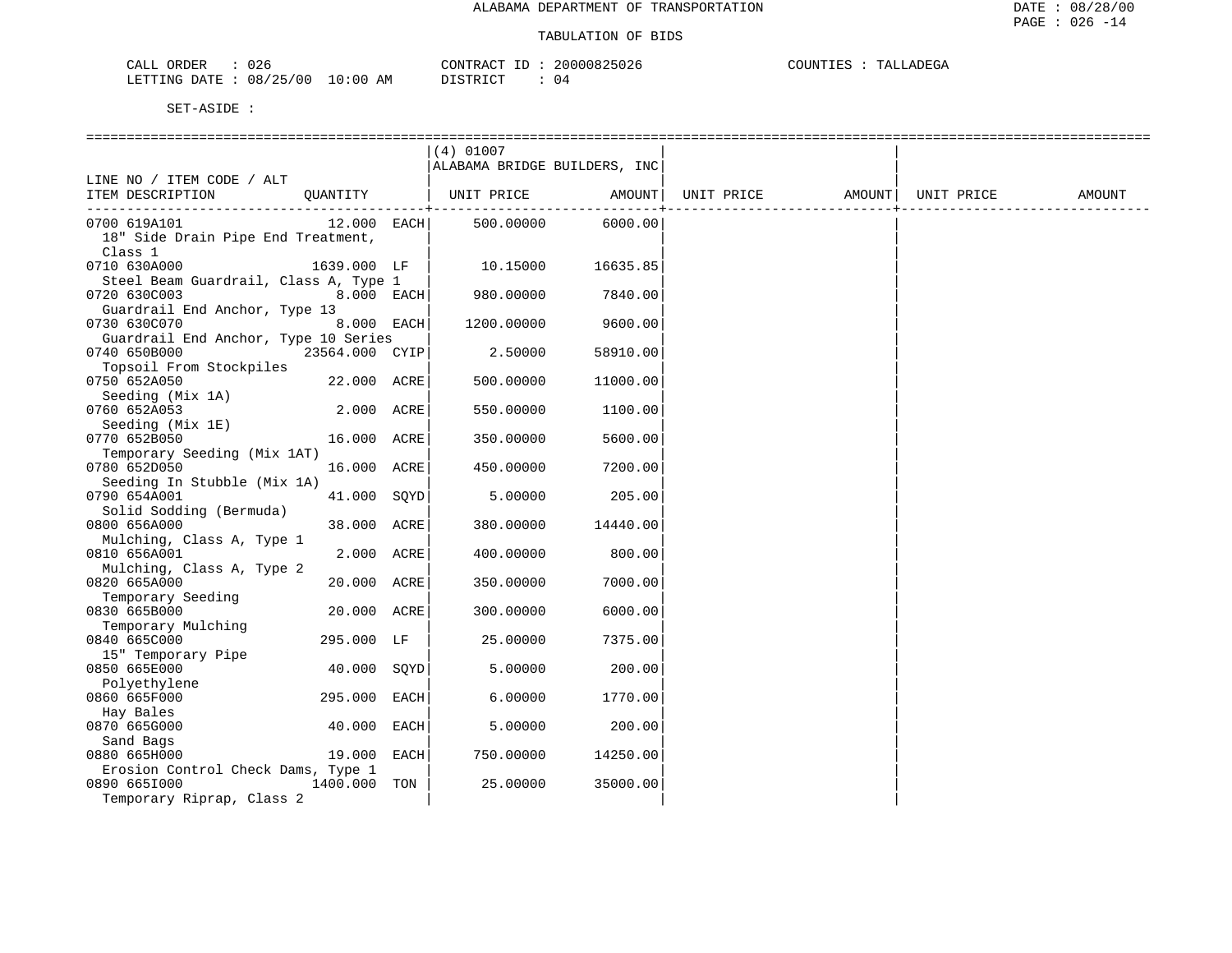| $\sim$ $\sim$ $\sim$<br>$\neg$ $\neg$ $\neg$<br>ORDER<br>しとも<br>المسلمات | $R$ $R \Delta C$ <sup><math>T</math></sup> | .<br>UZ6 | m <sub>n</sub><br>m "<br>. ) H'<br>$1 - F$<br>$\cdots$ |
|--------------------------------------------------------------------------|--------------------------------------------|----------|--------------------------------------------------------|
| 08/<br>מת דידים :<br>$\overline{\phantom{a}}$<br>ח∆ ⊤דΩ<br>ำ             | ′ ∩ r<br>AM<br>.<br>.ĸ<br>.<br>$\cdot$     | U 4      |                                                        |

|                                                                          |                 |      | $(4)$ 01007                  |          |                                |  |        |
|--------------------------------------------------------------------------|-----------------|------|------------------------------|----------|--------------------------------|--|--------|
|                                                                          |                 |      | ALABAMA BRIDGE BUILDERS, INC |          |                                |  |        |
| LINE NO / ITEM CODE / ALT                                                |                 |      |                              |          |                                |  |        |
| ITEM DESCRIPTION                                                         |                 |      | QUANTITY   UNIT PRICE AMOUNT |          | UNIT PRICE AMOUNT   UNIT PRICE |  | AMOUNT |
|                                                                          |                 |      |                              |          |                                |  |        |
| 0900 665J000                                                             | 25320.000 LF    |      | 3.25000 82290.00             |          |                                |  |        |
| Silt Fence, Type A                                                       |                 |      |                              |          |                                |  |        |
| 0910 665K000                                                             | $90.000$ $CUYD$ |      | 10.00000                     | 900.00   |                                |  |        |
| Drainage Sump Excavation                                                 |                 |      |                              |          |                                |  |        |
| 0920 680A000                                                             |                 | LUMP | 75000.00000                  | 75000.00 |                                |  |        |
| Engineering Controls                                                     |                 |      |                              |          |                                |  |        |
| 0930 701A028                                                             | 5.000 MILE      |      | 1400.00000                   | 7000.00  |                                |  |        |
| Solid White, Class 2, Type A Traffic                                     |                 |      |                              |          |                                |  |        |
| Stripe (0.06" Thick) (6" Wide)                                           |                 |      |                              |          |                                |  |        |
| 0940 701A032                                                             | 1.000 MILE      |      | 1400.00000                   | 1400.00  |                                |  |        |
| Solid Yellow, Class 2, Type A Traffic                                    |                 |      |                              |          |                                |  |        |
| Stripe (0.06" Thick) (6" Wide)                                           |                 |      |                              |          |                                |  |        |
| 0950 701A041                                                             | 3.000 MILE      |      | 1000.00000                   | 3000.00  |                                |  |        |
| Broken White, Class 2, Type A Traffic                                    |                 |      |                              |          |                                |  |        |
| Stripe (0.09" Thick) (6" Wide)<br>0960 701A046                           |                 |      |                              |          |                                |  |        |
|                                                                          | 3.000 MILE      |      | 1000.00000                   | 3000.00  |                                |  |        |
| Broken Yellow, Class 2, Type A Traffic<br>Stripe (0.09" Thick) (6" Wide) |                 |      |                              |          |                                |  |        |
| 0970 701A048                                                             | 6.000 MILE      |      | 1600.00000                   | 9600.00  |                                |  |        |
| Solid Yellow, Class 2, Type A Traffic                                    |                 |      |                              |          |                                |  |        |
| Stripe (0.09" Thick) (6" Wide)                                           |                 |      |                              |          |                                |  |        |
| 325.000 LF<br>0980 701B009                                               |                 |      | 0.72000                      | 234.00   |                                |  |        |
| Dotted Class 2, Type A Traffic Stripe                                    |                 |      |                              |          |                                |  |        |
| $(0.09"$ Thick $)(6"$ Wide $)$                                           |                 |      |                              |          |                                |  |        |
| 0990 701C000                                                             | 7.000 MILE      |      | 340.00000                    | 2380.00  |                                |  |        |
| Broken Temporary Traffic Stripe                                          |                 |      |                              |          |                                |  |        |
| 1000 701C001 16.000 MILE                                                 |                 |      | 380.00000                    | 6080.00  |                                |  |        |
| Solid Temporary Traffic Stripe                                           |                 |      |                              |          |                                |  |        |
| 1010 701D005                                                             | 1.000 MILE      |      | 1200.00000                   | 1200.00  |                                |  |        |
| Solid Traffic Stripe Removed                                             |                 |      |                              |          |                                |  |        |
| $1046.000$ LF<br>1020 701G121                                            |                 |      | 1.60000                      | 1673.60  |                                |  |        |
| Broken White, Class 3W, Type A Traffic                                   |                 |      |                              |          |                                |  |        |
| Stripe (6" Wide)                                                         |                 |      |                              |          |                                |  |        |
| 1030 701G125                                                             | $1046.000$ LF   |      | 3.53000                      | 3692.38  |                                |  |        |
| Solid White, Class 3W, Type A Traffic                                    |                 |      |                              |          |                                |  |        |
| Stripe (6" Wide)                                                         |                 |      |                              |          |                                |  |        |
| 1040 701G129                                                             | 246.000 LF      |      | 4.75000                      | 1168.50  |                                |  |        |
| Broken Yellow, Class 3W, Type A Traffic                                  |                 |      |                              |          |                                |  |        |
| Stripe (6" Wide)                                                         |                 |      |                              |          |                                |  |        |
| 1050 701G133<br>$1046.000$ LF                                            |                 |      | 3.71000                      | 3880.66  |                                |  |        |
| Solid Yellow, Class 3W, Type A Traffic                                   |                 |      |                              |          |                                |  |        |
| Stripe (6" Wide)                                                         |                 |      |                              |          |                                |  |        |
|                                                                          |                 |      |                              |          |                                |  |        |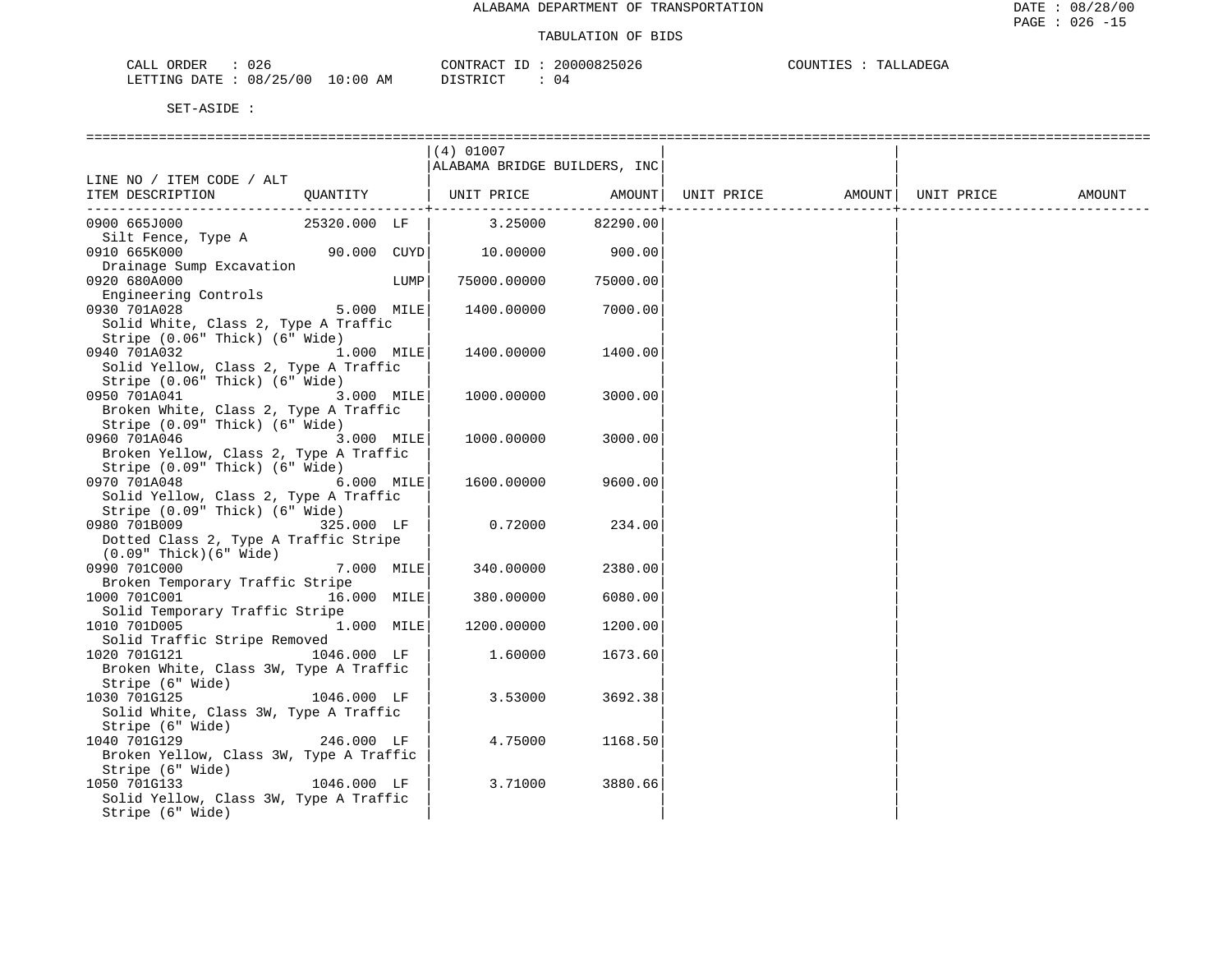| CALI<br>ORDER   | $\sim$ $\sim$<br>U Z 6 |             | חים אחדוגוסי     | 30000825026 | COUNTIES<br>DEGA<br>ሞ∆ገ<br>.n.e<br>. د |
|-----------------|------------------------|-------------|------------------|-------------|----------------------------------------|
| LETTING<br>DATE | 08/25/00               | 10:00<br>AM | חומת מחומדת<br>. | . .<br>ັບ:⊾ |                                        |

|                                                     | $(4)$ 01007                  |          |                   |            |        |
|-----------------------------------------------------|------------------------------|----------|-------------------|------------|--------|
|                                                     | ALABAMA BRIDGE BUILDERS, INC |          |                   |            |        |
| LINE NO / ITEM CODE / ALT                           |                              |          |                   |            |        |
| OUANTITY<br>ITEM DESCRIPTION                        | UNIT PRICE                   | AMOUNT   | UNIT PRICE AMOUNT | UNIT PRICE | AMOUNT |
| 27268.000 SQFT<br>1060 703A002                      | 1.80000                      | 49082.40 |                   |            |        |
| Traffic Control Markings, Class 2, Type             |                              |          |                   |            |        |
| Α                                                   |                              |          |                   |            |        |
| 1070 703B002<br>135.000 SQFT                        | 2.80000                      | 378.00   |                   |            |        |
| Traffic Control Legends, Class 2, Type A            |                              |          |                   |            |        |
| 1080 705A030<br>8.000 EACH                          | 5.25000                      | 42.00    |                   |            |        |
| Pavement Markers, Class A-H, Type 2-C               |                              |          |                   |            |        |
| 1090 705A031<br>208.000 EACH                        | 5.00000                      | 1040.00  |                   |            |        |
| Pavement Markers, Class A-H, Type 1-A               |                              |          |                   |            |        |
| 1100 705A032<br>218.000 EACH                        | 5.00000                      | 1090.00  |                   |            |        |
| Pavement Markers, Class A-H, Type 1-B               |                              |          |                   |            |        |
| 1110 705A037<br>619.000 EACH                        | 5.25000                      | 3249.75  |                   |            |        |
| Pavement Markers, Class A-H, Type 2-D               |                              |          |                   |            |        |
| 1120 705A038                                        | 5.25000                      | 577.50   |                   |            |        |
| 110.000 EACH                                        |                              |          |                   |            |        |
| Pavement Markers, Class A-H, Type 2-E<br>2.000 EACH |                              | 350.00   |                   |            |        |
| 1130 707B003                                        | 175.00000                    |          |                   |            |        |
| Type A Hazard Marker Installation                   |                              |          |                   |            |        |
| 120.000 SOFT<br>1140 710A115                        | 21.00000                     | 2520.00  |                   |            |        |
| Class 4, Aluminum Flat Sign Panels                  |                              |          |                   |            |        |
| 0.08" Thick Or Steel Flat Sign Panels               |                              |          |                   |            |        |
| 14 Gauge (Type III Or Type IV                       |                              |          |                   |            |        |
| Background)                                         |                              |          |                   |            |        |
| 1150 710B001<br>240.000 LF                          | 7.50000                      | 1800.00  |                   |            |        |
| Roadway Sign Post (#3 "U" Channel                   |                              |          |                   |            |        |
| Galvanized Steel)                                   |                              |          |                   |            |        |
| 1160 713A000<br>70.000 LF                           | 98.50000                     | 6895.00  |                   |            |        |
| Permanent Barricades                                |                              |          |                   |            |        |
| 705.000 SOFT<br>1170 740B000                        | 11.00000                     | 7755.00  |                   |            |        |
| Construction Signs                                  |                              |          |                   |            |        |
| 1180 740D000<br>250.000 EACH                        | 60.00000                     | 15000.00 |                   |            |        |
| Channelizing Drums                                  |                              |          |                   |            |        |
| 100.000 EACH<br>1190 740E000                        | 17.00000                     | 1700.00  |                   |            |        |
| Cones (36 Inches High)                              |                              |          |                   |            |        |
| 1200 740F002<br>12.000 EACH                         | 285.00000                    | 3420.00  |                   |            |        |
| Barricades, Type III                                |                              |          |                   |            |        |
| 1210 7401005<br>12.000<br>EACH                      | 660.00000                    | 7920.00  |                   |            |        |
| Warning Lights, Type B (Detachable Head)            |                              |          |                   |            |        |
| 1220 740M000<br>100.000 EACH                        | 7.00000                      | 700.00   |                   |            |        |
| Weight For Cone                                     |                              |          |                   |            |        |
| 1230 741C010<br>$1.000$ EACH                        | 6300.00000                   | 6300.00  |                   |            |        |
| Portable Sequential Arrow And Chevron               |                              |          |                   |            |        |
| Sign Unit                                           |                              |          |                   |            |        |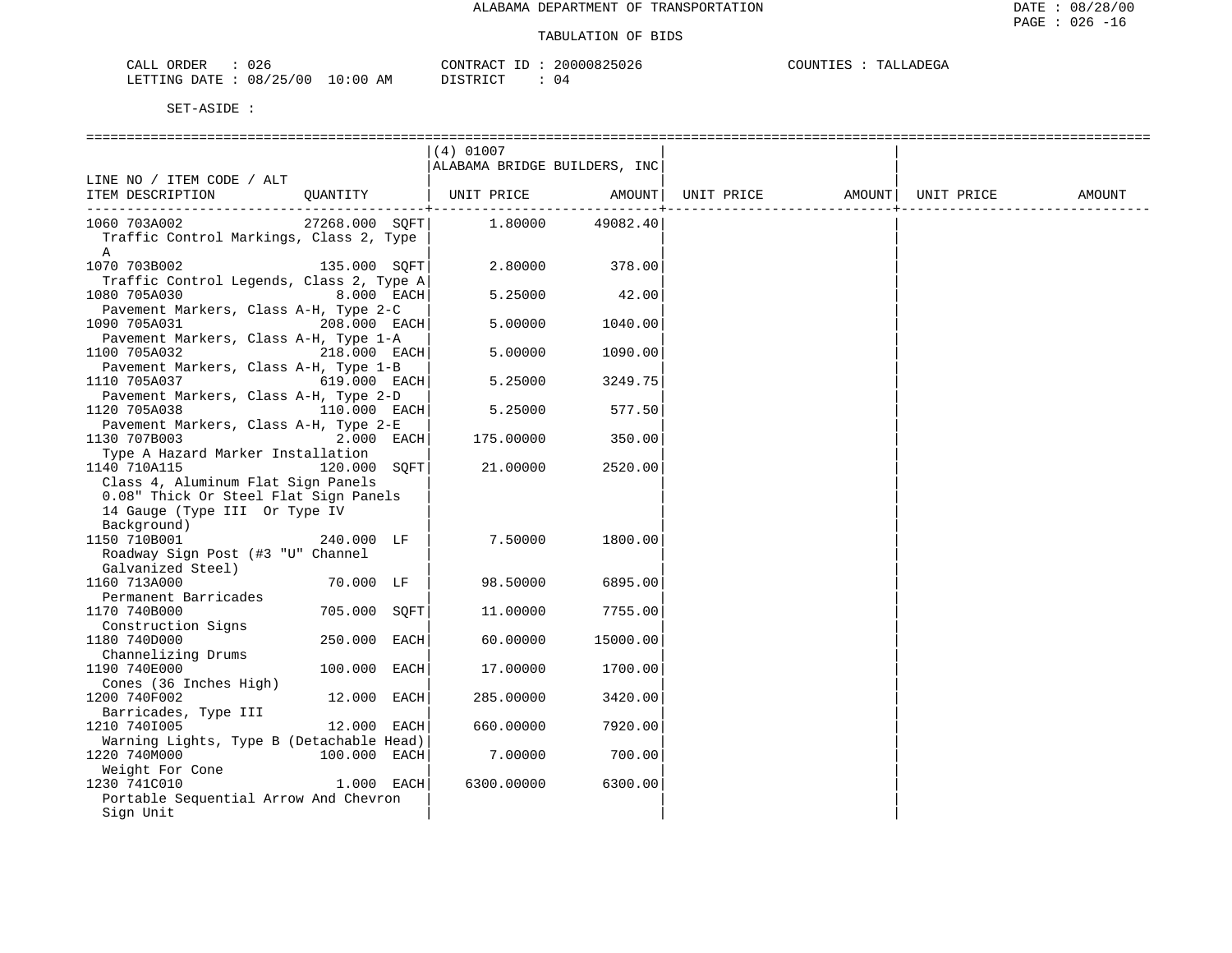| 026<br>ORDER<br>CALL                | CONTRACT           | 20000825026 | COUNTIE<br>LLADEGA<br>- - - - |
|-------------------------------------|--------------------|-------------|-------------------------------|
| 08/25/00<br>LO : 00<br>LETTING DATE | AM<br>ידים דרי דרי | $U +$       |                               |

|                                                                                                                | (4) 01007                        |                  |            |                    |        |
|----------------------------------------------------------------------------------------------------------------|----------------------------------|------------------|------------|--------------------|--------|
|                                                                                                                | ALABAMA BRIDGE BUILDERS, INC     |                  |            |                    |        |
| LINE NO / ITEM CODE / ALT                                                                                      |                                  |                  |            |                    |        |
| OUANTITY<br>ITEM DESCRIPTION                                                                                   | UNIT PRICE AMOUNT                |                  | UNIT PRICE | AMOUNT  UNIT PRICE | AMOUNT |
| 1240 750B250<br>Segmented Reflector Luminaire Assembly,<br>Single                                              | 48.000 EACH 2630.00000 126240.00 |                  |            |                    |        |
| 2.000 EACH<br>1250 750B271<br>Offset Luminaire Assembly With ILD,<br>Double                                    | 12000.00000                      | 24000.00         |            |                    |        |
| 1260 750C000<br>1.000 EACH <br>Electrical Junction Box, Type 1                                                 |                                  | 850.00000 850.00 |            |                    |        |
| 1270 750C002<br>$4.000$ EACH                                                                                   | 350.00000                        | 1400.00          |            |                    |        |
| Electrical Junction Box, Type 3<br>780.000 LF  <br>1280 750D105                                                | 3.50000                          | 2730.00          |            |                    |        |
| Non-Metallic Conduit, 1 1/2 Inch<br>$40.000$ LF<br>1290 750D155                                                | 12.00000                         | 480.00           |            |                    |        |
| Metallic Conduit, 1 1/2 Inch<br>1300 750E104<br>Conductor, #6 AWG                                              | $1100.000$ LF $\vert$ 0.50000    | 550.00           |            |                    |        |
| 1310 750E106<br>2200.000 LF                                                                                    | 0.75000                          | 1650.00          |            |                    |        |
| Conductor, #2 AWG<br>1320 750F002<br>1.000 EACH                                                                | 6500.00000                       | 6500.00          |            |                    |        |
| Lighting Control Center, Type WP<br>1330 750N011<br>2.000 EACH                                                 | 1200.00000                       | 2400.00          |            |                    |        |
| Roadway Pole Foundation, Concrete<br>1340 750N012<br>48.000 EACH                                               | 950.00000                        | 45600.00         |            |                    |        |
| Roadway Pole Foundation, Auger Base<br>1350 750P000<br>$6760.000$ LF                                           | 3.00000                          | 20280.00         |            |                    |        |
| Combined Duct And Cable, 3 #6 AWG<br>1360 750P006<br>3600.000 LF                                               | 3.75000                          | 13500.00         |            |                    |        |
| Combined Duct And Cable, 2 #2, 1 #6 AWG<br>330.000 LF<br>1370 756A021<br>3" Electrical Conduit, 1 Line, Type 5 | 35.00000                         | 11550.00         |            |                    |        |
| Installation<br>1380 756A023<br>90.000 LF<br>5" Electrical Conduit, 1 Line, Type 5<br>Installation             | 35.00000                         | 3150.00          |            |                    |        |
| 1390 998A000<br>LUMP                                                                                           | 0.00000                          | 0.00             |            |                    |        |
| Construction Fuel (Maximum Bid Limited<br>To $$346,000.00)$                                                    |                                  |                  |            |                    |        |
| $3500.000$ HOUR<br>1400 999 000                                                                                | 0.80000                          | 2800.00          |            |                    |        |
| Trainee Hours At 80 Cents Per Hour                                                                             |                                  |                  |            |                    |        |
| SECTION TOTALS                                                                                                 |                                  | \$7,466,113.02]  |            |                    |        |
| CONTRACT TOTALS                                                                                                |                                  | \$7,466,113.02]  |            |                    |        |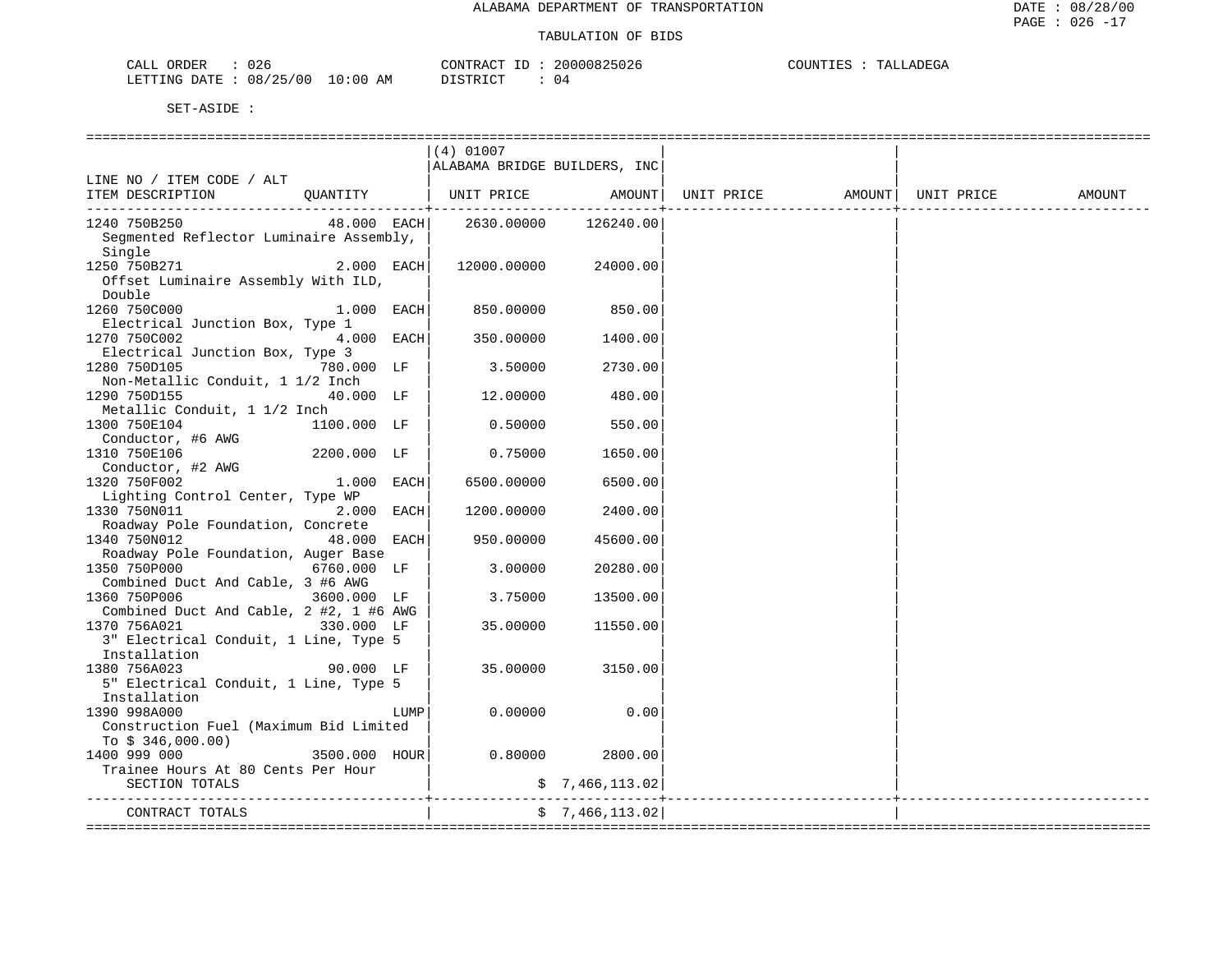DATE :

### VENDOR RANKING

| CALL ORDER<br>$\therefore$ 028<br>LETTING DATE: 08/25/00<br>$10:00$ AM                                                                   | CONTRACT ID: 20000825028<br>: 07<br>DISTRICT |              | COUNTIES : DALE                                  |         |
|------------------------------------------------------------------------------------------------------------------------------------------|----------------------------------------------|--------------|--------------------------------------------------|---------|
| CONTRACT DESCRIPTION:                                                                                                                    | 85<br>CONTRACT TIME:                         | Working Days | (available days)<br>$PROJECT(S)$ : $ER-7100(18)$ |         |
| for constructing the Flood Damage Repair (Grade, Drainage<br>and Pavement) at various sites in Dale County as indicated<br>on the plans. |                                              |              |                                                  |         |
| SET-ASIDE :                                                                                                                              |                                              |              |                                                  |         |
|                                                                                                                                          |                                              |              | TOTAL                                            | % OVER  |
| RANK<br>VENDOR NO. / NAME                                                                                                                |                                              |              | <b>BID</b>                                       | LOW BID |

| ---        | ------    |
|------------|-----------|
| 586,534.06 | 100.0000% |
| 642,365.70 | 109.5189% |
| 644,680.97 | 109.9136% |
| 722,050.67 | 123.1046% |
| 741,079.05 | 126.3488% |
| 742,429.85 | 126.5791% |
| 742,992.95 | 126.6751% |
|            |           |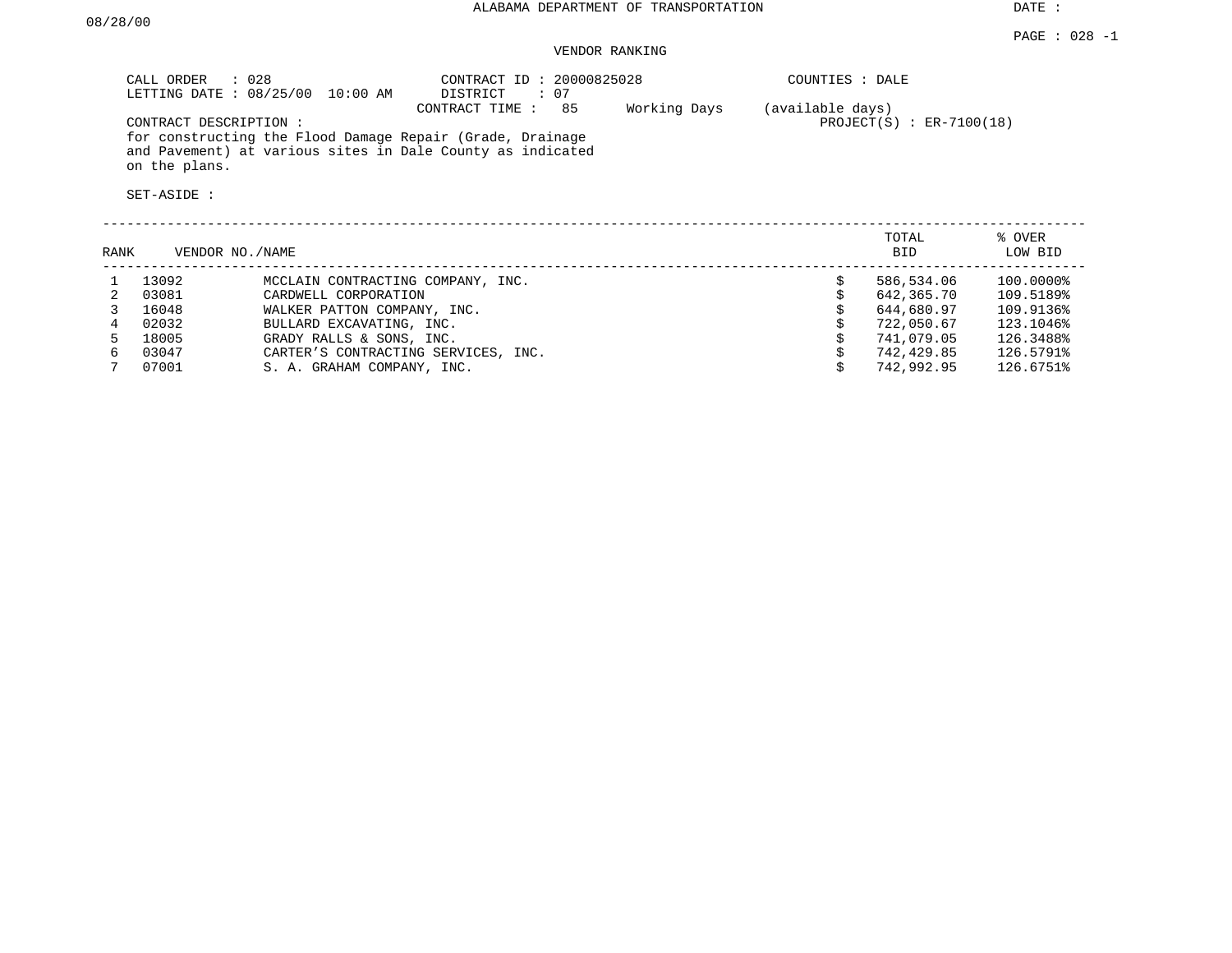| 028<br>ORDER<br>CALL                   |               | CONTRACT<br>$- -$ | 20000825028                | COUNTIES<br>DALE |
|----------------------------------------|---------------|-------------------|----------------------------|------------------|
| 08/25/00<br>ETTING .<br>חים מח<br>ر بے | LO : 00<br>ΆM | דת לידי את ה      | $\sim$ $-$<br>$\mathbf{u}$ |                  |

|                                                          |              |      | $(1)$ 13092                                       |                    | (2) 03081         |                     | $(3)$ 16048                 |          |
|----------------------------------------------------------|--------------|------|---------------------------------------------------|--------------------|-------------------|---------------------|-----------------------------|----------|
|                                                          |              |      | MCCLAIN CONTRACTING COMPANY, CARDWELL CORPORATION |                    |                   |                     | WALKER PATTON COMPANY, INC. |          |
| LINE NO / ITEM CODE / ALT                                |              |      |                                                   |                    |                   |                     |                             |          |
| ITEM DESCRIPTION                                         | QUANTITY     |      | UNIT PRICE                                        | AMOUNT             | UNIT PRICE AMOUNT |                     | UNIT PRICE                  | AMOUNT   |
| -------------------------------<br>SECTION 0001<br>Total |              |      |                                                   | ----------------+- |                   | -----------------+- |                             |          |
|                                                          |              |      |                                                   |                    |                   |                     |                             |          |
| 0010 201A000                                             |              | LUMP | 4940.00000                                        | 4940.00            | 5000.00000        | 5000.00             | 5000.00000                  | 5000.00  |
| Clearing & Grubbing (Approximately 2                     |              |      |                                                   |                    |                   |                     |                             |          |
| Hectares)                                                |              |      |                                                   |                    |                   |                     |                             |          |
| 0020 206C003                                             | 1800.000 M2  |      | 3.00000                                           | 5400.00            | 1,20000           | 2160.00             | 1,20000                     | 2160.00  |
| Removing Concrete Flumes                                 |              |      |                                                   |                    |                   |                     |                             |          |
| 0030 206D000                                             | 13.000 M     |      | 32.80000                                          | 426.40             | 10.00000          | 130.00              | 10.00000                    | 130.00   |
| Removing Pipe                                            |              |      |                                                   |                    |                   |                     |                             |          |
| 0040 210A000                                             | 2615.000 M3  |      | 3.00000                                           | 7845.00            | 4.00000           | 10460.00            | 4.12000                     | 10773.80 |
| Unclassified Excavation                                  |              |      |                                                   |                    |                   |                     |                             |          |
| 0050 210D000                                             | 4070.000 M3  |      | 5.50000                                           | 22385.00           | 5.90000           | 24013.00            | 5.46000                     | 22222.20 |
| Borrow Excavation                                        |              |      |                                                   |                    |                   |                     |                             |          |
| 0060 214A000                                             | 173.000 M3   |      | 10.50000                                          | 1816.50            | 3.00000           | 519.00              | 4.00000                     | 692.00   |
| Structure Excavation                                     |              |      |                                                   |                    |                   |                     |                             |          |
| 0070 214B001                                             | 254.000 M3   |      | 30.60000                                          | 7772.40            | 40.00000          | 10160.00            | 43.75000                    | 11112.50 |
| Foundation Backfill, Commercial                          |              |      |                                                   |                    |                   |                     |                             |          |
| 0080 429B246                                             | 15.000 MTON  |      | 70.00000                                          | 1050.00            | 90.00000          | 1350.00             | 78.00000                    | 1170.00  |
| Improved Bituminous Concrete Binder                      |              |      |                                                   |                    |                   |                     |                             |          |
| Layer, Patching, 37.5 mm Maximum                         |              |      |                                                   |                    |                   |                     |                             |          |
| Aggregate Size Mix, ESAL Range C                         |              |      |                                                   |                    |                   |                     |                             |          |
| 0090 430B000                                             | 120.000 MTON |      | 27.50000                                          | 3300.00            | 22.00000          | 2640.00             | 23.50000                    | 2820.00  |
| Aggregate Surfacing (ALDOT #467 Or #57)                  |              |      |                                                   |                    |                   |                     |                             |          |
| 0100 530A001                                             | 14.000 M     |      | 75.46000                                          | 1056.44            | 76.00000          | 1064.00             | 80.00000                    | 1120.00  |
| 450 mm Roadway Pipe (Class 3 R.C.)                       |              |      |                                                   |                    |                   |                     |                             |          |
| 0110 530A006                                             | 17.000 M     |      | 260.00000                                         | 4420.00            | 338.00000         | 5746.00             | 388.00000                   | 6596.00  |
| 1200 mm Roadway Pipe (Class 3 R.C.)                      |              |      |                                                   |                    |                   |                     |                             |          |
| 0120 530A007                                             | 15.000 M     |      | 380.56000                                         | 5708.40            | 394.00000         | 5910.00             | 382.00000                   | 5730.00  |
| 1350 mm Roadway Pipe (Class 3 R.C.)                      |              |      |                                                   |                    |                   |                     |                             |          |
| 0130 530A106                                             | 9.000 M      |      | 262.50000                                         | 2362.50            | 400.00000         | 3600.00             | 388.00000                   | 3492.00  |
| 1200 mm Roadway Pipe (Class 3 R.C.)                      |              |      |                                                   |                    |                   |                     |                             |          |
| (Extension)                                              |              |      |                                                   |                    |                   |                     |                             |          |
| 0140 530A208                                             | 31.000 M     |      | 246.05000                                         | 7627.55            | 335.00000         | 10385.00            | 335.00000                   | 10385.00 |
| 1500mm Roadway Pipe(2.0 mm Wall                          |              |      |                                                   |                    |                   |                     |                             |          |
| Thickness C.C.S.P.I)                                     |              |      |                                                   |                    |                   |                     |                             |          |
| 0150 530B010                                             | 6.000 M      |      | 589.77000                                         | 3538.62            | 900.00000         | 5400.00             | 1000.00000                  | 6000.00  |
| 2590 mm Span X 1575 mm Rise Roadway                      |              |      |                                                   |                    |                   |                     |                             |          |
| Pipe(Class 3 R.C.)                                       |              |      |                                                   |                    |                   |                     |                             |          |
| 0160 600A000                                             |              | LUMP | 45000.00000                                       | 45000.00           | 5500.00000        | 5500.00             | 7500.00000                  | 7500.00  |
| Mobilization                                             |              |      |                                                   |                    |                   |                     |                             |          |
| 0170 602A000                                             | 28.000 EACH  |      | 90.00000                                          | 2520.00            | 60.00000          | 1680.00             | 50.00000                    | 1400.00  |
| Right Of Way Markers                                     |              |      |                                                   |                    |                   |                     |                             |          |
|                                                          |              |      |                                                   |                    |                   |                     |                             |          |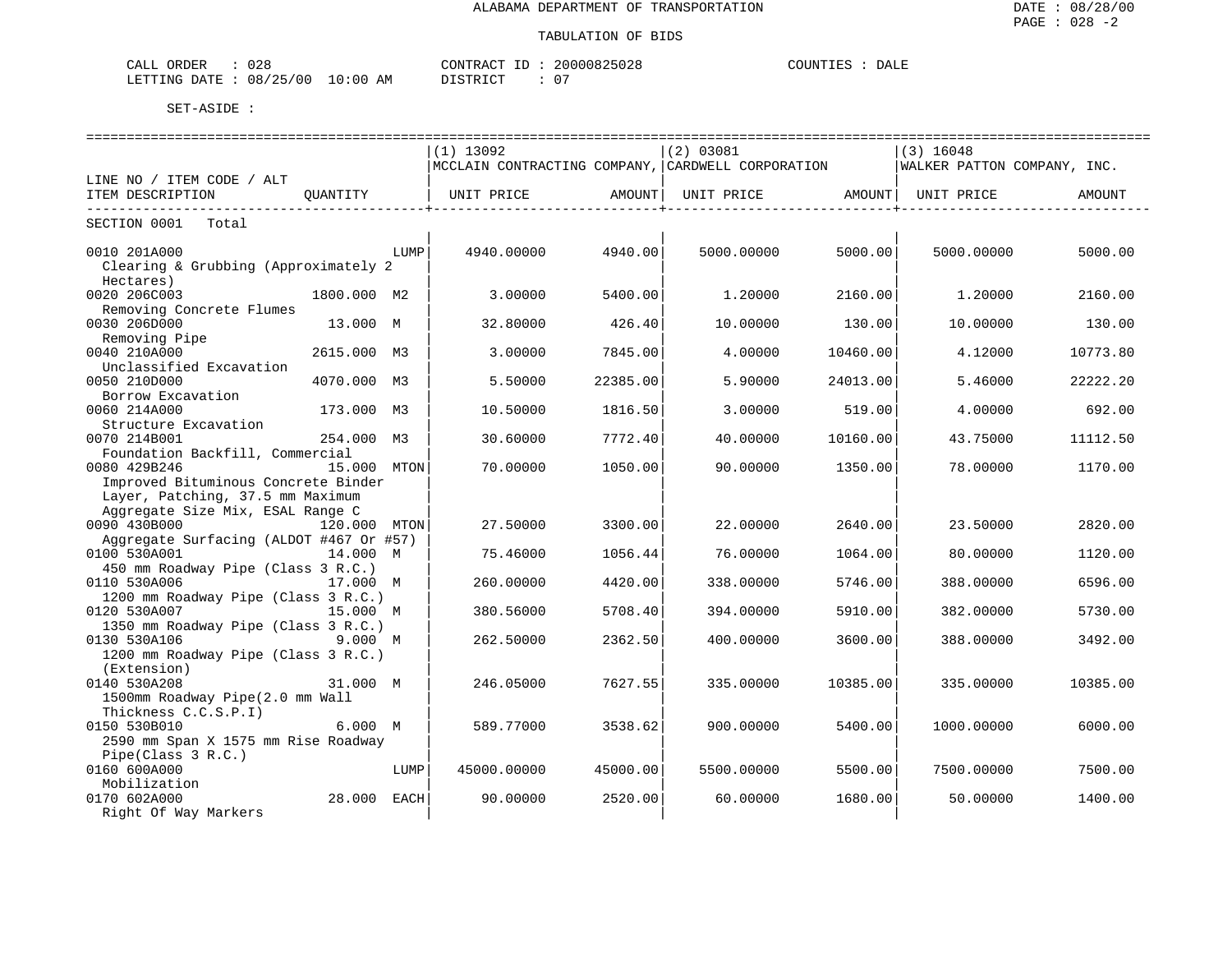| <b>ORDER</b><br>CALI | റററ<br>∪∠ ຽ     |             | CONTRACT<br><b>TD</b> | 20000825028 | COUNT<br>土民に | DALE |
|----------------------|-----------------|-------------|-----------------------|-------------|--------------|------|
| LETTING DATE         | 08/25/00<br>ر ے | 10:00<br>AΜ | TSTRICT               |             |              |      |

|                                                          |               |      | $(1)$ 13092                                       |           | $(2)$ 03081                    |           | $(3)$ 16048                 |           |
|----------------------------------------------------------|---------------|------|---------------------------------------------------|-----------|--------------------------------|-----------|-----------------------------|-----------|
|                                                          |               |      | MCCLAIN CONTRACTING COMPANY, CARDWELL CORPORATION |           |                                |           | WALKER PATTON COMPANY, INC. |           |
| LINE NO / ITEM CODE / ALT                                |               |      |                                                   |           |                                |           |                             |           |
| ITEM DESCRIPTION                                         |               |      | OUANTITY   UNIT PRICE AMOUNT                      |           | UNIT PRICE AMOUNT   UNIT PRICE |           |                             | AMOUNT    |
| ----------------------------------<br>0180 606A000       | 302.000 M     |      | 16.40000                                          | 4952.80   | 24.00000                       | 7248.00   | 23.00000                    | 6946.00   |
| 150 mm Underdrain Pipe                                   |               |      |                                                   |           |                                |           |                             |           |
| 0190 610C001                                             | 8998.000 MTON |      | 28.60000                                          | 257342.80 | 29.75000                       | 267690.50 | 30.16000                    | 271379.68 |
| Loose Riprap, Class 2                                    |               |      |                                                   |           |                                |           |                             |           |
| 0200 610D003                                             | 7375.000 M2   |      | 2.15000                                           | 15856.25  | 3.00000                        | 22125.00  | 2.67000                     | 19691.25  |
| Filter Blanket, Geotextile                               |               |      |                                                   |           |                                |           |                             |           |
| 0210 614A000                                             | 264.000 M3    |      | 261.60000                                         | 69062.40  | 294.00000                      | 77616.00  | 285.00000                   | 75240.00  |
| Slope Paving<br>Slope Paving<br>1.000 EACH<br>1.000 EACH |               |      |                                                   |           |                                |           |                             |           |
| 0220 619A002                                             |               |      | 375.00000                                         | 375.00    | 500.00000                      | 500.00    | 495.00000                   | 495.00    |
| 450 mm Roadway Pipe End Treatment,                       |               |      |                                                   |           |                                |           |                             |           |
| Class 1<br>0230 619A057                                  | 1.000 EACH    |      |                                                   |           |                                |           |                             |           |
| 1200 mm Roadway Pipe End Treatment,                      |               |      | 1300.00000                                        | 1300.00   | 2300.00000                     | 2300.00   | 4100.00000                  | 4100.00   |
| Class <sub>2</sub>                                       |               |      |                                                   |           |                                |           |                             |           |
| 0240 619A058                                             | 1.000 EACH    |      | 1500.00000                                        | 1500.00   | 2600.00000                     | 2600.00   | 2750.00000                  | 2750.00   |
| 1350 mm Roadway Pipe End Treatment,                      |               |      |                                                   |           |                                |           |                             |           |
| Class <sub>2</sub>                                       |               |      |                                                   |           |                                |           |                             |           |
| 0250 619B075                                             | 2.000 EACH    |      | 1100.00000                                        | 2200.00   | 4100.00000                     | 8200.00   | 4000.00000                  | 8000.00   |
| 2590 mm Span, 1575 mm Rise Roadway Pipe                  |               |      |                                                   |           |                                |           |                             |           |
| End Treatment, Class 2                                   |               |      |                                                   |           |                                |           |                             |           |
| 0260 620A000                                             | 2.000 M3      |      | 589.50000                                         | 1179.00   | 1200.00000                     | 2400.00   | 1150.00000                  | 2300.00   |
| Minor Structure Concrete                                 |               |      |                                                   |           |                                |           |                             |           |
| 0270 621A004                                             | 2.000 EACH    |      | 2900.00000                                        | 5800.00   | 8000.00000                     | 16000.00  | 7100.00000                  | 14200.00  |
| Junction Boxes, Type 4                                   |               |      |                                                   |           |                                |           |                             |           |
| 0280 621A005                                             | 4.000 EACH    |      | 2100.00000                                        | 8400.00   | 4500.00000                     | 18000.00  | 4250.00000                  | 17000.00  |
| Junction Boxes, Type 1                                   |               |      |                                                   |           |                                |           |                             |           |
| 0290 621A022                                             | 2.000         | EACH | 2950.00000                                        | 5900.00   | 8000.00000                     | 16000.00  | 7400.00000                  | 14800.00  |
| Junction Boxes, Type 1 (Modified)                        |               |      |                                                   |           |                                |           |                             |           |
| 0300 621B004                                             | 1.000 EACH    |      | 600.00000                                         | 600.00    | 900.00000                      | 900.00    | 775.00000                   | 775.00    |
| Junction Box Units, Type 4                               |               |      |                                                   |           |                                |           |                             |           |
| 0310 621B005                                             | 7.000         | EACH | 600.00000                                         | 4200.00   | 700.00000                      | 4900.00   | 675.00000                   | 4725.00   |
| Junction Box Units, Type 1                               |               |      |                                                   |           |                                |           |                             |           |
| 0320 621C005                                             | 1.000 EACH    |      | 3500.00000                                        | 3500.00   | 6400.00000                     | 6400.00   | 5900.00000                  | 5900.00   |
| Inlets, Type IJ                                          |               |      |                                                   |           |                                |           |                             |           |
| 0330 621C007                                             | 1.000         | EACH | 3500.00000                                        | 3500.00   | 8400.00000                     | 8400.00   | 8275.00000                  | 8275.00   |
| Inlets, Type MN                                          |               |      |                                                   |           |                                |           |                             |           |
| 0340 621D005                                             | 3.000         | EACH | 600.00000                                         | 1800.00   | 800.00000                      | 2400.00   | 775.00000                   | 2325.00   |
| Inlet Units, Type IJ                                     |               |      |                                                   |           |                                |           |                             |           |
| 0350 6211007                                             | 1.000 EACH    |      | 21000.00000                                       | 21000.00  | 40000.00000                    | 40000.00  | 41800.00000                 | 41800.00  |
| Stilling Basins, Type 7<br>0360 636A002                  | 56.000 M      |      | 16.50000                                          | 924.00    | 9,00000                        | 504.00    | 10.00000                    | 560.00    |
| Barbed Wire Fence, 5 Strands, 1.52                       |               |      |                                                   |           |                                |           |                             |           |
| Meter High                                               |               |      |                                                   |           |                                |           |                             |           |
|                                                          |               |      |                                                   |           |                                |           |                             |           |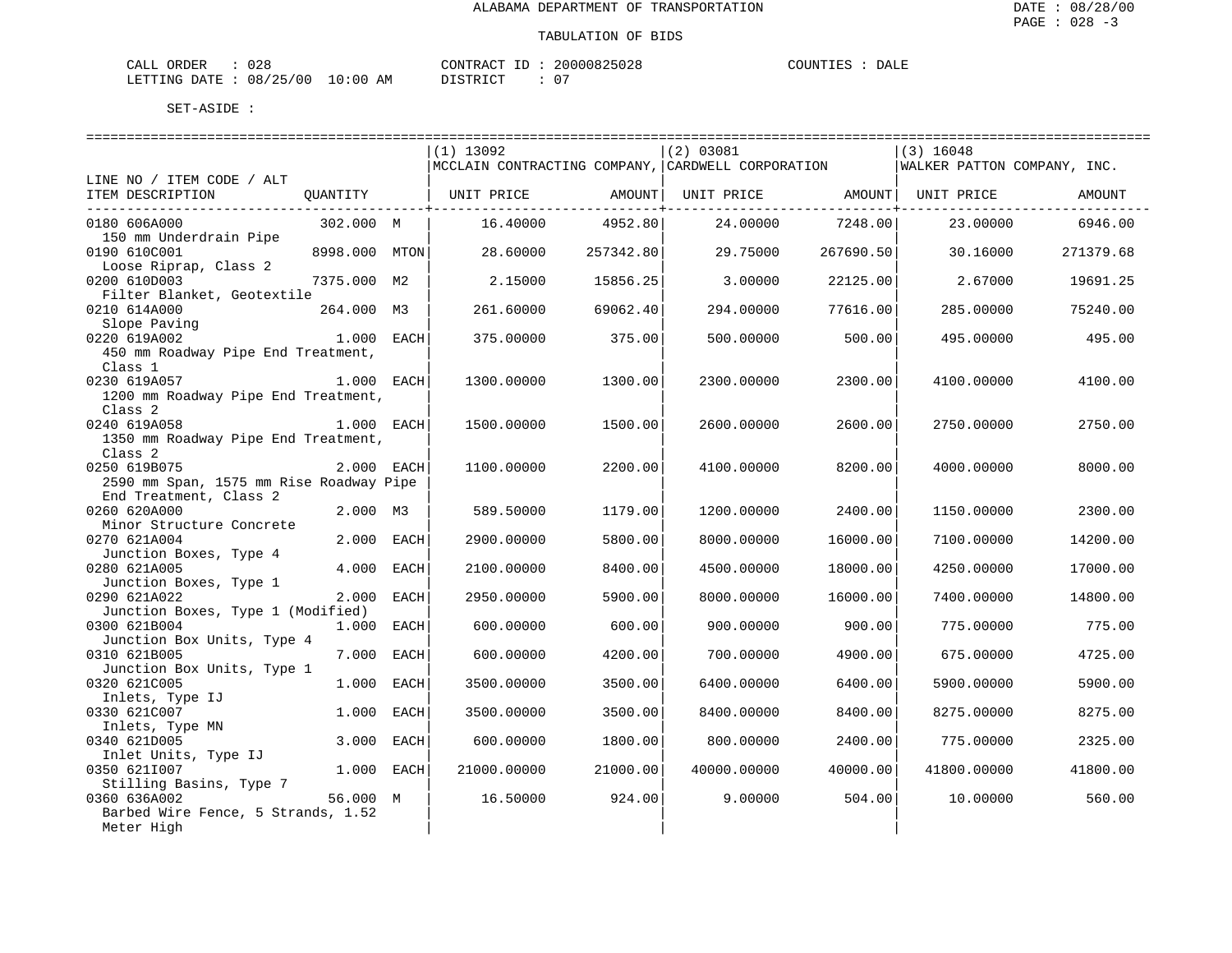| $\cap$ C<br>ORDER<br><u>'ΔΙ.</u><br>リムし<br>Նհ⊥⊥                             |                 | <b>TONTRL</b><br>___<br>$\sqrt{2}$ | 125028<br>200 | $- - -$<br>OUNT"<br>DALE<br>. |
|-----------------------------------------------------------------------------|-----------------|------------------------------------|---------------|-------------------------------|
| ノウロ<br>וא דידיידי ה<br>חים מה<br>$\cdots$<br>U O<br><u>uw</u><br>---------- | :0(<br>ΆM<br>ᅩ◡ | $T \cap T$<br>, + + + + + +        | $0^{\circ}$   |                               |

|                                        |            |                | $(1)$ 13092                                       |            | (2) 03081  |            | $(3)$ 16048                 |            |
|----------------------------------------|------------|----------------|---------------------------------------------------|------------|------------|------------|-----------------------------|------------|
|                                        |            |                | MCCLAIN CONTRACTING COMPANY, CARDWELL CORPORATION |            |            |            | WALKER PATTON COMPANY, INC. |            |
| LINE NO / ITEM CODE / ALT              |            |                |                                                   |            |            |            |                             |            |
| ITEM DESCRIPTION                       | OUANTITY   |                | UNIT PRICE                                        | AMOUNT     | UNIT PRICE | AMOUNT     | UNIT PRICE                  | AMOUNT     |
| 0370 650A000                           | 393.000 M3 |                | 13,00000                                          | 5109.00    | 8,00000    | 3144.00    | 8.88000                     | 3489.84    |
| Topsoil                                |            |                |                                                   |            |            |            |                             |            |
| 0380 652A061                           | 3.000      | НA             | 1852.50000                                        | 5557.50    | 1729.70000 | 5189.10    | 1700.00000                  | 5100.00    |
| Seeding (Mix 3E)                       |            |                |                                                   |            |            |            |                             |            |
| 0390 654A001                           | 487.000    | M2             | 6,00000                                           | 2922.00    | 6.00000    | 2922.00    | 5.00000                     | 2435.00    |
| Solid Sodding (Bermuda)                |            |                |                                                   |            |            |            |                             |            |
| 0400 656A001                           | 3.000      | HA             | 1852.50000                                        | 5557.50    | 1729.70000 | 5189.10    | 1700.00000                  | 5100.00    |
| Mulching, Class A, Type 2              |            |                |                                                   |            |            |            |                             |            |
| 0410 665F000<br>Hay Bales              | 50.000     | EACH           | 6.00000                                           | 300.00     | 3.00000    | 150.00     | 4.00000                     | 200.00     |
| 0420 665J000                           | 465.000 M  |                | 14.80000                                          | 6882.00    | 10.00000   | 4650.00    | 8.98000                     | 4175.70    |
| Silt Fence, Type A                     |            |                |                                                   |            |            |            |                             |            |
| 0430 665K000                           | 30,000     | M3             | 3.00000                                           | 90.00      | 12,00000   | 360.00     | 20.00000                    | 600.00     |
| Drainage Sump Excavation               |            |                |                                                   |            |            |            |                             |            |
| 0440 680A000                           |            | LUMP           | 1000.00000                                        | 1000.00    | 4000.00000 | 4000.00    | 6100.00000                  | 6100.00    |
| Engineering Controls                   |            |                |                                                   |            |            |            |                             |            |
| 0450 740B000                           | 80.000     | M <sub>2</sub> | 108.00000                                         | 8640.00    | 90.00000   | 7200.00    | 92.00000                    | 7360.00    |
| Construction Signs                     |            |                |                                                   |            |            |            |                             |            |
| 0460 740D000                           | 129.000    | <b>EACH</b>    | 60.00000                                          | 7740.00    | 40.00000   | 5160.00    | 45.00000                    | 5805.00    |
| Channelizing Drums<br>0470 740E000     | 225.000    | EACH           | 15.00000                                          | 3375.00    | 15.00000   | 3375.00    | 12.00000                    | 2700.00    |
| Cones (900 mm High)                    |            |                |                                                   |            |            |            |                             |            |
| 0480 740M000                           | 225.000    | EACH           | 8.00000                                           | 1800.00    | 5.00000    | 1125.00    | 6.00000                     | 1350.00    |
| Ballast For Cone                       |            |                |                                                   |            |            |            |                             |            |
| 0490 998A000                           |            | LUMP           | 1000.00000                                        | 1000.00    | 1,00000    | 1.00       | 700,00000                   | 700.00     |
| Construction Fuel (Maximum Bid Limited |            |                |                                                   |            |            |            |                             |            |
| To $$2500.00)$                         |            |                |                                                   |            |            |            |                             |            |
| SECTION TOTALS                         |            |                | \$                                                | 586,534.06 | \$         | 642,365.70 |                             | 644,680.97 |
| CONTRACT TOTALS                        |            |                | \$                                                | 586,534.06 | \$         | 642,365.70 |                             | 644,680.97 |
|                                        |            |                |                                                   |            |            |            |                             |            |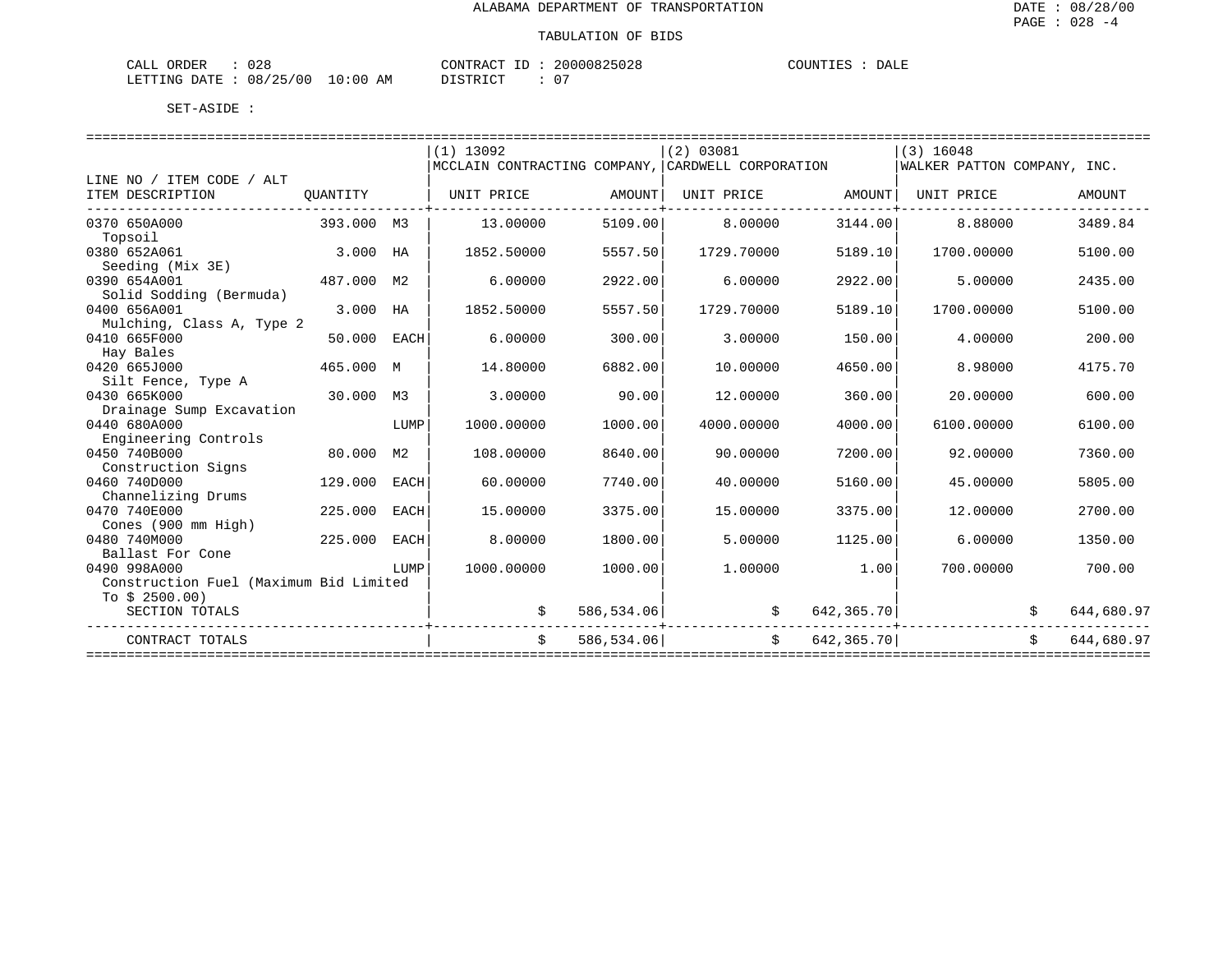| ORDER<br>CALL | 028                       | 20000825028<br>CONTRACT ID | COUNTIES<br>DALE |
|---------------|---------------------------|----------------------------|------------------|
| LETTING DATE  | 08/25/00<br>10:00 L<br>AM | $\cap$<br>TSTRICT          |                  |

|                                         |             |      | ------------------------------ |          |                          |          |                              |          |
|-----------------------------------------|-------------|------|--------------------------------|----------|--------------------------|----------|------------------------------|----------|
|                                         |             |      | $(4)$ 02032                    |          | $(5)$ 18005              |          | $(6)$ 03047                  |          |
|                                         |             |      | BULLARD EXCAVATING, INC.       |          | GRADY RALLS & SONS, INC. |          | CARTER'S CONTRACTING SERVICE |          |
| LINE NO / ITEM CODE / ALT               |             |      |                                |          |                          |          |                              |          |
| ITEM DESCRIPTION                        | OUANTITY    |      | UNIT PRICE                     | AMOUNT   | UNIT PRICE AMOUNT        |          | UNIT PRICE                   | AMOUNT   |
| __________<br>SECTION 0001<br>Total     |             |      | _____________                  |          |                          | .        |                              |          |
| 0010 201A000                            |             | LUMP | 15000.00000                    | 15000.00 | 25000.00000              | 25000.00 | 7000.00000                   | 7000.00  |
| Clearing & Grubbing (Approximately 2    |             |      |                                |          |                          |          |                              |          |
| Hectares)                               |             |      |                                |          |                          |          |                              |          |
| 0020 206C003                            | 1800.000 M2 |      | 4.45000                        | 8010.00  | 18,00000                 | 32400.00 | 2.50000                      | 4500.00  |
| Removing Concrete Flumes                |             |      |                                |          |                          |          |                              |          |
| 0030 206D000                            | 13.000 M    |      | 100.00000                      | 1300.00  | 25.00000                 | 325.00   | 30.00000                     | 390.00   |
| Removing Pipe                           |             |      |                                |          |                          |          |                              |          |
| 0040 210A000                            | 2615.000 M3 |      | 7.00000                        | 18305.00 | 4.75000                  | 12421.25 | 8.50000                      | 22227.50 |
| Unclassified Excavation                 |             |      |                                |          |                          |          |                              |          |
| 0050 210D000                            | 4070.000 M3 |      | 12.00000                       | 48840.00 | 10.25000                 | 41717.50 | 12,00000                     | 48840.00 |
| Borrow Excavation                       |             |      |                                |          |                          |          |                              |          |
| 0060 214A000                            | 173.000 M3  |      | 10.00000                       | 1730.00  | 12.00000                 | 2076.00  | 15.00000                     | 2595.00  |
| Structure Excavation                    |             |      |                                |          |                          |          |                              |          |
| 0070 214B001                            | 254.000 M3  |      | 35.00000                       | 8890.00  | 27.00000                 | 6858.00  | 35.00000                     | 8890.00  |
| Foundation Backfill, Commercial         |             |      |                                |          |                          |          |                              |          |
| 0080 429B246                            | 15.000 MTON |      | 200.00000                      | 3000.00  | 300.00000                | 4500.00  | 200.00000                    | 3000.00  |
| Improved Bituminous Concrete Binder     |             |      |                                |          |                          |          |                              |          |
| Layer, Patching, 37.5 mm Maximum        |             |      |                                |          |                          |          |                              |          |
| Aggregate Size Mix, ESAL Range C        |             |      |                                |          |                          |          |                              |          |
| 0090 430B000                            |             |      |                                |          |                          |          | 35.00000                     |          |
| Aggregate Surfacing (ALDOT #467 Or #57) | 120.000     | MTON | 20,00000                       | 2400.00  | 28,00000                 | 3360.00  |                              | 4200.00  |
|                                         |             |      |                                | 944.44   |                          |          |                              |          |
| 0100 530A001                            | 14.000 M    |      | 67.46000                       |          | 51.00000                 | 714.00   | 98.00000                     | 1372.00  |
| 450 mm Roadway Pipe (Class 3 R.C.)      | 17.000 M    |      |                                | 5730.36  |                          |          |                              |          |
| 0110 530A006                            |             |      | 337.08000                      |          | 235.00000                | 3995.00  | 375.00000                    | 6375.00  |
| 1200 mm Roadway Pipe (Class 3 R.C.)     |             |      |                                |          |                          |          |                              |          |
| 0120 530A007                            | 15.000 M    |      | 406.38000                      | 6095.70  | 295.00000                | 4425.00  | 500.00000                    | 7500.00  |
| 1350 mm Roadway Pipe (Class 3 R.C.)     |             |      |                                |          |                          |          |                              |          |
| 0130 530A106                            | 9.000 M     |      | 337.08000                      | 3033.72  | 235.00000                | 2115.00  | 375.00000                    | 3375.00  |
| 1200 mm Roadway Pipe (Class 3 R.C.)     |             |      |                                |          |                          |          |                              |          |
| (Extension)                             |             |      |                                |          |                          |          |                              |          |
| 0140 530A208                            | 31.000 M    |      | 300.00000                      | 9300.00  | 235.00000                | 7285.00  | 375.00000                    | 11625.00 |
| 1500mm Roadway Pipe(2.0 mm Wall         |             |      |                                |          |                          |          |                              |          |
| Thickness C.C.S.P.I)                    |             |      |                                |          |                          |          |                              |          |
| 0150 530B010                            | 6.000 M     |      | 1179.54000                     | 7077.24  | 652.00000                | 3912.00  | 2000.00000                   | 12000.00 |
| 2590 mm Span X 1575 mm Rise Roadway     |             |      |                                |          |                          |          |                              |          |
| Pipe(Class 3 R.C.)                      |             |      |                                |          |                          |          |                              |          |
| 0160 600A000                            |             | LUMP | 51001.40000                    | 51001.40 | 50800.00000              | 50800.00 | 56000.00000                  | 56000.00 |
| Mobilization                            |             |      |                                |          |                          |          |                              |          |
| 0170 602A000                            | 28.000      | EACH | 60.00000                       | 1680.00  | 85.00000                 | 2380.00  | 95.00000                     | 2660.00  |
| Right Of Way Markers                    |             |      |                                |          |                          |          |                              |          |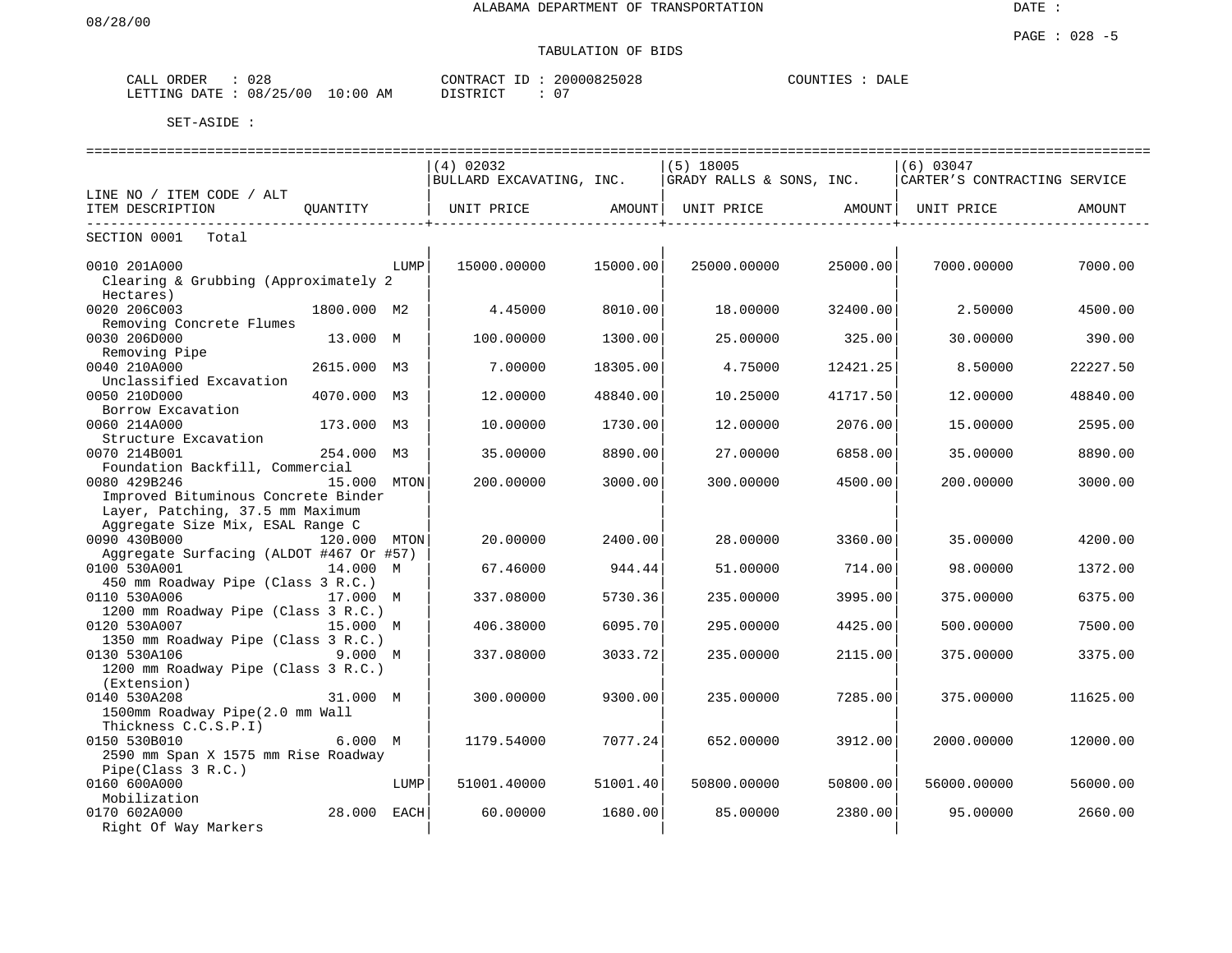| ORDER<br>CALL  | 028      |            | CONTRACT<br>ID : | 20000825028 | COUNTIES | DALE |
|----------------|----------|------------|------------------|-------------|----------|------|
| LETTING DATE : | 08/25/00 | $10:00$ AM | DISTRICT         | $\cap$      |          |      |

|                                                                                                                                                                                                                                        |               | $(4)$ 02032                                           |                                                            | $(5)$ 18005      |                        | $(6)$ 03047                  |           |
|----------------------------------------------------------------------------------------------------------------------------------------------------------------------------------------------------------------------------------------|---------------|-------------------------------------------------------|------------------------------------------------------------|------------------|------------------------|------------------------------|-----------|
|                                                                                                                                                                                                                                        |               | BULLARD EXCAVATING, INC. $ GRADY RALLS \& SONS, INC.$ |                                                            |                  |                        | CARTER'S CONTRACTING SERVICE |           |
| LINE NO / ITEM CODE / ALT                                                                                                                                                                                                              |               |                                                       |                                                            |                  |                        |                              |           |
| ITEM DESCRIPTION QUANTITY   UNIT PRICE AMOUNT  UNIT PRICE AMOUNT  UNIT PRICE                                                                                                                                                           |               |                                                       |                                                            |                  |                        |                              | AMOUNT    |
| 0180 606A000                                                                                                                                                                                                                           | 302.000 M     | 33.00000                                              | . _ _ _ _ _ _ _ _ _ _ _ _ _ _ _ + _ _ _ _ _ _ _<br>9966.00 | 22.00000 6644.00 | ----------------+----- | 24.30000                     | 7338.60   |
| 150 mm Underdrain Pipe                                                                                                                                                                                                                 |               |                                                       |                                                            |                  |                        |                              |           |
| 0190 610C001                                                                                                                                                                                                                           | 8998.000 MTON | 32.00000                                              | 287936.00                                                  | 33.00000         | 296934.00              | 32.00000                     | 287936.00 |
| Loose Riprap, Class 2<br>0200 610D003                                                                                                                                                                                                  | 7375.000 M2   | 2.50000                                               | 18437.50                                                   | 1,50000          | 11062.50               | 2.50000                      | 18437.50  |
| Filter Blanket, Geotextile                                                                                                                                                                                                             |               |                                                       |                                                            |                  |                        |                              |           |
| 0210 614A000                                                                                                                                                                                                                           | 264.000 M3    | 300.00000                                             | 79200.00                                                   | 300.00000        | 79200.00               | 300.00000                    | 79200.00  |
| $210$ $011002$<br>Slope Paving<br>220 $5192002$<br>221 $-$ 221 $-$ 221 $-$ 221 $-$ 221 $-$ 221 $-$ 221 $-$ 221 $-$ 221 $-$ 221 $-$ 221 $-$ 221 $-$ 221 $-$ 221 $-$ 221 $-$ 221 $-$ 221 $-$ 221 $-$ 221 $-$ 221 $-$ 221 $-$ 221 $-$ 221 |               |                                                       |                                                            |                  |                        |                              |           |
| 0220 619A002                                                                                                                                                                                                                           |               | 475.00000                                             | 475.00                                                     | 600.00000        | 600.00                 | 475.00000                    | 475.00    |
| 450 mm Roadway Pipe End Treatment,                                                                                                                                                                                                     |               |                                                       |                                                            |                  |                        |                              |           |
| Class 1                                                                                                                                                                                                                                |               |                                                       |                                                            |                  |                        |                              |           |
| 0230 619A057                                                                                                                                                                                                                           | 1.000 EACH    | 2500.00000                                            | 2500.00                                                    | 1800.00000       | 1800.00                | 2500.00000                   | 2500.00   |
| 1200 mm Roadway Pipe End Treatment,                                                                                                                                                                                                    |               |                                                       |                                                            |                  |                        |                              |           |
| Class <sub>2</sub>                                                                                                                                                                                                                     |               |                                                       |                                                            |                  |                        |                              |           |
| 0240 619A058                                                                                                                                                                                                                           | 1.000 EACH    | 3250.00000                                            | 3250.00                                                    | 1950.00000       | 1950.00                | 3250.00000                   | 3250.00   |
| 1350 mm Roadway Pipe End Treatment,                                                                                                                                                                                                    |               |                                                       |                                                            |                  |                        |                              |           |
| Class <sub>2</sub>                                                                                                                                                                                                                     |               |                                                       |                                                            |                  |                        |                              |           |
| 0250 619B075                                                                                                                                                                                                                           | 2.000 EACH    | 3500.00000                                            | 7000.00                                                    | 2850.00000       | 5700.00                | 3500.00000                   | 7000.00   |
| 2590 mm Span, 1575 mm Rise Roadway Pipe                                                                                                                                                                                                |               |                                                       |                                                            |                  |                        |                              |           |
| End Treatment, Class 2                                                                                                                                                                                                                 |               |                                                       |                                                            |                  |                        |                              |           |
| 0260 620A000                                                                                                                                                                                                                           | 2.000 M3      | 700.00000                                             | 1400.00                                                    | 800.00000        | 1600.00                | 700.00000                    | 1400.00   |
| Minor Structure Concrete                                                                                                                                                                                                               |               |                                                       |                                                            |                  |                        |                              |           |
| 0270 621A004                                                                                                                                                                                                                           | 2.000 EACH    | 3000.00000                                            | 6000.00                                                    | 2800.00000       | 5600.00                | 3000.00000                   | 6000.00   |
| Junction Boxes, Type 4<br>0280 621A005                                                                                                                                                                                                 | 4.000 EACH    | 1800.00000                                            | 7200.00                                                    | 2000.00000       | 8000.00                | 1800.00000                   | 7200.00   |
| Junction Boxes, Type 1                                                                                                                                                                                                                 |               |                                                       |                                                            |                  |                        |                              |           |
| 0290 621A022                                                                                                                                                                                                                           | 2.000 EACH    | 10000.00000                                           | 20000.00                                                   | 2500.00000       | 5000.00                | 10000.00000                  | 20000.00  |
| Junction Boxes, Type 1 (Modified)                                                                                                                                                                                                      |               |                                                       |                                                            |                  |                        |                              |           |
| 0300 621B004                                                                                                                                                                                                                           | 1.000 EACH    | 600.00000                                             | 600.00                                                     | 750.00000        | 750.00                 | 600.00000                    | 600.00    |
| Junction Box Units, Type 4                                                                                                                                                                                                             |               |                                                       |                                                            |                  |                        |                              |           |
| 0310 621B005                                                                                                                                                                                                                           | 7.000 EACH    | 500.00000                                             | 3500.00                                                    | 550.00000        | 3850.00                | 500.00000                    | 3500.00   |
| Junction Box Units, Type 1                                                                                                                                                                                                             |               |                                                       |                                                            |                  |                        |                              |           |
| 0320 621C005                                                                                                                                                                                                                           | 1.000 EACH    | 5000.00000                                            | 5000.00                                                    | 3500.00000       | 3500.00                | 5000.00000                   | 5000.00   |
| Inlets, Type IJ                                                                                                                                                                                                                        |               |                                                       |                                                            |                  |                        |                              |           |
| 0330 621C007                                                                                                                                                                                                                           | 1.000 EACH    | 5500.00000                                            | 5500.00                                                    | 4500.00000       | 4500.00                | 5500.00000                   | 5500.00   |
| Inlets, Type MN                                                                                                                                                                                                                        |               |                                                       |                                                            |                  |                        |                              |           |
| 0340 621D005                                                                                                                                                                                                                           | 3.000 EACH    | 1000.00000                                            | 3000.00                                                    | 850.00000        | 2550.00                | 1000.00000                   | 3000.00   |
| Inlet Units, Type IJ                                                                                                                                                                                                                   |               |                                                       |                                                            |                  |                        |                              |           |
| 0350 6211007                                                                                                                                                                                                                           | $1.000$ EACH  | 20000.00000                                           | 20000.00                                                   | 44000.00000      | 44000.00               | 20000.00000                  | 20000.00  |
| Stilling Basins, Type 7                                                                                                                                                                                                                |               |                                                       |                                                            |                  |                        |                              |           |
| 0360 636A002                                                                                                                                                                                                                           | 56.000 M      | 25.00000                                              | 1400.00                                                    | 5.55000          | 310.80                 | 15.00000                     | 840.00    |
| Barbed Wire Fence, 5 Strands, 1.52                                                                                                                                                                                                     |               |                                                       |                                                            |                  |                        |                              |           |
| Meter High                                                                                                                                                                                                                             |               |                                                       |                                                            |                  |                        |                              |           |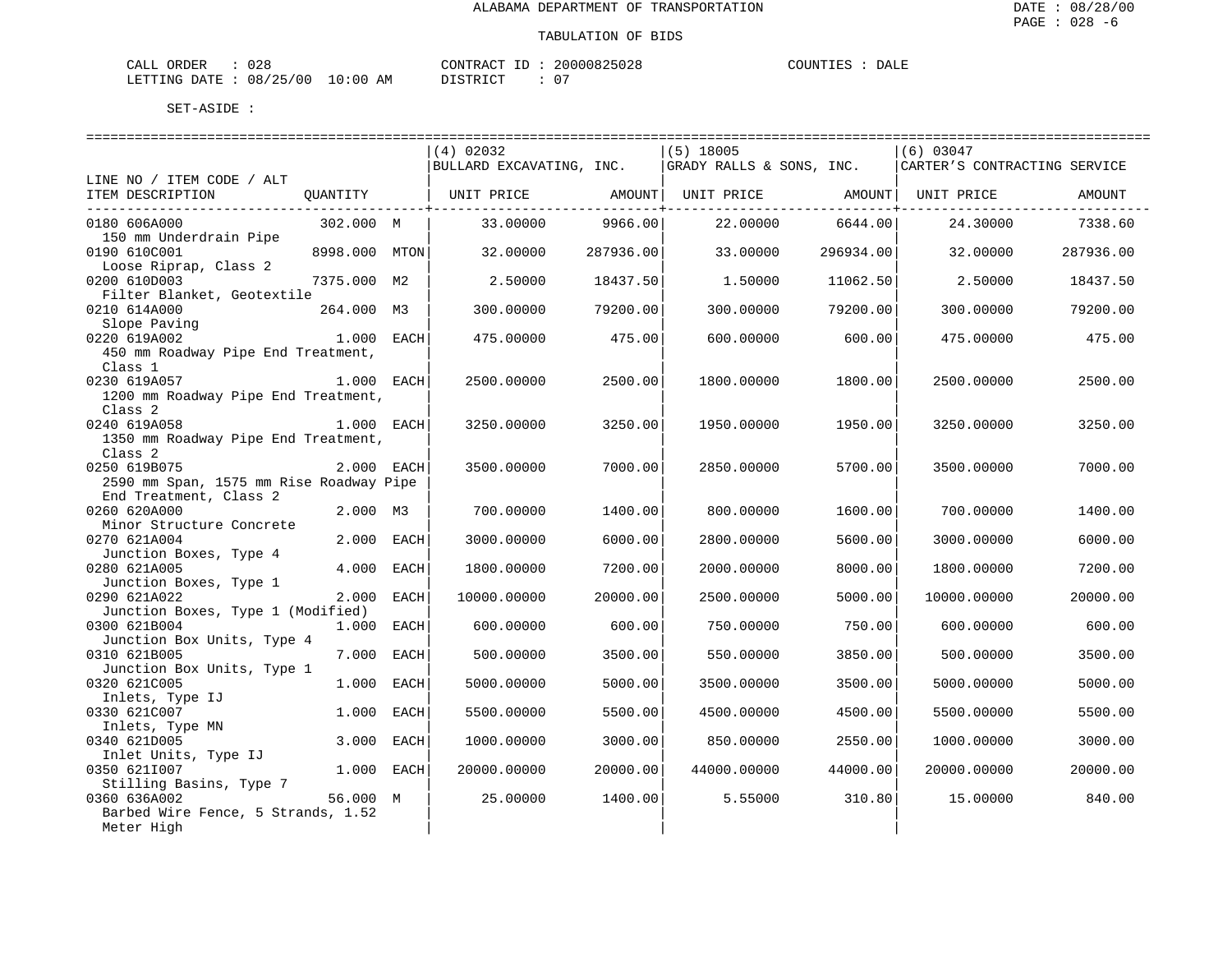| $\sim$ $\sim$<br>ORDER<br>$\sim$ $ -$<br>ـىلىلىك<br>してと |                      | CONTRACT<br>$- -$       | 20000825028 | COUNTIES<br>DALE |
|---------------------------------------------------------|----------------------|-------------------------|-------------|------------------|
| 08/25/00<br>LETTING DATE                                | $10:00$ .<br>ΑM<br>∸ | STRICT.<br><i>┙</i> ┵┙┵ | $\cap$<br>U |                  |

|                                        |             |      | $(4)$ 02032              |            | $(5)$ 18005              |            | $(6)$ 03047                  |            |
|----------------------------------------|-------------|------|--------------------------|------------|--------------------------|------------|------------------------------|------------|
|                                        |             |      | BULLARD EXCAVATING, INC. |            | GRADY RALLS & SONS, INC. |            | CARTER'S CONTRACTING SERVICE |            |
| LINE NO / ITEM CODE / ALT              |             |      |                          |            |                          |            |                              |            |
| ITEM DESCRIPTION                       | OUANTITY    |      | UNIT PRICE               | AMOUNT     | UNIT PRICE               | AMOUNT     | UNIT PRICE                   | AMOUNT     |
| 0370 650A000                           | 393.000 M3  |      | 12.00000                 | 4716.00    | 12,00000                 | 4716.00    | 14,00000                     | 5502.00    |
| Topsoil                                |             |      |                          |            |                          |            |                              |            |
| 0380 652A061<br>Seeding (Mix 3E)       | 3.000 HA    |      | 1200.00000               | 3600.00    | 1200.00000               | 3600.00    | 1875.00000                   | 5625.00    |
| 0390 654A001                           | 487.000 M2  |      | 3.38000                  | 1646.06    | 4.00000                  | 1948.00    | 2.75000                      | 1339.25    |
| Solid Sodding (Bermuda)                |             |      |                          |            |                          |            |                              |            |
| 0400 656A001                           | 3.000 HA    |      | 1200.00000               | 3600.00    | 1100.00000               | 3300.00    | 1875.00000                   | 5625.00    |
| Mulching, Class A, Type 2              |             |      |                          |            |                          |            |                              |            |
| 0410 665F000                           | 50.000 EACH |      | 10.00000                 | 500.00     | 6,00000                  | 300.00     | 4,00000                      | 200.00     |
| Hay Bales                              |             |      |                          |            |                          |            |                              |            |
| 0420 665J000                           | 465.000 M   |      | 18,90000                 | 8788.50    | 14.00000                 | 6510.00    | 8,00000                      | 3720.00    |
| Silt Fence, Type A                     |             |      |                          |            |                          |            |                              |            |
| 0430 665K000                           | 30.000 M3   |      | 50.00000                 | 1500.00    | 15.00000                 | 450.00     | 30.00000                     | 900.00     |
| Drainage Sump Excavation               |             |      |                          |            |                          |            |                              |            |
| 0440 680A000                           |             | LUMP | 5000.00000               | 5000.00    | 2500.00000               | 2500.00    | 12000.00000                  | 12000.00   |
| Engineering Controls                   |             |      |                          |            |                          |            |                              |            |
| 0450 740B000                           | 80,000      | M2   | 124.80000                | 9984.00    | 150.00000                | 12000.00   | 130.00000                    | 10400.00   |
| Construction Signs                     |             |      |                          |            |                          |            |                              |            |
| 0460 740D000                           | 129,000     | EACH | 35.00000                 | 4515.00    | 55.00000                 | 7095.00    | 48,00000                     | 6192.00    |
| Channelizing Drums<br>0470 740E000     | 225,000     | EACH | 9.30000                  | 2092.50    | 25,00000                 | 5625.00    | 20,00000                     | 4500.00    |
| Cones (900 mm High)                    |             |      |                          |            |                          |            |                              |            |
| 0480 740M000                           | 225,000     | EACH | 6.25000                  | 1406.25    | 12.00000                 | 2700.00    | 12,00000                     | 2700.00    |
| Ballast For Cone                       |             |      |                          |            |                          |            |                              |            |
| 0490 998A000                           |             | LUMP | 0.00000                  | 0.00       | 2500.00000               | 2500.00    | 2000.00000                   | 2000.00    |
| Construction Fuel (Maximum Bid Limited |             |      |                          |            |                          |            |                              |            |
| To $$2500.00)$                         |             |      |                          |            |                          |            |                              |            |
| SECTION TOTALS                         |             |      | \$                       | 722,050.67 | \$                       | 741,079.05 |                              | 742,429.85 |
| CONTRACT TOTALS                        |             |      | \$                       | 722,050.67 | \$                       | 741,079.05 |                              | 742,429.85 |
|                                        |             |      |                          |            |                          |            |                              |            |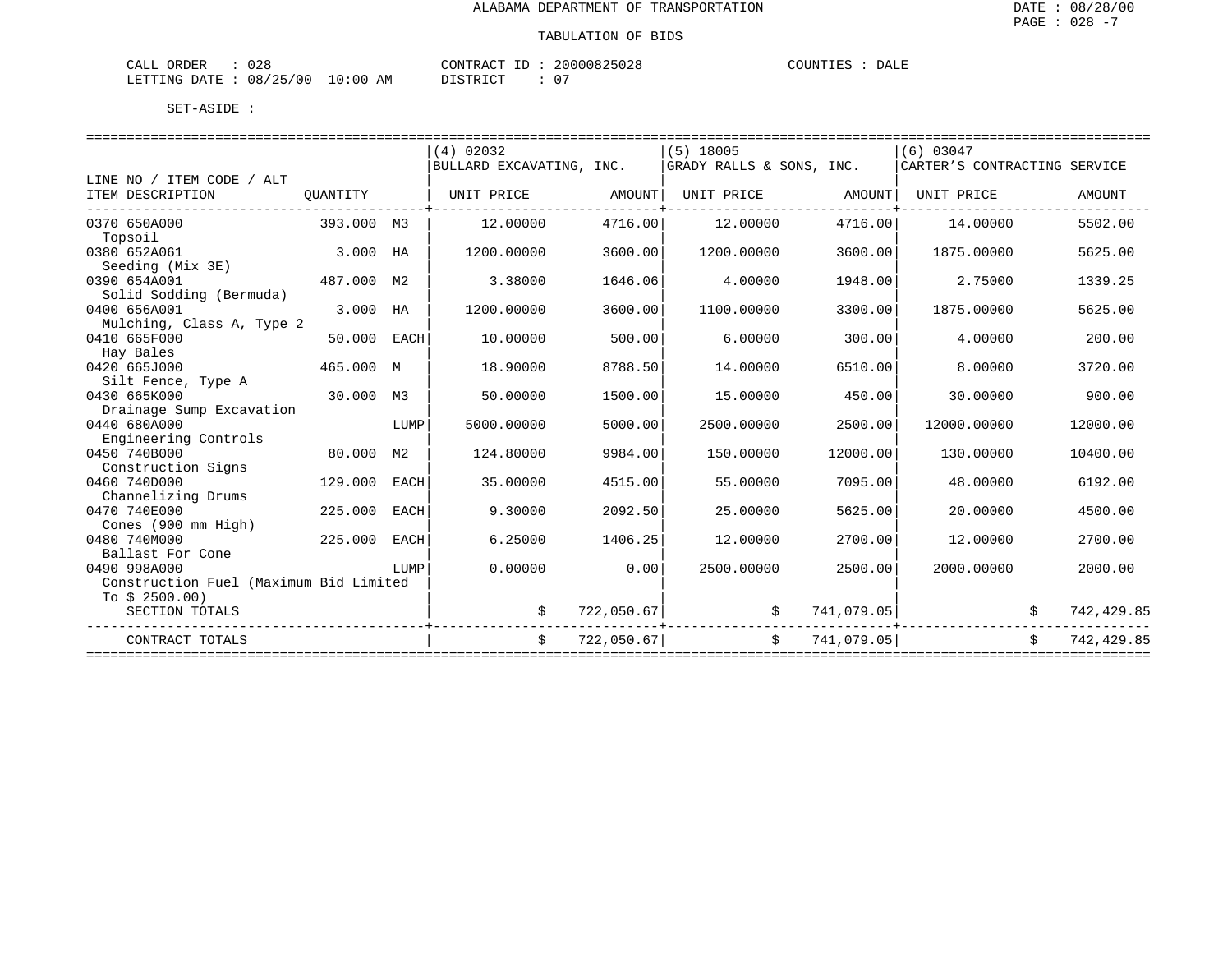| CALL ORDER | 028                              | 20000825028<br>CONTRACT ID : | COUNTIES<br>DALE |
|------------|----------------------------------|------------------------------|------------------|
|            | LETTING DATE : 08/25/00 10:00 AM | DISTRICT                     |                  |

|                                         |              |      | (7) 07001<br>S. A. GRAHAM COMPANY, INC. |          |                                |  |        |
|-----------------------------------------|--------------|------|-----------------------------------------|----------|--------------------------------|--|--------|
| LINE NO / ITEM CODE / ALT               |              |      |                                         |          |                                |  |        |
| ITEM DESCRIPTION                        | QUANTITY     |      | UNIT PRICE                              | AMOUNT   | UNIT PRICE AMOUNT   UNIT PRICE |  | AMOUNT |
| SECTION 0001<br>Total                   |              |      |                                         |          |                                |  |        |
| 0010 201A000                            |              | LUMP | 35000.00000                             | 35000.00 |                                |  |        |
| Clearing & Grubbing (Approximately 2    |              |      |                                         |          |                                |  |        |
| Hectares)                               |              |      |                                         |          |                                |  |        |
| 0020 206C003                            | 1800.000 M2  |      | 3.50000                                 | 6300.00  |                                |  |        |
| Removing Concrete Flumes                |              |      |                                         |          |                                |  |        |
| 0030 206D000                            | 13.000 M     |      | 12.00000                                | 156.00   |                                |  |        |
| Removing Pipe                           |              |      |                                         |          |                                |  |        |
| 0040 210A000                            | 2615.000 M3  |      | 10.50000                                | 27457.50 |                                |  |        |
| Unclassified Excavation                 |              |      |                                         |          |                                |  |        |
| 0050 210D000                            | 4070.000 M3  |      | 11.50000                                | 46805.00 |                                |  |        |
| Borrow Excavation                       |              |      |                                         |          |                                |  |        |
| 0060 214A000                            | 173.000 M3   |      | 10.00000                                | 1730.00  |                                |  |        |
| Structure Excavation                    |              |      |                                         |          |                                |  |        |
| 0070 214B001                            | 254.000 M3   |      | 33.00000                                | 8382.00  |                                |  |        |
| Foundation Backfill, Commercial         |              |      |                                         |          |                                |  |        |
| 0080 429B246                            | 15.000 MTON  |      | 100.00000                               | 1500.00  |                                |  |        |
| Improved Bituminous Concrete Binder     |              |      |                                         |          |                                |  |        |
| Layer, Patching, 37.5 mm Maximum        |              |      |                                         |          |                                |  |        |
| Aggregate Size Mix, ESAL Range C        |              |      |                                         |          |                                |  |        |
| 0090 430B000                            | 120.000 MTON |      | 228,00000                               | 27360.00 |                                |  |        |
| Aggregate Surfacing (ALDOT #467 Or #57) |              |      |                                         |          |                                |  |        |
| 0100 530A001                            | 14.000 M     |      | 85.00000                                | 1190.00  |                                |  |        |
| 450 mm Roadway Pipe (Class 3 R.C.)      |              |      |                                         |          |                                |  |        |
| 0110 530A006                            | 17.000 M     |      | 400.00000                               | 6800.00  |                                |  |        |
| 1200 mm Roadway Pipe (Class 3 R.C.)     |              |      |                                         |          |                                |  |        |
| 0120 530A007                            | 15.000 M     |      | 490.00000                               | 7350.00  |                                |  |        |
| 1350 mm Roadway Pipe (Class 3 R.C.)     |              |      |                                         |          |                                |  |        |
| 0130 530A106                            | 9.000 M      |      | 450.00000                               | 4050.00  |                                |  |        |
| 1200 mm Roadway Pipe (Class 3 R.C.)     |              |      |                                         |          |                                |  |        |
| (Extension)                             |              |      |                                         |          |                                |  |        |
| 0140 530A208                            | 31.000 M     |      | 385.00000                               | 11935.00 |                                |  |        |
| 1500mm Roadway Pipe(2.0 mm Wall         |              |      |                                         |          |                                |  |        |
| Thickness C.C.S.P.I)                    |              |      |                                         |          |                                |  |        |
| 0150 530B010                            | 6.000 M      |      | 1800.00000                              | 10800.00 |                                |  |        |
| 2590 mm Span X 1575 mm Rise Roadway     |              |      |                                         |          |                                |  |        |
| Pipe(Class 3 R.C.)                      |              |      |                                         |          |                                |  |        |
| 0160 600A000                            |              | LUMP | 25650.00000                             | 25650.00 |                                |  |        |
| Mobilization                            |              |      |                                         |          |                                |  |        |
| 0170 602A000                            | 28.000 EACH  |      | 100.00000                               | 2800.00  |                                |  |        |
| Right Of Way Markers                    |              |      |                                         |          |                                |  |        |
|                                         |              |      |                                         |          |                                |  |        |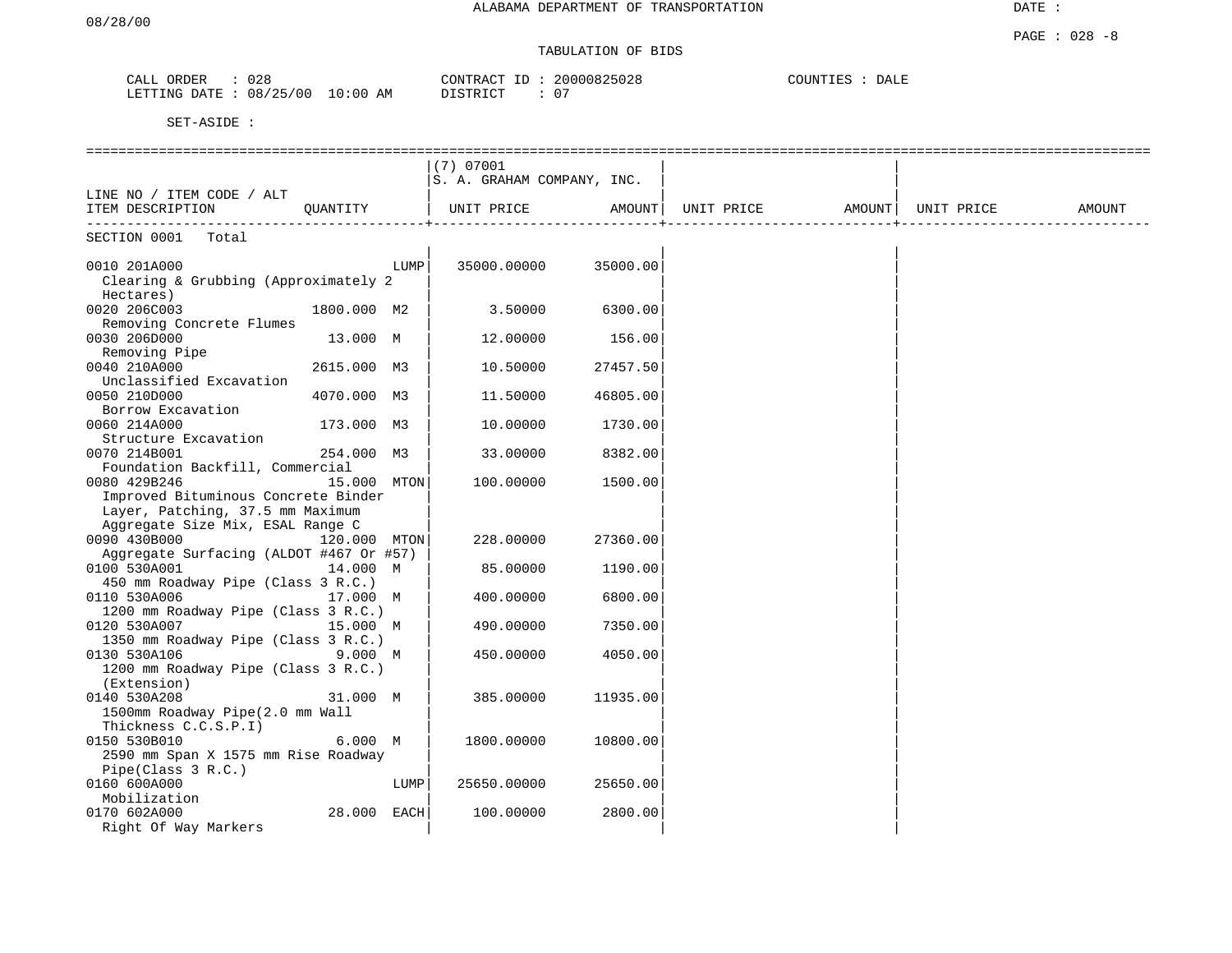| ヽへく<br>RDEF<br>.<br>$\cdots$<br>∪∠c<br>للطاب                         | 20000825028<br>חידוג∩ר<br>$\sim$<br>__<br>'′່ານປ∠ບ<br>$\cdots$ | COUNTT"<br>DALE |  |
|----------------------------------------------------------------------|----------------------------------------------------------------|-----------------|--|
| :00<br>ノつに<br>LETTING<br>$\pm 0$<br>DATE<br>08/<br>00. G<br>AM<br>-- | $T \cap T$<br>$\sim$ $\sim$<br><b>DICTPD</b><br>----           |                 |  |

|                                         |               | $(7)$ 07001                |           |                                |  |        |
|-----------------------------------------|---------------|----------------------------|-----------|--------------------------------|--|--------|
|                                         |               | S. A. GRAHAM COMPANY, INC. |           |                                |  |        |
| LINE NO / ITEM CODE / ALT               |               |                            |           |                                |  |        |
| ITEM DESCRIPTION                        | QUANTITY      | UNIT PRICE AMOUNT          |           | UNIT PRICE AMOUNT   UNIT PRICE |  | AMOUNT |
|                                         |               |                            |           | -------------------------      |  |        |
| 0180 606A000                            | 302.000 M     | 32.50000                   | 9815.00   |                                |  |        |
| 150 mm Underdrain Pipe                  |               |                            |           |                                |  |        |
| 0190 610C001                            | 8998.000 MTON | 28.00000                   | 251944.00 |                                |  |        |
| Loose Riprap, Class 2                   |               |                            |           |                                |  |        |
| 0200 610D003                            | 7375.000 M2   | 3.25000                    | 23968.75  |                                |  |        |
| Filter Blanket, Geotextile              |               |                            |           |                                |  |        |
| 0210 614A000                            | 264.000 M3    | 350.00000                  | 92400.00  |                                |  |        |
| Slope Paving                            |               |                            |           |                                |  |        |
| 0220 619A002                            | 1.000 EACH    | 495.00000                  | 495.00    |                                |  |        |
| 450 mm Roadway Pipe End Treatment,      |               |                            |           |                                |  |        |
| Class 1                                 |               |                            |           |                                |  |        |
| 0230 619A057                            | 1.000 EACH    | 2400.00000                 | 2400.00   |                                |  |        |
| 1200 mm Roadway Pipe End Treatment,     |               |                            |           |                                |  |        |
| Class <sub>2</sub>                      |               |                            |           |                                |  |        |
| 0240 619A058                            | 1.000 EACH    | 2800.00000                 | 2800.00   |                                |  |        |
| 1350 mm Roadway Pipe End Treatment,     |               |                            |           |                                |  |        |
| Class 2                                 |               |                            |           |                                |  |        |
| 0250 619B075                            | 2.000 EACH    | 4500.00000                 | 9000.00   |                                |  |        |
| 2590 mm Span, 1575 mm Rise Roadway Pipe |               |                            |           |                                |  |        |
| End Treatment, Class 2                  |               |                            |           |                                |  |        |
| 0260 620A000                            | 2.000 M3      | 1200.00000                 | 2400.00   |                                |  |        |
| Minor Structure Concrete                |               |                            |           |                                |  |        |
| 0270 621A004                            | 2.000 EACH    | 2800.00000                 | 5600.00   |                                |  |        |
| Junction Boxes, Type 4                  |               |                            |           |                                |  |        |
| 0280 621A005                            | 4.000 EACH    | 2000.00000                 | 8000.00   |                                |  |        |
| Junction Boxes, Type 1                  |               |                            |           |                                |  |        |
| 0290 621A022                            | 2.000 EACH    | 4200.00000                 | 8400.00   |                                |  |        |
| Junction Boxes, Type 1 (Modified)       |               |                            |           |                                |  |        |
| 0300 621B004                            | 1.000 EACH    | 500.00000                  | 500.00    |                                |  |        |
| Junction Box Units, Type 4              |               |                            |           |                                |  |        |
| 0310 621B005                            | 7.000 EACH    | 450.00000                  | 3150.00   |                                |  |        |
| Junction Box Units, Type 1              |               |                            |           |                                |  |        |
| 0320 621C005                            | 1.000 EACH    | 4200.00000                 | 4200.00   |                                |  |        |
| Inlets, Type IJ                         |               |                            |           |                                |  |        |
| 0330 621C007                            | 1.000 EACH    | 4200.00000                 | 4200.00   |                                |  |        |
| Inlets, Type MN                         |               |                            |           |                                |  |        |
| 0340 621D005                            | 3.000 EACH    | 500.00000                  | 1500.00   |                                |  |        |
| Inlet Units, Type IJ                    |               |                            |           |                                |  |        |
| 0350 6211007                            | $1.000$ EACH  | 32000.00000                | 32000.00  |                                |  |        |
| Stilling Basins, Type 7                 |               |                            |           |                                |  |        |
| 0360 636A002                            | 56.000 M      | 20.00000                   | 1120.00   |                                |  |        |
| Barbed Wire Fence, 5 Strands, 1.52      |               |                            |           |                                |  |        |
| Meter High                              |               |                            |           |                                |  |        |
|                                         |               |                            |           |                                |  |        |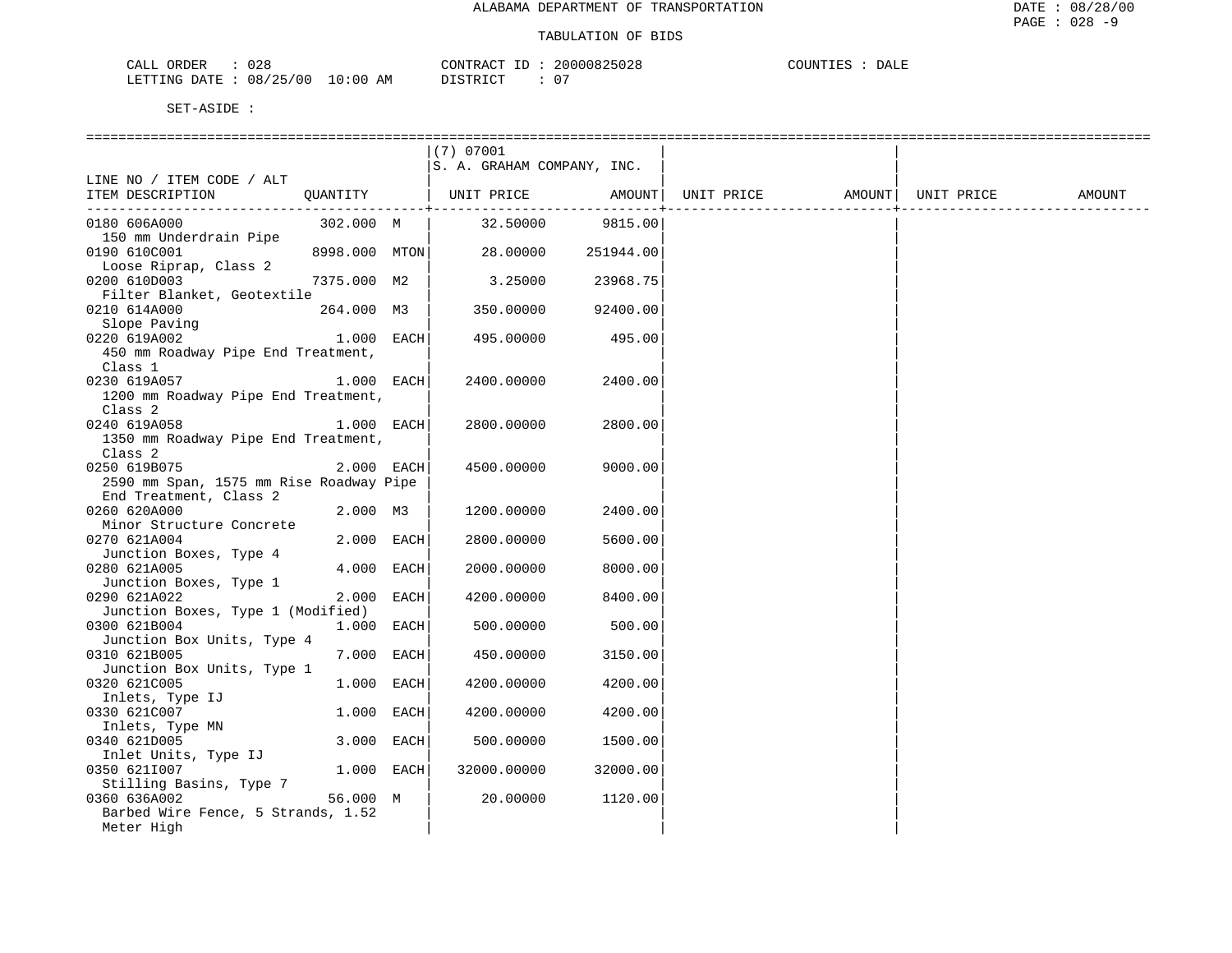| n n c<br>ORDER<br>CALL<br>∪∠⊂          | .000825028<br>$\sim$ $\sim$ $\sim$<br>$\bigcap \text{NTT}$<br>200<br>'Y At<br>・ノらけれん<br>1111 | COUNT.<br>DATE<br>. Pre |  |
|----------------------------------------|----------------------------------------------------------------------------------------------|-------------------------|--|
| 0:00<br>08/25/00<br>LETTING DATE<br>AΜ | $0-$<br>$T \cap T$<br>DI CIMP<br>.                                                           |                         |  |

|                                        |             |      | (7) 07001                  |            |                   |            |        |
|----------------------------------------|-------------|------|----------------------------|------------|-------------------|------------|--------|
|                                        |             |      | S. A. GRAHAM COMPANY, INC. |            |                   |            |        |
| LINE NO / ITEM CODE / ALT              |             |      |                            |            |                   |            |        |
| ITEM DESCRIPTION                       | OUANTITY    |      | UNIT PRICE                 | AMOUNT     | UNIT PRICE AMOUNT | UNIT PRICE | AMOUNT |
| 0370 650A000                           | 393.000 M3  |      | 15.00000                   | 5895.00    |                   |            |        |
| Topsoil                                |             |      |                            |            |                   |            |        |
| 0380 652A061                           | 3.000 HA    |      | 1320.00000                 | 3960.00    |                   |            |        |
| Seeding (Mix 3E)                       |             |      |                            |            |                   |            |        |
| 0390 654A001                           | 487.000 M2  |      | 3.10000                    | 1509.70    |                   |            |        |
| Solid Sodding (Bermuda)                |             |      |                            |            |                   |            |        |
| 0400 656A001                           | 3.000 HA    |      | 1210.00000                 | 3630.00    |                   |            |        |
| Mulching, Class A, Type 2              |             |      |                            |            |                   |            |        |
| 0410 665F000                           | 50.000 EACH |      | 6.00000                    | 300.00     |                   |            |        |
| Hay Bales                              |             |      |                            |            |                   |            |        |
| 0420 665J000                           | 465.000 M   |      | 15.00000                   | 6975.00    |                   |            |        |
| Silt Fence, Type A                     |             |      |                            |            |                   |            |        |
| 0430 665K000                           | 30.000 M3   |      | 20.00000                   | 600.00     |                   |            |        |
| Drainage Sump Excavation               |             |      |                            |            |                   |            |        |
| 0440 680A000                           |             | LUMP | 5000.00000                 | 5000.00    |                   |            |        |
| Engineering Controls                   |             |      |                            |            |                   |            |        |
| 0450 740B000                           | 80.000 M2   |      | 135.00000                  | 10800.00   |                   |            |        |
| Construction Signs                     |             |      |                            |            |                   |            |        |
| 0460 740D000                           | 129.000     | EACH | 60.00000                   | 7740.00    |                   |            |        |
| Channelizing Drums                     |             |      |                            |            |                   |            |        |
| 0470 740E000                           | 225,000     | EACH | 30.00000                   | 6750.00    |                   |            |        |
| Cones (900 mm High)                    |             |      |                            |            |                   |            |        |
| 0480 740M000                           | 225.000     | EACH | 3,00000                    | 675.00     |                   |            |        |
| Ballast For Cone                       |             |      |                            |            |                   |            |        |
| 0490 998A000                           |             | LUMP | 0.00000                    | 0.00       |                   |            |        |
| Construction Fuel (Maximum Bid Limited |             |      |                            |            |                   |            |        |
| To $$2500.00)$                         |             |      |                            |            |                   |            |        |
| SECTION TOTALS                         |             |      | \$                         | 742,992.95 |                   |            |        |
| CONTRACT TOTALS                        |             |      | Ŝ.                         | 742,992.95 |                   |            |        |
|                                        |             |      |                            |            |                   |            |        |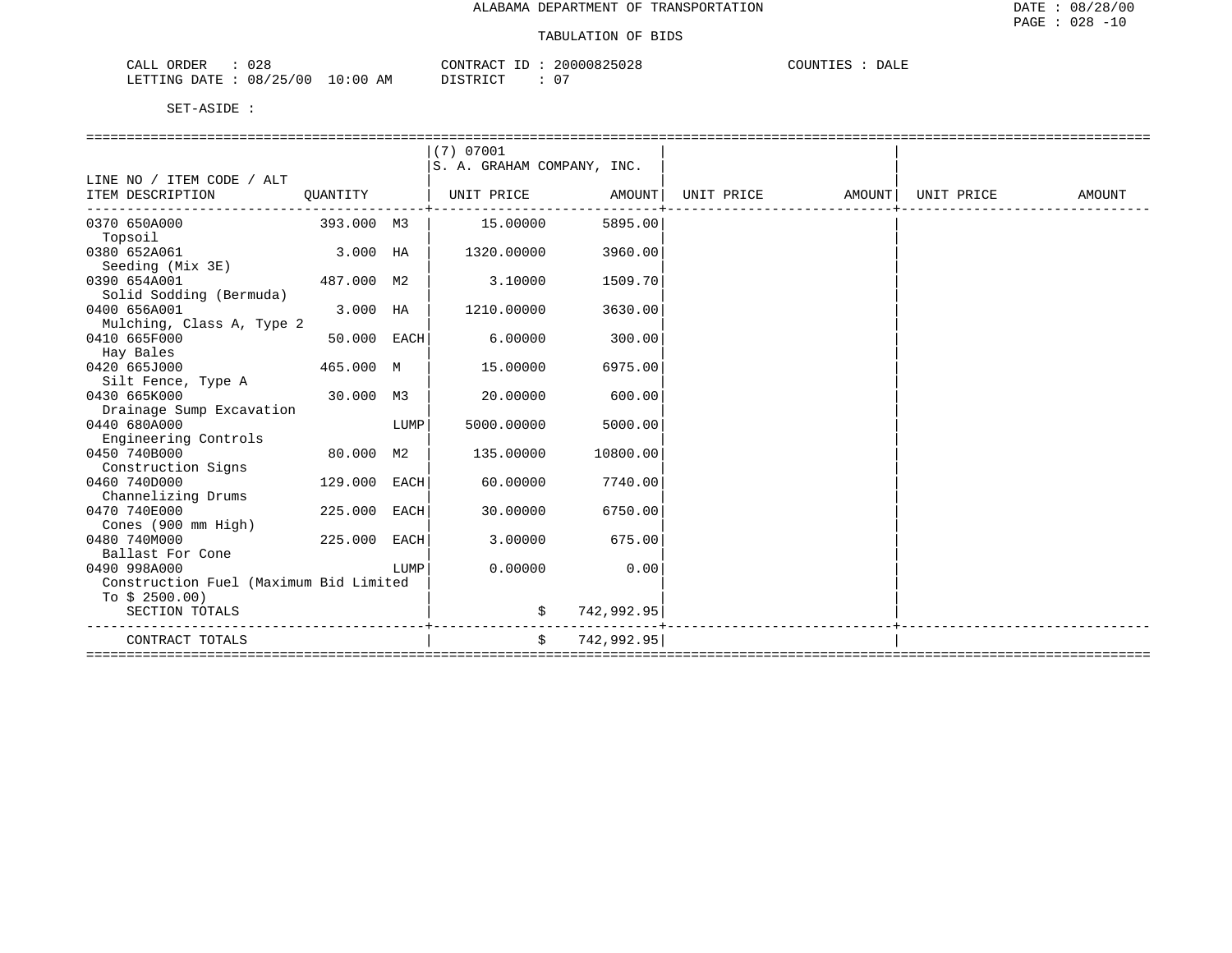PAGE : 029 -1

### VENDOR RANKING

| CALL ORDER : 029<br>LETTING DATE: 08/25/00 10:00 AM                                                             | CONTRACT ID: 20000825029<br>DISTRICT : 07 |              | COUNTIES : GENEVA            | DALE |
|-----------------------------------------------------------------------------------------------------------------|-------------------------------------------|--------------|------------------------------|------|
|                                                                                                                 | CONTRACT TIME :<br>80                     | Working Days | (available days)             |      |
| CONTRACT DESCRIPTION :                                                                                          |                                           |              | $PROJECT(S)$ : $ER-7100(19)$ |      |
| for constructing the Flood Damage Repairs (Grade, Drain, &<br>Pave) at various sites as indicated on the plans. |                                           |              |                              |      |

| RANK | VENDOR NO./NAME |                                     | TOTAL<br>BID | % OVER<br>LOW BID |
|------|-----------------|-------------------------------------|--------------|-------------------|
|      | 03081           | CARDWELL CORPORATION                | 509,280.20   | 100.0000%         |
|      | 16048           | WALKER PATTON COMPANY, INC.         | 511,011.62   | 100.3399%         |
|      | 07001           | S. A. GRAHAM COMPANY, INC.          | 580,468.60   | 113.9782%         |
| 4    | 06005           | FLOYD CONSTRUCTION COMPANY, INC.    | 602,506.50   | 118.3055%         |
|      | 18005           | GRADY RALLS & SONS, INC.            | 605,948.50   | 118.9813%         |
| б.   | 04009           | W. W. DYAR & SONS, INC.             | 618,218.00   | 121.3905%         |
|      | 12019           | LEVERETT CONSTRUCTION COMPANY       | 647,315.20   | 127.1039%         |
| 8    | 02032           | BULLARD EXCAVATING, INC.            | 657,047.46   | 129.0149%         |
|      | 03047           | CARTER'S CONTRACTING SERVICES, INC. | 664,161.35   | 130.4117%         |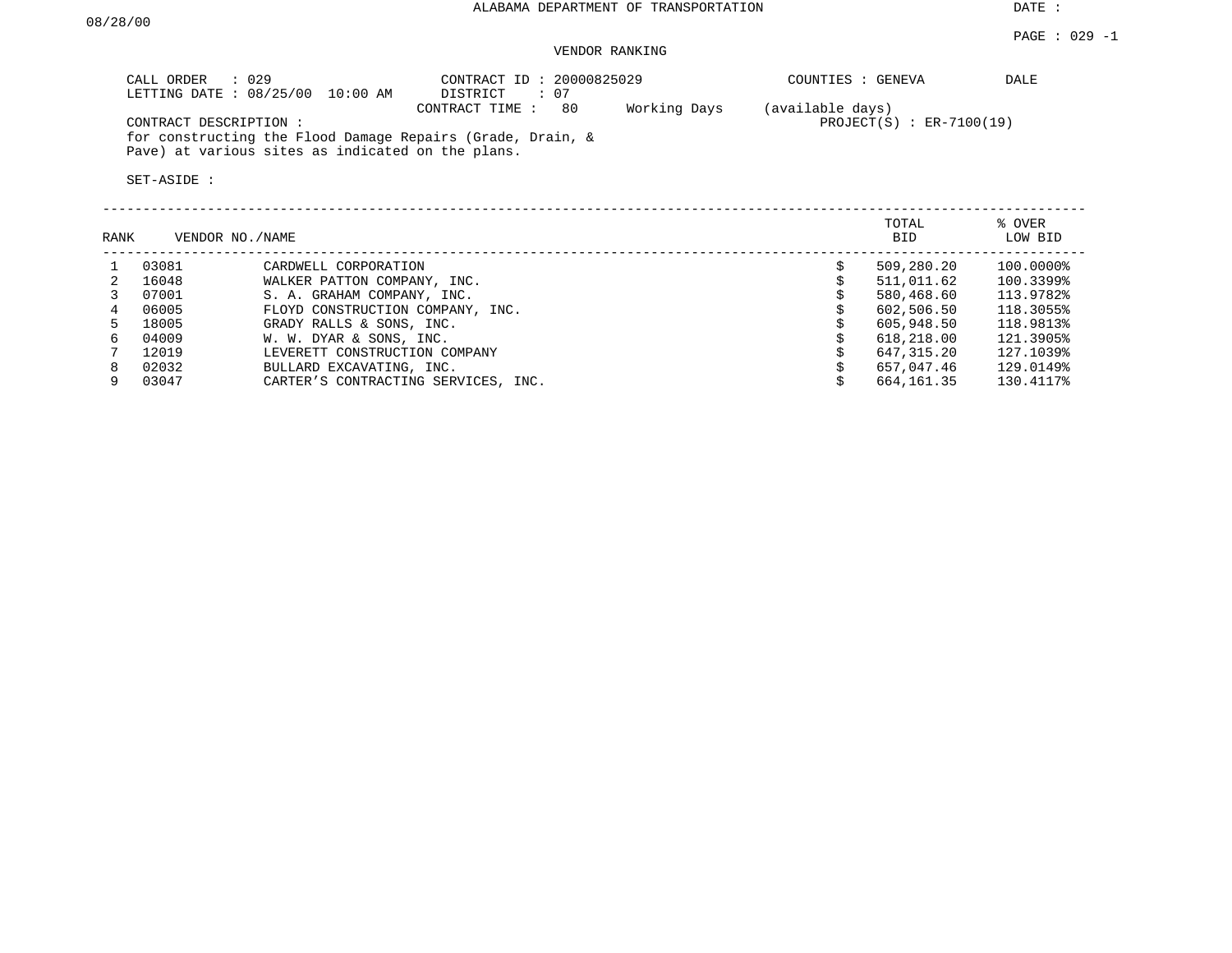| 029<br>ORDER<br><b>CIAT</b><br>للبلامات                              | ּ ∧ פידיז\∩י<br>$\mathbb{R}$ $\mathbb{R}$<br>∽∩™ | .<br>,,,,,,, | COUNTIF <sup>1</sup><br>$C$ ENTELZZ<br>GENE VA | <b>DALE</b> |
|----------------------------------------------------------------------|--------------------------------------------------|--------------|------------------------------------------------|-------------|
| つに こうかい いっかい しゅうかい<br>'00<br>08<br>TTING<br>10<br>ידי בר<br>$\cdots$ | דת סידים דת<br>AΜ<br>:00                         |              |                                                |             |

| ==============================<br>-----------------------------<br>================================== |              |      |                      |                              |             |                   |                                                        |          |  |
|-------------------------------------------------------------------------------------------------------|--------------|------|----------------------|------------------------------|-------------|-------------------|--------------------------------------------------------|----------|--|
|                                                                                                       |              |      | (1) 03081            |                              | $(2)$ 16048 |                   | (3) 07001                                              |          |  |
|                                                                                                       |              |      | CARDWELL CORPORATION |                              |             |                   | WALKER PATTON COMPANY, INC. S. A. GRAHAM COMPANY, INC. |          |  |
| LINE NO / ITEM CODE / ALT                                                                             |              |      |                      |                              |             |                   |                                                        |          |  |
| ITEM DESCRIPTION                                                                                      | OUANTITY     |      | UNIT PRICE           | AMOUNT<br>----------------+- |             | UNIT PRICE AMOUNT | UNIT PRICE                                             | AMOUNT   |  |
| -----------<br>SECTION 0001<br>TOTAL                                                                  |              |      |                      |                              |             |                   |                                                        |          |  |
| 0010 201A000                                                                                          |              | LUMP | 10000.00000          | 10000.00                     | 14900.00000 | 14900.00          | 25000.00000                                            | 25000.00 |  |
| Clearing & Grubbing (Approximately 2                                                                  |              |      |                      |                              |             |                   |                                                        |          |  |
| Hectares)                                                                                             |              |      |                      |                              |             |                   |                                                        |          |  |
| 0020 206D000                                                                                          | 35.000 M     |      | 10.00000             | 350.00                       | 10.00000    | 350.00            | 10.00000                                               | 350.00   |  |
| Removing Pipe                                                                                         |              |      |                      |                              |             |                   |                                                        |          |  |
| 0030 210A000                                                                                          | 3548.000 M3  |      | 4.00000              | 14192.00                     | 4.12000     | 14617.76          | 10.50000                                               | 37254.00 |  |
| Unclassified Excavation                                                                               |              |      |                      |                              |             |                   |                                                        |          |  |
| 0040 210D000                                                                                          | 3570.000 M3  |      | 5.90000              | 21063.00                     | 5.46000     | 19492.20          | 12.00000                                               | 42840.00 |  |
| Borrow Excavation                                                                                     |              |      |                      |                              |             |                   |                                                        |          |  |
| 0050 214A000                                                                                          | 605.000 M3   |      | 4.00000              | 2420.00                      | 4.00000     | 2420.00           | 10.00000                                               | 6050.00  |  |
| Structure Excavation                                                                                  |              |      |                      |                              |             |                   |                                                        |          |  |
| 0060 214B001                                                                                          | 264.000 M3   |      | 45.00000             | 11880.00                     | 43.75000    | 11550.00          | 35.00000                                               | 9240.00  |  |
| Foundation Backfill, Commercial                                                                       |              |      |                      |                              |             |                   |                                                        |          |  |
| 0070 429B246                                                                                          | 60.000 MTON  |      | 90.00000             | 5400.00                      | 90.00000    | 5400.00           | 100,00000                                              | 6000.00  |  |
| Improved Bituminous Concrete Binder                                                                   |              |      |                      |                              |             |                   |                                                        |          |  |
| Layer, Patching, 37.5 mm Maximum                                                                      |              |      |                      |                              |             |                   |                                                        |          |  |
| Aggregate Size Mix, ESAL Range C                                                                      |              |      |                      |                              |             |                   |                                                        |          |  |
| 0080 430B000                                                                                          | 250.000 MTON |      | 25.00000             | 6250.00                      | 24.00000    | 6000.00           | 25,00000                                               | 6250.00  |  |
| Aggregate Surfacing (ALDOT #467 Or #57)                                                               |              |      |                      |                              |             |                   |                                                        |          |  |
| 0090 502A000                                                                                          | 9004.000 KG  |      | 1,10000              | 9904.40                      | 1,10000     | 9904.40           | 1.40000                                                | 12605.60 |  |
| Steel Reinforcement                                                                                   |              |      |                      |                              |             |                   |                                                        |          |  |
| 0100 524B011                                                                                          | 102.000 M3   |      | 695.00000            | 70890.00                     | 695.00000   | 70890.00          | 765.00000                                              | 78030.00 |  |
| Culvert Concrete Extension (Cast In                                                                   |              |      |                      |                              |             |                   |                                                        |          |  |
| Place)                                                                                                |              |      |                      |                              |             |                   |                                                        |          |  |
| 0110 530A005                                                                                          | 6.000 M      |      | 240.00000            | 1440.00                      | 247.00000   | 1482.00           | 320.00000                                              | 1920.00  |  |
| 1050 mm Roadway Pipe (Class 3 R.C.)                                                                   |              |      |                      |                              |             |                   |                                                        |          |  |
| 0120 530A006                                                                                          | 69.000 M     |      | 295.00000            | 20355.00                     | 302.00000   | 20838.00          | 400.00000                                              | 27600.00 |  |
| 1200 mm Roadway Pipe (Class 3 R.C.)                                                                   |              |      |                      |                              |             |                   |                                                        |          |  |
| 0130 530A104                                                                                          | 18.000 M     |      | 195.00000            | 3510.00                      | 199.20000   | 3585.60           | 250.00000                                              | 4500.00  |  |
| 900 mm Roadway Pipe (Class 3 R.C.)                                                                    |              |      |                      |                              |             |                   |                                                        |          |  |
| (Extension)                                                                                           |              |      |                      |                              |             |                   |                                                        |          |  |
| 0140 530A106                                                                                          | 56.000 M     |      | 295,00000            | 16520.00                     | 302,00000   | 16912.00          | 410.00000                                              | 22960.00 |  |
| 1200 mm Roadway Pipe (Class 3 R.C.)                                                                   |              |      |                      |                              |             |                   |                                                        |          |  |
| (Extension)                                                                                           |              |      |                      |                              |             |                   |                                                        |          |  |
| 0150 600A000                                                                                          |              | LUMP | 13000.00000          | 13000.00                     | 16000.00000 | 16000.00          | 20000.00000                                            | 20000.00 |  |
| Mobilization                                                                                          |              |      |                      |                              |             |                   |                                                        |          |  |
| 0160 602A000                                                                                          | 36.000 EACH  |      | 60.00000             | 2160.00                      | 50.00000    | 1800.00           | 100.00000                                              | 3600.00  |  |
| Right Of Way Markers                                                                                  |              |      |                      |                              |             |                   |                                                        |          |  |
| 0170 606A012                                                                                          | 66.000 M     |      | 25.00000             | 1650.00                      | 22.77000    | 1502.82           | 32.50000                                               | 2145.00  |  |
| 150 mm Underdrain Pipe, Type 8                                                                        |              |      |                      |                              |             |                   |                                                        |          |  |
|                                                                                                       |              |      |                      |                              |             |                   |                                                        |          |  |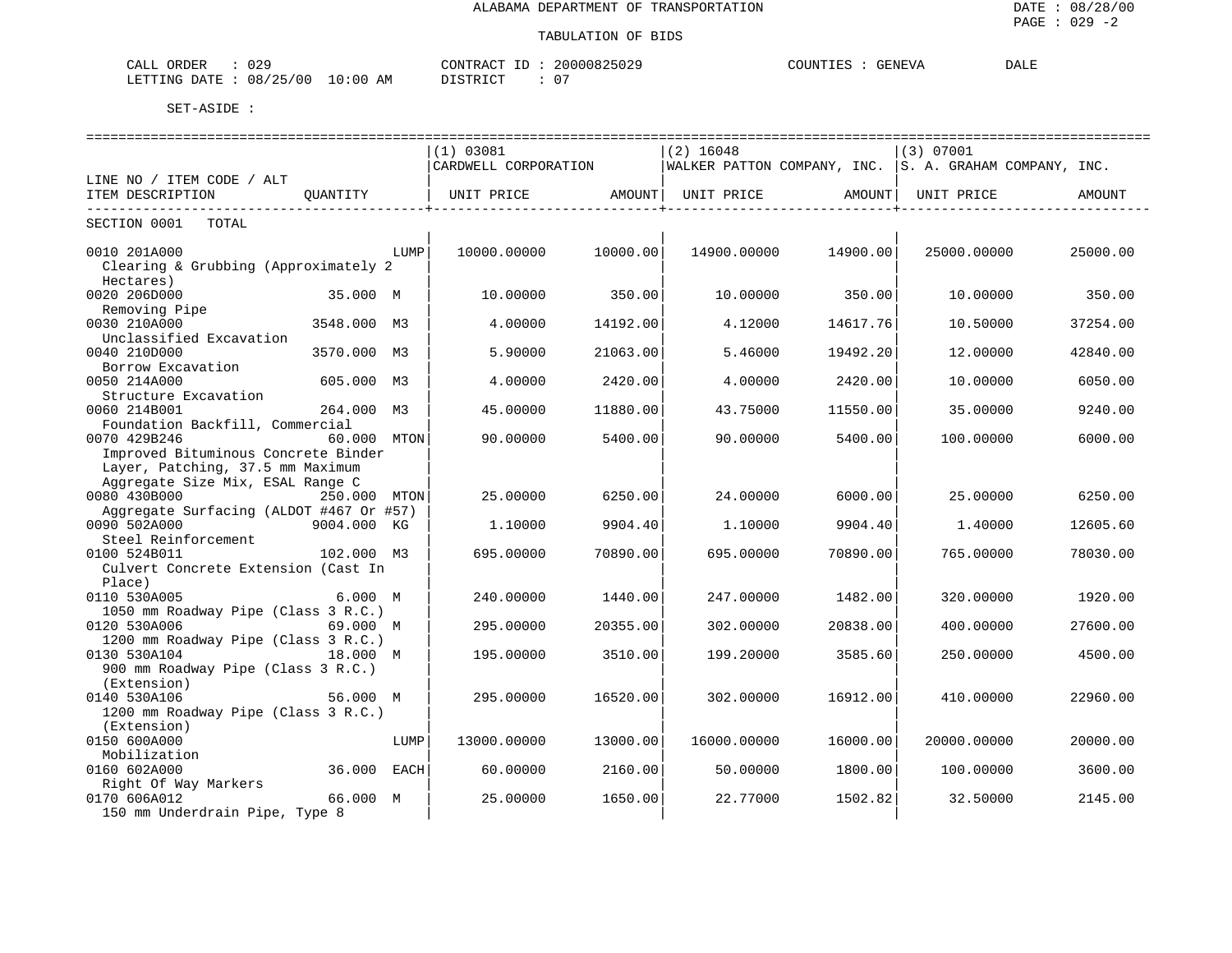| ORDER<br>CALL | 029                 | CONTRACT ID | 20000825029 | COUNTIES | GENEVA | DALE |
|---------------|---------------------|-------------|-------------|----------|--------|------|
| LETTING DATE  | : 08/25/00 10:00 AM | DISTRICT    |             |          |        |      |

|                                                             |               |      | (1) 03081            |           | $(2)$ 16048                                              |           | (3) 07001  |           |
|-------------------------------------------------------------|---------------|------|----------------------|-----------|----------------------------------------------------------|-----------|------------|-----------|
|                                                             |               |      | CARDWELL CORPORATION |           | WALKER PATTON COMPANY, INC.   S. A. GRAHAM COMPANY, INC. |           |            |           |
| LINE NO / ITEM CODE / ALT                                   |               |      |                      |           |                                                          |           |            |           |
| ITEM DESCRIPTION                                            | QUANTITY      |      | UNIT PRICE AMOUNT    |           | UNIT PRICE                                               | AMOUNT    | UNIT PRICE | AMOUNT    |
|                                                             |               |      |                      |           |                                                          |           |            |           |
| 0180 610C001                                                | 4348.000 MTON |      | 32.00000             | 139136.00 | 31.88000                                                 | 138614.24 | 28.00000   | 121744.00 |
| Loose Riprap, Class 2                                       |               |      |                      |           |                                                          |           |            |           |
| 0190 610D003                                                | 3640.000 M2   |      | 3.00000              | 10920.00  | 2.67000                                                  | 9718.80   | 3.25000    | 11830.00  |
| Filter Blanket, Geotextile                                  |               |      |                      |           |                                                          |           |            |           |
| 0200 619A055                                                | 1.000 EACH    |      | 1900.00000           | 1900.00   | 1887.00000                                               | 1887.00   | 1250.00000 | 1250.00   |
| 900 mm Roadway Pipe End Treatment,                          |               |      |                      |           |                                                          |           |            |           |
| Class <sub>2</sub>                                          |               |      |                      |           |                                                          |           |            |           |
| 0210 619A056                                                | 1.000 EACH    |      | 2300.00000           | 2300.00   | 2200.00000                                               | 2200.00   | 1650.00000 | 1650.00   |
| 1050 mm Roadway Pipe End Treatment,                         |               |      |                      |           |                                                          |           |            |           |
| Class <sub>2</sub>                                          |               |      |                      |           |                                                          |           |            |           |
| 0220 619A057                                                | 3.000 EACH    |      | 2400.00000           | 7200.00   | 2410.00000                                               | 7230.00   | 1750.00000 | 5250.00   |
| 1200 mm Roadway Pipe End Treatment,                         |               |      |                      |           |                                                          |           |            |           |
| Class <sub>2</sub>                                          |               |      |                      |           |                                                          |           |            |           |
| 0230 619A229                                                | 2.000 EACH    |      | 4000.00000           | 8000.00   | 4012,00000                                               | 8024.00   | 2800,00000 | 5600.00   |
| 900 mm Roadway Pipe End Treatment,<br>Class 2 (Double Line) |               |      |                      |           |                                                          |           |            |           |
| 0240 619A231                                                | 4.000 EACH    |      | 4500.00000           | 18000.00  | 4250.00000                                               | 17000.00  | 3500.00000 | 14000.00  |
| 1200 mm Roadway Pipe End Treatment,                         |               |      |                      |           |                                                          |           |            |           |
| Class 2 (Double Line)                                       |               |      |                      |           |                                                          |           |            |           |
| 0250 620A000                                                | 9.000 M3      |      | 1200.00000           | 10800.00  | 1120.00000                                               | 10080.00  | 800.00000  | 7200.00   |
| Minor Structure Concrete                                    |               |      |                      |           |                                                          |           |            |           |
| 0260 621A004                                                | 1.000 EACH    |      | 8000.00000           | 8000.00   | 7100.00000                                               | 7100.00   | 3700.00000 | 3700.00   |
| Junction Boxes, Type 4                                      |               |      |                      |           |                                                          |           |            |           |
| 0270 621A005                                                | 3.000         | EACH | 4500.00000           | 13500.00  | 4250.00000                                               | 12750.00  | 2000.00000 | 6000.00   |
| Junction Boxes, Type 1                                      |               |      |                      |           |                                                          |           |            |           |
| 0280 621A013                                                | 1.000         | EACH | 9000.00000           | 9000.00   | 9050.00000                                               | 9050.00   | 4000.00000 | 4000.00   |
| Junction Boxes, Type Special                                |               |      |                      |           |                                                          |           |            |           |
| 0290 621B004                                                | 4.000 EACH    |      | 800,00000            | 3200.00   | 775.00000                                                | 3100.00   | 500.00000  | 2000.00   |
| Junction Box Units, Type 4                                  |               |      |                      |           |                                                          |           |            |           |
| 0300 621B005                                                | 3.000         | EACH | 700.00000            | 2100.00   | 675.00000                                                | 2025.00   | 450.00000  | 1350.00   |
| Junction Box Units, Type 1                                  |               |      |                      |           |                                                          |           |            |           |
| 0310 621C005                                                | 1.000 EACH    |      | 6000.00000           | 6000.00   | 5899.00000                                               | 5899.00   | 4200.00000 | 4200.00   |
| Inlets, Type IJ                                             |               |      |                      |           |                                                          |           |            |           |
| 0320 635A002                                                | 30.000 M      |      | 10.00000             | 300.00    | 12.00000                                                 | 360.00    | 20.00000   | 600.00    |
| Woven Wire Fence (Wood Posts)                               |               |      |                      |           |                                                          |           |            |           |
| 0330 637A000                                                | 285.000 M     |      | 6.00000              | 1710.00   | 5.00000                                                  | 1425.00   | 10.00000   | 2850.00   |
| Fence Reset                                                 |               |      |                      |           |                                                          |           |            |           |
| 0340 650A000                                                | 1800.000 M3   |      | 8,00000              | 14400.00  | 7.50000                                                  | 13500.00  | 15,00000   | 27000.00  |
| Topsoil                                                     |               |      |                      |           |                                                          |           |            |           |
| 0350 652A061                                                | 2.000 HA      |      | 1729.70000           | 3459.40   | 1700.00000                                               | 3400.00   | 1250.00000 | 2500.00   |
| Seeding (Mix 3E)                                            |               |      |                      |           |                                                          |           |            |           |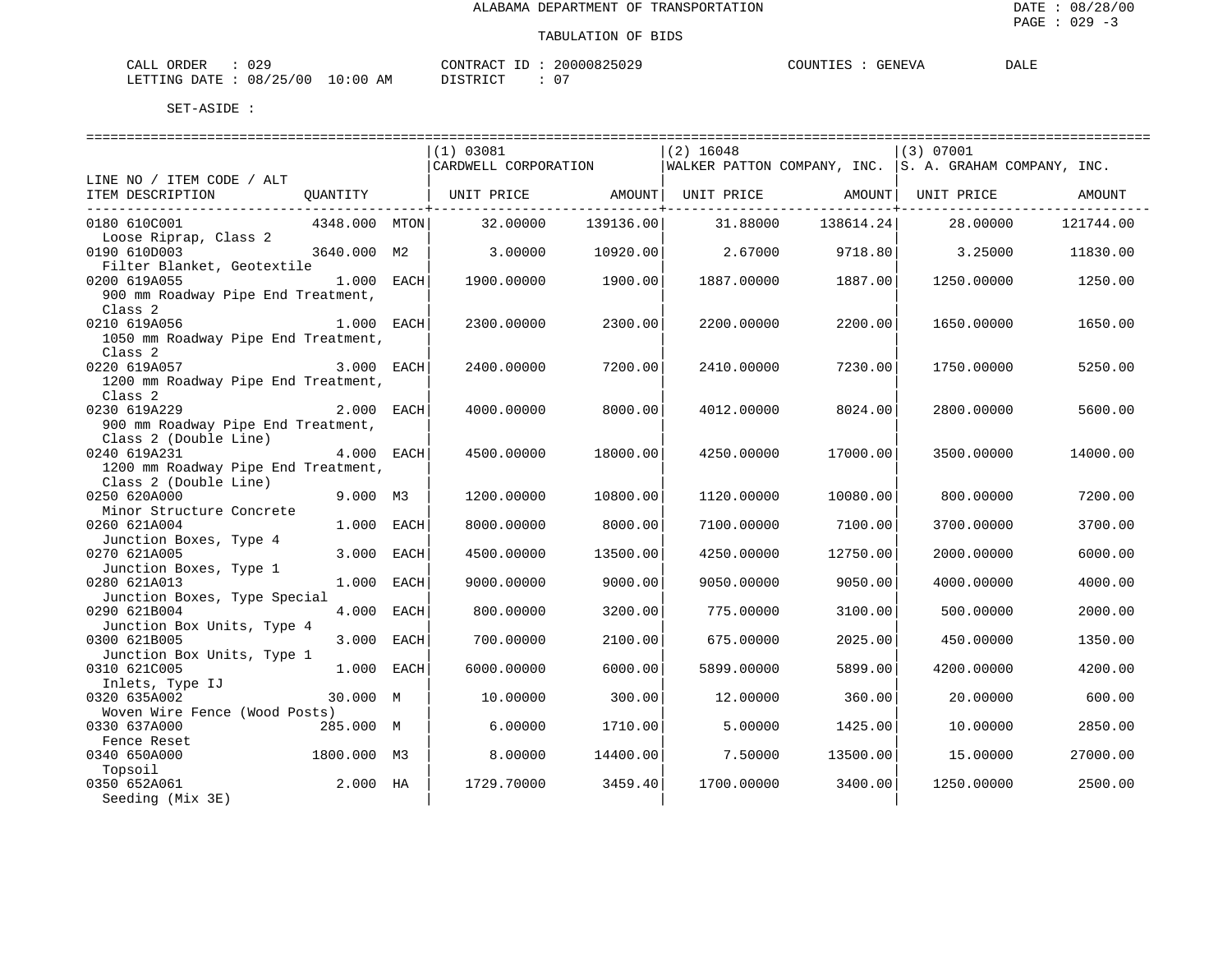| $\sim$<br>$\sim$ nnn<br>$\cdots$<br>. ≀ ⊷<br>אהר<br>しムン<br>سمہ                                                                                                                                                 | $\sim$ התחדרה $\sim$<br>$\sim$ $\sim$ | GENEVA | DALE |
|----------------------------------------------------------------------------------------------------------------------------------------------------------------------------------------------------------------|---------------------------------------|--------|------|
| 0 <sup>0</sup><br>$\sim$ $\sim$<br>08/<br>ΑM<br><b>Amr</b><br>$\div$ 0.0<br>.⊥NG-<br>้<br>.<br>the contract of the contract of the contract of the contract of the contract of the contract of the contract of | $\sim$<br>T OMN<br>$\mathbf{U}$       |        |      |

|                                        |            |             | (1) 03081                              |             | $(2)$ 16048 |                                                        | (3) 07001                |            |            |
|----------------------------------------|------------|-------------|----------------------------------------|-------------|-------------|--------------------------------------------------------|--------------------------|------------|------------|
|                                        |            |             | CARDWELL CORPORATION                   |             |             | WALKER PATTON COMPANY, INC. S. A. GRAHAM COMPANY, INC. |                          |            |            |
| LINE NO / ITEM CODE / ALT              |            |             |                                        |             |             |                                                        |                          |            |            |
| ITEM DESCRIPTION                       | QUANTITY   |             | UNIT PRICE                             | AMOUNT      | UNIT PRICE  | AMOUNT                                                 | UNIT PRICE               |            | AMOUNT     |
| 0360 656A001                           | 2.000 HA   |             | 1729.70000                             | 3459.40     | 1700.00000  | 3400.00                                                | 1150.00000               |            | 2300.00    |
| Mulching, Class A, Type 2              |            |             |                                        |             |             |                                                        |                          |            |            |
| 0370 665F000                           | 150.000    | EACH        | 3.00000                                | 450.00      | 4.00000     | 600.00                                                 | 6.00000                  |            | 900.00     |
| Hay Bales                              |            |             |                                        |             |             |                                                        |                          |            |            |
| 0380 665J000                           | 710.000 M  |             | 10.00000                               | 7100.00     | 8,98000     | 6375.80                                                | 15,00000                 |            | 10650.00   |
| Silt Fence, Type A                     |            |             |                                        |             |             |                                                        |                          |            |            |
| 0390 665K000                           | 12.000 M3  |             | 50.00000                               | 600.00      | 50.00000    | 600.00                                                 | 20,00000                 |            | 240.00     |
| Drainage Sump Excavation               |            |             |                                        |             |             |                                                        |                          |            |            |
| 0400 680A000                           |            | LUMP        | 5000.00000                             | 5000.00     | 5400.00000  | 5400.00                                                | 5000.00000               |            | 5000.00    |
| Engineering Controls                   |            |             |                                        |             |             |                                                        |                          |            |            |
| 0410 740B000                           | 74.000     | М2          | 90.00000                               | 6660.00     | 92.00000    | 6808.00                                                | 135.00000                |            | 9990.00    |
| Construction Signs                     |            |             |                                        |             |             |                                                        |                          |            |            |
| 0420 740D000                           | 120.000    | <b>EACH</b> | 40.00000                               | 4800.00     | 45.00000    | 5400.00                                                | 60.00000                 |            | 7200.00    |
| Channelizing Drums                     |            |             |                                        |             |             |                                                        |                          |            |            |
| 0430 740E000                           | 140.000    | EACH        | 15.00000                               | 2100.00     | 12.00000    | 1680.00                                                | 30.00000                 |            | 4200.00    |
| Cones (900 mm High)                    |            |             |                                        |             |             |                                                        |                          |            |            |
| 0440 740F002                           | 10.000     | EACH        | 250.00000                              | 2500.00     | 240.00000   | 2400.00                                                | 350.00000                |            | 3500.00    |
| Barricades, Type III                   |            |             |                                        |             |             |                                                        |                          |            |            |
| 0450 740M000                           | 140.000    | EACH        | 5.00000                                | 700.00      | 6.00000     | 840.00                                                 | 3.00000                  |            | 420.00     |
| Ballast For Cone                       |            |             |                                        |             |             |                                                        |                          |            |            |
| 0460 741C010                           | 2.000 EACH |             | 2500.00000                             | 5000.00     | 3000.00000  | 6000.00                                                | 3500.00000               |            | 7000.00    |
| Portable Sequential Arrow And Chevron  |            |             |                                        |             |             |                                                        |                          |            |            |
| Sign Unit                              |            |             |                                        |             |             |                                                        |                          |            |            |
| 0470 998A000                           |            | LUMP        | 1,00000                                | 1.00        | 500.00000   | 500.00                                                 | 0.00000                  |            | 0.00       |
| Construction Fuel (Maximum Bid Limited |            |             |                                        |             |             |                                                        |                          |            |            |
| To $$43,000.00)$                       |            |             |                                        |             |             |                                                        |                          |            |            |
| SECTION TOTALS                         |            |             | -------------------------------------- | 509, 280.20 |             | 511,011.62<br>\$                                       |                          | \$         | 580,468.60 |
| CONTRACT TOTALS                        |            |             | \$                                     | 509, 280.20 |             | $\ddot{s}$<br>511,011.62                               |                          | $\ddot{s}$ | 580,468.60 |
|                                        |            |             |                                        |             |             |                                                        | ======================== |            |            |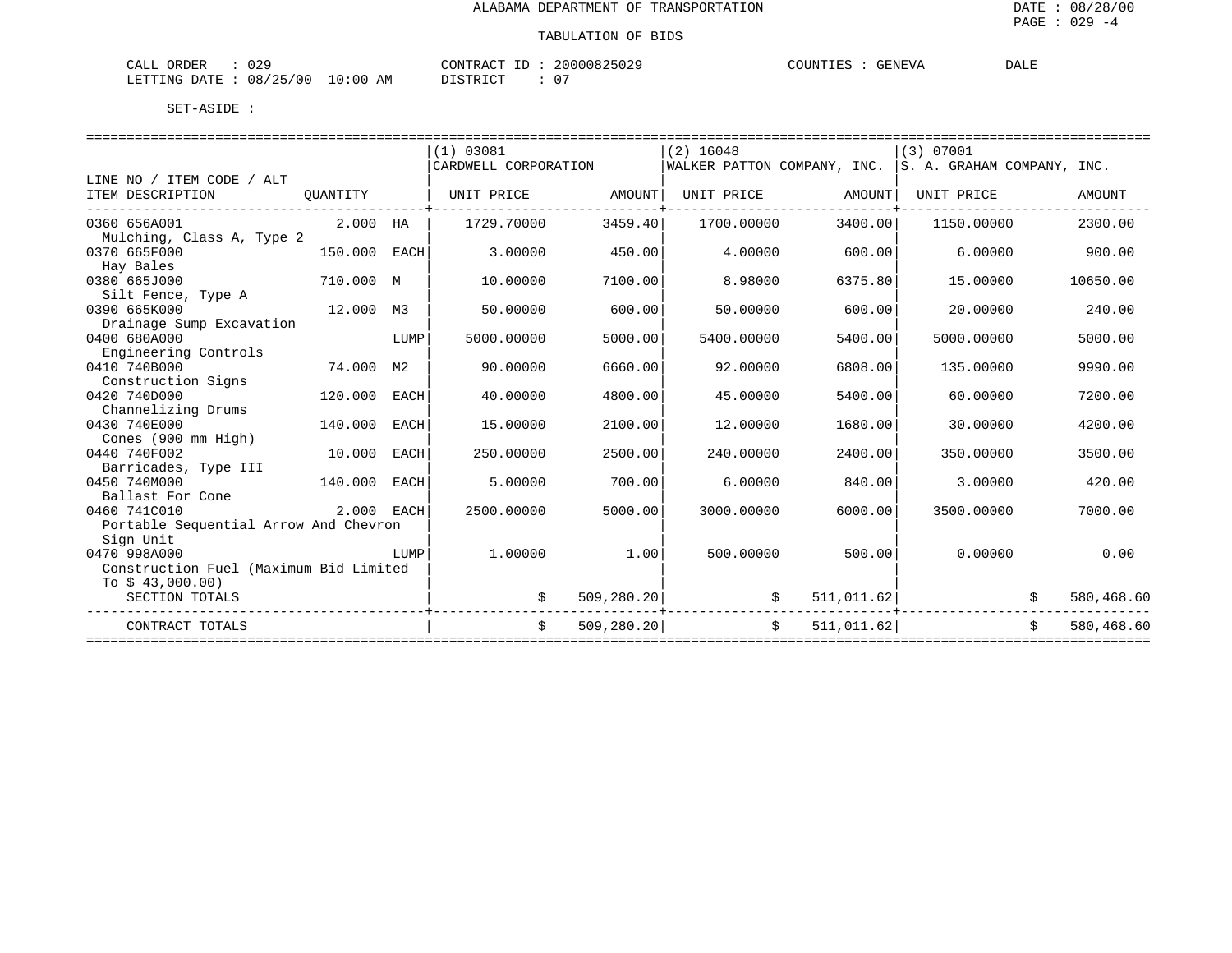| 029                        | 20000825029          | COUNTIES : | DALE |
|----------------------------|----------------------|------------|------|
| CALL ORDER                 | CONTRACT ID          | GENEVA     |      |
| : 08/25/00<br>LETTING DATE | 10:00 AM<br>DISTRICT |            |      |

|                                         | =============================== |      |             |          |                                                          |          |                         |          |  |  |
|-----------------------------------------|---------------------------------|------|-------------|----------|----------------------------------------------------------|----------|-------------------------|----------|--|--|
|                                         |                                 |      | $(4)$ 06005 |          | $(5)$ 18005                                              |          | $(6)$ 04009             |          |  |  |
|                                         |                                 |      |             |          | FLOYD CONSTRUCTION COMPANY, $ $ GRADY RALLS & SONS, INC. |          | W. W. DYAR & SONS, INC. |          |  |  |
| LINE NO / ITEM CODE / ALT               |                                 |      |             |          |                                                          |          |                         |          |  |  |
| ITEM DESCRIPTION                        | OUANTITY                        |      | UNIT PRICE  | AMOUNT   | UNIT PRICE                                               | AMOUNT   | UNIT PRICE              | AMOUNT   |  |  |
| TOTAL<br>SECTION 0001                   |                                 |      |             |          |                                                          |          |                         |          |  |  |
| 0010 201A000                            |                                 | LUMP | 15050.00000 | 15050.00 | 25000.00000                                              | 25000.00 | 30000.00000             | 30000.00 |  |  |
| Clearing & Grubbing (Approximately 2    |                                 |      |             |          |                                                          |          |                         |          |  |  |
| Hectares)                               |                                 |      |             |          |                                                          |          |                         |          |  |  |
| 0020 206D000                            | 35.000 M                        |      | 33.00000    | 1155.00  | 25.00000                                                 | 875.00   | 12,00000                | 420.00   |  |  |
| Removing Pipe                           |                                 |      |             |          |                                                          |          |                         |          |  |  |
| 0030 210A000                            | 3548.000 M3                     |      | 4.60000     | 16320.80 | 4.75000                                                  | 16853.00 | 7.00000                 | 24836.00 |  |  |
| Unclassified Excavation                 |                                 |      |             |          |                                                          |          |                         |          |  |  |
| 0040 210D000                            | 3570.000                        | M3   | 11.70000    | 41769.00 | 10.25000                                                 | 36592.50 | 9.00000                 | 32130.00 |  |  |
| Borrow Excavation                       |                                 |      |             |          |                                                          |          |                         |          |  |  |
| 0050 214A000                            | 605.000 M3                      |      | 8.00000     | 4840.00  | 12.00000                                                 | 7260.00  | 11,00000                | 6655.00  |  |  |
| Structure Excavation                    |                                 |      |             |          |                                                          |          |                         |          |  |  |
| 0060 214B001                            | 264.000 M3                      |      | 45.00000    | 11880.00 | 50.00000                                                 | 13200.00 | 32.00000                | 8448.00  |  |  |
| Foundation Backfill, Commercial         |                                 |      |             |          |                                                          |          |                         |          |  |  |
| 0070 429B246                            | 60.000 MTON                     |      | 130.00000   | 7800.00  | 225.00000                                                | 13500.00 | 75.00000                | 4500.00  |  |  |
| Improved Bituminous Concrete Binder     |                                 |      |             |          |                                                          |          |                         |          |  |  |
| Layer, Patching, 37.5 mm Maximum        |                                 |      |             |          |                                                          |          |                         |          |  |  |
| Aggregate Size Mix, ESAL Range C        |                                 |      |             |          |                                                          |          |                         |          |  |  |
| 0080 430B000                            | 250.000 MTON                    |      | 30.00000    | 7500.00  | 28.00000                                                 | 7000.00  | 32.00000                | 8000.00  |  |  |
| Aggregate Surfacing (ALDOT #467 Or #57) |                                 |      |             |          |                                                          |          |                         |          |  |  |
| 0090 502A000                            | 9004.000 KG                     |      | 1,10000     | 9904.40  | 1.25000                                                  | 11255.00 | 1,00000                 | 9004.00  |  |  |
| Steel Reinforcement                     |                                 |      |             |          |                                                          |          |                         |          |  |  |
| 0100 524B011                            | 102.000 M3                      |      | 700.00000   | 71400.00 | 700.00000                                                | 71400.00 | 475.00000               | 48450.00 |  |  |
| Culvert Concrete Extension (Cast In     |                                 |      |             |          |                                                          |          |                         |          |  |  |
| Place)                                  |                                 |      |             |          |                                                          |          |                         |          |  |  |
| 0110 530A005                            | 6.000 M                         |      | 364.00000   | 2184.00  | 250.00000                                                | 1500.00  | 215,00000               | 1290.00  |  |  |
| 1050 mm Roadway Pipe (Class 3 R.C.)     |                                 |      |             |          |                                                          |          |                         |          |  |  |
| 0120 530A006                            | 69.000 M                        |      | 400.00000   | 27600.00 | 261.00000                                                | 18009.00 | 235.00000               | 16215.00 |  |  |
| 1200 mm Roadway Pipe (Class 3 R.C.)     |                                 |      |             |          |                                                          |          |                         |          |  |  |
| 0130 530A104                            | 18.000 M                        |      | 328.00000   | 5904.00  | 185.00000                                                | 3330.00  | 190.00000               | 3420.00  |  |  |
| 900 mm Roadway Pipe (Class 3 R.C.)      |                                 |      |             |          |                                                          |          |                         |          |  |  |
|                                         |                                 |      |             |          |                                                          |          |                         |          |  |  |
| (Extension)                             |                                 |      |             |          |                                                          |          |                         |          |  |  |
| 0140 530A106                            | 56.000 M                        |      | 415.00000   | 23240.00 | 273.00000                                                | 15288.00 | 235.00000               | 13160.00 |  |  |
| 1200 mm Roadway Pipe (Class 3 R.C.)     |                                 |      |             |          |                                                          |          |                         |          |  |  |
| (Extension)                             |                                 |      |             |          |                                                          |          |                         |          |  |  |
| 0150 600A000                            |                                 | LUMP | 48000.00000 | 48000.00 | 45500.00000                                              | 45500.00 | 50000.00000             | 50000.00 |  |  |
| Mobilization                            |                                 |      |             |          |                                                          |          |                         |          |  |  |
| 0160 602A000                            | 36.000                          | EACH | 85.00000    | 3060.00  | 85.00000                                                 | 3060.00  | 150.00000               | 5400.00  |  |  |
| Right Of Way Markers                    |                                 |      |             |          |                                                          |          |                         |          |  |  |
| 0170 606A012                            | 66.000 M                        |      | 49.00000    | 3234.00  | 22.00000                                                 | 1452.00  | 44.00000                | 2904.00  |  |  |
| 150 mm Underdrain Pipe, Type 8          |                                 |      |             |          |                                                          |          |                         |          |  |  |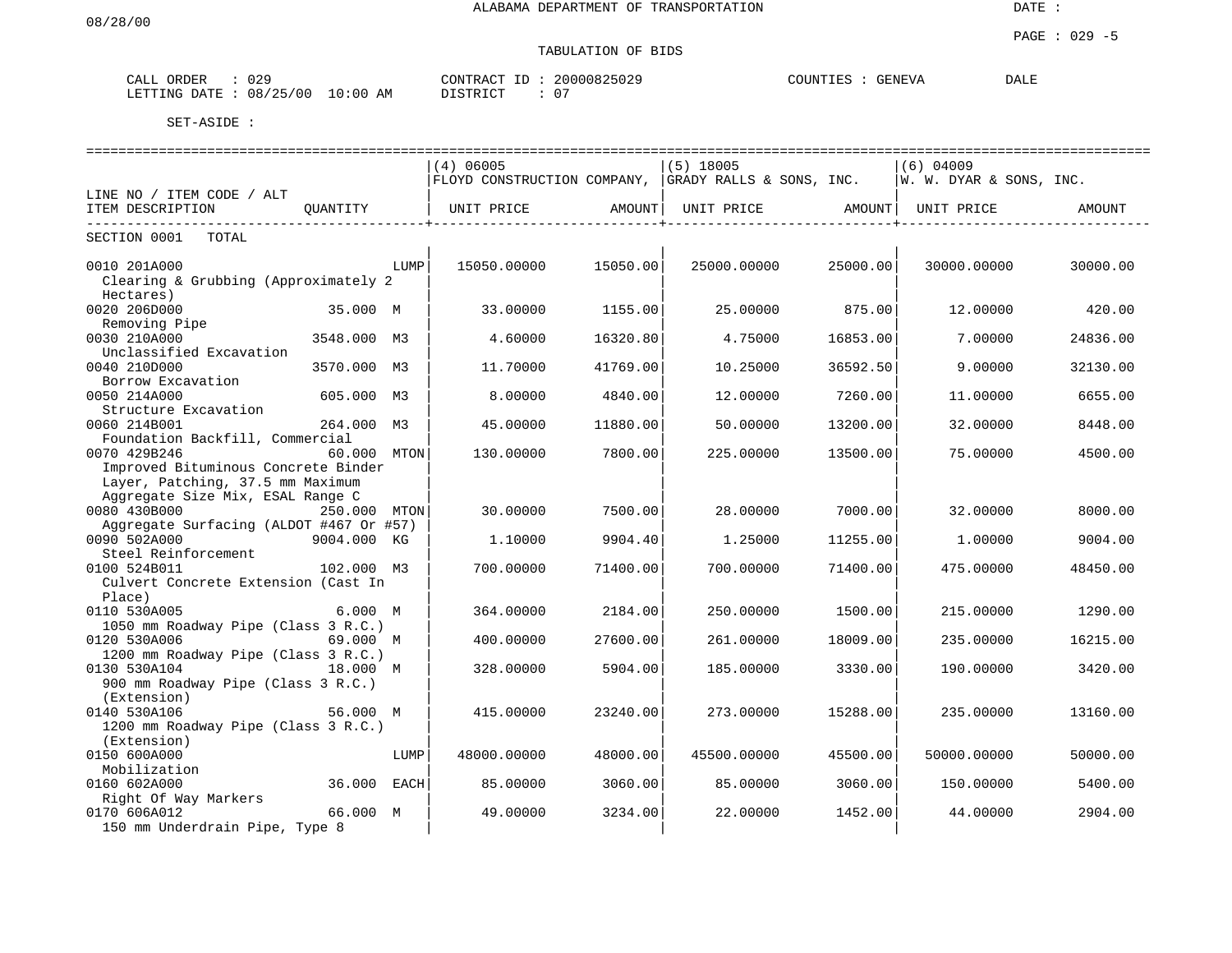| 029<br>CALL ORDER                  | 20000825029<br>CONTRACT ID: | COUNTIES :<br>GENEVA | <b>DALE</b> |
|------------------------------------|-----------------------------|----------------------|-------------|
| LETTING DATE: 08/25/00<br>10:00 AM | 07<br>DISTRICT              |                      |             |

|                                                                                  |               | (4) 06005                   |                        | $(5)$ 18005              |           | (6) 04009                   |           |
|----------------------------------------------------------------------------------|---------------|-----------------------------|------------------------|--------------------------|-----------|-----------------------------|-----------|
|                                                                                  |               | FLOYD CONSTRUCTION COMPANY, |                        | GRADY RALLS & SONS, INC. |           | $ W. W. DYAR \&$ SONS, INC. |           |
| LINE NO / ITEM CODE / ALT                                                        |               |                             |                        |                          |           |                             |           |
| ITEM DESCRIPTION                                                                 | OUANTITY      | UNIT PRICE AMOUNT           | ----------------+----- | UNIT PRICE AMOUNT        |           | UNIT PRICE                  | AMOUNT    |
| 0180 610C001<br>Loose Riprap, Class 2                                            | 4348.000 MTON | 34.60000                    | 150440.80              | 33.00000                 | 143484.00 | 34.00000                    | 147832.00 |
| 0190 610D003                                                                     | 3640.000 M2   | 2.40000                     | 8736.00                | 1.50000                  | 5460.00   | 5.00000                     | 18200.00  |
| Filter Blanket, Geotextile<br>0200 619A055<br>900 mm Roadway Pipe End Treatment, | $1.000$ EACH  | 1450.00000                  | 1450.00                | 1500.00000               | 1500.00   | 1800.00000                  | 1800.00   |
| Class <sub>2</sub>                                                               |               |                             |                        |                          |           |                             |           |
| 0210 619A056<br>1050 mm Roadway Pipe End Treatment,                              | 1.000 EACH    | 1700.00000                  | 1700.00                | 1700.00000               | 1700.00   | 2600.00000                  | 2600.00   |
| Class <sub>2</sub><br>0220 619A057                                               | 3.000 EACH    | 2000.00000                  | 6000.00                | 1800.00000               | 5400.00   | 3500.00000                  | 10500.00  |
| 1200 mm Roadway Pipe End Treatment,<br>Class 2                                   |               |                             |                        |                          |           |                             |           |
| 0230 619A229<br>900 mm Roadway Pipe End Treatment,                               | 2.000 EACH    | 2900.00000                  | 5800.00                | 2600.00000               | 5200.00   | 4000.00000                  | 8000.00   |
| Class 2 (Double Line)<br>0240 619A231<br>1200 mm Roadway Pipe End Treatment,     | 4.000 EACH    | 3830.00000                  | 15320.00               | 3000.00000               | 12000.00  | 5000.00000                  | 20000.00  |
| Class 2 (Double Line)                                                            |               |                             |                        |                          |           |                             |           |
| 0250 620A000<br>Minor Structure Concrete                                         | $9.000$ M3    | 900.00000                   | 8100.00                | 800.00000                | 7200.00   | 300.00000                   | 2700.00   |
| 0260 621A004                                                                     | 1.000 EACH    | 3200.00000                  | 3200.00                | 2800.00000               | 2800.00   | 2600.00000                  | 2600.00   |
| Junction Boxes, Type 4<br>0270 621A005                                           | 3.000 EACH    | 2700.00000                  | 8100.00                | 2000.00000               | 6000.00   | 2000.00000                  | 6000.00   |
| Junction Boxes, Type 1<br>0280 621A013                                           | 1.000 EACH    | 5025.00000                  | 5025.00                | 3500.00000               | 3500.00   | 2200.00000                  | 2200.00   |
| Junction Boxes, Type Special<br>0290 621B004                                     | 4.000 EACH    | 600.00000                   | 2400.00                | 750.00000                | 3000.00   | 300.00000                   | 1200.00   |
| Junction Box Units, Type 4<br>0300 621B005                                       | 3.000 EACH    | 475.00000                   | 1425.00                | 550.00000                | 1650.00   | 300.00000                   | 900.00    |
| Junction Box Units, Type 1                                                       |               |                             |                        |                          |           |                             |           |
| 0310 621C005<br>Inlets, Type IJ                                                  | 1.000 EACH    | 3970.00000                  | 3970.00                | 3000.00000               | 3000.00   | 2600.00000                  | 2600.00   |
| 0320 635A002<br>Woven Wire Fence (Wood Posts)                                    | 30.000 M      | 14.70000                    | 441.00                 | 9.00000                  | 270.00    | 44.00000                    | 1320.00   |
| 0330 637A000                                                                     | 285.000 M     | 14.70000                    | 4189.50                | 6.00000                  | 1710.00   | 14.00000                    | 3990.00   |
| Fence Reset                                                                      |               |                             |                        |                          |           |                             |           |
| 0340 650A000                                                                     | 1800.000 M3   | 11,70000                    | 21060.00               | 12,00000                 | 21600.00  | 10.00000                    | 18000.00  |
| Topsoil<br>0350 652A061                                                          | 2.000 HA      | 1200.00000                  | 2400.00                | 1200.00000               | 2400.00   | 2500.00000                  | 5000.00   |
| Seeding (Mix 3E)                                                                 |               |                             |                        |                          |           |                             |           |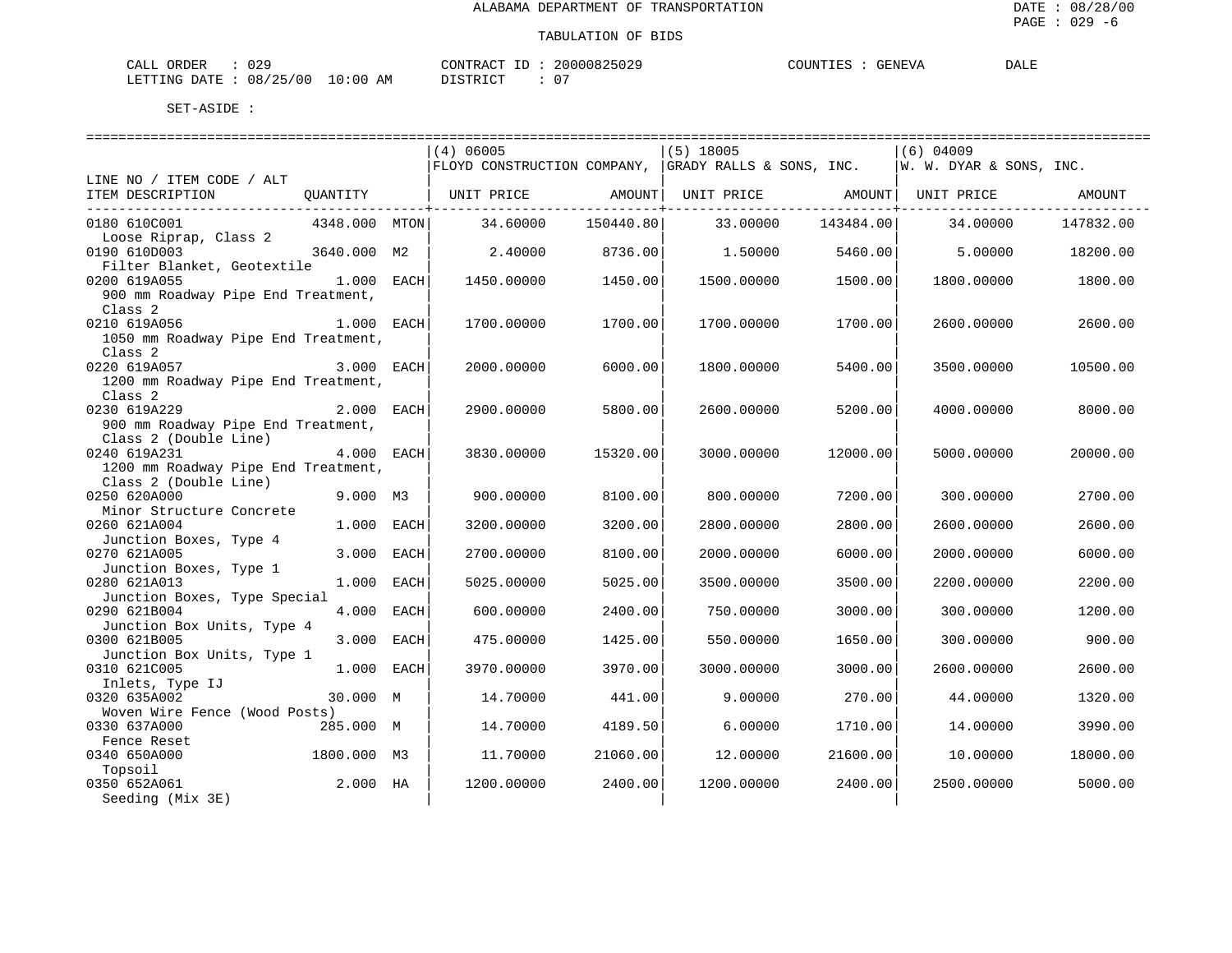| 029<br>CALL ORDER                  | CONTRACT ID: 20000825029 | COUNTIES :<br>GENEVA | DALE |
|------------------------------------|--------------------------|----------------------|------|
| LETTING DATE: 08/25/00<br>10:00 AM | DISTRICT<br>$0-$         |                      |      |

|                                        |            |                | (4) 06005                   |            | $(5)$ 18005              |            | $(6)$ 04009             |            |
|----------------------------------------|------------|----------------|-----------------------------|------------|--------------------------|------------|-------------------------|------------|
|                                        |            |                | FLOYD CONSTRUCTION COMPANY, |            | GRADY RALLS & SONS, INC. |            | W. W. DYAR & SONS, INC. |            |
| LINE NO / ITEM CODE / ALT              |            |                |                             |            |                          |            |                         |            |
| ITEM DESCRIPTION                       | OUANTITY   |                | UNIT PRICE                  | AMOUNT     | UNIT PRICE               | AMOUNT     | UNIT PRICE              | AMOUNT     |
| 0360 656A001                           | 2.000 HA   |                | 1100.00000                  | 2200.00    | 1100.00000               | 2200.00    | 1800,00000              | 3600.00    |
| Mulching, Class A, Type 2              |            |                |                             |            |                          |            |                         |            |
| 0370 665F000                           | 150.000    | EACH           | 5.00000                     | 750.00     | 6.00000                  | 900.00     | 5,00000                 | 750.00     |
| Hay Bales                              |            |                |                             |            |                          |            |                         |            |
| 0380 665J000                           | 710.000 M  |                | 18.00000                    | 12780.00   | 14.00000                 | 9940.00    | 18.00000                | 12780.00   |
| Silt Fence, Type A                     |            |                |                             |            |                          |            |                         |            |
| 0390 665K000                           | 12.000     | M <sub>3</sub> | 10.00000                    | 120.00     | 15.00000                 | 180.00     | 12.00000                | 144.00     |
| Drainage Sump Excavation               |            |                |                             |            |                          |            |                         |            |
| 0400 680A000                           |            | LUMP           | 4000.00000                  | 4000.00    | 4500.00000               | 4500.00    | 20000.00000             | 20000.00   |
| Engineering Controls                   |            |                |                             |            |                          |            |                         |            |
| 0410 740B000                           | 74.000     | М2             | 172.00000                   | 12728.00   | 150.00000                | 11100.00   | 130.00000               | 9620.00    |
| Construction Signs                     |            |                |                             |            |                          |            |                         |            |
| 0420 740D000                           | 120,000    | <b>EACH</b>    | 70.00000                    | 8400.00    | 75.00000                 | 9000.00    | 35,00000                | 4200.00    |
| Channelizing Drums                     |            |                |                             |            |                          |            |                         |            |
| 0430 740E000                           | 140.000    | EACH           | 35.00000                    | 4900.00    | 25.00000                 | 3500.00    | 20,00000                | 2800.00    |
| Cones (900 mm High)                    |            |                |                             |            |                          |            |                         |            |
| 0440 740F002                           | 10.000     | EACH           | 225.00000                   | 2250.00    | 400.00000                | 4000.00    | 265,00000               | 2650.00    |
| Barricades, Type III                   |            |                |                             |            |                          |            |                         |            |
| 0450 740M000                           | 140.000    | EACH           | 12,00000                    | 1680.00    | 12,00000                 | 1680.00    | 10.00000                | 1400.00    |
| Ballast For Cone<br>0460 741C010       | 2.000 EACH |                | 1000.00000                  | 2000.00    | 7500.00000               | 15000.00   | 5000.00000              | 10000.00   |
| Portable Sequential Arrow And Chevron  |            |                |                             |            |                          |            |                         |            |
| Sign Unit                              |            |                |                             |            |                          |            |                         |            |
| 0470 998A000                           |            | LUMP           | 100.00000                   | 100.00     | 25000.00000              | 25000.00   | 30000.00000             | 30000.00   |
| Construction Fuel (Maximum Bid Limited |            |                |                             |            |                          |            |                         |            |
| To $$43,000.00)$                       |            |                |                             |            |                          |            |                         |            |
| SECTION TOTALS                         |            |                |                             | 602,506.50 | \$                       | 605,948.50 |                         | 618,218.00 |
| CONTRACT TOTALS                        |            |                | Ŝ.                          | 602,506.50 | $\ddot{s}$               | 605,948.50 |                         | 618,218.00 |
|                                        |            |                |                             |            |                          |            |                         |            |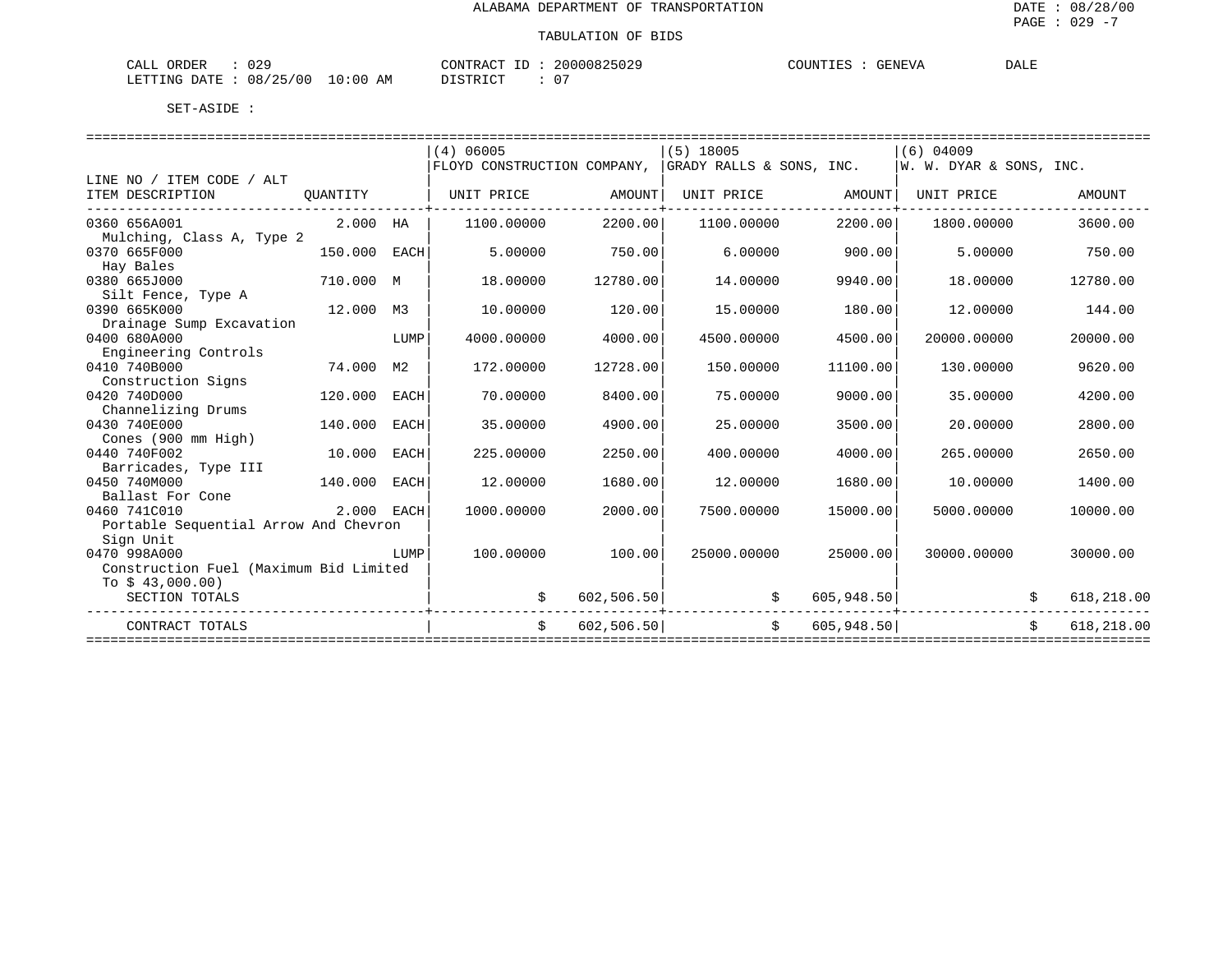| 029<br>CALL ORDER          |            | CONTRACT ID | 20000825029 | COUNTIES | <b>GENEVA</b> | DALE |
|----------------------------|------------|-------------|-------------|----------|---------------|------|
| : 08/25/00<br>LETTING DATE | $10:00$ AM | DISTRICT    |             |          |               |      |

|                                                      |              |      | ============================== |          | ==============================                        |          | ---------------------------------- |          |
|------------------------------------------------------|--------------|------|--------------------------------|----------|-------------------------------------------------------|----------|------------------------------------|----------|
|                                                      |              |      | $(7)$ 12019                    |          | (8) 02032                                             |          | (9) 03047                          |          |
|                                                      |              |      |                                |          | LEVERETT CONSTRUCTION COMPAN BULLARD EXCAVATING, INC. |          | CARTER'S CONTRACTING SERVICE       |          |
| LINE NO / ITEM CODE / ALT                            |              |      |                                |          |                                                       |          |                                    |          |
| ITEM DESCRIPTION                                     | OUANTITY     |      | UNIT PRICE                     | AMOUNT   | UNIT PRICE                                            | AMOUNT   | UNIT PRICE                         | AMOUNT   |
| SECTION 0001<br>TOTAL                                |              |      |                                |          |                                                       |          |                                    |          |
|                                                      |              | LUMP |                                |          |                                                       | 30000.00 |                                    |          |
| 0010 201A000<br>Clearing & Grubbing (Approximately 2 |              |      | 28400.00000                    | 28400.00 | 30000.00000                                           |          | 16000.00000                        | 16000.00 |
| Hectares)                                            |              |      |                                |          |                                                       |          |                                    |          |
| 0020 206D000                                         | 35.000 M     |      | 85.00000                       | 2975.00  | 100.00000                                             | 3500.00  | 30.00000                           | 1050.00  |
| Removing Pipe                                        |              |      |                                |          |                                                       |          |                                    |          |
| 0030 210A000                                         | 3548.000 M3  |      | 4.00000                        | 14192.00 | 7.00000                                               | 24836.00 | 8.50000                            |          |
| Unclassified Excavation                              |              |      |                                |          |                                                       |          |                                    | 30158.00 |
| 0040 210D000                                         |              |      |                                |          |                                                       |          |                                    |          |
|                                                      | 3570.000     | М3   | 13.00000                       | 46410.00 | 12.00000                                              | 42840.00 | 12.00000                           | 42840.00 |
| Borrow Excavation                                    |              |      |                                |          |                                                       |          |                                    |          |
| 0050 214A000                                         | 605.000 M3   |      | 10.00000                       | 6050.00  | 10.00000                                              | 6050.00  | 15.00000                           | 9075.00  |
| Structure Excavation                                 |              |      |                                |          |                                                       |          |                                    |          |
| 0060 214B001                                         | 264.000 M3   |      | 40.00000                       | 10560.00 | 35.00000                                              | 9240.00  | 35.00000                           | 9240.00  |
| Foundation Backfill, Commercial                      |              |      |                                |          |                                                       |          |                                    |          |
| 0070 429B246                                         | 60.000 MTON  |      | 200.00000                      | 12000.00 | 200.00000                                             | 12000.00 | 200.00000                          | 12000.00 |
| Improved Bituminous Concrete Binder                  |              |      |                                |          |                                                       |          |                                    |          |
| Layer, Patching, 37.5 mm Maximum                     |              |      |                                |          |                                                       |          |                                    |          |
| Aggregate Size Mix, ESAL Range C                     |              |      |                                |          |                                                       |          |                                    |          |
| 0080 430B000                                         | 250.000 MTON |      | 31.00000                       | 7750.00  | 20,00000                                              | 5000.00  | 35,00000                           | 8750.00  |
| Aggregate Surfacing (ALDOT #467 Or #57)              |              |      |                                |          |                                                       |          |                                    |          |
| 0090 502A000                                         | 9004.000 KG  |      | 1.50000                        | 13506.00 | 0.50000                                               | 4502.00  | 0.50000                            | 4502.00  |
| Steel Reinforcement                                  |              |      |                                |          |                                                       |          |                                    |          |
| 0100 524B011                                         | 102.000 M3   |      | 655.00000                      | 66810.00 | 700.00000                                             | 71400.00 | 900.00000                          | 91800.00 |
| Culvert Concrete Extension (Cast In                  |              |      |                                |          |                                                       |          |                                    |          |
| Place)                                               |              |      |                                |          |                                                       |          |                                    |          |
| 0110 530A005                                         | 6.000 M      |      | 650.00000                      | 3900.00  | 412.53000                                             | 2475.18  | 300.00000                          | 1800.00  |
| 1050 mm Roadway Pipe (Class 3 R.C.)                  |              |      |                                |          |                                                       |          |                                    |          |
| 0120 530A006                                         | 69.000 M     |      | 363.00000                      | 25047.00 | 505.62000                                             | 34887.78 | 375.00000                          | 25875.00 |
| 1200 mm Roadway Pipe (Class 3 R.C.)                  |              |      |                                |          |                                                       |          |                                    |          |
| 0130 530A104                                         | 18.000 M     |      | 425.00000                      | 7650.00  | 324.81000                                             | 5846.58  | 325.00000                          | 5850.00  |
| 900 mm Roadway Pipe (Class 3 R.C.)                   |              |      |                                |          |                                                       |          |                                    |          |
| (Extension)                                          |              |      |                                |          |                                                       |          |                                    |          |
| 0140 530A106                                         | 56.000 M     |      | 600.00000                      | 33600.00 | 505.62000                                             | 28314.72 | 375.00000                          | 21000.00 |
| 1200 mm Roadway Pipe (Class 3 R.C.)                  |              |      |                                |          |                                                       |          |                                    |          |
| (Extension)                                          |              |      |                                |          |                                                       |          |                                    |          |
| 0150 600A000                                         |              | LUMP | 25000.00000                    | 25000.00 | 57765.03000                                           | 57765.03 | 55000.00000                        | 55000.00 |
| Mobilization                                         |              |      |                                |          |                                                       |          |                                    |          |
| 0160 602A000                                         | 36.000       | EACH | 150.00000                      | 5400.00  | 100.00000                                             | 3600.00  | 105.00000                          | 3780.00  |
| Right Of Way Markers                                 |              |      |                                |          |                                                       |          |                                    |          |
| 0170 606A012                                         | 66.000 M     |      | 40.00000                       | 2640.00  | 33.00000                                              | 2178.00  | 24.30000                           | 1603.80  |
| 150 mm Underdrain Pipe, Type 8                       |              |      |                                |          |                                                       |          |                                    |          |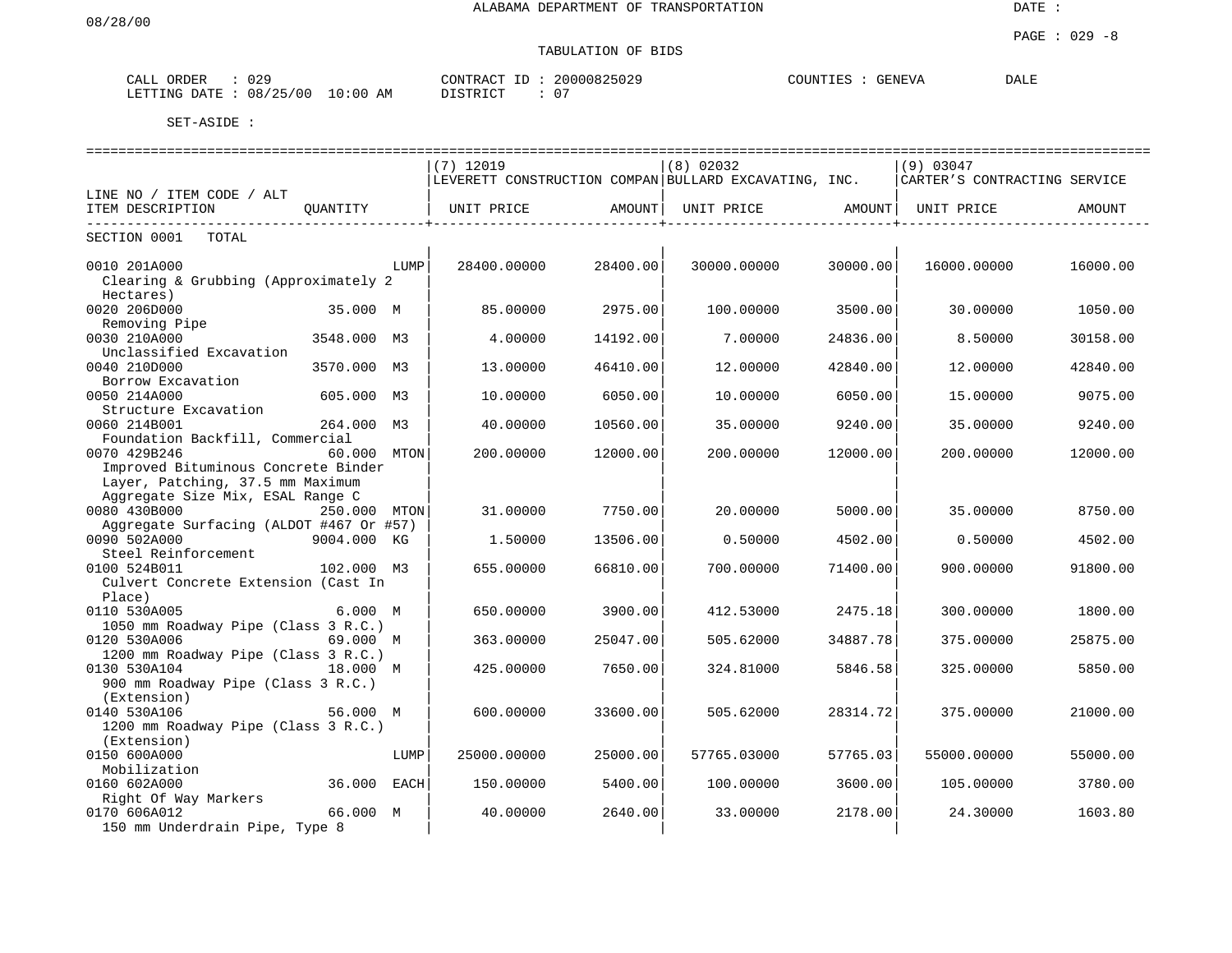DALE

#### TABULATION OF BIDS

| CALL    | ORDER | $\cap$ $\cap$ $\cap$<br>U 45 |             | CONTRACT<br>$ -$                         | 2000082502             | COUNTIE: | <b>TENEVA</b><br>$\cdot$ $\cdot$ $\cdot$ | DALE |
|---------|-------|------------------------------|-------------|------------------------------------------|------------------------|----------|------------------------------------------|------|
| LETTING | חים מ | 08/25/00                     | 10:00<br>AМ | 570 <del>m</del> 570 <del>m</del><br>้ ⊷ | $\sim$<br>$\mathbf{u}$ |          |                                          |      |

|                                                              |               |      | $(7)$ 12019 |           | $(8)$ 02032<br>LEVERETT CONSTRUCTION COMPAN BULLARD EXCAVATING, INC. |           | (9) 03047<br>CARTER'S CONTRACTING SERVICE |           |
|--------------------------------------------------------------|---------------|------|-------------|-----------|----------------------------------------------------------------------|-----------|-------------------------------------------|-----------|
| LINE NO / ITEM CODE / ALT                                    |               |      |             |           |                                                                      |           |                                           |           |
| ITEM DESCRIPTION                                             | QUANTITY      |      | UNIT PRICE  | AMOUNT    | UNIT PRICE                                                           | AMOUNT    | UNIT PRICE                                | AMOUNT    |
| 0180 610C001                                                 | 4348.000 MTON |      | 30,00000    | 130440.00 | 34.00000                                                             | 147832.00 | 34,00000                                  | 147832.00 |
| Loose Riprap, Class 2<br>0190 610D003                        | 3640.000      | M2   | 3.00000     | 10920.00  | 2.50000                                                              | 9100.00   | 2.50000                                   | 9100.00   |
| Filter Blanket, Geotextile<br>0200 619A055                   | 1.000         | EACH | 1600.00000  | 1600.00   | 2500.00000                                                           | 2500.00   | 2500.00000                                | 2500.00   |
| 900 mm Roadway Pipe End Treatment,<br>Class <sub>2</sub>     |               |      |             |           |                                                                      |           |                                           |           |
| 0210 619A056                                                 | $1.000$ EACH  |      | 2000.00000  | 2000.00   | 2500.00000                                                           | 2500.00   | 2500.00000                                | 2500.00   |
| 1050 mm Roadway Pipe End Treatment,<br>Class <sub>2</sub>    |               |      |             |           |                                                                      |           |                                           |           |
| 0220 619A057<br>1200 mm Roadway Pipe End Treatment,          | 3.000 EACH    |      | 3000.00000  | 9000.00   | 2500.00000                                                           | 7500.00   | 2500.00000                                | 7500.00   |
| Class <sub>2</sub><br>0230 619A229                           | 2.000 EACH    |      | 4000.00000  | 8000.00   | 5000.00000                                                           | 10000.00  | 5000.00000                                | 10000.00  |
| 900 mm Roadway Pipe End Treatment,                           |               |      |             |           |                                                                      |           |                                           |           |
| Class 2 (Double Line)<br>0240 619A231                        | 4.000 EACH    |      | 6000.00000  | 24000.00  | 5000.00000                                                           | 20000.00  | 5000.00000                                | 20000.00  |
| 1200 mm Roadway Pipe End Treatment,<br>Class 2 (Double Line) |               |      |             |           |                                                                      |           |                                           |           |
| 0250 620A000<br>Minor Structure Concrete                     | 9.000 M3      |      | 2000.00000  | 18000.00  | 653.95000                                                            | 5885.55   | 653.95000                                 | 5885.55   |
| 0260 621A004<br>Junction Boxes, Type 4                       | 1.000         | EACH | 3000.00000  | 3000.00   | 3000.00000                                                           | 3000.00   | 3000.00000                                | 3000.00   |
| 0270 621A005                                                 | 3.000 EACH    |      | 3000.00000  | 9000.00   | 1800.00000                                                           | 5400.00   | 1800.00000                                | 5400.00   |
| Junction Boxes, Type 1<br>0280 621A013                       | 1,000         | EACH | 10000.00000 | 10000.00  | 10000.00000                                                          | 10000.00  | 10000.00000                               | 10000.00  |
| Junction Boxes, Type Special<br>0290 621B004                 | 4.000         | EACH | 500.00000   | 2000.00   | 600.00000                                                            | 2400.00   | 600.00000                                 | 2400.00   |
| Junction Box Units, Type 4<br>0300 621B005                   | 3.000         | EACH | 500.00000   | 1500.00   | 500.00000                                                            | 1500.00   | 500.00000                                 | 1500.00   |
| Junction Box Units, Type 1<br>0310 621C005                   | 1.000         | EACH | 5000.00000  | 5000.00   | 5000.00000                                                           | 5000.00   | 5000.00000                                | 5000.00   |
| Inlets, Type IJ<br>0320 635A002                              | 30.000 M      |      | 40.00000    | 1200.00   | 20.00000                                                             | 600.00    | 19.00000                                  | 570.00    |
| Woven Wire Fence (Wood Posts)                                |               |      |             |           |                                                                      |           |                                           |           |
| 0330 637A000<br>Fence Reset                                  | 285.000 M     |      | 30.00000    | 8550.00   | 10,00000                                                             | 2850.00   | 12,00000                                  | 3420.00   |
| 0340 650A000<br>Topsoil                                      | 1800.000 M3   |      | 15.00000    | 27000.00  | 12.00000                                                             | 21600.00  | 14,00000                                  | 25200.00  |
| 0350 652A061<br>Seeding (Mix 3E)                             | 2.000         | НA   | 4000.00000  | 8000.00   | 1200.00000                                                           | 2400.00   | 1875.00000                                | 3750.00   |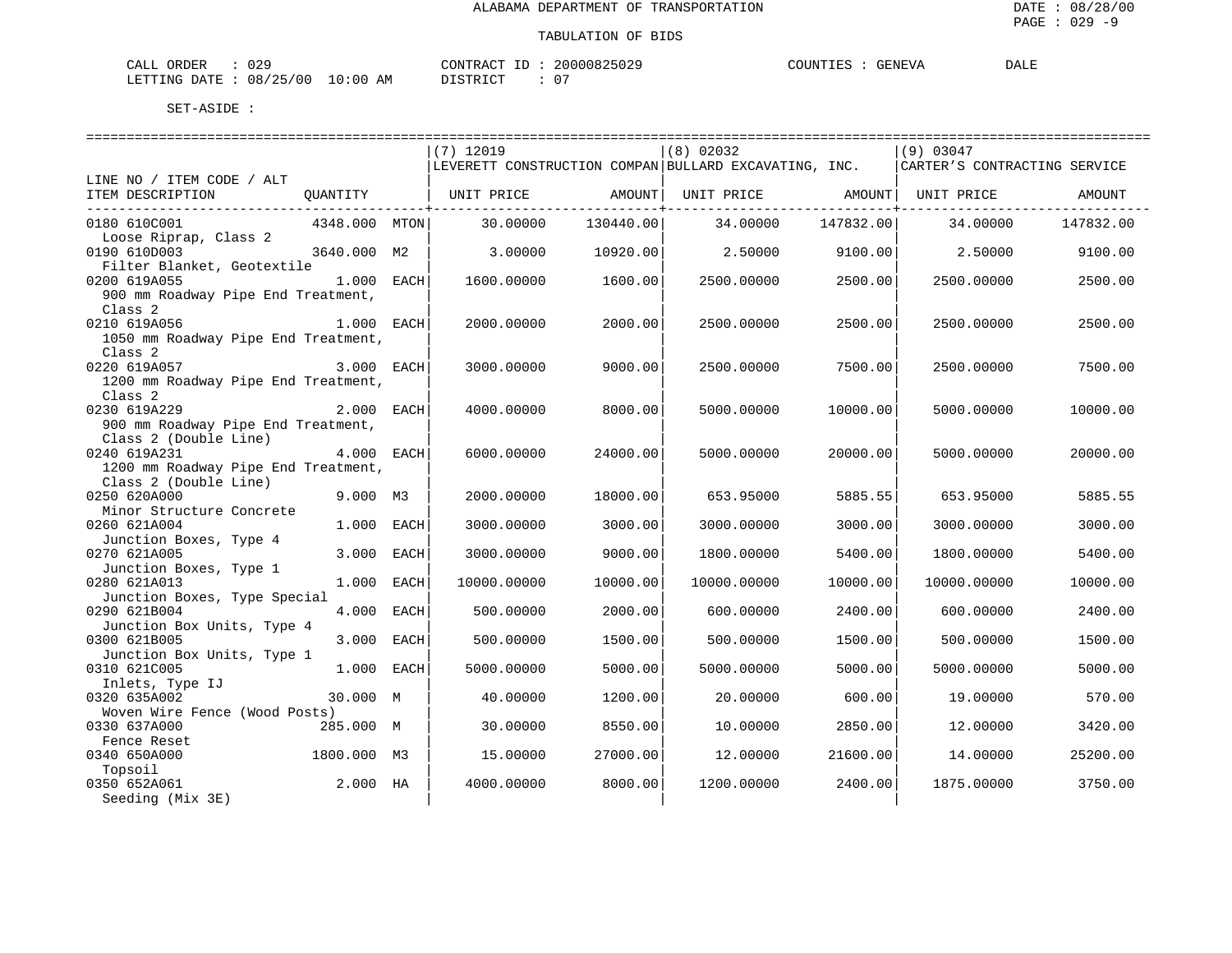| 029<br>CALL ORDER                     | CONTRACT ID: 20000825029 | COUNTIES<br>GENEVA | <b>DALE</b> |
|---------------------------------------|--------------------------|--------------------|-------------|
| LETTING DATE : 08/25/00<br>$10:00$ AM | 07<br>DISTRICT           |                    |             |

|                                        |                                       |                | $(7)$ 12019                                           |             | $(8)$ 02032  |               | (9) 03047                    |                   |
|----------------------------------------|---------------------------------------|----------------|-------------------------------------------------------|-------------|--------------|---------------|------------------------------|-------------------|
|                                        |                                       |                | LEVERETT CONSTRUCTION COMPAN BULLARD EXCAVATING, INC. |             |              |               | CARTER'S CONTRACTING SERVICE |                   |
| LINE NO / ITEM CODE / ALT              |                                       |                |                                                       |             |              |               |                              |                   |
| ITEM DESCRIPTION                       | OUANTITY                              |                | UNIT PRICE                                            | AMOUNT      | UNIT PRICE   | AMOUNT        | UNIT PRICE                   | AMOUNT            |
| 0360 656A001                           | 2.000 HA                              |                | 4000.00000                                            | 8000.00     | 1200.00000   | 2400.00       | 1875.00000                   | 3750.00           |
| Mulching, Class A, Type 2              |                                       |                |                                                       |             |              |               |                              |                   |
| 0370 665F000                           | 150.000                               | EACH           | 10.00000                                              | 1500.00     | 10.00000     | 1500.00       | 6.00000                      | 900.00            |
| Hay Bales                              |                                       |                |                                                       |             |              |               |                              |                   |
| 0380 665J000                           | 710.000 M                             |                | 13.12000                                              | 9315.20     | 18.90000     | 13419.00      | 8.00000                      | 5680.00           |
| Silt Fence, Type A                     |                                       |                |                                                       |             |              |               |                              |                   |
| 0390 665K000                           | 12.000                                | М3             | 25.00000                                              | 300.00      | 30.00000     | 360.00        | 30.00000                     | 360.00            |
| Drainage Sump Excavation               |                                       |                |                                                       |             |              |               |                              |                   |
| 0400 680A000                           |                                       | LUMP           | 10000.00000                                           | 10000.00    | 5000.00000   | 5000.00       | 10000.00000                  | 10000.00          |
| Engineering Controls                   |                                       |                |                                                       |             |              |               |                              |                   |
| 0410 740B000                           | 74.000                                | M <sub>2</sub> | 100.00000                                             | 7400.00     | 129.13000    | 9555.62       | 150.00000                    | 11100.00          |
| Construction Signs<br>0420 740D000     | 120.000                               | EACH           | 50.00000                                              | 6000.00     | 50.00000     | 6000.00       | 48.00000                     | 5760.00           |
| Channelizing Drums                     |                                       |                |                                                       |             |              |               |                              |                   |
| 0430 740E000                           | 140.000                               | EACH           | 20.00000                                              | 2800.00     | 10.00000     | 1400.00       | 20.00000                     | 2800.00           |
| Cones (900 mm High)                    |                                       |                |                                                       |             |              |               |                              |                   |
| 0440 740F002                           | 10.000                                | EACH           | 250.00000                                             | 2500.00     | 200.00000    | 2000.00       | 225.00000                    | 2250.00           |
| Barricades, Type III                   |                                       |                |                                                       |             |              |               |                              |                   |
| 0450 740M000                           | 140.000                               | EACH           | 10.00000                                              | 1400.00     | 6.50000      | 910.00        | 12.00000                     | 1680.00           |
| Ballast For Cone                       |                                       |                |                                                       |             |              |               |                              |                   |
| 0460 741C010                           | 2.000 EACH                            |                | 3500.00000                                            | 7000.00     | 5000.00000   | 10000.00      | 4500.00000                   | 9000.00           |
| Portable Sequential Arrow And Chevron  |                                       |                |                                                       |             |              |               |                              |                   |
| Sign Unit                              |                                       |                |                                                       |             |              |               |                              |                   |
| 0470 998A000                           |                                       | LUMP           | 0.00000                                               | 0.00        | 0.00000      | 0.00          | 5000.00000                   | 5000.00           |
| Construction Fuel (Maximum Bid Limited |                                       |                |                                                       |             |              |               |                              |                   |
| To $$43,000.00)$                       |                                       |                |                                                       |             |              |               |                              |                   |
| SECTION TOTALS                         |                                       |                |                                                       | 647, 315.20 | .            | 657,047.46    | +-----------------           | 664, 161.35       |
| CONTRACT TOTALS                        |                                       |                | $\mathsf{S}$                                          |             | 647, 315, 20 | \$657,047.46] |                              | \$<br>664, 161.35 |
|                                        | ------------------------------------- |                |                                                       |             |              |               |                              |                   |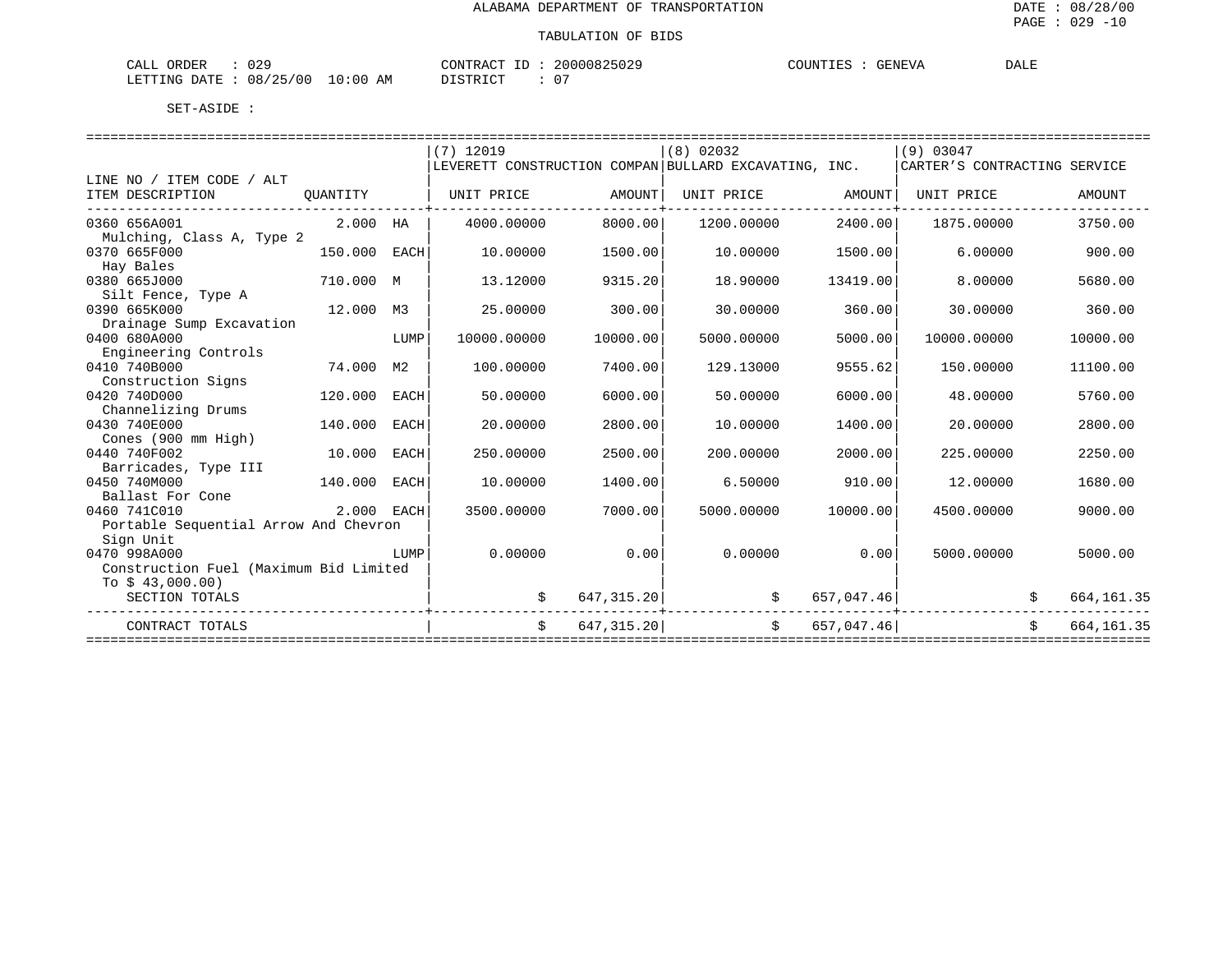DATE :

 $$604, 243.95$   $111.7751%$ 

### VENDOR RANKING

|      | CALL ORDER                           | $\therefore$ 030<br>LETTING DATE : 08/25/00 10:00 AM                                                                                                    | CONTRACT ID: 20000825030<br>DISTRICT<br>$\therefore$ 03 |              | COUNTIES : SHELBY |                                |                   |
|------|--------------------------------------|---------------------------------------------------------------------------------------------------------------------------------------------------------|---------------------------------------------------------|--------------|-------------------|--------------------------------|-------------------|
|      | CONTRACT DESCRIPTION:<br>SET-ASIDE : | for constructing the Intersection Improvements Including<br>Signals at various sites as indicated on the plans on<br>Riverchase Parkway East in Hoover. | 180<br>CONTRACT TIME :<br>BIRMINGHAM                    | Working Days | (available days)  | $PROJECT(S)$ : STPBH-7137(001) |                   |
| RANK | VENDOR NO./NAME                      |                                                                                                                                                         |                                                         |              |                   | TOTAL<br><b>BID</b>            | % OVER<br>LOW BID |
|      | 07003                                | R. E. GRILLS CONSTRUCTION CO., INC.                                                                                                                     |                                                         |              |                   | 540,589.00                     | 100.0000%         |
|      | 01018                                | APAC-ALABAMA, INC.                                                                                                                                      |                                                         |              |                   | 543,452.92                     | 100.5297%         |
|      | 16048                                | WALKER PATTON COMPANY, INC.                                                                                                                             |                                                         |              |                   | 592, 293, 34                   | 109.5644%         |

4 16039 PINKERTON CONSTRUCTION, INC.<br>4 16039 PINKERTON CONSTRUCTION, INC.<br>5 19060 STONE ELECTRIC COMPANY, INC.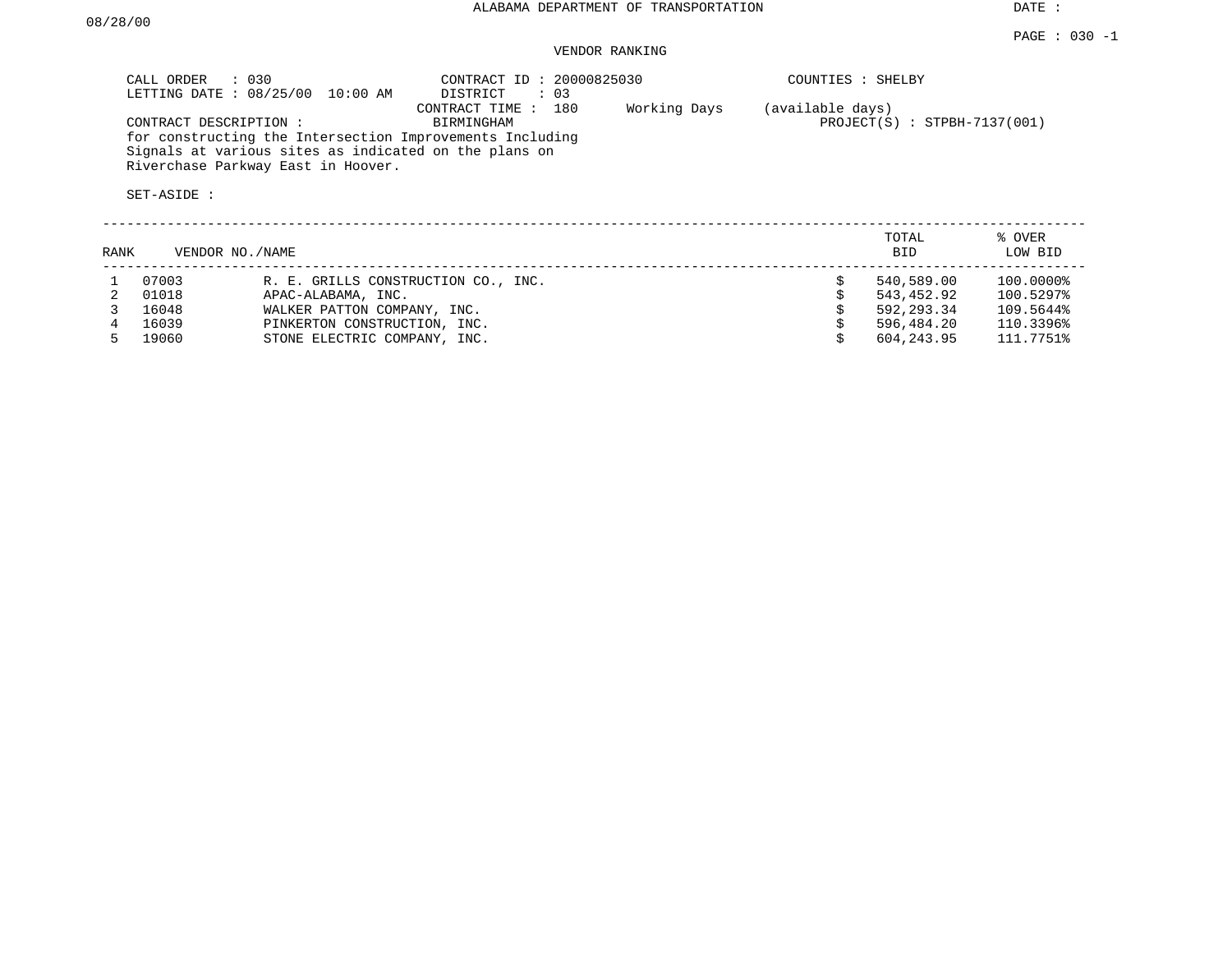| ORDER<br>CALL<br>U3U                                                                                                                                   |                  | CONTRACT<br>-- | 20000825             | COUNTIES<br>SHELBY |
|--------------------------------------------------------------------------------------------------------------------------------------------------------|------------------|----------------|----------------------|--------------------|
| 08/25/00<br>LETTING<br>DATE.<br>ر ے<br>the contract of the contract of the contract of the contract of the contract of the contract of the contract of | 10:00<br>AΜ<br>. | יי ל קידף ז    | $\sim$ $\sim$<br>U – |                    |

|                                                                              |               |      | $(1)$ 07003                                     |               | $(2)$ 01018 |          | $(3)$ 16048                 |          |
|------------------------------------------------------------------------------|---------------|------|-------------------------------------------------|---------------|-------------|----------|-----------------------------|----------|
|                                                                              |               |      | R.E. GRILLS CONSTRUCTION CO. APAC-ALABAMA, INC. |               |             |          | WALKER PATTON COMPANY, INC. |          |
| LINE NO / ITEM CODE / ALT                                                    |               |      |                                                 |               |             |          |                             |          |
| ITEM DESCRIPTION                                                             | OUANTITY      |      | UNIT PRICE                                      | <b>AMOUNT</b> | UNIT PRICE  | AMOUNT   | UNIT PRICE                  | AMOUNT   |
| SECTION 0001<br>TOTAL                                                        |               |      |                                                 |               |             |          |                             |          |
| 0010 201A000                                                                 |               | LUMP | 17000.00000                                     | 17000.00      | 5300.00000  | 5300.00  | 36408.00000                 | 36408.00 |
| Clearing & Grubbing (Approximately 1                                         |               |      |                                                 |               |             |          |                             |          |
| Hectare)                                                                     |               |      |                                                 |               |             |          |                             |          |
| 0020 206C010                                                                 | 122.000 M2    |      | 4.00000                                         | 488.00        | 18.65000    | 2275.30  | 22.00000                    | 2684.00  |
| Removing Concrete Driveway                                                   |               |      |                                                 |               |             |          |                             |          |
| 0030 206D002<br>Removing Curb                                                | 109.000 M     |      | 4.00000                                         | 436.00        | 13.00000    | 1417.00  | 26.40000                    | 2877.60  |
| 0040 206D003                                                                 | 1061.000 M    |      | 7.00000                                         | 7427.00       | 2.65000     | 2811.65  | 26.40000                    | 28010.40 |
| Removing Curb And Gutter                                                     |               |      |                                                 |               |             |          |                             |          |
| 0050 206E043                                                                 | 11.000        | EACH | 10.00000                                        | 110.00        | 25.00000    | 275.00   | 13.00000                    | 143.00   |
| Removing Raised Pavement Markers                                             |               |      |                                                 |               |             |          |                             |          |
| 0060 210A000                                                                 | 1732.000 M3   |      | 9.00000                                         | 15588.00      | 8.22000     | 14237.04 | 14.90000                    | 25806.80 |
| Unclassified Excavation                                                      |               |      |                                                 |               |             |          |                             |          |
| 0070 214A000                                                                 | 457.000 M3    |      | 8.00000                                         | 3656.00       | 8.10000     | 3701.70  | 7.00000                     | 3199.00  |
| Structure Excavation<br>0080 214B001                                         | 156.000 M3    |      | 22.00000                                        | 3432.00       | 26.75000    | 4173.00  | 41.00000                    | 6396.00  |
| Foundation Backfill, Commercial                                              |               |      |                                                 |               |             |          |                             |          |
| 0090 405A000                                                                 | 768.000 L     |      | 1,00000                                         | 768.00        | 0.50000     | 384.00   | 1.00000                     | 768.00   |
| Tack Coat                                                                    |               |      |                                                 |               |             |          |                             |          |
| 0100 429A241                                                                 | 254.000 MTON  |      | 57.00000                                        | 14478.00      | 66.30000    | 16840.20 | 56.25000                    | 14287.50 |
| Improved Bituminous Concrete Wearing                                         |               |      |                                                 |               |             |          |                             |          |
| Surface Layer, 19.0 mm Maximum                                               |               |      |                                                 |               |             |          |                             |          |
| Aggregate Size Mix, ESAL Range C                                             |               |      |                                                 |               |             |          |                             |          |
| 0110 429B241                                                                 | 1242.000 MTON |      | 43.00000                                        | 53406.00      | 49.60000    | 61603.20 | 43.00000                    | 53406.00 |
| Improved Bituminous Concrete Binder<br>Layer, 25.0 mm Maximum Aggregate Size |               |      |                                                 |               |             |          |                             |          |
| Mix, ESAL Range C                                                            |               |      |                                                 |               |             |          |                             |          |
| 0120 429B245                                                                 | 25,000 MTON   |      | 200.00000                                       | 5000.00       | 160.00000   | 4000.00  | 115,00000                   | 2875.00  |
| Improved Bituminous Concrete Binder                                          |               |      |                                                 |               |             |          |                             |          |
| Layer, Patching, 25.0 mm Maximum                                             |               |      |                                                 |               |             |          |                             |          |
| Aggregate Size Mix, ESAL Range C                                             |               |      |                                                 |               |             |          |                             |          |
| 0130 430B015                                                                 | 50.000 MTON   |      | 25.00000                                        | 1250.00       | 24.00000    | 1200.00  | 25.38000                    | 1269.00  |
| Aggregate Surfacing (ALDOT #57, #67,                                         |               |      |                                                 |               |             |          |                             |          |
| #410 Or #467)<br>0140 530A000                                                | 7.000 M       |      | 110.00000                                       | 770.00        | 120.00000   | 840.00   | 94.32000                    | 660.24   |
| 375 mm Roadway Pipe (Class 3 R.C.)                                           |               |      |                                                 |               |             |          |                             |          |
| 0150 530A001                                                                 | 120.000 M     |      | 120.00000                                       | 14400.00      | 164,00000   | 19680.00 | 106.11000                   | 12733.20 |
| 450 mm Roadway Pipe (Class 3 R.C.)                                           |               |      |                                                 |               |             |          |                             |          |
| 0160 530A100                                                                 | 2.000 M       |      | 145.00000                                       | 290.00        | 330.00000   | 660.00   | 140.00000                   | 280.00   |
| 375 mm Roadway Pipe (Class 3 R.C.)                                           |               |      |                                                 |               |             |          |                             |          |
| (Extension)                                                                  |               |      |                                                 |               |             |          |                             |          |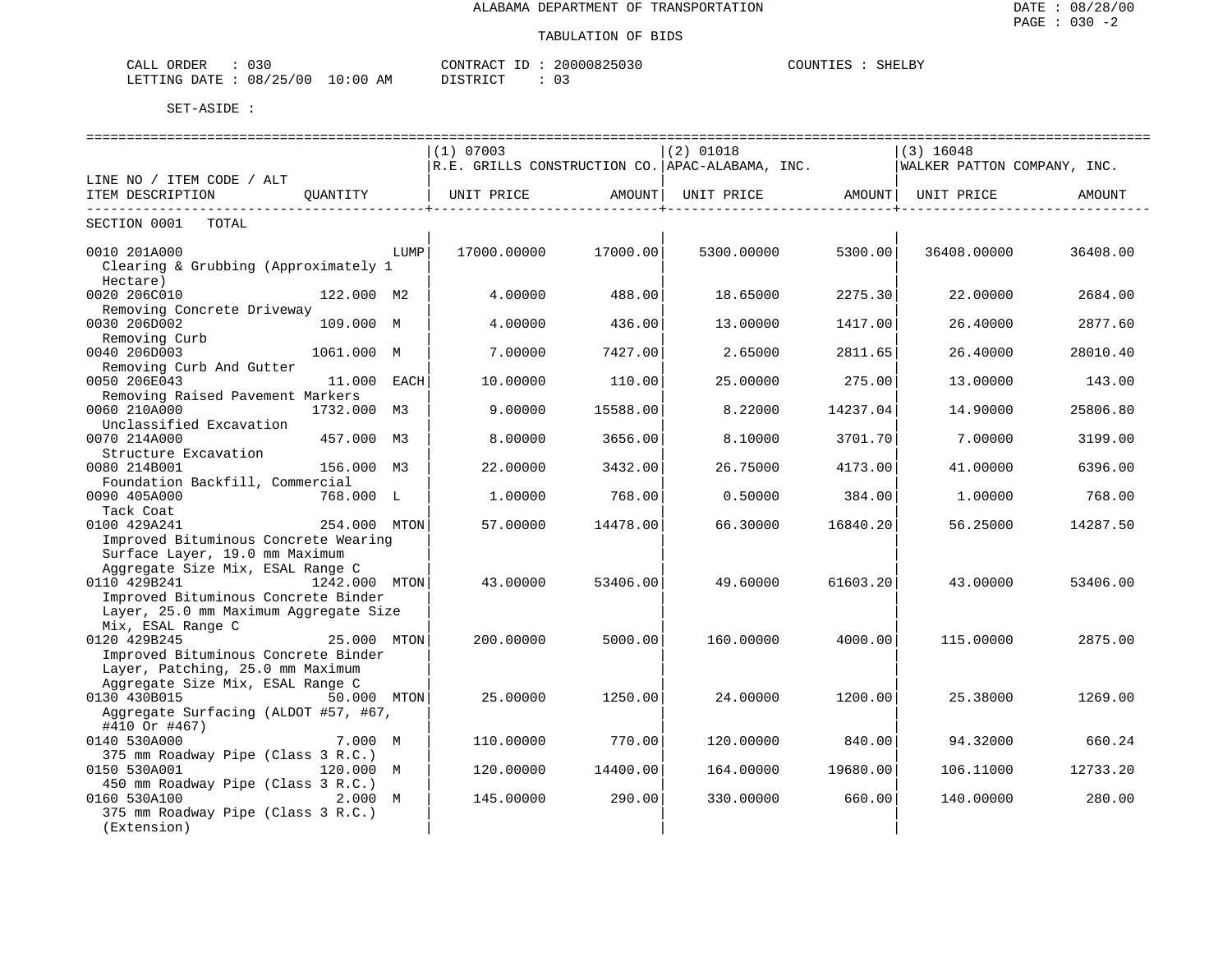| CALL ORDER                      | 030 |          |  | CONTRACT ID: 20000825030 | COUNTIES | SHELBY |
|---------------------------------|-----|----------|--|--------------------------|----------|--------|
| LETTING DATE: 08/25/00 10:00 AM |     | DISTRICT |  |                          |          |        |

|                                                 |               | $(1)$ 07003 |                                                                                               | $(2)$ 01018 |                                                                 | $(3)$ 16048                 |          |  |  |
|-------------------------------------------------|---------------|-------------|-----------------------------------------------------------------------------------------------|-------------|-----------------------------------------------------------------|-----------------------------|----------|--|--|
|                                                 |               |             | $\mathcal{R.E.}$ GRILLS CONSTRUCTION CO. $\mathcal{A}\texttt{PAC-ALABAMA}$ , INC.             |             |                                                                 | WALKER PATTON COMPANY, INC. |          |  |  |
| LINE NO / ITEM CODE / ALT                       |               |             |                                                                                               |             |                                                                 |                             |          |  |  |
| ITEM DESCRIPTION                                |               |             | QUANTITY   UNIT PRICE               AMOUNT   UNIT PRICE                   AMOUNT   UNIT PRICE |             |                                                                 |                             | AMOUNT   |  |  |
| 0170 530A101                                    | 2.000 M       | 160.00000   | ------------+-----<br>320.00                                                                  |             | . _ _ _ _ _ _ _ _ _ _ _ _ _ _ _ + _ _ _ _ _<br>340.00000 680.00 | 180.00000                   | 360.00   |  |  |
| 450 mm Roadway Pipe (Class 3 R.C.)              |               |             |                                                                                               |             |                                                                 |                             |          |  |  |
| (Extension)                                     |               |             |                                                                                               |             |                                                                 |                             |          |  |  |
| 0180 530A104                                    | 2.000 M       | 300.00000   | 600.00                                                                                        | 600,00000   | 1200.00                                                         | 414.00000                   | 828.00   |  |  |
| 900 mm Roadway Pipe (Class 3 R.C.)              |               |             |                                                                                               |             |                                                                 |                             |          |  |  |
| (Extension)                                     |               |             |                                                                                               |             |                                                                 |                             |          |  |  |
| 0190 530A106                                    | 2.000 M       | 550.00000   | 1100.00                                                                                       | 709.00000   | 1418.00                                                         | 616.00000                   | 1232.00  |  |  |
| 1200 mm Roadway Pipe (Class 3 R.C.)             |               |             |                                                                                               |             |                                                                 |                             |          |  |  |
| (Extension)                                     |               |             |                                                                                               |             |                                                                 |                             |          |  |  |
| 0200 530A108                                    | 2.000 M       | 650.00000   | 1300.00                                                                                       | 843.00000   | 1686.00                                                         | 663.00000                   | 1326.00  |  |  |
| 1500 mm Roadway Pipe (Class 3 R.C.)             |               |             |                                                                                               |             |                                                                 |                             |          |  |  |
| (Extension)                                     |               |             |                                                                                               |             |                                                                 |                             |          |  |  |
| 0210 530A800                                    | 1.000 M       | 100.00000   | 100.00                                                                                        | 674.00000   | 674.00                                                          | 76.00000                    | 76.00    |  |  |
| 375 mm Roadway Pipe (2.0 mm Wall                |               |             |                                                                                               |             |                                                                 |                             |          |  |  |
| Thickness C.C.S.) (Stack Pipe) (No              |               |             |                                                                                               |             |                                                                 |                             |          |  |  |
| Bedding Required)                               |               |             |                                                                                               |             |                                                                 |                             |          |  |  |
| 0220 600A000                                    | LUMP          | 40000.00000 | 40000.00                                                                                      | 3605.00000  | 3605.00                                                         | 44500.00000                 | 44500.00 |  |  |
| Mobilization                                    |               |             |                                                                                               |             |                                                                 |                             |          |  |  |
| 0230 610A003                                    | 44.000 M2     | 30.00000    | 1320.00                                                                                       | 45.75000    | 2013.00                                                         | 36.40000                    | 1601.60  |  |  |
| Loose Riprap, Class 2, 450 mm Thick             |               |             |                                                                                               |             |                                                                 |                             |          |  |  |
| 0240 610D000                                    | 36.000 M2     | 4.00000     | 144.00                                                                                        | 8,00000     | 288.00                                                          | 5,00000                     | 180.00   |  |  |
| Filter Blanket                                  |               |             |                                                                                               |             |                                                                 |                             |          |  |  |
|                                                 |               | 43.00000    | 4429.00                                                                                       |             |                                                                 | 47.60000                    |          |  |  |
| 0250 618B003<br>Concrete Driveway, 150 mm Thick | 103.000 M2    |             |                                                                                               | 31.00000    | 3193.00                                                         |                             | 4902.80  |  |  |
|                                                 |               |             |                                                                                               |             |                                                                 |                             |          |  |  |
| (Includes Wire Mesh)                            | 1.000 EACH    |             |                                                                                               |             |                                                                 |                             |          |  |  |
| 0260 619A002                                    |               | 1100.00000  | 1100.00                                                                                       | 721.00000   | 721.00                                                          | 475.00000                   | 475.00   |  |  |
| 450 mm Roadway Pipe End Treatment,              |               |             |                                                                                               |             |                                                                 |                             |          |  |  |
| Class 1                                         |               |             |                                                                                               |             |                                                                 |                             |          |  |  |
| 0270 620A000                                    | 4.000 M3      | 700.00000   | 2800.00                                                                                       | 1442.00000  | 5768.00                                                         | 995.00000                   | 3980.00  |  |  |
| Minor Structure Concrete                        |               |             |                                                                                               |             |                                                                 |                             |          |  |  |
| 0280 621A005                                    | 1.000 EACH    | 1500.00000  | 1500.00                                                                                       | 2060.00000  | 2060.00                                                         | 2600.00000                  | 2600.00  |  |  |
| Junction Boxes, Type 1                          |               |             |                                                                                               |             |                                                                 |                             |          |  |  |
| 0290 621B005                                    | 1.000<br>EACH | 800.00000   | 800.00                                                                                        | 515.00000   | 515.00                                                          | 600.00000                   | 600.00   |  |  |
| Junction Box Units, Type 1                      |               |             |                                                                                               |             |                                                                 |                             |          |  |  |
| 0300 621C020                                    | 1.000 EACH    | 1700.00000  | 1700.00                                                                                       | 1854.00000  | 1854.00                                                         | 2600.00000                  | 2600.00  |  |  |
| Inlets, Type Y                                  |               |             |                                                                                               |             |                                                                 |                             |          |  |  |
| 0310 621C023                                    | 2.000 EACH    | 2200.00000  | 4400.00                                                                                       | 3090.00000  | 6180.00                                                         | 1675.00000                  | 3350.00  |  |  |
| Inlets, Type S4 (1 Wing)                        |               |             |                                                                                               |             |                                                                 |                             |          |  |  |
| 0320 621C031                                    | 3.000 EACH    | 1900.00000  | 5700.00                                                                                       | 3090.00000  | 9270.00                                                         | 1650.00000                  | 4950.00  |  |  |
| Inlets, Type S3 (1 Wing)                        |               |             |                                                                                               |             |                                                                 |                             |          |  |  |
| 0330 621C033                                    | 3.000 EACH    | 2100.00000  | 6300.00                                                                                       | 3605.00000  | 10815.00                                                        | 1925.00000                  | 5775.00  |  |  |
| Inlets, Type S3 (2 Wing)                        |               |             |                                                                                               |             |                                                                 |                             |          |  |  |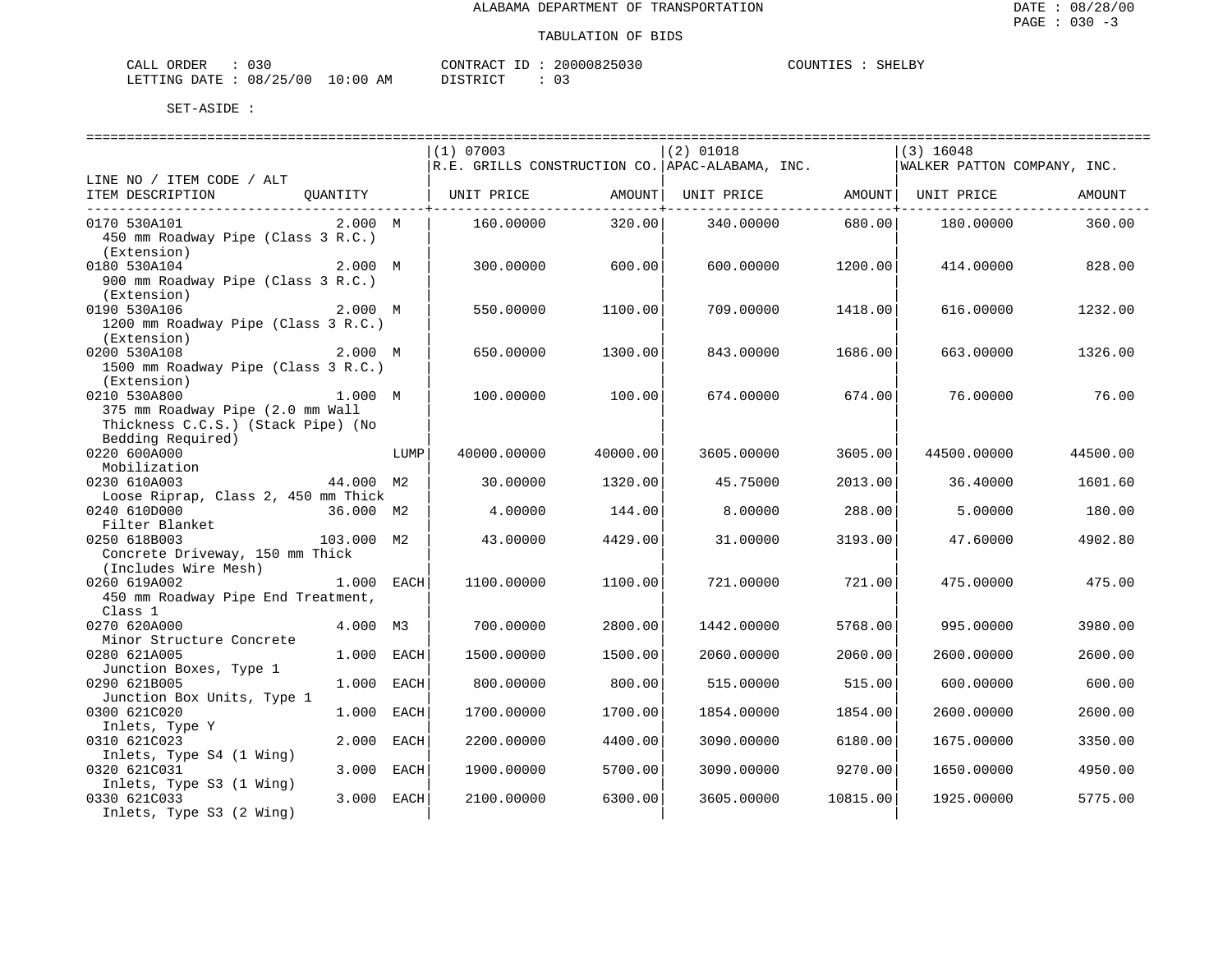| CALL<br>ORDER          | ົ່<br>U 3 U |             |          | CONTRACT ID |  | 20000825030 | COUNTIES | SHELBY |
|------------------------|-------------|-------------|----------|-------------|--|-------------|----------|--------|
| LETTING DATE: 08/25/00 |             | 10:00<br>ΆM | DISTRICT |             |  |             |          |        |

|                                                  |              |              | (1) 07003             |          | $(2)$ 01018                                                                                      |          | $(3)$ 16048                 |          |  |
|--------------------------------------------------|--------------|--------------|-----------------------|----------|--------------------------------------------------------------------------------------------------|----------|-----------------------------|----------|--|
|                                                  |              |              |                       |          | $\mathcal{R.E.}$ GRILLS CONSTRUCTION CO. $\mathcal{A}\text{PAC}-\mathcal{A}\text{LABAMA}$ , INC. |          | WALKER PATTON COMPANY, INC. |          |  |
| LINE NO / ITEM CODE / ALT                        |              |              |                       |          |                                                                                                  |          |                             |          |  |
| ITEM DESCRIPTION                                 |              |              | QUANTITY   UNIT PRICE | AMOUNT   | UNIT PRICE AMOUNT   UNIT PRICE                                                                   |          |                             | AMOUNT   |  |
|                                                  |              |              |                       |          |                                                                                                  |          |                             |          |  |
| 0340 621D015                                     |              | $4.000$ EACH | 900.00000             | 3600.00  | 515,00000                                                                                        | 2060.00  | 450.00000                   | 1800.00  |  |
| Inlet Units, Type S1 Or S3                       |              |              |                       |          |                                                                                                  |          |                             |          |  |
| 0350 621D016                                     |              | 5.000 EACH   | 800.00000             | 4000.00  | 515.00000                                                                                        | 2575.00  | 450.00000                   | 2250.00  |  |
| Inlet Units, Type S2 Or S4                       |              |              |                       |          |                                                                                                  |          |                             |          |  |
| 0360 621D019                                     | 1,000        | EACH         | 700.00000             | 700.00   | 515,00000                                                                                        | 515.00   | 450.00000                   | 450.00   |  |
| Inlet Units, Type Y                              |              |              |                       |          |                                                                                                  |          |                             |          |  |
| 0370 621E001                                     | 2.000 EACH   |              | 1600.00000            | 3200.00  | 1545.00000                                                                                       | 3090.00  | 1800.00000                  | 3600.00  |  |
| Manholes, Type M                                 |              |              |                       |          |                                                                                                  |          |                             |          |  |
| 0380 623B001                                     | 137.000 M    |              | 85.00000              | 11645.00 | 118.45000                                                                                        | 16227.65 | 41.00000                    | 5617.00  |  |
| Concrete Curb, Type N Special                    |              |              |                       |          |                                                                                                  |          |                             |          |  |
| 0390 623C000                                     | 94.000 M     |              | 29.00000              | 2726.00  | 40.75000                                                                                         | 3830.50  | 41.00000                    | 3854.00  |  |
| Combination Curb & Gutter, Type C                |              |              |                       |          |                                                                                                  |          |                             |          |  |
| 0400 623C003                                     | 774.000 M    |              | 27.00000              | 20898.00 | 35.45000                                                                                         | 27438.30 | 46.00000                    | 35604.00 |  |
| Combination Curb & Gutter, Type C                |              |              |                       |          |                                                                                                  |          |                             |          |  |
| (Modified)                                       |              |              |                       |          |                                                                                                  |          |                             |          |  |
| 0410 650A000                                     | 561.000 M3   |              | 13.00000              | 7293.00  | 23.70000                                                                                         | 13295.70 | 15.00000                    | 8415.00  |  |
| Topsoil                                          |              |              |                       |          |                                                                                                  |          |                             |          |  |
| 0420 652B050                                     | 1.000 HA     |              | 2800.00000            | 2800.00  | 2545.00000                                                                                       | 2545.00  | 1000.00000                  | 1000.00  |  |
| Temporary Seeding (Mix 1AT)                      |              |              |                       |          |                                                                                                  |          |                             |          |  |
| 0430 665B000                                     | 1.000 HA     |              | 2800.00000            | 2800.00  | 2545.00000                                                                                       | 2545.00  | 1000.00000                  | 1000.00  |  |
| Temporary Mulching                               |              |              |                       |          |                                                                                                  |          |                             |          |  |
| 0440 665F000                                     | 314.000 EACH |              | 5.00000               | 1570.00  | 4.48000                                                                                          | 1406.72  | 4.00000                     | 1256.00  |  |
| Hay Bales                                        |              |              |                       |          |                                                                                                  |          |                             |          |  |
| 0450 665J001                                     | 179.000 M    |              | 16.00000              | 2864.00  | 26.25000                                                                                         | 4698.75  | 6.00000                     | 1074.00  |  |
| Silt Fence, Type B                               |              |              |                       |          |                                                                                                  |          |                             |          |  |
| 0460 680A000                                     |              | LUMP         | 15500.00000           | 15500.00 | 13905.00000                                                                                      | 13905.00 | 10000.00000                 | 10000.00 |  |
| Engineering Controls                             |              |              |                       |          |                                                                                                  |          |                             |          |  |
| 0470 701B009<br>722.000 M                        |              |              | 22.00000              | 15884.00 | 20.60000                                                                                         | 14873.20 | 20.40000                    | 14728.80 |  |
| Dotted Class 2, Type A Traffic Stripe            |              |              |                       |          |                                                                                                  |          |                             |          |  |
| $(2.3 \text{ mm}$ Thick) $(150 \text{ mm}$ Wide) |              |              |                       |          |                                                                                                  |          |                             |          |  |
| 0480 701C003                                     | 1.000 KM     |              | 300.00000             | 300.00   | 257.50000                                                                                        | 257.50   | 255.00000                   | 255.00   |  |
| Solid Temporary Traffic Stripe (Paint)           |              |              |                       |          |                                                                                                  |          |                             |          |  |
| 0490 701D007                                     | 1.000 KM     |              | 900.00000             | 900.00   | 875.50000                                                                                        | 875.50   | 867.00000                   | 867.00   |  |
| Solid Traffic Stripe Removed (Paint)             |              |              |                       |          |                                                                                                  |          |                             |          |  |
| 0500 703A002                                     | 315.000 M2   |              | 21.00000              | 6615.00  | 20.60000                                                                                         | 6489.00  | 20.40000                    | 6426.00  |  |
| Traffic Control Markings, Class 2, Type          |              |              |                       |          |                                                                                                  |          |                             |          |  |
| A                                                |              |              |                       |          |                                                                                                  |          |                             |          |  |
| 0510 703B002                                     | 24.000 M2    |              | 21.00000              | 504.00   | 20.60000                                                                                         | 494.40   | 20.40000                    | 489.60   |  |
| Traffic Control Legends, Class 2, Type A         |              |              |                       |          |                                                                                                  |          |                             |          |  |
| 0520 703C000                                     | 29.000 M2    |              | 13.00000              | 377.00   | 12.36000                                                                                         | 358.44   | 12.30000                    | 356.70   |  |
| Removal Of Existing Traffic Control              |              |              |                       |          |                                                                                                  |          |                             |          |  |
| Markings Or Legends (Paint)                      |              |              |                       |          |                                                                                                  |          |                             |          |  |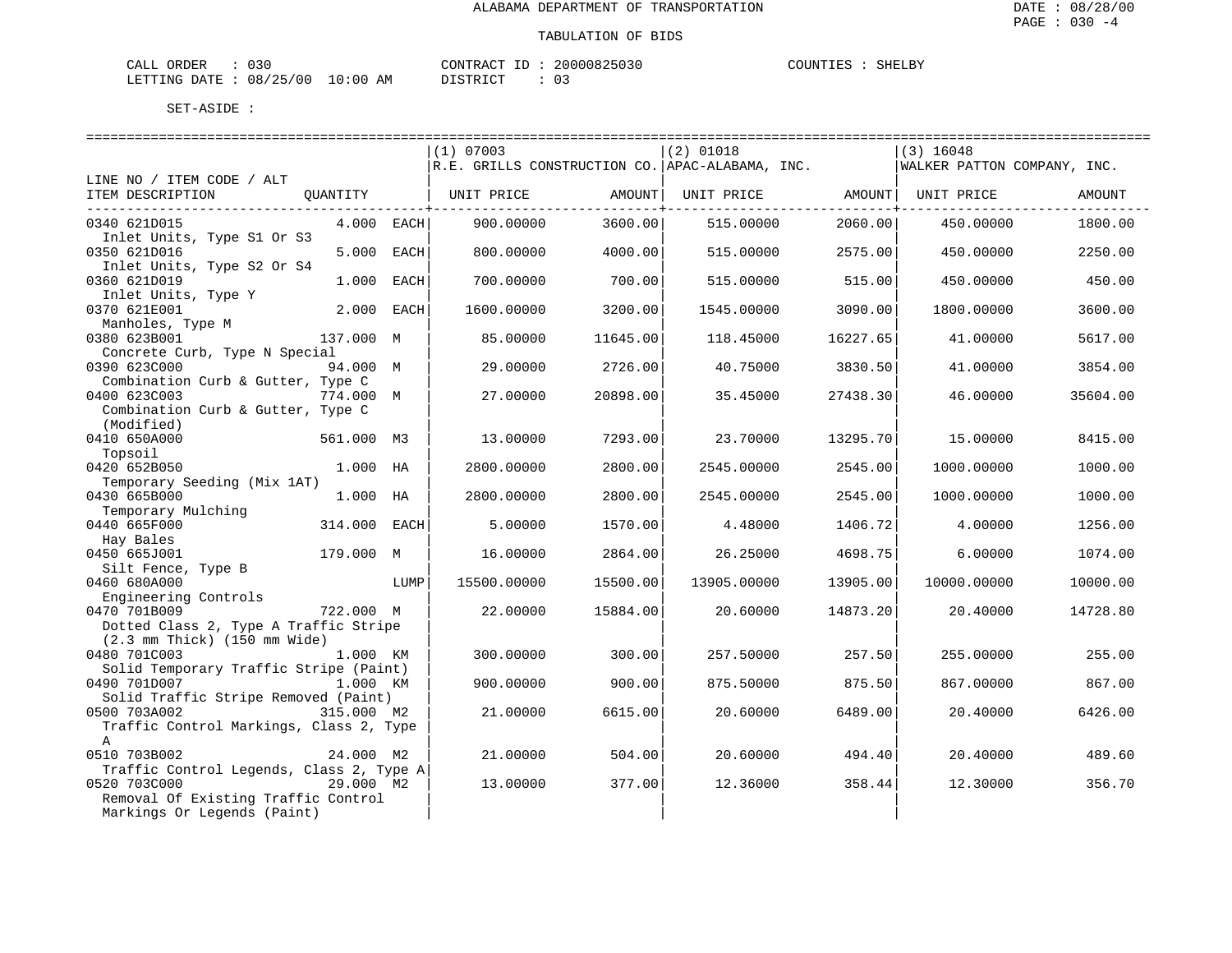| ORDER<br>CALL (               |  |    | CONTRACT ID :   |  | 20000825030   | COUNTIES | SHELBY |
|-------------------------------|--|----|-----------------|--|---------------|----------|--------|
| LETTING DATE : 08/25/00 10:00 |  | AM | DI STR TAT<br>. |  | $\sim$ $\sim$ |          |        |

|                                                                                                                                                                                     | $(1)$ 07003 |         | $ (2)$ 01018                                                |         | $(3)$ 16048                 |         |  |
|-------------------------------------------------------------------------------------------------------------------------------------------------------------------------------------|-------------|---------|-------------------------------------------------------------|---------|-----------------------------|---------|--|
|                                                                                                                                                                                     |             |         | $R.E.$ GRILLS CONSTRUCTION CO. $APAC-ALABAMA$ , INC.        |         | WALKER PATTON COMPANY, INC. |         |  |
| LINE NO / ITEM CODE / ALT                                                                                                                                                           |             |         |                                                             |         |                             |         |  |
| TTEM DESCRIPTION (QUANTITY   UNIT PRICE AMOUNT  UNIT PRICE AMOUNT  UNIT PRICE AMOUNT  UNIT PRICE                                                                                    |             |         |                                                             |         |                             | AMOUNT  |  |
| 0530 703C001 8.000 M2                                                                                                                                                               |             |         | $15.00000$ $120.00$ $14.42000$ $115.36$ $14.30000$ $114.40$ |         |                             |         |  |
| Removal Of Existing Traffic Control                                                                                                                                                 |             |         |                                                             |         |                             |         |  |
| Markings Or Legends (Plastic)                                                                                                                                                       |             |         |                                                             |         |                             |         |  |
| 0540 703D002<br>107.000 M2                                                                                                                                                          | 16.00000    | 1712.00 | 15.45000                                                    | 1653.15 | 15.35000                    | 1642.45 |  |
| Temporary Traffic Control Markings                                                                                                                                                  |             |         |                                                             |         |                             |         |  |
| (Paint)                                                                                                                                                                             |             |         |                                                             |         |                             |         |  |
| $120.000$ EACH<br>0550 705A031                                                                                                                                                      | 8.00000     | 960.00  | 5.15000 618.00                                              |         | 5.10000                     | 612.00  |  |
| Pavement Markers, Class A-H, Type 1-A                                                                                                                                               |             |         |                                                             |         |                             |         |  |
| 0560 710A115<br>3.000 M2                                                                                                                                                            | 190.00000   | 570.00  | 432.60000                                                   | 1297.80 | 357.00000                   | 1071.00 |  |
| Class 4, Alum Flat Sign Panels 2.032 mm                                                                                                                                             |             |         |                                                             |         |                             |         |  |
| Thick or Steel Flat Sign Panels 1.897                                                                                                                                               |             |         |                                                             |         |                             |         |  |
| MM Thick(Ty III or Ty IV Background)                                                                                                                                                |             |         |                                                             |         |                             |         |  |
| 0570 710B001<br>20.000 M                                                                                                                                                            | 26.00000    | 520.00  | 31.93000                                                    | 638.60  | 12.30000                    | 246.00  |  |
| Roadway Sign Post (#3 "U" Channel<br>Roadway<br>Galvanized Steel)<br>The Calculation of the Calculation of the Calculation of the Calculation of the Calculation of the Calculation |             |         |                                                             |         |                             |         |  |
| 0580 730A012<br>LUMP                                                                                                                                                                | 1000.00000  | 1000.00 | 515.00000                                                   | 515.00  | 1020.00000                  | 1020.00 |  |
| Removal Of Existing Traffic Control                                                                                                                                                 |             |         |                                                             |         |                             |         |  |
| Unit (Partial) (Riverchase Parkway East                                                                                                                                             |             |         |                                                             |         |                             |         |  |
| $-$ Site 1)                                                                                                                                                                         |             |         |                                                             |         |                             |         |  |
| 0590 730A013<br>LUMP                                                                                                                                                                | 1400.00000  | 1400.00 | 515.00000                                                   | 515.00  | 1428.00000                  | 1428.00 |  |
| Removal Of Existing Traffic Control                                                                                                                                                 |             |         |                                                             |         |                             |         |  |
| Unit (Partial) (Riverchase Parkway East                                                                                                                                             |             |         |                                                             |         |                             |         |  |
| $-$ Site 5)                                                                                                                                                                         |             |         |                                                             |         |                             |         |  |
| 0600 730A014<br>LUMP                                                                                                                                                                | 350.00000   | 350.00  | 515,00000                                                   | 515.00  | 357.00000                   | 357.00  |  |
| Removal Of Existing Traffic Control                                                                                                                                                 |             |         |                                                             |         |                             |         |  |
| Unit (Partial) (Riverchase Parkway East                                                                                                                                             |             |         |                                                             |         |                             |         |  |
| $-$ Site 2)                                                                                                                                                                         |             |         |                                                             |         |                             |         |  |
| 0610 730C000<br>LUMP<br>Furnishing And Installing Traffic                                                                                                                           | 1500.00000  | 1500.00 | 3605,00000                                                  | 3605.00 | 1530.00000                  | 1530.00 |  |
| Control Unit (Riverchase Parkway East -                                                                                                                                             |             |         |                                                             |         |                             |         |  |
| Site 3)                                                                                                                                                                             |             |         |                                                             |         |                             |         |  |
| 0620 730C001<br>LUMP                                                                                                                                                                | 900.00000   | 900.00  | 3605.00000                                                  | 3605.00 | 918.00000                   | 918.00  |  |
| Furnishing And Installing Traffic                                                                                                                                                   |             |         |                                                             |         |                             |         |  |
| Control Unit (Riverchase Parkway East -                                                                                                                                             |             |         |                                                             |         |                             |         |  |
| Site $4)$                                                                                                                                                                           |             |         |                                                             |         |                             |         |  |
| 0630 730C016<br>LUMP                                                                                                                                                                | 950.00000   | 950.00  | 3296.00000                                                  | 3296.00 | 969.00000                   | 969.00  |  |
| Furnishing And Installing Traffic                                                                                                                                                   |             |         |                                                             |         |                             |         |  |
| Control Unit (Partial) (Riverchase                                                                                                                                                  |             |         |                                                             |         |                             |         |  |
| Parkway East - Site 1)                                                                                                                                                              |             |         |                                                             |         |                             |         |  |
| 0640 730C017<br>LUMP                                                                                                                                                                | 1900.00000  | 1900.00 | 3090.00000                                                  | 3090.00 | 1938.00000                  | 1938.00 |  |
| Furnishing And Installing Traffic<br>Control Unit (Partial) (Riverchase                                                                                                             |             |         |                                                             |         |                             |         |  |
| Parkway East - Site 5)                                                                                                                                                              |             |         |                                                             |         |                             |         |  |
|                                                                                                                                                                                     |             |         |                                                             |         |                             |         |  |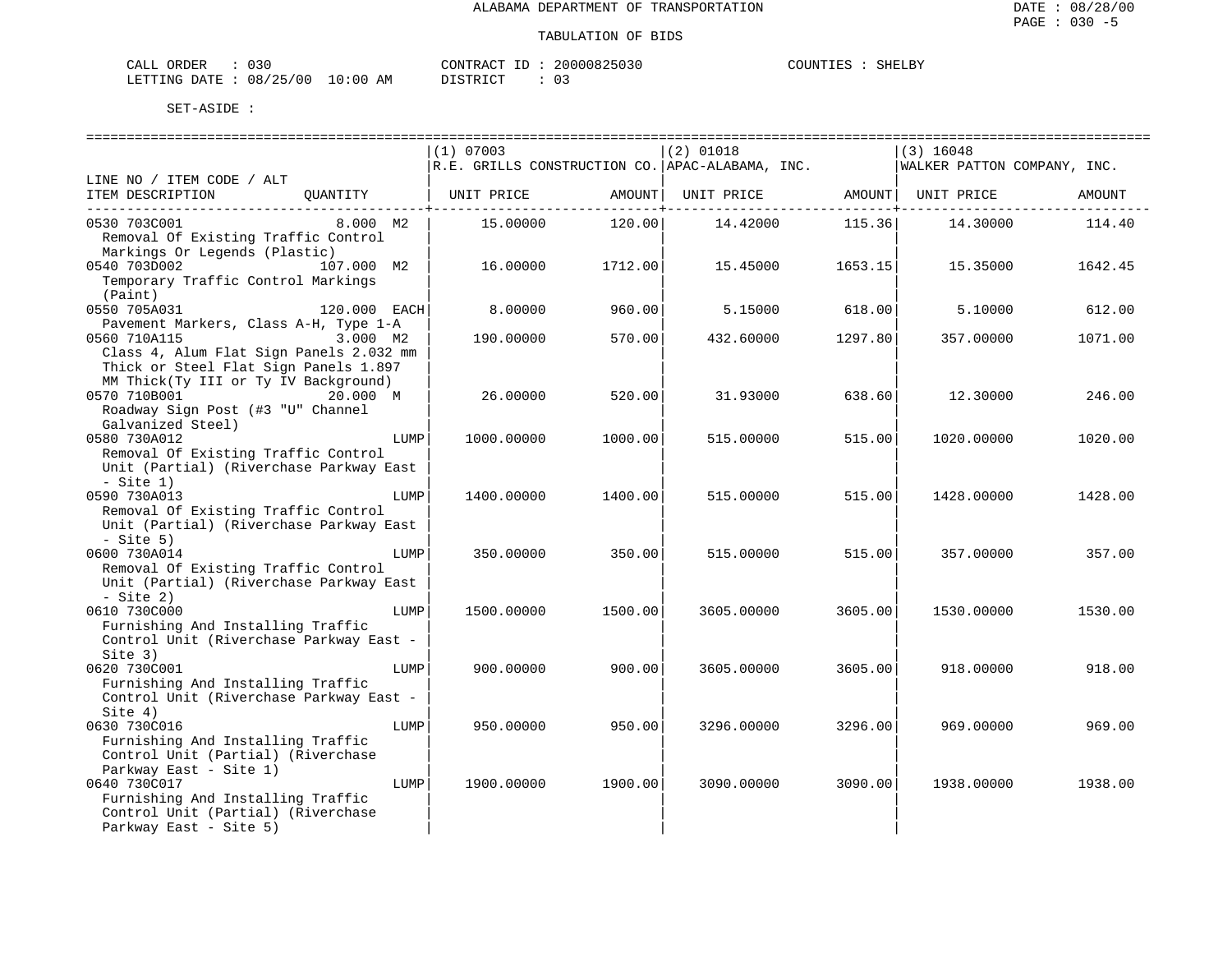| ORDER<br>CALL (        |  |             | CONTRACT                    | 20000825030 | COUNTIES | SHELBY |
|------------------------|--|-------------|-----------------------------|-------------|----------|--------|
| LETTING DATE: 08/25/00 |  | 10:00<br>ΑM | <sub>ו</sub> ⊺קידי⊃ די<br>. |             |          |        |

|                                                           | (1) 07003  |          | $(2)$ 01018                                                                       |          | (3) 16048                   |          |  |  |  |  |  |  |
|-----------------------------------------------------------|------------|----------|-----------------------------------------------------------------------------------|----------|-----------------------------|----------|--|--|--|--|--|--|
|                                                           |            |          | $\mathcal{R.E.}$ GRILLS CONSTRUCTION CO. $\mathcal{A}\texttt{PAC-ALABAMA}$ , INC. |          | WALKER PATTON COMPANY, INC. |          |  |  |  |  |  |  |
| LINE NO / ITEM CODE / ALT                                 |            |          |                                                                                   |          |                             |          |  |  |  |  |  |  |
| ITEM DESCRIPTION<br>OUANTITY                              |            |          |                                                                                   |          |                             | AMOUNT   |  |  |  |  |  |  |
|                                                           |            | 600.00   |                                                                                   | 515.00   |                             | 612.00   |  |  |  |  |  |  |
| 0650 730C018<br>LUMP<br>Furnishing And Installing Traffic | 600.00000  |          | 515.00000                                                                         |          | 612.00000                   |          |  |  |  |  |  |  |
| Control Unit (Partial) (Riverchase                        |            |          |                                                                                   |          |                             |          |  |  |  |  |  |  |
| Parkway East - Site 2)                                    |            |          |                                                                                   |          |                             |          |  |  |  |  |  |  |
| 0660 730E000<br>7.000 EACH                                | 1000.00000 | 7000.00  | 1287.50000                                                                        | 9012.50  | 1020.00000                  | 7140.00  |  |  |  |  |  |  |
| Metal Traffic Signal Pole Foundation                      |            |          |                                                                                   |          |                             |          |  |  |  |  |  |  |
| 0670 730F000<br>1.000 EACH                                | 4000.00000 | 4000.00  | 5665.00000                                                                        | 5665.00  | 4080.00000                  | 4080.00  |  |  |  |  |  |  |
| Metal Traffic Signal Pole With 14 M                       |            |          |                                                                                   |          |                             |          |  |  |  |  |  |  |
|                                                           |            |          |                                                                                   |          |                             |          |  |  |  |  |  |  |
| Mast Arm Assembly<br>2.000 EACH<br>0680 730F010           | 5000.00000 | 10000.00 | 7416.00000                                                                        | 14832.00 | 5100.00000                  | 10200.00 |  |  |  |  |  |  |
| Traffic Signal Pole With 14 M And 14 M                    |            |          |                                                                                   |          |                             |          |  |  |  |  |  |  |
| Mast Arm Assembly                                         |            |          |                                                                                   |          |                             |          |  |  |  |  |  |  |
| 0690 730F011<br>1.000 EACH                                | 6000.00000 | 6000.00  | 7725.00000                                                                        | 7725.00  | 6120.00000                  | 6120.00  |  |  |  |  |  |  |
| Traffic Signal Pole With 18 M And 16 M                    |            |          |                                                                                   |          |                             |          |  |  |  |  |  |  |
| Mast Arm Assembly                                         |            |          |                                                                                   |          |                             |          |  |  |  |  |  |  |
| 3.000 EACH<br>0700 730G001                                | 5000.00000 | 15000.00 | 5459.00000                                                                        | 16377.00 | 4080.00000                  | 12240.00 |  |  |  |  |  |  |
| Metal Traffic Signal Strain Pole                          |            |          |                                                                                   |          |                             |          |  |  |  |  |  |  |
| 0710 730H000<br>2907.000 M                                | 5.00000    | 14535.00 | 8.24000                                                                           | 23953.68 | 5.10000                     | 14825.70 |  |  |  |  |  |  |
| Loop Detector                                             |            |          |                                                                                   |          |                             |          |  |  |  |  |  |  |
| 0720 7301000<br>1522.000 M                                | 1,00000    | 1522.00  | 3.60000                                                                           | 5479.20  | 1.05000                     | 1598.10  |  |  |  |  |  |  |
| Shielded Loop Detector Home-Run Cable                     |            |          |                                                                                   |          |                             |          |  |  |  |  |  |  |
| 0730 730J000<br>20.000 EACH                               | 175.00000  | 3500.00  | 154.50000                                                                         | 3090.00  | 179.00000                   | 3580.00  |  |  |  |  |  |  |
| Loop Detector Amplifier                                   |            |          |                                                                                   |          |                             |          |  |  |  |  |  |  |
| 0740 730K000<br>16.000 EACH                               | 320.00000  | 5120.00  | 257.50000                                                                         | 4120.00  | 327.00000                   | 5232.00  |  |  |  |  |  |  |
| Traffic Signal Junction Box                               |            |          |                                                                                   |          |                             |          |  |  |  |  |  |  |
| 0750 730L012<br>207.000 M                                 | 16.00000   | 3312.00  | 15.45000                                                                          | 3198.15  | 16.50000                    | 3415.50  |  |  |  |  |  |  |
| Non-Metallic Conduit, 27 mm                               |            |          |                                                                                   |          |                             |          |  |  |  |  |  |  |
| 0760 730L015<br>852.000 M                                 | 18,00000   | 15336.00 | 17.50000                                                                          | 14910.00 | 18.50000                    | 15762.00 |  |  |  |  |  |  |
| Non-Metallic Conduit, 53 mm                               |            |          |                                                                                   |          |                             |          |  |  |  |  |  |  |
| 0770 730L017<br>2.000 M                                   | 125.00000  | 250.00   | 25.75000                                                                          | 51.50    | 79.60000                    | 159.20   |  |  |  |  |  |  |
| Non-Metallic Conduit, 78 mm                               |            |          |                                                                                   |          |                             |          |  |  |  |  |  |  |
| 15.000 M<br>0780 730L031                                  | 35.00000   | 525.00   | 12.35000                                                                          | 185.25   | 12.30000                    | 184.50   |  |  |  |  |  |  |
| Metallic Conduit, 21 mm                                   |            |          |                                                                                   |          |                             |          |  |  |  |  |  |  |
| 15.000 M<br>0790 730L032                                  | 45.00000   | 675.00   | 14.40000                                                                          | 216.00   | 15.35000                    | 230.25   |  |  |  |  |  |  |
| Metallic Conduit, 27 mm                                   |            |          |                                                                                   |          |                             |          |  |  |  |  |  |  |
| 0800 730N001<br>5.000 EACH                                | 600.00000  | 3000.00  | 1236.00000                                                                        | 6180.00  | 612.00000                   | 3060.00  |  |  |  |  |  |  |
| Luminaire Extension Assembly, 3.7 M                       |            |          |                                                                                   |          |                             |          |  |  |  |  |  |  |
| 0810 730P001<br>36.000 EACH                               | 675.00000  | 24300.00 | 453.00000                                                                         | 16308.00 | 688.50000                   | 24786.00 |  |  |  |  |  |  |
| Vehicular Signal Head, 300 mm 3 Section                   |            |          |                                                                                   |          |                             |          |  |  |  |  |  |  |
| 0820 730P002<br>5.000 EACH                                | 800.00000  | 4000.00  | 772.50000                                                                         | 3862.50  | 816.00000                   | 4080.00  |  |  |  |  |  |  |
| Vehicular Signal Head, 300 mm 5 Section                   |            |          |                                                                                   |          |                             |          |  |  |  |  |  |  |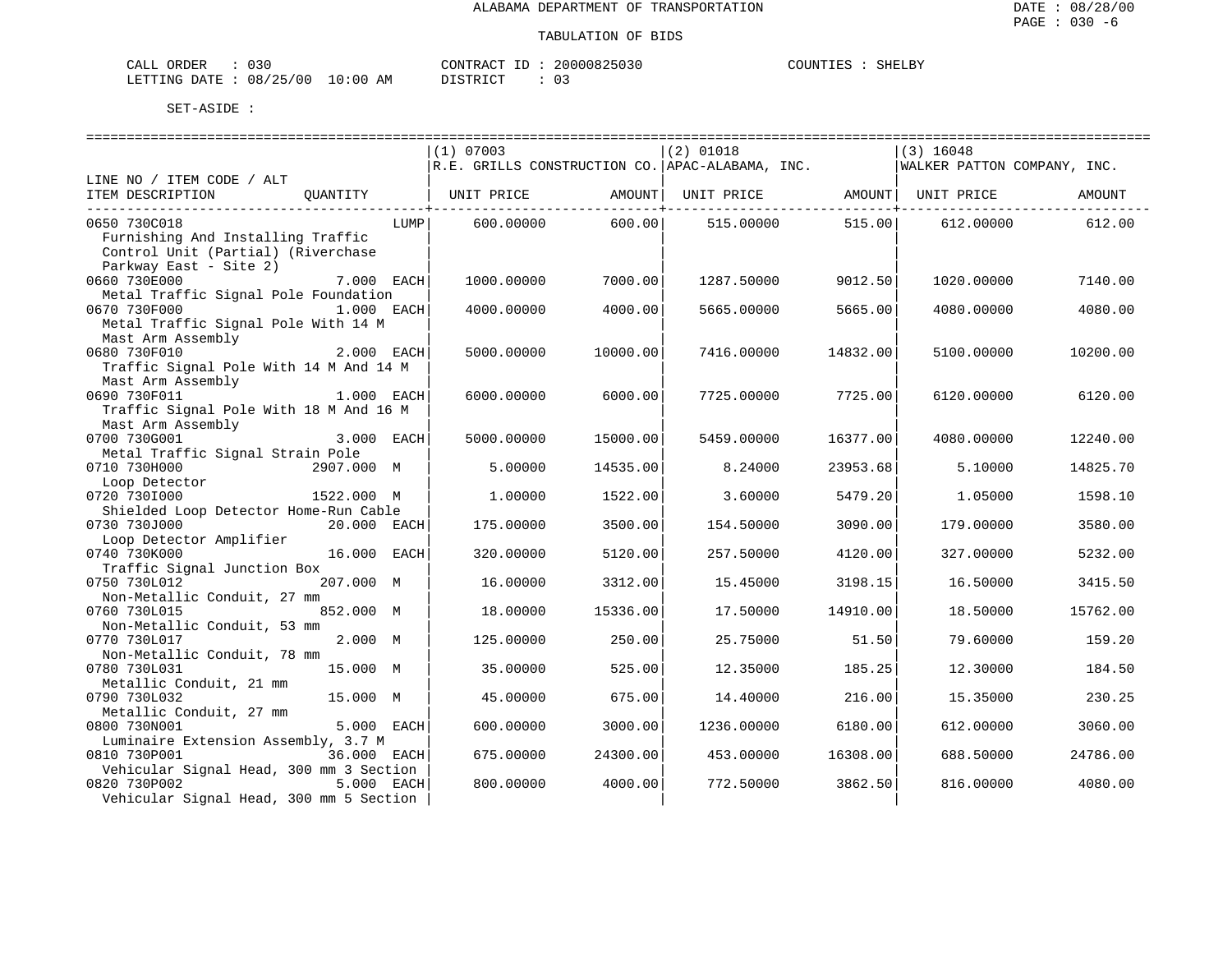| CALL<br>ORDER          | ົ່<br>U 3 U |             |          | CONTRACT ID |  | 20000825030 | COUNTIES | SHELBY |
|------------------------|-------------|-------------|----------|-------------|--|-------------|----------|--------|
| LETTING DATE: 08/25/00 |             | 10:00<br>ΆM | DISTRICT |             |  |             |          |        |

|                                                                                                           |              |      | $(1)$ 07003                  |            | $(2)$ 01018                                                              |               | $(3)$ 16048                  |            |             |
|-----------------------------------------------------------------------------------------------------------|--------------|------|------------------------------|------------|--------------------------------------------------------------------------|---------------|------------------------------|------------|-------------|
| LINE NO / ITEM CODE / ALT                                                                                 |              |      |                              |            | $\mathcal{R.E.}$ GRILLS CONSTRUCTION CO. $\mathcal{A}$ PAC-ALABAMA, INC. |               | WALKER PATTON COMPANY, INC.  |            |             |
| ITEM DESCRIPTION                                                                                          |              |      | QUANTITY   UNIT PRICE AMOUNT |            |                                                                          |               | UNIT PRICE AMOUNT UNIT PRICE |            | AMOUNT      |
| 0830 730R003                                                                                              | $2.000$ EACH |      | 8200.00000                   | 16400.00   | 8240.00000                                                               | 16480.00      | 8364.00000                   |            | 16728.00    |
| Traffic Controller, Type III, 8 Phase<br>0840 730S000                                                     | 1.000 EACH   |      | 7100.00000                   | 7100.00    | 4120.00000                                                               | 4120.00       | 7242.00000 7242.00           |            |             |
| Furnishing And Installing Preemption<br>Unit For Emergency Vehicles (Riverchase<br>Parkway East - Site 3) |              |      |                              |            |                                                                          |               |                              |            |             |
| 0850 730S001                                                                                              |              | LUMP | 6500.00000                   | 6500.00    | 5150.00000                                                               | 5150.00       | 6630.00000                   |            | 6630.00     |
| Furnishing And Installing Preemption<br>Unit For Emergency Vehicles (Riverchase<br>Parkway East - Site 4) |              |      |                              |            |                                                                          |               |                              |            |             |
| 0860 730S002                                                                                              |              | LUMP | 500.00000                    | 500.00     | 824.00000                                                                | 824.00        | 510.00000                    |            | 510.00      |
| Furnishing And Installing Preemption<br>Unit For Emergency Vehicles (Riverchase<br>Parkway East - Site 1) |              |      |                              |            |                                                                          |               |                              |            |             |
| 0870 730S003                                                                                              |              | LUMP | 1000.00000                   | 1000.00    | 1236.00000                                                               | 1236.00       | 1020.00000                   |            | 1020.00     |
| Furnishing And Installing Preemption<br>Unit For Emergency Vehicles (Riverchase<br>Parkway East - Site 5) |              |      |                              |            |                                                                          |               |                              |            |             |
| 0880 740B000                                                                                              | 184.000 M2   |      | 120.00000                    | 22080.00   | 92.80000                                                                 | 17075.20      | 116,00000                    |            | 21344.00    |
| Construction Signs<br>0890 740D000                                                                        | 210.000 EACH |      | 50.00000                     | 10500.00   | 48.00000                                                                 | 10080.00      | 52.00000                     |            | 10920.00    |
| Channelizing Drums<br>0900 740E000                                                                        | 100.000 EACH |      | 12,00000                     | 1200.00    | 14.50000                                                                 | 1450.00       | 12,00000                     |            | 1200.00     |
| Cones (900 mm High)                                                                                       |              |      |                              |            |                                                                          |               |                              |            |             |
| 0910 740F002<br>Barricades, Type III                                                                      | 3.000 EACH   |      | 375.00000                    | 1125.00    | 208.00000                                                                | 624.00        | 240.00000                    |            | 720.00      |
| 0920 7401005<br>Warning Lights, Type B (Detachable Head)                                                  | 3.000 EACH   |      | 300.00000                    | 900.00     | 435.00000                                                                | 1305.00       | 240.00000                    |            | 720.00      |
| 0930 740M000                                                                                              | 100.000 EACH |      | 8.50000                      | 850.00     | 9.40000                                                                  | 940.00        | 7.25000                      |            | 725.00      |
| Ballast For Cone<br>0940 741C010                                                                          | 2.000 EACH   |      | 1249.50000                   | 2499.00    | 1534.00000                                                               | 3068.00       | 5400.00000                   |            | 10800.00    |
| Portable Sequential Arrow And Chevron<br>Sign Unit                                                        |              |      |                              |            |                                                                          |               |                              |            |             |
| 0950 756A022                                                                                              | 119.000 M    |      | 110.00000                    | 13090.00   | 144.00000                                                                | 17136.00      | 121,00000                    |            | 14399.00    |
| 103 mm Electrical Conduit, 1 Line, Type<br>5 Installation                                                 |              |      |                              |            |                                                                          |               |                              |            |             |
| 0960 998A000<br>Construction Fuel (Maximum Bid Limited                                                    |              | LUMP | 10000.00000                  | 10000.00   | 1.28000                                                                  | 1.28          | 1,00000                      |            | 1.00        |
| To $$40,000$ )                                                                                            |              |      |                              |            |                                                                          |               |                              |            |             |
| SECTION TOTALS                                                                                            |              |      |                              | 540,589.00 |                                                                          |               |                              |            | 592, 293.34 |
| CONTRACT TOTALS                                                                                           |              |      | $\ddot{s}$                   | 540,589.00 |                                                                          | \$543,452.92] |                              | $\ddot{s}$ | 592,293.34  |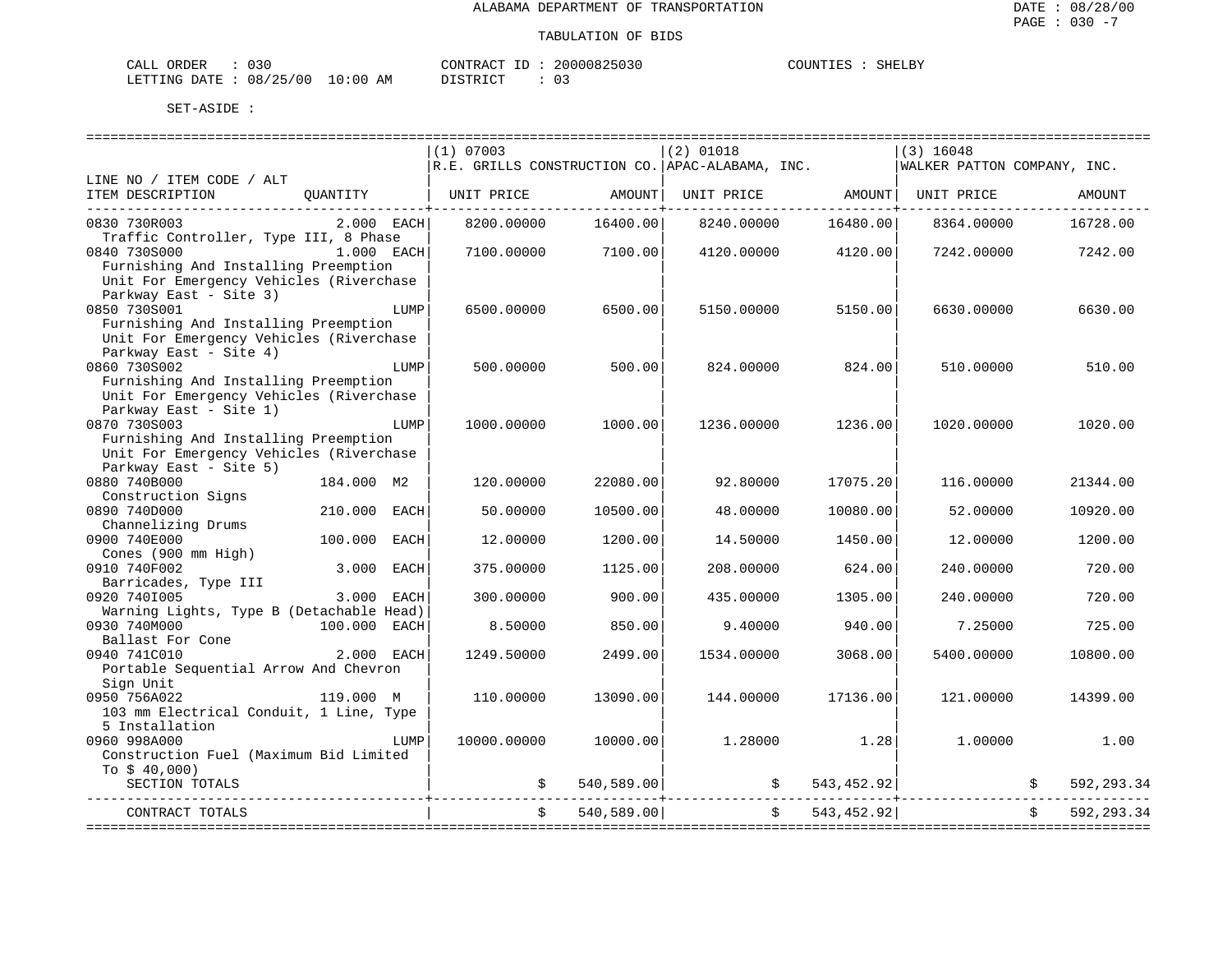# TABULATION OF BIDS

| ORDER<br>CALL | 030      |             | CONTRACT       | ID | 20000825030 | COUNTIES | SHELBY |
|---------------|----------|-------------|----------------|----|-------------|----------|--------|
| LETTING DATE  | 08/25/00 | 10:00<br>AΜ | חימים פחי את ה |    |             |          |        |

|                                                                         |               |      | $(4)$ 16039<br>PINKERTON CONSTRUCTION, INC. STONE ELECTRIC CO., INC. |          | $(5)$ 19060 |          |            |        |
|-------------------------------------------------------------------------|---------------|------|----------------------------------------------------------------------|----------|-------------|----------|------------|--------|
| LINE NO / ITEM CODE / ALT                                               |               |      |                                                                      |          |             |          |            |        |
| ITEM DESCRIPTION<br>. _ _ _ _ _ _ _ _ .                                 | QUANTITY      |      | UNIT PRICE                                                           | AMOUNT   | UNIT PRICE  | AMOUNT   | UNIT PRICE | AMOUNT |
| SECTION 0001<br>TOTAL                                                   |               |      |                                                                      |          |             |          |            |        |
| 0010 201A000                                                            |               | LUMP | 15000.00000                                                          | 15000.00 | 20500.00000 | 20500.00 |            |        |
| Clearing & Grubbing (Approximately 1                                    |               |      |                                                                      |          |             |          |            |        |
| Hectare)                                                                |               |      |                                                                      |          |             |          |            |        |
| 0020 206C010                                                            | 122.000 M2    |      | 7.00000                                                              | 854.00   | 12.35000    | 1506.70  |            |        |
| Removing Concrete Driveway                                              |               |      |                                                                      |          |             |          |            |        |
| 0030 206D002                                                            | 109.000 M     |      | 16.00000                                                             | 1744.00  | 16.00000    | 1744.00  |            |        |
| Removing Curb                                                           |               |      |                                                                      |          |             |          |            |        |
| 0040 206D003<br>Removing Curb And Gutter                                | 1061.000 M    |      | 18.00000                                                             | 19098.00 | 16.00000    | 16976.00 |            |        |
| 0050 206E043                                                            | 11.000 EACH   |      | 5.00000                                                              | 55.00    | 11.00000    | 121.00   |            |        |
| Removing Raised Pavement Markers                                        |               |      |                                                                      |          |             |          |            |        |
| 0060 210A000                                                            | 1732.000 M3   |      | 15.00000                                                             | 25980.00 | 16.00000    | 27712.00 |            |        |
| Unclassified Excavation                                                 |               |      |                                                                      |          |             |          |            |        |
| 0070 214A000                                                            | 457.000 M3    |      | 15.00000                                                             | 6855.00  | 7.25000     | 3313.25  |            |        |
| Structure Excavation                                                    |               |      |                                                                      |          |             |          |            |        |
| 0080 214B001                                                            | 156.000 M3    |      | 27.00000                                                             | 4212.00  | 42.00000    | 6552.00  |            |        |
| Foundation Backfill, Commercial                                         |               |      |                                                                      |          |             |          |            |        |
| 0090 405A000                                                            | 768.000 L     |      | 1.25000                                                              | 960.00   | 1.50000     | 1152.00  |            |        |
| Tack Coat<br>0100 429A241                                               | 254.000 MTON  |      | 62.00000                                                             | 15748.00 | 58.00000    | 14732.00 |            |        |
| Improved Bituminous Concrete Wearing                                    |               |      |                                                                      |          |             |          |            |        |
| Surface Layer, 19.0 mm Maximum                                          |               |      |                                                                      |          |             |          |            |        |
| Aggregate Size Mix, ESAL Range C                                        |               |      |                                                                      |          |             |          |            |        |
| 0110 429B241                                                            | 1242.000 MTON |      | 48.00000                                                             | 59616.00 | 44.00000    | 54648.00 |            |        |
| Improved Bituminous Concrete Binder                                     |               |      |                                                                      |          |             |          |            |        |
| Layer, 25.0 mm Maximum Aggregate Size                                   |               |      |                                                                      |          |             |          |            |        |
| Mix, ESAL Range C                                                       |               |      |                                                                      |          |             |          |            |        |
| 0120 429B245                                                            | 25.000 MTON   |      | 127.00000                                                            | 3175.00  | 120.00000   | 3000.00  |            |        |
| Improved Bituminous Concrete Binder<br>Layer, Patching, 25.0 mm Maximum |               |      |                                                                      |          |             |          |            |        |
| Aggregate Size Mix, ESAL Range C                                        |               |      |                                                                      |          |             |          |            |        |
| 0130 430B015                                                            | 50.000 MTON   |      | 25.00000                                                             | 1250.00  | 22.00000    | 1100.00  |            |        |
| Aggregate Surfacing (ALDOT #57, #67,                                    |               |      |                                                                      |          |             |          |            |        |
| #410 Or #467)                                                           |               |      |                                                                      |          |             |          |            |        |
| 0140 530A000                                                            | 7.000 M       |      | 75.00000                                                             | 525.00   | 82.00000    | 574.00   |            |        |
| 375 mm Roadway Pipe (Class 3 R.C.)                                      |               |      |                                                                      |          |             |          |            |        |
| 0150 530A001                                                            | 120.000 M     |      | 85.00000                                                             | 10200.00 | 115.00000   | 13800.00 |            |        |
| 450 mm Roadway Pipe (Class 3 R.C.)                                      |               |      |                                                                      |          |             |          |            |        |
| 0160 530A100                                                            | 2.000 M       |      | 75.00000                                                             | 150.00   | 155.00000   | 310.00   |            |        |
| 375 mm Roadway Pipe (Class 3 R.C.)<br>(Extension)                       |               |      |                                                                      |          |             |          |            |        |
|                                                                         |               |      |                                                                      |          |             |          |            |        |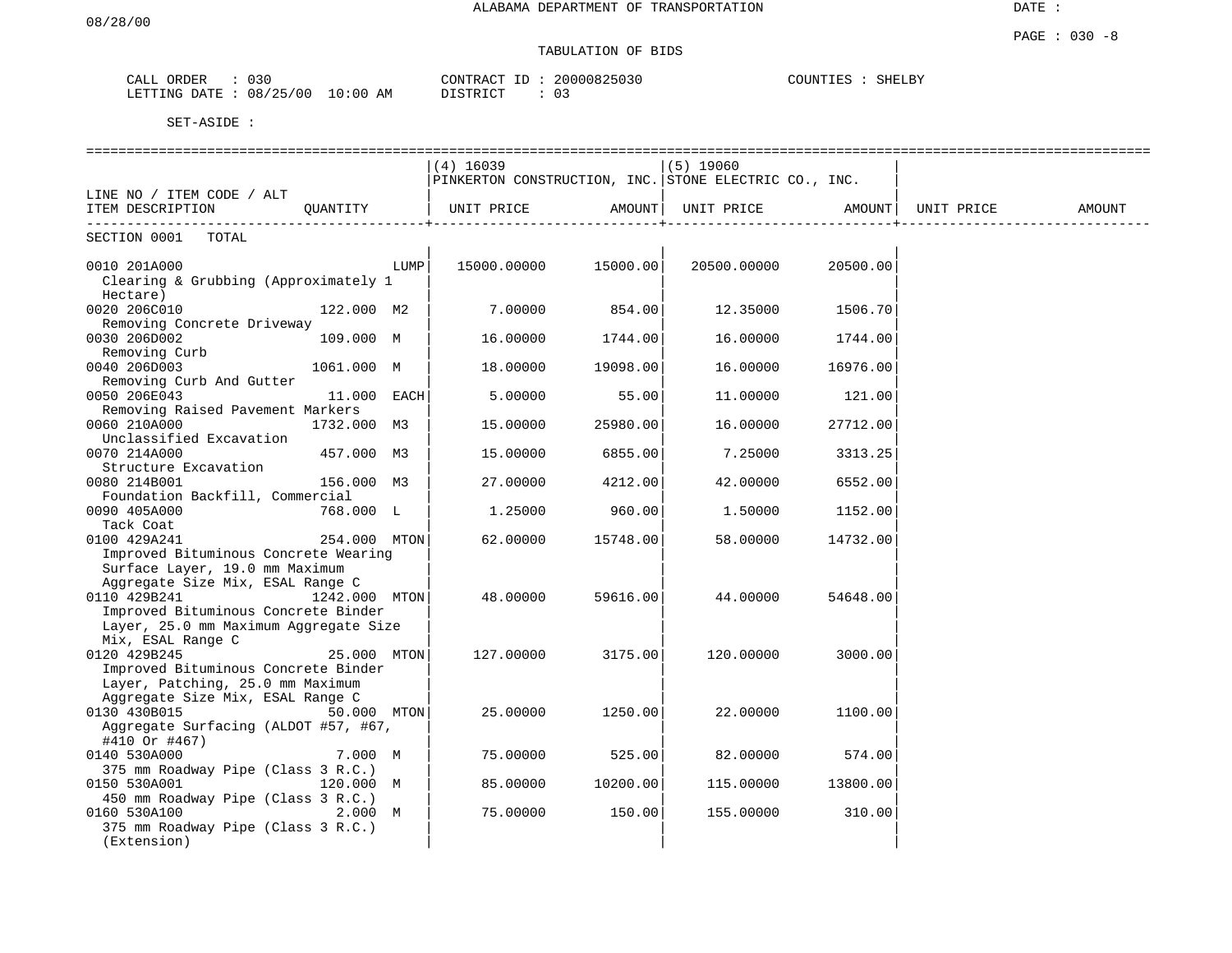| م د<br><b>NRIDER</b><br>CALL<br>u s u                                                                                                                            |                     | $\sim$ $\sim$ $\sim$<br>___<br>. • P ∧ ( | 111<br>$\prec$ 1 | SHELBY<br>$\sim$<br>ידתד ז<br>تىقلىلى |
|------------------------------------------------------------------------------------------------------------------------------------------------------------------|---------------------|------------------------------------------|------------------|---------------------------------------|
| 10F<br>۱ ∩ ∩<br><b>DATF</b><br>ے محمد میں میں ہیں ہے ۔<br>محمد میں میں اس اور اس کا اس کا محمد میں اس کا محمد میں اس کا اس کا ان کا ان کا ان کا<br>$\cdot$<br>ັບ | АM<br>- () -<br>ະບບ | $T \cap T$<br>$\sim$                     | ◡ ◡              |                                       |

| $(4)$ 16039<br>$(5)$ 19060<br>PINKERTON CONSTRUCTION, INC. STONE ELECTRIC CO., INC.<br>QUANTITY<br>UNIT PRICE<br>AMOUNT  UNIT PRICE<br>AMOUNT  UNIT PRICE<br>AMOUNT<br>------------+--<br>------------+<br>170.00<br>2.000 M<br>85.00000<br>190.00000<br>380.00<br>450 mm Roadway Pipe (Class 3 R.C.)<br>(Extension)<br>2.000 M<br>162.00000<br>324.00<br>280.00000<br>560.00<br>900 mm Roadway Pipe (Class 3 R.C.)<br>(Extension)<br>0190 530A106<br>2.000 M<br>260.00000<br>520.00<br>415.00000<br>830.00<br>1200 mm Roadway Pipe (Class 3 R.C.)<br>(Extension)<br>0200 530A108<br>2.000 M<br>390.00000<br>780.00<br>600.00000<br>1200.00<br>1500 mm Roadway Pipe (Class 3 R.C.)<br>(Extension)<br>85.00<br>0210 530A800<br>1.000 M<br>150.00<br>85.00000<br>150.00000<br>375 mm Roadway Pipe (2.0 mm Wall<br>Thickness C.C.S.) (Stack Pipe) (No<br>Bedding Required)<br>0220 600A000<br>30000.00<br>47000.00000<br>LUMP<br>30000.00000<br>47000.00<br>Mobilization<br>0230 610A003<br>35.00000<br>1540.00<br>52.00000<br>44.000 M2<br>2288.00<br>Loose Riprap, Class 2, 450 mm Thick<br>0240 610D000<br>36.000 M2<br>6.00000<br>216.00<br>6.00000<br>216.00<br>Filter Blanket<br>0250 618B003<br>103.000 M2<br>48.00000<br>4944.00<br>40.00000<br>4120.00<br>Concrete Driveway, 150 mm Thick<br>(Includes Wire Mesh)<br>$1.000$ EACH<br>0260 619A002<br>1000.00000<br>1000.00<br>600.00000<br>600.00<br>450 mm Roadway Pipe End Treatment,<br>Class 1<br>0270 620A000<br>4.000 M3<br>785.00000<br>3140.00<br>1100.00000<br>4400.00<br>Minor Structure Concrete<br>0280 621A005<br>1.000 EACH<br>2500.00000<br>2500.00<br>1850.00000<br>1850.00<br>Junction Boxes, Type 1<br>1.000 EACH<br>500.00<br>0290 621B005<br>500.00000<br>600.00000<br>600.00 |                            |  | =============================== |            |         |  |
|---------------------------------------------------------------------------------------------------------------------------------------------------------------------------------------------------------------------------------------------------------------------------------------------------------------------------------------------------------------------------------------------------------------------------------------------------------------------------------------------------------------------------------------------------------------------------------------------------------------------------------------------------------------------------------------------------------------------------------------------------------------------------------------------------------------------------------------------------------------------------------------------------------------------------------------------------------------------------------------------------------------------------------------------------------------------------------------------------------------------------------------------------------------------------------------------------------------------------------------------------------------------------------------------------------------------------------------------------------------------------------------------------------------------------------------------------------------------------------------------------------------------------------------------------------------------------------------------------------------------------------------------------------------------------------------------------------------------------------------------------------|----------------------------|--|---------------------------------|------------|---------|--|
|                                                                                                                                                                                                                                                                                                                                                                                                                                                                                                                                                                                                                                                                                                                                                                                                                                                                                                                                                                                                                                                                                                                                                                                                                                                                                                                                                                                                                                                                                                                                                                                                                                                                                                                                                         |                            |  |                                 |            |         |  |
|                                                                                                                                                                                                                                                                                                                                                                                                                                                                                                                                                                                                                                                                                                                                                                                                                                                                                                                                                                                                                                                                                                                                                                                                                                                                                                                                                                                                                                                                                                                                                                                                                                                                                                                                                         |                            |  |                                 |            |         |  |
|                                                                                                                                                                                                                                                                                                                                                                                                                                                                                                                                                                                                                                                                                                                                                                                                                                                                                                                                                                                                                                                                                                                                                                                                                                                                                                                                                                                                                                                                                                                                                                                                                                                                                                                                                         | LINE NO / ITEM CODE / ALT  |  |                                 |            |         |  |
|                                                                                                                                                                                                                                                                                                                                                                                                                                                                                                                                                                                                                                                                                                                                                                                                                                                                                                                                                                                                                                                                                                                                                                                                                                                                                                                                                                                                                                                                                                                                                                                                                                                                                                                                                         | ITEM DESCRIPTION           |  |                                 |            |         |  |
|                                                                                                                                                                                                                                                                                                                                                                                                                                                                                                                                                                                                                                                                                                                                                                                                                                                                                                                                                                                                                                                                                                                                                                                                                                                                                                                                                                                                                                                                                                                                                                                                                                                                                                                                                         |                            |  |                                 |            |         |  |
|                                                                                                                                                                                                                                                                                                                                                                                                                                                                                                                                                                                                                                                                                                                                                                                                                                                                                                                                                                                                                                                                                                                                                                                                                                                                                                                                                                                                                                                                                                                                                                                                                                                                                                                                                         | 0170 530A101               |  |                                 |            |         |  |
|                                                                                                                                                                                                                                                                                                                                                                                                                                                                                                                                                                                                                                                                                                                                                                                                                                                                                                                                                                                                                                                                                                                                                                                                                                                                                                                                                                                                                                                                                                                                                                                                                                                                                                                                                         |                            |  |                                 |            |         |  |
|                                                                                                                                                                                                                                                                                                                                                                                                                                                                                                                                                                                                                                                                                                                                                                                                                                                                                                                                                                                                                                                                                                                                                                                                                                                                                                                                                                                                                                                                                                                                                                                                                                                                                                                                                         |                            |  |                                 |            |         |  |
|                                                                                                                                                                                                                                                                                                                                                                                                                                                                                                                                                                                                                                                                                                                                                                                                                                                                                                                                                                                                                                                                                                                                                                                                                                                                                                                                                                                                                                                                                                                                                                                                                                                                                                                                                         | 0180 530A104               |  |                                 |            |         |  |
|                                                                                                                                                                                                                                                                                                                                                                                                                                                                                                                                                                                                                                                                                                                                                                                                                                                                                                                                                                                                                                                                                                                                                                                                                                                                                                                                                                                                                                                                                                                                                                                                                                                                                                                                                         |                            |  |                                 |            |         |  |
|                                                                                                                                                                                                                                                                                                                                                                                                                                                                                                                                                                                                                                                                                                                                                                                                                                                                                                                                                                                                                                                                                                                                                                                                                                                                                                                                                                                                                                                                                                                                                                                                                                                                                                                                                         |                            |  |                                 |            |         |  |
|                                                                                                                                                                                                                                                                                                                                                                                                                                                                                                                                                                                                                                                                                                                                                                                                                                                                                                                                                                                                                                                                                                                                                                                                                                                                                                                                                                                                                                                                                                                                                                                                                                                                                                                                                         |                            |  |                                 |            |         |  |
|                                                                                                                                                                                                                                                                                                                                                                                                                                                                                                                                                                                                                                                                                                                                                                                                                                                                                                                                                                                                                                                                                                                                                                                                                                                                                                                                                                                                                                                                                                                                                                                                                                                                                                                                                         |                            |  |                                 |            |         |  |
|                                                                                                                                                                                                                                                                                                                                                                                                                                                                                                                                                                                                                                                                                                                                                                                                                                                                                                                                                                                                                                                                                                                                                                                                                                                                                                                                                                                                                                                                                                                                                                                                                                                                                                                                                         |                            |  |                                 |            |         |  |
|                                                                                                                                                                                                                                                                                                                                                                                                                                                                                                                                                                                                                                                                                                                                                                                                                                                                                                                                                                                                                                                                                                                                                                                                                                                                                                                                                                                                                                                                                                                                                                                                                                                                                                                                                         |                            |  |                                 |            |         |  |
|                                                                                                                                                                                                                                                                                                                                                                                                                                                                                                                                                                                                                                                                                                                                                                                                                                                                                                                                                                                                                                                                                                                                                                                                                                                                                                                                                                                                                                                                                                                                                                                                                                                                                                                                                         |                            |  |                                 |            |         |  |
|                                                                                                                                                                                                                                                                                                                                                                                                                                                                                                                                                                                                                                                                                                                                                                                                                                                                                                                                                                                                                                                                                                                                                                                                                                                                                                                                                                                                                                                                                                                                                                                                                                                                                                                                                         |                            |  |                                 |            |         |  |
|                                                                                                                                                                                                                                                                                                                                                                                                                                                                                                                                                                                                                                                                                                                                                                                                                                                                                                                                                                                                                                                                                                                                                                                                                                                                                                                                                                                                                                                                                                                                                                                                                                                                                                                                                         |                            |  |                                 |            |         |  |
|                                                                                                                                                                                                                                                                                                                                                                                                                                                                                                                                                                                                                                                                                                                                                                                                                                                                                                                                                                                                                                                                                                                                                                                                                                                                                                                                                                                                                                                                                                                                                                                                                                                                                                                                                         |                            |  |                                 |            |         |  |
|                                                                                                                                                                                                                                                                                                                                                                                                                                                                                                                                                                                                                                                                                                                                                                                                                                                                                                                                                                                                                                                                                                                                                                                                                                                                                                                                                                                                                                                                                                                                                                                                                                                                                                                                                         |                            |  |                                 |            |         |  |
|                                                                                                                                                                                                                                                                                                                                                                                                                                                                                                                                                                                                                                                                                                                                                                                                                                                                                                                                                                                                                                                                                                                                                                                                                                                                                                                                                                                                                                                                                                                                                                                                                                                                                                                                                         |                            |  |                                 |            |         |  |
|                                                                                                                                                                                                                                                                                                                                                                                                                                                                                                                                                                                                                                                                                                                                                                                                                                                                                                                                                                                                                                                                                                                                                                                                                                                                                                                                                                                                                                                                                                                                                                                                                                                                                                                                                         |                            |  |                                 |            |         |  |
|                                                                                                                                                                                                                                                                                                                                                                                                                                                                                                                                                                                                                                                                                                                                                                                                                                                                                                                                                                                                                                                                                                                                                                                                                                                                                                                                                                                                                                                                                                                                                                                                                                                                                                                                                         |                            |  |                                 |            |         |  |
|                                                                                                                                                                                                                                                                                                                                                                                                                                                                                                                                                                                                                                                                                                                                                                                                                                                                                                                                                                                                                                                                                                                                                                                                                                                                                                                                                                                                                                                                                                                                                                                                                                                                                                                                                         |                            |  |                                 |            |         |  |
|                                                                                                                                                                                                                                                                                                                                                                                                                                                                                                                                                                                                                                                                                                                                                                                                                                                                                                                                                                                                                                                                                                                                                                                                                                                                                                                                                                                                                                                                                                                                                                                                                                                                                                                                                         |                            |  |                                 |            |         |  |
|                                                                                                                                                                                                                                                                                                                                                                                                                                                                                                                                                                                                                                                                                                                                                                                                                                                                                                                                                                                                                                                                                                                                                                                                                                                                                                                                                                                                                                                                                                                                                                                                                                                                                                                                                         |                            |  |                                 |            |         |  |
|                                                                                                                                                                                                                                                                                                                                                                                                                                                                                                                                                                                                                                                                                                                                                                                                                                                                                                                                                                                                                                                                                                                                                                                                                                                                                                                                                                                                                                                                                                                                                                                                                                                                                                                                                         |                            |  |                                 |            |         |  |
|                                                                                                                                                                                                                                                                                                                                                                                                                                                                                                                                                                                                                                                                                                                                                                                                                                                                                                                                                                                                                                                                                                                                                                                                                                                                                                                                                                                                                                                                                                                                                                                                                                                                                                                                                         |                            |  |                                 |            |         |  |
|                                                                                                                                                                                                                                                                                                                                                                                                                                                                                                                                                                                                                                                                                                                                                                                                                                                                                                                                                                                                                                                                                                                                                                                                                                                                                                                                                                                                                                                                                                                                                                                                                                                                                                                                                         |                            |  |                                 |            |         |  |
|                                                                                                                                                                                                                                                                                                                                                                                                                                                                                                                                                                                                                                                                                                                                                                                                                                                                                                                                                                                                                                                                                                                                                                                                                                                                                                                                                                                                                                                                                                                                                                                                                                                                                                                                                         |                            |  |                                 |            |         |  |
|                                                                                                                                                                                                                                                                                                                                                                                                                                                                                                                                                                                                                                                                                                                                                                                                                                                                                                                                                                                                                                                                                                                                                                                                                                                                                                                                                                                                                                                                                                                                                                                                                                                                                                                                                         |                            |  |                                 |            |         |  |
|                                                                                                                                                                                                                                                                                                                                                                                                                                                                                                                                                                                                                                                                                                                                                                                                                                                                                                                                                                                                                                                                                                                                                                                                                                                                                                                                                                                                                                                                                                                                                                                                                                                                                                                                                         |                            |  |                                 |            |         |  |
|                                                                                                                                                                                                                                                                                                                                                                                                                                                                                                                                                                                                                                                                                                                                                                                                                                                                                                                                                                                                                                                                                                                                                                                                                                                                                                                                                                                                                                                                                                                                                                                                                                                                                                                                                         |                            |  |                                 |            |         |  |
|                                                                                                                                                                                                                                                                                                                                                                                                                                                                                                                                                                                                                                                                                                                                                                                                                                                                                                                                                                                                                                                                                                                                                                                                                                                                                                                                                                                                                                                                                                                                                                                                                                                                                                                                                         |                            |  |                                 |            |         |  |
|                                                                                                                                                                                                                                                                                                                                                                                                                                                                                                                                                                                                                                                                                                                                                                                                                                                                                                                                                                                                                                                                                                                                                                                                                                                                                                                                                                                                                                                                                                                                                                                                                                                                                                                                                         |                            |  |                                 |            |         |  |
|                                                                                                                                                                                                                                                                                                                                                                                                                                                                                                                                                                                                                                                                                                                                                                                                                                                                                                                                                                                                                                                                                                                                                                                                                                                                                                                                                                                                                                                                                                                                                                                                                                                                                                                                                         |                            |  |                                 |            |         |  |
|                                                                                                                                                                                                                                                                                                                                                                                                                                                                                                                                                                                                                                                                                                                                                                                                                                                                                                                                                                                                                                                                                                                                                                                                                                                                                                                                                                                                                                                                                                                                                                                                                                                                                                                                                         |                            |  |                                 |            |         |  |
|                                                                                                                                                                                                                                                                                                                                                                                                                                                                                                                                                                                                                                                                                                                                                                                                                                                                                                                                                                                                                                                                                                                                                                                                                                                                                                                                                                                                                                                                                                                                                                                                                                                                                                                                                         |                            |  |                                 |            |         |  |
|                                                                                                                                                                                                                                                                                                                                                                                                                                                                                                                                                                                                                                                                                                                                                                                                                                                                                                                                                                                                                                                                                                                                                                                                                                                                                                                                                                                                                                                                                                                                                                                                                                                                                                                                                         |                            |  |                                 |            |         |  |
|                                                                                                                                                                                                                                                                                                                                                                                                                                                                                                                                                                                                                                                                                                                                                                                                                                                                                                                                                                                                                                                                                                                                                                                                                                                                                                                                                                                                                                                                                                                                                                                                                                                                                                                                                         | Junction Box Units, Type 1 |  |                                 |            |         |  |
| 1.000 EACH<br>2000.00000<br>2000.00<br>2200.00000<br>2200.00                                                                                                                                                                                                                                                                                                                                                                                                                                                                                                                                                                                                                                                                                                                                                                                                                                                                                                                                                                                                                                                                                                                                                                                                                                                                                                                                                                                                                                                                                                                                                                                                                                                                                            | 0300 621C020               |  |                                 |            |         |  |
| Inlets, Type Y                                                                                                                                                                                                                                                                                                                                                                                                                                                                                                                                                                                                                                                                                                                                                                                                                                                                                                                                                                                                                                                                                                                                                                                                                                                                                                                                                                                                                                                                                                                                                                                                                                                                                                                                          |                            |  |                                 |            |         |  |
| 2.000 EACH<br>6000.00<br>3000.00000<br>1850.00000<br>3700.00                                                                                                                                                                                                                                                                                                                                                                                                                                                                                                                                                                                                                                                                                                                                                                                                                                                                                                                                                                                                                                                                                                                                                                                                                                                                                                                                                                                                                                                                                                                                                                                                                                                                                            | 0310 621C023               |  |                                 |            |         |  |
| Inlets, Type S4 (1 Wing)                                                                                                                                                                                                                                                                                                                                                                                                                                                                                                                                                                                                                                                                                                                                                                                                                                                                                                                                                                                                                                                                                                                                                                                                                                                                                                                                                                                                                                                                                                                                                                                                                                                                                                                                |                            |  |                                 |            |         |  |
| 3.000 EACH<br>3000.00000<br>9000.00<br>1700.00000<br>5100.00                                                                                                                                                                                                                                                                                                                                                                                                                                                                                                                                                                                                                                                                                                                                                                                                                                                                                                                                                                                                                                                                                                                                                                                                                                                                                                                                                                                                                                                                                                                                                                                                                                                                                            | 0320 621C031               |  |                                 |            |         |  |
| Inlets, Type S3 (1 Wing)                                                                                                                                                                                                                                                                                                                                                                                                                                                                                                                                                                                                                                                                                                                                                                                                                                                                                                                                                                                                                                                                                                                                                                                                                                                                                                                                                                                                                                                                                                                                                                                                                                                                                                                                |                            |  |                                 |            |         |  |
|                                                                                                                                                                                                                                                                                                                                                                                                                                                                                                                                                                                                                                                                                                                                                                                                                                                                                                                                                                                                                                                                                                                                                                                                                                                                                                                                                                                                                                                                                                                                                                                                                                                                                                                                                         | 0330 621C033               |  | 4000.00000                      | 1900.00000 | 5700.00 |  |
| 3.000 EACH<br>12000.00                                                                                                                                                                                                                                                                                                                                                                                                                                                                                                                                                                                                                                                                                                                                                                                                                                                                                                                                                                                                                                                                                                                                                                                                                                                                                                                                                                                                                                                                                                                                                                                                                                                                                                                                  | Inlets, Type S3 (2 Wing)   |  |                                 |            |         |  |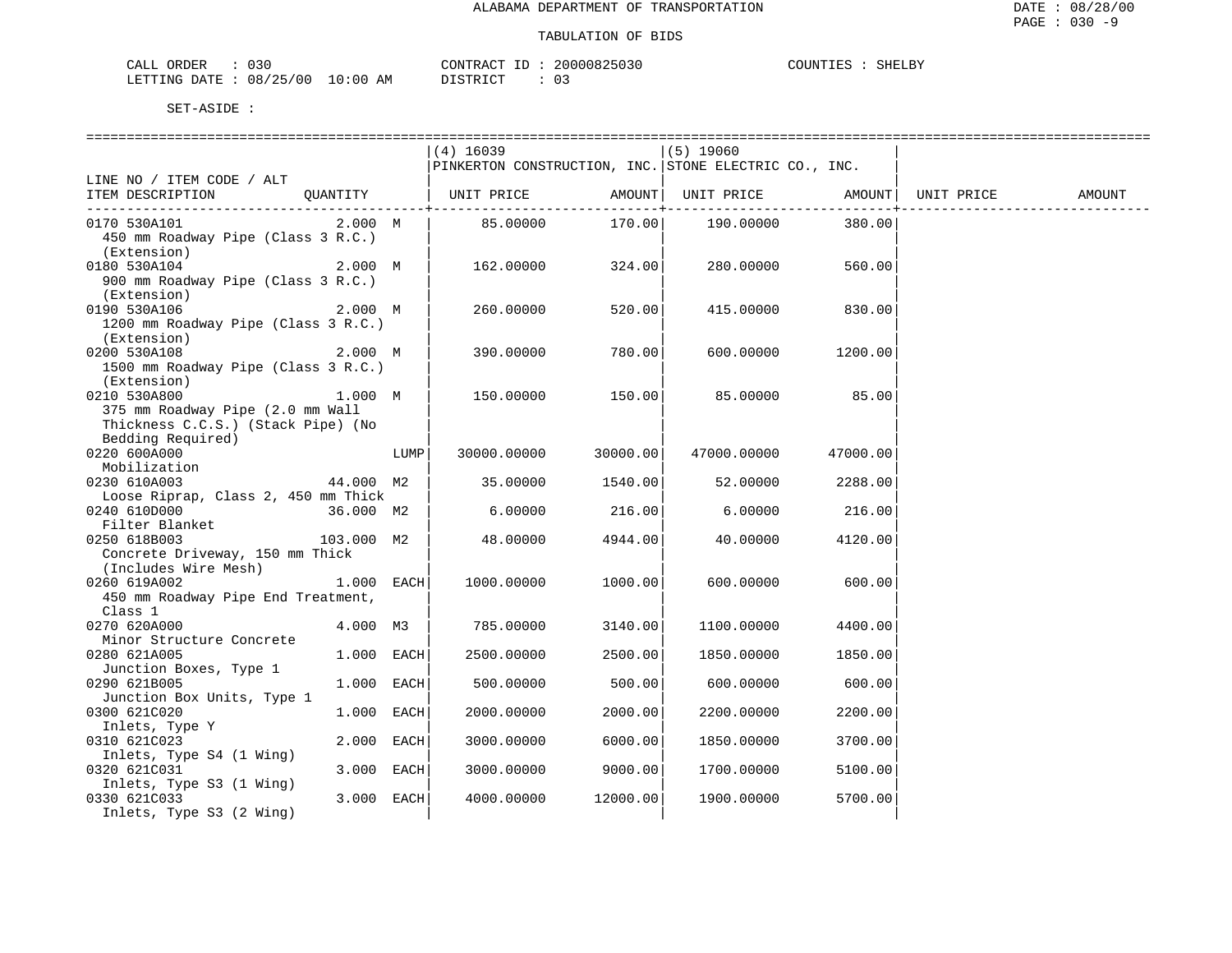| CALL ORDER                       | : 030 |          | CONTRACT ID: 20000825030 | COUNTIES : SHELBY |  |
|----------------------------------|-------|----------|--------------------------|-------------------|--|
| LETTING DATE : 08/25/00 10:00 AM |       | DISTRICT |                          |                   |  |

|                                                                                           |              |      | $(4)$ 16039<br>PINKERTON CONSTRUCTION, INC. STONE ELECTRIC CO., INC. |                | $(5)$ 19060 |                      |            |        |
|-------------------------------------------------------------------------------------------|--------------|------|----------------------------------------------------------------------|----------------|-------------|----------------------|------------|--------|
| LINE NO / ITEM CODE / ALT                                                                 |              |      |                                                                      |                |             |                      |            |        |
| ITEM DESCRIPTION<br>QUANTITY                                                              |              |      | UNIT PRICE                                                           | AMOUNT         | UNIT PRICE  | AMOUNT               | UNIT PRICE | AMOUNT |
| 0340 621D015                                                                              | $4.000$ EACH |      | 500.00000                                                            | . +<br>2000.00 | 550.00000   | --------+<br>2200.00 |            |        |
| Inlet Units, Type S1 Or S3<br>0350 621D016                                                | $5.000$ EACH |      | 500.00000                                                            | 2500.00        | 550.00000   | 2750.00              |            |        |
| Inlet Units, Type S2 Or S4                                                                |              |      |                                                                      |                |             |                      |            |        |
| 0360 621D019<br>Inlet Units, Type Y                                                       | 1.000 EACH   |      | 300.00000                                                            | 300.00         | 550.00000   | 550.00               |            |        |
| 0370 621E001                                                                              | $2.000$ EACH |      | 2500.00000                                                           | 5000.00        | 2000.00000  | 4000.00              |            |        |
| Manholes, Type M                                                                          |              |      |                                                                      |                |             |                      |            |        |
| 0380 623B001                                                                              | 137.000 M    |      | 150.00000                                                            | 20550.00       | 45.00000    | 6165.00              |            |        |
| Concrete Curb, Type N Special                                                             |              |      |                                                                      |                |             |                      |            |        |
| 0390 623C000                                                                              | 94.000 M     |      | 50.00000                                                             | 4700.00        | 45.00000    | 4230.00              |            |        |
| Combination Curb & Gutter, Type C                                                         |              |      |                                                                      |                |             |                      |            |        |
| 0400 623C003                                                                              | 774.000 M    |      | 39.00000                                                             | 30186.00       | 50.00000    | 38700.00             |            |        |
| Combination Curb & Gutter, Type C<br>(Modified)                                           |              |      |                                                                      |                |             |                      |            |        |
| 0410 650A000                                                                              | 561.000 M3   |      | 16.00000                                                             | 8976.00        | 16.00000    | 8976.00              |            |        |
| Topsoil                                                                                   |              |      |                                                                      |                |             |                      |            |        |
| 0420 652B050                                                                              | 1.000 HA     |      | 2300.00000                                                           | 2300.00        | 1250.00000  | 1250.00              |            |        |
| Temporary Seeding (Mix 1AT)                                                               |              |      |                                                                      |                |             |                      |            |        |
| 0430 665B000                                                                              | 1.000 HA     |      | 2300.00000                                                           | 2300.00        | 1250.00000  | 1250.00              |            |        |
| Temporary Mulching                                                                        |              |      |                                                                      |                |             |                      |            |        |
| 0440 665F000                                                                              | 314.000 EACH |      | 5.00000                                                              | 1570.00        | 5.50000     | 1727.00              |            |        |
| Hay Bales                                                                                 |              |      |                                                                      |                |             |                      |            |        |
| 0450 665J001                                                                              | 179.000 M    |      | 16.00000                                                             | 2864.00        | 9.00000     | 1611.00              |            |        |
| Silt Fence, Type B                                                                        |              |      |                                                                      |                |             |                      |            |        |
| 0460 680A000                                                                              |              | LUMP | 500.00000                                                            | 500.00         | 10000.00000 | 10000.00             |            |        |
| Engineering Controls                                                                      |              |      |                                                                      |                |             |                      |            |        |
| 722.000 M<br>0470 701B009                                                                 |              |      | 20.00000                                                             | 14440.00       | 25.00000    | 18050.00             |            |        |
| Dotted Class 2, Type A Traffic Stripe<br>$(2.3 \text{ mm}$ Thick) $(150 \text{ mm}$ Wide) |              |      |                                                                      |                |             |                      |            |        |
| 0480 701C003                                                                              | 1.000 KM     |      | 250.00000                                                            | 250.00         | 260.00000   | 260.00               |            |        |
| Solid Temporary Traffic Stripe (Paint)                                                    |              |      |                                                                      |                |             |                      |            |        |
| 0490 701D007                                                                              | 1.000 KM     |      | 850.00000                                                            | 850.00         | 900.00000   | 900.00               |            |        |
| Solid Traffic Stripe Removed (Paint)                                                      |              |      |                                                                      |                |             |                      |            |        |
| 0500 703A002                                                                              | 315.000 M2   |      | 20.00000                                                             | 6300.00        | 25.00000    | 7875.00              |            |        |
| Traffic Control Markings, Class 2, Type                                                   |              |      |                                                                      |                |             |                      |            |        |
| A                                                                                         |              |      |                                                                      |                |             |                      |            |        |
| 0510 703B002                                                                              | 24.000 M2    |      | 20,00000                                                             | 480.00         | 25,00000    | 600.00               |            |        |
| Traffic Control Legends, Class 2, Type A                                                  |              |      |                                                                      |                |             |                      |            |        |
| 0520 703C000                                                                              | 29.000 M2    |      | 12.00000                                                             | 348.00         | 15.00000    | 435.00               |            |        |
| Removal Of Existing Traffic Control                                                       |              |      |                                                                      |                |             |                      |            |        |
| Markings Or Legends (Paint)                                                               |              |      |                                                                      |                |             |                      |            |        |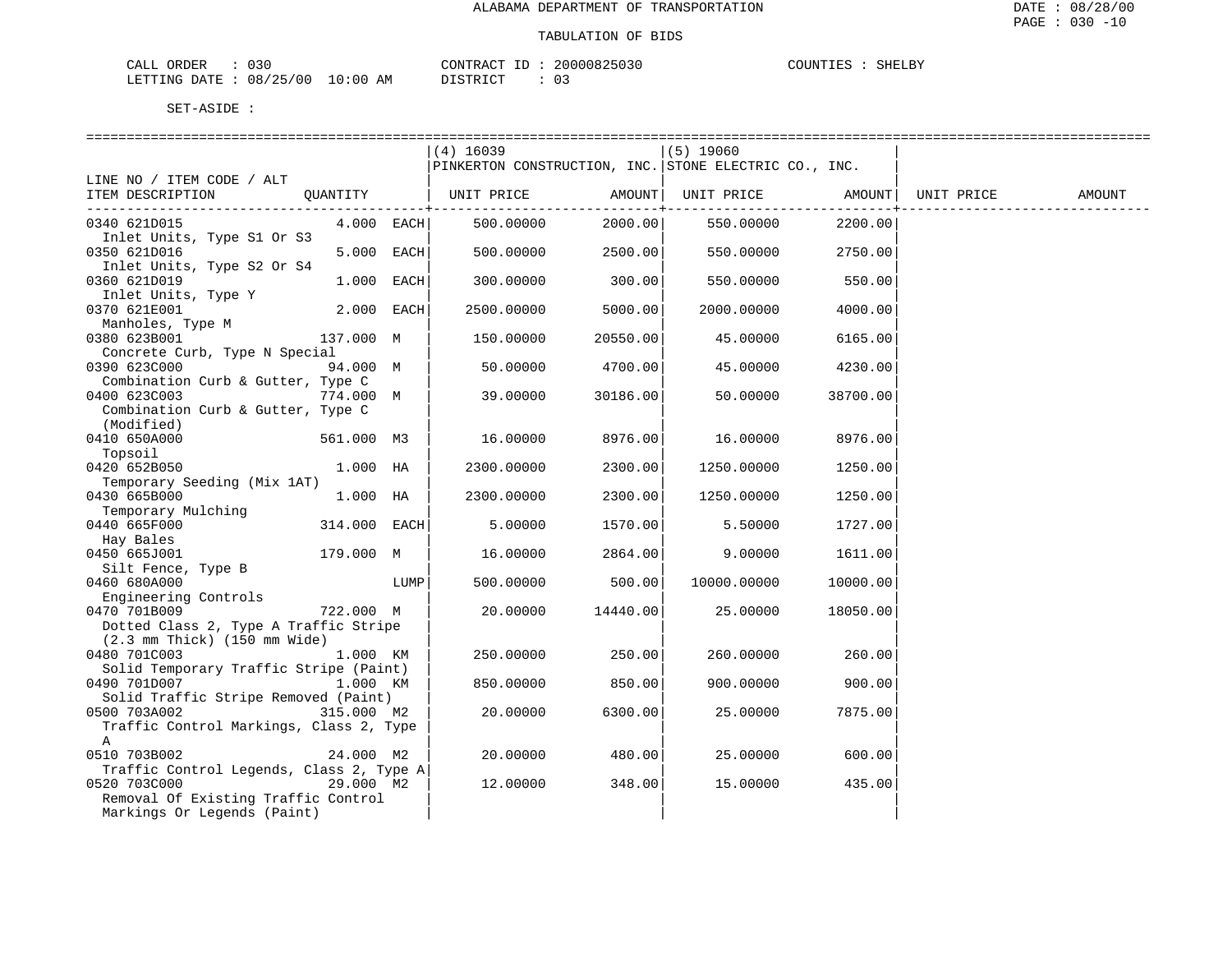| 030<br>ORDER<br>CALL (   |             | CONTRACT. | 20000825030 | COUNTIES<br><b>SHELBY</b> |
|--------------------------|-------------|-----------|-------------|---------------------------|
| 08/25/00<br>LETTING DATE | 10:00<br>ΆM | "STRICT"  |             |                           |

|                                         |      | $(4)$ 16039     |              | $(5)$ 19060                                           |         |            |        |
|-----------------------------------------|------|-----------------|--------------|-------------------------------------------------------|---------|------------|--------|
|                                         |      |                 |              | PINKERTON CONSTRUCTION, INC. STONE ELECTRIC CO., INC. |         |            |        |
| LINE NO / ITEM CODE / ALT               |      |                 |              |                                                       |         |            |        |
| ITEM DESCRIPTION<br>OUANTITY            |      | UNIT PRICE      | AMOUNT       | UNIT PRICE                                            | AMOUNT  | UNIT PRICE | AMOUNT |
| 0530 703C001<br>8.000 M2                |      | 14.00000 112.00 | -----------+ | 18.00000                                              | 144.00  |            |        |
| Removal Of Existing Traffic Control     |      |                 |              |                                                       |         |            |        |
| Markings Or Legends (Plastic)           |      |                 |              |                                                       |         |            |        |
| 0540 703D002<br>107.000 M2              |      | 15.00000        | 1605.00      | 17.00000                                              | 1819.00 |            |        |
| Temporary Traffic Control Markings      |      |                 |              |                                                       |         |            |        |
| (Paint)                                 |      |                 |              |                                                       |         |            |        |
| 0550 705A031<br>120.000 EACH            |      | 5.00000         | 600.00       | 6.00000                                               | 720.00  |            |        |
| Pavement Markers, Class A-H, Type 1-A   |      |                 |              |                                                       |         |            |        |
| $3.000$ M2<br>0560 710A115              |      | 200.00000       | 600.00       | 1800.00000                                            | 5400.00 |            |        |
| Class 4, Alum Flat Sign Panels 2.032 mm |      |                 |              |                                                       |         |            |        |
| Thick or Steel Flat Sign Panels 1.897   |      |                 |              |                                                       |         |            |        |
| MM Thick(Ty III or Ty IV Background)    |      |                 |              |                                                       |         |            |        |
| 0570 710B001<br>20.000 M                |      | 27.00000        | 540.00       | 75.00000                                              | 1500.00 |            |        |
| Roadway Sign Post (#3 "U" Channel       |      |                 |              |                                                       |         |            |        |
| Galvanized Steel)                       |      |                 |              |                                                       |         |            |        |
| 0580 730A012                            | LUMP | 550.00000       | 550.00       | 1020.00000                                            | 1020.00 |            |        |
| Removal Of Existing Traffic Control     |      |                 |              |                                                       |         |            |        |
| Unit (Partial) (Riverchase Parkway East |      |                 |              |                                                       |         |            |        |
| $-$ Site 1)<br>0590 730A013             | LUMP | 550.00000       | 550.00       |                                                       | 1428.00 |            |        |
| Removal Of Existing Traffic Control     |      |                 |              | 1428.00000                                            |         |            |        |
| Unit (Partial) (Riverchase Parkway East |      |                 |              |                                                       |         |            |        |
| $-$ Site 5)                             |      |                 |              |                                                       |         |            |        |
| 0600 730A014                            | LUMP | 550.00000       | 550.00       | 360.00000                                             | 360.00  |            |        |
| Removal Of Existing Traffic Control     |      |                 |              |                                                       |         |            |        |
| Unit (Partial) (Riverchase Parkway East |      |                 |              |                                                       |         |            |        |
| $-$ Site 2)                             |      |                 |              |                                                       |         |            |        |
| 0610 730C000                            | LUMP | 3850.00000      | 3850.00      | 1600.00000                                            | 1600.00 |            |        |
| Furnishing And Installing Traffic       |      |                 |              |                                                       |         |            |        |
| Control Unit (Riverchase Parkway East - |      |                 |              |                                                       |         |            |        |
| Site 3)                                 |      |                 |              |                                                       |         |            |        |
| 0620 730C001                            | LUMP | 3850.00000      | 3850.00      | 1000.00000                                            | 1000.00 |            |        |
| Furnishing And Installing Traffic       |      |                 |              |                                                       |         |            |        |
| Control Unit (Riverchase Parkway East - |      |                 |              |                                                       |         |            |        |
| Site $4)$                               |      |                 |              |                                                       |         |            |        |
| 0630 730C016                            | LUMP | 3520.00000      | 3520.00      | 950.00000                                             | 950.00  |            |        |
| Furnishing And Installing Traffic       |      |                 |              |                                                       |         |            |        |
| Control Unit (Partial) (Riverchase      |      |                 |              |                                                       |         |            |        |
| Parkway East - Site 1)<br>0640 730C017  | LUMP | 3300.00000      | 3300.00      | 2000.00000                                            | 2000.00 |            |        |
| Furnishing And Installing Traffic       |      |                 |              |                                                       |         |            |        |
| Control Unit (Partial) (Riverchase      |      |                 |              |                                                       |         |            |        |
| Parkway East - Site 5)                  |      |                 |              |                                                       |         |            |        |
|                                         |      |                 |              |                                                       |         |            |        |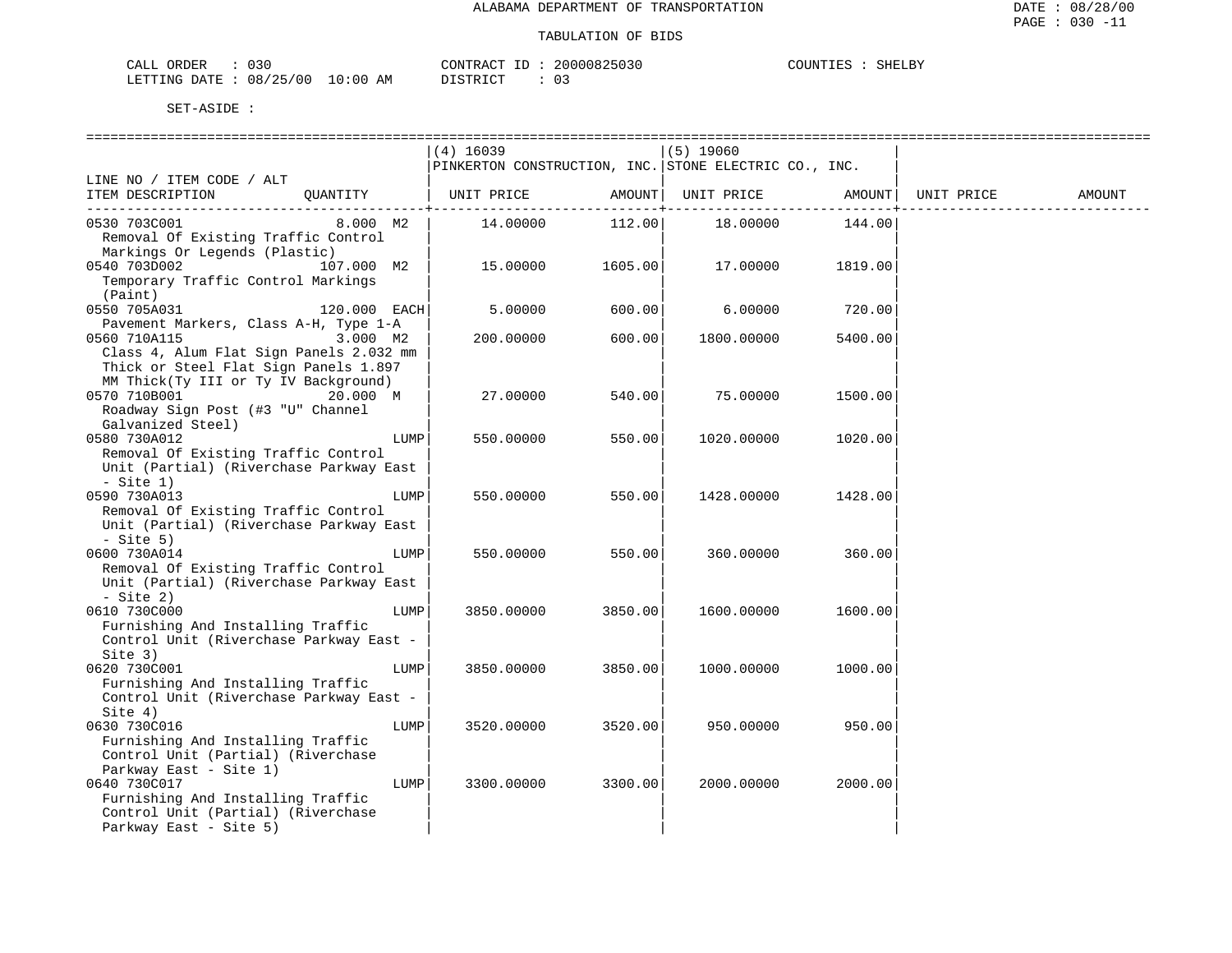| CALL ORDER                       | 030 |  | CONTRACT |  | 20000825030 | COUNTIES | SHELBY |
|----------------------------------|-----|--|----------|--|-------------|----------|--------|
| LETTING DATE : 08/25/00 10:00 AM |     |  | DISTRICT |  | 03          |          |        |

|                                         |               | $(4)$ 16039                                           |                  | $(5)$ 19060 |                  |        |
|-----------------------------------------|---------------|-------------------------------------------------------|------------------|-------------|------------------|--------|
|                                         |               | PINKERTON CONSTRUCTION, INC. STONE ELECTRIC CO., INC. |                  |             |                  |        |
| LINE NO / ITEM CODE / ALT               |               |                                                       |                  |             |                  |        |
| ITEM DESCRIPTION<br>OUANTITY            |               | UNIT PRICE AMOUNT  UNIT PRICE AMOUNT  UNIT PRICE      |                  |             |                  | AMOUNT |
|                                         |               |                                                       |                  |             | ------------+    |        |
| 0650 730C018                            |               |                                                       | 550.00000 550.00 |             | 650.00000 650.00 |        |
|                                         | LUMP          |                                                       |                  |             |                  |        |
| Furnishing And Installing Traffic       |               |                                                       |                  |             |                  |        |
| Control Unit (Partial) (Riverchase      |               |                                                       |                  |             |                  |        |
| Parkway East - Site 2)                  |               |                                                       |                  |             |                  |        |
| 0660 730E000                            | 7.000 EACH    | 1375.00000                                            | 9625.00          | 1100.00000  | 7700.00          |        |
| Metal Traffic Signal Pole Foundation    |               |                                                       |                  |             |                  |        |
| 0670 730F000                            | $1.000$ EACH  | 6050.00000                                            | 6050.00          | 5000.00000  | 5000.00          |        |
| Metal Traffic Signal Pole With 14 M     |               |                                                       |                  |             |                  |        |
| Mast Arm Assembly                       |               |                                                       |                  |             |                  |        |
| 0680 730F010                            | 2.000 EACH    | 7920.00000                                            | 15840.00         | 6000.00000  | 12000.00         |        |
| Traffic Signal Pole With 14 M And 14 M  |               |                                                       |                  |             |                  |        |
| Mast Arm Assembly                       |               |                                                       |                  |             |                  |        |
| 0690 730F011                            |               |                                                       | 8250.00          |             |                  |        |
|                                         | 1.000 EACH    | 8250.00000                                            |                  | 6000.00000  | 6000.00          |        |
| Traffic Signal Pole With 18 M And 16 M  |               |                                                       |                  |             |                  |        |
| Mast Arm Assembly                       |               |                                                       |                  |             |                  |        |
| 0700 730G001                            | 3.000 EACH    | 5830.00000                                            | 17490.00         | 5000.00000  | 15000.00         |        |
| Metal Traffic Signal Strain Pole        |               |                                                       |                  |             |                  |        |
| 0710 730H000                            | 2907.000 M    | 8.80000                                               | 25581.60         | 6.00000     | 17442.00         |        |
| Loop Detector                           |               |                                                       |                  |             |                  |        |
| 0720 7301000                            | 1522.000 M    | 3.85000                                               | 5859.70          | 1.50000     | 2283.00          |        |
| Shielded Loop Detector Home-Run Cable   |               |                                                       |                  |             |                  |        |
| 0730 730J000                            | $20.000$ EACH | 165.00000                                             | 3300.00          | 200.00000   | 4000.00          |        |
| Loop Detector Amplifier                 |               |                                                       |                  |             |                  |        |
| 0740 730K000                            | 16.000 EACH   | 275.00000                                             | 4400.00          | 320.00000   | 5120.00          |        |
| Traffic Signal Junction Box             |               |                                                       |                  |             |                  |        |
| 0750 730L012                            | 207.000 M     | 16.50000                                              | 3415.50          | 16.00000    | 3312.00          |        |
| Non-Metallic Conduit, 27 mm             |               |                                                       |                  |             |                  |        |
| 0760 730L015                            | 852.000 M     | 18.70000                                              | 15932.40         | 18.00000    | 15336.00         |        |
|                                         |               |                                                       |                  |             |                  |        |
| Non-Metallic Conduit, 53 mm             |               |                                                       |                  |             |                  |        |
| 0770 730L017                            | 2.000 M       | 27.50000                                              | 55.00            | 78.00000    | 156.00           |        |
| Non-Metallic Conduit, 78 mm             |               |                                                       |                  |             |                  |        |
| 0780 730L031                            | 15.000 M      | 13.20000                                              | 198.00           | 12.00000    | 180.00           |        |
| Metallic Conduit, 21 mm                 |               |                                                       |                  |             |                  |        |
| 0790 730L032                            | 15.000 M      | 15.40000                                              | 231.00           | 15.00000    | 225.00           |        |
| Metallic Conduit, 27 mm                 |               |                                                       |                  |             |                  |        |
| 0800 730N001                            | 5.000 EACH    | 1320.00000                                            | 6600.00          | 700.00000   | 3500.00          |        |
| Luminaire Extension Assembly, 3.7 M     |               |                                                       |                  |             |                  |        |
| 0810 730P001                            | 36.000 EACH   | 484.00000                                             | 17424.00         | 700.00000   | 25200.00         |        |
| Vehicular Signal Head, 300 mm 3 Section |               |                                                       |                  |             |                  |        |
| 0820 730P002                            | 5.000 EACH    | 825.00000                                             | 4125.00          | 900.00000   | 4500.00          |        |
| Vehicular Signal Head, 300 mm 5 Section |               |                                                       |                  |             |                  |        |
|                                         |               |                                                       |                  |             |                  |        |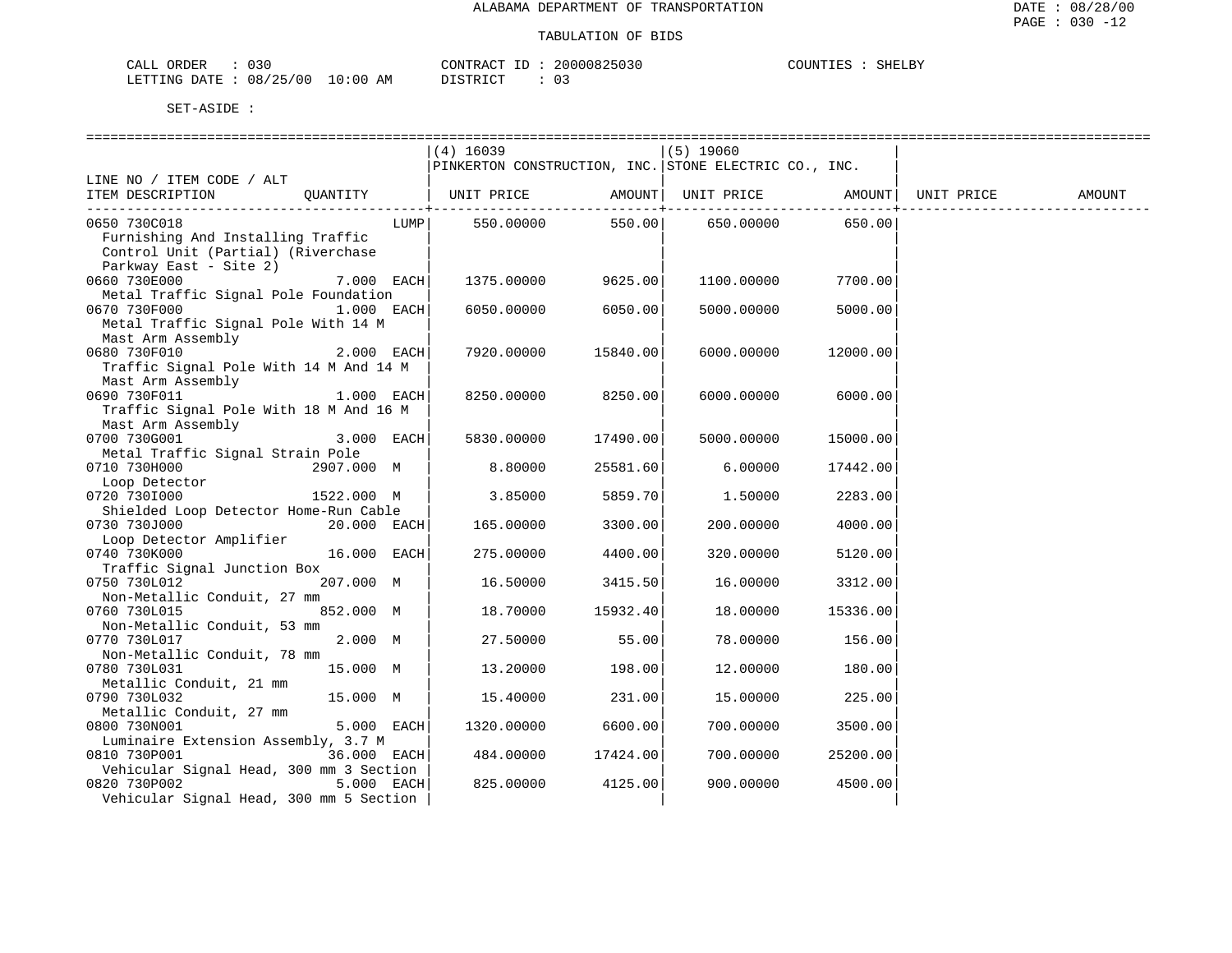| NR DER<br>™AT.T | ັບບ      |                                                                                                                                | CONTRACT | $ -$ | 2000082503い | <b>COLINT</b> | SHELBY |
|-----------------|----------|--------------------------------------------------------------------------------------------------------------------------------|----------|------|-------------|---------------|--------|
| LETTING DATE    | 08/25/00 | 10:00<br>ΑM<br>the contract of the contract of the contract of the contract of the contract of the contract of the contract of |          |      |             |               |        |

|                                                                                |              |      | $(4)$ 16039                                           |               | $(5)$ 19060                              |                |                        |
|--------------------------------------------------------------------------------|--------------|------|-------------------------------------------------------|---------------|------------------------------------------|----------------|------------------------|
|                                                                                |              |      | PINKERTON CONSTRUCTION, INC. STONE ELECTRIC CO., INC. |               |                                          |                |                        |
| LINE NO / ITEM CODE / ALT                                                      |              |      |                                                       |               |                                          |                |                        |
| ITEM DESCRIPTION QUANTITY   UNIT PRICE AMOUNT   UNIT PRICE AMOUNT   UNIT PRICE |              |      |                                                       |               |                                          |                | AMOUNT                 |
|                                                                                |              |      |                                                       |               |                                          |                |                        |
| 0830 730R003                                                                   |              |      | 2.000 EACH 8800.00000                                 |               | 17600.00 9000.00000                      | 18000.00       |                        |
| Traffic Controller, Type III, 8 Phase                                          |              |      |                                                       |               |                                          |                |                        |
| 0840 730S000<br>$1.000$ EACH                                                   |              |      |                                                       |               | 4400.00000  4400.00  7100.00000  7100.00 |                |                        |
| Furnishing And Installing Preemption                                           |              |      |                                                       |               |                                          |                |                        |
| Unit For Emergency Vehicles (Riverchase                                        |              |      |                                                       |               |                                          |                |                        |
| Parkway East - Site 3)                                                         |              |      |                                                       |               |                                          |                |                        |
| 0850 730S001                                                                   |              | LUMP | 5500.00000                                            | 5500.00       | 6500.00000                               | 6500.00        |                        |
| Furnishing And Installing Preemption                                           |              |      |                                                       |               |                                          |                |                        |
| Unit For Emergency Vehicles (Riverchase                                        |              |      |                                                       |               |                                          |                |                        |
| Parkway East - Site 4)                                                         |              |      |                                                       |               |                                          |                |                        |
| 0860 730S002                                                                   |              | LUMP | 880.00000                                             | 880.00        | 500.00000                                | 500.00         |                        |
| Furnishing And Installing Preemption                                           |              |      |                                                       |               |                                          |                |                        |
| Unit For Emergency Vehicles (Riverchase                                        |              |      |                                                       |               |                                          |                |                        |
| Parkway East - Site 1)                                                         |              |      |                                                       |               |                                          |                |                        |
| 0870 730S003                                                                   |              | LUMP | 1320.00000                                            | 1320.00       | 1000.00000                               | 1000.00        |                        |
| Furnishing And Installing Preemption                                           |              |      |                                                       |               |                                          |                |                        |
| Unit For Emergency Vehicles (Riverchase                                        |              |      |                                                       |               |                                          |                |                        |
| Parkway East - Site 5)                                                         |              |      |                                                       |               |                                          |                |                        |
| 0880 740B000                                                                   | 184.000 M2   |      | 81.00000                                              | 14904.00      | 130.00000                                | 23920.00       |                        |
| Construction Signs                                                             |              |      |                                                       |               |                                          |                |                        |
| 0890 740D000                                                                   | 210.000 EACH |      | 41.00000                                              | 8610.00       | 50.00000                                 | 10500.00       |                        |
| Channelizing Drums                                                             |              |      |                                                       |               |                                          |                |                        |
| 0900 740E000                                                                   | 100.000 EACH |      | 12.00000                                              | 1200.00       | 20.00000                                 | 2000.00        |                        |
| Cones (900 mm High)                                                            |              |      |                                                       |               |                                          |                |                        |
| 0910 740F002                                                                   | 3.000 EACH   |      | 200.00000                                             | 600.00        | 400.00000                                | 1200.00        |                        |
| Barricades, Type III                                                           |              |      |                                                       |               |                                          |                |                        |
| 0920 7401005                                                                   | 3.000 EACH   |      | 390.00000                                             | 1170.00       | 700.00000                                | 2100.00        |                        |
| Warning Lights, Type B (Detachable Head)                                       |              |      |                                                       |               |                                          |                |                        |
| 0930 740M000<br>100.000 EACH                                                   |              |      | 8,00000                                               | 800.00        | 10.00000                                 | 1000.00        |                        |
| Ballast For Cone                                                               |              |      |                                                       |               |                                          |                |                        |
| 0940 741C010                                                                   | $2.000$ EACH |      | 5000.00000                                            | 10000.00      | 4000.00000                               | 8000.00        |                        |
| Portable Sequential Arrow And Chevron                                          |              |      |                                                       |               |                                          |                |                        |
| Sign Unit                                                                      |              |      |                                                       |               |                                          |                |                        |
| 119.000 M<br>0950 756A022                                                      |              |      | 154.00000                                             | 18326.00      | 120.00000                                | 14280.00       |                        |
| 103 mm Electrical Conduit, 1 Line, Type                                        |              |      |                                                       |               |                                          |                |                        |
| 5 Installation                                                                 |              |      |                                                       |               |                                          |                |                        |
| 0960 998A000                                                                   |              | LUMP | 0.00000                                               | 0.00          | 2500.00000                               | 2500.00        |                        |
| Construction Fuel (Maximum Bid Limited                                         |              |      |                                                       |               |                                          |                |                        |
| To $$40,000$ )                                                                 |              |      |                                                       |               |                                          |                |                        |
| SECTION TOTALS                                                                 |              |      |                                                       | \$596,484.20] |                                          |                |                        |
|                                                                                |              |      |                                                       |               |                                          | \$604,243.95   | ______________________ |
| CONTRACT TOTALS                                                                |              |      |                                                       | \$596,484.20] |                                          | \$604, 243.95] |                        |
|                                                                                |              |      |                                                       |               |                                          |                |                        |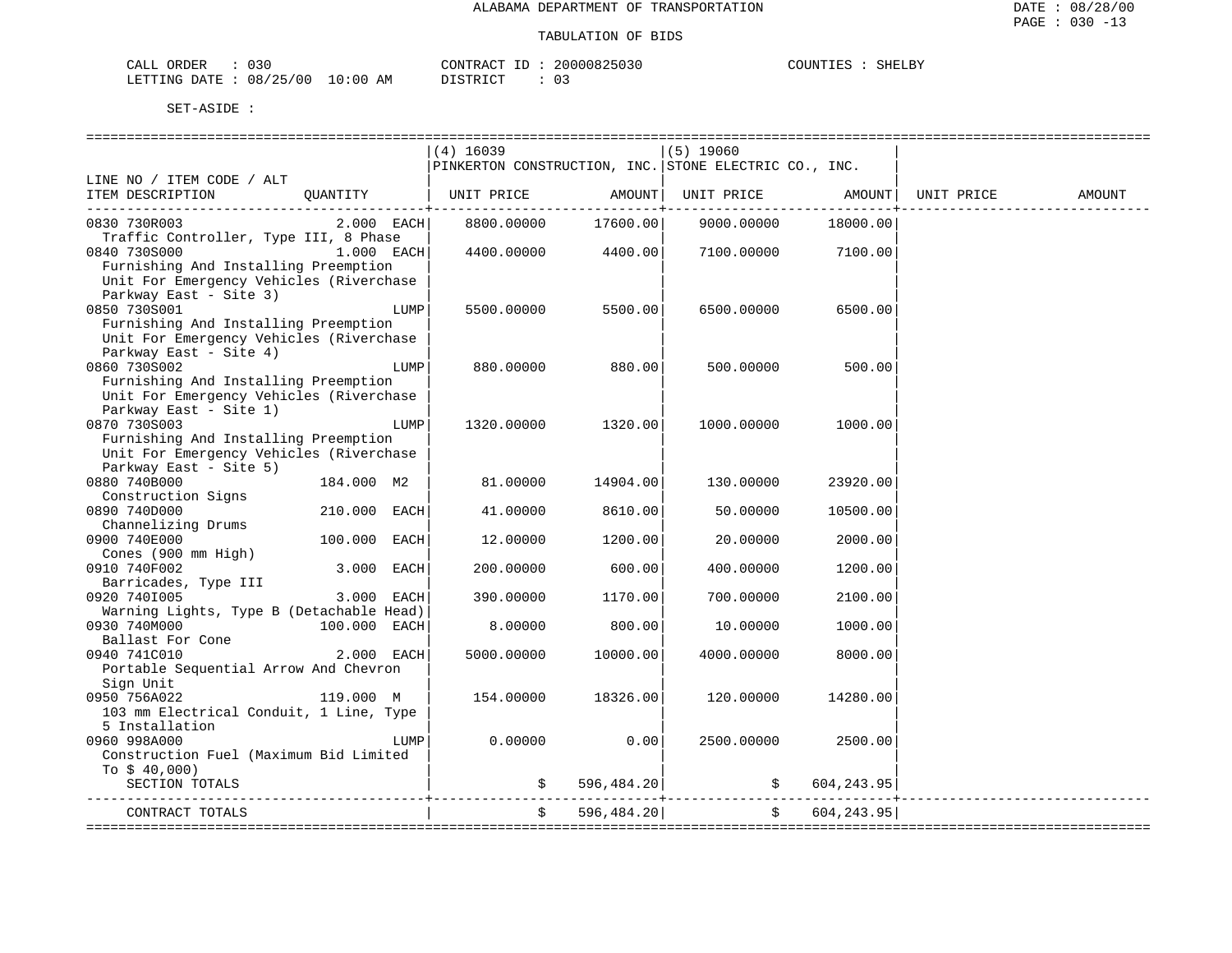DATE :

## VENDOR RANKING

|      | CALL ORDER : 031                     | LETTING DATE : 08/25/00 10:00 AM                         | CONTRACT ID: 20000825031<br>DISTRICT<br>: 04                                                                                                     |              |                  | COUNTIES : CALHOUN        |                   |
|------|--------------------------------------|----------------------------------------------------------|--------------------------------------------------------------------------------------------------------------------------------------------------|--------------|------------------|---------------------------|-------------------|
|      | CONTRACT DESCRIPTION:<br>SET-ASIDE : | on the Anniston West By-Pass (S.R.#202) from Murphy Lake | CONTRACT TIME : 225<br>for constructing the Grade, Drainage, Pavement and Signing<br>Road to a point on the existing four lane. Length 1.055 mi. | Working Days | (available days) | $PROJECT(S) : MG-7441(8)$ |                   |
| RANK | VENDOR NO./NAME                      |                                                          |                                                                                                                                                  |              |                  | TOTAL<br>BID              | % OVER<br>LOW BID |
|      | 13022                                | MCCARTNEY CONSTRUCTION CO., INC.                         |                                                                                                                                                  |              |                  | 2,925,424.39              | 100.0000%         |
|      | 20011                                |                                                          | TRI COUNTY CONCRETE CONSTRUCTION, INC.                                                                                                           |              |                  | 3,291,692.39              | 112.5201%         |
|      | 18046                                | REESE & HOWELL, INC.                                     |                                                                                                                                                  |              |                  | 3,292,040.42              | 112.5320%         |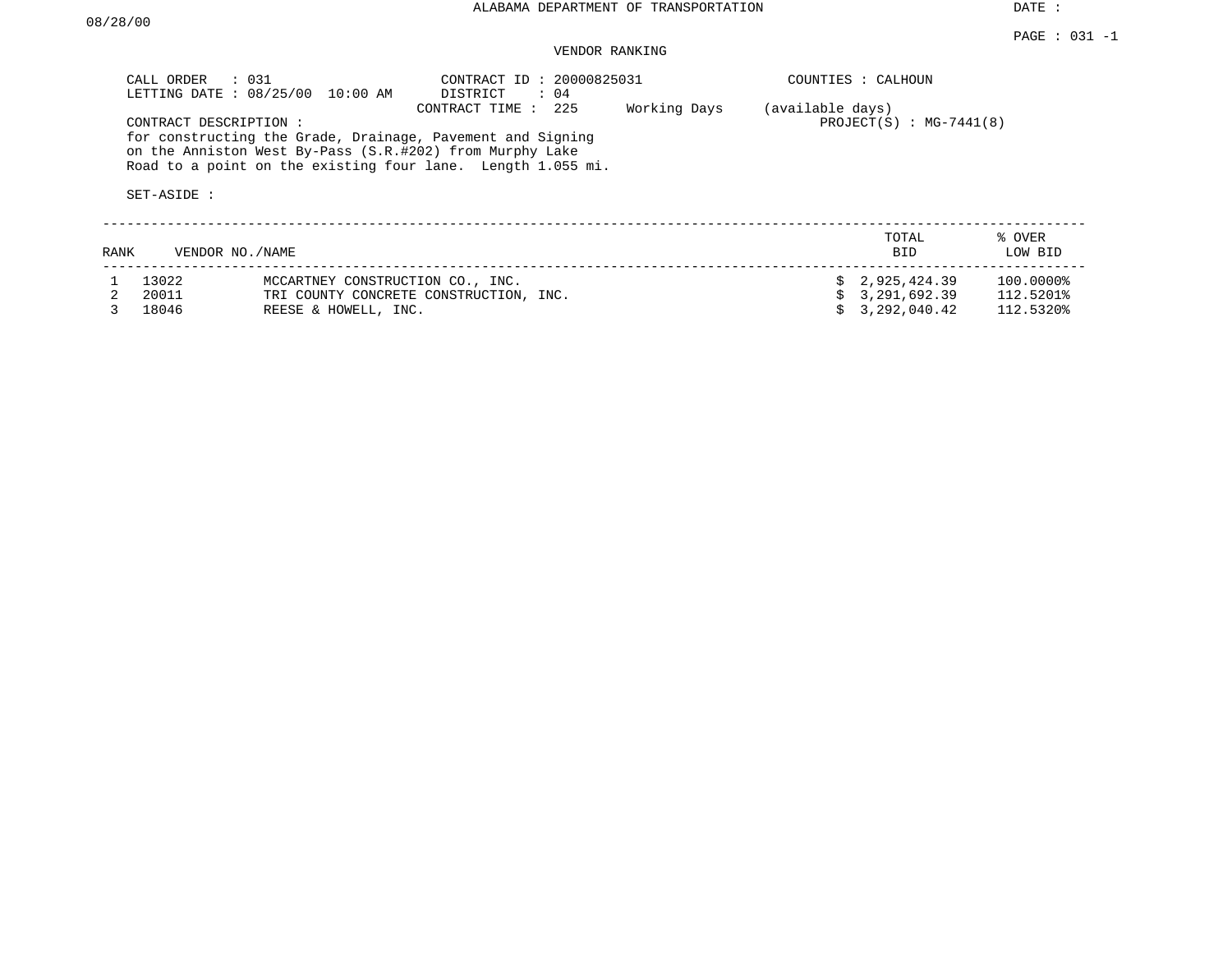| $\sim$ $\sim$<br>ORDER<br>$\sim$ $ -$<br>אי<br>للطلاب<br>- - - -                                                                                            |                   | חידונרי<br>$. \triangleright \lambda \cap \neg \neg$ | .  | HOUN .<br>COINTIE!<br>ו ∆י<br>$1.118 \pm 1.113$ |
|-------------------------------------------------------------------------------------------------------------------------------------------------------------|-------------------|------------------------------------------------------|----|-------------------------------------------------|
| 10F<br>08<br>.ETTTIMA<br>״ידי∆ו<br>′ ∩ r<br>the contract of the contract of the contract of the contract of the contract of the contract of the contract of | AΜ<br>.00<br>- 11 | TAT<br>סיד פרח                                       | U4 |                                                 |

|                                          |             | $(1)$ 13022 |                  | $(2)$ 20011                                                                    |           | $(3)$ 18046 |           |
|------------------------------------------|-------------|-------------|------------------|--------------------------------------------------------------------------------|-----------|-------------|-----------|
|                                          |             |             |                  | MCCARTNEY CONSTRUCTION CO.,  TRI COUNTY CONCRETE CONSTRUC REESE & HOWELL, INC. |           |             |           |
| LINE NO / ITEM CODE / ALT                |             |             |                  |                                                                                |           |             |           |
| ITEM DESCRIPTION<br>OUANTITY             |             | UNIT PRICE  | AMOUNT           | UNIT PRICE                                                                     | AMOUNT    | UNIT PRICE  | AMOUNT    |
| . _ _ _ _ _ _ _ _ _                      |             |             | ---------------- | ------------                                                                   |           |             |           |
| SECTION 0001<br>Total                    |             |             |                  |                                                                                |           |             |           |
|                                          |             |             |                  |                                                                                |           |             |           |
| 0010 206B000                             | LUMP        | 2000.00000  | 2000.00          | 53500.00000                                                                    | 53500.00  | 1500.00000  | 1500.00   |
| Removal Of Old Box Culvert Station       |             |             |                  |                                                                                |           |             |           |
| $241 + 95$                               |             |             |                  |                                                                                |           |             |           |
| 0020 206B001                             | LUMP        | 2300.00000  | 2300.00          | 53500.00000                                                                    | 53500.00  | 1500.00000  | 1500.00   |
| Removal Of Old Box Culvert Station       |             |             |                  |                                                                                |           |             |           |
| $252+05$                                 |             |             |                  |                                                                                |           |             |           |
| 0030 206B009                             | LUMP        | 2900.00000  | 2900.00          | 51500.00000                                                                    | 51500.00  | 2500.00000  | 2500.00   |
| Removal Of Old Box Culvert Station       |             |             |                  |                                                                                |           |             |           |
| $233+55$ (Partial)                       |             |             |                  |                                                                                |           |             |           |
| 0040 206B010                             | LUMP        | 5000.00000  | 5000.00          | 51500.00000                                                                    | 51500.00  | 5000.00000  | 5000.00   |
| Removal Of Old Box Culvert Station       |             |             |                  |                                                                                |           |             |           |
| $270+39$ (Partial)                       |             |             |                  |                                                                                |           |             |           |
| 0050 206B011                             | LUMP        | 950.00000   | 950.00           | 53500.00000                                                                    | 53500.00  | 1000.00000  | 1000.00   |
| Removal Of Old Box Culvert Station       |             |             |                  |                                                                                |           |             |           |
| $274+90$ (Partial)                       |             |             |                  |                                                                                |           |             |           |
| 0060 206C002<br>141.000                  | SOYD        | 12.60000    | 1776.60          | 2.00000                                                                        | 282.00    | 5.00000     | 705.00    |
| Removing Concrete Slope Paving           |             |             |                  |                                                                                |           |             |           |
| 0070 206C003<br>146.000                  | SQYD        | 12.60000    | 1839.60          | 2.00000                                                                        | 292.00    | 5.00000     | 730.00    |
| Removing Concrete Flumes                 |             |             |                  |                                                                                |           |             |           |
| 0080 206D000<br>795.000 LF               |             | 6.82000     | 5421.90          | 2.00000                                                                        | 1590.00   | 7.00000     | 5565.00   |
| Removing Pipe                            |             |             |                  |                                                                                |           |             |           |
| 0090 206D001<br>375.000 LF               |             | 3.00000     | 1125.00          | 1,00000                                                                        | 375.00    | 4.00000     | 1500.00   |
| Removing Guardrail                       |             |             |                  |                                                                                |           |             |           |
| 0100 206D002<br>1811.000                 | LF          | 3.15000     | 5704.65          | 2.00000                                                                        | 3622.00   | 6.00000     | 10866.00  |
| Removing Curb                            |             |             |                  |                                                                                |           |             |           |
| 0110 206E001<br>3.000                    | EACH        | 525.00000   | 1575.00          | 50.00000                                                                       | 150.00    | 250.00000   | 750.00    |
| Removing Inlets                          |             |             |                  |                                                                                |           |             |           |
| 0120 206E008<br>2.000                    | EACH        | 87.50000    | 175.00           | 50.00000                                                                       | 100.00    | 100,00000   | 200.00    |
| Removing Guardrail End Anchor (All Type) |             |             |                  |                                                                                |           |             |           |
| 0130 210A000<br>208003.000 CYIP          |             | 1.94000     | 403525.82        | 1,30000                                                                        | 270403.90 | 2.21000     | 459686.63 |
| Unclassified Excavation                  |             |             |                  |                                                                                |           |             |           |
| 0140 210D000<br>24359.000                | CYIP        | 5.25000     | 127884.75        | 3.50000                                                                        | 85256.50  | 4.00000     | 97436.00  |
| Borrow Excavation                        |             |             |                  |                                                                                |           |             |           |
| 0150 214A000<br>4211.000                 | <b>CUYD</b> | 8,00000     | 33688.00         | 5.00000                                                                        | 21055.00  | 4.00000     | 16844.00  |
| Structure Excavation                     |             |             |                  |                                                                                |           |             |           |
| 0160 214B001<br>1060.000                 | CUYD        | 14,00000    | 14840.00         | 16,00000                                                                       | 16960.00  | 26,00000    | 27560.00  |
| Foundation Backfill, Commercial          |             |             |                  |                                                                                |           |             |           |
| 0170 230A000<br>6.000                    | RBST        | 800.00000   | 4800.00          | 350.00000                                                                      | 2100.00   | 1664.95000  | 9989.70   |
| Roadbed Processing                       |             |             |                  |                                                                                |           |             |           |
|                                          |             |             |                  |                                                                                |           |             |           |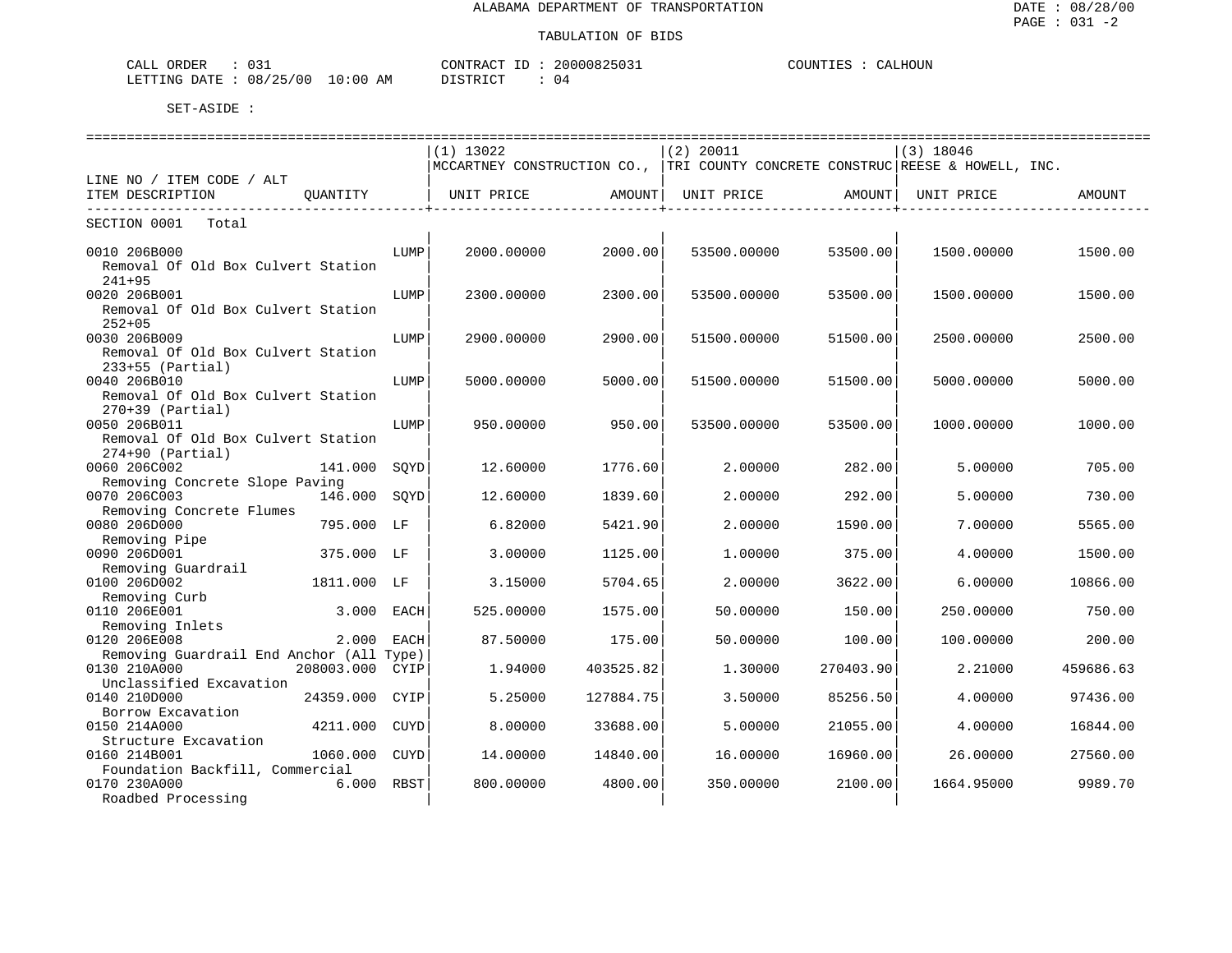| ORDER<br>CALL (                  |  | CONTRACT<br>- TD | 20000825031 | COUNTIES | CALHOUN |
|----------------------------------|--|------------------|-------------|----------|---------|
| LETTING DATE : 08/25/00 10:00 AM |  | DISTRICT         | 04          |          |         |

|                                                                                    |                | ----------------------------- |           |                                                                               |           | ================================= |           |
|------------------------------------------------------------------------------------|----------------|-------------------------------|-----------|-------------------------------------------------------------------------------|-----------|-----------------------------------|-----------|
|                                                                                    |                | $(1)$ 13022                   |           | $(2)$ 20011                                                                   |           | (3) 18046                         |           |
|                                                                                    |                |                               |           | MCCARTNEY CONSTRUCTION CO., TRI COUNTY CONCRETE CONSTRUC REESE & HOWELL, INC. |           |                                   |           |
| LINE NO / ITEM CODE / ALT                                                          |                |                               |           |                                                                               |           |                                   |           |
| ITEM DESCRIPTION                                                                   | QUANTITY       |                               |           | UNIT PRICE AMOUNT  UNIT PRICE AMOUNT  UNIT PRICE AMOUNT                       |           |                                   |           |
| 0180 231B001                                                                       | 10915.000 TON  | 12.00000                      | 130980.00 | 16.00000                                                                      | 174640.00 | 12.89000                          | 140694.35 |
| Roadbed Stabilizing Material, ALDOT #467                                           |                |                               |           |                                                                               |           |                                   |           |
| 0190 301A008<br>114325.000 SYCP                                                    |                | 2.55000                       | 291528.75 | 5.00000                                                                       | 571625.00 | 3.45000                           | 394421.25 |
| Crushed Aggregate Base Course, Type B,                                             |                |                               |           |                                                                               |           |                                   |           |
| Plant Mixed, 5" Compacted Thickness                                                |                |                               |           |                                                                               |           |                                   |           |
| 0200 301A012                                                                       | 3604.000 SYCP  | 4.25000                       | 15317.00  | 5.50000                                                                       | 19822.00  | 9.46000                           | 34093.84  |
| Crushed Aggregate Base Course, Type B,                                             |                |                               |           |                                                                               |           |                                   |           |
| Plant Mixed, 6" Compacted Thickness                                                |                |                               |           |                                                                               |           |                                   |           |
| 0210 401A000                                                                       | 57155.000 SYCP | 0.33000                       | 18861.15  | 0.25000                                                                       | 14288.75  | 0.30000                           | 17146.50  |
| Bituminous Treatment A                                                             |                |                               |           |                                                                               |           |                                   |           |
| 0220 401B108                                                                       | 17979.000 SYCP | 0.60000                       | 10787.40  | 1.03000                                                                       | 18518.37  | 1,08000                           | 19417.32  |
| Bituminous Treatment G (With Polymer                                               |                |                               |           |                                                                               |           |                                   |           |
| Additive)                                                                          |                |                               |           |                                                                               |           |                                   |           |
| 0230 405A000                                                                       | 3745.000 GAL   | 0.90000                       | 3370.50   | 1,00000                                                                       | 3745.00   | 6.30000                           | 23593.50  |
| Tack Coat                                                                          |                |                               |           |                                                                               |           |                                   |           |
| 4251.000 SQYD<br>0240 408A051                                                      |                | 1.50000                       | 6376.50   | 1,00000                                                                       | 4251.00   | 3.30000                           | 14028.30  |
| Planing Existing Pavement                                                          |                |                               |           |                                                                               |           |                                   |           |
| (Approximately 0.00" Thru 1.0" Thick)                                              |                |                               |           |                                                                               |           |                                   |           |
| 0250 408A053                                                                       | 500.000 SOYD   | 4.00000                       | 2000.00   | 2,00000                                                                       | 1000.00   | 10.14000                          | 5070.00   |
| Planing Existing Pavement<br>(Approximately 2.10" Thru 3.0" Thick)                 |                |                               |           |                                                                               |           |                                   |           |
| 0260 410B000<br>лично процессов производите 1.000 г. п.н.э. Р. — 1.000 г. — ЕАСН I |                | 3500.00000                    | 3500.00   | 3500.00000                                                                    | 3500.00   | 5011.65000                        | 5011.65   |
| State Furnished Profilograph                                                       |                |                               |           |                                                                               |           |                                   |           |
| 0270 429A240                                                                       | 3556.000 TON   | 32.00000                      | 113792.00 | 30.62000                                                                      | 108884.72 | 33.96000                          | 120761.76 |
| Improved Bituminous Concrete Wearing                                               |                |                               |           |                                                                               |           |                                   |           |
| Surface Layer, 1/2" Maximum Aggregate                                              |                |                               |           |                                                                               |           |                                   |           |
| Size Mix, ESAL Range C                                                             |                |                               |           |                                                                               |           |                                   |           |
| 0280 429A246                                                                       | 104.000 TON    | 36.00000                      | 3744.00   | 32.62000                                                                      | 3392.48   | 73.50000                          | 7644.00   |
| Improved Bituminous Concrete Wearing                                               |                |                               |           |                                                                               |           |                                   |           |
| Surface Layer, Leveling, 1/2" Maximum                                              |                |                               |           |                                                                               |           |                                   |           |
| Aggregate Size Mix, ESAL Range C                                                   |                |                               |           |                                                                               |           |                                   |           |
| 0290 429B241                                                                       | 7412.000 TON   | 26.00000                      | 192712.00 | 25.85000                                                                      | 191600.20 | 26.51000                          | 196492.12 |
| Improved Bituminous Concrete Binder                                                |                |                               |           |                                                                               |           |                                   |           |
| Layer, 1" Maximum Aggregate Size Mix,                                              |                |                               |           |                                                                               |           |                                   |           |
| ESAL Range C                                                                       |                |                               |           |                                                                               |           |                                   |           |
| 0300 429B245                                                                       | 50.000 TON     | 65.00000                      | 3250.00   | 52.50000                                                                      | 2625.00   | 199.50000                         | 9975.00   |
| Improved Bituminous Concrete Binder                                                |                |                               |           |                                                                               |           |                                   |           |
| Layer, Patching, 1" Maximum Aggregate                                              |                |                               |           |                                                                               |           |                                   |           |
| Size Mix, ESAL Range C                                                             |                |                               |           |                                                                               |           |                                   |           |
| 0310 429B249                                                                       | 6.000 TON      | 45.00000                      | 270.00    | 100.00000                                                                     | 600.00    | 199.50000                         | 1197.00   |
| Improved Bituminous Concrete Binder<br>Layer, Leveling, 1" Maximum Aggregate       |                |                               |           |                                                                               |           |                                   |           |
| Size Mix, ESAL Range C                                                             |                |                               |           |                                                                               |           |                                   |           |
|                                                                                    |                |                               |           |                                                                               |           |                                   |           |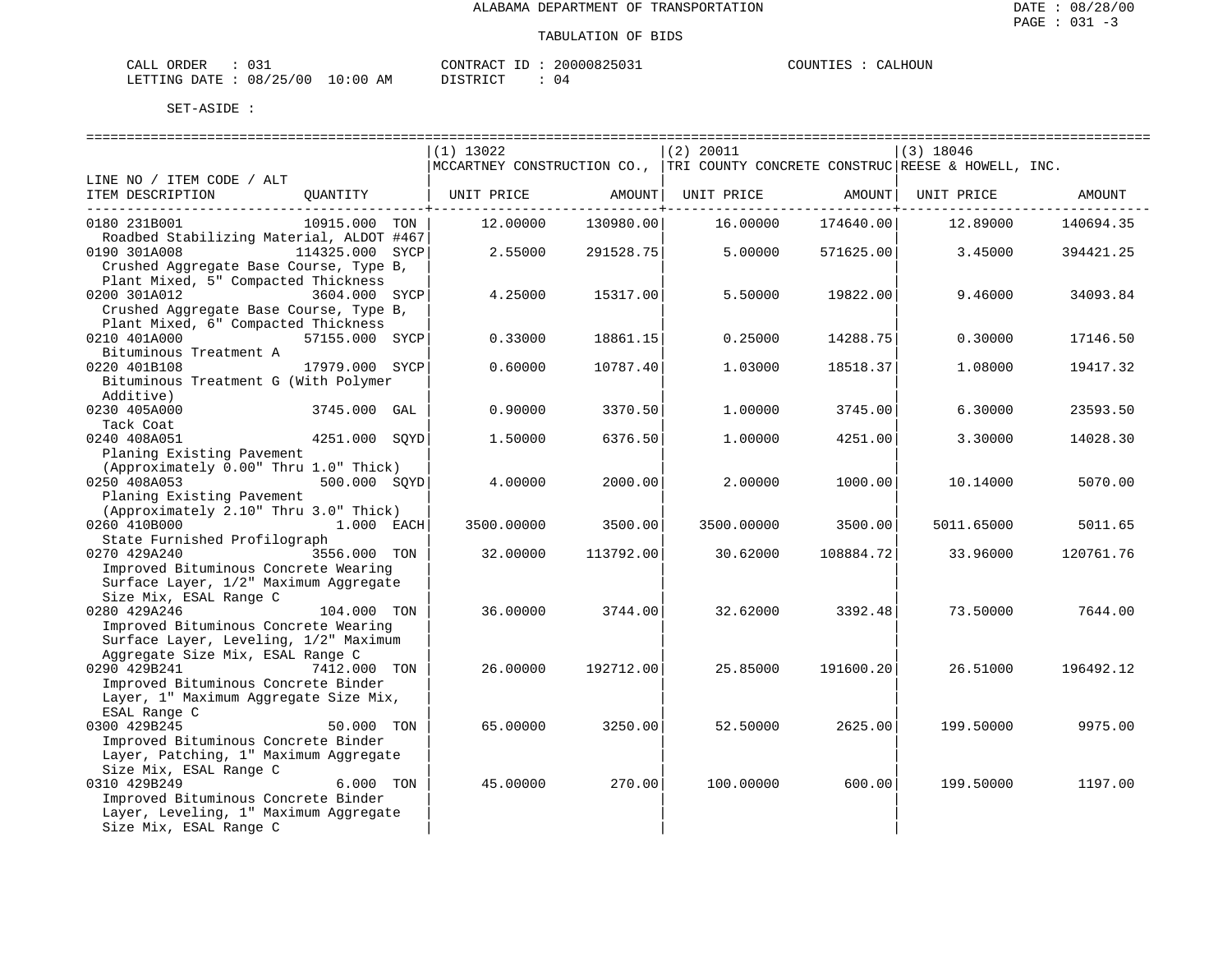| ORDER<br>CALL (                  |  | CONTRACT<br>- TD | 20000825031 | COUNTIES | CALHOUN |
|----------------------------------|--|------------------|-------------|----------|---------|
| LETTING DATE : 08/25/00 10:00 AM |  | DISTRICT         | 04          |          |         |

|                                                        | $(1)$ 13022            | (2) 20011                                                                     | $(3)$ 18046                    |
|--------------------------------------------------------|------------------------|-------------------------------------------------------------------------------|--------------------------------|
|                                                        |                        | MCCARTNEY CONSTRUCTION CO., TRI COUNTY CONCRETE CONSTRUC REESE & HOWELL, INC. |                                |
| LINE NO / ITEM CODE / ALT                              |                        |                                                                               |                                |
| ITEM DESCRIPTION<br>OUANTITY                           | UNIT PRICE<br>AMOUNT   | UNIT PRICE                                                                    | AMOUNT   UNIT PRICE<br>AMOUNT  |
|                                                        |                        |                                                                               | _________ <b>_</b> ___________ |
| 0320 429C240<br>14534.000 TON                          | 399685.00<br>27.50000  | 25.85000<br>375703.90                                                         | 25.65000<br>372797.10          |
| Improved Bituminous Concrete Base Layer,               |                        |                                                                               |                                |
| 1" Maximum Aggregate Size Mix, ESAL                    |                        |                                                                               |                                |
| Range C                                                |                        |                                                                               |                                |
| 0330 429C245<br>15.000 TON                             | 55.00000<br>825.00     | 100.00000<br>1500.00                                                          | 199.50000<br>2992.50           |
| Improved Bituminous Concrete Base Layer,               |                        |                                                                               |                                |
| Patching, 1 1/2" Maximum Aggregate                     |                        |                                                                               |                                |
| Size Mix, ESAL Range C<br>0340 430B012                 | 9600.00                | 12800.00                                                                      |                                |
| 800.000 TNCP<br>Aggregate Surfacing (AHD #410 Or #467) | 12.00000               | 16.00000                                                                      | 13.25000<br>10600.00           |
| 0350 502A000<br>146870.000 LB                          | 0.45000<br>66091.50    | 0.50000<br>73435.00                                                           | 0.45000<br>66091.50            |
| Steel Reinforcement                                    |                        |                                                                               |                                |
| 623.000 CUYD<br>0360 524A010                           | 320.00000<br>199360.00 | 275.00000<br>171325.00                                                        | 333.00000<br>207459.00         |
| Culvert Concrete                                       |                        |                                                                               |                                |
| 174.000 CUYD<br>0370 524B011                           | 360.00000<br>62640.00  | 350.00000<br>60900.00                                                         | 400.00000<br>69600.00          |
| Culvert Concrete Extension (Cast In                    |                        |                                                                               |                                |
| Place)                                                 |                        |                                                                               |                                |
| 0380 530A001<br>181.000 LF                             | 21.00000<br>3801.00    | 21,00000<br>3801.00                                                           | 21.25000<br>3846.25            |
| 18" Roadway Pipe (Class 3 R.C.)                        |                        |                                                                               |                                |
| 0390 530A002<br>136.000 LF                             | 28,00000<br>3808.00    | 35.00000<br>4760.00                                                           | 30,00000<br>4080.00            |
| 24" Roadway Pipe (Class 3 R.C.)                        |                        |                                                                               |                                |
| 0400 530A004<br>61.000 LF                              | 55.00000<br>3355.00    | 68.00000<br>4148.00                                                           | 53.00000<br>3233.00            |
| 36" Roadway Pipe (Class 3 R.C.)                        |                        |                                                                               |                                |
| 0410 530A006<br>76.000 LF                              | 5928.00<br>78,00000    | 110,00000<br>8360.00                                                          | 79.00000<br>6004.00            |
| 48" Roadway Pipe (Class 3 R.C.)                        |                        |                                                                               |                                |
| 0420 530A101<br>20.000 LF                              | 40.00000<br>800.00     | 21.00000<br>420.00                                                            | 21.25000<br>425.00             |
| 18" Roadway Pipe (Class 3 R.C.)                        |                        |                                                                               |                                |
| (Extension)                                            |                        |                                                                               |                                |
| 0430 530B004<br>316.000 LF                             | 22120.00<br>70.00000   | 125.00000<br>39500.00                                                         | 79.00000<br>24964.00           |
| 44" Span, 27" Rise Roadway Pipe (Class                 |                        |                                                                               |                                |
| 3 R.C.                                                 |                        |                                                                               |                                |
| 0440 530B005<br>528.000 LF                             | 85,00000<br>44880.00   | 150.00000<br>79200.00                                                         | 96.00000<br>50688.00           |
| 51" Span, 31" Rise Roadway Pipe (Class                 |                        |                                                                               |                                |
| 3 R.C.<br>0450 530B008<br>64.000 LF                    | 150.00000<br>9600.00   | 250.00000<br>16000.00                                                         | 165,00000<br>10560.00          |
| 73" Span, 45" Rise Roadway Pipe (Class                 |                        |                                                                               |                                |
| 3 R.C.                                                 |                        |                                                                               |                                |
| 0460 535A001<br>304.000 LF                             | 24.50000<br>7448.00    | 13.00000<br>3952.00                                                           | 17.00000<br>5168.00            |
| 18" Side Drain Pipe                                    |                        |                                                                               |                                |
| 0470 535A002<br>438.000 LF                             | 30.00000<br>13140.00   | 18,00000<br>7884.00                                                           | 23,00000<br>10074.00           |
| 24" Side Drain Pipe                                    |                        |                                                                               |                                |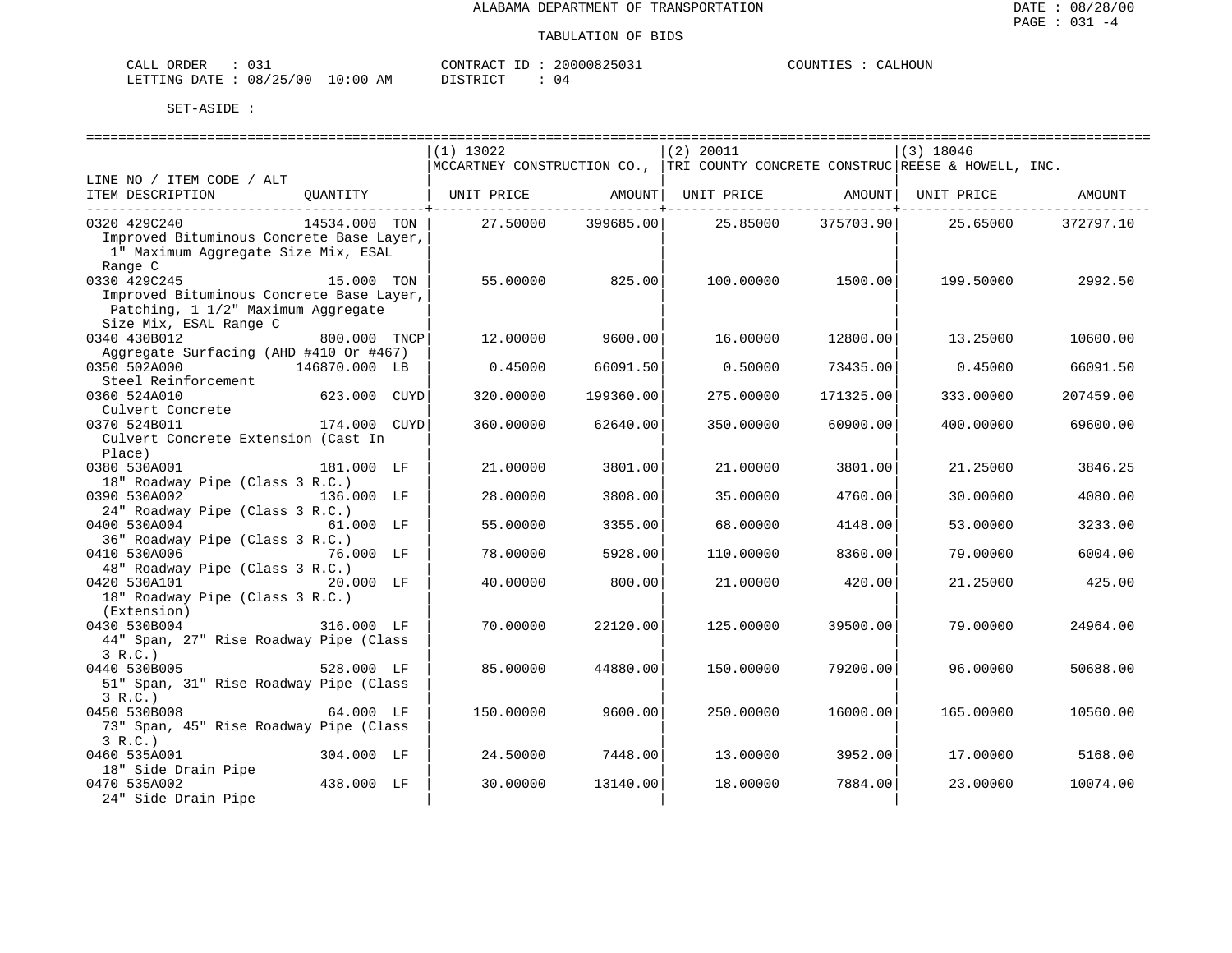| ORDER<br>CALI          | . |               | 'ONTRACT | ТD | 20000825031  | COUNTIES |  | ALHOUN<br>ו בי |
|------------------------|---|---------------|----------|----|--------------|----------|--|----------------|
| LETTING DATE: 08/25/00 |   | LO : 00<br>AΜ | I STR I  |    | <u>ົ</u> ດ 4 |          |  |                |

|                                         |              |      | $(1)$ 13022                                                                   |                                     | $(2)$ 20011         |           | $(3)$ 18046        |           |
|-----------------------------------------|--------------|------|-------------------------------------------------------------------------------|-------------------------------------|---------------------|-----------|--------------------|-----------|
|                                         |              |      | MCCARTNEY CONSTRUCTION CO., TRI COUNTY CONCRETE CONSTRUC REESE & HOWELL, INC. |                                     |                     |           |                    |           |
| LINE NO / ITEM CODE / ALT               |              |      |                                                                               |                                     |                     |           |                    |           |
| ITEM DESCRIPTION                        | QUANTITY     |      | UNIT PRICE                                                                    |                                     | AMOUNT   UNIT PRICE |           | AMOUNT  UNIT PRICE | AMOUNT    |
| ----------------------------------      |              |      |                                                                               | . _ _ _ _ _ _ _ _ _ _ + _ _ _ _ _ _ |                     |           |                    |           |
| 0480 535A003                            | 100.000 LF   |      | 33.00000                                                                      | 3300.00                             | 26.00000            | 2600.00   | 33.00000           | 3300.00   |
| 30" Side Drain Pipe                     |              |      |                                                                               |                                     |                     |           |                    |           |
| 0490 535B004                            | 176.000 LF   |      | 43.00000                                                                      | 7568.00                             | 38.00000            | 6688.00   | 45.00000           | 7920.00   |
| 42" Span, 29" Rise Side Drain Pipe      |              |      |                                                                               |                                     |                     |           |                    |           |
| 0500 535B010                            | 88.000 LF    |      | 37.00000                                                                      | 3256.00                             | 30,00000            | 2640.00   | 33,00000           | 2904.00   |
| 36" Span, 23" Rise Side Drain Pipe      |              |      |                                                                               |                                     |                     |           |                    |           |
| 0510 600A000                            |              | LUMP | 84680.00000                                                                   | 84680.00                            | 119927.87000        | 119927.87 | 250000.00000       | 250000.00 |
| Mobilization                            |              |      |                                                                               |                                     |                     |           |                    |           |
| 0520 601A000                            | $1.000$ EACH |      | 8500.00000                                                                    | 8500.00                             | 5000.00000          | 5000.00   | 7500.00000         | 7500.00   |
| Furnishing Base, Soil And Structure     |              |      |                                                                               |                                     |                     |           |                    |           |
| Laboratories                            |              |      |                                                                               |                                     |                     |           |                    |           |
| 0530 606A000                            | 300.000 LF   |      | 8,40000                                                                       | 2520.00                             | 10.00000            | 3000.00   | 8.00000            | 2400.00   |
| 6" Underdrain Pipe                      |              |      |                                                                               |                                     |                     |           |                    |           |
| 0540 610C001                            | 608.000      | TON  | 15,00000                                                                      | 9120.00                             | 20.00000            | 12160.00  | 25.00000           | 15200.00  |
| Loose Riprap, Class 2                   |              |      |                                                                               |                                     |                     |           |                    |           |
| 0550 610D000                            | 484.000      | SOYD | 2.25000                                                                       | 1089.00                             | 3.00000             | 1452.00   | 3.00000            | 1452.00   |
| Filter Blanket                          |              |      |                                                                               |                                     |                     |           |                    |           |
| 0560 614A000                            | 164.000 CUYD |      | 175.00000                                                                     | 28700.00                            | 200,00000           | 32800.00  | 195.00000          | 31980.00  |
| Slope Paving                            |              |      |                                                                               |                                     |                     |           |                    |           |
| 0570 619A002                            | 2.000 EACH   |      | 525.00000                                                                     | 1050.00                             | 500.00000           | 1000.00   | 500.00000          | 1000.00   |
| 18" Roadway Pipe End Treatment, Class 1 |              |      |                                                                               |                                     |                     |           |                    |           |
| 0580 619A003                            | 2.000 EACH   |      | 560.00000                                                                     | 1120.00                             | 600,00000           | 1200.00   | 600,00000          | 1200.00   |
| 24" Roadway Pipe End Treatment, Class 1 |              |      |                                                                               |                                     |                     |           |                    |           |
| 0590 619A055                            | 2.000 EACH   |      | 1325.00000                                                                    | 2650.00                             | 1400.00000          | 2800.00   | 900.00000          | 1800.00   |
| 36" Roadway Pipe End Treatment, Class 2 |              |      |                                                                               |                                     |                     |           |                    |           |
| 0600 619A057                            | 2.000 EACH   |      | 1675.00000                                                                    | 3350.00                             | 1800.00000          | 3600.00   | 1200.00000         | 2400.00   |
| 48" Roadway Pipe End Treatment, Class 2 |              |      |                                                                               |                                     |                     |           |                    |           |
| 0610 619A126<br>$14.000$ EACH           |              |      | 725.00000                                                                     | 10150.00                            | 750.00000           | 10500.00  | 600,00000          | 8400.00   |
| 18" Side Drain Pipe End Treatment,      |              |      |                                                                               |                                     |                     |           |                    |           |
| Class 2                                 |              |      |                                                                               |                                     |                     |           |                    |           |
| 0620 619A127                            | 18.000 EACH  |      | 925.00000                                                                     | 16650.00                            | 800,00000           | 14400.00  | 700.00000          | 12600.00  |
| 24" Side Drain Pipe End Treatment,      |              |      |                                                                               |                                     |                     |           |                    |           |
| Class <sub>2</sub>                      |              |      |                                                                               |                                     |                     |           |                    |           |
| 0630 619A128                            | 4.000 EACH   |      | 1100.00000                                                                    | 4400.00                             | 1000.00000          | 4000.00   | 800.00000          | 3200.00   |
| 30" Side Drain Pipe End Treatment,      |              |      |                                                                               |                                     |                     |           |                    |           |
| Class 2                                 |              |      |                                                                               |                                     |                     |           |                    |           |
| 0640 619B073                            | 2.000 EACH   |      | 2000.00000                                                                    | 4000.00                             | 2500.00000          | 5000.00   | 1000.00000         | 2000.00   |
| 73" Span, 45" Rise Roadway Pipe End     |              |      |                                                                               |                                     |                     |           |                    |           |
| Treatment, Class 2                      |              |      |                                                                               |                                     |                     |           |                    |           |
| 0650 619B129                            | 8.000 EACH   |      | 1350.00000                                                                    | 10800.00                            | 1400.00000          | 11200.00  | 850.00000          | 6800.00   |
| 42" Span, 29" Rise Side Drain Pipe End  |              |      |                                                                               |                                     |                     |           |                    |           |
| Treatment, Class 2                      |              |      |                                                                               |                                     |                     |           |                    |           |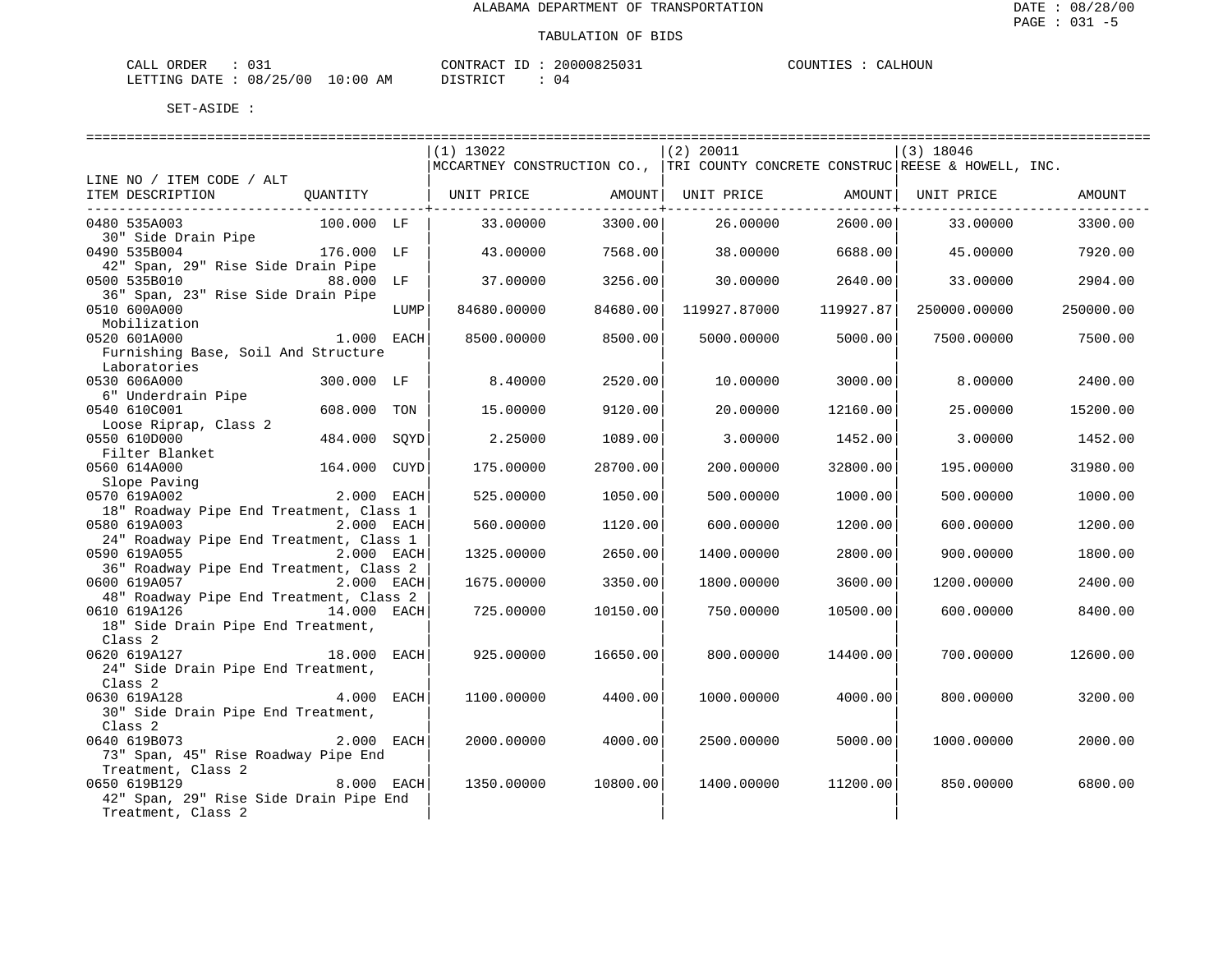| ORDER<br>CALI | . ب      |               | CONTRACT<br>TГ | 20000825031 | <b>COUNTIES</b><br>.IES | LHOUN<br>'Δι |
|---------------|----------|---------------|----------------|-------------|-------------------------|--------------|
| LETTING DATE  | 08/25/00 | LO : 00<br>ΑM | דת לידי את ה   | <u>າ 4</u>  |                         |              |

|                                          |               |      | $(1)$ 13022                                                                      |                         | $(2)$ 20011 |               | $(3)$ 18046 |          |
|------------------------------------------|---------------|------|----------------------------------------------------------------------------------|-------------------------|-------------|---------------|-------------|----------|
|                                          |               |      | MCCARTNEY CONSTRUCTION CO.,   TRI COUNTY CONCRETE CONSTRUC  REESE & HOWELL, INC. |                         |             |               |             |          |
| LINE NO / ITEM CODE / ALT                |               |      |                                                                                  |                         |             |               |             |          |
| ITEM DESCRIPTION                         | QUANTITY      |      | UNIT PRICE                                                                       | AMOUNT<br>------------+ | UNIT PRICE  | AMOUNT  <br>. | UNIT PRICE  | AMOUNT   |
| 0660 619B143                             | $4.000$ EACH  |      | 1250.00000                                                                       | 5000.00                 | 950.00000   | 3800.00       | 800.00000   | 3200.00  |
| 36" Span, 23" Rise Side Drain Pipe End   |               |      |                                                                                  |                         |             |               |             |          |
| Treatment, Class 2                       |               |      |                                                                                  |                         |             |               |             |          |
| 0670 619B284                             | 2.000 EACH    |      | 2500.00000                                                                       | 5000.00                 | 1800.00000  | 3600.00       | 1400.00000  | 2800.00  |
| 44" Span, 27" Rise Roadway Pipe End      |               |      |                                                                                  |                         |             |               |             |          |
| Treatment, Class 2 (Double Line)         |               |      |                                                                                  |                         |             |               |             |          |
| 0680 619B315                             | 2.000 EACH    |      | 3800.00000                                                                       | 7600.00                 | 3200.00000  | 6400.00       | 2200.00000  | 4400.00  |
| 51" Span, 31" Rise Roadway Pipe End      |               |      |                                                                                  |                         |             |               |             |          |
| Treatment, Class 2 (Triple Line)         |               |      |                                                                                  |                         |             |               |             |          |
| 0690 620A000                             | 5.000 CUYD    |      | 795.00000                                                                        | 3975.00                 | 750.00000   | 3750.00       | 800.00000   | 4000.00  |
| Minor Structure Concrete<br>0700 621A005 | 1.000         | EACH | 2600.00000                                                                       | 2600.00                 | 2000.00000  | 2000.00       | 2150.00000  | 2150.00  |
| Junction Boxes, Type 1                   |               |      |                                                                                  |                         |             |               |             |          |
| 0710 621C020                             | 3.000         | EACH | 1750.00000                                                                       | 5250.00                 | 1400.00000  | 4200.00       | 1900.00000  | 5700.00  |
| Inlets, Type Y                           |               |      |                                                                                  |                         |             |               |             |          |
| 0720 621D019                             | 5.000         | EACH | 315.00000                                                                        | 1575.00                 | 350.00000   | 1750.00       | 500.00000   | 2500.00  |
| Inlet Units, Type Y                      |               |      |                                                                                  |                         |             |               |             |          |
| 0730 6211008                             | 1.000 EACH    |      | 28000.00000                                                                      | 28000.00                | 35000.00000 | 35000.00      | 35000.00000 | 35000.00 |
| Stilling Basins, Type 8                  |               |      |                                                                                  |                         |             |               |             |          |
| 0740 630A000                             | 113.000 LF    |      | 11.50000                                                                         | 1299.50                 | 11.50000    | 1299.50       | 15.00000    | 1695.00  |
| Steel Beam Guardrail, Class A, Type 1    |               |      |                                                                                  |                         |             |               |             |          |
| 0750 630C070                             | 2.000 EACH    |      | 1250.00000                                                                       | 2500.00                 | 1250.00000  | 2500.00       | 1300.00000  | 2600.00  |
| Guardrail End Anchor, Type 10 Series     |               |      |                                                                                  |                         |             |               |             |          |
| 0760 650B000<br>Topsoil From Stockpiles  | 6400.000 CYIP |      | 5.25000                                                                          | 33600.00                | 2.00000     | 12800.00      | 4.00000     | 25600.00 |
| 0770 651B000                             | 48.000 TON    |      | 30.00000                                                                         | 1440.00                 | 39,60000    | 1900.80       | 37,00000    | 1776.00  |
| Agricultural Limestone                   |               |      |                                                                                  |                         |             |               |             |          |
| 0780 652A050                             | 15.000 ACRE   |      | 500.00000                                                                        | 7500.00                 | 550.00000   | 8250.00       | 490.00000   | 7350.00  |
| Seeding (Mix 1A)                         |               |      |                                                                                  |                         |             |               |             |          |
| 0790 652B050                             | 9.000 ACRE    |      | 450.00000                                                                        | 4050.00                 | 412.50000   | 3712.50       | 400.00000   | 3600.00  |
| Temporary Seeding (Mix 1AT)              |               |      |                                                                                  |                         |             |               |             |          |
| 0800 652C000                             | 24.000 ACRE   |      | 50.00000                                                                         | 1200.00                 | 49.50000    | 1188.00       | 40.00000    | 960.00   |
| Mowing                                   |               |      |                                                                                  |                         |             |               |             |          |
| 0810 652D050                             | 9.000 ACRE    |      | 400.00000                                                                        | 3600.00                 | 605.00000   | 5445.00       | 525.00000   | 4725.00  |
| Seeding In Stubble (Mix 1A)              |               |      |                                                                                  |                         |             |               |             |          |
| 0820 654A001                             | 999.000       | SQYD | 3.70000                                                                          | 3696.30                 | 3.30000     | 3296.70       | 3.00000     | 2997.00  |
| Solid Sodding (Bermuda)<br>0830 656A000  | 20.000 ACRE   |      | 390.00000                                                                        | 7800.00                 | 440.00000   | 8800.00       | 425.00000   | 8500.00  |
| Mulching, Class A, Type 1                |               |      |                                                                                  |                         |             |               |             |          |
| 0840 656A001                             | 4.000 ACRE    |      | 450.00000                                                                        | 1800.00                 | 660.00000   | 2640.00       | 500.00000   | 2000.00  |
| Mulching, Class A, Type 2                |               |      |                                                                                  |                         |             |               |             |          |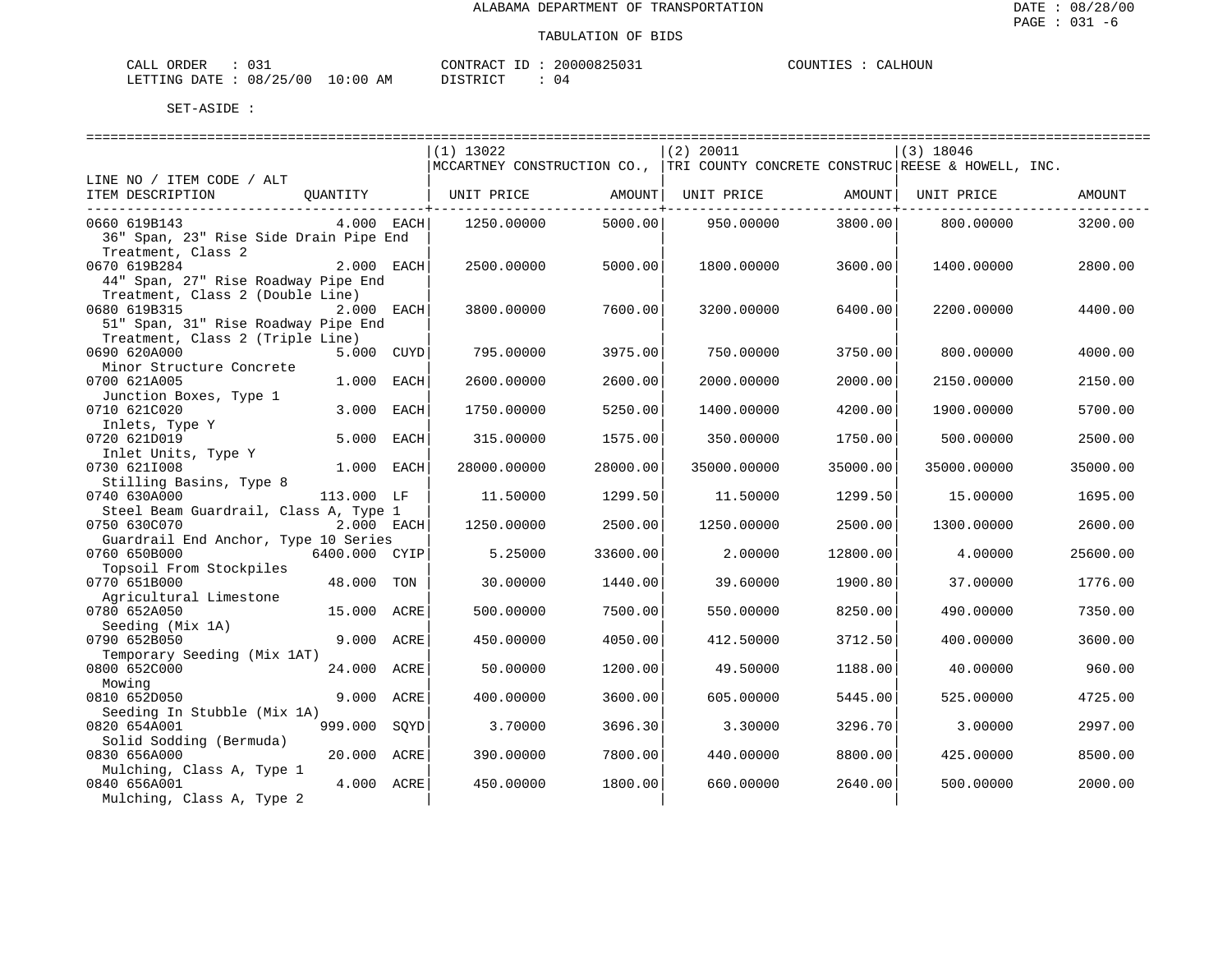| ORDER<br>CALI          | . |               | 'ONTRACT | ТD | 20000825031  | COUNTIES |  | ALHOUN<br>ו בי |
|------------------------|---|---------------|----------|----|--------------|----------|--|----------------|
| LETTING DATE: 08/25/00 |   | LO : 00<br>AΜ | I STR I  |    | <u>ົ</u> ດ 4 |          |  |                |

|                                                            |              |      | $(1)$ 13022           |          | (2) 20011                                                                      |                     | $(3)$ 18046 |          |
|------------------------------------------------------------|--------------|------|-----------------------|----------|--------------------------------------------------------------------------------|---------------------|-------------|----------|
|                                                            |              |      |                       |          | MCCARTNEY CONSTRUCTION CO.,  TRI COUNTY CONCRETE CONSTRUC REESE & HOWELL, INC. |                     |             |          |
| LINE NO / ITEM CODE / ALT                                  |              |      |                       |          |                                                                                |                     |             |          |
| ITEM DESCRIPTION                                           |              |      | QUANTITY   UNIT PRICE | AMOUNT   | UNIT PRICE AMOUNT                                                              | ------------------- | UNIT PRICE  | AMOUNT   |
| 0850 659A000                                               | 600.000 SOYD |      | 1,80000               | 1080.00  | 1,98000                                                                        | 1188.00             | 2,00000     | 1200.00  |
| Erosion Control Netting, Class A                           |              |      |                       |          |                                                                                |                     |             |          |
| 0860 659A002                                               | 3013.000     | SOYD | 5.90000               | 17776.70 | 6.60000                                                                        | 19885.80            | 5.75000     | 17324.75 |
| Erosion Control Netting, Class C1                          |              |      |                       |          |                                                                                |                     |             |          |
| 0870 665A000                                               | 6.000 ACRE   |      | 350.00000             | 2100.00  | 385.00000                                                                      | 2310.00             | 350.00000   | 2100.00  |
| Temporary Seeding                                          |              |      |                       |          |                                                                                |                     |             |          |
| 0880 665B000                                               | 6.000 ACRE   |      | 350.00000             | 2100.00  | 440.00000                                                                      | 2640.00             | 425.00000   | 2550.00  |
| Temporary Mulching                                         |              |      |                       |          |                                                                                |                     |             |          |
| 0890 665C004                                               | 64.000 LF    |      | 63.00000              | 4032.00  | 26.00000                                                                       | 1664.00             | 46.00000    | 2944.00  |
| 36" Temporary Pipe                                         |              |      |                       |          |                                                                                |                     |             |          |
| 0900 665F000                                               | 305.000 EACH |      | 6.30000               | 1921.50  | 5.00000                                                                        | 1525.00             | 6.00000     | 1830.00  |
| Hay Bales                                                  |              |      |                       |          |                                                                                |                     |             |          |
| 0910 6651000                                               | 676.000 TON  |      | 25.20000              | 17035.20 | 20.00000                                                                       | 13520.00            | 27.00000    | 18252.00 |
| Temporary Riprap, Class 2<br>0920 665J000                  |              |      |                       |          |                                                                                |                     |             |          |
| Silt Fence, Type A                                         | 12760.000 LF |      | 7.08000               | 90340.80 | 3.00000                                                                        | 38280.00            | 3.00000     | 38280.00 |
| 0930 665K000                                               | 225.000 CUYD |      | 26.25000              | 5906.25  | 5.00000                                                                        | 1125.00             | 10.00000    | 2250.00  |
| Drainage Sump Excavation                                   |              |      |                       |          |                                                                                |                     |             |          |
| 0940 666A001                                               | 24.000 ACRE  |      | 30.00000              | 720.00   | 11.00000                                                                       | 264.00              | 12.00000    | 288.00   |
| Pest Control Treatment                                     |              |      |                       |          |                                                                                |                     |             |          |
| 0950 680A000                                               |              | LUMP | 45000.00000           | 45000.00 | 50000.00000                                                                    | 50000.00            | 50000.00000 | 50000.00 |
| Engineering Controls                                       |              |      |                       |          |                                                                                |                     |             |          |
| 0960 701C002                                               | 2.000 MILE   |      | 500.00000             | 1000.00  | 500.00000                                                                      | 1000.00             | 500.00000   | 1000.00  |
| Broken Temporary Traffic Stripe (Paint)                    |              |      |                       |          |                                                                                |                     |             |          |
| 0970 701C003                                               | 2.000 MILE   |      | 500.00000             | 1000.00  | 500.00000                                                                      | 1000.00             | 500.00000   | 1000.00  |
| Solid Temporary Traffic Stripe (Paint)                     |              |      |                       |          |                                                                                |                     |             |          |
| 0980 701D007                                               | 1.000 MILE   |      | 1200.00000            | 1200.00  | 1200.00000                                                                     | 1200.00             | 1200.00000  | 1200.00  |
| Solid Traffic Stripe Removed (Paint)                       |              |      |                       |          |                                                                                |                     |             |          |
| 0990 701D014                                               | 1.000 MILE   |      | 1000.00000            | 1000.00  | 1000.00000                                                                     | 1000.00             | 1000.00000  | 1000.00  |
| Broken Traffic Stripe Removed (Paint)                      |              |      |                       |          |                                                                                |                     |             |          |
| 1000 702A007                                               | 1.000 MILE   |      | 2000.00000            | 2000.00  | 2000.00000                                                                     | 2000.00             | 2000.00000  | 2000.00  |
| Broken Yellow, Inverted Profile Traffic                    |              |      |                       |          |                                                                                |                     |             |          |
| Stripe (6" Wide)                                           |              |      |                       |          |                                                                                |                     |             |          |
| 1010 702A008                                               | 4.000 MILE   |      | 4000.00000            | 16000.00 | 4000.00000                                                                     | 16000.00            | 4000.00000  | 16000.00 |
| Solid White, Inverted Profile Traffic                      |              |      |                       |          |                                                                                |                     |             |          |
| Stripe (6" Wide)                                           |              |      |                       |          |                                                                                |                     |             |          |
| 1020 702A009                                               | 4.000 MILE   |      | 4000.00000            | 16000.00 | 4000.00000                                                                     | 16000.00            | 4000.00000  | 16000.00 |
| Solid Yellow, Inverted Profile Traffic<br>Stripe (6" Wide) |              |      |                       |          |                                                                                |                     |             |          |
| 1030 702A010                                               | 3.000 MILE   |      |                       |          |                                                                                |                     |             |          |
| Broken White, Inverted Profile Traffic                     |              |      | 2000.00000            | 6000.00  | 2000.00000                                                                     | 6000.00             | 2000.00000  | 6000.00  |
| Stripe (6" Wide)                                           |              |      |                       |          |                                                                                |                     |             |          |
|                                                            |              |      |                       |          |                                                                                |                     |             |          |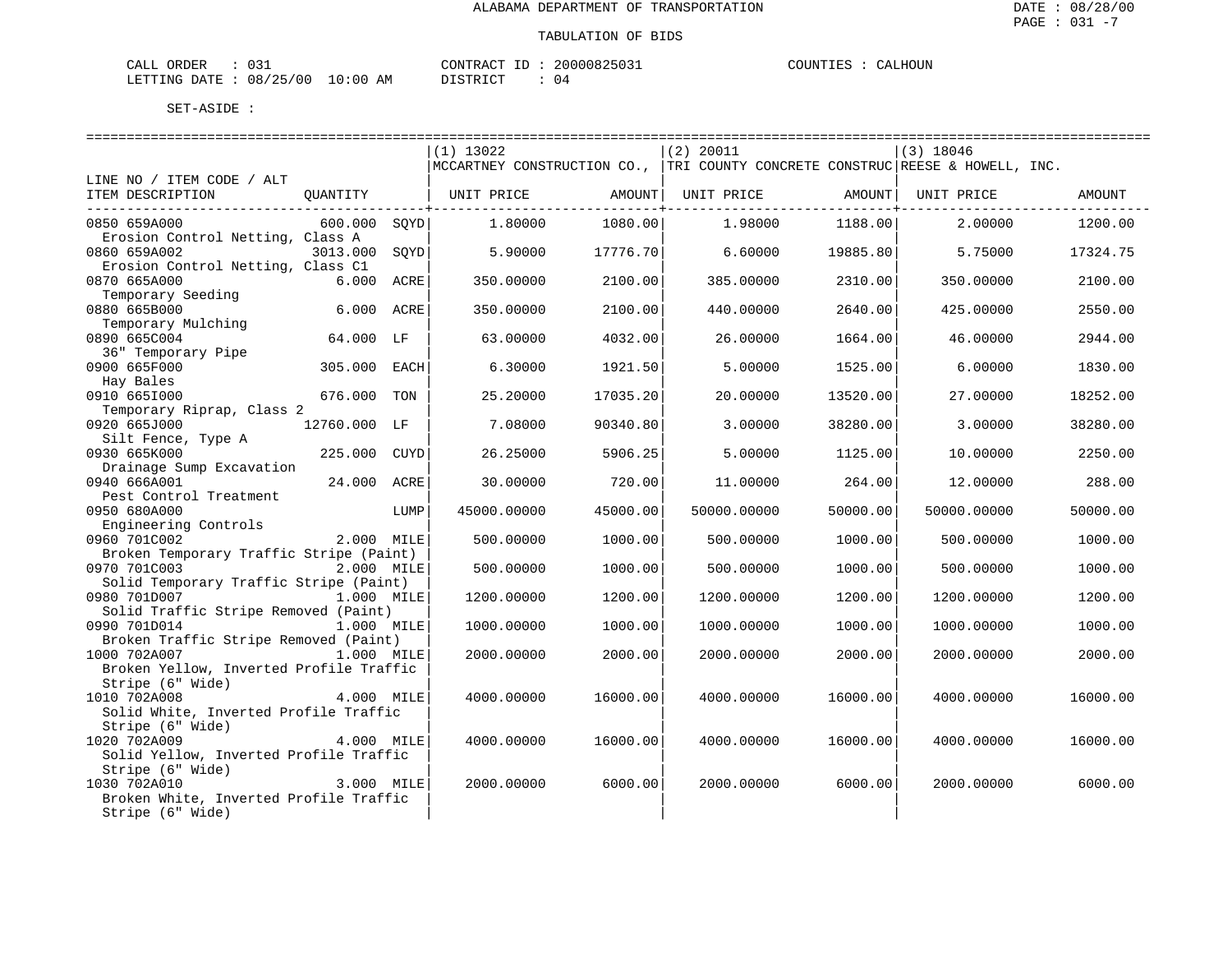| ORDER<br>CALI | . ب      |               | CONTRACT<br>TГ | 20000825031 | <b>COUNTIES</b><br>.IES | LHOUN<br>'Δι |
|---------------|----------|---------------|----------------|-------------|-------------------------|--------------|
| LETTING DATE  | 08/25/00 | LO : 00<br>ΑM | דת לידי את ה   | <u>າ 4</u>  |                         |              |

|                                          |                  | $(1)$ 13022 |                                          | $(2)$ 20011                                                                   |                               | $(3)$ 18046        |          |
|------------------------------------------|------------------|-------------|------------------------------------------|-------------------------------------------------------------------------------|-------------------------------|--------------------|----------|
|                                          |                  |             |                                          | MCCARTNEY CONSTRUCTION CO., TRI COUNTY CONCRETE CONSTRUC REESE & HOWELL, INC. |                               |                    |          |
| LINE NO / ITEM CODE / ALT                |                  |             |                                          |                                                                               |                               |                    |          |
| ITEM DESCRIPTION                         | OUANTITY         | UNIT PRICE  |                                          | AMOUNT  UNIT PRICE                                                            |                               | AMOUNT  UNIT PRICE | AMOUNT   |
| 1040 702B001                             | 1904.000 LF      | 1.85000     | . - - - - - - - - - + - - - -<br>3522.40 | 1.85000                                                                       | ------------+-----<br>3522.40 | 1.85000            | 3522.40  |
| Dotted Inverted Profile Traffic Stripe   |                  |             |                                          |                                                                               |                               |                    |          |
| (6" Wide)                                |                  |             |                                          |                                                                               |                               |                    |          |
| 1050 703A002                             | 2632.000 SOFT    | 1,80000     | 4737.60                                  | 1,80000                                                                       | 4737.60                       | 1,80000            | 4737.60  |
| Traffic Control Markings, Class 2, Type  |                  |             |                                          |                                                                               |                               |                    |          |
|                                          |                  |             |                                          |                                                                               |                               |                    |          |
| $\mathbf{A}$                             |                  |             |                                          |                                                                               |                               |                    |          |
| 1060 703B002                             | 403.000 SOFT     | 2.80000     | 1128.40                                  | 2.80000                                                                       | 1128.40                       | 2.80000            | 1128.40  |
| Traffic Control Legends, Class 2, Type A |                  |             |                                          |                                                                               |                               |                    |          |
| 1070 705A023                             | 132.000 EACH     | 4,00000     | 528.00                                   | 4,00000                                                                       | 528.00                        | 4,00000            | 528.00   |
| Pavement Markers, Class C, Type 2-D      |                  |             |                                          |                                                                               |                               |                    |          |
| 1080 705A030                             | 20.000 EACH      | 5.25000     | 105.00                                   | 5.25000                                                                       | 105.00                        | 5.25000            | 105.00   |
| Pavement Markers, Class A-H, Type 2-C    |                  |             |                                          |                                                                               |                               |                    |          |
| 1090 705A031                             | 221.000 EACH     | 5.00000     | 1105.00                                  | 5,00000                                                                       | 1105.00                       | 5.00000            | 1105.00  |
| Pavement Markers, Class A-H, Type 1-A    |                  |             |                                          |                                                                               |                               |                    |          |
| 1100 705A037                             | 140.000 EACH     | 5.25000     | 735.00                                   | 5.25000                                                                       | 735.00                        | 5.25000            | 735.00   |
| Pavement Markers, Class A-H, Type 2-D    |                  |             |                                          |                                                                               |                               |                    |          |
| 1110 707B003                             | 1.000 EACH       | 160.50000   | 160.50                                   | 150.00000                                                                     | 150.00                        | 300.00000          | 300.00   |
| Type A Hazard Marker Installation        |                  |             |                                          |                                                                               |                               |                    |          |
| 1120 710A115                             | 166.000 SOFT     | 15.52000    | 2576.32                                  | 14.50000                                                                      | 2407.00                       | 15.50000           | 2573.00  |
| Class 4, Aluminum Flat Sign Panels       |                  |             |                                          |                                                                               |                               |                    |          |
| 0.08" Thick Or Steel Flat Sign Panels    |                  |             |                                          |                                                                               |                               |                    |          |
| 14 Gauge (Type III Or Type IV            |                  |             |                                          |                                                                               |                               |                    |          |
| Background)                              |                  |             |                                          |                                                                               |                               |                    |          |
| 1130 710B001                             | 322.000 LF       | 6.15000     | 1980.30                                  | 5.75000                                                                       | 1851.50                       | 6.75000            | 2173.50  |
| Roadway Sign Post (#3 "U" Channel        |                  |             |                                          |                                                                               |                               |                    |          |
| Galvanized Steel)                        |                  |             |                                          |                                                                               |                               |                    |          |
| 1140 713A000                             | 25.000 LF        | 98.50000    | 2462.50                                  | 98.50000                                                                      | 2462.50                       | 125.00000          | 3125.00  |
| Permanent Barricades                     |                  |             |                                          |                                                                               |                               |                    |          |
| 1150 740B000                             | 1789.000<br>SOFT | 10.00000    | 17890.00                                 | 10.00000                                                                      | 17890.00                      | 16.00000           | 28624.00 |
| Construction Signs                       |                  |             |                                          |                                                                               |                               |                    |          |
| 1160 740D000                             | 450.000<br>EACH  | 50.00000    | 22500.00                                 | 50.00000                                                                      | 22500.00                      | 80.00000           | 36000.00 |
| Channelizing Drums                       |                  |             |                                          |                                                                               |                               |                    |          |
| 1170 740E000                             | 100.000<br>EACH  | 5.00000     | 500.00                                   | 25.00000                                                                      | 2500.00                       | 22.00000           | 2200.00  |
| Cones (36 Inches High)                   |                  |             |                                          |                                                                               |                               |                    |          |
| 1180 740F002                             | 75.000 EACH      | 200.00000   | 15000.00                                 | 200.00000                                                                     | 15000.00                      | 275.00000          | 20625.00 |
|                                          |                  |             |                                          |                                                                               |                               |                    |          |
| Barricades, Type III                     |                  |             |                                          |                                                                               |                               |                    |          |
| 1190 7401005                             | 20.000 EACH      | 700.00000   | 14000.00                                 | 400.00000                                                                     | 8000.00                       | 650.00000          | 13000.00 |
| Warning Lights, Type B (Detachable Head) |                  |             |                                          |                                                                               |                               |                    |          |
| 1200 740M000                             | 100.000 EACH     | 3.50000     | 350.00                                   | 5.00000                                                                       | 500.00                        | 10.00000           | 1000.00  |
| Weight For Cone                          |                  |             |                                          |                                                                               |                               |                    |          |
| 1210 7400000                             | 1.000 EACH       | 2715.00000  | 2715.00                                  | 20000.00000                                                                   | 20000.00                      | 7969.50000         | 7969.50  |
| Pilot Car                                |                  |             |                                          |                                                                               |                               |                    |          |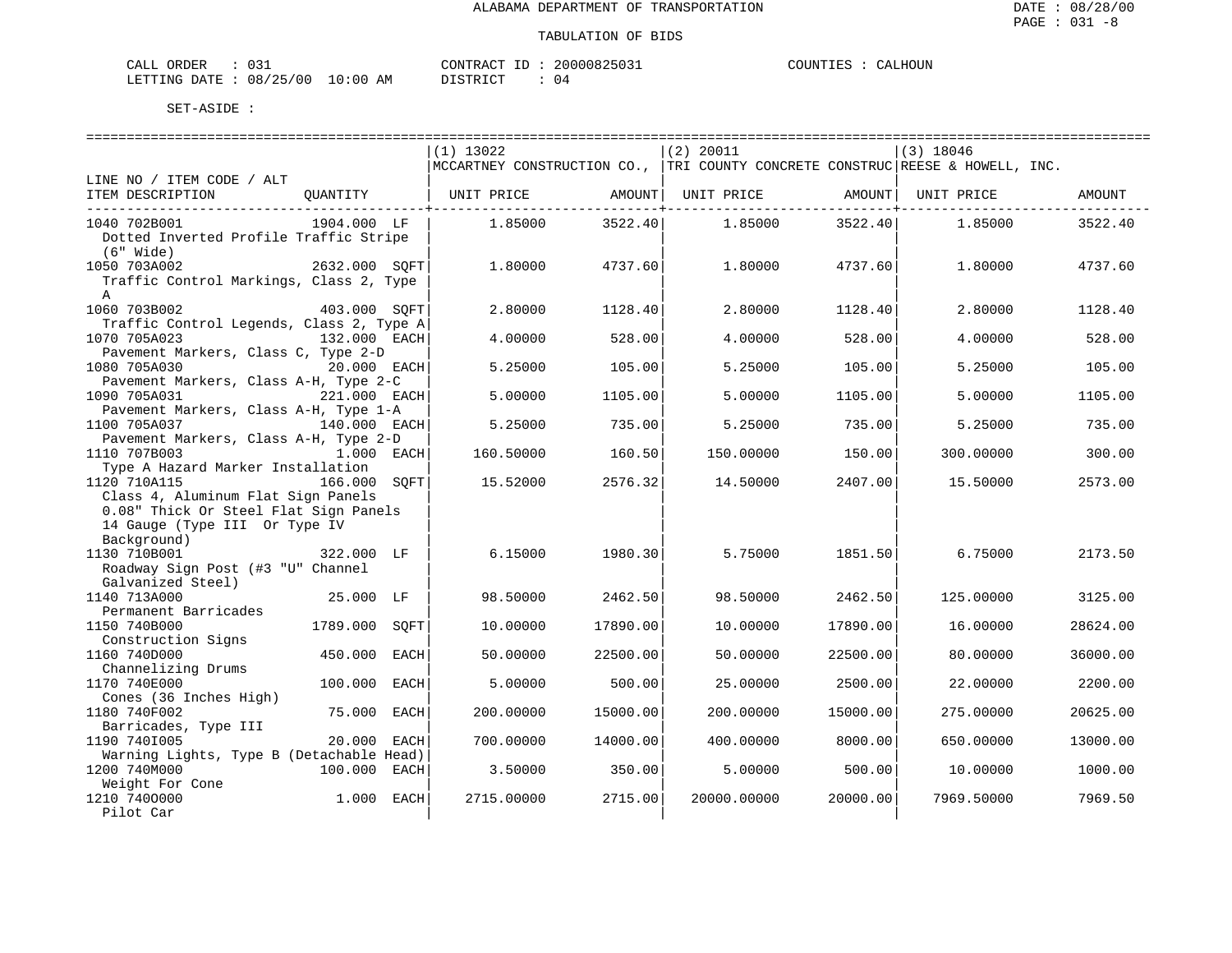| ORDER<br>CALL                |          | CONTRACT ID      | 20000825031 | COUNTIES<br>CALHOUN |
|------------------------------|----------|------------------|-------------|---------------------|
| $08/25/00$ .<br>LETTING DATE | 10:00 AM | יחי אד פידי פידי | U 4         |                     |

|                                                       |          |      | $(1)$ 13022                 |              | $(2)$ 20011 |                | $(3)$ 18046                                       |                |  |  |  |
|-------------------------------------------------------|----------|------|-----------------------------|--------------|-------------|----------------|---------------------------------------------------|----------------|--|--|--|
|                                                       |          |      | MCCARTNEY CONSTRUCTION CO., |              |             |                | TRI COUNTY CONCRETE CONSTRUC REESE & HOWELL, INC. |                |  |  |  |
| ITEM CODE / ALT<br>LINE NO<br>ITEM DESCRIPTION        | OUANTITY |      | UNIT PRICE                  | AMOUNT       | UNIT PRICE  | AMOUNT         | UNIT PRICE                                        | AMOUNT         |  |  |  |
|                                                       |          |      |                             |              |             |                |                                                   |                |  |  |  |
| 1220 741C010<br>Portable Sequential Arrow And Chevron | 2.000    | EACH | 1350.00000                  | 2700.00      | 4000.00000  | 8000.00        | 7250.00000                                        | 14500.00       |  |  |  |
| Sign Unit                                             |          |      |                             |              |             |                |                                                   |                |  |  |  |
| 1230 998A000                                          |          | LUMP | 1250.00000                  | 1250.00      | 0.00000     | 0.00           | 0.00000                                           | 0.00           |  |  |  |
| Construction Fuel (Maximum Bid Limited                |          |      |                             |              |             |                |                                                   |                |  |  |  |
| To $$285,000.00)$                                     |          |      |                             |              |             |                |                                                   |                |  |  |  |
| 1240 999 000<br>Trainee Hours At 80 Cents Per Hour    | 2250.000 | HOUR | 0.80000                     | 1800.00      | 0.80000     | 1800.00        | 0.80000                                           | 1800.00        |  |  |  |
| SECTION TOTALS                                        |          |      | S.                          | 2,925,424.39 |             | \$3,291,692.39 |                                                   | \$3,292,040.42 |  |  |  |
|                                                       |          |      |                             |              |             |                |                                                   |                |  |  |  |
| CONTRACT TOTALS                                       |          |      |                             | 2,925,424.39 |             | \$3,291,692.39 |                                                   | \$3,292,040.42 |  |  |  |
|                                                       |          |      |                             |              |             |                |                                                   |                |  |  |  |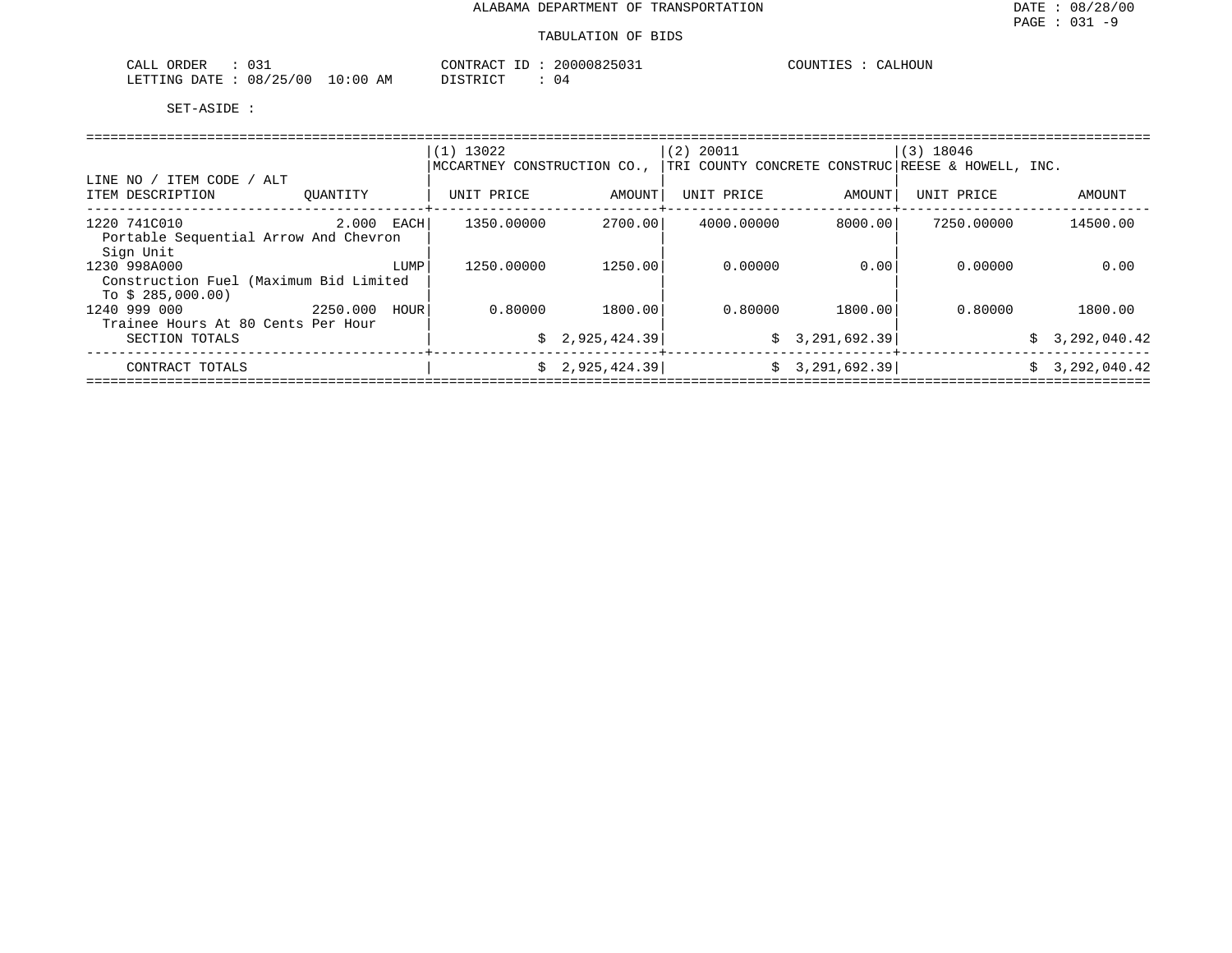DATE :

# VENDOR RANKING

| CALL ORDER            | $\therefore$ 050<br>LETTING DATE : 08/25/00 10:00 AM                                                                   | CONTRACT ID: 20000825050<br>DISTRICT<br>: 03                                          |              | COUNTIES : CHEROKEE                             |                        |
|-----------------------|------------------------------------------------------------------------------------------------------------------------|---------------------------------------------------------------------------------------|--------------|-------------------------------------------------|------------------------|
| CONTRACT DESCRIPTION: | Signalization on S.R. #9 from S.R. #25 (U.S. #411) to S.R.<br>$\text{\#283}$ in the city of Centre. Length - 0.713 mi. | CONTRACT TIME:<br>150<br>for constructing the Grade, Drain, Pave, Traffic Stripe, and | Working Days | (available days)<br>PROJECT(S) : ST-010-009-001 |                        |
| SET-ASIDE :           |                                                                                                                        |                                                                                       |              |                                                 |                        |
| RANK                  | VENDOR NO./NAME                                                                                                        |                                                                                       |              | TOTAL<br><b>BID</b>                             | % OVER<br>LOW BID      |
| 13022<br>23068        | MCCARTNEY CONSTRUCTION CO., INC.<br>WAITES CONSTRUCTION COMPANY, INC.                                                  |                                                                                       |              | \$1,375,619.35<br>1,572,905,94                  | 100.0000%<br>114.3416% |

| 23068 | WAITES CONSTRUCTION COMPANY, INC.      | \$1.572.905.94 | 114.3416% |
|-------|----------------------------------------|----------------|-----------|
| 07002 | GOOD HOPE CONTRACTING CO., INC.        | \$1.640.861.11 | 119.2816% |
| 20011 | TRI COUNTY CONCRETE CONSTRUCTION, INC. | \$1.788.123.65 | 129.9868% |
| 04009 | W. W. DYAR & SONS, INC.                | \$1.938.886.80 | 140.9464% |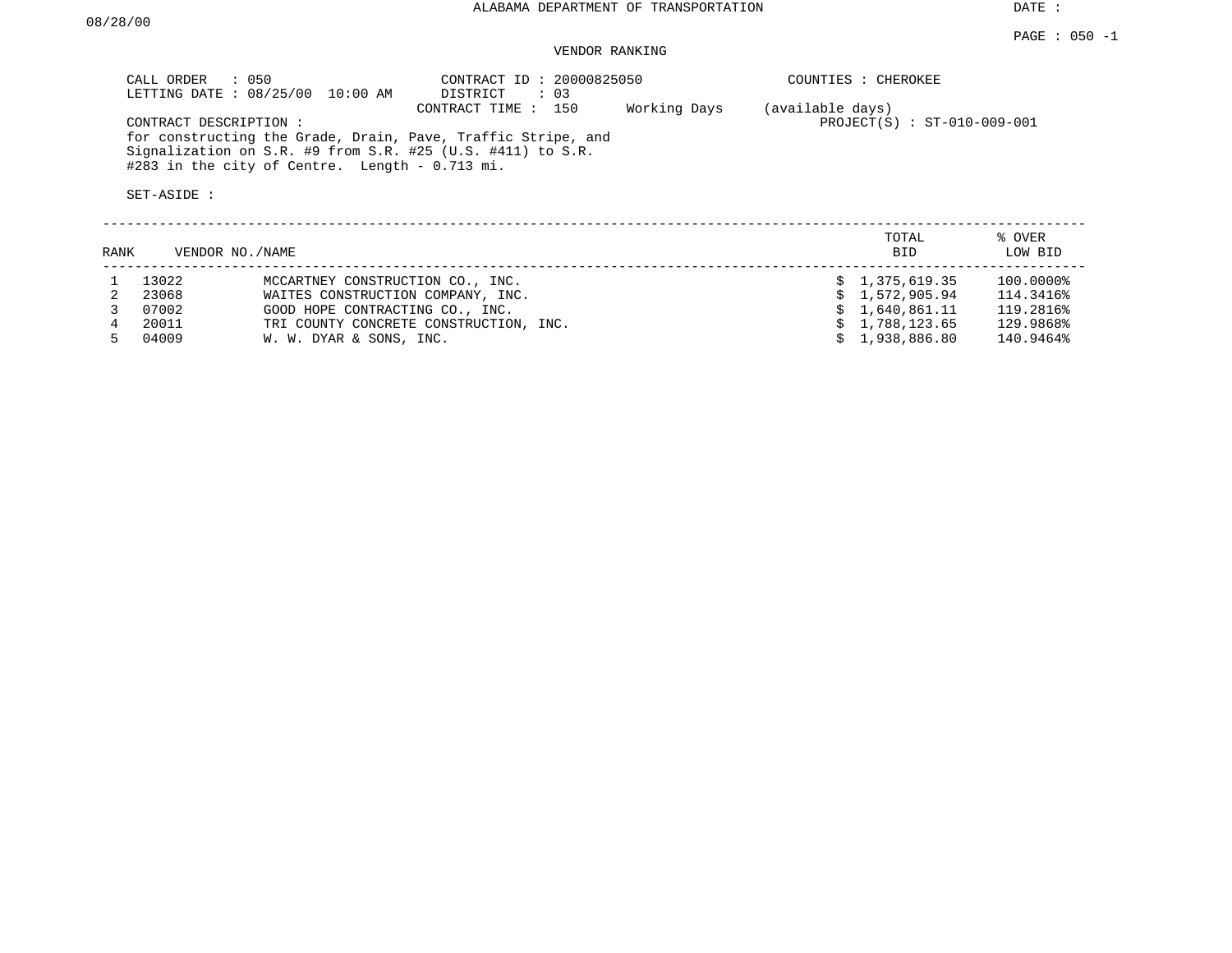| 050<br>, ORDF <sup>r</sup><br>$C\Lambda T$<br>۰ للطاب                                                                                                                     |             | <b>CONTT</b><br>. PRACT                                                | 200<br>. <i>. .</i> | CHEROKEE<br>COUNTIES |
|---------------------------------------------------------------------------------------------------------------------------------------------------------------------------|-------------|------------------------------------------------------------------------|---------------------|----------------------|
| 12E<br>00/<br>. בתוריים -<br><b>DATE</b><br>08,<br>ر ے<br>the contract of the contract of the contract of the contract of the contract of the contract of the contract of | LO:00<br>AM | $T$ $C$ $T$ $D$ $T$ $C$ $T$ $D$<br>ו אי<br>$\sim$ $\sim$ $\sim$ $\sim$ |                     |                      |

|                                                                    |                |      | =============================                                                          |          | ======================= |          | ================ |           |
|--------------------------------------------------------------------|----------------|------|----------------------------------------------------------------------------------------|----------|-------------------------|----------|------------------|-----------|
|                                                                    |                |      | $(1)$ 13022                                                                            |          | $(2)$ 23068             |          | (3) 07002        |           |
|                                                                    |                |      | MCCARTNEY CONSTRUCTION CO.,  WAITES CONSTRUCTION COMPANY, GOOD HOPE CONTRACTING CO., I |          |                         |          |                  |           |
| LINE NO / ITEM CODE / ALT                                          |                |      |                                                                                        |          |                         |          |                  |           |
| ITEM DESCRIPTION                                                   | OUANTITY       |      | UNIT PRICE                                                                             | AMOUNT   | UNIT PRICE AMOUNT       |          | UNIT PRICE       | AMOUNT    |
| ---------------------------<br>SECTION 0001<br>Total               |                |      |                                                                                        |          |                         |          |                  |           |
| 0010 201A000                                                       |                | LUMP | 39700.00000                                                                            | 39700.00 | 5500.00000              | 5500.00  | 160000.00000     | 160000.00 |
| Clearing & Grubbing (Approximately 11<br>Acres)                    |                |      |                                                                                        |          |                         |          |                  |           |
| 0020 206C010<br>Removing Concrete Driveway                         | 300.000 SOYD   |      | 5.00000                                                                                | 1500.00  | 7.00000                 | 2100.00  | 7.50000          | 2250.00   |
| 0030 206D000                                                       | 676.000 LF     |      | 6.25000                                                                                | 4225.00  | 10.00000                | 6760.00  | 7.00000          | 4732.00   |
| Removing Pipe<br>0040 206D002                                      | 195.000 LF     |      | 5.00000                                                                                | 975.00   | 5.00000                 | 975.00   | 5.00000          | 975.00    |
| Removing Curb<br>0050 206D003                                      | 350.000 LF     |      | 5.25000                                                                                | 1837.50  | 5.00000                 | 1750.00  | 6.00000          | 2100.00   |
| Removing Curb And Gutter                                           |                |      |                                                                                        |          |                         |          |                  |           |
| 0060 206E001                                                       | 5.000 EACH     |      | 350.00000                                                                              | 1750.00  | 350.00000               | 1750.00  | 250.00000        | 1250.00   |
| Removing Inlets<br>0070 210A000                                    | 6778.000       | CYIP | 3.00000                                                                                | 20334.00 | 2.25000                 | 15250.50 | 6.00000          | 40668.00  |
| Unclassified Excavation<br>0080 210D000                            | 10583.000 CYIP |      | 6.00000                                                                                | 63498.00 | 6.00000                 | 63498.00 | 4.00000          | 42332.00  |
| Borrow Excavation<br>0090 214A000                                  | 2803.000       | CUYD | 6.50000                                                                                | 18219.50 | 7.00000                 | 19621.00 | 15.00000         | 42045.00  |
| Structure Excavation                                               |                |      |                                                                                        |          |                         |          |                  |           |
| 0100 214B001                                                       | 724.000        | CUYD | 17.50000                                                                               | 12670.00 | 28.00000                | 20272.00 | 20.00000         | 14480.00  |
| Foundation Backfill, Commercial                                    |                |      |                                                                                        |          |                         |          |                  |           |
| 0110 230A000<br>Roadbed Processing                                 | 38.000 RBST    |      | 400.00000                                                                              | 15200.00 | 450.00000               | 17100.00 | 275.00000        | 10450.00  |
| 0120 305B060                                                       | 2224.000 TCIP  |      | 12.00000                                                                               | 26688.00 | 18.00000                | 40032.00 | 15.00000         | 33360.00  |
| Crushed Aggregate, Section 825, 8910,                              |                |      |                                                                                        |          |                         |          |                  |           |
| 467,57, For Miscellaneous Use                                      |                |      |                                                                                        |          |                         |          |                  |           |
| 0130 306E000                                                       | 1.000 EACH     |      | 6500.00000                                                                             | 6500.00  | 7000.00000              | 7000.00  | 6800,00000       | 6800.00   |
| State Retained Portable Nuclear<br>Moisture-Density Testing Device |                |      |                                                                                        |          |                         |          |                  |           |
| (Includes Disposal of Existing Device)                             |                |      |                                                                                        |          |                         |          |                  |           |
| 0140 401B108                                                       | 3089.000 SYCP  |      | 1,25000                                                                                | 3861.25  | 1.50000                 | 4633.50  | 3.67000          | 11336.63  |
| Bituminous Treatment G (With Polymer                               |                |      |                                                                                        |          |                         |          |                  |           |
| Additive)                                                          |                |      |                                                                                        |          |                         |          |                  |           |
| 0150 405A000                                                       | 1110.000 GAL   |      | 1,00000                                                                                | 1110.00  | 1.75000                 | 1942.50  | 1,00000          | 1110.00   |
| Tack Coat                                                          |                |      |                                                                                        |          |                         |          |                  |           |
| 0160 429A240                                                       | 1592.000 TON   |      | 33.50000                                                                               | 53332.00 | 37.50000                | 59700.00 | 36.50000         | 58108.00  |
| Improved Bituminous Concrete Wearing                               |                |      |                                                                                        |          |                         |          |                  |           |
| Surface Layer, 1/2" Maximum Aggregate                              |                |      |                                                                                        |          |                         |          |                  |           |
| Size Mix, ESAL Range C                                             |                |      |                                                                                        |          |                         |          |                  |           |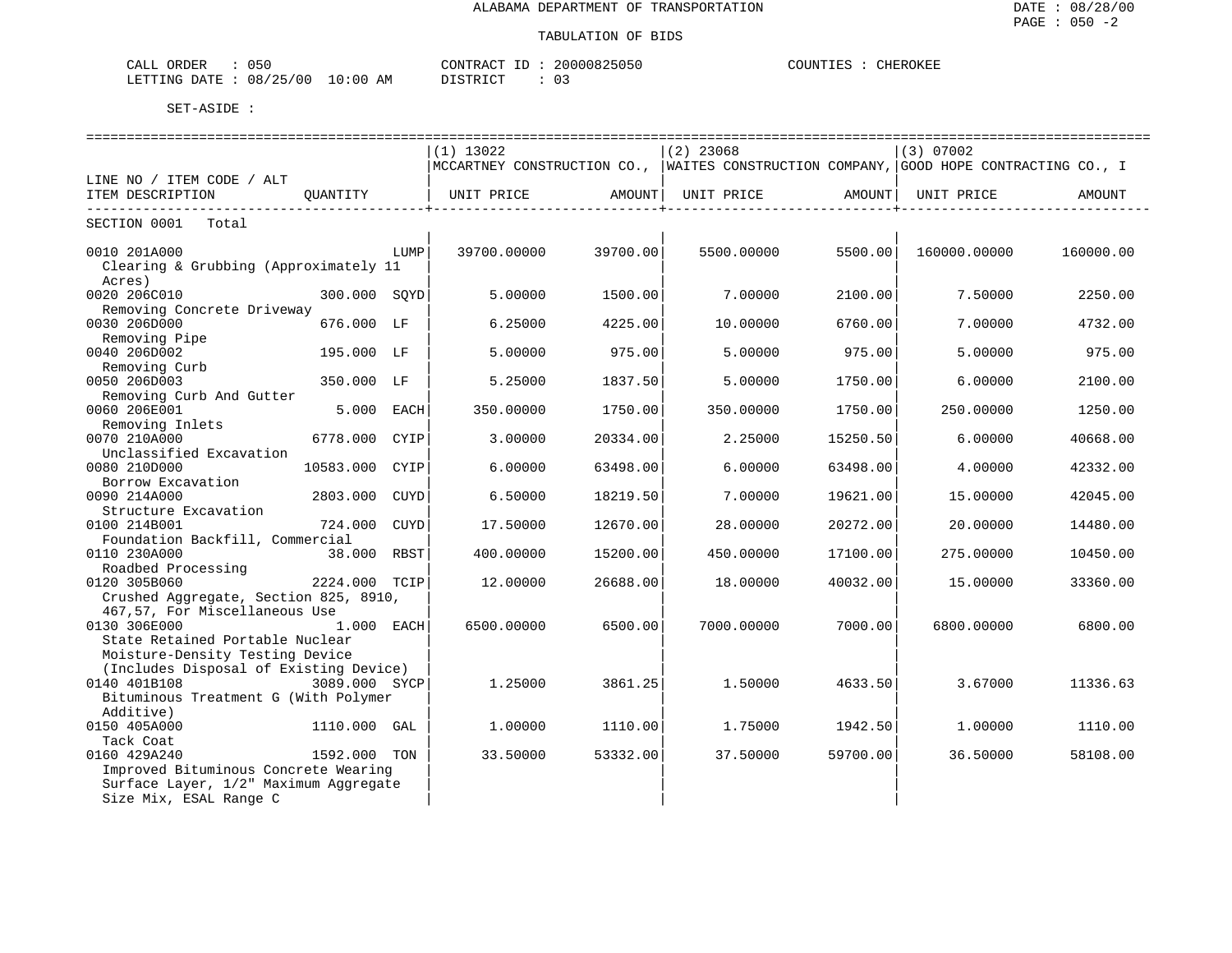| CALL ORDER                      | 050 |          |  | CONTRACT ID: 20000825050 | COUNTIES : Q | CHEROKEE |
|---------------------------------|-----|----------|--|--------------------------|--------------|----------|
| LETTING DATE: 08/25/00 10:00 AM |     | DISTRICT |  | 0 G                      |              |          |

|                                          |              |      | $(1)$ 13022                                                                               |            | $(2)$ 23068 |                    | (3) 07002           |           |
|------------------------------------------|--------------|------|-------------------------------------------------------------------------------------------|------------|-------------|--------------------|---------------------|-----------|
|                                          |              |      | MCCARTNEY CONSTRUCTION CO.,   WAITES CONSTRUCTION COMPANY,   GOOD HOPE CONTRACTING CO., I |            |             |                    |                     |           |
| LINE NO / ITEM CODE / ALT                |              |      |                                                                                           |            |             |                    |                     |           |
| ITEM DESCRIPTION                         | OUANTITY     |      | UNIT PRICE                                                                                | AMOUNT     | UNIT PRICE  |                    | AMOUNT   UNIT PRICE | AMOUNT    |
|                                          |              |      |                                                                                           | ---------- |             | ----------+------- |                     |           |
| 0170 429B241                             | 5455.000 TON |      | 26.71000                                                                                  | 145703.05  | 30.50000    | 166377.50          | 27.27000            | 148757.85 |
| Improved Bituminous Concrete Binder      |              |      |                                                                                           |            |             |                    |                     |           |
| Layer, 1" Maximum Aggregate Size Mix,    |              |      |                                                                                           |            |             |                    |                     |           |
| ESAL Range C                             |              |      |                                                                                           |            |             |                    |                     |           |
| 0180 429B249                             | 40.000 TON   |      | 50.00000                                                                                  | 2000.00    | 55.00000    | 2200.00            | 30.77000            | 1230.80   |
| Improved Bituminous Concrete Binder      |              |      |                                                                                           |            |             |                    |                     |           |
| Layer, Leveling, 1" Maximum Aggregate    |              |      |                                                                                           |            |             |                    |                     |           |
| Size Mix, ESAL Range C                   |              |      |                                                                                           |            |             |                    |                     |           |
| 0190 429C240                             | 9111.000 TON |      | 24.00000                                                                                  | 218664.00  | 27.50000    | 250552.50          | 27.27000            | 248456.97 |
| Improved Bituminous Concrete Base Layer, |              |      |                                                                                           |            |             |                    |                     |           |
| 1" Maximum Aggregate Size Mix, ESAL      |              |      |                                                                                           |            |             |                    |                     |           |
| Range C                                  |              |      |                                                                                           |            |             |                    |                     |           |
| 0200 429C244                             | 100.000 TON  |      | 50.00000                                                                                  | 5000.00    | 55.00000    | 5500.00            | 40.00000            | 4000.00   |
| Improved Bituminous Concrete Base Layer, |              |      |                                                                                           |            |             |                    |                     |           |
|                                          |              |      |                                                                                           |            |             |                    |                     |           |
| Patching, 1" Maximum Aggregate Size      |              |      |                                                                                           |            |             |                    |                     |           |
| Mix, ESAL Range C                        |              |      |                                                                                           |            |             |                    |                     |           |
| 0210 430B028                             | 500.000 TCIP |      | 14.00000                                                                                  | 7000.00    | 18.00000    | 9000.00            | 15.00000            | 7500.00   |
| Aggregate Surfacing (AHD 57, 78, Or 467) |              |      |                                                                                           |            |             |                    |                     |           |
| 0220 530A001                             | 179.000 LF   |      | 20.00000                                                                                  | 3580.00    | 21.71000    | 3886.09            | 18,00000            | 3222.00   |
| 18" Roadway Pipe (Class 3 R.C.)          |              |      |                                                                                           |            |             |                    |                     |           |
| 0230 530A003                             | 118.000 LF   |      | 42.25000                                                                                  | 4985.50    | 51.58000    | 6086.44            | 35.00000            | 4130.00   |
| 30" Roadway Pipe (Class 3 R.C.)          |              |      |                                                                                           |            |             |                    |                     |           |
| 0240 530A005                             | 246.000 LF   |      | 60.00000                                                                                  | 14760.00   | 89.54000    | 22026.84           | 70.00000            | 17220.00  |
| 42" Roadway Pipe (Class 3 R.C.)          |              |      |                                                                                           |            |             |                    |                     |           |
| 0250 530A012                             | 31.000 LF    |      | 35.00000                                                                                  | 1085.00    | 25.58000    | 792.98             | 30.00000            | 930.00    |
| 18" Roadway Pipe (Class 4 R.C.)          |              |      |                                                                                           |            |             |                    |                     |           |
| 0260 530B000                             | 20.000 LF    |      | 42.00000                                                                                  | 840.00     | 44.45000    | 889.00             | 32.00000            | 640.00    |
| 18" Span, 11" Rise Roadway Pipe (Class   |              |      |                                                                                           |            |             |                    |                     |           |
| 3 R.C.                                   |              |      |                                                                                           |            |             |                    |                     |           |
| 0270 530B001                             | 80.000 LF    |      | 35.00000                                                                                  | 2800.00    | 45.45000    | 3636.00            | 35.00000            | 2800.00   |
| 22" Span, 14" Rise Roadway Pipe (Class   |              |      |                                                                                           |            |             |                    |                     |           |
| 3 R.C.                                   |              |      |                                                                                           |            |             |                    |                     |           |
| 0280 530B005                             | 124.000 LF   |      | 100.00000                                                                                 | 12400.00   | 168.90000   | 20943.60           | 120.00000           | 14880.00  |
| 51" Span, 31" Rise Roadway Pipe (Class   |              |      |                                                                                           |            |             |                    |                     |           |
| 3 R.C.                                   |              |      |                                                                                           |            |             |                    |                     |           |
| 0290 530B006                             | 871.000 LF   |      | 115,00000                                                                                 | 100165.00  | 188.64000   | 164305.44          | 160.00000           | 139360.00 |
| 59" Span, 36" Rise Roadway Pipe (Class   |              |      |                                                                                           |            |             |                    |                     |           |
| 3 R.C.                                   |              |      |                                                                                           |            |             |                    |                     |           |
| 0300 535A001                             | 248.000 LF   |      | 19.50000                                                                                  | 4836.00    | 23.60000    | 5852.80            | 20.00000            | 4960.00   |
| 18" Side Drain Pipe                      |              |      |                                                                                           |            |             |                    |                     |           |
| 0310 600A000                             |              | LUMP | 73235.00000                                                                               | 73235.00   | 16000.00000 | 16000.00           | 70000.00000         | 70000.00  |
| Mobilization                             |              |      |                                                                                           |            |             |                    |                     |           |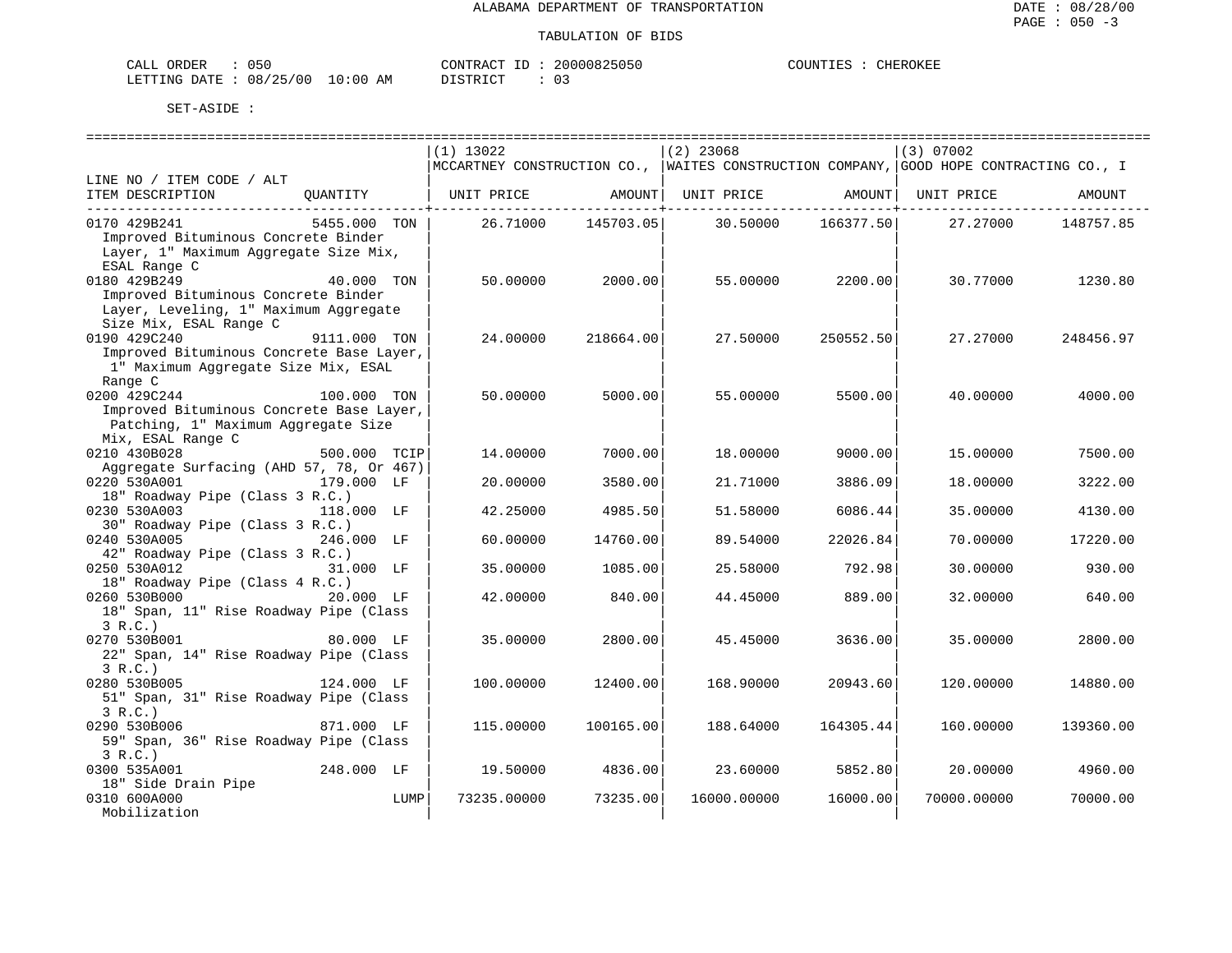| CALL<br>ORDER | 050<br>. |             | CONTRACT<br>$- -$                       | 20000825050 | COUNTIES | CHEROKEE |
|---------------|----------|-------------|-----------------------------------------|-------------|----------|----------|
| LETTING DATE  | 08/25/00 | 10:00<br>AM | $T$ $CUT$<br>DI STR<br><b>ມ⊥ມ⊥⊥⊾</b> ພ⊥ |             |          |          |

|                                                                                         |      | $(1)$ 13022       |                          | $(2)$ 23068                                                                               |          | $(3)$ 07002 |          |
|-----------------------------------------------------------------------------------------|------|-------------------|--------------------------|-------------------------------------------------------------------------------------------|----------|-------------|----------|
|                                                                                         |      |                   |                          | MCCARTNEY CONSTRUCTION CO.,   WAITES CONSTRUCTION COMPANY,   GOOD HOPE CONTRACTING CO., I |          |             |          |
| LINE NO / ITEM CODE / ALT<br>ITEM DESCRIPTION                                           |      |                   |                          |                                                                                           |          |             |          |
| OUANTITY                                                                                |      | UNIT PRICE AMOUNT | ---------------+-------- | UNIT PRICE AMOUNT                                                                         |          | UNIT PRICE  | AMOUNT   |
| 0320 601A000<br>1.000 EACH<br>Furnishing Base, Soil And Structure<br>Laboratories       |      | 12000.00000       | 12000.00                 | 6000.00000                                                                                | 6000.00  | 7500.00000  | 7500.00  |
| 0330 602A000<br>45.000 EACH<br>Right Of Way Markers                                     |      | 150.00000         | 6750.00                  | 120.00000                                                                                 | 5400.00  | 100.00000   | 4500.00  |
| 0340 606A000<br>500.000 LF<br>6" Underdrain Pipe                                        |      | 8,00000           | 4000.00                  | 3.00000                                                                                   | 1500.00  | 8.00000     | 4000.00  |
| 0350 610C001<br>269.000<br>Loose Riprap, Class 2                                        | TON  | 15.00000          | 4035.00                  | 25.00000                                                                                  | 6725.00  | 20.00000    | 5380.00  |
| 0360 610D000<br>190.000<br>Filter Blanket                                               | SOYD | 3.50000           | 665.00                   | 2.00000                                                                                   | 380.00   | 4,00000     | 760.00   |
| 0370 614A000<br>18.000 CUYD<br>Slope Paving                                             |      | 250.00000         | 4500.00                  | 250.00000                                                                                 | 4500.00  | 300.00000   | 5400.00  |
| 0380 618B002<br>300.000 SOYD<br>Concrete Driveway, 6" Thick                             |      | 38.00000          | 11400.00                 | 45.00000                                                                                  | 13500.00 | 40.00000    | 12000.00 |
| 0390 619A002<br>2.000 EACH<br>18" Roadway Pipe End Treatment, Class 1                   |      | 399.00000         | 798.00                   | 550.00000                                                                                 | 1100.00  | 500.00000   | 1000.00  |
| 0400 619A004<br>2.000 EACH<br>30" Roadway Pipe End Treatment, Class 1                   |      | 535.00000         | 1070.00                  | 750.00000                                                                                 | 1500.00  | 750.00000   | 1500.00  |
| $14.000$ EACH<br>0410 619A101<br>18" Side Drain Pipe End Treatment,<br>Class 1          |      | 475.00000         | 6650.00                  | 600,00000                                                                                 | 8400.00  | 500.00000   | 7000.00  |
| 0420 619A230<br>2.000 EACH<br>42" Roadway Pipe End Treatment, Class 2<br>(Double Line)  |      | 2000.00000        | 4000.00                  | 2500.00000                                                                                | 5000.00  | 3000.00000  | 6000.00  |
| 0430 619B016<br>2.000 EACH<br>22" Span, 14" Rise Roadway Pipe End<br>Treatment, Class 1 |      | 425.00000         | 850.00                   | 650.00000                                                                                 | 1300.00  | 450.00000   | 900.00   |
| 0440 619B071<br>2.000 EACH<br>59" Span, 36" Rise Roadway Pipe End<br>Treatment, Class 2 |      | 1250.00000        | 2500.00                  | 2600.00000                                                                                | 5200.00  | 1250.00000  | 2500.00  |
| 0450 620A000<br>8.000 CUYD<br>Minor Structure Concrete                                  |      | 700.00000         | 5600.00                  | 300.00000                                                                                 | 2400.00  | 700.00000   | 5600.00  |
| 0460 621A005<br>3.000 EACH<br>Junction Boxes, Type 1                                    |      | 2150.00000        | 6450.00                  | 165.00000                                                                                 | 495.00   | 2500.00000  | 7500.00  |
| 0470 621A011<br>1.000 EACH<br>Junction Boxes, Type 1 Or 1P                              |      | 1100.00000        | 1100.00                  | 3500.00000                                                                                | 3500.00  | 1200.00000  | 1200.00  |
| 0480 621A016<br>3.000 EACH<br>Junction Boxes, Type 4, 1P Or 5                           |      | 1175.00000        | 3525.00                  | 3500.00000                                                                                | 10500.00 | 1500.00000  | 4500.00  |
| 3.000 EACH<br>0490 621B005<br>Junction Box Units, Type 1                                |      | 510.00000         | 1530.00                  | 1900.00000                                                                                | 5700.00  | 750.00000   | 2250.00  |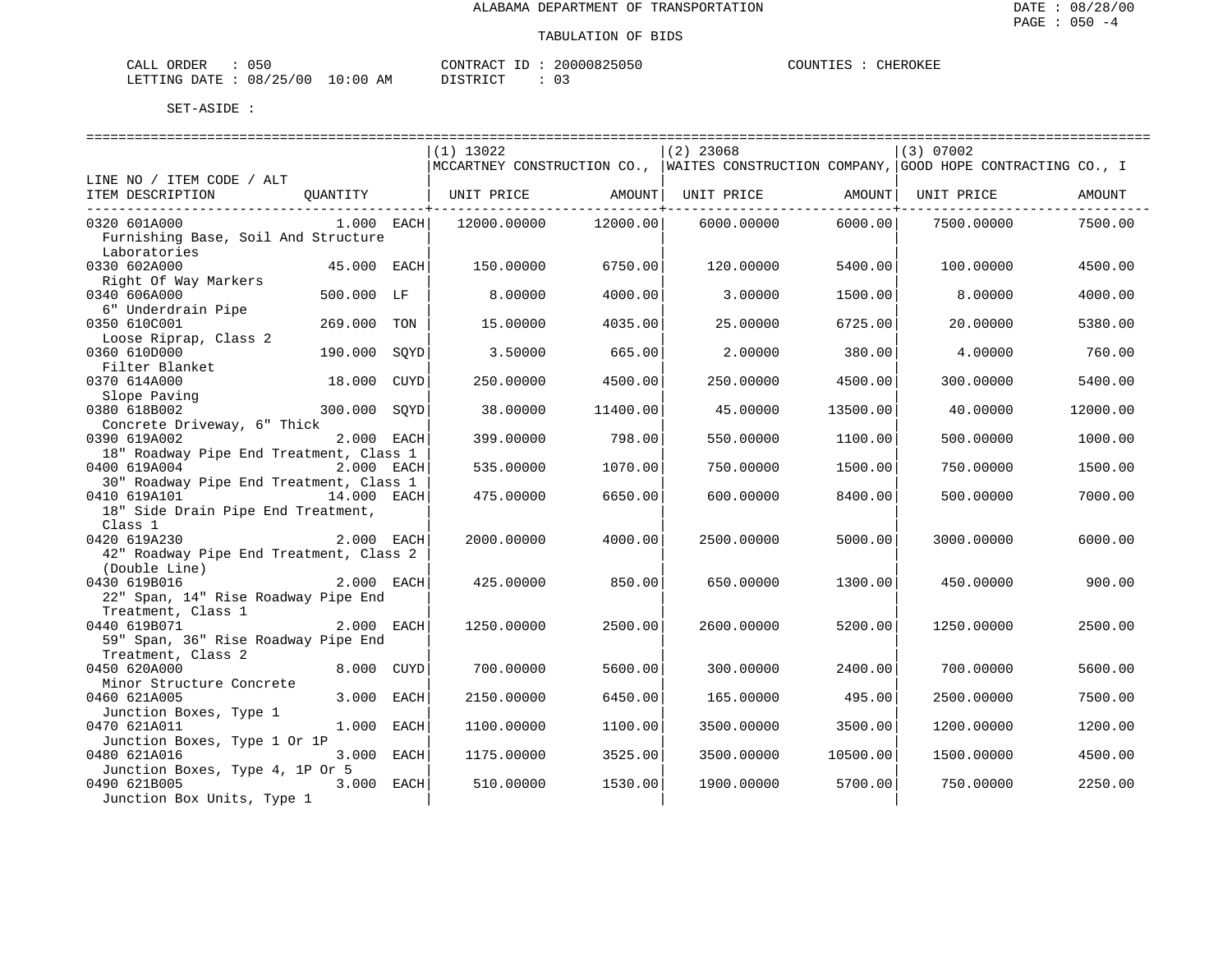| ORDER<br>CALL                    | 050 |  | CONTRACT ID |  | 20000825050 | COUNTIES | CHEROKEE |
|----------------------------------|-----|--|-------------|--|-------------|----------|----------|
| LETTING DATE : 08/25/00 10:00 AM |     |  | DISTRICT    |  | U.S         |          |          |

|                                        |              |      | $(1)$ 13022 |          | $(2)$ 23068                                                                                             |          | (3) 07002  |          |
|----------------------------------------|--------------|------|-------------|----------|---------------------------------------------------------------------------------------------------------|----------|------------|----------|
|                                        |              |      |             |          | $ {\tt MCCARTNEY}$ CONSTRUCTION CO., $ {\tt WAITES}$ CONSTRUCTION COMPANY, GOOD HOPE CONTRACTING CO., I |          |            |          |
| LINE NO / ITEM CODE / ALT              |              |      |             |          |                                                                                                         |          |            |          |
| ITEM DESCRIPTION                       | OUANTITY     |      | UNIT PRICE  | AMOUNT   | UNIT PRICE                                                                                              | AMOUNT   | UNIT PRICE | AMOUNT   |
|                                        |              |      |             |          |                                                                                                         |          |            |          |
| 0500 621C015                           | $1.000$ EACH |      | 2625.00000  | 2625.00  | 2850.00000                                                                                              | 2850.00  | 2200.00000 | 2200.00  |
| Inlets, Type S1 Or S3 (1 Wing)         |              |      |             |          |                                                                                                         |          |            |          |
| 0510 621C027                           | 1.000 EACH   |      | 1500.00000  | 1500.00  | 2000.00000                                                                                              | 2000.00  | 2000.00000 | 2000.00  |
| Inlets, Type C                         |              |      |             |          |                                                                                                         |          |            |          |
| 0520 621C072                           | 1.000 EACH   |      | 2100.00000  | 2100.00  | 3800.00000                                                                                              | 3800.00  | 2000.00000 | 2000.00  |
| Inlets, Type S3 (2 Wing) (Modified)    |              |      |             |          |                                                                                                         |          |            |          |
| 0530 621C099                           | 1.000        | EACH | 2800.00000  | 2800.00  | 3800.00000                                                                                              | 3800.00  | 2000.00000 | 2000.00  |
| Inlets, Type S4 (2 Wing) (Modified)    |              |      |             |          |                                                                                                         |          |            |          |
| 0540 621C100                           | 1.000        | EACH | 2775.00000  | 2775.00  | 1200.00000                                                                                              | 1200.00  | 3000.00000 | 3000.00  |
| Inlets, Type PR                        |              |      |             |          |                                                                                                         |          |            |          |
| 0550 621D015                           | 1.000 EACH   |      | 325.00000   | 325.00   | 1200.00000                                                                                              | 1200.00  | 500.00000  | 500.00   |
| Inlet Units, Type S1 Or S3             |              |      |             |          |                                                                                                         |          |            |          |
| 0560 621D031                           | 1.000        | EACH | 460.00000   | 460.00   | 1500.00000                                                                                              | 1500.00  | 500.00000  | 500.00   |
| Inlet Units, Type S4                   |              |      |             |          |                                                                                                         |          |            |          |
| 0570 621E015                           | 5.000        | EACH | 1800.00000  | 9000.00  | 2400.00000                                                                                              | 12000.00 | 3200.00000 | 16000.00 |
| Manholes, Type M (Sanitary)            |              |      |             |          |                                                                                                         |          |            |          |
| 0580 621F014                           | 4.000 EACH   |      | 350.00000   | 1400.00  | 2300.00000                                                                                              | 9200.00  | 275.00000  | 1100.00  |
| Manhole Units, Type M (Sanitary)       |              |      |             |          |                                                                                                         |          |            |          |
| 0590 623A001                           | 118.000 LF   |      | 20.25000    | 2389.50  | 35.00000                                                                                                | 4130.00  | 20.00000   | 2360.00  |
| Concrete Gutter (Valley)               |              |      |             |          |                                                                                                         |          |            |          |
| 0600 623C000                           | 848.000 LF   |      | 15.00000    | 12720.00 | 20.00000                                                                                                | 16960.00 | 9.85000    | 8352.80  |
| Combination Curb & Gutter, Type C      |              |      |             |          |                                                                                                         |          |            |          |
| 0610 637A001                           | 550.000 LF   |      | 10.70000    | 5885.00  | 10.00000                                                                                                | 5500.00  | 4.00000    | 2200.00  |
| Fence Reset (Includes All Types)       |              |      |             |          |                                                                                                         |          |            |          |
| 0620 641A053                           | 3050.000 LF  |      | 15,00000    | 45750.00 | 10.00000                                                                                                | 30500.00 | 13,00000   | 39650.00 |
| 10 Inch P.V.C. Water Main Laid         |              |      |             |          |                                                                                                         |          |            |          |
| 0630 642A000                           | $1.000$ EACH |      | 1000.00000  | 1000.00  | 1500.00000                                                                                              | 1500.00  | 2000.00000 | 2000.00  |
| Fire Hydrant Reset                     |              |      |             |          |                                                                                                         |          |            |          |
| 0640 645A015                           | 240.000 LF   |      | 13,00000    | 3120.00  | 7.50000                                                                                                 | 1800.00  | 10.00000   | 2400.00  |
| 6 Inch P.V.C. Sanitary Sewer Pipe      |              |      |             |          |                                                                                                         |          |            |          |
| (Force Main)                           |              |      |             |          |                                                                                                         |          |            |          |
| 0650 645A020                           | 310.000 LF   |      | 24.00000    | 7440.00  | 23.00000                                                                                                | 7130.00  | 75.00000   | 23250.00 |
| 8 Inch P.V.C. Sanitary Sewer Pipe      |              |      |             |          |                                                                                                         |          |            |          |
| 0660 645A130                           | 4080.000 LF  |      | 17.00000    | 69360.00 | 14.00000                                                                                                | 57120.00 | 16.50000   | 67320.00 |
| 12 Inch P.V.C. Sanitary Sewer Pipe     |              |      |             |          |                                                                                                         |          |            |          |
| (Force Main) (Class 200)               |              |      |             |          |                                                                                                         |          |            |          |
| 0670 645C010                           | $10.000$ LF  |      | 224.00000   | 2240.00  | 2500.00000                                                                                              | 25000.00 | 110,00000  | 1100.00  |
| 8 Inch P.V.C. Drop Connector           |              |      |             |          |                                                                                                         |          |            |          |
| 0680 645D030                           | $1.000$ EACH |      | 2500.00000  | 2500.00  | 500.00000                                                                                               | 500.00   | 1400.00000 | 1400.00  |
| 6 Inch Check Valve For Sanitary Sewer  |              |      |             |          |                                                                                                         |          |            |          |
| 0690 645D040                           | 3.000 EACH   |      | 2000.00000  | 6000.00  | 150.00000                                                                                               | 450.00   | 1200.00000 | 3600.00  |
| 2 Inch Automatic Air Release Valve For |              |      |             |          |                                                                                                         |          |            |          |
| Sanitary Sewer                         |              |      |             |          |                                                                                                         |          |            |          |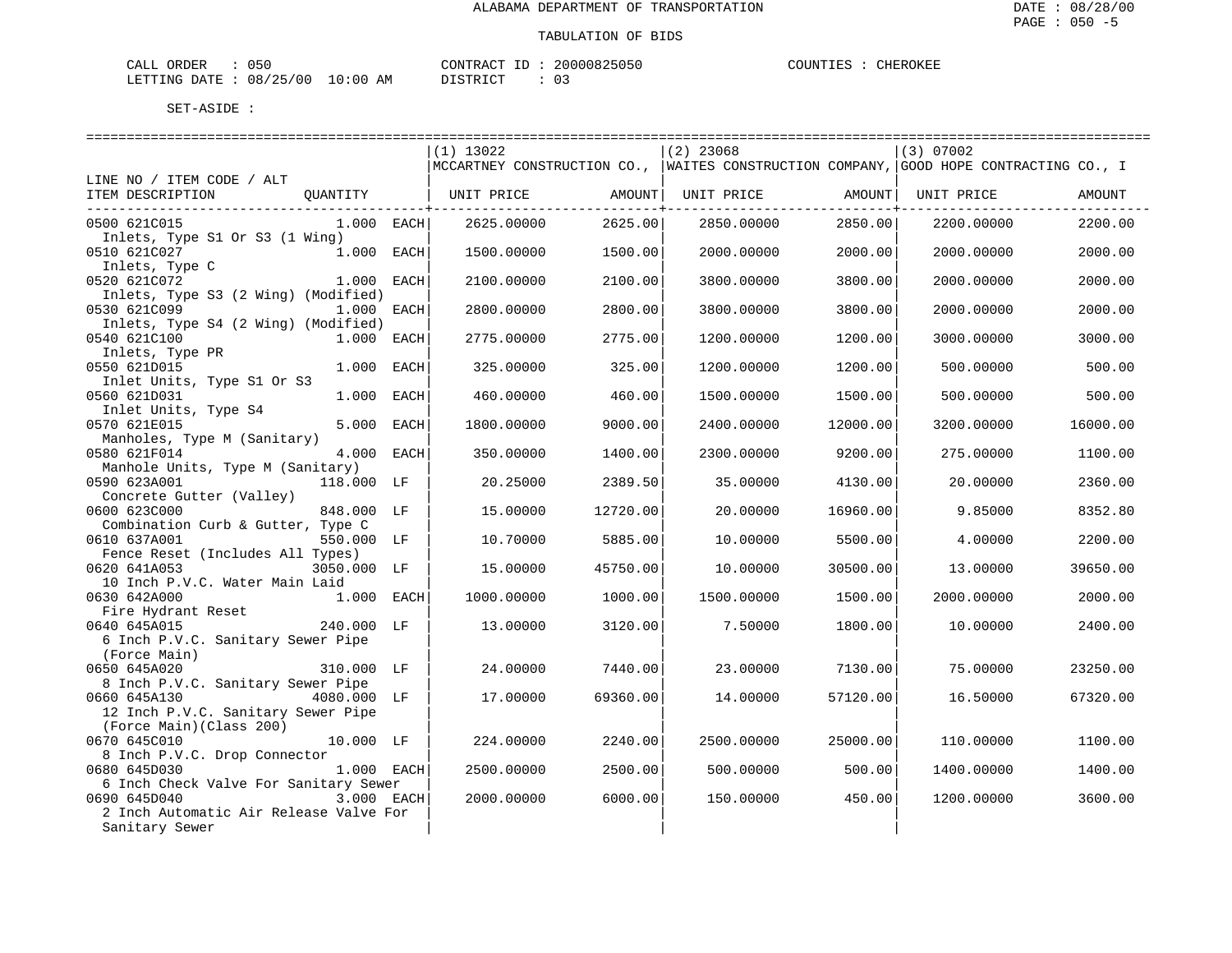| $\sim$ $ -$<br>ORDER<br>- لىلەت | $-$<br>0 5 C                            |                    | ∩NTR A<br>$-1$<br>\ ∩m | 20000825<br>1151<br>1.1.11 | )HN'<br>. <del>.</del> | <b>THER</b><br>OKEE |
|---------------------------------|-----------------------------------------|--------------------|------------------------|----------------------------|------------------------|---------------------|
| LETTING<br>DATE.<br>.           | $\sqrt{2}$<br>08<br>つち<br>U U<br>$\sim$ | AΜ<br>:0.<br>— ∪ ∵ | $T \cap T$<br>CDD      |                            |                        |                     |

|                                        |              |      | $(1)$ 13022 |          | $(2)$ 23068                                                                             |          | (3) 07002  |          |
|----------------------------------------|--------------|------|-------------|----------|-----------------------------------------------------------------------------------------|----------|------------|----------|
|                                        |              |      |             |          | MCCARTNEY CONSTRUCTION CO.,   WAITES CONSTRUCTION COMPANY, GOOD HOPE CONTRACTING CO., I |          |            |          |
| LINE NO / ITEM CODE / ALT              |              |      |             |          |                                                                                         |          |            |          |
| ITEM DESCRIPTION                       | OUANTITY     |      | UNIT PRICE  | AMOUNT   | UNIT PRICE                                                                              | AMOUNT   | UNIT PRICE | AMOUNT   |
| 0700 649A022                           | 100.000 LF   |      | 75.00000    | 7500.00  | 66.00000                                                                                | 6600.00  | 95,00000   | 9500.00  |
| 10 Inch Encasement Pipe, Type 2        |              |      |             |          |                                                                                         |          |            |          |
| Installation                           |              |      |             |          |                                                                                         |          |            |          |
| 0710 649A033                           | 120.000 LF   |      | 110,00000   | 13200.00 | 82.50000                                                                                | 9900.00  | 100,00000  | 12000.00 |
| 16 Inch Encasement Pipe, Type 2        |              |      |             |          |                                                                                         |          |            |          |
| Installation                           |              |      |             |          |                                                                                         |          |            |          |
| 0720 649A034                           | 280.000 LF   |      | 120.00000   | 33600.00 | 90.00000                                                                                | 25200.00 | 125.00000  | 35000.00 |
| 18 Inch Encasement Pipe, Type 2        |              |      |             |          |                                                                                         |          |            |          |
| Installation                           |              |      |             |          |                                                                                         |          |            |          |
| 0730 649A043                           | 80.000 LF    |      | 65.00000    | 5200.00  | 93.50000                                                                                | 7480.00  | 100.00000  | 8000.00  |
| 18 Inch Encasement Pipe, Type 1        |              |      |             |          |                                                                                         |          |            |          |
| Installation                           |              |      |             |          |                                                                                         |          |            |          |
| 0740 650A000                           | 2631.000     | CYIP | 1.00000     | 2631.00  | 15.00000                                                                                | 39465.00 | 6.00000    | 15786.00 |
| Topsoil                                |              |      |             |          |                                                                                         |          |            |          |
| 0750 650B000                           | 1769.000     | CYIP | 1.00000     | 1769.00  | 4.50000                                                                                 | 7960.50  | 3.00000    | 5307.00  |
| Topsoil From Stockpiles                |              |      |             |          |                                                                                         |          |            |          |
| 0760 651B000                           | 10.000       | TON  | 40.00000    | 400.00   | 40.00000                                                                                | 400.00   | 40.00000   | 400.00   |
| Agricultural Limestone                 |              |      |             |          |                                                                                         |          |            |          |
| 0770 651C000                           | 3,000        | TON  | 250.00000   | 750.00   | 300.00000                                                                               | 900.00   | 250.00000  | 750.00   |
| 8-8-8 Commercial Fertilizer            |              |      |             |          |                                                                                         |          |            |          |
| 0780 651F000                           | 1.000        | TON  | 275.00000   | 275.00   | 300.00000                                                                               | 300.00   | 275.00000  | 275.00   |
| Ammonium Nitrate                       |              |      |             |          |                                                                                         |          |            |          |
| 0790 652A053                           | 4.000        | ACRE | 600.00000   | 2400.00  | 750.00000                                                                               | 3000.00  | 600.00000  | 2400.00  |
| Seeding (Mix 1E)                       |              |      |             |          |                                                                                         |          |            |          |
| 0800 652C000                           | 4.000        | ACRE | 75.00000    | 300.00   | 150.00000                                                                               | 600.00   | 75.00000   | 300.00   |
|                                        |              |      |             |          |                                                                                         |          |            |          |
| Mowing                                 | 134.000      |      | 4.50000     | 603.00   | 7.50000                                                                                 | 1005.00  | 4.50000    | 603.00   |
| 0810 654A000<br>Solid Sodding          |              | SQYD |             |          |                                                                                         |          |            |          |
| 0820 656A000                           | 4.000        | ACRE | 400.00000   | 1600.00  | 7.50000                                                                                 | 30.00    | 400.00000  | 1600.00  |
| Mulching, Class A, Type 1              |              |      |             |          |                                                                                         |          |            |          |
| 0830 659A000                           | 38.000       | SOYD | 2.00000     | 76.00    | 10.00000                                                                                | 380.00   | 2,00000    | 76.00    |
| Erosion Control Netting, Class A       |              |      |             |          |                                                                                         |          |            |          |
| 0840 665A000                           | 5.000        | ACRE | 350.00000   | 1750.00  | 450.00000                                                                               | 2250.00  | 350.00000  | 1750.00  |
| Temporary Seeding                      |              |      |             |          |                                                                                         |          |            |          |
| 0850 665B000                           | 5.000 ACRE   |      | 350.00000   | 1750.00  | 600.00000                                                                               | 3000.00  | 350.00000  | 1750.00  |
| Temporary Mulching                     |              |      |             |          |                                                                                         |          |            |          |
| 0860 665C000                           | 100.000 LF   |      | 27.16000    | 2716.00  | 15.00000                                                                                | 1500.00  | 15.00000   | 1500.00  |
| 15" Temporary Pipe                     |              |      |             |          |                                                                                         |          |            |          |
| 0870 665D000                           | 185.000 LF   |      | 5.09000     | 941.65   | 6.00000                                                                                 | 1110.00  | 5.00000    | 925.00   |
| Temporary Wire Fence (Including Posts) |              |      |             |          |                                                                                         |          |            |          |
| 0880 665E000                           | 500.000 SOYD |      | 2.25000     | 1125.00  | 1,00000                                                                                 | 500.00   | 5.00000    | 2500.00  |
| Polyethylene                           |              |      |             |          |                                                                                         |          |            |          |
|                                        |              |      |             |          |                                                                                         |          |            |          |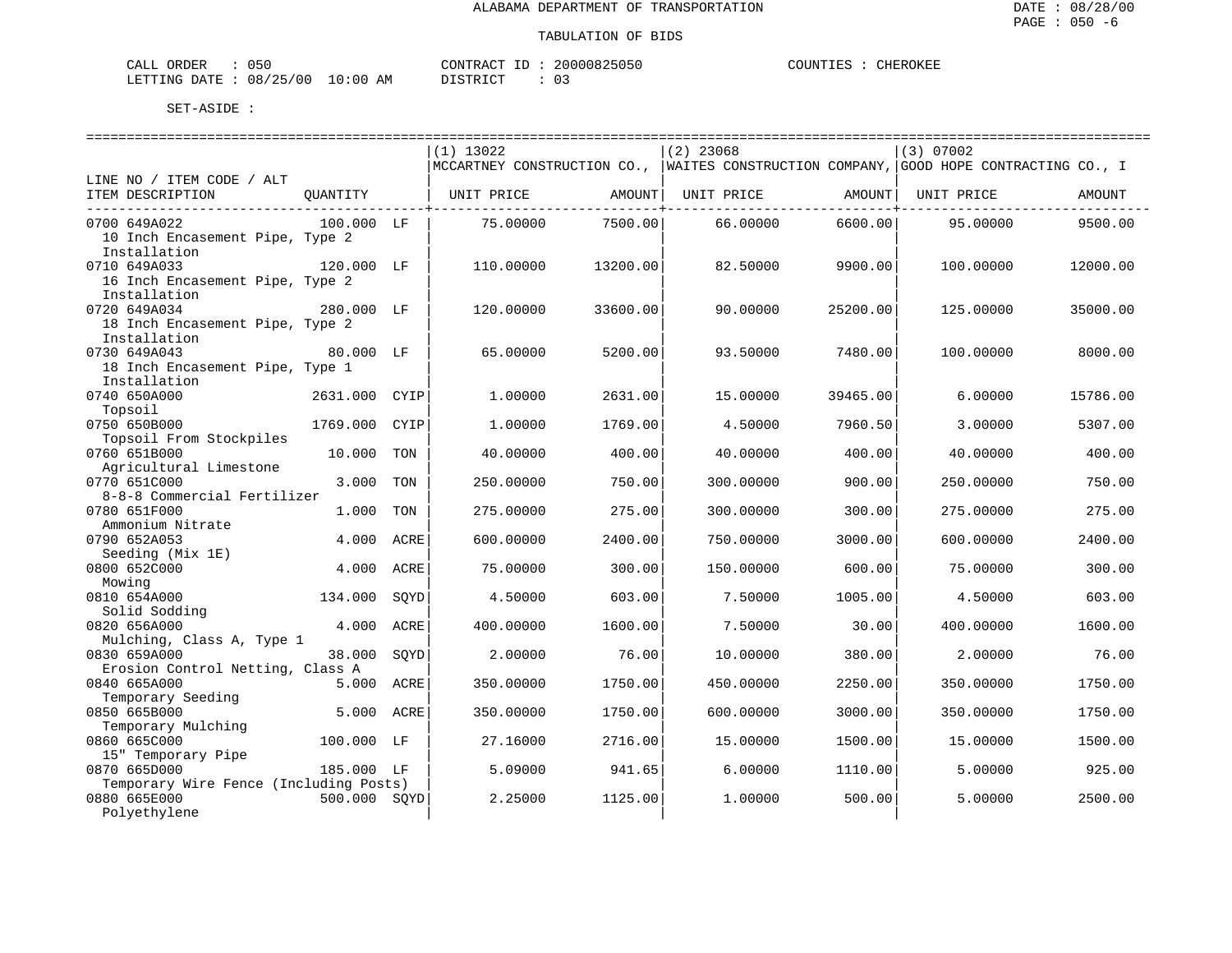| CALL ORDER             | 050 |            | CONTRACT ID | 20000825050 | COUNTIES : | CHEROKEE |
|------------------------|-----|------------|-------------|-------------|------------|----------|
| LETTING DATE: 08/25/00 |     | $10:00$ AM | DISTRICT    |             |            |          |

| $(1)$ 13022<br>$(2)$ 23068<br>(3) 07002<br> MCCARTNEY CONSTRUCTION CO.,   WAITES CONSTRUCTION COMPANY,   GOOD HOPE CONTRACTING CO., I<br>LINE NO / ITEM CODE / ALT<br>ITEM DESCRIPTION<br>OUANTITY<br>UNIT PRICE<br>AMOUNT  <br>UNIT PRICE<br>AMOUNT  <br>UNIT PRICE<br>AMOUNT<br>6250.00<br>2500.00<br>0890 665F000<br>500.000 EACH<br>12.50000<br>10,00000<br>5000.00<br>5,00000<br>Hay Bales<br>0900 665G000<br>500.000<br>EACH<br>3,00000<br>1500.00<br>5.00000<br>2500.00<br>5.00000<br>2500.00<br>Sand Bags<br>0910 665H000<br>2.000<br>700.00000<br>1400.00<br>500.00000<br>1000.00<br>250.00000<br>500.00<br>EACH<br>Erosion Control Check Dams, Type 1<br>0920 6651000<br>500.000<br>7500.00<br>10000.00<br>TON<br>15.00000<br>27.50000<br>13750.00<br>20.00000<br>Temporary Riprap, Class 2<br>0930 665J000<br>2315.000 LF<br>2.00000<br>4630.00<br>3.00000<br>6945.00<br>3,00000<br>6945.00<br>Silt Fence, Type A<br>0940 665K000<br>32.000 CUYD<br>10.00000<br>320.00<br>15.00000<br>480.00<br>10.00000<br>320.00<br>Drainage Sump Excavation<br>0950 680A000<br>LUMP<br>16000.00000<br>16000.00<br>22000.00000<br>22000.00<br>10000.00000<br>10000.00<br>Engineering Controls<br>0960 701A028<br>2.000 MILE<br>1100.00000<br>2200.00<br>1400.00000<br>2800.00<br>1400.00000<br>2800.00<br>Solid White, Class 2, Type A Traffic<br>Stripe (0.06" Thick) (6" Wide)<br>0970 701A032<br>2.000 MILE<br>2900.00<br>2800.00<br>1225.00000<br>2450.00<br>1450.00000<br>1400.00000<br>Solid Yellow, Class 2, Type A Traffic<br>Stripe (0.06" Thick) (6" Wide)<br>0980 701A041<br>825.00000<br>1650.00<br>2100.00<br>2000.00<br>2.000 MILE<br>1050.00000<br>1000.00000<br>Broken White, Class 2, Type A Traffic<br>Stripe (0.09" Thick) (6" Wide)<br>0990 701A046<br>2.000 MILE<br>2650.00<br>1325.00000<br>1550.00000<br>3100.00<br>1000.00000<br>2000.00<br>Broken Yellow, Class 2, Type A Traffic<br>Stripe (0.09" Thick) (6" Wide)<br>1000 701A048<br>2.000 MILE<br>1325.00000<br>2650.00<br>1550.00000<br>3100.00<br>1600.00000<br>3200.00<br>Solid Yellow, Class 2, Type A Traffic<br>Stripe (0.09" Thick) (6" Wide)<br>1010 701B009<br>250.000 LF<br>0.60000<br>150.00<br>1.50000<br>375.00<br>0.75000<br>187.50<br>Dotted Class 2, Type A Traffic Stripe<br>$(0.09"$ Thick $)(6"$ Wide $)$<br>1020 701C002<br>2.000 MILE<br>300.00000<br>600.00<br>450.00000<br>900.00<br>500.00000<br>1000.00<br>Broken Temporary Traffic Stripe (Paint)<br>1030 701C003<br>3.000 MILE<br>1050.00<br>350.00000<br>550.00000<br>1650.00<br>500.00000<br>1500.00<br>Solid Temporary Traffic Stripe (Paint)<br>1040 701D007<br>3.000 MILE<br>1000.00000<br>3000.00<br>1250.00000<br>3750.00<br>1200.00000<br>3600.00<br>Solid Traffic Stripe Removed (Paint)<br>1050 701D008<br>1.000 MILE<br>1100.00<br>1100.00000<br>1350.00000<br>1350.00<br>1300.00000<br>1300.00<br>Solid Traffic Stripe Removed (Plastic)<br>1060 701D014<br>2.000 MILE<br>1300.00<br>875.00000<br>1000.00000<br>2000.00<br>650.00000<br>1750.00<br>Broken Traffic Stripe Removed (Paint) |  |  |  |  |  |
|----------------------------------------------------------------------------------------------------------------------------------------------------------------------------------------------------------------------------------------------------------------------------------------------------------------------------------------------------------------------------------------------------------------------------------------------------------------------------------------------------------------------------------------------------------------------------------------------------------------------------------------------------------------------------------------------------------------------------------------------------------------------------------------------------------------------------------------------------------------------------------------------------------------------------------------------------------------------------------------------------------------------------------------------------------------------------------------------------------------------------------------------------------------------------------------------------------------------------------------------------------------------------------------------------------------------------------------------------------------------------------------------------------------------------------------------------------------------------------------------------------------------------------------------------------------------------------------------------------------------------------------------------------------------------------------------------------------------------------------------------------------------------------------------------------------------------------------------------------------------------------------------------------------------------------------------------------------------------------------------------------------------------------------------------------------------------------------------------------------------------------------------------------------------------------------------------------------------------------------------------------------------------------------------------------------------------------------------------------------------------------------------------------------------------------------------------------------------------------------------------------------------------------------------------------------------------------------------------------------------------------------------------------------------------------------------------------------------------------------------------------------------------------------------------------------------------------------------------------------------------------------------------------------------------------------------------------------------------------------------------------------------------------------------------------|--|--|--|--|--|
|                                                                                                                                                                                                                                                                                                                                                                                                                                                                                                                                                                                                                                                                                                                                                                                                                                                                                                                                                                                                                                                                                                                                                                                                                                                                                                                                                                                                                                                                                                                                                                                                                                                                                                                                                                                                                                                                                                                                                                                                                                                                                                                                                                                                                                                                                                                                                                                                                                                                                                                                                                                                                                                                                                                                                                                                                                                                                                                                                                                                                                                          |  |  |  |  |  |
|                                                                                                                                                                                                                                                                                                                                                                                                                                                                                                                                                                                                                                                                                                                                                                                                                                                                                                                                                                                                                                                                                                                                                                                                                                                                                                                                                                                                                                                                                                                                                                                                                                                                                                                                                                                                                                                                                                                                                                                                                                                                                                                                                                                                                                                                                                                                                                                                                                                                                                                                                                                                                                                                                                                                                                                                                                                                                                                                                                                                                                                          |  |  |  |  |  |
|                                                                                                                                                                                                                                                                                                                                                                                                                                                                                                                                                                                                                                                                                                                                                                                                                                                                                                                                                                                                                                                                                                                                                                                                                                                                                                                                                                                                                                                                                                                                                                                                                                                                                                                                                                                                                                                                                                                                                                                                                                                                                                                                                                                                                                                                                                                                                                                                                                                                                                                                                                                                                                                                                                                                                                                                                                                                                                                                                                                                                                                          |  |  |  |  |  |
|                                                                                                                                                                                                                                                                                                                                                                                                                                                                                                                                                                                                                                                                                                                                                                                                                                                                                                                                                                                                                                                                                                                                                                                                                                                                                                                                                                                                                                                                                                                                                                                                                                                                                                                                                                                                                                                                                                                                                                                                                                                                                                                                                                                                                                                                                                                                                                                                                                                                                                                                                                                                                                                                                                                                                                                                                                                                                                                                                                                                                                                          |  |  |  |  |  |
|                                                                                                                                                                                                                                                                                                                                                                                                                                                                                                                                                                                                                                                                                                                                                                                                                                                                                                                                                                                                                                                                                                                                                                                                                                                                                                                                                                                                                                                                                                                                                                                                                                                                                                                                                                                                                                                                                                                                                                                                                                                                                                                                                                                                                                                                                                                                                                                                                                                                                                                                                                                                                                                                                                                                                                                                                                                                                                                                                                                                                                                          |  |  |  |  |  |
|                                                                                                                                                                                                                                                                                                                                                                                                                                                                                                                                                                                                                                                                                                                                                                                                                                                                                                                                                                                                                                                                                                                                                                                                                                                                                                                                                                                                                                                                                                                                                                                                                                                                                                                                                                                                                                                                                                                                                                                                                                                                                                                                                                                                                                                                                                                                                                                                                                                                                                                                                                                                                                                                                                                                                                                                                                                                                                                                                                                                                                                          |  |  |  |  |  |
|                                                                                                                                                                                                                                                                                                                                                                                                                                                                                                                                                                                                                                                                                                                                                                                                                                                                                                                                                                                                                                                                                                                                                                                                                                                                                                                                                                                                                                                                                                                                                                                                                                                                                                                                                                                                                                                                                                                                                                                                                                                                                                                                                                                                                                                                                                                                                                                                                                                                                                                                                                                                                                                                                                                                                                                                                                                                                                                                                                                                                                                          |  |  |  |  |  |
|                                                                                                                                                                                                                                                                                                                                                                                                                                                                                                                                                                                                                                                                                                                                                                                                                                                                                                                                                                                                                                                                                                                                                                                                                                                                                                                                                                                                                                                                                                                                                                                                                                                                                                                                                                                                                                                                                                                                                                                                                                                                                                                                                                                                                                                                                                                                                                                                                                                                                                                                                                                                                                                                                                                                                                                                                                                                                                                                                                                                                                                          |  |  |  |  |  |
|                                                                                                                                                                                                                                                                                                                                                                                                                                                                                                                                                                                                                                                                                                                                                                                                                                                                                                                                                                                                                                                                                                                                                                                                                                                                                                                                                                                                                                                                                                                                                                                                                                                                                                                                                                                                                                                                                                                                                                                                                                                                                                                                                                                                                                                                                                                                                                                                                                                                                                                                                                                                                                                                                                                                                                                                                                                                                                                                                                                                                                                          |  |  |  |  |  |
|                                                                                                                                                                                                                                                                                                                                                                                                                                                                                                                                                                                                                                                                                                                                                                                                                                                                                                                                                                                                                                                                                                                                                                                                                                                                                                                                                                                                                                                                                                                                                                                                                                                                                                                                                                                                                                                                                                                                                                                                                                                                                                                                                                                                                                                                                                                                                                                                                                                                                                                                                                                                                                                                                                                                                                                                                                                                                                                                                                                                                                                          |  |  |  |  |  |
|                                                                                                                                                                                                                                                                                                                                                                                                                                                                                                                                                                                                                                                                                                                                                                                                                                                                                                                                                                                                                                                                                                                                                                                                                                                                                                                                                                                                                                                                                                                                                                                                                                                                                                                                                                                                                                                                                                                                                                                                                                                                                                                                                                                                                                                                                                                                                                                                                                                                                                                                                                                                                                                                                                                                                                                                                                                                                                                                                                                                                                                          |  |  |  |  |  |
|                                                                                                                                                                                                                                                                                                                                                                                                                                                                                                                                                                                                                                                                                                                                                                                                                                                                                                                                                                                                                                                                                                                                                                                                                                                                                                                                                                                                                                                                                                                                                                                                                                                                                                                                                                                                                                                                                                                                                                                                                                                                                                                                                                                                                                                                                                                                                                                                                                                                                                                                                                                                                                                                                                                                                                                                                                                                                                                                                                                                                                                          |  |  |  |  |  |
|                                                                                                                                                                                                                                                                                                                                                                                                                                                                                                                                                                                                                                                                                                                                                                                                                                                                                                                                                                                                                                                                                                                                                                                                                                                                                                                                                                                                                                                                                                                                                                                                                                                                                                                                                                                                                                                                                                                                                                                                                                                                                                                                                                                                                                                                                                                                                                                                                                                                                                                                                                                                                                                                                                                                                                                                                                                                                                                                                                                                                                                          |  |  |  |  |  |
|                                                                                                                                                                                                                                                                                                                                                                                                                                                                                                                                                                                                                                                                                                                                                                                                                                                                                                                                                                                                                                                                                                                                                                                                                                                                                                                                                                                                                                                                                                                                                                                                                                                                                                                                                                                                                                                                                                                                                                                                                                                                                                                                                                                                                                                                                                                                                                                                                                                                                                                                                                                                                                                                                                                                                                                                                                                                                                                                                                                                                                                          |  |  |  |  |  |
|                                                                                                                                                                                                                                                                                                                                                                                                                                                                                                                                                                                                                                                                                                                                                                                                                                                                                                                                                                                                                                                                                                                                                                                                                                                                                                                                                                                                                                                                                                                                                                                                                                                                                                                                                                                                                                                                                                                                                                                                                                                                                                                                                                                                                                                                                                                                                                                                                                                                                                                                                                                                                                                                                                                                                                                                                                                                                                                                                                                                                                                          |  |  |  |  |  |
|                                                                                                                                                                                                                                                                                                                                                                                                                                                                                                                                                                                                                                                                                                                                                                                                                                                                                                                                                                                                                                                                                                                                                                                                                                                                                                                                                                                                                                                                                                                                                                                                                                                                                                                                                                                                                                                                                                                                                                                                                                                                                                                                                                                                                                                                                                                                                                                                                                                                                                                                                                                                                                                                                                                                                                                                                                                                                                                                                                                                                                                          |  |  |  |  |  |
|                                                                                                                                                                                                                                                                                                                                                                                                                                                                                                                                                                                                                                                                                                                                                                                                                                                                                                                                                                                                                                                                                                                                                                                                                                                                                                                                                                                                                                                                                                                                                                                                                                                                                                                                                                                                                                                                                                                                                                                                                                                                                                                                                                                                                                                                                                                                                                                                                                                                                                                                                                                                                                                                                                                                                                                                                                                                                                                                                                                                                                                          |  |  |  |  |  |
|                                                                                                                                                                                                                                                                                                                                                                                                                                                                                                                                                                                                                                                                                                                                                                                                                                                                                                                                                                                                                                                                                                                                                                                                                                                                                                                                                                                                                                                                                                                                                                                                                                                                                                                                                                                                                                                                                                                                                                                                                                                                                                                                                                                                                                                                                                                                                                                                                                                                                                                                                                                                                                                                                                                                                                                                                                                                                                                                                                                                                                                          |  |  |  |  |  |
|                                                                                                                                                                                                                                                                                                                                                                                                                                                                                                                                                                                                                                                                                                                                                                                                                                                                                                                                                                                                                                                                                                                                                                                                                                                                                                                                                                                                                                                                                                                                                                                                                                                                                                                                                                                                                                                                                                                                                                                                                                                                                                                                                                                                                                                                                                                                                                                                                                                                                                                                                                                                                                                                                                                                                                                                                                                                                                                                                                                                                                                          |  |  |  |  |  |
|                                                                                                                                                                                                                                                                                                                                                                                                                                                                                                                                                                                                                                                                                                                                                                                                                                                                                                                                                                                                                                                                                                                                                                                                                                                                                                                                                                                                                                                                                                                                                                                                                                                                                                                                                                                                                                                                                                                                                                                                                                                                                                                                                                                                                                                                                                                                                                                                                                                                                                                                                                                                                                                                                                                                                                                                                                                                                                                                                                                                                                                          |  |  |  |  |  |
|                                                                                                                                                                                                                                                                                                                                                                                                                                                                                                                                                                                                                                                                                                                                                                                                                                                                                                                                                                                                                                                                                                                                                                                                                                                                                                                                                                                                                                                                                                                                                                                                                                                                                                                                                                                                                                                                                                                                                                                                                                                                                                                                                                                                                                                                                                                                                                                                                                                                                                                                                                                                                                                                                                                                                                                                                                                                                                                                                                                                                                                          |  |  |  |  |  |
|                                                                                                                                                                                                                                                                                                                                                                                                                                                                                                                                                                                                                                                                                                                                                                                                                                                                                                                                                                                                                                                                                                                                                                                                                                                                                                                                                                                                                                                                                                                                                                                                                                                                                                                                                                                                                                                                                                                                                                                                                                                                                                                                                                                                                                                                                                                                                                                                                                                                                                                                                                                                                                                                                                                                                                                                                                                                                                                                                                                                                                                          |  |  |  |  |  |
|                                                                                                                                                                                                                                                                                                                                                                                                                                                                                                                                                                                                                                                                                                                                                                                                                                                                                                                                                                                                                                                                                                                                                                                                                                                                                                                                                                                                                                                                                                                                                                                                                                                                                                                                                                                                                                                                                                                                                                                                                                                                                                                                                                                                                                                                                                                                                                                                                                                                                                                                                                                                                                                                                                                                                                                                                                                                                                                                                                                                                                                          |  |  |  |  |  |
|                                                                                                                                                                                                                                                                                                                                                                                                                                                                                                                                                                                                                                                                                                                                                                                                                                                                                                                                                                                                                                                                                                                                                                                                                                                                                                                                                                                                                                                                                                                                                                                                                                                                                                                                                                                                                                                                                                                                                                                                                                                                                                                                                                                                                                                                                                                                                                                                                                                                                                                                                                                                                                                                                                                                                                                                                                                                                                                                                                                                                                                          |  |  |  |  |  |
|                                                                                                                                                                                                                                                                                                                                                                                                                                                                                                                                                                                                                                                                                                                                                                                                                                                                                                                                                                                                                                                                                                                                                                                                                                                                                                                                                                                                                                                                                                                                                                                                                                                                                                                                                                                                                                                                                                                                                                                                                                                                                                                                                                                                                                                                                                                                                                                                                                                                                                                                                                                                                                                                                                                                                                                                                                                                                                                                                                                                                                                          |  |  |  |  |  |
|                                                                                                                                                                                                                                                                                                                                                                                                                                                                                                                                                                                                                                                                                                                                                                                                                                                                                                                                                                                                                                                                                                                                                                                                                                                                                                                                                                                                                                                                                                                                                                                                                                                                                                                                                                                                                                                                                                                                                                                                                                                                                                                                                                                                                                                                                                                                                                                                                                                                                                                                                                                                                                                                                                                                                                                                                                                                                                                                                                                                                                                          |  |  |  |  |  |
|                                                                                                                                                                                                                                                                                                                                                                                                                                                                                                                                                                                                                                                                                                                                                                                                                                                                                                                                                                                                                                                                                                                                                                                                                                                                                                                                                                                                                                                                                                                                                                                                                                                                                                                                                                                                                                                                                                                                                                                                                                                                                                                                                                                                                                                                                                                                                                                                                                                                                                                                                                                                                                                                                                                                                                                                                                                                                                                                                                                                                                                          |  |  |  |  |  |
|                                                                                                                                                                                                                                                                                                                                                                                                                                                                                                                                                                                                                                                                                                                                                                                                                                                                                                                                                                                                                                                                                                                                                                                                                                                                                                                                                                                                                                                                                                                                                                                                                                                                                                                                                                                                                                                                                                                                                                                                                                                                                                                                                                                                                                                                                                                                                                                                                                                                                                                                                                                                                                                                                                                                                                                                                                                                                                                                                                                                                                                          |  |  |  |  |  |
|                                                                                                                                                                                                                                                                                                                                                                                                                                                                                                                                                                                                                                                                                                                                                                                                                                                                                                                                                                                                                                                                                                                                                                                                                                                                                                                                                                                                                                                                                                                                                                                                                                                                                                                                                                                                                                                                                                                                                                                                                                                                                                                                                                                                                                                                                                                                                                                                                                                                                                                                                                                                                                                                                                                                                                                                                                                                                                                                                                                                                                                          |  |  |  |  |  |
|                                                                                                                                                                                                                                                                                                                                                                                                                                                                                                                                                                                                                                                                                                                                                                                                                                                                                                                                                                                                                                                                                                                                                                                                                                                                                                                                                                                                                                                                                                                                                                                                                                                                                                                                                                                                                                                                                                                                                                                                                                                                                                                                                                                                                                                                                                                                                                                                                                                                                                                                                                                                                                                                                                                                                                                                                                                                                                                                                                                                                                                          |  |  |  |  |  |
|                                                                                                                                                                                                                                                                                                                                                                                                                                                                                                                                                                                                                                                                                                                                                                                                                                                                                                                                                                                                                                                                                                                                                                                                                                                                                                                                                                                                                                                                                                                                                                                                                                                                                                                                                                                                                                                                                                                                                                                                                                                                                                                                                                                                                                                                                                                                                                                                                                                                                                                                                                                                                                                                                                                                                                                                                                                                                                                                                                                                                                                          |  |  |  |  |  |
|                                                                                                                                                                                                                                                                                                                                                                                                                                                                                                                                                                                                                                                                                                                                                                                                                                                                                                                                                                                                                                                                                                                                                                                                                                                                                                                                                                                                                                                                                                                                                                                                                                                                                                                                                                                                                                                                                                                                                                                                                                                                                                                                                                                                                                                                                                                                                                                                                                                                                                                                                                                                                                                                                                                                                                                                                                                                                                                                                                                                                                                          |  |  |  |  |  |
|                                                                                                                                                                                                                                                                                                                                                                                                                                                                                                                                                                                                                                                                                                                                                                                                                                                                                                                                                                                                                                                                                                                                                                                                                                                                                                                                                                                                                                                                                                                                                                                                                                                                                                                                                                                                                                                                                                                                                                                                                                                                                                                                                                                                                                                                                                                                                                                                                                                                                                                                                                                                                                                                                                                                                                                                                                                                                                                                                                                                                                                          |  |  |  |  |  |
|                                                                                                                                                                                                                                                                                                                                                                                                                                                                                                                                                                                                                                                                                                                                                                                                                                                                                                                                                                                                                                                                                                                                                                                                                                                                                                                                                                                                                                                                                                                                                                                                                                                                                                                                                                                                                                                                                                                                                                                                                                                                                                                                                                                                                                                                                                                                                                                                                                                                                                                                                                                                                                                                                                                                                                                                                                                                                                                                                                                                                                                          |  |  |  |  |  |
|                                                                                                                                                                                                                                                                                                                                                                                                                                                                                                                                                                                                                                                                                                                                                                                                                                                                                                                                                                                                                                                                                                                                                                                                                                                                                                                                                                                                                                                                                                                                                                                                                                                                                                                                                                                                                                                                                                                                                                                                                                                                                                                                                                                                                                                                                                                                                                                                                                                                                                                                                                                                                                                                                                                                                                                                                                                                                                                                                                                                                                                          |  |  |  |  |  |
|                                                                                                                                                                                                                                                                                                                                                                                                                                                                                                                                                                                                                                                                                                                                                                                                                                                                                                                                                                                                                                                                                                                                                                                                                                                                                                                                                                                                                                                                                                                                                                                                                                                                                                                                                                                                                                                                                                                                                                                                                                                                                                                                                                                                                                                                                                                                                                                                                                                                                                                                                                                                                                                                                                                                                                                                                                                                                                                                                                                                                                                          |  |  |  |  |  |
|                                                                                                                                                                                                                                                                                                                                                                                                                                                                                                                                                                                                                                                                                                                                                                                                                                                                                                                                                                                                                                                                                                                                                                                                                                                                                                                                                                                                                                                                                                                                                                                                                                                                                                                                                                                                                                                                                                                                                                                                                                                                                                                                                                                                                                                                                                                                                                                                                                                                                                                                                                                                                                                                                                                                                                                                                                                                                                                                                                                                                                                          |  |  |  |  |  |
|                                                                                                                                                                                                                                                                                                                                                                                                                                                                                                                                                                                                                                                                                                                                                                                                                                                                                                                                                                                                                                                                                                                                                                                                                                                                                                                                                                                                                                                                                                                                                                                                                                                                                                                                                                                                                                                                                                                                                                                                                                                                                                                                                                                                                                                                                                                                                                                                                                                                                                                                                                                                                                                                                                                                                                                                                                                                                                                                                                                                                                                          |  |  |  |  |  |
|                                                                                                                                                                                                                                                                                                                                                                                                                                                                                                                                                                                                                                                                                                                                                                                                                                                                                                                                                                                                                                                                                                                                                                                                                                                                                                                                                                                                                                                                                                                                                                                                                                                                                                                                                                                                                                                                                                                                                                                                                                                                                                                                                                                                                                                                                                                                                                                                                                                                                                                                                                                                                                                                                                                                                                                                                                                                                                                                                                                                                                                          |  |  |  |  |  |
|                                                                                                                                                                                                                                                                                                                                                                                                                                                                                                                                                                                                                                                                                                                                                                                                                                                                                                                                                                                                                                                                                                                                                                                                                                                                                                                                                                                                                                                                                                                                                                                                                                                                                                                                                                                                                                                                                                                                                                                                                                                                                                                                                                                                                                                                                                                                                                                                                                                                                                                                                                                                                                                                                                                                                                                                                                                                                                                                                                                                                                                          |  |  |  |  |  |
|                                                                                                                                                                                                                                                                                                                                                                                                                                                                                                                                                                                                                                                                                                                                                                                                                                                                                                                                                                                                                                                                                                                                                                                                                                                                                                                                                                                                                                                                                                                                                                                                                                                                                                                                                                                                                                                                                                                                                                                                                                                                                                                                                                                                                                                                                                                                                                                                                                                                                                                                                                                                                                                                                                                                                                                                                                                                                                                                                                                                                                                          |  |  |  |  |  |
|                                                                                                                                                                                                                                                                                                                                                                                                                                                                                                                                                                                                                                                                                                                                                                                                                                                                                                                                                                                                                                                                                                                                                                                                                                                                                                                                                                                                                                                                                                                                                                                                                                                                                                                                                                                                                                                                                                                                                                                                                                                                                                                                                                                                                                                                                                                                                                                                                                                                                                                                                                                                                                                                                                                                                                                                                                                                                                                                                                                                                                                          |  |  |  |  |  |
|                                                                                                                                                                                                                                                                                                                                                                                                                                                                                                                                                                                                                                                                                                                                                                                                                                                                                                                                                                                                                                                                                                                                                                                                                                                                                                                                                                                                                                                                                                                                                                                                                                                                                                                                                                                                                                                                                                                                                                                                                                                                                                                                                                                                                                                                                                                                                                                                                                                                                                                                                                                                                                                                                                                                                                                                                                                                                                                                                                                                                                                          |  |  |  |  |  |
|                                                                                                                                                                                                                                                                                                                                                                                                                                                                                                                                                                                                                                                                                                                                                                                                                                                                                                                                                                                                                                                                                                                                                                                                                                                                                                                                                                                                                                                                                                                                                                                                                                                                                                                                                                                                                                                                                                                                                                                                                                                                                                                                                                                                                                                                                                                                                                                                                                                                                                                                                                                                                                                                                                                                                                                                                                                                                                                                                                                                                                                          |  |  |  |  |  |
|                                                                                                                                                                                                                                                                                                                                                                                                                                                                                                                                                                                                                                                                                                                                                                                                                                                                                                                                                                                                                                                                                                                                                                                                                                                                                                                                                                                                                                                                                                                                                                                                                                                                                                                                                                                                                                                                                                                                                                                                                                                                                                                                                                                                                                                                                                                                                                                                                                                                                                                                                                                                                                                                                                                                                                                                                                                                                                                                                                                                                                                          |  |  |  |  |  |
|                                                                                                                                                                                                                                                                                                                                                                                                                                                                                                                                                                                                                                                                                                                                                                                                                                                                                                                                                                                                                                                                                                                                                                                                                                                                                                                                                                                                                                                                                                                                                                                                                                                                                                                                                                                                                                                                                                                                                                                                                                                                                                                                                                                                                                                                                                                                                                                                                                                                                                                                                                                                                                                                                                                                                                                                                                                                                                                                                                                                                                                          |  |  |  |  |  |
|                                                                                                                                                                                                                                                                                                                                                                                                                                                                                                                                                                                                                                                                                                                                                                                                                                                                                                                                                                                                                                                                                                                                                                                                                                                                                                                                                                                                                                                                                                                                                                                                                                                                                                                                                                                                                                                                                                                                                                                                                                                                                                                                                                                                                                                                                                                                                                                                                                                                                                                                                                                                                                                                                                                                                                                                                                                                                                                                                                                                                                                          |  |  |  |  |  |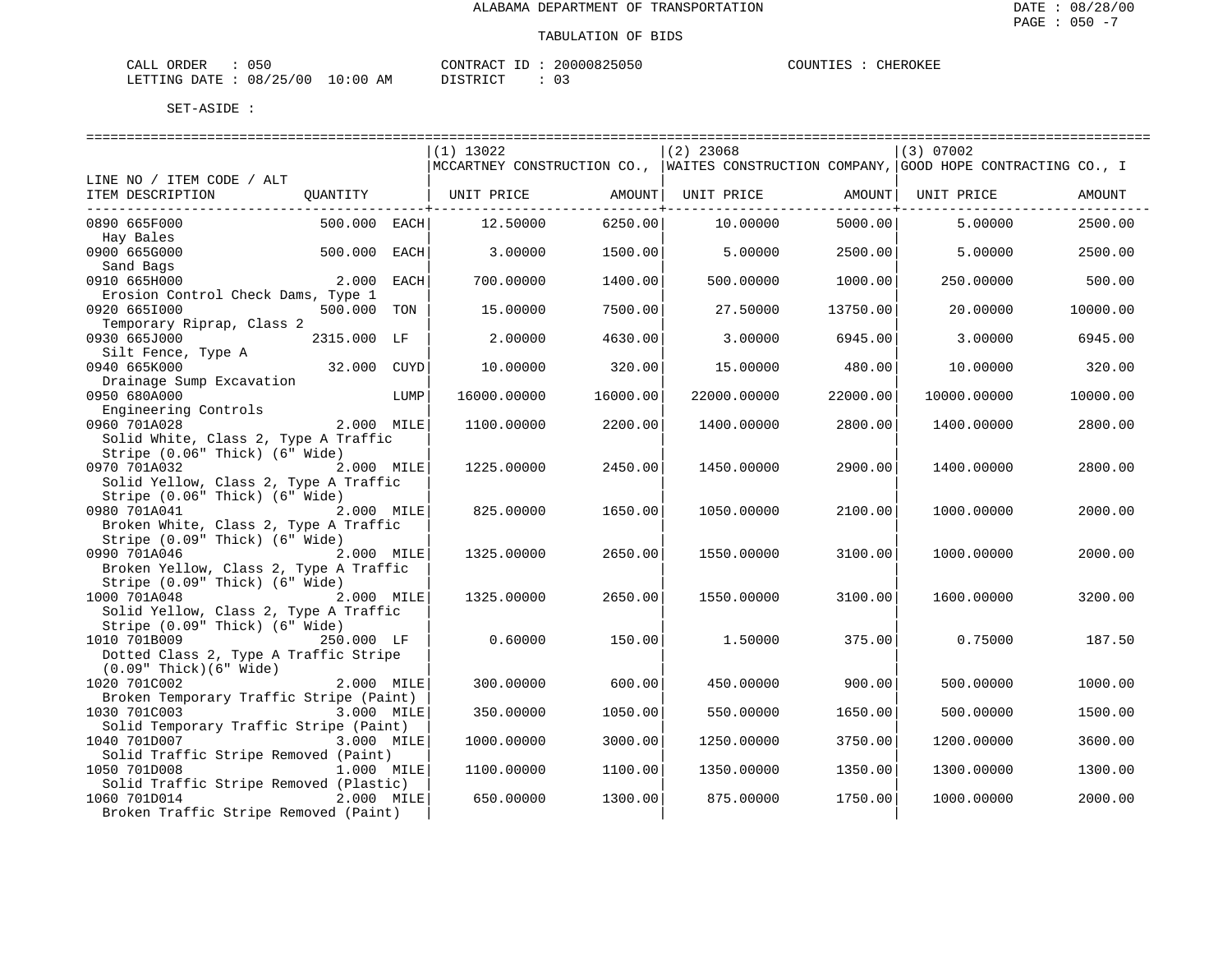| ORDER<br>CALL    | J5U.            |                  | $1$ $\cap$ $\overline{1}$ $\overline{1}$ $\overline{1}$ $\overline{1}$ $\overline{1}$ $\overline{1}$ $\overline{1}$ $\overline{1}$ $\overline{1}$<br>' ا∆ (∽ |  | 20000825050<br>Z(1) | COUNTIES | CHEROKEF |
|------------------|-----------------|------------------|--------------------------------------------------------------------------------------------------------------------------------------------------------------|--|---------------------|----------|----------|
| DATE.<br>LETTING | 08/25/00<br>ر ے | 0:00<br>ΑM<br>ᅩ◡ | DI CUPP<br>∼                                                                                                                                                 |  | U J                 |          |          |

|                                                               | $(1)$ 13022                                                                            |          | $(2)$ 23068        |          | (3) 07002         |          |
|---------------------------------------------------------------|----------------------------------------------------------------------------------------|----------|--------------------|----------|-------------------|----------|
|                                                               | MCCARTNEY CONSTRUCTION CO.,  WAITES CONSTRUCTION COMPANY, GOOD HOPE CONTRACTING CO., I |          |                    |          |                   |          |
| LINE NO / ITEM CODE / ALT                                     |                                                                                        |          |                    |          |                   |          |
| ITEM DESCRIPTION<br>OUANTITY                                  | UNIT PRICE                                                                             |          | AMOUNT  UNIT PRICE |          | AMOUNT UNIT PRICE | AMOUNT   |
|                                                               |                                                                                        |          |                    |          |                   |          |
| 1070 701D015<br>1.000 MILE                                    | 750.00000                                                                              | 750.00   | 1050.00000         | 1050.00  | 1000.00000        | 1000.00  |
| Broken Traffic Stripe Removed (Plastic)                       |                                                                                        |          |                    |          |                   |          |
| 1080 703A002<br>2541.000 SOFT                                 | 1.60000                                                                                | 4065.60  | 2.25000            | 5717.25  | 1.80000           | 4573.80  |
| Traffic Control Markings, Class 2, Type<br>$\mathsf{A}$       |                                                                                        |          |                    |          |                   |          |
| 1090 703B002<br>408.000 SOFT                                  | 1,60000                                                                                | 652.80   | 2,20000            | 897.60   | 2.80000           | 1142.40  |
| Traffic Control Legends, Class 2, Type A                      |                                                                                        |          |                    |          |                   |          |
| 1100 703D002<br>60.000 SOFT                                   | 1,00000                                                                                | 60.00    | 1.40000            | 84.00    | 1.30000           | 78.00    |
| Temporary Traffic Control Markings                            |                                                                                        |          |                    |          |                   |          |
| (Paint)                                                       |                                                                                        |          |                    |          |                   |          |
| 1110 705A030<br>20.000 EACH                                   | 4.25000                                                                                | 85.00    | 7.50000            | 150.00   | 5.25000           | 105.00   |
| Pavement Markers, Class A-H, Type 2-C                         |                                                                                        |          |                    |          |                   |          |
| 1120 705A031<br>92.000 EACH                                   | 4.25000                                                                                | 391.00   | 7.50000            | 690.00   | 5.00000           | 460.00   |
| Pavement Markers, Class A-H, Type 1-A                         |                                                                                        |          |                    |          |                   |          |
| 1130 705A037<br>184.000 EACH                                  | 4.25000                                                                                | 782.00   | 7.50000            | 1380.00  | 5.25000           | 966.00   |
| Pavement Markers, Class A-H, Type 2-D                         |                                                                                        |          |                    |          |                   |          |
| 1140 730A000<br>LUMP                                          | 511,00000                                                                              | 511.00   | 15000.00000        | 15000.00 | 750.00000         | 750.00   |
| Removal Of Existing Traffic Control                           |                                                                                        |          |                    |          |                   |          |
| Unit $AL-9$ @ US-411                                          |                                                                                        |          |                    |          |                   |          |
| 1150 730A012<br>LUMP                                          | 500,00000                                                                              | 500.00   | 6600,00000         | 6600.00  | 1250.00000        | 1250.00  |
| Removal Of Existing Traffic Control                           |                                                                                        |          |                    |          |                   |          |
| Unit (Partial) AL-9 @ US-411 Business<br>1160 730C000<br>LUMP | 3000.00000                                                                             |          |                    | 6500.00  | 6650.00000        | 6650.00  |
| Furnishing And Installing Traffic                             |                                                                                        | 3000.00  | 6500.00000         |          |                   |          |
| Control Unit AL Hwy 9 @ US-411                                |                                                                                        |          |                    |          |                   |          |
| 1170 730C016<br>LUMP                                          | 2000.00000                                                                             | 2000.00  | 6200.00000         | 6200.00  | 5850.00000        | 5850.00  |
| Furnishing And Installing Traffic                             |                                                                                        |          |                    |          |                   |          |
| Control Unit (Partial) AL Hwy 9 @                             |                                                                                        |          |                    |          |                   |          |
| US-411 Business                                               |                                                                                        |          |                    |          |                   |          |
| 1180 730E000<br>6.000 EACH                                    | 1000.00000                                                                             | 6000.00  | 1750.00000         | 10500.00 | 1820.00000        | 10920.00 |
| Metal Traffic Signal Pole Foundation                          |                                                                                        |          |                    |          |                   |          |
| 1190 730G001<br>6.000 EACH                                    | 4000.00000                                                                             | 24000.00 | 3975.00000         | 23850.00 | 3570.00000        | 21420.00 |
| Metal Traffic Signal Strain Pole                              |                                                                                        |          |                    |          |                   |          |
| 1200 730H000<br>3580.000 LF                                   | 3.00000                                                                                | 10740.00 | 3.53000            | 12637.40 | 3.00000           | 10740.00 |
| Loop Detector                                                 |                                                                                        |          |                    |          |                   |          |
| 1210 7301000<br>2340.000 LF                                   | 1,25000                                                                                | 2925.00  | 1.25000            | 2925.00  | 1,00000           | 2340.00  |
| Shielded Loop Detector Home-Run Cable                         |                                                                                        |          |                    |          |                   |          |
| 1220 730J000<br>14.000 EACH                                   | 150.00000                                                                              | 2100.00  | 137.00000          | 1918.00  | 160.00000         | 2240.00  |
| Loop Detector Amplifier<br>6.000 EACH                         |                                                                                        |          |                    |          |                   |          |
| 1230 730K000<br>Traffic Signal Junction Box                   | 250.00000                                                                              | 1500.00  | 275.00000          | 1650.00  | 275.00000         | 1650.00  |
|                                                               |                                                                                        |          |                    |          |                   |          |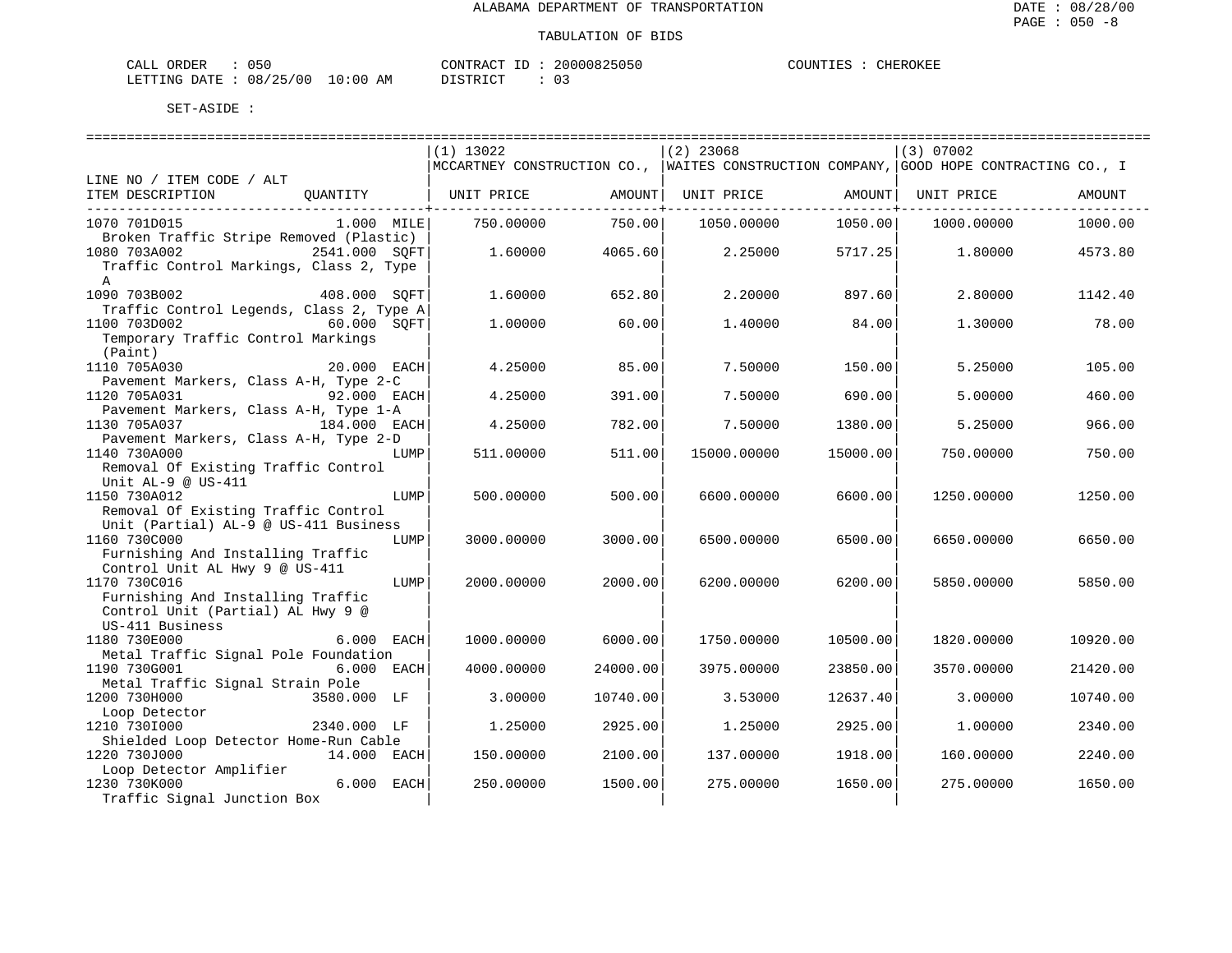| ORDER<br>CALL | J50.            |             |    | MIRAC <sup>m</sup><br>סידיזו∩י   |  | 20000825050 | COUNTIES | CHEROKEF |
|---------------|-----------------|-------------|----|----------------------------------|--|-------------|----------|----------|
| LETTING DATE  | 08/25/00<br>ر ے | 10:00<br>ᅩ◡ | AM | $T \cap T$<br><b>DIOTE</b><br>ب: |  | ∩ '<br>U J  |          |          |

|                                                          |              |      | $(2)$ 23068                                                                             |                | (3) 07002                                 |                 |            |                |
|----------------------------------------------------------|--------------|------|-----------------------------------------------------------------------------------------|----------------|-------------------------------------------|-----------------|------------|----------------|
|                                                          |              |      | MCCARTNEY CONSTRUCTION CO.,   WAITES CONSTRUCTION COMPANY, GOOD HOPE CONTRACTING CO., I |                |                                           |                 |            |                |
| LINE NO / ITEM CODE / ALT                                |              |      |                                                                                         |                |                                           |                 |            |                |
| ITEM DESCRIPTION                                         | QUANTITY     |      | UNIT PRICE                                                                              |                | AMOUNT   UNIT PRICE   AMOUNT   UNIT PRICE |                 |            | AMOUNT         |
| 1240 730L000                                             | 20.000 LF    |      | 5.00000                                                                                 | 100.00         | 2.15000                                   | 43.00           | 1,00000    | 20.00          |
| 3/4", Metallic, Conduit<br>1250 730L002                  | 60.000 LF    |      | 5.00000                                                                                 | 300.00         | 3.75000                                   | 225.00          | 4.00000    | 240.00         |
| 1", Metallic, Conduit<br>1260 730L003                    | 50.000 LF    |      | 5.00000                                                                                 | 250.00         | 4.39000                                   | 219.50          | 4.00000    | 200.00         |
| 1", Non-Metallic, Conduit<br>1270 730L005                | 210.000 LF   |      | 7.00000                                                                                 | 1470.00        | 5.65000                                   | 1186.50         | 4.00000    | 840.00         |
| 2", Non-Metallic, Conduit<br>1280 730N000                | 6.000 EACH   |      | 500.00000                                                                               | 3000.00        | 685.00000                                 | 4110.00         | 450.00000  | 2700.00        |
| Luminaire Extension Assembly, 12 Feet                    |              |      |                                                                                         |                |                                           |                 |            |                |
| 1290 730P001                                             | 12.000 EACH  |      | 425.00000                                                                               | 5100.00        | 405.00000                                 | 4860.00         | 390.00000  | 4680.00        |
| Vehicular Signal Head, 12 Inch 3 Section<br>1300 730P002 | 4.000 EACH   |      | 675.00000                                                                               | 2700.00        | 596.50000                                 | 2386.00         | 890.00000  | 3560.00        |
| Vehicular Signal Head, 12 Inch 5 Section                 |              |      |                                                                                         |                |                                           |                 |            |                |
| 1310 730R003                                             | 2.000 EACH   |      | 6000.00000                                                                              | 12000.00       | 6900.00000                                | 13800.00        | 7600.00000 | 15200.00       |
| Traffic Controller, Type III, 8 Phase<br>1320 740B000    | 763.000 SQFT |      | 12.00000                                                                                | 9156.00        | 12.50000                                  | 9537.50         | 8.22000    | 6271.86        |
| Construction Signs                                       |              |      |                                                                                         |                |                                           |                 |            |                |
| 1330 740C000                                             | 25.000 SOFT  |      | 20.00000                                                                                | 500.00         | 17.00000                                  | 425.00          | 10.60000   | 265.00         |
| Special Construction Signs                               |              |      |                                                                                         |                |                                           |                 |            |                |
| 1340 740D000                                             | 143.000 EACH |      | 50.00000                                                                                | 7150.00        | 65.00000                                  | 9295.00         | 45.00000   | 6435.00        |
| Channelizing Drums                                       |              |      |                                                                                         |                |                                           |                 |            |                |
| 1350 740E000                                             | 39.000 EACH  |      | 1.00000                                                                                 | 39.00          | 20.00000                                  | 780.001         | 15.00000   | 585.00         |
| Cones (36 Inches High)                                   |              |      |                                                                                         |                |                                           |                 |            |                |
| 1360 740F002                                             | 14.000 EACH  |      | 250.00000                                                                               | 3500.00        | 300.00000                                 | 4200.00         | 181.00000  | 2534.00        |
| Barricades, Type III<br>1370 7401005                     | 10.000 EACH  |      | 500.00000                                                                               | 5000.00        | 650.00000                                 | 6500.00         | 382.00000  | 3820.00        |
| Warning Lights, Type B (Detachable Head)<br>1380 740M000 | 39.000 EACH  |      | 1,00000                                                                                 | 39.00          | 15.00000                                  | 585.00          | 7.50000    | 292.50         |
| Weight For Cone                                          |              |      |                                                                                         |                |                                           |                 |            |                |
| 1390 741C010                                             | 2.000 EACH   |      | 1500.00000                                                                              | 3000.00        | 6400.00000                                | 12800.00        | 1500.00000 | 3000.00        |
| Portable Sequential Arrow And Chevron                    |              |      |                                                                                         |                |                                           |                 |            |                |
| Sign Unit                                                |              |      |                                                                                         |                |                                           |                 |            |                |
| 1400 998A000                                             |              | LUMP | 0.00000                                                                                 | 0.00           | 0.00000                                   | 0.00            | 1.00000    | 1.00           |
| Construction Fuel (Maximum Bid Limited                   |              |      |                                                                                         |                |                                           |                 |            |                |
| To $$127,500.00)$<br>SECTION TOTALS                      |              |      |                                                                                         | \$1,375,619.35 |                                           | \$1,572,905.94] |            | \$1,640,861.11 |
| CONTRACT TOTALS                                          |              |      |                                                                                         | \$1,375,619.35 |                                           | \$1,572,905.94] |            | \$1.640.861.11 |
|                                                          |              |      |                                                                                         |                |                                           |                 |            |                |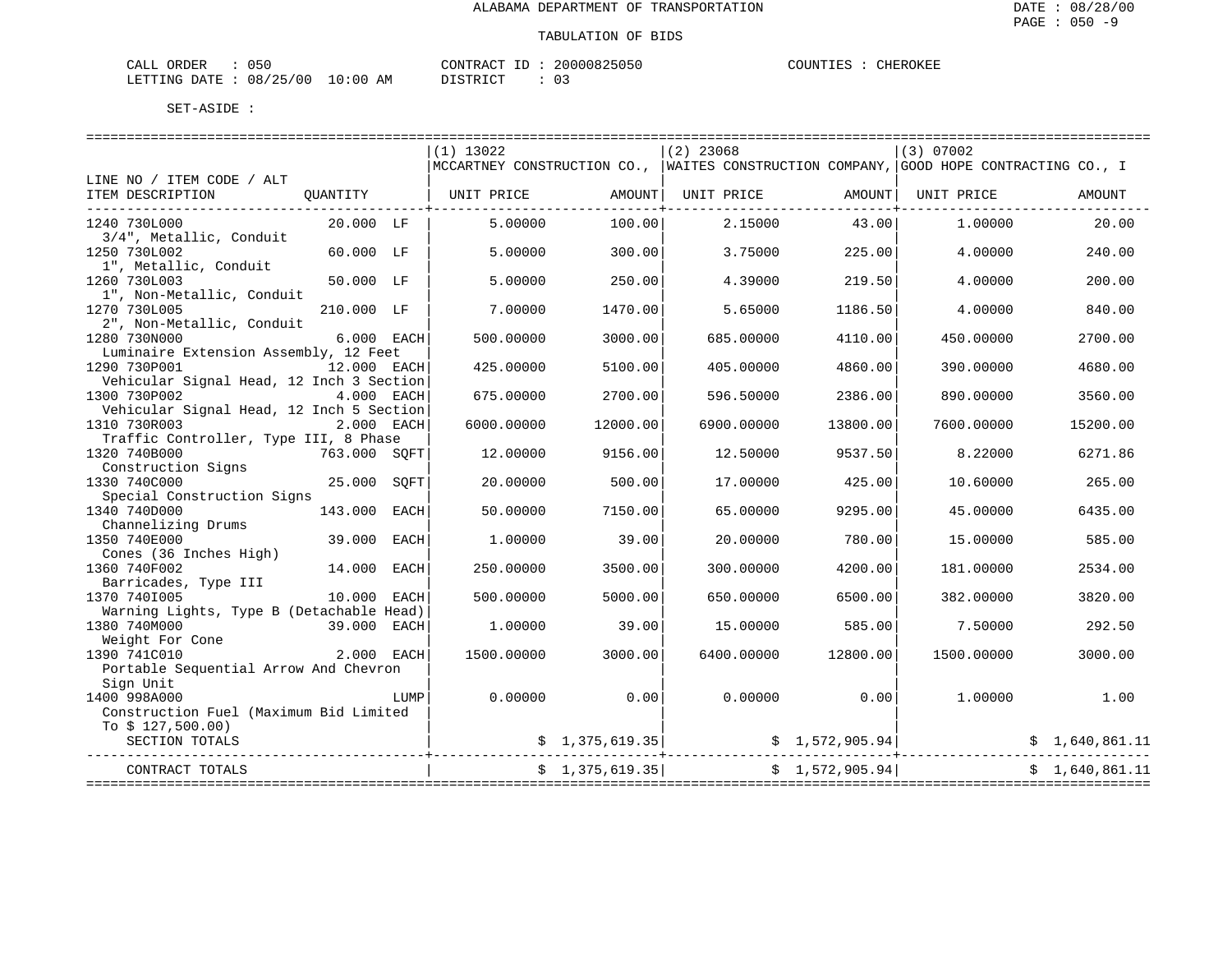## TABULATION OF BIDS

| ORDER<br>CALL | 050      |            | CONTRACT ID | 20000825050 | COUNTIES | CHEROKEE |
|---------------|----------|------------|-------------|-------------|----------|----------|
| LETTING DATE  | 08/25/00 | $10:00$ AM | DISTRICT    | 03          |          |          |

|                                                 |                |      |                                                        |           | ======================== |          |            |        |
|-------------------------------------------------|----------------|------|--------------------------------------------------------|-----------|--------------------------|----------|------------|--------|
|                                                 |                |      | (4) 20011                                              |           | $(5)$ 04009              |          |            |        |
|                                                 |                |      | TRI COUNTY CONCRETE CONSTRUC   W. W. DYAR & SONS, INC. |           |                          |          |            |        |
| LINE NO / ITEM CODE / ALT<br>ITEM DESCRIPTION   | OUANTITY       |      | UNIT PRICE                                             | AMOUNT    | UNIT PRICE               | AMOUNT   | UNIT PRICE | AMOUNT |
|                                                 |                |      |                                                        |           |                          |          |            |        |
| SECTION 0001<br>Total                           |                |      |                                                        |           |                          |          |            |        |
| 0010 201A000                                    |                | LUMP | 102500.00000                                           | 102500.00 | 40000.00000              | 40000.00 |            |        |
| Clearing & Grubbing (Approximately 11           |                |      |                                                        |           |                          |          |            |        |
| Acres)<br>0020 206C010                          | 300.000 SOYD   |      | 2,00000                                                | 600.00    | 5.00000                  | 1500.00  |            |        |
| Removing Concrete Driveway                      |                |      |                                                        |           |                          |          |            |        |
| 0030 206D000                                    | 676.000 LF     |      | 2,00000                                                | 1352.00   | 3.00000                  | 2028.00  |            |        |
| Removing Pipe                                   |                |      |                                                        |           |                          |          |            |        |
| 0040 206D002                                    | 195.000 LF     |      | 2,00000                                                | 390.00    | 2,00000                  | 390.00   |            |        |
| Removing Curb                                   |                |      |                                                        |           |                          |          |            |        |
| 0050 206D003                                    | 350.000 LF     |      | 2.00000                                                | 700.00    | 3.00000                  | 1050.00  |            |        |
| Removing Curb And Gutter                        |                |      |                                                        |           |                          |          |            |        |
| 0060 206E001                                    | 5.000 EACH     |      | 50.00000                                               | 250.00    | 300.00000                | 1500.00  |            |        |
| Removing Inlets                                 |                |      |                                                        |           |                          |          |            |        |
| 0070 210A000                                    | 6778.000 CYIP  |      | 5.00000                                                | 33890.00  | 4.00000                  | 27112.00 |            |        |
| Unclassified Excavation                         |                |      |                                                        |           |                          |          |            |        |
| 0080 210D000                                    | 10583.000 CYIP |      | 5.50000                                                | 58206.50  | 9,00000                  | 95247.00 |            |        |
| Borrow Excavation                               |                |      |                                                        |           |                          |          |            |        |
| 0090 214A000                                    | 2803.000 CUYD  |      | 5.00000                                                | 14015.00  | 11.00000                 | 30833.00 |            |        |
| Structure Excavation                            |                |      |                                                        |           |                          |          |            |        |
| 0100 214B001                                    | 724.000 CUYD   |      | 16.50000                                               | 11946.00  | 28.00000                 | 20272.00 |            |        |
| Foundation Backfill, Commercial<br>0110 230A000 | 38.000 RBST    |      | 350.00000                                              | 13300.00  | 500.00000                | 19000.00 |            |        |
| Roadbed Processing                              |                |      |                                                        |           |                          |          |            |        |
| 0120 305B060                                    | 2224.000 TCIP  |      | 17.50000                                               | 38920.00  | 26.00000                 | 57824.00 |            |        |
| Crushed Aggregate, Section 825, 8910,           |                |      |                                                        |           |                          |          |            |        |
| 467,57, For Miscellaneous Use                   |                |      |                                                        |           |                          |          |            |        |
| 0130 306E000                                    | 1.000 EACH     |      | 6800,00000                                             | 6800.00   | 7500.00000               | 7500.00  |            |        |
| State Retained Portable Nuclear                 |                |      |                                                        |           |                          |          |            |        |
| Moisture-Density Testing Device                 |                |      |                                                        |           |                          |          |            |        |
| (Includes Disposal of Existing Device)          |                |      |                                                        |           |                          |          |            |        |
| 0140 401B108                                    | 3089.000 SYCP  |      | 3.67000                                                | 11336.63  | 4.00000                  | 12356.00 |            |        |
| Bituminous Treatment G (With Polymer            |                |      |                                                        |           |                          |          |            |        |
| Additive)                                       |                |      |                                                        |           |                          |          |            |        |
| 0150 405A000                                    | 1110.000 GAL   |      | 1,00000                                                | 1110.00   | 1,00000                  | 1110.00  |            |        |
| Tack Coat                                       |                |      |                                                        |           |                          |          |            |        |
| 0160 429A240                                    | 1592.000 TON   |      | 36.50000                                               | 58108.00  | 42.00000                 | 66864.00 |            |        |
| Improved Bituminous Concrete Wearing            |                |      |                                                        |           |                          |          |            |        |
| Surface Layer, 1/2" Maximum Aggregate           |                |      |                                                        |           |                          |          |            |        |
| Size Mix, ESAL Range C                          |                |      |                                                        |           |                          |          |            |        |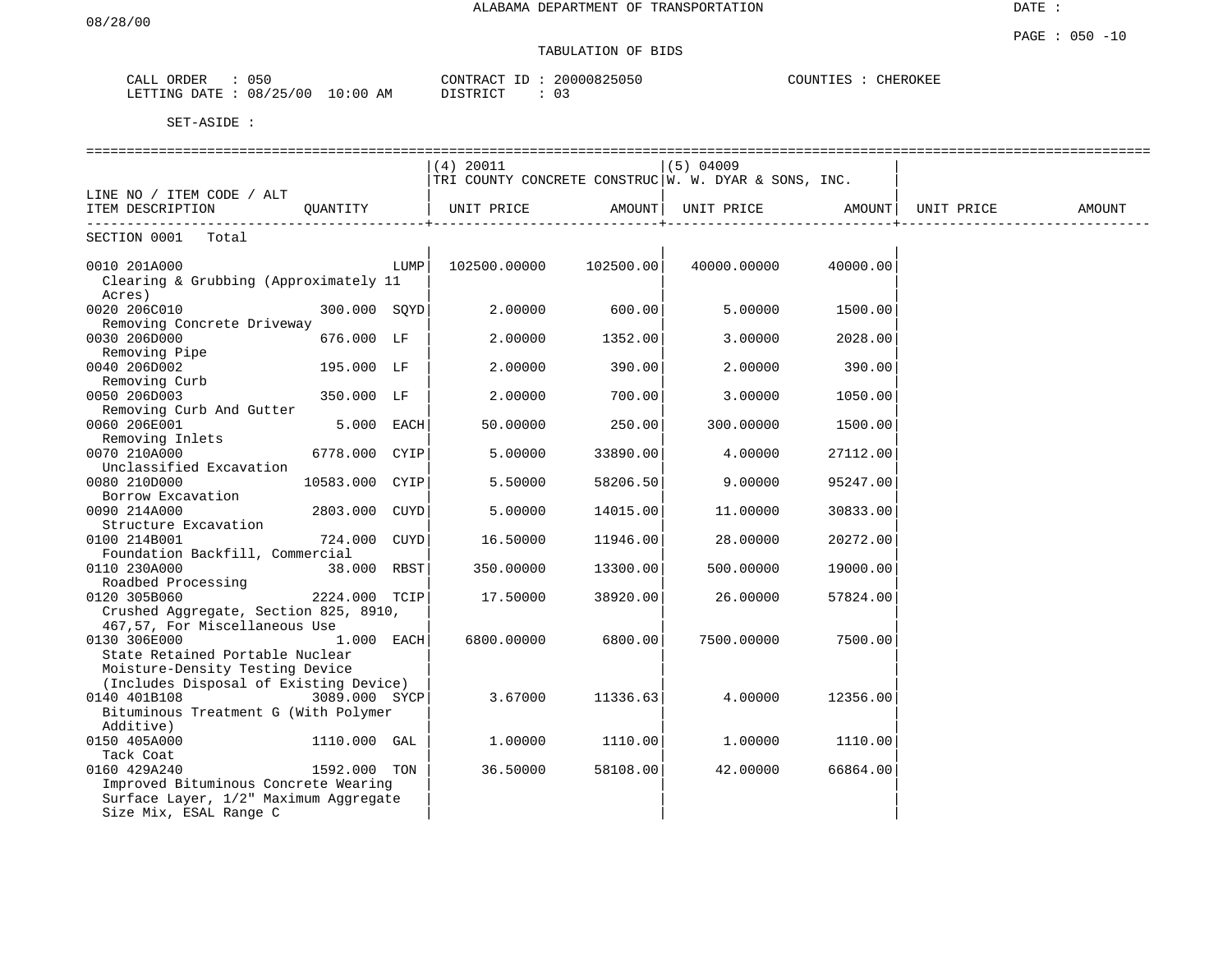| CALL<br>ORDER | 05C      |             | CONTRACT                  | 20000825050 | OUNTIES | CHEROKEE |
|---------------|----------|-------------|---------------------------|-------------|---------|----------|
| LETTING DATE  | 08/25/00 | 10:00<br>AΜ | $T$ $CUT$<br>חד פידו<br>. |             |         |          |

|                                                                                                                                                   |              |      | (4) 20011    |                      | $(5)$ 04009                                          |           |            |        |
|---------------------------------------------------------------------------------------------------------------------------------------------------|--------------|------|--------------|----------------------|------------------------------------------------------|-----------|------------|--------|
|                                                                                                                                                   |              |      |              |                      | TRI COUNTY CONCRETE CONSTRUC W. W. DYAR & SONS, INC. |           |            |        |
| LINE NO / ITEM CODE / ALT                                                                                                                         |              |      |              |                      |                                                      |           |            |        |
| ITEM DESCRIPTION                                                                                                                                  | OUANTITY     |      | UNIT PRICE   | AMOUNT               | UNIT PRICE                                           | AMOUNT    | UNIT PRICE | AMOUNT |
| 0170 429B241                                                                                                                                      | 5455.000 TON |      | 27.27000     | ------+<br>148757.85 | 30.00000                                             | 163650.00 |            |        |
| Improved Bituminous Concrete Binder                                                                                                               |              |      |              |                      |                                                      |           |            |        |
| Layer, 1" Maximum Aggregate Size Mix,                                                                                                             |              |      |              |                      |                                                      |           |            |        |
| ESAL Range C                                                                                                                                      |              |      |              |                      |                                                      |           |            |        |
| 0180 429B249                                                                                                                                      | 40.000 TON   |      | 30.77000     | 1230.80              | 40.00000                                             | 1600.00   |            |        |
| Improved Bituminous Concrete Binder                                                                                                               |              |      |              |                      |                                                      |           |            |        |
| Layer, Leveling, 1" Maximum Aggregate                                                                                                             |              |      |              |                      |                                                      |           |            |        |
| Size Mix, ESAL Range C                                                                                                                            |              |      |              |                      |                                                      |           |            |        |
| 0190 429C240                                                                                                                                      | 9111.000 TON |      | 27.27000     | 248456.97            | 35.00000                                             | 318885.00 |            |        |
| Improved Bituminous Concrete Base Layer,                                                                                                          |              |      |              |                      |                                                      |           |            |        |
| 1" Maximum Aggregate Size Mix, ESAL                                                                                                               |              |      |              |                      |                                                      |           |            |        |
| Range C<br>0200 429C244                                                                                                                           | 100.000 TON  |      | 40.00000     | 4000.00              | 50.00000                                             | 5000.00   |            |        |
| Improved Bituminous Concrete Base Layer,                                                                                                          |              |      |              |                      |                                                      |           |            |        |
| Patching, 1" Maximum Aggregate Size                                                                                                               |              |      |              |                      |                                                      |           |            |        |
| Mix, ESAL Range C                                                                                                                                 |              |      |              |                      |                                                      |           |            |        |
| 0210 430B028                                                                                                                                      | 500.000 TCIP |      | 18.00000     | 9000.00              | 32.00000                                             | 16000.00  |            |        |
| Aggregate Surfacing (AHD 57, 78, Or 467)                                                                                                          |              |      |              |                      |                                                      |           |            |        |
| 0220 530A001                                                                                                                                      | 179.000 LF   |      | 21.00000     | 3759.00              | 24.00000                                             | 4296.00   |            |        |
| 18" Roadway Pipe (Class 3 R.C.)                                                                                                                   |              |      |              |                      |                                                      |           |            |        |
| 0230 530A003                                                                                                                                      | 118.000 LF   |      | 50.00000     | 5900.00              | 36.00000                                             | 4248.00   |            |        |
| 30" Roadway Pipe (Class 3 R.C.)                                                                                                                   |              |      |              |                      |                                                      |           |            |        |
| 0240 530A005                                                                                                                                      | 246.000 LF   |      | 88.00000     | 21648.00             | 48.00000                                             | 11808.00  |            |        |
| 42" Roadway Pipe (Class 3 R.C.)                                                                                                                   |              |      |              |                      |                                                      |           |            |        |
| 0250 530A012                                                                                                                                      | 31.000 LF    |      | 25.00000     | 775.00               | 28.00000                                             | 868.00    |            |        |
| 18" Roadway Pipe (Class 4 R.C.)<br>0260 530B000 and the state of the state of the state of the state of the state of the state of the state of th | 20.000 LF    |      | 40.00000     | 800.00               | 30.00000                                             | 600.00    |            |        |
| 18" Span, 11" Rise Roadway Pipe (Class                                                                                                            |              |      |              |                      |                                                      |           |            |        |
| 3 R.C.                                                                                                                                            |              |      |              |                      |                                                      |           |            |        |
| 0270 530B001                                                                                                                                      | 80.000 LF    |      | 45.00000     | 3600.00              | 32.00000                                             | 2560.00   |            |        |
| 22" Span, 14" Rise Roadway Pipe (Class                                                                                                            |              |      |              |                      |                                                      |           |            |        |
| 3 R.C.                                                                                                                                            |              |      |              |                      |                                                      |           |            |        |
| 0280 530B005                                                                                                                                      | 124.000 LF   |      | 150.00000    | 18600.00             | 49.00000                                             | 6076.00   |            |        |
| 51" Span, 31" Rise Roadway Pipe (Class                                                                                                            |              |      |              |                      |                                                      |           |            |        |
| 3 R.C.)                                                                                                                                           |              |      |              |                      |                                                      |           |            |        |
| 0290 530B006                                                                                                                                      | 871.000 LF   |      | 185.00000    | 161135.00            | 88.00000                                             | 76648.00  |            |        |
| 59" Span, 36" Rise Roadway Pipe (Class                                                                                                            |              |      |              |                      |                                                      |           |            |        |
| 3 R.C.)                                                                                                                                           |              |      |              |                      |                                                      |           |            |        |
| 0300 535A001<br>18" Side Drain Pipe                                                                                                               | 248.000 LF   |      | 15.00000     | 3720.00              | 24.00000                                             | 5952.00   |            |        |
| 0310 600A000                                                                                                                                      |              | LUMP | 104257.00000 | 104257.00            | 180000.00000                                         | 180000.00 |            |        |
| Mobilization                                                                                                                                      |              |      |              |                      |                                                      |           |            |        |
|                                                                                                                                                   |              |      |              |                      |                                                      |           |            |        |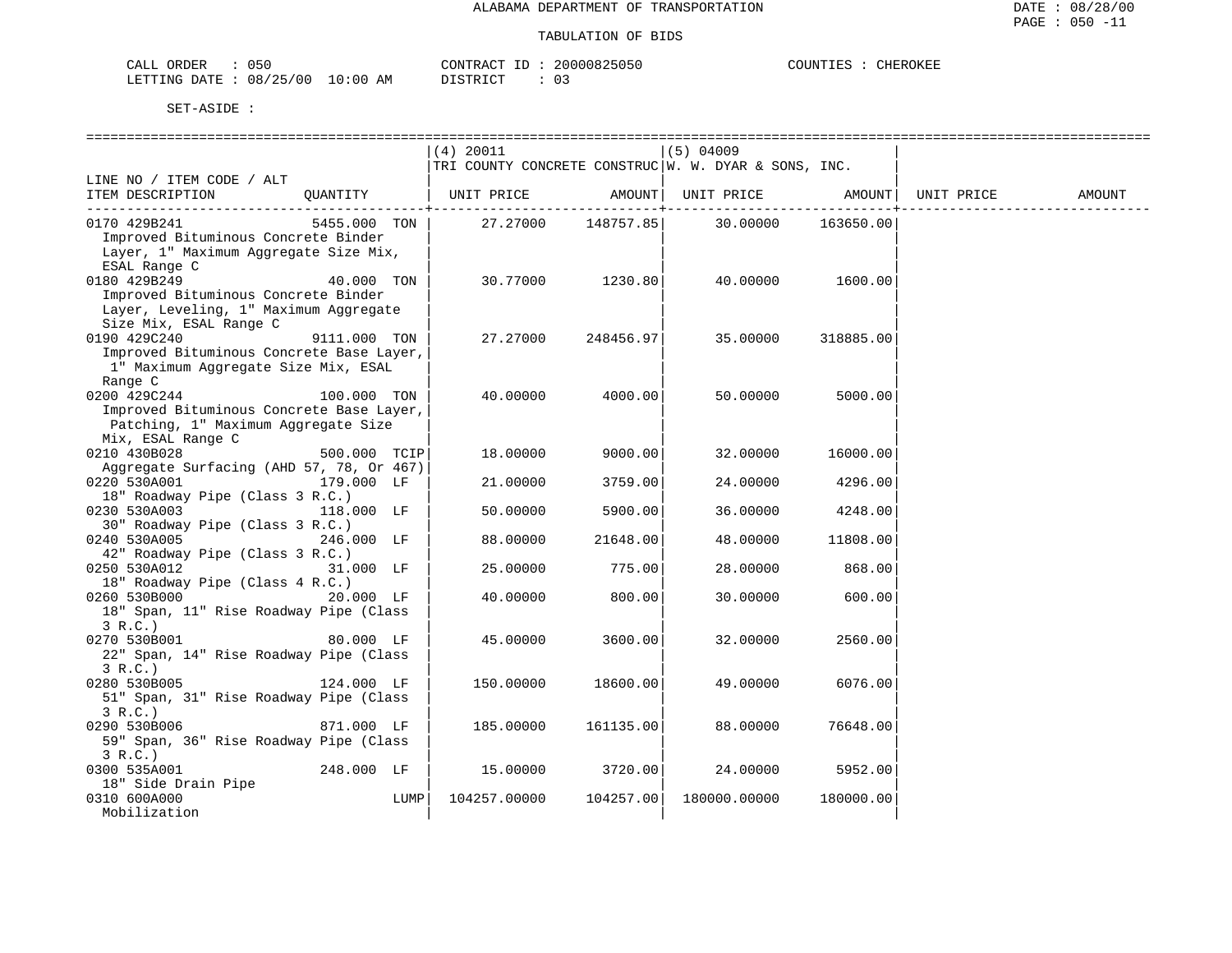| ORDER<br>050<br>للبلات                            |                   | חידוגרי<br>$\sim$<br>'ו ש | u5u | $T$ $T$ $T$<br>"НЕК.<br>- 1 IN<br>. <del>.</del> |
|---------------------------------------------------|-------------------|---------------------------|-----|--------------------------------------------------|
| 0 <sup>0</sup><br>/ つに<br>08.<br>RTTING.<br>DATE. | AΜ<br>' () : () L | $T \cap T$<br>∼<br>.      | ັບ  |                                                  |

|                                                                           |              | (4) 20011                                               |          | $(5)$ 04009                             |         |            |        |
|---------------------------------------------------------------------------|--------------|---------------------------------------------------------|----------|-----------------------------------------|---------|------------|--------|
|                                                                           |              | TRI COUNTY CONCRETE CONSTRUC $ w. w. pYAR & SONS, INC.$ |          |                                         |         |            |        |
| LINE NO / ITEM CODE / ALT                                                 |              |                                                         |          |                                         |         |            |        |
| OUANTITY<br>ITEM DESCRIPTION                                              |              | UNIT PRICE                                              |          | AMOUNT   UNIT PRICE   AMOUNT            |         | UNIT PRICE | AMOUNT |
| 0320 601A000                                                              | $1.000$ EACH | 6000.00000                                              | 6000.00  | ------------+------------<br>7000.00000 | 7000.00 |            |        |
| Furnishing Base, Soil And Structure<br>Laboratories                       |              |                                                         |          |                                         |         |            |        |
| 0330 602A000<br>Right Of Way Markers                                      | 45.000 EACH  | 75.00000                                                | 3375.00  | 150.00000                               | 6750.00 |            |        |
| 0340 606A000<br>6" Underdrain Pipe                                        | 500.000 LF   | 10.00000                                                | 5000.00  | 10.00000                                | 5000.00 |            |        |
| 0350 610C001<br>Loose Riprap, Class 2                                     | 269.000 TON  | 25.00000                                                | 6725.00  | 30.00000                                | 8070.00 |            |        |
| 0360 610D000<br>Filter Blanket                                            | 190.000 SOYD | 3.50000                                                 | 665.00   | 5.00000                                 | 950.00  |            |        |
| 0370 614A000<br>Slope Paving                                              | 18.000 CUYD  | 210.00000                                               | 3780.00  | 275.00000                               | 4950.00 |            |        |
| 0380 618B002<br>Concrete Driveway, 6" Thick                               | 300.000 SOYD | 50.00000                                                | 15000.00 | 32.00000                                | 9600.00 |            |        |
| 0390 619A002<br>18" Roadway Pipe End Treatment, Class 1                   | 2.000 EACH   | 500.00000                                               | 1000.00  | 600.00000                               | 1200.00 |            |        |
| 0400 619A004<br>30" Roadway Pipe End Treatment, Class 1                   | 2.000 EACH   | 650.00000                                               | 1300.00  | 800.00000                               | 1600.00 |            |        |
| 14.000 EACH<br>0410 619A101<br>18" Side Drain Pipe End Treatment,         |              | 500.00000                                               | 7000.00  | 600.00000                               | 8400.00 |            |        |
| Class 1<br>0420 619A230<br>42" Roadway Pipe End Treatment, Class 2        | $2.000$ EACH | 2000.00000                                              | 4000.00  | 3500.00000                              | 7000.00 |            |        |
| (Double Line)<br>0430 619B016<br>22" Span, 14" Rise Roadway Pipe End      | 2.000 EACH   | 500,00000                                               | 1000.00  | 600.00000                               | 1200.00 |            |        |
| Treatment, Class 1<br>0440 619B071<br>59" Span, 36" Rise Roadway Pipe End | 2.000 EACH   | 1500.00000                                              | 3000.00  | 4000.00000                              | 8000.00 |            |        |
| Treatment, Class 2<br>0450 620A000                                        | 8.000 CUYD   | 750.00000                                               | 6000.00  | 300,00000                               | 2400.00 |            |        |
| Minor Structure Concrete<br>0460 621A005<br>Junction Boxes, Type 1        | 3.000 EACH   | 1500.00000                                              | 4500.00  | 2000.00000                              | 6000.00 |            |        |
| 0470 621A011<br>Junction Boxes, Type 1 Or 1P                              | 1.000 EACH   | 1500.00000                                              | 1500.00  | 2000.00000                              | 2000.00 |            |        |
| 0480 621A016<br>Junction Boxes, Type 4, 1P Or 5                           | 3.000 EACH   | 2500.00000                                              | 7500.00  | 2800.00000                              | 8400.00 |            |        |
| 0490 621B005<br>Junction Box Units, Type 1                                | $3.000$ EACH | 350.00000                                               | 1050.00  | 300.00000                               | 900.00  |            |        |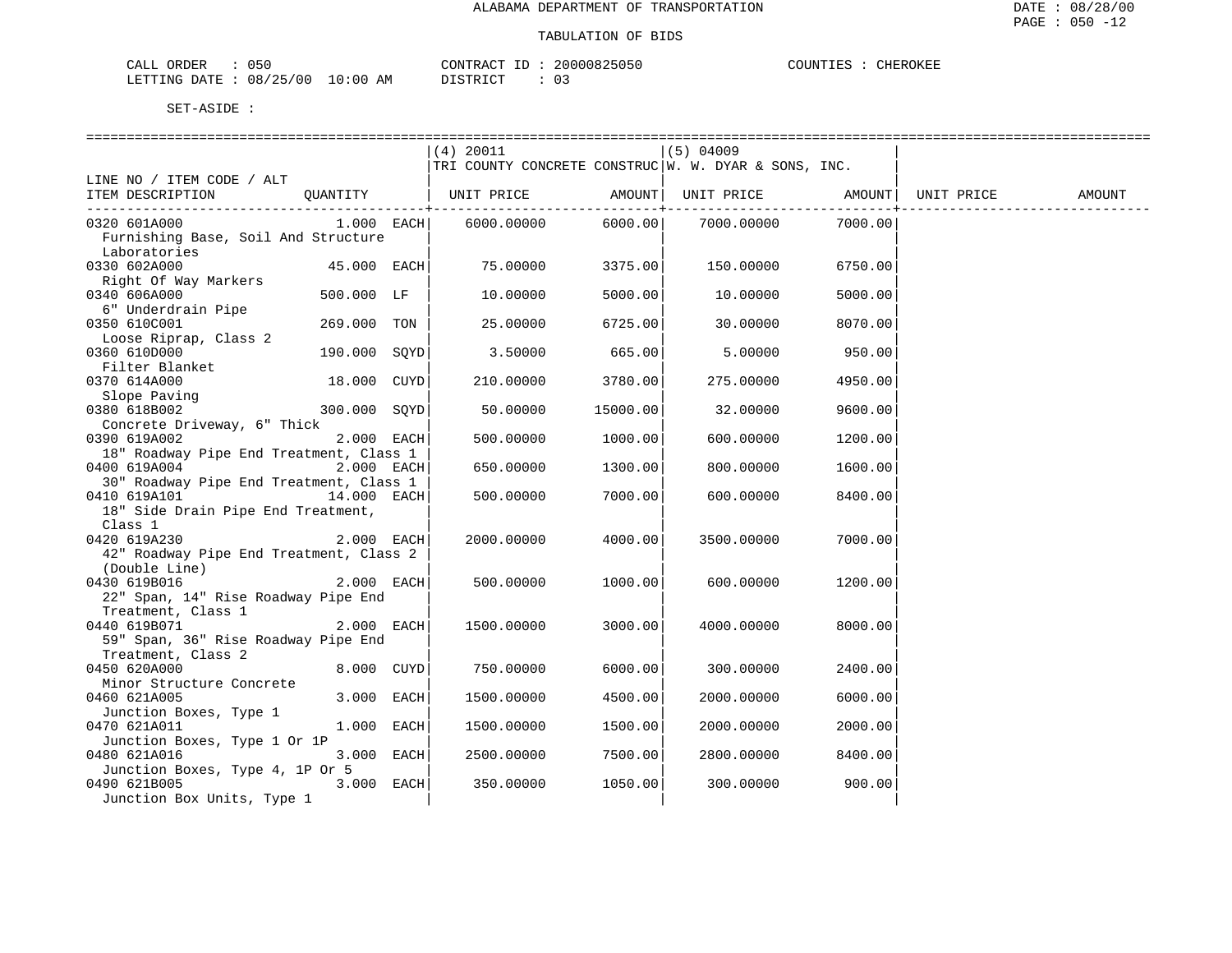: CHEROKEE

| CALL ORDER                      | 050 |          |  | CONTRACT ID: 20000825050 | COUNTIES : Q | CHEROKEE |
|---------------------------------|-----|----------|--|--------------------------|--------------|----------|
| LETTING DATE: 08/25/00 10:00 AM |     | DISTRICT |  | 0 G                      |              |          |

|                                                                                               |              | (4) 20011<br>TRI COUNTY CONCRETE CONSTRUC   W. W. DYAR & SONS, INC. |                         | $(5)$ 04009 |          |            |        |
|-----------------------------------------------------------------------------------------------|--------------|---------------------------------------------------------------------|-------------------------|-------------|----------|------------|--------|
| LINE NO / ITEM CODE / ALT<br>ITEM DESCRIPTION<br>QUANTITY                                     |              | UNIT PRICE                                                          | AMOUNT  <br>----------+ | UNIT PRICE  | AMOUNT   | UNIT PRICE | AMOUNT |
| 0500 621C015<br>Inlets, Type S1 Or S3 (1 Wing)                                                | $1.000$ EACH | 1800.00000                                                          | 1800.00                 | 2000.00000  | 2000.00  |            |        |
| 0510 621C027<br>Inlets, Type C                                                                | 1.000 EACH   | 1500.00000                                                          | 1500.00                 | 1800.00000  | 1800.00  |            |        |
| 0520 621C072<br>Inlets, Type S3 (2 Wing) (Modified)                                           | 1.000 EACH   | 2250.00000                                                          | 2250.00                 | 2200.00000  | 2200.00  |            |        |
| 0530 621C099<br>1.000<br>Inlets, Type S4 (2 Wing) (Modified)                                  | EACH         | 2250.00000                                                          | 2250.00                 | 2600.00000  | 2600.00  |            |        |
| 0540 621C100<br>Inlets, Type PR                                                               | 1.000 EACH   | 3000.00000                                                          | 3000.00                 | 2400.00000  | 2400.00  |            |        |
| 0550 621D015<br>Inlet Units, Type S1 Or S3                                                    | 1.000 EACH   | 350.00000                                                           | 350.00                  | 300.00000   | 300.00   |            |        |
| 0560 621D031<br>Inlet Units, Type S4                                                          | 1.000 EACH   | 350.00000                                                           | 350.00                  | 400.00000   | 400.00   |            |        |
| 0570 621E015<br>Manholes, Type M (Sanitary)                                                   | 5.000 EACH   | 1908.00000                                                          | 9540.00                 | 1500.00000  | 7500.00  |            |        |
| 0580 621F014<br>Manhole Units, Type M (Sanitary)                                              | 4.000 EACH   | 371,00000                                                           | 1484.00                 | 400.00000   | 1600.00  |            |        |
| 0590 623A001<br>118.000 LF<br>Concrete Gutter (Valley)                                        |              | 18.00000                                                            | 2124.00                 | 14.00000    | 1652.00  |            |        |
| 0600 623C000<br>848.000 LF<br>Combination Curb & Gutter, Type C                               |              | 14.00000                                                            | 11872.00                | 12.00000    | 10176.00 |            |        |
| 0610 637A001<br>550.000 LF<br>Fence Reset (Includes All Types)                                |              | 5.00000                                                             | 2750.00                 | 6.00000     | 3300.00  |            |        |
| 0620 641A053<br>3050.000 LF<br>10 Inch P.V.C. Water Main Laid                                 |              | 29.68000                                                            | 90524.00                | 18.00000    | 54900.00 |            |        |
| 0630 642A000<br>$1.000$ EACH<br>Fire Hydrant Reset                                            |              | 2968.00000                                                          | 2968.00                 | 1500.00000  | 1500.00  |            |        |
| 0640 645A015<br>240.000 LF<br>6 Inch P.V.C. Sanitary Sewer Pipe<br>(Force Main)               |              | 21,20000                                                            | 5088.00                 | 14.00000    | 3360.00  |            |        |
| 0650 645A020<br>310.000 LF<br>8 Inch P.V.C. Sanitary Sewer Pipe                               |              | 31.80000                                                            | 9858.00                 | 16.00000    | 4960.00  |            |        |
| 0660 645A130<br>4080.000 LF<br>12 Inch P.V.C. Sanitary Sewer Pipe<br>(Force Main) (Class 200) |              | 35.00000                                                            | 142800.00               | 20,00000    | 81600.00 |            |        |
| 0670 645C010<br>8 Inch P.V.C. Drop Connector                                                  | $10.000$ LF  | 42.40000                                                            | 424.00                  | 100.00000   | 1000.00  |            |        |
| 0680 645D030<br>6 Inch Check Valve For Sanitary Sewer                                         | $1.000$ EACH | 450.00000                                                           | 450.00                  | 600.00000   | 600.00   |            |        |
| 0690 645D040<br>2 Inch Automatic Air Release Valve For<br>Sanitary Sewer                      | 3.000 EACH   | 3710.00000                                                          | 11130.00                | 700.00000   | 2100.00  |            |        |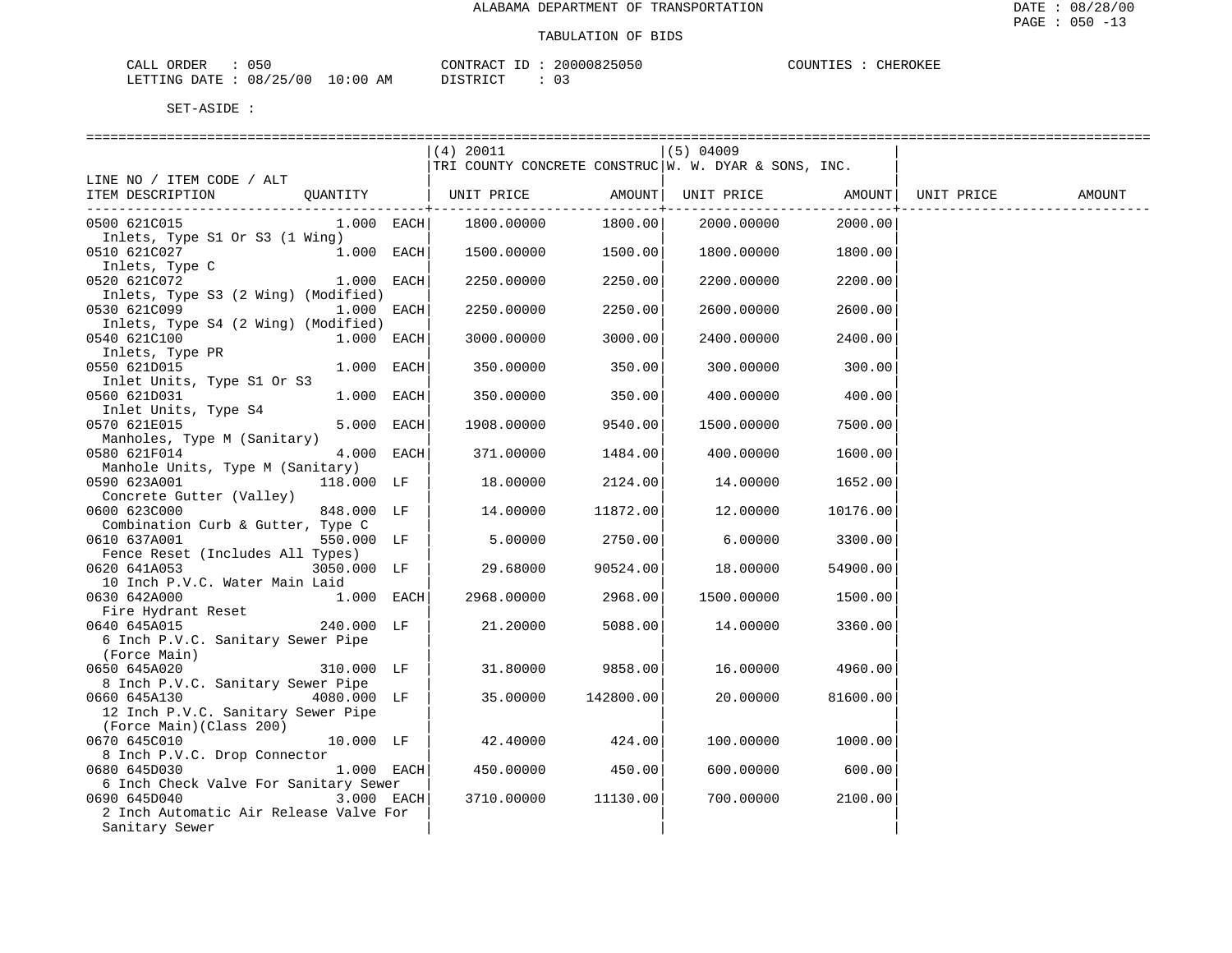| CALL ORDER                      | 050 |          | CONTRACT ID: 20000825050 | COUNTIES : Q | CHEROKEE |
|---------------------------------|-----|----------|--------------------------|--------------|----------|
| LETTING DATE: 08/25/00 10:00 AM |     | DISTRICT |                          |              |          |

|                                        |               | $(4)$ 20011                                            |              | $(5)$ 04009                |           |            |        |
|----------------------------------------|---------------|--------------------------------------------------------|--------------|----------------------------|-----------|------------|--------|
|                                        |               | TRI COUNTY CONCRETE CONSTRUC   W. W. DYAR & SONS, INC. |              |                            |           |            |        |
| LINE NO / ITEM CODE / ALT              |               |                                                        |              |                            |           |            |        |
| ITEM DESCRIPTION                       |               | QUANTITY   UNIT PRICE                                  |              | AMOUNT   UNIT PRICE AMOUNT |           | UNIT PRICE | AMOUNT |
|                                        |               |                                                        | ----------+- |                            |           |            |        |
| 0700 649A022                           | $100.000$ LF  | 50.88000                                               | 5088.00      | 250.00000                  | 25000.00  |            |        |
| 10 Inch Encasement Pipe, Type 2        |               |                                                        |              |                            |           |            |        |
| Installation                           |               |                                                        |              |                            |           |            |        |
| 0710 649A033                           | 120.000 LF    | 74.20000                                               | 8904.00      | 310.00000                  | 37200.00  |            |        |
| 16 Inch Encasement Pipe, Type 2        |               |                                                        |              |                            |           |            |        |
| Installation                           |               |                                                        |              |                            |           |            |        |
| 0720 649A034                           | 280.000 LF    | 84.80000                                               | 23744.00     | 390.00000                  | 109200.00 |            |        |
| 18 Inch Encasement Pipe, Type 2        |               |                                                        |              |                            |           |            |        |
| Installation                           |               |                                                        |              |                            |           |            |        |
| 0730 649A043                           | 80.000 LF     | 63.60000                                               | 5088.00      | 28.00000                   | 2240.00   |            |        |
|                                        |               |                                                        |              |                            |           |            |        |
| 18 Inch Encasement Pipe, Type 1        |               |                                                        |              |                            |           |            |        |
| Installation                           |               |                                                        |              |                            |           |            |        |
| 0740 650A000                           | 2631.000 CYIP | 5.50000                                                | 14470.50     | 9.00000                    | 23679.00  |            |        |
| Topsoil                                |               |                                                        |              |                            |           |            |        |
| 0750 650B000                           | 1769.000 CYIP | 2.00000                                                | 3538.00      | 4.00000                    | 7076.00   |            |        |
| Topsoil From Stockpiles                |               |                                                        |              |                            |           |            |        |
| 0760 651B000                           | 10.000 TON    | 44.00000                                               | 440.00       | 50.00000                   | 500.00    |            |        |
| Agricultural Limestone                 |               |                                                        |              |                            |           |            |        |
| 0770 651C000                           | 3.000 TON     | 220.00000                                              | 660.00       | 230.00000                  | 690.00    |            |        |
| 8-8-8 Commercial Fertilizer            |               |                                                        |              |                            |           |            |        |
| 0780 651F000                           | 1.000 TON     | 220.00000                                              | 220.00       | 230.00000                  | 230.00    |            |        |
| Ammonium Nitrate                       |               |                                                        |              |                            |           |            |        |
| 0790 652A053                           | 4.000 ACRE    | 770.00000                                              | 3080.00      | 810.00000                  | 3240.00   |            |        |
| Seeding (Mix 1E)                       |               |                                                        |              |                            |           |            |        |
| 0800 652C000                           | 4.000 ACRE    | 110.00000                                              | 440.00       | 115.00000                  | 460.00    |            |        |
| Mowing                                 |               |                                                        |              |                            |           |            |        |
| 0810 654A000                           | 134.000 SOYD  | 4.40000                                                | 589.60       | 6.00000                    | 804.00    |            |        |
| Solid Sodding                          |               |                                                        |              |                            |           |            |        |
| 0820 656A000                           | 4.000 ACRE    | 550.00000                                              | 2200.00      | 600.00000                  | 2400.00   |            |        |
| Mulching, Class A, Type 1              |               |                                                        |              |                            |           |            |        |
| 0830 659A000                           | 38.000 SOYD   | 2,20000                                                | 83.60        | 4.00000                    | 152.00    |            |        |
| Erosion Control Netting, Class A       |               |                                                        |              |                            |           |            |        |
| 0840 665A000                           | 5.000 ACRE    | 440.00000                                              | 2200.00      | 500.00000                  | 2500.00   |            |        |
| Temporary Seeding                      |               |                                                        |              |                            |           |            |        |
| 0850 665B000                           | 5.000 ACRE    | 440.00000                                              | 2200.00      | 500.00000                  | 2500.00   |            |        |
| Temporary Mulching                     |               |                                                        |              |                            |           |            |        |
| 0860 665C000                           | 100.000 LF    | 15.00000                                               | 1500.00      | 22.00000                   | 2200.00   |            |        |
| 15" Temporary Pipe                     |               |                                                        |              |                            |           |            |        |
| 0870 665D000                           | 185.000 LF    | 7.50000                                                | 1387.50      | 8.00000                    | 1480.00   |            |        |
| Temporary Wire Fence (Including Posts) |               |                                                        |              |                            |           |            |        |
| 0880 665E000                           | 500.000 SQYD  | 1.00000                                                | 500.00       | 1,00000                    | 500.00    |            |        |
| Polyethylene                           |               |                                                        |              |                            |           |            |        |
|                                        |               |                                                        |              |                            |           |            |        |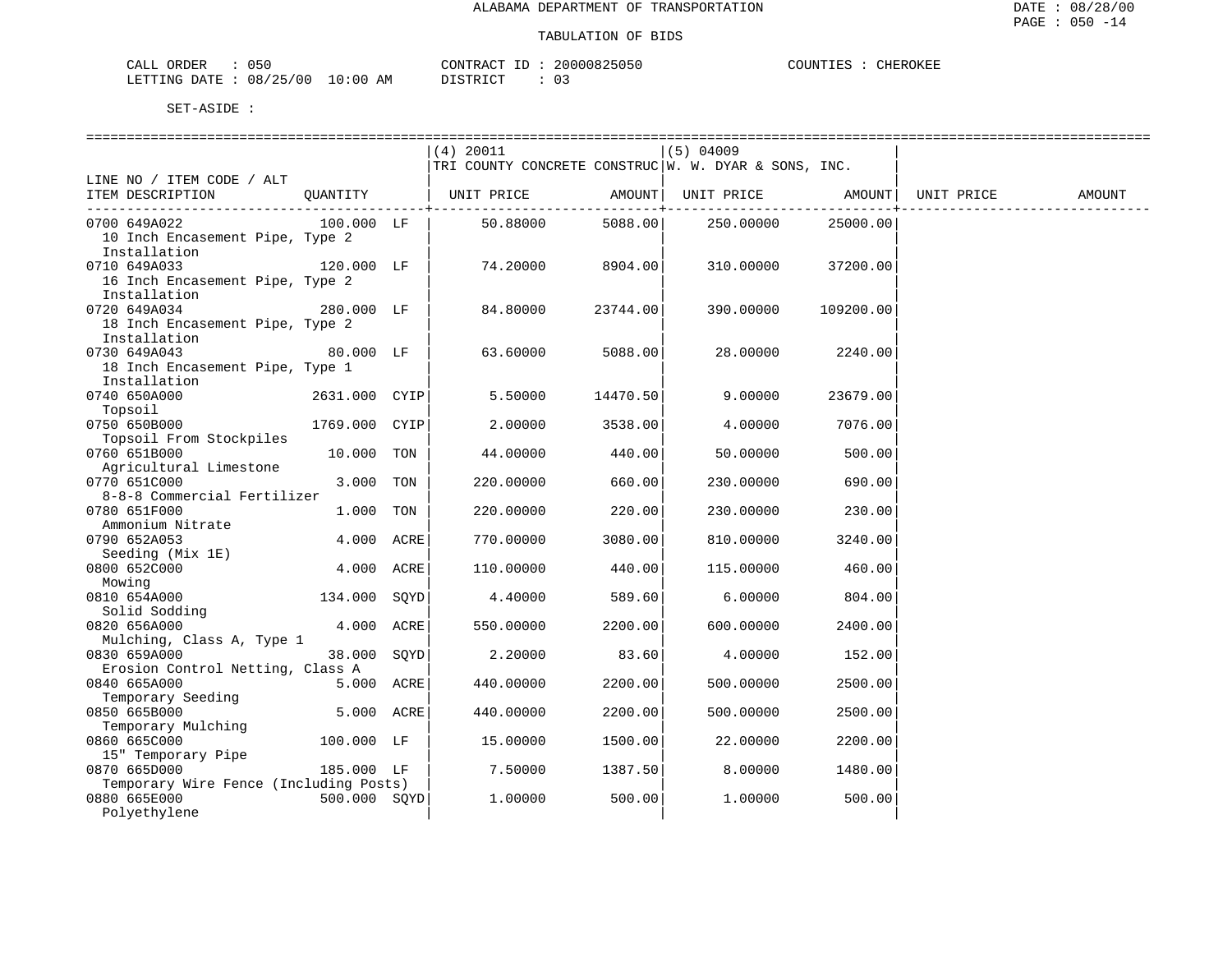| $ -$<br>ORDER<br> h <br>لىلطات<br><u>v J V I</u>                    |                               | CONTF       | くらけらし        | $\therefore$ ROKE<br>--<br>н. |
|---------------------------------------------------------------------|-------------------------------|-------------|--------------|-------------------------------|
| $\sim$<br>00<br>mmm<br>™∆⊢.<br>08<br>$\rightarrow$<br>٠н.<br>$\sim$ | AΜ<br>. . O.O<br>.<br>$\cdot$ | <b>CTPD</b> | $\sim$<br>ັບ |                               |

| (4) 20011<br>$(5)$ 04009<br>TRI COUNTY CONCRETE CONSTRUC   W. W. DYAR & SONS, INC.<br>LINE NO / ITEM CODE / ALT<br>ITEM DESCRIPTION<br>.<br>500.000 EACH<br>5.00000<br>2500.00<br>5.00000<br>2500.00<br>0890 665F000<br>Hay Bales<br>0900 665G000<br>500.000 EACH<br>5.00000<br>2500.00<br>5.00000<br>2500.00<br>Sand Bags<br>0910 665H000<br>2.000<br>EACH<br>3000.00000<br>6000.00<br>1500.00000<br>3000.00<br>Erosion Control Check Dams, Type 1<br>500.000 TON<br>0920 6651000<br>25.00000<br>12500.00<br>32.00000<br>16000.00<br>Temporary Riprap, Class 2<br>0930 665J000<br>2315.000 LF<br>6945.00<br>3.00000<br>5.00000<br>11575.00<br>Silt Fence, Type A<br>32.000 CUYD<br>0940 665K000<br>5.00000<br>160.00<br>10.00000<br>320.00<br>Drainage Sump Excavation<br>0950 680A000<br>LUMP<br>40000.00000<br>40000.00<br>25000.00000<br>25000.00<br>Engineering Controls<br>0960 701A028<br>2.000 MILE<br>2800.00<br>1400.00000<br>1540.00000<br>3080.00<br>Solid White, Class 2, Type A Traffic<br>Stripe (0.06" Thick) (6" Wide)<br>0970 701A032<br>2.000 MILE<br>2800.00<br>1400.00000<br>1540.00000<br>3080.00<br>Solid Yellow, Class 2, Type A Traffic<br>Stripe (0.06" Thick) (6" Wide)<br>0980 701A041<br>2.000 MILE<br>1000.00000<br>2000.00<br>1100.00000<br>2200.00<br>Broken White, Class 2, Type A Traffic<br>Stripe (0.09" Thick) (6" Wide)<br>2.000 MILE<br>2000.00<br>2200.00<br>0990 701A046<br>1000.00000<br>1100.00000<br>Broken Yellow, Class 2, Type A Traffic<br>Stripe (0.09" Thick) (6" Wide)<br>3200.00<br>1000 701A048<br>2.000 MILE<br>1600.00000<br>1760.00000<br>3520.00<br>Solid Yellow, Class 2, Type A Traffic<br>Stripe (0.09" Thick) (6" Wide)<br>1010 701B009<br>250.000 LF<br>187.50<br>0.75000<br>1,00000<br>250.00<br>Dotted Class 2, Type A Traffic Stripe<br>$(0.09"$ Thick $)(6"$ Wide $)$<br>$2.000$ MILE<br>1000.00<br>1020 701C002<br>500.00000<br>550.00000<br>1100.00 |  |  |  |  |  |
|-------------------------------------------------------------------------------------------------------------------------------------------------------------------------------------------------------------------------------------------------------------------------------------------------------------------------------------------------------------------------------------------------------------------------------------------------------------------------------------------------------------------------------------------------------------------------------------------------------------------------------------------------------------------------------------------------------------------------------------------------------------------------------------------------------------------------------------------------------------------------------------------------------------------------------------------------------------------------------------------------------------------------------------------------------------------------------------------------------------------------------------------------------------------------------------------------------------------------------------------------------------------------------------------------------------------------------------------------------------------------------------------------------------------------------------------------------------------------------------------------------------------------------------------------------------------------------------------------------------------------------------------------------------------------------------------------------------------------------------------------------------------------------------------------------------------------------------------------------------------------------------------------------------------------|--|--|--|--|--|
|                                                                                                                                                                                                                                                                                                                                                                                                                                                                                                                                                                                                                                                                                                                                                                                                                                                                                                                                                                                                                                                                                                                                                                                                                                                                                                                                                                                                                                                                                                                                                                                                                                                                                                                                                                                                                                                                                                                         |  |  |  |  |  |
|                                                                                                                                                                                                                                                                                                                                                                                                                                                                                                                                                                                                                                                                                                                                                                                                                                                                                                                                                                                                                                                                                                                                                                                                                                                                                                                                                                                                                                                                                                                                                                                                                                                                                                                                                                                                                                                                                                                         |  |  |  |  |  |
|                                                                                                                                                                                                                                                                                                                                                                                                                                                                                                                                                                                                                                                                                                                                                                                                                                                                                                                                                                                                                                                                                                                                                                                                                                                                                                                                                                                                                                                                                                                                                                                                                                                                                                                                                                                                                                                                                                                         |  |  |  |  |  |
|                                                                                                                                                                                                                                                                                                                                                                                                                                                                                                                                                                                                                                                                                                                                                                                                                                                                                                                                                                                                                                                                                                                                                                                                                                                                                                                                                                                                                                                                                                                                                                                                                                                                                                                                                                                                                                                                                                                         |  |  |  |  |  |
|                                                                                                                                                                                                                                                                                                                                                                                                                                                                                                                                                                                                                                                                                                                                                                                                                                                                                                                                                                                                                                                                                                                                                                                                                                                                                                                                                                                                                                                                                                                                                                                                                                                                                                                                                                                                                                                                                                                         |  |  |  |  |  |
|                                                                                                                                                                                                                                                                                                                                                                                                                                                                                                                                                                                                                                                                                                                                                                                                                                                                                                                                                                                                                                                                                                                                                                                                                                                                                                                                                                                                                                                                                                                                                                                                                                                                                                                                                                                                                                                                                                                         |  |  |  |  |  |
|                                                                                                                                                                                                                                                                                                                                                                                                                                                                                                                                                                                                                                                                                                                                                                                                                                                                                                                                                                                                                                                                                                                                                                                                                                                                                                                                                                                                                                                                                                                                                                                                                                                                                                                                                                                                                                                                                                                         |  |  |  |  |  |
|                                                                                                                                                                                                                                                                                                                                                                                                                                                                                                                                                                                                                                                                                                                                                                                                                                                                                                                                                                                                                                                                                                                                                                                                                                                                                                                                                                                                                                                                                                                                                                                                                                                                                                                                                                                                                                                                                                                         |  |  |  |  |  |
|                                                                                                                                                                                                                                                                                                                                                                                                                                                                                                                                                                                                                                                                                                                                                                                                                                                                                                                                                                                                                                                                                                                                                                                                                                                                                                                                                                                                                                                                                                                                                                                                                                                                                                                                                                                                                                                                                                                         |  |  |  |  |  |
|                                                                                                                                                                                                                                                                                                                                                                                                                                                                                                                                                                                                                                                                                                                                                                                                                                                                                                                                                                                                                                                                                                                                                                                                                                                                                                                                                                                                                                                                                                                                                                                                                                                                                                                                                                                                                                                                                                                         |  |  |  |  |  |
|                                                                                                                                                                                                                                                                                                                                                                                                                                                                                                                                                                                                                                                                                                                                                                                                                                                                                                                                                                                                                                                                                                                                                                                                                                                                                                                                                                                                                                                                                                                                                                                                                                                                                                                                                                                                                                                                                                                         |  |  |  |  |  |
|                                                                                                                                                                                                                                                                                                                                                                                                                                                                                                                                                                                                                                                                                                                                                                                                                                                                                                                                                                                                                                                                                                                                                                                                                                                                                                                                                                                                                                                                                                                                                                                                                                                                                                                                                                                                                                                                                                                         |  |  |  |  |  |
|                                                                                                                                                                                                                                                                                                                                                                                                                                                                                                                                                                                                                                                                                                                                                                                                                                                                                                                                                                                                                                                                                                                                                                                                                                                                                                                                                                                                                                                                                                                                                                                                                                                                                                                                                                                                                                                                                                                         |  |  |  |  |  |
|                                                                                                                                                                                                                                                                                                                                                                                                                                                                                                                                                                                                                                                                                                                                                                                                                                                                                                                                                                                                                                                                                                                                                                                                                                                                                                                                                                                                                                                                                                                                                                                                                                                                                                                                                                                                                                                                                                                         |  |  |  |  |  |
|                                                                                                                                                                                                                                                                                                                                                                                                                                                                                                                                                                                                                                                                                                                                                                                                                                                                                                                                                                                                                                                                                                                                                                                                                                                                                                                                                                                                                                                                                                                                                                                                                                                                                                                                                                                                                                                                                                                         |  |  |  |  |  |
|                                                                                                                                                                                                                                                                                                                                                                                                                                                                                                                                                                                                                                                                                                                                                                                                                                                                                                                                                                                                                                                                                                                                                                                                                                                                                                                                                                                                                                                                                                                                                                                                                                                                                                                                                                                                                                                                                                                         |  |  |  |  |  |
|                                                                                                                                                                                                                                                                                                                                                                                                                                                                                                                                                                                                                                                                                                                                                                                                                                                                                                                                                                                                                                                                                                                                                                                                                                                                                                                                                                                                                                                                                                                                                                                                                                                                                                                                                                                                                                                                                                                         |  |  |  |  |  |
|                                                                                                                                                                                                                                                                                                                                                                                                                                                                                                                                                                                                                                                                                                                                                                                                                                                                                                                                                                                                                                                                                                                                                                                                                                                                                                                                                                                                                                                                                                                                                                                                                                                                                                                                                                                                                                                                                                                         |  |  |  |  |  |
|                                                                                                                                                                                                                                                                                                                                                                                                                                                                                                                                                                                                                                                                                                                                                                                                                                                                                                                                                                                                                                                                                                                                                                                                                                                                                                                                                                                                                                                                                                                                                                                                                                                                                                                                                                                                                                                                                                                         |  |  |  |  |  |
|                                                                                                                                                                                                                                                                                                                                                                                                                                                                                                                                                                                                                                                                                                                                                                                                                                                                                                                                                                                                                                                                                                                                                                                                                                                                                                                                                                                                                                                                                                                                                                                                                                                                                                                                                                                                                                                                                                                         |  |  |  |  |  |
|                                                                                                                                                                                                                                                                                                                                                                                                                                                                                                                                                                                                                                                                                                                                                                                                                                                                                                                                                                                                                                                                                                                                                                                                                                                                                                                                                                                                                                                                                                                                                                                                                                                                                                                                                                                                                                                                                                                         |  |  |  |  |  |
|                                                                                                                                                                                                                                                                                                                                                                                                                                                                                                                                                                                                                                                                                                                                                                                                                                                                                                                                                                                                                                                                                                                                                                                                                                                                                                                                                                                                                                                                                                                                                                                                                                                                                                                                                                                                                                                                                                                         |  |  |  |  |  |
|                                                                                                                                                                                                                                                                                                                                                                                                                                                                                                                                                                                                                                                                                                                                                                                                                                                                                                                                                                                                                                                                                                                                                                                                                                                                                                                                                                                                                                                                                                                                                                                                                                                                                                                                                                                                                                                                                                                         |  |  |  |  |  |
|                                                                                                                                                                                                                                                                                                                                                                                                                                                                                                                                                                                                                                                                                                                                                                                                                                                                                                                                                                                                                                                                                                                                                                                                                                                                                                                                                                                                                                                                                                                                                                                                                                                                                                                                                                                                                                                                                                                         |  |  |  |  |  |
|                                                                                                                                                                                                                                                                                                                                                                                                                                                                                                                                                                                                                                                                                                                                                                                                                                                                                                                                                                                                                                                                                                                                                                                                                                                                                                                                                                                                                                                                                                                                                                                                                                                                                                                                                                                                                                                                                                                         |  |  |  |  |  |
|                                                                                                                                                                                                                                                                                                                                                                                                                                                                                                                                                                                                                                                                                                                                                                                                                                                                                                                                                                                                                                                                                                                                                                                                                                                                                                                                                                                                                                                                                                                                                                                                                                                                                                                                                                                                                                                                                                                         |  |  |  |  |  |
|                                                                                                                                                                                                                                                                                                                                                                                                                                                                                                                                                                                                                                                                                                                                                                                                                                                                                                                                                                                                                                                                                                                                                                                                                                                                                                                                                                                                                                                                                                                                                                                                                                                                                                                                                                                                                                                                                                                         |  |  |  |  |  |
|                                                                                                                                                                                                                                                                                                                                                                                                                                                                                                                                                                                                                                                                                                                                                                                                                                                                                                                                                                                                                                                                                                                                                                                                                                                                                                                                                                                                                                                                                                                                                                                                                                                                                                                                                                                                                                                                                                                         |  |  |  |  |  |
|                                                                                                                                                                                                                                                                                                                                                                                                                                                                                                                                                                                                                                                                                                                                                                                                                                                                                                                                                                                                                                                                                                                                                                                                                                                                                                                                                                                                                                                                                                                                                                                                                                                                                                                                                                                                                                                                                                                         |  |  |  |  |  |
|                                                                                                                                                                                                                                                                                                                                                                                                                                                                                                                                                                                                                                                                                                                                                                                                                                                                                                                                                                                                                                                                                                                                                                                                                                                                                                                                                                                                                                                                                                                                                                                                                                                                                                                                                                                                                                                                                                                         |  |  |  |  |  |
|                                                                                                                                                                                                                                                                                                                                                                                                                                                                                                                                                                                                                                                                                                                                                                                                                                                                                                                                                                                                                                                                                                                                                                                                                                                                                                                                                                                                                                                                                                                                                                                                                                                                                                                                                                                                                                                                                                                         |  |  |  |  |  |
|                                                                                                                                                                                                                                                                                                                                                                                                                                                                                                                                                                                                                                                                                                                                                                                                                                                                                                                                                                                                                                                                                                                                                                                                                                                                                                                                                                                                                                                                                                                                                                                                                                                                                                                                                                                                                                                                                                                         |  |  |  |  |  |
|                                                                                                                                                                                                                                                                                                                                                                                                                                                                                                                                                                                                                                                                                                                                                                                                                                                                                                                                                                                                                                                                                                                                                                                                                                                                                                                                                                                                                                                                                                                                                                                                                                                                                                                                                                                                                                                                                                                         |  |  |  |  |  |
|                                                                                                                                                                                                                                                                                                                                                                                                                                                                                                                                                                                                                                                                                                                                                                                                                                                                                                                                                                                                                                                                                                                                                                                                                                                                                                                                                                                                                                                                                                                                                                                                                                                                                                                                                                                                                                                                                                                         |  |  |  |  |  |
|                                                                                                                                                                                                                                                                                                                                                                                                                                                                                                                                                                                                                                                                                                                                                                                                                                                                                                                                                                                                                                                                                                                                                                                                                                                                                                                                                                                                                                                                                                                                                                                                                                                                                                                                                                                                                                                                                                                         |  |  |  |  |  |
|                                                                                                                                                                                                                                                                                                                                                                                                                                                                                                                                                                                                                                                                                                                                                                                                                                                                                                                                                                                                                                                                                                                                                                                                                                                                                                                                                                                                                                                                                                                                                                                                                                                                                                                                                                                                                                                                                                                         |  |  |  |  |  |
| Broken Temporary Traffic Stripe (Paint)<br>1030 701C003<br>3.000 MILE<br>1500.00<br>550.00000<br>500.00000<br>1650.00                                                                                                                                                                                                                                                                                                                                                                                                                                                                                                                                                                                                                                                                                                                                                                                                                                                                                                                                                                                                                                                                                                                                                                                                                                                                                                                                                                                                                                                                                                                                                                                                                                                                                                                                                                                                   |  |  |  |  |  |
| Solid Temporary Traffic Stripe (Paint)                                                                                                                                                                                                                                                                                                                                                                                                                                                                                                                                                                                                                                                                                                                                                                                                                                                                                                                                                                                                                                                                                                                                                                                                                                                                                                                                                                                                                                                                                                                                                                                                                                                                                                                                                                                                                                                                                  |  |  |  |  |  |
| 1040 701D007<br>3.000 MILE<br>3600.00<br>1200.00000<br>1350.00000<br>4050.00                                                                                                                                                                                                                                                                                                                                                                                                                                                                                                                                                                                                                                                                                                                                                                                                                                                                                                                                                                                                                                                                                                                                                                                                                                                                                                                                                                                                                                                                                                                                                                                                                                                                                                                                                                                                                                            |  |  |  |  |  |
| Solid Traffic Stripe Removed (Paint)                                                                                                                                                                                                                                                                                                                                                                                                                                                                                                                                                                                                                                                                                                                                                                                                                                                                                                                                                                                                                                                                                                                                                                                                                                                                                                                                                                                                                                                                                                                                                                                                                                                                                                                                                                                                                                                                                    |  |  |  |  |  |
| 1050 701D008<br>1.000 MILE<br>1300.00000<br>1300.00<br>1450.00000<br>1450.00                                                                                                                                                                                                                                                                                                                                                                                                                                                                                                                                                                                                                                                                                                                                                                                                                                                                                                                                                                                                                                                                                                                                                                                                                                                                                                                                                                                                                                                                                                                                                                                                                                                                                                                                                                                                                                            |  |  |  |  |  |
| Solid Traffic Stripe Removed (Plastic)                                                                                                                                                                                                                                                                                                                                                                                                                                                                                                                                                                                                                                                                                                                                                                                                                                                                                                                                                                                                                                                                                                                                                                                                                                                                                                                                                                                                                                                                                                                                                                                                                                                                                                                                                                                                                                                                                  |  |  |  |  |  |
| 1060 701D014<br>2.000 MILE<br>1000.00000<br>2000.00<br>1100.00000<br>2200.00                                                                                                                                                                                                                                                                                                                                                                                                                                                                                                                                                                                                                                                                                                                                                                                                                                                                                                                                                                                                                                                                                                                                                                                                                                                                                                                                                                                                                                                                                                                                                                                                                                                                                                                                                                                                                                            |  |  |  |  |  |
| Broken Traffic Stripe Removed (Paint)                                                                                                                                                                                                                                                                                                                                                                                                                                                                                                                                                                                                                                                                                                                                                                                                                                                                                                                                                                                                                                                                                                                                                                                                                                                                                                                                                                                                                                                                                                                                                                                                                                                                                                                                                                                                                                                                                   |  |  |  |  |  |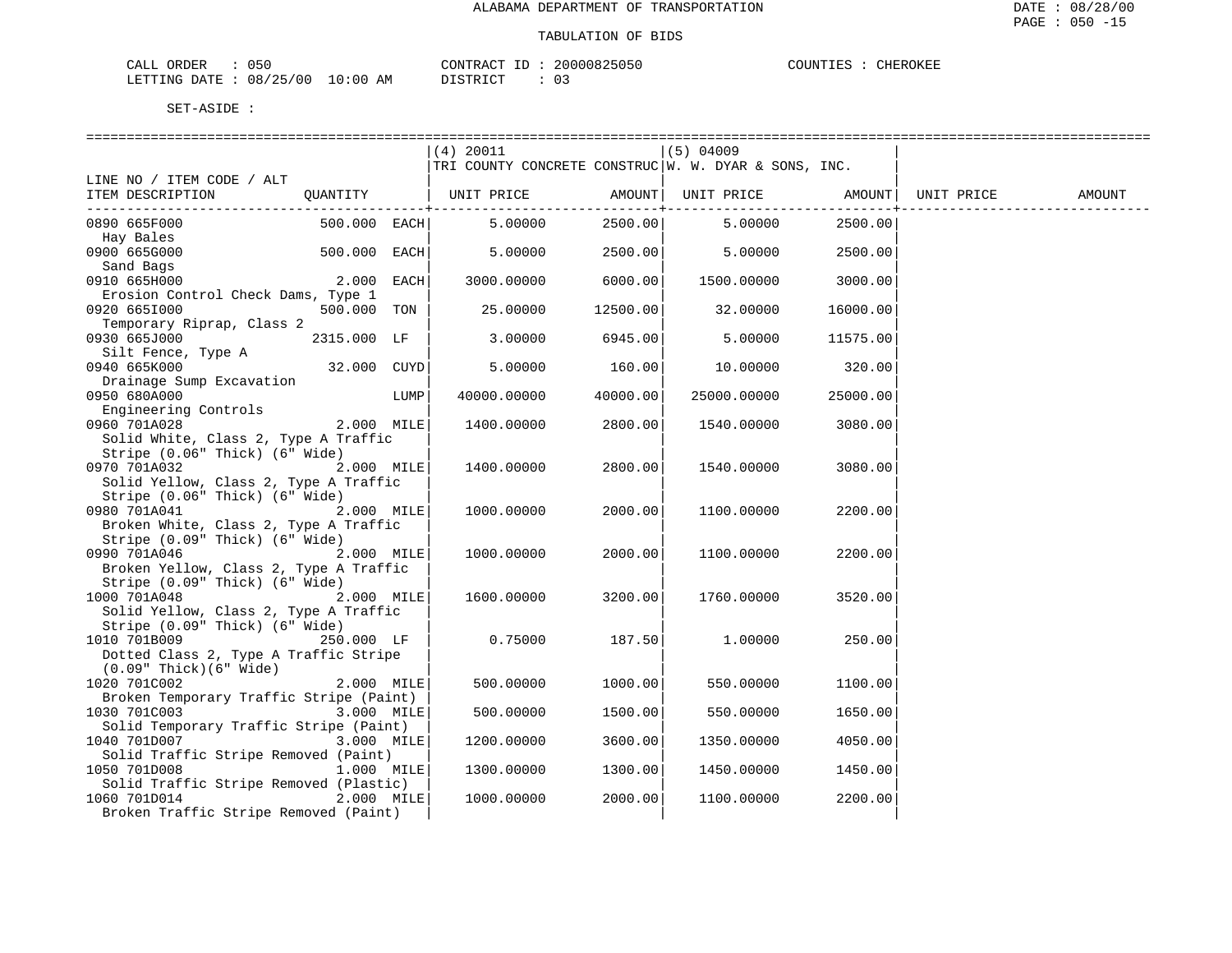| CALL ORDER                      | 050 |          |  | CONTRACT ID: 20000825050 | COUNTIES : Q | CHEROKEE |
|---------------------------------|-----|----------|--|--------------------------|--------------|----------|
| LETTING DATE: 08/25/00 10:00 AM |     | DISTRICT |  | 0 G                      |              |          |

|                                                                   | $(4)$ 20011                                            |          | $(5)$ 04009                              |          |            |        |
|-------------------------------------------------------------------|--------------------------------------------------------|----------|------------------------------------------|----------|------------|--------|
|                                                                   | TRI COUNTY CONCRETE CONSTRUC   W. W. DYAR & SONS, INC. |          |                                          |          |            |        |
| LINE NO / ITEM CODE / ALT                                         |                                                        | AMOUNT   |                                          |          | UNIT PRICE |        |
| OUANTITY<br>ITEM DESCRIPTION                                      | UNIT PRICE                                             |          | UNIT PRICE AMOUNT<br>---------+--------- |          |            | AMOUNT |
| $1.000$ MILE<br>1070 701D015                                      | 1000.00000                                             | 1000.00  | 1100.00000                               | 1100.00  |            |        |
| Broken Traffic Stripe Removed (Plastic)                           |                                                        |          |                                          |          |            |        |
| 1080 703A002<br>2541.000 SQFT                                     | 1.80000                                                | 4573.80  | 2.00000                                  | 5082.00  |            |        |
| Traffic Control Markings, Class 2, Type                           |                                                        |          |                                          |          |            |        |
| $\mathbb{A}$                                                      |                                                        |          |                                          |          |            |        |
| 1090 703B002<br>408.000 SOFT                                      | 2.80000                                                | 1142.40  | 3.10000                                  | 1264.80  |            |        |
| Traffic Control Legends, Class 2, Type A                          |                                                        | 78.00    |                                          |          |            |        |
| 60.000 SOFT<br>1100 703D002<br>Temporary Traffic Control Markings | 1.30000                                                |          | 1.50000                                  | 90.00    |            |        |
| (Paint)                                                           |                                                        |          |                                          |          |            |        |
| 1110 705A030<br>$20.000$ EACH                                     | 5.25000                                                | 105.00   | 6.00000                                  | 120.00   |            |        |
| Pavement Markers, Class A-H, Type 2-C                             |                                                        |          |                                          |          |            |        |
| $92.000$ EACH<br>1120 705A031                                     | 5.00000                                                | 460.00   | 5.50000                                  | 506.00   |            |        |
| Pavement Markers, Class A-H, Type 1-A                             |                                                        |          |                                          |          |            |        |
| $184.000$ EACH<br>1130 705A037                                    | 5.25000                                                | 966.00   | 6.00000                                  | 1104.00  |            |        |
| Pavement Markers, Class A-H, Type 2-D                             |                                                        |          |                                          |          |            |        |
| 1140 730A000<br>LUMP                                              | 500.00000                                              | 500.00   | 825.00000                                | 825.00   |            |        |
| Removal Of Existing Traffic Control                               |                                                        |          |                                          |          |            |        |
| Unit AL-9 @ US-411                                                |                                                        |          |                                          |          |            |        |
| 1150 730A012<br>LUMP<br>Removal Of Existing Traffic Control       | 500.00000                                              | 500.00   | 1375.00000                               | 1375.00  |            |        |
| Unit (Partial) AL-9 @ US-411 Business                             |                                                        |          |                                          |          |            |        |
| 1160 730C000<br>LUMP                                              | 3000.00000                                             | 3000.00  | 7315.00000                               | 7315.00  |            |        |
| Furnishing And Installing Traffic                                 |                                                        |          |                                          |          |            |        |
| Control Unit AL Hwy 9 @ US-411                                    |                                                        |          |                                          |          |            |        |
| 1170 730C016<br>LUMP                                              | 2000.00000                                             | 2000.00  | 6435.00000                               | 6435.00  |            |        |
| Furnishing And Installing Traffic                                 |                                                        |          |                                          |          |            |        |
| Control Unit (Partial) AL Hwy 9 @                                 |                                                        |          |                                          |          |            |        |
| US-411 Business                                                   |                                                        |          |                                          |          |            |        |
| 1180 730E000<br>6.000 EACH                                        | 6000.00000                                             | 36000.00 | 2000.00000                               | 12000.00 |            |        |
| Metal Traffic Signal Pole Foundation                              |                                                        | 24000.00 |                                          |          |            |        |
| 1190 730G001<br>6.000 EACH<br>Metal Traffic Signal Strain Pole    | 4000.00000                                             |          | 3927.00000                               | 23562.00 |            |        |
| 1200 730H000<br>3580.000 LF                                       | 3.00000                                                | 10740.00 | 3.30000                                  | 11814.00 |            |        |
| Loop Detector                                                     |                                                        |          |                                          |          |            |        |
| 1210 7301000<br>2340.000 LF                                       | 1.25000                                                | 2925.00  | 1.10000                                  | 2574.00  |            |        |
| Shielded Loop Detector Home-Run Cable                             |                                                        |          |                                          |          |            |        |
| 1220 730J000<br>$14.000$ EACH                                     | 1,50000                                                | 21.00    | 176.00000                                | 2464.00  |            |        |
| Loop Detector Amplifier                                           |                                                        |          |                                          |          |            |        |
| $6.000$ EACH<br>1230 730K000                                      | 250.00000                                              | 1500.00  | 303.00000                                | 1818.00  |            |        |
| Traffic Signal Junction Box                                       |                                                        |          |                                          |          |            |        |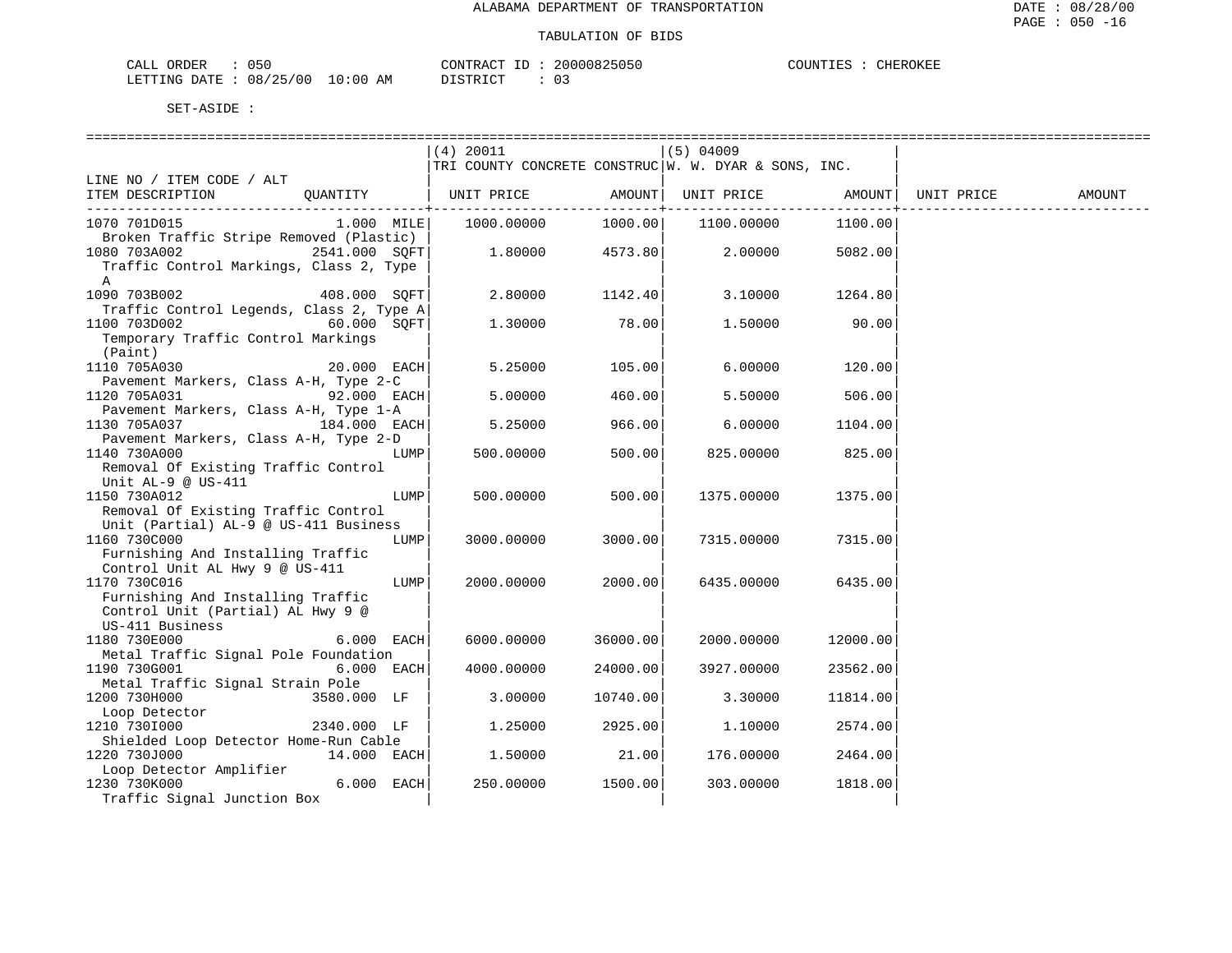| CALL<br>ORDER<br>the contract of the contract of the contract of the contract of the contract of the contract of | 05C<br>. |             | CONTRACT.             | 20000825050 | COUNTIES.<br>ىدىدىد لالەت | CHEROKEF |
|------------------------------------------------------------------------------------------------------------------|----------|-------------|-----------------------|-------------|---------------------------|----------|
| LETTING DATE                                                                                                     | 08/25/00 | 10:00<br>AΜ | $T \cap T$<br>T CTP T |             |                           |          |

|                                                       |              |      | $(4)$ 20011                                                         |                 | $(5)$ 04009 |                |        |
|-------------------------------------------------------|--------------|------|---------------------------------------------------------------------|-----------------|-------------|----------------|--------|
|                                                       |              |      | TRI COUNTY CONCRETE CONSTRUC   W. W. DYAR & SONS, INC.              |                 |             |                |        |
| LINE NO / ITEM CODE / ALT                             |              |      |                                                                     |                 |             |                |        |
| ITEM DESCRIPTION                                      |              |      | QUANTITY   UNIT PRICE     AMOUNT  UNIT PRICE     AMOUNT  UNIT PRICE |                 |             |                | AMOUNT |
|                                                       |              |      |                                                                     |                 |             |                |        |
| 1240 730L000                                          | 20.000 LF    |      | 5.00000                                                             | 100.00          | 1.10000     | 22.00          |        |
| 3/4", Metallic, Conduit                               | 60.000 LF    |      |                                                                     | 300.00          | 4.40000     |                |        |
| 1250 730L002                                          |              |      | 5.00000                                                             |                 |             | 264.00         |        |
| 1", Metallic, Conduit<br>1260 730L003                 | 50.000 LF    |      | 5.00000                                                             | 250.00          | 4.40000     | 220.00         |        |
| 1", Non-Metallic, Conduit                             |              |      |                                                                     |                 |             |                |        |
| 1270 730L005                                          | 210.000 LF   |      | 7.00000                                                             | 1470.00         | 4.40000     | 924.00         |        |
| 2", Non-Metallic, Conduit                             |              |      |                                                                     |                 |             |                |        |
| 1280 730N000                                          | 6.000 EACH   |      | 500.00000                                                           | 3000.00         | 500.00000   | 3000.00        |        |
| Luminaire Extension Assembly, 12 Feet                 |              |      |                                                                     |                 |             |                |        |
| 1290 730P001                                          | 12.000 EACH  |      | 425.00000                                                           | 5100.00         | 430.00000   | 5160.00        |        |
| Vehicular Signal Head, 12 Inch 3 Section              |              |      |                                                                     |                 |             |                |        |
| 1300 730P002                                          | 4.000 EACH   |      | 675.00000                                                           | 2700.00         | 985.00000   | 3940.00        |        |
| Vehicular Signal Head, 12 Inch 5 Section              |              |      |                                                                     |                 |             |                |        |
| 1310 730R003                                          | 2.000 EACH   |      | 6000.00000                                                          | 12000.00        | 8360.00000  | 16720.00       |        |
| Traffic Controller, Type III, 8 Phase                 |              |      |                                                                     |                 |             |                |        |
| 1320 740B000<br>763.000 SQFT                          |              |      | 12.00000                                                            | 9156.00         | 14.00000    | 10682.00       |        |
| Construction Signs                                    |              |      |                                                                     |                 |             |                |        |
| 1330 740C000                                          | 25.000 SOFT  |      | 12.00000                                                            | 300.00          | 30.00000    | 750.00         |        |
| Special Construction Signs                            |              |      |                                                                     |                 |             |                |        |
| 1340 740D000                                          | 143.000 EACH |      | 60.00000                                                            | 8580.00         | 35,00000    | 5005.00        |        |
| Channelizing Drums                                    |              |      |                                                                     |                 |             |                |        |
| 1350 740E000                                          | 39.000 EACH  |      | 30.00000                                                            | 1170.00         | 20.00000    | 780.00         |        |
| Cones (36 Inches High)                                |              |      |                                                                     |                 |             |                |        |
| 1360 740F002                                          | 14.000 EACH  |      | 200.00000                                                           | 2800.00         | 265.00000   | 3710.00        |        |
| Barricades, Type III                                  |              |      |                                                                     |                 |             |                |        |
| 1370 7401005                                          | 10.000 EACH  |      | 400.00000                                                           | 4000.00         | 200.00000   | 2000.00        |        |
| Warning Lights, Type B (Detachable Head)              |              |      |                                                                     |                 |             |                |        |
| 1380 740M000                                          | 39.000 EACH  |      | 10.00000                                                            | 390.00          | 10.00000    | 390.00         |        |
| Weight For Cone                                       |              |      |                                                                     |                 |             |                |        |
| 1390 741C010<br>Portable Sequential Arrow And Chevron | 2.000 EACH   |      | 4000.00000                                                          | 8000.00         | 5000.00000  | 10000.00       |        |
| Sign Unit                                             |              |      |                                                                     |                 |             |                |        |
| 1400 998A000                                          |              | LUMP | 0.00000                                                             | 0.00            | 30000.00000 | 30000.00       |        |
| Construction Fuel (Maximum Bid Limited                |              |      |                                                                     |                 |             |                |        |
| To $$127,500.00)$                                     |              |      |                                                                     |                 |             |                |        |
| SECTION TOTALS                                        |              |      |                                                                     | \$1,788,123.65] |             | \$1,938,886.80 |        |
|                                                       |              |      |                                                                     |                 |             |                |        |
| CONTRACT TOTALS                                       |              |      |                                                                     | \$1,788,123.65  |             | \$1,938,886.80 |        |
|                                                       |              |      |                                                                     |                 |             |                |        |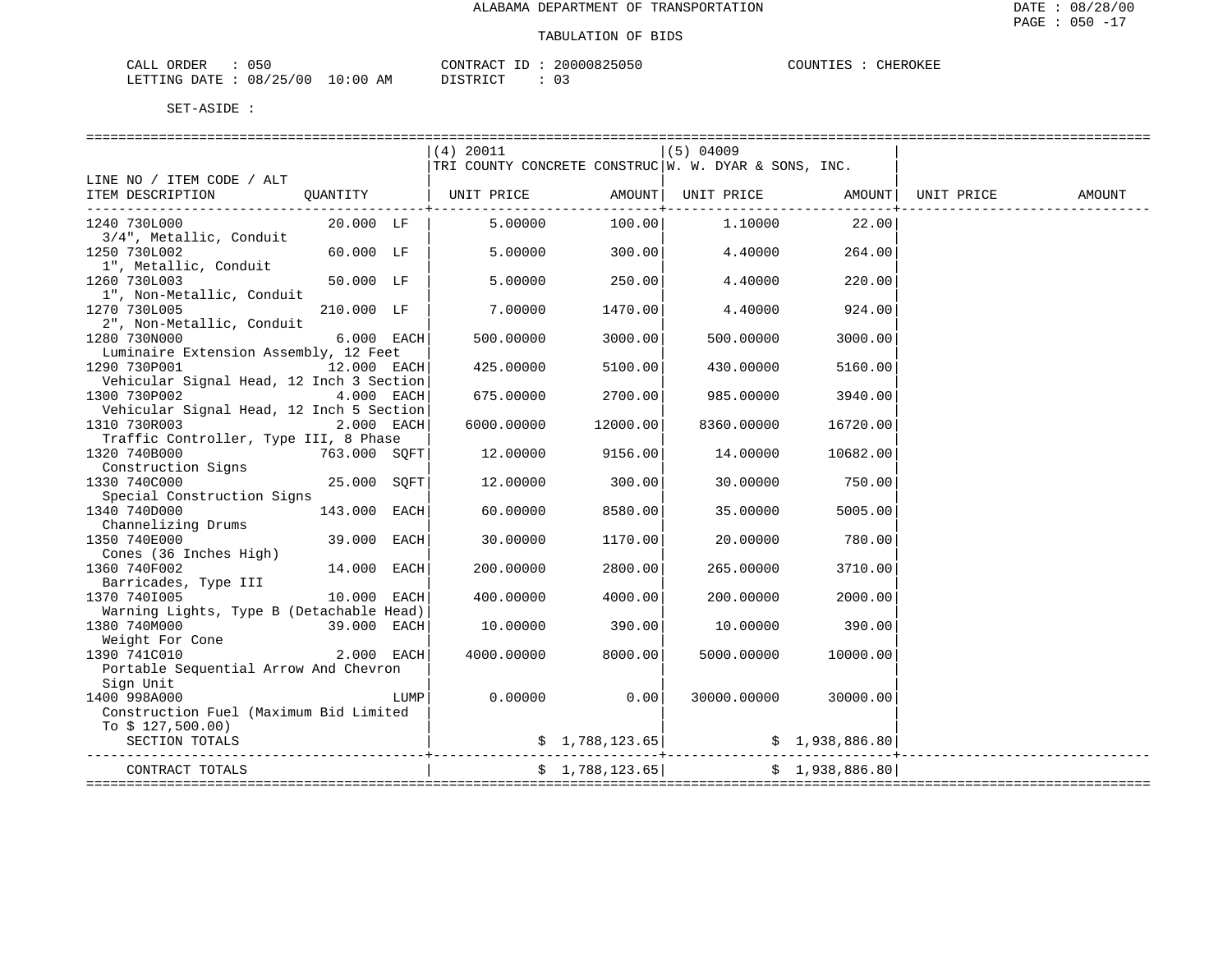DATE :

## VENDOR RANKING

| CALL ORDER : 051<br>LETTING DATE: 08/25/00<br>CONTRACT DESCRIPTION :<br>Length 0.528 mi.<br>SET-ASIDE : | 10:00 AM                         | CONTRACT ID: 20000825051<br>DISTRICT<br>: 03<br>CONTRACT TIME: 05/01/01 COMPLETION DATE<br>for constructing the Relocation of S.R.#144 (Grade, Drainage<br>& Pavement) at the National Cement Company Plant in Ragland. |    | COUNTIES : ST. CLAIR<br>$PROJECT(S) : ST-058-144-001$ |                   |
|---------------------------------------------------------------------------------------------------------|----------------------------------|-------------------------------------------------------------------------------------------------------------------------------------------------------------------------------------------------------------------------|----|-------------------------------------------------------|-------------------|
| RANK                                                                                                    | VENDOR NO./NAME                  |                                                                                                                                                                                                                         |    | TOTAL<br><b>BID</b>                                   | % OVER<br>LOW BID |
| 13022                                                                                                   | MCCARTNEY CONSTRUCTION CO., INC. |                                                                                                                                                                                                                         | Ŝ. | 704,039.45                                            | 100.0000%         |

|    | 13022 | MCCARINEI CONSIRUCIION CO., INC.       | 704,039.45 | LUU.UUUU16 |
|----|-------|----------------------------------------|------------|------------|
|    | 23068 | WAITES CONSTRUCTION COMPANY, INC.      | 774,018.18 | 109.9396%  |
|    | 01018 | APAC-ALABAMA, INC.                     | 784,394.92 | 111.4134%  |
|    | 20047 | T & K CONSTRUCTION, L.L.C.             | 843,423.55 | 119.7977%  |
| Б. | 01007 | ALABAMA BRIDGE BUILDERS, INC.          | 863,495.79 | 122.6487%  |
|    | 07003 | R. E. GRILLS CONSTRUCTION CO., INC.    | 993,907.00 | 141.1720%  |
|    | 20011 | TRI COUNTY CONCRETE CONSTRUCTION, INC. | 994,271.58 | 141.2238%  |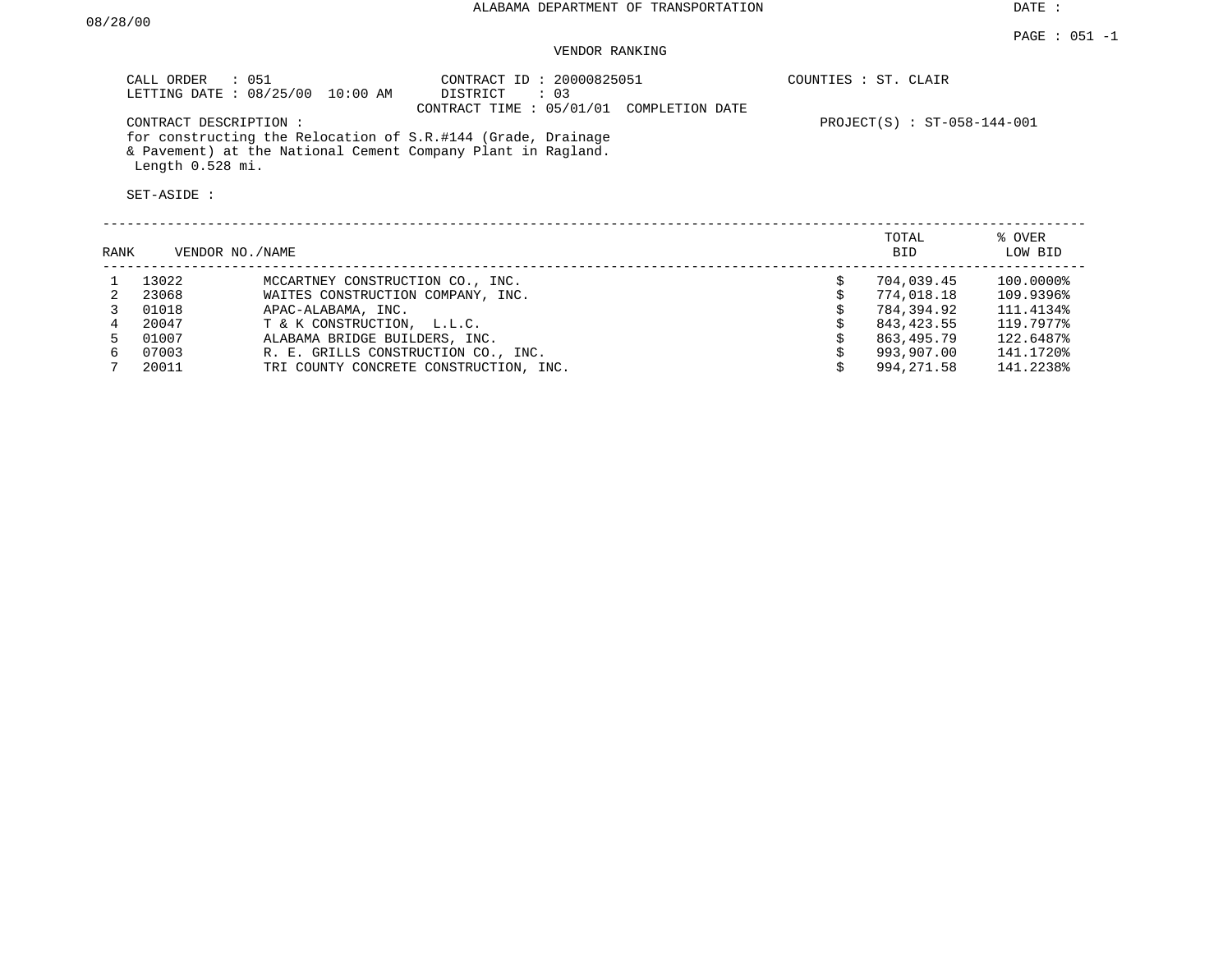| ORDER<br>CALL            |             | CONTRACT<br>TD.          | 2000082505. | SΤ<br>COUNT.<br>E. | $\Delta$ |
|--------------------------|-------------|--------------------------|-------------|--------------------|----------|
| 08/25/00<br>LETTING DATE | 10:00<br>ΆM | DIAMPIAM<br>. ש<br>∸∸∽∸∽ |             |                    |          |

|                                                                   |             |          |                                                                               |          |             | ============================== |
|-------------------------------------------------------------------|-------------|----------|-------------------------------------------------------------------------------|----------|-------------|--------------------------------|
|                                                                   | $(1)$ 13022 |          | $(2)$ 23068                                                                   |          | $(3)$ 01018 |                                |
|                                                                   |             |          | MCCARTNEY CONSTRUCTION CO.,  WAITES CONSTRUCTION COMPANY,  APAC-ALABAMA, INC. |          |             |                                |
| LINE NO / ITEM CODE / ALT                                         |             |          |                                                                               |          |             |                                |
| ITEM DESCRIPTION<br>OUANTITY                                      | UNIT PRICE  | AMOUNT   | UNIT PRICE                                                                    | AMOUNT   | UNIT PRICE  | AMOUNT                         |
| SECTION 0001<br>Total                                             |             |          |                                                                               |          |             |                                |
| 0010 201A000<br>LUMP<br>Clearing & Grubbing (Approximately 7      | 14000.00000 | 14000.00 | 14000.00000                                                                   | 14000.00 | 14554.00000 | 14554.00                       |
| ACRES)                                                            |             |          |                                                                               |          |             |                                |
| 0020 205A001<br>1.000 EACH                                        | 100.00000   | 100.00   | 100.00000                                                                     | 100.00   | 9963.00000  | 9963.00                        |
| Removal Of Structures, Structure No. 1                            |             |          |                                                                               |          |             |                                |
| 0030 206B000<br>LUMP                                              | 2500.00000  | 2500.00  | 2500.00000                                                                    | 2500.00  | 6630.00000  | 6630.00                        |
| Removal Of Old Box Culvert LT. STATION<br>$504 + 40$              |             |          |                                                                               |          |             |                                |
| 0040 206B001<br>LUMP                                              | 5000.00000  | 5000.00  | 5000.00000                                                                    | 5000.00  | 11727.00000 | 11727.00                       |
| Removal Of Old Box Culvert STATION                                |             |          |                                                                               |          |             |                                |
| $512 + 60$                                                        | 8,00000     |          | 8,00000                                                                       |          |             |                                |
| 0050 206C010<br>92.000 SOYD<br>Removing Concrete Driveway         |             | 736.00   |                                                                               | 736.00   | 17.12000    | 1575.04                        |
| 0060 206D000<br>158.000 LF                                        | 6.00000     | 948.00   | 6.00000                                                                       | 948.00   | 9.05000     | 1429.90                        |
| Removing Pipe                                                     |             |          |                                                                               |          |             |                                |
| 0070 206D006<br>910.000 LF                                        | 2.00000     | 1820.00  | 2.00000                                                                       | 1820.00  | 3.99000     | 3630.90                        |
| Removing Industrial Fence                                         |             |          |                                                                               |          |             |                                |
| 0080 210A000<br>45062.000<br>CYIP                                 | 2.00000     | 90124.00 | 2.00000                                                                       | 90124.00 | 2.54000     | 114457.48                      |
| Unclassified Excavation                                           |             |          |                                                                               |          |             |                                |
| 0090 214A000<br>368.000<br>CUYD                                   | 11.00000    | 4048.00  | 8,00000                                                                       | 2944.00  | 11.18000    | 4114.24                        |
| Structure Excavation<br>0100 214B001<br>216.000<br><b>CUYD</b>    | 20,00000    | 4320.00  | 12,00000                                                                      | 2592.00  | 20.61000    | 4451.76                        |
| Foundation Backfill, Commercial                                   |             |          |                                                                               |          |             |                                |
| 0110 230A000<br>26.000 RBST                                       | 335.00000   | 8710.00  | 380.00000                                                                     | 9880.00  | 324.33000   | 8432.58                        |
| Roadbed Processing                                                |             |          |                                                                               |          |             |                                |
| 0120 301A012<br>8040.000 SYCP                                     | 4.25000     | 34170.00 | 5.50000                                                                       | 44220.00 | 4.85000     | 38994.00                       |
| Crushed Aggregate Base Course, Type B,                            |             |          |                                                                               |          |             |                                |
| Plant Mixed, 6" Compacted Thickness                               |             |          |                                                                               |          |             |                                |
| 0130 305B061<br>432.000 TCIP                                      | 12.50000    | 5400.00  | 12.50000                                                                      | 5400.00  | 13.79000    | 5957.28                        |
| Coarse Aggregate, Section 801, (AHD<br>410) FOR MISCELLANEOUS USE |             |          |                                                                               |          |             |                                |
| 0140 306E000<br>1.000 EACH                                        | 6000.00000  | 6000.00  | 7000.00000                                                                    | 7000.00  | 7072.00000  | 7072.00                        |
| State Retained Portable Nuclear                                   |             |          |                                                                               |          |             |                                |
| Moisture-Density Testing Device                                   |             |          |                                                                               |          |             |                                |
| (Includes Disposal of Existing Device)                            |             |          |                                                                               |          |             |                                |
| 0150 401A000<br>8435.000 SYCP                                     | 0.40000     | 3374.00  | 0.33000                                                                       | 2783.55  | 0.25000     | 2108.75                        |
| Bituminous Treatment A                                            |             |          |                                                                               |          |             |                                |
| 0160 401A011<br>420.000 SYCP                                      | 4.00000     | 1680.00  | 30.00000                                                                      | 12600.00 | 25.20000    | 10584.00                       |
| Bituminous Treatment AKG                                          |             |          |                                                                               |          |             |                                |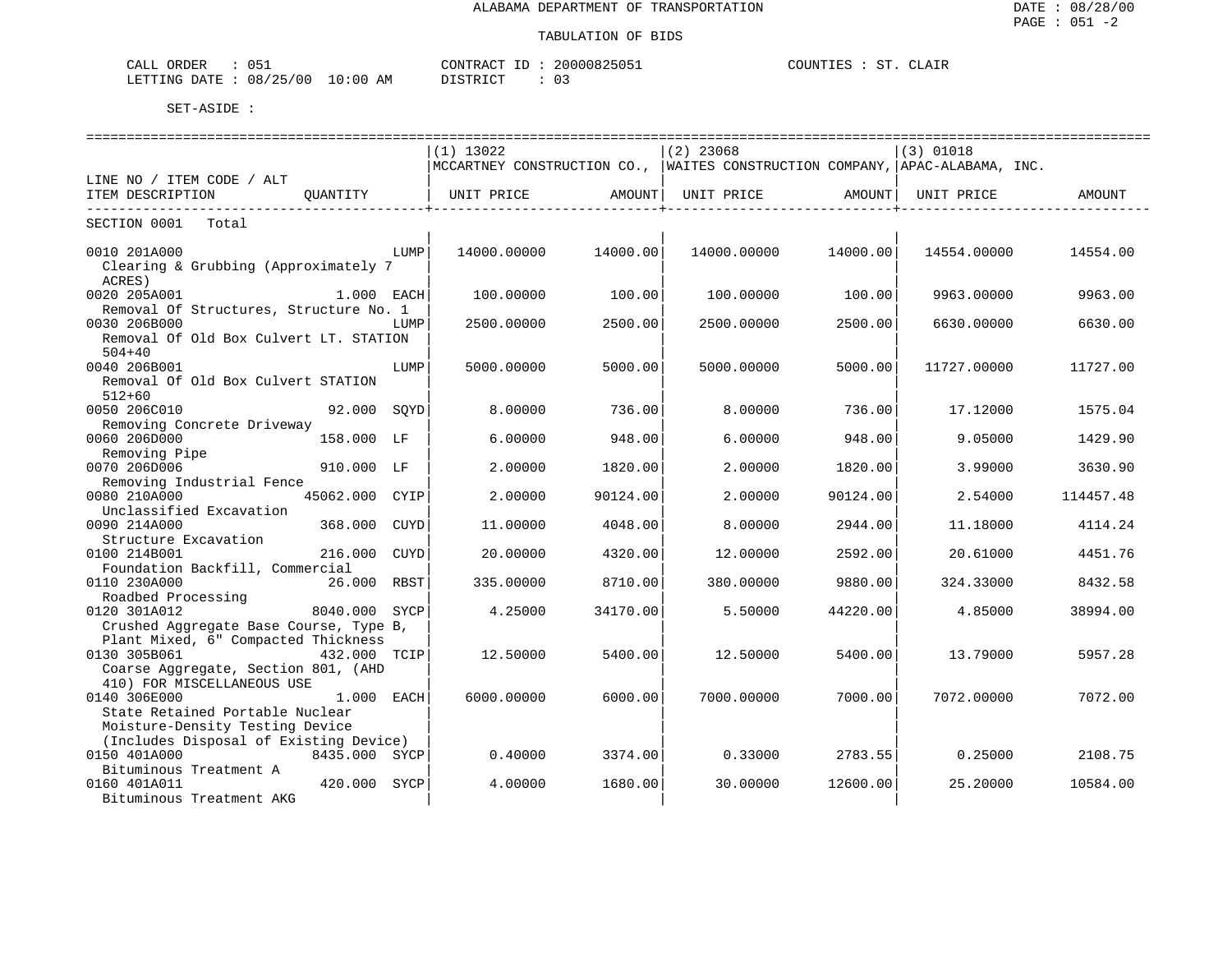| CALL ORDER                       |  | CONTRACT<br>ID | 20000825051 | COUNTIES | cт | CLAIR |
|----------------------------------|--|----------------|-------------|----------|----|-------|
| LETTING DATE : 08/25/00 10:00 AM |  | DI STR TOT     |             |          |    |       |

|                                          |               |             |          | ============================== |           | ========================                                                    |          |
|------------------------------------------|---------------|-------------|----------|--------------------------------|-----------|-----------------------------------------------------------------------------|----------|
|                                          |               | $(1)$ 13022 |          | $(2)$ 23068                    |           | (3) 01018                                                                   |          |
|                                          |               |             |          |                                |           | MCCARTNEY CONSTRUCTION CO., WAITES CONSTRUCTION COMPANY, APAC-ALABAMA, INC. |          |
| LINE NO / ITEM CODE / ALT                |               |             |          |                                |           |                                                                             |          |
| ITEM DESCRIPTION                         | QUANTITY      | UNIT PRICE  | AMOUNT   | UNIT PRICE                     | AMOUNT    | UNIT PRICE                                                                  | AMOUNT   |
| 0170 401B108                             | 2900.000 SYCP | 1,00000     | 2900.00  | 4.00000                        | 11600.00  | 3.80000                                                                     | 11020.00 |
| Bituminous Treatment G (With Polymer     |               |             |          |                                |           |                                                                             |          |
| Additive)                                |               |             |          |                                |           |                                                                             |          |
| 0180 405A000                             | 470.000 GAL   | 1.25000     | 587.50   | 1,00000                        | 470.00    | 0.00000                                                                     | 0.00     |
| Tack Coat                                |               |             |          |                                |           |                                                                             |          |
| 0190 429A240                             | 524.000 TON   | 34.15000    | 17894.60 | 36.00000                       | 18864.00  | 33.55000                                                                    | 17580.20 |
| Improved Bituminous Concrete Wearing     |               |             |          |                                |           |                                                                             |          |
| Surface Layer, 1/2" Maximum Aggregate    |               |             |          |                                |           |                                                                             |          |
| Size Mix, ESAL Range C                   |               |             |          |                                |           |                                                                             |          |
| 0200 429A246                             | 155.000 TON   | 34.15000    | 5293.25  | 38.00000                       | 5890.00   | 35.14000                                                                    | 5446.70  |
| Improved Bituminous Concrete Wearing     |               |             |          |                                |           |                                                                             |          |
| Surface Layer, Leveling, 1/2" Maximum    |               |             |          |                                |           |                                                                             |          |
| Aggregate Size Mix, ESAL Range C         |               |             |          |                                |           |                                                                             |          |
| 0210 429B241                             | 2026.000 TON  | 27.00000    | 54702.00 | 28.00000                       | 56728.00  | 25.97000                                                                    | 52615.22 |
| Improved Bituminous Concrete Binder      |               |             |          |                                |           |                                                                             |          |
| Layer, 1" Maximum Aggregate Size Mix,    |               |             |          |                                |           |                                                                             |          |
| ESAL Range C                             |               |             |          |                                |           |                                                                             |          |
| 0220 429B245                             | 300.000 TON   | 50.00000    | 15000.00 | 68,00000                       | 20400.00  | 61.25000                                                                    | 18375.00 |
| Improved Bituminous Concrete Binder      |               |             |          |                                |           |                                                                             |          |
| Layer, Patching, 1" Maximum Aggregate    |               |             |          |                                |           |                                                                             |          |
| Size Mix, ESAL Range C                   |               |             |          |                                |           |                                                                             |          |
| 0230 429B249                             | 401.000 TON   | 34.15000    | 13694.15 | 32.50000                       | 13032.50  | 29.87000                                                                    | 11977.87 |
| Improved Bituminous Concrete Binder      |               |             |          |                                |           |                                                                             |          |
| Layer, Leveling, 1" Maximum Aggregate    |               |             |          |                                |           |                                                                             |          |
| Size Mix, ESAL Range C                   |               |             |          |                                |           |                                                                             |          |
| 0240 429C240                             | 3611.000 TON  | 26,00000    | 93886.00 | 28.00000                       | 101108.00 | 25.45000                                                                    | 91899.95 |
| Improved Bituminous Concrete Base Layer, |               |             |          |                                |           |                                                                             |          |
| 1" Maximum Aggregate Size Mix, ESAL      |               |             |          |                                |           |                                                                             |          |
| Range C<br>0250 430B026                  | 273.000 TNCP  | 10.00000    | 2730.00  | 17.00000                       | 4641.00   | 14.96000                                                                    | 4084.08  |
| Aggregate Surfacing (AHD #467, #57 Or    |               |             |          |                                |           |                                                                             |          |
| #810)                                    |               |             |          |                                |           |                                                                             |          |
| 0260 502A000                             | 12082.000 LB  | 0.60000     | 7249.20  | 0.75000                        | 9061.50   | 1,08000                                                                     | 13048.56 |
| Steel Reinforcement                      |               |             |          |                                |           |                                                                             |          |
| 0270 524A012                             | 64.000 CUYD   | 300.00000   | 19200.00 | 300.00000                      | 19200.00  | 421.76000                                                                   | 26992.64 |
| Culvert Concrete (Precast)               |               |             |          |                                |           |                                                                             |          |
| 0280 530A002                             | 64.000 LF     | 27.00000    | 1728.00  | 35.00000                       | 2240.00   | 31.91000                                                                    | 2042.24  |
| 24" Roadway Pipe (Class 3 R.C.)          |               |             |          |                                |           |                                                                             |          |
| 0290 530A003                             | 171.000 LF    | 37.00000    | 6327.00  | 49.69000                       | 8496.99   | 52.59000                                                                    | 8992.89  |
| 30" Roadway Pipe (Class 3 R.C.)          |               |             |          |                                |           |                                                                             |          |
| 0300 530B005                             | 204.000 LF    | 87.00000    | 17748.00 | 148.63000                      | 30320.52  | 95.34000                                                                    | 19449.36 |
| 51" Span, 31" Rise Roadway Pipe (Class   |               |             |          |                                |           |                                                                             |          |
| 3 R.C.                                   |               |             |          |                                |           |                                                                             |          |
|                                          |               |             |          |                                |           |                                                                             |          |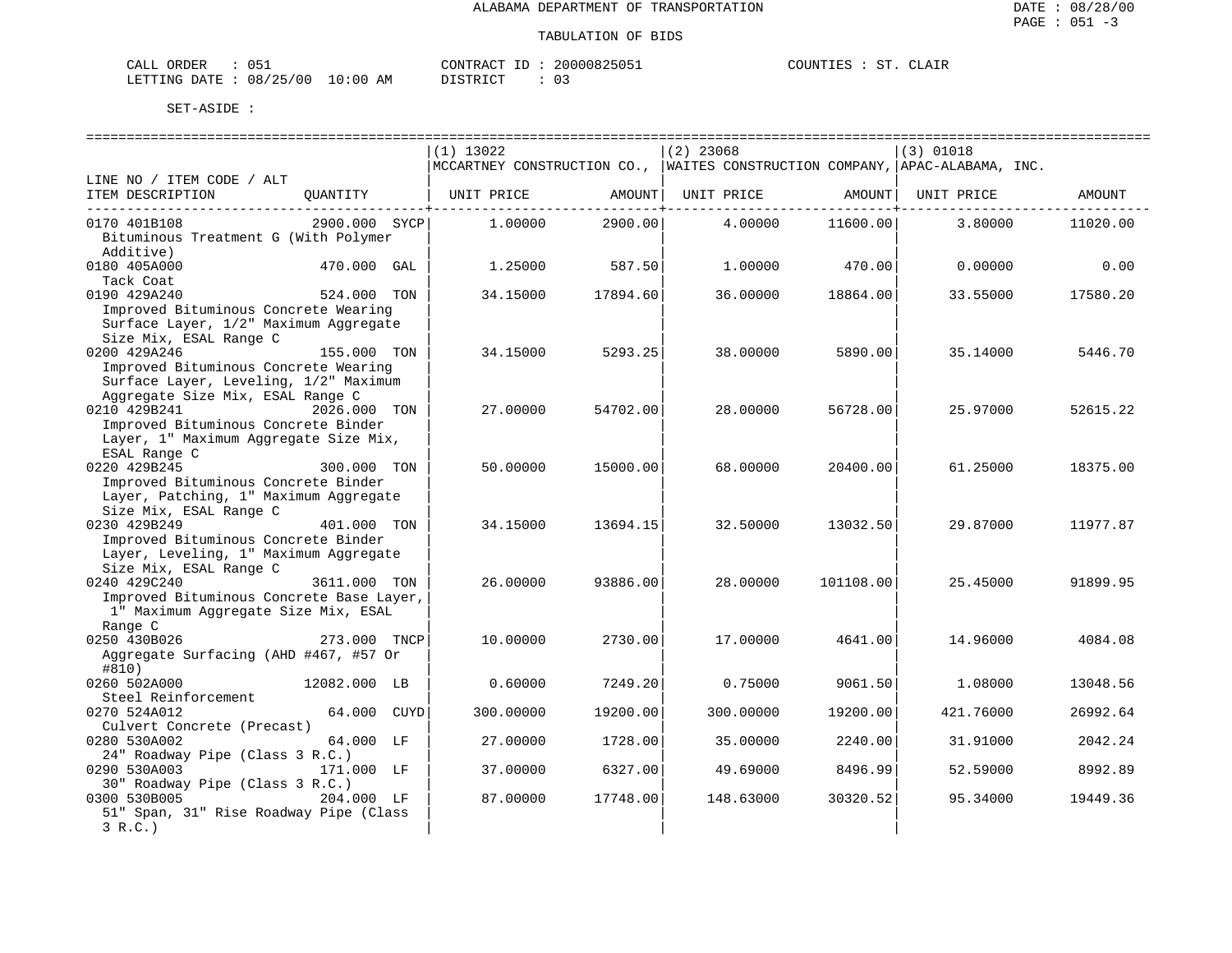| CALL ORDER                       | 051 | CONTRACT ID: | 20000825051 | COUNTIES : ST. CLAIR |  |  |
|----------------------------------|-----|--------------|-------------|----------------------|--|--|
| LETTING DATE : 08/25/00 10:00 AM |     | DISTRICT     |             |                      |  |  |

|                                         |              |      | $(1)$ 13022 |          | $(2)$ 23068                                                                 |          | $(3)$ 01018 |          |
|-----------------------------------------|--------------|------|-------------|----------|-----------------------------------------------------------------------------|----------|-------------|----------|
|                                         |              |      |             |          | MCCARTNEY CONSTRUCTION CO., WAITES CONSTRUCTION COMPANY, APAC-ALABAMA, INC. |          |             |          |
| LINE NO / ITEM CODE / ALT               |              |      |             |          |                                                                             |          |             |          |
| ITEM DESCRIPTION                        | OUANTITY     |      | UNIT PRICE  | AMOUNT   | UNIT PRICE                                                                  | AMOUNT   | UNIT PRICE  | AMOUNT   |
| 0310 535A085                            | 204.000 LF   |      | 32,00000    | 6528.00  | 33.28000                                                                    | 6789.12  | 31.85000    | 6497.40  |
| 24" Side Drain Pipe (Class 3 R.C.)      |              |      |             |          |                                                                             |          |             |          |
| 0320 600A000                            |              | LUMP | 35450.00000 | 35450.00 | 15000.00000                                                                 | 15000.00 | 18784.00000 | 18784.00 |
| Mobilization                            |              |      |             |          |                                                                             |          |             |          |
| 0330 601A000                            | 1.000 EACH   |      | 8500.00000  | 8500.00  | 9000.00000                                                                  | 9000.00  | 4916.00000  | 4916.00  |
| Furnishing Base, Soil And Structure     |              |      |             |          |                                                                             |          |             |          |
| Laboratories                            |              |      |             |          |                                                                             |          |             |          |
| 0340 602A000                            | 28.000 EACH  |      | 150.00000   | 4200.00  | 120.00000                                                                   | 3360.00  | 129.47000   | 3625.16  |
| Right Of Way Markers                    |              |      |             |          |                                                                             |          |             |          |
| 0350 606A000                            | 1000.000 LF  |      | 2.50000     | 2500.00  | 3.00000                                                                     | 3000.00  | 7.60000     | 7600.00  |
| 6" Underdrain Pipe                      |              |      |             |          |                                                                             |          |             |          |
| 0360 610C001                            | 1365.000     | TON  | 16.50000    | 22522.50 | 18.50000                                                                    | 25252.50 | 22.10000    | 30166.50 |
| Loose Riprap, Class 2                   |              |      |             |          |                                                                             |          |             |          |
| 0370 610D000                            | 1121.000     | SOYD | 2.35000     | 2634.35  | 2.00000                                                                     | 2242.00  | 3.09000     | 3463.89  |
| Filter Blanket                          |              |      |             |          |                                                                             |          |             |          |
| 0380 614A000                            | 36.000       | CUYD | 250.00000   | 9000.00  | 300.00000                                                                   | 10800.00 | 258.99000   | 9323.64  |
| Slope Paving                            |              |      |             |          |                                                                             |          |             |          |
| 0390 618B005                            | 458.000 SQYD |      | 50.00000    | 22900.00 | 60.00000                                                                    | 27480.00 | 38.06000    | 17431.48 |
| Concrete Driveway, 10" Thick (Includes  |              |      |             |          |                                                                             |          |             |          |
| Wire Mesh)                              |              |      |             |          |                                                                             |          |             |          |
| 0400 619A003                            | 2.000 EACH   |      | 625.00000   | 1250.00  | 650.00000                                                                   | 1300.00  | 675.17000   | 1350.34  |
| 24" Roadway Pipe End Treatment, Class 1 |              |      |             |          |                                                                             |          |             |          |
| 0410 619A004                            | 2.000 EACH   |      | 700.00000   | 1400.00  | 790.00000                                                                   | 1580.00  | 780.56000   | 1561.12  |
| 30" Roadway Pipe End Treatment, Class 1 |              |      |             |          |                                                                             |          |             |          |
| 0420 619A102                            | 6.000 EACH   |      | 675.00000   | 4050.00  | 650.00000                                                                   | 3900.00  | 670.53000   | 4023.18  |
| 24" Side Drain Pipe End Treatment,      |              |      |             |          |                                                                             |          |             |          |
| Class 1                                 |              |      |             |          |                                                                             |          |             |          |
| 0430 619B270                            | 2.000 EACH   |      | 1450.00000  | 2900.00  | 3000.00000                                                                  | 6000.00  | 2276.96000  | 4553.92  |
| 51" Span, 31" Rise Roadway Pipe End     |              |      |             |          |                                                                             |          |             |          |
| Treatment, Class 1 (Double Line)        |              |      |             |          |                                                                             |          |             |          |
| 0440 620A000                            | 8.000 CUYD   |      | 750.00000   | 6000.00  | 350.00000                                                                   | 2800.00  | 837.40000   | 6699.20  |
| Minor Structure Concrete                |              |      |             |          |                                                                             |          |             |          |
| 0450 650B000                            | 3266.000     | CYIP | 8.00000     | 26128.00 | 4.00000                                                                     | 13064.00 | 3.59000     | 11724.94 |
| Topsoil From Stockpiles                 |              |      |             |          |                                                                             |          |             |          |
| 0460 652A051                            | 4.000 ACRE   |      | 600.00000   | 2400.00  | 575.00000                                                                   | 2300.00  | 630.00000   | 2520.00  |
| Seeding (Mix 1B)                        |              |      |             |          |                                                                             |          |             |          |
| 0470 652B056                            | 4.000 ACRE   |      | 500.00000   | 2000.00  | 375.00000                                                                   | 1500.00  | 525.00000   | 2100.00  |
| Temporary Seeding (Mix 3BT)             |              |      |             |          |                                                                             |          |             |          |
| 0480 652C000                            | 8.000 ACRE   |      | 75.00000    | 600.00   | 100.00000                                                                   | 800.00   | 78.75000    | 630.00   |
| Mowing                                  |              |      |             |          |                                                                             |          |             |          |
| 0490 652D051                            | 4.000 ACRE   |      | 600.00000   | 2400.00  | 700.00000                                                                   | 2800.00  | 630.00000   | 2520.00  |
| Seeding In Stubble (Mix 1B)             |              |      |             |          |                                                                             |          |             |          |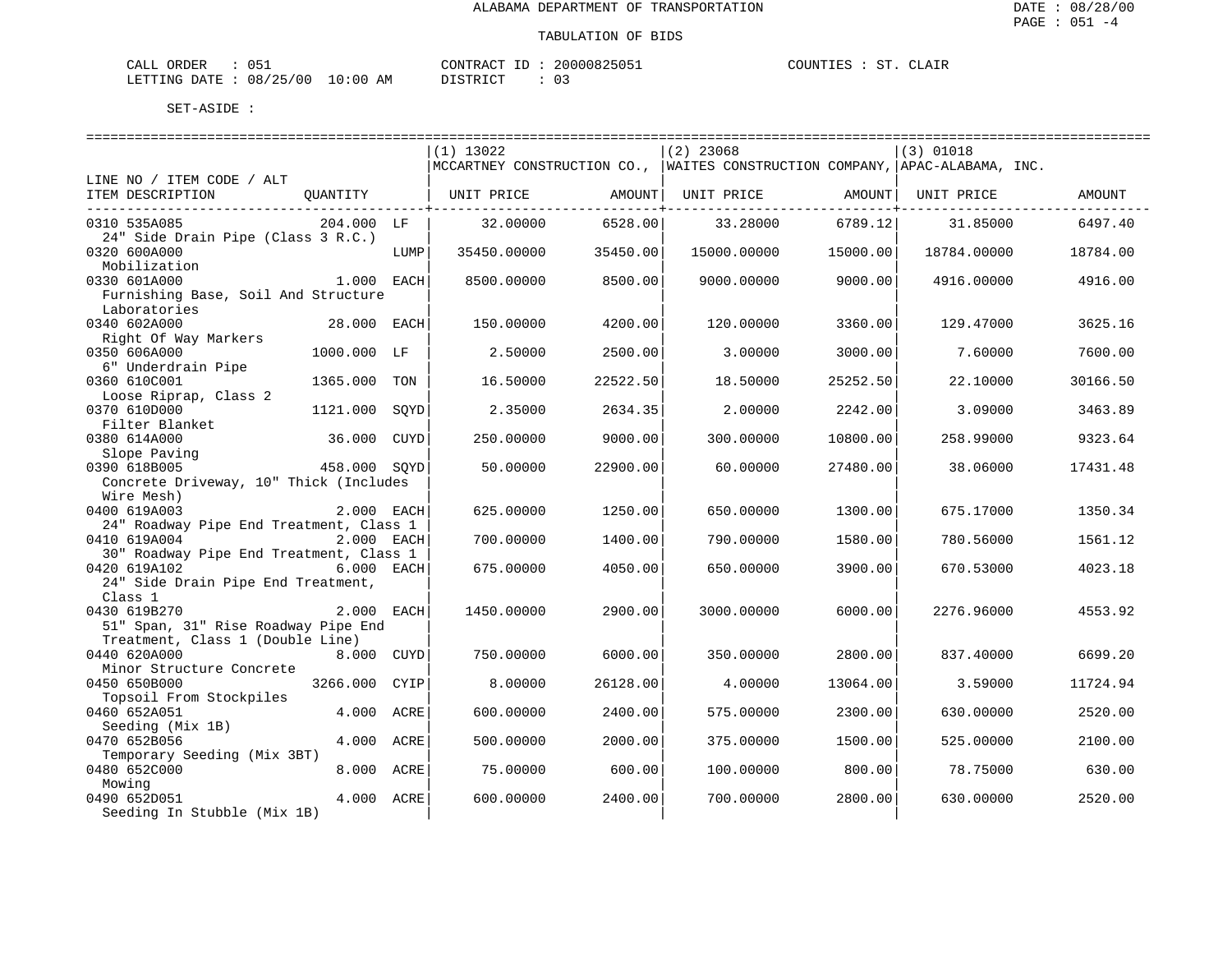| CALL ORDER                       | 051 | CONTRACT ID: | 20000825051 | COUNTIES : ST. CLAIR |  |  |
|----------------------------------|-----|--------------|-------------|----------------------|--|--|
| LETTING DATE : 08/25/00 10:00 AM |     | DISTRICT     |             |                      |  |  |

|                                           |              |      | $(1)$ 13022 |          | $(2)$ 23068                                                                     |          | (3) 01018   |          |
|-------------------------------------------|--------------|------|-------------|----------|---------------------------------------------------------------------------------|----------|-------------|----------|
|                                           |              |      |             |          | MCCARTNEY CONSTRUCTION CO.,   WAITES CONSTRUCTION COMPANY,   APAC-ALABAMA, INC. |          |             |          |
| LINE NO / ITEM CODE / ALT                 |              |      |             |          |                                                                                 |          |             |          |
| ITEM DESCRIPTION                          | QUANTITY     |      | UNIT PRICE  | AMOUNT   | UNIT PRICE                                                                      | AMOUNT   | UNIT PRICE  | AMOUNT   |
| 0500 654A000                              | 4.000 SOYD   |      | 5.00000     | 20.00    | 10.00000                                                                        | 40.00    | 5.25000     | 21.00    |
| Solid Sodding                             |              |      |             |          |                                                                                 |          |             |          |
| 0510 656A000                              | 4.000 ACRE   |      | 400.00000   | 1600.00  | 575.00000                                                                       | 2300.00  | 420.00000   | 1680.00  |
| Mulching, Class A, Type 1<br>0520 656A001 | 4.000 ACRE   |      | 450.00000   | 1800.00  | 600.00000                                                                       | 2400.00  | 472.50000   | 1890.00  |
| Mulching, Class A, Type 2                 |              |      |             |          |                                                                                 |          |             |          |
| 0530 659A000                              | 14873.000    | SQYD | 1.60000     | 23796.80 | 2.50000                                                                         | 37182.50 | 1.68000     | 24986.64 |
| Erosion Control Netting, Class A          |              |      |             |          |                                                                                 |          |             |          |
| 0540 665A000                              | 5.000 ACRE   |      | 350.00000   | 1750.00  | 450.00000                                                                       | 2250.00  | 367.50000   | 1837.50  |
| Temporary Seeding                         |              |      |             |          |                                                                                 |          |             |          |
| 0550 665B000<br>Temporary Mulching        | 5.000 ACRE   |      | 350.00000   | 1750.00  | 650.00000                                                                       | 3250.00  | 367.50000   | 1837.50  |
| 0560 665C000                              | 100.000 LF   |      | 27.00000    | 2700.00  | 17.00000                                                                        | 1700.00  | 17.24000    | 1724.00  |
| 15" Temporary Pipe                        |              |      |             |          |                                                                                 |          |             |          |
| 0570 665D000                              | 140.000 LF   |      | 5.09000     | 712.60   | 6.50000                                                                         | 910.00   | 10.44000    | 1461.60  |
| Temporary Wire Fence (Including Posts)    |              |      |             |          |                                                                                 |          |             |          |
| 0580 665E000                              | 500.000 SQYD |      | 2.25000     | 1125.00  | 1,00000                                                                         | 500.00   | 1.32000     | 660.00   |
| Polyethylene                              |              |      |             |          |                                                                                 |          |             |          |
| 0590 665F000                              | 500.000 EACH |      | 10.00000    | 5000.00  | 8,00000                                                                         | 4000.00  | 6.10000     | 3050.00  |
| Hay Bales<br>0600 665G000                 | 500.000 EACH |      | 5.00000     | 2500.00  | 3.00000                                                                         | 1500.00  | 8.60000     | 4300.00  |
| Sand Bags                                 |              |      |             |          |                                                                                 |          |             |          |
| 0610 665H000                              | 2.000        | EACH | 700.00000   | 1400.00  | 750.00000                                                                       | 1500.00  | 665.00000   | 1330.00  |
| Erosion Control Check Dams, Type 1        |              |      |             |          |                                                                                 |          |             |          |
| 0620 6651000                              | 500.000      | TON  | 18.00000    | 9000.00  | 20.00000                                                                        | 10000.00 | 22.47000    | 11235.00 |
| Temporary Riprap, Class 2                 |              |      |             |          |                                                                                 |          |             |          |
| 0630 665J000                              | 1214.000 LF  |      | 2.00000     | 2428.00  | 3.00000                                                                         | 3642.00  | 7.37000     | 8947.18  |
| Silt Fence, Type A<br>0640 665K000        |              |      | 9,00000     |          |                                                                                 |          |             |          |
| Drainage Sump Excavation                  | 32.000 CUYD  |      |             | 288.00   | 10.00000                                                                        | 320.00   | 15.18000    | 485.76   |
| 0650 680A000                              |              | LUMP | 20000.00000 | 20000.00 | 24000.00000                                                                     | 24000.00 | 26916.00000 | 26916.00 |
| Engineering Controls                      |              |      |             |          |                                                                                 |          |             |          |
| 0660 701A028                              | 2.000 MILE   |      | 1300.00000  | 2600.00  | 1800.00000                                                                      | 3600.00  | 1365.00000  | 2730.00  |
| Solid White, Class 2, Type A Traffic      |              |      |             |          |                                                                                 |          |             |          |
| Stripe (0.06" Thick) (6" Wide)            |              |      |             |          |                                                                                 |          |             |          |
| 0670 701A046<br>1.000 MILE                |              |      | 900.00000   | 900.00   | 1250.00000                                                                      | 1250.00  | 945,00000   | 945.00   |
| Broken Yellow, Class 2, Type A Traffic    |              |      |             |          |                                                                                 |          |             |          |
| Stripe (0.09" Thick) (6" Wide)            |              |      |             |          |                                                                                 |          |             |          |
| 0680 701A048                              | 2.000 MILE   |      | 1500.00000  | 3000.00  | 2100.00000                                                                      | 4200.00  | 1575.00000  | 3150.00  |
| Solid Yellow, Class 2, Type A Traffic     |              |      |             |          |                                                                                 |          |             |          |
| Stripe (0.09" Thick) (6" Wide)            |              |      |             |          |                                                                                 |          |             |          |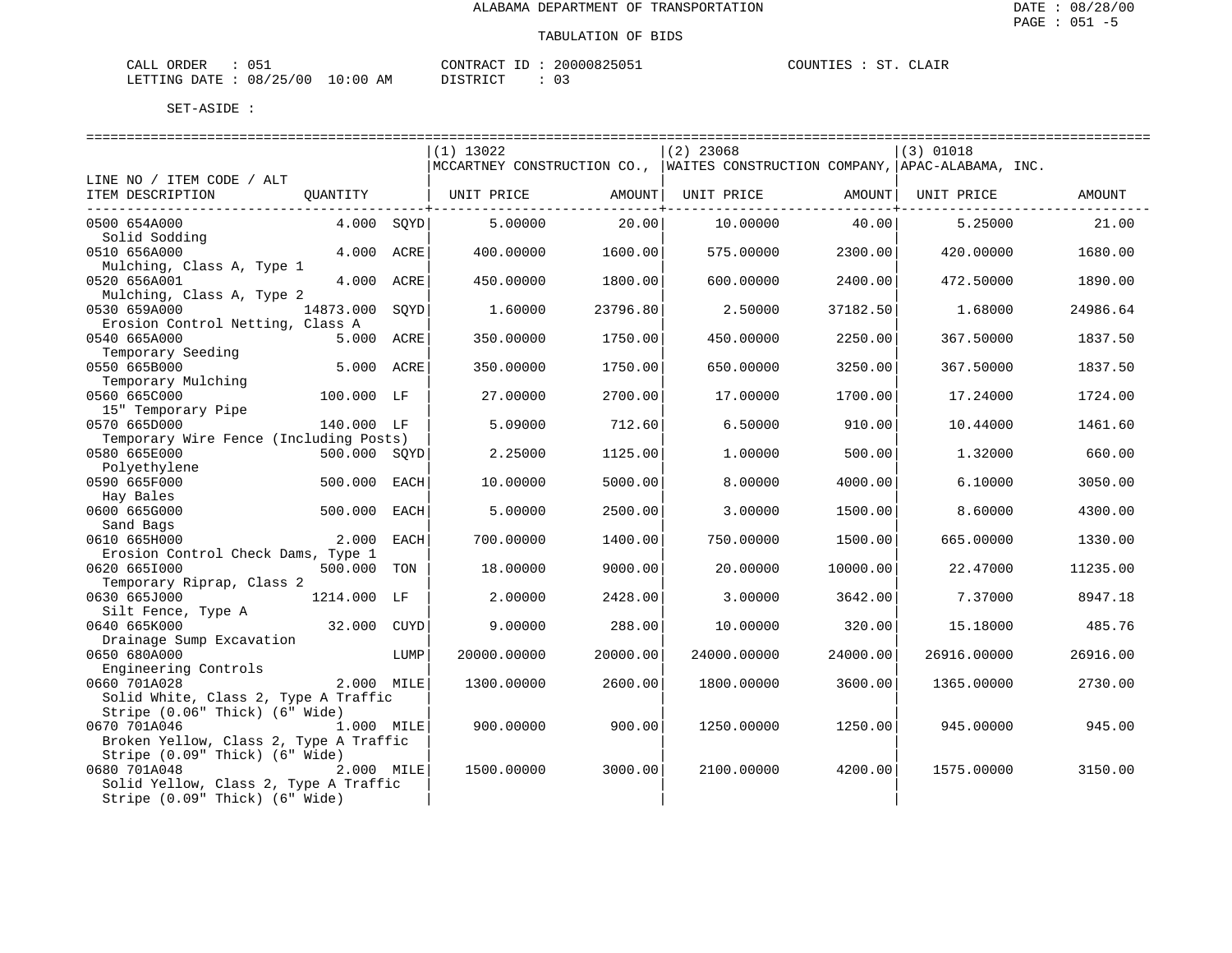| ORDER<br>CALL                   | 051 | 20000825051<br>CONTRACT<br>ID | CLAIR<br>COUNTIES<br>ST. |
|---------------------------------|-----|-------------------------------|--------------------------|
| LETTING DATE: 08/25/00 10:00 AM |     | DISTRICT                      |                          |

|                                                   |              |      | $(1)$ 13022                                                                   |            | $(2)$ 23068                                                                                                                                                                                                                                                                                                                              |                         | $(3)$ 01018 |             |            |
|---------------------------------------------------|--------------|------|-------------------------------------------------------------------------------|------------|------------------------------------------------------------------------------------------------------------------------------------------------------------------------------------------------------------------------------------------------------------------------------------------------------------------------------------------|-------------------------|-------------|-------------|------------|
|                                                   |              |      | MCCARTNEY CONSTRUCTION CO.,   WAITES CONSTRUCTION COMPANY, APAC-ALABAMA, INC. |            |                                                                                                                                                                                                                                                                                                                                          |                         |             |             |            |
| LINE NO / ITEM CODE / ALT                         |              |      |                                                                               |            |                                                                                                                                                                                                                                                                                                                                          |                         |             |             |            |
| ITEM DESCRIPTION<br>----------------------------- |              |      | QUANTITY   UNIT PRICE $\qquad$ AMOUNT  UNIT PRICE $\qquad$ AMOUNT  UNIT PRICE |            |                                                                                                                                                                                                                                                                                                                                          |                         |             |             | AMOUNT     |
| 0690 701C002                                      | $1.000$ MILE |      | 300.00000                                                                     | 300.00     | 750.00000                                                                                                                                                                                                                                                                                                                                | 750.00                  | 315.00000   |             | 315.00     |
| Broken Temporary Traffic Stripe (Paint)           |              |      |                                                                               |            |                                                                                                                                                                                                                                                                                                                                          |                         |             |             |            |
| 0700 701C003<br>1.000 MILE                        |              |      | 300.00000                                                                     | 300.00     | 750.00000                                                                                                                                                                                                                                                                                                                                | 750.00                  | 315.00000   |             | 315.00     |
| Solid Temporary Traffic Stripe (Paint)            |              |      |                                                                               |            |                                                                                                                                                                                                                                                                                                                                          |                         |             |             |            |
| 0710 701D007<br>1.000 MILE                        |              |      | 450.00000                                                                     | 450.00     | 1600.00000                                                                                                                                                                                                                                                                                                                               | 1600.00                 | 472.50000   |             | 472.50     |
| Solid Traffic Stripe Removed (Paint)              |              |      |                                                                               |            |                                                                                                                                                                                                                                                                                                                                          |                         |             |             |            |
| 0720 701D008<br>1.000 MILE                        |              |      | 650.00000                                                                     | 650.00     | 1600.00000                                                                                                                                                                                                                                                                                                                               | 1600.00                 | 682.50000   |             | 682.50     |
| Solid Traffic Stripe Removed (Plastic)            |              |      |                                                                               |            |                                                                                                                                                                                                                                                                                                                                          |                         |             |             |            |
| 0730 701D014                                      | $1.000$ MILE |      | 400.00000                                                                     | 400.00     | 1300.00000                                                                                                                                                                                                                                                                                                                               | 1300.00                 | 420.00000   |             | 420.00     |
| Broken Traffic Stripe Removed (Paint)             |              |      |                                                                               |            |                                                                                                                                                                                                                                                                                                                                          |                         |             |             |            |
| 0740 703A002                                      | 32.000 SOFT  |      | 2.00000                                                                       | 64.00      | 13.00000                                                                                                                                                                                                                                                                                                                                 | 416.00                  | 2.10000     |             | 67.20      |
| Traffic Control Markings, Class 2, Type           |              |      |                                                                               |            |                                                                                                                                                                                                                                                                                                                                          |                         |             |             |            |
| A                                                 |              |      |                                                                               |            |                                                                                                                                                                                                                                                                                                                                          |                         |             |             |            |
| 35.000 EACH<br>0750 705A037                       |              |      | 5.00000                                                                       | 175.00     | 13,00000                                                                                                                                                                                                                                                                                                                                 | 455.00                  | 5.25000     |             | 183.75     |
| Pavement Markers, Class A-H, Type 2-D             |              |      |                                                                               |            |                                                                                                                                                                                                                                                                                                                                          |                         |             |             |            |
| 0760 713A000<br>24.000 LF                         |              |      | 105.00000                                                                     | 2520.00    | 120.00000                                                                                                                                                                                                                                                                                                                                | 2880.00                 | 110.25000   |             | 2646.00    |
| Permanent Barricades                              |              |      |                                                                               |            |                                                                                                                                                                                                                                                                                                                                          |                         |             |             |            |
| 0770 740B000                                      | 300.000 SQFT |      | 10.00000                                                                      | 3000.00    | 10.00000                                                                                                                                                                                                                                                                                                                                 | 3000.00                 | 8.53000     |             | 2559.00    |
| Construction Signs                                |              |      |                                                                               |            |                                                                                                                                                                                                                                                                                                                                          |                         |             |             |            |
| 0780 740D000                                      | 78.000 EACH  |      | 45.00000                                                                      | 3510.00    | 60.00000                                                                                                                                                                                                                                                                                                                                 | 4680.00                 | 49.61000    |             | 3869.58    |
| Channelizing Drums                                |              |      |                                                                               |            |                                                                                                                                                                                                                                                                                                                                          |                         |             |             |            |
| 0790 740E000                                      | 25.000 EACH  |      | 1,00000                                                                       | 25.00      | 15,00000                                                                                                                                                                                                                                                                                                                                 | 375.00                  | 3.68000     |             | 92.00      |
| Cones (36 Inches High)                            |              |      |                                                                               |            |                                                                                                                                                                                                                                                                                                                                          |                         |             |             |            |
| 0800 740F002                                      | 15.000 EACH  |      | 200,00000                                                                     | 3000.00    | 300,00000                                                                                                                                                                                                                                                                                                                                | 4500.00                 | 187.42000   |             | 2811.30    |
| Barricades, Type III                              |              |      |                                                                               |            |                                                                                                                                                                                                                                                                                                                                          |                         |             |             |            |
| 0810 7401005                                      | 5.000 EACH   |      | 406.00000                                                                     | 2030.00    | 650.00000                                                                                                                                                                                                                                                                                                                                | 3250.00                 | 396.90000   |             | 1984.50    |
| Warning Lights, Type B (Detachable Head)          |              |      |                                                                               |            |                                                                                                                                                                                                                                                                                                                                          |                         |             |             |            |
| 0820 740M000<br>25.000 EACH                       |              |      | 0.50000                                                                       | 12.50      | 10.00000                                                                                                                                                                                                                                                                                                                                 | 250.00                  | 3.68000     |             | 92.00      |
| Weight For Cone                                   |              |      |                                                                               |            |                                                                                                                                                                                                                                                                                                                                          |                         |             |             |            |
| 0830 998A000                                      |              | LUMP | 0.00000                                                                       | 0.00       | 0.00000                                                                                                                                                                                                                                                                                                                                  | 0.00                    | 0.00000     |             | 0.00       |
| Construction Fuel (Maximum Bid Limited            |              |      |                                                                               |            |                                                                                                                                                                                                                                                                                                                                          |                         |             |             |            |
| To $$85,500.00)$                                  |              |      |                                                                               |            |                                                                                                                                                                                                                                                                                                                                          |                         |             |             |            |
| SECTION TOTALS                                    |              |      |                                                                               |            | $\begin{array}{ccccccccc} \xi & & 704,039.45 & & & & & \xi & & 774,018.18 & & & & \xi & & 784,394.92 \\ - & & & & & & & & \xi & & 784,394.92 & & & \xi & & 784.994.92 & & & \xi & & 784.994.92 & & & \xi & & 784.994.92 & & & \xi & & 784.994.92 & & & \xi & & 784.994.92 & & & \xi & & 784.994.92 & & & \xi & & 784.994.92 & & & \xi &$ |                         |             |             |            |
| CONTRACT TOTALS                                   |              |      | \$                                                                            | 704,039.45 |                                                                                                                                                                                                                                                                                                                                          | \$774,018.18]           |             | $S$ and $S$ | 784,394.92 |
|                                                   |              |      |                                                                               |            |                                                                                                                                                                                                                                                                                                                                          | ======================= |             |             |            |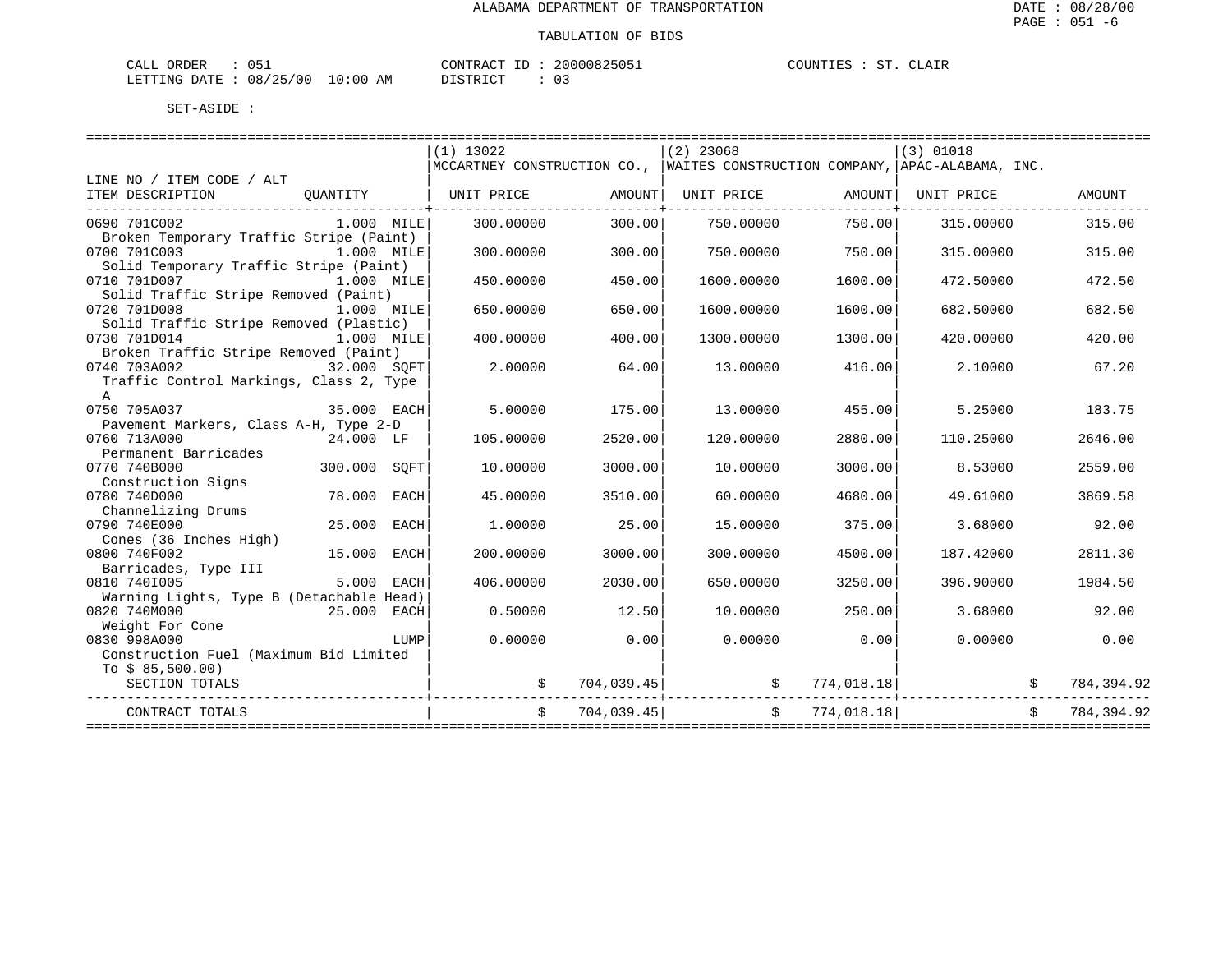# TABULATION OF BIDS

| ORDER<br>CALL      | 051                     | 20000825051<br>CONTRACT<br>רד | 'LAIR<br>רזח־<br>$\sim$<br>$\sim$<br>'IES |
|--------------------|-------------------------|-------------------------------|-------------------------------------------|
| LETTING<br>R ברובת | 10:00<br>08/25/00<br>AΜ | דת לתייף דת<br>$\sim$<br>UB   |                                           |

| ===========================                                    |                |      |                         |           |             |           |                                                           |           |  |  |
|----------------------------------------------------------------|----------------|------|-------------------------|-----------|-------------|-----------|-----------------------------------------------------------|-----------|--|--|
|                                                                |                |      | $(4)$ 20047             |           | $(5)$ 01007 |           | $(6)$ 07003                                               |           |  |  |
|                                                                |                |      | T & K CONSTRUCTION, LLC |           |             |           | ALABAMA BRIDGE BUILDERS, INC R.E. GRILLS CONSTRUCTION CO. |           |  |  |
| LINE NO / ITEM CODE / ALT                                      |                |      |                         |           |             |           |                                                           |           |  |  |
| ITEM DESCRIPTION                                               | OUANTITY       |      | UNIT PRICE              | AMOUNT    | UNIT PRICE  | AMOUNT    | UNIT PRICE                                                | AMOUNT    |  |  |
| SECTION 0001<br>Total                                          |                |      |                         |           |             |           |                                                           |           |  |  |
|                                                                |                |      |                         |           |             |           |                                                           |           |  |  |
| 0010 201A000<br>Clearing & Grubbing (Approximately 7<br>ACRES) |                | LUMP | 35700.00000             | 35700.00  | 10000.00000 | 10000.00  | 75000.00000                                               | 75000.00  |  |  |
| 0020 205A001                                                   | 1.000 EACH     |      | 1500.00000              | 1500.00   | 600.00000   | 600.00    | 3000.00000                                                | 3000.00   |  |  |
| Removal Of Structures, Structure No. 1<br>0030 206B000         |                | LUMP | 1000.00000              | 1000.00   | 2000.00000  | 2000.00   | 6700.00000                                                | 6700.00   |  |  |
| Removal Of Old Box Culvert LT. STATION                         |                |      |                         |           |             |           |                                                           |           |  |  |
| $504 + 40$                                                     |                |      |                         |           |             |           |                                                           |           |  |  |
| 0040 206B001                                                   |                | LUMP | 1000.00000              | 1000.00   | 4500.00000  | 4500.00   | 5400.00000                                                | 5400.00   |  |  |
| Removal Of Old Box Culvert STATION<br>$512 + 60$               |                |      |                         |           |             |           |                                                           |           |  |  |
| 0050 206C010                                                   | 92.000 SOYD    |      | 10.00000                | 920.00    | 7.50000     | 690.001   | 5.00000                                                   | 460.00    |  |  |
| Removing Concrete Driveway                                     |                |      |                         |           |             |           |                                                           |           |  |  |
| 0060 206D000                                                   | 158.000 LF     |      | 5.00000                 | 790.00    | 5.00000     | 790.00    | 5.00000                                                   | 790.00    |  |  |
| Removing Pipe                                                  |                |      |                         |           |             |           |                                                           |           |  |  |
| 0070 206D006                                                   | 910.000 LF     |      | 3.00000                 | 2730.00   | 3.50000     | 3185.00   | 2.00000                                                   | 1820.00   |  |  |
| Removing Industrial Fence                                      |                |      |                         |           |             |           |                                                           |           |  |  |
| 0080 210A000                                                   | 45062.000 CYIP |      | 3.23000                 | 145550.26 | 4.66000     | 209988.92 | 5.00000                                                   | 225310.00 |  |  |
| Unclassified Excavation                                        |                |      |                         |           |             |           |                                                           |           |  |  |
| 0090 214A000                                                   | 368,000        | CUYD | 20,00000                | 7360.00   | 4.00000     | 1472.00   | 6.00000                                                   | 2208.00   |  |  |
| Structure Excavation                                           |                |      |                         |           |             |           |                                                           |           |  |  |
| 0100 214B001                                                   | 216.000        | CUYD | 15,00000                | 3240.00   | 27,00000    | 5832.00   | 17.00000                                                  | 3672.00   |  |  |
| Foundation Backfill, Commercial                                |                |      |                         |           |             |           |                                                           |           |  |  |
| 0110 230A000<br>26.000 RBST                                    |                |      | 175.00000               | 4550.00   | 335.00000   | 8710.00   | 290.00000                                                 | 7540.00   |  |  |
| Roadbed Processing                                             |                |      |                         |           |             |           |                                                           |           |  |  |
| 0120 301A012                                                   | 8040.000       | SYCP | 3.70000                 | 29748.00  | 5.05000     | 40602.00  | 4.70000                                                   | 37788.00  |  |  |
| Crushed Aggregate Base Course, Type B,                         |                |      |                         |           |             |           |                                                           |           |  |  |
| Plant Mixed, 6" Compacted Thickness                            |                |      |                         |           |             |           |                                                           |           |  |  |
| 0130 305B061<br>432.000 TCIP                                   |                |      | 12,00000                | 5184.00   | 12,00000    | 5184.00   | 16.00000                                                  | 6912.00   |  |  |
| Coarse Aggregate, Section 801, (AHD                            |                |      |                         |           |             |           |                                                           |           |  |  |
| 410) FOR MISCELLANEOUS USE<br>0140 306E000                     | 1.000 EACH     |      | 6800.00000              | 6800.00   | 7245.00000  | 7245.00   | 7245.00000                                                | 7245.00   |  |  |
| State Retained Portable Nuclear                                |                |      |                         |           |             |           |                                                           |           |  |  |
| Moisture-Density Testing Device                                |                |      |                         |           |             |           |                                                           |           |  |  |
| (Includes Disposal of Existing Device)                         |                |      |                         |           |             |           |                                                           |           |  |  |
| 0150 401A000                                                   | 8435.000 SYCP  |      | 0.32000                 | 2699.20   | 0.25000     | 2108.75   | 0.30000                                                   | 2530.50   |  |  |
| Bituminous Treatment A                                         |                |      |                         |           |             |           |                                                           |           |  |  |
| 0160 401A011                                                   | 420.000 SYCP   |      | 24.00000                | 10080.00  | 25.20000    | 10584.00  | 26.00000                                                  | 10920.00  |  |  |
| Bituminous Treatment AKG                                       |                |      |                         |           |             |           |                                                           |           |  |  |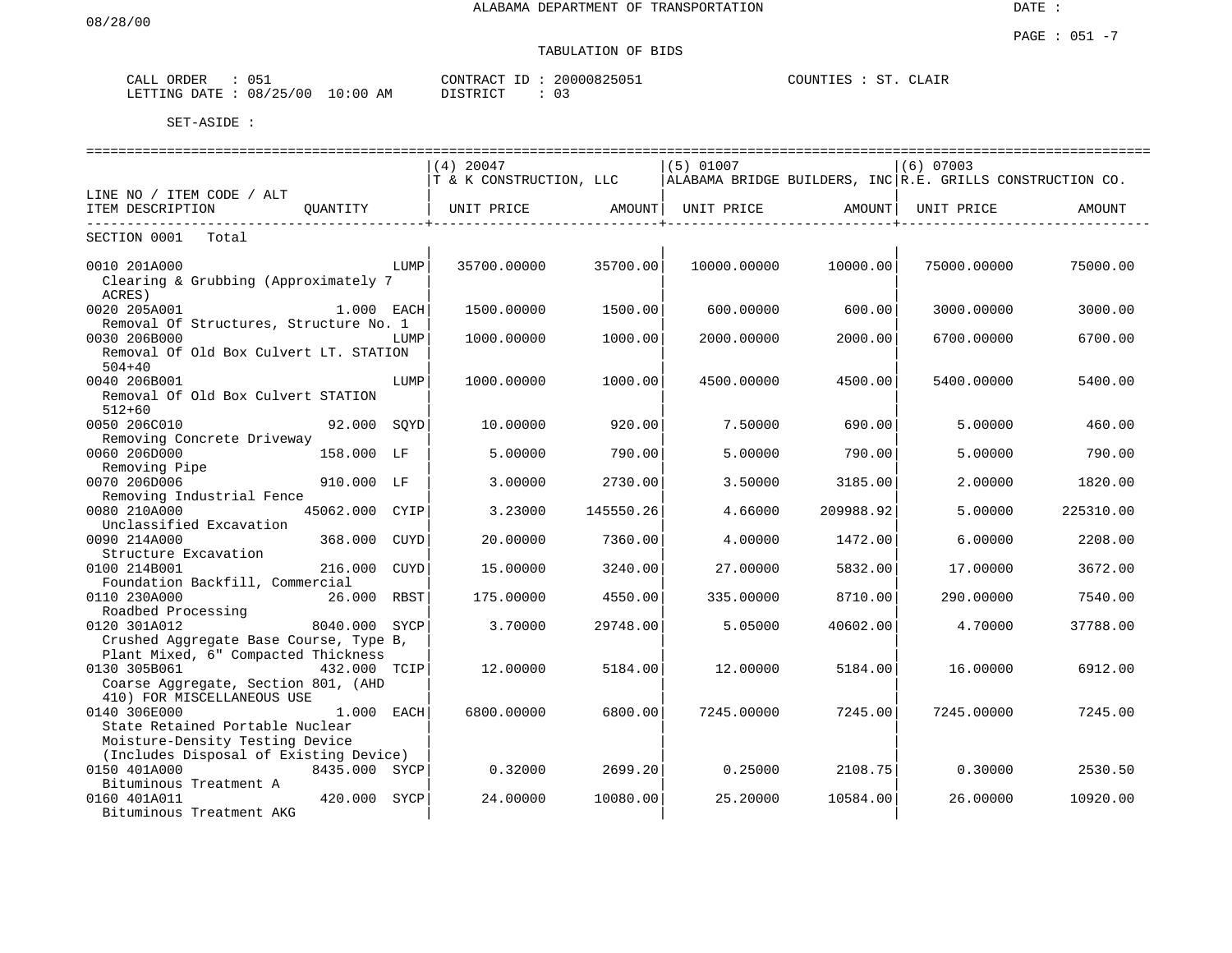| ORDER<br>CALL |          |             | CONTRACT | 20000825051 | COUNTIF <sub>C</sub> |  | CLATR |
|---------------|----------|-------------|----------|-------------|----------------------|--|-------|
| LETTING DATE  | 08/25/00 | 10:00<br>ΆM | DIAMPIAM |             |                      |  |       |

|                                          |               | $(4)$ 20047             |           | $(5)$ 01007 |          | $(6)$ 07003                                               |          |
|------------------------------------------|---------------|-------------------------|-----------|-------------|----------|-----------------------------------------------------------|----------|
|                                          |               | T & K CONSTRUCTION, LLC |           |             |          | ALABAMA BRIDGE BUILDERS, INC R.E. GRILLS CONSTRUCTION CO. |          |
| LINE NO / ITEM CODE / ALT                |               |                         |           |             |          |                                                           |          |
| ITEM DESCRIPTION                         | OUANTITY      | UNIT PRICE              | AMOUNT    | UNIT PRICE  | AMOUNT   | UNIT PRICE                                                | AMOUNT   |
| 0170 401B108                             | 2900.000 SYCP | 3.63000                 | 10527.00  | 3.80000     | 11020.00 | 3.80000                                                   | 11020.00 |
| Bituminous Treatment G (With Polymer     |               |                         |           |             |          |                                                           |          |
| Additive)                                |               |                         |           |             |          |                                                           |          |
| 0180 405A000                             | 470.000 GAL   | 1,00000                 | 470.00    | 0.80000     | 376.00   | 0.80000                                                   | 376.00   |
| Tack Coat                                |               |                         |           |             |          |                                                           |          |
| 0190 429A240                             | 524.000 TON   | 38.12000                | 19974.88  | 34.51000    | 18083.24 | 35.00000                                                  | 18340.00 |
| Improved Bituminous Concrete Wearing     |               |                         |           |             |          |                                                           |          |
| Surface Layer, 1/2" Maximum Aggregate    |               |                         |           |             |          |                                                           |          |
| Size Mix, ESAL Range C                   |               |                         |           |             |          |                                                           |          |
| 0200 429A246                             | 155.000 TON   | 38.12000                | 5908.60   | 36.41000    | 5643.55  | 37.00000                                                  | 5735.00  |
| Improved Bituminous Concrete Wearing     |               |                         |           |             |          |                                                           |          |
| Surface Layer, Leveling, 1/2" Maximum    |               |                         |           |             |          |                                                           |          |
| Aggregate Size Mix, ESAL Range C         |               |                         |           |             |          |                                                           |          |
| 0210 429B241                             | 2026.000 TON  | 29,95000                | 60678.70  | 26.60000    | 53891.60 | 27.00000                                                  | 54702.00 |
| Improved Bituminous Concrete Binder      |               |                         |           |             |          |                                                           |          |
| Layer, 1" Maximum Aggregate Size Mix,    |               |                         |           |             |          |                                                           |          |
| ESAL Range C                             |               |                         |           |             |          |                                                           |          |
| 0220 429B245                             | 300.000 TON   | 39.45000                | 11835.00  | 63.80000    | 19140.00 | 69.00000                                                  | 20700.00 |
| Improved Bituminous Concrete Binder      |               |                         |           |             |          |                                                           |          |
| Layer, Patching, 1" Maximum Aggregate    |               |                         |           |             |          |                                                           |          |
| Size Mix, ESAL Range C                   |               |                         |           |             |          |                                                           |          |
| 0230 429B249                             | 401.000 TON   | 31.45000                | 12611.45  | 30.57000    | 12258.57 | 32.00000                                                  | 12832.00 |
| Improved Bituminous Concrete Binder      |               |                         |           |             |          |                                                           |          |
| Layer, Leveling, 1" Maximum Aggregate    |               |                         |           |             |          |                                                           |          |
| Size Mix, ESAL Range C                   |               |                         |           |             |          |                                                           |          |
| 0240 429C240                             | 3611.000 TON  | 27.98000                | 101035.78 | 26.06000    | 94102.66 | 26.50000                                                  | 95691.50 |
| Improved Bituminous Concrete Base Layer, |               |                         |           |             |          |                                                           |          |
| 1" Maximum Aggregate Size Mix, ESAL      |               |                         |           |             |          |                                                           |          |
| Range C                                  |               |                         |           |             |          |                                                           |          |
| 0250 430B026                             | 273.000 TNCP  | 15.00000                | 4095.00   | 15.30000    | 4176.90  | 14,00000                                                  | 3822.00  |
| Aggregate Surfacing (AHD #467, #57 Or    |               |                         |           |             |          |                                                           |          |
| #810)                                    |               |                         |           |             |          |                                                           |          |
| 0260 502A000                             | 12082.000 LB  | 0.60000                 | 7249.20   | 0.40000     | 4832.80  | 0.60000                                                   | 7249.20  |
| Steel Reinforcement                      |               |                         |           |             |          |                                                           |          |
| 0270 524A012                             | 64.000 CUYD   | 220.00000               | 14080.00  | 500.00000   | 32000.00 | 300.00000                                                 | 19200.00 |
| Culvert Concrete (Precast)               |               |                         |           |             |          |                                                           |          |
| 0280 530A002                             | 64.000 LF     | 26.00000                | 1664.00   | 30.00000    | 1920.00  | 33.00000                                                  | 2112.00  |
| 24" Roadway Pipe (Class 3 R.C.)          |               |                         |           |             |          |                                                           |          |
| 0290 530A003                             | 171.000 LF    | 37.00000                | 6327.00   | 44.00000    | 7524.00  | 45.00000                                                  | 7695.00  |
| 30" Roadway Pipe (Class 3 R.C.)          |               |                         |           |             |          |                                                           |          |
| 0300 530B005                             | 204.000 LF    | 105.00000               | 21420.00  | 100.00000   | 20400.00 | 110.00000                                                 | 22440.00 |
| 51" Span, 31" Rise Roadway Pipe (Class   |               |                         |           |             |          |                                                           |          |
| 3 R.C.                                   |               |                         |           |             |          |                                                           |          |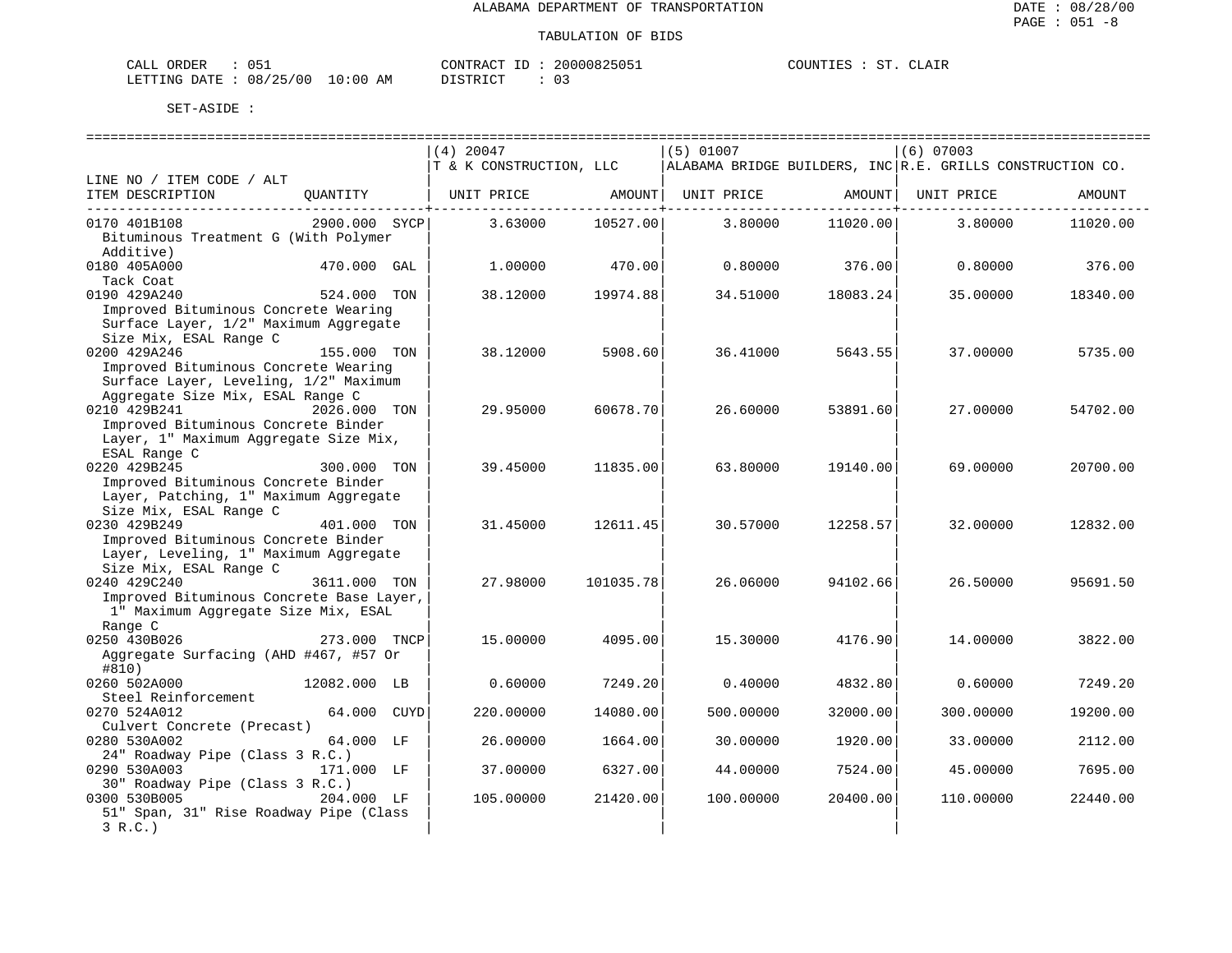| CALL ORDER                       | 051 | CONTRACT ID: | 20000825051 | COUNTIES : ST. CLAIR |  |  |
|----------------------------------|-----|--------------|-------------|----------------------|--|--|
| LETTING DATE : 08/25/00 10:00 AM |     | DISTRICT     |             |                      |  |  |

|                                         |              |             | $(4)$ 20047             |                         | $(5)$ 01007                                               |                                        | $(6)$ 07003 |          |
|-----------------------------------------|--------------|-------------|-------------------------|-------------------------|-----------------------------------------------------------|----------------------------------------|-------------|----------|
|                                         |              |             | T & K CONSTRUCTION, LLC |                         | ALABAMA BRIDGE BUILDERS, INC R.E. GRILLS CONSTRUCTION CO. |                                        |             |          |
| LINE NO / ITEM CODE / ALT               |              |             |                         |                         |                                                           |                                        |             |          |
| ITEM DESCRIPTION                        | QUANTITY     |             | UNIT PRICE              | AMOUNT                  | UNIT PRICE                                                | AMOUNT                                 | UNIT PRICE  | AMOUNT   |
| 0310 535A085                            | 204.000 LF   |             | 26.00000                | ----------+-<br>5304.00 | 30.00000                                                  | . _ _ _ _ _ _ _ _ _ _ _ _ +<br>6120.00 | 23,00000    | 4692.00  |
| 24" Side Drain Pipe (Class 3 R.C.)      |              |             |                         |                         |                                                           |                                        |             |          |
| 0320 600A000                            |              | LUMP        | 86500.00000             | 86500.00                | 42125.00000                                               | 42125.00                               | 84000.00000 | 84000.00 |
| Mobilization                            |              |             |                         |                         |                                                           |                                        |             |          |
| 0330 601A000                            | 1.000 EACH   |             | 5000.00000              | 5000.00                 | 5000.00000                                                | 5000.00                                | 10000.00000 | 10000.00 |
| Furnishing Base, Soil And Structure     |              |             |                         |                         |                                                           |                                        |             |          |
| Laboratories                            |              |             |                         |                         |                                                           |                                        |             |          |
| 0340 602A000                            | 28.000 EACH  |             | 100.00000               | 2800.00                 | 125.00000                                                 | 3500.00                                | 90.00000    | 2520.00  |
| Right Of Way Markers                    |              |             |                         |                         |                                                           |                                        |             |          |
| 0350 606A000                            | 1000.000 LF  |             | 1,00000                 | 1000.00                 | 6.00000                                                   | 6000.00                                | 8.00000     | 8000.00  |
| 6" Underdrain Pipe                      |              |             |                         |                         |                                                           |                                        |             |          |
| 0360 610C001                            | 1365.000     | TON         | 22.00000                | 30030.00                | 22.00000                                                  | 30030.00                               | 19.00000    | 25935.00 |
| Loose Riprap, Class 2                   |              |             |                         |                         |                                                           |                                        |             |          |
| 0370 610D000                            | 1121.000     | SQYD        | 3.00000                 | 3363.00                 | 2.00000                                                   | 2242.00                                | 3.00000     | 3363.00  |
| Filter Blanket                          |              |             |                         |                         |                                                           |                                        |             |          |
| 0380 614A000                            | 36.000       | <b>CUYD</b> | 220.00000               | 7920.00                 | 100.00000                                                 | 3600.00                                | 180.00000   | 6480.00  |
| Slope Paving                            |              |             |                         |                         |                                                           |                                        |             |          |
| 0390 618B005                            | 458.000 SQYD |             | 70.00000                | 32060.00                | 60.00000                                                  | 27480.00                               | 35.00000    | 16030.00 |
| Concrete Driveway, 10" Thick (Includes  |              |             |                         |                         |                                                           |                                        |             |          |
| Wire Mesh)                              |              |             |                         |                         |                                                           |                                        |             |          |
| 0400 619A003                            | 2.000 EACH   |             | 650.00000               | 1300.00                 | 500.00000                                                 | 1000.00                                | 575.00000   | 1150.00  |
| 24" Roadway Pipe End Treatment, Class 1 |              |             |                         |                         |                                                           |                                        |             |          |
| 0410 619A004                            | 2.000 EACH   |             | 750.00000               | 1500.00                 | 530.00000                                                 | 1060.00                                | 760.00000   | 1520.00  |
| 30" Roadway Pipe End Treatment, Class 1 |              |             |                         |                         |                                                           |                                        |             |          |
| 0420 619A102                            | 6.000 EACH   |             | 650.00000               | 3900.00                 | 400.00000                                                 | 2400.00                                | 575.00000   | 3450.00  |
| 24" Side Drain Pipe End Treatment,      |              |             |                         |                         |                                                           |                                        |             |          |
| Class 1                                 |              |             |                         |                         |                                                           |                                        |             |          |
|                                         |              |             |                         |                         |                                                           |                                        |             |          |
| 0430 619B270                            | 2.000 EACH   |             | 1400.00000              | 2800.00                 | 730.00000                                                 | 1460.00                                | 3000.00000  | 6000.00  |
| 51" Span, 31" Rise Roadway Pipe End     |              |             |                         |                         |                                                           |                                        |             |          |
| Treatment, Class 1 (Double Line)        |              |             |                         |                         |                                                           |                                        |             |          |
| 0440 620A000                            | 8.000 CUYD   |             | 50.00000                | 400.00                  | 500.00000                                                 | 4000.00                                | 330.00000   | 2640.00  |
| Minor Structure Concrete                |              |             |                         |                         |                                                           |                                        |             |          |
| 0450 650B000                            | 3266.000     | CYIP        | 2.50000                 | 8165.00                 | 5.00000                                                   | 16330.00                               | 4.00000     | 13064.00 |
| Topsoil From Stockpiles                 |              |             |                         |                         |                                                           |                                        |             |          |
| 0460 652A051                            | 4.000 ACRE   |             | 660.00000               | 2640.00                 | 600.00000                                                 | 2400.00                                | 600.00000   | 2400.00  |
| Seeding (Mix 1B)                        |              |             |                         |                         |                                                           |                                        |             |          |
| 0470 652B056                            | 4.000 ACRE   |             | 550.00000               | 2200.00                 | 500.00000                                                 | 2000.00                                | 500.00000   | 2000.00  |
| Temporary Seeding (Mix 3BT)             |              |             |                         |                         |                                                           |                                        |             |          |
| 0480 652C000<br>8.000 ACRE              |              |             | 82.50000                | 660.00                  | 75.00000                                                  | 600.00                                 | 75.00000    | 600.00   |
| Mowing                                  |              |             |                         |                         |                                                           |                                        |             |          |
| 0490 652D051                            | 4.000 ACRE   |             | 660.00000               | 2640.00                 | 600.00000                                                 | 2400.00                                | 600.00000   | 2400.00  |
| Seeding In Stubble (Mix 1B)             |              |             |                         |                         |                                                           |                                        |             |          |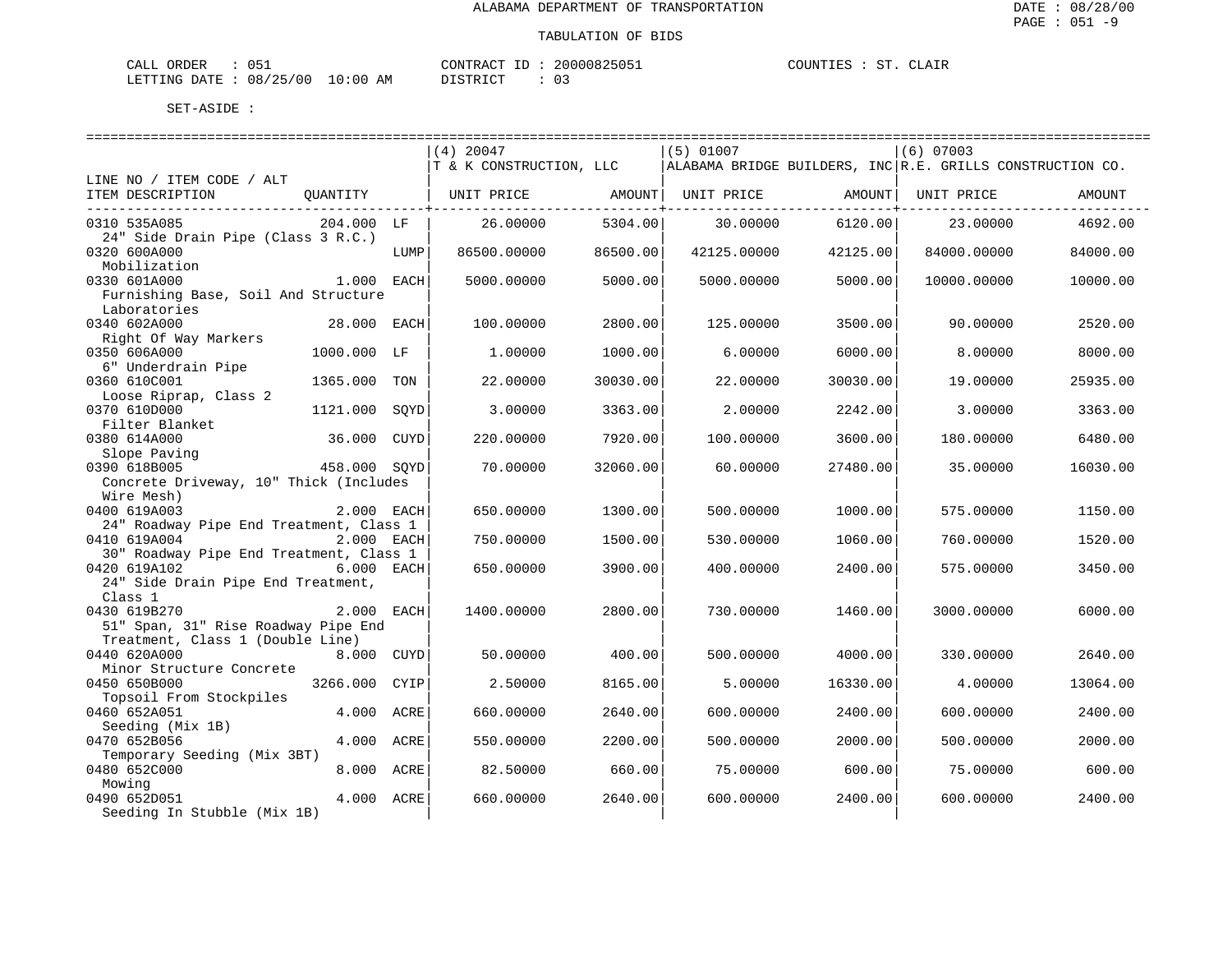| <b>ORDER</b><br>CALL |          |                    | CONTRACT<br>ΙD.              | 20000825051 | COUNTIES | cт | CLAIR |
|----------------------|----------|--------------------|------------------------------|-------------|----------|----|-------|
| LETTING DATE :       | 08/25/00 | 10:00<br>AM<br>___ | <b>חים דמיים ד</b> מ<br>レエヘエ |             |          |    |       |

|                                           |              |      | $(4)$ 20047             |          | $(5)$ 01007 |          | $(6)$ 07003                                                  |          |
|-------------------------------------------|--------------|------|-------------------------|----------|-------------|----------|--------------------------------------------------------------|----------|
|                                           |              |      | T & K CONSTRUCTION, LLC |          |             |          | ALABAMA BRIDGE BUILDERS, INC $ R.E.$ GRILLS CONSTRUCTION CO. |          |
| LINE NO / ITEM CODE / ALT                 |              |      |                         |          |             |          |                                                              |          |
| ITEM DESCRIPTION                          | QUANTITY     |      | UNIT PRICE              | AMOUNT   | UNIT PRICE  | AMOUNT   | UNIT PRICE                                                   | AMOUNT   |
| 0500 654A000                              | 4.000 SOYD   |      | 25,00000                | 100.00   | 5.00000     | 20.00    | 5.00000                                                      | 20.00    |
| Solid Sodding                             |              |      |                         |          |             |          |                                                              |          |
| 0510 656A000                              | 4.000 ACRE   |      | 440.00000               | 1760.00  | 400.00000   | 1600.00  | 400.00000                                                    | 1600.00  |
| Mulching, Class A, Type 1                 |              |      |                         |          |             |          |                                                              |          |
| 0520 656A001                              | 4.000 ACRE   |      | 495.00000               | 1980.00  | 450.00000   | 1800.00  | 450.00000                                                    | 1800.00  |
| Mulching, Class A, Type 2<br>0530 659A000 | 14873.000    | SOYD | 1.76000                 | 26176.48 | 1.60000     | 23796.80 | 1,60000                                                      | 23796.80 |
| Erosion Control Netting, Class A          |              |      |                         |          |             |          |                                                              |          |
| 0540 665A000                              | 5.000 ACRE   |      | 385.00000               | 1925.00  | 350.00000   | 1750.00  | 350.00000                                                    | 1750.00  |
| Temporary Seeding                         |              |      |                         |          |             |          |                                                              |          |
| 0550 665B000                              | 5.000 ACRE   |      | 385.00000               | 1925.00  | 350.00000   | 1750.00  | 350.00000                                                    | 1750.00  |
| Temporary Mulching                        |              |      |                         |          |             |          |                                                              |          |
| 0560 665C000                              | 100.000 LF   |      | 16.00000                | 1600.00  | 12.00000    | 1200.00  | 12.00000                                                     | 1200.00  |
| 15" Temporary Pipe                        |              |      |                         |          |             |          |                                                              |          |
| 0570 665D000                              | 140.000 LF   |      | 10.00000                | 1400.00  | 5.00000     | 700.00   | 3,00000                                                      | 420.00   |
| Temporary Wire Fence (Including Posts)    |              |      |                         |          |             |          |                                                              |          |
| 0580 665E000                              | 500.000 SQYD |      | 4.00000                 | 2000.00  | 0.10000     | 50.00    | 1.40000                                                      | 700.00   |
| Polyethylene<br>0590 665F000              | 500.000 EACH |      | 4.00000                 | 2000.00  | 6.00000     | 3000.00  | 3,00000                                                      | 1500.00  |
| Hay Bales                                 |              |      |                         |          |             |          |                                                              |          |
| 0600 665G000                              | 500.000 EACH |      | 4.00000                 | 2000.00  | 1.00000     | 500.00   | 1.30000                                                      | 650.00   |
| Sand Bags                                 |              |      |                         |          |             |          |                                                              |          |
| 0610 665H000                              | 2.000        | EACH | 250.00000               | 500.00   | 500.00000   | 1000.00  | 800,00000                                                    | 1600.00  |
| Erosion Control Check Dams, Type 1        |              |      |                         |          |             |          |                                                              |          |
| 0620 6651000                              | 500.000      | TON  | 22.00000                | 11000.00 | 22.00000    | 11000.00 | 18.00000                                                     | 9000.00  |
| Temporary Riprap, Class 2                 |              |      |                         |          |             |          |                                                              |          |
| 0630 665J000                              | 1214.000 LF  |      | 2.50000                 | 3035.00  | 4.00000     | 4856.00  | 5.00000                                                      | 6070.00  |
| Silt Fence, Type A                        |              |      |                         |          |             |          |                                                              |          |
| 0640 665K000                              | 32.000 CUYD  |      | 10.00000                | 320.00   | 10.00000    | 320.00   | 5,00000                                                      | 160.00   |
| Drainage Sump Excavation<br>0650 680A000  |              |      |                         |          |             | 20000.00 | 20000.00000                                                  |          |
| Engineering Controls                      |              | LUMP | 20000.00000             | 20000.00 | 20000.00000 |          |                                                              | 20000.00 |
| 0660 701A028                              | 2.000 MILE   |      | 1650.00000              | 3300.00  | 1500.00000  | 3000.00  | 1300.00000                                                   | 2600.00  |
| Solid White, Class 2, Type A Traffic      |              |      |                         |          |             |          |                                                              |          |
| Stripe (0.06" Thick) (6" Wide)            |              |      |                         |          |             |          |                                                              |          |
| 0670 701A046<br>1.000 MILE                |              |      | 1100.00000              | 1100.00  | 1000.00000  | 1000.00  | 900.00000                                                    | 900.00   |
| Broken Yellow, Class 2, Type A Traffic    |              |      |                         |          |             |          |                                                              |          |
| Stripe (0.09" Thick) (6" Wide)            |              |      |                         |          |             |          |                                                              |          |
| 0680 701A048                              | 2.000 MILE   |      | 1980.00000              | 3960.00  | 1800.00000  | 3600.00  | 1500.00000                                                   | 3000.00  |
| Solid Yellow, Class 2, Type A Traffic     |              |      |                         |          |             |          |                                                              |          |
| Stripe (0.09" Thick) (6" Wide)            |              |      |                         |          |             |          |                                                              |          |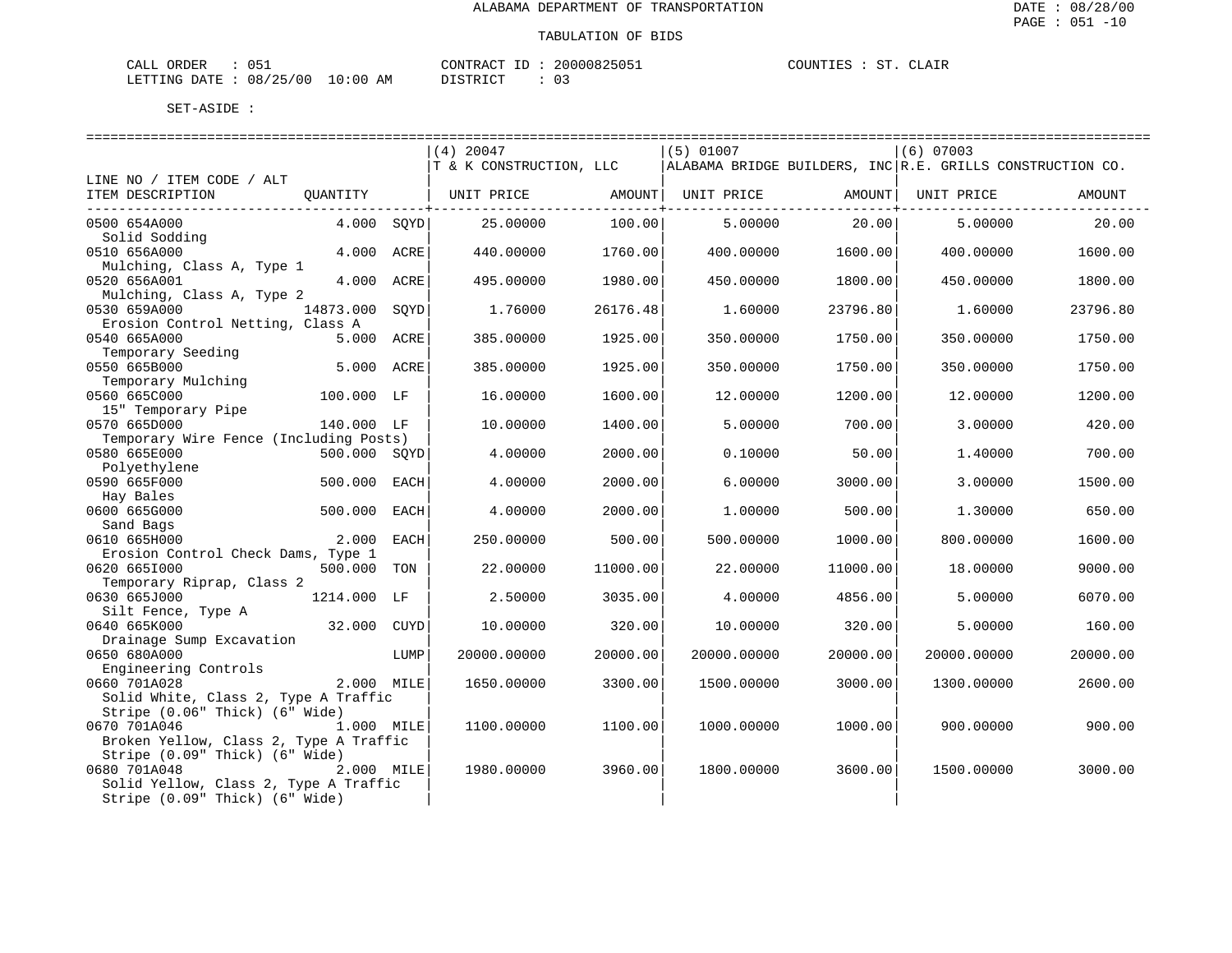| 051<br>ORDER<br>CALL            | 20000825051<br>CONTRACT ID | CLAIR<br>COUNTIES<br>ST. |
|---------------------------------|----------------------------|--------------------------|
| LETTING DATE: 08/25/00 10:00 AM | DISTRICT                   |                          |

|                                          |              |      | $(4)$ 20047<br>T & K CONSTRUCTION, LLC |            | $(5)$ 01007                                    |              | $(6)$ 07003<br>ALABAMA BRIDGE BUILDERS, INC R.E. GRILLS CONSTRUCTION CO. |            |
|------------------------------------------|--------------|------|----------------------------------------|------------|------------------------------------------------|--------------|--------------------------------------------------------------------------|------------|
| LINE NO / ITEM CODE / ALT                |              |      |                                        |            |                                                |              |                                                                          |            |
| ITEM DESCRIPTION                         | OUANTITY     |      | UNIT PRICE AMOUNT UNIT PRICE           |            |                                                | AMOUNT       | UNIT PRICE                                                               | AMOUNT     |
|                                          |              |      |                                        |            |                                                |              |                                                                          |            |
| 0690 701C002                             | $1.000$ MILE |      | 550.00000                              | 550.00     | 500.00000                                      | 500.00       | 300,00000                                                                | 300.00     |
| Broken Temporary Traffic Stripe (Paint)  |              |      |                                        |            |                                                |              |                                                                          |            |
| 0700 701C003                             | 1.000 MILE   |      | 550.00000                              | 550.00     | 500,00000                                      | 500.00       | 300.00000                                                                | 300.00     |
| Solid Temporary Traffic Stripe (Paint)   |              |      |                                        |            |                                                |              |                                                                          |            |
| 0710 701D007<br>1.000 MILE               |              |      | 1320.00000                             | 1320.00    | 1200.00000                                     | 1200.00      | 650.00000                                                                | 650.00     |
| Solid Traffic Stripe Removed (Paint)     |              |      |                                        |            |                                                |              |                                                                          |            |
| 0720 701D008                             | 1.000 MILE   |      | 1430.00000                             | 1430.00    | 1300.00000                                     | 1300.00      | 650.00000                                                                | 650.00     |
| Solid Traffic Stripe Removed (Plastic)   |              |      |                                        |            |                                                |              |                                                                          |            |
| 0730 701D014                             | $1.000$ MILE |      | 1100.00000                             | 1100.00    | 1000.00000                                     | 1000.00      | 400,00000                                                                | 400.00     |
| Broken Traffic Stripe Removed (Paint)    |              |      |                                        |            |                                                |              |                                                                          |            |
| 0740 703A002                             | 32.000 SOFT  |      | 11.00000                               | 352.00     | 10.00000                                       | 320.00       | 2.00000                                                                  | 64.00      |
| Traffic Control Markings, Class 2, Type  |              |      |                                        |            |                                                |              |                                                                          |            |
| $\mathbf{A}$                             |              |      |                                        |            |                                                |              |                                                                          |            |
| 35.000 EACH<br>0750 705A037              |              |      | 11,00000                               | 385.00     | 10.00000                                       | 350.00       | 5.00000                                                                  | 175.00     |
| Pavement Markers, Class A-H, Type 2-D    |              |      |                                        |            |                                                |              |                                                                          |            |
| 0760 713A000                             | 24.000 LF    |      | 115.00000                              | 2760.00    | 105.00000                                      | 2520.00      | 110.00000                                                                | 2640.00    |
| Permanent Barricades                     |              |      |                                        |            |                                                |              |                                                                          |            |
| 0770 740B000                             | 300.000 SOFT |      | 8.25000                                | 2475.00    | 12.50000                                       | 3750.00      | 8.00000                                                                  | 2400.00    |
| Construction Signs                       |              |      |                                        |            |                                                |              |                                                                          |            |
| 0780 740D000                             | 78.000       | EACH | 45.00000                               | 3510.00    | 60.00000                                       | 4680.00      | 44.00000                                                                 | 3432.00    |
| Channelizing Drums                       |              |      |                                        |            |                                                |              |                                                                          |            |
| 0790 740E000                             | 25.000 EACH  |      | 11,00000                               | 275.00     | 15,00000                                       | 375.00       | 14,00000                                                                 | 350.00     |
| Cones (36 Inches High)                   |              |      |                                        |            |                                                |              |                                                                          |            |
| 0800 740F002                             | 15.000 EACH  |      | 220.00000                              | 3300.00    | 285,00000                                      | 4275.00      | 210,00000                                                                | 3150.00    |
| Barricades, Type III                     |              |      |                                        |            |                                                |              |                                                                          |            |
| 0810 7401005                             | 5.000 EACH   |      | 450.00000                              | 2250.00    | 600,00000                                      | 3000.00      | 440.00000                                                                | 2200.00    |
| Warning Lights, Type B (Detachable Head) |              |      |                                        |            |                                                |              |                                                                          |            |
| 0820 740M000                             | 25.000 EACH  |      | 7.00000                                | 175.00     | 7.00000                                        | 175.00       | 9.00000                                                                  | 225.00     |
| Weight For Cone                          |              |      |                                        |            |                                                |              |                                                                          |            |
| 0830 998A000                             |              | LUMP | 0.00000                                | 0.00       | 0.00000                                        | 0.00         | 23000.00000                                                              | 23000.00   |
| Construction Fuel (Maximum Bid Limited   |              |      |                                        |            |                                                |              |                                                                          |            |
| To $$85,500.00$                          |              |      |                                        |            |                                                |              |                                                                          |            |
| SECTION TOTALS                           |              |      |                                        |            | $843, 423.55$ $\uparrow$ $\uparrow$ 863,495.79 |              |                                                                          | 993,907.00 |
| CONTRACT TOTALS                          |              |      |                                        | 843,423.55 |                                                | 863, 495. 79 |                                                                          | 993,907.00 |
|                                          |              |      |                                        |            |                                                |              |                                                                          |            |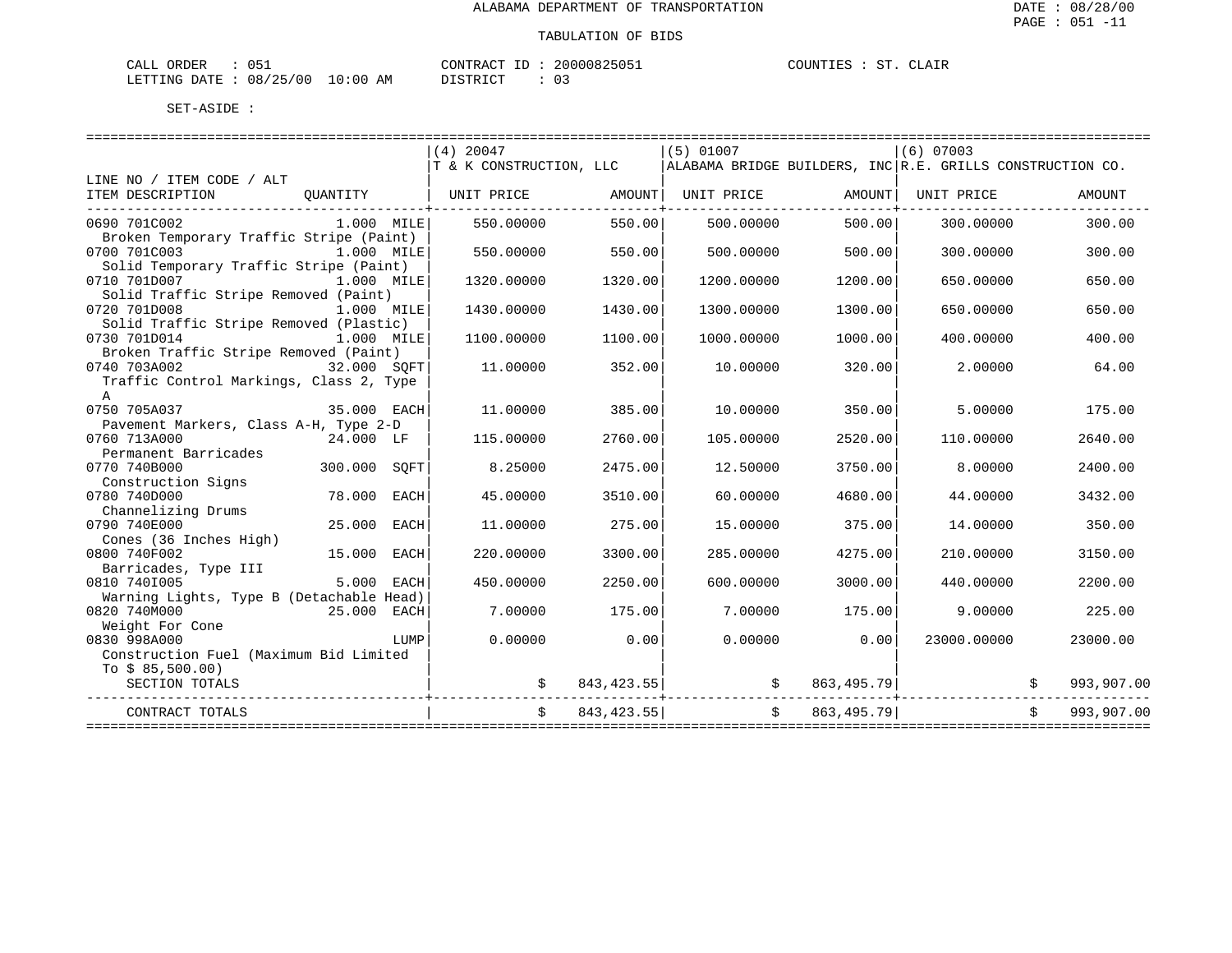DATE :

## TABULATION OF BIDS

| ORDER<br>CALL  | 05⊥      |            | CONTRACT ID: | 20000825051             | COUNTIES | SТ | CTJATR<br>_______ |
|----------------|----------|------------|--------------|-------------------------|----------|----|-------------------|
| LETTING DATE : | 08/25/00 | $10:00$ AM | DISTRICT     | $\cap$ $\cap$<br>- U -- |          |    |                   |

|                                                                | $(7)$ 20011                  |           |                      |                      |  |
|----------------------------------------------------------------|------------------------------|-----------|----------------------|----------------------|--|
|                                                                |                              |           |                      |                      |  |
|                                                                | TRI COUNTY CONCRETE CONSTRUC |           |                      |                      |  |
| LINE NO / ITEM CODE / ALT                                      |                              |           |                      |                      |  |
| ITEM DESCRIPTION<br>OUANTITY                                   | UNIT PRICE                   | AMOUNT    | UNIT PRICE<br>AMOUNT | UNIT PRICE<br>AMOUNT |  |
| SECTION 0001<br>Total                                          |                              |           |                      |                      |  |
|                                                                |                              |           |                      |                      |  |
| 0010 201A000<br>LUMP                                           | 82725.52000                  | 82725.52  |                      |                      |  |
| Clearing & Grubbing (Approximately 7                           |                              |           |                      |                      |  |
| ACRES)                                                         |                              |           |                      |                      |  |
| 0020 205A001<br>1.000 EACH                                     | 500.00000                    | 500.00    |                      |                      |  |
| Removal Of Structures, Structure No. 1                         |                              |           |                      |                      |  |
| 0030 206B000<br>LUMP                                           | 4000.00000                   | 4000.00   |                      |                      |  |
| Removal Of Old Box Culvert LT. STATION                         |                              |           |                      |                      |  |
| $504 + 40$                                                     |                              |           |                      |                      |  |
| 0040 206B001<br>LUMP                                           | 4000.00000                   | 4000.00   |                      |                      |  |
| Removal Of Old Box Culvert STATION                             |                              |           |                      |                      |  |
| $512 + 60$                                                     |                              |           |                      |                      |  |
| 0050 206C010<br>92.000<br>SQYD                                 | 2.00000                      | 184.00    |                      |                      |  |
| Removing Concrete Driveway                                     |                              |           |                      |                      |  |
| 0060 206D000<br>158.000 LF                                     | 3.00000                      | 474.00    |                      |                      |  |
| Removing Pipe                                                  |                              |           |                      |                      |  |
| 0070 206D006<br>910.000 LF                                     | 2.50000                      | 2275.00   |                      |                      |  |
| Removing Industrial Fence                                      |                              |           |                      |                      |  |
| 0080 210A000<br>45062.000 CYIP                                 | 3.00000                      | 135186.00 |                      |                      |  |
| Unclassified Excavation                                        |                              |           |                      |                      |  |
| 0090 214A000<br>368.000<br>CUYD                                | 5.00000                      | 1840.00   |                      |                      |  |
| Structure Excavation                                           |                              |           |                      |                      |  |
| 0100 214B001<br>216.000<br>CUYD                                | 17.00000                     | 3672.00   |                      |                      |  |
|                                                                |                              |           |                      |                      |  |
| Foundation Backfill, Commercial<br>0110 230A000<br>26.000 RBST | 350.00000                    | 9100.00   |                      |                      |  |
| Roadbed Processing                                             |                              |           |                      |                      |  |
|                                                                |                              |           |                      |                      |  |
| 0120 301A012<br>8040.000 SYCP                                  | 6.75000                      | 54270.00  |                      |                      |  |
| Crushed Aggregate Base Course, Type B,                         |                              |           |                      |                      |  |
| Plant Mixed, 6" Compacted Thickness                            |                              |           |                      |                      |  |
| 0130 305B061<br>432.000 TCIP                                   | 16.50000                     | 7128.00   |                      |                      |  |
| Coarse Aggregate, Section 801, (AHD                            |                              |           |                      |                      |  |
| 410) FOR MISCELLANEOUS USE                                     |                              |           |                      |                      |  |
| 0140 306E000<br>1.000 EACH                                     | 6800.00000                   | 6800.00   |                      |                      |  |
| State Retained Portable Nuclear                                |                              |           |                      |                      |  |
| Moisture-Density Testing Device                                |                              |           |                      |                      |  |
| (Includes Disposal of Existing Device)                         |                              |           |                      |                      |  |
| 0150 401A000<br>8435.000 SYCP                                  | 0.32000                      | 2699.20   |                      |                      |  |
| Bituminous Treatment A                                         |                              |           |                      |                      |  |
| 0160 401A011<br>420.000<br>SYCP                                | 24.00000                     | 10080.00  |                      |                      |  |
| Bituminous Treatment AKG                                       |                              |           |                      |                      |  |
|                                                                |                              |           |                      |                      |  |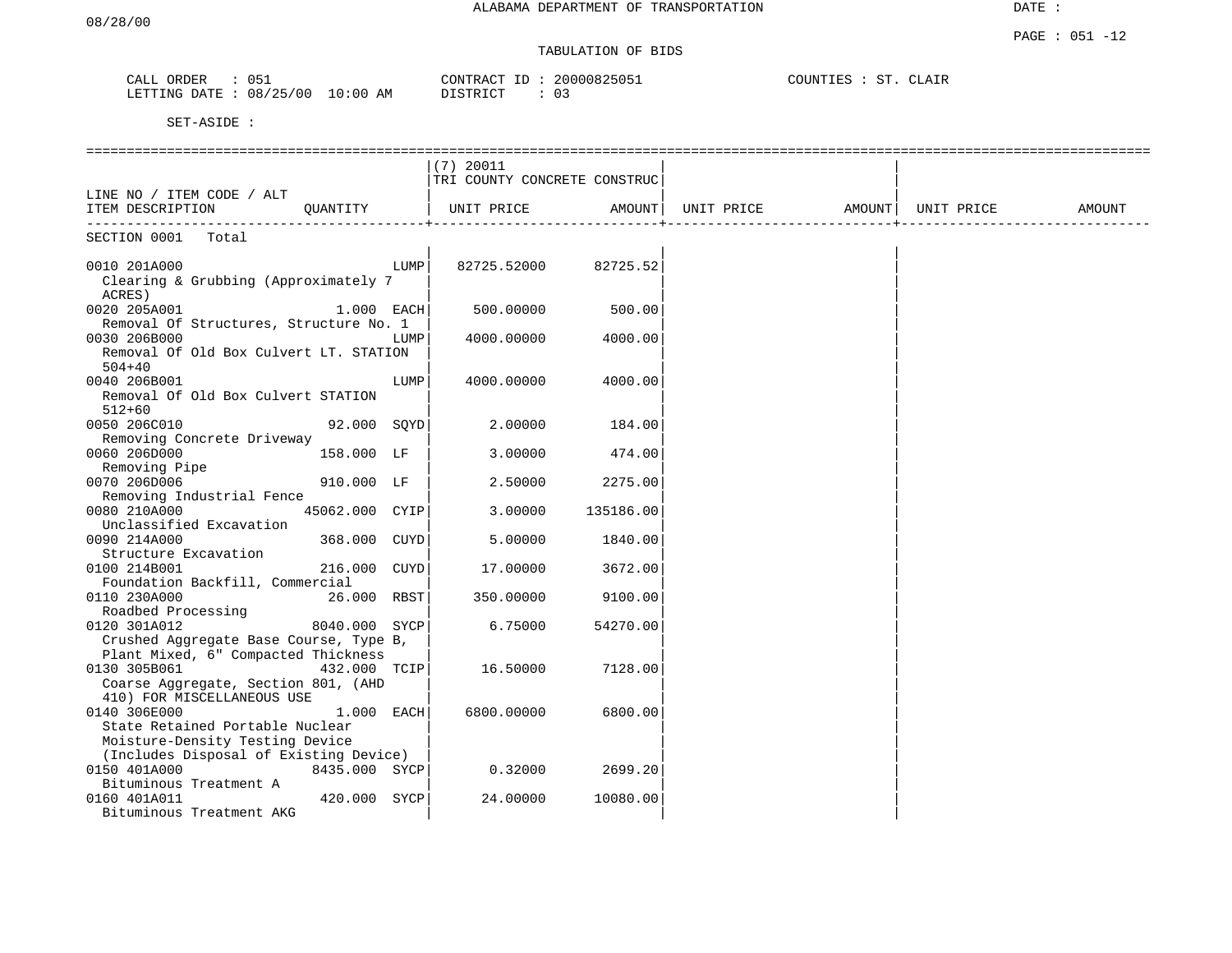| ORDER<br>CALL ( |                   | CONTRACT<br>ID | 20000825051 | COUNTIES<br>CLAIR<br>SТ |
|-----------------|-------------------|----------------|-------------|-------------------------|
| LETTING DATE :  | 08/25/00 10:00 AM | DISTRICT<br>.  |             |                         |

|                                                                                                                                  |               | $(7)$ 20011<br>TRI COUNTY CONCRETE CONSTRUC |           |  |                     |        |
|----------------------------------------------------------------------------------------------------------------------------------|---------------|---------------------------------------------|-----------|--|---------------------|--------|
| LINE NO / ITEM CODE / ALT                                                                                                        |               |                                             |           |  |                     |        |
| ITEM DESCRIPTION                                                                                                                 | OUANTITY      | UNIT PRICE AMOUNT  UNIT PRICE               |           |  | AMOUNT   UNIT PRICE | AMOUNT |
| 0170 401B108<br>Bituminous Treatment G (With Polymer<br>Additive)                                                                |               | 2900.000 SYCP 3.63000 10527.00              |           |  |                     |        |
| 0180 405A000<br>Tack Coat                                                                                                        | $470.000$ GAL | 1.00000                                     | 470.00    |  |                     |        |
| 0190 429A240<br>Improved Bituminous Concrete Wearing<br>Surface Layer, 1/2" Maximum Aggregate<br>Size Mix, ESAL Range C          | 524.000 TON   | 38.12000                                    | 19974.88  |  |                     |        |
| 0200 429A246<br>Improved Bituminous Concrete Wearing<br>Surface Layer, Leveling, 1/2" Maximum                                    | 155.000 TON   | 38.12000                                    | 5908.60   |  |                     |        |
| Aggregate Size Mix, ESAL Range C<br>0210 429B241<br>Improved Bituminous Concrete Binder<br>Layer, 1" Maximum Aggregate Size Mix, | 2026.000 TON  | 29.95000                                    | 60678.70  |  |                     |        |
| ESAL Range C<br>0220 429B245<br>Improved Bituminous Concrete Binder<br>Layer, Patching, 1" Maximum Aggregate                     | 300.000 TON   | 39.45000                                    | 11835.00  |  |                     |        |
| Size Mix, ESAL Range C<br>0230 429B249<br>Improved Bituminous Concrete Binder<br>Layer, Leveling, 1" Maximum Aggregate           | 401.000 TON   | 31.45000                                    | 12611.45  |  |                     |        |
| Size Mix, ESAL Range C<br>0240 429C240<br>Improved Bituminous Concrete Base Layer,<br>1" Maximum Aggregate Size Mix, ESAL        | 3611.000 TON  | 27.98000                                    | 101035.78 |  |                     |        |
| Range C<br>0250 430B026<br>Aggregate Surfacing (AHD #467, #57 Or<br>#810)                                                        | 273.000 TNCP  | 17.00000                                    | 4641.00   |  |                     |        |
| 0260 502A000<br>Steel Reinforcement                                                                                              | 12082.000 LB  | 1.00000                                     | 12082.00  |  |                     |        |
| 0270 524A012                                                                                                                     | 64.000 CUYD   | 400.00000                                   | 25600.00  |  |                     |        |
| Culvert Concrete (Precast)<br>0280 530A002<br>24" Roadway Pipe (Class 3 R.C.)                                                    | 64.000 LF     | 35.00000                                    | 2240.00   |  |                     |        |
| 0290 530A003                                                                                                                     | 171.000 LF    | 50.00000                                    | 8550.00   |  |                     |        |
| 30" Roadway Pipe (Class 3 R.C.)<br>0300 530B005 204.000 LF<br>51" Span, 31" Rise Roadway Pipe (Class<br>3 R.C.                   |               | 150.00000                                   | 30600.00  |  |                     |        |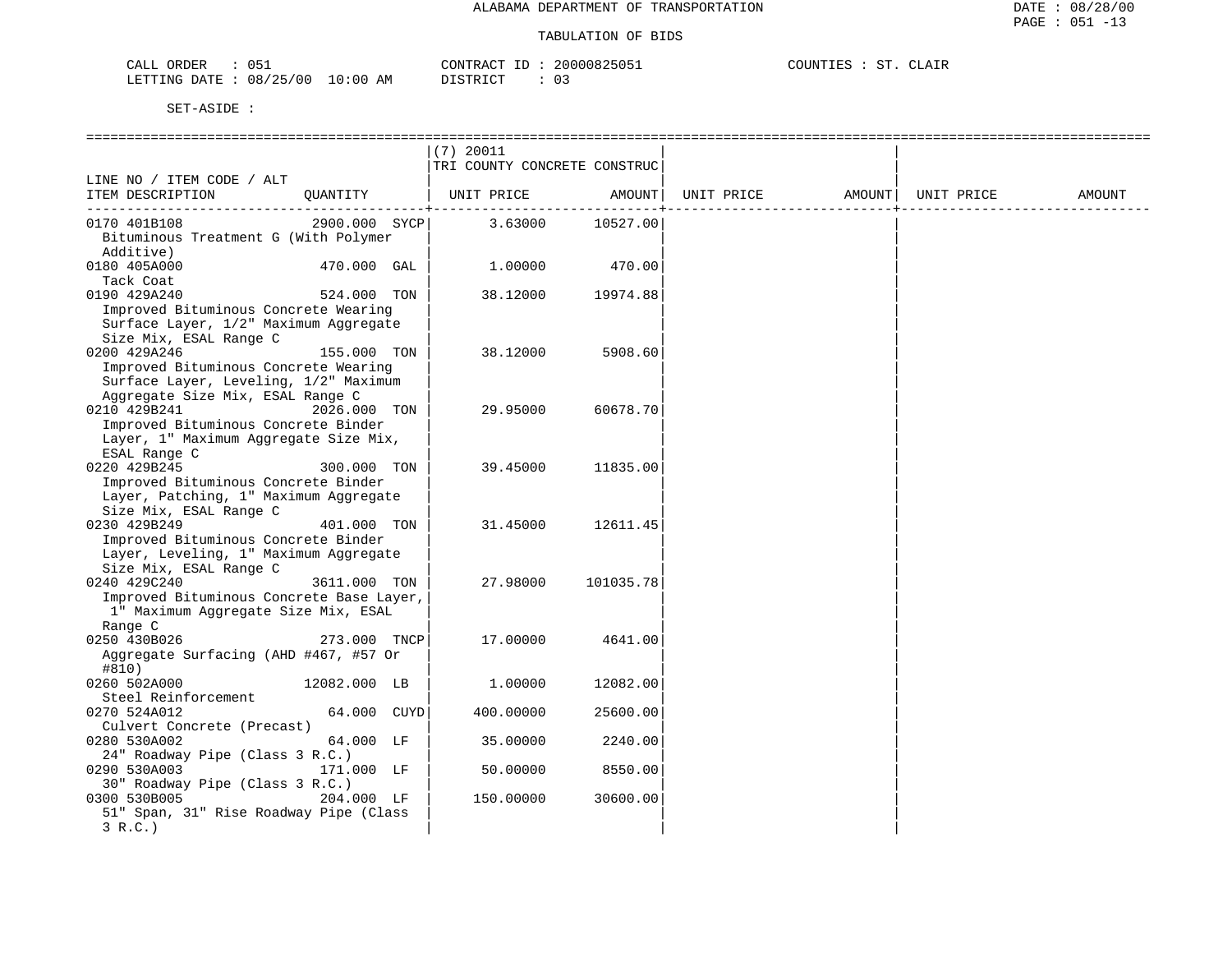| CALL (<br>ORDER                  | CONTRACT<br>ID | 20000825051 | COUNTIES<br>ST<br>CLAIR |
|----------------------------------|----------------|-------------|-------------------------|
| LETTING DATE : 08/25/00 10:00 AM | DISTRICT       |             |                         |

|                                         |               |      | $(7)$ 20011                  |          |                   |            |        |
|-----------------------------------------|---------------|------|------------------------------|----------|-------------------|------------|--------|
|                                         |               |      | TRI COUNTY CONCRETE CONSTRUC |          |                   |            |        |
| LINE NO / ITEM CODE / ALT               |               |      |                              |          |                   |            |        |
| ITEM DESCRIPTION                        |               |      | QUANTITY   UNIT PRICE        | AMOUNT   | UNIT PRICE AMOUNT | UNIT PRICE | AMOUNT |
|                                         |               |      |                              |          |                   |            |        |
| 0310 535A085                            | 204.000 LF    |      | 35.00000                     | 7140.00  |                   |            |        |
| 24" Side Drain Pipe (Class 3 R.C.)      |               |      |                              |          |                   |            |        |
| 0320 600A000                            |               | LUMP | 75000.00000                  | 75000.00 |                   |            |        |
| Mobilization                            |               |      |                              |          |                   |            |        |
| 0330 601A000                            | 1.000 EACH    |      | 6000.00000                   | 6000.00  |                   |            |        |
| Furnishing Base, Soil And Structure     |               |      |                              |          |                   |            |        |
| Laboratories<br>0340 602A000            |               |      |                              |          |                   |            |        |
|                                         | $28.000$ EACH |      | 75.00000                     | 2100.00  |                   |            |        |
| Right Of Way Markers<br>0350 606A000    | 1000.000 LF   |      | 10.00000                     | 10000.00 |                   |            |        |
| 6" Underdrain Pipe                      |               |      |                              |          |                   |            |        |
| 0360 610C001                            | 1365.000 TON  |      | 21.00000                     | 28665.00 |                   |            |        |
| Loose Riprap, Class 2                   |               |      |                              |          |                   |            |        |
| 0370 610D000                            | 1121.000 SQYD |      | 3.50000                      | 3923.50  |                   |            |        |
| Filter Blanket                          |               |      |                              |          |                   |            |        |
| 0380 614A000                            | 36.000 CUYD   |      | 200.00000                    | 7200.00  |                   |            |        |
| Slope Paving                            |               |      |                              |          |                   |            |        |
| 458.000 SQYD<br>0390 618B005            |               |      | 82.00000                     | 37556.00 |                   |            |        |
| Concrete Driveway, 10" Thick (Includes  |               |      |                              |          |                   |            |        |
| Wire Mesh)                              |               |      |                              |          |                   |            |        |
| 0400 619A003                            | 2.000 EACH    |      | 550.00000                    | 1100.00  |                   |            |        |
| 24" Roadway Pipe End Treatment, Class 1 |               |      |                              |          |                   |            |        |
| 0410 619A004                            | 2.000 EACH    |      | 650.00000                    | 1300.00  |                   |            |        |
| 30" Roadway Pipe End Treatment, Class 1 |               |      |                              |          |                   |            |        |
| 0420 619A102                            | 6.000 EACH    |      | 550.00000                    | 3300.00  |                   |            |        |
| 24" Side Drain Pipe End Treatment,      |               |      |                              |          |                   |            |        |
| Class 1                                 |               |      |                              |          |                   |            |        |
| 0430 619B270                            | 2.000 EACH    |      | 1050.00000                   | 2100.00  |                   |            |        |
| 51" Span, 31" Rise Roadway Pipe End     |               |      |                              |          |                   |            |        |
| Treatment, Class 1 (Double Line)        |               |      |                              |          |                   |            |        |
| 0440 620A000                            | 8.000 CUYD    |      | 750.00000                    | 6000.00  |                   |            |        |
| Minor Structure Concrete                |               |      |                              |          |                   |            |        |
| 0450 650B000                            | 3266.000 CYIP |      | 4.00000                      | 13064.00 |                   |            |        |
| Topsoil From Stockpiles                 |               |      |                              |          |                   |            |        |
| 0460 652A051                            | 4.000 ACRE    |      | 440.00000                    | 1760.00  |                   |            |        |
| Seeding (Mix 1B)                        |               |      |                              |          |                   |            |        |
| 0470 652B056                            | 4.000 ACRE    |      | 385.00000                    | 1540.00  |                   |            |        |
| Temporary Seeding (Mix 3BT)             |               |      |                              |          |                   |            |        |
| 0480 652C000                            | 8.000 ACRE    |      | 44.00000                     | 352.00   |                   |            |        |
| Mowing                                  |               |      |                              |          |                   |            |        |
| 0490 652D051                            | 4.000 ACRE    |      | 385.00000                    | 1540.00  |                   |            |        |
| Seeding In Stubble (Mix 1B)             |               |      |                              |          |                   |            |        |
|                                         |               |      |                              |          |                   |            |        |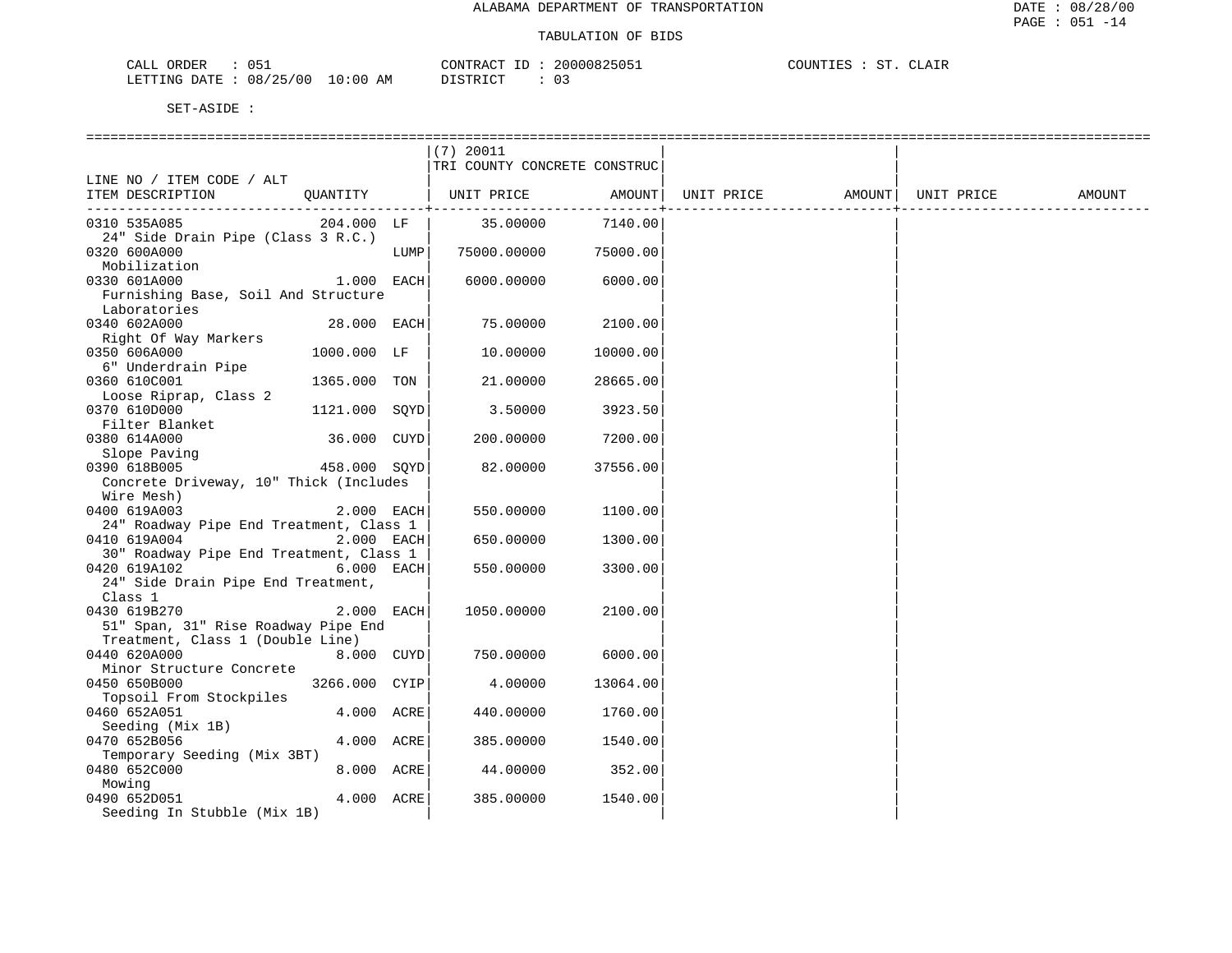| ORDER<br>CALL |          |             | CONTRACT | 20000825051 | COUNTIF <sub>C</sub> |  | CLATR |
|---------------|----------|-------------|----------|-------------|----------------------|--|-------|
| LETTING DATE  | 08/25/00 | 10:00<br>ΆM | DIAMPIAM |             |                      |  |       |

|                                             |      | $(7)$ 20011                  |              |            |        |            |        |
|---------------------------------------------|------|------------------------------|--------------|------------|--------|------------|--------|
|                                             |      | TRI COUNTY CONCRETE CONSTRUC |              |            |        |            |        |
| LINE NO / ITEM CODE / ALT                   |      |                              |              |            |        |            |        |
| ITEM DESCRIPTION<br>OUANTITY                |      | UNIT PRICE                   | AMOUNT       | UNIT PRICE | AMOUNT | UNIT PRICE | AMOUNT |
| --------------------------                  |      |                              | -----------+ |            |        |            |        |
| $4.000$ SOYD<br>0500 654A000                |      | 8.80000                      | 35.20        |            |        |            |        |
| Solid Sodding<br>0510 656A000<br>4.000 ACRE |      | 440.00000                    | 1760.00      |            |        |            |        |
| Mulching, Class A, Type 1                   |      |                              |              |            |        |            |        |
| 4.000 ACRE<br>0520 656A001                  |      | 440.00000                    | 1760.00      |            |        |            |        |
| Mulching, Class A, Type 2                   |      |                              |              |            |        |            |        |
| 0530 659A000<br>14873.000 SOYD              |      | 2.75000                      | 40900.75     |            |        |            |        |
| Erosion Control Netting, Class A            |      |                              |              |            |        |            |        |
| 0540 665A000<br>5.000 ACRE                  |      | 370.00000                    | 1850.00      |            |        |            |        |
| Temporary Seeding                           |      |                              |              |            |        |            |        |
| 0550 665B000<br>5.000 ACRE                  |      | 440.00000                    | 2200.00      |            |        |            |        |
| Temporary Mulching                          |      |                              |              |            |        |            |        |
| 0560 665C000<br>100.000 LF                  |      | 13.00000                     | 1300.00      |            |        |            |        |
| 15" Temporary Pipe                          |      |                              |              |            |        |            |        |
| 0570 665D000<br>140.000 LF                  |      | 7.50000                      | 1050.00      |            |        |            |        |
| Temporary Wire Fence (Including Posts)      |      |                              |              |            |        |            |        |
| 0580 665E000<br>500.000 SOYD                |      | 1,00000                      | 500.00       |            |        |            |        |
| Polyethylene                                |      |                              |              |            |        |            |        |
| 0590 665F000<br>500.000 EACH                |      | 5.00000                      | 2500.00      |            |        |            |        |
| Hay Bales<br>0600 665G000<br>500.000 EACH   |      | 5.00000                      | 2500.00      |            |        |            |        |
| Sand Bags                                   |      |                              |              |            |        |            |        |
| 0610 665H000<br>2.000 EACH                  |      | 3000.00000                   | 6000.00      |            |        |            |        |
| Erosion Control Check Dams, Type 1          |      |                              |              |            |        |            |        |
| 0620 6651000<br>500.000 TON                 |      | 21.00000                     | 10500.00     |            |        |            |        |
| Temporary Riprap, Class 2                   |      |                              |              |            |        |            |        |
| 0630 665J000<br>1214.000 LF                 |      | 3.00000                      | 3642.00      |            |        |            |        |
| Silt Fence, Type A                          |      |                              |              |            |        |            |        |
| 0640 665K000<br>32.000 CUYD                 |      | 5.00000                      | 160.00       |            |        |            |        |
| Drainage Sump Excavation                    |      |                              |              |            |        |            |        |
| 0650 680A000                                | LUMP | 47500.00000                  | 47500.00     |            |        |            |        |
| Engineering Controls                        |      |                              |              |            |        |            |        |
| 0660 701A028<br>2.000 MILE                  |      | 1500.00000                   | 3000.00      |            |        |            |        |
| Solid White, Class 2, Type A Traffic        |      |                              |              |            |        |            |        |
| Stripe (0.06" Thick) (6" Wide)              |      |                              |              |            |        |            |        |
| 0670 701A046<br>1.000 MILE                  |      | 1000.00000                   | 1000.00      |            |        |            |        |
| Broken Yellow, Class 2, Type A Traffic      |      |                              |              |            |        |            |        |
| Stripe (0.09" Thick) (6" Wide)              |      |                              |              |            |        |            |        |
| 0680 701A048<br>2.000 MILE                  |      | 1800.00000                   | 3600.00      |            |        |            |        |
| Solid Yellow, Class 2, Type A Traffic       |      |                              |              |            |        |            |        |
| Stripe (0.09" Thick) (6" Wide)              |      |                              |              |            |        |            |        |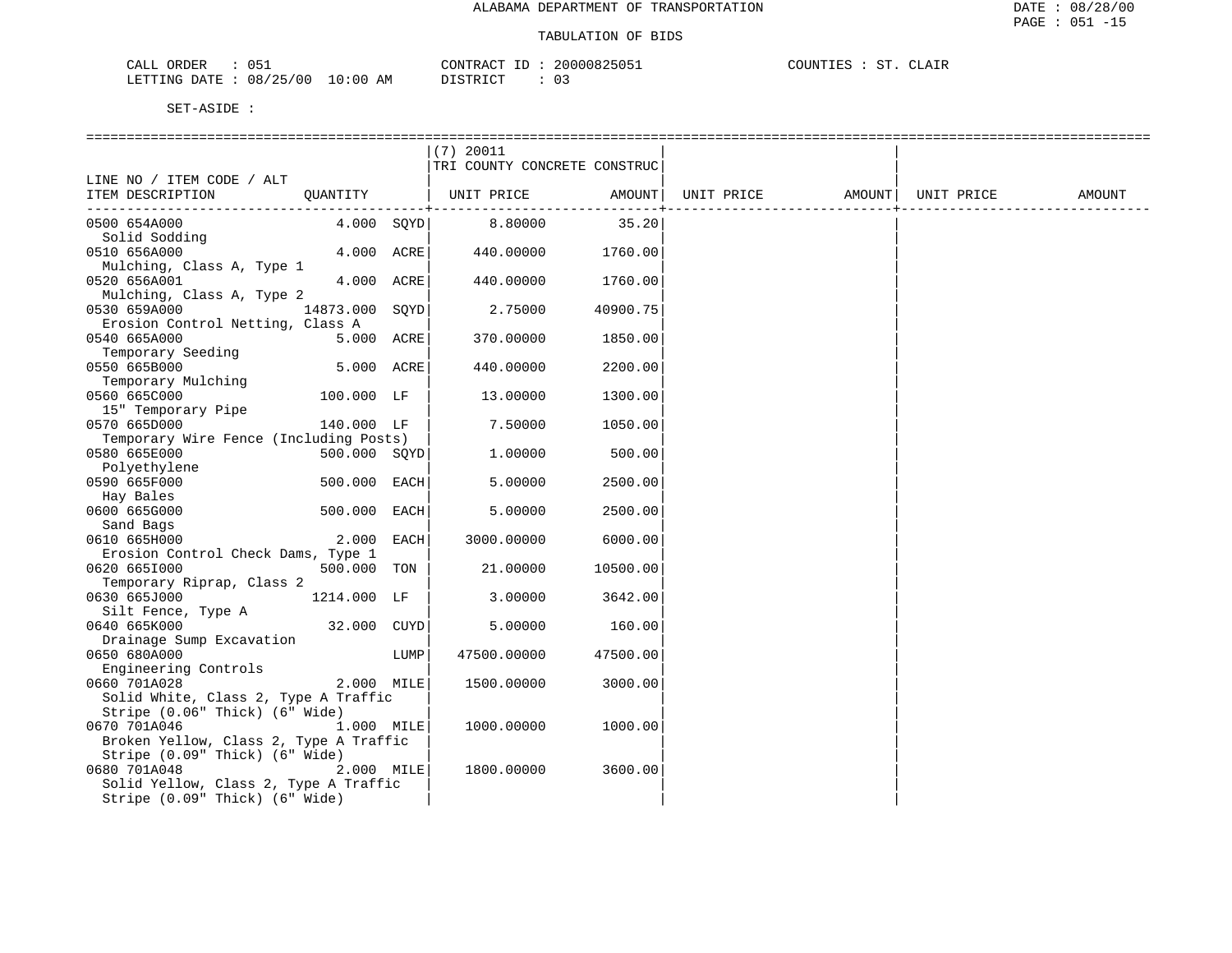| <b>ORDER</b><br>CALL |          |                    | CONTRACT<br>ΙD.              | 20000825051 | COUNTIES | cт | CLAIR |
|----------------------|----------|--------------------|------------------------------|-------------|----------|----|-------|
| LETTING DATE :       | 08/25/00 | 10:00<br>AM<br>___ | <b>חים דמיים ד</b> מ<br>レエヘエ |             |          |    |       |

|                                          |              |      | $(7)$ 20011                  |                          |  |                     |        |
|------------------------------------------|--------------|------|------------------------------|--------------------------|--|---------------------|--------|
|                                          |              |      | TRI COUNTY CONCRETE CONSTRUC |                          |  |                     |        |
| LINE NO / ITEM CODE / ALT                |              |      |                              |                          |  |                     |        |
| ITEM DESCRIPTION                         | QUANTITY     |      | UNIT PRICE AMOUNT UNIT PRICE |                          |  | AMOUNT   UNIT PRICE | AMOUNT |
| 0690 701C002                             |              |      | 1.000 MILE 500.00000 500.00  |                          |  |                     |        |
| Broken Temporary Traffic Stripe (Paint)  |              |      |                              |                          |  |                     |        |
| 0700 701C003                             | $1.000$ MILE |      | 500.00000                    | 500.00                   |  |                     |        |
| Solid Temporary Traffic Stripe (Paint)   |              |      |                              |                          |  |                     |        |
| 0710 701D007                             | 1.000 MILE   |      | 1200.00000                   | 1200.00                  |  |                     |        |
| Solid Traffic Stripe Removed (Paint)     |              |      |                              |                          |  |                     |        |
| 0720 701D008                             | 1.000 MILE   |      | 1300.00000                   | 1300.00                  |  |                     |        |
| Solid Traffic Stripe Removed (Plastic)   |              |      |                              |                          |  |                     |        |
| 0730 701D014                             | 1.000 MILE   |      | 1000.00000                   | 1000.00                  |  |                     |        |
| Broken Traffic Stripe Removed (Paint)    |              |      |                              |                          |  |                     |        |
| 0740 703A002                             | 32.000 SOFT  |      | 10.00000                     | 320.00                   |  |                     |        |
| Traffic Control Markings, Class 2, Type  |              |      |                              |                          |  |                     |        |
| A                                        |              |      |                              |                          |  |                     |        |
| 0750 705A037                             | 35.000 EACH  |      | 10.00000                     | 350.00                   |  |                     |        |
| Pavement Markers, Class A-H, Type 2-D    |              |      |                              |                          |  |                     |        |
| 0760 713A000                             | 24.000 LF    |      | 110.00000                    | 2640.00                  |  |                     |        |
| Permanent Barricades                     |              |      |                              |                          |  |                     |        |
| 0770 740B000                             | 300.000 SOFT |      | 12.00000                     | 3600.00                  |  |                     |        |
| Construction Signs                       |              |      |                              |                          |  |                     |        |
| 0780 740D000                             | 78.000 EACH  |      | 50.00000                     | 3900.00                  |  |                     |        |
| Channelizing Drums                       |              |      |                              |                          |  |                     |        |
| 0790 740E000                             | 25.000 EACH  |      | 30.00000                     | 750.00                   |  |                     |        |
| Cones (36 Inches High)                   |              |      |                              |                          |  |                     |        |
| 0800 740F002                             | 15.000 EACH  |      | 200.00000                    | 3000.00                  |  |                     |        |
| Barricades, Type III                     |              |      |                              |                          |  |                     |        |
| 0810 7401005                             | 5.000 EACH   |      | 400.00000                    | 2000.00                  |  |                     |        |
| Warning Lights, Type B (Detachable Head) |              |      |                              |                          |  |                     |        |
| 0820 740M000                             | 25.000 EACH  |      | 5.00000                      | 125.00                   |  |                     |        |
| Weight For Cone                          |              |      |                              |                          |  |                     |        |
| 0830 998A000                             |              | LUMP | 0.00000                      | 0.00                     |  |                     |        |
| Construction Fuel (Maximum Bid Limited   |              |      |                              |                          |  |                     |        |
| To $$85,500.00)$                         |              |      |                              |                          |  |                     |        |
| SECTION TOTALS                           |              |      |                              | 994,271.58               |  |                     |        |
| CONTRACT TOTALS                          |              |      |                              | ---------<br>994, 271.58 |  |                     |        |
|                                          |              |      |                              |                          |  |                     |        |
|                                          |              |      |                              |                          |  |                     |        |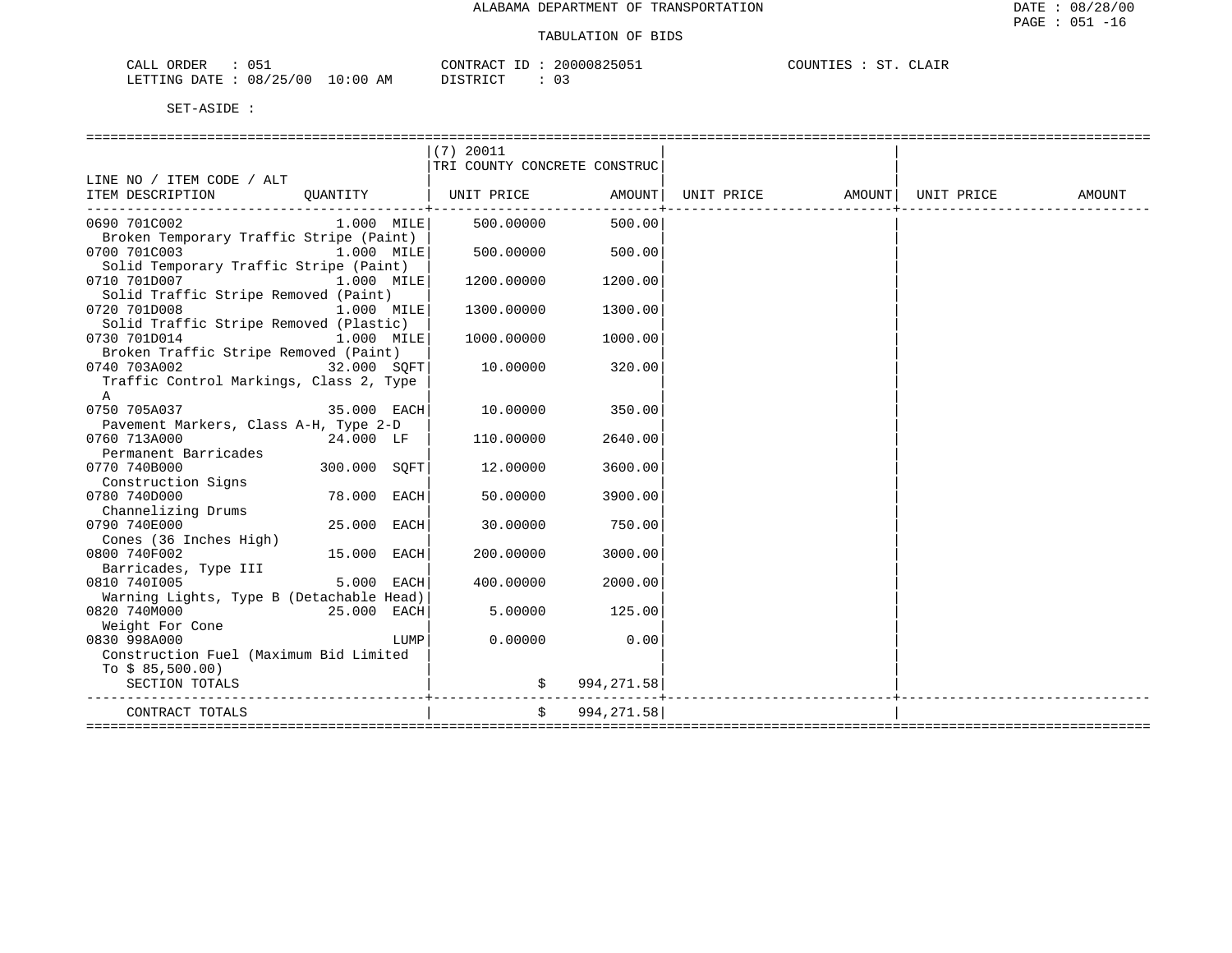DATE :

## VENDOR RANKING

|      | : 052<br>CALL ORDER<br>LETTING DATE: 08/25/00 | 10:00 AM                                       | CONTRACT ID: 20000825052<br>DISTRICT<br>$\therefore$ 4                                     |              | COUNTIES : CALHOUN | RANDOLPH                        | LEE<br>OTHERS     |
|------|-----------------------------------------------|------------------------------------------------|--------------------------------------------------------------------------------------------|--------------|--------------------|---------------------------------|-------------------|
|      | CONTRACT DESCRIPTION:<br>SET-ASIDE :          | the Fourth Division as indicated on the plans. | 85<br>CONTRACT TIME:<br>RURAL<br>for constructing the Bridge Painting on Various Routes in | Working Days | (available days)   | PROJECT(S) : 99-504-690-000-001 |                   |
| RANK | VENDOR NO./NAME                               |                                                |                                                                                            |              |                    | TOTAL<br>BID.                   | % OVER<br>LOW BID |
|      | 13084                                         | M.B.E., INC.                                   |                                                                                            |              |                    | 324,295.60                      | 100.0000%         |
|      | 16046                                         | P & H STUCCO & CONSTRUCTION, INC.              |                                                                                            |              |                    | 333,184.65                      | 102.7410%         |
|      | 11013                                         | KVK CONTRACTING, INC.                          |                                                                                            |              |                    | 532,192.00                      | 164.1070%         |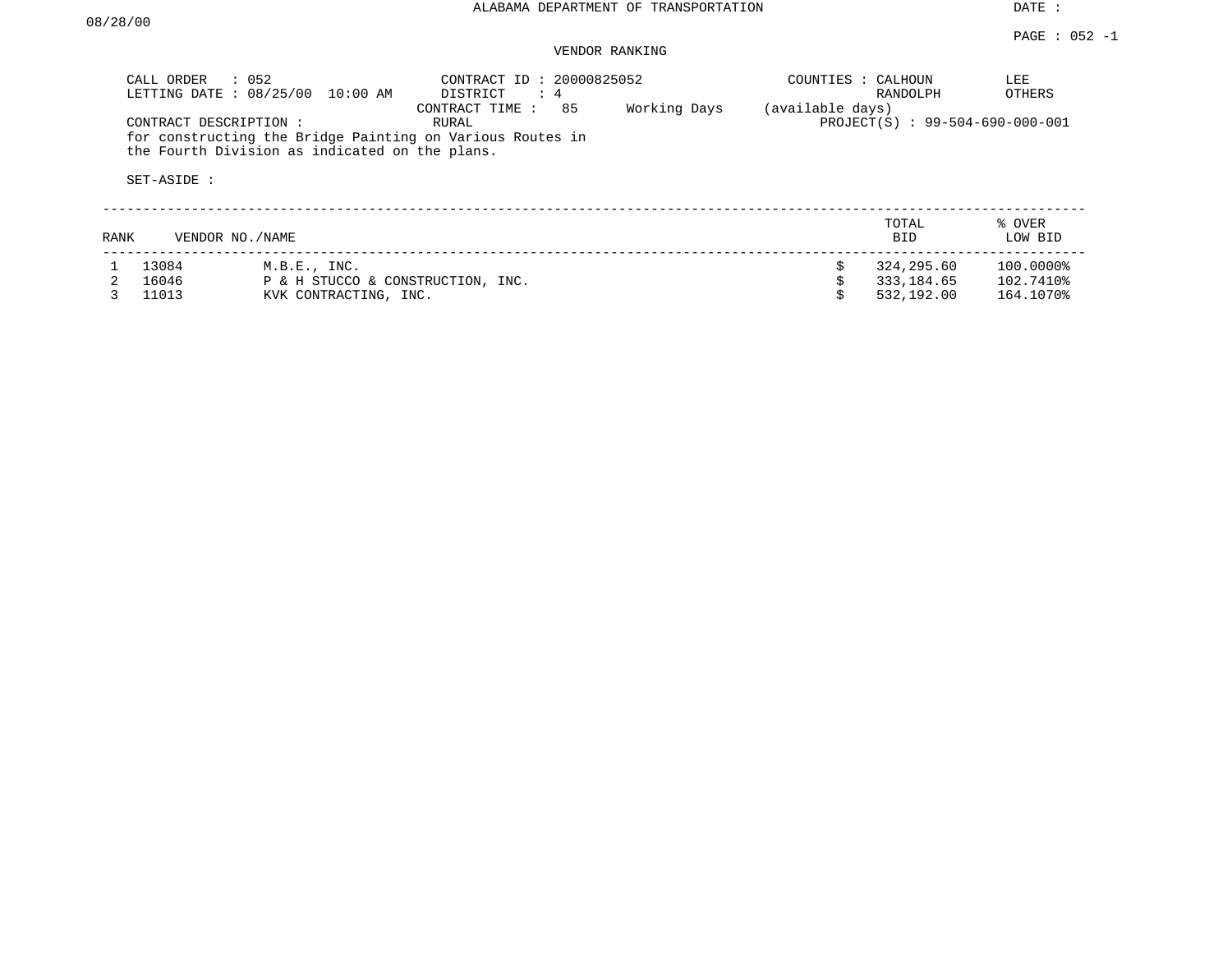#### TABULATION OF BIDS

| 052<br>ORDER<br>CALL                           | 20000825052<br>$ -$<br>CONTRACT | $\alpha$<br>COUNTIES<br>:ALHUUN | 도 고고<br>ᆚᅽ |
|------------------------------------------------|---------------------------------|---------------------------------|------------|
| /25/00<br>08/<br>$10:00$ AM<br>LETTING<br>DATE | DI STRICT                       | RANDOLPH                        | OTHERS     |

|                                          |            | ===============================                                           |          | ============================== |          | =================================                 |           |
|------------------------------------------|------------|---------------------------------------------------------------------------|----------|--------------------------------|----------|---------------------------------------------------|-----------|
|                                          |            | $(1)$ 13084                                                               |          | $(2)$ 16046                    |          | $(3)$ 11013                                       |           |
|                                          |            | M.B.E., INC.                                                              |          |                                |          | P & H STUCCO & CONSTRUCTION, KVK CONTRACTING, INC |           |
| LINE NO / ITEM CODE / ALT                |            |                                                                           |          |                                |          |                                                   |           |
| ITEM DESCRIPTION<br>OUANTITY             |            | UNIT PRICE                  AMOUNT    UNIT PRICE                   AMOUNT |          |                                |          | UNIT PRICE                                        | AMOUNT    |
| TOTAL<br>SECTION 0001                    |            |                                                                           |          |                                |          |                                                   |           |
| 0010 521B000                             | LUMP       | 28418.00000                                                               | 28418.00 | 29900.11000                    | 29900.11 | 46300.00000                                       | 46300.00  |
| Coating Existing Bridge At Station       |            |                                                                           |          |                                |          |                                                   |           |
| $592 + 39$                               |            |                                                                           |          |                                |          |                                                   |           |
| 0020 521B001                             | LUMP       | 28418.00000                                                               | 28418.00 | 29900.11000                    | 29900.11 | 46000.00000                                       | 46000.00  |
| Coating Existing Bridge At Station       |            |                                                                           |          |                                |          |                                                   |           |
| $592 + 67$                               |            |                                                                           |          |                                |          |                                                   |           |
| 0030 521B002                             | LUMP       | 1844.00000                                                                | 1844.00  | 3500.00000                     | 3500.00  | 5000.00000                                        | 5000.00   |
| Coating Existing Bridge At Station       |            |                                                                           |          |                                |          |                                                   |           |
| $1271+03$                                |            |                                                                           |          |                                |          |                                                   |           |
| 0040 521B003                             | LUMP       | 1844.00000                                                                | 1844.00  | 3500.00000                     | 3500.00  | 5000.00000                                        | 5000.00   |
| Coating Existing Bridge At Station       |            |                                                                           |          |                                |          |                                                   |           |
| 1270+58                                  |            |                                                                           |          |                                |          |                                                   |           |
| 0050 521B004                             | LUMP       | 3791.00000                                                                | 3791.00  | 3989.05000                     | 3989.05  | 7000.00000                                        | 7000.00   |
| Coating Existing Bridge At Station       |            |                                                                           |          |                                |          |                                                   |           |
| $932 + 30$                               |            |                                                                           |          |                                |          |                                                   |           |
| 0060 521B005                             | LUMP       | 4656.00000                                                                | 4656.00  | 4899.91000                     | 4899.91  | 8000.00000                                        | 8000.00   |
| Coating Existing Bridge At Station       |            |                                                                           |          |                                |          |                                                   |           |
| $718 + 02$                               |            |                                                                           |          |                                |          |                                                   |           |
| 0070 521B006                             | LUMP       | 22902.00000                                                               | 22902.00 | 24095.80000                    | 24095.80 | 43000.00000                                       | 43000.00  |
| Coating Existing Bridge At Station       |            |                                                                           |          |                                |          |                                                   |           |
| $1079 + 38$                              |            |                                                                           |          |                                |          |                                                   |           |
| 0080 521B007                             | LUMP       | 82771.00000                                                               | 82771.00 | 88137.01000                    | 88137.01 | 136000.00000                                      | 136000.00 |
| Coating Existing Bridge At Station       |            |                                                                           |          |                                |          |                                                   |           |
| 308+62 (NORTHBOUND)                      |            |                                                                           |          |                                |          |                                                   |           |
| 0090 521B008                             | LUMP       | 82771.00000                                                               | 82771.00 | 88137.01000                    | 88137.01 | 136000.00000                                      | 136000.00 |
| Coating Existing Bridge At Station       |            |                                                                           |          |                                |          |                                                   |           |
| 308+62 (SOUTHBOUND)<br>0100 521B009      | LUMP       | 35780.00000                                                               | 35780.00 | 37645.65000                    | 37645.65 | 69000.00000                                       | 69000.00  |
| Coating Existing Bridge At Station 16+10 |            |                                                                           |          |                                |          |                                                   |           |
| 0110 600A000                             | LUMP       | 25000.00000                                                               | 25000.00 | 12000.00000                    | 12000.00 | 18000.00000                                       | 18000.00  |
| Mobilization                             |            |                                                                           |          |                                |          |                                                   |           |
| 0120 740B000<br>412.000                  | SOFT       | 0.05000                                                                   | 20.60    | 2.50000                        | 1030.00  | 1,00000                                           | 412.00    |
| Construction Signs                       |            |                                                                           |          |                                |          |                                                   |           |
| 0130 740E000<br>40.000                   | EACH       | 1,00000                                                                   | 40.00    | 2.50000                        | 100.00   | 1,00000                                           | 40.00     |
| Cones (36 Inches High)                   |            |                                                                           |          |                                |          |                                                   |           |
| 40.000<br>0140 740M000                   | EACH       | 1,00000                                                                   | 40.00    | 2.50000                        | 100.00   | 1.00000                                           | 40.00     |
| Weight For Cone                          |            |                                                                           |          |                                |          |                                                   |           |
| 0150 741C010                             | 1.000 EACH | 1000.00000                                                                | 1000.00  | 3250.00000                     | 3250.00  | 400.00000                                         | 400.00    |
| Portable Sequential Arrow And Chevron    |            |                                                                           |          |                                |          |                                                   |           |
| Sign Unit                                |            |                                                                           |          |                                |          |                                                   |           |